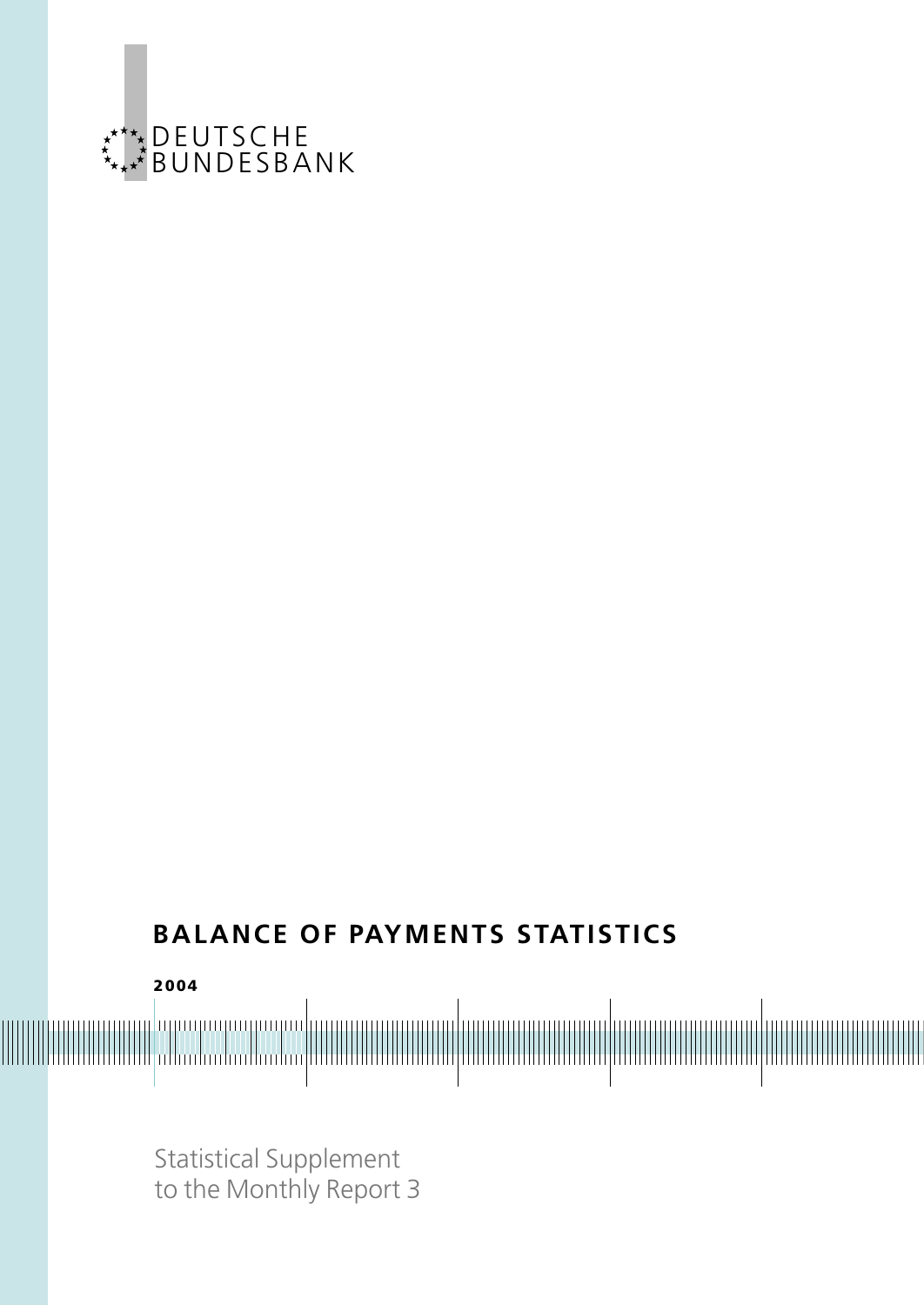DEUTSCHE BUNDESBANK Balance of payments statistics 2004

> Deutsche Bundesbank Wilhelm-Epstein-Strasse 14 60431 Frankfurt am Main

Postfach 10 06 02 60006 Frankfurt am Main Federal Republic of Germany

 $Tel + 49699566-1$ or + 49 69 9566 plus extension number Telex 41227 within Germany 414431 from abroad  $Fax + 49695601071$ 

Internet http://www.bundesbank.de

Annual and weekly publishing schedules for selected statistics of the Deutsche Bundesbank can be downloaded from the above-mentioned internet address. The relevant data is published on the internet.

Reproduction permitted only if source is stated.

This Annex provides an English translation of the headings and explanatory notes to the data for 2004 contained in the German original, which is the sole authoritative text.

The German Supplement *Zahlungsbilanzstatistik* is published at monthly intervals by the Deutsche Bundesbank, Frankfurt am Main, by virtue of section 18 of the Bundesbank Act. It is available to interested parties free of charge.

Further statistical data, supplementing the *Monthly Report*, are to be found in the following supplements.

| <b>Banking statistics</b> | monthly   |
|---------------------------|-----------|
| Capital market statistics | monthly   |
| Seasonally adjusted       |           |
| business statistics       | monthly   |
| Exchange rate statistics  | quarterly |

Updated figures of selected statistics are available on the internet. For a small fee to cover costs, a file which is updated monthly and contains approximately 40,000 time series published by the Bundesbank can also be obtained on magnetic tape cassette or ZIP disk from the Division Statistical Data Processing, Mathematical Methods.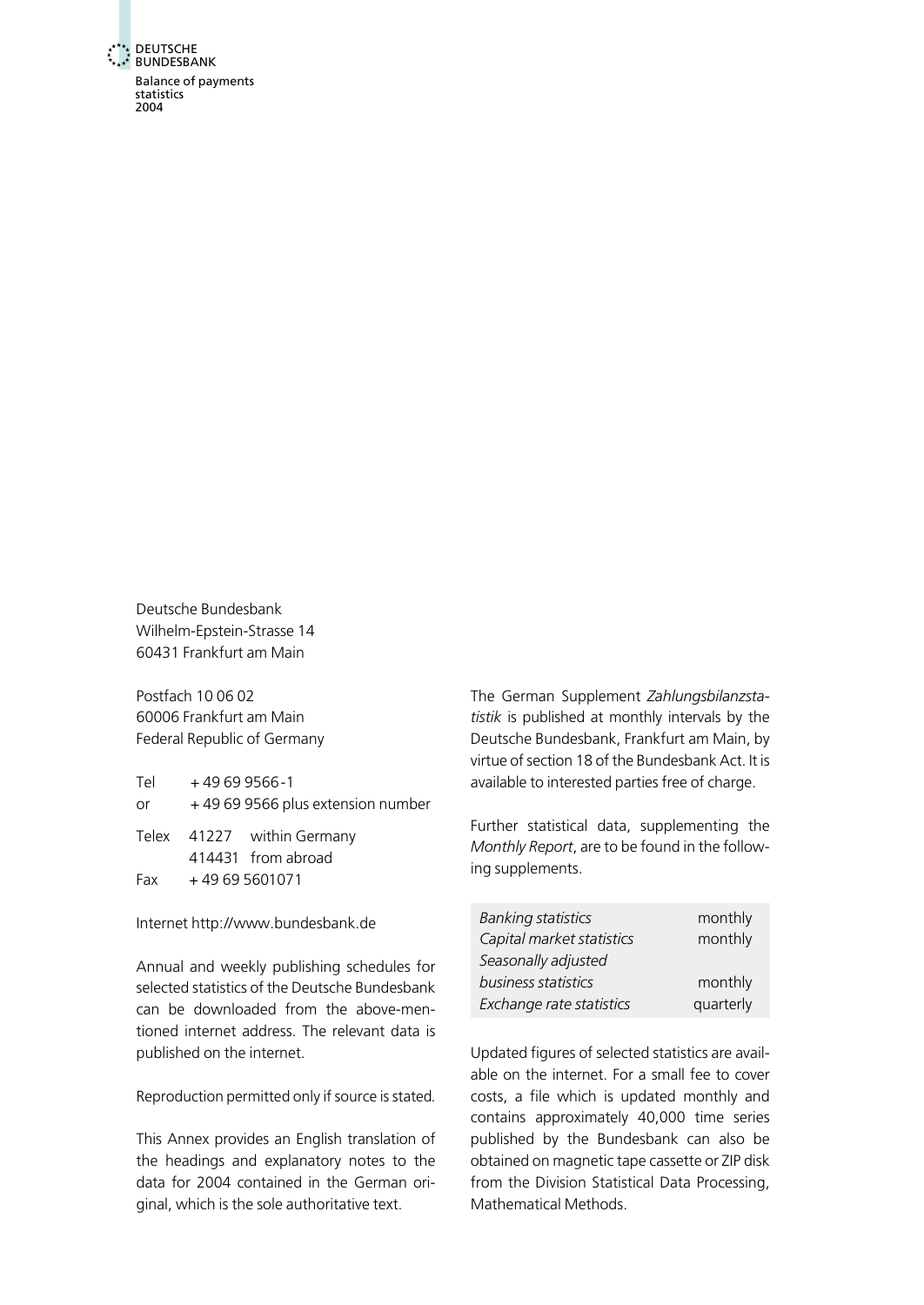DEUTSCHE BUNDESBANK Balance of payments statistics 2004

# <span id="page-2-0"></span>**Contents**

# I Balance of payments

| 1 | Major balance of payments items     | 6   |
|---|-------------------------------------|-----|
| 2 | Current account, by group           |     |
|   | of countries and country            | 6   |
| 3 | Merchandise trade                   |     |
|   | with non-residents                  |     |
|   | (a) Foreign trade and supplementary |     |
|   | trade items                         | 7   |
|   | (b) Special trade,                  |     |
|   | by category of goods                |     |
|   | (c) Special trade, by group         |     |
|   | of countries and country            | 8   |
|   | 4 Service transactions              |     |
|   | with non-residents                  |     |
|   | (a) Total                           | 8-9 |
|   | (b) Travel, by group of countries   |     |
|   | and country (annual figures)        | 9   |
|   | (c) Travel, by group                |     |
|   | of countries and country            |     |
|   | (provisional quarterly figures)     | 9   |
|   | (d) Transport                       | 10  |
| 5 | Factor income                       |     |
|   | (a) Total                           | 10  |
|   | (b) Income from direct investment,  |     |
|   | interest on loans                   | 11  |
| 6 | Current transfers                   | 11  |
| 7 | Capital transfers                   | 11  |
| 8 | Memo item: Transfers in connection  |     |
|   | with the EU budget                  | 12  |
| 9 | Financial transactions with         |     |
|   | non-residents                       |     |
|   | (a) Total                           | 12  |
|   | (b) By group of                     |     |
|   | countries and country               | 13  |
|   | (c) Direct investment               | 13  |
|   | (d) Portfolio investment            |     |
|   | and financial derivatives           | 14  |
|   | (e) Credit transactions             | 15  |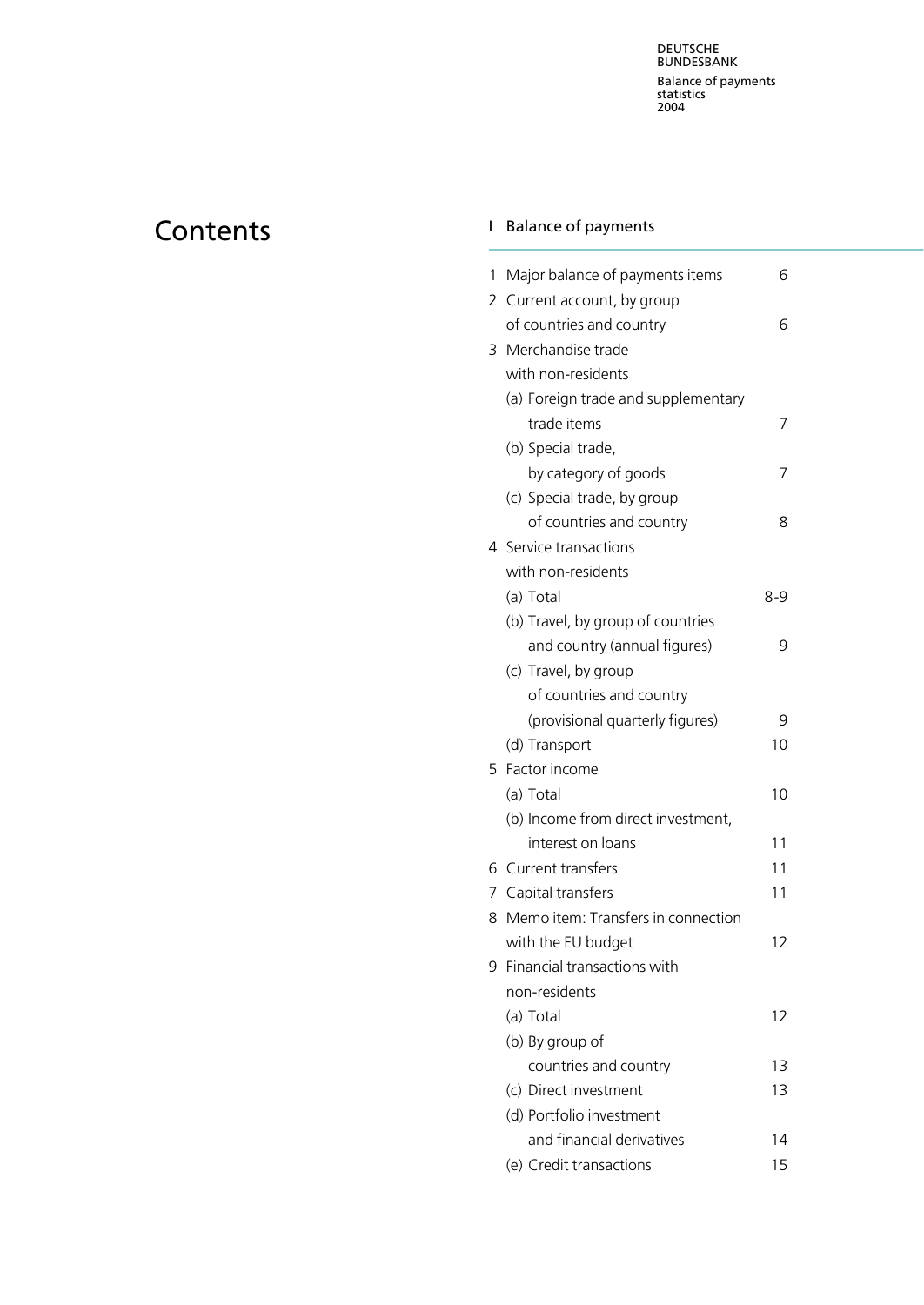<span id="page-3-3"></span><span id="page-3-2"></span><span id="page-3-1"></span><span id="page-3-0"></span>

- [\(f\) Long-term credit transactions 15](#page-14-0)
- [\(g\) Short-term credit transactions 16](#page-15-0)
- (h) Long-term and short-term financial transactions, by domestic sector 16

# II External stock statistics

| 1  | Assets and liabilities of banks (MFIs) |    |
|----|----------------------------------------|----|
|    | in Germany vis-à-vis non-residents     |    |
|    | (a) Total and breakdown by             |    |
|    | foreign currency and euro              | 17 |
|    | (b) By group of countries              | 17 |
|    | (c) By country                         | 18 |
| 2  | Assets and liabilities of the          |    |
|    | foreign branches of                    |    |
|    | German banks (MFIs)                    |    |
|    | vis-à-vis non-residents                |    |
|    | (a) Total and breakdown by             |    |
|    | foreign currency and euro              | 18 |
|    | (b) By group of countries              | 19 |
|    | (c) By country of domicile             |    |
|    | of the foreign branches                | 19 |
|    | (d) By country                         | 20 |
| 3. | Assets and liabilities of the          |    |
|    | foreign subsidiaries of                |    |
|    | German banks (MFIs)                    |    |
|    | vis-à-vis non-residents                |    |
|    | (a) Total and breakdown                |    |
|    | by foreign currency and                |    |
|    | euro                                   | 20 |
|    | (b) By group of countries              | 21 |
|    | (c) By country of domicile             |    |
|    | of the foreign subsidiaries            | 21 |
|    | (d) By country                         | 22 |
|    |                                        |    |

|   | 4 Assets and liabilities of             |       |
|---|-----------------------------------------|-------|
|   | banks (MFIs) in Germany,                |       |
|   | their foreign branches and              |       |
|   | their foreign subsidiaries vis-à-vis    |       |
|   | non-residents, by currency              | 22-23 |
|   | 5 Assets and liabilities of enterprises |       |
|   | in Germany vis-à-vis non-residents      |       |
|   | (a) Total and breakdown by              |       |
|   | foreign currency and euro               | 23    |
|   | (b) By group of countries               | 23    |
|   | (c) By country                          | 24    |
|   | 6 External position of the Bundesbank   |       |
|   | up to end-1998                          | 25    |
| 7 | External position of the Bundesbank     |       |
|   | in European monetary union              | 25-26 |
|   | 8 Germany's international               |       |
|   | investment position                     |       |
|   | (a) General survey                      | 26-27 |
|   | (b) By currency                         | 26-27 |
|   |                                         |       |

# III Foreign exchange rates

| 1 Euro reference exchange rates    |    |
|------------------------------------|----|
| of the European Central Bank       |    |
| for selected currencies            | 27 |
| 2 Historical exchange rates on the |    |
| Frankfurt Exchange                 |    |

# Explanatory notes

| Balance of payments           | 29  |
|-------------------------------|-----|
| External stock statistics     | 30. |
| Revision of travel statistics | -31 |
|                               |     |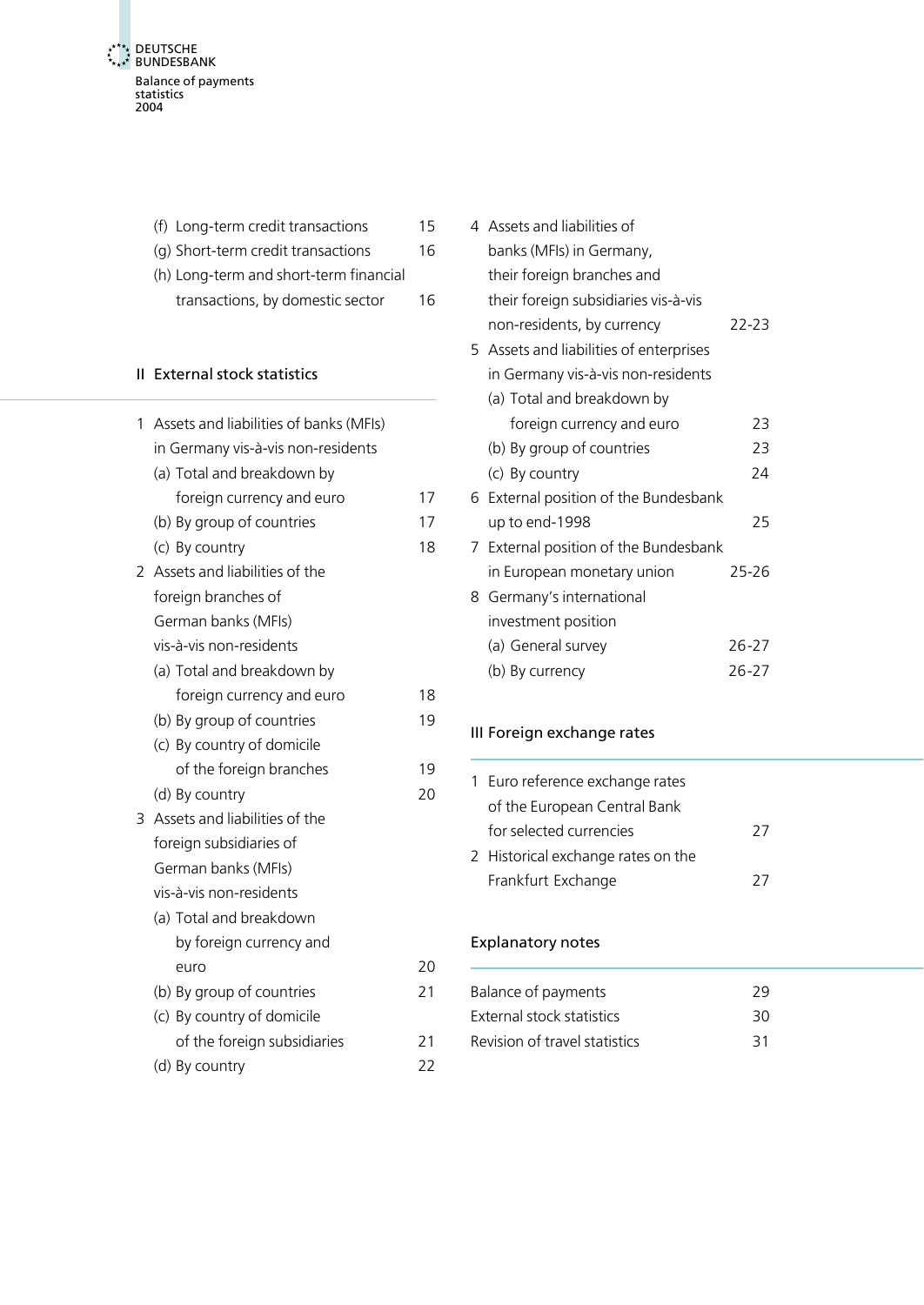### Notes

# **Territory**

The domestic market comprises the economic territory of the Federal Republic of Germany. All other countries, including those participating in European monetary union, are foreign markets.

From July 1990 the balance of payments statistics also include the external transactions of the former GDR. The former GDR is covered by the external stock statistics as follows: in the case of the external positions of banks, from June 1990; in the case of the external positions of enterprises, from July 1990; and in the case of Germany's external asset and liability position, from December 1990.

# NB

In the tables, all the figures for the reporting period up to the end of 1998 are shown in Deutsche Mark, and those for the reporting period from the beginning of 1999 in euro.

The latest figures must in all cases be regarded as provisional. Subsequent corrections appearing in the following issue are therefore not specially marked.

#### Abbreviations and symbols

- p provisional
- r revised
- s estimated
- … Data available at a later date . Data unknown, not
- to be published or not meaningful
- 0 Less than 0.5 but more than nil
- nil
- / no data because the numerical value is not sufficiently reliable

Discrepancies in the totals are due to rounding.

## Revision

Since January 2001 travel statistics for the balance of payments have been based on a new household sample. It became necessary to change to a new method of data collection because the quality of the data previously used had declined significantly as a result of the introduction of the euro banknotes and coins on 1 January 2002 or because the data sources themselves ceased to exist. The changeover also made it necessary to revise travel data for earlier periods. Further details are given in the methodological notes on page 31.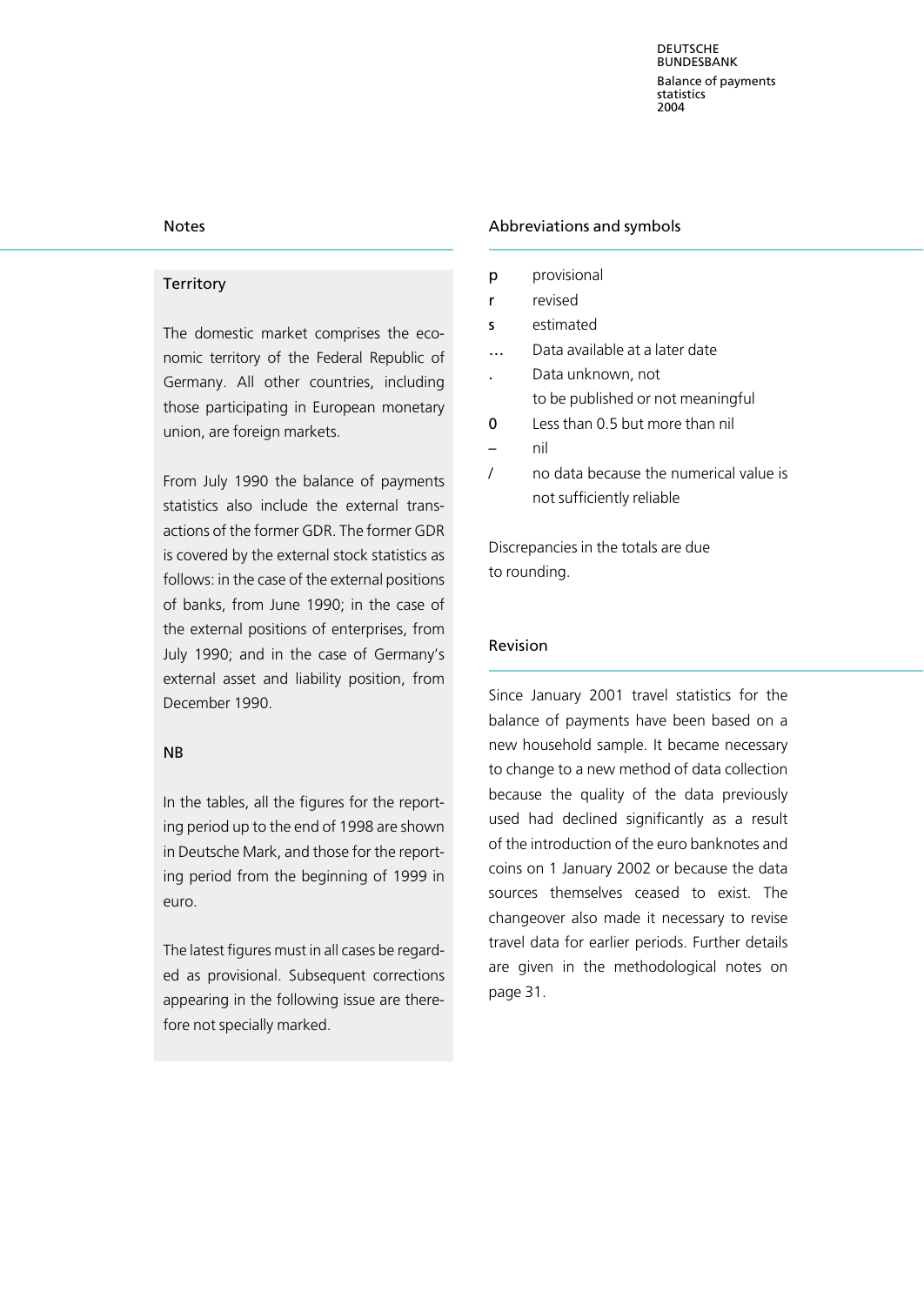<span id="page-5-1"></span><span id="page-5-0"></span>

#### I Balance of payments

#### 1 Major balance of payments items

|                                    |                             |                                    | Current account, capital transfers and financial account (where statistically recorded) |                                    |                             |                                      |                       |                  |                |               |                  |         |
|------------------------------------|-----------------------------|------------------------------------|-----------------------------------------------------------------------------------------|------------------------------------|-----------------------------|--------------------------------------|-----------------------|------------------|----------------|---------------|------------------|---------|
| Current account 1                  |                             |                                    |                                                                                         |                                    |                             |                                      |                       |                  |                |               |                  |         |
| Foreign trade 2,3                  |                             |                                    |                                                                                         |                                    |                             |                                      | Services <sup>4</sup> |                  |                | Factor income |                  |         |
| Exports (fob)                      |                             | Imports (cif)                      |                                                                                         | Balance                            |                             |                                      |                       |                  |                |               |                  |         |
| Not<br>season-<br>ally<br>adjusted | Season-<br>ally<br>adjusted | Not<br>season-<br>ally<br>adjusted | Season-<br>ally<br>adjusted                                                             | Not<br>season-<br>ally<br>adjusted | Season-<br>ally<br>adjusted | Supple-<br>mentary<br>trade<br>items | Receipts              | Expend-<br>iture | <b>Balance</b> | Receipts      | Expend-<br>iture | Balance |
|                                    | 2                           |                                    | 4                                                                                       |                                    | 6                           |                                      | 8                     | 9                | 10             | 11            | 12               | 13      |

|                             |                                 |                 |                               | <b>Financial account</b>        | (long-term and short-term financial transactions) |       |                                            |                         |                          |         |                                 |                                  |                               |
|-----------------------------|---------------------------------|-----------------|-------------------------------|---------------------------------|---------------------------------------------------|-------|--------------------------------------------|-------------------------|--------------------------|---------|---------------------------------|----------------------------------|-------------------------------|
|                             | Balance on<br>current account 3 |                 | Capital                       |                                 |                                                   |       | Balance of other financial<br>transactions |                         |                          |         |                                 |                                  | Memo<br>item<br>Change        |
|                             |                                 |                 | transfers<br>and pur-         |                                 | Balance<br>of                                     |       |                                            | of which                |                          |         |                                 |                                  | in the<br>Bundes-             |
|                             |                                 |                 | chases/<br>sales of<br>intan- |                                 | portfolio<br>invest-<br>ment                      |       |                                            | Credit<br>institu-      | Credit<br>institu-       |         | Change<br>in the<br>foreign     | Balance<br>of statis-<br>tically | bank's<br>net<br>external     |
| Balance<br>∣of<br>  current | Not<br>season-<br>ally          | Season-<br>ally | gible<br>non-pro-<br>duced    | Balance<br>of direct<br>invest- | and<br>financial<br>deriva-                       |       |                                            | tions'<br>long-<br>term | tions'<br>short-<br>term |         | reserves<br>at trans-<br>action | unclassi-<br>fiable<br>trans-    | assets at<br>transac-<br>tion |
| transfers                   | adjusted                        | adjusted        | assets                        | ment <sup>5</sup>               | tives                                             | Total |                                            | lending 6               | lending 6                | Balance | values 7                        | actions                          | values 7                      |
| 14                          | 15                              | 16              | 17                            | 18                              | 19                                                |       | 20                                         | 21                      | 22                       | 23      | 24                              | 25                               | 26                            |

Zeit = Period

**1** Foreign trade and services are recorded on the basis of exports (fob)/<br>imports (cif), ie including the freight and insurance costs of imports. For<br>figures based on exports (fob)/imports (fob), see Table 2. – **2** Speci

uncertainty owing to changes in the method of data collection for foreign trade.**– 4** Excluding the freight and insurance costs included in the<br>cif import figure. **– 5** A new definition of direct investment has applied<br>since 1996. (For details see Table 9 (c.). **– 6** Long-term: original mat

#### 2 Current account, by group of countries and country \*

Up to end-1998, DM million; from 1999, € million

| Merchandise trade 1                                                                                                                                              |                                                                                             |         | Services <sub>2</sub>                                                                                                                                                                                                                                        |                  |          | Factor income                                                                                                                                                                                                                                                                                       |                  |          |                                                                                                                                                                                                                                                                        |                          |
|------------------------------------------------------------------------------------------------------------------------------------------------------------------|---------------------------------------------------------------------------------------------|---------|--------------------------------------------------------------------------------------------------------------------------------------------------------------------------------------------------------------------------------------------------------------|------------------|----------|-----------------------------------------------------------------------------------------------------------------------------------------------------------------------------------------------------------------------------------------------------------------------------------------------------|------------------|----------|------------------------------------------------------------------------------------------------------------------------------------------------------------------------------------------------------------------------------------------------------------------------|--------------------------|
| Exports<br>$(fob)$ 3                                                                                                                                             | Imports<br>$(fob)$ 3                                                                        |         |                                                                                                                                                                                                                                                              |                  |          |                                                                                                                                                                                                                                                                                                     |                  |          |                                                                                                                                                                                                                                                                        | Balance                  |
| Including<br>supplementary items                                                                                                                                 |                                                                                             | Balance | Receipts                                                                                                                                                                                                                                                     | Expend-<br>iture | Balance  | Receipts                                                                                                                                                                                                                                                                                            | Expend-<br>iture | Balance  | Balance of<br>current<br>transfers                                                                                                                                                                                                                                     | on<br>current<br>account |
|                                                                                                                                                                  | 2                                                                                           | 3       | 4                                                                                                                                                                                                                                                            | 5                | 6        |                                                                                                                                                                                                                                                                                                     | 8                | 9        | 10                                                                                                                                                                                                                                                                     | 11                       |
| All countries<br>Industrial countries<br>of which<br>Finland<br>France 6<br>Greece <sub>7</sub><br>Ireland<br>Italy<br>Austria<br>Portugal<br>Spain <sup>8</sup> | EU member states 4<br>Euro-area member states 5<br>Belgium-Luxembourg<br><b>Netherlands</b> |         | Other EU member states 4<br>Denmark<br>Sweden<br>United Kingdom<br>EU organisations<br>Other European industrial countries 9<br>of which<br>Norway<br>Switzerland<br>Turkey<br>Non-European industrial countries<br>of which<br>Australia<br>Japan<br>Canada |                  | of which | <b>United States</b><br>Countries in transition<br>Central and east European<br>countries in transition<br>of which<br>Poland<br><b>Russian Federation</b><br>Czech Republic<br>Ukraine<br>Hungary<br>China, People's Republic of 10<br>Developing countries (incl OPEC)<br>in Africa<br>in America |                  | of which | in Asia and Oceania<br>International organisations 11<br>Unidentified countries<br>Memo <i>item</i> : OPEC countries<br><b>Emerging markets</b><br>in South-East Asia<br>Singapore<br>Taiwan<br><b>OECD</b> countries<br>Developing countries as defined<br>by the DAC |                          |

Zeit = Period \* Countries attributed to individual groups of countries on the basis of the latest position. Exception: Euro-area member states as in the year in question. - **1** Special trade according to the official foreign trade statistics (source: Federal Statistical Office), including supplementary trade which do not have to be reported are included in "Unidentified countries". –<br>4 Including international organisations belonging to the EU. – 5 Member<br>states as in the year in question up to end-2000 excluding Greece and fro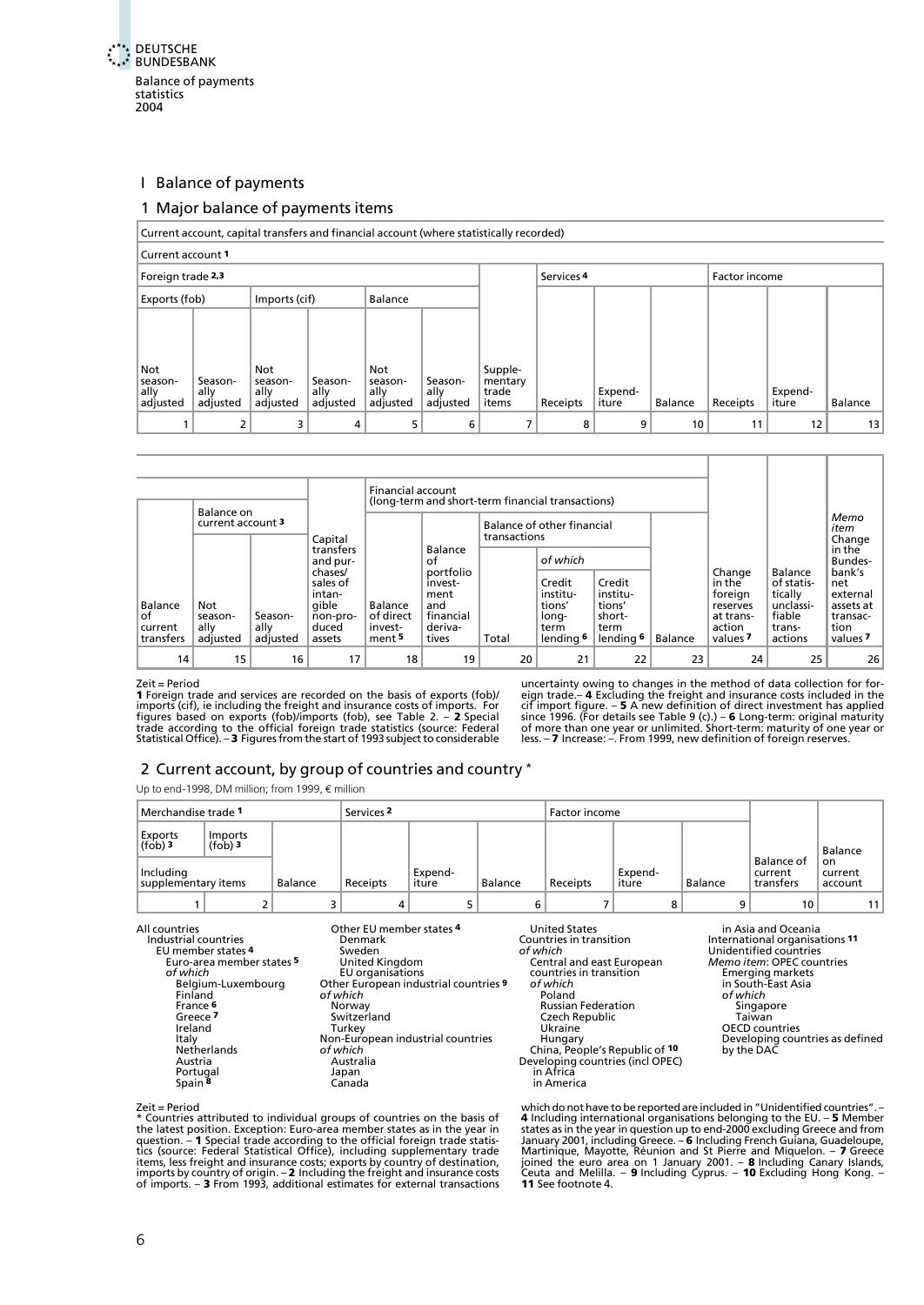### <span id="page-6-0"></span>3 (a) Foreign trade and supplementary trade items

| Foreign trade 1,2 |                  |         | Supplementary trade items |                                                 |                    |   |                           |            |                  |                                                                           |                    |    |                           |    |
|-------------------|------------------|---------|---------------------------|-------------------------------------------------|--------------------|---|---------------------------|------------|------------------|---------------------------------------------------------------------------|--------------------|----|---------------------------|----|
|                   |                  |         | to exports                |                                                 |                    |   |                           | to imports |                  |                                                                           |                    |    |                           |    |
|                   |                  |         | Additions                 |                                                 |                    |   |                           |            | <b>Additions</b> |                                                                           |                    |    |                           |    |
| Exports<br>(fob)  | Imports<br>(cif) | Balance | Total                     | Exports<br>from<br>ware-<br>houses <sup>3</sup> | Other <sup>4</sup> |   | Deduc-<br>tions,<br>total |            | Total            | Imports to<br>ware-<br>houses less<br>imports<br>from ware-<br>houses 3,5 | Other <sup>4</sup> |    | Deduc-<br>tions,<br>total |    |
|                   |                  |         | 4                         |                                                 |                    | 6 |                           |            | 8                | 9                                                                         |                    | 10 |                           | 11 |

| Total      |             |         | Foreign trade including<br>supplementary items |                  |         |                                                                      | Foreign trade (fob)<br>including supplementary items |                  |         |     |
|------------|-------------|---------|------------------------------------------------|------------------|---------|----------------------------------------------------------------------|------------------------------------------------------|------------------|---------|-----|
| to exports | ⊧to imports | Balance | Exports<br>(fob)                               | Imports<br>(cif) | Balance | Freight and<br>insurance<br>costs<br>included<br>in imports<br>(cif) | Exports<br>(fob)                                     | Imports<br>(fob) | Balance |     |
| 12         | 13          | 14      | 15                                             | 16               | 17      | 18                                                                   | 19                                                   | 20               |         | 211 |

Zeit = Period<br>**1** Special trade according to the official foreign trade statistics (source:<br>Federal Statistical Office). – **2** From January 1993, including additional<br>estimates for external transactions which do not have t

warehouses" also includes goods which are subsequently imported into<br>Germany; to prevent double-counting, the "imports from warehouses"<br>are deducted. – **6** Figures subject to considerable uncertainty owing to<br>changes in th

## 3 (b) Special trade, by category of goods\*

Up to end-1998, DM million; from 1999, € million

| Exports (fob) |                          |                       |                  |                                         |                     |                               |                                                                                                              |                                                     |  |  |
|---------------|--------------------------|-----------------------|------------------|-----------------------------------------|---------------------|-------------------------------|--------------------------------------------------------------------------------------------------------------|-----------------------------------------------------|--|--|
|               | Selected main categories |                       |                  |                                         | Selected categories |                               |                                                                                                              |                                                     |  |  |
| Total 1       | Agricultural<br>products | Intermediate<br>goods | Capital<br>goods | Durable<br>and non-<br>durable<br>goods | Chemicals           | Machinery<br>and<br>equipment | Office<br>machinery<br>and<br>computers;<br>electrical,<br>precision<br>and optical<br>products <sup>2</sup> | Motor<br>vehicles,<br>trailers and<br>semi-trailers |  |  |
|               |                          |                       |                  |                                         |                     |                               |                                                                                                              | 9  <br>8                                            |  |  |

| Imports (cif) |                                        |                       |                  |                                         |                                      |           |                               |                                                                                                              |                                                     |  |  |  |  |  |
|---------------|----------------------------------------|-----------------------|------------------|-----------------------------------------|--------------------------------------|-----------|-------------------------------|--------------------------------------------------------------------------------------------------------------|-----------------------------------------------------|--|--|--|--|--|
|               | Selected categories<br>Main categories |                       |                  |                                         |                                      |           |                               |                                                                                                              |                                                     |  |  |  |  |  |
| Total 1       | Agricultural<br>products               | Intermediate<br>goods | Capital<br>qoods | Durable<br>and non-<br>durable<br>goods | Sources<br>of<br>energy <sup>3</sup> | Chemicals | Machinery<br>and<br>equipment | Office<br>machinery<br>and<br>computers;<br>electrical,<br>precision<br>and optical<br>products <sup>2</sup> | Motor<br>vehicles,<br>trailers and<br>semi-trailers |  |  |  |  |  |
| 10            | 11                                     | 12                    | 13               | 14                                      | 15                                   | 16        | 17                            | 18                                                                                                           | 19                                                  |  |  |  |  |  |

Zeit = Period<br>Source: Federal Statistical Office. – **1** Also includes goods which cannot<br>be classified and additional estimates (not classified by category of<br>goods). – **2** Footnote applies to the German text only. – **3** U

January 2000, a new standard EU breakdown of the main categories: inputs (intermediate goods) excluding energy goods, capital goods including motor vehicles, durable and non-durable goods including printing products.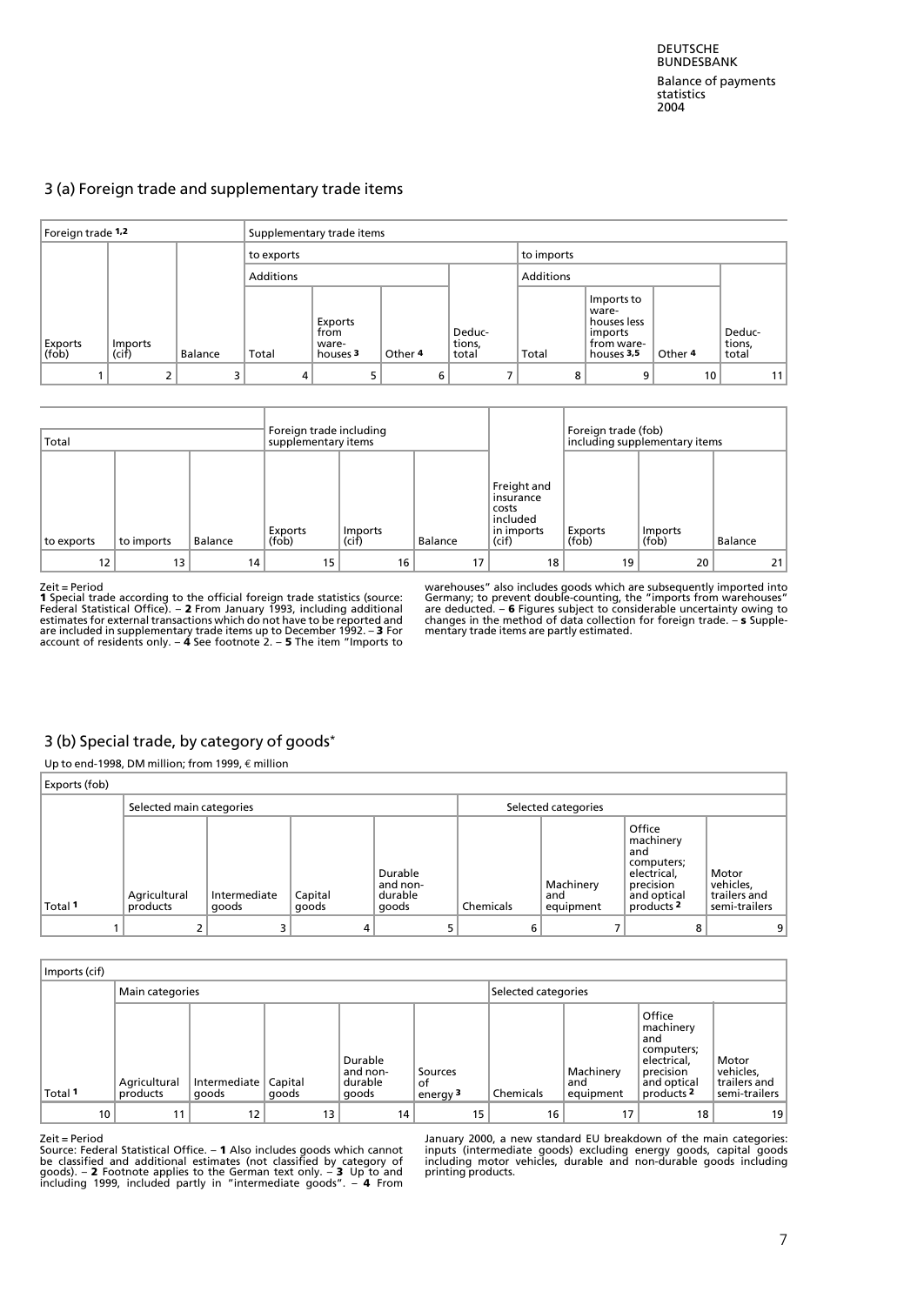<span id="page-7-0"></span>

#### [3 \(c\) Special trade, by group of countries and country\\*](#page-43-0)

#### € million

| Group of countries/country                                                                                                                                                                                              |                                                                                                                                                                                                                                             |                                                                                                                                                                                                                                                   |                                                                                                                                                                                                                   |
|-------------------------------------------------------------------------------------------------------------------------------------------------------------------------------------------------------------------------|---------------------------------------------------------------------------------------------------------------------------------------------------------------------------------------------------------------------------------------------|---------------------------------------------------------------------------------------------------------------------------------------------------------------------------------------------------------------------------------------------------|-------------------------------------------------------------------------------------------------------------------------------------------------------------------------------------------------------------------|
| All countries 1<br>I Industrial countries<br>1 EU member states<br>Euro-area member states<br>Belgium and<br>Luxembourg<br>Finland<br>France<br>Greece<br>Ireland<br>Italy<br><b>Netherlands</b><br>Austria<br>Portugal | Spain 2<br>Other EU member states<br>Denmark<br>Sweden<br>United Kingdom<br>2 Other European industrial countries 3<br>of which<br>Norway<br>Switzerland<br>Turkey<br>3 Non-European industrial countries<br>of which<br>Australia<br>Japan | Canada<br><b>United States</b><br>II Countries in transition<br>of which<br>Central and east European<br>countries in transition<br>of which<br>Poland<br><b>Russian Federation</b><br>Czech Republic<br>Hungary<br>China, People's Republic of 4 | III Developing countries<br>of which<br><b>Emerging markets</b><br>in South-East Asia 5<br>of which<br>Korea, Republic of<br>Taiwan<br><b>OPEC</b> countries<br>of which<br>Saudi Arabia<br>India<br>South Africa |

Ausfuhr = Exports; Einfuhr = Imports; Saldo = Balance \* Source: Federal Statistical Office. Exports (fob) by country of destin-ation, imports (cif) by country of origin. Countries attributed to individual groups of countries on the basis of the latest position. – **1** Including fuel and other supplies for ships and aircraft, and other data not

classifiable by region. – **2** Excluding Ceuta and Melilla. – **3** Including<br>Cyprus. – **4** Excluding Hong Kong. – **5** Brunei Darussalam, Hong Kong,<br>Indonesia, Korea (Republic of), Malaysia, Philippines, Singapore, Taiwan and Thailand.

# 4 Service transactions with non-residents

#### (a) Total

|          | Services, total  |         |          |                  |         | Transport 2 |                  |         | Merchanting 3   |                  |  |
|----------|------------------|---------|----------|------------------|---------|-------------|------------------|---------|-----------------|------------------|--|
| Receipts | Expend-<br>iture | Balance | Receipts | Expend-<br>iture | Balance | Receipts    | Expend-<br>iture | Balance | Receipts        | Expend-<br>iture |  |
|          |                  |         | 4        |                  |         |             | 8                |         | 10 <sub>1</sub> |                  |  |

|           |    |          | Insurance services 4 |                  |         |  | <b>Financial services 5</b> |    |                  |         |                              | Other services |    |         |    |
|-----------|----|----------|----------------------|------------------|---------|--|-----------------------------|----|------------------|---------|------------------------------|----------------|----|---------|----|
| l Balance |    | Receipts |                      | Expend-<br>iture | Balance |  | Receipts                    |    | Expend-<br>iture | Balance | Expend-<br>Receipts<br>iture |                |    | Balance |    |
|           | 12 |          | 13                   | 14               |         |  |                             | 16 |                  | 18      | 10.<br>יי                    |                | 20 |         | 21 |

Zeit = Period<br>**1** Figures from January 2001 subject to considerable uncertainty. For<br>footnotes relating to travel see Table 4 (b). – **2** For breakdown of trans-<br>port and footnotes see Table 4 (d). – **3** Estimated on the ba

nents included in premium payments. Net premiums and insurance bene-fits are recorded under current transfers and – in the case of life insur-ance – under financial transactions. Only reinsurance business is netted under service transactions. – **5** Mainly receipts of and expenditure on bank commission fees.

#### 4 (a) (cont'd)

|          | Patents and licences 1<br>Other services, total |                  |         |          | Research and development |         |          | technical services 2 | Engineering and other | <b>Computer services</b> |                    |         |          |                  |
|----------|-------------------------------------------------|------------------|---------|----------|--------------------------|---------|----------|----------------------|-----------------------|--------------------------|--------------------|---------|----------|------------------|
| Receipts |                                                 | Expend-<br>iture | Balance | Receipts | Expend-<br>iture         | Balance | Receipts | Expend-<br>iture     | Balance               | Receipts                 | Expend-<br>l iture | Balance | Receipts | Expend-<br>iture |
|          | 22                                              | 23               | 24      | 25       | 26                       | 27      | 28       | 29                   | 30                    | 31<br>ا ب                | 32                 | 33      | 34       | 35               |

|         |          | Construction, assembly work, repairs                              |         |                       |                  |         |          | Overhead expenses 4 |         | Other services |                  |         |
|---------|----------|-------------------------------------------------------------------|---------|-----------------------|------------------|---------|----------|---------------------|---------|----------------|------------------|---------|
|         |          | by foreign enterprises in Germany<br>by German enterprises abroad |         |                       |                  |         |          |                     |         |                |                  |         |
| Balance | Receipts | Expend-<br>iture 3                                                | Balance | Receipts <sup>3</sup> | Expend-<br>iture | Balance | Receipts | Expend-<br>iture    | Balance | Receipts       | Expend-<br>iture | Balance |
| 36      | 37       | 38                                                                | 39      | 40                    | 41               | 42      | 43       | 44                  | 45      | 46             | 47               | 48      |

Zeit = Period **1** Industrial and other property rights. – **2** Remuneration for planning and design of technical products, technical input and assistance, infor-<br>mation, consultancy and instruction in the technical and scientific fields,<br>other than EDP services, which are shown separately. – **3** Expenditure of

German businesses on purchases abroad, and receipts of foreign busi-nesses from purchases in Germany (goods and services). – **4** Payments between affiliated enterprises as internal levies and as transfers for current costs.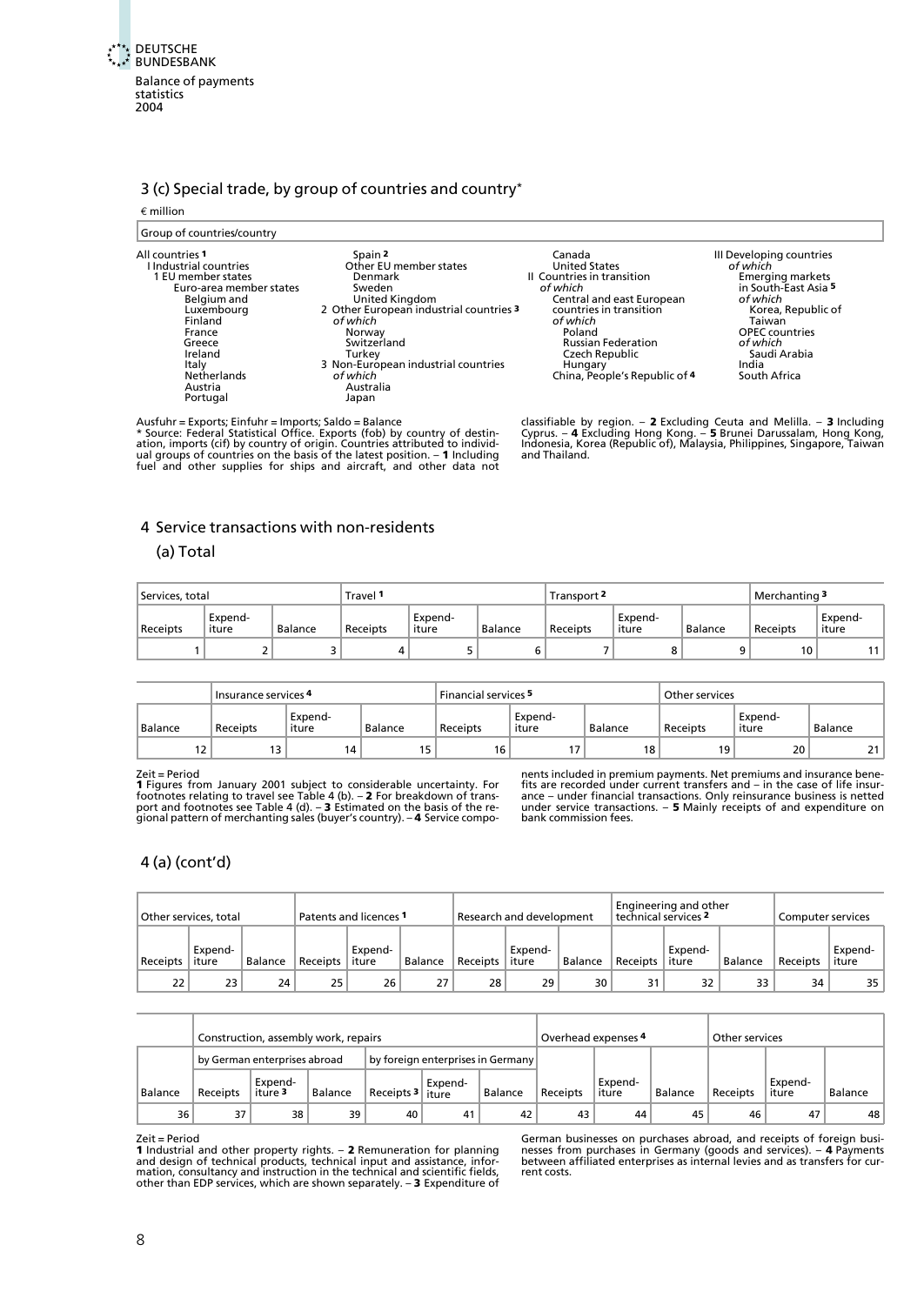## <span id="page-8-0"></span>4 (a) (cont'd)

| Other services, total |                  |         | <b>Commercial services</b> |                  |         |          |                  | Advertising and trade fair expenses | Telecommunications services <b>1</b> |                  |                 |  |
|-----------------------|------------------|---------|----------------------------|------------------|---------|----------|------------------|-------------------------------------|--------------------------------------|------------------|-----------------|--|
| Receipts              | Expend-<br>iture | Balance | Receipts                   | Expend-<br>iture | Balance | Receipts | Expend-<br>iture | Balance                             | Receipts                             | Expend-<br>iture | Balance         |  |
| 49                    | 50               |         | 52                         | 53               | 54      | 55       | 56               | 57                                  | 58                                   | 59               | 60 <sub>1</sub> |  |

| Film industry 2 |                  |                                                                |    |    | Services of self-employed persons 3 Government services 4 |                  |         |          | Miscellaneous services |         |    |  |
|-----------------|------------------|----------------------------------------------------------------|----|----|-----------------------------------------------------------|------------------|---------|----------|------------------------|---------|----|--|
| Receipts        | Expend-<br>iture | Expend-<br>iture<br>Receipts<br>Receipts<br>Balance<br>Balance |    |    |                                                           | Expend-<br>iture | Balance | Receipts | Expend-<br>iture       | Balance |    |  |
| 61              | 62               | 63                                                             | 64 | 65 | 66                                                        | 67               | 68      | 69       | 70                     |         | 72 |  |

Zeit = Period

€ million

**1** Includes postal, courier and telecommunications services. – **2** Film production costs, including actors' salaries, lending fees, purchases and sales of exploitation rights. – **3** Up to 1985, including payments for research

and development, engineering and other technical services, computer<br>services and commercial services. – **4** Domestic public authorities' re-<br>ceipts from and expenditure on services, unless shown in other items; including the receipts of foreign military agencies.

#### 4 Service transactions with non-residents [\(b\) Travel, by group of countries and country \(annual figures\) \\*](#page-51-0)

|                                                                                                                                                                               | Receipts                                                                                                                   |      |      |                                                                      | Expenditure                                                                                 |      |                                                                                          |                                                                                                             |  |
|-------------------------------------------------------------------------------------------------------------------------------------------------------------------------------|----------------------------------------------------------------------------------------------------------------------------|------|------|----------------------------------------------------------------------|---------------------------------------------------------------------------------------------|------|------------------------------------------------------------------------------------------|-------------------------------------------------------------------------------------------------------------|--|
| Group of countries/country a                                                                                                                                                  | 1999                                                                                                                       | 2000 | 2001 | 20021                                                                | 1999                                                                                        | 2000 | 20011                                                                                    | 20021                                                                                                       |  |
| All countries<br>Industrial countries<br>EU member states<br>Euro-area member states 2<br><b>Belgium</b><br>France <sup>3</sup><br>Greece <sup>4</sup><br>Italy<br>Luxembourg | Netherlands<br>Austria<br>Portugal<br>Spain <sup>5</sup><br>Other<br>Other EU member states<br>of which:<br>United Kingdom |      |      | countries 6<br>of which<br>Turkev<br>Other<br>countries<br>of which: | Other European industrial<br>Switzerland<br>Non-European industrial<br><b>United States</b> |      | of which: Bulgaria<br>Croatia<br>Poland<br>Hungary<br>in Africa<br>Tunisia<br>in America | Countries in transition<br>Czech Republic<br>Developing countries<br>of which: Eqypt<br>in Asia and Oceania |  |

\* Up to 2000, the main sources of the reports on foreign travel payments were credit institutions and travel companies. Such payments are partly<br>broken down by currency, rather than by country visited, and do not fully<br>reflect travellers' payments in Deutsche Mark banknotes; moreover, they<br>incl veys, the payments recorded are approximately attributed to the coun-tries of origin and destination and are supplemented by the missing payments in Deutsche Mark banknotes while money flows not counted as foreign travel are eliminated. Even so, for a number of countries the results are only approximations. From 2001, expenditure is based on house-

hold samples. Owing to the increase in sampling error in the case of<br>country results, quarterly and annual figures are available only for major<br>destination countries and country aggregates. – **a** Countries attributed<br>to in Greece. – **3** Including French Guiana, Guadeloupe, Martinique, Mayotte,<br>Réunion and St Pierre and Miquelon. – **4** Greece joined the euro area<br>on 1 January 2001. – **5** Including Canary Islands, Ceuta and Melilla. –<br>**6** Incl

#### 4 Service transactions with non-residents [\(c\) Travel, by group of countries and country \(provisional quarterly figures\) \\*](#page-52-0)

|  | $\epsilon$ million |
|--|--------------------|
|  |                    |

|                                                                                        | 2001    | 2002                                                         |                |                                                                                                        |                        | 2003 s         |                                                 |                                                                       |
|----------------------------------------------------------------------------------------|---------|--------------------------------------------------------------|----------------|--------------------------------------------------------------------------------------------------------|------------------------|----------------|-------------------------------------------------|-----------------------------------------------------------------------|
| Group of countries/country a                                                           | O4      | Q1                                                           | Q <sub>2</sub> | Q3                                                                                                     | Q4                     | Q <sub>1</sub> | Q <sub>2</sub>                                  | Q3                                                                    |
| All countries<br>Industrial countries<br>EU member states<br>Euro-area member states 3 | Spain 5 | of which: France 4<br>Italy<br><b>Netherlands</b><br>Austria |                | of which<br>United Kingdom<br>Other European industrial countries 6<br>of which: Switzerland<br>Turkey | Other EU member states |                | strial countries<br>of which:<br>Czech Republic | Non-European indu-<br>Countries in transition<br>Developing countries |

Einnahmen = Receipts; Ausgaben = Expenditure \* For footnotes see Table 4 (b). Because information permitting precise classification by country visited is available only relatively late, the quar-<br>terly figures will probably be subject to major revisions. **– a** Countries at-<br>tributed to individual groups of countries on the basis of the l able uncertainty. – **2** Figures from January 2001 subject to considerable uncertainty. – **3** Member states classified on the basis of the current position, ie up to end-2000, excluding Greece and from January 2001, includ-<br>ing Greece. – 4 Including French Guiana, Guadeloupe, Martinique,<br>Mayotte, Réunion and St Pierre and Miquelon. – 5 Including Canary<br>Islands, Ceuta an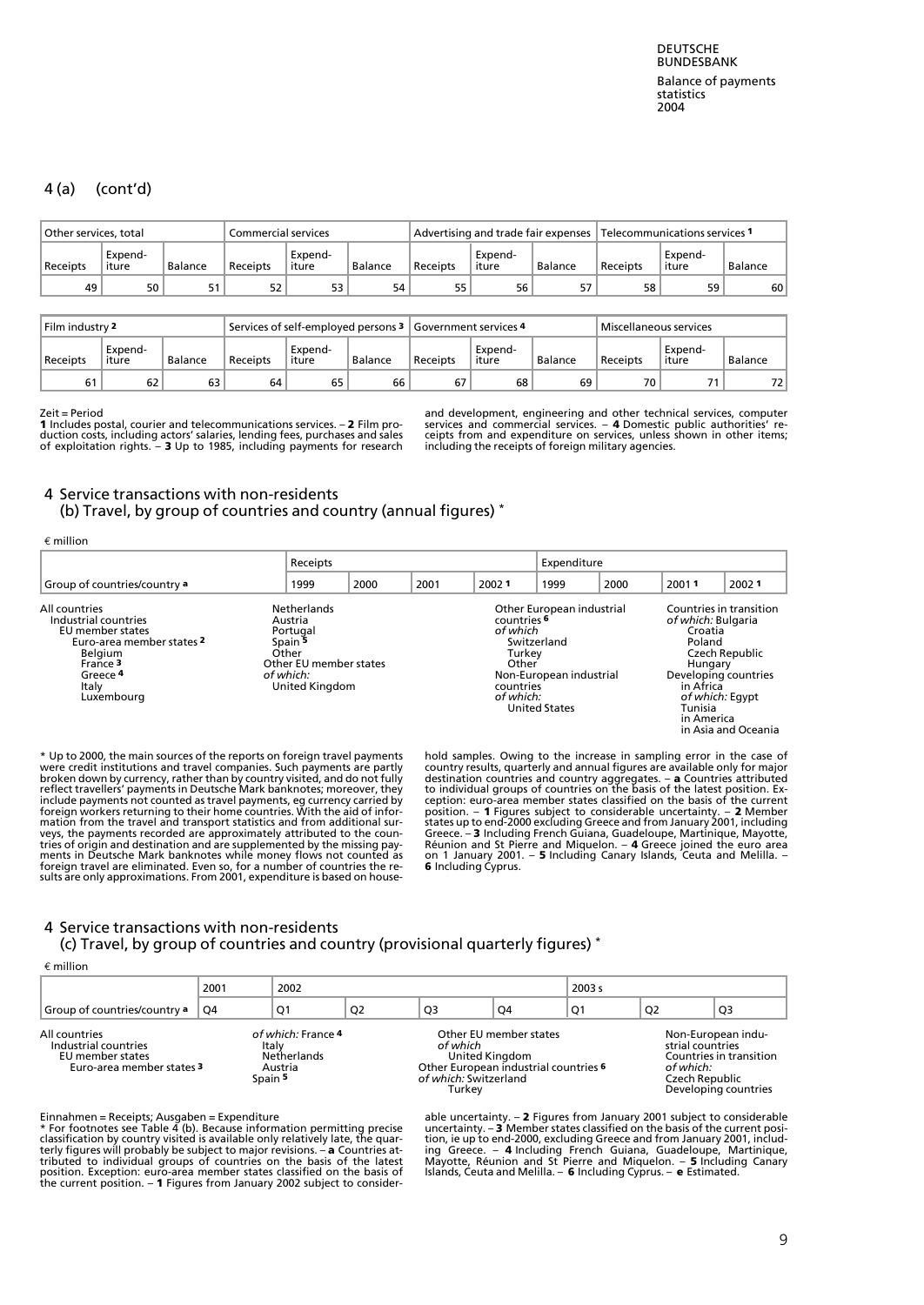<span id="page-9-0"></span>

#### 4 Service transactions with non-residents (d) Transport

| Transport, total | Freight          |         |                       |                                                                   |  |  |               |                |                               |         | <b>Passenger services</b> |                      |
|------------------|------------------|---------|-----------------------|-------------------------------------------------------------------|--|--|---------------|----------------|-------------------------------|---------|---------------------------|----------------------|
|                  |                  |         | Receipts <sup>1</sup> |                                                                   |  |  | Expenditure 2 |                |                               |         | Receipts                  |                      |
| Receipts         | Expend-<br>iture | Balance | Total                 | Other<br>Air<br>Sea<br>freight <sup>3</sup><br>freight<br>freight |  |  |               | Air<br>freight | Other<br>freight <sup>3</sup> | Balance | Total                     | Maritime<br>shipping |
|                  |                  | ے       | 4                     |                                                                   |  |  |               | a              | 10                            |         | 12                        | 13 <sup>1</sup>      |

|                      |       |    |                 |                          |    |         |          |    | Port services, other transport 4 |          |             |          |          |         |
|----------------------|-------|----|-----------------|--------------------------|----|---------|----------|----|----------------------------------|----------|-------------|----------|----------|---------|
|                      |       |    | Expenditure     |                          |    |         | Receipts |    |                                  |          | Expenditure |          |          |         |
|                      |       |    |                 |                          |    |         |          |    | of which                         |          |             | of which |          |         |
| l Air<br>I transport | Other |    | Total           | Air<br>transport   Other |    | Balance | Total    |    | Seaports                         | Airports | Total       | Seaports | Airports | Balance |
| 14                   |       | 15 | 16 <sub>1</sub> |                          | 18 | 19      |          | 20 | 21                               | 22       | 23          | 24       | 25       | 26      |

Zeit = Period<br>**1** Including residents' freight receipts for import transfers (fob import<br>contracts). These receipts are recorded as counter-entries to the costs<br>included in the cif value of imports. – **2** Excluding payment

in the balance of trade.  $-$  3 In particular, truck freight and inland water-<br>way freight. Including transport agencies and payments for the utilisa-<br>tion of foreign means of transport on intra-German routes and receipts<br>

#### 5 Factor income (a) Total

| Factor income, total |         |         |          | Compensation of employees 1 |         | Investment income |         |         |                       |               |                 |
|----------------------|---------|---------|----------|-----------------------------|---------|-------------------|---------|---------|-----------------------|---------------|-----------------|
|                      |         |         |          |                             |         | Total             |         |         | Investment income     |               |                 |
|                      |         |         |          |                             |         |                   |         |         |                       | for portfolio |                 |
|                      |         |         |          |                             |         |                   |         |         |                       |               |                 |
|                      |         |         |          |                             |         |                   |         |         |                       |               |                 |
|                      | Expend- |         |          | Expend-                     |         |                   | Expend- |         | for direct<br>invest- |               |                 |
| Receipts             | iture   | Balance | Receipts | iture                       | Balance | Receipts          | iture   | Balance | ment <sup>2</sup>     | Total         | Dividends       |
|                      |         |         | 4        | 5                           | 6       |                   | 8       | q       | 10                    | 11            | 12 <sup>2</sup> |

|                                              | received from non-residents                 |                             |                                        |                       |       | Investment income paid to non-residents |                                             |                     |                             |                             |                          |
|----------------------------------------------|---------------------------------------------|-----------------------------|----------------------------------------|-----------------------|-------|-----------------------------------------|---------------------------------------------|---------------------|-----------------------------|-----------------------------|--------------------------|
| investment 3                                 |                                             |                             |                                        |                       |       | for portfolio investment 3              |                                             |                     |                             |                             |                          |
| Income                                       |                                             |                             |                                        |                       |       |                                         | Income                                      | Interest on bonds 5 |                             |                             |                          |
| from<br>invest-                              |                                             | Interest                    |                                        |                       |       |                                         | from<br>invest-                             |                     |                             | Interest                    |                          |
| ment fund<br> certifi-<br>cates <sup>4</sup> | Interest<br><b>on</b><br>bonds <sup>5</sup> | on money<br>market<br>paper | Interest<br>on<br>loans <sub>2,3</sub> | for direct<br>invest- | Total | <b>Dividends</b>                        | ment fund<br>certifi-<br>cates <sup>6</sup> | Total               | of which<br>Public<br>bonds | on money<br>market<br>paper | Interest<br>on loans 2,3 |
|                                              |                                             |                             |                                        | ment <sup>2</sup>     |       |                                         |                                             |                     |                             |                             |                          |
| 13                                           | 14                                          | 15                          | 16                                     | 17                    | 18    | 19                                      | 20                                          | 21                  | 22                          | 23                          | 24                       |

Zeit = Period **1** Earnings of employed persons. – **2** For breakdown see Table 5 (b). – **3** Excluding income identifiable as earnings from direct investment. –

**4** From 1991, including retained profits of investment funds. – **5** From 1975, adjusted for accrued interest. – **6** Where identifiable.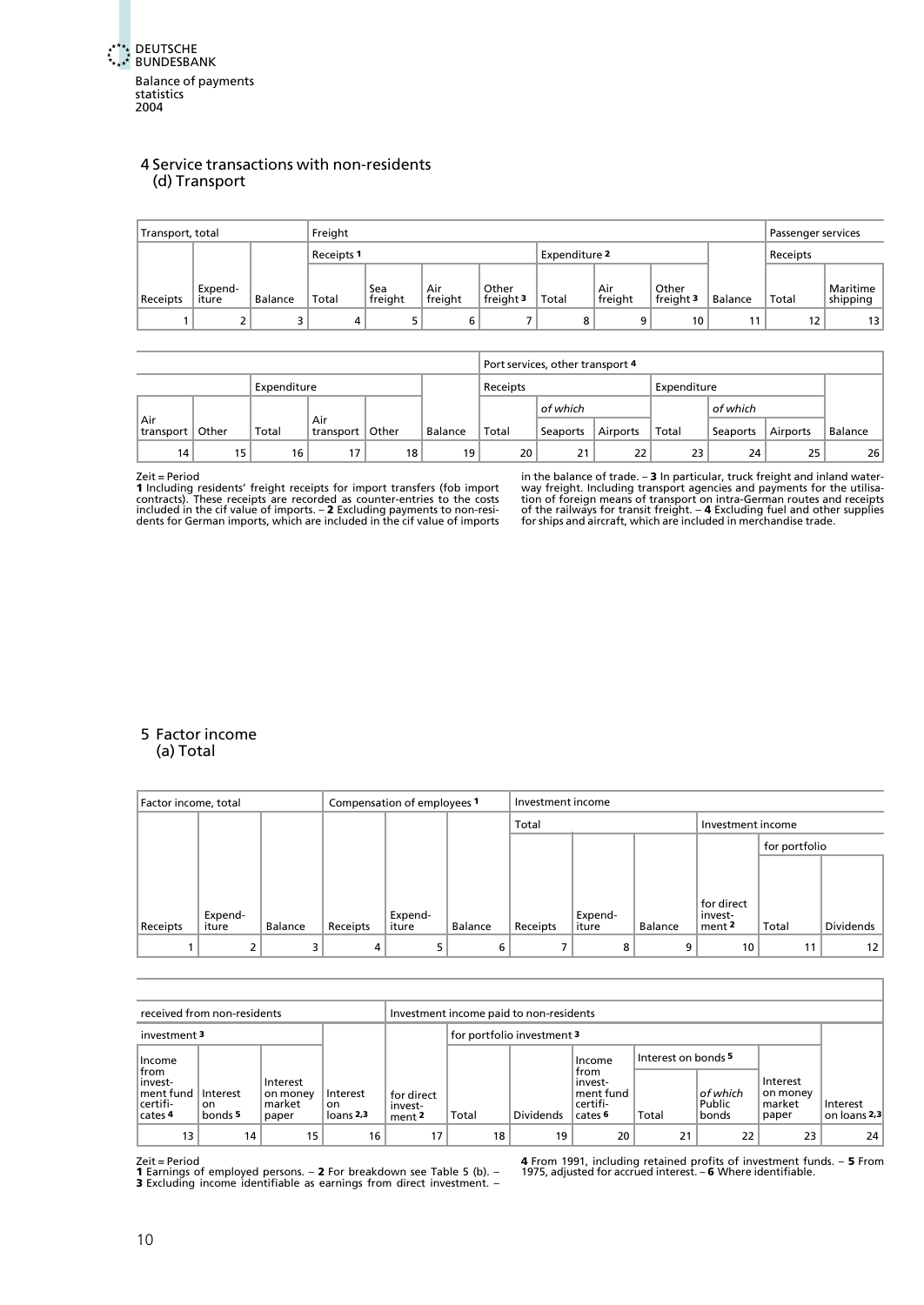# <span id="page-10-0"></span>5 Factor income (b) Income from direct investment, interest on loans

|          | Income from direct investment 1          |                                       |                           |                      |                   |             |                                          |                                       |                          |                      |
|----------|------------------------------------------|---------------------------------------|---------------------------|----------------------|-------------------|-------------|------------------------------------------|---------------------------------------|--------------------------|----------------------|
| Receipts |                                          |                                       |                           |                      |                   | Expenditure |                                          |                                       |                          |                      |
| Total    | <b>Dividends</b><br>and other<br>profits | Contribu-<br>tions to<br>cover losses | ⊩Reinvested<br>earnings 2 | Interest on<br>loans | Property<br>rents | Total       | <b>Dividends</b><br>and other<br>profits | Contribu-<br>tions to<br>cover losses | Reinvested<br>earnings 2 | Interest on<br>loans |
|          |                                          |                                       | 4                         |                      | ь                 |             | 8                                        |                                       | 10 <sub>1</sub>          | 11 I                 |

|                   |         | Interest on loans <sup>3</sup> |                        |                                     |                                                   |             |                        |                                   |                                                   |         |    |
|-------------------|---------|--------------------------------|------------------------|-------------------------------------|---------------------------------------------------|-------------|------------------------|-----------------------------------|---------------------------------------------------|---------|----|
|                   |         | Receipts                       |                        |                                     |                                                   | Expenditure |                        |                                   |                                                   |         |    |
| Property<br>rents | Balance | Total                          | Credit<br>institutions | Enterprises  <br>and<br>individuals | Public<br>authorities<br>(incl Bun-<br>desbank) 4 | Total       | Credit<br>institutions | Enterprises<br>and<br>individuals | Public<br>authorities<br>(incl Bun-<br>desbank) 4 | Balance |    |
| 12                | 13      | 14                             | 15                     | 16                                  |                                                   | 18          | 19                     | 20                                | ا ٤                                               |         | 22 |

Zeit = Period **1** For the concept of direct investment see Table I.9 (c). – **2** Estimated on the basis of the figures on the level of direct investment abroad and in

Germany. – **3** Excluding income identifiable as earnings from direct in-vestment. Including interest on bank balances. – **4** Up to 1985 the receipts and expenditure of the Bundesbank were recorded net.

# 6 Current transfers

| Current transfers,<br>total              |                                      |         | <b>Public transfers 1</b> |                                 |                                                   |                |       |                                      |                                                                            |                                                                |                                                 |                |
|------------------------------------------|--------------------------------------|---------|---------------------------|---------------------------------|---------------------------------------------------|----------------|-------|--------------------------------------|----------------------------------------------------------------------------|----------------------------------------------------------------|-------------------------------------------------|----------------|
|                                          |                                      |         |                           | Transfers from<br>non-residents |                                                   |                |       | Transfers to non-residents           |                                                                            |                                                                |                                                 |                |
|                                          | of which                             |         |                           |                                 |                                                   |                |       | of which                             |                                                                            |                                                                |                                                 |                |
| Transfers<br>  from<br>non-<br>residents | Transfers<br>to<br>non-<br>residents | Balance | Balance                   | Total                           | Current<br>transfers<br>from the<br>$E \cup 2, 3$ | Tax<br>revenue | Total | Current<br>transfers<br>to the<br>EU | Contri-<br>butions<br>to other<br>inter-<br>national<br>organisa-<br>tions | Transfers<br>to devel-<br>oping<br>coun-<br>tries <sup>3</sup> | Pensions<br>and<br>main-<br>tenance<br>payments | Tax<br>refunds |
|                                          | ∠                                    | 3       | 4                         |                                 | 6                                                 |                | 8     | 9                                    | 10                                                                         | 11                                                             | 12                                              | 13             |

### 7 Capital transfers

|         | <b>Private transfers 1</b>                                                                                                                            |    |                                            |          |                                     | Capital transfers,<br>  total                   |                                                  |    | Public<br>transfers <sup>1</sup> |                                              | <b>Private transfers 1</b>          |                               |                                       |
|---------|-------------------------------------------------------------------------------------------------------------------------------------------------------|----|--------------------------------------------|----------|-------------------------------------|-------------------------------------------------|--------------------------------------------------|----|----------------------------------|----------------------------------------------|-------------------------------------|-------------------------------|---------------------------------------|
|         | Transfers from<br>non-residents <sup>3</sup>                                                                                                          |    | Transfers to<br>non-residents <sup>3</sup> |          |                                     |                                                 |                                                  |    | Transfers to<br>non-residents    |                                              |                                     | Transfers to<br>non-residents |                                       |
|         |                                                                                                                                                       |    |                                            | of which |                                     |                                                 |                                                  |    |                                  |                                              |                                     |                               |                                       |
| Balance | of which<br>Pensions<br>and<br>and<br>main-<br>Trans-<br>main-<br>fers by<br>tenance<br>foreign<br>pay-<br>pay-<br>Total<br>Total<br>workers<br>ments |    |                                            |          | <b>Pensions</b><br>tenance<br>ments | Trans-<br>fers<br>  from<br>non-<br>  residents | Trans-<br>fers to<br>non-<br>residents   Balance |    | Total                            | of which   fers<br>Remis-<br>sion of<br>debt | Trans-<br>from<br>non-<br>residents | Total                         | of which<br>Remis-<br>sion of<br>debt |
| 14      | 15                                                                                                                                                    | 16 | 17                                         | 18       | 19                                  | 20                                              | 21                                               | 22 | 23                               | 24                                           | 25                                  | 26                            | 27                                    |

Zeit = Period<br>**1** [The classification of public and private transfers depends on t](#page-60-0)he sector<br>to which the domestic agency participating in the transaction belongs. –

**2** Excluding the refunds of collection expenses recorded under receipts from services. – **3** Excluding capital transfers, where identifiable.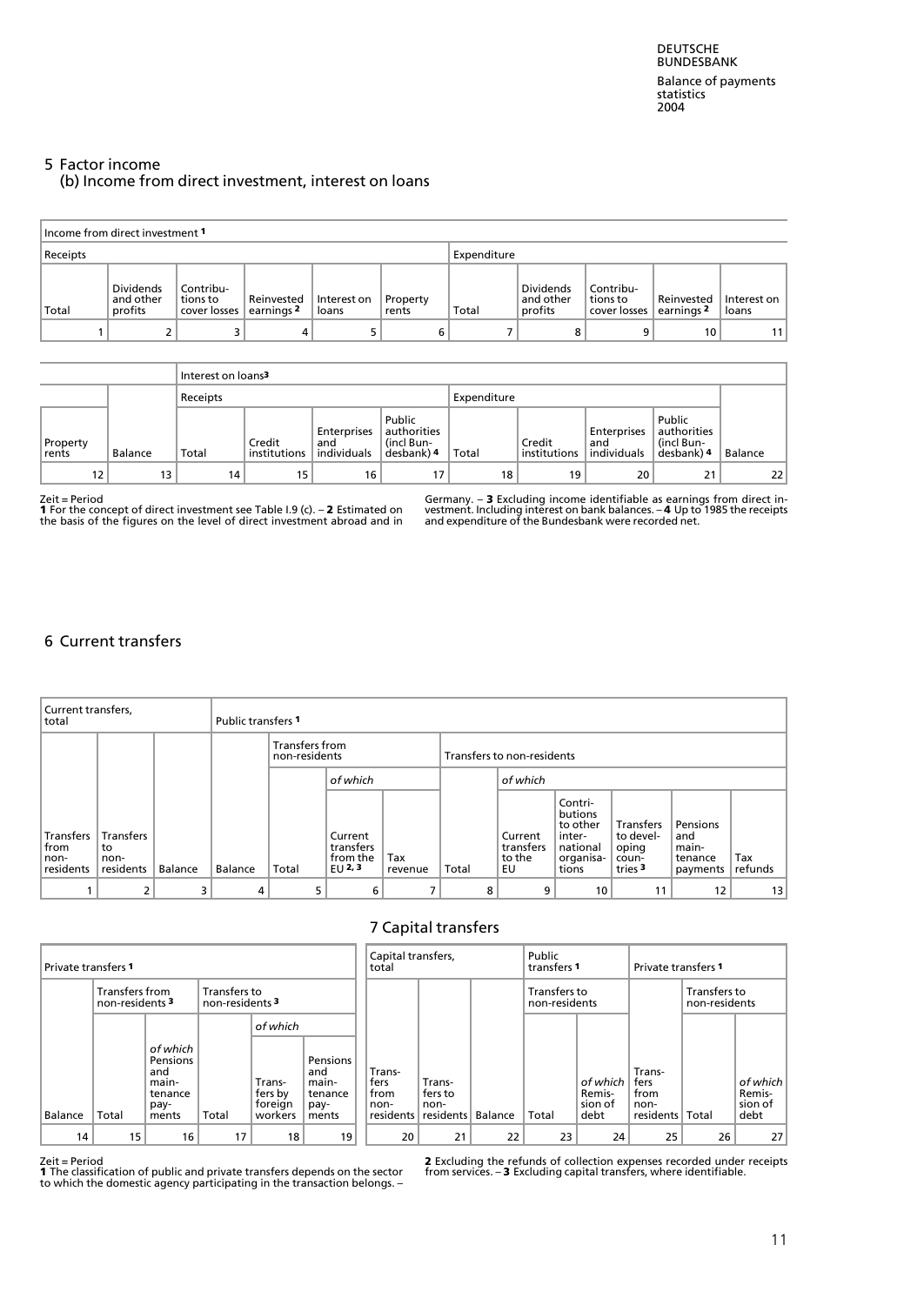<span id="page-11-0"></span>

## 8 Memo item: Transfers in connection with the EU budget \*

|                                                       |       | Transfers to the European Union budget                            |                                              |                            |                                 |                    | Transfers from the European Union budget |                                                |                                               |
|-------------------------------------------------------|-------|-------------------------------------------------------------------|----------------------------------------------|----------------------------|---------------------------------|--------------------|------------------------------------------|------------------------------------------------|-----------------------------------------------|
|                                                       |       | Own receipts of the EU                                            |                                              |                            |                                 |                    |                                          | Under the common agricultural policy           |                                               |
|                                                       |       | Customs                                                           |                                              |                            |                                 |                    |                                          | of which                                       |                                               |
| Net German<br>contribution<br>l to the<br>EU budget 1 | Total | duties, levies<br>under the<br>common<br>agricultural<br>policy 2 | EU share in<br>value<br>added tax<br>revenue | GNP-related<br>financing 3 | Other<br>transfers <sup>4</sup> | Total <sup>1</sup> | Total $1.5$                              | Refunds<br>on exports<br>to third<br>countries | Interven-<br>tions in the<br>single<br>market |
|                                                       |       |                                                                   |                                              |                            |                                 |                    |                                          |                                                | 10                                            |

|                                 |                       |           |       |                                |    | Transfers under the structural policy regulations |                  |                                      |                                |       |    |
|---------------------------------|-----------------------|-----------|-------|--------------------------------|----|---------------------------------------------------|------------------|--------------------------------------|--------------------------------|-------|----|
| Food aid<br>(refund<br>element) | collection<br>costs 6 | Refund of | Total | EAGGF<br>Guidance<br>Section 7 |    | Social<br>fund                                    | Regional<br>fund | <b>Fisheries</b><br>quidance<br>fund | Trans-<br>European<br>networks | Other |    |
|                                 |                       |           |       |                                |    |                                                   |                  |                                      |                                |       |    |
|                                 |                       | 12        | 13    |                                | 14 | 15                                                | 16               |                                      | 18                             |       | 19 |

# Zeit = Period

\* Transfers in connection with the EU budget, which are summarised here, mainly comprise current transfers. The refunds of collection costs constitute receipts from services in the balance of payments; payments<br>from the Regional Fund and the Guidance Fund of the EAGGF are in-<br>cluded under capital transfers. **- 1** Excluding special monetary compensa-<br>tion for e lated on the basis of the German share in the total GNP of the EU. – **4** Primarily producer co-responsibility and super levies for milk, milk products and cereals. – **5** The differences between the payments by the EU to the Federal Government (col 8) and the payments by the Federal Government to domestic beneficiaries (cols 9 to 11) are mainly due to temporal<br>shifts in the execution of payments. – **6** Refund of collection costs at 10%<br>betwee

#### 9 Financial transactions with non-residents (a) Total \*

|       |                             | Balance of all financial transactions     |                             |                            |       |   |                             |       |                                                   | Net German investment abroad (increase/capital exports: -) |         |    |                             |                                     |
|-------|-----------------------------|-------------------------------------------|-----------------------------|----------------------------|-------|---|-----------------------------|-------|---------------------------------------------------|------------------------------------------------------------|---------|----|-----------------------------|-------------------------------------|
|       |                             |                                           |                             |                            |       |   |                             |       | Portfolio investment and<br>financial derivatives |                                                            | Lending |    |                             |                                     |
|       |                             | Portfolio<br>invest-                      |                             |                            |       |   |                             |       | of which                                          |                                                            |         |    | of which                    |                                     |
| Total | Direct<br>invest-<br>ment 1 | ment and<br>financial<br>deriva-<br>tives | Credit<br>trans-<br>actions | Other<br>trans-<br>actions | Total |   | Direct<br>invest-<br>ment 1 | Total | Equities                                          | <b>Bonds</b><br>and<br>notes                               | Total   |    | Credit<br>institu-<br>tions | Enter-<br>prises and<br>individuals |
|       |                             | з                                         | 4                           |                            |       | 6 |                             |       | Q                                                 | 10                                                         |         | 11 | 12                          | 13                                  |

|                            |                                       |       |    |                             |    |                                  |    | Net foreign investment in Germany (increase/capital imports: $+$ ) |                              |    |         |          |                             |                                     |                            |                          |    |
|----------------------------|---------------------------------------|-------|----|-----------------------------|----|----------------------------------|----|--------------------------------------------------------------------|------------------------------|----|---------|----------|-----------------------------|-------------------------------------|----------------------------|--------------------------|----|
|                            |                                       |       |    |                             |    |                                  |    |                                                                    |                              |    | Lending |          |                             |                                     |                            |                          |    |
|                            |                                       |       |    |                             |    | Portfolio investment<br>of which |    |                                                                    |                              |    |         | of which |                             |                                     |                            |                          |    |
| General<br>govern-<br>ment | Other<br>invest-<br>ment <sup>2</sup> | Total |    | Direct<br>invest-<br>ment 1 |    | Total                            |    | Equities                                                           | <b>Bonds</b><br>and<br>notes |    | Total   |          | Credit<br>institu-<br>tions | Enterprises<br>and indi-<br>viduals | General<br>govern-<br>ment | Other<br>invest-<br>ment |    |
| 14                         | 15                                    |       | 16 |                             | 17 |                                  | 18 | 19                                                                 |                              | 20 |         | 21       | 22                          | 23                                  | 24                         |                          | 25 |

Zeit = Period \* For a further breakdown see the following Tables 9 (b) to 9 (h). – **1** From 1996, revised definition of direct investment (for details see

Table 9 (c)). – **2** In particular, subscriptions by the Federal Government to international organisations.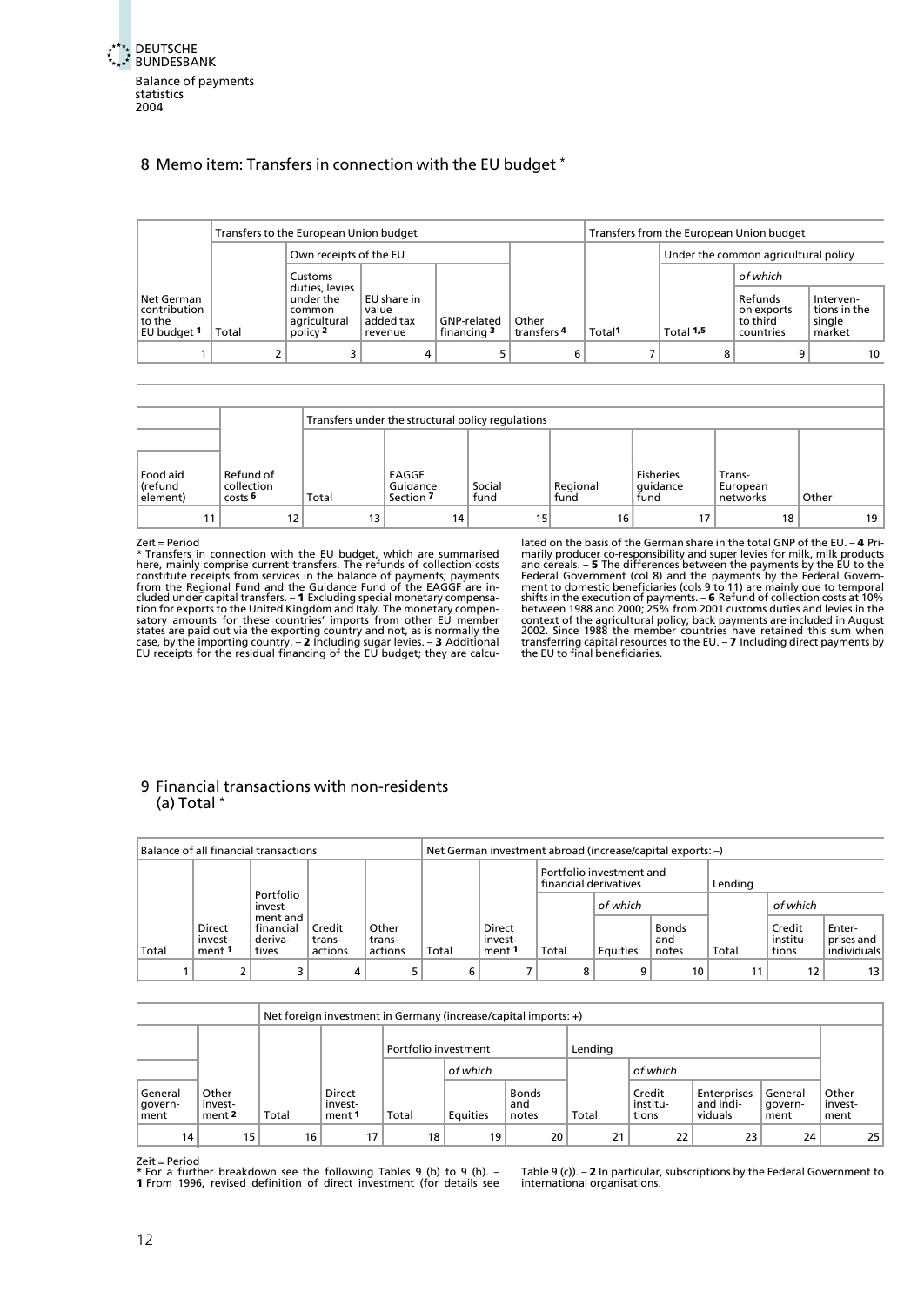#### <span id="page-12-0"></span>9 Financial transactions with non-residents (b) By group of countries and country \*

| €INIIION                                                   |                                                                                                                                                                                                                                     |                                            |                                                                                                                |                                                                                                                                                                                                                                          |                           |       |                                                                                                                                                                                                                                                                    |                                    |                                           |                                                                                                                                                                                                                                                                                                              |                                |
|------------------------------------------------------------|-------------------------------------------------------------------------------------------------------------------------------------------------------------------------------------------------------------------------------------|--------------------------------------------|----------------------------------------------------------------------------------------------------------------|------------------------------------------------------------------------------------------------------------------------------------------------------------------------------------------------------------------------------------------|---------------------------|-------|--------------------------------------------------------------------------------------------------------------------------------------------------------------------------------------------------------------------------------------------------------------------|------------------------------------|-------------------------------------------|--------------------------------------------------------------------------------------------------------------------------------------------------------------------------------------------------------------------------------------------------------------------------------------------------------------|--------------------------------|
|                                                            | Net German investment abroad<br>(increase/capital exports: -)                                                                                                                                                                       |                                            |                                                                                                                |                                                                                                                                                                                                                                          |                           |       | Net foreign investment in Germany<br>(increase/capital imports: +)                                                                                                                                                                                                 |                                    |                                           |                                                                                                                                                                                                                                                                                                              |                                |
|                                                            | Direct investment                                                                                                                                                                                                                   |                                            | Portfolio                                                                                                      | Lending <sub>2</sub>                                                                                                                                                                                                                     |                           |       | Direct investment                                                                                                                                                                                                                                                  |                                    |                                           | Lending <sub>2</sub>                                                                                                                                                                                                                                                                                         |                                |
| Total                                                      | Total                                                                                                                                                                                                                               | of which<br>Reinvested deriva-<br>earnings | invest-<br>ment and<br>financial<br>tives 1                                                                    | Total                                                                                                                                                                                                                                    | of which<br>Long-<br>term | Total | Total                                                                                                                                                                                                                                                              | of which<br>Reinvested<br>earnings | Portfolio<br>invest-<br>ment <sup>1</sup> | Total                                                                                                                                                                                                                                                                                                        | of which<br>Long-term          |
|                                                            | 2                                                                                                                                                                                                                                   | 3                                          | 4                                                                                                              | 5                                                                                                                                                                                                                                        | 6                         | 7     | 8                                                                                                                                                                                                                                                                  | 9                                  | 10                                        | 11                                                                                                                                                                                                                                                                                                           | 12 <sup>1</sup>                |
| All countries<br>Industrial countries<br>of which<br>Italy | EU member states 3<br>Euro-area member states 4<br>Belgium<br>Finland<br>France 5<br>Greece <sup>6</sup><br>Ireland<br>Luxembourg<br>Netherlands<br>Austria<br>Portugal<br>Spain 7<br>Other EU member states 3<br>Denmark<br>Sweden |                                            | countries <sup>8</sup><br>of which<br>Norway<br>Turkey<br>countries<br>of which<br>Japan<br>Canada<br>of which | <b>United Kingdom</b><br>EU organisations<br>Other European industrial<br>Switzerland<br>Non-European industrial<br>Australia<br><b>United States</b><br>Countries in transition<br>Central and east European<br>countries in transition |                           |       | of which<br>Poland<br><b>Russian Federation</b><br>Czech Republic<br>Hungary<br>China, People's Republic of 9<br>in Africa<br>in America<br>of which<br>Bermuda<br><b>Brazil</b><br>Cayman Islands<br>Mexico<br><b>Netherlands Antilles</b><br>in Asia and Oceania | Developing countries (incl OPEC)   |                                           | Unidentified countries<br>Memo <i>item</i> : OPEC countries<br><b>Emerging markets</b><br>in South-East Asia<br>of which<br>Hong Kong<br>Korea, Republic of<br>Singapore<br>Taiwan<br><b>OECD</b> countries<br>Developing countries as<br>defined by the DAC<br>Countries of the offshore<br>banking centres | International organisations 10 |

Zeit = Period

 $\sim$ 

\* Countries attributed to the various groups of countries on the basis of<br>the latest position. Exception: euro-are member states classified on the<br>basis of the current position. – 1 Including money market paper. Region-<br>al

#### 9 Financial transactions with non-residents (c) Direct investment \*

| $\cdot$ $\cdot$                         |       |                        |                         |   |                                                               |                                    |       |                |                                                     |            |                                                     |               |                                                     |                                       |
|-----------------------------------------|-------|------------------------|-------------------------|---|---------------------------------------------------------------|------------------------------------|-------|----------------|-----------------------------------------------------|------------|-----------------------------------------------------|---------------|-----------------------------------------------------|---------------------------------------|
|                                         |       |                        |                         |   | German direct investment abroad (increase/capital exports: -) |                                    |       |                |                                                     |            |                                                     |               |                                                     |                                       |
|                                         |       | Equity capital         |                         |   |                                                               |                                    |       |                | Credit transactions of German direct investors      |            |                                                     |               |                                                     |                                       |
|                                         |       |                        |                         |   |                                                               |                                    |       | Direct lending |                                                     |            |                                                     | Trade credits |                                                     |                                       |
|                                         |       |                        |                         |   |                                                               |                                    |       | Long-term      |                                                     | Short-term |                                                     |               |                                                     |                                       |
| Balance<br>of direct<br>invest-<br>ment | Total | New<br>invest-<br>ment | Dis-<br>invest-<br>ment |   | Balance                                                       | Re-<br>invested<br>earn-<br>ings 1 | Total | Lending        | Borrow-<br>ing from<br>foreign<br>subsid-<br>iaries | Lending    | Borrow-<br>ing from<br>foreign<br>subsid-<br>jaries | Lending       | Borrow-<br>ing from<br>foreign<br>subsid-<br>iaries | Other<br>invest-<br>ment <sup>2</sup> |
|                                         |       |                        |                         | 4 |                                                               | 6                                  |       | 8              |                                                     | 10         | 11                                                  | 12            | 13                                                  | 14                                    |

|       |    |                |                 | Foreign direct investment in Germany (increase/capital imports: +) |                                            |       |    |                |                                                 |         |                   |                     |                   |                   |
|-------|----|----------------|-----------------|--------------------------------------------------------------------|--------------------------------------------|-------|----|----------------|-------------------------------------------------|---------|-------------------|---------------------|-------------------|-------------------|
|       |    | Equity capital |                 |                                                                    |                                            |       |    |                | Credit transactions of foreign direct investors |         |                   |                     |                   |                   |
|       |    |                |                 |                                                                    |                                            |       |    | Direct lending |                                                 |         |                   | Trade credits       |                   |                   |
|       |    |                |                 |                                                                    | Short-term<br>Long-term                    |       |    |                |                                                 |         |                   |                     |                   |                   |
|       |    |                |                 |                                                                    | Borrow-<br>Borrow-<br>ing from<br>ing from |       |    |                |                                                 |         |                   | Borrow-<br>ing from |                   |                   |
|       |    | New<br>invest- | Dis-<br>invest- |                                                                    | Re-<br>invested                            |       |    |                | German<br>subsid-                               |         | German<br>subsid- |                     | German<br>subsid- | Other<br>invest-  |
| Total |    | ment           | ment            | Balance                                                            | earnings <sup>1</sup>                      | Total |    | Lending        | iaries                                          | Lending | iaries            | Lending             | jaries            | ment <sub>2</sub> |
|       | 15 | 16             | 17              | 18                                                                 | 19                                         |       | 20 | 21             | 22                                              | 23      | 24                | 25                  | 26                | 27                |

Zeit = Period<br>
\* Direct investments are financial operations with German and foreign<br>
\* Direct investments are financial operations with German and foreign<br>
enterprises in which the investor directly holds 10% or more of t

fact that direct investors' borrowing from their subsidiaries is recorded as<br>repayments of funds provided by direct investors. The definition accord-<br>ing to the balance of payments is broader than that of the *Vermögens-*<br>

ital investments. – **3** Including international organisations belonging to

the EU. – 4 Member states as in the year in question up to end-2000, excluding Greece and from January 2001, including Greece. – 5 Including Piench Guiana, Guadeloupe, Martinique, Mayotte, Réunion and Saint Pierre and Miqu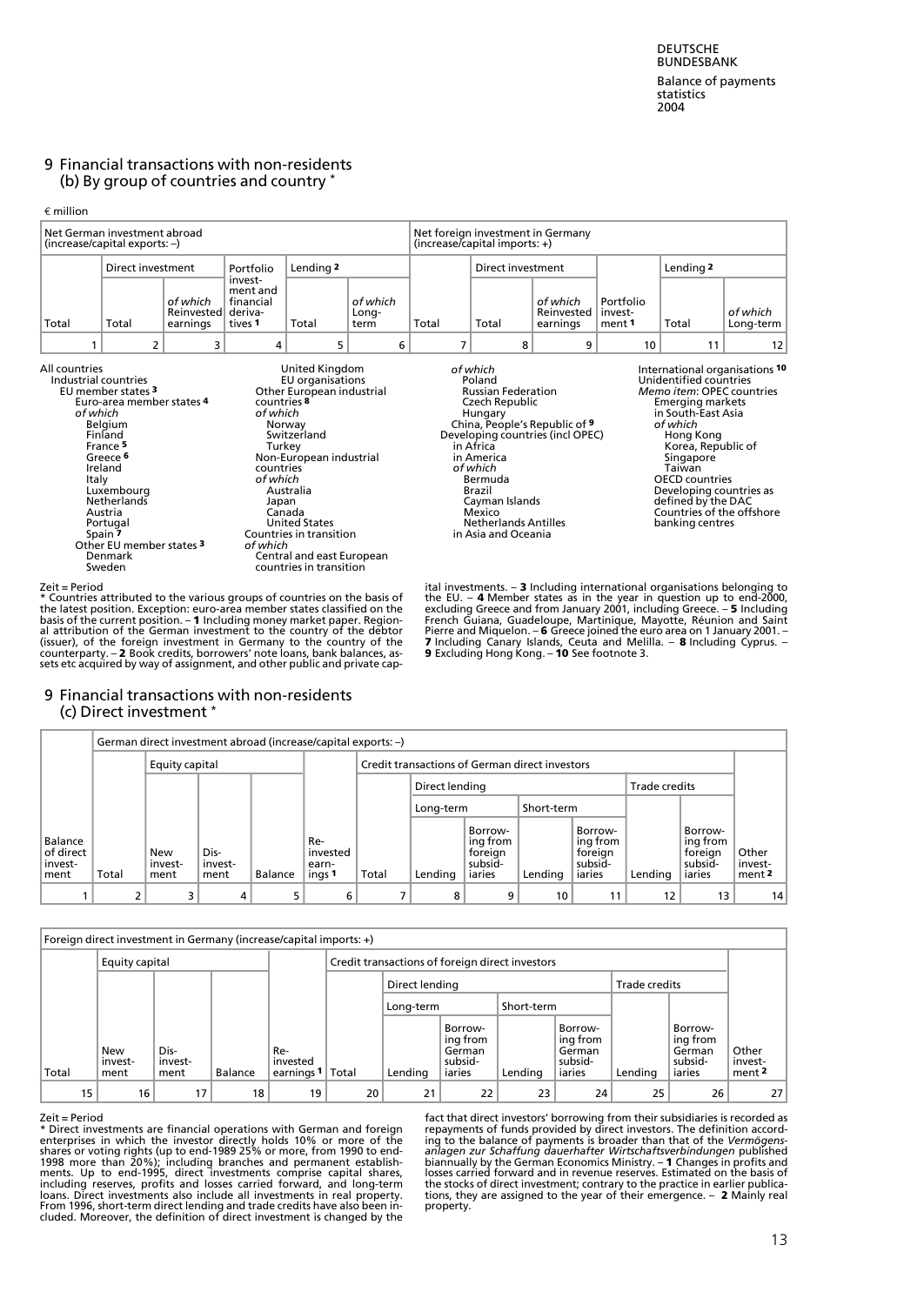<span id="page-13-0"></span>

#### 9 Financial transactions with non-residents [\(d\) Portfolio investment \(excluding direct investment\) and financial derivatives](#page-75-0)

|                    |                              |   |       |   | German investment in foreign securities (increase/capital exports: -) |            |  |       |  |         |        |  |                                |         |        |       |                   |         |
|--------------------|------------------------------|---|-------|---|-----------------------------------------------------------------------|------------|--|-------|--|---------|--------|--|--------------------------------|---------|--------|-------|-------------------|---------|
|                    | Total                        |   |       |   |                                                                       | Equities 2 |  |       |  |         |        |  | Investment fund certificates 3 |         |        |       |                   |         |
| Balance of         | of which: Money market funds |   |       |   |                                                                       |            |  |       |  |         |        |  |                                |         |        |       |                   |         |
| port-<br>folio in- | Pur-                         |   |       |   |                                                                       | Pur-       |  |       |  |         | Pur-   |  |                                |         | Pur-   |       |                   |         |
| vestment 1 chases  |                              |   | Sales |   | Balance                                                               | chases     |  | Sales |  | Balance | chases |  | Sales                          | Balance | chases | Sales |                   | Balance |
|                    |                              | ے |       | 3 | 4                                                                     |            |  | ь     |  |         |        |  | 9                              | 10      | 11     |       | $12 \overline{ }$ | 13      |

| Bonds and notes 4,5 |       |    |         |                 |                            |         |                |                          |         | Money market paper |       |         |                                      |
|---------------------|-------|----|---------|-----------------|----------------------------|---------|----------------|--------------------------|---------|--------------------|-------|---------|--------------------------------------|
| Total               |       |    |         |                 | Deutsche Mark/euro bonds 6 |         |                | Foreign currency bonds 7 |         |                    |       |         |                                      |
| Pur-<br>chases      | Sales |    | Balance | Pur-<br>chases  | Sales                      | Balance | Pur-<br>chases | Sales                    | Balance | Pur-<br>chases     | Sales | Balance | Financial<br>deriva-<br>tives, net 8 |
| 14                  |       | 15 | 16      | 17 <sub>1</sub> | 18                         | 19      | 20             | 21                       | 22      | 23                 | 24    | 25      | 26                                   |

Zeit = Period

**1** Excluding financial derivatives. – **2** Including participation rights. –<br>**3** From 1991, including retained profits. – **4** Also including floating-rate<br>notes. – **5** From 1975, excluding accrued interest. – **6** Up

1998, only foreign DM bonds. – **7** From 1999, bonds denominated in cur-rencies from outside the euro area. – **8** Balance of payments in options and financial futures contracts.

## 9 Financial transactions with non-residents (d) Portfolio investment (excluding direct investment) (cont'd)

|                |                   |       |  |         |                |              |  | Foreign investment in German securities (increase/capital imports: +) |                              |       |   |         |                 |                     |         |                |              |    |
|----------------|-------------------|-------|--|---------|----------------|--------------|--|-----------------------------------------------------------------------|------------------------------|-------|---|---------|-----------------|---------------------|---------|----------------|--------------|----|
| Total          |                   |       |  |         | Equities 1     |              |  |                                                                       | Investment fund certificates |       |   |         |                 | Bonds and notes 2,3 |         |                |              |    |
|                | Public 4<br>Total |       |  |         |                |              |  |                                                                       |                              |       |   |         |                 |                     |         |                |              |    |
| Pur-<br>chases |                   | Sales |  | Balance | Pur-<br>chases | <b>Sales</b> |  | Balance                                                               | Pur-<br>chases               | Sales |   | Balance | Pur-<br>chases  | Sales               | Balance | Pur-<br>chases | <b>Sales</b> |    |
|                |                   |       |  |         | 4              |              |  |                                                                       |                              |       | 8 |         | 10 <sub>1</sub> | 11                  | 12      | 13             |              | 14 |

|         |                |       |         | Money market paper |       |         |                             |       |         |                 |       |         |
|---------|----------------|-------|---------|--------------------|-------|---------|-----------------------------|-------|---------|-----------------|-------|---------|
|         | Private        |       |         | Total              |       |         | <b>Public issuers</b>       |       |         | Private issuers |       |         |
| Balance | Pur-<br>chases | Sales | Balance | Pur-<br>chases     | Sales | Balance | Pur-<br>chases <sup>5</sup> | Sales | Balance | Pur-<br>chases  | Sales | Balance |
| 15      | 16             | 17    | 18      | 19                 | 20    | 21      | 22                          | 23    | 24      | 25              | 26    | 27      |

Zeit = Period<br>**1** Including participation rights. – **2** Also including floating-rate notes. –<br>**3** From 1975, excluding accrued interest. – **4** Including bonds issued by<br>the former Federal Railways, the former Federal Post

the Bundesbank to non-residents up to end-1998 and the Bundesbank<br>Treasury discount paper sold to non-residents from March 1993 to March<br>1995 are also included in the purchases. These balances are<br>derived and sales.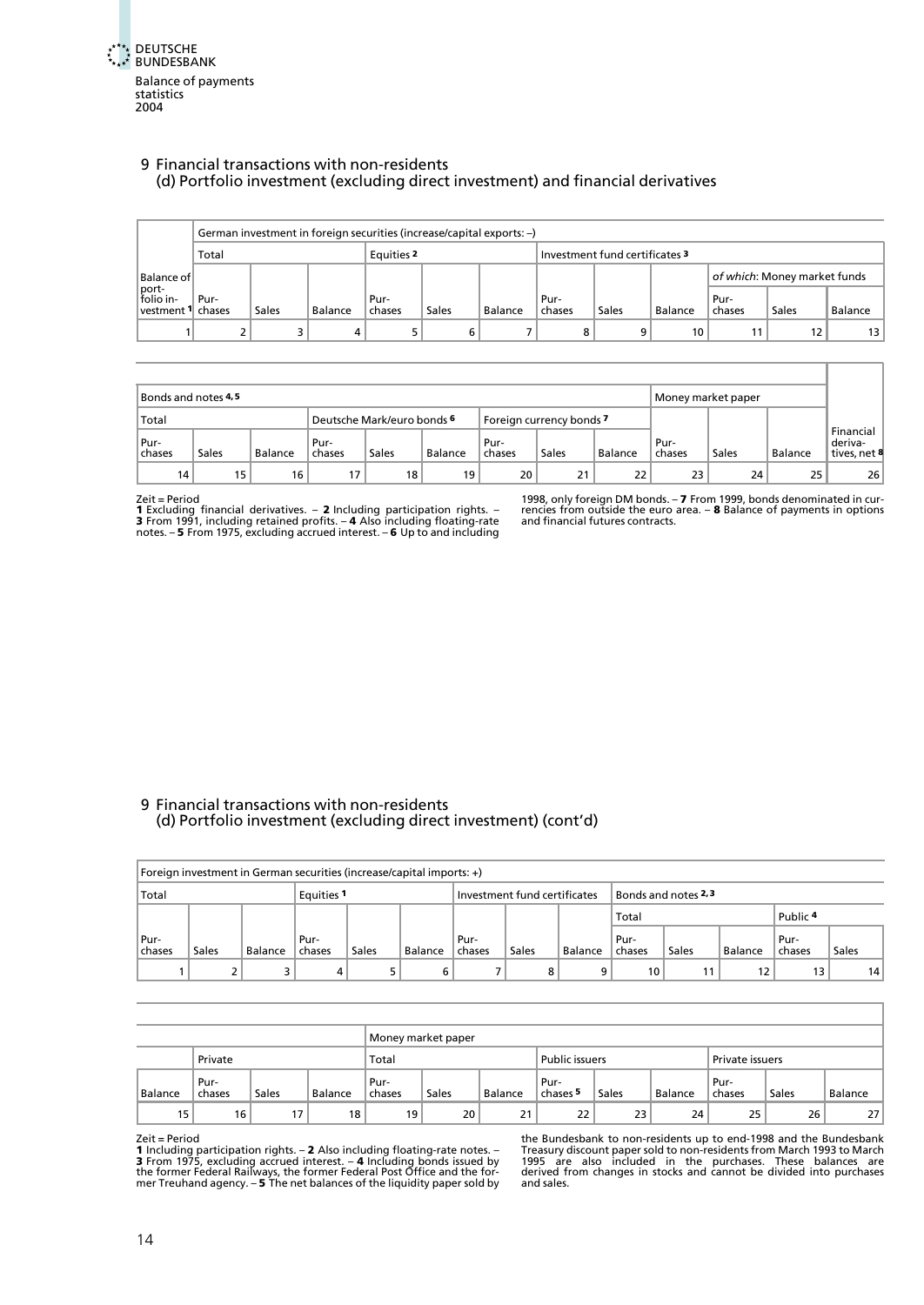## <span id="page-14-0"></span>9 Financial transactions with non-residents (e) Credit transactions (excluding direct investment)

|                               |       |                           |       |   |                       |                |   | Net German lending to non-residents (increase/capital exports: -) |               |   |                |   |       |                                 |                |                 |    |                                         |
|-------------------------------|-------|---------------------------|-------|---|-----------------------|----------------|---|-------------------------------------------------------------------|---------------|---|----------------|---|-------|---------------------------------|----------------|-----------------|----|-----------------------------------------|
|                               |       | Loans and bank balances 1 |       |   |                       |                |   |                                                                   |               |   |                |   |       |                                 |                |                 |    |                                         |
| Balance<br>l of all           |       |                           |       |   | Credit institutions 2 |                |   | Enterprises and individuals 2                                     |               |   |                |   |       | General government <sup>2</sup> |                | Bundes-<br>bank |    |                                         |
| credit<br>  trans-<br>actions | Total | Total                     | Total |   | Long-<br>∣term        | Short-<br>term |   | <b>Total</b>                                                      | Long-<br>term |   | Short-<br>term |   | Total | Long-<br>term                   | Short-<br>term | Short-<br>term  |    | Trade<br>credits,<br>total <sup>3</sup> |
|                               |       |                           |       | 4 |                       |                | 6 |                                                                   |               | 8 |                | Q | 10    | 11                              | 12             |                 | 13 | 14                                      |

|       |                                                                                                   |                           |    |       |    | Net foreign lending to residents (increase/capital imports: +) |    |                |    |       |    |               |    |                |       |    |               |                |                |                                         |  |
|-------|---------------------------------------------------------------------------------------------------|---------------------------|----|-------|----|----------------------------------------------------------------|----|----------------|----|-------|----|---------------|----|----------------|-------|----|---------------|----------------|----------------|-----------------------------------------|--|
|       |                                                                                                   | Loans and bank balances 1 |    |       |    |                                                                |    |                |    |       |    |               |    |                |       |    |               |                |                |                                         |  |
|       | Bundes-<br>Enterprises and individuals 2<br>Credit institutions 2<br>General government 2<br>bank |                           |    |       |    |                                                                |    |                |    |       |    |               |    |                |       |    |               |                |                |                                         |  |
| Total |                                                                                                   | Total                     |    | Total |    | Long-<br>term                                                  |    | Short-<br>term |    | Total |    | Long-<br>term |    | Short-<br>term | Total |    | Long-<br>term | Short-<br>term | Short-<br>term | Trade<br>credits,<br>total <sup>3</sup> |  |
|       | 15                                                                                                |                           | 16 |       | 17 |                                                                | 18 |                | 19 |       | 20 |               | 21 | 22             |       | 23 | 24            | 25             | 26             | 27                                      |  |

Zeit = Period<br>¶ Book credits, borrowers' note loans, assets acquired by way of assign-<br>ment and similar. Long-term: original maturity of more than one year or<br>unlimited. Short-term: maturity of one year or less. – 2 For a

breakdown see Tables 9 (g) and 9 (h). – **3** Assets and liabilities arising from credit terms granted and advance payments made in merchandise and service transactions.

#### 9 Financial transactions with non-residents [\(f\) Long-term credit transactions \(excluding direct investment\)](#page-81-0)

|                               |                |                     |                         |         | German long-term lending to non-residents (increase/capital exports: $-$ ) 1 |                                    |         |                    |                |         |  |  |  |
|-------------------------------|----------------|---------------------|-------------------------|---------|------------------------------------------------------------------------------|------------------------------------|---------|--------------------|----------------|---------|--|--|--|
|                               |                | Credit institutions |                         |         |                                                                              | <b>Enterprises and individuals</b> |         | General government |                |         |  |  |  |
| Balance of<br>long-term       |                |                     | Loans and bank balances |         |                                                                              |                                    |         |                    |                |         |  |  |  |
| credit<br>  trans-<br>actions | Total<br>(net) | Lending             | Repay-<br>ment          | Balance | Lending                                                                      | Repay-<br>ment                     | Balance | Lending            | Repay-<br>ment | Balance |  |  |  |
|                               |                |                     | 4                       |         |                                                                              |                                    | 8       |                    | 10             |         |  |  |  |

|                |    |         |                | Foreign long-term lending to residents (increase/capital imports: $+$ ) 1 |          |                       |         |            |                             |         |                    |                |         |
|----------------|----|---------|----------------|---------------------------------------------------------------------------|----------|-----------------------|---------|------------|-----------------------------|---------|--------------------|----------------|---------|
|                |    |         |                | Lending and borrowers' note loans to credit institutions                  |          |                       |         |            | Enterprises and individuals |         | General government |                |         |
|                |    | Total   |                |                                                                           | of which | Borrowers' note loans |         | note loans | Loans and borrowers'        |         |                    |                |         |
| Total<br>(net) |    | Lending | Repay-<br>ment | Balance                                                                   | Lendina  | Repay-<br>ment        | Balance | Lendina    | Repay-<br>ment              | Balance | Lendina            | Repay-<br>ment | Balance |
|                | 12 | 13      | 14             | 15                                                                        | 16       | 17                    | 18      | 19         | 20                          | 21      | 22                 | 23             | 24      |

Zeit = Period<br>**1** Book credits, borrowers' note loans, bank balances, assets acquired by<br>way of assignment and similar procedures.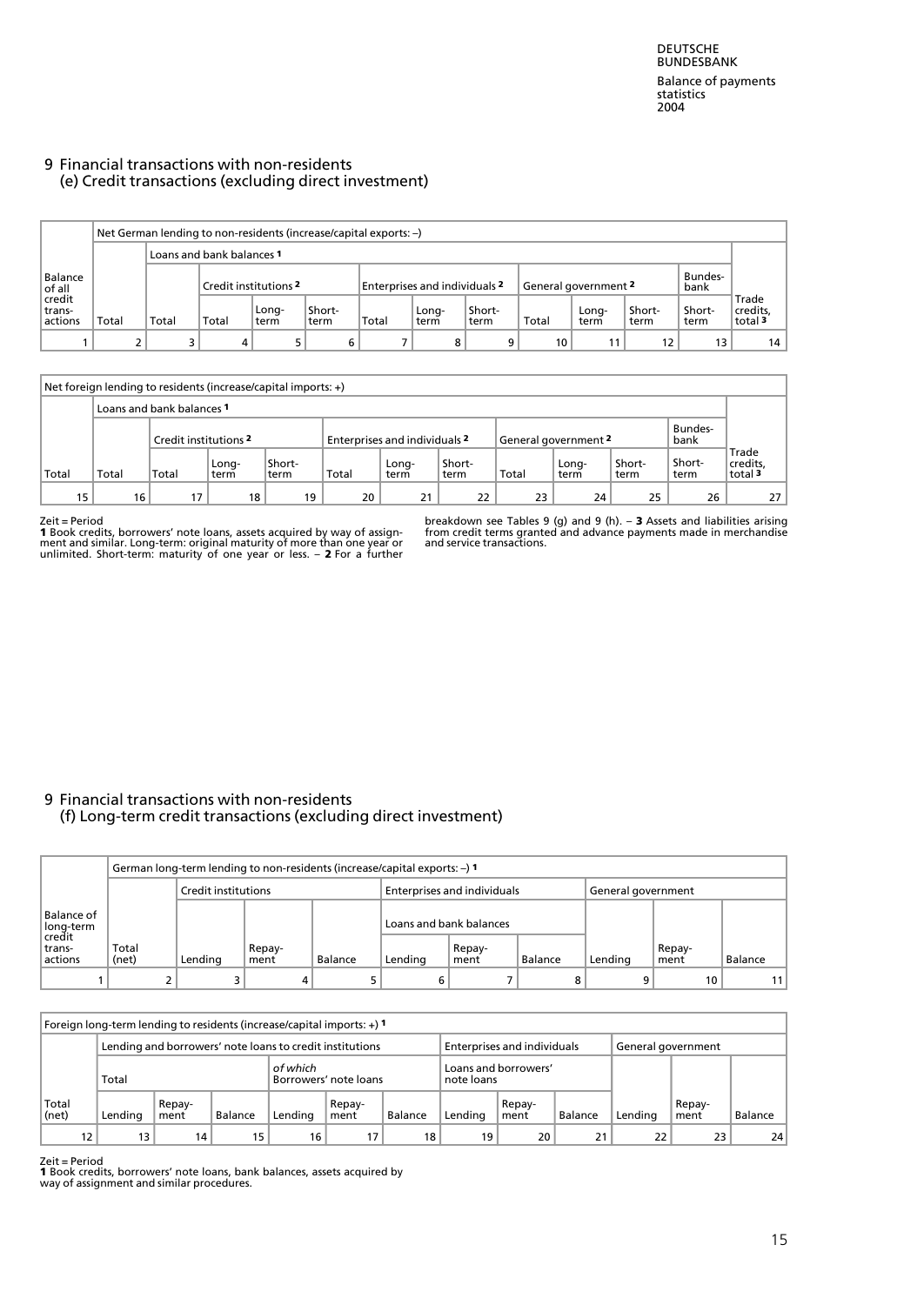<span id="page-15-0"></span>

#### 9 Financial transactions with non-residents (g) Short-term credit transactions \* including assets (other than foreign reserves) and liabilities of the Deutsche Bundesbank

| $(Capital exports: -)$        |                           |                         |                       |                                      |                                       |       |                                |                          |         |       |                                      |                      |
|-------------------------------|---------------------------|-------------------------|-----------------------|--------------------------------------|---------------------------------------|-------|--------------------------------|--------------------------|---------|-------|--------------------------------------|----------------------|
|                               |                           |                         | Credit institutions 1 |                                      |                                       |       |                                |                          |         |       | <b>Enterprises and individuals</b>   |                      |
| Balance<br>∣of                | Balance                   | Balance<br>of           |                       | Lending (incl financial assets), net |                                       |       | Borrowing (incl deposits), net |                          |         |       | Lending (incl financial assets), net |                      |
| short-<br>l term              | of<br>German              | foreign<br>invest-      |                       |                                      | l to                                  |       |                                | with                     |         |       | Loans                                |                      |
| credit<br>  trans-<br>actions | invest-<br>ment<br>abroad | ment<br>in Ger-<br>many | Total                 | to<br>foreign<br>banks $2,3$         | foreign<br>non-<br>banks <sup>3</sup> | Total | with<br>foreign<br>banks 2,4   | foreign<br>non-<br>banks | Balance | Total | Foreign<br>banks                     | Foreign<br>non-banks |
|                               |                           |                         | 4                     |                                      | 6                                     |       | 8                              |                          | 10      | 11    | 12                                   | 13                   |

|                               |    |                |    |                               |                      |                    |         | General government   |                             |         | Deutsche Bundesbank <sup>7</sup> |             |         |
|-------------------------------|----|----------------|----|-------------------------------|----------------------|--------------------|---------|----------------------|-----------------------------|---------|----------------------------------|-------------|---------|
|                               |    | Borrowing, net |    |                               |                      |                    |         |                      |                             |         |                                  |             |         |
|                               |    |                |    | Loans                         |                      |                    |         |                      |                             |         |                                  |             |         |
|                               |    |                |    |                               |                      |                    |         |                      | Borrow-                     |         | Assets<br>(excl                  |             |         |
| Trade<br>credits <sup>5</sup> |    | Total          |    | Foreign<br>banks <sup>4</sup> | Foreign<br>non-banks | Trade<br>credits 5 | Balance | Lending<br>$(net)$ 6 | ing<br>$(net)$ <sup>4</sup> | Balance | foreign<br>reserves) 8           | Liabilities | Balance |
|                               | 14 |                | 15 | 16 <sub>1</sub>               | 17                   | 18                 | 19      | 20                   | 21                          | 22      | 23                               | 24          | 25      |

Zeit = Period<br>
\* Loans with an original maturity of up to 12 months. The transaction val-<br>
\* Loans with an original maturity of up to 12 months. The transaction val-<br>
ues are mostly derived from changes in stocks not attri

**5** Assets and liabilities arising from credit terms granted and advance payments made in merchandise and service transactions, including minor assets and liabilities with an original maturity of more than 12 months. –<br>**6 M**ainly balances with foreign banks. – **7** For foreign reserves see<br>Table I.1; for a breakdown of the stocks see Tables II.6 and II.7. Fr new definition of foreign reserves and thus of the Bundesbank's other<br>assets and liabilities. – **8** From 1999, mostly changes in balances in con-<br>nection with the TARGET payment system within the European System of<br>Central

## 9 Financial transactions with non-residents (h) Long-term and short-term financial transactions, by domestic sector \*

|       |       |       | Net German investment abroad (increase/capital exports: -) |                                         |                           |   |                                    |                           |                                         |                |       |                                                                    |                |                   |
|-------|-------|-------|------------------------------------------------------------|-----------------------------------------|---------------------------|---|------------------------------------|---------------------------|-----------------------------------------|----------------|-------|--------------------------------------------------------------------|----------------|-------------------|
|       |       |       | Credit institutions 1                                      |                                         |                           |   | <b>Enterprises and individuals</b> |                           |                                         |                |       | General government                                                 |                | <b>Bundesbank</b> |
| Total | Total | Total | Direct<br>invest-<br>ment                                  | Port-<br>folio<br>invest-<br>ment $2,3$ | Lend-<br>ina <sub>4</sub> |   | Total                              | Direct<br>invest-<br>ment | Port-<br>folio<br>invest-<br>ment $2,3$ | Lend-<br>ing 4 | Total | Partici-<br>pations<br>in inter-<br>national<br>organisa-<br>tions | Lend-<br>ing 4 | Lending           |
|       |       |       | 4                                                          |                                         |                           | 6 |                                    | 8                         |                                         | 10             |       | 12                                                                 | 13             | 14                |

Net foreign investment in Germany (increase/capital imports: +)

|       |    | Credit institutions 1 |                                  |                                         |                  |       | <b>Enterprises and individuals</b> |                                         |                |       | General government                      |                  | <b>Bundesbank</b> |
|-------|----|-----------------------|----------------------------------|-----------------------------------------|------------------|-------|------------------------------------|-----------------------------------------|----------------|-------|-----------------------------------------|------------------|-------------------|
| Total |    | Total                 | <b>Direct</b><br>invest-<br>ment | Port-<br>folio<br>invest-<br>ment $2.5$ | Lend-<br>l ina 4 | Total | <b>Direct</b><br>invest-<br>ment   | Port-<br>folio<br>invest-<br>ment $2,6$ | Lend-<br>ing 4 | Total | Port-<br>folio<br>invest-<br>ment $2,7$ | Lend-<br>ing $4$ | Lending           |
|       | 15 | 16                    | 17                               | 18                                      | 19               | 20    | 21                                 | 22                                      | 23             | 24    | 25                                      | 26 <sup>1</sup>  | 27 <sup>2</sup>   |

Zeit = Period

\* Breakdown by domestic creditors or debtors. – **1** Including building<br>and loan associations. – **2** Classification by domestic sectors is only ap-<br>proximate. – **3** Including financial derivatives – **4** Including other inve

ments. – **5** Excluding bank shares, which are included in column 22. –<br>**6** See footnote 5. – **7** Including bonds issued by the former Federal Rail-<br>ways, the former Federal Post Office and the former Treuhand agency.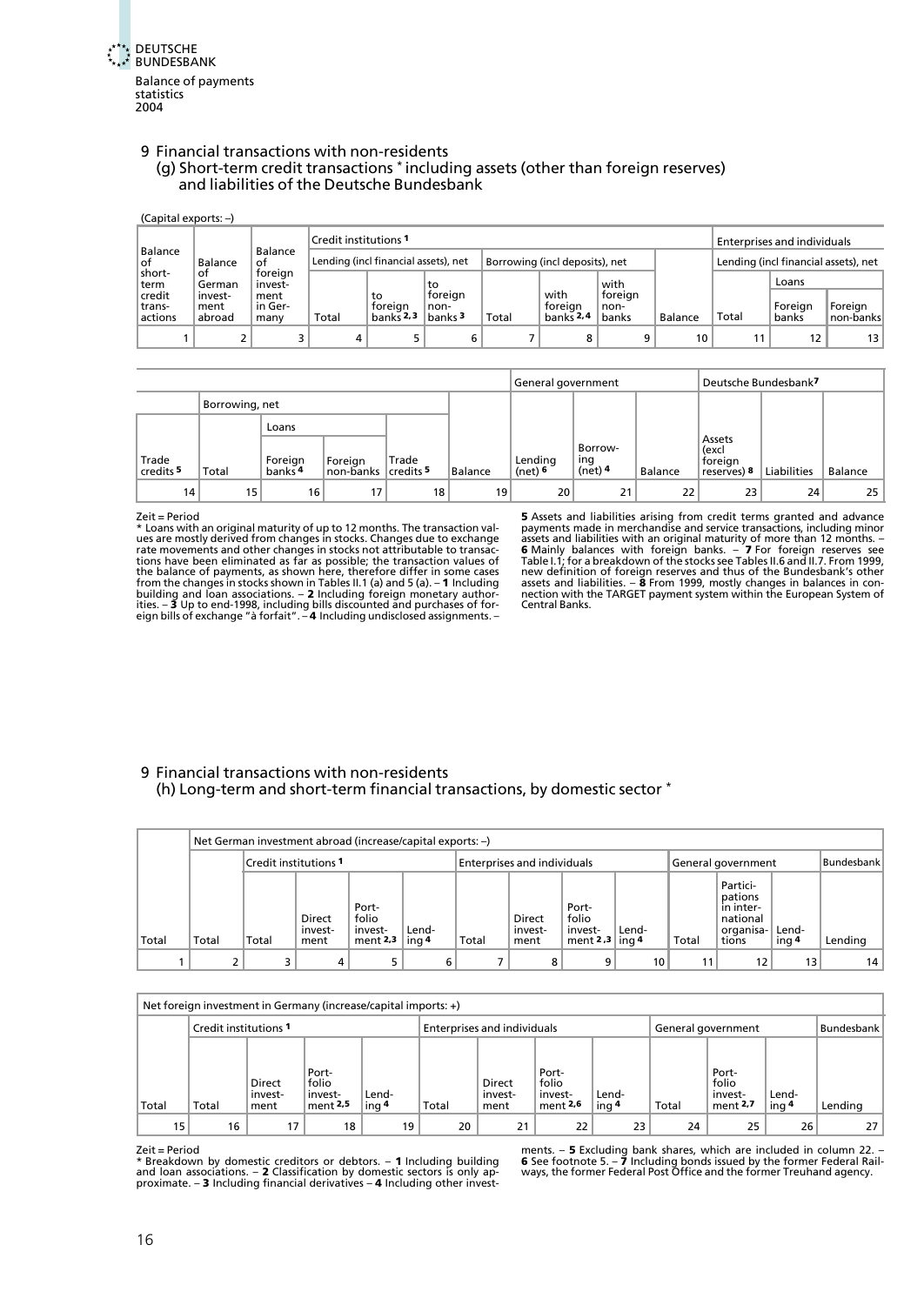#### <span id="page-16-0"></span>II External stock statistics

1 Assets and liabilities of banks (MFIs) in Germany vis-à-vis non-residents \* (a) Total and breakdown by foreign currency and euro (b) By group of countries

#### € million

| l Claims on non-residents |       |                               |       |                                                         |                                                   |                                    |                  |                  |                       |                                                         |                 |                                    |                                             |
|---------------------------|-------|-------------------------------|-------|---------------------------------------------------------|---------------------------------------------------|------------------------------------|------------------|------------------|-----------------------|---------------------------------------------------------|-----------------|------------------------------------|---------------------------------------------|
|                           |       | Short-term assets             |       |                                                         |                                                   |                                    | Long-term assets |                  |                       |                                                         |                 |                                    |                                             |
|                           |       | Loans and advances to         |       |                                                         | Treasury bills and<br>other money<br>market paper |                                    |                  |                  | Loans and advances to |                                                         | Bonds and notes |                                    |                                             |
|                           |       |                               |       | foreign non-banks                                       |                                                   |                                    |                  |                  | foreign non-banks     |                                                         |                 |                                    |                                             |
| Total                     | Total | foreign<br>banks <sup>1</sup> | Total | of which<br>Enter-<br>prises<br>and<br>indi-<br>viduals | Total                                             | of which<br>of<br>foreign<br>banks | Total            | foreign<br>banks | Total                 | of which<br>Enter-<br>prises<br>and<br>indi-<br>viduals | Total           | of which<br>of<br>foreign<br>banks | <b>Shares</b><br>and<br>other<br>securities |
|                           |       | 3                             | 4     | 5                                                       | 6                                                 |                                    | 8                | 9                | 10                    | 11                                                      | 12              | 13                                 | 14                                          |

|                                                                             |    |                                                                                    | Liabilities to non-residents 2 |       |    |                        |                            |                                                         |       |                        |                            |                                                         |                                                                    |                                                                                     |
|-----------------------------------------------------------------------------|----|------------------------------------------------------------------------------------|--------------------------------|-------|----|------------------------|----------------------------|---------------------------------------------------------|-------|------------------------|----------------------------|---------------------------------------------------------|--------------------------------------------------------------------|-------------------------------------------------------------------------------------|
|                                                                             |    |                                                                                    |                                |       |    | Short-term liabilities |                            |                                                         |       | Long-term liabilities  |                            |                                                         |                                                                    |                                                                                     |
| Participating<br>interests                                                  |    | Memo<br>item                                                                       |                                |       |    |                        | to<br>foreign<br>non-banks |                                                         |       |                        | to<br>foreign<br>non-banks |                                                         |                                                                    |                                                                                     |
| оf<br>which<br>Work-<br>ing cap-<br>ital at<br>foreign<br>Total<br>branches |    | Loans<br>and ad-<br>vances<br>to for-<br>eign<br>mon-<br>etary<br>author-<br>ities | Total                          | Total |    | to<br>foreign<br>banks | Total                      | of which<br>Enter-<br>prises<br>and<br>indi-<br>viduals | Total | to<br>foreign<br>banks | Total                      | of which<br>Enter-<br>prises<br>and<br>indi-<br>viduals | Workina<br>capital<br>of the<br>branches<br>оf<br>foreign<br>banks | Memo<br>item<br>Liabil-<br>ities to<br>foreign<br>mon-<br>etary<br>author-<br>ities |
| 15                                                                          | 16 | 17                                                                                 | 18                             |       | 19 | 20                     | 21                         | 22                                                      | 23    | 24                     | 25                         | 26                                                      | 27                                                                 | 28                                                                                  |

**Subheadings (a)**<br>Stand am Ende des Berichtszeitraums = End of reporting period<br>Forderungen und Verbindlichkeiten insgesamt = Assets and liabilities, total

Fremdwährung = Foreign currency

#### **Footnotes (a)**

\* Results of the reports on the monthly external position of banks. The reports of "Banks in Germany" comprise the reports of all bank offices established in Germany (excluding the Deutsche Bundesbank), ie for German banks

#### **Subheadings (b)**

Forderungen und Verbindlichkeiten insgesamt = Assets and liabilities, total

Industrial countries EU member states **4**

*of which*: Euro-area member states **5** Other industrial countries **6**

**Footnotes (b)**<br>Stand am Ende des Berichtszeitraums = End of reporting period<br>For footnote \* see Table II.1 (a). – **1** Including banknotes and coins in foreign currencies.–2 Excluding foreign-owned bearer bonds outstanding.–<br>3 Including international organisations, which are not shown separately<br>in this table. – 4 Including EU institutions, but excluding the European taken into account. From December 2002, the previous exemption limit ( $\epsilon$ [10 million) ceased to apply. The results of the external position reports of the foreign branches and foreign subsidiaries are shown separately; th are converted at the euro reference rates on the reporting date. – **1** Including banknotes and coins in foreign currencies. – **2** Excluding foreign-owned bearer bonds outstanding.

Countries in transition Developing countries **7**

*of which*: Countries of the offshore banking centres **8**

[Central Bank \(which is shown under Germany\); up to December 2002](#page-89-0)<br>includingGuerney, Jersey and the Isle of Man. – **5** From January 2001,<br>including Greece. – **6** From May 2002, including Cyprus. – 7 Up to April<br>2002, includ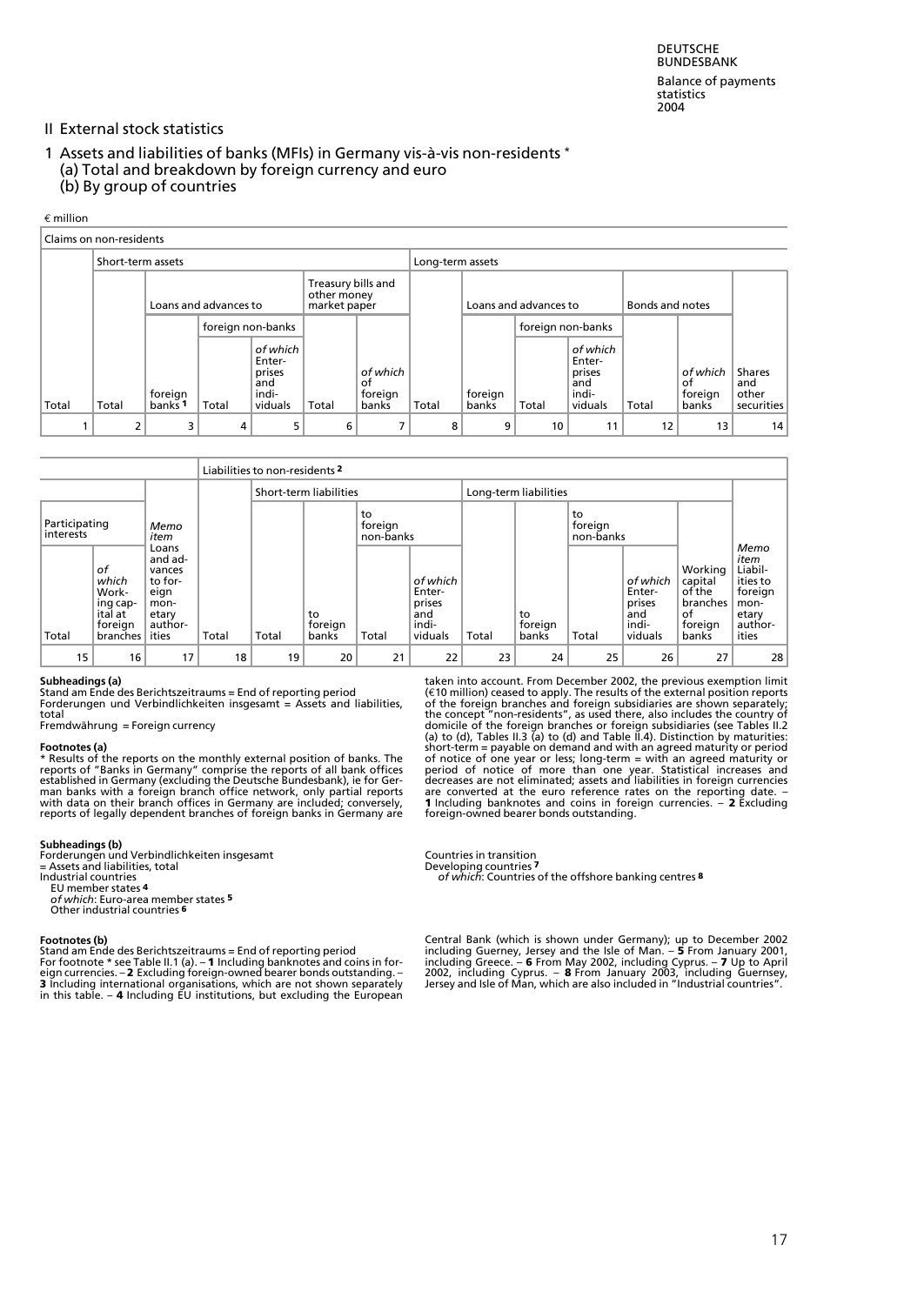<span id="page-17-0"></span>

### 1 Assets and liabilities of banks (MFIs) in Germany vis-à-vis non-residents \* (c) By country

| End of reporting period; $\epsilon$ million |  |  |
|---------------------------------------------|--|--|
|---------------------------------------------|--|--|

|                                  |             | Claims on non-residents |             |             |   |                  |           |                   |                   |                                                 |                               |    |                                                          |
|----------------------------------|-------------|-------------------------|-------------|-------------|---|------------------|-----------|-------------------|-------------------|-------------------------------------------------|-------------------------------|----|----------------------------------------------------------|
|                                  |             |                         |             |             |   | Dec 2003         |           |                   |                   |                                                 |                               |    |                                                          |
|                                  |             |                         |             |             |   |                  | of which  |                   | Short-term claims |                                                 | Long-term claims <sup>3</sup> |    |                                                          |
|                                  | Dec<br>2000 | Dec<br>2001             | Dec<br>2002 | Nov<br>2003 |   | Claims,<br>total | US dollar | Euro <sup>1</sup> | Total             | of which<br>on<br>foreign<br>banks <sup>2</sup> | Total                         |    | of which<br>Loans and<br>advances<br>to foreign<br>banks |
| Group of countries/<br>  country |             | ∽<br>۷                  |             |             | 4 |                  | 6         |                   | 8                 | 9                                               |                               | 10 | 11                                                       |

| Liabilities to non-residents 4                                                                                                                                                                                                                                                                                                                                                                  |             |                                                                                                                                                                                                                    |                                                                                                                                                                                                 |           |                                                                                                                                                                                                                                                                                                                                          |                        |                                                                                                                                                                                                                                 |                                                                                      |                                    |                                                                                                                                                                                                                                                                                                                              |
|-------------------------------------------------------------------------------------------------------------------------------------------------------------------------------------------------------------------------------------------------------------------------------------------------------------------------------------------------------------------------------------------------|-------------|--------------------------------------------------------------------------------------------------------------------------------------------------------------------------------------------------------------------|-------------------------------------------------------------------------------------------------------------------------------------------------------------------------------------------------|-----------|------------------------------------------------------------------------------------------------------------------------------------------------------------------------------------------------------------------------------------------------------------------------------------------------------------------------------------------|------------------------|---------------------------------------------------------------------------------------------------------------------------------------------------------------------------------------------------------------------------------|--------------------------------------------------------------------------------------|------------------------------------|------------------------------------------------------------------------------------------------------------------------------------------------------------------------------------------------------------------------------------------------------------------------------------------------------------------------------|
|                                                                                                                                                                                                                                                                                                                                                                                                 |             |                                                                                                                                                                                                                    | Dec 2003                                                                                                                                                                                        |           |                                                                                                                                                                                                                                                                                                                                          |                        |                                                                                                                                                                                                                                 |                                                                                      |                                    |                                                                                                                                                                                                                                                                                                                              |
|                                                                                                                                                                                                                                                                                                                                                                                                 |             |                                                                                                                                                                                                                    |                                                                                                                                                                                                 | of which  |                                                                                                                                                                                                                                                                                                                                          | Short-term liabilities |                                                                                                                                                                                                                                 | Long-term liabilities                                                                |                                    |                                                                                                                                                                                                                                                                                                                              |
| Dec<br>Dec<br>2000<br>2001                                                                                                                                                                                                                                                                                                                                                                      | Dec<br>2002 | Nov<br>2003                                                                                                                                                                                                        | Liabil-<br>ities,<br>total                                                                                                                                                                      | US dollar | Euro <sup>1</sup>                                                                                                                                                                                                                                                                                                                        | Total                  | of which<br>to<br>foreign<br>banks                                                                                                                                                                                              | Total                                                                                | of which<br>to<br>foreign<br>banks | Group of countries/                                                                                                                                                                                                                                                                                                          |
| 12<br>13                                                                                                                                                                                                                                                                                                                                                                                        | 14          | 15                                                                                                                                                                                                                 | 16                                                                                                                                                                                              | 17        | 18                                                                                                                                                                                                                                                                                                                                       | 19                     | 20                                                                                                                                                                                                                              | 21                                                                                   |                                    | $22$ country                                                                                                                                                                                                                                                                                                                 |
| All countries<br>Industrial countries<br>EU member states 5<br>Euro-area member states<br>Belgium<br>Finland<br>France<br>Greece <sup>6</sup><br>Ireland<br>Italy<br>Luxembourg<br><b>Netherlands</b><br>Austria<br>Portugal<br>Spain<br>Other EU member states<br>Denmark<br>Sweden<br>United Kingdom 7<br>EU institutions<br>Other industrial<br>countries 8<br>Australia<br>Iceland<br>Japan |             | Canada<br>Liechtenstein<br>New Zealand<br>Norway<br>Switzerland<br>Turkev<br>Cyprus<br>Other<br>Bulgaria<br>Croatia<br>Poland<br>Romania<br>Ukraine<br>Slovakia<br>Slovenia<br>Czech Republic<br>Hungary<br>Other, | United States of America<br>Countries in transition<br>China 9, People's Rep of<br><b>Russian Federation</b><br><b>Other CIS countries</b><br>Former Czechoslovakia<br><b>CMEA</b> institutions |           | Developing countries 10<br>in Africa<br>Algeria<br>Eqypt<br>Côte d'Ivoire<br>Gabon<br>Ghana<br>Cameroon<br>Kenya<br>Congo, Democratic<br>Rep of Liberia<br>Libya<br>Morocco<br>Mozambique<br>Nigeria<br>Zambia<br>Zimbabwe<br>South Africa<br>Tunisia<br>Other<br>in America<br>Argentina<br><b>Bahamas</b><br>Bermuda<br><b>Bolivia</b> |                        | <b>Brazil</b><br>Chile<br>Ecuador<br>Colombia<br>Cuba<br>Mexico<br>Nicaragua<br>Panama<br>Paraguay<br>Peru<br>Venezuela<br>Other<br><b>Bahrain</b><br>India<br>Indonesia<br>Iraq<br>Iran<br>Israel<br>Jordan<br>Oatar<br>Kuwait | Cayman Islands<br><b>Netherlands Antilles</b><br>in Asia and Oceania 10<br>Hong Kong |                                    | Lebanon<br>Malaysia<br>Mvanmar<br>Pakistan<br>Papua New Guinea<br>Philippines<br>Saudi Arabia<br>Singapore<br>Sri Lanka<br>Korea, Rep of<br>Syria<br>Taiwan<br>Thailand<br><b>United Arab Emirates</b><br>Vietnam<br>Other<br>Memo item<br>Countries of the offshore<br>banking centres 11<br>International organisations 12 |

For footnotes \* see Table II.1 (a). – **1** From January 2001, including Greek drachma. – 2 Including foreign money market paper. – 3 Including bonds<br>and notes, shares and participating interests. – 4 Excluding foreign-<br>owned bearer bonds outstanding. – 5 Including EU institutions, but<br>excluding the

cember 2002 including Guernsey, Jersey and the Isle of Man. – **8** From<br>May 2002, including Cyprus. – **9** Excluding Hong Kong. – **10** Up to April<br>2002, including Cyprus. – **11** From January 2003, including Guernsey,<br>Jersey

#### [2 Assets and liabilities of the foreign branches of German banks \(MFIs\) vis-à-vis non-residents \\*](#page-95-0) (a) Total and breakdown by foreign currency and euro

| $\epsilon$ million      |                          |                |  |                 |  |                               |                          |                                     |   |                              |                                |   |                |   |               |                  |    |                                                |                                |
|-------------------------|--------------------------|----------------|--|-----------------|--|-------------------------------|--------------------------|-------------------------------------|---|------------------------------|--------------------------------|---|----------------|---|---------------|------------------|----|------------------------------------------------|--------------------------------|
| Claims on non-residents |                          |                |  |                 |  |                               |                          |                                     |   |                              | Liabilities to non-residents 3 |   |                |   |               |                  |    |                                                |                                |
|                         | Loans and advances<br>to |                |  |                 |  |                               |                          |                                     |   |                              |                                |   |                |   |               | to foreign banks |    |                                                |                                |
| Total                   |                          | Short-<br>term |  | , Long-<br>term |  | foreign<br>banks <sup>1</sup> | foreign<br>non-<br>banks | Foreign<br>money<br>market<br>paper |   | Foreign<br>secur-<br>ities 2 | Total                          |   | Short-<br>term |   | Long-<br>term | Total            |    | of which<br>to<br>monetary<br>author-<br>ities | to<br>foreign<br>non-<br>banks |
|                         |                          |                |  |                 |  | 4                             | 5                        |                                     | 6 |                              |                                | 8 |                | 9 | 10            |                  | 11 | 12                                             | 13                             |

Stand am Ende des Berichtszeitraums = End of reporting period Forderungen und Verbindlichkeiten insgesamt = Assets and liabilities, total Fremdwährung = Foreign currency

For footnote \* see Table II.1 (a). – 1 Including banknotes and coins in for-<br>eign currencies. – 2 Including participating interests. – 3 Excluding bear-<br>er bonds and money market paper outstanding. – 4 Up to December<br>2000,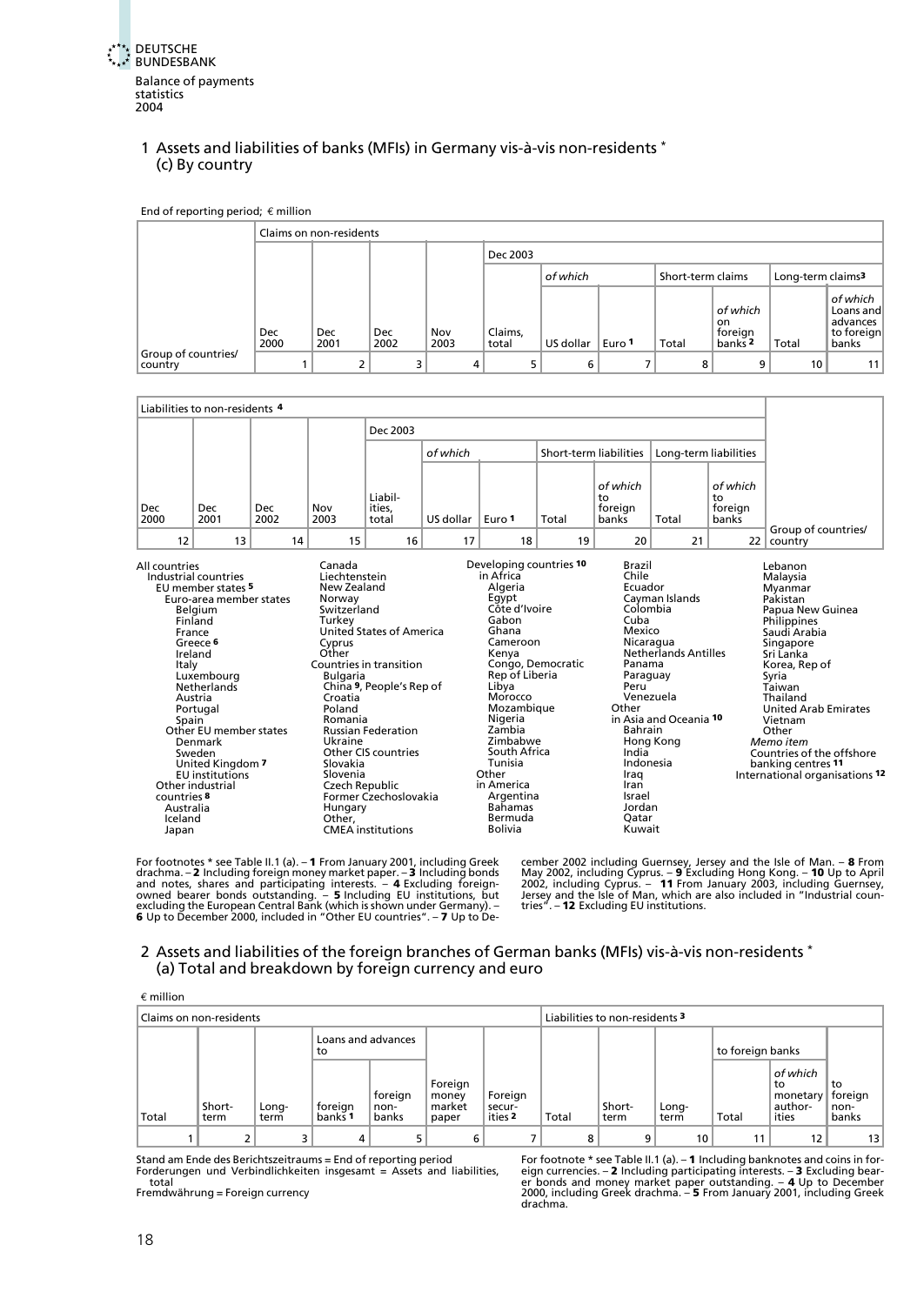## <span id="page-18-0"></span>[2 Assets and liabilities of the foreign branches of German banks \(MFIs\) vis-à-vis non-residents \\*](#page-97-0) (b) By group of countries

| $\epsilon$ million      |                |               |                  |                          |    |                                     |   |                              |       |   |                                |   |               |    |                        |                                |
|-------------------------|----------------|---------------|------------------|--------------------------|----|-------------------------------------|---|------------------------------|-------|---|--------------------------------|---|---------------|----|------------------------|--------------------------------|
| Claims on non-residents |                |               |                  |                          |    |                                     |   |                              |       |   | Liabilities to non-residents 2 |   |               |    |                        |                                |
|                         |                |               | to               | Loans and advances       |    |                                     |   |                              |       |   |                                |   |               |    |                        |                                |
| Total                   | Short-<br>term | Long-<br>term | foreign<br>banks | foreign<br>non-<br>banks |    | Foreign<br>money<br>market<br>paper |   | Foreign<br>secur-<br>ities 1 | Total |   | Short-<br>term                 |   | Long-<br>term |    | to<br>foreign<br>banks | to<br>foreign<br>non-<br>banks |
|                         |                |               | 4                |                          | 5. |                                     | 6 |                              |       | 8 |                                | 9 |               | 10 | 11                     | 12                             |

Stand am Ende des Berichtszeitraums = End of reporting period Industrial countries

EU member states **3**

*of which*: euro-area member states Other industrial countries

Countries in transition Developing countries

*Memo item*: Countries of the offshore banking centres **4**

For footnote \* see Table II.1 (a). – **1** Including participating interests. – **2**Excluding bearer bonds and money market paper outstanding. – **3** In-<br>cluding EU institutions, but excluding the European Central Bank (which<br>is shown under Germany); up to December 2002 including Guernsey,<br>Jersey and t Jersey and the Isle of Man, which are also included in "Industrial coun-tries".

## 2 Assets and liabilities of the foreign branches of German banks (MFIs) vis-à-vis non-residents \* (c) By country of domicile of the foreign branches

#### € million

|       | Claims on non-residents |              |            |   |                   |                   |                               |               |                              |       |                                                                                |                |                    |               |
|-------|-------------------------|--------------|------------|---|-------------------|-------------------|-------------------------------|---------------|------------------------------|-------|--------------------------------------------------------------------------------|----------------|--------------------|---------------|
|       | of which                |              |            |   |                   |                   | Loans and ad-<br>vances to    |               |                              |       | of which: Claims on counterparties in the country of<br>domicile of the branch |                |                    |               |
|       |                         |              |            |   |                   |                   |                               |               |                              |       | of which                                                                       |                | Loans and advances |               |
|       |                         |              |            |   |                   | included<br>in    |                               |               | Foreign<br>secur-            |       | Currency                                                                       |                | to                 |               |
|       |                         |              | Japan-     |   |                   | claims:<br>Short- |                               | foreign       | ities and<br>money           |       | of the<br>country                                                              | Short-         |                    |               |
| Total | Euro <sup>1</sup>       | US<br>dollar | ese<br>ven |   | Pound<br>sterling | term<br>claims    | foreign<br>banks <sup>2</sup> | non-<br>banks | market<br>paper <sup>3</sup> | Total | of domi-<br>cile                                                               | term<br>claims | banks <sup>2</sup> | non-<br>banks |
|       | ے                       |              |            | 4 | 5                 | 6                 |                               | 8             | 9                            | 10    | 11                                                                             | 12             | 13                 | 14            |

| Liabilities to non-residents <sup>4</sup> |  |
|-------------------------------------------|--|
|-------------------------------------------|--|

|                                                                |       |    | of which |              |                      |                   |                                                       | Liabilities to   |                          |       | of which: Liabilities to counterparties in the country<br>of domicile of the branch |                               |       |               |
|----------------------------------------------------------------|-------|----|----------|--------------|----------------------|-------------------|-------------------------------------------------------|------------------|--------------------------|-------|-------------------------------------------------------------------------------------|-------------------------------|-------|---------------|
|                                                                |       |    |          |              |                      |                   |                                                       |                  |                          |       | of which                                                                            |                               | to    |               |
| Secur-<br>lities and<br>money<br>∣market<br>paper <sup>3</sup> | Total |    | Euro 1   | US<br>dollar | Japan-<br>ese<br>ven | Pound<br>sterling | included<br>in<br>claims:<br>Short-<br>term<br>claims | foreign<br>banks | foreign<br>non-<br>banks | Total | Currency<br>of the<br>country<br>of domi-<br>cile                                   | Short-<br>term<br>liabilities | banks | non-<br>banks |
| 15                                                             |       | 16 | 17       | 18           | 19                   | 20                | 21                                                    | 22               | 23                       | 24    | 25                                                                                  | 26                            | 27    | 28            |

Stand am Ende des Berichtszeitraums = End of reporting period

All foreign branches Foreign branches in euro-area member states **5**

*of which*: in France

in Luxembourg

Foreign branches in non-euro-area member states **6** *of which*: in Japan

in the United Kingdom **7**

in the United States<br>in the countries of offshore banking centres **8**<br>in developing countries (other than offshore banking centres)

For footnote \* see Table II.1 (a). – 1 From January 2001, including Greek<br>drachma. – 2 Including banknotes and coins in foreign currencies.<br>3 Including participating interests. – 4 Excluding bearer bonds and<br>money market p

eign branches in Greece. – **6** Up to December 2000, including foreign<br>branches in Greece. – **7** Up to December 2002, including foreign branches<br>in Guernsey, Jersey and the Isle of Man. – **8** From January 2003, including<br>fo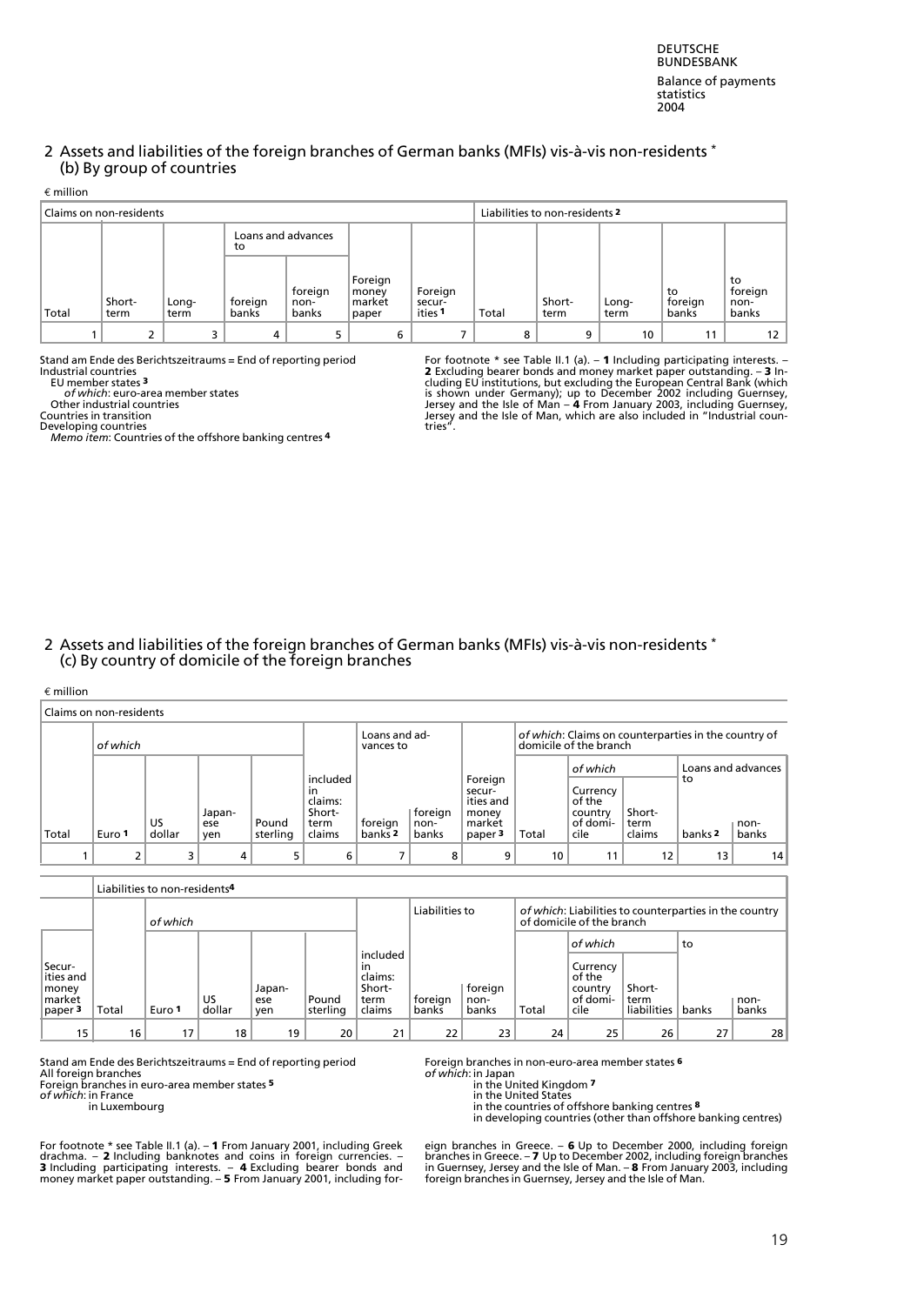<span id="page-19-0"></span>

#### [2 Assets and liabilities of the foreign branches of German banks \(MFIs\) vis-à-vis non-residents \\*](#page-102-0) (d) By country

End of reporting period; € million

**Luxembourg Netherlands** Austria Portugal **Spain** 

|                                  |                    | Claims on non-residents |                    |             |   |                  |           |                   |                   |                                                 |                    |                                                            |
|----------------------------------|--------------------|-------------------------|--------------------|-------------|---|------------------|-----------|-------------------|-------------------|-------------------------------------------------|--------------------|------------------------------------------------------------|
|                                  |                    |                         |                    |             |   | Nov 2003         |           |                   |                   |                                                 |                    |                                                            |
|                                  |                    |                         |                    |             |   |                  | of which  |                   | Short-term claims |                                                 | Long-term claims 3 |                                                            |
|                                  | <b>Dec</b><br>2000 | <b>Dec</b><br>2001      | <b>Dec</b><br>2002 | Oct<br>2003 |   | Claims,<br>total | US dollar | Euro <sup>1</sup> | Total             | of which<br>on<br>foreign<br>banks <sup>2</sup> | Total              | of which<br>Loans and<br>advances  <br>to foreign<br>banks |
| Group of countries/<br>  country |                    |                         |                    |             | 4 |                  | 6         |                   | 8                 | 9                                               | 10                 | 11                                                         |

| Liabilities to non-residents 4                                                                                                                                                                                                                                                            |                                                                                                                    |  |  |  |                                                                                                                                                 |          |  |                                                            |                                                                                       |                       |                              |                                                                                        |
|-------------------------------------------------------------------------------------------------------------------------------------------------------------------------------------------------------------------------------------------------------------------------------------------|--------------------------------------------------------------------------------------------------------------------|--|--|--|-------------------------------------------------------------------------------------------------------------------------------------------------|----------|--|------------------------------------------------------------|---------------------------------------------------------------------------------------|-----------------------|------------------------------|----------------------------------------------------------------------------------------|
|                                                                                                                                                                                                                                                                                           |                                                                                                                    |  |  |  | Nov 2003                                                                                                                                        |          |  |                                                            |                                                                                       |                       |                              |                                                                                        |
|                                                                                                                                                                                                                                                                                           |                                                                                                                    |  |  |  |                                                                                                                                                 | of which |  |                                                            | Short-term liabilities                                                                | Long-term liabilities |                              |                                                                                        |
| of which<br>of which<br>Liabil-<br>to<br>to<br>ities,<br>Dec<br>foreign<br>foreign<br><b>Dec</b><br>Dec<br>Oct<br>US dollar<br>Euro <sup>1</sup><br>2000<br>2001<br>2002<br>2003<br>Total<br>banks<br>Total<br>total<br>banks<br>16<br>13<br>15<br>17<br>18<br>19<br>21<br>12<br>14<br>20 |                                                                                                                    |  |  |  |                                                                                                                                                 |          |  |                                                            |                                                                                       |                       |                              | Group of countries/                                                                    |
|                                                                                                                                                                                                                                                                                           |                                                                                                                    |  |  |  |                                                                                                                                                 |          |  |                                                            |                                                                                       |                       |                              | $22$   country                                                                         |
| All countries<br>France                                                                                                                                                                                                                                                                   | Industrial countries<br>EU member states 5<br>Euro-area member states<br>Belgium<br>Finland<br>Greece <sup>6</sup> |  |  |  | Other EU member states<br>Denmark<br>Sweden<br>United Kingdom 7<br><b>EU</b> institutions<br>Other industrial countries 8<br>Australia<br>Japan |          |  | Croatia<br>Poland<br>Slovenia<br>Czech Republic<br>Hungary | Countries in transition<br>China, People's Republic of 9<br><b>Russian Federation</b> |                       | Malaysia<br>Mexico<br>Panama | Indonesia<br>Cayman Islands<br>Colombia<br><b>Netherlands Antilles</b><br>Saudi Arabia |
| Ireland<br>Italy                                                                                                                                                                                                                                                                          |                                                                                                                    |  |  |  | Canada<br>Liechtenstein                                                                                                                         |          |  | Other,                                                     | <b>CMEA</b> institutions                                                              |                       |                              | Singapore<br>Korea, Republic of                                                        |

For footnote \* see Table II.1 (a). – 1 From January 2001, including Greek<br>drachma. – 2 Including foreign money market paper. – 3 Including bonds<br>and notes, shares and participating interests. – 4 Excluding foreign-<br>owned

New Zealand Norway Switzerland Turkey United States Other

December 2002, including Guernsey, Jersey and the Isle of Man. – **8** From<br>May 2002, including Cyprus.– **9** Excluding Hong Kong. – **10** Up to April<br>2002, including Cyprus. – **11** From January 2003, including Guernsey,<br>Jerse

Taiwan Thailand **Other** *Memo item*

Countries of the offshore banking centres **11** International organisations **12**

#### [3 Assets and liabilities of the foreign subsidiaries of German banks \(MFIs\) vis-à-vis non-residents \\*](#page-103-0) (a) Total and breakdown by foreign currency and euro

| $\epsilon$ million |                         |               |                       |                          |                                     |   |                              |                                |                |               |    |                     |                                |    |
|--------------------|-------------------------|---------------|-----------------------|--------------------------|-------------------------------------|---|------------------------------|--------------------------------|----------------|---------------|----|---------------------|--------------------------------|----|
|                    | Claims on non-residents |               |                       |                          |                                     |   |                              | Liabilities to non-residents 2 |                |               |    |                     |                                |    |
|                    |                         |               | Loans and advances to |                          |                                     |   |                              |                                |                |               |    |                     |                                |    |
| Total              | Short-<br>term          | Long-<br>term | foreign<br>banks      | foreign<br>non-<br>banks | Foreign<br>money<br>market<br>paper |   | Foreign<br>secur-<br>ities 1 | Total                          | Short-<br>term | Long-<br>term |    | to foreign<br>banks | to<br>foreign<br>non-<br>banks |    |
|                    |                         |               | 4                     |                          |                                     | 6 |                              | 8                              |                |               | 10 | 11                  |                                | 12 |

Stand am Ende des Berichtszeitraums = End of reporting period Forderungen und Verbindlichkeiten insgesamt = Assets and liabilities, total;

Fremdwährung **3** = Foreign currency

Developing countries **10** Argentina Bermuda

Brazil Chile Hong Kong India

For footnote \* see Table II.1 (a). – **1** Including participating interests. – **2** Excluding bearer bonds and money market paper outstanding. – **3** Up

to December 2000, including Greek drachma. – **4** From January 2001, including Greek drachma.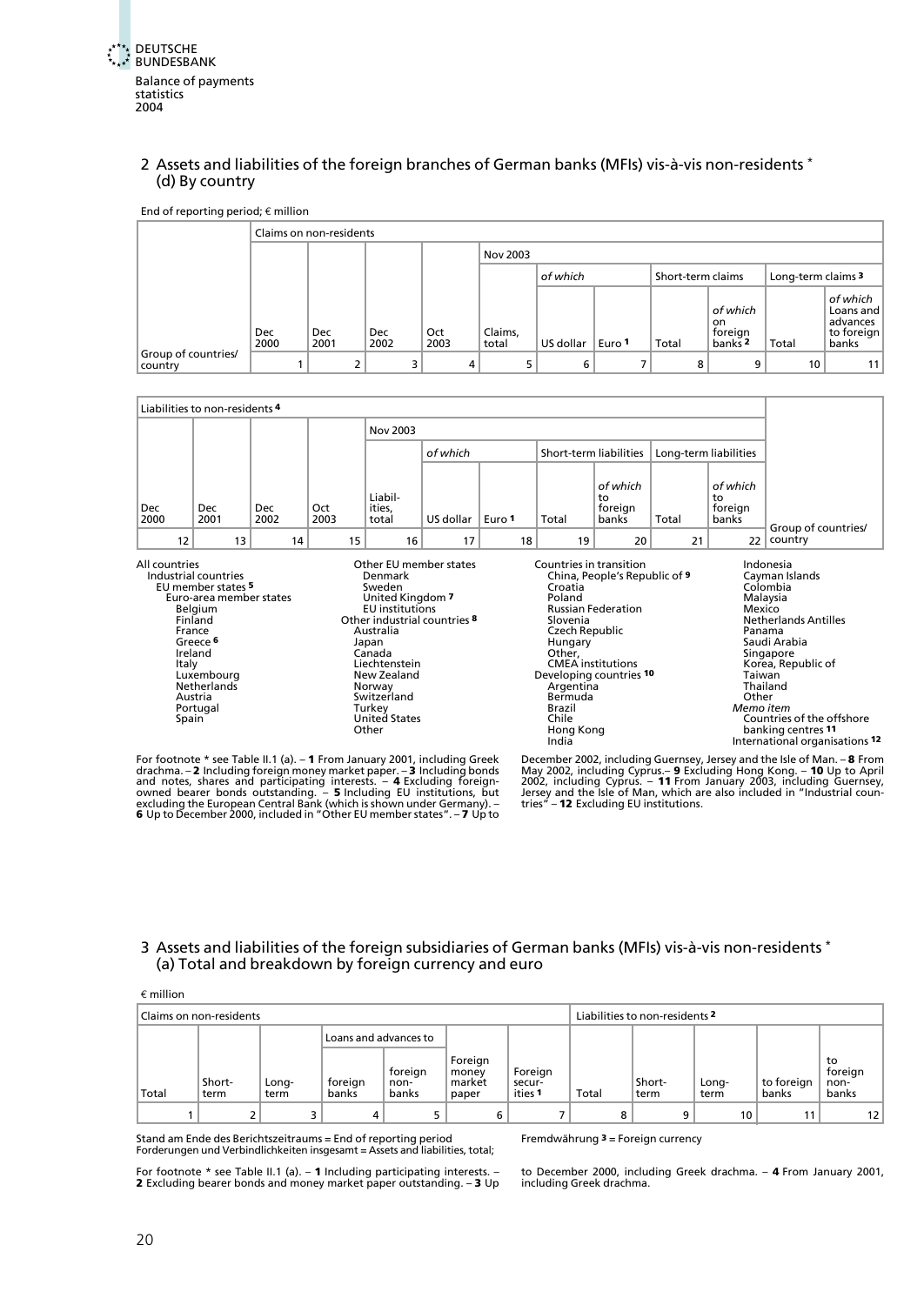## <span id="page-20-0"></span>[3 Assets and liabilities of the foreign subsidiaries of German banks \(MFIs\) vis-à-vis non-residents \\*](#page-105-0) (b) By group of countries

| $\epsilon$ million |                           |               |                       |                          |                                     |                              |       |                                |                 |                     |                                |
|--------------------|---------------------------|---------------|-----------------------|--------------------------|-------------------------------------|------------------------------|-------|--------------------------------|-----------------|---------------------|--------------------------------|
|                    | l Claims on non-residents |               |                       |                          |                                     |                              |       | Liabilities to non-residents 2 |                 |                     |                                |
|                    |                           |               | Loans and advances to |                          |                                     |                              |       |                                |                 |                     |                                |
| Total              | Short-<br>term            | Long-<br>term | foreign<br>banks      | foreign<br>non-<br>banks | Foreign<br>money<br>market<br>paper | Foreign<br>secur-<br>ities 1 | Total | Short-<br>term                 | Long-<br>term   | to foreign<br>banks | to<br>foreign<br>non-<br>banks |
|                    |                           |               | 4                     |                          | 6                                   |                              | 8     |                                | 10 <sub>1</sub> | 11                  | 12                             |

Stand am Ende des Berichtszeitraums = End of reporting period

Industrial countries EU member states **3**

#### *of which*: Euro-area member states

For footnote \* see Table II.1 (a). – **1** Including participating interests. –<br>**2** Excluding bearer bonds and money market paper outstanding. –<br>**3** Including EU institutions, but excluding the European Central Bank<br>(which i

Other industrial countries

Countries in transition Developing countries

*Memo item*: Countries of the offshore banking centres **4**

sey, Jersey and the Isle of Man. – **4** From January 2003, including Guern-sey, Jersey and the Isle of Man, which are also included in "Industrial countries".

#### [3. Assets and liabilities of the foreign subsidiaries of German banks \(MFIs\) vis-à-vis non-residents \\*](#page-107-0) (c) By country of domicile of the foreign subsidiaries

| $\epsilon$ million      |          |              |                      |                   |                                                       |                          |                          |                                                                         |       |                                                   |                                    |                                                      |                    |
|-------------------------|----------|--------------|----------------------|-------------------|-------------------------------------------------------|--------------------------|--------------------------|-------------------------------------------------------------------------|-------|---------------------------------------------------|------------------------------------|------------------------------------------------------|--------------------|
| Claims on non-residents |          |              |                      |                   |                                                       |                          |                          |                                                                         |       |                                                   |                                    |                                                      |                    |
|                         | of which |              |                      |                   |                                                       | Loans and<br>advances to |                          |                                                                         |       |                                                   | domicile of the foreign subsidiary | of which: Claims on counterparties in the country of |                    |
|                         |          |              |                      |                   |                                                       |                          |                          |                                                                         |       | of which                                          |                                    |                                                      | Loans and advances |
| Total                   | Euro     | US<br>dollar | Japan-<br>ese<br>ven | Pound<br>sterling | included<br>in<br>claims:<br>Short-<br>term<br>claims | foreign<br>banks         | foreign<br>non-<br>banks | Foreign<br>secur-<br>ities and<br>money<br>market<br>paper <sup>1</sup> | Total | Currency<br>of the<br>country<br>of domi-<br>cile | Short-<br>term<br>claims           | to<br>banks                                          | non-<br>banks      |
|                         |          |              | 4                    |                   | 6                                                     |                          | 8                        | 9                                                                       | 10    | 11                                                | 12                                 | 13                                                   | 14                 |

|                                                              |       |    | Liabilities to non-residents 3 |              |                      |    |                   |                                                            |                  |                          |       |                                                   |                                                                                                 |       |               |
|--------------------------------------------------------------|-------|----|--------------------------------|--------------|----------------------|----|-------------------|------------------------------------------------------------|------------------|--------------------------|-------|---------------------------------------------------|-------------------------------------------------------------------------------------------------|-------|---------------|
|                                                              |       |    | of which                       |              |                      |    |                   |                                                            | Liabilities to   |                          |       |                                                   | of which: Liabilities to counterparties in the country<br>of domicile of the foreign subsidiary |       |               |
|                                                              |       |    |                                |              |                      |    |                   | included                                                   |                  |                          |       | of which                                          |                                                                                                 | to    |               |
| Secur-<br>ities and<br>money<br>market<br>paper <sup>1</sup> | Total |    | Euro                           | US<br>dollar | Japan-<br>ese<br>ven |    | Pound<br>sterling | in<br>liabil-<br>ities:<br>Short-<br>term li-<br>abilities | foreign<br>banks | foreign<br>non-<br>banks | Total | Currency<br>of the<br>country<br>of domi-<br>cile | Short-<br>term<br>liabil-<br>ities                                                              | banks | non-<br>banks |
| 15                                                           |       | 16 | 17                             |              | 18                   | 19 | 20                | 21                                                         | 22               | 23                       | 24    | 25                                                | 26                                                                                              | 27    | 28            |

All foreign subsidiaries

Foreign subsidiaries in euro-area member states *of which*: in France in Luxembourg

Foreign subsidiaries in non-euro-area countries *of which*: in the United Kingdom

Stand am Ende des Berichtszeitraums = End of reporting period For footnote \* see Table II.1 (a). – **1** Including participating interests. –<br>**2** Up to December 2002, including foreign subsidiaries in Guernsey, Jer-<br>sey and the Isle of Man. – **3** Excluding bearer bonds and money market paper outstanding.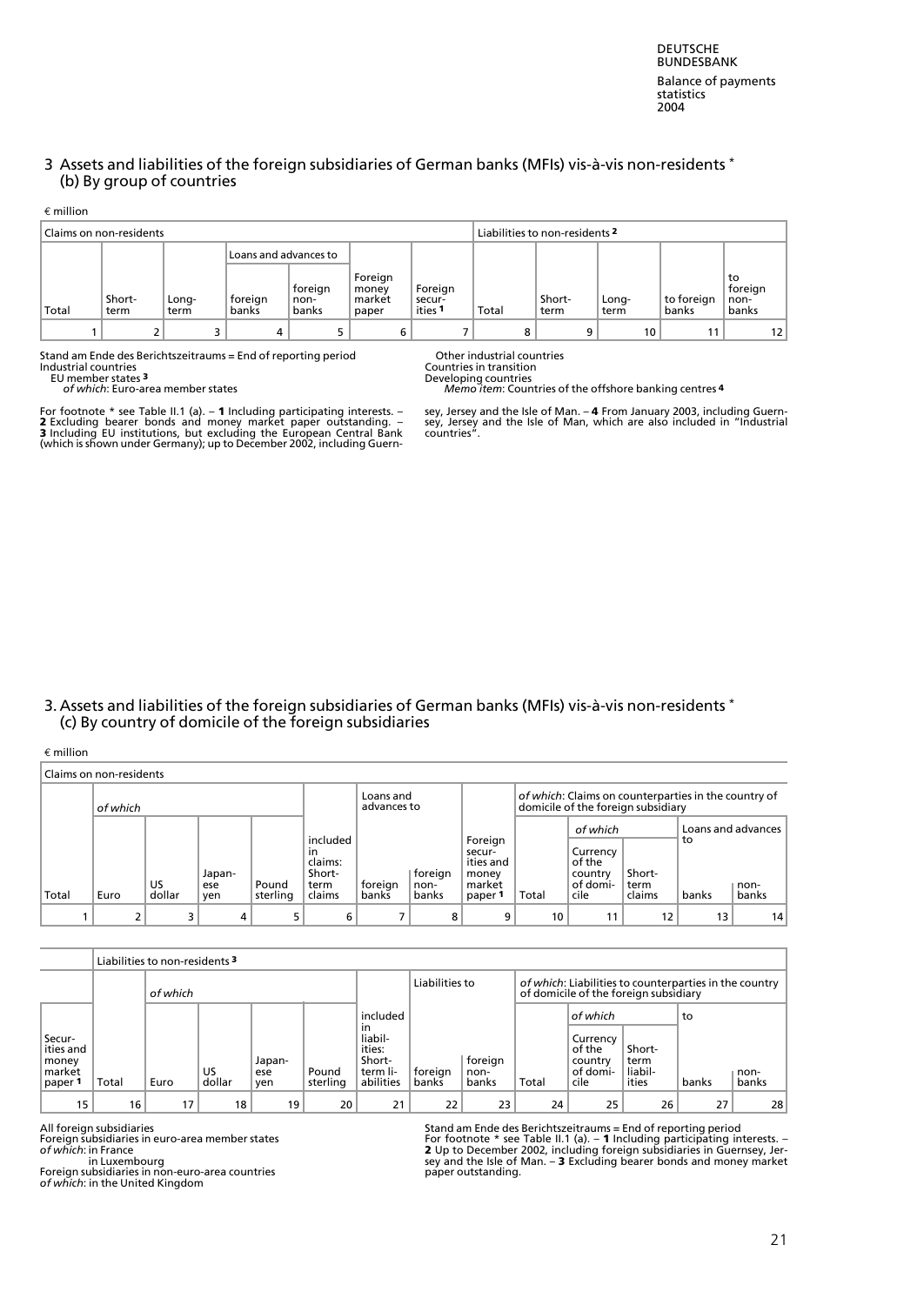<span id="page-21-0"></span>

### 3 Assets and liabilities of the foreign subsidiaries of German banks (MFIs) vis-à-vis non-residents \* (d) By country

End of reporting period; € million

|                                  |             | Claims on non-residents |             |             |   |                  |           |                   |                   |                                                 |                    |                                                               |
|----------------------------------|-------------|-------------------------|-------------|-------------|---|------------------|-----------|-------------------|-------------------|-------------------------------------------------|--------------------|---------------------------------------------------------------|
|                                  |             |                         |             |             |   | Oct 2003         |           |                   |                   |                                                 |                    |                                                               |
|                                  |             |                         |             |             |   |                  | of which  |                   | Short-term claims |                                                 | Long-term claims 3 |                                                               |
|                                  | Dec<br>2000 | <b>Dec</b><br>2001      | Dec<br>2002 | Sep<br>2003 |   | Claims,<br>total | US dollar | Euro <sup>1</sup> | Total             | of which<br>on<br>foreign<br>banks <sup>2</sup> | Total              | of which<br>Loans<br>and ad-<br>vances to<br>foreign<br>banks |
| Group of countries/<br>  country |             |                         |             |             | 4 |                  | 6         |                   | 8                 | 9                                               | 10                 | 11                                                            |

|                                 | Liabilities to non-residents 4                                                                                                                                                              |                    |    |             |       |                                                                                                                                                                                     |                                                        |        |                                                                                                                     |                                                                                                                                    |                       |                                                          |                                                                                                                                                                                                        |
|---------------------------------|---------------------------------------------------------------------------------------------------------------------------------------------------------------------------------------------|--------------------|----|-------------|-------|-------------------------------------------------------------------------------------------------------------------------------------------------------------------------------------|--------------------------------------------------------|--------|---------------------------------------------------------------------------------------------------------------------|------------------------------------------------------------------------------------------------------------------------------------|-----------------------|----------------------------------------------------------|--------------------------------------------------------------------------------------------------------------------------------------------------------------------------------------------------------|
|                                 |                                                                                                                                                                                             |                    |    |             |       | Oct 2003                                                                                                                                                                            |                                                        |        |                                                                                                                     |                                                                                                                                    |                       |                                                          |                                                                                                                                                                                                        |
|                                 |                                                                                                                                                                                             |                    |    |             |       |                                                                                                                                                                                     | of which                                               |        |                                                                                                                     | Short-term liabilities                                                                                                             | Long-term liabilities |                                                          |                                                                                                                                                                                                        |
| Dec<br>2000                     | Dec<br>2001                                                                                                                                                                                 | <b>Dec</b><br>2002 |    | Sep<br>2003 |       | Liabil-<br>ities,<br>total                                                                                                                                                          | US dollar                                              | Euro 1 | Total                                                                                                               | of which<br>to<br>foreign<br>banks                                                                                                 | Total                 | of which<br>to<br>foreign<br>banks                       | Group of countries/                                                                                                                                                                                    |
| 12                              | 13                                                                                                                                                                                          |                    | 14 |             | 15    | 16                                                                                                                                                                                  | 17                                                     | 18     | 19                                                                                                                  | 20                                                                                                                                 | 21                    | 22 <sub>1</sub>                                          | country                                                                                                                                                                                                |
| All countries<br>Italy<br>Spain | Industrial countries<br>EU member states 5<br>Euro-area member states<br>Belgium<br>Finland<br>France<br>Greece <sup>6</sup><br>Ireland<br>Luxembourg<br>Netherlands<br>Austria<br>Portugal |                    |    |             | Other | Denmark<br>Sweden<br>United Kingdom 7<br>EU institutions<br>Australia<br>Japan<br>Canada<br>Liechtenstein<br>New Zealand<br>Norway<br>Switzerland<br>Turkey<br><b>United States</b> | Other EU member states<br>Other industrial countries 8 |        | Croatia<br>Poland<br>Slovenia<br>Hungary<br>Other<br>Argentina<br>Brazil<br>Hong Kong<br>India<br>Indonesia<br>Iran | Countries in transition<br>China, People's Republic of 9<br><b>Russian Federation</b><br>Czech Republic<br>Developing countries 10 |                       | Kuwait<br>Mexico<br>Panama<br>Peru<br>Other<br>Memo item | Malaysia<br>Morocco<br><b>Netherlands Antilles</b><br>Singapore<br>South Africa<br>Korea, Republic of<br>Thailand<br>Countries of the offshore<br>banking centres 11<br>International organisations 12 |

For footnote \* see Table II.1 (a). – 1 From January 2001, including Greek<br>drachma. – 2 Including foreign money market paper. – 3 Including bonds<br>and notes, shares and participating interests. – 4 Excluding foreign-<br>owned

December 2002, including Guernsey, Jersey and the Isle of Man. – **8** From<br>May 2002, including Cyprus. – **9** Excluding Hong Kong. – **10** Up to April<br>2002, including Cyprus. – **11** From January 2003, including Guernsey,<br>Jers tries". – **12** Excluding EU institutions.

Iran Cayman Islands

#### [4 Assets and liabilities of banks \(MFIs\) in Germany, their foreign branches and their foreign](#page-109-0) subsidiaries vis-à-vis non-residents, by currency \*

| $\epsilon$ million |                                                                                   |                                                          |             |                                                          |                            |            |                                                          |             |                                                          |       |                                |                                                          |             |                                                             |
|--------------------|-----------------------------------------------------------------------------------|----------------------------------------------------------|-------------|----------------------------------------------------------|----------------------------|------------|----------------------------------------------------------|-------------|----------------------------------------------------------|-------|--------------------------------|----------------------------------------------------------|-------------|-------------------------------------------------------------|
|                    | <b>Claims on non-residents</b>                                                    |                                                          |             |                                                          |                            |            |                                                          |             |                                                          |       |                                |                                                          |             |                                                             |
|                    | Claims of banks (MFIs) in Germany, excluding<br>foreign branches and subsidiaries |                                                          |             |                                                          | Claims of foreign branches |            |                                                          |             |                                                          |       | Claims of foreign subsidiaries |                                                          |             |                                                             |
|                    | Short-term                                                                        |                                                          | Long-term 1 |                                                          |                            | Short-term |                                                          | Long-term 1 |                                                          |       | Short-term                     |                                                          | Long-term 1 |                                                             |
| Total              | Total                                                                             | оf<br>which<br>Loans<br>and ad-<br>vances<br>to<br>banks | Total       | оf<br>which<br>Loans<br>and ad-<br>vances<br>to<br>banks | Total                      | Total      | оf<br>which<br>Loans<br>and ad-<br>vances<br>to<br>banks | Total       | of<br>which<br>Loans<br>and ad-<br>vances<br>to<br>banks | Total | Total                          | of<br>which<br>Loans<br>and ad-<br>vances<br>to<br>banks | Total       | оf<br>which<br>Loans<br>and $ad -$<br>vances<br>to<br>banks |
|                    |                                                                                   | 3                                                        | 4           | 5                                                        | 6                          |            | 8                                                        | 9           | 10                                                       | 11    | 12                             | 13                                                       | 14          | 15                                                          |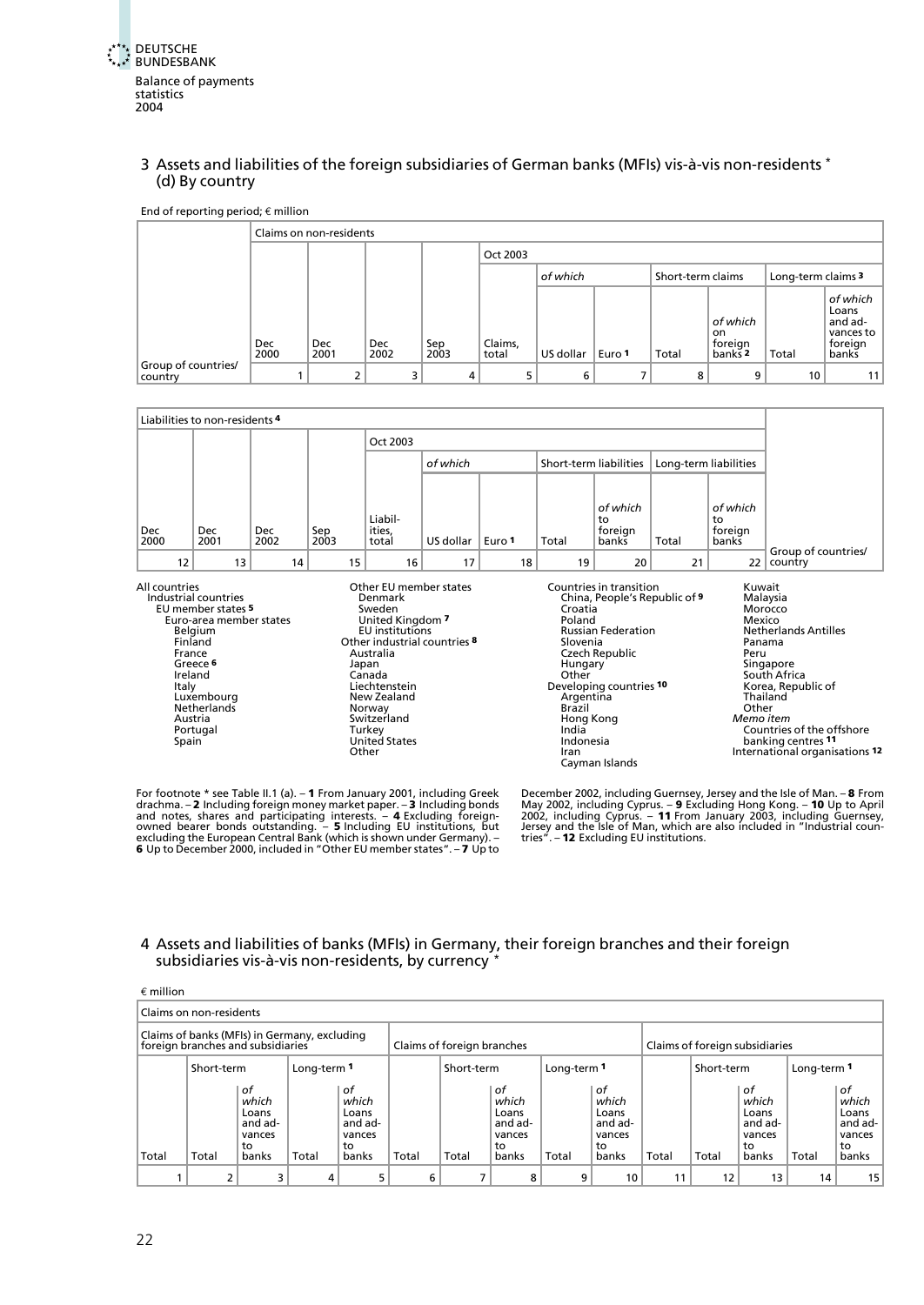### <span id="page-22-1"></span><span id="page-22-0"></span>4 Assets and liabilities of banks (MFIs) in Germany, their foreign branches and their foreign subsidiaries vis-à-vis non-residents, by currency \* (cont'd)

|       | Liabilities to non-residents                                                           |                            |           |                            |       |                                 |                            |           |                            |       |                                     |                            |           |                            |
|-------|----------------------------------------------------------------------------------------|----------------------------|-----------|----------------------------|-------|---------------------------------|----------------------------|-----------|----------------------------|-------|-------------------------------------|----------------------------|-----------|----------------------------|
|       | Liabilities of banks (MFIs) in Germany, excluding<br>foreign branches and subsidiaries |                            |           |                            |       | Liabilities of foreign branches |                            |           |                            |       | Liabilities of foreign subsidiaries |                            |           |                            |
|       | Short-term                                                                             |                            | Long-term |                            |       | Short-term                      |                            | Long-term |                            |       | Short-term                          |                            | Long-term |                            |
|       |                                                                                        |                            |           |                            |       |                                 |                            |           |                            |       |                                     |                            |           |                            |
| Total | Total                                                                                  | of<br>which<br>to<br>banks | Total     | оf<br>which<br>to<br>banks | Total | Total                           | оf<br>which<br>to<br>banks | Total     | оf<br>which<br>to<br>banks | Total | Total                               | оf<br>which<br>to<br>banks | Total     | оf<br>which<br>to<br>banks |
| 16    | 17                                                                                     | 18                         | 19        | 20                         | 21    | 22                              | 23                         | 24        | 25                         | 26    | 27                                  | 28                         | 29        | 30                         |

All currencies Euro *of which*: vis-à-vis euro-area member states Foreign currencies *of which*: US dollar *of which*: vis-à-vis the United States

Japanese yen *of which*: vis-à-vis Japan Pound sterling *of which*: vis-à-vis the United Kingdom **2** Swiss franc *of which*: vis-à-vis Switzerland

Stand am Ende des Berichtszeitraums = End of reporting period For footnote \* see Table II.1 (a). – **1** Including foreign securities and parti-

cipating interests abroad. – **2** Up to December 2002, including Guernsey, Jersey and the Isle of Man.

#### [5 Assets and liabilities of enterprises in Germany vis-à-vis non-residents \\*](#page-111-0) (a) Total and breakdown by foreign currency and euro (b) By group of countries

| $\epsilon$ million        |       |            |                        |                                       |                                              |            |                                         |                          |                                              |       |                         |                                              |                          |                                              |
|---------------------------|-------|------------|------------------------|---------------------------------------|----------------------------------------------|------------|-----------------------------------------|--------------------------|----------------------------------------------|-------|-------------------------|----------------------------------------------|--------------------------|----------------------------------------------|
| l Claims on non-residents |       |            |                        |                                       |                                              |            |                                         |                          |                                              |       |                         |                                              |                          |                                              |
|                           |       | operations |                        |                                       | Short-term claims arising from financial     | operations | Long-term claims arising from financial |                          |                                              |       |                         | Claims arising from trade credits            |                          |                                              |
|                           |       |            |                        | on foreign non-<br>banks <sup>1</sup> |                                              |            |                                         | on foreign non-<br>banks |                                              |       | Credit terms<br>granted |                                              | Advance payments<br>made |                                              |
| Total                     | Total |            | on<br>foreign<br>banks | Total                                 | of which<br>Affili-<br>ated en-<br>terprises | Total      | on<br>foreign<br>banks                  | Total                    | of which<br>Affili-<br>ated en-<br>terprises | Total | Total                   | of which<br>Affili-<br>ated en-<br>terprises | Total                    | of which<br>Affili-<br>ated en-<br>terprises |
|                           |       |            |                        |                                       | 5<br>4                                       | 6          |                                         | 8                        | 9                                            | 10    | 11                      | 12                                           | 13                       | 14 <sub>1</sub>                              |

|       |    | Liabilities to non-residents |                                                             |                                       |                                              |       |                        |                                    |                                                      |    |                      |                                              |                              |                                              |
|-------|----|------------------------------|-------------------------------------------------------------|---------------------------------------|----------------------------------------------|-------|------------------------|------------------------------------|------------------------------------------------------|----|----------------------|----------------------------------------------|------------------------------|----------------------------------------------|
|       |    |                              | Short-term liabilities arising from<br>financial operations |                                       |                                              |       | financial operations   | Long-term liabilities arising from |                                                      |    |                      | Liabilities arising from trade credits       |                              |                                              |
|       |    |                              |                                                             | to foreign non-<br>banks <sup>1</sup> |                                              |       |                        | to foreign non-<br>banks           |                                                      |    | Credit terms<br>used |                                              | Advance payments<br>received |                                              |
| Total |    | Total                        | to<br>foreign<br>banks                                      | Total                                 | of which<br>Affili-<br>ated en-<br>terprises | Total | to<br>foreign<br>banks | Total                              | of which<br>Affili-<br>ated en-<br>terprises   Total |    | Total                | of which<br>Affili-<br>ated en-<br>terprises | Total                        | of which<br>Affili-<br>ated en-<br>terprises |
|       | 15 | 16                           | 17                                                          | 18                                    | 19                                           | 20    | 21                     | 22                                 | 23                                                   | 24 | 25                   | 26                                           | 27                           | 28                                           |

**Subheadings (a)**<br>Stand am Ende des Berichtszeitraums = End of reporting period<br>Forderungen insgesamt = Total claims<br>Fremdwährung = Foreign currency

Euro = Euro Verbindlichkeiten insgesamt = Total liabilities

**Subheadings (b)** Stand am Ende des Berichtszeitraums = End of reporting period Industrial countries **3** EU member states **5**

*of which*: Euro-area member states Other industrial countries **3,6**

Countries in transition Developing countries **2** 

**Footnotes (a)**<br>  $*$  Including the external assets and liabilities of resident individuals.<br>  $*$  Including the external assets are not eliminated; changes in stocks<br>
start therefore not comparable with the figures shown i

#### **Footnotes (b)**

\* Including the external assets and liabilities of domestic individuals.<br>Statistical increases and decreases are not eliminated; changes in stocks<br>[are therefore not comparable with the figures shown in Table I.9 \(g\). –](#page-115-0)<br>1 I January 2003, including Guernsey, Jersey and the Isle of Man.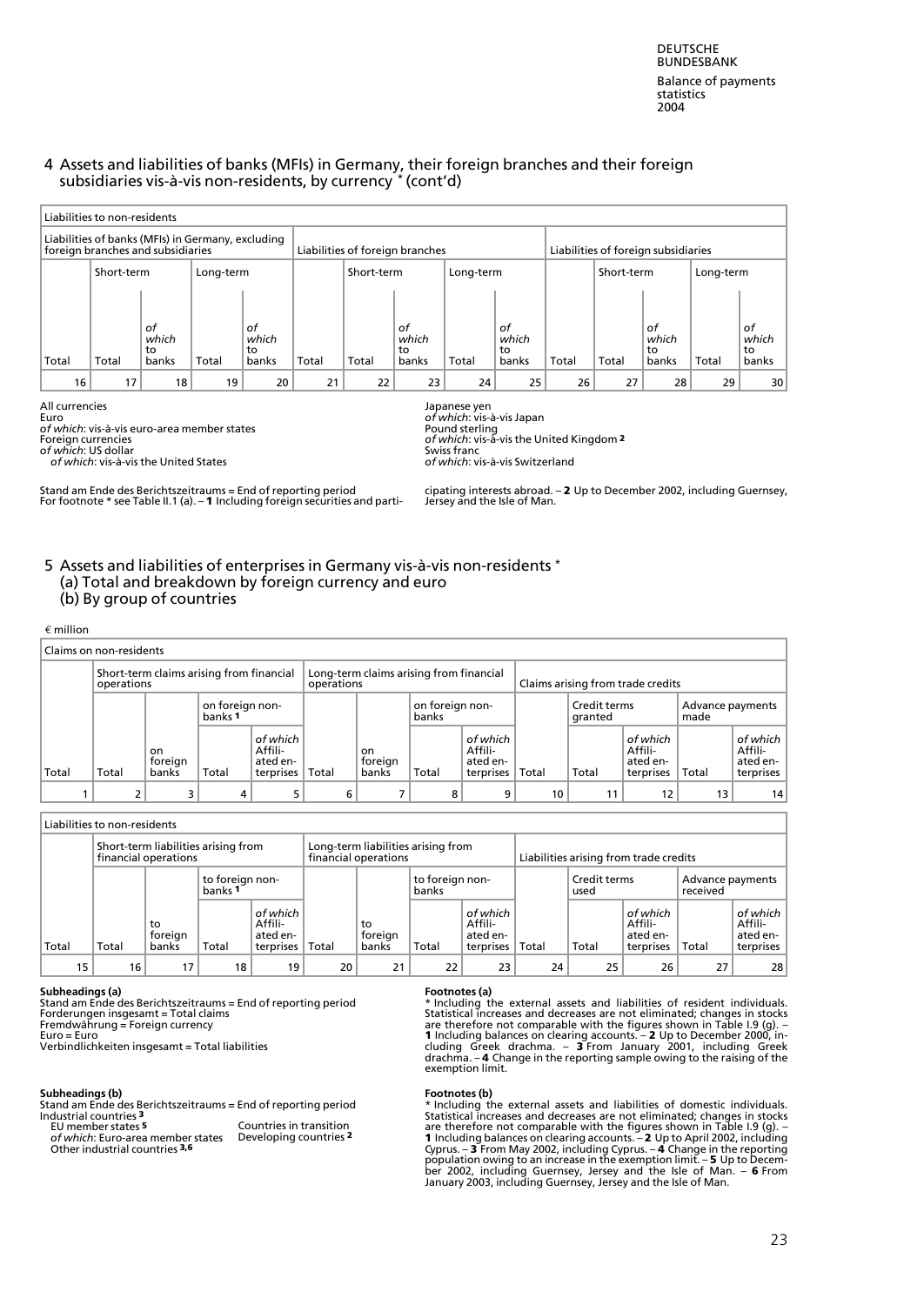<span id="page-23-0"></span>

#### [5 Assets and liabilities of enterprises in Germany vis-à-vis non residents\\*](#page-111-1) (c) By country

End of reporting period; in  $\epsilon$  million

|                       |                    | Claims on non-residents |             |                                                    |   |       |                     |                                    |                  |                                    |                               |                                                          |  |  |
|-----------------------|--------------------|-------------------------|-------------|----------------------------------------------------|---|-------|---------------------|------------------------------------|------------------|------------------------------------|-------------------------------|----------------------------------------------------------|--|--|
|                       |                    |                         |             | Nov 2003                                           |   |       |                     |                                    |                  |                                    |                               |                                                          |  |  |
|                       |                    |                         |             | Claims arising from financial operations<br>Claims |   |       |                     |                                    |                  |                                    |                               |                                                          |  |  |
|                       |                    |                         |             |                                                    |   |       | Short-term claims 2 |                                    | Long-term claims |                                    | arising from trade<br>credits |                                                          |  |  |
| Group of              | <b>Dec</b><br>2001 | <b>Dec</b><br>20027     | Oct<br>2003 | Claims,<br>total                                   |   | Total | Total               | of which<br>on<br>foreign<br>banks | Total            | of which<br>on<br>foreign<br>banks | Total                         | of which<br>Arising<br>from cred-<br>it terms<br>granted |  |  |
| countries/<br>country |                    |                         |             |                                                    | 4 |       | 6                   |                                    | 8                | 9                                  | 10                            | 11                                                       |  |  |

|             |    | Liabilities to non-residents |    |              |    |                                                                                    |       |       |    |                                               |       |                           |             |                                               |            |  |  |
|-------------|----|------------------------------|----|--------------|----|------------------------------------------------------------------------------------|-------|-------|----|-----------------------------------------------|-------|---------------------------|-------------|-----------------------------------------------|------------|--|--|
|             |    |                              |    |              |    | Nov 2003                                                                           |       |       |    |                                               |       |                           |             |                                               |            |  |  |
|             |    |                              |    |              |    |                                                                                    |       |       |    | Liabilities arising from financial operations |       |                           | Liabilities |                                               |            |  |  |
|             |    |                              |    |              |    | arising from trade<br>Long-term liabilities<br>Short-term liabilities 2<br>credits |       |       |    |                                               |       |                           |             |                                               |            |  |  |
| Dec<br>2001 |    | Dec<br>20027                 |    | Oct.<br>2003 |    | Liabilities.<br>total                                                              | Total | Total |    | of which<br>to<br>foreign                     | Total | of which<br>to<br>foreign | Total       | of which<br>Arising<br>from cred-<br>it terms | Group of   |  |  |
|             |    |                              |    |              |    |                                                                                    |       |       |    | banks                                         |       | banks                     |             | used                                          | countries/ |  |  |
|             | 12 |                              | 13 |              | 14 | 15                                                                                 | 16    |       | 17 | 18                                            | 19    | 20                        | 21          | 22                                            | country    |  |  |

All countries Industrial countries **4** EU member states **5** Euro-area member states Belgium **Luxembourg** Finland France Greece Ireland Italy Netherlands Austria Portugal Spain Other EU member states **5** Denmark Sweden United Kingdom **5** Other industrial countries **4, 6** Australia Japan Canada Liechtenstein New Zealand

Norway Switzerland Turkey United States Cyprus Other **6** Countries in transition Bulgaria China, People's Republic of **1** Croatia Poland Romania Russian Federation Other CIS countries Slovenia Czech Republic Hungary Other Developing countries **3** in Africa Egypt Algeria Ghana Cameroon Kenya Congo, Democratic Rep of

Liberia Libya Morocco Nigeria Zambia South Africa Tunisia **Other** in America Argentina Bahamas Bermuda Brazil Virgin Islands, British Chile Ecuador Cayman Islands Colombia Mexico Netherlands Antilles Panama Peru Trinidad and Tobago Venezuela **Other** in Asia and Oceania **3**

Bahrain Hong Kong India Indonesia Iraq Iran Israel Jordan Qatar Korea, Republic of Kuwait Lebanon Malaysia Pakistan Philippines Saudi Arabia Singapore Syria Taiwan Thailand United Arab Emirates **Other** *Memo item* Countries of the offshore banking centres **6**

\* Including the external assets and liabilities of resident individuals. Statistical increases and decreases are not eliminated. – **1** Excluding<br>Hong Kong. – **2** Including balances on clearing accounts. – **3** Up to April<br>2002, including Cyprus. – **4** From May 2002, including Cyprus. –

December 2002, including Guernsey, Jersey and the Isle of Man. – **6** From January 2003, including Guernsey, Jersey and the Isle of Man. – **7** Change in the reporting population owing to an increase in the exemption limit.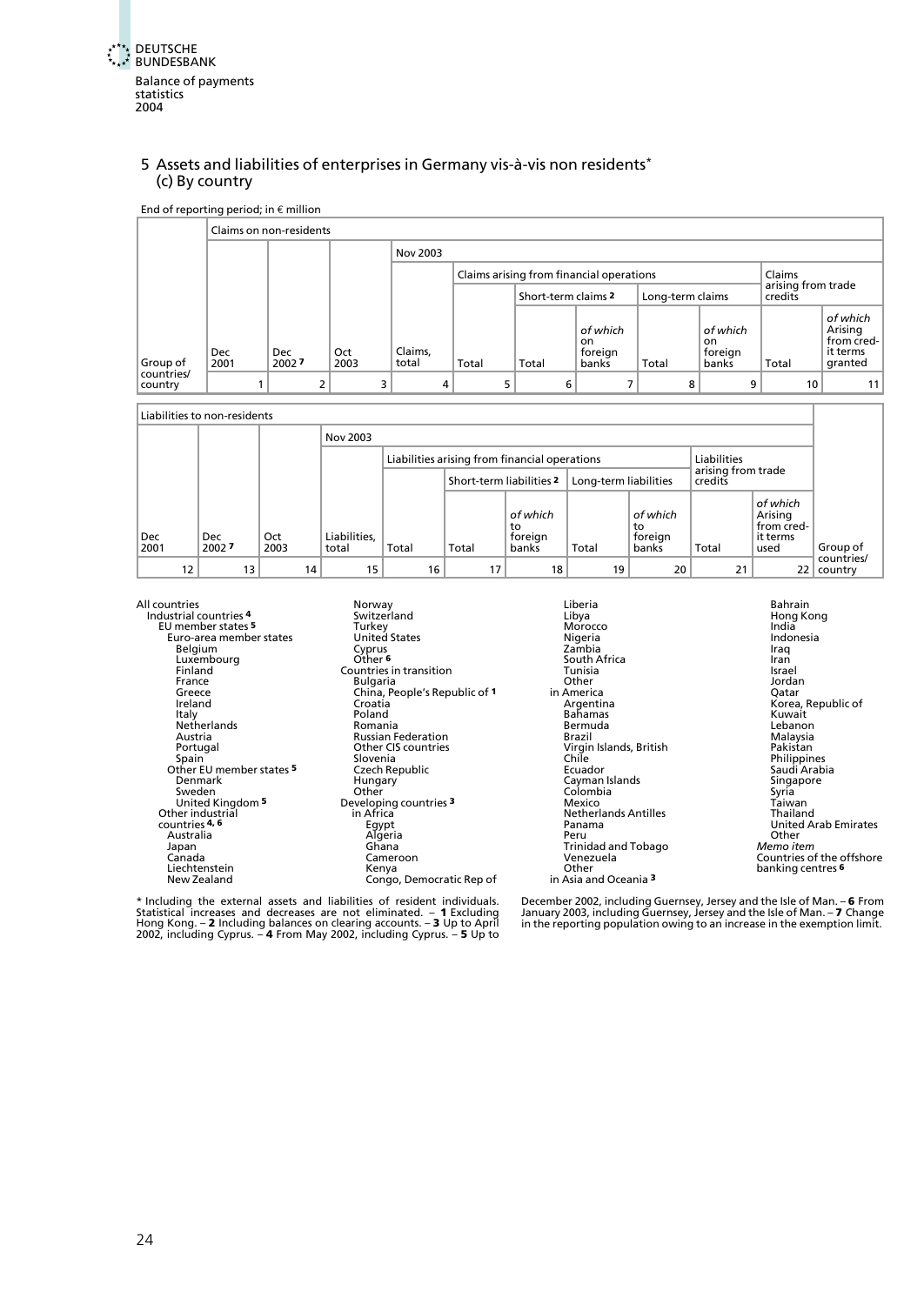DEUTSCHE **BUNDESBANK** Balance of payments statistics 2004

#### <span id="page-24-1"></span><span id="page-24-0"></span>6 External position of the Bundesbank up to end-1998 \*

#### DM million

|                                                       | Foreign reserves and other external assets |                                                                                                                |       |                                                   |                                                                    |                              |       |                     |                              |    |  |  |  |  |  |
|-------------------------------------------------------|--------------------------------------------|----------------------------------------------------------------------------------------------------------------|-------|---------------------------------------------------|--------------------------------------------------------------------|------------------------------|-------|---------------------|------------------------------|----|--|--|--|--|--|
|                                                       | Foreign reserves                           |                                                                                                                |       |                                                   |                                                                    |                              |       |                     |                              |    |  |  |  |  |  |
|                                                       |                                            | Reserve position in the International Monetary Fund<br>and special drawing rights<br>Foreign currency balances |       |                                                   |                                                                    |                              |       |                     |                              |    |  |  |  |  |  |
| Total<br>$\left(\text{col } 2\right)$<br>plus col 15) | Total                                      | Gold                                                                                                           | Total | Drawing<br>rights<br>in the<br>reserve<br>tranche | Loans<br>under<br>special<br>borrow-<br>ing<br>arrange-<br>ments 1 | Special<br>drawing<br>rights | Total | US dollar<br>assets | Other<br>foreign<br>exchange |    |  |  |  |  |  |
|                                                       |                                            |                                                                                                                |       |                                                   | 6                                                                  |                              | 8     | 9                   |                              | 10 |  |  |  |  |  |

|                                                                                                                                                                            |               |                               |                 | <b>External liabilities</b> |                                                                              |                                                                              |                                                           |
|----------------------------------------------------------------------------------------------------------------------------------------------------------------------------|---------------|-------------------------------|-----------------|-----------------------------|------------------------------------------------------------------------------|------------------------------------------------------------------------------|-----------------------------------------------------------|
|                                                                                                                                                                            | non-residents | Loans to and other claims on  |                 |                             |                                                                              |                                                                              |                                                           |
| Claims on the European Central Bank 2                                                                                                                                      |               |                               |                 |                             |                                                                              |                                                                              |                                                           |
| Difference<br>between the<br>ECU value<br>and the book<br>value of<br>ECU<br>Other<br>the reserves<br>claims <sup>4</sup><br>Total<br>balances <sup>3</sup><br>contributed | Total         | Loans to<br>the World<br>Bank | Other<br>claims | Total                       | Liabilities<br>arising<br>from<br>external<br>transac-<br>tions <sup>5</sup> | Liabilities<br>arising<br>from<br>liquidity<br>Treasury<br>discount<br>paper | Net<br>external<br>position<br>(col 1<br>minus<br>col 18) |
| 12<br>13<br>14<br>11                                                                                                                                                       | 15            | 16                            | 17              | 18                          | 19                                                                           | 20                                                                           | 21                                                        |

Stand am Ende des Berichtszeitraums = End of reporting period<br>\* Valuation of the gold holding and the external assets in accordance<br>with section 26 (2) of the Bundesbank Act and the provisions of the Com-<br>mercial Code, in

Cooperation Fund (EMCF).  $-$  [3](#page-3-0) Resulting from the provisional contribution of gold and dollar reserves and from transfers from other central<br>banks.  $-$  4 Claims resulting from the very short-term financing mech-<br>anism and

#### [7 External position of the Bundesbank in European monetary union](#page-121-0) **<sup>o</sup>**

| $\epsilon$ million |                  |                                            |       |                                                                                   |                                                        |                              |       |                                                                            |                                     |                 |
|--------------------|------------------|--------------------------------------------|-------|-----------------------------------------------------------------------------------|--------------------------------------------------------|------------------------------|-------|----------------------------------------------------------------------------|-------------------------------------|-----------------|
|                    |                  | Foreign reserves and other external assets |       |                                                                                   |                                                        |                              |       |                                                                            |                                     |                 |
|                    | Foreign reserves |                                            |       |                                                                                   |                                                        |                              |       |                                                                            |                                     |                 |
|                    |                  |                                            |       | Reserve position in the International<br>Monetary Fund and special drawing rights |                                                        |                              |       |                                                                            |                                     |                 |
|                    |                  |                                            |       | Drawing                                                                           | Loans<br>under                                         |                              |       | Deposits with<br>monetary authorities,<br>the BIS $2^{\circ}$ and MFIs $3$ |                                     | Securities      |
| Total              | Total            | Gold<br>and gold<br>claims                 | Total | rights<br>in the<br>reserve<br>tranche                                            | special<br>borrowing<br>arrange-<br>ments <sup>1</sup> | Special<br>drawing<br>rights | Total | Total                                                                      | of which<br>Deposits<br>with MFIs 3 | Total           |
|                    |                  |                                            | 4     |                                                                                   | 6                                                      |                              | 8     |                                                                            | 10                                  | 11 <sub>1</sub> |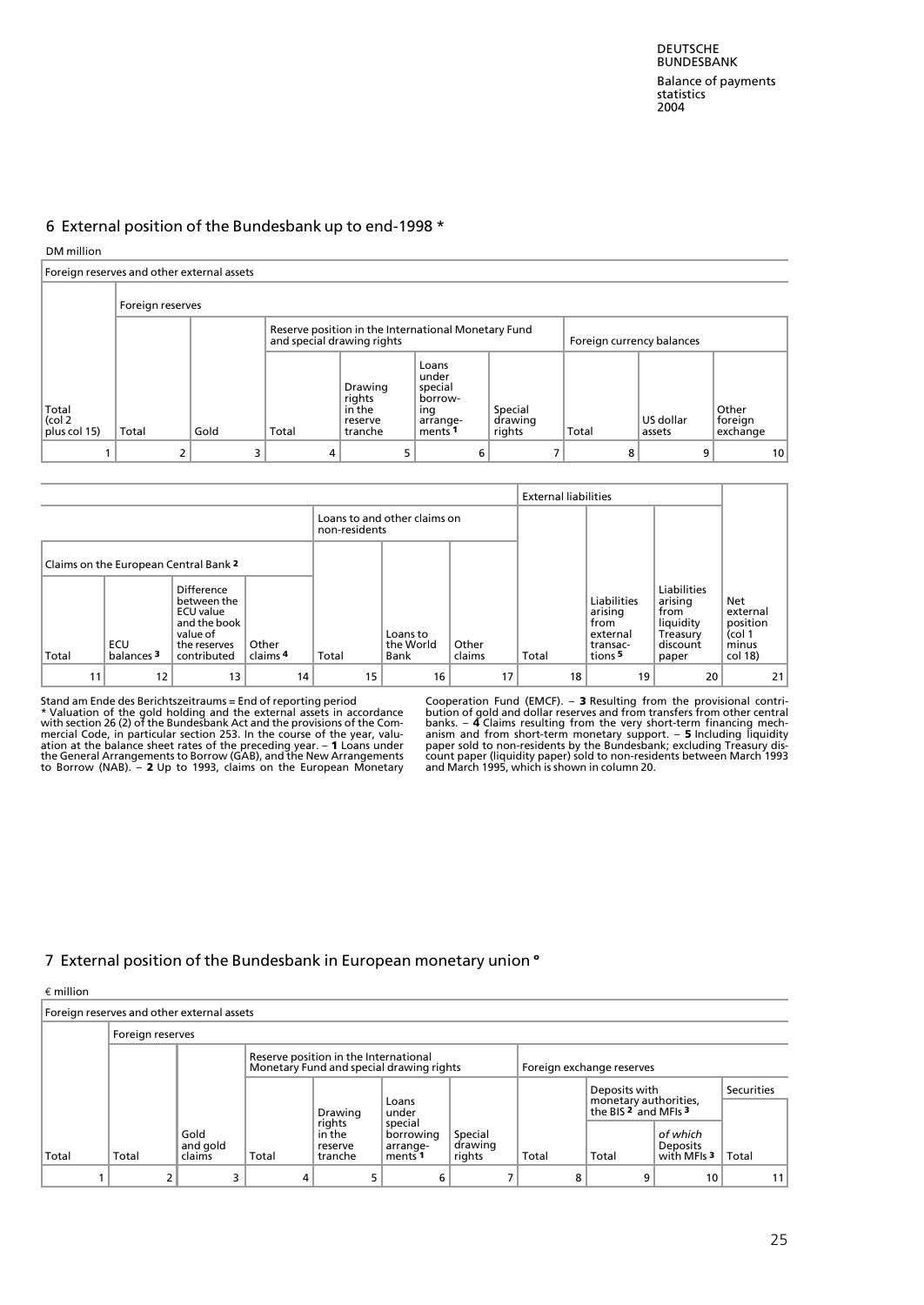<span id="page-25-0"></span>

|                                |                                                               |       |                                         |                                                                                  |                              |    |                                                                              | <b>External liabilities</b> |                                                             |                                                              |                                                                                         |
|--------------------------------|---------------------------------------------------------------|-------|-----------------------------------------|----------------------------------------------------------------------------------|------------------------------|----|------------------------------------------------------------------------------|-----------------------------|-------------------------------------------------------------|--------------------------------------------------------------|-----------------------------------------------------------------------------------------|
|                                |                                                               |       | Claims within the Eurosystem            |                                                                                  |                              |    |                                                                              |                             |                                                             |                                                              |                                                                                         |
|                                |                                                               |       |                                         |                                                                                  |                              |    |                                                                              |                             |                                                             |                                                              |                                                                                         |
| of which<br>Bonds and<br>notes | Other<br>claims on<br>residents<br>outside the<br>euro area 6 | Total | Share in the<br>capital<br>of the ECB 4 | Claims<br>arising from<br>the transfer<br>of foreign<br>reserves<br>to the ECB 4 | Other<br>claims<br>$(net)$ 5 |    | Other<br>claims on<br>residents<br>in other<br>euro-area<br>member<br>states | Total                       | to<br>residents<br>outside<br>the euro<br>area <sup>6</sup> | to<br>residents<br>in other<br>euro-area<br>member<br>states | <b>Net</b><br>external<br>position of<br>the Bun-<br>desbank<br>(col 1 minus<br>col 19) |
| 12                             | 13                                                            | 14    | 15                                      | 16                                                                               |                              | 17 | 18                                                                           | 19                          | 20                                                          | 21                                                           | 22                                                                                      |

# [7 External position of the Bundesbank in European monetary union](#page-122-0) **<sup>o</sup>** (cont'd)

Stand am Ende des Berichtszeitraums = End of reporting period **o** Claims and liabilities vis-à-vis all countries within and outside European monetary union. Up to December 2000, the levels at the end of each quarter are shown, by virtue of revaluations, at market prices; within each International Settlements. – **3** Monetary Financial Institutions. – **4** European Central Bank. – **5** Includes the balances in the cross-border payment<br>transactions of the Bundesbank within the Eurosystem. From November<br>2000, including the TARGET positions which were previously shown (in<br>columns 13

#### 8 Germany's international investment position\* (a) General survey [\(b\) By Deutsche Mark/euro and foreign currency](#page-121-1)

Up to end-1998, DM million; from 1999, € million

|       |       | MFIs (excluding Deutsche Bundesbank)   |       |          |                      |                              |   |                    |  |                            | Enterprises and individuals |   |                   |                     |                                                 |                  |       |    |
|-------|-------|----------------------------------------|-------|----------|----------------------|------------------------------|---|--------------------|--|----------------------------|-----------------------------|---|-------------------|---------------------|-------------------------------------------------|------------------|-------|----|
|       |       | of which                               |       |          |                      |                              |   |                    |  |                            |                             |   | Direct investment |                     |                                                 |                  | Port- |    |
|       |       |                                        |       |          | Portfolio investment |                              |   | Loans <sub>2</sub> |  |                            |                             |   |                   | of which            |                                                 |                  |       |    |
|       |       |                                        |       | of which |                      |                              |   |                    |  |                            |                             |   |                   |                     |                                                 |                  |       |    |
| Total | Total | Direct<br>invest-<br>ment <sup>1</sup> | Total |          | Equities             | <b>Bonds</b><br>and<br>notes |   | Total              |  | of which<br>Short-<br>term | Total                       |   | Total             | Equity<br>capital 1 | Direct<br>invest-<br>ment<br>loans <sup>3</sup> | Real<br>property | Total |    |
|       |       |                                        |       | 4        | 5                    |                              | 6 |                    |  | 8                          |                             | 9 | 10                | 11                  | 12                                              | 13               |       | 14 |

|          |                           |                                    |                          |                            |                  |                          |       | General government |                    |                          | Deutsche<br><b>Bundesbank</b> |                          |                                  |
|----------|---------------------------|------------------------------------|--------------------------|----------------------------|------------------|--------------------------|-------|--------------------|--------------------|--------------------------|-------------------------------|--------------------------|----------------------------------|
|          | folio investment<br>Loans |                                    |                          |                            |                  |                          |       | of which           |                    |                          |                               |                          |                                  |
| of which |                           |                                    | <b>Financial credits</b> |                            |                  |                          |       |                    |                    |                          |                               |                          |                                  |
|          |                           |                                    |                          |                            |                  |                          |       |                    |                    |                          |                               |                          |                                  |
|          |                           |                                    |                          |                            |                  |                          |       |                    |                    |                          |                               |                          |                                  |
| Equities | Mutual<br>fund<br>shares  | Bonds<br>and<br>notes <sup>4</sup> | Total                    | of which<br>Short-<br>term | Trade<br>credits | Other<br>invest-<br>ment | Total | Secur-<br>ities    | Loans <sup>5</sup> | Other<br>invest-<br>ment | Foreign<br>reserves           | Other<br>invest-<br>ment | Other<br>external<br>liabilities |
| 15       | 16                        | 17                                 | 18                       | 19                         | 20               | 21                       | 22    | 23                 | 24                 | 25                       | 26                            | 27                       | 28                               |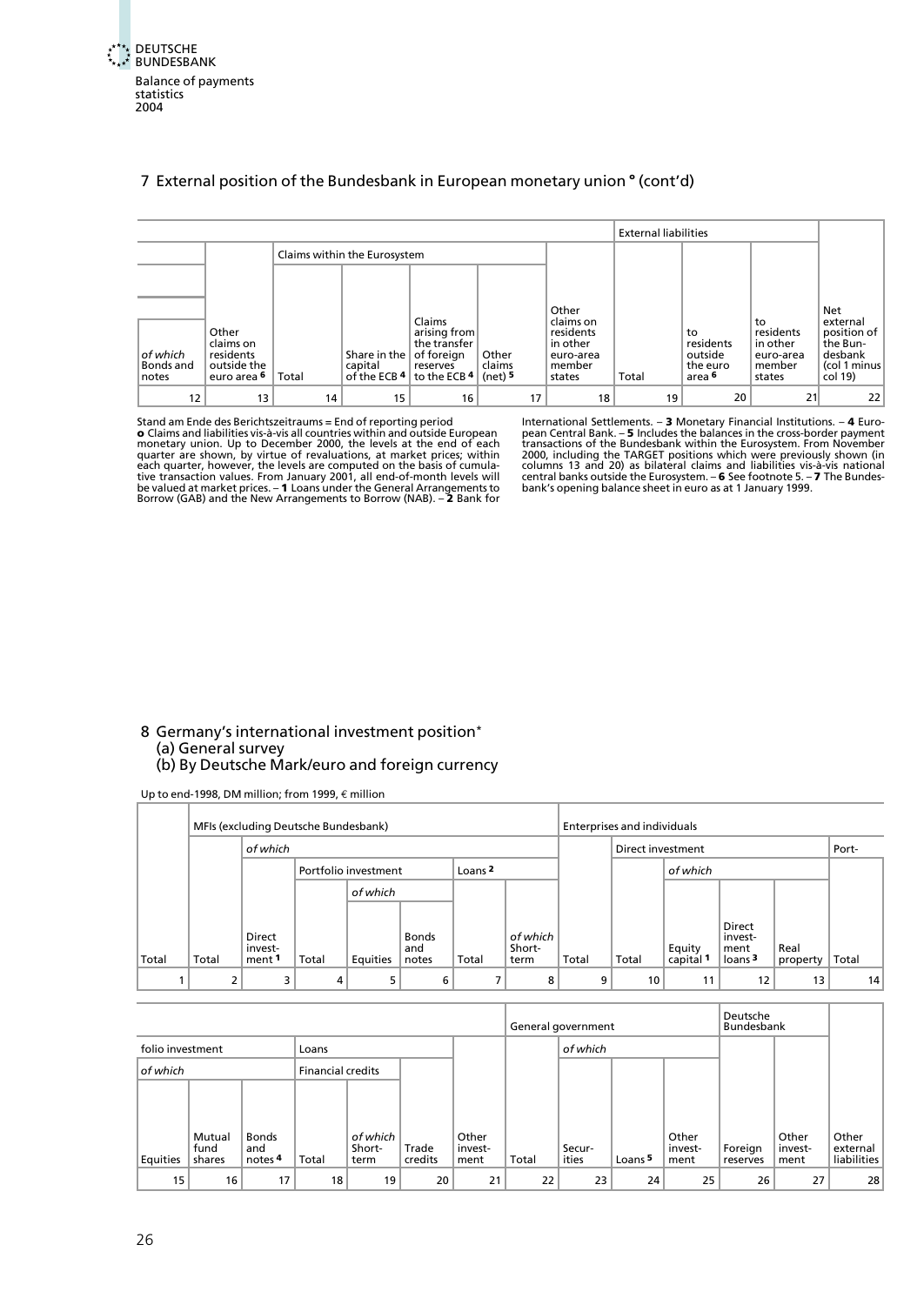DEUTSCHE **BUNDESBANK** Balance of payments statistics 2004

#### <span id="page-26-0"></span>8 (a) and (b) (cont'd)

**Subheadings (a)** Stand am Ende des Berichtszeitraums = End of reporting period Aktiva = Assets

#### **Footnotes (a) and (b)**

\* From 1949, the asset and liability position is shown as a general survey; from 1984, by currency (Deutsche Mark or euro/foreign currency) and by; group of countries (classification of countries as in the year in question). As a rule, valuations are based on market prices; the positions denominated in foreign currencies therefore take due account of foreign exchange rates, and the securities positions also take account of stock market prices. Up to end-1998, the external position of the Bundesbank is consistent with the valuations shown on the annual balance sheet (Table II, 6); from 1999, the foreign reserves are valued at market prices (Table II, 7). The figures for equity capital and loans in the context of direct invest-ment are based mainly on the balance sheet for investment objects. –

- **Subheadings (b)**<br>Stand am Ende des Berichtszeitraums = End of reporting period
- Auf D-Mark (ab 1999 Euro, einschl. nationaler Währungen der EWU-Mit-gliedsländer) lautende Aktiva = Assets denominated in Deutsche Mark (from 1999, in euro, including national currencies of the euro-area member states)
- Auf D-Mark (ab 1999 Euro, einschl. nationaler Währungen der EWU-Mitgliedsländer) lautende Passiva = Liabilities denominated in Deutsche Mark (from 1999, in euro including national currencies of the euroarea member states)

#### Passiva = Liabilities Saldo = Balance

**1** Shares of 10% or more in the capital of foreign or German enterprises (from 1999). – **2** Book credits, borrowers' note loans, bank balances, assets<br>acquired by way of assignment, etc. – **3** From end- 1997, separate presen-<br>tation of direct investment credit, due account being taken of lendin German subsidiaries to their foreign parent companies (reverse invest-<br>ment). – 4 Liabilities: including bond issues by the Federal Post Office and,<br>up to 1993, bond issues by the former Federal Railways, which are include rowers' note loans. – **6** Without separate computation of direct investment credit. – **7** Opening balance sheet in euro as at 1 January 1999.

- Auf Fremdwährung (ab 1999 ohne nationale Währungen der EWU-Mit-gliedsländer) lautende Aktiva = Assets denominated in foreign currency (from 1999, excluding the national currercies of the euro-area member states)
- Auf Fremdwährung (ab 1999 ohne nationale Währungen der EWU-Mitgliedsländer) lautende Passiva = Liabilities denominated in foreign currency (from 1999, excluding the national currercies of the euroarea member states)

#### III Foreign exchange rates

#### 1 Euro reference exchange rates of the European Central Bank for selected currencies \*

#### [Currency units per euro](#page-127-0)

| US         | Japanese   | Danish     | Pound      | Swedish    | <b>Swiss</b> | Norwegian  | Czech      | Hungarian  |
|------------|------------|------------|------------|------------|--------------|------------|------------|------------|
| dollar     | ven        | krone      | sterlina   | krona      | franc        | krone      | koruna     | forint     |
| <b>USD</b> | <b>JPY</b> | <b>DKK</b> | <b>GBP</b> | <b>SEK</b> | <b>CHF</b>   | <b>NOK</b> | <b>CZK</b> | <b>HUF</b> |
|            |            |            |            |            |              |            |            |            |

| Polish<br>Turkish<br>Australian<br>Slovenian<br>dollar<br>dollar<br>$\cdots$<br>dollar<br>dollar<br>  zlotv<br>tolar<br>lira<br>won<br><b>TRL</b><br>KRW <sup>1</sup><br>SGD <sup>-</sup><br><b>HKD</b><br>AUD<br><b>PLN</b><br>SIT<br>CAD | Korean<br>Hong Kong<br>South African<br>Canadian<br>Singapore<br>Rand<br>ZAR <sup>'</sup> |
|--------------------------------------------------------------------------------------------------------------------------------------------------------------------------------------------------------------------------------------------|-------------------------------------------------------------------------------------------|
|--------------------------------------------------------------------------------------------------------------------------------------------------------------------------------------------------------------------------------------------|-------------------------------------------------------------------------------------------|

Durchschnitt im Jahr bzw. im Monat = Annual or monthly average \* Calculated from the ECB's daily reference rates which are ascertained at 2.15 pm on the basis of a concertation among the central banks. For

further ECB euro reference rates, see Statistical Supplement 5 to the *Monthly Report, Exchange rate statistics*. – **1** Up to September 2000, the ECB's "indicative rates".

#### 2 Historical exchange rates on the Frankfurt Exchange \*

[Spot middle rates in Deutsche Mark/telegraphic transfer](#page-127-1)

| <b>United States</b><br>1 US dollar | United Kingdom   Ireland<br>1 pound sta | 1 Irish pound   1 Can dollar | Canada                    | Netherlands<br>100 quilders | Switzerland<br>100 francs | <b>Belaium</b><br>100 francs | France<br>100 francs  | Denmark<br>100 kroner                      |
|-------------------------------------|-----------------------------------------|------------------------------|---------------------------|-----------------------------|---------------------------|------------------------------|-----------------------|--------------------------------------------|
|                                     |                                         |                              |                           |                             |                           |                              |                       |                                            |
| Norway<br>100 kroner                | Sweden<br>100 kronor                    | Italy<br>1.000 lire          | Austria<br>100 schillings | Spain<br>100 pesetas        | Portugal<br>100 escudos   | Japan<br>100 ven             | Finland<br>100 markka | Memo item<br>Greece<br>100 drachmas/<br>€1 |

Durchschnitt im Jahr = Annual average

\* Calculated from official daily rates; initial quotation: 4 May 1953: Dutch<br>guilder, Belgian franc, French franc; 11 May 1953: Canadian dollar; 18<br>May 1953: Danish krone, Swedish krona, pound sterling; 27 July 1953:<br>Swiss krone; 22 August 1955: Italian lira; 2 January 1957: Austrian schilling; 29 December 1958: Portuguese escudo; 18 February 1963: Spanish<br>peseta; 1 December 1969: Japanese yen; 17 July 1972: Finnish markka;<br>13 March 1979: Irish pound (previously, currercy parity: Ir£1 = £1). – **1** Up to 1998, reciprocal values of the exchange rates for the Deutsche<br>Mark, published by the Bank of Greece; from 1999, euro reference<br>exchange rates of the ECB (EUR 1 = GRD ...).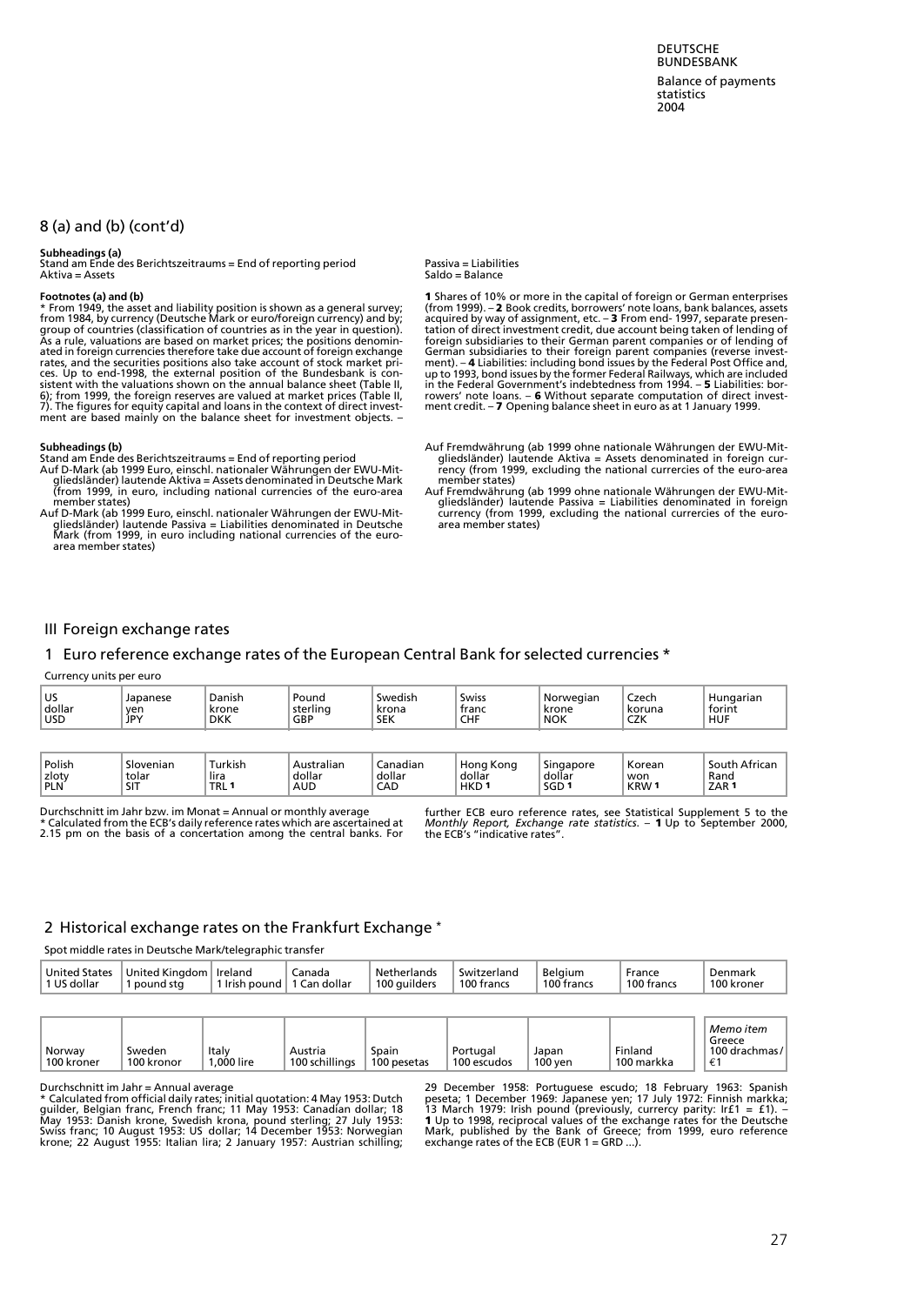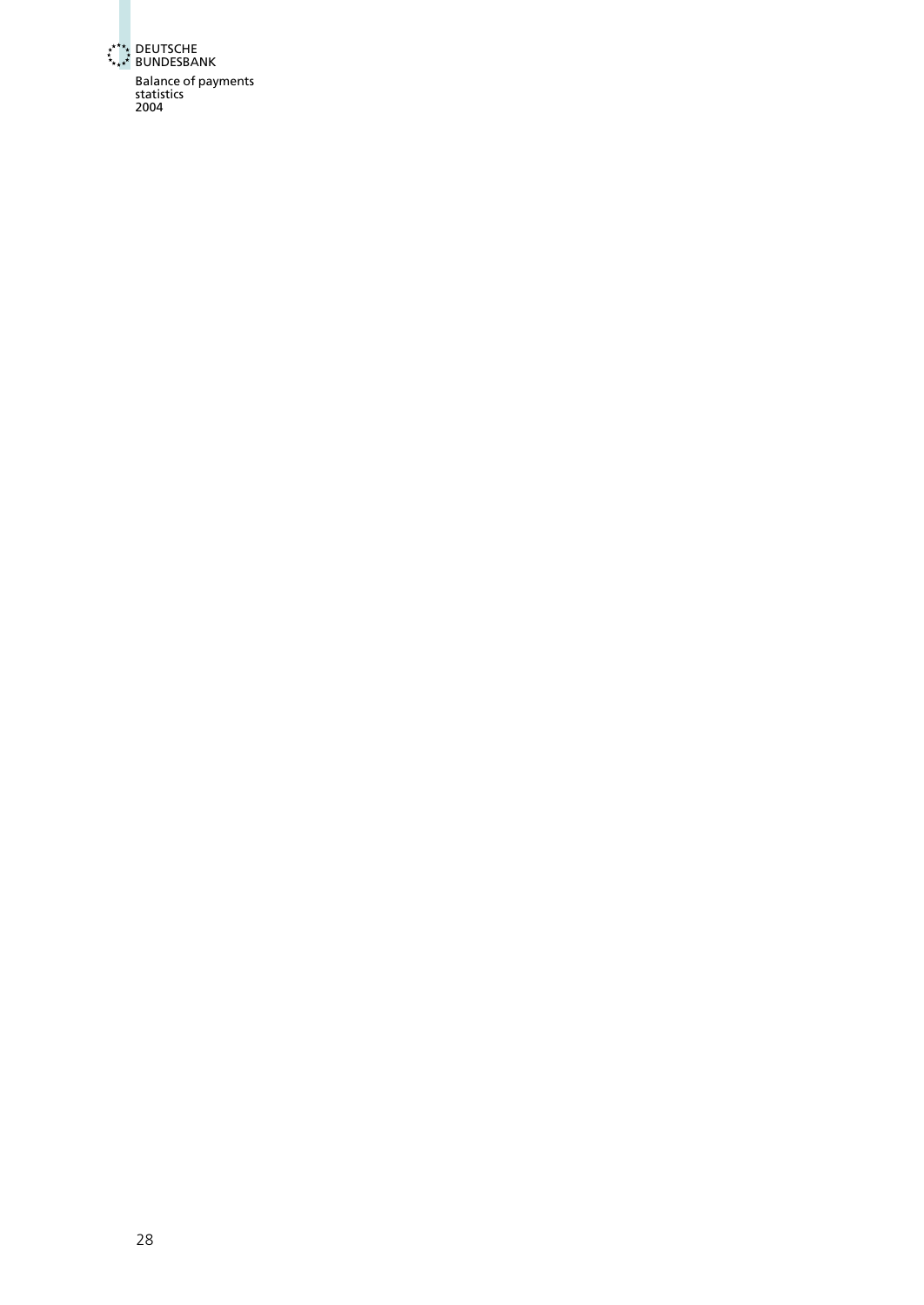# <span id="page-28-0"></span>Explanatory notes

#### Balance of payments\*

#### Contents of the balance of payments

The German balance of payments is a systematic presentation of all economic transactions between residents and non-residents in a given period. The breakdown of the balance of payments reflects the economic character of the individual transactions.

Important sections are 1 Current account 2 Capital transfers 3 Financial account 4 Change in the Bundesbank's foreign reserves

The current account shows all movements of goods and services to and from non-residents as well as factor income and current transfer payments. In contrast to the current transfers, capital transfers comprise those unrequited transfers which do not directly affect the income or expenditure of the countries concerned (eg debt remission). The balance on financial account and the change in the foreign reserves of the Bundesbank encompass all transactions which change international financial positions (eg credit balances, securities and participating interests).

The sub-sectors of the balance of payments are interrelated. If the current account and capital transfers are taken together, a surplus is associated with a net increase in the assets or a net decrease in the liabilities; a deficit leads, conversely, to a net increase in liabilities or a net decrease in assets vis-à-vis non-residents. The breakdown of the balance on financial account and of the change in the foreign reserves of the Bundesbank indicates which of Germany's external assets and liabilities have increased or decreased.

The balance on financial account and the change in the Bundesbank's foreign reserves, taken together, are, by definition, equal to the balance on current account plus the balance on capital transfers. In practice, however, there is no such correspondence, because transactions

<sup>\*</sup> An account of the methodological changes in the balance of payments concept which were introduced after December 1994 was published in Deutsche Bundesbank, Changes in the methodology of the balance of payments, *Monthly Report*, March 1995, p 33-43.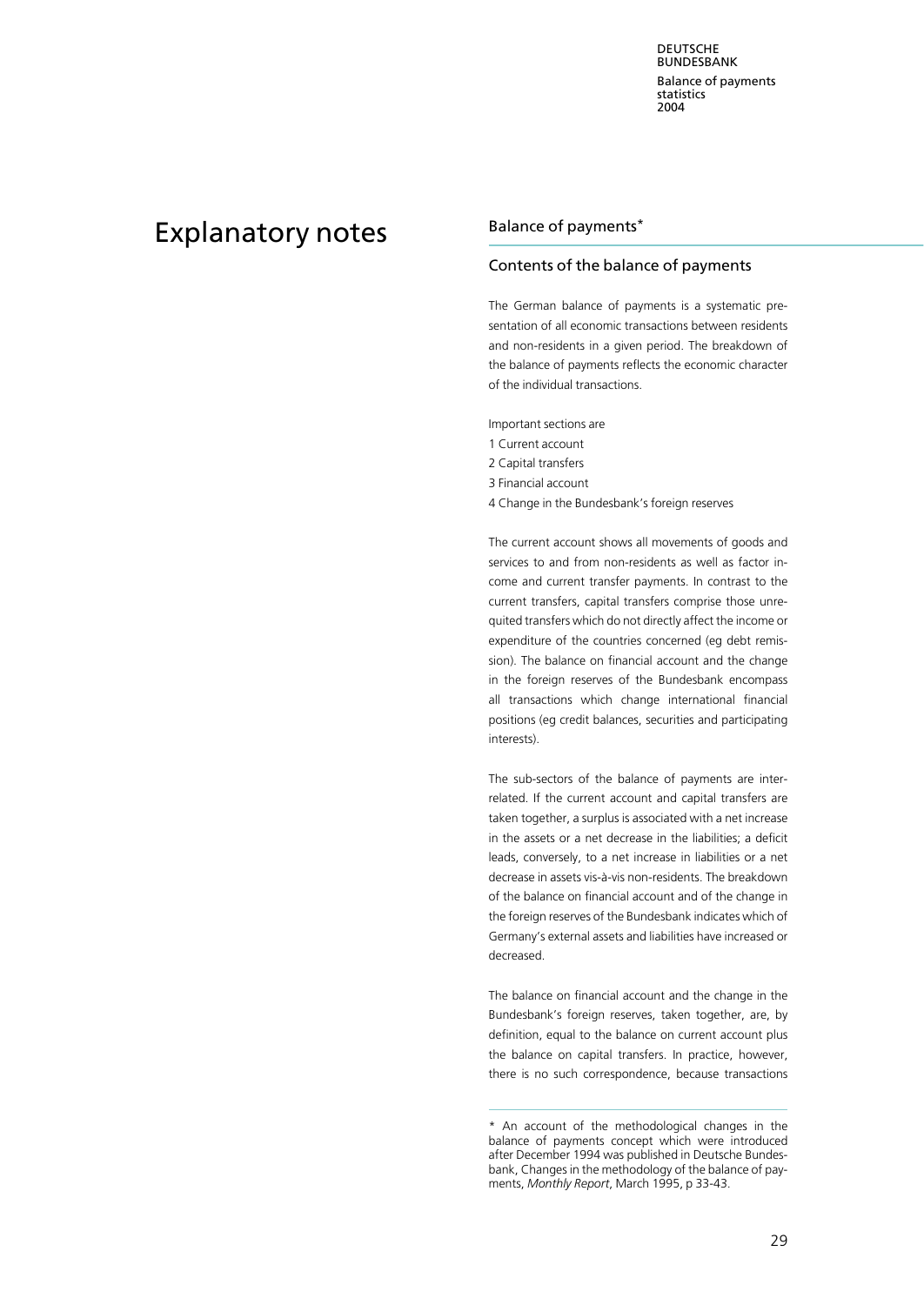<span id="page-29-0"></span>

cannot always be correctly ascribed to the respective periods and because there are gaps in the statistical coverage of all sub-sectors (other than the foreign reserves and other assets and liabilities of the Bundesbank). All discrepancies are reflected in the "Balance of unclassifiable transactions".

From July 1990 the German balance of payments also includes the transactions of the former GDR with nonresidents.

#### Sources and legal bases

The Bundesbank is required to draw up the balance of payments. The primary sources and legal bases of the data are as follows.

#### 1 Merchandise transactions

Special trade as in the foreign trade statistics of the Federal Statistical Office, supplemented by, among other things, warehouse transactions. The legal bases of the foreign trade statistics are Council Regulation (EEC) No 3330/91 on the statistics relating to the trading of goods between Member States, Council Regulation (EC) No 1172/95 on the statistics relating to the trading of goods by the Community and its Member States with non-member countries and the Act on statistics on cross-border trade of 1 May 1957 *(Gesetz über die Statistik des grenzüberschreitenden Warenverkehrs).*

2 Services, factor income, current and capital transfers, portfolio investment, long-term components of direct investment and other long-term financial transactions

Statistics of the Bundesbank on external payments (Foreign Trade and Payments Act *(Außenwirtschaftsgesetz)* of 28 April 1961, and supplementary provisions, especially sections 59 *et seq* of the Foreign Trade and Payments Regulation *(Außenwirtschaftsverordnung)*)*,* supplemented by estimates.

### 3 Short-term components of credit transactions, foreign reserves and other assets and liabilities of the Bundesbank

Statistics of the Bundesbank on the external position of banks (section 18 of the Bundesbank Act of 26 July 1957 and supplementary provisions) and on short-term external assets and liabilities (financial operations and trade credits, section 62 of the Foreign Trade and Payments Regulation) of domestic non-banks. The change in the foreign reserves and other assets and liabilities of the Bundesbank is computed from internal records of the Bundesbank.

#### Frequency and publication of the figures

The German balance of payments is published monthly in press releases of the Bundesbank, in its *Monthly Report* and in Statistical Supplement 3 to its *Monthly Report*, *Balance of payments statistics;* merchandise trade and services are computed on the basis of "exports fob/ imports cif", ie imports are shown at their value at the German border. Only quarterly and annual figures are available in the customary international definition "exports fob/imports fob" (imports are shown at their value at the border of the country of origin). These figures are published in Tables I.2 and I.3 (a) of the Statistical Supplement, in the appendix which appears annually (usually in July) and in the Bundesbank's *Annual Report*.

#### External stock statistics

The transaction statistics of the balance of payments (Tables I.1 to 9 of this Supplement) are augmented by stock statistics on the external assets and liabilities of banks in Germany, their foreign branches and their foreign subsidiaries, external assets and liabilities of enterprises in Germany arising from financial operations and trade credits, and the external position of the Bundesbank. Together with the statistics on the level of direct investment and supplemented by some additional information, these provide the basis for computing Germany's external asset and liability position. This, being a survey of assets and liabilities at a specific point of time, corresponds to the flow account of the balance of payments. The balance on current account shows to what extent current external transactions change the stock of external assets and liabilities. In addition, the stock is also affected by capital transfers and by changes in value not due to transactions.

Germany's external asset and liability position is based mainly on stocks reported. Data on assets and liabilities in the form of portfolio securities, however, are partly obtained from cumulative transactions in the absence of original sources. The informational value of the securities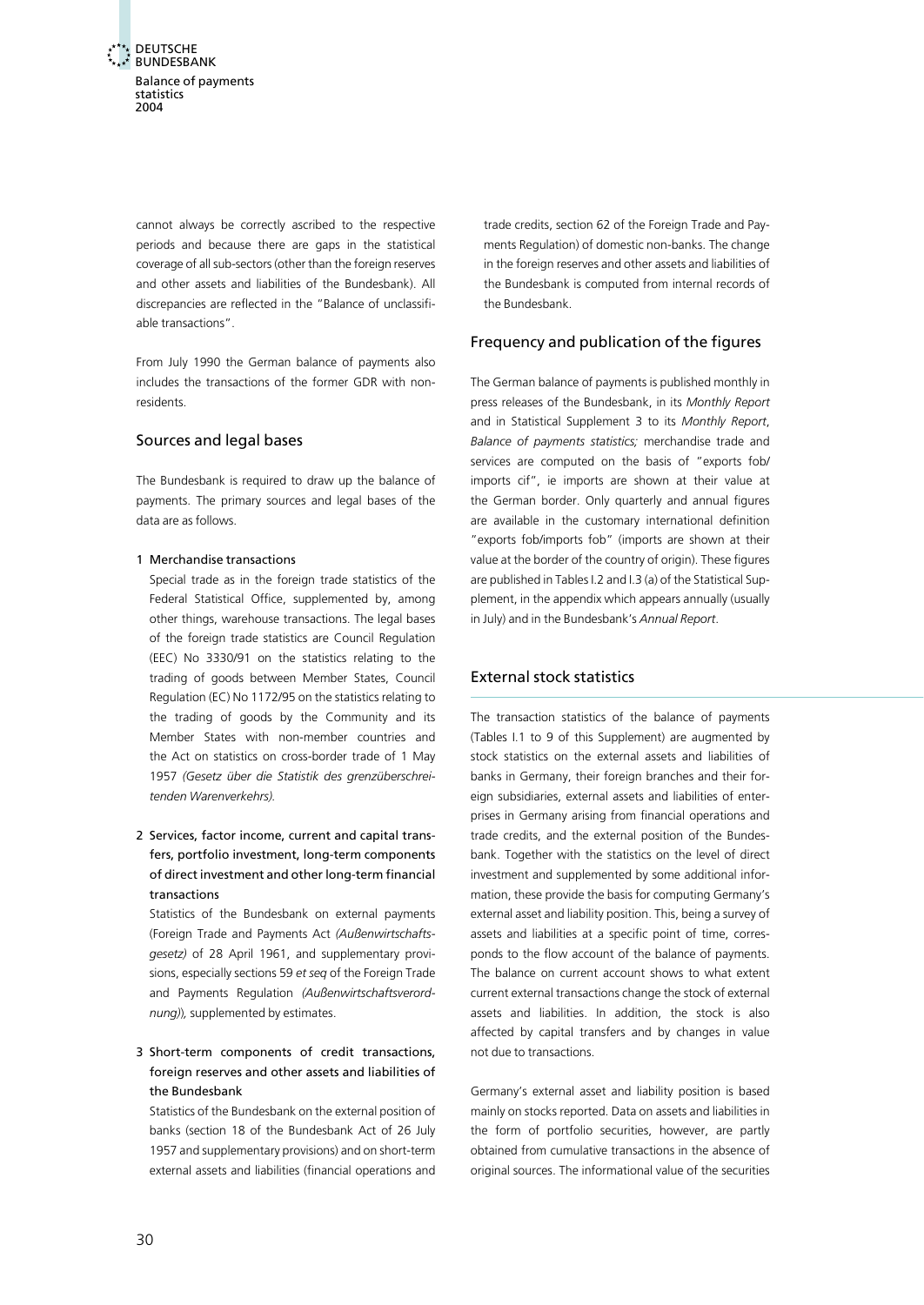DEUTSCHE **BUNDESBANK** [Balance of payments](#page-3-3) statistics 2004

<span id="page-30-0"></span>components of the stock statistics and of the corresponding flow account is impaired by the globalisation of securities transactions. The positions of private non-banks cannot always be ascertained with the desired accuracy from the existing reporting system. As not all transactions conducted abroad are reported, the value of foreign securities held by residents (assets) is probably too low. On the other hand, the holdings of domestic securities ascribed to non-residents (liabilities) in the past few years may possibly be too high since the figures on purchases by non-residents include orders from residents placed abroad. (See also Deutsche Bundesbank, Revenue from and economic implications of the tax on interest income, *Monthly Report*, January 1994, pages 43-55.)

The results of the stock statistics are printed in Tables II.1 to 7 of this Supplement. Between the introduction of this survey in 1984 and June 1990 the external assets and liabilities of the foreign subsidiaries of German banks comprised the positions vis-à-vis the former GDR. The stock statistics also include, from June 1990, the external assets and liabilities of banks in the former GDR and, from July 1990, the external assets and liabilities of enterprises in the former GDR. Germany's external asset and liability position includes the external assets and liabilities of banks and enterprises in the former GDR from December 1990.

#### Revision of travel statistics

Since January 2001 a new method has been used to collect travel data for the balance of payments and this has necessitated revising the data for previous years. It should be noted that the effect on expenditure is greater than that on income. The new calculation method became necessary because the quality of the data that had been used previously for estimating travel declined significantly as a result of the introduction of the euro banknotes and coins on 1 January 2002 or because the data sources themselves ceased to exist.

In the past, travel was estimated indirectly on the basis of payments for travel made through banks and credit card companies and credit transfers by tour operators. Where available, information from partner countries on the sale and purchase of D-Mark banknotes was included in the estimation. The introduction of euro banknotes and coins led to a considerable information gap, especially in the case of the euro-area countries. This gap is now being closed by a direct survey of travellers based on a household sample. The survey covers travel and associated expenditure by German residents. It has been used consistently since the start of 2001 in order to enable at least a full year's results under the new method to be compared with the figures obtained under the previous method and to allow a quality check to be carried out. The expenditure determined for 2001 by the household survey exceeded the previous figure by more than  $\epsilon$  6 billion.

While the direct survey yielded acceptable figures on travel expenditure, the situation with regard to travel-related income is less satisfactory. There is no substitute for the lost information on the use of cash. Only data on payments made by ec cards and credit cards and by credit transfer can now be used to obtain figures for receipts from the euro-area countries. These data, together with assessments of possible changes in payment behaviour, are used to compute total travel-related income. The corresponding data from important partner countries are also taken into account. With regard to income, the annual revision for 2001 showed an increase of more than €1 billion.

In order to avoid statistical breaks caused by the changeover to the new method, country-specific or region-specific factors which apply to earlier years are calculated at 2001 values, ie at those of the "link" year. As the first results of the household sample are not available until five months after the reporting period at the earliest, the results at the current margin are based on ARIMA estimates.

For some countries and groups of countries, the estimated figures for travel-related receipts and/or expenditure are subject to considerable uncertainty and therefore unsuitable for publication. Where travel constitutes a major element of the services account or the current account, the aggregates for the countries and groups of countries concerned cannot be published either.

Further clarification is provided in Deutsche Bundesbank, German balance of payments in 2002, *Monthly Report*, March 2003, pp 53-67.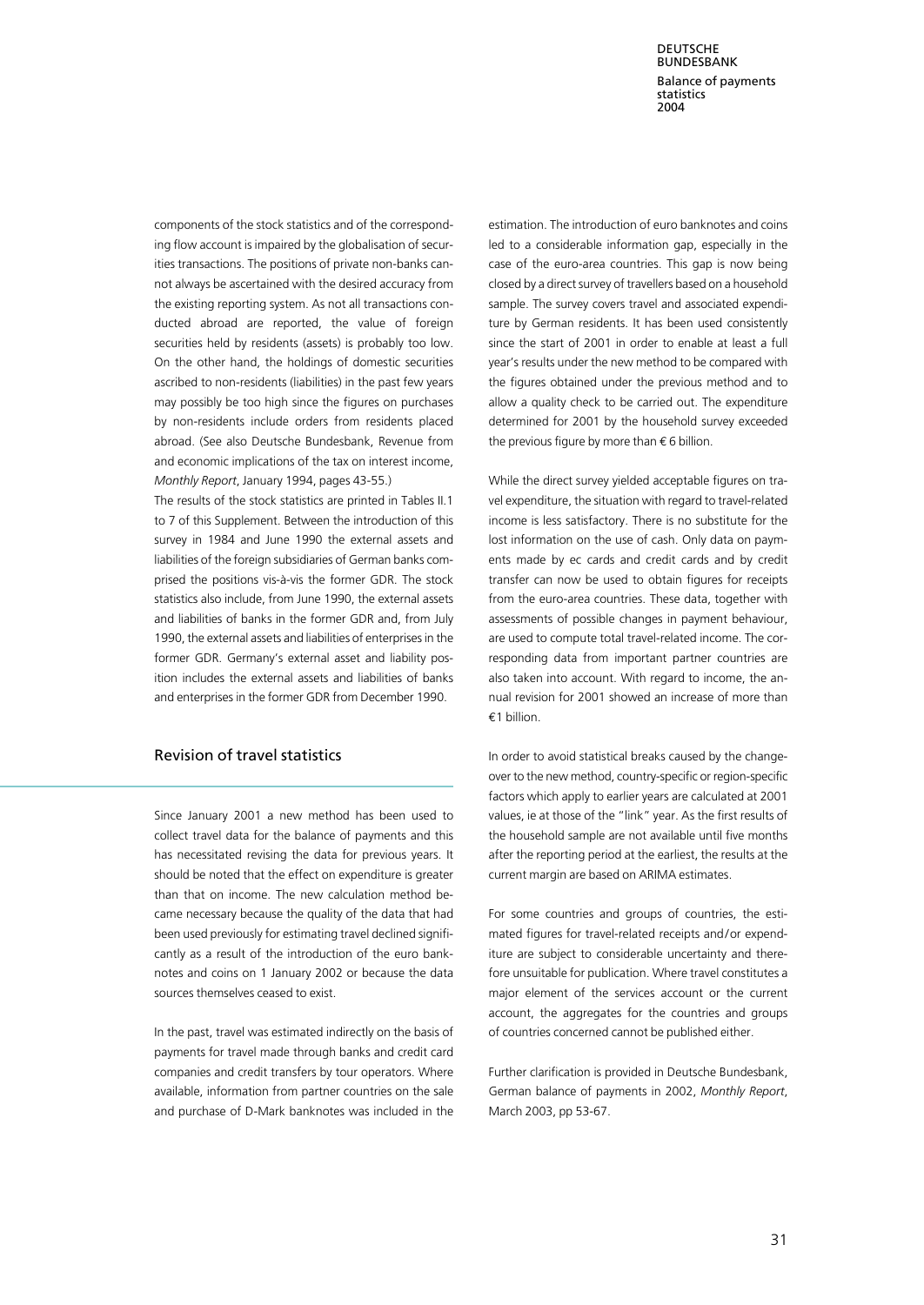<span id="page-31-0"></span>

#### I. Zahlungsbilanz

#### 1. Wichtige Posten der Zahlungsbilanz

|                                               |                                                     |                                          | Leistungsbilanz, Vermögensübertragungen und Kapitalbilanz (soweit statistisch erfasst) |                                             |                                                               |                                                  |                                                                       |                                                                                                            |                                               |                                                   |                                                     |                                                                                  |                                                          |                                                  |                                                    |                                                                                                       |                                               |
|-----------------------------------------------|-----------------------------------------------------|------------------------------------------|----------------------------------------------------------------------------------------|---------------------------------------------|---------------------------------------------------------------|--------------------------------------------------|-----------------------------------------------------------------------|------------------------------------------------------------------------------------------------------------|-----------------------------------------------|---------------------------------------------------|-----------------------------------------------------|----------------------------------------------------------------------------------|----------------------------------------------------------|--------------------------------------------------|----------------------------------------------------|-------------------------------------------------------------------------------------------------------|-----------------------------------------------|
|                                               |                                                     |                                          | Leistungsbilanz (Bilanz der laufenden Posten) 1)                                       |                                             |                                                               |                                                  |                                                                       |                                                                                                            |                                               |                                                   |                                                     |                                                                                  |                                                          |                                                  |                                                    |                                                                                                       |                                               |
|                                               | Außenhandel 2) 3)                                   |                                          |                                                                                        |                                             |                                                               |                                                  |                                                                       |                                                                                                            |                                               | Dienstleistungen 4)                               |                                                     |                                                                                  |                                                          | Erwerbs- und                                     | Vermögenseinkommen                                 |                                                                                                       |                                               |
|                                               | Ausfuhr (fob)                                       |                                          | Einfuhr (cif)                                                                          |                                             |                                                               | Saldo                                            |                                                                       |                                                                                                            |                                               |                                                   |                                                     |                                                                                  |                                                          |                                                  |                                                    |                                                                                                       |                                               |
|                                               |                                                     |                                          |                                                                                        |                                             |                                                               |                                                  |                                                                       | Ergän-                                                                                                     |                                               |                                                   |                                                     |                                                                                  |                                                          |                                                  |                                                    |                                                                                                       |                                               |
|                                               | Ursprungs-<br>werte                                 | saison-<br>bereinigte<br>Werte           | Ursprungs-<br>werte                                                                    | saison-<br>bereinigte<br>Werte              |                                                               | Ursprungs-<br>werte                              | saison-<br>bereinigte<br>Werte                                        | zungen<br>zum<br>Waren-<br>handel                                                                          |                                               | Ein-<br>nahmen                                    | Aus-<br>gaben                                       | Saldo                                                                            |                                                          | Ein-<br>nahmen                                   | Aus-<br>gaben                                      | Saldo                                                                                                 |                                               |
| Zeit                                          | 1                                                   | 2                                        | 3                                                                                      | $\overline{4}$                              |                                                               | 5                                                | 6                                                                     |                                                                                                            | $\overline{7}$                                | 8                                                 | 9                                                   |                                                                                  | 10                                                       | 11                                               | 12                                                 |                                                                                                       | 13                                            |
|                                               | Mio DM                                              |                                          |                                                                                        |                                             |                                                               |                                                  |                                                                       |                                                                                                            |                                               |                                                   |                                                     |                                                                                  |                                                          |                                                  |                                                    |                                                                                                       |                                               |
| 1993<br>1994                                  | 632 216<br>694 685                                  |                                          | 571912<br>622 923                                                                      |                                             | $\ddot{}$<br>$\ddot{}$                                        | 60 304<br>71 762                                 |                                                                       | $\overline{\phantom{0}}$                                                                                   | $-3038$<br>1 1 0 4                            | 107 845<br>108 982                                | 160 394<br>171 786                                  |                                                                                  | $-52549$<br>$-62803$                                     | 130 552<br>113 621                               | 103 179<br>108 769                                 | $\begin{array}{c} + \end{array}$                                                                      | $+ 27373$<br>4852                             |
| 1995<br>1996<br>1997<br>1998                  | 749 537<br>788 937<br>888 616<br>955 170            |                                          | 664 234<br>690 399<br>772 149<br>828 200                                               |                                             | $\ddot{}$<br>$\ddot{}$<br>$\ddot{}$                           | 85 303<br>98 538<br>+ 116 467<br>126 970         |                                                                       | $\overline{\phantom{0}}$<br>$\overline{\phantom{0}}$                                                       | 4 7 2 2<br>5 2 6 4<br>7 3 6 0<br>5934         | 117 511<br>128 649<br>146 617<br>151 514          | 181 496<br>193 392<br>215 313<br>226 587            |                                                                                  | $-63985$<br>$-64743$<br>$-68696$<br>$-75072$             | 118 594<br>122 730<br>139 443<br>146 399         | 118 416<br>120 916<br>142 031<br>159 736           | $\ddot{}$<br>$\begin{array}{c} + \end{array}$<br>$\overline{\phantom{a}}$<br>$\overline{\phantom{a}}$ | 178<br>1815<br>2 5 8 8<br>13 337              |
|                                               | Mio €                                               |                                          |                                                                                        |                                             |                                                               |                                                  |                                                                       |                                                                                                            |                                               |                                                   |                                                     |                                                                                  |                                                          |                                                  |                                                    |                                                                                                       |                                               |
| 1999<br>2000<br>2001<br>2002<br>2003 r)       | 510 008<br>597 440<br>638 268<br>651 320<br>664 455 |                                          | 444 797<br>538 311<br>542 774<br>518 532<br>534 534                                    |                                             | $\ddot{}$<br>$\ddot{}$<br>$\ddot{}$<br>$\ddot{}$<br>$\ddot{}$ | 65 211<br>59 128<br>95 495<br>132 788<br>129 921 |                                                                       | -<br>$\overline{\phantom{0}}$<br>$\overline{\phantom{0}}$<br>$\overline{\phantom{0}}$<br>$\qquad \qquad -$ | 6982<br>6 9 0 5<br>5 3 6 8<br>5968<br>7 3 3 5 | 80 787<br>92 726<br>101 052<br>112 299<br>110 771 | 126 854<br>141 793<br>151 324<br>148 721<br>146 308 |                                                                                  | $-46067$<br>$-49067$<br>$-50272$<br>$-36422$<br>$-35537$ | 80 599<br>107 149<br>104 226<br>95 700<br>97 963 | 90 198<br>109 790<br>114 907<br>112 544<br>110 477 | $\overline{\phantom{a}}$<br>$\overline{\phantom{a}}$<br>$\overline{\phantom{a}}$                      | 9 5 9 9<br>2641<br>10 680<br>16844<br>12 5 15 |
| 2002 1.Vj.<br>2.Vj.<br>3.Vi.<br>4.Vj.         | 156 716<br>163 168<br>162 793<br>168 642            | 160 520<br>161 080<br>165 840<br>166 720 | 123 388<br>131 447<br>127 250<br>136 447                                               | 126 360<br>130 200<br>130 480<br>$133170 +$ | $+$<br>$\ddot{}$<br>$\ddot{}$                                 | 33 328<br>31721<br>35 543<br>$32195$ +           | 34 160<br>$+$<br>30 880<br>$\ddot{}$<br>35 360<br>$\ddot{}$<br>33 550 |                                                                                                            | $-1028$<br>$-1383$<br>$-1552$<br>$-2005$      | 23 3 38<br>28 125<br>29 3 66<br>31 471            | 33 971<br>36 730<br>42 018<br>36 002                | $\qquad \qquad -$<br>$\overline{\phantom{a}}$                                    | $-10633$<br>8605<br>$-12652$<br>4 5 3 2                  | 24 066<br>22 910<br>22 478<br>26 245             | 30 789<br>25 592<br>28 042<br>28 122               | $\overline{\phantom{a}}$<br>$\overline{\phantom{a}}$<br>$\overline{\phantom{a}}$                      | 6722<br>2682<br>5 5 6 3<br>1877               |
| 2003 1.Vi. r)<br>2.Vj. r)<br>3.Vj.n<br>4.Vj.n | 163 513<br>162 642<br>166 320<br>171 980            | 165 480<br>162 030<br>169 810<br>169 670 | 133 678<br>132 802<br>127 890<br>140 165                                               | 135 930<br>132 750<br>131 280<br>135 940    | $\ddot{}$<br>$\ddot{}$<br>$\ddot{}$<br>$+$                    | $29835$ +<br>29 841<br>$38430 +$<br>$31815$ +    | 29 550<br>29 280<br>$\ddot{}$<br>38 530<br>33 730                     |                                                                                                            | $-2049$<br>$-1860$<br>$-1582$<br>$-1844$      | 26 373<br>26 472<br>28 304<br>29 622              | 34 680<br>34 812<br>41 579<br>35 237                | $\overline{\phantom{a}}$<br>$\overline{\phantom{0}}$<br>$\overline{\phantom{0}}$ | 8 3 0 7<br>8 3 4 0<br>$-13275$<br>5615                   | 25 923<br>25 003<br>24 007<br>23 0 29            | 30 613<br>28 652<br>28 4 86<br>22 7 26             | $\qquad \qquad -$<br>$\overline{\phantom{a}}$<br>$\bf{+}$                                             | 4690<br>3649<br>4479<br>303                   |
| 2004 1.Vj.<br>2.Vj.<br>3.Vj.                  | 177 185<br>185 325<br>180 499                       | 177 290<br>183 120<br>183 990            | 136 035<br>142 282<br>143 866                                                          | 137 270<br>141 210<br>147 290               | $+$<br>$\ddot{}$<br>$+$                                       | 41 150 +<br>43 042<br>36 632                     | 40 0 20<br>41 910<br>$\ddot{}$<br>36 700<br>$\ddot{}$                 |                                                                                                            | $-1483$<br>$-2223$<br>$-3250$                 | 24 488<br>28 259<br>28 0 35                       | 33 367<br>35 825<br>41 347                          | $\overline{\phantom{a}}$<br>$\overline{\phantom{0}}$                             | 8878<br>7 5 6 6<br>$-13312$                              | 25 983<br>25 529<br>23 274                       | 29 9 24<br>25 483<br>27 340                        | $\overline{\phantom{a}}$<br>$\ddot{}$<br>$\overline{\phantom{a}}$                                     | 3 9 4 2<br>46<br>4 0 6 6                      |
| 2002 März                                     | 54 560                                              | 54 380                                   | 42 315                                                                                 | 42 420                                      | $+$                                                           | $12245$ +                                        | 11 960                                                                |                                                                                                            | 198                                           | 7748                                              | 11 561                                              | $\overline{\phantom{a}}$                                                         | 3814                                                     | 7787                                             | 6832                                               | $\overline{+}$                                                                                        | 955                                           |
| April<br>Mai<br>Juni                          | 56 029<br>50 476<br>56 664                          | 53 890<br>51 470<br>55 720               | 46 013<br>40 068<br>45 365                                                             | 44 280<br>40 650<br>45 270                  | $\ddot{}$<br>$\ddot{}$<br>$\ddot{}$                           | 10015<br>10 408<br>11 299                        | 9610<br>$\ddot{}$<br>10820<br>$\ddot{}$<br>10 450<br>$\ddot{}$        | $\qquad \qquad -$<br>$\qquad \qquad -$<br>$\ddot{}$                                                        | 910<br>565<br>92                              | 9 5 9 4<br>8708<br>9823                           | 12 103<br>11 938<br>12 689                          | $\overline{\phantom{a}}$<br>$\qquad \qquad -$<br>$\overline{a}$                  | 2 5 0 9<br>3 2 3 0<br>2866                               | 6855<br>8769<br>7 2 8 5                          | 7475<br>9 3 2 6<br>8791                            | $\overline{\phantom{0}}$<br>$\overline{\phantom{0}}$                                                  | 620<br>557<br>1 5 0 6                         |
| Juli<br>Aug.<br>Sept.                         | 55 854<br>51 750<br>55 190                          | 53 210<br>56 040<br>56 590               | 42 630<br>41 272<br>43 347                                                             | 41 680<br>44 570<br>44 230                  | $\ddot{}$<br>$\ddot{}$<br>$\ddot{}$                           | $13224$ +<br>10 477<br>11842                     | 11 530<br>11 470<br>$\ddot{}$<br>12 3 60<br>$+$                       | $\overline{\phantom{0}}$<br>$\overline{\phantom{0}}$<br>$\overline{a}$                                     | 770<br>312<br>471                             | 10 147<br>9 1 4 1<br>10 078                       | 13 852<br>14 996<br>13 170                          | $\qquad \qquad -$<br>$\qquad \qquad -$<br>$\overline{a}$                         | 3705<br>5856<br>3 0 9 2                                  | 8782<br>6745<br>6951                             | 14 198<br>7665<br>6 1 7 8                          | $\qquad \qquad -$<br>$\pm$                                                                            | 5416<br>921<br>773                            |
| Okt.<br>Nov.<br>Dez.                          | 58 902<br>58 893<br>50 847                          | 55 280<br>56 140<br>55 300               | 47 373<br>46 610<br>42 464                                                             | 44 450 $+$<br>44 540<br>44 180              | $\pm$<br>$\ddot{}$                                            | 11 529<br>12 2 8 3<br>8 3 8 3                    | 10830<br>$+$<br>11 600<br>$\ddot{}$<br>11 120<br>$\bf{+}$             | $\overline{\phantom{0}}$<br>$\frac{1}{2}$                                                                  | 364<br>632<br>1 0 0 9                         | 9 2 5 1<br>9 1 0 3<br>13 116                      | 13 077<br>10 449<br>12 476                          | $\overline{\phantom{a}}$<br>$\overline{\phantom{0}}$<br>$\ddot{}$                | 3826<br>1 3 4 6<br>640                                   | 7332<br>7496<br>11 417                           | 8 2 9 9<br>7 0 5 0<br>12 773                       | $\overline{\phantom{a}}$<br>$\ddot{}$                                                                 | 966<br>446<br>1 3 5 7                         |
| 2003 Jan. r)<br>Febr. r)<br>März r)           | 53 558<br>53 977<br>55 977                          | 56 070<br>54 900<br>54 510               | 44 289<br>43 310<br>46 079                                                             | 45 950 +<br>44 720<br>$45260 +$             | $+$                                                           | $9269 +$<br>10 667<br>$9898$ +                   | 10 120<br>10 180<br>$\ddot{}$<br>9 2 5 0                              | $\overline{\phantom{0}}$<br>$\equiv$                                                                       | $-1024$<br>635<br>390                         | 9 1 8 6<br>7418<br>9769                           | 12 5 13<br>10 392<br>11 775                         | $\qquad \qquad -$<br>$\overline{a}$<br>$\qquad \qquad -$                         | 3 3 2 7<br>2 9 7 4<br>2 0 0 6                            | 10 281<br>7780<br>7863                           | 15 4 64<br>8 3 0 2<br>6847                         | $\ddot{}$                                                                                             | 5 1 8 4<br>522<br>1016                        |
| April r)<br>Mai r)<br>Juni r)                 | 53 880<br>54 486<br>54 276                          | 53 110<br>54 500<br>54 420               | 44 769<br>44 086<br>43 946                                                             | 44 200 +<br>43 880 $ +$<br>44 670 +         |                                                               | $9111 +$<br>$10400$ +<br>$10330 +$               | 8910<br>10 620<br>9 7 5 0                                             | $\overline{\phantom{0}}$<br>-<br>$\overline{a}$                                                            | 752<br>549<br>559                             | 9 5 5 3<br>8059<br>8860                           | 11 863<br>10 834<br>12 115                          | $\overline{\phantom{a}}$<br>$\overline{\phantom{a}}$<br>$\qquad \qquad -$        | 2 3 1 0<br>2775<br>3 2 5 5                               | 8 1 1 1<br>8 1 3 8<br>8754                       | 8 4 5 0<br>9 5 1 7<br>10 686                       | $\overline{\phantom{a}}$<br>$\overline{\phantom{0}}$                                                  | 339<br>1 3 7 9<br>1931                        |
| Juli r)<br>Aug. r)<br>Sept. r)                | 57 977<br>49 874<br>58 4 68                         | 55 710<br>55 830<br>58 270               | 44 133<br>39 705<br>44 052                                                             | $43330 +$<br>44 110 +<br>43 840 +           |                                                               | $13844$ +<br>$10170$ +<br>$14416$ +              | 12 380<br>11 720<br>14 430                                            | $\overline{a}$<br>$\overline{\phantom{0}}$                                                                 | 695<br>356<br>531                             | 9943<br>9 0 2 4<br>9338                           | 13 591<br>14 4 24<br>13 5 64                        | $\qquad \qquad -$<br>$\qquad \qquad -$<br>$\overline{\phantom{a}}$               | 3 6 4 8<br>5 4 0 1<br>4 2 2 7                            | 9059<br>7 5 6 4<br>7 3 8 4                       | 14 4 60<br>7639<br>6 3 8 8                         | $\overline{\phantom{a}}$<br>$\overline{\phantom{a}}$<br>$\pm$                                         | 5 4 0 1<br>74<br>997                          |
| Okt. r<br>Nov. r)<br>Dez. r)                  | 58 414<br>58 860<br>54 706                          | 54 940<br>56 680<br>58 050               | 47 418<br>48 625<br>44 122                                                             | $44610 +$<br>$46610$ +<br>$44720 +$         |                                                               | $10996$ +<br>$10235$ +<br>$10584$ +              | 10 330<br>10 070<br>13 3 3 0                                          | $\overline{\phantom{0}}$<br>$\overline{\phantom{0}}$<br>$\overline{\phantom{0}}$                           | 510<br>591<br>742                             | 9 500<br>8865<br>11 257                           | 13 286<br>10 408<br>11 543                          | $\overline{\phantom{a}}$<br>$\qquad \qquad -$<br>$\qquad \qquad -$               | 3786<br>1 5 4 3<br>286                                   | 6783<br>6014<br>10 232                           | 5 0 7 9<br>6 3 3 3<br>11 313                       | $\ddot{}$<br>$\overline{\phantom{0}}$<br>$\overline{\phantom{a}}$                                     | 1704<br>320<br>1081                           |
| 2004 Jan.<br>Febr.<br>März                    | 55 664<br>56 590<br>64 931                          | 59 850<br>58 200<br>59 240               | 43 177<br>44 479<br>48 379                                                             | $45990 +$<br>$46350 +$<br>44 930 +          |                                                               | $12487 +$<br>$12 111$ +<br>$16552$ +             | 13 860<br>11 850<br>14 310                                            | <sup>-</sup><br>$\overline{\phantom{0}}$<br>$\overline{a}$                                                 | 640<br>369<br>473                             | 7493<br>7718<br>9 2 7 7                           | 11 633<br>10 0 36<br>11 698                         | $\overline{\phantom{a}}$<br>$\qquad \qquad -$<br>$\overline{\phantom{a}}$        | 4 1 4 0<br>2 3 1 8<br>2 4 2 0                            | 9 1 9 8<br>7 3 0 9<br>9475                       | 14 726<br>7780<br>7418                             | $\overline{\phantom{a}}$<br>$\overline{\phantom{a}}$<br>$+$                                           | 5 5 2 8<br>471<br>2057                        |
| April<br>Mai<br>Juni                          | 61738<br>60 683<br>62 903                           | 60 930<br>62 340<br>59 850               | 47 460<br>46 599<br>48 223                                                             | $46740 +$<br>47 660 $ +$<br>$46810 +$       |                                                               | $14278$ +<br>$14084$ +<br>$14681 +$              | 14 190<br>14 680<br>13 040                                            | $\overline{\phantom{0}}$<br>-<br>$\overline{a}$                                                            | 524<br>889<br>810                             | 8 9 0 4<br>9315<br>10 040                         | 12 009<br>11 155<br>12 661                          | $\overline{\phantom{a}}$<br>$\qquad \qquad -$<br>$\overline{\phantom{a}}$        | 3 1 0 5<br>1839<br>2 6 2 2                               | 9 3 0 7<br>7 5 4 7<br>8675                       | 8473<br>7646<br>9 3 6 4                            | $\overline{+}$<br>$\overline{\phantom{a}}$                                                            | 835<br>99<br>689                              |
| Juli<br>Aug.<br>Sept.                         | 62 471<br>56 166<br>61862                           | 61750<br>60 770<br>61 470                | 48 901<br>45 130<br>49 835                                                             | 49 150 $ +$                                 |                                                               | $13570 +$<br>$48650$ + 11 036 +                  | 12 600<br>12 120<br>$49\,490$ + 12 027 + 11 980                       | $\overline{\phantom{a}}$                                                                                   | $-1236$<br>$-1065$<br>950                     | 9606<br>9 1 2 8<br>9 3 0 1                        | 13 060<br>14 909<br>13 378                          | $\overline{\phantom{a}}$<br>$\qquad \qquad -$<br>$\overline{\phantom{a}}$        | 3 4 5 4<br>5781<br>4 0 7 7                               | 9 3 2 9<br>6893<br>7052                          | 13 4 36<br>7 5 7 2<br>6332                         | $\overline{\phantom{a}}$<br>$\overline{\phantom{a}}$<br>$+$                                           | 4 107<br>679<br>720                           |

1 Erfassung des Außenhandels und der Dienstleistungen auf Basis Ausfuhr — 2 Spezialhandel nach der amtlichen Außenhandelsstatistik (Quelle: Statis-<br>(fob) / Einfuhr (cif), das heißt einschl. der Fracht- und Versicherungskos

6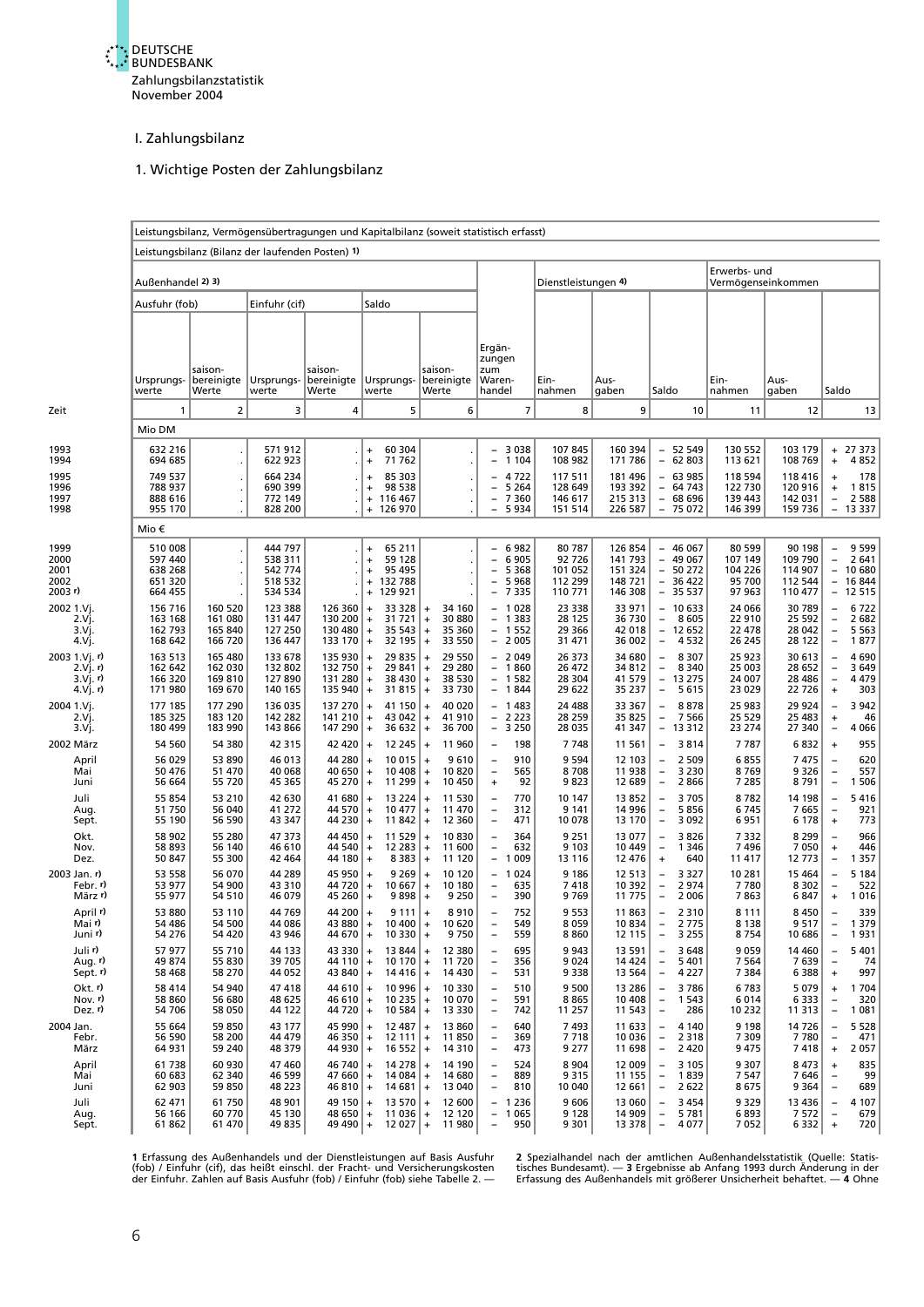#### DEUTSCHE BUNDESBANK Zahlungsbilanzstatistik November 2004

### I. Zahlungsbilanz

<span id="page-32-0"></span>

|                    | Kapitalbilanz (lang- und kurzfristiger Kapitalverkehr) |                      |                                                      |                    |                             |                   |                                                                      |                       |                                                              |                       |                                                                      |                       |                                                              |                                   |                                                              |                      |                                                      |                                     |                                                      |                    |                                                              |                       |                                                                      |                          |                                                              |                           |                 |                        |
|--------------------|--------------------------------------------------------|----------------------|------------------------------------------------------|--------------------|-----------------------------|-------------------|----------------------------------------------------------------------|-----------------------|--------------------------------------------------------------|-----------------------|----------------------------------------------------------------------|-----------------------|--------------------------------------------------------------|-----------------------------------|--------------------------------------------------------------|----------------------|------------------------------------------------------|-------------------------------------|------------------------------------------------------|--------------------|--------------------------------------------------------------|-----------------------|----------------------------------------------------------------------|--------------------------|--------------------------------------------------------------|---------------------------|-----------------|------------------------|
| Saldo der          |                                                        |                      |                                                      |                    |                             |                   |                                                                      |                       |                                                              |                       |                                                                      |                       |                                                              |                                   |                                                              |                      |                                                      |                                     |                                                      |                    |                                                              |                       |                                                                      |                          |                                                              |                           |                 |                        |
|                    |                                                        |                      | Leistungsbilanz 3)                                   |                    |                             | übertra-          | Vermögens-                                                           |                       |                                                              |                       |                                                                      |                       |                                                              | Saldo des übrigen Kapitalverkehrs |                                                              |                      |                                                      |                                     |                                                      |                    |                                                              |                       |                                                                      | Nach-                    | richtlich:                                                   |                           |                 |                        |
|                    |                                                        |                      |                                                      |                    |                             |                   | gungen                                                               | und Kauf/             |                                                              |                       |                                                                      |                       |                                                              |                                   |                                                              | darunter:            |                                                      |                                     |                                                      |                    |                                                              |                       |                                                                      |                          |                                                              | Verände-<br>rung der      |                 |                        |
|                    |                                                        |                      |                                                      |                    |                             |                   | Verkauf                                                              | von immat-            |                                                              |                       |                                                                      | Saldo der<br>Wert-    |                                                              |                                   | lang-<br>fristige                                            |                      |                                                      | kurz-<br>fristige                   |                                                      |                    |                                                              | Verände-<br>rung der  |                                                                      | Saldo der<br>statistisch |                                                              | Netto-Aus-<br>landsaktiva |                 |                        |
|                    |                                                        | Saldo der            |                                                      |                    |                             |                   | eriellen                                                             | nichtprodu- Saldo der |                                                              |                       | trans-                                                               | papier-               |                                                              |                                   | der                                                          | Kredite              | der                                                  | Kredite                             |                                                      |                    |                                                              | Währungs-<br>reserven | nicht                                                                | aufglie-                 |                                                              | der Bundes-<br>bank zu    |                 |                        |
| laufenden<br>Uber- |                                                        |                      | Ursprungs-                                           | saison-            | bereinigte                  | mögens-           | zierten Ver-                                                         | Direkt-               | investi-                                                     |                       | aktionen<br>und Finanz-                                              |                       |                                                              | Finanz-                           | Monetären                                                    |                      | Monetären<br>Finanz-                                 |                                     |                                                      |                    | zu Trans-<br>aktions-                                        | Trans-                | derbaren                                                             | Trans-                   | aktions-                                                     |                           |                 |                        |
|                    |                                                        | tragungen            | werte                                                |                    | Werte                       |                   | gütern                                                               |                       |                                                              | tionen 5)             |                                                                      | derivate              |                                                              | insgesamt                         |                                                              |                      |                                                      | institute 6)   institute 6)   Saldo |                                                      |                    |                                                              | werten 7)             |                                                                      | aktionen                 |                                                              | werten 7)                 |                 |                        |
| 14                 |                                                        | 15                   |                                                      | 16                 |                             | 17                |                                                                      | 18                    |                                                              | 19                    |                                                                      |                       | 20                                                           |                                   | 21                                                           |                      | 22                                                   |                                     | 23                                                   |                    | 24                                                           |                       | 25                                                                   | 26                       |                                                              | Zeit                      |                 |                        |
|                    |                                                        |                      |                                                      |                    |                             |                   |                                                                      |                       |                                                              |                       |                                                                      |                       |                                                              |                                   |                                                              |                      |                                                      |                                     |                                                      |                    |                                                              |                       |                                                                      |                          |                                                              | Mio DM                    |                 |                        |
|                    | $\overline{\phantom{0}}$                               | 55 151<br>59 455     | $\qquad \qquad -$<br>$\overline{a}$                  | 23 062<br>46 749   |                             |                   | $\overline{\phantom{0}}$                                             | 1915<br>2 6 3 7       | $\qquad \qquad -$                                            | 27 822<br>19 0 27     | $\overline{\phantom{a}}$                                             | $+ 198527$<br>50 510  | $-$<br>$\ddot{}$                                             | 149 263<br>127 409                | $\ddot{}$                                                    | $+ 11921$<br>16 021  | $\qquad \qquad -$<br>$+$                             | 99 677<br>125 811                   | $+$<br>$+$                                           | 21 4 42<br>57 871  | $\ddot{}$                                                    | $+ 22795$<br>2846     | $\overline{\phantom{a}}$<br>$\overline{\phantom{a}}$                 | 19 260<br>11 3 32        |                                                              | $+ 35766$<br>$-12242$     | 1993<br>1994    |                        |
|                    |                                                        | 55 416<br>50 989     | $\overline{\phantom{a}}$<br>$\overline{\phantom{0}}$ | 38 642<br>20 643   |                             |                   | $\qquad \qquad -$<br>$\overline{\phantom{0}}$                        | 3845<br>3 2 8 3       | $\overline{\phantom{0}}$<br>$\qquad \qquad -$                | 38729<br>66 559       | $\begin{array}{c} + \end{array}$<br>$\ddot{}$                        | 48782<br>86 272       | $\begin{array}{c} + \end{array}$<br>$\ddot{}$                | 53 594<br>3894                    | $\ddot{}$<br>$+$                                             | 38 915<br>23 388     | $\ddot{}$<br>$\overline{a}$                          | 3 5 5 2<br>28 157                   | $\ddot{}$<br>$\ddot{}$                               | 63 647<br>23 607   | $\ddot{}$                                                    | $-10355$<br>1882      | $\overline{\phantom{a}}$<br>$\qquad \qquad -$                        | 10 805<br>1 5 6 4        | $\ddot{}$                                                    | $-17754$<br>1610          | 1995<br>1996    |                        |
|                    |                                                        | 52 738<br>$-53304$   | $\overline{\phantom{a}}$<br>$\qquad \qquad -$        | 14 916<br>20 677   |                             |                   | $\ddot{}$<br>+                                                       | 52<br>1 2 8 9         |                                                              | $-51248$<br>$-113026$ | $\overline{\phantom{a}}$<br>$\equiv$                                 | 13 157<br>4 3 8 7     | $\ddot{}$                                                    | 64 436<br>$+ 150224$              | $\overline{\phantom{a}}$<br>$\overline{\phantom{a}}$         | 3 1 6 0<br>125       | $+$                                                  | 67770<br>+ 144 085                  | $+$<br>$\ddot{}$                                     | 31<br>32 810       | $\ddot{}$<br>$\overline{\phantom{0}}$                        | 6 6 4 0<br>7 1 2 8    | $\ddot{}$<br>$\overline{\phantom{0}}$                                | 8 1 9 3<br>6 2 9 5       | $\ddot{}$<br>$\overline{\phantom{a}}$                        | 8468<br>8 2 3 1           | 1997<br>1998    |                        |
|                    |                                                        |                      |                                                      |                    |                             |                   |                                                                      |                       |                                                              |                       |                                                                      |                       |                                                              |                                   |                                                              |                      |                                                      |                                     |                                                      |                    |                                                              |                       |                                                                      |                          |                                                              | Mio €                     |                 |                        |
|                    |                                                        | $-25016$             | $\overline{\phantom{a}}$                             | 22 454             |                             |                   |                                                                      | 154                   |                                                              | 49 384                |                                                                      | 11471                 | $\ddot{}$                                                    | 37 924                            |                                                              | 7476                 | $\ddot{}$                                            | 60 427                              |                                                      | 22 931             |                                                              | + 12 535              |                                                                      | $+ 33003$                |                                                              | $-36999$                  | 1999            |                        |
|                    |                                                        | 28 3 66<br>27 425    | $\qquad \qquad -$<br>$\ddot{}$                       | 27 851<br>1749     |                             |                   | $\ddot{}$<br>$\overline{\phantom{0}}$                                | 6823<br>387           |                                                              | +153822<br>$-17563$   | $\qquad \qquad -$<br>$\begin{array}{c} + \end{array}$                | 164 910<br>33 325     | $\begin{array}{c} + \end{array}$<br>$\overline{\phantom{a}}$ | 39 430<br>41 994                  |                                                              | $-24490$<br>$-43211$ | $\ddot{}$<br>$\overline{\phantom{0}}$                | 38 251<br>33 096                    | $\ddot{}$<br>$\overline{\phantom{a}}$                | 28 343<br>26 233   | $\ddot{}$<br>$\ddot{}$                                       | 5844<br>6032          | $+$                                                                  | 13 159<br>18838          |                                                              | $+ 48230$<br>+ 32 677     | 2000<br>2001    |                        |
|                    |                                                        | 27 883<br>28 767     | $\bf{+}$<br>$\ddot{}$                                | 45 670<br>45 767   |                             |                   | $\overline{\phantom{0}}$<br>$\ddot{}$                                | 212<br>316            | $\ddot{}$<br>$\ddot{}$                                       | 29 107<br>9 132       | $\begin{array}{c} + \end{array}$<br>$\ddot{}$                        | 43 072<br>58 459      | $\overline{\phantom{a}}$                                     | 142 903<br>$-137316$              |                                                              | $-15412$<br>$-37068$ | $\overline{\phantom{0}}$<br>$\overline{\phantom{a}}$ | 88 671<br>73 078                    | $\overline{\phantom{a}}$<br>$\overline{a}$           | 70 724<br>69 725   | $\begin{array}{c} + \end{array}$<br>$\ddot{}$                | 2 0 6 5<br>445        | $\ddot{}$<br>$+$                                                     | 23 201<br>23 197         | $-$<br>$\ddot{}$                                             | 33 292<br>2 658           | 2002<br>2003 r) |                        |
|                    |                                                        | 5 500                | $\ddot{}$                                            | 9445               | $\ddot{}$                   | 11 530            | $\ddot{}$                                                            | 160                   | $\ddot{}$                                                    | 14 167                |                                                                      | 1572                  | $\qquad \qquad -$                                            | 6855                              |                                                              | 7376                 | $\ddot{}$                                            | 18 979                              | $\ddot{}$                                            | 5740               | $\qquad \qquad -$                                            | 1 3 5 2               |                                                                      | 13 993                   | $\overline{\phantom{a}}$                                     | 18 4 9 6                  |                 | 2002 1.Vj.             |
|                    |                                                        | 8 631<br>6 2 6 9     | $\ddot{}$<br>$\ddot{}$                               | 10 4 20<br>9 5 0 7 | $\ddot{}$<br>$\ddot{}$      | 7470<br>15 040    | $\qquad \qquad -$<br>$\ddot{}$                                       | 75<br>62              | $\ddot{}$                                                    | 15 060<br>10 111      | $\ddot{}$<br>$\ddot{}$                                               | 30718<br>29 813       | $\overline{\phantom{a}}$<br>$\overline{\phantom{a}}$         | 55 266<br>37 256                  | $\overline{\phantom{a}}$<br>$\ddot{}$                        | 3 2 0 9<br>1 3 2 9   | $\overline{\phantom{0}}$<br>$\overline{\phantom{0}}$ | 45 376<br>18707                     | $\overline{\phantom{0}}$<br>$\overline{\phantom{a}}$ | 9488<br>17 554     | $\begin{array}{c} + \end{array}$<br>$\ddot{}$                | 2432<br>87            | $\overline{\phantom{0}}$<br>$\ddot{}$                                | 3 2 8 9<br>7899          | $\ddot{}$<br>$-$                                             | 1694<br>17 588            |                 | 2.Vj.<br>3.Vj.         |
|                    |                                                        | 7483<br>5779         | $\ddot{}$<br>$\ddot{}$                               | 16 299<br>9010     | $\overline{+}$<br>$\ddot{}$ | 12 4 60<br>10 510 | $\qquad \qquad -$<br>$\qquad \qquad -$                               | 359<br>30             | $\ddot{}$                                                    | 9991<br>911           | $\overline{\phantom{a}}$<br>$\ddot{}$                                | 15886<br>37 122       | $\overline{a}$<br>$\overline{\phantom{a}}$                   | 43 527<br>48722                   |                                                              | 6 1 5 7<br>$-14480$  | $\overline{\phantom{0}}$<br>L,                       | 43 5 68<br>18 4 24                  |                                                      | 49 422<br>12 5 11  | $\ddot{}$<br>$\qquad \qquad -$                               | 898<br>1 4 9 5        | $\ddot{}$<br>$\ddot{}$                                               | 32 584<br>5 0 2 7        | $\ddot{}$<br>$\ddot{}$                                       | 1 0 9 9<br>3 4 4 4        |                 | 4.Vj.<br>2003 1.Vj. r) |
|                    | $\overline{\phantom{0}}$                               | 7890<br>8820         | $\ddot{}$<br>$\ddot{}$                               | 8 1 0 3<br>10 274  | $\ddot{}$<br>$\ddot{}$      | 5 1 5 0<br>16 460 | $\ddot{}$<br>$\begin{array}{c} + \end{array}$                        | 149<br>208            | $\ddot{}$                                                    | 19 164<br>2 7 8 8     | $\ddot{}$<br>$\overline{\phantom{a}}$                                | 7703<br>6736          | $\overline{a}$<br>$\overline{a}$                             | 53 087<br>1 2 8 1                 | $\overline{\phantom{a}}$                                     | 8 1 3 5<br>$-15583$  | $\overline{a}$<br>$\bf{+}$                           | 58 854<br>35 571                    | $\overline{\phantom{a}}$<br>$\overline{\phantom{0}}$ | 26 220<br>5 2 2 9  | $\ddot{}$<br>$\overline{\phantom{0}}$                        | 1 5 0 5<br>751        | $\ddot{}$                                                            | 16 4 63<br>4 5 0 2       | $+$<br>$\overline{\phantom{a}}$                              | 22 123<br>15 902          |                 | 2.Vj. r<br>3.Vj. r     |
|                    |                                                        | 6 278                | $\ddot{}$                                            | 18 381             | $\ddot{}$                   | 16 2 20           | $\overline{\phantom{0}}$                                             | 12                    |                                                              | 11 909                | $\ddot{}$                                                            | 20 370                | $\overline{\phantom{a}}$                                     | 34 226                            | $\ddot{}$                                                    | 1 1 3 0              | $\overline{a}$                                       | 31 371                              |                                                      | 25 7 64            | $\ddot{}$                                                    | 1 1 8 6               | $\ddot{}$                                                            | 6 2 1 0                  | $\overline{\phantom{0}}$                                     | 7 0 0 8                   |                 | 4.Vj. r)               |
|                    | $\overline{\phantom{0}}$                               | 5 5 7 1<br>7090      | $\ddot{}$<br>$\bf{+}$                                | 21 277<br>26 209   | $\ddot{}$<br>$\ddot{}$      | 21 690<br>23 060  | $\ddot{}$<br>$\ddot{}$                                               | 430<br>206            | $\overline{\phantom{0}}$<br>$\overline{\phantom{0}}$         | 21866<br>7 5 2 8      | $\ddot{}$<br>$\overline{\phantom{a}}$                                | 6818<br>27810         | $+$<br>$\overline{\phantom{a}}$                              | 662<br>32 531                     | $\overline{\phantom{a}}$<br>$\ddot{}$                        | 5 2 7 5<br>4055      | $\ddot{}$<br>$\overline{a}$                          | 26 5 64<br>71 264                   | $\qquad \qquad -$<br>$\overline{\phantom{a}}$        | 14 387<br>67869    | $\ddot{}$<br>$\qquad \qquad -$                               | 205<br>339            | $\overline{\phantom{0}}$<br>$\ddot{}$                                | 7 5 2 6<br>41 793        | $\overline{\phantom{a}}$<br>$\ddot{}$                        | 6821<br>30 993            |                 | 2004 1.Vi.<br>2.Vj.    |
|                    |                                                        | 8 0 1 3<br>2746      | $\ddot{}$<br>$\ddot{}$                               | 7991<br>6441       | $\ddot{}$                   | 13770             | $\begin{array}{c} + \end{array}$<br>$\overline{\phantom{0}}$         | 192<br>162            | $\overline{\phantom{0}}$<br>$\ddot{}$                        | 8729<br>4 1 3 2       | $\ddot{}$<br>$\ddot{}$                                               | 16 485<br>8 2 8 9     | $\overline{\phantom{a}}$<br>$\overline{\phantom{a}}$         | 38 965<br>11 378                  | $\ddot{}$<br>$\overline{\phantom{0}}$                        | 4485<br>2 5 0 9      | $\overline{a}$<br>$\overline{\phantom{0}}$           | 9617<br>9 1 3 5                     | $\overline{\phantom{a}}$<br>l +                      | 31 210<br>1 0 4 4  | $\begin{array}{c} + \end{array}$<br>$\ddot{}$                | 1 5 6 8<br>328        | $\ddot{}$<br>$\overline{\phantom{0}}$                                | 21 4 5 9<br>7651         | $\overline{\phantom{a}}$<br>$\overline{\phantom{0}}$         | 31 266<br>2 1 1 6         |                 | 3.Vj.<br>2002 März     |
|                    |                                                        | 3 0 2 7              | $\ddot{}$                                            | 2 9 4 9            |                             |                   | $\overline{\phantom{0}}$                                             | 148                   | $\ddot{}$                                                    | 9843                  | $\overline{\phantom{0}}$                                             | 7425                  | $\overline{\phantom{0}}$                                     | 2 0 8 9                           | $\overline{\phantom{a}}$                                     | 1 3 3 9              | $\ddot{}$                                            | 25 7 14                             | l +                                                  | 330                | $\ddot{}$                                                    | 1657                  | $\overline{\phantom{0}}$                                             | 4788                     | $\overline{\phantom{0}}$                                     | 9839                      |                 | April                  |
|                    |                                                        | 2472<br>3 1 3 2      | $\ddot{}$<br>$\ddot{}$                               | 3 5 8 4<br>3887    |                             |                   | $\ddot{}$<br>+                                                       | 47<br>26              | $\ddot{}$<br>$\overline{\phantom{0}}$                        | 18 911<br>13 694      | $\ddot{}$<br>$\begin{array}{c} + \end{array}$                        | 5 1 9 5<br>32 947     | $\overline{\phantom{0}}$<br>$\overline{\phantom{0}}$         | 23 615<br>29 5 63                 | $\overline{\phantom{a}}$<br>$\overline{\phantom{0}}$         | 29<br>1841           | $\overline{a}$<br>$\overline{\phantom{0}}$           | 22816<br>48 274                     | $\ddot{}$                                            | 492<br>10 310      | $\ddot{}$<br>$\overline{\phantom{0}}$                        | 1 3 7 9<br>603        | $\overline{\phantom{0}}$<br>$\ddot{}$                                | 5 5 0 1<br>7 0 0 0       | $\begin{array}{c} + \end{array}$<br>$\ddot{}$                | 3826<br>7 707             |                 | Mai<br>Juni            |
|                    |                                                        | 2 2 2 4<br>1 3 5 9   | $\ddot{}$<br>$\ddot{}$                               | 1 1 1 0<br>2 0 3 1 |                             |                   | $\overline{\phantom{0}}$<br>$\ddot{}$                                | 203<br>86             | $\qquad \qquad -$<br>$\ddot{}$                               | 10 634<br>2424        | $\begin{array}{c} + \end{array}$<br>$\begin{array}{c} + \end{array}$ | 5 5 2 8<br>8716       | $\overline{\phantom{a}}$<br>$\overline{\phantom{a}}$         | 6 0 8 8<br>15 770                 | $\qquad \qquad -$<br>$\ddot{}$                               | 795<br>4 5 0 5       | $\ddot{}$<br>$\overline{a}$                          | 11 943<br>14 14 6                   | $\overline{\phantom{0}}$                             | 11 194<br>4 630    | $\qquad \qquad -$<br>$\ddot{}$                               | 548<br>886            | $\ddot{}$<br>$\ddot{}$                                               | 10836<br>1627            | $\overline{\phantom{a}}$<br>$\overline{\phantom{a}}$         | 15 5 67<br>5 5 7 9        |                 | Juli<br>Aug.           |
|                    |                                                        | 2 686                | $\ddot{}$                                            | 6 3 6 7            |                             |                   | $\ddot{}$                                                            | 179                   |                                                              | 1901                  | $\ddot{}$                                                            | 15 5 69               | $\overline{\phantom{a}}$                                     | 15 3 98                           | $\overline{\phantom{0}}$                                     | 2 3 8 1              | $\overline{\phantom{0}}$                             | 16 503                              |                                                      | 1730               |                                                              | 252                   |                                                                      | 4 5 6 4                  | $\begin{array}{c} + \end{array}$                             | 3 5 5 9                   |                 | Sept.                  |
|                    |                                                        | 3 2 8 7<br>2 3 0 1   | $\ddot{}$<br>$\ddot{}$                               | 3 0 8 7<br>8450    |                             |                   | $\overline{\phantom{0}}$<br>$\overline{\phantom{0}}$                 | 82<br>137             | $\overline{\phantom{0}}$<br>$\ddot{}$                        | 156<br>3 6 4 6        | $\qquad \qquad -$<br>$\ddot{}$                                       | 4786<br>1857          | $\overline{\phantom{a}}$<br>$\overline{\phantom{a}}$         | 16 764<br>11 303                  | $\ddot{}$<br>$\overline{\phantom{a}}$                        | 497<br>4547          | $\qquad \qquad -$<br>$\qquad \qquad -$               | 10 485<br>14 218                    | $\overline{\phantom{a}}$<br>$\overline{\phantom{0}}$ | 21 706<br>5 800    | $\ddot{}$<br>$\overline{\phantom{0}}$                        | 570<br>842            | $\ddot{}$                                                            | 18 132<br>1670           | $\overline{\phantom{0}}$<br>$\begin{array}{c} + \end{array}$ | 5 2 7 9<br>4 2 6 5        |                 | Okt.<br>Nov.           |
|                    |                                                        | 1895                 | $\ddot{}$                                            | 4762               |                             |                   | $\overline{\phantom{0}}$                                             | 139                   | $\ddot{}$<br>$\overline{\phantom{0}}$                        | 6 501<br>7 104        | $\overline{\phantom{a}}$                                             | $12958$ -             | $\overline{\phantom{0}}$                                     | 15 4 60                           | $\overline{\phantom{a}}$                                     | 2 1 0 6<br>7 7 3 4   | $\qquad \qquad -$                                    | 18865                               | $\overline{\phantom{a}}$<br>$\overline{\phantom{a}}$ | 21916<br>3 1 0 3   | $\begin{array}{c} + \end{array}$                             | 1 1 7 1<br>97         | $\ddot{}$                                                            | 16 122                   | $\ddot{}$                                                    | 2 1 1 2                   |                 | Dez.<br>2003 Jan. r)   |
|                    |                                                        | 1098<br>2 6 8 2      | $\qquad \qquad -$<br>$\ddot{}$                       | 1 3 6 4<br>3854    |                             |                   | $\begin{array}{c} + \end{array}$                                     | 461<br>504            |                                                              | 1072                  | $\ddot{}$<br>$\begin{array}{c} + \end{array}$                        | 4 3 5 7<br>12 478     | $\qquad \qquad -$                                            | 356<br>33 7 29                    | $\overline{\phantom{a}}$<br>$\overline{\phantom{a}}$         | 3 1 0 8              | $\ddot{}$<br>$\qquad \qquad -$                       | 10 169<br>27 708                    | $\qquad \qquad -$                                    | 22 3 23            | $\qquad \qquad -$<br>$\overline{a}$                          | 320                   | $\ddot{}$<br>$\ddot{}$                                               | 4 102<br>19 293          | $\ddot{}$<br>$\ddot{}$                                       | 6799<br>677               |                 | Febr. r)               |
|                    | $\overline{\phantom{0}}$                               | 2 000<br>2704        | $\ddot{}$<br>$\ddot{}$                               | 6519<br>3 0 0 6    |                             |                   | $\ddot{}$                                                            | 13<br>126             | $\ddot{}$<br>$\ddot{}$                                       | 7 2 6 5<br>2896       | $\ddot{}$<br>$\ddot{}$                                               | 20 287<br>7945        | $\overline{\phantom{a}}$<br>$\overline{\phantom{m}}$         | 14 637<br>14 480                  | $\overline{\phantom{a}}$<br>$-$                              | 3639<br>4765         | $\overline{a}$<br>$\qquad \qquad -$                  | 885<br>2 3 6 3                      | $+$<br>$\overline{\phantom{a}}$                      | 12 915<br>3 6 3 9  | $\overline{\phantom{0}}$<br>$\ddot{}$                        | 1078<br>1449          | $\qquad \qquad -$<br>$\overline{\phantom{0}}$                        | 18 3 69<br>690           | $\overline{\phantom{a}}$<br>$\ddot{}$                        | 4 0 32<br>1477            |                 | März r<br>April r)     |
|                    |                                                        | 2 527<br>$2659 +$    |                                                      | 3 1 7 0<br>1927    |                             |                   | $\begin{array}{c} + \end{array}$                                     | 156<br>119            | $\ddot{}$                                                    | 6 3 6 9<br>$9899$ +   |                                                                      | 842<br>$600$   $-$    |                                                              | 13 2 21<br>25 386                 | $\overline{\phantom{m}}$                                     | 2915<br>$455$   $-$  |                                                      | 30 609<br>$25882$ -                 |                                                      | 7694<br>14 887     | $\ddot{}$                                                    | 854<br>910            |                                                                      | 5 2 2 1<br>$+ 11931$     |                                                              | 22 684<br>$-2037$         |                 | Mai r)<br>Juni r)      |
|                    |                                                        | $2953$ +             |                                                      | 1 1 4 7            |                             |                   | $\begin{array}{c} + \end{array}$                                     | 62                    | $\ddot{}$                                                    | $290$ +               |                                                                      | $637$   $-$           |                                                              | 620                               | $\overline{\phantom{a}}$                                     | $2388 +$             |                                                      | $25473$ +                           |                                                      | 308                | $\ddot{}$                                                    | 225                   | $\overline{\phantom{0}}$                                             | 1743                     |                                                              | $-16353$                  |                 | Juli r)                |
|                    |                                                        | $2987 +$<br>$2880 +$ |                                                      | 1 3 5 3<br>7775    |                             |                   | $\begin{array}{c} + \end{array}$<br>$\overline{\phantom{0}}$         | 224<br>78             | $\ddot{}$                                                    | 2 9 3 2<br>435        | $\overline{\phantom{0}}$<br>$\qquad \qquad -$                        | $5242$ -<br>$2131 +$  |                                                              | 7860<br>7 1 9 9                   | $\overline{\phantom{a}}$<br>$\overline{\phantom{a}}$         | 6867<br>$6328$ +     | $\overline{a}$                                       | 3 6 3 3<br>$13731$ +                | $\vert$ –                                            | 10 171<br>4 6 3 3  | $\overline{a}$<br>$\overline{\phantom{0}}$                   | 717<br>259            | $\begin{array}{c} + \end{array}$<br>$\overline{\phantom{a}}$         | 9 3 1 1<br>12 071        | $\overline{\phantom{a}}$<br>$+$                              | 3 0 5 7<br>3 5 0 8        |                 | Aug. $r$<br>Sept. r)   |
|                    | $\qquad \qquad -$                                      | $1874$ +<br>$2899 +$ |                                                      | 6 5 2 9<br>4881    |                             |                   | $\overline{\phantom{0}}$<br>$\begin{array}{c} + \end{array}$         | 27<br>49              | $\overline{\phantom{0}}$<br>$\ddot{}$                        | $13434 +$<br>5 5 5 8  | $\qquad \qquad -$                                                    | $23693$ -<br>$89 -$   |                                                              | 16 719<br>11 7 35                 | $\overline{\phantom{a}}$<br>$\begin{array}{c} + \end{array}$ | $3012$ +<br>713      | $\qquad \qquad -$                                    | 11 140<br>$30118$ -                 |                                                      | 6 4 6 0<br>6 2 6 6 | $\overline{\phantom{0}}$<br>$\ddot{}$                        | 255<br>521            | $\begin{array}{c} + \end{array}$<br>$\begin{array}{c} + \end{array}$ | 213<br>815               |                                                              | $-21689$<br>+ 14 870      |                 | Okt. r)<br>Nov. r)     |
|                    |                                                        | $1505$ +             |                                                      | 6970               |                             |                   | $\overline{\phantom{0}}$                                             | 35                    | $\qquad \qquad -$                                            | 4 0 3 3               | $\overline{\phantom{a}}$                                             | $3234 -$              |                                                              | 5 7 7 1                           | $\pmb{+}$                                                    | $3429$ -             |                                                      | $12393$ -                           |                                                      | 13 038             | $\ddot{}$                                                    | 921                   | $\begin{array}{c} + \end{array}$                                     | 5 1 8 2                  | $\overline{\phantom{a}}$                                     | 190                       |                 | Dez. r)                |
|                    | -                                                      | $537$ +<br>$2615$ +  |                                                      | 1642<br>6 3 3 8    |                             |                   | $\begin{array}{c} + \end{array}$<br>$\overline{\phantom{0}}$         | 53<br>130             | $\overline{\phantom{a}}$<br>$\begin{array}{c} + \end{array}$ | 12 000<br>2 3 9 9     | $\pmb{+}$<br>$\pmb{+}$                                               | $11775$ -<br>$1541 +$ |                                                              | 1 3 6 8<br>531                    | $\overline{\phantom{a}}$<br>$\ddot{}$                        | $2624$ +<br>$1319$ + |                                                      | 1 3 2 9<br>$1314$ +                 |                                                      | 1 5 9 2<br>4 4 7 1 | $\overline{\phantom{0}}$<br>$\overline{a}$                   | 206<br>26             | $\begin{array}{c} + \end{array}$<br>$\overline{\phantom{a}}$         | 103<br>10 652            | $\pmb{+}$<br>$\begin{array}{c} + \end{array}$                | 5 6 1 9<br>556            |                 | 2004 Jan.<br>Febr.     |
|                    | $\qquad \qquad -$                                      | $2419$ +<br>$1745 +$ |                                                      | 13 297<br>9739     |                             |                   | $\begin{array}{c} + \end{array}$<br>$\begin{array}{c} + \end{array}$ | 507<br>82             | $\overline{\phantom{0}}$                                     | $-12265$<br>3 9 2 8   | $\overline{\phantom{a}}$                                             | $6498$ +<br>$11774$ – |                                                              | 1498<br>21 755                    | $\overline{\phantom{a}}$<br>$\overline{\phantom{a}}$         | $3970$ +<br>3860     | $\overline{\phantom{0}}$                             | $23921$ -<br>$19750$ -              |                                                      | 17 265<br>37 457   | $\begin{array}{c} + \end{array}$<br>$\overline{\phantom{0}}$ | 437<br>628            | $\ddot{}$<br>$\begin{array}{c} + \end{array}$                        | 3 0 2 4<br>28 264        | $\begin{array}{c} + \end{array}$                             | $-12996$<br>315           |                 | März<br>April          |
|                    |                                                        | $2495$ +<br>$2850 +$ |                                                      | 8762<br>7709       |                             |                   | $\begin{array}{c} + \end{array}$                                     | 29<br>153             | $\overline{\phantom{0}}$<br>$\overline{\phantom{a}}$         | 452<br>3148           | $\bar{a}$<br>$\qquad \qquad -$                                       | $8301$ -<br>$7736$ -  |                                                              | 3 6 6 0<br>7 1 1 6                | $\pmb{+}$<br>$\ddot{}$                                       | $7274$ -<br>$641 -$  |                                                      | 25 165<br>$26349$ -                 | $\vert -$                                            | 12 412<br>18 000   | $\begin{array}{c} + \end{array}$<br>$\overline{\phantom{0}}$ | 607<br>318            | $\ddot{}$<br>$+$                                                     | 3073<br>10 457           | $+$                                                          | 9 9 8 1<br>$+ 20697$      |                 | Mai<br>Juni            |
|                    | $\overline{\phantom{0}}$                               | $3117$ +             |                                                      | 1656               |                             |                   | $\ddot{}$                                                            | 169                   | $\overline{\phantom{0}}$                                     | 2 7 7 3               | $\ddot{}$                                                            | $9012$ -              |                                                              | 8891                              | $\overline{\phantom{a}}$                                     | $3331 +$             |                                                      | $486$ -                             |                                                      | 2652               | $\bf{+}$                                                     | 847                   | $\overline{\phantom{0}}$                                             | 20                       | $\overline{\phantom{a}}$                                     | 1 5 8 8                   |                 | Juli                   |
|                    |                                                        | $2292$ +<br>$2604$ + |                                                      | 1 2 1 9<br>5 1 1 6 |                             |                   | $\ddot{}$                                                            | 80<br>56              | $\overline{\phantom{a}}$<br>$\qquad \qquad -$                | $1822$ +<br>4 1 3 5   | $\overline{\phantom{a}}$                                             | $7911 -$<br>439       | $\overline{\phantom{a}}$                                     | 11 956<br>18 118                  | $\pmb{+}$<br>$+$                                             | $4048$ –<br>$3768$ - |                                                      | $4358 -$<br>$5744 -$                |                                                      | 5 8 6 7<br>22 691  | $\bf{+}$<br>$\ddot{}$                                        | 517<br>204            | $\begin{array}{c} + \end{array}$                                     | 4051<br>$+ 17428$        |                                                              | $-15748$<br>$-13931$      |                 | Aug.<br>Sept.          |

die im cif-Wert der Einfuhr enthaltenen Fracht- und Versicherungskosten.— oder keine Laufzeitbegrenzung. Kurzfristig: Laufzeit bis zu einem Jahr.<br>5 Die Abgrenzung der Direktinvestitionen ist ab 1996 geändert. (Details – O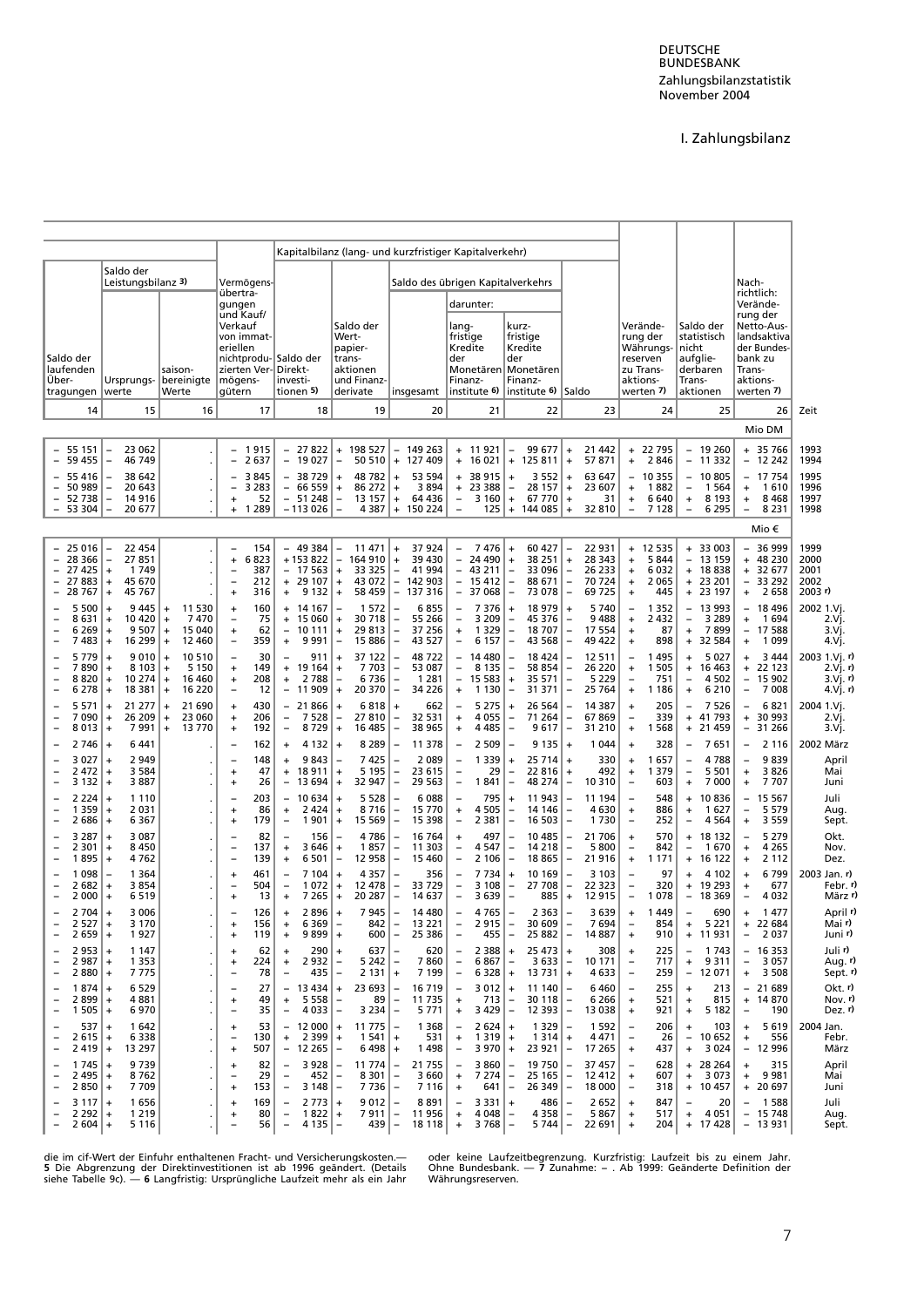

#### I. Zahlungsbilanz

#### 2. Leistungsbilanz nach Ländergruppen und Ländern \*)

<span id="page-33-0"></span>

|                           | Mio €                         |                                                     |                                  |                               |                                                        |                               |                                                      |                                  |                             |                               |                                                                    |                             |                                                      |                               |                                                            |                          |
|---------------------------|-------------------------------|-----------------------------------------------------|----------------------------------|-------------------------------|--------------------------------------------------------|-------------------------------|------------------------------------------------------|----------------------------------|-----------------------------|-------------------------------|--------------------------------------------------------------------|-----------------------------|------------------------------------------------------|-------------------------------|------------------------------------------------------------|--------------------------|
| Warenhandel 1)            |                               |                                                     |                                  |                               | Dienstleistungen 2)<br>Erwerbs- und Vermögenseinkommen |                               |                                                      |                                  |                             |                               |                                                                    |                             |                                                      |                               |                                                            |                          |
|                           | Ausfuhr<br>$(fob)$ 3)         | Einfuhr<br>$(fob)$ 3)                               |                                  |                               |                                                        |                               |                                                      |                                  |                             |                               |                                                                    |                             | Saldo der<br>laufenden<br>Über-                      |                               | Saldo der                                                  | Leistungs-               |
|                           |                               | einschließlich Ergänzungen Saldo                    |                                  |                               | Einnahmen                                              | Ausgaben                      | Saldo                                                |                                  | Einnahmen                   | Ausgaben                      | Saldo                                                              |                             | tragungen                                            |                               | bilanz                                                     |                          |
| Zeit                      | $\mathbf{1}$                  | 2                                                   |                                  | 3                             | 4                                                      | 5                             |                                                      | 6                                | 7 <sup>1</sup>              | 8 <sup>1</sup>                |                                                                    | 9 <sup>1</sup>              |                                                      | 10                            |                                                            | 11                       |
|                           | Alle Länder                   |                                                     |                                  |                               |                                                        |                               |                                                      |                                  |                             |                               |                                                                    |                             |                                                      |                               |                                                            |                          |
| 2001<br>2002<br>2003      | 637 347<br>653 546<br>666 315 | 536 625<br>516 625<br>533 346                       | $+$<br>$+$<br>$+$                | 100 722<br>136 921<br>132 968 | 98 526<br>110 050<br>108 415                           | 159 393<br>156 574<br>154 334 |                                                      | $-60867$<br>$-46524$<br>$-45920$ | 104 226<br>95 700<br>97 963 | 114 907<br>112 544<br>110 477 | $\qquad \qquad -$<br>$\overline{\phantom{a}}$<br>$\qquad \qquad -$ | 10 680<br>16 844<br>12 5 15 | $\overline{\phantom{a}}$                             | $-27425$<br>27883<br>$-28767$ | $\begin{array}{c} + \end{array}$<br>$\ddot{}$<br>$\ddot{}$ | 1749<br>45 670<br>45 767 |
| 2003 1.-2.Vj.             | 327 781                       | 266 864                                             | $+$                              | 60 917                        | 51 700                                                 | 73 497                        |                                                      | - 21 797                         | 50 926                      | 59 265                        |                                                                    | 8 3 3 9                     |                                                      | $-13669$                      | $\ddot{}$                                                  | 17 112                   |
| 2004 1 - 2 Vi.            | 363 022                       | 276 974                                             | $+$                              | 86 048                        | 51 513                                                 | 73 519                        |                                                      | $-22006$                         | 51 511                      | 55 407                        |                                                                    | 3896                        |                                                      | $-12661$                      | $+$                                                        | 47 48 6                  |
|                           | Europa                        |                                                     |                                  |                               |                                                        |                               |                                                      |                                  |                             |                               |                                                                    |                             |                                                      |                               |                                                            |                          |
| 2001<br>2002              | 461 413<br>473 883            | 380 592<br>372 715                                  | $\ddot{}$<br>$+$                 | 80 820<br>101 168             | 63 489<br>67 503                                       | 111 485<br>110 424            | $-$                                                  | - 47 995<br>42 921               | 84 189<br>74 133            | 90 186<br>92 654              | $\overline{\phantom{a}}$<br>$\overline{\phantom{0}}$               | 5997<br>18 5 21             | $\overline{\phantom{a}}$                             | $-21543$<br>20 599            | $\begin{array}{c} + \end{array}$<br>$\ddot{}$              | 5 2 8 5<br>19 127        |
| 2003                      | 493 492                       | 386 243                                             | $+$                              | 107 249                       | 70 884                                                 | 111 230                       |                                                      | $-40346$                         | 76 480                      | 93 884                        |                                                                    | $-17405$                    |                                                      | $-22406$                      | $+$                                                        | 27 092                   |
| 2003 1.-2.Vj.             | 242 657                       | 193 111                                             | $\ddot{}$                        | 49 546                        | 33 553                                                 | 51 787                        |                                                      | $-18234$                         | 39 707                      | 49 912                        | $\overline{\phantom{a}}$                                           | 10 205                      |                                                      | $-10530$                      | $+$                                                        | 10 577                   |
| 2004 1 .- 2 . Vj.         | 269 282                       | 200 364                                             | $\ddot{}$                        | 68918                         | 34 095                                                 | 52 336                        |                                                      | 18 241                           | 41886                       | 47 447                        |                                                                    | 5 5 6 1                     |                                                      | 9803                          | $\ddot{}$                                                  | 35 313                   |
|                           | 400 677                       | EU-Länder $(25)$ <sup>4)</sup>                      |                                  |                               |                                                        |                               |                                                      |                                  |                             |                               |                                                                    | 7995                        |                                                      |                               |                                                            |                          |
| 2001<br>2002              | 409 530                       | 324 923<br>317 319                                  | $\ddot{}$<br>$\ddot{}$           | 75 754<br>92 211              | 53 423<br>57 262                                       | 92 726<br>90 882<br>91 969    |                                                      | $-39303$<br>$-33620$             | 73 733<br>64 945            | 81728<br>86 467               | $\overline{\phantom{a}}$                                           | $-21522$                    |                                                      | $-17404$<br>$-16368$          | $\ddot{}$<br>$\ddot{}$                                     | 11 052<br>20 701         |
| 2003<br>2003 1.-2.Vj.     | 427 503<br>210 669            | 327 896<br>164 032                                  | $+$<br>$\ddot{}$                 | 99 607<br>46 638              | 57 104<br>26 911                                       | 43 634                        |                                                      | $-34865$<br>$-16723$             | 67 738<br>35 603            | 87 223<br>46 382              |                                                                    | $-19486$<br>$-10779$        | $\overline{\phantom{a}}$                             | $-18286$<br>8653              | $\ddot{}$<br>$\ddot{}$                                     | 26 970<br>10 4 83        |
| 2004 1.-2.Vj.             | 232 172                       | 172 081                                             | $\ddot{}$                        | 60 091                        | 28 3 39                                                | 43 923                        |                                                      | $-15584$                         | 37 364                      | 43 914                        |                                                                    | 6 5 5 0                     |                                                      | 8 0 67                        | $+$                                                        | 29 891                   |
|                           |                               | EU-Länder $(15)$ <sup>4)</sup>                      |                                  |                               |                                                        |                               |                                                      |                                  |                             |                               |                                                                    |                             |                                                      |                               |                                                            |                          |
| 2001                      | 349 562                       | 276 166                                             | $\ddot{}$                        | 73 396<br>89894               | 49 958                                                 | 84 717                        | $-$                                                  | - 34 759                         | 70 233                      | 79 229                        | $\overline{\phantom{a}}$                                           | 8996                        |                                                      | $-17148$                      | $\ddot{}$                                                  | 12 493                   |
| 2002<br>2003              | 355 291<br>370 228            | 265 398<br>270 268                                  | $\ddot{}$<br>$\ddot{}$           | 99 961                        | 53 804<br>53 341                                       | 83 686<br>83 691              |                                                      | 29 883<br>$-30350$               | 61 725<br>64 687            | 83 990<br>84 933              | $\overline{\phantom{a}}$                                           | 22 265<br>$-20245$          | $\overline{\phantom{a}}$                             | 16 172<br>$-18334$            | $+$<br>$\ddot{}$                                           | 21 574<br>31 032         |
| 2003 1.-2.Vj.             | 182 957                       | 136 190                                             | $\ddot{}$                        | 46 767                        | 25 2 26                                                | 39 905                        |                                                      | $-14678$                         | 33 946                      | 45 391                        |                                                                    | 11 445                      |                                                      | 8615                          | $\ddot{}$                                                  | 12 029                   |
| 2004 1.-2.Vj.             | 200 790                       | 142 571                                             | $\ddot{}$                        | 58 219                        | 26 368                                                 | 39 647                        |                                                      | $-13278$                         | 35 582                      | 42 987                        |                                                                    | 7405                        |                                                      | 7926                          | $\ddot{}$                                                  | 29 611                   |
|                           |                               | EWU-Länder                                          |                                  |                               |                                                        |                               |                                                      |                                  |                             |                               |                                                                    |                             |                                                      |                               |                                                            |                          |
| 2001<br>2002              | 273 352<br>275 722            | 220 414<br>212 707                                  | $\ddot{}$<br>$\ddot{}$           | 52 938<br>63 015              | 34 220<br>35 341                                       | 64 821<br>64 552              | $-$<br>$\overline{\phantom{0}}$                      | 30 601<br>29 210                 | 56 211<br>51 694            | 58 137<br>62 004              | $\overline{\phantom{a}}$                                           | 1926<br>10 310              | $\overline{\phantom{a}}$<br>$\overline{\phantom{a}}$ | 4 0 8 3<br>4 1 2 6            | $\begin{array}{c} + \end{array}$<br>$\ddot{}$              | 16 329<br>19 3 68        |
| 2003                      | 288 373                       | 218 012                                             | $\ddot{}$                        | 70 361                        | 35 231                                                 | 64 810                        | $-$                                                  | 29 579                           | 53 699                      | 65 203                        | $\overline{\phantom{a}}$                                           | 11 504                      | $\overline{\phantom{a}}$                             | 3 9 6 0                       | $\ddot{}$                                                  | 25 318                   |
| 2003 1.–2.Vj.             | 142 309                       | 109 271                                             | $\ddot{}$                        | 33 038                        | 16 596                                                 | 30 713                        |                                                      | $-14117$                         | 27 761                      | 34 874                        |                                                                    | 7 1 1 3                     |                                                      | 1973                          | $\ddot{}$                                                  | 9835                     |
| $2004$ 1.–2.Vj.           | 156 882                       | 116 082                                             | $\ddot{}$                        | 40 799                        | 17 204                                                 | 31 007                        |                                                      | $-13803$                         | 27 790                      | 32 085                        |                                                                    | 4 2 9 5                     |                                                      | 1834                          | $\ddot{}$                                                  | 20 867                   |
|                           |                               | darunter: Belgien                                   |                                  |                               |                                                        |                               |                                                      |                                  |                             |                               |                                                                    |                             |                                                      |                               |                                                            |                          |
| 2001<br>2002              | 32 005<br>31 335              | 26 785<br>25 145                                    | $\ddot{}$                        | 5 2 2 0<br>6 1 9 1            | 3 0 0 6<br>3 1 3 2                                     | 4 4 3 4<br>4 3 7 2            |                                                      | 1427<br>1 2 4 0                  | 3 2 6 9<br>2 3 2 9          | 15 998<br>20 777              | $\overline{\phantom{a}}$<br>$\overline{\phantom{a}}$               | 12 729<br>18 448            | $\overline{\phantom{0}}$<br>$\overline{\phantom{a}}$ | 297<br>219                    | $\qquad \qquad -$                                          | 9 2 3 4<br>13716         |
| 2003                      | 35 745                        | 24 804                                              | $\ddot{}$                        | 10 942                        | 2883                                                   | 4 100                         | $\overline{\phantom{0}}$                             | 1 2 1 8                          | 2926                        | 24 235                        | $\overline{\phantom{0}}$                                           | 21 308                      | $\overline{\phantom{a}}$                             | 132                           | $\overline{\phantom{a}}$                                   | 11 7 17                  |
| 2003 1 .- 2. Vj.          | 17839                         | 12721                                               | $\ddot{}$                        | 5 1 1 8                       | 1 3 3 6                                                | 2 0 3 4                       |                                                      | 698                              | 1 2 9 8                     | 11915                         |                                                                    | $-10617$                    |                                                      | 29                            |                                                            | 6 2 2 6                  |
| 2004 1 - 2 Vi.            | 20 138                        | 13 893                                              | $\ddot{}$<br>Finnland            | 6 2 4 5                       | 1512                                                   | 1819                          |                                                      | 307                              | 1 588                       | 12 579                        |                                                                    | $-10991$                    |                                                      | 24                            |                                                            | 5 0 78                   |
| 2001                      | 6651                          |                                                     | $\pmb{+}$                        |                               |                                                        |                               |                                                      |                                  | 907                         | 613                           | $\ddot{}$                                                          | 294                         |                                                      | 27                            | $\begin{array}{c} + \end{array}$                           | 697                      |
| 2002                      | 6 606                         | $\begin{array}{c c} 6 & 196 \\ 5 & 913 \end{array}$ | $\ddot{}$                        | 455<br>692                    |                                                        |                               | $\ddot{}$                                            | 25<br>51                         | 806                         | 858                           | $\overline{\phantom{a}}$                                           | 53                          | $\overline{\phantom{a}}$                             | 13                            | $\ddot{}$                                                  | 678                      |
| 2003<br>2003 1 .- 2 . Vj. | 6686<br>3 3 5 2               | 6 1 6 5<br>3 1 2 1                                  | $\ddot{}$<br>$\ddot{}$           | 521<br>232                    | $\prime$                                               |                               | $\ddot{}$                                            | 50<br>$\mathbf{1}$               | 874<br>427                  | 453<br>255                    | $\pm$                                                              | 421<br>171                  | $\overline{\phantom{0}}$<br>$\overline{\phantom{0}}$ | 18<br>21                      | $\ddot{}$                                                  | 874<br>383               |
| 2004 1 .- 2 Vj.           | 3 5 2 2                       | 2723                                                | $\ddot{}$                        | 799                           |                                                        |                               | $\ddotmark$                                          | 36                               | 519                         | 271                           | $\overline{+}$<br>$\ddot{}$                                        | 248                         |                                                      | 9 <sup>1</sup>                | $\ddot{}$<br>$\ddot{}$                                     | 1074                     |
|                           |                               |                                                     |                                  | Frankreich <sup>5)</sup>      |                                                        |                               |                                                      |                                  |                             |                               |                                                                    |                             |                                                      |                               |                                                            |                          |
| 2001                      | 69 919                        | 49 046                                              | $\ddot{}$                        | 20 873                        | 7374                                                   | 12 036                        | $\overline{\phantom{a}}$                             | 4 6 6 2                          | 9 0 6 0                     | 6953                          | $\ddot{}$                                                          | 2 1 0 6                     | $\overline{\phantom{0}}$                             | 12                            | $\begin{array}{c} + \end{array}$                           | 18 305<br>19 900         |
| 2002<br>2003              | 69 237<br>69 660              | 48 128<br>49 4 66                                   | $\ddot{}$<br>$+$                 | 21 110<br>20 194              | 8 4 6 5<br>7449                                        | 11 635<br>11 460              | $\overline{\phantom{a}}$<br>$\overline{\phantom{a}}$ | 3 1 7 0<br>4011                  | 8448<br>9017                | 6 5 6 4<br>8901               | $\begin{array}{c} + \end{array}$<br>$\pm$                          | 1885<br>116                 | $\ddot{}$<br>$\ddot{}$                               | 76<br>113                     | $\ddot{}$<br>$\ddot{}$                                     | 16 4 13                  |
| 2003 1.-2.Vj.             | 34 957                        | 25 153                                              | $\begin{array}{c} + \end{array}$ | 9 8 0 4                       | 3 5 5 5                                                | 5428                          | $\overline{\phantom{0}}$                             | 1873                             | 4746                        | 4 9 0 6                       | $\overline{\phantom{0}}$                                           | 160                         | $\overline{\phantom{0}}$                             | 23                            | $\begin{array}{c} + \end{array}$                           | 7748                     |
| 2004 1.-2.Vj.             | 37 801                        | 26 569                                              | $+$                              | 11 2 33                       | 3530                                                   | 5768                          | $\overline{\phantom{a}}$                             | 2238                             | 5523                        | 4 1 5 6                       | $\ddot{}$                                                          | 1367                        | $\begin{array}{c} + \end{array}$                     | 97                            | $\ddot{}$                                                  | 10 459                   |

\* Zugehörigkeit der Länder zu den einzelnen Ländergruppen nach dem kändern, Einfuhr aus Ursprungsländern. — 2 Einschl. Fracht- und Versiche-<br>neuesten Stand.— 1 Spezialhandel nach der amtlichen Außenhandelsstatis-küngskoste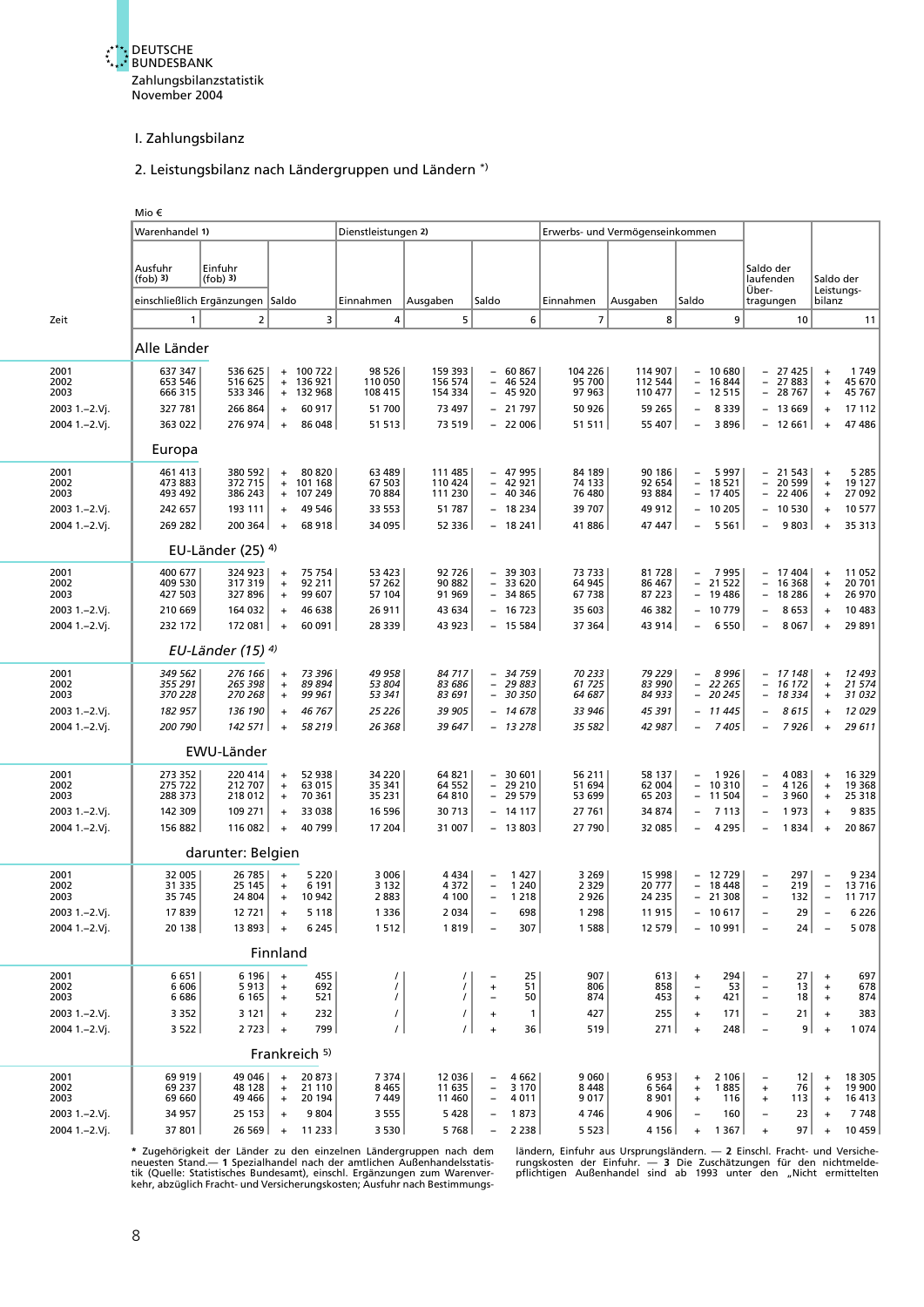#### DEUTSCHE BUNDESBANK Zahlungsbilanzstatistik November 2004

#### I. Zahlungsbilanz

#### noch: 2. Leistungsbilanz nach Ländergruppen und Ländern \*)

| Warenhandel 1)<br>Dienstleistungen 2)<br>Erwerbs- und Vermögenseinkommen<br>Ausfuhr<br>Einfuhr<br>$(fob)$ 3)<br>$(fob)$ 3)<br>einschließlich Ergänzungen   Saldo<br>Einnahmen<br>Ausgaben<br>Saldo<br>Einnahmen<br>Ausgaben<br>Saldo<br>3<br>5<br>6<br>$\overline{7}$<br>8<br>9<br>$\mathbf{1}$<br>$\overline{2}$<br>4<br>Zeit<br>Griechenland <sup>6)</sup><br>5 0 9 8<br>1 695<br>1 587<br>3 4 0 2<br>1 2 4 5<br>2001<br>3 1 2 1<br>1876<br>1 2 0 8<br>129<br>1 0 8 0<br>$\ddot{}$<br>$\pmb{+}$<br>$\overline{\phantom{a}}$<br>3 3 6 8<br>3 2 8 9<br>2002<br>4955<br>3 3 7 0<br>1 2 9 6<br>1 1 9 5<br>$\ddot{}$<br>81<br>$\bar{a}$<br>101<br>$\begin{array}{c} + \end{array}$<br>2003<br>1 5 8 0<br>3 9 7 2<br>3 3 3 4<br>2790<br>1 0 2 2<br>158<br>864<br>5 5 5 2<br>544<br>$+$<br>$\ddot{}$<br>2003 1 .- 2. Vj.<br>242<br>862<br>685<br>95<br>590<br>2 5 2 7<br>810<br>1717<br>$\ddot{}$<br>$+$<br>$\overline{\phantom{a}}$<br>3 2 5 2<br>748<br>2 5 0 4<br>258<br>832<br>780<br>56<br>724<br>2004 1.-2.Vj.<br>$\prime$<br>$\ddot{}$<br>$+$<br>$\overline{a}$<br>Irland<br>2001<br>4 0 4 1<br>15 765<br>11725<br>1 5 9 4<br>466<br>1955<br>1621<br>333<br>$\overline{\phantom{a}}$<br>$\bf{+}$<br>$\overline{\phantom{a}}$<br>2002<br>4 1 8 3<br>13 655<br>9 4 7 2<br>1652<br>$\qquad \qquad -$<br>511<br>$\overline{\phantom{a}}$<br>1 6 6 3<br>1663<br>$\overline{\phantom{a}}$<br>$\mathbf{1}$<br>38<br>2003<br>3877<br>13 680<br>9803<br>1650<br>$\overline{\phantom{a}}$<br>251<br>1 5 7 6<br>1 5 3 7<br>$\overline{\phantom{a}}$<br>$\prime$<br>$\ddot{}$<br>825<br>6425<br>858<br>63<br>17<br>2003 1.-2.Vj.<br>1939<br>4 4 8 6<br>$\prime$<br>808<br>$\begin{array}{c} + \end{array}$<br>$\ddot{}$<br>$\overline{\phantom{a}}$<br>89<br>2 1 3 1<br>7 7 6 1<br>5 6 3 0<br>1014<br>987<br>1073<br>86<br>2004 1.-2.Vj.<br>$\prime$<br>$\overline{\phantom{a}}$<br>$\overline{\phantom{a}}$<br>$\overline{\phantom{a}}$<br>Italien<br>2001<br>46 863<br>35 226<br>11 637<br>4 4 4 5<br>10 576<br>6 1 3 1<br>6493<br>1 2 7 4<br>5 2 1 9<br>$\ddot{}$<br>$\bf{+}$<br>$\overline{\phantom{a}}$<br>33 581<br>4684<br>$\overline{\phantom{0}}$<br>5 0 2 9<br>2002<br>47 177<br>13 5 96<br>9713<br>7012<br>875<br>6 1 3 7<br>$\ddot{}$<br>$\ddot{}$<br>2003<br>48 273<br>34 457<br>13816<br>5 3 2 3<br>10 600<br>$\overline{\phantom{a}}$<br>5 2 7 7<br>6715<br>922<br>5793<br>$\ddot{}$<br>$\ddot{}$<br>2003 1 .- 2. Vj.<br>24 174<br>17 179<br>6995<br>2 3 6 0<br>4934<br>2 5 7 4<br>3 6 3 0<br>543<br>3 0 8 6<br>$\ddot{}$<br>$\overline{\phantom{a}}$<br>$\ddot{}$<br>26 509<br>17 299<br>9 2 1 0<br>2 4 5 0<br>4 4 2 6<br>1975<br>3 2 4 4<br>568<br>2675<br>2004 1.-2.Vj.<br>$\ddot{+}$<br>$\overline{\phantom{a}}$<br>$\ddot{}$<br>Luxemburg | Saldo der<br>laufenden<br>Über-<br>tragungen                                          | Saldo der<br>Leistungs-                                                     |
|-----------------------------------------------------------------------------------------------------------------------------------------------------------------------------------------------------------------------------------------------------------------------------------------------------------------------------------------------------------------------------------------------------------------------------------------------------------------------------------------------------------------------------------------------------------------------------------------------------------------------------------------------------------------------------------------------------------------------------------------------------------------------------------------------------------------------------------------------------------------------------------------------------------------------------------------------------------------------------------------------------------------------------------------------------------------------------------------------------------------------------------------------------------------------------------------------------------------------------------------------------------------------------------------------------------------------------------------------------------------------------------------------------------------------------------------------------------------------------------------------------------------------------------------------------------------------------------------------------------------------------------------------------------------------------------------------------------------------------------------------------------------------------------------------------------------------------------------------------------------------------------------------------------------------------------------------------------------------------------------------------------------------------------------------------------------------------------------------------------------------------------------------------------------------------------------------------------------------------------------------------------------------------------------------------------------------------------------------------------------------------------------------------------------------------------------------------------------------------------------------------------------------------------------------------------------------------------------------------------------------------------------------------------------------------------------------------------------------------------------------------|---------------------------------------------------------------------------------------|-----------------------------------------------------------------------------|
|                                                                                                                                                                                                                                                                                                                                                                                                                                                                                                                                                                                                                                                                                                                                                                                                                                                                                                                                                                                                                                                                                                                                                                                                                                                                                                                                                                                                                                                                                                                                                                                                                                                                                                                                                                                                                                                                                                                                                                                                                                                                                                                                                                                                                                                                                                                                                                                                                                                                                                                                                                                                                                                                                                                                                     |                                                                                       |                                                                             |
|                                                                                                                                                                                                                                                                                                                                                                                                                                                                                                                                                                                                                                                                                                                                                                                                                                                                                                                                                                                                                                                                                                                                                                                                                                                                                                                                                                                                                                                                                                                                                                                                                                                                                                                                                                                                                                                                                                                                                                                                                                                                                                                                                                                                                                                                                                                                                                                                                                                                                                                                                                                                                                                                                                                                                     |                                                                                       | bilanz                                                                      |
|                                                                                                                                                                                                                                                                                                                                                                                                                                                                                                                                                                                                                                                                                                                                                                                                                                                                                                                                                                                                                                                                                                                                                                                                                                                                                                                                                                                                                                                                                                                                                                                                                                                                                                                                                                                                                                                                                                                                                                                                                                                                                                                                                                                                                                                                                                                                                                                                                                                                                                                                                                                                                                                                                                                                                     | 10                                                                                    | 11                                                                          |
|                                                                                                                                                                                                                                                                                                                                                                                                                                                                                                                                                                                                                                                                                                                                                                                                                                                                                                                                                                                                                                                                                                                                                                                                                                                                                                                                                                                                                                                                                                                                                                                                                                                                                                                                                                                                                                                                                                                                                                                                                                                                                                                                                                                                                                                                                                                                                                                                                                                                                                                                                                                                                                                                                                                                                     |                                                                                       |                                                                             |
|                                                                                                                                                                                                                                                                                                                                                                                                                                                                                                                                                                                                                                                                                                                                                                                                                                                                                                                                                                                                                                                                                                                                                                                                                                                                                                                                                                                                                                                                                                                                                                                                                                                                                                                                                                                                                                                                                                                                                                                                                                                                                                                                                                                                                                                                                                                                                                                                                                                                                                                                                                                                                                                                                                                                                     | 634<br>$\overline{\phantom{a}}$                                                       | 1972                                                                        |
|                                                                                                                                                                                                                                                                                                                                                                                                                                                                                                                                                                                                                                                                                                                                                                                                                                                                                                                                                                                                                                                                                                                                                                                                                                                                                                                                                                                                                                                                                                                                                                                                                                                                                                                                                                                                                                                                                                                                                                                                                                                                                                                                                                                                                                                                                                                                                                                                                                                                                                                                                                                                                                                                                                                                                     | 617<br>$\overline{\phantom{a}}$<br>$\overline{\phantom{a}}$<br>645                    | $\begin{array}{c} + \end{array}$<br>656<br>$\bf{+}$<br>1 4 0 2<br>$\ddot{}$ |
|                                                                                                                                                                                                                                                                                                                                                                                                                                                                                                                                                                                                                                                                                                                                                                                                                                                                                                                                                                                                                                                                                                                                                                                                                                                                                                                                                                                                                                                                                                                                                                                                                                                                                                                                                                                                                                                                                                                                                                                                                                                                                                                                                                                                                                                                                                                                                                                                                                                                                                                                                                                                                                                                                                                                                     | 315<br>$\overline{\phantom{0}}$                                                       | 1 1 3 0<br>$\ddot{}$                                                        |
|                                                                                                                                                                                                                                                                                                                                                                                                                                                                                                                                                                                                                                                                                                                                                                                                                                                                                                                                                                                                                                                                                                                                                                                                                                                                                                                                                                                                                                                                                                                                                                                                                                                                                                                                                                                                                                                                                                                                                                                                                                                                                                                                                                                                                                                                                                                                                                                                                                                                                                                                                                                                                                                                                                                                                     | 308<br>$\overline{\phantom{a}}$                                                       | 2 0 8 7<br>$\ddot{}$                                                        |
|                                                                                                                                                                                                                                                                                                                                                                                                                                                                                                                                                                                                                                                                                                                                                                                                                                                                                                                                                                                                                                                                                                                                                                                                                                                                                                                                                                                                                                                                                                                                                                                                                                                                                                                                                                                                                                                                                                                                                                                                                                                                                                                                                                                                                                                                                                                                                                                                                                                                                                                                                                                                                                                                                                                                                     |                                                                                       |                                                                             |
|                                                                                                                                                                                                                                                                                                                                                                                                                                                                                                                                                                                                                                                                                                                                                                                                                                                                                                                                                                                                                                                                                                                                                                                                                                                                                                                                                                                                                                                                                                                                                                                                                                                                                                                                                                                                                                                                                                                                                                                                                                                                                                                                                                                                                                                                                                                                                                                                                                                                                                                                                                                                                                                                                                                                                     | 57<br>$\ddot{}$<br>71<br>$\overline{\phantom{a}}$                                     | 11800<br>$\overline{\phantom{a}}$<br>10 0 54<br>$\qquad \qquad -$           |
|                                                                                                                                                                                                                                                                                                                                                                                                                                                                                                                                                                                                                                                                                                                                                                                                                                                                                                                                                                                                                                                                                                                                                                                                                                                                                                                                                                                                                                                                                                                                                                                                                                                                                                                                                                                                                                                                                                                                                                                                                                                                                                                                                                                                                                                                                                                                                                                                                                                                                                                                                                                                                                                                                                                                                     | 91<br>$\overline{\phantom{a}}$                                                        | 10 107<br>$\overline{\phantom{a}}$                                          |
|                                                                                                                                                                                                                                                                                                                                                                                                                                                                                                                                                                                                                                                                                                                                                                                                                                                                                                                                                                                                                                                                                                                                                                                                                                                                                                                                                                                                                                                                                                                                                                                                                                                                                                                                                                                                                                                                                                                                                                                                                                                                                                                                                                                                                                                                                                                                                                                                                                                                                                                                                                                                                                                                                                                                                     | 51<br>$\qquad \qquad -$<br>71<br>$\overline{\phantom{0}}$                             | 4 4 5 7<br>$\overline{\phantom{a}}$<br>5877<br>$\overline{\phantom{a}}$     |
|                                                                                                                                                                                                                                                                                                                                                                                                                                                                                                                                                                                                                                                                                                                                                                                                                                                                                                                                                                                                                                                                                                                                                                                                                                                                                                                                                                                                                                                                                                                                                                                                                                                                                                                                                                                                                                                                                                                                                                                                                                                                                                                                                                                                                                                                                                                                                                                                                                                                                                                                                                                                                                                                                                                                                     |                                                                                       |                                                                             |
|                                                                                                                                                                                                                                                                                                                                                                                                                                                                                                                                                                                                                                                                                                                                                                                                                                                                                                                                                                                                                                                                                                                                                                                                                                                                                                                                                                                                                                                                                                                                                                                                                                                                                                                                                                                                                                                                                                                                                                                                                                                                                                                                                                                                                                                                                                                                                                                                                                                                                                                                                                                                                                                                                                                                                     | 1 1 0 6<br>$\overline{\phantom{a}}$                                                   | 9619<br>$\begin{array}{c} + \end{array}$                                    |
|                                                                                                                                                                                                                                                                                                                                                                                                                                                                                                                                                                                                                                                                                                                                                                                                                                                                                                                                                                                                                                                                                                                                                                                                                                                                                                                                                                                                                                                                                                                                                                                                                                                                                                                                                                                                                                                                                                                                                                                                                                                                                                                                                                                                                                                                                                                                                                                                                                                                                                                                                                                                                                                                                                                                                     | 1 1 5 8<br>$\qquad \qquad -$<br>1 2 0 9<br>$\overline{\phantom{a}}$                   | 13 546<br>$\ddot{}$<br>13 123<br>$\ddot{}$                                  |
|                                                                                                                                                                                                                                                                                                                                                                                                                                                                                                                                                                                                                                                                                                                                                                                                                                                                                                                                                                                                                                                                                                                                                                                                                                                                                                                                                                                                                                                                                                                                                                                                                                                                                                                                                                                                                                                                                                                                                                                                                                                                                                                                                                                                                                                                                                                                                                                                                                                                                                                                                                                                                                                                                                                                                     | 625<br>$\overline{\phantom{a}}$<br>621<br>$\overline{\phantom{0}}$                    | 6882<br>$\bf{+}$<br>9 2 9 0                                                 |
|                                                                                                                                                                                                                                                                                                                                                                                                                                                                                                                                                                                                                                                                                                                                                                                                                                                                                                                                                                                                                                                                                                                                                                                                                                                                                                                                                                                                                                                                                                                                                                                                                                                                                                                                                                                                                                                                                                                                                                                                                                                                                                                                                                                                                                                                                                                                                                                                                                                                                                                                                                                                                                                                                                                                                     |                                                                                       | $\ddot{}$                                                                   |
|                                                                                                                                                                                                                                                                                                                                                                                                                                                                                                                                                                                                                                                                                                                                                                                                                                                                                                                                                                                                                                                                                                                                                                                                                                                                                                                                                                                                                                                                                                                                                                                                                                                                                                                                                                                                                                                                                                                                                                                                                                                                                                                                                                                                                                                                                                                                                                                                                                                                                                                                                                                                                                                                                                                                                     |                                                                                       |                                                                             |
| 2001<br>2876<br>1 0 8 0<br>1796<br>1431<br>1504<br>73<br>13 751<br>13817<br>$\ddot{}$<br>66<br>$\qquad \qquad -$<br><sup>-</sup><br>1998<br>2002<br>1511<br>145<br>15 2 29<br>2924<br>1927<br>997<br>1656<br>$\pmb{+}$<br>13 2 31<br>$\overline{\phantom{a}}$<br>$\ddot{}$<br>$\qquad \qquad -$                                                                                                                                                                                                                                                                                                                                                                                                                                                                                                                                                                                                                                                                                                                                                                                                                                                                                                                                                                                                                                                                                                                                                                                                                                                                                                                                                                                                                                                                                                                                                                                                                                                                                                                                                                                                                                                                                                                                                                                                                                                                                                                                                                                                                                                                                                                                                                                                                                                     | 43<br>$\ddot{}$<br>133<br>$\overline{\phantom{a}}$<br>189<br>$\overline{\phantom{a}}$ | 985<br>$\ddot{}$<br>989<br>$\overline{\phantom{a}}$                         |
| 1774<br>1 4 0 5<br>2003<br>3 0 3 1<br>2 1 2 3<br>908<br>1426<br>11827<br>13 2 32<br>$\begin{array}{c} + \end{array}$<br>347<br>$\ddot{}$<br>1 0 0 3<br>487<br>871<br>722<br>6 184<br>6 5 4 6<br>2003 1.-2.Vj.<br>1490<br>149<br>362<br>$\begin{array}{c} + \end{array}$<br>$\overline{\phantom{a}}$<br>$\ddot{}$                                                                                                                                                                                                                                                                                                                                                                                                                                                                                                                                                                                                                                                                                                                                                                                                                                                                                                                                                                                                                                                                                                                                                                                                                                                                                                                                                                                                                                                                                                                                                                                                                                                                                                                                                                                                                                                                                                                                                                                                                                                                                                                                                                                                                                                                                                                                                                                                                                    | 45<br>$\overline{\phantom{a}}$                                                        | 339<br>$\overline{\phantom{a}}$<br>229<br>$\ddot{}$                         |
| 1 5 9 5<br>459<br>943<br>767<br>176<br>5983<br>5801<br>2004 1.-2.Vj.<br>1136<br>182<br>$\ddot{}$<br>$\ddot{}$<br>$\ddot{}$                                                                                                                                                                                                                                                                                                                                                                                                                                                                                                                                                                                                                                                                                                                                                                                                                                                                                                                                                                                                                                                                                                                                                                                                                                                                                                                                                                                                                                                                                                                                                                                                                                                                                                                                                                                                                                                                                                                                                                                                                                                                                                                                                                                                                                                                                                                                                                                                                                                                                                                                                                                                                          | 36<br>L.                                                                              | 781<br>$\ddot{}$                                                            |
| Niederlande                                                                                                                                                                                                                                                                                                                                                                                                                                                                                                                                                                                                                                                                                                                                                                                                                                                                                                                                                                                                                                                                                                                                                                                                                                                                                                                                                                                                                                                                                                                                                                                                                                                                                                                                                                                                                                                                                                                                                                                                                                                                                                                                                                                                                                                                                                                                                                                                                                                                                                                                                                                                                                                                                                                                         |                                                                                       |                                                                             |
| 2001<br>43 058<br>6757<br>39 022<br>4037<br>8799<br>2 0 4 2<br>9 603<br>13 907<br>4 3 0 4<br>$\overline{\phantom{a}}$<br>$\overline{\phantom{a}}$<br>$\overline{\phantom{a}}$<br>2002<br>40 038<br>41 128<br>1 0 8 9<br>6416<br>2 8 6 2<br>4095<br>$\overline{\phantom{a}}$<br>9 2 7 8<br>$\qquad \qquad -$<br>7 2 6 2<br>11 357<br>$\qquad \qquad -$                                                                                                                                                                                                                                                                                                                                                                                                                                                                                                                                                                                                                                                                                                                                                                                                                                                                                                                                                                                                                                                                                                                                                                                                                                                                                                                                                                                                                                                                                                                                                                                                                                                                                                                                                                                                                                                                                                                                                                                                                                                                                                                                                                                                                                                                                                                                                                                               | 406<br>$\overline{\phantom{a}}$<br>312<br>$\overline{\phantom{a}}$                    | 10789<br>$\overline{\phantom{a}}$<br>8 3 5 8<br>$\overline{\phantom{a}}$    |
| 2003<br>42 651<br>934<br>6623<br>9 0 9 9<br>2 4 7 6<br>2850<br>41 717<br>$\overline{\phantom{a}}$<br>$\overline{\phantom{a}}$<br>9 3 0 3<br>12 153<br>$\overline{\phantom{a}}$                                                                                                                                                                                                                                                                                                                                                                                                                                                                                                                                                                                                                                                                                                                                                                                                                                                                                                                                                                                                                                                                                                                                                                                                                                                                                                                                                                                                                                                                                                                                                                                                                                                                                                                                                                                                                                                                                                                                                                                                                                                                                                                                                                                                                                                                                                                                                                                                                                                                                                                                                                      | 254<br>$\overline{\phantom{a}}$                                                       | 6514<br>$\overline{\phantom{a}}$                                            |
| 2003 1 .- 2. Vj.<br>911<br>3 1 7 4<br>4 4 0 2<br>7707<br>20 383<br>21 295<br>1 2 2 8<br>4 4 9 6<br>3 2 1 1<br>$\overline{\phantom{a}}$<br>$\overline{\phantom{a}}$<br>$\overline{\phantom{a}}$<br>22 978<br>1497<br>21 481<br>3 2 5 9<br>4 6 4 9<br>1 3 9 0<br>4 0 9 1<br>5944<br>1853<br>2004 1.-2.Vj.<br>$\overline{\phantom{a}}$<br>$\overline{\phantom{a}}$<br>$\overline{\phantom{0}}$                                                                                                                                                                                                                                                                                                                                                                                                                                                                                                                                                                                                                                                                                                                                                                                                                                                                                                                                                                                                                                                                                                                                                                                                                                                                                                                                                                                                                                                                                                                                                                                                                                                                                                                                                                                                                                                                                                                                                                                                                                                                                                                                                                                                                                                                                                                                                         | 144<br>$\overline{\phantom{a}}$<br>199<br>$\overline{\phantom{0}}$                    | 5 4 9 4<br>$\overline{\phantom{0}}$<br>4939<br>$\overline{\phantom{a}}$     |
| Österreich                                                                                                                                                                                                                                                                                                                                                                                                                                                                                                                                                                                                                                                                                                                                                                                                                                                                                                                                                                                                                                                                                                                                                                                                                                                                                                                                                                                                                                                                                                                                                                                                                                                                                                                                                                                                                                                                                                                                                                                                                                                                                                                                                                                                                                                                                                                                                                                                                                                                                                                                                                                                                                                                                                                                          |                                                                                       |                                                                             |
| 2001<br>32 871<br>20 612<br>12 259<br>3646<br>10144<br>6498<br>4 0 5 7<br>2 2 5 6<br>1802<br>$+$<br>$\overline{\phantom{a}}$<br>$\begin{array}{c} + \end{array}$                                                                                                                                                                                                                                                                                                                                                                                                                                                                                                                                                                                                                                                                                                                                                                                                                                                                                                                                                                                                                                                                                                                                                                                                                                                                                                                                                                                                                                                                                                                                                                                                                                                                                                                                                                                                                                                                                                                                                                                                                                                                                                                                                                                                                                                                                                                                                                                                                                                                                                                                                                                    | 503<br>$\overline{\phantom{a}}$                                                       | 7 0 6 0<br>$\begin{array}{c} + \end{array}$                                 |
| $\overline{\phantom{a}}$<br>2002<br>33 400<br>21 244<br>4 2 4 8<br>10 457<br>6 2 0 9<br>3 4 2 9<br>2 5 8 3<br>846<br>12 15 6<br>$\ddot{}$<br>$+$<br>2003<br>35 382<br>21 668<br>3970<br>4 2 5 3<br>2 3 0 8<br>1946<br>$+$ 13714<br>11 336<br>$\overline{\phantom{a}}$<br>7 366<br>$\ddot{}$                                                                                                                                                                                                                                                                                                                                                                                                                                                                                                                                                                                                                                                                                                                                                                                                                                                                                                                                                                                                                                                                                                                                                                                                                                                                                                                                                                                                                                                                                                                                                                                                                                                                                                                                                                                                                                                                                                                                                                                                                                                                                                                                                                                                                                                                                                                                                                                                                                                         | $\overline{\phantom{a}}$<br>438<br>301                                                | 6 3 5 5<br>$\ddot{}$<br>7993<br>$\ddot{}$                                   |
| 16812<br>1752<br>6 0 7 7<br>2 2 3 7<br>920<br>2003 1.-2.Vj.<br>10 675<br>6 137<br>4 3 2 6<br>1317<br>$\ddot{}$<br>$\ddot{}$                                                                                                                                                                                                                                                                                                                                                                                                                                                                                                                                                                                                                                                                                                                                                                                                                                                                                                                                                                                                                                                                                                                                                                                                                                                                                                                                                                                                                                                                                                                                                                                                                                                                                                                                                                                                                                                                                                                                                                                                                                                                                                                                                                                                                                                                                                                                                                                                                                                                                                                                                                                                                         | 132                                                                                   | 2 601<br>$\begin{array}{c} + \end{array}$                                   |
| 18 575<br>6637<br>1822<br>6646<br>4824<br>1822<br>715<br>2004 1.-2.Vj.<br>11 938<br>1108<br>$+$<br>$\overline{\phantom{a}}$<br>$+$                                                                                                                                                                                                                                                                                                                                                                                                                                                                                                                                                                                                                                                                                                                                                                                                                                                                                                                                                                                                                                                                                                                                                                                                                                                                                                                                                                                                                                                                                                                                                                                                                                                                                                                                                                                                                                                                                                                                                                                                                                                                                                                                                                                                                                                                                                                                                                                                                                                                                                                                                                                                                  | 122                                                                                   | 2 4 0 6<br>$\ddot{}$                                                        |
| Portugal                                                                                                                                                                                                                                                                                                                                                                                                                                                                                                                                                                                                                                                                                                                                                                                                                                                                                                                                                                                                                                                                                                                                                                                                                                                                                                                                                                                                                                                                                                                                                                                                                                                                                                                                                                                                                                                                                                                                                                                                                                                                                                                                                                                                                                                                                                                                                                                                                                                                                                                                                                                                                                                                                                                                            |                                                                                       |                                                                             |
| 479<br>2001<br>6 2 9 7<br>5020<br>1 2 7 6<br>685<br>1 1 6 3<br>1684<br>390<br>1 2 9 5<br>$\pm$<br>$\begin{array}{c} + \end{array}$<br>$\overline{\phantom{a}}$<br>2002<br>6680<br>4820<br>1859<br>1736<br>595<br>1 1 5 2<br>557<br>1573<br>162<br>$\qquad \qquad -$<br>$\boldsymbol{+}$<br>$\begin{array}{c} + \end{array}$                                                                                                                                                                                                                                                                                                                                                                                                                                                                                                                                                                                                                                                                                                                                                                                                                                                                                                                                                                                                                                                                                                                                                                                                                                                                                                                                                                                                                                                                                                                                                                                                                                                                                                                                                                                                                                                                                                                                                                                                                                                                                                                                                                                                                                                                                                                                                                                                                         | 241<br>$\overline{\phantom{a}}$<br>240<br>$\overline{\phantom{a}}$                    | 1851<br>$\ddot{}$<br>2636<br>$\ddot{}$                                      |
| 2003<br>6 2 8 0<br>4 8 6 2<br>629<br>1 0 7 5<br>$\qquad \qquad -$<br>1728<br>1419<br>445<br>246<br>1482<br>$\ddot{}$<br>$\begin{array}{c} + \end{array}$<br>159<br>1 0 0 5<br>99<br>2003 1.-2.Vj.<br>3 0 4 5<br>2426<br>619<br>$\prime$<br>907<br>$\ddot{}$<br>$\overline{\phantom{a}}$<br>$\ddot{}$                                                                                                                                                                                                                                                                                                                                                                                                                                                                                                                                                                                                                                                                                                                                                                                                                                                                                                                                                                                                                                                                                                                                                                                                                                                                                                                                                                                                                                                                                                                                                                                                                                                                                                                                                                                                                                                                                                                                                                                                                                                                                                                                                                                                                                                                                                                                                                                                                                                | 229<br>$\overline{\phantom{a}}$<br>109<br>$\overline{\phantom{0}}$                    | 2 2 2 6<br>$\ddot{}$<br>1 2 5 7<br>$\begin{array}{c} + \end{array}$         |
| 798<br>3 3 9 1<br>2 4 3 8<br>953<br>$\prime$<br>143<br>687<br>2004 1.-2.Vj.<br>$\prime$<br>111 <br>$+$<br>$\overline{\phantom{0}}$<br>$\bf{+}$                                                                                                                                                                                                                                                                                                                                                                                                                                                                                                                                                                                                                                                                                                                                                                                                                                                                                                                                                                                                                                                                                                                                                                                                                                                                                                                                                                                                                                                                                                                                                                                                                                                                                                                                                                                                                                                                                                                                                                                                                                                                                                                                                                                                                                                                                                                                                                                                                                                                                                                                                                                                      | 93<br>$\overline{\phantom{0}}$                                                        | 1 4 0 4<br>$\ddot{}$                                                        |
| Spanien <sup>7)</sup>                                                                                                                                                                                                                                                                                                                                                                                                                                                                                                                                                                                                                                                                                                                                                                                                                                                                                                                                                                                                                                                                                                                                                                                                                                                                                                                                                                                                                                                                                                                                                                                                                                                                                                                                                                                                                                                                                                                                                                                                                                                                                                                                                                                                                                                                                                                                                                                                                                                                                                                                                                                                                                                                                                                               |                                                                                       |                                                                             |
| 2001<br>12 4 9 6<br>7 1 0 5<br>890<br>2 7 2 6<br>2 1 2 3<br>27 710<br>29 186<br>15214<br>3 043<br>3 358<br>10 149<br>3616<br>$\ddot{}$<br>$\overline{\phantom{a}}$<br>$\pmb{+}$<br>15 579<br>2002<br>1 5 3 4<br>13 607<br>10 005<br>6 6 4 8<br>$\qquad \qquad -$<br>3 6 5 7<br>$+$<br>$\ddot{}$                                                                                                                                                                                                                                                                                                                                                                                                                                                                                                                                                                                                                                                                                                                                                                                                                                                                                                                                                                                                                                                                                                                                                                                                                                                                                                                                                                                                                                                                                                                                                                                                                                                                                                                                                                                                                                                                                                                                                                                                                                                                                                                                                                                                                                                                                                                                                                                                                                                     | 935<br>$\overline{\phantom{a}}$<br>975<br>$\overline{\phantom{a}}$                    | 7 182<br>8 108<br>$\begin{array}{c} + \end{array}$<br>$\pmb{+}$             |
| 32 168<br>3 4 5 9<br>6 1 6 9<br>2003<br>16 556<br>15 613<br>9628<br>4 0 5 4<br>941<br>3 1 1 3<br>$\overline{\phantom{a}}$<br>$+$<br>$\ddot{}$                                                                                                                                                                                                                                                                                                                                                                                                                                                                                                                                                                                                                                                                                                                                                                                                                                                                                                                                                                                                                                                                                                                                                                                                                                                                                                                                                                                                                                                                                                                                                                                                                                                                                                                                                                                                                                                                                                                                                                                                                                                                                                                                                                                                                                                                                                                                                                                                                                                                                                                                                                                                       |                                                                                       |                                                                             |
| 15 790<br>1619<br>4 2 9 4<br>2675<br>1957<br>2003 1.-2.Vj.<br>8463<br>7 3 2 7<br>598<br>1 3 5 9<br>$\overline{\phantom{a}}$<br>$\ddot{}$<br>$\ddot{}$<br>2 2 8 2<br>2004 1.-2.Vj.<br>18 4 85<br>8 5 9  <br>9887<br>1645<br>3 9 27<br>2 2 2 2<br>385<br>1837<br>$\ddot{}$<br>$\overline{\phantom{a}}$<br>$\ddot{}$                                                                                                                                                                                                                                                                                                                                                                                                                                                                                                                                                                                                                                                                                                                                                                                                                                                                                                                                                                                                                                                                                                                                                                                                                                                                                                                                                                                                                                                                                                                                                                                                                                                                                                                                                                                                                                                                                                                                                                                                                                                                                                                                                                                                                                                                                                                                                                                                                                   | 978<br>$\overline{\phantom{a}}$<br>466<br>$\qquad \qquad -$                           | 11 579<br>$\ddot{}$<br>5 5 4 4<br>$\ddot{}$                                 |

Ländern" ausgewiesen. — 4 Einschl. der zur EU rechnenden internationalen<br>Organisationen. — 5 Einschl. Französisch-Guayana, Guadeloupe, Martinique,<br>Mayotte, Réunion und St. Pierre und Miquelon. — 6 Der Beitritt

Ländern" ausgewiesen. — 4 Einschl. der zur EU rechnenden internationalen — Griechenlands zur EWU erfolgte am 1.1.2001. — 7 Einschl. Kanarische Inseln,<br>Organisationen. — 5 Einschl. Französisch-Guayana, Guadeloupe, Martiniqu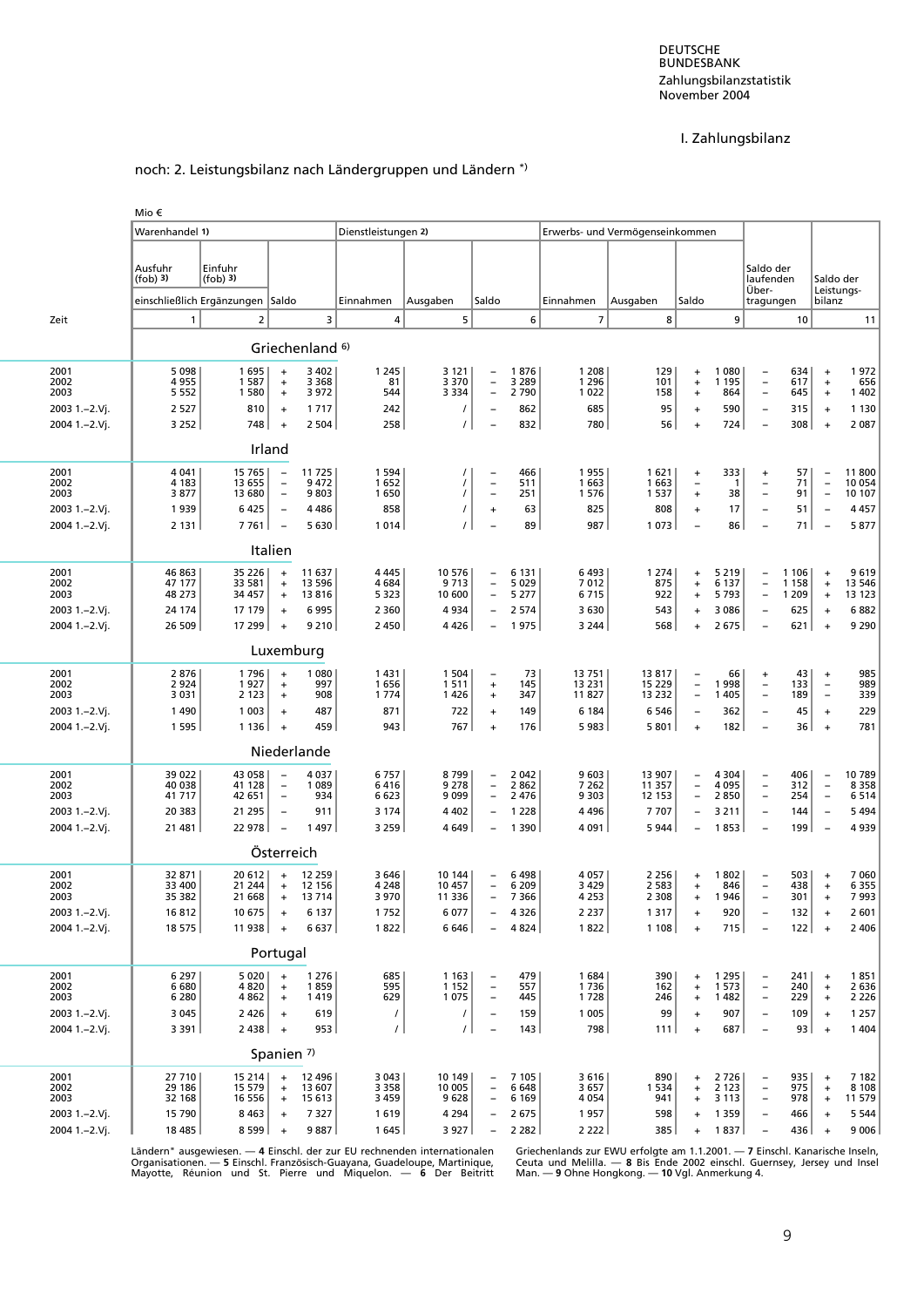

### I. Zahlungsbilanz

# noch: 2. Leistungsbilanz nach Ländergruppen und Ländern \*)

|                       | Mio €                                 |                                                           |                                                      |                       |                                             |                     |                                                       |                    |                   |                                        |                                                      |                    |                                                      |                                 |                                                      |                    |
|-----------------------|---------------------------------------|-----------------------------------------------------------|------------------------------------------------------|-----------------------|---------------------------------------------|---------------------|-------------------------------------------------------|--------------------|-------------------|----------------------------------------|------------------------------------------------------|--------------------|------------------------------------------------------|---------------------------------|------------------------------------------------------|--------------------|
|                       | Warenhandel 1)                        |                                                           |                                                      | Dienstleistungen 2)   |                                             |                     | Erwerbs- und Vermögenseinkommen                       |                    |                   |                                        |                                                      |                    |                                                      |                                 |                                                      |                    |
|                       | Ausfuhr<br>$(fob)$ 3)                 | Einfuhr<br>$(fob)$ 3)<br>einschließlich Ergänzungen Saldo |                                                      |                       | Einnahmen                                   | Ausgaben            | Saldo                                                 |                    | Einnahmen         | Ausgaben                               | Saldo                                                |                    | Saldo der<br>laufenden<br>Über-<br>tragungen         |                                 | Saldo der<br>Leistungs-<br>bilanz                    |                    |
| Zeit                  | $\mathbf{1}$                          | $\overline{2}$                                            |                                                      | 3                     | 4                                           | 5                   |                                                       | 6                  | $\overline{7}$    | 8                                      |                                                      | 9                  |                                                      | 10                              |                                                      | 11                 |
|                       |                                       | Andere EU-Länder <sup>4)</sup>                            |                                                      |                       |                                             |                     |                                                       |                    |                   |                                        |                                                      |                    |                                                      |                                 |                                                      |                    |
| 2001                  | 127 325                               | 104 509                                                   | $\ddot{}$                                            | 22 816                | 19 203                                      | 27 905              | $\qquad \qquad -$                                     | 8702               | 17 521            | 23 591                                 |                                                      | 6070               |                                                      | $-13321$                        | $\overline{\phantom{a}}$                             | 5 2 7 7            |
| 2002<br>2003          | 133 808<br>139 130                    | 104 612<br>109 884                                        | $+$                                                  | 29 196<br>29 24 6     | 21 9 21<br>21873                            | 26 330<br>27 159    | $\qquad \qquad -$<br>$\overline{\phantom{a}}$         | 4410<br>5 2 8 7    | 13 251<br>14 0 38 | 24 4 63<br>22 0 20                     | $\overline{\phantom{0}}$<br>$\overline{\phantom{a}}$ | 11 212<br>7981     | $\overline{\phantom{0}}$                             | $-12242$<br>14 3 26             | $\pm$                                                | 1 3 3 2<br>1652    |
| 2003 1.-2.Vj.         | 68 360                                | 54 760                                                    | $\ddot{}$<br>$+$                                     | 13 600                | 10 315                                      | 12 9 21             | $\qquad \qquad -$                                     | 2 6 0 6            | 7842              | 11 508                                 | $\overline{\phantom{a}}$                             | 3 6 6 6            | $\overline{\phantom{a}}$                             | 6680                            | $+$<br>$\overline{+}$                                | 648                |
| 2004 1.-2.Vj.         | 75 290                                | 55 998                                                    | $\ddot{}$                                            | 19 29 2               | 11 135                                      | 12 915              | $\overline{\phantom{0}}$                              | 1780               | 9 5 7 4           | 11829                                  |                                                      | 2 2 5 5            |                                                      | 6232                            | $\overline{+}$                                       | 9 0 2 4            |
|                       |                                       | darunter: Dänemark                                        |                                                      |                       |                                             |                     |                                                       |                    |                   |                                        |                                                      |                    |                                                      |                                 |                                                      |                    |
| 2001                  | 10 437                                | 9044                                                      | $\ddot{}$                                            | 1 3 9 3               | 2 4 8 0                                     | 2766                | $\overline{\phantom{a}}$                              | 286                | $1525$ –          | 343                                    | $\ddot{}$                                            | 1867               |                                                      | 5                               | $\ddot{}$                                            | 2 9 6 9            |
| 2002<br>2003          | 11 275<br>11 2 2 4                    | 9 2 7 9<br>9 5 6 5                                        | $\ddot{}$<br>$+$                                     | 1995<br>1659          | 2 6 9 1<br>2875                             | 2 7 6 3<br>2 9 2 4  | $\qquad \qquad -$<br>$\overline{\phantom{a}}$         | 72<br>49           | 1516<br>$1432$ –  | 468<br>$\overline{\phantom{a}}$<br>132 | $\ddot{}$<br>$\ddot{}$                               | 1984<br>1 5 6 4    | $\overline{\phantom{0}}$<br>$\overline{\phantom{a}}$ | 70<br>34                        | $\ddot{}$<br>$\ddot{}$                               | 3837<br>3 14 1     |
| 2003 1 .- 2 . Vj.     | 5 5 9 8                               | 4808                                                      | $\ddot{}$                                            | 791                   | $\prime$                                    | 1 2 7 3             | $\begin{array}{c} + \end{array}$                      | 192                | 720               | 110<br>$\overline{ }$ $\overline{ }$   | $\ddot{}$                                            | 830                | $\overline{\phantom{a}}$                             | 24                              | $\ddot{}$                                            | 1789               |
| 2004 1.-2.Vj.         | 5 3 8 6                               | 4 5 9 3                                                   | $+$                                                  | 793                   | $\prime$                                    | 1149                | $\ddot{}$                                             | 464                | $620$ -           | 71                                     | $\ddot{}$                                            | 692                | $\overline{\phantom{0}}$                             | 3                               | $\overline{+}$                                       | 1946               |
|                       |                                       |                                                           | Polen                                                |                       |                                             |                     |                                                       |                    |                   |                                        |                                                      |                    |                                                      |                                 |                                                      |                    |
| 2001<br>2002          | 15 308<br>16 300                      | 12 970<br>13 706                                          | $\ddot{}$<br>$\ddot{}$                               | 2 3 3 8<br>2 5 9 4    | 1 1 3 3<br>1 1 7 5                          | 2 6 8 2<br>2 5 8 2  | $\overline{\phantom{a}}$<br>$\overline{\phantom{a}}$  | 1 5 4 9<br>1 4 0 7 | 589<br>467        | 1808<br>1820                           | $\overline{\phantom{a}}$<br>$\overline{\phantom{a}}$ | 1 2 2 0<br>1 3 5 3 | $\ddot{}$                                            | 4 <br>88                        | $\overline{\phantom{a}}$                             | 435<br>78          |
| 2003                  | 16 441                                | 15 3 5 9                                                  | $\ddot{}$                                            | 1 0 8 2               | 1 1 8 4                                     | 3 0 0 4             | $\overline{\phantom{a}}$                              | 1820               | 473               | 1797                                   | $\overline{\phantom{a}}$                             | 1 3 2 4            | $\ddot{}$                                            | 275                             | $\overline{\phantom{a}}$                             | 1786               |
| 2003 1 .- 2. Vj.      | 7970                                  | 7 3 0 8<br>7777                                           | $+$                                                  | 661                   | $\prime$<br>$\prime$                        | 1 3 1 1             | $\overline{\phantom{a}}$                              | 756<br>878         | 270               | 747                                    | $\overline{\phantom{0}}$                             | 477                | $\ddot{}$                                            | 73<br>39                        | $\overline{\phantom{a}}$                             | 499                |
| 2004 1 - 2 Vi.        | 9412                                  |                                                           | $+$                                                  | 1635                  |                                             | 1492                | $\overline{\phantom{0}}$                              |                    | 380               | 713                                    | $\overline{\phantom{0}}$                             | 333                | $\overline{\phantom{0}}$                             |                                 | $+$                                                  | 385                |
|                       | Schweden<br>2001<br>12 902<br>8 6 5 2 |                                                           |                                                      |                       |                                             |                     |                                                       |                    |                   |                                        |                                                      |                    |                                                      |                                 |                                                      |                    |
| 2002                  | 13 3 9 2                              | 8 4 9 4                                                   | $\ddot{}$<br>$\ddot{}$                               | 4 2 4 9<br>4897       |                                             | 2511<br>2 2 7 0     | $\begin{array}{c} + \end{array}$<br>$\qquad \qquad -$ | 197<br>133         | 1480<br>1415      | 222<br>732                             | $\ddot{}$<br>$\begin{array}{c} + \end{array}$        | 1 2 5 8<br>682     | $\overline{\phantom{0}}$<br>$\overline{\phantom{a}}$ | 98<br>128                       | $\ddot{}$<br>$\ddot{}$                               | 5 6 0 6<br>5 3 1 8 |
| 2003<br>2003 1.-2.Vj. | 14 097<br>6912                        | 9 1 5 3<br>4 6 20                                         | $\ddot{}$                                            | 4944<br>2 2 9 2       | $\prime$<br>$\prime$                        | 2 3 3 4<br>$\prime$ | $\overline{\phantom{a}}$                              | 91<br>70           | 1 5 6 0<br>895    | 475<br>290                             | $\ddot{}$                                            | 1 0 8 5<br>606     | $\overline{\phantom{a}}$<br>$\overline{\phantom{0}}$ | 88<br>44                        | $\ddot{}$<br>$\ddot{}$                               | 5851<br>2923       |
| 2004 1.-2.Vj.         | 7 7 3 4                               | 4881                                                      | $\ddot{}$<br>$\ddot{}$                               | 2853                  | $\prime$                                    | $\prime$            | $\begin{array}{c} + \end{array}$                      | 34                 | 1 100             | 380                                    | $\ddot{}$<br>$\ddot{}$                               | 720                |                                                      | 43                              | $\ddot{}$                                            | 3 4 9 6            |
|                       | Tschechische Republik                 |                                                           |                                                      |                       |                                             |                     |                                                       |                    |                   |                                        |                                                      |                    |                                                      |                                 |                                                      |                    |
| 2001                  | 14 703                                | 14 453                                                    | $\ddot{}$                                            | 250                   | 1 0 4 2                                     | 1890                | -                                                     | 848                | 767               | 347                                    | $\ddot{}$                                            | 420                |                                                      | 184                             | $\overline{\phantom{a}}$                             | 361                |
| 2002<br>2003          | 15 692<br>16 587                      | 16 097<br>17 501                                          | $\overline{\phantom{a}}$<br>$\overline{\phantom{a}}$ | 405<br>914            | 992<br>1 0 2 7                              | 1611<br>2 0 7 5     | $\overline{\phantom{a}}$<br>$\overline{\phantom{a}}$  | 619<br>1 0 4 9     | 604<br>629        | 305<br>252                             | $\ddot{}$<br>$\ddot{}$                               | 299<br>376         | $\overline{\phantom{a}}$<br>$\overline{\phantom{a}}$ | 61<br>34                        | $\overline{\phantom{a}}$<br>$\overline{\phantom{a}}$ | 786<br>1621        |
| 2003 1 .- 2 Vi.       | 8 1 1 7                               | 8694                                                      | $\overline{\phantom{a}}$                             | 577                   | 467                                         | 1 0 1 0             | $\overline{\phantom{a}}$                              | 543                | 321               | 123                                    | $\ddot{}$                                            | 198                | $\overline{\phantom{a}}$                             | 15                              | $\overline{\phantom{a}}$                             | 937                |
| 2004 1 - 2 Vi.        | 8 9 6 5                               | $8743$ +                                                  |                                                      | 222                   | 534                                         | 1139                | $\overline{\phantom{a}}$                              | 605                | 316               | 102                                    | $\ddot{}$                                            | 213                | $\ddot{}$                                            | 4                               | $\overline{\phantom{a}}$                             | 165                |
|                       |                                       |                                                           | Ungarn                                               |                       |                                             |                     |                                                       |                    |                   |                                        |                                                      |                    |                                                      |                                 |                                                      |                    |
| 2001<br>2002          | 10 599<br>11 260                      | 11 954                                                    | $\qquad \qquad -$                                    | $11781$ – 1182<br>694 | 505<br>579                                  | 1 2 8 1             | $1320$ $-$<br><sup>-</sup>                            | 815<br>701         | 1392<br>1 3 9 9   | 123                                    | $\ddot{}$                                            | 1 2 7 6            |                                                      | $130$ + $1263$ - $133$ -<br>111 | $\qquad \qquad -$                                    | 868<br>231         |
| 2003                  | 11 925                                | 12 109                                                    | $\overline{\phantom{a}}$                             | 184                   | 768                                         | 1 3 2 3             | $\overline{a}$                                        | 555                | 1 2 9 0           | 86                                     | $\ddot{}$                                            | 1 2 0 3            | $\overline{\phantom{0}}$                             | 102                             | $\bf{+}$                                             | 362                |
| 2003 1.-2.Vj.         | 5918                                  | 5 8 7 9                                                   | $\ddot{}$                                            | 39                    | 318                                         | $\prime$            | $\overline{\phantom{0}}$                              | 210                | 685               | 45                                     | $\ddot{}$                                            | 641                |                                                      | 51                              | $\ddot{}$                                            | 419                |
| 2004 1 - 2 Vi.        | 6 3 5 2                               | $6303$ +                                                  |                                                      | 50                    | 366<br>Vereinigtes Königreich <sup>8)</sup> | $\left  \right $    | $\overline{\phantom{0}}$                              | 192                | 724               | 61                                     | $\ddot{}$                                            | 663                | $\overline{\phantom{0}}$                             | 40                              | $\ddot{}$                                            | 481                |
| 2001                  | 52 871                                | 38 055                                                    |                                                      | 14816                 | 9946                                        | 14 617              |                                                       | 4672               | 10 643            | 20 101                                 | $\overline{\phantom{a}}$                             | 9458               |                                                      | 435                             |                                                      | 251                |
| 2002                  | 54 903                                | 34 917                                                    | $\ddot{}$<br>$\ddot{}$                               | 19 986                | 12 074                                      | 14 099              | -<br>$\overline{\phantom{a}}$                         | 2 0 2 5            | 6710              | 20 648                                 | $\overline{\phantom{0}}$                             | 13 938             | $\overline{\phantom{0}}$<br>$\overline{\phantom{a}}$ | 253                             | $\ddot{}$<br>$\ddot{}$                               | 3770               |
| 2003<br>2003 1.-2.Vj. | 56 535<br>28 138                      | 33 539<br>17 491                                          | $\ddot{}$<br>$\ddot{}$                               | 22 996<br>10 647      | 11 996<br>5 5 9 8                           | 13 619<br>6896      | $\overline{\phantom{a}}$<br>$\qquad \qquad -$         | 1622<br>1 2 9 8    | 7693<br>4 4 4 7   | 18 3 69<br>9844                        | $\qquad \qquad -$<br>$\overline{\phantom{0}}$        | 10 676<br>5 3 9 7  | $\overline{\phantom{a}}$<br>$\overline{\phantom{0}}$ | 443<br>172                      | $\ddot{}$<br>$\ddot{}$                               | 10 254<br>3780     |
| 2004 1.-2.Vj.         | 30 789                                | 17015                                                     | $+$                                                  | 13 774                | 5986                                        | 6433                | $\overline{\phantom{0}}$                              | 446                | 5988              | 10 131                                 | $\overline{\phantom{a}}$                             | 4 1 4 3            | $\ddot{}$                                            | 0 <sup>1</sup>                  | $\ddot{}$                                            | 9 1 8 5            |
|                       |                                       | Andere europäische Länder                                 |                                                      |                       |                                             |                     |                                                       |                    |                   |                                        |                                                      |                    |                                                      |                                 |                                                      |                    |
| 2001                  | 60735                                 | 55 669                                                    | $\ddot{}$                                            | 5 0 6 6               | 10 066                                      | 18758               | $\overline{\phantom{a}}$                              | 8692               | 10 45 6           | 8457                                   | $\ddot{}$                                            | 1999               |                                                      | 4 1 4 0                         | $\overline{\phantom{a}}$                             | 5767               |
| 2002<br>2003          | 64 3 53<br>65 989                     | 55 395<br>58 347                                          | $\begin{array}{c} + \end{array}$<br>$\ddot{}$        | 8957<br>7642          | 10 241<br>13780                             | 19 542<br>19 260    | $\overline{\phantom{0}}$<br>$\overline{\phantom{0}}$  | 9 3 0 1<br>5 4 8 1 | 9 1 8 8<br>8742   | 6 187<br>6 6 6 1                       | $\ddot{}$<br>$\ddot{}$                               | 3 0 0 0<br>2 0 8 1 | $\overline{\phantom{0}}$<br>$\qquad \qquad -$        | 4 2 3 0<br>4 1 2 0              | $\overline{\phantom{a}}$<br>$\ddot{}$                | 1 5 7 3<br>122     |
| 2003 1.-2.Vj.         | 31 987                                | 29 079                                                    | $\ddot{}$                                            | 2 9 0 8               | 6 6 4 2                                     | 8 1 5 3             | $\overline{\phantom{0}}$                              | 1511               | 4 1 0 4           | 3 5 3 0                                | $\ddot{}$                                            | 574                |                                                      | 1877                            | $\ddot{}$                                            | 94                 |
| 2004 1.-2.Vj.         | 37 110                                | 28 284                                                    | $\overline{+}$                                       | 8826                  | 5756                                        | 8414                | $\qquad \qquad -$                                     | 2658               | 4 5 2 2           | 3 5 3 2                                | $+$                                                  | 989                |                                                      | 1736                            | $\ddot{}$                                            | 5422               |

**\*** Anmerkungen siehe Seiten 8 und 9.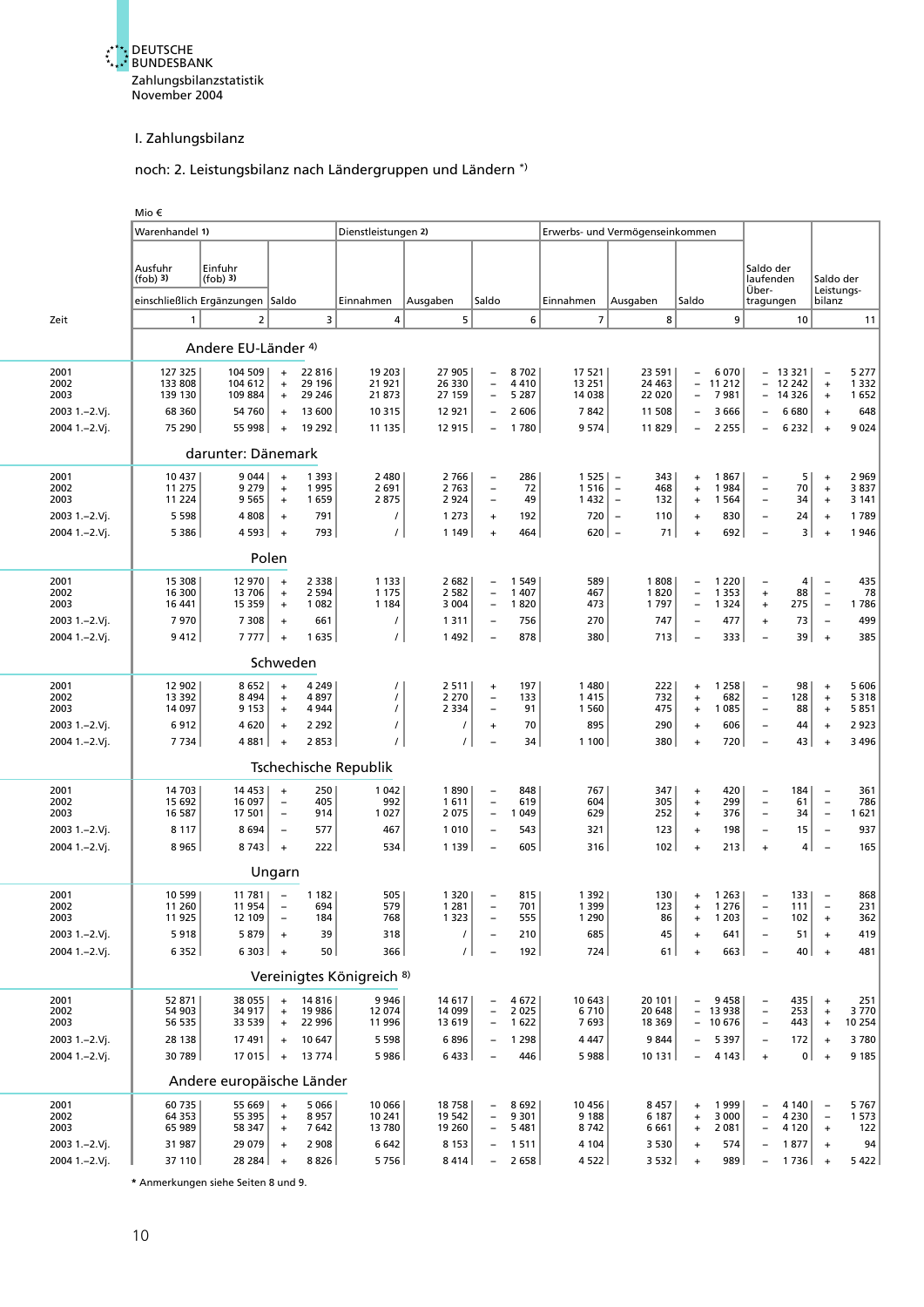# I. Zahlungsbilanz

# noch: 2. Leistungsbilanz nach Ländergruppen und Ländern \*)

|                       | Mio €                 |                                                           |                                                      |                    |                      |                      |                                               |                    |                    |                                 |                                               |                 |                                                      |                 |                                                      |                  |
|-----------------------|-----------------------|-----------------------------------------------------------|------------------------------------------------------|--------------------|----------------------|----------------------|-----------------------------------------------|--------------------|--------------------|---------------------------------|-----------------------------------------------|-----------------|------------------------------------------------------|-----------------|------------------------------------------------------|------------------|
|                       | Warenhandel 1)        |                                                           |                                                      |                    | Dienstleistungen 2)  |                      |                                               |                    |                    | Erwerbs- und Vermögenseinkommen |                                               |                 |                                                      |                 |                                                      |                  |
|                       | Ausfuhr<br>$(fob)$ 3) | Einfuhr<br>$(fob)$ 3)<br>einschließlich Ergänzungen Saldo |                                                      |                    | Einnahmen            | Ausgaben             | Saldo                                         |                    | Einnahmen          | Ausgaben                        | Saldo                                         |                 | Saldo der<br>laufenden<br>Über-<br>tragungen         |                 | Saldo der<br>Leistungs-<br>bilanz                    |                  |
| Zeit                  | $\mathbf{1}$          | $\overline{2}$                                            |                                                      | 3                  | 4 <sup>1</sup>       | 5                    |                                               | 6                  | $\overline{7}$     | 8                               |                                               | 9               |                                                      | 10              |                                                      | 11               |
|                       |                       | darunter: Russische Föderation                            |                                                      |                    |                      |                      |                                               |                    |                    |                                 |                                               |                 |                                                      |                 |                                                      |                  |
|                       |                       |                                                           |                                                      |                    |                      |                      |                                               |                    |                    |                                 |                                               |                 |                                                      |                 |                                                      |                  |
| 2001<br>2002          | 10 687<br>11 709      | 13 880<br>12 538                                          | $\overline{\phantom{a}}$<br>$\overline{\phantom{a}}$ | 3 1 9 3<br>829     | $\prime$             | $\prime$             | -<br>$\overline{a}$                           | 662<br>860         | 2 3 9 4<br>2 1 4 1 | 352<br>447                      | $\ddot{}$<br>$\begin{array}{c} + \end{array}$ | 2 0 4 2<br>1694 | $\overline{\phantom{0}}$<br>$\overline{\phantom{a}}$ | 200<br>256      | $\overline{\phantom{a}}$<br>$\overline{\phantom{a}}$ | 2012<br>251      |
| 2003                  | 12 4 29               | 13 618                                                    | $\equiv$                                             | 1 1 9 0            | $\prime$             | $\prime$             | $\overline{\phantom{0}}$                      | 797                | 1983               | 372                             | $\ddot{}$                                     | 1611            | $\overline{\phantom{a}}$                             | 226             | $\overline{\phantom{a}}$                             | 602              |
| 2003 1.-2.Vj.         | 5753                  | 6811                                                      | $\overline{\phantom{a}}$                             | 1058               | $\prime$             | $\prime$             | $\overline{\phantom{0}}$                      | 321                | 971                | 199                             | $\ddot{}$                                     | 773             | $\overline{\phantom{0}}$                             | 111             | $\overline{\phantom{a}}$                             | 717              |
| 2004 1.-2.Vj.         | 7 0 69                | $6719$ +                                                  |                                                      | 350                | $\prime$             |                      | $\overline{\phantom{0}}$                      | 376                | 956                | 234                             | $+$                                           | 723             | $\overline{\phantom{0}}$                             | 101             | $\ddot{}$                                            | 596              |
|                       |                       | Schweiz                                                   |                                                      |                    |                      |                      |                                               |                    |                    |                                 |                                               |                 |                                                      |                 |                                                      |                  |
| 2001                  | 27 831                | 20 368                                                    | $\ddot{}$                                            | 7463               | 6974                 | 8984                 | $\overline{\phantom{a}}$                      | 2010               | 5 9 0 2            | 6 5 5 5                         | $\overline{\phantom{a}}$                      | 653             | $\overline{\phantom{a}}$                             | 494             | $\pm$                                                | 4 3 0 5          |
| 2002<br>2003          | 27 729<br>26 929      | 20 547<br>20 193                                          | $+$<br>$\ddot{}$                                     | 7 1 8 2<br>6736    | 6 5 8 4<br>9748      | 9 0 9 8<br>8700      | $\overline{a}$<br>$\ddot{}$                   | 2 5 1 4<br>1 0 4 8 | 5 1 0 4<br>4782    | 4 2 9 7<br>4676                 | $\ddot{}$<br>$\ddot{}$                        | 806<br>106      | $\overline{\phantom{a}}$<br>$\overline{\phantom{a}}$ | 492<br>699      | $\bf{+}$<br>$\ddot{}$                                | 4982<br>7 1 9 1  |
| 2003 1.-2.Vj.         | 13 804                | 10 231                                                    | $+$                                                  | 3 5 7 3            | 4704                 | 4 2 3 6              | $\ddot{}$                                     | 468                | 2 1 3 1            | 2 700                           | $\overline{\phantom{0}}$                      | 569             | $\overline{\phantom{0}}$                             | 209             | $\pm$                                                | 3 2 6 3          |
| 2004 1 - 2 Vi.        | 14 109                | 10 182                                                    | $+$                                                  | 3 9 2 7            | 3867                 | 4 2 0 6              | $\overline{\phantom{a}}$                      | 339                | 2 3 7 8            | 2459                            | $\overline{\phantom{0}}$                      | 82              |                                                      | 240             | $\ddot{}$                                            | 3 2 6 6          |
|                       |                       | Türkei                                                    |                                                      |                    |                      |                      |                                               |                    |                    |                                 |                                               |                 |                                                      |                 |                                                      |                  |
| 2001                  | 5905                  | 6431                                                      | $\overline{\phantom{a}}$                             | 526                | 672                  | 3 9 7 1              |                                               | 3 2 9 9            | 880                | 520                             | $\begin{array}{c} + \end{array}$              | 359             | $\overline{\phantom{a}}$                             | 2 2 3 8         | $\qquad \qquad -$                                    | 5 7 0 4          |
| 2002<br>2003          | 7 5 0 5<br>8835       | 6749<br>7 1 1 0                                           | $\ddot{}$<br>$+$                                     | 756<br>1725        | 607<br>612           | 3 9 3 1<br>3 5 9 6   | $\frac{1}{1}$<br>$\overline{a}$               | 3 3 2 4<br>2 9 8 4 | 743<br>498         | 510<br>287                      | $\begin{array}{c} + \end{array}$<br>$\ddot{}$ | 233<br>211      | $\qquad \qquad -$<br>$\overline{\phantom{a}}$        | 2 1 0 2<br>1795 | $\overline{\phantom{a}}$<br>$\overline{\phantom{a}}$ | 4438<br>2842     |
| 2003 1 .- 2 Vi.       | 3 9 3 6               | 3 4 6 8                                                   | $+$                                                  | 467                | 291                  | 1 1 2 6              | $\overline{\phantom{0}}$                      | 835                | 283                | 149                             | $\ddot{}$                                     | 134             |                                                      | 890             | $\overline{\phantom{a}}$                             | 1 1 2 4          |
| 2004 1.-2.Vj.         | 5 9 0 0               | 3623                                                      | $+$                                                  | 2 2 7 7            | 335                  | 1 2 9 4              | $\overline{\phantom{0}}$                      | 959                | 207                | 65                              | $\ddot{}$                                     | 141             | $\overline{\phantom{0}}$                             | 572             | $\ddot{}$                                            | 887              |
|                       | Afrika                |                                                           |                                                      |                    |                      |                      |                                               |                    |                    |                                 |                                               |                 |                                                      |                 |                                                      |                  |
| 2001                  | 12 143                | 10 874                                                    | $\overline{+}$                                       | 1 2 6 9            | 1760                 | 3 9 2 0              | $\overline{\phantom{a}}$                      | 2 1 6 0            | 1 5 3 9            | 599                             | $\ddot{}$                                     | 939             | $\overline{\phantom{0}}$                             | 169             | $\overline{\phantom{a}}$                             | 120              |
| 2002                  | 11 930                | 9716                                                      | $\ddot{}$                                            | 2 2 1 4            | 2 0 8 0              | 3707                 | $\overline{a}$                                | 1628               | 1 2 0 6            | 407                             | $\begin{array}{c} + \end{array}$              | 800             | $\overline{\phantom{a}}$                             | 392             | $\pm$                                                | 994              |
| 2003                  | 12 187                | 9 740                                                     | $+$                                                  | 2 4 4 7            | 2 1 7 9              | 3 0 9 9              | $\overline{a}$                                | 920                | 1 2 8 5            | 375                             | $\ddot{}$                                     | 909             | $\overline{\phantom{a}}$                             | 294             | $\begin{array}{c} + \end{array}$                     | 2 1 4 3          |
| 2003 1.-2.Vj.         | 5885<br>6461          | 4819<br>4 3 7 8                                           | $+$                                                  | 1066<br>2 0 8 3    | 1 0 2 0<br>894       | $\prime$<br>$\prime$ | $\qquad \qquad -$<br>$\overline{a}$           | 468<br>795         | 667<br>541         | 195<br>139                      | $\ddot{}$                                     | 472<br>403      | $\overline{\phantom{0}}$<br>$\overline{\phantom{0}}$ | 196             | $\ddot{}$                                            | 874<br>1464      |
| 2004 1.-2.Vj.         |                       |                                                           | $+$                                                  |                    |                      |                      |                                               |                    |                    |                                 | $\ddot{}$                                     |                 |                                                      | 227             | $\ddot{}$                                            |                  |
|                       |                       | darunter: Südafrika                                       |                                                      |                    |                      |                      |                                               |                    |                    |                                 |                                               |                 |                                                      |                 |                                                      |                  |
| 2001<br>2002          | 4438<br>4 3 9 2       | 3145<br>2 9 9 9                                           | $\ddot{}$<br>$\ddot{}$                               | 1 2 9 3<br>1 3 9 4 | 464<br>652           | $\prime$             | $\qquad \qquad -$<br>$\overline{\phantom{0}}$ | 432<br>225         | 485<br>500         | 117<br>132                      | $\ddot{}$<br>$\ddot{}$                        | 367<br>368      | $\overline{\phantom{0}}$<br>$\overline{\phantom{a}}$ | 95<br>63        | $\ddot{}$<br>$\ddot{}$                               | 1 1 3 4<br>1474  |
| 2003                  | 5 0 5 7               | 2651                                                      | $+$                                                  | 2 4 0 5            | 770                  | $\prime$             | $\overline{a}$                                | 78                 | 497                | 109                             | $\ddot{}$                                     | 388             | $\overline{\phantom{a}}$                             | 59              | $\ddot{}$                                            | 2656             |
| 2003 1.-2.Vj.         | 2 4 8 3               | 1 3 3 0                                                   | $+$                                                  | 1 1 5 3            | 343                  | $\prime$             | $\overline{\phantom{0}}$                      | 88                 | 278                | 60                              | $\ddot{}$                                     | 218             | $\overline{\phantom{0}}$                             | 26              | $\ddot{}$                                            | 1 2 5 7          |
| 2004 1.-2.Vj.         | 2712                  | 1392                                                      | $+$                                                  | 1 3 2 0            | 335                  | $\prime$             |                                               | 63                 | 164                | 32                              | $\ddot{}$                                     | 132             | $\overline{\phantom{0}}$                             | 24              | $\ddot{}$                                            | 1 3 6 5          |
|                       | Amerika               |                                                           |                                                      |                    |                      |                      |                                               |                    |                    |                                 |                                               |                 |                                                      |                 |                                                      |                  |
| 2001                  | 89 348                | 60881<br>54 224                                           | $+$                                                  | 28 4 67            | 21 598               | 28 363               | $\overline{\phantom{0}}$                      | 6765               | 9678               | 15 361                          |                                               | 5682            |                                                      | 1884            | $\ddot{}$                                            | 14 135<br>31 373 |
| 2002<br>2003          | 88759<br>79 345       | 52 857                                                    | $\ddot{}$<br>$\ddot{}$                               | 34 535<br>26 488   | 26722<br>22 0 24     | 26 562<br>23 753     | $\ddot{}$<br>$\qquad \qquad -$                | 160<br>1728        | 12 522<br>12 593   | 13 037<br>10 535                | $\qquad \qquad -$<br>$\ddot{}$                | 515<br>2058     | $\qquad \qquad -$<br>$\qquad \qquad -$               | 2807<br>2 1 1 1 | $\ddot{}$<br>$\ddot{}$                               | 24 707           |
| 2003 1.-2.Vj.         | 40 211                | 27 583                                                    | $\ddot{}$                                            | 12 629             | 10 664               |                      | $\qquad \qquad -$                             | 1736               | 6 2 8 0            | 6 0 5 2                         | $\ddot{}$                                     | 228             |                                                      | 674             | $\ddot{}$                                            | 10 447           |
| 2004 1.-2.Vj.         | 41729                 | 26 476                                                    | $+$                                                  | 15 253             | 9932                 | $\prime$             |                                               | 948                | 5933               | 5213                            | $+$                                           | 721             |                                                      | 731             | $+$                                                  | 14 2 95          |
|                       |                       | Nordamerika                                               |                                                      |                    |                      |                      |                                               |                    |                    |                                 |                                               |                 |                                                      |                 |                                                      |                  |
| 2001                  | 71 099                | 47 691                                                    | $+$                                                  | 23 407             | 17965                | 24 4 93              | $\qquad \qquad -$                             | 6 5 2 8            | 5 0 1 9            | 12 655                          | $\overline{\phantom{a}}$                      | 7636            | $\overline{\phantom{a}}$                             | 1 5 4 2         | $\ddot{}$                                            | 7702             |
| 2002<br>2003          | 71843<br>64 351       | 41 926<br>40 184                                          | $+$<br>$+$                                           | 29 9 16<br>24 167  | 24 288<br>18 8 46    | 22 575<br>19 5 69    | $\ddot{}$<br>$\qquad \qquad -$                | 1713<br>722        | 8 1 7 0<br>9 3 5 8 | 10 954<br>8 3 7 7               | $\overline{\phantom{a}}$<br>$\ddot{}$         | 2 7 8 4<br>981  | $\overline{\phantom{a}}$<br>$\overline{\phantom{a}}$ | 2762<br>1795    | $\ddot{}$<br>$+$                                     | 26 084<br>22 630 |
| 2003 1.-2.Vj.         | 32 571                | 20 604                                                    | $\overline{+}$                                       | 11 967             | 9098                 |                      | $\qquad \qquad -$                             | 694                | 4 6 4 4            | 4859                            | $\overline{\phantom{0}}$                      | 215             | $\overline{\phantom{0}}$                             | 566             | $\ddot{}$                                            | 10 491           |
| 2004 1 .- 2. Vj.      | 33 861                | 20 769                                                    | $+$                                                  | 13 092             | 8 3 9 6              | $\prime$             | $\qquad \qquad -$                             | 498                | 4721               | 3 9 6 9                         | $\ddot{}$                                     | 753             |                                                      | 586             | $+$                                                  | 12761            |
|                       |                       | darunter: Kanada                                          |                                                      |                    |                      |                      |                                               |                    |                    |                                 |                                               |                 |                                                      |                 |                                                      |                  |
| 2001                  | 5 1 7 1               | 3024                                                      | $\ddot{}$                                            | 2 1 4 7            | $\prime$             | $\prime$             | $\overline{a}$                                | 339                | 1 2 3 9            | 912                             | $\ddot{}$                                     | 327             |                                                      | 260             | $\begin{array}{c} + \end{array}$                     | 1875             |
| 2002                  | 5 5 6 0               | 2 5 8 8                                                   | $+$                                                  | 2973               | $\prime$             | $\prime$             | $\overline{a}$                                | 271                | 1 5 0 2            | 175                             | $\ddot{}$                                     | 1 3 2 7         | $\qquad \qquad -$                                    | 310             | $\ddot{}$                                            | 3719             |
| 2003<br>2003 1.-2.Vj. | 4834<br>2632          | 2268<br>1181                                              | $+$<br>$\overline{+}$                                | 2 5 6 6<br>1451    | $\prime$<br>$\prime$ | $\prime$<br>$\prime$ | $\overline{a}$<br>$\qquad \qquad -$           | 502<br>233         | 1 0 9 9<br>455     | 304<br>125                      | $\ddot{}$<br>$\ddot{}$                        | 795<br>331      | $\overline{\phantom{a}}$                             | 297<br>127      | $\ddot{}$<br>$\begin{array}{c} + \end{array}$        | 2 5 6 2<br>1420  |
| 2004 1.-2.Vj.         | 2 4 1 5               | 1051                                                      | $+$                                                  | 1 3 6 4            | $\prime$             | $\prime$             |                                               | 157                | 402                | 144                             | $\ddot{}$                                     | 259             | $\overline{\phantom{a}}$                             | 105             | $\ddot{}$                                            | 1 3 6 0          |
|                       |                       |                                                           |                                                      |                    |                      |                      |                                               |                    |                    |                                 |                                               |                 |                                                      |                 |                                                      |                  |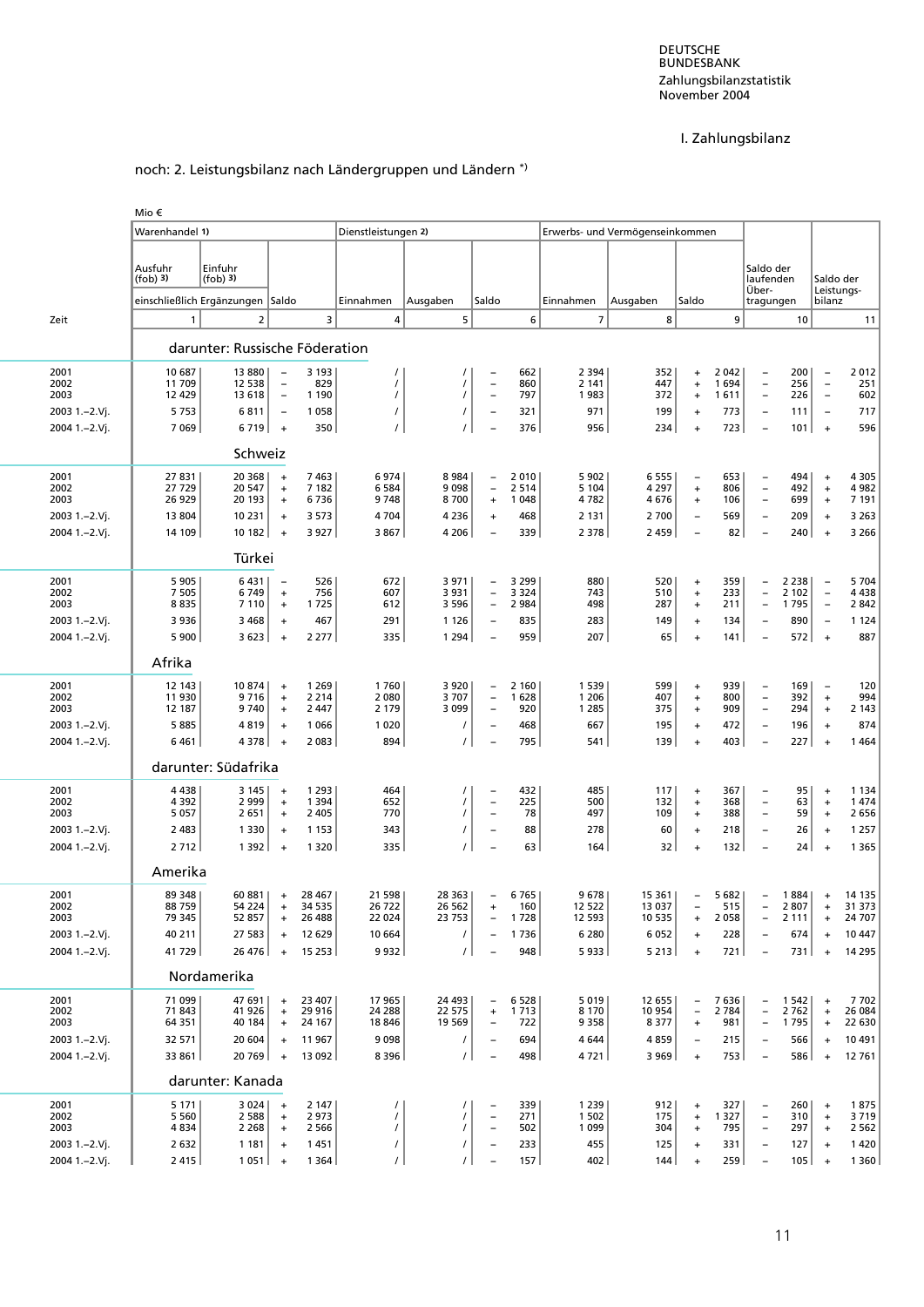

# noch: 2. Leistungsbilanz nach Ländergruppen und Ländern \*)

|                                   | Mio €                 |                                                             |                                                      |                    |                      |                      |                                                      |                    |                    |                                 |                                                      |                |                                                      |                 |                                               |                    |
|-----------------------------------|-----------------------|-------------------------------------------------------------|------------------------------------------------------|--------------------|----------------------|----------------------|------------------------------------------------------|--------------------|--------------------|---------------------------------|------------------------------------------------------|----------------|------------------------------------------------------|-----------------|-----------------------------------------------|--------------------|
|                                   | Warenhandel 1)        |                                                             |                                                      |                    | Dienstleistungen 2)  |                      |                                                      |                    |                    | Erwerbs- und Vermögenseinkommen |                                                      |                |                                                      |                 |                                               |                    |
|                                   | Ausfuhr<br>$(fob)$ 3) | Einfuhr<br>$(fob)$ 3)<br>einschließlich Ergänzungen   Saldo |                                                      |                    | Einnahmen            | Ausgaben             | Saldo                                                |                    | Einnahmen          | Ausgaben                        | Saldo                                                |                | Saldo der<br>laufenden<br>Über-<br>tragungen         |                 | Saldo der<br>Leistunas-<br>bilanz             |                    |
| Zeit                              | $\mathbf{1}$          | $\overline{2}$                                              |                                                      | 3                  | 4                    | 5                    |                                                      | 6                  | $\overline{7}$     | 8 <sup>1</sup>                  |                                                      | 9              |                                                      | 10              |                                               | 11                 |
|                                   |                       |                                                             |                                                      | Vereinigte Staaten |                      |                      |                                                      |                    |                    |                                 |                                                      |                |                                                      |                 |                                               |                    |
| 2001                              | 65 912                | 44 661                                                      | $\ddot{}$                                            | 21 251             | 17 597               | 23 779               | $\overline{\phantom{a}}$                             | 6 182              | 3780               | 11 743                          | $\overline{\phantom{a}}$                             | 7963           | $\overline{\phantom{a}}$                             | 1 2 8 2         | $\begin{array}{c} + \end{array}$              | 5825               |
| 2002<br>2003                      | 66 280<br>59 515      | 39 324<br>37 907                                            | $+$<br>$+$                                           | 26 956<br>21 608   | 23 125<br>17942      | 21 138<br>18 162     | $\ddot{}$<br>$\overline{\phantom{a}}$                | 1987<br>220        | 6668<br>8 2 5 9    | 10779<br>8 0 7 4                | $\overline{\phantom{a}}$<br>$\ddot{}$                | 4 1 1 1<br>186 | $\overline{\phantom{m}}$<br>$\overline{\phantom{a}}$ | 2 4 5 1<br>1498 | $\pmb{+}$<br>$\ddot{}$                        | 22 380<br>20 075   |
| 2003 1.-2.Vj.                     | 29 938                | 19 417                                                      | $\begin{array}{c} + \end{array}$                     | 10 5 21            | 8690                 | 9 1 5 1              | $\overline{\phantom{a}}$                             | 461                | 4 1 8 8            | 4734                            | $\overline{\phantom{a}}$                             | 546            | $\overline{\phantom{a}}$                             | 439             | $\ddot{}$                                     | 9 0 7 5            |
| 2004 1.-2.Vj.                     | 31 445                | 19 713                                                      | $\overline{+}$                                       | 11 7 32            | 7947                 | 8 2 8 6              | $\overline{\phantom{a}}$                             | 340                | 4 3 1 9            | 3825                            | $\ddot{}$                                            | 494            |                                                      | 481             | $\begin{array}{c} + \end{array}$              | 11 40 6            |
|                                   |                       | Zentralamerika                                              |                                                      |                    |                      |                      |                                                      |                    |                    |                                 |                                                      |                |                                                      |                 |                                               |                    |
| 2001                              | 7 2 2 2               | 2 7 0 7                                                     | $\bf{+}$                                             | 4514               | $\prime$             | $\prime$             |                                                      | 386                | 3 6 9 7            | 2 1 9 6                         | $\ddot{}$                                            | 1 501          | $\ddot{}$                                            | 50              | $\begin{array}{c} + \end{array}$              | 5679               |
| 2002<br>2003                      | 7 2 3 4<br>6 2 4 9    | 2 4 8 0<br>2 8 4 7                                          | $\pmb{+}$<br>$+$                                     | 4754<br>3 4 0 2    | $\prime$<br>$\prime$ | $\prime$<br>$\prime$ | $\overline{\phantom{a}}$<br>$\overline{\phantom{0}}$ | 1 3 0 5<br>989     | 3 4 4 8<br>2 8 4 4 | 1795<br>1917                    | $\begin{array}{c} + \end{array}$<br>$\ddot{}$        | 1654<br>927    | $\ddot{}$<br>$\overline{\phantom{a}}$                | 233<br>65       | $\begin{array}{c} + \end{array}$<br>$\ddot{}$ | 5 3 3 6<br>3 2 7 6 |
| 2003 1.-2.Vj.                     | 3 1 0 2               | 1 4 2 3                                                     | $\overline{+}$                                       | 1679               | $\prime$             | $\prime$             | $\overline{\phantom{0}}$                             | 809                | 1 3 8 0            | 1073                            | $\begin{array}{c} + \end{array}$                     | 307            | $\ddot{}$                                            | $\overline{2}$  | $\begin{array}{c} + \end{array}$              | 1 1 7 9            |
| 2004 1.-2.Vj.                     | 3 2 6 9               | 1213                                                        | $+$                                                  | 2 0 5 6            | $\prime$             | $\prime$             |                                                      | 509                | 1 0 6 1            | 1 1 6 1                         | $\overline{\phantom{0}}$                             | 100            | $\overline{\phantom{0}}$                             | 44              | $\overline{+}$                                | 1 4 0 4            |
|                                   |                       | Südamerika                                                  |                                                      |                    |                      |                      |                                                      |                    |                    |                                 |                                                      |                |                                                      |                 |                                               |                    |
| 2001<br>2002                      | 11 0 28<br>9683       | 10 483<br>9817                                              | $\pmb{+}$<br>$\overline{\phantom{a}}$                | 545<br>135         | 1736<br>1 5 3 2      | $\prime$<br>$\prime$ | $\ddot{}$<br>$\overline{\phantom{a}}$                | 149<br>248         | 962<br>903         | 509<br>288                      | $\bf{+}$<br>$\ddot{}$                                | 453<br>615     | $\overline{\phantom{a}}$<br>$\overline{\phantom{a}}$ | 392<br>278      | $\bf{+}$<br>$\overline{\phantom{a}}$          | 754<br>46          |
| 2003                              | 8744                  | 9826                                                        | $\overline{\phantom{a}}$                             | 1 0 8 2            | 1 5 3 5              | $\prime$             | $\overline{\phantom{a}}$                             | 17                 | 391                | 241                             | $\ddot{}$                                            | 150            | $\overline{\phantom{a}}$                             | 251             | $\overline{\phantom{a}}$                      | 1 200              |
| 2003 1 .- 2. Vj.                  | 4538                  | 5 5 5 5 5                                                   | $\overline{\phantom{a}}$                             | 1017               | 648                  | $\prime$             | $\overline{\phantom{0}}$                             | 232                | 256                | 120                             | $\begin{array}{c} + \end{array}$                     | 136            | $\overline{\phantom{a}}$                             | 110             | $\overline{\phantom{a}}$                      | 1 2 2 3            |
| 2004 1.-2.Vj.                     | 4 5 9 9               | $4494$ +                                                    |                                                      | 105                | 968                  | $\prime$             | $\ddot{}$                                            | 59                 | 151                | 83                              | $\ddot{}$                                            | 68             |                                                      | 102             | $\ddot{+}$                                    | 130                |
|                                   | Asien                 |                                                             |                                                      |                    |                      |                      |                                                      |                    |                    |                                 |                                                      |                |                                                      |                 |                                               |                    |
| 2001<br>2002                      | 68 526<br>72 431      | 81 459<br>77 310                                            | $\overline{\phantom{a}}$<br>$\overline{\phantom{a}}$ | 12 933<br>4879     | 10 161<br>12 4 64    | 14 381<br>14 660     | $\overline{\phantom{a}}$<br>$\overline{\phantom{a}}$ | 4 2 2 0<br>2 1 9 5 | 6 0 0 5<br>5 1 1 6 | 7044<br>5 0 7 7                 | $\qquad \qquad -$<br>$\pmb{+}$                       | 1 0 3 9<br>39  | $\overline{\phantom{a}}$<br>$\overline{\phantom{a}}$ | 1837<br>1 900   | $\overline{\phantom{a}}$<br>$\qquad \qquad -$ | 20 030<br>8935     |
| 2003                              | 74 971                | 81 972                                                      | $\overline{\phantom{a}}$                             | 7 0 0 1            | 12 3 13              | 13 5 53              | $\overline{\phantom{a}}$                             | 1 2 4 0            | 5 0 8 2            | 4 1 7 9                         | $\pm$                                                | 903            | $\overline{\phantom{a}}$                             | 1963            | $\overline{\phantom{a}}$                      | 9 3 0 1            |
| 2003 1.-2.Vj.                     | 35 952                | 40 017                                                      | $\overline{\phantom{0}}$                             | 4 0 6 5            | 6 0 2 5              | $\prime$             |                                                      | 912                | 3 0 2 4            | 2 2 6 2                         | $\begin{array}{c} + \end{array}$                     | 761            | $\overline{\phantom{a}}$                             | 856             | $\overline{\phantom{a}}$                      | 5071               |
| 2004 1.-2.Vj.                     | 41842                 | 43 880                                                      |                                                      | 2 0 3 8            | 5879                 | $\prime$             |                                                      | 1414               | 2 0 6 1            | 1883                            | $\ddot{}$                                            | 178            |                                                      | 595             |                                               | 3869               |
|                                   |                       | Länder des Nahen und Mittleren Ostens                       |                                                      |                    |                      |                      |                                                      |                    |                    |                                 |                                                      |                |                                                      |                 |                                               |                    |
| 2001<br>2002                      | 14 247<br>15 145      | 5276<br>4 5 4 2                                             | $\ddot{}$<br>$\ddot{}$                               | 8970<br>10 604     | 1770<br>2 2 6 5      | $\prime$<br>$\prime$ | $\overline{\phantom{a}}$                             | 764<br>225         | 1 1 5 4<br>619     | 1442<br>1 0 4 3                 | $\qquad \qquad -$<br>$\overline{\phantom{a}}$        | 288<br>424     | $\overline{\phantom{a}}$<br>$\overline{\phantom{a}}$ | 852 <br>871     | $\ddot{}$<br>$\pmb{+}$                        | 7066<br>9083       |
| 2003                              | 15417                 | 4 2 9 7                                                     | $+$                                                  | 11 120             | 2 1 9 6              | $\prime$             | $\overline{\phantom{0}}$                             | 13                 | 653                | 1 0 4 8                         | $\overline{\phantom{a}}$                             | 395            | $\overline{\phantom{a}}$                             | 732             | $\ddot{}$                                     | 9980               |
| 2003 1.-2.Vj.                     | 7519                  | 2 3 4 9                                                     | $\begin{array}{c} + \end{array}$                     | 5 1 7 0            | 1 0 5 2              | $\prime$             | $\overline{\phantom{a}}$                             | 116                | 455                | 549                             | $\overline{\phantom{a}}$                             | 94             | $\overline{\phantom{a}}$                             | 349             | $\ddot{}$                                     | 4610               |
| 2004 1.-2.Vj.                     | 8 2 7 0               | 1918<br>Andere asiatische Länder                            | $+$                                                  | 6 3 5 2            | 987                  | $\prime$             |                                                      | 232                | 291                | 359                             | $\qquad \qquad -$                                    | 68             | $\overline{\phantom{a}}$                             | 317             | $\ddot{}$                                     | 5735               |
| 2001                              | 54 279                |                                                             |                                                      | $76183$ - 21904    | 8 3 9 1              |                      |                                                      | $1 = 3456$         | 4851               |                                 | $5602$ -                                             | 751            |                                                      |                 | $986$ $-$                                     | 27 097             |
| 2002                              | 57 286                | 72 768                                                      | $\qquad \qquad -$                                    | 15 4 82            | 10 199               | $\prime$             |                                                      | 1970               | 4 4 9 7            | 4 0 3 4                         | $\begin{array}{c} + \end{array}$                     | 463            | $\sim$ $-$<br>$\qquad \qquad -$                      | 1028            | $\overline{\phantom{a}}$                      | 18 017             |
| 2003                              | 59 554                | 77 675                                                      | $\overline{\phantom{a}}$                             | 18 121             | 10 117               | $\prime$             | $\overline{a}$                                       | 1 2 2 7            | 4 4 2 9            | 3 1 3 1                         | $\ddot{}$                                            | 1 2 9 8        | $\overline{\phantom{a}}$                             | 1 2 3 0         | $\overline{\phantom{a}}$                      | 19 280             |
| 2003 1 .- 2. Vj.<br>2004 1.-2.Vj. | 28 4 33<br>33 572     | 37 668<br>41 962                                            | $\overline{\phantom{a}}$<br>$\overline{\phantom{a}}$ | 9 2 3 5<br>8 3 9 0 | 4973<br>4892         | $\prime$<br>$\prime$ | $\overline{\phantom{0}}$                             | 795<br>1 1 8 1     | 2 5 6 9<br>1770    | 1714<br>1523                    | $\ddot{}$<br>$\ddot{}$                               | 855<br>246     | $\overline{\phantom{a}}$                             | 506<br>278      | $\qquad \qquad -$<br>$\overline{\phantom{a}}$ | 9681<br>9603       |
|                                   |                       | darunter: China, Volksrepublik <sup>9)</sup>                |                                                      |                    |                      |                      |                                                      |                    |                    |                                 |                                                      |                |                                                      |                 |                                               |                    |
| 2001                              | 12 038                | 19 087                                                      | $\qquad \qquad -$                                    | 7 0 48             | 1051                 | $\prime$             |                                                      | 117                | 841                | 200                             | $\begin{array}{c} + \end{array}$                     | 640            |                                                      | 93              |                                               | 6618               |
| 2002                              | 14 4 9 0              | 20 546                                                      | $\overline{\phantom{a}}$                             | 6 0 5 5            | 1466                 | $\prime$             | $\pmb{+}$                                            | 68                 | 795                | 226                             | $\begin{array}{c} + \end{array}$                     | 569            | $\overline{\phantom{a}}$                             | 60              | $\qquad \qquad -$                             | 5479               |
| 2003<br>2003 1 .- 2. Vj.          | 18 159<br>8528        | 24 586<br>11 471                                            | $\overline{\phantom{a}}$<br>$\overline{\phantom{a}}$ | 6427<br>2 9 4 4    | 1470<br>647          | $\prime$<br>$\prime$ | $\bf{+}$<br>$\begin{array}{c} + \end{array}$         | 275<br>111         | 698<br>415         | 121<br>76                       | $\ddot{}$<br>$\ddot{}$                               | 577<br>339     | $\overline{\phantom{a}}$<br>$\ddot{}$                | 66<br>5         | $\qquad \qquad -$<br>$\overline{\phantom{0}}$ | 5641<br>2 4 8 8    |
| 2004 1.-2.Vj.                     |                       |                                                             | $\overline{\phantom{a}}$                             | 2658               | 782                  | $\left  \right $     | $\begin{array}{c} + \end{array}$                     | 95                 | 405                | 79                              | $\ddot{}$                                            | 326            | $\overline{\phantom{a}}$                             | 26              | $\overline{\phantom{a}}$                      | 2264               |
|                                   |                       | 10 781<br>13 4 39<br>Japan                                  |                                                      |                    |                      |                      |                                                      |                    |                    |                                 |                                                      |                |                                                      |                 |                                               |                    |
| 2001                              | 12739                 | 22 413                                                      | $\overline{\phantom{a}}$                             | 9675               | $\prime$             | 2 7 0 9              | $\begin{array}{c} + \end{array}$                     | 314                | 843                | 2 1 8 5                         | $\overline{\phantom{a}}$                             | 1 3 4 2        |                                                      | 138             | $\overline{\phantom{a}}$                      | 10 840             |
| 2002<br>2003                      | 12 253<br>11 619      | 19 557<br>19 4 19                                           | $\overline{a}$<br>$\overline{\phantom{a}}$           | 7 3 0 4<br>7800    | $\prime$<br>$\prime$ | 2 2 4 1<br>2 3 3 4   | $\ddot{}$<br>$\ddot{}$                               | 871<br>640         | 999<br>1 0 9 8     | 1713<br>1515                    | $\overline{\phantom{a}}$<br>$\overline{\phantom{a}}$ | 714<br>417     | $\overline{\phantom{a}}$<br>$\overline{\phantom{a}}$ | 51<br>106       | $\qquad \qquad -$<br>$\overline{\phantom{a}}$ | 7 197<br>7684      |
| 2003 1.-2.Vj.                     | 5463                  | 9 9 0 6                                                     | $\overline{\phantom{0}}$                             | 4 4 4 3            | $\prime$             | 1 1 5 5              | $\ddot{}$                                            | 312                | 615                | 836                             | $\overline{\phantom{0}}$                             | 221            | $\overline{\phantom{0}}$                             | 45              |                                               | 4 3 9 7            |
| 2004 1.-2.Vj.                     | 6095                  | 10 648                                                      | $\overline{\phantom{a}}$                             | 4 5 5 3            | $\prime$             | 1320                 | $\ddot{}$                                            | 28                 | 462                | 888                             |                                                      | 426            |                                                      | 30 <sup>1</sup> |                                               | 4 981              |

**\*** Anmerkungen siehe Seiten 8 und 9.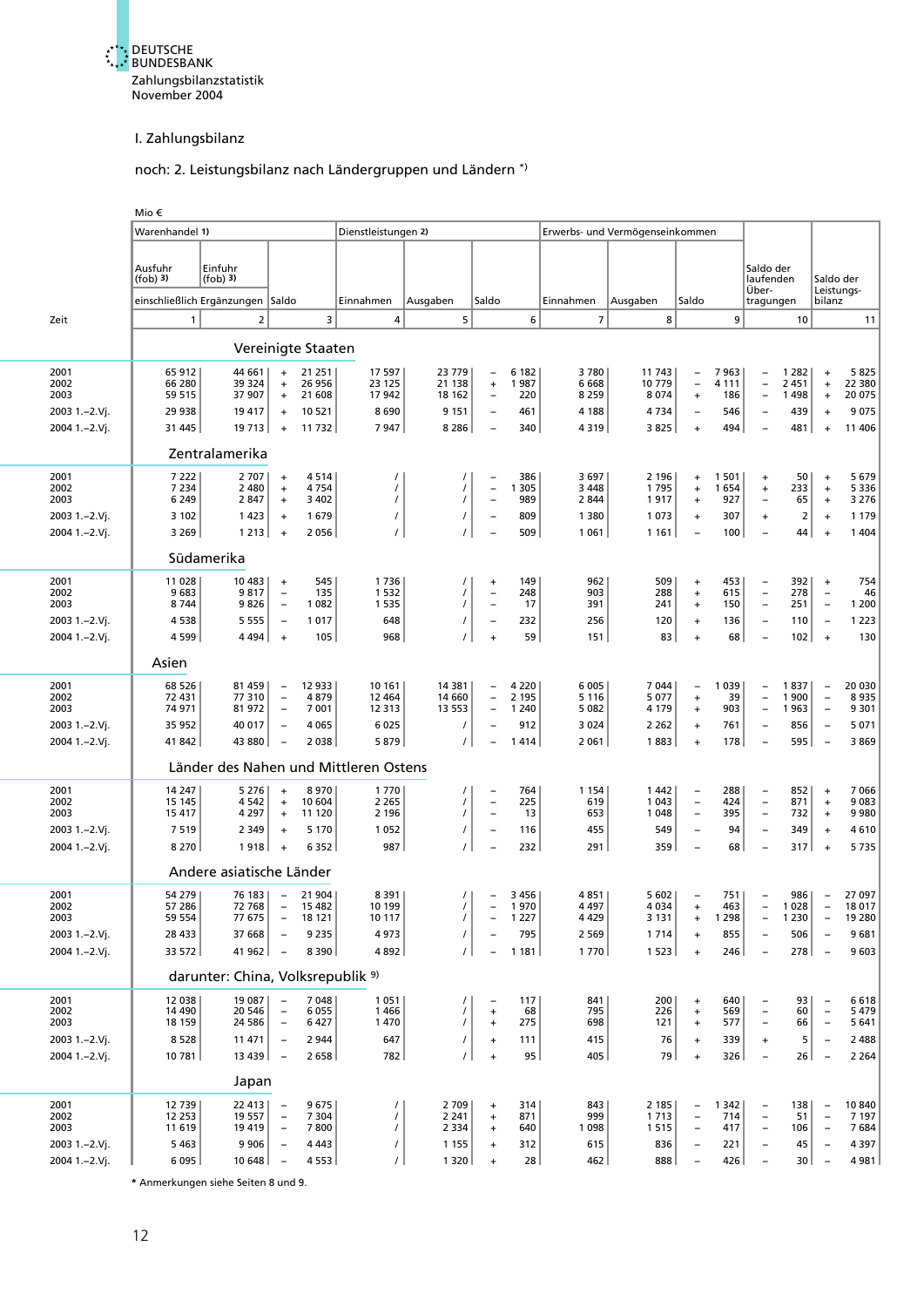# I. Zahlungsbilanz

# noch: 2. Leistungsbilanz nach Ländergruppen und Ländern \*)

|                                | Mio €                                         |                                                      |                                                      |                                                      |                                  |                                   |                                               |                      |                  |                                 |                                                                      |                      |                                                      |                      |                                                      |                    |
|--------------------------------|-----------------------------------------------|------------------------------------------------------|------------------------------------------------------|------------------------------------------------------|----------------------------------|-----------------------------------|-----------------------------------------------|----------------------|------------------|---------------------------------|----------------------------------------------------------------------|----------------------|------------------------------------------------------|----------------------|------------------------------------------------------|--------------------|
|                                | Warenhandel 1)                                |                                                      |                                                      |                                                      | Dienstleistungen 2)              |                                   |                                               |                      |                  | Erwerbs- und Vermögenseinkommen |                                                                      |                      |                                                      |                      |                                                      |                    |
|                                | Ausfuhr<br>$(fob)$ 3)                         | Einfuhr<br>$(fob)$ 3)                                |                                                      |                                                      |                                  |                                   |                                               |                      |                  |                                 |                                                                      |                      | Saldo der<br>laufenden<br>Über-                      |                      | Saldo der<br>Leistungs-                              |                    |
|                                |                                               | einschließlich Ergänzungen Saldo                     |                                                      |                                                      | Einnahmen                        | Ausgaben                          | Saldo                                         |                      | Einnahmen        | Ausgaben                        | Saldo                                                                |                      | tragungen                                            |                      | bilanz                                               |                    |
| Zeit                           | 1                                             | 2                                                    |                                                      | 3                                                    | $\overline{4}$                   | 5                                 |                                               | 6                    | $\overline{7}$   | 8                               |                                                                      | 9                    |                                                      | 10                   |                                                      | 11                 |
|                                |                                               |                                                      |                                                      |                                                      | Südostasiatische Schwellenländer |                                   |                                               |                      |                  |                                 |                                                                      |                      |                                                      |                      |                                                      |                    |
| 2001<br>2002                   | 24 6 14<br>25 0 76                            | 27 176<br>25 4 52                                    | $\overline{\phantom{a}}$<br>$\overline{\phantom{a}}$ | 2 5 6 2<br>377                                       | 3 5 5 8<br>4 4 9 7               | $\prime$<br>$\prime$              | $\overline{\phantom{0}}$                      | 2 2 6 1<br>1 5 9 7   | 2737<br>2 3 8 2  | 2925<br>1876                    | $\overline{\phantom{0}}$<br>$\ddot{}$                                | 188<br>506           | $\overline{\phantom{0}}$<br>$\overline{\phantom{a}}$ | 452<br>552           | $\overline{\phantom{a}}$<br>$\overline{\phantom{a}}$ | 5 4 6 3<br>2019    |
| 2003                           | 24 280                                        | 26 009                                               | $\overline{\phantom{a}}$                             | 1729                                                 | 4 3 6 3                          | $\prime$                          | $\qquad \qquad -$                             | 861                  | 2 3 6 7          | 1 2 5 0                         | $\overline{+}$                                                       | 1 1 1 7              | $\overline{\phantom{a}}$                             | 738                  | $\overline{\phantom{a}}$                             | 2 2 1 1            |
| 2003 1 .- 2 . Vj.              | 11 794                                        | 12 4 25                                              | $\overline{\phantom{a}}$                             | 630                                                  | 2 2 1 6                          | $\prime$                          | $\overline{\phantom{0}}$                      | 564                  | 1 3 9 9          | 690                             | $\ddot{}$                                                            | 708                  | $\overline{\phantom{0}}$                             | 315                  | $\overline{\phantom{a}}$                             | 801                |
| 2004 1.-2.Vj.                  | 13 5 32                                       | 13 570                                               | $\overline{\phantom{a}}$                             | 38                                                   | 2184                             | $\prime$                          |                                               | 589                  | 865              | 509                             | $\ddot{}$                                                            | 356                  | $\overline{\phantom{a}}$                             | 93                   | $\overline{\phantom{a}}$                             | 364                |
|                                |                                               | Ozeanien und Polarregionen                           |                                                      |                                                      |                                  |                                   |                                               |                      |                  |                                 |                                                                      |                      |                                                      |                      |                                                      |                    |
| 2001                           | 4 3 6 3                                       | 1904                                                 | $\ddot{}$                                            | 2459                                                 |                                  | $\prime$                          | ÷                                             | 66                   | 791              | 151                             | $\ddot{}$                                                            | 639                  | $\overline{\phantom{a}}$                             | 162                  | $\begin{array}{c} + \end{array}$                     | 3 0 0 2            |
| 2002<br>2003                   | 4916<br>4920                                  | 1794<br>1771                                         | $\ddot{}$<br>$\ddot{}$                               | 3 1 2 2<br>3 1 4 9                                   |                                  | $\prime$<br>$\prime$              | $\overline{\phantom{0}}$<br>$\equiv$          | 189<br>451           | 863<br>805       | 244<br>142                      | $\ddot{}$<br>$\ddot{}$                                               | 619<br>663           | $\overline{\phantom{a}}$<br>$\overline{\phantom{a}}$ | 170<br>146           | $\begin{array}{c} + \end{array}$<br>$\pmb{+}$        | 3 3 8 2<br>3 2 1 5 |
| 2003 1.-2.Vj.                  | 2 3 5 5                                       | 885                                                  | $\overline{+}$                                       | 1 4 7 0                                              | $\prime$                         | $\prime$                          | $\overline{\phantom{0}}$                      | 270                  | 406              | 80                              | $\ddot{}$                                                            | 326                  | $\overline{\phantom{a}}$                             | 68                   | $\ddot{}$                                            | 1458               |
| 2004 1.-2.Vj.                  | 2 5 6 7                                       | 893                                                  | $+$                                                  | 1674                                                 | $\prime$                         |                                   |                                               | 211                  | 492              | 72                              | $\ddot{}$                                                            | 420                  | L.                                                   | 61                   | $\ddot{}$                                            | 1821               |
|                                |                                               | darunter: Australien                                 |                                                      |                                                      |                                  |                                   |                                               |                      |                  |                                 |                                                                      |                      |                                                      |                      |                                                      |                    |
| 2001                           | 3 5 8 0                                       | 1122                                                 | $+$                                                  | 2 4 5 8                                              | 1 0 6 5                          | $\prime$                          | $\ddot{}$                                     | 327                  | 717              | 135                             | $\ddot{}$                                                            | 582                  | $\qquad \qquad -$                                    | 125                  | $\ddot{}$                                            | 3 2 4 2            |
| 2002<br>2003                   | 3873<br>4 1 2 8                               | 1 1 1 4<br>945                                       | $\pm$<br>$\ddot{}$                                   | 2759<br>3 1 8 3                                      | 726<br>462                       | $\prime$<br>$\prime$              | $\overline{\phantom{0}}$<br>$\equiv$          | 37<br>366            | 753<br>731       | 114<br>118                      | $\begin{array}{c} + \end{array}$<br>$\begin{array}{c} + \end{array}$ | 638<br>613           | $\overline{\phantom{0}}$<br>$\overline{\phantom{a}}$ | 113<br>114           | $\bf{+}$<br>$\ddot{}$                                | 3 2 4 8<br>3 3 1 6 |
| 2003 1.-2.Vj.                  | 1949                                          | 514                                                  | $\overline{+}$                                       | 1434                                                 | 171                              | $\prime$                          | $\overline{\phantom{a}}$                      | 199                  | 372              | 67                              | $\ddot{}$                                                            | 305                  | $\overline{\phantom{0}}$                             | 56                   | $\begin{array}{c} + \end{array}$                     | 1484               |
| 2004 1 .- 2. Vj.               | 2 2 0 0                                       | 545                                                  | $+$                                                  | 1655                                                 | 191                              | $\prime$                          | $\overline{\phantom{0}}$                      | 188                  | 451              | 62                              | $\ddot{}$                                                            | 389                  | $\overline{\phantom{0}}$                             | 56                   | $\begin{array}{c} + \end{array}$                     | 1800               |
|                                |                                               | Internationale Organisationen 10)                    |                                                      |                                                      |                                  |                                   |                                               |                      |                  |                                 |                                                                      |                      |                                                      |                      |                                                      |                    |
| 2001                           |                                               |                                                      |                                                      | $\overline{\phantom{a}}$                             | 260                              | 67                                | +                                             | 193                  | 1950             | 1 5 2 2                         | $\ddot{}$                                                            | 428                  | $\qquad \qquad -$                                    | 1752                 | $\overline{\phantom{a}}$                             | 1 1 3 1            |
| 2002<br>2003                   | $\qquad \qquad -$<br>$\overline{\phantom{m}}$ | $\overline{\phantom{0}}$<br>$\overline{\phantom{0}}$ |                                                      | $\overline{\phantom{a}}$<br>$\overline{\phantom{a}}$ | 312<br>333                       | 104<br>265                        | $\ddot{}$<br>$\ddot{}$                        | 208<br>68            | 1836<br>1708     | 1 0 9 7<br>1 3 5 4              | $\ddot{}$<br>$\ddot{}$                                               | 739<br>353           | $\overline{\phantom{0}}$<br>$\overline{\phantom{a}}$ | 1926<br>1758         | $\overline{\phantom{a}}$<br>$\overline{\phantom{a}}$ | 979<br>1 3 3 8     |
| 2003 1.-2.Vj.                  |                                               | $\qquad \qquad -$                                    |                                                      | $\overline{\phantom{a}}$                             | 159                              | 186                               | $\overline{\phantom{0}}$                      | 27                   | 831              | 759                             | $\ddot{}$                                                            | 72                   | $\overline{\phantom{0}}$                             | 1 3 0 4              | $\overline{\phantom{a}}$                             | 1 2 5 9            |
| 2004 1 .- 2. Vj.               |                                               |                                                      |                                                      |                                                      | 297                              | 138                               | $+$                                           | 159                  | 556              | 654                             | $\overline{\phantom{0}}$                                             | 98                   |                                                      | 980                  | $\overline{\phantom{a}}$                             | 919                |
|                                |                                               | Nicht ermittelte Länder                              |                                                      |                                                      |                                  |                                   |                                               |                      |                  |                                 |                                                                      |                      |                                                      |                      |                                                      |                    |
| 2001                           | 1 5 5 4                                       | 914                                                  | $\ddot{}$                                            | 640                                                  | 36                               | 20                                | $\ddot{}$                                     | 15                   | 75               | 43                              |                                                                      | 32                   |                                                      | 79                   | $\ddot{}$                                            | 608                |
| 2002<br>2003                   | 1628<br>1 4 0 0                               | 867<br>763                                           | $\ddot{}$<br>$\ddot{}$                               | 760<br>636                                           | 43<br>34                         | $\overline{2}$<br>1 3 3 6         | $\ddot{}$<br>$\overline{a}$                   | 42<br>1 3 0 2        | 24<br>11         | 28<br>8                         | $\ddot{}$                                                            | 5<br>4               | $\overline{\phantom{a}}$                             | 90<br>89             | $\ddot{}$<br>$\overline{\phantom{a}}$                | 707<br>751         |
| 2003 1.-2.Vj.                  | 721                                           | 449                                                  | $\overline{+}$                                       | 272                                                  | 13                               | 164                               | $\overline{\phantom{0}}$                      | 151                  | 11               | 5                               | $\ddot{}$                                                            | 6                    | $\overline{\phantom{0}}$                             | 41                   | $\ddot{}$                                            | 87                 |
| 2004 1.-2.Vj.                  | 1 1 4 2                                       | 983                                                  | $+$                                                  | 159                                                  | 37                               | 593                               | $\overline{\phantom{0}}$                      | 556                  | 42               |                                 | ÷                                                                    | 42                   | $\overline{\phantom{0}}$                             | 263                  | $\overline{\phantom{a}}$                             | 619                |
|                                |                                               | Nachrichtlich: Industrieländer                       |                                                      |                                                      |                                  |                                   |                                               |                      |                  |                                 |                                                                      |                      |                                                      |                      |                                                      |                    |
| 2001                           | 528 231                                       | 432 917 +                                            |                                                      | 95314                                                | 84 103                           | 135 696                           |                                               | - 51 593             | 88 047           | 104 339                         |                                                                      | $-16292$             |                                                      | $-22087$             | $\overline{1}$                                       | 5 3 4 3            |
| 2002<br>2003                   | 539 037<br>549 260                            | 417 763<br>427 799                                   |                                                      | + 121 274<br>$+ 121461$                              | 94 100<br>91 533                 | 131 578<br>129 385                |                                               | $-37478$<br>$-37851$ | 81 639<br>85 353 | 104 570<br>103 189              |                                                                      | $-22931$<br>$-17836$ |                                                      | $-22022$<br>$-22897$ | $\ddot{}$<br>$\ddot{}$                               | 38 843<br>42 877   |
| 2003 1.-2.Vj.                  | 271 216                                       | 214 765                                              | $\begin{array}{c} + \end{array}$                     | 56 450                                               | 43 530                           | 61 370                            |                                               | $-17841$             | 44 194           | 55 322                          |                                                                      | $-11128$             |                                                      | $-10429$             | $\ddot{}$                                            | 17 052             |
| 2004 1.-2.Vj.                  | 297 753                                       | 222 735                                              | $\ddot{+}$                                           | 75 019                                               | 43 305                           | 61 206                            |                                               | $-17901$             | 46 370           | 52 000                          | $\overline{\phantom{0}}$                                             | 5 6 3 0              | $\overline{\phantom{0}}$                             | 9645                 | $+$                                                  | 41 842             |
|                                |                                               |                                                      |                                                      |                                                      |                                  | Schwellen- und Entwicklungsländer |                                               |                      |                  |                                 |                                                                      |                      |                                                      |                      |                                                      |                    |
| 2001                           | 107 561                                       | 102 794                                              | $\ddot{}$                                            | 4767                                                 | 14 127                           | 23 609                            | $\qquad \qquad -$                             | 9482                 | 14 154           | 9 0 0 3                         | $\ddot{}$                                                            | 5 1 5 2              | $\overline{\phantom{a}}$                             | 3 5 0 8              | $\overline{\phantom{a}}$                             | 3071               |
| 2002                           | 112 881                                       | 97 994                                               | $+$                                                  | 14 8 87                                              | 15 5 95                          | 24 890                            | $\overline{\phantom{0}}$                      | 9 2 9 5              | 12 201           | 6849                            | $+$                                                                  | 5 3 5 2              | $\overline{\phantom{a}}$                             | 3845                 | $\bf{+}$                                             | 7 0 9 9            |
| 2003<br>2003 1.-2.Vj.          | 115 655<br>55 844                             | 104 784<br>51 649                                    | $+$<br>$\ddot{}$                                     | 10871<br>4 1 9 5                                     | 16 5 15<br>7998                  | 23 348<br>11 777                  | $\qquad \qquad -$<br>$\overline{\phantom{a}}$ | 6833<br>3779         | 10891<br>5890    | 5927<br>3 1 7 8                 | $\ddot{}$<br>$\ddot{}$                                               | 4964<br>2712         | $\overline{\phantom{m}}$<br>$\overline{\phantom{0}}$ | 4 0 23<br>1896       | $\ddot{}$<br>$\ddot{}$                               | 4 9 7 9<br>1232    |
| 2004 1.-2.Vj.                  |                                               |                                                      |                                                      | 10 871                                               | 7873                             | 11 581                            | $\qquad \qquad -$                             | 3708                 | 4 5 4 3          | 2 7 5 3                         | $\ddot{}$                                                            | 1790                 |                                                      | 1772                 | $+$                                                  | 7181               |
|                                |                                               | 64 127<br>$53256$ +<br>OPEC-Länder                   |                                                      |                                                      |                                  |                                   |                                               |                      |                  |                                 |                                                                      |                      |                                                      |                      |                                                      |                    |
|                                |                                               |                                                      |                                                      |                                                      |                                  |                                   |                                               |                      |                  |                                 |                                                                      |                      |                                                      |                      |                                                      |                    |
| 2001<br>2002                   | 15 3 63<br>16 640                             | 11712<br>10320                                       | $\pm$<br>$\ddot{}$                                   | 3651<br>6 3 2 0                                      | 1998<br>2 4 8 6                  | $\prime$                          | $\qquad \qquad -$<br>$\ddot{}$                | 295<br>162           | 1588<br>739      | 1 0 8 0<br>770                  | $\ddot{}$<br>$\overline{\phantom{0}}$                                | 508<br>32            | $\overline{\phantom{a}}$<br>$\overline{\phantom{a}}$ | 175<br>215           | $\ddot{}$<br>$\ddot{}$                               | 3689<br>6236       |
| 2003                           | 15 948                                        | 10410                                                | $\,$ + $\,$                                          | 5 5 3 8                                              | 2 5 6 1                          | $\prime$                          | $\ddot{}$                                     | 552                  | 1 1 3 9          | 816                             | $\begin{array}{c} + \end{array}$                                     | 322                  | $\overline{\phantom{a}}$                             | 175                  | $\ddot{}$                                            | 6 2 3 7            |
| 2003 1.-2.Vj.<br>2004 1.-2.Vj. | 7742<br>8712                                  | 5809<br>4 3 2 5                                      | $\ddot{}$                                            | 1933<br>4 3 8 7                                      | 1 2 4 2<br>1 0 5 3               | $\prime$                          | $\ddot{}$<br>$\overline{\phantom{0}}$         | 171<br>77            | 723<br>537       | 393<br>304                      | $\ddot{}$                                                            | 330                  | $\overline{\phantom{0}}$<br>$\overline{\phantom{0}}$ | 65                   | $\ddot{}$                                            | 2368<br>4 5 1 1    |
|                                |                                               |                                                      | $\overline{+}$                                       |                                                      |                                  |                                   |                                               |                      |                  |                                 | ÷                                                                    | 233                  |                                                      | 31                   | $\ddot{}$                                            |                    |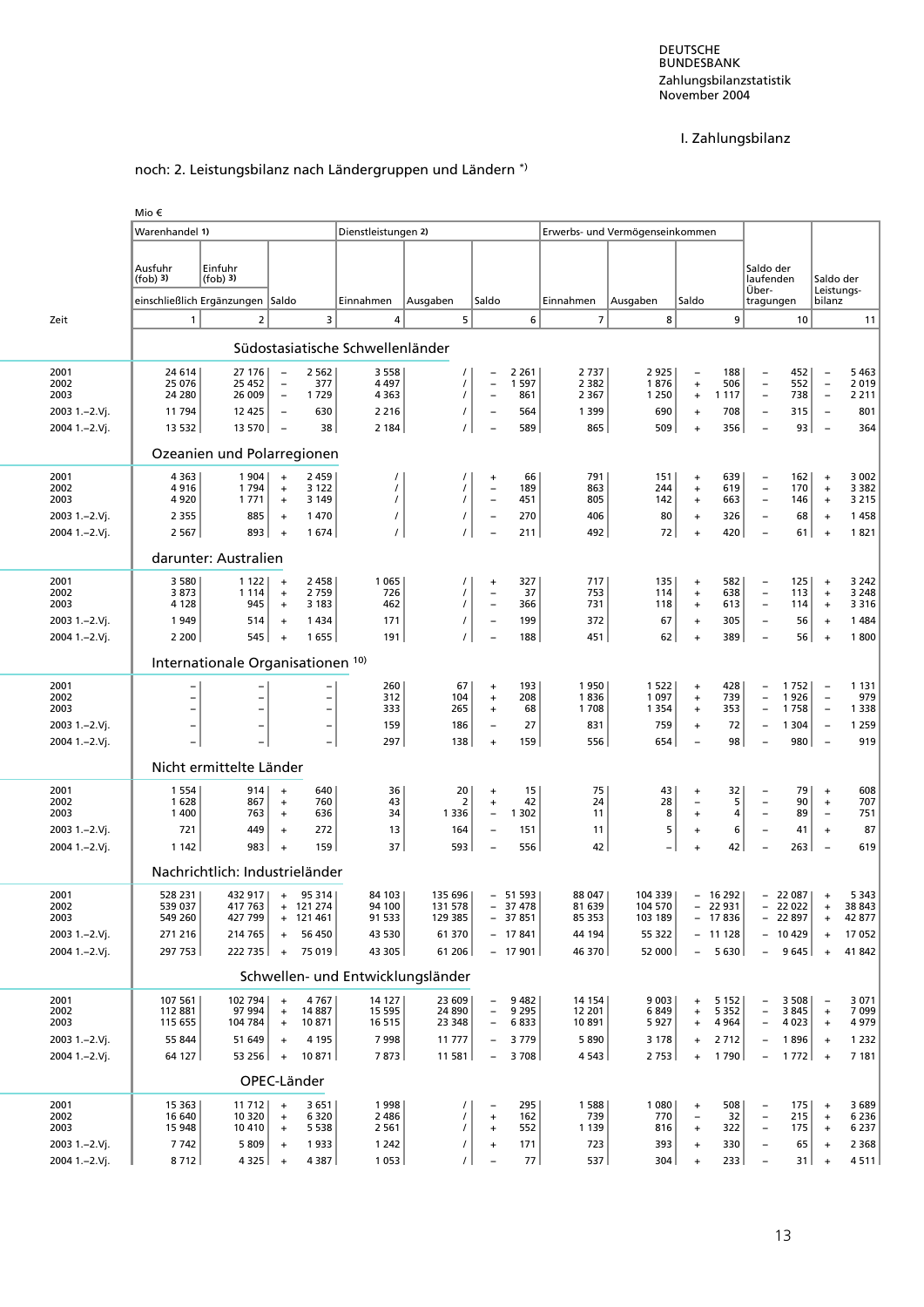

## 3a) Außenhandel und Ergänzungen zum Warenhandel

|                                                  | Außenhandel 1) 2)                                   |                                                     |                                                                                           |                                                  | Ergänzungen zum Warenhandel                   |                                             |                                               |                                                   |                                                                   |                                                 |                                                |
|--------------------------------------------------|-----------------------------------------------------|-----------------------------------------------------|-------------------------------------------------------------------------------------------|--------------------------------------------------|-----------------------------------------------|---------------------------------------------|-----------------------------------------------|---------------------------------------------------|-------------------------------------------------------------------|-------------------------------------------------|------------------------------------------------|
|                                                  |                                                     |                                                     |                                                                                           | zur Ausfuhr                                      |                                               |                                             |                                               | zur Einfuhr                                       |                                                                   |                                                 |                                                |
|                                                  |                                                     |                                                     |                                                                                           | Zusetzungen                                      |                                               |                                             |                                               | Zusetzungen                                       |                                                                   |                                                 |                                                |
|                                                  | Ausfuhr<br>(fob)                                    | Einfuhr<br>(cif)                                    | Saldo                                                                                     | zusammen                                         | Ausfuhr<br>aus Lager 3)                       | sonstige 4)                                 | Absetzungen<br>zusammen                       | zusammen                                          | Einfuhr<br>auf Lager<br>abzüglich<br>Einfuhr aus<br>Lager $3)$ 5) | sonstige 4)                                     | Absetzungen<br>zusammen                        |
| Zeit                                             | $\mathbf{1}$                                        | $\overline{2}$                                      | 3                                                                                         | 4                                                | 5                                             | 6                                           | $\overline{7}$                                | 8                                                 | 9                                                                 | 10                                              | 11                                             |
|                                                  | Mio DM                                              |                                                     |                                                                                           |                                                  |                                               |                                             |                                               |                                                   |                                                                   |                                                 |                                                |
| 1993 6)<br>1994                                  | 632 216<br>694 685                                  | 571912<br>622 923                                   | 60 304<br>$+$<br>71 762<br>$\begin{array}{c} + \end{array}$                               | 15 922<br>17 078                                 | 8724<br>9952                                  | 7 1 9 8<br>7 1 2 6                          | 15 480<br>15 391                              | 15 085<br>15 291                                  | 8610<br>8 2 1 1                                                   | 6 475<br>7 0 8 0                                | 11 604<br>12 499                               |
| 1995<br>1996<br>1997<br>1998                     | 749 537<br>788 937<br>888 616<br>955 170            | 664 234<br>690 399<br>772 149<br>828 200            | 85 303<br>$\ddot{}$<br>98 538<br>$+$<br>+ 116 467<br>126 970<br>$+$                       | 15 865<br>14 3 32<br>14715<br>18 120             | 9 2 1 7<br>8 6 6 7<br>9 100<br>8702           | 6 6 4 8<br>5 6 6 5<br>5615<br>9418          | 15 545<br>16 7 32<br>18 647<br>19854          | 17 366<br>16 696<br>18836<br>21 289               | 9747<br>8 2 3 1<br>10 676<br>6620                                 | 7619<br>8 4 6 5<br>8 1 5 9<br>14 668            | 12 3 24<br>13831<br>15 407<br>17 089           |
|                                                  | Mio €                                               |                                                     |                                                                                           |                                                  |                                               |                                             |                                               |                                                   |                                                                   |                                                 |                                                |
| 1999<br>2000<br>2001<br>2002<br>2003 s)          | 510 008<br>597 440<br>638 268<br>651 320<br>664 455 | 444 797<br>538 311<br>542 774<br>518 532<br>534 534 | 65 211<br>$+$<br>59 128<br>$+$<br>95 495<br>$+$<br>132 788<br>$+$<br>+ 129 921            | 9 3 6 1<br>11 985<br>13 503<br>16 494<br>16 3 30 | 4 0 5 2<br>5 5 3 8<br>4757<br>4 4 1 1<br>3726 | 5 3 0 8<br>6448<br>8746<br>12 082<br>12 604 | 9682<br>12 509<br>14 4 25<br>14 267<br>14 470 | 15 2 29<br>17 041<br>16 715<br>19 4 46<br>19 0 32 | 5863<br>4 2 5 7<br>3 4 3 2<br>3 3 0 2<br>2768                     | 9 3 6 5<br>12 783<br>13 283<br>16 144<br>16 264 | 8 5 6 8<br>10 660<br>12 2 68<br>11 251<br>9837 |
| 2002 1.Vj.<br>2.V <sub>i</sub><br>3.Vj.<br>4.Vj. | 156 716<br>163 168<br>162 793<br>168 642            | 123 388<br>131 447<br>127 250<br>136 447            | 33 328<br>$\ddot{}$<br>31 7 21<br>$+$<br>35 543<br>$+$<br>32 195<br>$\ddot{}$             | 3977<br>4 1 1 7<br>4 1 4 8<br>4 2 5 3            | 1 1 5 8<br>1 1 4 5<br>1 1 1 9<br>989          | 2819<br>2972<br>3 0 2 8<br>3 2 6 3          | 3775<br>3 5 8 8<br>3 2 9 5<br>3 6 1 0         | 4 1 9 4<br>5 1 2 1<br>4723<br>5 4 0 7             | 721<br>926<br>722<br>933                                          | 3 4 7 3<br>4 1 9 5<br>4 0 0 1<br>4 4 7 4        | 2 9 6 4<br>3 2 0 9<br>2 3 1 8<br>2760          |
| 2003 1.Vj.<br>2.Vj.<br>3.Vj.<br>4.Vj. s)         | 163 513<br>162 642<br>166 320<br>171 980            | 133 678<br>132 802<br>127 890<br>140 165            | 29 835<br>$\ddot{}$<br>29 841<br>$\ddot{}$<br>38 4 30<br>$+$<br>31815<br>$\ddot{}$        | 4519<br>4 3 8 6<br>3775<br>3 6 4 9               | 899<br>990<br>942<br>895                      | 3621<br>3 3 9 6<br>2833<br>2 7 5 4          | 3 5 9 6<br>3 6 8 4<br>3 1 1 8<br>4 0 7 2      | 5 3 9 7<br>5 1 3 4<br>4 3 4 1<br>4 1 6 0          | 521<br>756<br>979<br>512                                          | 4876<br>4 3 7 8<br>3 3 6 2<br>3 6 4 7           | 2 4 2 4<br>2 5 7 2<br>2 1 0 2<br>2739          |
| 2004 1.Vj. s)<br>2.Vj. s)<br>3.Vj. s)            | 177 185<br>185 325<br>180 499                       | 136 035<br>142 282<br>143 866                       | 41 150<br>$\begin{array}{c} + \end{array}$<br>43 042<br>$\ddot{}$<br>36 632<br>$\ddot{}$  | 3 2 8 2<br>4528<br>4 4 9 2                       | 920<br>1 0 7 0<br>910                         | 2 3 6 2<br>3 4 5 8<br>3 5 8 2               | 3 5 3 7<br>3761<br>3 5 3 3                    | 3744<br>5 5 6 5<br>6413                           | 700<br>1 0 0 0<br>1 1 5 0                                         | 3 0 4 4<br>4 5 6 5<br>5 2 6 3                   | 2 5 1 6<br>2 5 7 5<br>2 2 0 4                  |
| 2002 März                                        | 54 560                                              | 42 315                                              | 12 245<br>$\ddot{}$                                                                       | 1451                                             | 372                                           | 1079                                        | 1 1 4 4                                       | 1 3 6 0                                           | 143                                                               | 1 2 1 7                                         | 856                                            |
| April<br>Mai<br>Juni                             | 56 029<br>50 476<br>56 664                          | 46 013<br>40 068<br>45 365                          | 10 015<br>$\ddot{}$<br>10 408<br>$\ddot{}$<br>11 299<br>$\ddot{}$                         | 1491<br>1 3 2 5<br>1 3 0 1                       | 399<br>371<br>375                             | 1 0 9 2<br>955<br>925                       | 1 2 5 9<br>1 1 9 1<br>1 1 3 9                 | 2 2 2 6<br>1634<br>1 2 6 1                        | 663<br>356<br>$-93$                                               | 1 5 6 4<br>1 2 7 7<br>1 3 5 4                   | 1 0 8 4<br>934<br>1 1 9 1                      |
| Juli<br>Aug.<br>Sept.                            | 55 854<br>51 750<br>55 190                          | 42 630<br>41 272<br>43 347                          | 13 2 24<br>$\ddot{}$<br>10 477<br>$\ddot{}$<br>11842<br>$\pmb{+}$                         | 1434<br>1 3 6 6<br>1 3 4 8                       | 377<br>359<br>384                             | 1057<br>1 0 0 7<br>964                      | 1 1 5 2<br>992<br>1 1 5 1                     | 1807<br>1417<br>1499                              | 417<br>126<br>179                                                 | 1 3 9 0<br>1 2 9 1<br>1 3 2 0                   | 756<br>731<br>831                              |
| Okt.<br>Nov.<br>Dez.                             | 58 902<br>58 893<br>50 847                          | 47 373<br>46 610<br>42 464                          | 11 529<br>$\begin{array}{c} + \end{array}$<br>12 283<br>$\ddot{}$<br>8 3 8 3<br>$\pmb{+}$ | 1 4 4 5<br>1 4 9 9<br>1 3 0 8                    | 374<br>329<br>286                             | 1071<br>1 1 7 0<br>1 0 2 2                  | 1 2 8 9<br>1011<br>1 3 1 0                    | 1 5 8 2<br>1837<br>1988                           | 243<br>273<br>417                                                 | 1 3 3 9<br>1 5 6 3<br>1 5 7 1                   | 1 0 6 3<br>717<br>980                          |
| 2003 Jan.<br>Febr.<br>März                       | 53 558<br>53 977<br>55 977                          | 44 289<br>43 310<br>46 079                          | 9 2 6 9<br>$\ddot{}$<br>10 667<br>$\ddot{}$<br>9898<br>$\ddot{}$                          | 1 5 9 6<br>1 2 7 0<br>1653                       | 322<br>293<br>284                             | 1 2 7 4<br>978<br>1 3 6 8                   | 1 2 3 6<br>1 1 5 7<br>1 2 0 2                 | 2 1 7 3<br>1 5 3 8<br>1685                        | 355<br>185<br>$-19$                                               | 1818<br>1 3 5 3<br>1705                         | 788<br>790<br>845                              |
| April<br>Mai<br>Juni                             | 53 880<br>54 486<br>54 276                          | 44 769<br>44 086<br>43 946                          | 9 1 1 1<br>$+$<br>10 400<br>$\ddot{}$<br>10 330                                           | 1458<br>1 5 0 3<br>1 425                         | 327<br>337<br>326                             | 1 1 3 1<br>1 1 6 6<br>1 099                 | 1 1 9 1<br>1461<br>1 033                      | 1859<br>1586<br>1 689                             | 254<br>268<br>233                                                 | 1 605<br>1 3 1 8<br>1456                        | 839<br>994<br>738                              |
| Juli<br>Aug.<br>Sept.                            | 57 977<br>49 874<br>58 4 68                         | 44 133<br>39 705<br>44 052                          | 13 844<br>$\pmb{+}$<br>10 170<br>$\pmb{+}$<br>14 4 16<br>$\bf{+}$                         | 1 3 1 0<br>1 1 3 9<br>1 3 2 6                    | 309<br>296<br>337                             | 1 0 0 0<br>843<br>989                       | 1 0 7 5<br>1 0 2 7<br>1016                    | 1685<br>1 1 4 6<br>1511                           | 418<br>259<br>303                                                 | 1 2 6 7<br>887<br>1 2 0 8                       | 756<br>677<br>669                              |
| Okt.<br>Nov.<br>Dez. s)                          | 58 414<br>58 860<br>54 706                          | 47 418<br>48 625<br>44 122                          | 10 996<br>$\ddot{}$<br>10 235<br>$\pmb{+}$<br>10 5 84<br>$\begin{array}{c} + \end{array}$ | 1 3 2 2<br>1 2 1 6<br>1 1 1 2                    | 300<br>316<br>280                             | 1 0 2 2<br>901<br>832                       | 1 3 4 1<br>1 1 5 5<br>1576                    | 1460<br>1458<br>1 2 4 2                           | 128<br>185<br>200                                                 | 1 3 3 2<br>1 2 7 3<br>1 0 4 2                   | 969<br>805<br>965                              |
| 2004 Jan. s)<br>Febr. s)<br>März s)              | 55 664<br>56 590<br>64 931                          | 43 177<br>44 479<br>48 379                          | 12 487<br>$\ddot{}$<br>12 111<br>$\ddot{}$<br>16 552<br>$\ddot{}$                         | 886<br>1 1 6 1<br>1 2 3 4                        | 320<br>280<br>320                             | 566<br>881<br>914                           | 1 1 9 3<br>1 2 0 2<br>1 1 4 2                 | 1 1 8 0<br>1 1 9 5<br>1 3 6 8                     | 200<br>200<br>300                                                 | 980<br>995<br>1 0 6 8                           | 846<br>867<br>803                              |
| April s)<br>Mai s)<br>Juni s)                    | 61738<br>60 683<br>62 903                           | 47 460<br>46 599<br>48 223                          | 14 278<br>$\begin{array}{c} + \end{array}$<br>14 0 84<br>$\pmb{+}$<br>14 681<br>$\ddot{}$ | 1454<br>1 5 6 3<br>1512                          | 350<br>390<br>330                             | 1 1 0 4<br>1 1 7 3<br>1 1 8 2               | 1 1 4 5<br>1441<br>1 1 7 6                    | 1679<br>1948<br>1938                              | 250<br>400<br>350                                                 | 1 4 2 9<br>1 5 4 8<br>1 5 8 8                   | 846<br>937<br>792                              |
| Juli s)<br>Aug. s)<br>Sept. s)                   | 62 471<br>56 166<br>61862                           | 48 901<br>45 130<br>49 835                          | 13 570<br>$\begin{array}{c} + \end{array}$<br>11 0 36<br>$\bf{+}$<br>12 0 27<br>$\pmb{+}$ | 1531<br>1454<br>1 5 0 6                          | 300<br>300<br>310                             | 1 2 3 1<br>1 1 5 4<br>1 1 9 6               | 1431<br>1 0 9 0<br>1 0 1 3                    | 2 1 6 6<br>2 1 6 4<br>2 0 8 3                     | 400<br>400<br>350                                                 | 1766<br>1764<br>1733                            | 830<br>734<br>639                              |

1 Spezialhandel nach der amtlichen Außenhandelsstatistik. (Quelle: Statis- gänzungen zum Warenhandel enthalten sind. — 3 Nur für inländische<br>tisches Bundesamt). — 2 Ab Januar 1993 einschließlich der Zuschätzungen — Reicher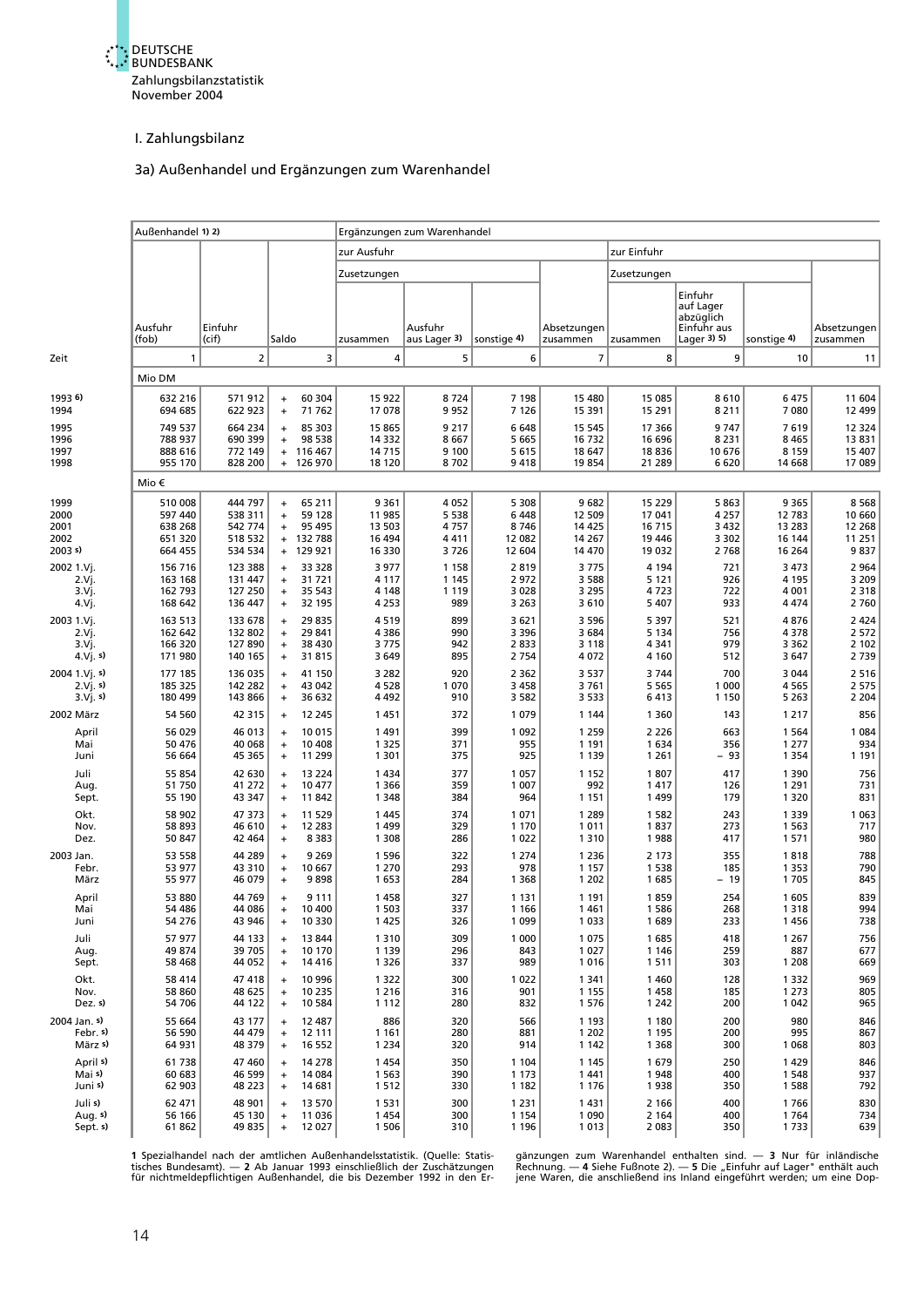## I. Zahlungsbilanz

| zusammen                                                                                                 |                                      |                                                                                                                                          |                                                                                                                                   |                                            | Außenhandel einschl.<br>Ergänzungen                 |                                                     |                                                                         |                                                  |                                                                                            | Außenhandel (fob) einschl.<br>Ergänzungen           |                                                     |                                                                                                             |                                                   |                                                    |
|----------------------------------------------------------------------------------------------------------|--------------------------------------|------------------------------------------------------------------------------------------------------------------------------------------|-----------------------------------------------------------------------------------------------------------------------------------|--------------------------------------------|-----------------------------------------------------|-----------------------------------------------------|-------------------------------------------------------------------------|--------------------------------------------------|--------------------------------------------------------------------------------------------|-----------------------------------------------------|-----------------------------------------------------|-------------------------------------------------------------------------------------------------------------|---------------------------------------------------|----------------------------------------------------|
| zur<br>Ausfuhr                                                                                           |                                      | zur<br>Einfuhr                                                                                                                           | Saldo                                                                                                                             |                                            | Ausfuhr<br>(fob)                                    | Einfuhr<br>(cif)                                    | Saldo                                                                   |                                                  | In der<br>Einfuhr (cif)<br>enthaltene<br>Fracht- und<br>Versicherungs-   Ausfuhr<br>kosten | (fob)                                               | Einfuhr<br>(fob)                                    | Saldo                                                                                                       |                                                   |                                                    |
|                                                                                                          | 12                                   | 13                                                                                                                                       |                                                                                                                                   | 14                                         | 15                                                  | 16                                                  |                                                                         | 17                                               | 18                                                                                         | 19                                                  | 20                                                  |                                                                                                             | 21                                                | Zeit                                               |
|                                                                                                          |                                      |                                                                                                                                          |                                                                                                                                   |                                            |                                                     |                                                     |                                                                         |                                                  |                                                                                            |                                                     |                                                     |                                                                                                             | Mio DM                                            |                                                    |
| $\ddot{}$<br>$\ddot{}$                                                                                   | 442<br>1688                          | 3 4 8 0<br>$\ddot{}$<br>2792<br>$\ddot{}$                                                                                                | $\qquad \qquad -$<br>$\overline{\phantom{0}}$                                                                                     | 3 0 3 8<br>1 1 0 4                         | 632 658<br>696 373                                  | 575 392<br>625 715                                  | $\ddot{}$<br>$\ddot{}$                                                  | 57 266<br>70 658                                 | 10840<br>12 039                                                                            | 632 658<br>696 373                                  | 564 553<br>613 676                                  | $\ddot{}$<br>$\ddot{}$                                                                                      | 68 105<br>82 697                                  | 1993 6)<br>1994                                    |
| $\ddot{}$<br>$\overline{\phantom{0}}$                                                                    | 320<br>2 3 9 9<br>3 9 3 2<br>1 7 3 4 | 5 0 4 2<br>$\ddot{}$<br>2865<br>$\ddot{}$<br>3 4 2 8<br>$\ddot{}$<br>4 200<br>$\ddot{}$                                                  | $\overline{\phantom{0}}$<br>L.<br>$\overline{\phantom{0}}$<br>$\overline{\phantom{0}}$                                            | 4722<br>5 2 6 4<br>7 3 6 0<br>5934         | 749 857<br>786 537<br>884 684<br>953 436            | 669 276<br>693 264<br>775 577<br>832 399            | $\ddot{}$<br>$\ddot{}$<br>$\ddot{}$<br>$\ddot{}$                        | 80 581<br>93 274<br>109 107<br>121 036           | 12 5 9 6<br>13 071<br>14 805<br>15 741                                                     | 749 857<br>786 537<br>884 684<br>953 436            | 656 679<br>680 193<br>760 772<br>816 659            | $\ddot{}$<br>$\begin{array}{c} + \end{array}$<br>$\bf{+}$<br>$\ddot{}$                                      | 93 177<br>106 345<br>123 912<br>136 777           | 1995<br>1996<br>1997<br>1998                       |
|                                                                                                          |                                      |                                                                                                                                          |                                                                                                                                   |                                            |                                                     |                                                     |                                                                         |                                                  |                                                                                            |                                                     |                                                     |                                                                                                             | Mio €                                             |                                                    |
| Ĭ.<br>$\overline{\phantom{0}}$<br>$\begin{array}{c} + \end{array}$<br>$\ddot{}$                          | 322<br>524<br>922<br>2 2 2 6<br>1860 | 6661<br>$\ddot{}$<br>6 3 8 1<br>$\ddot{}$<br>4 4 4 6<br>$\ddot{}$<br>8 1 9 5<br>$\begin{array}{c} + \end{array}$<br>9 1 9 5<br>$\ddot{}$ | $\qquad \qquad -$<br>$\overline{\phantom{0}}$<br>$\overline{\phantom{a}}$<br>$\overline{\phantom{a}}$<br>$\overline{\phantom{0}}$ | 6982<br>6905<br>5 3 6 8<br>5968<br>7 3 3 5 | 509 686<br>596 916<br>637 347<br>653 546<br>666 315 | 451 457<br>544 692<br>547 220<br>526 727<br>543 729 | $\ddot{}$<br>$\ddot{}$<br>$\ddot{}$<br>$\ddot{}$<br>$\ddot{}$           | 58 229<br>52 223<br>90 127<br>126 819<br>122 586 | 8 3 2 2<br>10 693<br>10 595<br>10 102<br>10 3 82                                           | 509 686<br>596 916<br>637 347<br>653 546<br>666 315 | 443 135<br>533 999<br>536 625<br>516 625<br>533 346 | $\ddot{}$<br>$\ddot{}$<br>$\begin{array}{c} + \end{array}$<br>$\begin{array}{c} + \end{array}$<br>$\ddot{}$ | 66 551<br>62 916<br>100 722<br>136 921<br>132 968 | 1999<br>2000<br>2001<br>2002<br>2003 s)            |
| $\overline{ }$<br>$\ddot{}$<br>$\ddot{}$<br>$\ddot{}$                                                    | 202<br>529<br>853<br>643             | 1 2 3 0<br>$\ddot{}$<br>1912<br>$\ddot{}$<br>2 4 0 5<br>$\begin{array}{c} + \end{array}$<br>2 6 4 7<br>$\ddot{}$                         | $\qquad \qquad -$<br>$\overline{\phantom{0}}$<br>$\qquad \qquad -$<br>$\overline{\phantom{a}}$                                    | 1 0 2 8<br>1 3 8 3<br>1 5 5 2<br>2 0 0 5   | 156 918<br>163 697<br>163 646<br>169 285            | 124 618<br>133 359<br>129 655<br>139 094            | $\ddot{}$<br>$\ddot{}$<br>$\begin{array}{c} + \end{array}$<br>$\ddot{}$ | 32 300<br>30 338<br>33 991<br>30 191             | 2 3 7 1<br>2 5 7 4<br>2 5 2 7<br>2 6 3 0                                                   | 156 918<br>163 697<br>163 646<br>169 285            | 122 247<br>130 785<br>127 128<br>136 464            | $\ddot{}$<br>$\begin{array}{c} + \end{array}$<br>$\ddot{}$<br>$\ddot{}$                                     | 34 671<br>32 912<br>36 518<br>32 821              | 2002 1.Vj.<br>2.Vj.<br>3.Vj.<br>4.Vj.              |
| $\begin{array}{c} + \end{array}$<br>$\ddot{}$<br>$\begin{array}{c} + \end{array}$<br>۰                   | 924<br>703<br>657<br>423             | 2973<br>$\ddot{}$<br>2 5 6 2<br>$\begin{array}{c} + \end{array}$<br>2 2 3 9<br>$\ddot{}$<br>1421<br>$\ddot{}$                            | $\overline{\phantom{0}}$<br>$\overline{\phantom{a}}$<br>$\overline{\phantom{0}}$<br>$\overline{\phantom{0}}$                      | 2 0 4 9<br>1860<br>1 5 8 2<br>1844         | 164 436<br>163 345<br>166 976<br>171 557            | 136 650<br>135 364<br>130 128<br>141 586            | $\ddot{}$<br>$\begin{array}{c} + \end{array}$<br>$\ddot{}$<br>$\ddot{}$ | 27 786<br>27 981<br>36 848<br>29 971             | 2 609<br>2 5 4 2<br>2 5 0 3<br>2728                                                        | 164 436<br>163 345<br>166 976<br>171 557            | 134 041<br>132 822<br>127 625<br>138 858            | $\ddot{}$<br>$\ddot{}$<br>$\begin{array}{c} + \end{array}$<br>$\ddot{}$                                     | 30 395<br>30 522<br>39 352<br>32 699              | 2003 1.Vj.<br>2.Vi.<br>3.Vj.<br>4.Vj. s)           |
| $\ddot{}$<br>$\ddot{}$                                                                                   | 255<br>767<br>959                    | 1 2 2 8<br>$\ddot{}$<br>2 9 9 0<br>$\ddot{}$<br>4 2 0 9<br>$\ddot{}$                                                                     | $\overline{\phantom{0}}$<br>$\overline{\phantom{a}}$<br>$\overline{\phantom{0}}$                                                  | 1 4 8 3<br>2 2 2 3<br>3 2 5 0              | 176 931<br>186 092<br>181 457                       | 137 263<br>145 272<br>148 075                       | $\ddot{}$<br>$\ddot{}$<br>$\ddot{}$                                     | 39 667<br>40 819<br>33 382                       | 2 7 4 4<br>2818<br>2911                                                                    | 176 931<br>186 092<br>181 457                       | 134 519<br>142 455<br>145 164                       | $\ddot{}$<br>$\ddot{}$<br>$\ddot{}$                                                                         | 42 411<br>43 637<br>36 293                        | 2004 1.V <sub>i</sub> . s)<br>2.Vj. s)<br>3.Vj. s) |
| $\ddot{}$                                                                                                | 307                                  | 505<br>$\ddot{}$                                                                                                                         | $\overline{\phantom{0}}$                                                                                                          | 198                                        | 54 867                                              | 42 820                                              | $\ddot{}$                                                               | 12 047                                           |                                                                                            |                                                     |                                                     |                                                                                                             |                                                   | 2002 März                                          |
| $\ddot{}$<br>$\ddot{}$<br>$\ddot{}$                                                                      | 232<br>135<br>162                    | 1 1 4 2<br>$\ddot{}$<br>700<br>$\begin{array}{c} + \end{array}$<br>70<br>$\ddot{}$                                                       | $\qquad \qquad -$<br>$\overline{\phantom{a}}$<br>$\begin{array}{c} + \end{array}$                                                 | 910<br>565<br>92                           | 56 261<br>50 610<br>56 826                          | 47 156<br>40 768<br>45 436                          | $\ddot{}$<br>$\begin{array}{c} + \end{array}$<br>$\ddot{}$              | 9 1 0 5<br>9843<br>11 391                        |                                                                                            |                                                     |                                                     |                                                                                                             |                                                   | April<br>Mai<br>Juni                               |
| $\ddot{}$<br>$\ddot{}$<br>$\begin{array}{c} + \end{array}$                                               | 282<br>374<br>197                    | 1 0 5 2<br>$\ddot{}$<br>685<br>$\ddot{}$<br>668<br>$\ddot{}$                                                                             | $\qquad \qquad -$<br>$\qquad \qquad -$<br>$\overline{\phantom{a}}$                                                                | 770<br>312<br>471                          | 56 136<br>52 123<br>55 387                          | 43 682<br>41 958<br>44 015                          | $\ddot{}$<br>$\ddot{}$<br>$\ddot{}$                                     | 12 4 5 4<br>10 16 6<br>11 372                    |                                                                                            |                                                     |                                                     |                                                                                                             |                                                   | Juli<br>Aug.<br>Sept.                              |
| $\ddot{}$<br>$\ddot{}$<br>$\overline{\phantom{a}}$                                                       | 156<br>489<br>2                      | 519<br>$\ddot{}$<br>1 1 2 0<br>$\ddot{}$<br>1 0 0 8<br>$\ddot{}$                                                                         | $\overline{\phantom{0}}$<br>$\overline{\phantom{a}}$<br>$\overline{\phantom{0}}$                                                  | 364<br>632<br>1 0 0 9                      | 59 058<br>59 381<br>50 845                          | 47892<br>47730<br>43 472                            | $\begin{array}{c} + \end{array}$<br>$\ddot{}$<br>$\ddot{}$              | 11 166<br>11 651<br>7 3 7 4                      |                                                                                            |                                                     |                                                     |                                                                                                             |                                                   | Okt.<br>Nov.<br>Dez.                               |
| $\ddot{}$<br>$\ddot{}$<br>$\ddot{}$                                                                      | 361<br>113<br>450                    | 1 3 8 5<br>$\ddot{}$<br>748<br>$\ddot{}$<br>840<br>$\ddot{}$                                                                             | $\overline{\phantom{0}}$<br>$\overline{\phantom{0}}$<br>$\overline{\phantom{0}}$                                                  | 1 0 2 4<br>635<br>390                      | 53 919<br>54 090<br>56 427                          | 45 674<br>44 058<br>46 919                          | $\ddot{}$<br>$\ddot{}$<br>$\ddot{}$                                     | 8 2 4 5<br>10 032<br>9 5 0 9                     |                                                                                            |                                                     |                                                     |                                                                                                             |                                                   | 2003 Jan.<br>Febr.<br>März                         |
| $\ddot{}$<br>$\overline{ }$                                                                              | 268<br>42                            | 1 0 2 0<br>$\ddot{}$<br>591<br>$\ddot{}$                                                                                                 |                                                                                                                                   | 752<br>549                                 | 54 148<br>54 528                                    | 45 789<br>44 678                                    | $\ddot{}$<br>$\ddot{}$                                                  | 8 3 5 9<br>9850                                  |                                                                                            |                                                     |                                                     |                                                                                                             |                                                   | April<br>Mai                                       |
| +<br>$\ddot{}$<br>$\ddot{}$                                                                              | 393<br>234<br>113                    | 951<br>$\ddot{}$<br>929<br>$\ddot{}$<br>468<br>$\ddot{}$                                                                                 | $\overline{\phantom{0}}$<br>$\qquad \qquad -$<br>$\overline{\phantom{a}}$                                                         | 559<br>695<br>356                          | 54 669<br>58 212<br>49 987                          | 44 897<br>45 062<br>40 173                          | $\ddot{}$<br>$\ddot{}$<br>$\ddot{+}$                                    | 9772<br>13 150<br>9814                           |                                                                                            |                                                     |                                                     |                                                                                                             |                                                   | Juni<br>Juli<br>Aug.                               |
| $\begin{array}{c} + \end{array}$<br>۰<br>$\ddot{}$                                                       | 310<br>19<br>61                      | 841<br>$\begin{array}{c} + \end{array}$<br>491<br>$\ddot{}$<br>652<br>$\ddot{}$                                                          | $\overline{\phantom{a}}$<br>$\overline{\phantom{a}}$<br>$\overline{\phantom{a}}$                                                  | 531<br>510<br>591                          | 58 778<br>58 395<br>58 921                          | 44 893<br>47 909<br>49 277                          | $+$<br>$\overline{+}$<br>$\ddot{}$                                      | 13 885<br>10 486<br>9 6 43                       |                                                                                            |                                                     |                                                     |                                                                                                             |                                                   | Sept.<br>Okt.<br>Nov.                              |
| $\overline{\phantom{0}}$<br>۰                                                                            | 464<br>306                           | 278<br>$\ddot{}$<br>334<br>$\ddot{}$                                                                                                     | $\overline{\phantom{a}}$<br>$\overline{\phantom{0}}$                                                                              | 742<br>640                                 | 54 242<br>55 358                                    | 44 400<br>43 511                                    | $\ddot{}$<br>$\ddot{}$                                                  | 9842<br>11 847                                   |                                                                                            |                                                     |                                                     |                                                                                                             |                                                   | Dez. s)<br>2004 Jan. s)                            |
| $\overline{\phantom{0}}$<br>$\ddot{}$                                                                    | 40<br>92                             | 329<br>$\begin{array}{c} + \end{array}$<br>565<br>$\ddot{}$                                                                              | $\overline{\phantom{a}}$<br>$\equiv$                                                                                              | 369<br>473                                 | 56 549<br>65 023                                    | 44 807<br>48 945                                    | $\bf{+}$<br>$\ddot{}$                                                   | 11 742<br>16 079                                 |                                                                                            |                                                     |                                                     |                                                                                                             |                                                   | Febr. s)<br>März s                                 |
| $\begin{array}{c} + \end{array}$<br>$\begin{array}{c} + \end{array}$<br>$\begin{array}{c} + \end{array}$ | 309<br>122<br>336                    | 833<br>$\ddot{}$<br>1011<br>$\begin{array}{c} + \end{array}$<br>1 1 4 6<br>$\ddot{}$                                                     | $\overline{\phantom{a}}$<br>$\overline{\phantom{a}}$<br>$\overline{\phantom{a}}$                                                  | 524<br>889<br>810                          | 62 047<br>60 805<br>63 239                          | 48 293<br>47 610<br>49 369                          | $\ddot{+}$<br>$\ddot{}$<br>$\ddot{+}$                                   | 13 7 54<br>13 195<br>13 870                      |                                                                                            |                                                     |                                                     |                                                                                                             |                                                   | April s)<br>Mai s)<br>Juni s)                      |
| $\ddot{}$<br>$\ddot{}$<br>$\ddot{}$                                                                      | 100<br>365<br>494                    | 1 3 3 6<br>$\ddot{}$<br>1429<br>$\ddot{}$<br>1443<br>$\ddot{}$                                                                           | $\overline{\phantom{a}}$<br>$\qquad \qquad -$<br>$\qquad \qquad -$                                                                | 1 2 3 6<br>1 0 6 5<br>950                  | 62 571<br>56 530<br>62 356                          | 50 237<br>46 559<br>51 278                          | $\overline{+}$<br>$\ddot{}$<br>$\bf{+}$                                 | 12 3 34<br>9 9 7 1<br>11 077                     |                                                                                            |                                                     |                                                     |                                                                                                             |                                                   | Juli s)<br>Aug. s)<br>Sept. s)                     |

pelerfassung zu vermeiden, wird die "Einfuhr aus Lager" abgesetzt. —<br>6 Ergebnisse ab Anfang 1993 durch Änderung in der Erfassung des Außen-

handels mit größerer Unsicherheit behaftet. — **s** Die Ergänzungen zum Warenverkehr sind teilweise geschätzt.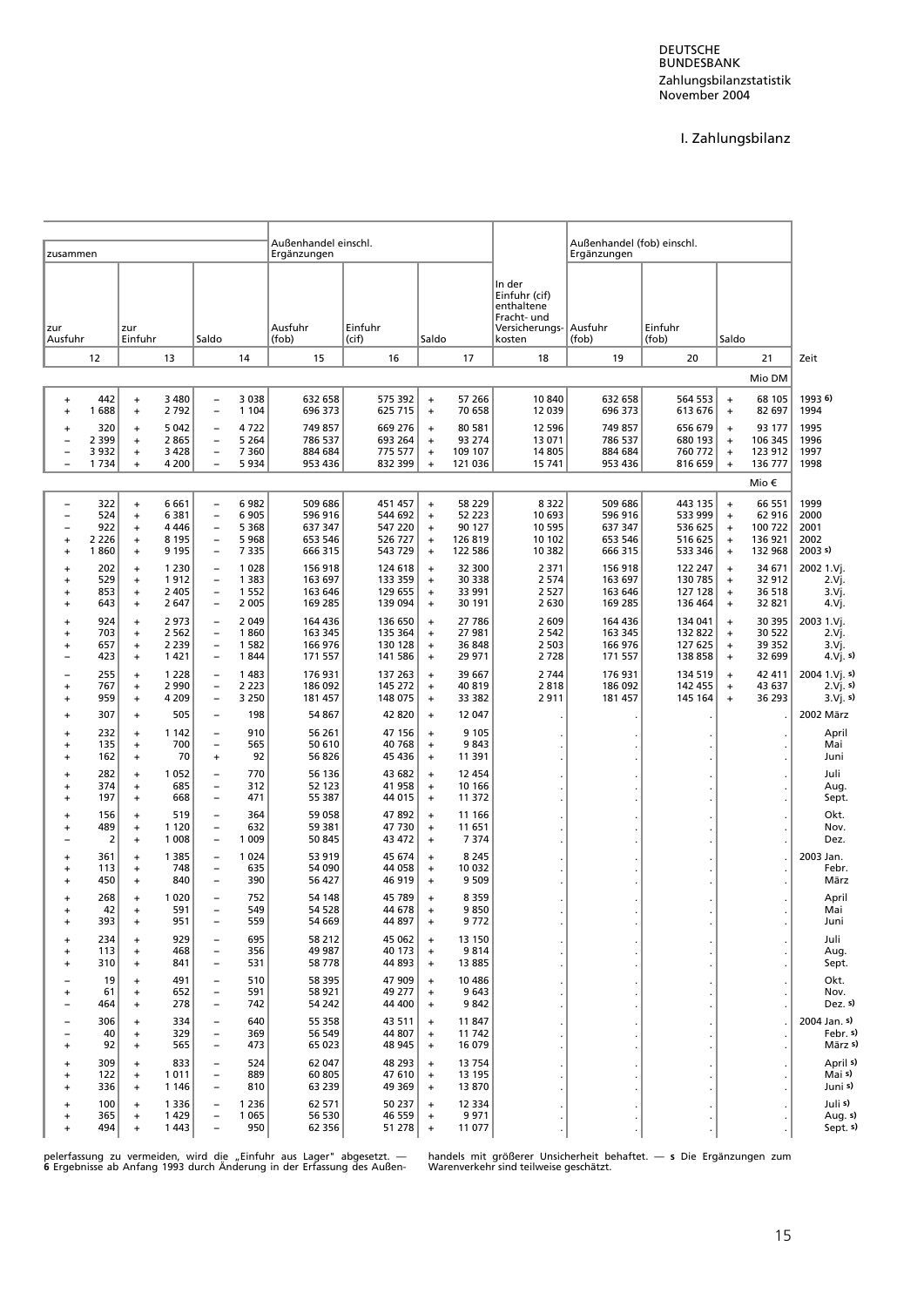

## 3b) Spezialhandel nach Warengruppen \*)

Bis Ende 1998 Mio DM, ab 1999 Mio €

|                                      |    | Ausfuhr (fob)                                       |                                      |                                                           |                                                     |                                                    |                                                   |                                                   |                                                 |                                                    |
|--------------------------------------|----|-----------------------------------------------------|--------------------------------------|-----------------------------------------------------------|-----------------------------------------------------|----------------------------------------------------|---------------------------------------------------|---------------------------------------------------|-------------------------------------------------|----------------------------------------------------|
|                                      |    |                                                     | ausgewählte Hauptgruppen             |                                                           |                                                     |                                                    | ausgewählte Gruppen                               |                                                   |                                                 |                                                    |
|                                      |    | insgesamt 1)                                        | Landwirtschafts-<br>güter            | Vorleistungs-<br>güter                                    | Investitions-<br>güter                              | Konsum-<br>güter                                   | Chemische<br>Erzeugnisse                          | Maschinen                                         | Güter der<br>Informations-<br>technologie 2)    | Kraftwagen und<br>Kraftwagenteile                  |
| Zeit                                 |    | $\mathbf{1}$                                        | $\overline{2}$                       | 3                                                         | 4                                                   | 5                                                  | 6                                                 | $\overline{7}$                                    | 8                                               | 9                                                  |
| 1995<br>1996<br>1997<br>1998<br>1999 |    | 749 537<br>788 937<br>888 616<br>955 170<br>510 008 | 6984<br>7917<br>7651<br>8568<br>4414 | 294 474<br>301 675<br>343 019<br>358 111<br>185 626<br>4) | 286 610<br>308 973<br>353 251<br>396 425<br>212 948 | 106 402<br>113 374<br>126 083<br>139 549<br>75 185 | 99 657<br>102 799<br>118 030<br>123 293<br>65 648 | 119 952<br>129 908<br>141 132<br>151852<br>76 682 | 74 516<br>78 494<br>92 110<br>100 650<br>57 161 | 113 294<br>127 397<br>148 906<br>170 773<br>92 757 |
| 2000                                 | r) | 597 440                                             | 5 3 0 3                              | 196 117                                                   | 273 171                                             | 90 213                                             | 76 358                                            | 87 282                                            | 76 578                                          | 106 670                                            |
| 2001                                 |    | 638 268                                             | 5 1 6 8                              | 197 589                                                   | 298 430                                             | 100 502                                            | 82 432                                            | 93 357                                            | 77831                                           | 118 277                                            |
| 2002                                 |    | 651 320                                             | 5 2 9 4                              | 199 538                                                   | 307 765                                             | 103 161                                            | 81 178                                            | 94 583                                            | 77 641                                          | 127886                                             |
| 2003                                 |    | 664 455                                             | 5 0 0 7                              | 201 209                                                   | 307 184                                             | 109 553                                            | 86 163                                            | 93 941                                            | 79 257                                          | 130 813                                            |
| 2001 2.Vj.                           |    | 161 211                                             | 1 2 2 8                              | 50 697                                                    | 75 541                                              | 24 693                                             | 21 551                                            | 23 792                                            | 19 5 28                                         | 29 863                                             |
| 3.Vj.                                |    | 156 634                                             | 1 3 5 6                              | 47 931                                                    | 72 637                                              | 25 971                                             | 20 423                                            | 23 080                                            | 18 269                                          | 27 934                                             |
| 4.Vj.                                |    | 160 336                                             | 1 2 0 3                              | 47 743                                                    | 75 705                                              | 25 930                                             | 19 902                                            | 23 658                                            | 20 196                                          | 30 095                                             |
| 2002 1.Vj.                           |    | 156 716                                             | 1479                                 | 47 653                                                    | 74 376                                              | 24 409                                             | 19 960                                            | 22 122                                            | 18 544                                          | 30 491                                             |
| 2.Vi.                                |    | 163 168                                             | 1 3 4 5                              | 51 243                                                    | 76 591                                              | 25 077                                             | 20 809                                            | 24 068                                            | 19 207                                          | 31 946                                             |
| 3.Vi.                                |    | 162 793                                             | 1 2 1 5                              | 49 942                                                    | 76 543                                              | 26 4 28                                            | 20 223                                            | 23 505                                            | 19 223                                          | 32 145                                             |
| 4.Vj.                                |    | 168 642                                             | 1 2 5 5                              | 50 700                                                    | 80 255                                              | 27 247                                             | 20 18 6                                           | 24 889                                            | 20 666                                          | 33 303                                             |
| 2003 1.Vi.                           | r) | 163 513                                             | 1319                                 | 50 082                                                    | 76 044                                              | 26 417                                             | 21 488                                            | 22 704                                            | 19 749                                          | 32 929                                             |
| 2.Vi.                                | r) | 162 642                                             | 1 2 2 5                              | 50 747                                                    | 74 857                                              | 26 003                                             | 21 4 52                                           | 23 595                                            | 18 248                                          | 31818                                              |
| 3.Vj.                                | r) | 166 320                                             | 1 2 1 6                              | 50 411                                                    | 75 270                                              | 29 050                                             | 22 255                                            | 23 619                                            | 19723                                           | 31 059                                             |
| 4.Vj.                                | r) | 171 980                                             | 1 2 4 6                              | 49 970                                                    | 81 013                                              | 28 083                                             | 20 967                                            | 24 0 23                                           | 21 537                                          | 35 008                                             |
| 2004 1.Vj.                           |    | 177 185                                             | 1 1 8 7                              | 52 838                                                    | 79 239                                              | 27 575                                             | 22 876                                            | 24 193                                            | 20 995                                          | 33 656                                             |
| 2.Vi.                                |    | 185 325                                             | 1 1 4 1                              | 55 314                                                    | 83 354                                              | 27899                                              | 24 086                                            | 25 972                                            | 20799                                           | 35 208                                             |
| 3.Vj.                                |    | 180 499                                             | $\cdots$                             | $\cdots$                                                  | $\cdots$                                            | $\cdots$                                           | $\cdots$                                          | $\ddotsc$                                         | $\cdots$                                        | $\cdots$                                           |
| 2001 Sept.                           |    | 49 638                                              | 454                                  | 14 792                                                    | 23 591                                              | 8 2 1 8                                            | 6 3 5 9                                           | 7332                                              | 5794                                            | 9 4 6 7                                            |
| Okt.                                 |    | 57 246                                              | 407                                  | 17 636                                                    | 26 857                                              | 9082                                               | 7 140                                             | 8 4 0 3                                           | 6926                                            | 10 933                                             |
| Nov.                                 |    | 54 872                                              | 395                                  | 16 24 6                                                   | 25 943                                              | 8740                                               | 6824                                              | 7961                                              | 6738                                            | 10 650                                             |
| Dez.                                 |    | 48 218                                              | 401                                  | 13 861                                                    | 22 905                                              | 8 1 0 7                                            | 5938                                              | 7 2 9 4                                           | 6 5 3 3                                         | 8513                                               |
| 2002 Jan.                            |    | 50 335                                              | 457                                  | 15 035                                                    | 24 273                                              | 7892                                               | 6427                                              | 7 3 6 2                                           | 5946                                            | 9975                                               |
| Febr.                                |    | 51 822                                              | 533                                  | 15 876                                                    | 24 3 15                                             | 8 0 7 0                                            | 6 5 0 6                                           | 7 1 3 1                                           | 6042                                            | 10 002                                             |
| März                                 |    | 54 560                                              | 488                                  | 16 742                                                    | 25 788                                              | 8 4 4 7                                            | 7027                                              | 7628                                              | 6 5 5 6                                         | 10 513                                             |
| April                                |    | 56 029                                              | 498                                  | 17 334                                                    | 26 380                                              | 8719                                               | 7 2 5 8                                           | 8078                                              | 6428                                            | 10 995                                             |
| Mai                                  |    | 50 476                                              | 404                                  | 15 971                                                    | 23 4 22                                             | 7766                                               | 6 2 3 4                                           | 7 2 8 6                                           | 6 1 3 2                                         | 9764                                               |
| Juni                                 |    | 56 664                                              | 444                                  | 17 937                                                    | 26 788                                              | 8 5 9 3                                            | 7317                                              | 8704                                              | 6647                                            | 11 187                                             |
| Juli                                 |    | 55 854                                              | 435                                  | 17 084                                                    | 26 378                                              | 9 1 9 1                                            | 7 109                                             | 8438                                              | 6322                                            | 10799                                              |
| Aug.                                 |    | 51 750                                              | 385                                  | 16 231                                                    | 23 899                                              | 8 4 3 5                                            | 6678                                              | 7 1 5 9                                           | 6010                                            | 9 9 4 7                                            |
| Sept.                                |    | 55 190                                              | 395                                  | 16 627                                                    | 26 26 6                                             | 8801                                               | 6436                                              | 7908                                              | 6891                                            | 11 399                                             |
| Okt.                                 |    | 58 902                                              | 441                                  | 17 797                                                    | 27832                                               | 9710                                               | 7 1 3 2                                           | 8419                                              | 6753                                            | 12 104                                             |
| Nov.                                 |    | 58 893                                              | 410                                  | 17 960                                                    | 28 29 6                                             | 9 2 7 4                                            | 7 0 4 0                                           | 8 4 8 9                                           | 7441                                            | 11824                                              |
| Dez.                                 |    | 50 847                                              | 404                                  | 14 943                                                    | 24 127                                              | 8 2 6 3                                            | 6014                                              | 7981                                              | 6472                                            | 9 3 7 5                                            |
| 2003 Jan.                            | r) | 53 558                                              | 403                                  | 16 478                                                    | 24 812                                              | 8621                                               | 7 2 8 1                                           | 7627                                              | 6 5 8 0                                         | 10 402                                             |
| Febr.                                | r) | 53 977                                              | 456                                  | 16 434                                                    | 25 29 2                                             | 8666                                               | 6992                                              | 7497                                              | 6411                                            | 10 975                                             |
| März                                 | r) | 55 977                                              | 461                                  | 17 170                                                    | 25 941                                              | 9 1 3 0                                            | 7 2 1 6                                           | 7580                                              | 6758                                            | 11 551                                             |
| April                                | r) | 53 880                                              | 433                                  | 16 646                                                    | 24 779                                              | 8699                                               | 7 1 1 8                                           | 7 661                                             | 6021                                            | 10737                                              |
| Mai                                  | r) | 54 486                                              | 431                                  | 17 038                                                    | 25 166                                              | 8 4 0 2                                            | 7086                                              | 7913                                              | 6 1 3 6                                         | 10710                                              |
| Juni                                 | r) | 54 276                                              | 361                                  | 17 062                                                    | 24 911                                              | 8 9 0 2                                            | 7 2 4 8                                           | 8 0 2 1                                           | 6 0 9 0                                         | 10 370                                             |
| Juli                                 | r) | 57 977                                              | 401                                  | 17 506                                                    | 27 278                                              | 9 0 5 6                                            | 7371                                              | 8 4 2 3                                           | 6 3 2 6                                         | 11 312                                             |
| Aug.                                 | r) | 49 874                                              | 410                                  | 15 545                                                    | 21 4 67                                             | 9 4 9 4                                            | 6853                                              | 7 2 5 9                                           | 6 2 6 6                                         | 8 1 0 1                                            |
| Sept.                                | r) | 58 4 68                                             | 405                                  | 17 360                                                    | 26 5 25                                             | 10 500                                             | 8 0 3 0                                           | 7937                                              | 7 1 3 1                                         | 11 646                                             |
| Okt.                                 | r) | 58 414                                              | 394                                  | 17 275                                                    | 27 236                                              | 9 5 3 6                                            | 7 3 4 8                                           | 7824                                              | 7 1 6 6                                         | 12 2 2 6                                           |
| Nov.                                 | r) | 58 860                                              | 393                                  | 17 205                                                    | 27 664                                              | 9825                                               | 7 0 9 0                                           | 8 1 3 0                                           | 7 3 3 7                                         | 12 105                                             |
| Dez.                                 | r) | 54 706                                              | 459                                  | 15 4 89                                                   | 26 113                                              | 8722                                               | 6 5 2 9                                           | 8070                                              | 7035                                            | 10 676                                             |
| 2004 Jan.                            |    | 55 664                                              | 344                                  | 16 985                                                    | 24 373                                              | 8768                                               | 7438                                              | 7955                                              | 6768                                            | 9 5 9 4                                            |
| Febr.                                |    | 56 590                                              | 424                                  | 16 924                                                    | 25 2 26                                             | 8817                                               | 7 1 8 8                                           | 7419                                              | 6 6 6 3                                         | 11 008                                             |
| März                                 |    | 64 931                                              | 419                                  | 18 9 29                                                   | 29 640                                              | 9990                                               | 8 2 5 1                                           | 8819                                              | 7 5 6 4                                         | 13 0 54                                            |
| April                                |    | 61738                                               | 387                                  | 18 117                                                    | 28 3 80                                             | 9 2 7 2                                            | 7891                                              | 8635                                              | 6815                                            | 12 008                                             |
| Mai                                  |    | 60 683                                              | 398                                  | 18 348                                                    | 26 836                                              | 9 1 2 8                                            | 7826                                              | 8633                                              | 6743                                            | 11 191                                             |
| Juni                                 |    | 62 903                                              | 356                                  | 18 849                                                    | 28 138                                              | 9499                                               | 8 3 6 9                                           | 8704                                              | 7 2 4 1                                         | 12 009                                             |
| Juli                                 |    | 62 471                                              | 396                                  | 18 5 57                                                   | 28 017                                              | 9 607                                              | 8 1 0 7                                           | 9 0 0 0                                           | 7 3 3 6                                         | 11 502                                             |
| Aug.                                 |    | 56 166                                              | 366                                  | 17 261                                                    | 23 605                                              | 9 2 4 3                                            | 7616                                              | 8 0 0 4                                           | 6513                                            | 9 0 7 2                                            |
| Sept.                                |    | 61862                                               | $\ldots$                             | $\ldots$                                                  | $\cdots$                                            | $\ldots$                                           | $\cdots$                                          | $\cdots$                                          | $\cdots$                                        | $\cdots$                                           |

\* Quelle: Statistisches Bundesamt. — 1 Enthält auch Waren, die nicht zuge-ogen. — 2 Büromaschinen, Datenverarbeitungsgeräte und -einrichtungen,<br>ordnet werden konnten, und (nicht nach Waren aufgegliederte) Zuschätzun-feinme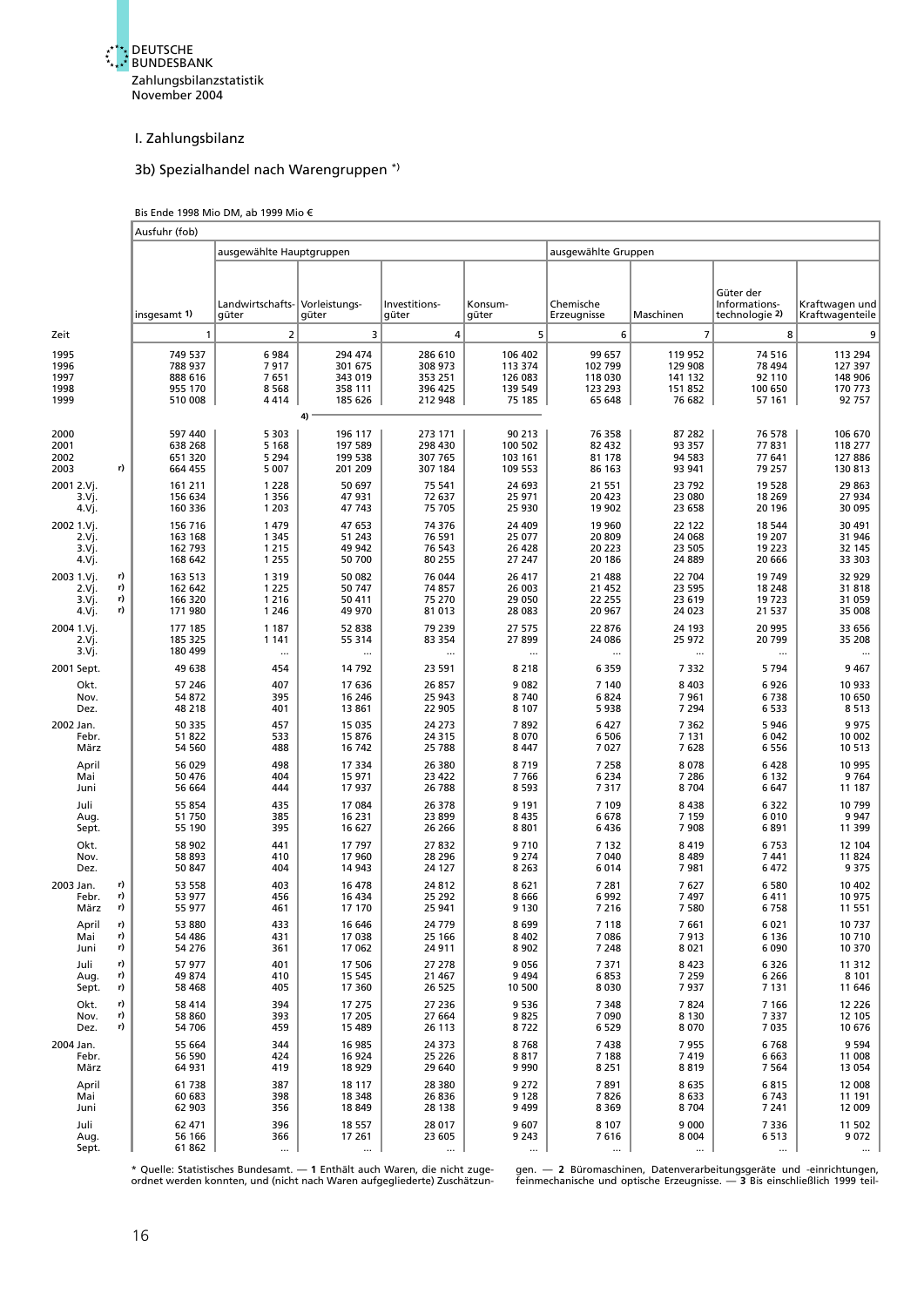## I. Zahlungsbilanz

| Einfuhr (cif)                                       |                                                |                                                          |                                                     |                                                    |                                                |                                              |                                                |                                                 |                                                |                                      |          |
|-----------------------------------------------------|------------------------------------------------|----------------------------------------------------------|-----------------------------------------------------|----------------------------------------------------|------------------------------------------------|----------------------------------------------|------------------------------------------------|-------------------------------------------------|------------------------------------------------|--------------------------------------|----------|
|                                                     | Hauptgruppen                                   |                                                          |                                                     |                                                    |                                                | ausgewählte Gruppen                          |                                                |                                                 |                                                |                                      |          |
| insgesamt 1)                                        | Landwirtschafts- Vorleistungs-<br>güter        | güter                                                    | Investitions-<br>güter                              | Konsum-<br>güter                                   | Energie 3)                                     | Chemische<br>Erzeugnisse                     | Maschinen                                      | Güter der<br>Informations-<br>technologie 2)    | Kraftwagen und<br>Kraftwagenteile              |                                      |          |
| 10                                                  | 11                                             | 12                                                       | 13                                                  | 14                                                 | 15                                             | 16                                           | 17                                             | 18                                              | 19                                             | Zeit                                 |          |
| 664 234<br>690 399<br>772 149<br>828 200<br>444 797 | 29 914<br>30 849<br>32 621<br>32 862<br>15 944 | 271809<br>276 896<br>308 837<br>326 178<br>170 656<br>4) | 159 823<br>171 502<br>193 329<br>229 843<br>129 201 | 151 106<br>160 248<br>169 231<br>180 422<br>93 701 | 41 583<br>53 418<br>58 818<br>47 028<br>25 991 | 61829<br>61729<br>68 823<br>80 630<br>44 561 | 46 923<br>49 480<br>52 960<br>61 293<br>32 920 | 82 516<br>85 967<br>96 487<br>113 104<br>64 494 | 57 358<br>66 055<br>73 622<br>82 338<br>46 047 | 1995<br>1996<br>1997<br>1998<br>1999 |          |
| 538 311                                             | 16 513                                         | 165 089                                                  | 166 377                                             | 108 168                                            | 47 476                                         | 52 609                                       | 38 674                                         | 84 536                                          | 49 126                                         | 2000                                 | r)       |
| 542 774                                             | 16 570                                         | 166 146                                                  | 174 533                                             | 112 202                                            | 47 793                                         | 58 532                                       | 40 373                                         | 85 855                                          | 52 533                                         | 2001                                 |          |
| 518 532                                             | 16 351                                         | 150 148                                                  | 167 938                                             | 118 725                                            | 43 994                                         | 57896                                        | 38 316                                         | 78 949                                          | 55 831                                         | 2002                                 |          |
| 534 534                                             | 16 785                                         | 152 400                                                  | 171 367                                             | 118 959                                            | 47 933                                         | 58 820                                       | 38 760                                         | 77 779                                          | 59 461                                         | 2003                                 |          |
| 139 106                                             | 4 5 4 9                                        | 44 002                                                   | 44 479                                              | 27 186                                             | 12 113                                         | 15 4 50                                      | 10 569                                         | 21 225                                          | 13765                                          | 2001 2.Vj.                           |          |
| 131 087                                             | 4 0 5 6                                        | 40 637                                                   | 40 441                                              | 28 001                                             | 11 566                                         | 15 4 83                                      | 9730                                           | 19 583                                          | 12 2 14                                        | 3.Vj.                                |          |
| 135 033                                             | 3815                                           | 38784                                                    | 44 995                                              | 29 213                                             | 11 591                                         | 13 905                                       | 9946                                           | 22 656                                          | 13 657                                         | 4.Vj.                                |          |
| 123 388                                             | 4 1 9 9                                        | 35 307                                                   | 40 187                                              | 28 517                                             | 10 488                                         | 13 562                                       | 9 1 7 2                                        | 18787                                           | 12 621                                         | 2002 1.Vj.                           |          |
| 131 447                                             | 4 4 8 1                                        | 39 110                                                   | 43 141                                              | 28 799                                             | 10 677                                         | 14 8 49                                      | 9855                                           | 19 4 26                                         | 14 5 36                                        | 2.Vj.                                |          |
| 127 250                                             | 3726                                           | 37 374                                                   | 40 961                                              | 29 699                                             | 10 3 68                                        | 14 997                                       | 9 3 6 1                                        | 18 944                                          | 13777                                          | 3.Vj.                                |          |
| 136 447                                             | 3 9 4 5                                        | 38 357                                                   | 43 649                                              | 31 710                                             | 12 4 61                                        | 14 487                                       | 9928                                           | 21 7 9 2                                        | 14 8 98                                        | 4.Vj.                                |          |
| 133 678                                             | 4 2 5 9                                        | 37897                                                    | 43 032                                              | 29 216                                             | 12735                                          | 14 210                                       | 9661                                           | 19865                                           | 14 190                                         | 2003 1.Vj.                           | r)       |
| 132 802                                             | 4 5 6 4                                        | 38727                                                    | 42 461                                              | 28 869                                             | 11 680                                         | 15 288                                       | 9988                                           | 17 639                                          | 15 403                                         | 2.Vi.                                | r)       |
| 127890                                              | 3853                                           | 36 679                                                   | 40 706                                              | 29 210                                             | 10720                                          | 14 784                                       | 9 0 7 5                                        | 17 598                                          | 14 3 5 1                                       | 3.Vj.                                | r)       |
| 140 165                                             | 4 1 0 8                                        | 39 097                                                   | 45 168                                              | 31 664                                             | 12798                                          | 14 539                                       | 10 0 36                                        | 22 677                                          | 15 5 17                                        | 4.Vj.                                | r)       |
| 136 035                                             | 3895                                           | 38 145                                                   | 40 697                                              | 28 851                                             | 11 769                                         | 14826                                        | 9 3 6 8                                        | 18914                                           | 14 503                                         | 2004 1.Vj.                           |          |
| 142 282                                             | 4 0 5 8                                        | 39 680                                                   | 44 182                                              | 28 257                                             | 12 103                                         | 15827                                        | 9 5 2 6                                        | 19615                                           | 15 308                                         | 2.Vj.                                |          |
| 143 866                                             | $\ldots$                                       | $\cdots$                                                 |                                                     |                                                    | $\cdots$                                       | $\cdots$                                     |                                                |                                                 |                                                | 3.Vj.                                |          |
| 42 5 69                                             | 1 2 3 7                                        | 12813                                                    | 13 208                                              | 9 1 0 1                                            | 4 1 8 9                                        | 5 0 4 8                                      | 3 1 4 5                                        | 6480                                            | 4 0 3 2                                        | 2001 Sept.                           |          |
| 47 585                                              | 1 2 9 3                                        | 13 915                                                   | 15 658                                              | 10 362                                             | 4 0 2 9                                        | 5 2 5 2                                      | 3 5 7 8                                        | 7606                                            | 4706                                           | Okt.                                 |          |
| 47 520                                              | 1 3 2 7                                        | 13 993                                                   | 15 550                                              | 10 296                                             | 3880                                           | 5 1 3 9                                      | 3 4 2 4                                        | 7955                                            | 4743                                           | Nov.                                 |          |
| 39 927                                              | 1 1 9 6                                        | 10875                                                    | 13787                                               | 8 5 5 5                                            | 3682                                           | 3514                                         | 2 9 4 4                                        | 7 0 9 5                                         | 4 2 0 7                                        | Dez.                                 |          |
| 39 809                                              | 1 4 0 5                                        | 11 453                                                   | 12797                                               | 9 0 9 8                                            | 3 5 9 6                                        | 4 2 5 5                                      | 3 0 0 4                                        | 6 1 7 4                                         | 3910                                           | 2002 Jan.                            |          |
| 41 264                                              | 1 3 0 6                                        | 11 493                                                   | 13 110                                              | 10 072                                             | 3 6 8 0                                        | 4933                                         | 3 000                                          | 5933                                            | 4 2 3 6                                        | Febr.                                |          |
| 42 315                                              | 1 4 8 9                                        | 12 3 61                                                  | 14 280                                              | 9 3 4 6                                            | 3 2 1 2                                        | 4374                                         | 3 1 6 8                                        | 6680                                            | 4474                                           | März                                 |          |
| 46 013                                              | 1 5 2 8                                        | 13 4 55                                                  | 15 0 96                                             | 10 336                                             | 4012                                           | 5 2 7 8                                      | 3 3 5 1                                        | 7011                                            | 4681                                           | April                                |          |
| 40 068                                              | 1410                                           | 11898                                                    | 12 885                                              | 8728                                               | 3 2 8 8                                        | 4452                                         | 3 1 3 0                                        | 5867                                            | 4 4 8 4                                        | Mai                                  |          |
| 45 365                                              | 1 5 4 3                                        | 13757                                                    | 15 161                                              | 9735                                               | 3 3 7 6                                        | 5 1 1 8                                      | 3 3 7 4                                        | 6 5 4 8                                         | 5 3 7 0                                        | Juni                                 |          |
| 42 630                                              | 1 2 8 9                                        | 12 707                                                   | 14 004                                              | 9700                                               | 3 2 2 5                                        | 4726                                         | 3 3 8 5                                        | 6 2 2 0                                         | 5 1 1 5                                        | Juli                                 |          |
| 41 272                                              | 1 2 0 5                                        | 12 4 26                                                  | 12 959                                              | 10 019                                             | 3 2 1 3                                        | 5 2 2 3                                      | 2911                                           | 5946                                            | 3 8 0 3                                        | Aug.                                 |          |
| 43 347                                              | 1 2 3 2                                        | 12 240                                                   | 13 998                                              | 9980                                               | 3 9 3 1                                        | 5 0 4 8                                      | 3 0 6 5                                        | 6778                                            | 4859                                           | Sept.                                |          |
| 47 373                                              | 1 4 0 1                                        | 13 477                                                   | 15 259                                              | 11 043                                             | 3 9 8 6                                        | 4939                                         | 3 5 6 2                                        | 7 3 5 3                                         | 5 3 8 0                                        | Okt.                                 |          |
| 46 610                                              | 1 3 2 2                                        | 13 3 28                                                  | 15 173                                              | 10 617                                             | 3 9 2 9                                        | 4753                                         | 3 3 9 4                                        | 7532                                            | 5 1 6 6                                        | Nov.                                 |          |
| 42 4 64                                             | 1 2 2 2                                        | 11 552                                                   | 13 216                                              | 10 050                                             | 4546                                           | 4794                                         | 2972                                           | 6906                                            | 4 3 5 2                                        | Dez.                                 |          |
| 44 289                                              | 1 3 8 8                                        | 12 011                                                   | 14 4 06                                             | 10 021                                             | 4 1 9 9                                        | 4 4 6 0                                      | 3 1 3 8                                        | 6938                                            | 4 3 4 6                                        | 2003 Jan.                            | r)       |
| 43 310                                              | 1 3 6 1                                        | 12 4 6 9                                                 | 13 622                                              | 9 2 7 9                                            | 4556                                           | 4775                                         | 3 1 4 2                                        | 6 1 3 7                                         | 4607                                           | Febr.                                | r)       |
| 46 079                                              | 1511                                           | 13418                                                    | 15 004                                              | 9916                                               | 3 9 7 9                                        | 4975                                         | 3 3 8 0                                        | 6790                                            | 5 2 3 7                                        | März                                 | r)       |
| 44 769<br>44 086<br>43 946                          | 1612<br>1518<br>1 4 3 5                        | 12 8 8 0<br>12 880<br>12 966                             | 14 4 57<br>13 5 95<br>14 409                        | 9795<br>9456<br>9618                               | 3824<br>4508<br>3 3 4 8                        | 5 0 2 5<br>5 1 9 0<br>5 0 7 3                | 3 4 0 4<br>3 3 5 8<br>3 2 2 5                  | 6 2 1 6<br>5610<br>5813                         | 5 1 4 3<br>4911<br>5 3 5 0                     | April<br>Mai<br>Juni                 | r)<br>r) |
| 44 133<br>39 705<br>44 052                          | 1 2 3 4<br>1 2 7 7<br>1 3 4 2                  | 12 5 9 2<br>11 490<br>12 5 98                            | 14 472<br>11958<br>14 276                           | 9786<br>9 1 5 6<br>10 268                          | 3652<br>3 5 7 8<br>3 4 9 0                     | 5 1 0 5<br>4451<br>5 2 2 8                   | 3 2 7 1<br>2 6 3 9<br>3 1 6 5                  | 5 4 1 3<br>5744<br>6441                         | 5 3 8 0<br>3627<br>5 3 4 4                     | Juli<br>Aug.<br>Sept.                | r)<br>r) |
| 47 418<br>48 625<br>44 122                          | 1 3 3 9<br>1 4 8 0<br>1 2 8 9                  | 13 2 88<br>13777<br>12 0 32                              | 15 608<br>15 4 96<br>14 0 64                        | 10 740<br>10875<br>10 049                          | 3843<br>4531<br>4 4 2 3                        | 4913<br>5 1 6 5<br>4461                      | 3 4 0 5<br>3 4 5 6<br>3 1 7 5                  | 7620<br>7443<br>7613                            | 5 4 8 4<br>5 4 7 1<br>4561                     | Okt.<br>Nov.<br>Dez.                 | r)<br>r) |
| 43 177                                              | 1 3 2 2                                        | 11 961                                                   | 12 8 84                                             | 9313                                               | 3769                                           | 4678                                         | 2 9 8 0                                        | 6 2 9 9                                         | 4 3 8 0                                        | 2004 Jan.                            |          |
| 44 479                                              | 1 2 3 7                                        | 12 460                                                   | 13 122                                              | 9703                                               | 3824                                           | 5073                                         | 2916                                           | 6 0 4 0                                         | 4701                                           | Febr.                                |          |
| 48 379                                              | 1 3 3 7                                        | 13725                                                    | 14 692                                              | 9835                                               | 4 1 7 6                                        | 5 0 7 5                                      | 3 4 7 2                                        | 6 5 7 5                                         | 5422                                           | März                                 |          |
| 47 460                                              | 1 3 6 9                                        | 13 681                                                   | 14 4 28                                             | 9838                                               | 3 9 9 1                                        | 5 1 1 6                                      | 3 3 9 7                                        | 6650                                            | 5 1 9 1                                        | April                                |          |
| 46 599                                              | 1 3 8 7                                        | 12792                                                    | 14 971                                              | 9 0 6 4                                            | 3 5 8 6                                        | 5 2 1 4                                      | 3 0 0 9                                        | 6469                                            | 5 3 4 9                                        | Mai                                  |          |
| 48 223                                              | 1 3 0 1                                        | 13 207                                                   | 14782                                               | 9 3 5 5                                            | 4 5 2 6                                        | 5498                                         | 3 1 2 0                                        | 6496                                            | 4768                                           | Juni                                 |          |
| 48 901                                              | 1 3 2 1                                        | 13 923                                                   | 14 2 39                                             | 9 3 5 4                                            | 4479                                           | 5 3 7 6                                      | 3 2 0 6                                        | 6 2 5 7                                         | 5 6 3 4                                        | Juli                                 |          |
| 45 130                                              | 1 1 7 5                                        | 13 200                                                   | 12 549                                              | 9414                                               | 4 3 5 0                                        | 5 1 5 5                                      | 2 970                                          | 6 2 5 3                                         | 3893                                           | Aug.                                 |          |
| 49 835                                              | $\ldots$                                       | $\ldots$                                                 | $\ddotsc$                                           |                                                    |                                                | $\sim$                                       |                                                | $\sim$                                          |                                                | Sept.                                |          |

weise in den Vorleistungsgütern enthalten. -- 4 Ab Januar 2000 neue EU-einheitliche Abgrenzung der Hauptgruppen, seitdem: Vorleistungsgüter ohne

Energieerzeugnisse, Investitionsgüter einschließlich Kraftwagen, Konsumgü-<br>ter einschließlich Druckerzeugnisse.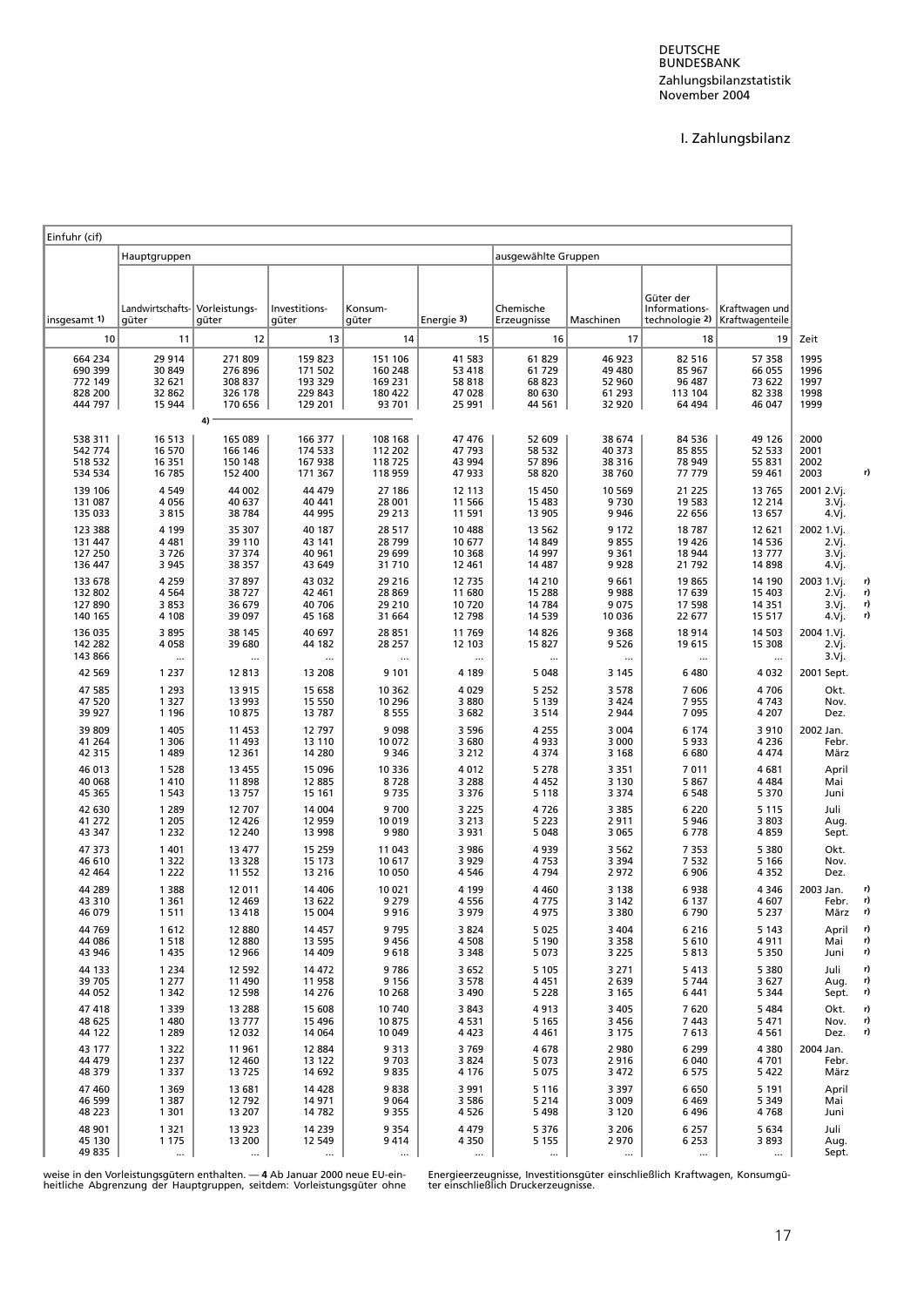

## 3c) Spezialhandel nach Ländergruppen und Ländern \*)

#### Mio €

|                                  |                             |                                                                  |                                                                 |                                                    | 2004                                                  |                                                             |                                                           |                                                            |                                                   |                                   |
|----------------------------------|-----------------------------|------------------------------------------------------------------|-----------------------------------------------------------------|----------------------------------------------------|-------------------------------------------------------|-------------------------------------------------------------|-----------------------------------------------------------|------------------------------------------------------------|---------------------------------------------------|-----------------------------------|
| Ländergruppe/Land                |                             | 2001                                                             | 2002                                                            | 2003 r)                                            | Jan. / Aug.                                           | Mai                                                         | Juni                                                      | Juli                                                       | August                                            | September                         |
| Alle Länder 1)                   | Ausfuhr<br>Einfuhr<br>Saldo | 638 268<br>542 774<br>+ 95 495                                   | 651 320<br>518 532<br>+ 132 788                                 | 664 455<br>534 534<br>+ 129 921                    | 481 146<br>372 349<br>+ 108 798                       | 60 683<br>46 599<br>$+ 14084$                               | 62 903<br>48 223<br>$+ 14681$                             | 62 471<br>48 901<br>+ 13 570                               | 56 166<br>45 130<br>+ 11 036                      | 61862<br>49 835<br>$+ 12027$      |
| I. Europäische Länder            | Ausfuhr<br>Einfuhr<br>Saldo | 461 512<br>384 901<br>$+ 76611$                                  | 470 873<br>372 955<br>+ 97 918                                  | 490 672<br>384 939<br>+ 105 733                    | 355 252<br>267 608<br>87 645<br>$+$                   | 45 102<br>33 358<br>+ 11 744                                | 46 672<br>34 4 26<br>$+ 12246$                            | 45 345<br>35 043<br>$+ 10302$                              | 41 037<br>31 606<br>$+ 9431$                      | $\ddotsc$<br>$\cdots$<br>$\cdots$ |
| 1. EU-Länder (25)                | Ausfuhr<br>Einfuhr<br>Saldo | 401 887<br>325 968<br>+ 75 919                                   | 408 286<br>314 981<br>+ 93 304                                  | 426 342<br>324 043<br>+ 102 299                    | 306 478<br>226 032<br>$+ 80446$                       | 38 850<br>28 400<br>$+ 10450$                               | 39 980<br>28 7 31<br>+ 11 249                             | 38 748<br>29 450<br>+ 9 297                                | 35 351<br>26 503<br>$+ 8848$                      | $\cdots$<br>$\ddotsc$<br>$\cdots$ |
| nachrichtlich:<br>EU-Länder (15) | Ausfuhr<br>Einfuhr<br>Saldo | 351 611<br>277 034<br>74 577<br>$+$                              | 354 813<br>262 849<br>91 964<br>$\ddot{}$                       | 369 776<br>266 404<br>+ 103 372                    | 265 814<br>187815<br>77 999<br>$+$                    | 33 483<br>24 075<br>9 4 0 9<br>$+$                          | 35 047<br>24 840<br>$+ 10206$                             | 34 095<br>24 7 37<br>9 3 5 8<br>$+$                        | 30 559<br>22 400<br>8 1 5 9<br>$+$                | <br><br>$\cdots$                  |
| EWU-Länder                       | Ausfuhr<br>Einfuhr<br>Saldo | 275 384<br>221 680<br>+ 53 704                                   | 276 270<br>211 642<br>$+ 64628$                                 | 288 668<br>215 705<br>$+ 72963$                    | 207 822<br>153 167<br>$+ 54656$                       | 26 306<br>19 743<br>$+ 6563$                                | 27 596<br>20 211<br>$+ 7385$                              | 26 5 14<br>20 225<br>$+ 6289$                              | 23 710<br>17 989<br>$+ 5722$                      | $\cdots$<br><br>$\cdots$          |
| Belgien und<br>Luxemburg         | Ausfuhr<br>Einfuhr<br>Saldo | 35 187<br>28 521<br>6666<br>$+$                                  | 34 108<br>26 505<br>7 603<br>$+$                                | 38 413<br>26 132<br>12 282<br>$+$                  | 28 8 20<br>19 840<br>8979<br>$+$                      | 3 6 5 4<br>2 4 6 9<br>$+ 1186$                              | 3914<br>2 6 8 5<br>1 2 2 9<br>$+$                         | 3 4 6 3<br>2 4 7 4<br>988<br>$\ddot{}$                     | 3 5 4 7<br>2 5 9 7<br>950<br>$\ddot{}$            | $\ddotsc$<br>$\ddotsc$<br>        |
| Finnland                         | Ausfuhr<br>Einfuhr<br>Saldo | 6 6 8 2<br>6465<br>217<br>$\ddot{}$                              | 6619<br>6 137<br>482<br>$\ddot{}$                               | 6686<br>6 3 6 6<br>320<br>$+$                      | 4747<br>3 9 5 3<br>794<br>$\ddot{}$                   | 553<br>523<br>29<br>$\ddot{}$                               | 622<br>488<br>$\ddot{}$<br>134                            | 594<br>602<br>$\equiv$<br>7                                | 613<br>506<br>108<br>$+$                          | $\cdots$<br><br>$\cdots$          |
| Frankreich                       | Ausfuhr<br>Einfuhr<br>Saldo | 69 601<br>49 743<br>19858<br>$+$                                 | 68 721<br>48 200<br>20 521<br>$+$                               | 69 025<br>48 545<br>20 480<br>$+$                  | 49 316<br>34 439<br>14 876<br>$+$                     | 6 179<br>4749<br>1430<br>$+$                                | 6619<br>4763<br>1857<br>$+$                               | 6 2 9 3<br>4606<br>1687<br>$+$                             | 5519<br>3675<br>1844<br>$+$                       | <br><br>$\cdots$                  |
| Griechenland                     | Ausfuhr<br>Einfuhr<br>Saldo | 5 1 4 3<br>1702<br>3 4 4 2<br>$\ddot{}$                          | 5 0 03<br>1 5 8 6<br>3 4 1 7<br>$+$                             | 5 5 8 2<br>1581<br>4 0 0 1<br>$+$                  | 4 2 7 9<br>997<br>3 2 8 2<br>$\ddot{}$                | 534<br>145<br>390<br>$\ddot{}$                              | 578<br>128<br>$\ddot{}$<br>450                            | 541<br>130<br>411<br>$\ddot{}$                             | 467<br>114<br>353<br>$+$                          | $\cdots$<br><br>$\cdots$          |
| Irland                           | Ausfuhr<br>Einfuhr<br>Saldo | 3 9 4 5<br>15 7 21<br>11 776<br>$-$                              | 3 9 5 9<br>13 497<br>9 5 3 8<br>$\qquad \qquad -$               | 3764<br>13 627<br>9863<br>$\overline{\phantom{0}}$ | 2775<br>10 162<br>7 3 8 7<br>$\overline{\phantom{0}}$ | 325<br>1 3 4 3<br>1018<br>$\overline{\phantom{a}}$          | 374<br>1417<br>1 0 4 3<br>$\overline{\phantom{0}}$        | 315<br>1 1 3 5<br>820<br>$\overline{\phantom{0}}$          | 321<br>1 2 2 0<br>899<br>$\overline{\phantom{0}}$ | <br><br>$\cdots$                  |
| Italien                          | Ausfuhr<br>Einfuhr<br>Saldo | 47 119<br>35 280<br>11839<br>$+$                                 | 47 335<br>33 482<br>13 853<br>$+$                               | 48 414<br>34 259<br>14 15 6<br>$+$                 | 34 500<br>22 892<br>11 608<br>$+$                     | 4 3 9 4<br>2 9 3 6<br>1459<br>$+$                           | 4621<br>3 0 7 7<br>1 544<br>$+$                           | 4570<br>3 1 2 2<br>1448<br>$+$                             | 3 3 2 3<br>2 5 7 6<br>747<br>$+$                  | $\ddotsc$<br><br>$\cdots$         |
| Niederlande                      | Ausfuhr<br>Einfuhr<br>Saldo | 40 011<br>43 233<br>3 2 2 2<br>$\qquad \qquad -$                 | 40 463<br>40 751<br>288<br>$\qquad \qquad -$                    | 42 219<br>42 301<br>83<br>$\qquad \qquad -$        | 29 311<br>30 490<br>1 1 7 9<br>$\qquad \qquad -$      | 3 6 6 0<br>3735<br>75<br>$\overline{\phantom{a}}$           | 3868<br>3918<br>$\overline{\phantom{0}}$<br>51            | 3 6 7 1<br>4054<br>382                                     | 3733<br>3811<br>78                                | <br><br>$\cdots$                  |
| Österreich                       | Ausfuhr<br>Einfuhr<br>Saldo | 33 486<br>20 664<br>$+ 12822$                                    | 33 863<br>21 047<br>12816<br>$+$                                | 35 857<br>21 453<br>14 404<br>$+$                  | 25 360<br>15875<br>9 4 8 5<br>$+$                     | 3 1 1 7<br>1962<br>1 1 5 4<br>$+$                           | 3 2 2 9<br>1931<br>1 2 9 8<br>$+$                         | 3 3 4 5<br>2 1 4 9<br>1 1 9 5<br>$+$                       | 3 1 8 9<br>1984<br>1 2 0 5<br>$+$                 | $\cdots$<br><br>$\cdots$          |
| Portugal                         | Ausfuhr<br>Einfuhr<br>Saldo | 6 3 6 8<br>5 1 2 5<br>1 2 4 3<br>$\ddot{}$                       | 6765<br>4 906<br>1859<br>$\ddot{}$                              | 6 3 4 4<br>4924<br>1420<br>$\ddot{}$               | 4510<br>3 1 4 9<br>1 3 6 1<br>$\ddot{}$               | 603<br>395<br>209<br>$\ddot{}$                              | 568<br>338<br>231<br>$\ddot{}$                            | 543<br>386<br>157<br>$\ddot{}$                             | 533<br>286<br>247<br>$+$                          | $\cdots$<br><br>$\cdots$          |
| Spanien 2)                       | Ausfuhr<br>Einfuhr<br>Saldo | 27 841<br>15 2 26<br>12 615<br>$\ddot{}$                         | 29 4 36<br>15 532<br>13 903<br>$+$                              | 32 364<br>16 518<br>15 846<br>$+$                  | 24 204<br>11 369<br>12 835<br>$+$                     | 3 2 8 7<br>1 4 8 7<br>1800<br>$+$                           | 3 2 0 2<br>1466<br>$+ 1736$                               | 3 1 7 8<br>1566<br>$+ 1612$                                | 2 4 6 5<br>1 2 1 9<br>$+ 1246$                    | $\cdots$<br><br>$\cdots$          |
| Andere EU-Länder Ausfuhr         | Einfuhr<br>Saldo            | 126 503<br>104 288<br>22 215<br>$+$                              | 132 016<br>103 339<br>28 677<br>$+$                             | 137 674<br>108 337<br>29 336<br>$+$                | 98 656<br>72 865<br>25 7 9 1<br>$\ddot{}$             | 12 544<br>8658<br>3887<br>$+$                               | 12 3 84<br>8 5 20<br>3864<br>$+$                          | 12 2 34<br>9 2 2 6<br>3 0 0 8<br>$+$                       | 11 640<br>8514<br>3 1 2 7<br>$+$                  | <br><br>                          |
| darunter:<br>Dänemark            | Ausfuhr                     | 10 485                                                           | 11 287                                                          | 11 272                                             | 7 2 9 1                                               | 894                                                         | 938                                                       | 894                                                        | 974                                               |                                   |
|                                  | Einfuhr<br>Saldo            | 9 0 9 6<br>1 3 8 9<br>$\ddot{}$                                  | 9 2 6 4<br>2 0 2 4<br>$\ddot{}$                                 | 9486<br>1786<br>$\ddot{}$                          | 6 0 0 2<br>1 2 8 9<br>$\ddot{}$                       | 672<br>222<br>$\begin{array}{c} + \end{array}$              | 786<br>152<br>$\begin{array}{c} + \end{array}$            | 689<br>205<br>$\ddot{}$                                    | 779<br>195<br>$\ddot{}$                           | <br><br>                          |
| Polen                            | Ausfuhr<br>Einfuhr<br>Saldo | 15 206<br>13 4 90<br>1716<br>$\ddot{}$                           | 16 103<br>14 193<br>1 9 0 9<br>$\begin{array}{c} + \end{array}$ | 16 362<br>15 8 88<br>474<br>$\ddot{}$              | 12 417<br>10 4 64<br>1952<br>$\ddot{}$                | 1733<br>1 2 3 1<br>502<br>$\bf{+}$                          | 1 4 1 7<br>991<br>426<br>$\begin{array}{c} + \end{array}$ | 1519<br>1 3 0 1<br>218<br>$\begin{array}{c} + \end{array}$ | 1 5 2 4<br>1 1 2 8<br>397<br>$\ddot{}$            | <br><br>$\cdots$                  |
| Schweden                         | Ausfuhr<br>Einfuhr<br>Saldo | 12 978<br>8 9 9 9<br>3 9 7 9<br>$\begin{array}{c} + \end{array}$ | 13 4 96<br>8868<br>4 6 28<br>$\ddot{}$                          | 14 240<br>9 5 0 1<br>4738<br>$\ddot{}$             | 10 173<br>6668<br>3 5 0 5<br>$\ddot{}$                | 1 3 3 4<br>897<br>437<br>$\bf{+}$                           | 1 2 8 0<br>925<br>355<br>$\begin{array}{c} + \end{array}$ | 1 1 5 1<br>742<br>409<br>$\begin{array}{c} + \end{array}$  | 1 2 2 8<br>867<br>360<br>$\ddot{}$                | <br>$\cdots$<br>$\cdots$          |
| Tschechische<br>Republik         | Ausfuhr<br>Einfuhr<br>Saldo | 14 940<br>14 550<br>390<br>$\begin{array}{c} + \end{array}$      | 16 010<br>16 240<br>230<br>$\qquad \qquad -$                    | 16 785<br>17 538<br>753<br>$\qquad \qquad -$       | 11831<br>11 275<br>555<br>$\ddot{}$                   | 1 609<br>1 1 4 2<br>467<br>$\begin{array}{c} + \end{array}$ | 1 4 4 1<br>1 2 4 5<br>196<br>$\ddot{}$                    | 1 3 0 5<br>1 3 6 4<br>58<br>$\overline{\phantom{a}}$       | 1401<br>1 1 0 4<br>297<br>$\ddot{}$               | $\cdots$<br><br>$\cdots$          |
| Ungarn                           | Ausfuhr<br>Einfuhr<br>Saldo | 10 520<br>12 030<br>1 5 1 0<br>$\overline{\phantom{a}}$          | 11 185<br>12 154<br>970<br>$\qquad \qquad -$                    | 11 860<br>12 297<br>437<br>-                       | 8 1 3 4<br>8450<br>315<br>$\qquad \qquad -$           | 922<br>922<br>$\bf{+}$<br>1                                 | 1 0 8 9<br>883<br>206<br>$\ddot{}$                        | 911<br>1 0 8 2<br>171<br>$\overline{\phantom{0}}$          | 925<br>945<br>20<br>$\overline{\phantom{a}}$      | <br>$\cdots$<br>$\cdots$          |
| Vereinigtes<br>Königreich        | Ausfuhr<br>Einfuhr<br>Saldo | 52 764<br>37 259<br>15 505<br>$+$                                | 53 761<br>33 075<br>20 685<br>$+$                               | 55 597<br>31712<br>23 885<br>$\ddot{}$             | 40 527<br>21 979<br>18 549<br>$\ddot{}$               | 4 9 4 9<br>2 7 6 2<br>2 1 8 7<br>$\ddot{}$                  | 5 2 3 3<br>2918<br>2 3 1 5<br>$\ddot{}$                   | 5 5 3 7<br>3 0 8 2<br>2 4 5 5<br>$+$                       | 4647<br>2765<br>1882<br>$\ddot{}$                 | $\cdots$<br>$\cdots$              |

\* Quelle: Statistisches Bundesamt. Ausfuhr (fob) nach Bestimmungsländern, kach dem neuesten Stand. — 1 Einschl. Schiffs- und Luftfahrzeugbedarf<br>Einfuhr (cif) aus Ursprungsländern. Ausweis der Länder und Ländergruppen ksowi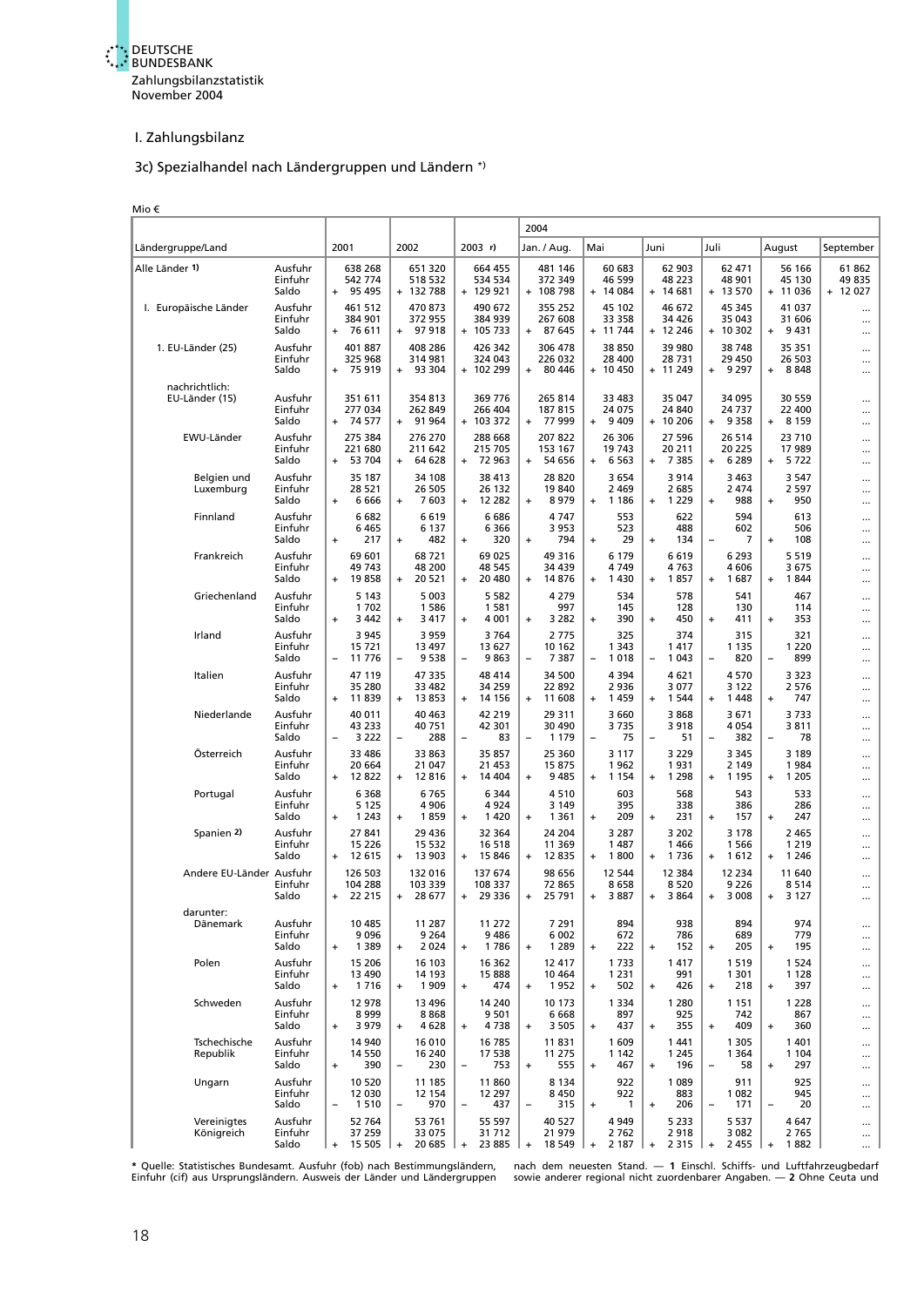I. Zahlungsbilanz

# noch: 3c) Spezialhandel nach Ländergruppen und Ländern \*)

| Mio €                                       |                             |                                                          |                                                          |                                                           |                                                         |                                                       |                                                              |                                                       |                                                |                          |
|---------------------------------------------|-----------------------------|----------------------------------------------------------|----------------------------------------------------------|-----------------------------------------------------------|---------------------------------------------------------|-------------------------------------------------------|--------------------------------------------------------------|-------------------------------------------------------|------------------------------------------------|--------------------------|
|                                             |                             |                                                          |                                                          |                                                           | 2004                                                    |                                                       |                                                              |                                                       |                                                |                          |
| Ländergruppe/Land                           |                             | 2001                                                     | 2002                                                     | 2003 r                                                    | Jan. / Aug.                                             | Mai                                                   | Juni                                                         | Juli                                                  | August                                         | September                |
| 2. Andere europäische<br>Länder             | Ausfuhr<br>Einfuhr<br>Saldo | 59 624<br>58 933<br>692<br>$\ddot{}$                     | 62 588<br>57 974<br>4614<br>$\ddot{}$                    | 64 331<br>60 897<br>3 4 3 4<br>$\ddot{}$                  | 48774<br>41 576<br>7 1 9 8<br>$+$                       | 6 2 5 1<br>4958<br>1 2 9 4<br>$+$                     | 6 6 9 2<br>5 6 9 5<br>996<br>$\ddot{}$                       | 6 5 9 7<br>5 5 9 2<br>1 0 0 5<br>$\ddot{}$            | 5686<br>5 1 0 4<br>583<br>$\ddot{}$            | <br>$\cdots$             |
| darunter:<br>Russische<br>Föderation        | Ausfuhr<br>Einfuhr<br>Saldo | 10 268<br>14 5 58<br>4 2 9 1<br>$\overline{\phantom{a}}$ | 11 374<br>13 178<br>1804<br>$\overline{\phantom{a}}$     | 12 120<br>14 2 31<br>2 1 1 1<br>$\overline{\phantom{a}}$  | 9452<br>9420<br>32<br>$\ddot{}$                         | 1 1 4 7<br>1 2 5 1<br>104<br>$\overline{\phantom{a}}$ | 1 3 2 7<br>1 3 0 9<br>17<br>$\begin{array}{c} + \end{array}$ | 1 3 3 7<br>1 2 3 1<br>106<br>$\ddot{}$                | 1 200<br>1 1 9 5<br>$\ddot{}$<br>5             | <br><br>                 |
| Schweiz                                     | Ausfuhr<br>Einfuhr<br>Saldo | 27 489<br>19 753<br>7737<br>$\ddot{}$                    | 26 702<br>19 4 61<br>7 241<br>$\ddot{}$                  | 26 009<br>19 093<br>6916<br>$\ddot{}$                     | 18 3 50<br>13 197<br>5 1 5 4<br>$+$                     | 2 3 3 0<br>1687<br>643<br>$\ddot{}$                   | 2 3 7 2<br>1709<br>663<br>$\ddot{}$                          | 2457<br>1835<br>622<br>$\ddot{}$                      | 2017<br>1575<br>441<br>$\ddot{}$               | <br><br>                 |
| Türkei                                      | Ausfuhr<br>Einfuhr<br>Saldo | 5 9 5 0<br>6 5 7 6<br>625<br>$\overline{\phantom{0}}$    | 7 5 0 3<br>6928<br>575<br>$\ddot{}$                      | 8850<br>7 2 4 9<br>1 601<br>$\ddot{}$                     | 7858<br>5 0 7 5<br>2 7 8 3<br>$+$                       | 1 1 0 1<br>565<br>536<br>$+$                          | 1 0 2 2<br>645<br>377<br>$\ddot{}$                           | 1019<br>676<br>343<br>$\ddot{}$                       | 934<br>700<br>234<br>$\ddot{}$                 | <br><br>                 |
| II. Außereuropäische<br>Länder              | Ausfuhr<br>Einfuhr<br>Saldo | 175 203<br>157 199<br>$+ 18003$                          | 178 818<br>144 950<br>+ 33 869                           | 172 329<br>148 895<br>$+ 23434$                           | 125 038<br>104 332<br>+ 20 706                          | 15 4 98<br>13 198<br>$+ 2300$                         | 16 088<br>13 7 51<br>$+ 2338$                                | 17 042<br>13813<br>$+ 3229$                           | 15 017<br>13 4 82<br>$+ 1535$                  | <br>$\cdots$<br>         |
| 1. Afrika                                   | Ausfuhr<br>Einfuhr<br>Saldo | 12 042<br>11 356<br>686<br>$+$                           | 11 797<br>10 248<br>1 5 4 9<br>$\ddot{}$                 | 12 072<br>10 239<br>1832<br>$\ddot{}$                     | 8997<br>6 3 9 9<br>2 5 9 7<br>$\ddot{}$                 | 1 0 2 6<br>691<br>335<br>$+$                          | 1 1 6 1<br>905<br>256<br>$\ddot{}$                           | 1 2 9 9<br>820<br>479<br>$\ddot{}$                    | 1 2 8 2<br>898<br>383<br>$\ddot{}$             | $\cdots$<br><br>         |
| darunter:<br>Südafrika                      | Ausfuhr<br>Einfuhr<br>Saldo | 4 4 4 4<br>3 3 2 6<br>$+$<br>1 1 1 8                     | 4 3 8 5<br>3 2 2 7<br>1 1 5 8<br>$\ddot{}$               | 5 0 4 5<br>2858<br>2 1 8 7<br>$+$                         | 3 9 9 6<br>2 0 8 1<br>1915<br>$\ddot{}$                 | 428<br>287<br>141<br>$\ddot{}$                        | 522<br>276<br>246<br>$+$                                     | 617<br>287<br>330<br>$\ddot{}$                        | 651<br>275<br>376<br>$\ddot{}$                 | <br><br>                 |
| 2. Amerika                                  | Ausfuhr<br>Einfuhr<br>Saldo | 89 801<br>59 575<br>$+ 30226$                            | 89 081<br>52 822<br>$+ 36259$                            | 79 629<br>51 948<br>$+ 27681$                             | 55 930<br>35 633<br>$+ 20297$                           | 6849<br>4736<br>$+ 2113$                              | 7 202<br>4967<br>$+ 2235$                                    | 7572<br>4694<br>$+ 2878$                              | 6493<br>4 4 0 2<br>$+ 2091$                    | <br><br>                 |
| darunter:<br>Kanada                         | Ausfuhr<br>Einfuhr<br>Saldo | 5 2 4 7<br>3 3 4 6<br>1901<br>$+$                        | 5 6 3 6<br>2876<br>$+ 2760$                              | 4879<br>2 5 2 5<br>$+ 2354$                               | 3 2 2 1<br>1615<br>+ 1606                               | 371<br>185<br>186<br>$+$                              | 414<br>187<br>228<br>$+$                                     | 404<br>229<br>175<br>$\ddot{}$                        | 368<br>228<br>140<br>$\ddot{}$                 | <br><br>$\cdots$         |
| Vereinigte Staaten                          | Ausfuhr<br>Einfuhr<br>Saldo | 67824<br>45 982<br>$+ 21842$                             | 68 263<br>40 376<br>+ 27 887                             | 61 654<br>39 231<br>$+ 22423$                             | 42 921<br>26 580<br>+ 16 341                            | 5 3 0 5<br>3 6 9 7<br>$+ 1608$                        | 5 5 7 4<br>3820<br>+ 1755                                    | 5889<br>3 3 3 4<br>$+ 2555$                           | 4840<br>3 0 8 2<br>+ 1759                      | <br><br>                 |
| 3. Asien                                    | Ausfuhr<br>Einfuhr<br>Saldo | 68 936<br>84 220<br>$-15285$                             | 72 915<br>79 892<br>6977<br>$\qquad \qquad -$            | 75 620<br>84 783<br>$-9162$                               | 56 569<br>60 930<br>$-4361$                             | 7 202<br>7641<br>439<br>$\overline{\phantom{0}}$      | 7 278<br>7689<br>412<br>$\overline{\phantom{a}}$             | 7685<br>8 1 2 0<br>435<br>$\overline{\phantom{a}}$    | 6794<br>7978<br>$-1184$                        | <br><br>$\cdots$         |
| Länder des nahen<br>und mittleren<br>Ostens | Ausfuhr<br>Einfuhr<br>Saldo | 14 130<br>5 4 3 4<br>8 6 9 6<br>$+$                      | 15 045<br>4696<br>$+ 10349$                              | 15 5 11<br>4469<br>+ 11 043                               | 11 280<br>2769<br>+ 8511                                | 1 4 9 0<br>411<br>$+ 1080$                            | 1 4 3 8<br>384<br>$+ 1054$                                   | 1566<br>377<br>$+ 1189$                               | 1432<br>356<br>$+ 1076$                        | <br><br>                 |
| Andere asiatische<br>Länder                 | Ausfuhr<br>Einfuhr<br>Saldo | 54 806<br>78 786<br>$-23981$                             | 57 870<br>75 196<br>$-17326$                             | 60 109<br>80 314<br>$-20205$                              | 45 289<br>58 161<br>$-12872$                            | 5712<br>7 230<br>$-1518$                              | 5839<br>7 3 0 5<br>$-1466$                                   | 6 1 1 9<br>7742<br>$-1624$                            | 5 3 6 2<br>7622<br>$-2260$                     | <br><br>$\cdots$         |
| darunter:<br>Japan                          | Ausfuhr<br>Einfuhr<br>Saldo | 13 103<br>22 910<br>9807<br>$\overline{\phantom{a}}$     | 12 576<br>19896<br>7 3 2 0<br>$\overline{\phantom{a}}$   | 11889<br>19 684<br>7795<br>$\overline{\phantom{a}}$       | 8437<br>13857<br>5419<br>$\overline{\phantom{0}}$       | 902<br>1757<br>855<br>$\overline{\phantom{0}}$        | 1 0 2 0<br>1715<br>695                                       | 1 1 7 0<br>1744<br>574<br>$\qquad \qquad -$           | 1 0 6 7<br>1 5 9 8<br>531<br>$\overline{a}$    | <br>$\cdots$             |
| Volksrepublik<br>China 3)                   | Ausfuhr<br>Einfuhr<br>Saldo | 12 118<br>19 942<br>$-7824$                              | 14 571<br>21 3 38<br>6768<br>$\overline{\phantom{a}}$    | 18 2 65<br>25 681<br>$-7417$                              | 14 209<br>19 322<br>5 1 1 3<br>$\overline{\phantom{0}}$ | 1891<br>2 3 8 2<br>491<br>$\overline{\phantom{a}}$    | 1927<br>2 4 8 5<br>559<br>$\overline{\phantom{a}}$           | 1844<br>2616<br>773<br>$\overline{\phantom{a}}$       | 1 5 0 2<br>2756<br>$-1254$                     | $\cdots$<br>$\cdots$<br> |
| 4. Ozeanien und<br>Polarregionen            | Ausfuhr<br>Einfuhr<br>Saldo | 4 4 2 4<br>2 0 4 8<br>2 3 7 5<br>$+$                     | 5026<br>1988<br>3 0 3 8<br>$\ddot{}$                     | 5 0 0 8<br>1925<br>3 0 8 3<br>$\ddot{}$                   | 3 5 4 2<br>1 3 6 9<br>2 1 7 3<br>$+$                    | 421<br>130<br>290<br>$\ddot{}$                        | 448<br>189<br>259<br>$\ddot{}$                               | 485<br>178<br>307<br>$\begin{array}{c} + \end{array}$ | 448<br>204<br>244<br>$\ddot{}$                 | <br><br>$\cdots$         |
| darunter:<br>Australien                     | Ausfuhr<br>Einfuhr<br>Saldo | 3 6 3 5<br>1 2 4 8<br>2 3 8 7<br>$+$                     | 3 9 5 4<br>1 2 6 8<br>2 6 8 6<br>$\ddot{}$               | 4 2 1 0<br>1 0 8 0<br>3 1 3 0<br>$\ddot{}$                | 3 0 2 3<br>857<br>2 1 6 6<br>$\ddot{}$                  | 368<br>89<br>279<br>$\ddot{}$                         | 380<br>92<br>289<br>$\ddot{}$                                | 411<br>114<br>297<br>$\ddot{}$                        | 375<br>113<br>262<br>$\ddot{}$                 | $\cdots$<br><br>         |
| Nachrichtlich:<br>OECD-Länder               | Ausfuhr<br>Einfuhr<br>Saldo | 535 187<br>440 162<br>$+ 95026$                          | 543 175<br>420 275<br>+122 900                           | 553 278<br>430 022<br>+123 257                            | 397 514<br>299 671<br>+ 97843                           | 50 103<br>37 733<br>+12 369                           | 51 902<br>38 782<br>+13 119                                  | 51 133<br>39 083<br>+12 050                           | 45 854<br>35 339<br>$+10516$                   | <br><br>                 |
| Südostasiatische<br>Schwellenländer 4)      | Ausfuhr<br>Einfuhr<br>Saldo | 24 7 35<br>28 351<br>3616<br>$\qquad \qquad -$           | 25 28 2<br>26 660<br>1 3 7 7<br>$\overline{\phantom{a}}$ | 24 5 1 5<br>27 119<br>2 6 0 3<br>$\overline{\phantom{a}}$ | 18 188<br>18890<br>702<br>$\qquad \qquad -$             | 2 3 4 7<br>2 3 7 9<br>32<br>$\overline{\phantom{a}}$  | 2 3 4 9<br>2 3 8 3<br>35<br>$\overline{\phantom{a}}$         | 2 4 0 4<br>2 5 7 4<br>170<br>$\overline{\phantom{a}}$ | 2 1 8 8<br>2 3 7 8<br>190<br>$\qquad \qquad -$ | $\cdots$<br>$\cdots$<br> |

Melilla. — **3** Ohne Hongkong. — **4** Brunei Darussalam, Hongkong, Thailand. Indonesien, Malaysia, Philippinen, Singapur, Republik Korea, Taiwan und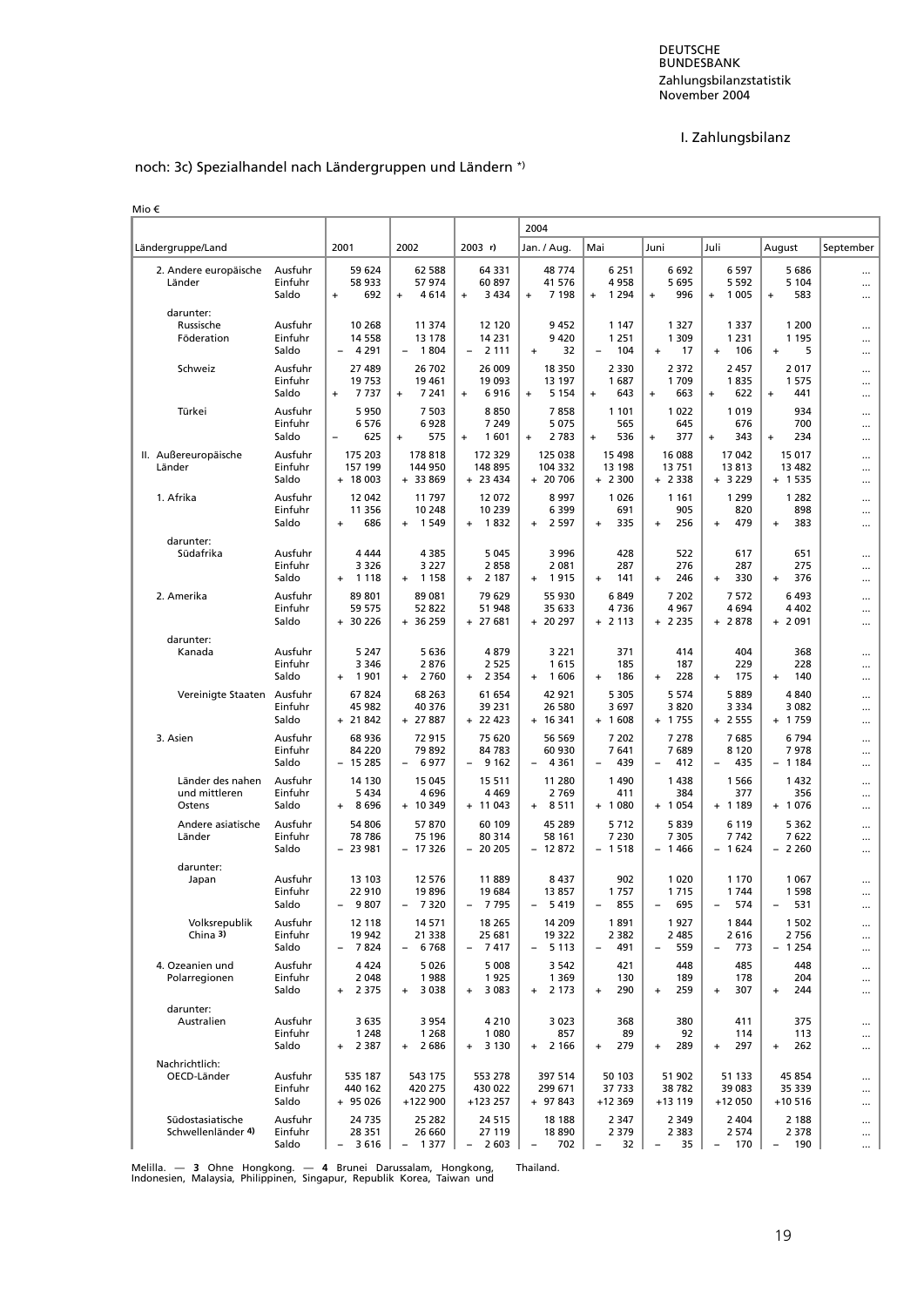## I. Zahlungsbilanz

## 4. Dienstleistungsverkehr mit dem Ausland a) Insgesamt

|                     | Dienstleistungen insgesamt |                    |                                                      |                    | Reiseverkehr 1)    |                    |                                                      |                   | Transportleistungen 2) |                    |                                               |                    |                                  |                       |
|---------------------|----------------------------|--------------------|------------------------------------------------------|--------------------|--------------------|--------------------|------------------------------------------------------|-------------------|------------------------|--------------------|-----------------------------------------------|--------------------|----------------------------------|-----------------------|
|                     |                            |                    |                                                      |                    |                    |                    |                                                      |                   |                        |                    |                                               |                    |                                  |                       |
|                     |                            |                    |                                                      |                    |                    |                    |                                                      |                   |                        |                    |                                               |                    | Transit-                         |                       |
|                     | Ein-                       | Aus-               |                                                      |                    | Ein-               | Aus-               |                                                      |                   | Ein-                   | Aus-               |                                               |                    | handels-<br>erträge              |                       |
|                     | nahmen                     | gaben              | Saldo                                                |                    | nahmen             | gaben              | Saldo                                                |                   | nahmen                 | gaben              | Saldo                                         |                    | Saldo 3)                         |                       |
| Zeit                | $\mathbf{1}$               | $\overline{2}$     |                                                      | 3                  | 4                  | 5                  |                                                      | 6                 | $\overline{7}$         | 8                  |                                               | 9                  |                                  | 10                    |
|                     | Mio DM                     |                    |                                                      |                    |                    |                    |                                                      |                   |                        |                    |                                               |                    |                                  |                       |
|                     |                            |                    |                                                      |                    |                    |                    |                                                      |                   |                        |                    |                                               |                    |                                  |                       |
| 1993<br>1994        | 107 845<br>108 982         | 160 394<br>171 786 | $\overline{\phantom{0}}$<br>$\qquad \qquad -$        | 52 549<br>62 803   | 24 683<br>24 195   | 76 402<br>84 207   | $\overline{\phantom{0}}$<br>$\overline{\phantom{0}}$ | 51 719<br>60 012  | 28 8 24<br>29 7 27     | 23 918<br>24 764   | $+$<br>$\ddot{}$                              | 4 9 0 6<br>4 9 6 4 | $+$<br>$\ddot{}$                 | 2 6 6 7<br>3 3 5 6    |
| 1995                | 117 511                    | 181 496            |                                                      | 63 985             | 25 797             | 86 218             |                                                      | 60 421            | 30 990                 |                    |                                               |                    |                                  | 3 9 8 5               |
| 1996                | 128 649                    | 193 392            | $\overline{\phantom{a}}$<br>$\qquad \qquad -$        | 64 743             | 26 519             | 88 889             | $\qquad \qquad -$<br>$\qquad \qquad -$               | 62 370            | 32718                  | 26 174<br>27 913   | $\ddot{}$<br>$\ddot{}$                        | 4816<br>4 8 0 5    | $\ddot{}$<br>$\ddot{}$           | 8 0 4 1               |
| 1997                | 146 617                    | 215 313            | $\overline{\phantom{a}}$                             | 68 696             | 30 776             | 93 475             | $\overline{\phantom{0}}$                             | 62 699            | 36 967                 | 31 244             | $\ddot{}$                                     | 5723               | $\ddot{}$                        | 8589                  |
| 1998                | 151 514                    | 226 587            |                                                      | 75 072             | 32 236             | 95 712             | $\overline{a}$                                       | 63 476            | 39 273                 | 33 824             | $\ddot{}$                                     | 5 4 4 9            |                                  | 7846                  |
|                     | Mio €                      |                    |                                                      |                    |                    |                    |                                                      |                   |                        |                    |                                               |                    |                                  |                       |
| 1999                | 80 787                     | 126 854            | $\overline{\phantom{0}}$                             | 46 067             | 17 115             | 52 583             |                                                      | 35 4 68           | 20 649                 | 17 767             | $\ddot{}$                                     | 2882               | $\ddot{}$                        | 3 2 2 2               |
| 2000                | 92 726                     | 141 793            | $\qquad \qquad -$                                    | 49 067             | 20 179             | 57 427             | $\overline{\phantom{0}}$                             | 37 249            | 24 044                 | 20 658             | $\ddot{}$                                     | 3 3 8 6            | $\ddot{}$                        | 4687                  |
| 2001                | 101 052                    | 151 324            | $\overline{\phantom{a}}$                             | 50 272             | 20 030             | 57 985             | $\overline{\phantom{0}}$                             | 37 955            | 25 4 36                | 21 285             | $\ddot{}$                                     | 4 1 5 1            | $\ddot{}$                        | 5983                  |
| 2002<br>2003        | 112 299<br>110 771         | 148721<br>146 308  | $\qquad \qquad -$                                    | 36 422<br>35 537   | 20 060<br>20 318   | 55 504<br>57 187   | $\overline{\phantom{0}}$                             | 35 4 45<br>36 869 | 29 676<br>27 524       | 26 926<br>25 699   | ÷<br>$\ddot{}$                                | 2 7 5 0<br>1825    | $\ddot{}$<br>$\ddot{}$           | 3 5 2 6<br>2 3 1 9    |
|                     |                            |                    |                                                      |                    |                    |                    |                                                      |                   |                        |                    |                                               |                    |                                  |                       |
| 2002 1.Vj.<br>2.Vj. | 23 338<br>28 125           | 33 971<br>36 730   | $\overline{\phantom{0}}$                             | 10 633<br>8 6 0 5  | 4 2 7 0<br>5 1 1 7 | 11 147<br>13 613   | $\overline{\phantom{0}}$<br>$\overline{\phantom{0}}$ | 6877<br>8 4 9 6   | 5720<br>7772           | 5 5 4 7<br>6822    | $\ddot{}$<br>$\ddot{}$                        | 173<br>950         | $\ddot{}$<br>$\ddot{}$           | 961<br>2067           |
| 3.Vj.               | 29 3 66                    | 42 018             | $\overline{\phantom{a}}$                             | 12 652             | 5713               | 19 108             |                                                      | 13 395            | 7839                   | 7 2 8 4            | $\ddot{}$                                     | 555                | $\ddot{}$                        | 451                   |
| 4.Vj.               | 31 471                     | 36 002             | $\overline{\phantom{a}}$                             | 4 5 3 2            | 4959               | 11 636             | $\overline{\phantom{0}}$                             | 6677              | 8 3 4 5                | 7 2 7 3            | $\ddot{}$                                     | 072<br>1           | $\ddot{}$                        | 47                    |
| 2003 1.Vi.          | 26 373                     | 34 680             | $\overline{\phantom{0}}$                             | 8 3 0 7            | 4317               | 11 238             | $\qquad \qquad -$                                    | 6921              | 6 4 2 2                | 6 2 5 4            | $\ddot{}$                                     | 168                | $\ddot{}$                        | 655                   |
| 2.Vj.               | 26 472                     | 34 812             | $\overline{\phantom{a}}$                             | 8 3 4 0            | 5 0 6 2            | 14 188             | $\overline{\phantom{0}}$                             | 9 1 2 7           | 6832                   | 6 1 3 7            | $\ddot{}$                                     | 695                | $\ddot{}$                        | 605                   |
| 3.Vj.               | 28 304<br>29 622           | 41 579<br>35 237   | $\overline{\phantom{a}}$                             | 13 275<br>5 6 1 5  | 5835<br>5 1 0 4    | 19830<br>11931     | $\qquad \qquad -$<br>$\overline{\phantom{0}}$        | 13 994<br>6827    | 7082<br>7 187          | 6629<br>6678       | $\ddot{}$                                     | 453<br>509         | $\ddot{}$                        | 132<br>926            |
| 4.Vj.               |                            |                    | $\overline{\phantom{a}}$                             |                    |                    |                    |                                                      |                   |                        |                    | $\ddot{}$                                     |                    | $\ddot{}$                        |                       |
| 2004 1.Vj.<br>2.Vj. | 24 488<br>28 259           | 33 367<br>35 825   | $\overline{\phantom{0}}$<br>$\overline{\phantom{a}}$ | 8878<br>7 5 6 6    | 4 4 4 5<br>5 3 7 3 | 11 4 63<br>14 3 38 | $\overline{\phantom{0}}$<br>$\qquad \qquad -$        | 7018<br>8 9 6 5   | 6 6 4 4<br>7 5 6 8     | 6 1 2 7<br>6039    | $\ddot{}$<br>$\ddot{}$                        | 517<br>1 5 2 9     | $\ddot{}$                        | 711<br>1859           |
| 3.Vj.               | 28 035                     | 41 347             | $\overline{\phantom{a}}$                             | 13 3 12            | 5916               | 19 946             | $\qquad \qquad -$                                    | 14 030            | 7314                   | 6 2 9 6            | $\ddot{}$                                     | 1018               | $\ddot{}$<br>$\ddot{}$           | 714                   |
| 2002 März           | 7748                       | 11 561             | $\overline{\phantom{0}}$                             | 3814               | 1 5 4 3            | 4 3 2 6            | $\qquad \qquad -$                                    | 2 7 8 3           | 2 0 3 2                | 1975               | $\ddot{}$                                     | 57                 | $\ddot{}$                        | 304                   |
| April               | 9 5 9 4                    | 12 103             | $\overline{\phantom{0}}$                             | 2 5 0 9            | 1701               | 4 3 2 8            | $\overline{\phantom{0}}$                             | 2 6 2 7           | 2 6 4 2                | 2 3 1 0            |                                               | 332                |                                  | 665                   |
| Mai                 | 8708                       | 11938              | $\overline{\phantom{a}}$                             | 3 2 3 0            | 1671               | 4566               | $\overline{\phantom{0}}$                             | 2895              | 2 4 3 3                | 2 2 9 6            | $\ddot{}$<br>$\ddot{}$                        | 137                | $\ddot{}$<br>$\ddot{}$           | 523                   |
| Juni                | 9823                       | 12 689             | $\qquad \qquad -$                                    | 2866               | 1746               | 4720               | $\qquad \qquad -$                                    | 2 9 7 4           | 2697                   | 2 2 1 5            | $\ddot{}$                                     | 482                | $\ddot{}$                        | 879                   |
| Juli                | 10 147                     | 13852              | $\overline{\phantom{0}}$                             | 3705               | 2090               | 5 3 9 0            | $\qquad \qquad -$                                    | 3 3 0 0           | 2 6 8 5                | 2 4 5 8            | $\ddot{}$                                     | 227                | $\ddot{}$                        | 397                   |
| Aug.                | 9 1 4 1                    | 14 996             | $\qquad \qquad -$                                    | 5856               | 1871               | 7 5 6 0            | $\qquad \qquad -$                                    | 5 6 8 8           | 2 5 7 2                | 2 4 8 8            | $\ddot{}$                                     | 84                 | $\ddot{}$                        | 269                   |
| Sept.               | 10 078                     | 13 170             | $\overline{\phantom{0}}$                             | 3 0 9 2            | 1751               | 6 1 5 8            | $\overline{\phantom{0}}$                             | 4 4 0 7           | 2 5 8 2                | 2 3 3 8            | $\ddot{}$                                     | 244                | $\overline{\phantom{0}}$         | 215                   |
| Okt.                | 9 2 5 1                    | 13 077             | $\overline{\phantom{a}}$                             | 3826               | 1841               | 5 2 3 1            | $\qquad \qquad -$                                    | 3 3 9 0           | 2829                   | 2 4 5 4            | $\ddot{}$                                     | 375                | $\overline{\phantom{0}}$         | 195                   |
| Nov.                | 9 1 0 3                    | 10 449             | $\qquad \qquad -$                                    | 1 3 4 6            | 1 5 5 1            | 3 2 6 6            | $\qquad \qquad -$                                    | 1715              | 2729                   | 2 4 7 2            | $\ddot{}$                                     | 256                | $\ddot{}$                        | 389                   |
| Dez.                | 13 116                     | 12 476             | $\ddot{}$                                            | 640                | 1 5 6 7            | 3 1 3 8            | $\overline{\phantom{a}}$                             | 1 5 7 1           | 2787                   | 2 3 4 6            | $\ddot{}$                                     | 441                | $\overline{\phantom{0}}$         | 147                   |
| 2003 Jan.<br>Febr.  | 9 1 8 6<br>7418            | 12 5 13<br>10 392  | $\overline{\phantom{0}}$<br>$\overline{\phantom{a}}$ | 3 3 2 7<br>2 9 7 4 | 1412<br>1 3 3 2    | 3876<br>3 1 6 9    | $\overline{\phantom{0}}$<br>$\overline{\phantom{a}}$ | 2 4 6 4<br>1837   | 2 2 1 7<br>1 907       | 2 2 4 3<br>1957    | $\overline{\phantom{0}}$<br>$\qquad \qquad -$ | 25<br>50           | $\ddot{}$<br>$\qquad \qquad -$   | 716<br>$\overline{2}$ |
| März                | 9769                       | 11 775             | $\overline{\phantom{a}}$                             | 2 0 0 6            | 1573               | 4 1 9 3            | $\qquad \qquad -$                                    | 2 6 2 0           | 2 2 9 8                | 2055               | $\ddot{}$                                     | 243                | $\qquad \qquad -$                | 59                    |
| April               | 9 5 5 3                    | 11863              |                                                      | 2 3 1 0            | 1579               | 4470               |                                                      | 2892              | 2 3 8 8                | 2 1 5 8            | $\ddot{}$                                     | 230                | $\ddot{}$                        | 587                   |
| Mai                 | 8059                       | 10834              | $\overline{\phantom{a}}$                             | 2775               | 1690               | 4 1 4 7            | $\overline{\phantom{0}}$                             | 2 4 5 7           | 2 1 0 5                | 2 0 3 8            | $\ddot{}$                                     | 67                 | $\overline{\phantom{a}}$         | 121                   |
| Juni                | 8860                       | 12 115             | $\overline{\phantom{a}}$                             | 3 2 5 5            | 1793               | 5 5 7 2            |                                                      | 3778              | 2 3 3 9                | 1941               |                                               | 398                | $\ddotmark$                      | 139                   |
| Juli                | 9943                       | 13 591             | $\qquad \qquad -$                                    | 3 6 4 8            | 2 1 0 8            | 5 3 3 7            | -                                                    | 3 2 3 0           | 2 4 3 7                | 2 3 2 9            | +                                             | 108                | $\ddot{}$                        | 5                     |
| Aug.                | 9024                       | 14 4 24            |                                                      | 5 4 0 1            | 1861               | 8 1 3 6            |                                                      | 6 2 7 5           | 2 1 3 0                | 1888               | $\ddot{}$                                     | 242                | $\ddot{}$                        | 431                   |
| Sept.               | 9 3 3 8                    | 13 5 64            | $\overline{\phantom{0}}$                             | 4 2 2 7            | 1867               | 6 3 5 7            | $\overline{\phantom{0}}$                             | 4 4 9 0           | 2 5 1 5                | 2412               | $\pmb{+}$                                     | 103                |                                  | 303                   |
| Okt.                | 9 500                      | 13 28 6            |                                                      | 3786               | 1851               | 5756               |                                                      | 3 9 0 4           | 2 2 9 4                | 2 2 5 7            | $\ddot{}$                                     | 37                 | $\ddot{}$                        | 370                   |
| Nov.<br>Dez.        | 8865<br>11 257             | 10 408<br>11 543   | $\qquad \qquad -$<br>$\qquad \qquad -$               | 1 5 4 3<br>286     | 1 5 8 7<br>1665    | 3 3 6 5<br>2810    | $\overline{\phantom{0}}$<br>$\overline{\phantom{0}}$ | 1778<br>1 1 4 4   | 2 3 6 5<br>2 5 2 8     | 2 1 8 2<br>2 2 3 9 | $\ddot{}$<br>$\ddot{}$                        | 183<br>289         | $\ddot{}$                        | 301<br>255            |
|                     |                            |                    |                                                      |                    |                    |                    |                                                      |                   |                        |                    |                                               |                    | $\ddot{}$                        |                       |
| 2004 Jan.<br>Febr.  | 7493<br>7718               | 11 633<br>10 0 36  | $\overline{\phantom{a}}$                             | 4 1 4 0<br>2 3 1 8 | 1 3 8 7<br>1 4 0 9 | 3766<br>3 3 1 6    | $\overline{\phantom{0}}$                             | 2 3 7 8<br>1 907  | 2 0 6 0<br>2 0 0 6     | 2 0 2 8<br>1872    | $\ddot{}$<br>$\ddot{}$                        | 32<br>134          | $\ddot{}$<br>$\ddot{}$           | 226<br>153            |
| März                | 9 2 7 7                    | 11 698             | $\qquad \qquad -$                                    | 2 4 2 0            | 1649               | 4 3 8 2            | -                                                    | 2 7 3 3           | 2 5 7 7                | 2 2 2 6            | $\ddot{}$                                     | 351                | $\ddot{}$                        | 331                   |
| April               | 8 9 0 4                    | 12 009             | $\qquad \qquad -$                                    | 3 1 0 5            | 1683               | 4 3 7 3            | $\overline{a}$                                       | 2 6 8 9           | 2 5 3 3                | 1955               | $\ddot{}$                                     | 578                | $\ddot{}$                        | 462                   |
| Mai                 | 9315                       | 11 155             | $\qquad \qquad -$                                    | 1839               | 1788               | 4 3 4 5            | -                                                    | 2 5 5 7           | 2 2 7 9                | 2 0 2 3            | $\ddot{}$                                     | 256                | $\begin{array}{c} + \end{array}$ | 831                   |
| Juni                | 10 040                     | 12 661             | $\overline{\phantom{0}}$                             | 2 6 2 2            | 1901               | 5 6 20             | $\qquad \qquad -$                                    | 3719              | 2756                   | 2 0 6 1            | $\ddot{}$                                     | 695                | $\ddot{}$                        | 566                   |
| Juli                | 9606                       | 13 060             |                                                      | 3 4 5 4            | 2054               | 5 4 4 1            |                                                      | 3 3 8 7           | 2 4 6 1                | 2 1 5 8            | $\ddot{}$                                     | 303                | $\ddot{}$                        | 92                    |
| Aug.                | 9 1 2 8                    | 14 909             | $\overline{\phantom{0}}$                             | 5 7 8 1            | 1931               | 8 2 9 0            | -                                                    | 6 3 5 9           | 2 4 3 1                | 1935               | $\ddot{}$                                     | 495                | $\ddot{}$                        | 452                   |
| Sept.               | 9 3 0 1                    | 13 378             |                                                      | 4 0 7 7            | 1931               | 6 2 1 5            |                                                      | 4 2 8 4           | 2422                   | 2 2 0 3            | $\ddot{}$                                     | 220                | $\ddot{}$                        | 170                   |

1 Ergebnisse ab Januar 2001 mit größerer Unsicherheit behaftet. Weitere benach der regionalen Struktur der Transithandelsverkäufe (Käuferland). —<br>Anmerkungen zum Reiseverkehr siehe Tabelle 4b). — 2 Aufgliederung der Pamien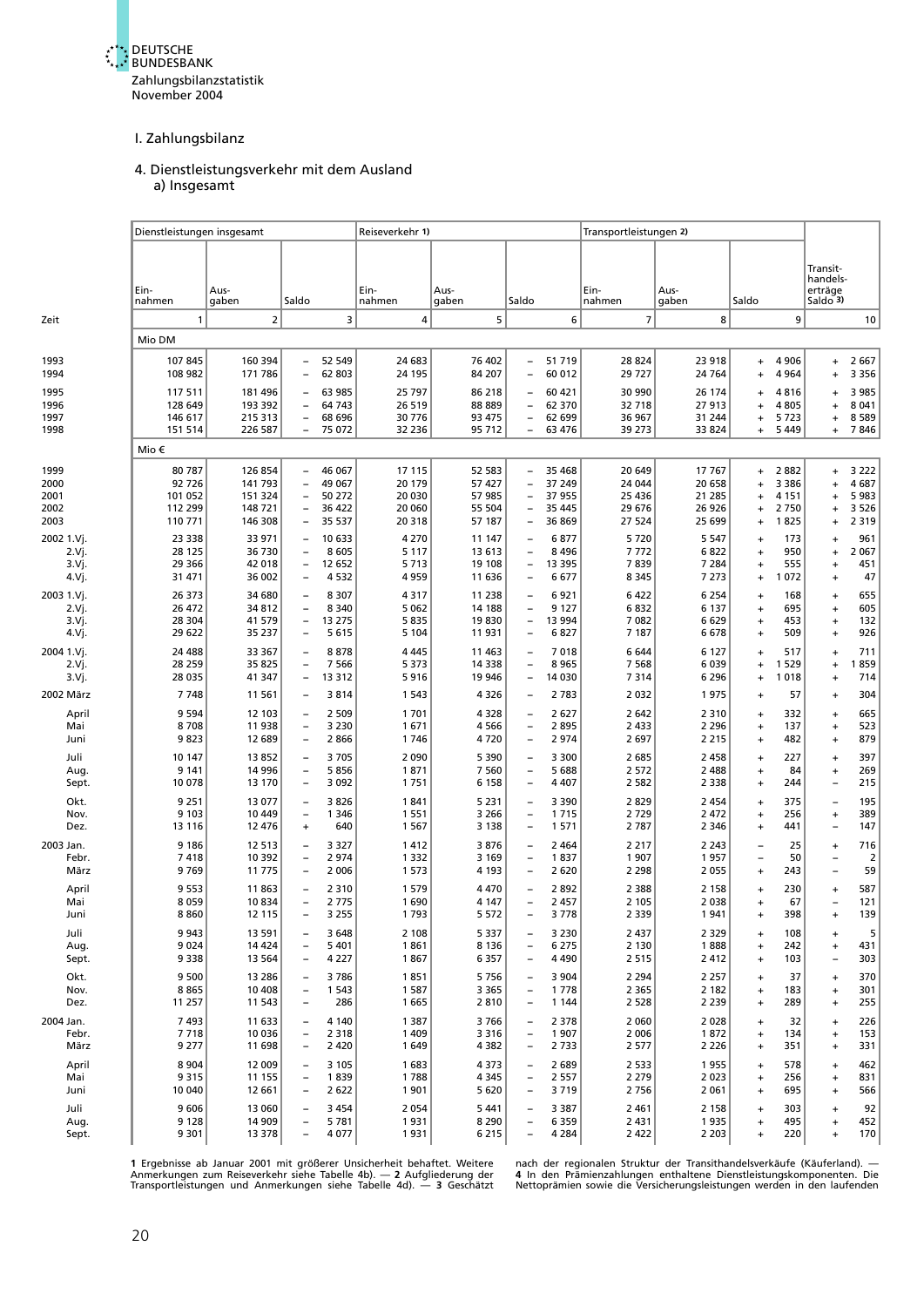## I. Zahlungsbilanz

| Versicherungsdienstleistungen 4) |                                      |                                                                     | Finanzdienstleistungen 5)    |                    |                                                                      |                    | Übrige Dienstleistungen |                     |                                                      |                    |                     |
|----------------------------------|--------------------------------------|---------------------------------------------------------------------|------------------------------|--------------------|----------------------------------------------------------------------|--------------------|-------------------------|---------------------|------------------------------------------------------|--------------------|---------------------|
|                                  |                                      |                                                                     |                              |                    |                                                                      |                    |                         |                     |                                                      |                    |                     |
|                                  |                                      |                                                                     |                              |                    |                                                                      |                    |                         |                     |                                                      |                    |                     |
| Ein-<br>nahmen                   | Aus-<br>gaben                        | Saldo                                                               | Ein-<br>nahmen               | Aus-<br>gaben      | Saldo                                                                |                    | Ein-<br>nahmen          | Aus-<br>gaben       | Saldo                                                |                    |                     |
| 11                               | 12                                   | 13                                                                  | 14                           | 15                 |                                                                      | 16                 | 17                      | 18                  |                                                      | 19                 | Zeit                |
|                                  |                                      |                                                                     |                              |                    |                                                                      |                    |                         |                     |                                                      | Mio DM             |                     |
| 1 0 1 8                          | 1 6 4 3                              | 625<br>$\overline{\phantom{0}}$                                     | 3 0 5 2                      | 686                | $\ddot{}$                                                            | 2 3 6 7            | 47 601                  | 57 746              | $\overline{\phantom{a}}$                             | 10 145             | 1993                |
| 2 4 0 8                          | 2 3 8 3                              | 26<br>$\ddot{}$                                                     | 2 3 7 2                      | 722                | $\ddot{}$                                                            | 1650               | 46 924                  | 59 710              | $\overline{\phantom{0}}$                             | 12 787             | 1994                |
| 1 7 8 4                          | 1792                                 | $\overline{\phantom{0}}$                                            | 8<br>3 4 8 2                 | 807                | $\ddot{}$                                                            | 2675               | 51 473                  | 66 505              | $\overline{\phantom{0}}$                             | 15 0 32            | 1995                |
| 4 1 1 2<br>3 1 4 1               | 3 1 9 2<br>2877                      | 920<br>$\ddot{}$<br>263<br>$\bf{+}$                                 | 4 1 8 7<br>4728              | 1 5 3 5<br>2 4 1 3 | $\begin{array}{c} + \end{array}$<br>$\begin{array}{c} + \end{array}$ | 2 6 5 3<br>2 3 1 5 | 53 071<br>62 417        | 71863<br>85 304     | $\qquad \qquad -$<br>$\qquad \qquad -$               | 18791<br>22 887    | 1996<br>1997        |
| 1 3 2 7                          | 2 9 0 0                              | 1 5 7 3                                                             | 5882                         | 2871               | $+$                                                                  | 3 0 1 1            | 64 950                  | 91 280              |                                                      | 26 330             | 1998                |
|                                  |                                      |                                                                     |                              |                    |                                                                      |                    |                         |                     |                                                      | Mio €              |                     |
| 2 5 0 1                          | 1833                                 | 669<br>$\begin{array}{c} + \end{array}$                             | 3631                         | 2625               | $\ddot{}$                                                            | 1 0 0 5            | 33 669                  | 52 046              | $\equiv$                                             | 18 377             | 1999                |
| 666                              | 757                                  | 91<br>$\overline{\phantom{a}}$                                      | 3849                         | 2 1 8 1            | $\ddot{}$                                                            | 1668               | 39 302                  | 60 770              | $\qquad \qquad -$                                    | 21 4 68            | 2000                |
| 1793<br>7678                     | 1 0 4 5<br>1 2 4 4                   | 748<br>$\ddot{}$<br>6434<br>$\ddot{}$                               | 3617<br>3 6 3 8              | 2 5 3 8<br>2 2 5 8 | $\begin{array}{c} + \end{array}$<br>$\begin{array}{c} + \end{array}$ | 1 0 7 9<br>1 3 8 0 | 44 192<br>47722         | 68 470<br>62 789    | $\overline{\phantom{a}}$<br>$\overline{\phantom{a}}$ | 24 278<br>15 0 68  | 2001<br>2002        |
| 5 9 9 5                          | 2 9 6 0                              | 3 0 3 5<br>$\ddot{}$                                                | 3 5 9 7                      | 2 0 6 9            | $\ddot{}$                                                            | 1 5 2 9            | 51 018                  | 58 393              | $\overline{\phantom{a}}$                             | 7375               | 2003                |
| 870                              | 571                                  | 299<br>$\ddot{}$                                                    | 917                          | 630                | $\ddot{}$                                                            | 287                | 10 599                  | 16 077              | $\overline{\phantom{a}}$                             | 5 4 7 7            | 2002 1.Vj.          |
| 1 0 9 4                          | 548                                  | 546<br>$\ddot{}$                                                    | 854                          | 495                | $\ddot{}$                                                            | 359                | 11 221                  | 15 2 5 2            | $\overline{\phantom{a}}$                             | 4 0 3 1            | 2.Vj.               |
| 2672<br>3 0 4 3                  | 170<br>45                            | 2 5 0 2<br>$\begin{array}{c} + \end{array}$<br>3 0 8 8<br>$\ddot{}$ | 827<br>1 0 4 0               | 518<br>616         | $\ddot{}$<br>$\ddot{}$                                               | 309<br>425         | 11864<br>14 037         | 14 938<br>16 523    | $\overline{\phantom{a}}$<br>$\overline{\phantom{a}}$ | 3 0 7 3<br>2 4 8 6 | 3.Vj.<br>4.Vj.      |
| 2 0 1 3                          | 1799                                 | 214<br>$\ddot{}$                                                    | 905                          | 456                | $\ddot{}$                                                            | 449                | 12 061                  | 14 933              | $\overline{\phantom{a}}$                             | 2872               | 2003 1.Vj.          |
| 661                              | 392                                  | 269<br>$\begin{array}{c} + \end{array}$                             | 889                          | 534                | $\ddot{}$                                                            | 355                | 12 4 24                 | 13 560              | $\overline{\phantom{a}}$                             | 1 1 3 7            | 2.Vj.               |
| 2 2 2 8                          | 541                                  | 1688<br>$\ddot{}$                                                   | 863                          | 524                | $\ddot{}$                                                            | 339                | 12 163                  | 14 055              | $\overline{\phantom{a}}$                             | 1893               | 3.Vj.               |
| 1 0 9 3                          | 229                                  | 864<br>$\ddot{}$                                                    | 941                          | 554                | $\ddot{}$                                                            | 386                | 14 371                  | 15 845              | $\overline{\phantom{a}}$                             | 1474               | 4.Vj.               |
| 206<br>536                       | 328<br>306                           | 122<br>$\qquad \qquad -$<br>230<br>$\begin{array}{c} + \end{array}$ | 911<br>1 0 4 3               | 560<br>788         | $\ddot{}$<br>+                                                       | 351<br>255         | 11 573<br>11882         | 14 8 90<br>14 3 5 5 | $\overline{\phantom{a}}$<br>$\overline{\phantom{a}}$ | 3 3 1 7<br>2 4 7 3 | 2004 1.Vj.<br>2.Vj. |
| 1 1 8 8                          | 837                                  | 350<br>$\begin{array}{c} + \end{array}$                             | 1 0 8 1                      | 599                | $\ddot{}$                                                            | 482                | 11823                   | 13 669              | $\overline{\phantom{a}}$                             | 1846               | 3.Vj.               |
| 181                              | 302                                  | 121<br>$\qquad \qquad -$                                            | 309                          | 164                | $\ddot{}$                                                            | 145                | 3 3 7 7                 | 4795                | $\overline{\phantom{a}}$                             | 1418               | 2002 März           |
| 206                              | 94                                   | 112<br>$\ddot{}$                                                    | 341                          | 185                | $\ddot{}$                                                            | 157                | 4038                    | 5 1 8 6             | $\overline{\phantom{a}}$                             | 1 1 4 8            | April               |
| 417<br>471                       | 133<br>321                           | 284<br>$\ddot{}$<br>150<br>$\ddot{}$                                | 282<br>231                   | 168<br>143         | $\ddot{}$<br>$\ddot{}$                                               | 115<br>88          | 3 3 8 2<br>3 8 0 0      | 4775<br>5 2 9 0     | $\overline{\phantom{a}}$<br>$\overline{\phantom{a}}$ | 1 3 9 3<br>1490    | Mai<br>Juni         |
|                                  |                                      |                                                                     |                              |                    |                                                                      |                    |                         |                     |                                                      |                    |                     |
| 587<br>106                       | 55<br>71                             | 532<br>$\ddot{}$<br>35<br>$\begin{array}{c} + \end{array}$          | 331<br>235                   | 181<br>192         | $\ddot{}$<br>$\ddot{}$                                               | 151<br>43          | 4056<br>4 0 8 8         | 5768<br>4686        | $\overline{\phantom{a}}$<br>$\overline{\phantom{a}}$ | 1712<br>598        | Juli<br>Aug.        |
| 1979                             | 44                                   | 1934<br>$\ddot{}$                                                   | 261                          | 145                | $\ddot{}$                                                            | 115                | 3720                    | 4 4 8 4             | $\overline{\phantom{a}}$                             | 764                | Sept.               |
| 409                              | 127                                  | 283<br>$\begin{array}{c} + \end{array}$                             | 435                          | 186                | $\ddot{}$                                                            | 249                | 3 9 3 2                 | 5 0 7 9             | $\overline{\phantom{a}}$                             | 1 1 4 7            | Okt.                |
| 300<br>2 3 3 3                   | 1<br>171<br>$\overline{\phantom{0}}$ | 301<br>$\ddot{}$<br>2 5 0 4<br>$\ddot{}$                            | 238<br>367                   | 132<br>297         | $\ddot{}$<br>$\ddot{}$                                               | 106<br>70          | 3897<br>6 2 0 9         | 4580<br>6865        | $\overline{\phantom{a}}$<br>$\overline{\phantom{a}}$ | 683<br>656         | Nov.<br>Dez.        |
| 311                              | 206                                  | 105<br>$\begin{array}{c} + \end{array}$                             | 347                          | 184                | $\ddot{}$                                                            | 163                | 4 1 8 3                 | 6 0 0 5             | $\overline{\phantom{a}}$                             | 1821               | 2003 Jan.           |
| 136                              | 712                                  | 577<br>$\overline{\phantom{0}}$                                     | 283                          | 147                | $\ddot{}$                                                            | 136                | 3763                    | 4 4 0 7             | $\overline{\phantom{0}}$                             | 644                | Febr.               |
| 1 5 6 6                          | 880                                  | 686<br>$\ddot{}$                                                    | 275                          | 124                | $\ddot{}$                                                            | 151                | 4 1 1 5                 | 4 5 2 1             | $\overline{\phantom{a}}$                             | 406                | März                |
| 100                              | 67                                   | 33<br>$\ddot{}$                                                     | 294                          | 219                | $\ddot{}$                                                            | 74                 | 4606                    | 4 9 4 9             |                                                      | 343                | April               |
| 367<br>194                       | 208<br>117                           | 159<br>$\ddot{}$<br>77                                              | 265<br>330                   | 130<br>185         | $\ddot{}$                                                            | 135<br>145         | 3754<br>4 0 6 4         | 4311<br>4 3 0 0     | $\overline{\phantom{a}}$                             | 557<br>236         | Mai<br>Juni         |
| 476                              | 301                                  | 176<br>$\begin{array}{c} + \end{array}$                             | 341                          | 191                | $\ddot{}$                                                            | 150                | 4576                    | 5 4 3 3             | $\overline{\phantom{0}}$                             | 857                | Juli                |
| 659                              | 94                                   | 565<br>$\begin{array}{c} + \end{array}$                             | 264                          | 124                | $\ddot{}$                                                            | 140                | 3679                    | 4 1 8 2             | $\qquad \qquad -$                                    | 504                | Aug.                |
| 1 0 9 3                          | 146                                  | 947<br>$\begin{array}{c} + \end{array}$                             | 258                          | 209                | $\ddot{}$                                                            | 48                 | 3 9 0 8                 | 4 4 4 0             | $\overline{\phantom{0}}$                             | 532                | Sept.               |
| 397<br>250                       | 70                                   | 326<br>$\begin{array}{c} + \end{array}$                             | 272                          | 187                | $\ddot{}$                                                            | 85                 | 4316                    | 5 0 1 6             | $\overline{\phantom{a}}$                             | 701                | Okt.                |
| 446                              | 210<br>51                            | 40<br>$\ddot{}$<br>497<br>$\ddot{}$                                 | 282<br>387                   | 106<br>262         | $\ddot{}$<br>$\ddot{}$                                               | 176<br>125         | 4 0 7 9<br>5976         | 4 5 4 5<br>6 2 8 4  | $\qquad \qquad -$<br>$\overline{\phantom{a}}$        | 466<br>308         | Nov.<br>Dez.        |
| 266                              | 184                                  | 450<br>-                                                            | 266                          | 163                | $\ddot{}$                                                            | 103                | 3819                    | 5 4 9 2             | $\overline{\phantom{0}}$                             | 1673               | 2004 Jan.           |
| 205                              | 295                                  | 89<br>$\overline{\phantom{a}}$                                      | 302                          | 190                | $\ddot{}$                                                            | 112                | 3 6 4 2                 | 4 3 6 4             | $\overline{\phantom{a}}$                             | 721                | Febr.               |
| 266                              | 151                                  | 417<br>$\begin{array}{c} + \end{array}$                             | 343                          | 207                | $\ddot{}$                                                            | 136                | 4 1 1 1                 | 5 0 3 4             | $\overline{\phantom{a}}$                             | 922                | März                |
| 91                               | 98                                   | $\qquad \qquad -$                                                   | $\overline{7}$<br>382<br>350 | 315                | $\ddot{}$                                                            | 66                 | 3754<br>4 1 1 2         | 5 2 6 9             | $\overline{\phantom{a}}$                             | 1515               | April               |
| 44<br>489                        | 224<br>15                            | 268<br>$\qquad \qquad -$<br>505<br>$\begin{array}{c} + \end{array}$ | 311                          | 229<br>243         | $\ddot{}$<br>$\ddot{}$                                               | 121<br>68          | 4016                    | 4 3 3 3<br>4752     | $\qquad \qquad -$<br>$\overline{\phantom{a}}$        | 222<br>736         | Mai<br>Juni         |
| 376                              | 268                                  | 108<br>$\begin{array}{c} + \end{array}$                             | 385                          | 204                | $\ddot{}$                                                            | 181                | 4 2 3 8                 | 4 9 8 9             | $\overline{\phantom{a}}$                             | 751                | Juli                |
| 388                              | 214                                  | 174<br>$\ddot{}$                                                    | 323                          | 201                | $\ddot{}$                                                            | 122                | 3 6 0 3                 | 4 2 6 8             | $\qquad \qquad -$                                    | 665                | Aug.                |
| 423                              | 355                                  | 69<br>$\ddot{}$                                                     | 373                          | 193                | $\begin{array}{c} + \end{array}$                                     | 180                | 3 9 8 1                 | 4412                | $\qquad \qquad -$                                    | 431                | Sept.               |

Übertragungen bzw. – im Falle der Lebensversicherung – im Kapitalverkehr<br>erfasst. Nur das Rückversicherungsgeschäft wird saldiert im Dienstleistungs-

verkehr erfasst. − 5 Im Wesentlichen Einnahmen und Ausgaben für Bank-<br>provisionen.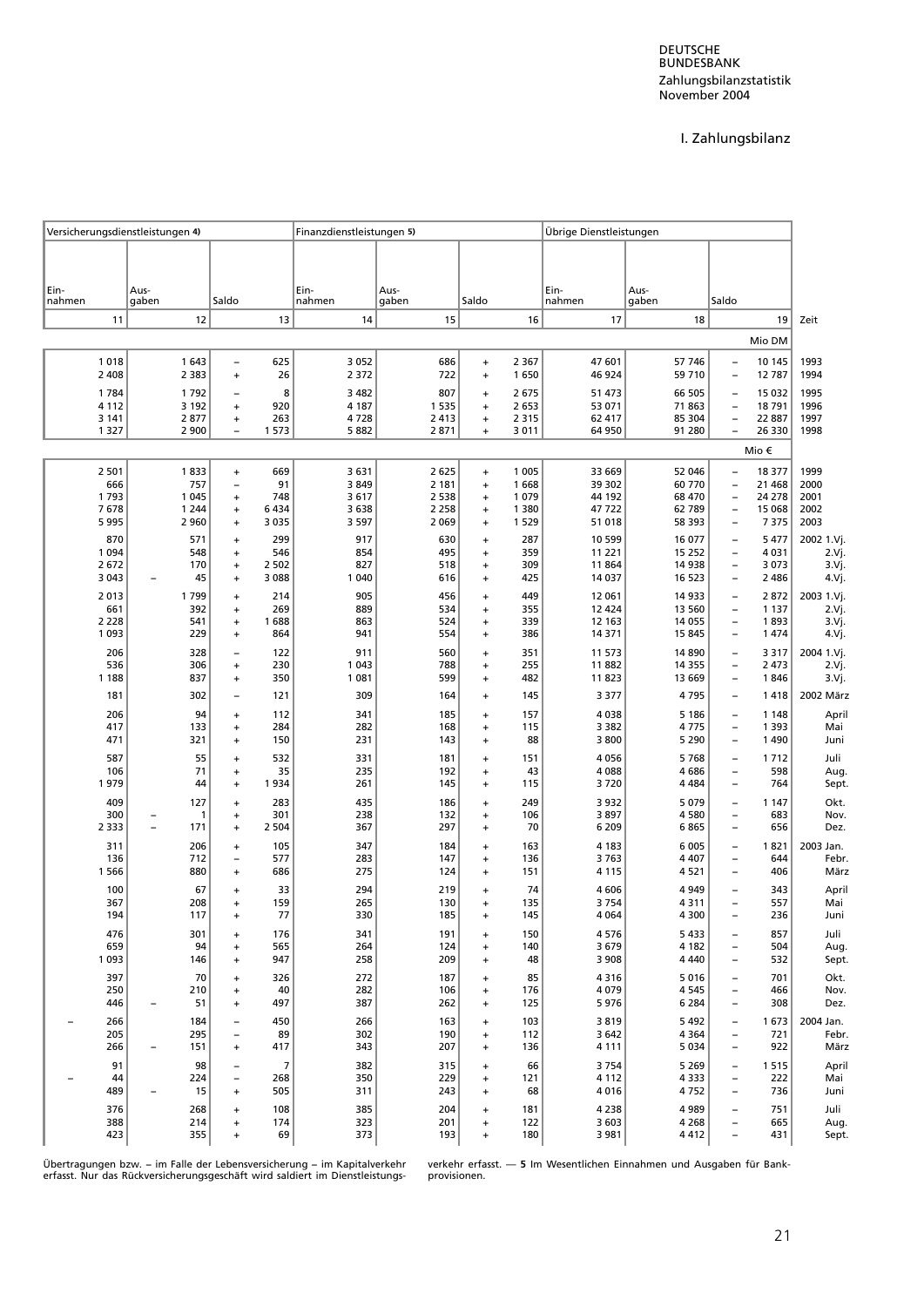

## noch: 4. Dienstleistungsverkehr mit dem Ausland a) Insgesamt

|                    |                   | Übrige Dienstleistungen |                                                                            |                 |                         |                                                                    |                    |                           |                                                             |                 | Ingenieur- und sonstige        |                                                                    |                    |                    |
|--------------------|-------------------|-------------------------|----------------------------------------------------------------------------|-----------------|-------------------------|--------------------------------------------------------------------|--------------------|---------------------------|-------------------------------------------------------------|-----------------|--------------------------------|--------------------------------------------------------------------|--------------------|--------------------|
|                    | insgesamt         |                         |                                                                            |                 | Patente und Lizenzen 1) |                                                                    |                    | Forschung und Entwicklung |                                                             |                 | technische Dienstleistungen 2) |                                                                    | EDV-Leistungen     |                    |
|                    |                   |                         |                                                                            |                 |                         |                                                                    |                    |                           |                                                             |                 |                                |                                                                    |                    |                    |
|                    |                   |                         |                                                                            |                 |                         |                                                                    |                    |                           |                                                             |                 |                                |                                                                    |                    |                    |
|                    |                   |                         |                                                                            |                 |                         |                                                                    |                    |                           |                                                             |                 |                                |                                                                    |                    |                    |
|                    | Ein-<br>nahmen    | Aus-<br>gaben           | Saldo                                                                      | Ein-<br>nahmen  | Aus-<br>gaben           | Saldo                                                              | Ein-<br>nahmen     | Aus-<br>gaben             | Saldo                                                       | Ein-<br>nahmen  | Aus-<br>gaben                  | Saldo                                                              | Ein-<br>nahmen     | Aus-<br>gaben      |
| Zeit               | 20                | 21                      | 22                                                                         | 23              | 24                      | 25                                                                 | 26                 | 27                        | 28                                                          | 29              | 30                             | 31                                                                 | 32                 | 33                 |
|                    | Mio DM            |                         |                                                                            |                 |                         |                                                                    |                    |                           |                                                             |                 |                                |                                                                    |                    |                    |
|                    |                   |                         |                                                                            |                 |                         |                                                                    |                    |                           |                                                             |                 |                                |                                                                    |                    |                    |
| 1993               | 47 601            | 57 746                  | $-10145$                                                                   | 3 4 0 3         | 7 3 2 8                 | $-3925$                                                            | 4 3 6 6            | 4510                      | 144<br>$\qquad \qquad -$                                    | 2 9 9 5         | 3491                           | 496<br>$-$                                                         | 1 1 6 1            | 1 3 6 9            |
| 1994               | 46 924            | 59 710                  | $-12787$                                                                   | 3892            | 7312                    | $-3421$                                                            | 4656               | 4 2 9 4                   | 363<br>$\ddot{}$                                            | 3 2 3 2         | 3 3 7 4                        | 142<br>$\overline{\phantom{a}}$                                    | 1458               | 1410               |
| 1995<br>1996       | 51 473<br>53 071  | 66 505<br>71863         | $-15032$<br>$-18791$                                                       | 4488<br>5 0 8 3 | 8 5 0 8<br>8855         | $-4020$<br>$-3772$                                                 | 5 3 8 8<br>5 0 4 5 | 4 3 4 3<br>5 3 6 4        | 1 0 4 5<br>$+$<br>319<br>$\overline{\phantom{0}}$           | 3 3 5 0<br>3710 | 3 9 0 5<br>4 220               | 555<br>$\overline{\phantom{a}}$<br>509<br>$\overline{\phantom{a}}$ | 2012<br>2411       | 2 1 1 9<br>2806    |
| 1997               | 62 417            | 85 304                  | $-22887$                                                                   | 5 5 9 2         | 9933                    | $-4341$                                                            | 8 1 4 6            | 6093                      | 2 0 5 4<br>$+$                                              | 3887            | 5 147                          | $-1260$                                                            | 3779               | 4512               |
| 1998               | 64 950            | 91 280                  | $-26330$                                                                   | 5877            | 9921                    | $-4044$                                                            | 8 0 4 3            | 7 1 1 8                   | 925<br>$\ddot{}$                                            | 4651            | 5 969                          | $-1318$                                                            | 5051               | 5 5 3 5            |
|                    | Mio €             |                         |                                                                            |                 |                         |                                                                    |                    |                           |                                                             |                 |                                |                                                                    |                    |                    |
| 1999               | 33 669            | 52 046                  | $-18377$                                                                   | 2929            | 4824                    | $-1896$                                                            | 3 9 3 5            | 3881                      | 54<br>$\ddot{}$                                             | 2 5 3 4         | 3 689                          | $-1155$                                                            | 2758               | 3758               |
| 2000               | 39 302            | 60 770                  | $-21468$                                                                   | 3 1 7 5         | 6 18 6                  | $-3012$                                                            | 4 4 8 0            | 4431                      | 49<br>$\ddot{}$                                             | 2974            | 4 1 9 0                        | $-1217$                                                            | 4 1 1 5            | 4 9 63             |
| 2001               | 44 192            | 68 470                  | $-24278$                                                                   | 3 687           | 6 1 4 2                 | $-2455$                                                            | 3875               | 5 4 7 5                   | 600<br>-<br>-1                                              | 3 3 1 9         | 5 586                          | $-2267$                                                            | 5 3 5 3            | 6 2 9 3            |
| 2002               | 47722             | 62789                   | $-15068$                                                                   | 4 0 2 1         | 5 4 8 1                 | $-1461$                                                            | 4 3 6 9            | 5723                      | 1 3 5 4<br>$\overline{\phantom{0}}$                         | 3 1 9 1         | 5 344                          | $-2153$                                                            | 5765               | 6 3 8 6            |
| 2003               | 51 018            | 58 393                  | $-7375$                                                                    | 3758            | 4640                    | 882<br>$\overline{\phantom{a}}$                                    | 4 2 4 1            | 4 3 2 5                   | 85<br>$\overline{\phantom{0}}$                              | 5 6 5 0         | 5090                           | + 560                                                              | 5807               | 6 4 0 8            |
| 2002 1.Vi.         | 10 599            | 16 077                  | 5477<br>$\qquad \qquad -$                                                  | 945             | 1 3 8 1                 | 436<br>$\qquad \qquad -$                                           | 738                | 1 5 4 1                   | 803<br>$\overline{\phantom{0}}$                             | 653             | 1 3 6 4                        | 711<br>$\overline{\phantom{a}}$                                    | 1 3 7 1            | 1 4 5 5            |
| 2.Vj.<br>3.Vj.     | 11 2 2 1<br>11864 | 15 252<br>14 938        | 4 0 3 1<br>$\overline{\phantom{a}}$<br>3 0 7 3<br>$\overline{\phantom{a}}$ | 930<br>947      | 1607<br>1 3 9 5         | 677<br>$\overline{\phantom{a}}$<br>447<br>$\overline{\phantom{a}}$ | 1 2 1 5<br>1 0 5 0 | 1 3 3 8<br>1 2 8 0        | 124<br>$\qquad \qquad -$<br>230<br>$\qquad \qquad -$        | 754<br>710      | 1 2 5 8<br>1 3 0 3             | 504<br>$\overline{\phantom{a}}$<br>593<br>$\overline{\phantom{a}}$ | 1 2 8 3<br>1 2 6 4 | 1 5 0 5<br>1770    |
| 4.Vj.              | 14 037            | 16 523                  | 2 4 8 6<br>$\overline{\phantom{0}}$                                        | 1 1 9 8         | 1098                    | 100<br>$\ddot{}$                                                   | 1 3 6 6            | 1 5 6 4                   | 197<br>$\overline{\phantom{0}}$                             | 1074            | 1419                           | 344<br>$\overline{\phantom{a}}$                                    | 1847               | 1656               |
| 2003 1.Vi.         | 12 061            | 14 933                  | 2872<br>$\qquad \qquad -$                                                  | 936             | 1 2 2 9                 | 293                                                                | 943                | 1 0 3 3                   | 90<br>$\overline{\phantom{0}}$                              | 827             | 1 2 6 6                        | 439                                                                | 1571               | 1656               |
| 2.Vj.              | 12 4 24           | 13 560                  | $\equiv$<br>1 1 3 7                                                        | 825             | 1019                    | $\overline{\phantom{a}}$<br>193                                    | 1 0 2 4            | 848                       | 176<br>$\ddot{}$                                            | 1 2 8 2         | 1 2 1 7                        | 65<br>$\begin{array}{c} + \end{array}$                             | 1 3 9 2            | 1 5 2 1            |
| 3.Vj.              | 12 163            | 14 055                  | 1893<br>$\qquad \qquad -$                                                  | 807             | 1 1 7 6                 | 369<br>$\overline{\phantom{0}}$                                    | 1 0 2 0            | 986                       | 34<br>$\ddot{}$                                             | 1423            | 1 1 6 0                        | 263<br>$\ddot{}$                                                   | 1 2 5 4            | 1 5 3 7            |
| 4.Vj.              | 14 371            | 15 845                  | 1474<br>$\overline{\phantom{0}}$                                           | 1 1 9 0         | 1 2 1 6                 | 26<br>$\overline{\phantom{0}}$                                     | 1 2 5 4            | 1459                      | 205<br>$\overline{\phantom{0}}$                             | 2 1 1 8         | 1447                           | 671<br>$\ddot{}$                                                   | 1 5 9 0            | 1695               |
| 2004 1 Vi.         | 11 573            | 14 890                  | 3 3 1 7<br>$\qquad \qquad -$                                               | 930             | 1 1 1 8                 | 188<br>$\qquad \qquad -$                                           | 869                | 1471                      | 602<br>$\overline{\phantom{0}}$                             | 1 1 0 8         | 1 1 6 0                        | 52<br>$\overline{\phantom{a}}$                                     | 1 4 0 3            | 1656               |
| 2.Vj.              | 11882<br>11823    | 14 3 5 5<br>13 669      | $\overline{\phantom{a}}$<br>2 4 7 3<br>1846<br>$\overline{\phantom{a}}$    | 852<br>987      | 1 1 9 7<br>966          | 344<br>$\overline{\phantom{a}}$<br>21                              | 882<br>1012        | 1 2 1 7<br>923            | 335<br>$\equiv$<br>89<br>$\ddot{}$                          | 1070<br>1079    | 1 1 0 7<br>1 3 2 8             | $\overline{a}$<br>37<br>249<br>$\overline{\phantom{a}}$            | 1417<br>1 3 3 1    | 1 5 6 9<br>1 3 7 8 |
| 3.Vj.              |                   |                         |                                                                            |                 |                         | $\ddot{}$                                                          |                    |                           |                                                             |                 |                                |                                                                    |                    |                    |
| 2002 März          | 3 3 7 7           | 4795                    | 1418<br>$\overline{\phantom{a}}$                                           | 265             | 410                     | 144<br>$\overline{\phantom{a}}$                                    | 195                | 456                       | 261<br>$\overline{\phantom{0}}$                             | 262             | 473                            | 211<br>$\overline{\phantom{0}}$                                    | 512                | 460                |
| April<br>Mai       | 4038<br>3 3 8 2   | 5 1 8 6<br>4775         | 1 1 4 8<br>$\overline{\phantom{0}}$<br>1 3 9 3<br>$\overline{\phantom{a}}$ | 300<br>333      | 545<br>422              | 245<br>$\overline{\phantom{a}}$<br>89<br>$\overline{\phantom{a}}$  | 604<br>307         | 433<br>455                | 171<br>$\ddot{}$<br>149                                     | 205<br>243      | 390<br>471                     | 184<br>$\overline{\phantom{a}}$<br>228<br>$\overline{\phantom{a}}$ | 344<br>357         | 448<br>478         |
| Juni               | 3800              | 5 2 9 0                 | 1490<br>$\overline{\phantom{a}}$                                           | 297             | 640                     | 343<br>$\overline{\phantom{0}}$                                    | 304                | 450                       | 146<br>$\overline{\phantom{0}}$                             | 306             | 398                            | 92<br>$\overline{\phantom{a}}$                                     | 581                | 579                |
| Juli               | 4056              | 5768                    | 1712<br>$\overline{\phantom{a}}$                                           | 280             | 712                     | 432<br>$\overline{\phantom{a}}$                                    | 493                | 453                       | 40<br>$\ddot{}$                                             | 272             | 437                            | 165<br>$\overline{\phantom{a}}$                                    | 325                | 690                |
| Aug                | 4088              | 4 686                   | 598<br>$\overline{\phantom{a}}$                                            | 380             | 355                     | 25<br>$\bf{+}$                                                     | 276                | 456                       | 179<br>$\qquad \qquad -$                                    | 205             | 479                            | 275<br>$\overline{\phantom{a}}$                                    | 350                | 479                |
| Sept.              | 3720              | 4 484                   | $\overline{a}$<br>764                                                      | 287             | 328                     | 41<br>$\overline{\phantom{a}}$                                     | 280                | 371                       | 90<br>$\overline{\phantom{0}}$                              | 233             | 387                            | 154<br>$\overline{\phantom{a}}$                                    | 589                | 600                |
| Okt.               | 3932              | 5079                    | 1 1 4 7<br>$\overline{\phantom{a}}$                                        | 353             | 401                     | 48<br>$\overline{\phantom{0}}$                                     | 522                | 431                       | 91<br>$\ddot{}$                                             | 241             | 426                            | 184<br>$\overline{\phantom{0}}$                                    | 376                | 573                |
| Nov.               | 3897              | 4580                    | 683<br>$\overline{\phantom{0}}$                                            | 375<br>470      | 340<br>358              | 35<br>$\ddot{}$                                                    | 362<br>483         | 508                       | 146<br>$\qquad \qquad -$                                    | 302             | 385                            | 83<br>$\overline{\phantom{a}}$<br>77                               | 417                | 471                |
| Dez.               | 6 209             | 6865                    | 656<br>$\overline{\phantom{a}}$                                            |                 |                         | 113<br>$\ddot{}$                                                   |                    | 625                       | 142<br>$\qquad \qquad -$                                    | 531             | 608                            | $\overline{\phantom{a}}$                                           | 1053               | 613                |
| 2003 Jan.<br>Febr. | 4 183<br>3763     | 6 005<br>4 407          | 1821<br>$\overline{\phantom{a}}$<br>644<br>$\overline{\phantom{0}}$        | 321<br>365      | 386<br>371              | 64<br>$\overline{\phantom{0}}$<br>6<br>$\overline{\phantom{0}}$    | 473<br>205         | 485<br>283                | 11<br>$\qquad \qquad -$<br>78<br>$\overline{\phantom{0}}$   | 216<br>240      | 485<br>400                     | 270<br>$\overline{\phantom{a}}$<br>161<br>$\overline{\phantom{a}}$ | 402<br>491         | 633<br>514         |
| März               | 4 1 1 5           | 4 5 2 1                 | 406<br>$\overline{\phantom{0}}$                                            | 249             | 472                     | 223<br>۳                                                           | 265                | 265                       | 1<br>$\overline{\phantom{0}}$                               | 372             | 380                            | 8<br>$\overline{\phantom{0}}$                                      | 678                | 508                |
| April              | 4 606             | 4949                    | 343<br>$\overline{\phantom{0}}$                                            | 349             | 400                     | 51<br>۰                                                            | 586                | 334                       | 253<br>÷                                                    | 506             | 456                            | 51<br>+                                                            | 400                | 546                |
| Mai                | 3754              | 4311                    | 557                                                                        | 268             | 311                     | 43                                                                 | 221                | 257                       | 36                                                          | 474             | 364                            | 110                                                                | 343                | 457                |
| Juni               | 4064              | 4 300                   | 236<br>$\overline{\phantom{0}}$                                            | 209             | 308                     | 99                                                                 | 217                | 258                       | 41                                                          | 302             | 398                            | 96                                                                 | 648                | 519                |
| Juli               | 4576              | 5433                    | 857<br>$\overline{\phantom{0}}$                                            | 296             | 437                     | 141<br>$\overline{\phantom{0}}$                                    | 495                | 393                       | 102<br>$\ddot{}$                                            | 557             | 405                            | 151<br>$\ddot{}$                                                   | 340                | 645                |
| Aug.               | 3679              | 4 1 8 2                 | 504<br>$\overline{\phantom{0}}$                                            | 296             | 354                     | 58<br>$\qquad \qquad -$                                            | 257                | 321                       | 64<br><b>-</b>                                              | 458             | 359                            | 99<br>$\ddot{}$                                                    | 300                | 398                |
| Sept.              | 3 9 0 8           | 4 4 4 0                 | $\overline{\phantom{0}}$<br>532                                            | 215             | 384                     | $\qquad \qquad -$<br>170                                           | 268                | 272                       | 4<br>$\overline{\phantom{0}}$                               | 408             | 396                            | 12<br>$\ddot{}$                                                    | 614                | 494                |
| Okt.               | 4316<br>4079      | 5 0 1 6                 | 701<br>$\overline{\phantom{0}}$<br>$\overline{\phantom{0}}$                | 416             | 453                     | 37                                                                 | 409                | 324<br>473                | 85<br>$\begin{array}{c} + \end{array}$                      | 598             | 390                            | 209<br>$\ddot{}$                                                   | 367                | 595                |
| Nov.<br>Dez.       | 5976              | 4 5 4 5<br>6 2 8 4      | 466<br>$\qquad \qquad -$<br>308                                            | 408<br>367      | 406<br>358              | 2<br>$\begin{array}{c} + \end{array}$<br>9<br>$\bf{+}$             | 334<br>511         | 662                       | 140<br>$\qquad \qquad -$<br>150<br>$\overline{\phantom{0}}$ | 508<br>1011     | 376<br>681                     | 132<br>$\ddot{}$<br>330<br>$\begin{array}{c} + \end{array}$        | 360<br>864         | 435<br>665         |
| 2004 Jan.          | 3819              | 5 4 9 2                 | 1673<br>$\overline{\phantom{a}}$                                           | 385             | 386                     | 0                                                                  | 276                | 509                       | 233<br>$\overline{\phantom{0}}$                             | 307             | 382                            | 75                                                                 | 432                | 672                |
| Febr.              | 3642              | 4 3 6 4                 | $\overline{\phantom{0}}$<br>721                                            | 329             | 322                     | 7<br>$\ddot{}$                                                     | 369                | 506                       | 136<br>$\overline{\phantom{0}}$                             | 338             | 369                            | $\overline{\phantom{0}}$<br>$\overline{\phantom{0}}$<br>31         | 444                | 540                |
| März               | 4 111             | 5 0 3 4                 | $\overline{a}$<br>922                                                      | 216             | 411                     | 195<br>$\overline{\phantom{a}}$                                    | 223                | 455                       | 232<br>$\overline{\phantom{0}}$                             | 462             | 408                            | 54<br>$\ddot{}$                                                    | 527                | 445                |
| April              | 3754              | 5 2 6 9                 | 1515<br>$\overline{\phantom{a}}$                                           | 258             | 383                     | 125<br>$\overline{\phantom{a}}$                                    | 250                | 680                       | 430<br>$\overline{\phantom{0}}$                             | 393             | 365                            | 27<br>$\ddot{}$                                                    | 407                | 541                |
| Mai                | 4 1 1 2           | 4 3 3 3                 | 222<br>$\qquad \qquad -$                                                   | 314             | 337                     | $\qquad \qquad -$<br>24                                            | 414                | 290                       | 124<br>$\boldsymbol{+}$                                     | 354             | 311                            | 43<br>$\ddot{}$                                                    | 405                | 527                |
| Juni               | 4016              | 4752                    | $\qquad \qquad -$<br>736                                                   | 281             | 476                     | 195<br>$\overline{\phantom{a}}$                                    | 218                | 247                       | 29<br>$\overline{\phantom{0}}$                              | 323             | 430                            | 107<br>$\qquad \qquad -$                                           | 604                | 501                |
| Juli               | 4 2 3 8           | 4 9 8 9                 | 751<br>$\overline{\phantom{0}}$                                            | 436             | 350                     | 86<br>$\ddot{}$                                                    | 397                | 408                       | 11<br>$\overline{\phantom{0}}$                              | 429             | 437                            | 8<br>$\overline{\phantom{0}}$                                      | 341                | 466                |
| Aug.<br>Sept.      | 3 603<br>3981     | 4 2 6 8<br>4412         | $\qquad \qquad -$<br>665<br>$\overline{\phantom{0}}$<br>431                | 323<br>229      | 321<br>296              | $\overline{2}$<br>$\ddot{}$<br>67<br>$\overline{\phantom{0}}$      | 220<br>396         | 238<br>278                | 18<br>$\qquad \qquad -$<br>$\ddot{}$<br>118                 | 334<br>316      | 395<br>496                     | 60<br>$\overline{\phantom{0}}$<br>$\overline{\phantom{a}}$<br>180  | 375<br>615         | 478<br>435         |
|                    |                   |                         |                                                                            |                 |                         |                                                                    |                    |                           |                                                             |                 |                                |                                                                    |                    |                    |

1 Gewerbliche und sonstige Schutzrechte. — 2 Entgelte für Planung und Ge- Informationen, Beratung und Schulung auf technischem und wissenschaft-<br>staltung technischer Erzeugnisse, für technische Zuarbeiten und Hilfen, für I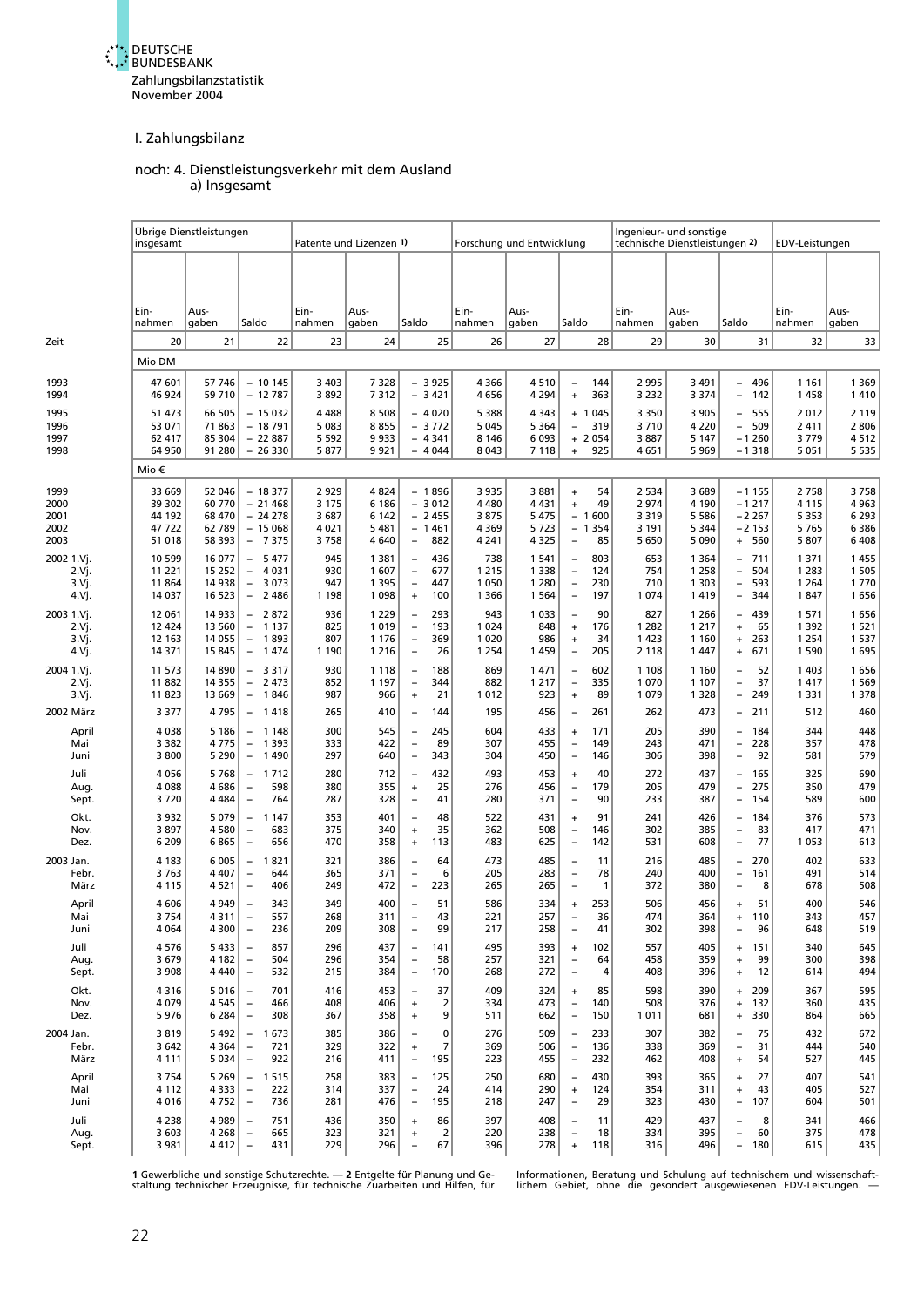## I. Zahlungsbilanz

|                                                      |                |                    | Bauleistungen, Montagen, Ausbesserungen |                                                                      |                    |                   |                                | Regiekosten 4)                                       |                    |                    |                    |                                                      | Sonstige Dienstleistungen |                  |                    |                                                      |                    |                     |
|------------------------------------------------------|----------------|--------------------|-----------------------------------------|----------------------------------------------------------------------|--------------------|-------------------|--------------------------------|------------------------------------------------------|--------------------|--------------------|--------------------|------------------------------------------------------|---------------------------|------------------|--------------------|------------------------------------------------------|--------------------|---------------------|
|                                                      |                |                    | deutscher Firmen im Ausland             |                                                                      |                    |                   | ausländischer Firmen im Inland |                                                      |                    |                    |                    |                                                      |                           |                  |                    |                                                      |                    |                     |
|                                                      |                |                    |                                         |                                                                      |                    |                   |                                |                                                      |                    |                    |                    |                                                      |                           |                  |                    |                                                      |                    |                     |
| Saldo                                                |                | Ein-<br>nahmen     | Aus-<br>gaben 3)                        | Saldo                                                                |                    | Ein-<br>nahmen 3) | Aus-<br>gaben                  | Saldo                                                |                    | Ein-<br>nahmen     | Aus-<br>gaben      | Saldo                                                |                           | Ein-<br>nahmen   | Aus-<br>gaben      | Saldo                                                |                    |                     |
|                                                      | 34             | 35                 | 36                                      |                                                                      | 37                 | 38                | 39                             |                                                      | 40                 | 41                 | 42                 |                                                      | 43                        | 44               | 45                 |                                                      | 46                 | Zeit                |
|                                                      |                |                    |                                         |                                                                      |                    |                   |                                |                                                      |                    |                    |                    |                                                      |                           |                  |                    |                                                      | Mio DM             |                     |
| $\ddot{}$                                            | 208<br>48      | 6 506<br>5 5 5 7   | 5036<br>5 3 8 3                         | $+$                                                                  | $+ 1471$<br>174    | 351<br>532        | 1985<br>1960                   |                                                      | $-1633$<br>$-1428$ | 2619<br>2412       | 4014<br>4827       |                                                      | $-1394$<br>$-2415$        | 26 199<br>25 185 | 30 014<br>31 151   | $\overline{\phantom{0}}$                             | 3816<br>5 9 6 6    | 1993<br>1994        |
|                                                      | 107            | 7 2 1 5            | 5864                                    | $+$                                                                  | 1 3 5 1            | 291               | 2 5 9 6                        | $\overline{\phantom{0}}$                             | 2 3 0 6            | 2715               | 4952               |                                                      | $-2236$                   | 26 014           | 34 219             | $\overline{\phantom{a}}$                             | 8 2 0 4            | 1995                |
|                                                      | 395<br>733     | 7 3 3 6<br>8774    | 6627<br>8 4 9 7                         | $\ddot{}$<br>$\ddot{}$                                               | 709<br>277         | 197<br>221        | 2 1 2 2<br>2 1 6 8             |                                                      | $-1925$<br>$-1946$ | 2768<br>2 6 2 8    | 4958<br>5 600      | $\equiv$<br>$\overline{\phantom{0}}$                 | 2 1 9 0<br>2 9 7 2        | 26 521<br>29 390 | 36 911<br>43 356   | $\overline{\phantom{a}}$                             | $-10390$<br>13 966 | 1996<br>1997        |
|                                                      | 484            | 8098               | 8770                                    | $\qquad \qquad -$                                                    | 672                | 204               | 2016                           |                                                      | $-1812$            | 3 1 9 3            | 6 6 23             |                                                      | $-3430$                   | 29 834           | 45 328             |                                                      | $-15494$           | 1998                |
|                                                      |                |                    |                                         |                                                                      |                    |                   |                                |                                                      |                    |                    |                    |                                                      |                           |                  |                    |                                                      | Mio €              |                     |
| $\qquad \qquad -$                                    | $-1000$<br>848 | 4 3 0 7<br>4 4 9 2 | 3799<br>4332                            | $\ddot{}$<br>$\ddot{}$                                               | 508<br>160         | 86<br>109         | 996<br>1 0 2 2                 | $\overline{\phantom{0}}$<br>$\overline{\phantom{0}}$ | 911<br>913         | 1652<br>2 1 4 4    | 3 5 5 4<br>4 1 7 3 | $\overline{\phantom{0}}$                             | $-1902$<br>2 0 2 9        | 15 4 69<br>17814 | 27 544<br>31 472   | $\overline{\phantom{a}}$                             | $-12075$<br>13 658 | 1999<br>2000        |
|                                                      | 940            | 4645               | 4 0 9 5                                 | $\begin{array}{c} + \end{array}$                                     | 550                | 106               | 1 2 7 5                        | $\overline{\phantom{0}}$                             | 1 1 6 9            | 2 2 6 8            | 5 1 2 3            | $\overline{\phantom{0}}$                             | 2856                      | 20 939           | 34 481             |                                                      | $-13542$           | 2001                |
| $\overline{\phantom{0}}$                             | 621<br>602     | 5 1 5 7<br>6061    | 3 9 5 8<br>3 9 0 4                      | $\ddot{}$<br>$+$                                                     | 1 1 9 9<br>2 1 5 7 | 104<br>139        | 900<br>877                     | $\overline{\phantom{a}}$<br>$\overline{\phantom{a}}$ | 796<br>738         | 2 3 0 5<br>2 5 5 5 | 4933<br>4676       | $\overline{\phantom{0}}$<br>$\overline{\phantom{0}}$ | 2 6 2 8<br>2 1 2 1        | 22 811<br>22 807 | 30 065<br>28 473   | $\overline{\phantom{m}}$<br>$\overline{\phantom{a}}$ | 7 2 5 4<br>5 6 6 6 | 2002<br>2003        |
|                                                      | 84             | 1 0 8 1            | 1 0 9 8                                 | $\overline{\phantom{0}}$                                             | 17                 | 31                | 235                            | $\qquad \qquad -$                                    | 203                | 694                | 1 2 0 3            | $\overline{\phantom{0}}$                             | 508                       | 5 0 8 5          | 7800               | $\overline{\phantom{a}}$                             | 2 7 1 5            | 2002 1.Vj.          |
| $\overline{\phantom{0}}$<br>$\overline{\phantom{0}}$ | 223<br>506     | 1 1 6 6<br>1 4 8 9 | 1 0 4 2<br>870                          | $\ddot{}$<br>$\begin{array}{c} + \end{array}$                        | 124<br>618         | 21<br>22          | 186<br>226                     | $\overline{\phantom{0}}$<br>$\overline{\phantom{0}}$ | 165<br>204         | 501<br>397         | 1 2 5 9<br>1 1 8 7 | $\overline{\phantom{0}}$<br>$\overline{a}$           | 758<br>790                | 5 3 5 1<br>5986  | 7056<br>6908       | $\overline{\phantom{m}}$<br>$\overline{\phantom{0}}$ | 1705<br>921        | 2.Vj.<br>3.Vj.      |
| $\ddot{}$                                            | 191            | 1422               | 948                                     | $\ddot{}$                                                            | 474                | 30                | 254                            | $\equiv$                                             | 224                | 712                | 1 2 8 4            | $\equiv$                                             | 572                       | 6 3 8 8          | 8 3 0 1            | $\overline{\phantom{a}}$                             | 1913               | 4.Vj.               |
| ۳                                                    | 85<br>129      | 1680<br>1 3 6 7    | 1 0 2 9<br>1 0 2 1                      | $\begin{array}{c} + \end{array}$<br>$\ddot{}$                        | 651<br>346         | 32<br>33          | 210<br>202                     | $\overline{\phantom{a}}$<br>$\overline{\phantom{a}}$ | 178<br>169         | 656<br>657         | 1 1 4 0<br>1 1 5 1 | $\overline{\phantom{0}}$<br>$\overline{\phantom{a}}$ | 483<br>494                | 5417<br>5843     | 7371<br>6 5 8 1    | $\overline{\phantom{a}}$<br>$\overline{\phantom{0}}$ | 1954<br>738        | 2003 1.Vj.<br>2.Vj. |
|                                                      | 282            | 1 5 6 7            | 926                                     | $\begin{array}{c} + \end{array}$                                     | 641                | 30                | 233                            | $\overline{\phantom{a}}$                             | 202                | 557                | 1 1 3 7            | $\overline{a}$                                       | 580                       | 5 5 0 5          | 6 9 0 2            | $\overline{\phantom{a}}$                             | 1 3 9 7            | 3.Vj.               |
| $\overline{\phantom{0}}$                             | 105            | 1 4 4 7            | 929                                     | $\ddot{}$                                                            | 519                | 44                | 232                            | $\equiv$                                             | 188                | 685                | 1 2 4 8            | $\equiv$                                             | 563                       | 6 0 43           | 7619               | $\overline{\phantom{a}}$                             | 1 5 7 6            | 4.Vj.               |
| $\overline{\phantom{0}}$                             | 254<br>153     | 1 2 7 7<br>1 1 3 6 | 897<br>983                              | $\begin{array}{c} + \end{array}$<br>$\begin{array}{c} + \end{array}$ | 380<br>153         | 19<br>24          | 186<br>190                     | $\overline{\phantom{a}}$<br>$\overline{\phantom{a}}$ | 166<br>166         | 494<br>728         | 1 2 3 3<br>1 3 6 2 | $\overline{\phantom{0}}$<br>$\overline{\phantom{a}}$ | 739<br>634                | 5 4 7 2<br>5773  | 7 1 6 9<br>6729    | $\overline{\phantom{a}}$<br>$\overline{\phantom{a}}$ | 1697<br>956        | 2004 1.Vj.<br>2.Vj. |
|                                                      | 48             | 1 2 7 4            | 1 0 3 0                                 | $\begin{array}{c} + \end{array}$                                     | 244                | 21                | 180                            | $\overline{\phantom{a}}$                             | 159                | 480                | 1 1 3 1            | $\overline{\phantom{a}}$                             | 650                       | 5 6 3 9          | 6733               | $\overline{\phantom{m}}$                             | 1 0 9 5            | 3.Vj.               |
| ÷                                                    | 52<br>104      | 361<br>395         | 323<br>356                              | $\ddot{}$<br>$\ddot{}$                                               | 38<br>39           | 16<br>5           | 91<br>55                       | $\overline{\phantom{0}}$<br>$\overline{\phantom{0}}$ | 75<br>50           | 208<br>173         | 434<br>529         | $\overline{\phantom{0}}$<br>$\overline{\phantom{0}}$ | 226<br>357                | 1 5 5 8<br>2012  | 2 1 4 8<br>2 4 2 9 | $\overline{\phantom{a}}$<br>$\overline{\phantom{0}}$ | 590<br>417         | 2002 März<br>April  |
| $\overline{\phantom{0}}$                             | 121            | 359                | 250                                     | $\begin{array}{c} + \end{array}$                                     | 109                | 4                 | 69                             | $\overline{\phantom{0}}$                             | 65                 | 154                | 380                | $\overline{\phantom{a}}$                             | 225                       | 1625             | 2 2 5 0            | $\overline{\phantom{m}}$                             | 625                | Mai                 |
| $\ddot{}$                                            | 2<br>365       | 412<br>504         | 435<br>315                              | $\qquad \qquad -$                                                    | 23<br>189          | 13<br>6           | 62<br>70                       | $\overline{\phantom{a}}$<br>$\overline{\phantom{0}}$ | 49<br>64           | 174                | 350                | $\overline{\phantom{a}}$                             | 176<br>279                | 1714             | 2 3 7 7            | $\overline{\phantom{a}}$                             | 663<br>637         | Juni<br>Juli        |
| $\overline{\phantom{0}}$                             | 129            | 473                | 224                                     | $\ddot{}$<br>$\begin{array}{c} + \end{array}$                        | 249                | 8                 | 63                             | $\overline{\phantom{a}}$                             | 55                 | 118<br>132         | 396<br>390         | $\overline{\phantom{0}}$<br>$\overline{\phantom{0}}$ | 257                       | 2058<br>2 2 6 3  | 2695<br>2 2 3 9    | $\overline{\phantom{a}}$<br>$\ddot{}$                | 23                 | Aug.                |
|                                                      | 11             | 511                | 331                                     | $\ddot{}$                                                            | 180                | 7                 | 92                             | $\overline{\phantom{0}}$                             | 85                 | 147                | 401                | $\overline{\phantom{a}}$                             | 254                       | 1666             | 1974               | $\overline{\phantom{a}}$                             | 308                | Sept.               |
| $\overline{\phantom{0}}$                             | 196<br>54      | 458<br>444         | 241<br>326                              | $\ddot{}$<br>$\begin{array}{c} + \end{array}$                        | 216<br>118         | 10<br>10          | 60<br>97                       | $\overline{\phantom{a}}$<br>$\overline{\phantom{a}}$ | 50<br>87           | 158<br>153         | 435<br>304         | $\overline{\phantom{a}}$<br>$\overline{\phantom{a}}$ | 276<br>152                | 1813<br>1834     | 2 5 1 3<br>2 1 4 8 | $\overline{\phantom{a}}$<br>$\overline{\phantom{a}}$ | 700<br>314         | Okt.<br>Nov.        |
| $\ddot{}$                                            | 441            | 520                | 380                                     | $\ddot{}$                                                            | 140                | 9                 | 97                             | $\overline{\phantom{a}}$                             | 87                 | 401                | 545                | $\overline{\phantom{a}}$                             | 144                       | 2741             | 3 6 4 0            | $\overline{\phantom{a}}$                             | 899                | Dez.                |
| ۰                                                    | 231<br>23      | 541<br>620         | 319<br>417                              | $\begin{array}{c} + \end{array}$<br>$\begin{array}{c} + \end{array}$ | 222<br>203         | 10<br>6           | 83<br>62                       | $\overline{\phantom{a}}$<br>$\overline{\phantom{a}}$ | 73<br>56           | 191<br>184         | 448<br>319         | $\overline{\phantom{a}}$<br>$\overline{\phantom{a}}$ | 257<br>135                | 2028<br>1653     | 3 1 6 5<br>2 0 4 0 | $\overline{\phantom{a}}$<br>$\overline{\phantom{a}}$ | 1 1 3 7<br>387     | 2003 Jan.<br>Febr.  |
| $\ddot{}$                                            | 169            | 519                | 293                                     | $\ddot{}$                                                            | 226                | 15                | 64                             | $\overline{\phantom{0}}$                             | 48                 | 281                | 372                | $\overline{a}$                                       | 91                        | 1736             | 2 1 6 6            | $\overline{\phantom{a}}$                             | 430                | März                |
|                                                      | 146<br>114     | 417<br>452         | 362<br>317                              | $\ddot{}$<br>$\boldsymbol{+}$                                        | 54<br>135          | 13<br>11          | 52<br>86                       | L,<br>$\overline{\phantom{0}}$                       | 39<br>75           | 253<br>167         | 452<br>333         | $\overline{\phantom{0}}$                             | 200<br>166                | 2 0 8 1<br>1817  | 2 3 4 7<br>2 186   | $\overline{\phantom{a}}$<br>$\overline{\phantom{0}}$ | 266<br>369         | April<br>Mai        |
|                                                      | 130            | 498                | 341                                     | $\begin{array}{c} + \end{array}$                                     | 156                | 9                 | 64                             | $\overline{\phantom{0}}$                             | 56                 | 237                | 366                | $\overline{\phantom{0}}$                             | 128                       | 1944             | 2 0 4 8            | $\overline{\phantom{a}}$                             | 103                | Juni                |
|                                                      | 305            | 653                | 347                                     | $\ddot{}$                                                            | 306                | 13                | 91                             | $\qquad \qquad -$                                    | 78                 | 180                | 487                |                                                      | 306                       | 2 0 4 2          | 2 6 2 8            | $\overline{\phantom{a}}$                             | 586                | Juli                |
| $\ddot{}$                                            | 97<br>120      | 425<br>489         | 261<br>317                              | $\begin{array}{c} + \end{array}$<br>$\begin{array}{c} + \end{array}$ | 164<br>172         | 10<br>8           | 59<br>83                       | $\qquad \qquad -$<br>$\overline{\phantom{a}}$        | 49<br>75           | 175<br>201         | 314<br>336         | $\overline{\phantom{a}}$                             | 139<br>135                | 1757<br>1706     | 2116<br>2158       | $\overline{\phantom{a}}$<br>$\overline{\phantom{a}}$ | 359<br>452         | Aug.<br>Sept.       |
|                                                      | 229            | 441                | 272                                     | $\begin{array}{c} + \end{array}$                                     | 168                | 9                 | 78                             | $\overline{\phantom{a}}$                             | 68                 | 171                | 353                | $\overline{\phantom{a}}$                             | 183                       | 1 9 0 6          | 2 5 5 1            | $\overline{\phantom{a}}$                             | 646                | Okt.                |
| $\qquad \qquad -$<br>$\ddot{}$                       | 75<br>199      | 425<br>582         | 276<br>381                              | $\ddot{}$<br>$\ddot{}$                                               | 149<br>201         | 14<br>21          | 71<br>84                       | $\overline{\phantom{0}}$<br>$\overline{\phantom{a}}$ | 58<br>62           | 185<br>329         | 369<br>526         | $\qquad \qquad -$<br>$\overline{\phantom{a}}$        | 184<br>197                | 1846<br>2 2 9 1  | 2 1 3 9<br>2 9 2 8 | $\overline{\phantom{a}}$<br>$\overline{\phantom{a}}$ | 293<br>637         | Nov.<br>Dez.        |
|                                                      | 240            | 427                | 335                                     | $\ddot{}$                                                            | 93                 | $\overline{7}$    | 68                             | $\overline{\phantom{a}}$                             | 61                 | 141                | 456                | $\overline{\phantom{a}}$                             | 315                       | 1844             | 2685               | $\overline{\phantom{a}}$                             | 841                | 2004 Jan.           |
| $\ddot{}$                                            | 96<br>83       | 400<br>450         | 236<br>326                              | $\ddot{}$<br>$\ddot{}$                                               | 164<br>124         | 5<br>8            | 54<br>64                       | $\overline{\phantom{a}}$<br>$\overline{\phantom{a}}$ | 49<br>56           | 142<br>211         | 328<br>450         | $\overline{\phantom{0}}$<br>$\overline{\phantom{a}}$ | 186<br>238                | 1616<br>2013     | 2 0 0 9<br>2475    | $\overline{\phantom{a}}$<br>$\overline{\phantom{a}}$ | 393<br>462         | Febr.<br>März       |
| $\overline{\phantom{0}}$                             | 134            | 370                | 366                                     | $\begin{array}{c} + \end{array}$                                     | 4                  | $\overline{7}$    | 68                             | $\overline{\phantom{a}}$                             | 61                 | 126                | 374                | $\overline{\phantom{a}}$                             | 248                       | 1944             | 2 4 9 1            | $\overline{\phantom{a}}$                             | 547                | April               |
|                                                      | 122<br>104     | 374<br>392         | 261<br>356                              | $\ddot{}$                                                            | 113<br>36          | 7<br>10           | 59<br>63                       | $\overline{\phantom{a}}$<br>$\overline{\phantom{a}}$ | 51<br>53           | 387                | 558<br>430         | $\overline{a}$<br>$\overline{\phantom{a}}$           | 170                       | 1856             | 1990<br>2 2 4 8    | $\overline{\phantom{a}}$<br>$\overline{\phantom{a}}$ | 133<br>276         | Mai                 |
|                                                      | 124            | 491                | 350                                     | $\ddot{}$<br>$\ddot{}$                                               | 141                | $\overline{7}$    | 49                             | $\overline{\phantom{a}}$                             | 42                 | 215<br>135         | 397                | $\overline{\phantom{a}}$                             | 215<br>262                | 1972<br>2 0 0 3  | 2534               | $\hspace{0.1mm}-\hspace{0.1mm}$                      | 530                | Juni<br>Juli        |
| $\qquad \qquad -$                                    | 103            | 405                | 316                                     | $\ddot{}$                                                            | 90                 | 7                 | 67                             | $\bar{ }$                                            | 60                 | 143                | 364                | $\overline{\phantom{a}}$                             | 221                       | 1795             | 2 0 9 1            | $\overline{\phantom{a}}$                             | 295                | Aug.                |
| $\ddot{}$                                            | 179            | 378                | 364                                     | $\ddot{}$                                                            | 14                 | 6                 | 64                             | $\overline{\phantom{0}}$                             | 58                 | 202                | 369                | $\overline{\phantom{a}}$                             | 167                       | 1840             | 2109               | $\overline{\phantom{a}}$                             | 269                | Sept.               |

3 Ausgaben deutscher Firmen für Zukäufe im Ausland bzw. Einnahmen von<br>ausländischen Firmen für Zukäufe im Inland (Waren und Dienst-

**1** Ausgaben deutscher Firmen deutschen deutschen Unternehmen als<br>19 Ausland Baufen bzw. als Zuschuss zu den laufenden Kosten.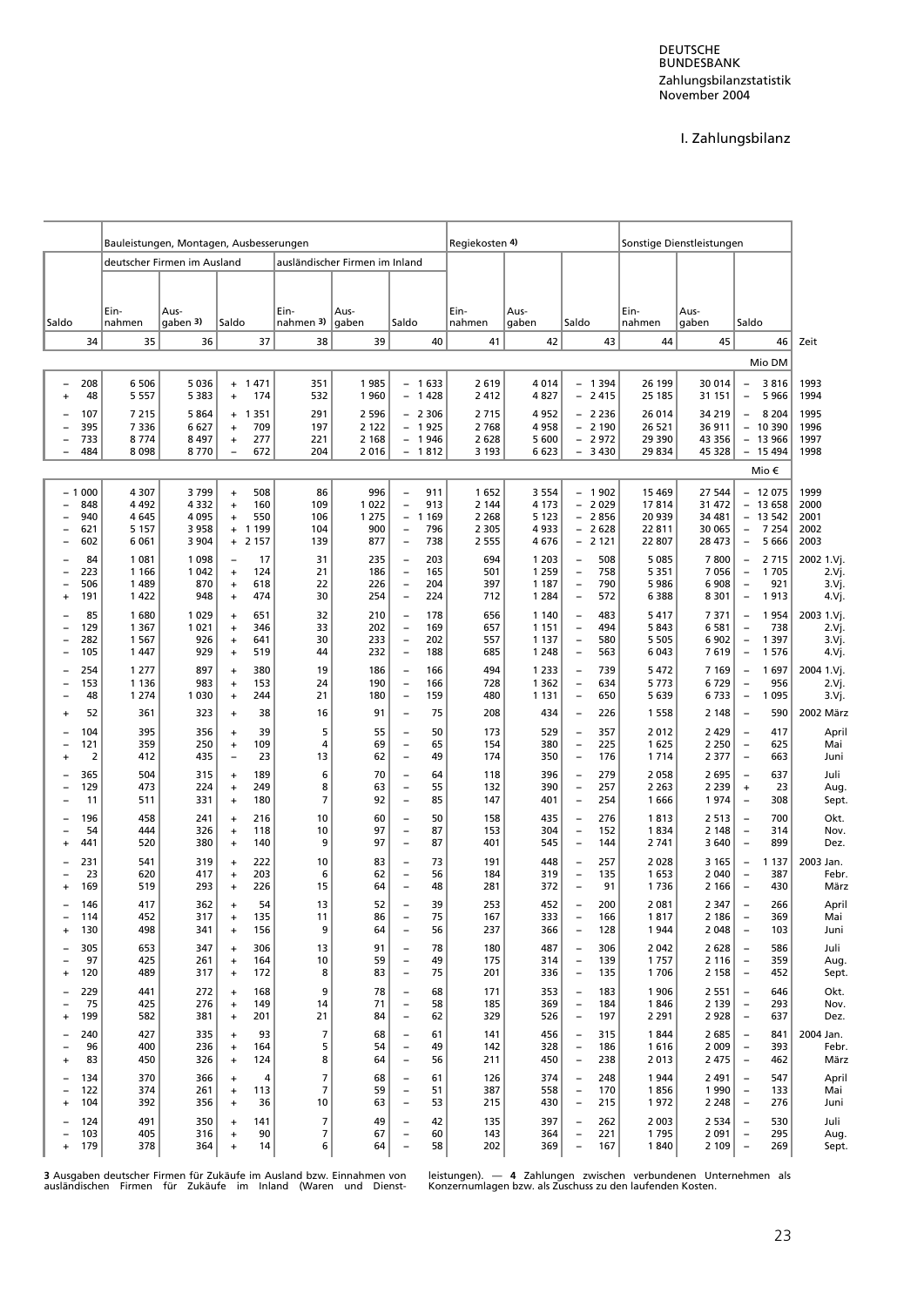

## noch: 4. Dienstleistungsverkehr mit dem Ausland a) Insgesamt

|                     | Sonstige Dienstleistungen<br>insgesamt |                    |                                                      |             |                    | Kaufmännische Dienstleistungen |                                                                    |            | Werbe- und Messekosten |                                                             |            | Kommunikationsdienstleistungen 1) |                                                      |            |
|---------------------|----------------------------------------|--------------------|------------------------------------------------------|-------------|--------------------|--------------------------------|--------------------------------------------------------------------|------------|------------------------|-------------------------------------------------------------|------------|-----------------------------------|------------------------------------------------------|------------|
|                     |                                        |                    |                                                      |             |                    |                                |                                                                    |            |                        |                                                             |            |                                   |                                                      |            |
|                     |                                        |                    |                                                      |             |                    |                                |                                                                    |            |                        |                                                             |            |                                   |                                                      |            |
|                     | Ein-                                   | Aus-               |                                                      |             | Ein-               | Aus-                           |                                                                    | Ein-       | Aus-                   |                                                             | Ein-       | Aus-                              |                                                      |            |
|                     | nahmen                                 | gaben              | Saldo                                                |             | nahmen             | gaben                          | Saldo                                                              | nahmen     | qaben                  | Saldo                                                       | nahmen     | gaben                             | Saldo                                                |            |
| Zeit                | 47                                     | 48                 |                                                      | 49          | 50                 | 51                             | 52                                                                 | 53         | 54                     | 55                                                          | 56         | 57                                |                                                      | 58         |
|                     | Mio DM                                 |                    |                                                      |             |                    |                                |                                                                    |            |                        |                                                             |            |                                   |                                                      |            |
| 1993                | 26 199                                 | 30 014             | $\overline{\phantom{a}}$                             | 3816        | 1855               | 3 2 0 8                        | $-1352$                                                            | 1512       | 3 9 6 0                | $-2447$                                                     | 900        | 2 1 7 8                           |                                                      | $-1279$    |
| 1994                | 25 185                                 | 31 151             | $\overline{\phantom{a}}$                             | 5966        | 2 4 4 5            | 3762                           | $-1317$                                                            | 1769       | 3872                   | $-2103$                                                     | 1 1 0 0    | 2 4 0 5                           |                                                      | $-1305$    |
| 1995                | 26 014                                 | 34 219             |                                                      | $-8204$     | 3 1 2 3            | 4 4 2 4                        | $-1301$                                                            | 1958       | 4516                   | $-2558$                                                     | 2927       | 4 2 4 1                           |                                                      | $-1314$    |
| 1996                | 26 521                                 | 36 911             |                                                      | $-10390$    | 3 1 3 4            | 5 1 2 0                        | $-1985$                                                            | 1934       | 5 0 5 8                | $-3124$                                                     | 3 0 4 7    | 4 0 5 1                           |                                                      | $-1004$    |
| 1997                | 29 390                                 | 43 356             |                                                      | $-13966$    | 4 1 5 4            | 7 127                          | $-2973$                                                            | 2 1 6 4    | 6 109                  | $-3944$                                                     | 3 3 4 5    | 5 0 8 8                           |                                                      | $-1743$    |
| 1998                | 29 834                                 | 45 328             |                                                      | $-15494$    | 4985               | 8744                           | $-3759$                                                            | 2 1 4 1    | 6 3 0 2                | $-4161$                                                     | 3 1 2 8    | 5 1 0 9                           |                                                      | $-1981$    |
|                     | Mio €                                  |                    |                                                      |             |                    |                                |                                                                    |            |                        |                                                             |            |                                   |                                                      |            |
| 1999                | 15 4 69                                | 27 544             |                                                      | $-12075$    | 2807               | 5 0 9 1                        | $-2284$                                                            | 1 0 0 9    | 3811                   | $-2802$                                                     | 1713       | 3 0 4 8                           |                                                      | $-1335$    |
| 2000                | 17814                                  | 31 472             |                                                      | $-13658$    | 3843               | 6 179                          | $-2336$                                                            | 1 2 2 9    | 4 0 4 7                | $-2817$                                                     | 1579       | 3 4 1 1                           |                                                      | $-1832$    |
| 2001                | 20 939                                 | 34 481             |                                                      | $-13542$    | 4952               | 8 3 4 1                        | 3 3 9 0<br>$\overline{\phantom{0}}$                                | 1 3 7 4    | 4 4 9 9                | $-3124$                                                     | 1980       | 3748                              | $\overline{\phantom{0}}$                             | 1768       |
| 2002                | 22 811                                 | 30 065             | $-$                                                  | 7 254       | 5 0 4 7            | 8 100                          | $-3054$                                                            | 1434       | 3714                   | $-2280$                                                     | 2 0 9 0    | 4016                              |                                                      | $-1925$    |
| 2003                | 22 807                                 | 28 473             | $\qquad \qquad -$                                    | 5 6 6 6     | 4964               | 8456                           | 3 4 9 2<br>$\overline{\phantom{0}}$                                | 1 3 6 8    | 3 2 4 0                | $-1872$                                                     | 2 3 0 0    | 3613                              |                                                      | $-1313$    |
| 2002 1.Vj.          | 5 0 8 5                                | 7800               | $\qquad \qquad -$                                    | 2 7 1 5     | 1 0 6 1            | 2 2 5 5                        | 1 1 9 4<br>$\overline{\phantom{a}}$                                | 445        | 1 1 0 8                | 663<br>$\overline{\phantom{a}}$                             | 396        | 922                               | $\overline{\phantom{0}}$                             | 527        |
| 2.Vi.               | 5 3 5 1<br>5986                        | 7056               | $\overline{\phantom{a}}$<br>$\overline{\phantom{0}}$ | 1705        | 1 2 6 9            | 1834<br>1875                   | 565<br>$\overline{\phantom{0}}$<br>670<br>$\overline{\phantom{0}}$ | 260<br>335 | 905<br>856             | 646<br>$\qquad \qquad -$<br>$\overline{\phantom{a}}$        | 324        | 801<br>900                        | $\overline{\phantom{0}}$<br>$\overline{\phantom{0}}$ | 477<br>404 |
| 3.Vj.<br>4.Vj.      | 6 3 8 8                                | 6908<br>8 3 0 1    | $\overline{\phantom{0}}$                             | 921<br>1913 | 1 2 0 5<br>1512    | 2 1 3 6                        | 624<br>$\overline{\phantom{0}}$                                    | 394        | 844                    | 521<br>450<br>$\overline{\phantom{a}}$                      | 496<br>875 | 1 3 9 2                           | $\overline{\phantom{a}}$                             | 517        |
|                     |                                        |                    |                                                      |             |                    |                                |                                                                    |            |                        |                                                             |            |                                   |                                                      |            |
| 2003 1.Vi.<br>2.Vj. | 5417<br>5843                           | 7371<br>6581       | $\overline{\phantom{0}}$<br>$\overline{\phantom{a}}$ | 1954<br>738 | 1 1 2 9<br>1 2 3 7 | 2 2 7 6<br>1845                | 1 1 4 6<br>$\qquad \qquad -$<br>608<br>$\overline{\phantom{0}}$    | 388<br>328 | 869<br>717             | 481<br>$\qquad \qquad -$<br>389<br>$\overline{\phantom{a}}$ | 459<br>697 | 890<br>843                        | $\overline{\phantom{0}}$<br>$\overline{\phantom{a}}$ | 432<br>146 |
| 3.Vi.               | 5 5 0 5                                | 6902               | $\overline{\phantom{0}}$                             | 1 3 9 7     | 1 2 0 1            | 2 0 3 0                        | 830<br>$\overline{a}$                                              | 313        | 792                    | 479<br>$\overline{\phantom{a}}$                             | 503        | 921                               | $\qquad \qquad -$                                    | 418        |
| 4.Vj.               | 6 0 43                                 | 7619               | $-$                                                  | 1 5 7 6     | 1 3 9 6            | 2 3 0 5                        | 908<br>$\overline{\phantom{0}}$                                    | 338        | 862                    | 523<br>$\overline{\phantom{a}}$                             | 642        | 959                               | $\overline{\phantom{0}}$                             | 317        |
| 2004 1.Vj.          | 5472                                   | 7 1 6 9            | $\overline{\phantom{0}}$                             | 1697        | 1 1 3 6            | 2 2 2 9                        | 1 0 9 3<br>$\overline{\phantom{a}}$                                | 333        | 908                    | 575<br>$\qquad \qquad -$                                    | 597        | 945                               | $\overline{\phantom{0}}$                             | 348        |
| 2.Vj.               | 5773                                   | 6729               | $\overline{\phantom{0}}$                             | 956         | 1 2 1 3            | 2 1 0 5                        | 892<br>$\overline{\phantom{0}}$                                    | 418        | 808                    | 390<br>$\qquad \qquad -$                                    | 596        | 844                               | $\overline{\phantom{0}}$                             | 249        |
| 3.Vj.               | 5 6 3 9                                | 6733               | $\qquad \qquad -$                                    | 1 0 9 5     | 1 1 5 4            | 1956                           | 802<br>$\overline{\phantom{0}}$                                    | 423        | 828                    | 405<br>$\qquad \qquad -$                                    | 645        | 981                               | $\overline{\phantom{a}}$                             | 336        |
| 2002 März           | 1 5 5 8                                | 2 1 4 8            | $\overline{\phantom{0}}$                             | 590         | 293                | 577                            | 284<br>$\overline{\phantom{0}}$                                    | 176        | 291                    | 115<br>$\overline{\phantom{0}}$                             | 99         | 223                               | $\overline{\phantom{0}}$                             | 124        |
| April               | 2012                                   | 2 4 2 9            | $\overline{\phantom{a}}$                             | 417         | 568                | 604                            | 36<br>$\qquad \qquad -$                                            | 110        | 324                    | 214<br>$\qquad \qquad -$                                    | 127        | 274                               | $\overline{\phantom{a}}$                             | 147        |
| Mai                 | 1625                                   | 2 2 5 0            | $\overline{\phantom{a}}$                             | 625         | 352                | 575                            | 222<br>$\overline{\phantom{0}}$                                    | 70         | 341                    | 271<br>$\overline{\phantom{a}}$                             | 90         | 253                               |                                                      | 163        |
| Juni                | 1714                                   | 2 3 7 7            | $\overline{\phantom{a}}$                             | 663         | 349                | 656                            | 307<br>$\overline{a}$                                              | 80         | 241                    | $\overline{\phantom{a}}$<br>160                             | 107        | 274                               | $\overline{\phantom{0}}$                             | 167        |
| Juli                | 2058                                   | 2695               | $\overline{\phantom{a}}$                             | 637         | 574                | 834                            | 261<br>$\overline{\phantom{0}}$                                    | 118        | 313                    | 195<br>$\qquad \qquad -$                                    | 115        | 283                               | $\overline{\phantom{a}}$                             | 168        |
| Aug.                | 2 2 6 3                                | 2 2 3 9            | $\ddot{}$                                            | 23          | 319                | 550                            | 231<br>$\overline{a}$                                              | 116        | 305                    | 189<br>$\qquad \qquad -$                                    | 213        | 335                               | $\overline{\phantom{0}}$                             | 122        |
| Sept.               | 1666                                   | 1974               | $\overline{\phantom{a}}$                             | 308         | 312                | 491                            | 179<br>$\overline{\phantom{0}}$                                    | 101        | 238                    | 138<br>$\overline{\phantom{a}}$                             | 167        | 282                               | $\overline{\phantom{0}}$                             | 115        |
| Okt.                | 1813                                   | 2513               | $\overline{\phantom{a}}$                             | 700         | 410                | 651                            | 241<br>$\overline{\phantom{0}}$                                    | 125        | 266                    | 142<br>$\overline{\phantom{a}}$                             | 135        | 369                               | $\overline{\phantom{0}}$                             | 235        |
| Nov.                | 1834                                   | 2 1 4 8            | $\overline{\phantom{a}}$                             | 314         | 496                | 583                            | 87<br>$\overline{\phantom{0}}$                                     | 132        | 246                    | 114<br>$\overline{\phantom{a}}$                             | 98         | 280                               | $\overline{\phantom{0}}$                             | 182        |
| Dez.                | 2741                                   | 3 6 4 0            | $\overline{\phantom{a}}$                             | 899         | 606                | 902                            | 296<br>$\overline{\phantom{0}}$                                    | 138        | 332                    | 194<br>$\overline{\phantom{a}}$                             | 643        | 743                               | $\overline{\phantom{0}}$                             | 100        |
| 2003 Jan.           | 2028                                   | 3 1 6 5            | $\overline{\phantom{a}}$                             | 1 1 3 7     | 468                | 1 1 6 0                        | 693<br>$\overline{\phantom{0}}$                                    | 121        | 382                    | 262<br>$\qquad \qquad -$                                    | 182        | 329                               | $\overline{\phantom{0}}$                             | 146        |
| Febr.<br>März       | 1653<br>1736                           | 2 0 4 0<br>2 1 6 6 | $\overline{\phantom{a}}$<br>$\overline{\phantom{a}}$ | 387<br>430  | 319<br>343         | 540<br>575                     | 221<br>$\overline{\phantom{0}}$<br>233<br>$\overline{\phantom{a}}$ | 132<br>135 | 225<br>261             | 93<br>$\overline{\phantom{a}}$<br>126<br>$\qquad \qquad -$  | 137<br>140 | 271<br>290                        | $\overline{\phantom{0}}$<br>$\overline{\phantom{0}}$ | 135<br>151 |
|                     |                                        |                    |                                                      |             |                    |                                |                                                                    |            |                        |                                                             |            |                                   |                                                      |            |
| April<br>Mai        | 2 0 8 1<br>1817                        | 2 3 4 7<br>2 186   | $\overline{\phantom{a}}$<br>$\overline{\phantom{m}}$ | 266<br>369  | 522<br>389         | 647<br>618                     | 125<br>$\overline{\phantom{a}}$<br>229                             | 112<br>103 | 266<br>229             | 154<br>$\qquad \qquad -$<br>126<br>$\overline{\phantom{0}}$ | 346<br>150 | 318<br>266                        | $\ddot{}$                                            | 28<br>116  |
| Juni                | 1944                                   | 2 0 4 8            |                                                      | 103         | 326                | 580                            | 254                                                                | 113        | 222                    | 109                                                         | 200        | 259                               |                                                      | 58         |
| Juli                | 2 0 4 2                                | 2628               | $\overline{\phantom{a}}$                             | 586         | 497                | 840                            | 343<br>$\overline{\phantom{0}}$                                    | 119        | 308                    | 189<br>$\overline{\phantom{0}}$                             | 175        | 322                               |                                                      | 147        |
| Aug.                | 1757                                   | 2 1 1 6            | $\overline{\phantom{a}}$                             | 359         | 388                | 625                            | 236<br>$\overline{a}$                                              | 87         | 236                    | 149<br>$\overline{\phantom{0}}$                             | 153        | 284                               | $\overline{\phantom{0}}$                             | 131        |
| Sept.               | 1706                                   | 2 1 5 8            | $\overline{\phantom{a}}$                             | 452         | 315                | 565                            | 250<br>$\overline{a}$                                              | 107        | 248                    | 141<br>$\overline{\phantom{0}}$                             | 175        | 316                               | $\overline{a}$                                       | 141        |
| Okt.                | 1906                                   | 2 5 5 1            | $\overline{\phantom{a}}$                             | 646         | 429                | 757                            | 328<br>$\overline{\phantom{0}}$                                    | 110        | 267                    | 156<br>$\qquad \qquad -$                                    | 216        | 330                               |                                                      | 114        |
| Nov.                | 1846                                   | 2 1 3 9            | $\overline{\phantom{a}}$                             | 293         | 466                | 651                            | 184<br>$\overline{a}$                                              | 94         | 266                    | 173<br>$\qquad \qquad -$                                    | 195        | 291                               | $\overline{\phantom{0}}$                             | 96         |
| Dez.                | 2 2 9 1                                | 2928               | $\overline{\phantom{a}}$                             | 637         | 501                | 897                            | 396<br>$\overline{a}$                                              | 134        | 329                    | 195<br>$\qquad \qquad -$                                    | 231        | 337                               | $\qquad \qquad -$                                    | 106        |
| 2004 Jan.           | 1844                                   | 2685               | $\overline{\phantom{a}}$                             | 841         | 337                | 852                            | 515<br>$\overline{\phantom{0}}$                                    | 111        | 357                    | 247<br>$\overline{\phantom{a}}$                             | 226        | 373                               | $\qquad \qquad -$                                    | 147        |
| Febr.               | 1616                                   | 2 0 0 9            | $\overline{\phantom{a}}$                             | 393         | 327                | 566                            | 239<br>$\overline{\phantom{0}}$                                    | 92         | 242                    | 149<br>$\qquad \qquad -$                                    | 167        | 265                               | $\overline{a}$                                       | 97         |
| März                | 2013                                   | 2475               | $\overline{\phantom{a}}$                             | 462         | 473                | 811                            | 339<br>$\overline{a}$                                              | 130        | 310                    | $\qquad \qquad -$<br>180                                    | 204        | 307                               | $\overline{\phantom{0}}$                             | 104        |
| April               | 1944                                   | 2 4 9 1            | $\overline{\phantom{a}}$                             | 547         | 441                | 922                            | 480<br>$\overline{a}$                                              | 130        | 284                    | 153<br>$\overline{\phantom{a}}$                             | 193        | 297                               | $\overline{\phantom{0}}$                             | 104        |
| Mai                 | 1856                                   | 1990               | $\overline{\phantom{a}}$                             | 133         | 471                | 528                            | 57<br>$\overline{\phantom{0}}$                                     | 130        | 265                    | 135<br>$\overline{\phantom{a}}$                             | 154        | 258                               |                                                      | 104        |
| Juni                | 1972                                   | 2 2 4 8            | $\overline{\phantom{a}}$                             | 276         | 301                | 656                            | 355<br>$\overline{a}$                                              | 158        | 260                    | 102<br>$\qquad \qquad -$                                    | 248        | 289                               |                                                      | 41         |
| Juli                | 2 0 0 3                                | 2 5 3 4            | $\overline{\phantom{a}}$                             | 530         | 389                | 786                            | 397<br>$\overline{a}$                                              | 156        | 268                    | 111<br>$\qquad \qquad -$                                    | 246        | 366                               |                                                      | 120        |
| Aug.                | 1795                                   | 2 0 9 1            | $\overline{\phantom{a}}$                             | 295         | 390                | 607                            | 217<br>$\overline{\phantom{0}}$                                    | 118        | 298                    | 180<br>$\qquad \qquad -$                                    | 201        | 289                               |                                                      | 88         |
| Sept.               | 1840                                   | 2 1 0 9            | $\overline{\phantom{a}}$                             | 269         | 376                | 564                            | $\overline{a}$<br>188                                              | 148        | 263                    | $\qquad \qquad -$<br>115                                    | 198        | 327                               | $\qquad \qquad -$                                    | 128        |

1 Enthält Post- und Kurierdienste sowie Telekommunikationsdienst- Erwerbund-Veräußerung-von-Auswertungsrechten. — 3 Einnahmen-und-Aus-<br>leistungen. — 2 Filmproduktionskosten einschl. Gagen, Leihgebühren, gaben-inländischer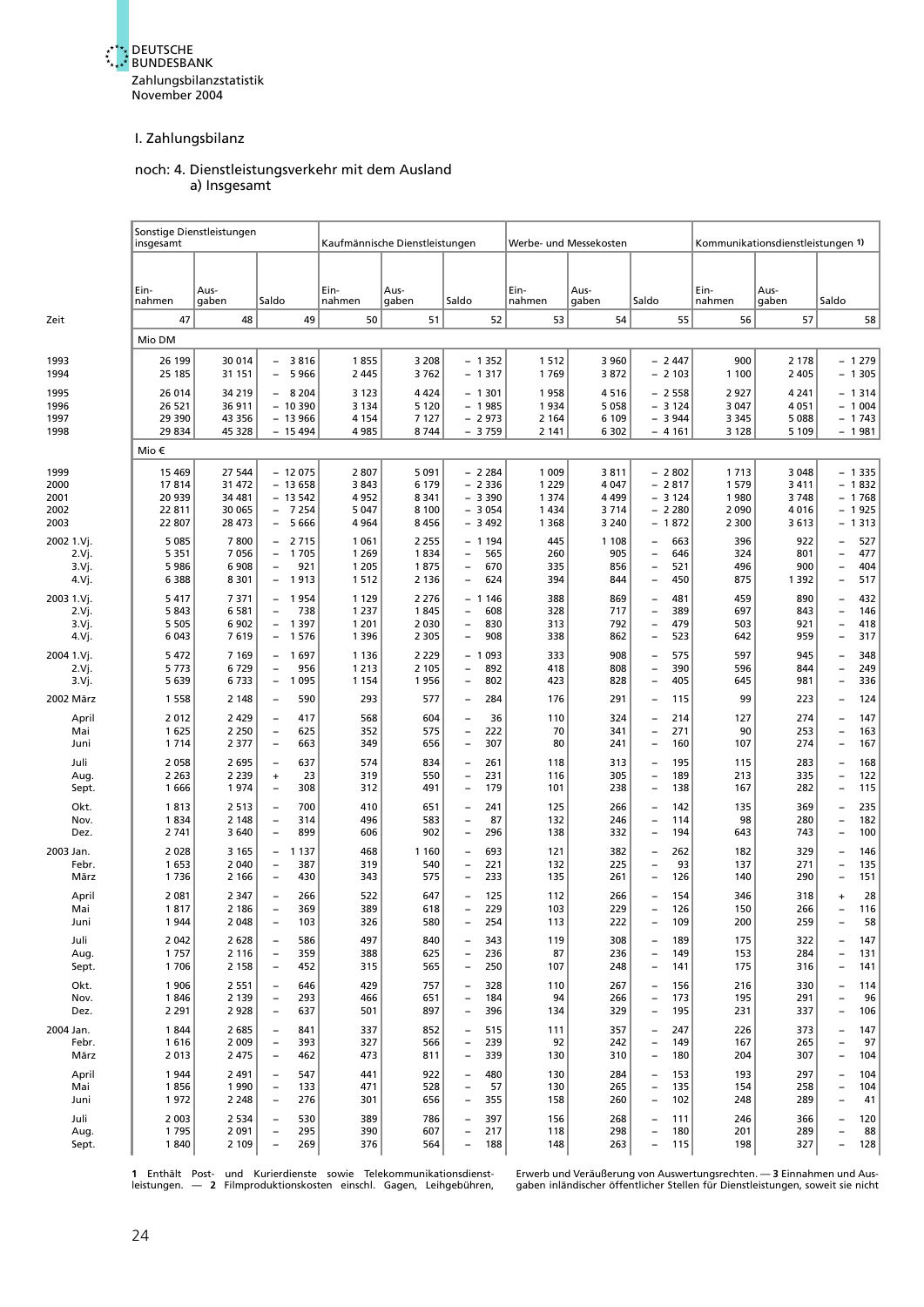## I. Zahlungsbilanz

| Filmgeschäft 2) |                 |                                                                    | Entgelte für   | sonstige selbständige Tätigkeit |                                                                    | Regierungsleistungen 3) |                    |                                                                                    | Verschiedene Dienstleistungen |                    |                                                                    |                     |
|-----------------|-----------------|--------------------------------------------------------------------|----------------|---------------------------------|--------------------------------------------------------------------|-------------------------|--------------------|------------------------------------------------------------------------------------|-------------------------------|--------------------|--------------------------------------------------------------------|---------------------|
|                 |                 |                                                                    |                |                                 |                                                                    |                         |                    |                                                                                    |                               |                    |                                                                    |                     |
| Ein-<br>nahmen  | Aus-<br>gaben   | Saldo                                                              | Ein-<br>nahmen | Aus-<br>gaben                   | Saldo                                                              | Ein-<br>nahmen          | Aus-<br>gaben      | Saldo                                                                              | Ein-<br>nahmen                | Aus-<br>gaben      | Saldo                                                              |                     |
| 59              | 60              | 61                                                                 | 62             | 63                              | 64                                                                 | 65                      | 66                 | 67                                                                                 | 68                            | 69                 | 70                                                                 | Zeit                |
|                 |                 |                                                                    |                |                                 |                                                                    |                         |                    |                                                                                    |                               |                    | Mio DM                                                             |                     |
| 226<br>245      | 2 4 5 0<br>2856 | $-2224$<br>$-2611$                                                 | 556<br>558     | 2 3 0 8<br>2 2 3 9              | $-1752$<br>$-1680$                                                 | 13 4 32<br>11 753       | 3 3 8 8<br>2982    | + 10 044<br>8771<br>$\ddot{}$                                                      | 7716<br>7314                  | 12 5 22<br>13 0 35 | $-4805$<br>$-5721$                                                 | 1993<br>1994        |
| 266<br>217      | 2820<br>3838    | $-2554$<br>$-3621$                                                 | 634<br>809     | 2 3 9 8<br>2 9 8 8              | $-1765$<br>2 1 8 0                                                 | 9 5 5 7<br>9 3 4 2      | 2709               | 6848<br>÷<br>6699                                                                  | 7 5 4 9<br>8038               | 13 109<br>13 213   | $-5560$<br>$-5175$                                                 | 1995<br>1996        |
| 254             | 4 4 4 8         | $-4193$                                                            | 1 1 8 0        | 3 5 8 4                         | $\overline{\phantom{a}}$<br>$-2403$                                | 9 0 3 7                 | 2 6 4 3<br>2421    | $\ddot{}$<br>6616<br>$\ddot{}$                                                     | 9 2 5 4                       | 14 579             | $-5325$                                                            | 1997                |
| 420             | 4 3 3 4         | $-3914$                                                            | 1 1 8 6        | 3773                            | $-2586$                                                            | 7 9 9 4                 | 2 5 3 2            | 5 4 6 2<br>$\ddot{}$                                                               | 9979                          | 14 5 34            | $-4555$                                                            | 1998                |
|                 |                 |                                                                    |                |                                 |                                                                    |                         |                    |                                                                                    |                               |                    | Mio €                                                              |                     |
| 194<br>440      | 3 3 3 6<br>3916 | $-3143$<br>$-3476$                                                 | 621<br>1 0 0 0 | 2865<br>3757                    | $-2245$<br>2757<br>$\overline{\phantom{a}}$                        | 3 5 2 0<br>3788         | 1 5 2 3<br>1 5 6 7 | 1997<br>$+$<br>2 2 2 1<br>$+$                                                      | 5 607<br>5935                 | 7869<br>8596       | $-2263$<br>$-2661$                                                 | 1999<br>2000        |
| 585             | 4 4 9 7         | $-3913$                                                            | 1055           | 3 5 9 3                         | 2 5 3 8<br>$\overline{\phantom{a}}$                                | 4 9 6 5                 | 1476               | 3 4 8 8<br>$\ddot{}$                                                               | 6029                          | 8 3 2 7            | $-2298$                                                            | 2001                |
| 563             | 2 4 0 1         | $-1839$                                                            | 1076           | 3 1 1 1                         | 2 0 3 5<br>$\overline{\phantom{a}}$                                | 6 6 9 4                 | 1457               | 5 2 3 7<br>$\ddot{}$                                                               | 5 9 0 8                       | 7 2 6 6            | $-1358$                                                            | 2002                |
| 737             | 2 1 8 4         | $-1447$                                                            | 998            | 2861                            | 1863<br>$\overline{\phantom{0}}$                                   | 6 5 4 6                 | 1497               | 5 0 5 0<br>$\ddot{}$                                                               | 5894                          | 6623               | 729<br>$\qquad \qquad -$                                           | 2003                |
| 138<br>112      | 560<br>539      | 422<br>$\overline{\phantom{0}}$<br>427                             | 238            | 766<br>763                      | 528<br>$\overline{\phantom{0}}$<br>504                             | 1 3 3 1<br>1 5 9 6      | 276<br>370         | 1 0 5 5<br>$\ddot{}$                                                               | 1 4 7 7                       | 1913<br>1842       | 436<br>$\qquad \qquad -$<br>310                                    | 2002 1.Vj.          |
| 143             | 424             | $\qquad \qquad -$<br>281<br>$\overline{\phantom{0}}$               | 259<br>299     | 836                             | $\overline{\phantom{a}}$<br>538<br>$\overline{\phantom{a}}$        | 2 0 6 2                 | 358                | 1 2 2 5<br>$\ddot{}$<br>1704<br>$\ddot{}$                                          | 1 5 3 1<br>1448               | 1658               | $\qquad \qquad -$<br>210<br>$\overline{\phantom{0}}$               | 2.Vj.<br>3.Vj.      |
| 170             | 878             | 708<br>$\qquad \qquad -$                                           | 281            | 746                             | 465<br>$\overline{\phantom{a}}$                                    | 1705                    | 452                | 1 2 5 3<br>$\ddot{}$                                                               | 1452                          | 1853               | 402<br>$\qquad \qquad -$                                           | 4.Vj.               |
| 73              | 477             | 405<br>$\overline{\phantom{0}}$                                    | 258            | 832                             | 574                                                                | 1 609                   | 336                | 1 2 7 3<br>$\ddot{}$                                                               | 1 501                         | 1691               | 190<br>$\overline{\phantom{0}}$                                    | 2003 1.Vj.          |
| 245             | 410             | 166<br>$\qquad \qquad -$                                           | 233            | 719                             | 485<br>$\overline{\phantom{a}}$                                    | 1 605                   | 402                | 1 2 0 3<br>$+$                                                                     | 1 4 9 7                       | 1644               | 148<br>$\overline{\phantom{0}}$                                    | 2.Vj.               |
| 158             | 543             | 385<br>$\qquad \qquad -$                                           | 242            | 652                             | 410<br>$\overline{\phantom{a}}$                                    | 1 6 6 5                 | 348                | 1 3 1 6<br>$\ddot{}$                                                               | 1 4 2 3                       | 1614               | 191<br>$\overline{\phantom{0}}$                                    | 3.Vj.               |
| 262             | 752             | 491<br>$\qquad \qquad -$                                           | 265            | 658                             | 393<br>$\overline{\phantom{a}}$                                    | 1667                    | 410                | 1 2 5 7<br>$\ddot{}$                                                               | 1 4 7 3                       | 1673               | 200<br>$\qquad \qquad -$                                           | 4.Vj.               |
| 126<br>101      | 517<br>475      | 391<br>$\overline{\phantom{0}}$<br>374<br>$\overline{\phantom{0}}$ | 280<br>349     | 622<br>653                      | 342<br>$\overline{\phantom{a}}$<br>303<br>$\overline{\phantom{a}}$ | 1 5 8 2<br>1721         | 264<br>282         | 1 3 1 7<br>$+$<br>1438<br>$\ddot{}$                                                | 1420<br>1 3 7 5               | 1683<br>1 5 6 1    | 264<br>$\qquad \qquad -$<br>186<br>$\overline{\phantom{0}}$        | 2004 1.Vj.<br>2.Vj. |
| 89              | 506             | 417<br>$\overline{\phantom{0}}$                                    | 284            | 595                             | 311<br>$\overline{\phantom{0}}$                                    | 1684                    | 252                | 1432<br>$\ddot{}$                                                                  | 1 3 5 9                       | 1615               | 256<br>$\overline{\phantom{0}}$                                    | 3.Vj.               |
| 48              | 167             | 120                                                                | 68             | 218                             | 150<br>$\qquad \qquad -$                                           | 421                     | 89                 | 332<br>$\ddot{}$                                                                   | 452                           | 583                | 131<br>$\overline{\phantom{0}}$                                    | 2002 März           |
| 30              | 182             | 152<br>$\qquad \qquad -$                                           | 93             | 287                             | 194<br>$\overline{\phantom{a}}$                                    | 568                     | 101                | 468<br>$\ddot{}$                                                                   | 516                           | 658                | 142<br>$\overline{\phantom{0}}$                                    | April               |
| 38              | 144             | 106<br>$\overline{\phantom{0}}$                                    | 73             | 233                             | 160<br>$\qquad \qquad -$                                           | 508                     | 111                | 397<br>$\ddot{}$                                                                   | 494                           | 593                | 99<br>$\overline{\phantom{0}}$                                     | Mai                 |
| 44              | 213             | 169<br>$\qquad \qquad -$                                           | 93             | 243                             | 150<br>$\overline{\phantom{a}}$                                    | 520                     | 159                | 361<br>$\ddot{}$                                                                   | 521                           | 591                | 69<br>$\overline{a}$                                               | Juni                |
| 60              | 175             | 116<br>$\overline{\phantom{0}}$                                    | 123            | 325                             | 202<br>$\overline{\phantom{a}}$                                    | 560                     | 146                | 413<br>$\bf{+}$                                                                    | 508                           | 618                | 109<br>$\overline{\phantom{0}}$                                    | Juli                |
| 42<br>42        | 135<br>113      | 94<br>Ē,<br>72<br>Ē,                                               | 84<br>91       | 265<br>246                      | 181<br>$\overline{\phantom{a}}$<br>155<br>$\overline{\phantom{a}}$ | 1 000<br>503            | 110<br>102         | 889<br>$\begin{array}{c} + \end{array}$<br>401<br>$\begin{array}{c} + \end{array}$ | 489<br>450                    | 539<br>502         | 50<br>$\overline{\phantom{0}}$<br>51<br>$\overline{a}$             | Aug.<br>Sept.       |
|                 |                 |                                                                    |                |                                 |                                                                    |                         |                    |                                                                                    |                               |                    |                                                                    |                     |
| 29<br>46        | 154<br>97       | 125<br>$\overline{\phantom{0}}$<br>52<br>$\overline{\phantom{0}}$  | 109<br>97      | 246<br>251                      | 137<br>$\overline{\phantom{a}}$<br>154<br>$\overline{\phantom{a}}$ | 513<br>525              | 186<br>136         | 328<br>$\bf{+}$<br>389<br>$\ddot{}$                                                | 494<br>440                    | 642<br>555         | 148<br>$\overline{\phantom{0}}$<br>115<br>$\overline{\phantom{0}}$ | Okt.<br>Nov.        |
| 95              | 627             | 531<br>$\overline{\phantom{0}}$                                    | 75             | 249                             | 174<br>$\overline{\phantom{a}}$                                    | 666                     | 131                | 536<br>$\bf{+}$                                                                    | 518                           | 656                | 139<br>$\overline{\phantom{0}}$                                    | Dez.                |
| 16              | 228             | 211                                                                | 83             | 311                             | 228<br>$\overline{\phantom{a}}$                                    | 542                     | 107                | 435<br>$\ddot{}$                                                                   | 617                           | 648                | 31<br>$\overline{\phantom{0}}$                                     | 2003 Jan.           |
| 20              | 128             | 108<br>$\overline{\phantom{0}}$                                    | 94             | 212                             | 119<br>$\overline{\phantom{a}}$                                    | 518                     | 119                | 399<br>$\begin{array}{c} + \end{array}$                                            | 433                           | 545                | 112<br>$\overline{\phantom{0}}$                                    | Febr.               |
| 37              | 122             | 86<br>$\overline{\phantom{0}}$                                     | 82             | 309                             | 227<br>$\overline{\phantom{0}}$                                    | 549                     | 110                | 439<br>$\ddot{}$                                                                   | 452                           | 498                | 47<br>$\overline{a}$                                               | März                |
| 32              | 155             | 123<br>$\overline{\phantom{0}}$                                    | 73             | 271                             | 198<br>$\overline{\phantom{0}}$                                    | 550                     | 124                | 427<br>$\ddot{}$                                                                   | 445                           | 565                | 120<br>$\overline{\phantom{0}}$                                    | April               |
| 36<br>177       | 89<br>166       | 53<br>11<br>+                                                      | 65<br>95       | 204<br>244                      | 138<br>149<br>$\overline{\phantom{0}}$                             | 517<br>538              | 165<br>113         | 352<br>$\ddot{}$<br>425<br>+                                                       | 556<br>495                    | 615<br>464         | 59<br>32                                                           | Mai<br>Juni         |
| 41              | 137             | 96<br>Ē,                                                           | 93             | 261                             | 168<br>$\overline{\phantom{a}}$                                    | 595                     | 127                | 469                                                                                | 522                           | 633                | 112<br>$\overline{\phantom{0}}$                                    | Juli                |
| 76              | 183             | 108<br>$\overline{\phantom{0}}$                                    | 74             | 211                             | 138<br>$\overline{\phantom{a}}$                                    | 517                     | 113                | $\bf{+}$<br>404<br>$\pmb{+}$                                                       | 462                           | 463                | 1<br>$\overline{\phantom{0}}$                                      | Aug.                |
| 41              | 223             | 182<br>$\overline{\phantom{0}}$                                    | 76             | 179                             | 103<br>$\qquad \qquad -$                                           | 552                     | 108                | $\pmb{+}$<br>444                                                                   | 440                           | 518                | 78<br>$\overline{\phantom{0}}$                                     | Sept.               |
| 61              | 288             | 227<br>$\overline{\phantom{0}}$                                    | 77             | 210                             | 133<br>$\qquad \qquad -$                                           | 521                     | 141                | 380<br>$\pmb{+}$                                                                   | 492                           | 559                | 67<br>$\overline{\phantom{0}}$                                     | Okt.                |
| 59              | 134             | 75<br>$\overline{a}$                                               | 95             | 194                             | 99<br>$\overline{\phantom{0}}$                                     | 495                     | 112                | $\bf{+}$<br>383                                                                    | 442                           | 491                | 49<br>$\overline{\phantom{0}}$                                     | Nov.                |
| 142             | 331             | 189<br>$\overline{\phantom{0}}$                                    | 93             | 254                             | 161<br>$\overline{\phantom{a}}$                                    | 651                     | 157                | 494<br>$\pmb{+}$                                                                   | 539                           | 623                | 84<br>$\overline{\phantom{0}}$                                     | Dez.                |
| 32<br>31        | 235             | 203<br>$\overline{\phantom{0}}$                                    | 77<br>91       | 220<br>185                      | 143<br>$\overline{\phantom{a}}$<br>93                              | 515<br>496              | 78                 | $\bf{+}$<br>437                                                                    | 547                           | 569<br>548         | 22<br>$\overline{\phantom{0}}$                                     | 2004 Jan.           |
| 63              | 134<br>148      | 103<br>$\overline{\phantom{0}}$<br>85<br>$\overline{\phantom{0}}$  | 112            | 217                             | $\qquad \qquad -$<br>105<br>$\overline{\phantom{a}}$               | 571                     | 70<br>116          | $\pmb{+}$<br>426<br>455<br>$\pmb{+}$                                               | 411<br>461                    | 566                | 136<br>$\overline{\phantom{0}}$<br>105<br>$\overline{\phantom{0}}$ | Febr.<br>März       |
| 27              | 149             | 122<br>$\qquad \qquad -$                                           | 138            | 221                             | 83<br>$\overline{\phantom{a}}$                                     | 558                     | 88                 | 470<br>$\bf{+}$                                                                    | 456                           | 531                | 76<br>$\qquad \qquad -$                                            | April               |
| 28              | 134             | 106<br>$\overline{\phantom{0}}$                                    | 101            | 208                             | 107<br>$\overline{\phantom{a}}$                                    | 541                     | 89                 | 453<br>$\pmb{+}$                                                                   | 431                           | 508                | 76<br>$\overline{\phantom{0}}$                                     | Mai                 |
| 45              | 192             | 147<br>$\overline{\phantom{0}}$                                    | 110            | 224                             | 113<br>$\overline{\phantom{a}}$                                    | 622                     | 106                | 515<br>$\pmb{+}$                                                                   | 488                           | 522                | 34<br>$\overline{\phantom{0}}$                                     | Juni                |
| 32              | 241             | 209<br>$\overline{\phantom{0}}$                                    | 111            | 217                             | 106<br>$\overline{\phantom{a}}$                                    | 572                     | 86                 | 485<br>$\bf{+}$                                                                    | 497                           | 570                | 73<br>$\overline{\phantom{0}}$                                     | Juli                |
| 32              | 112             | 80<br>$\overline{\phantom{0}}$                                     | 101            | 190                             | 89<br>$\qquad \qquad -$                                            | 523                     | 80                 | 443<br>$\bf{+}$                                                                    | 431                           | 515                | 84<br>$\overline{\phantom{0}}$                                     | Aug.                |
| 26              | 153             | $\overline{\phantom{0}}$<br>127                                    | 72             | 188                             | 115<br>$\overline{\phantom{a}}$                                    | 589                     | 85                 | 504<br>$\ddot{}$                                                                   | 431                           | 530                | 100<br>$\overline{\phantom{0}}$                                    | Sept.               |

unter anderen Positionen ausgewiesen sind; einschl. der Einnahmen von ausländischen militärischen Dienststellen.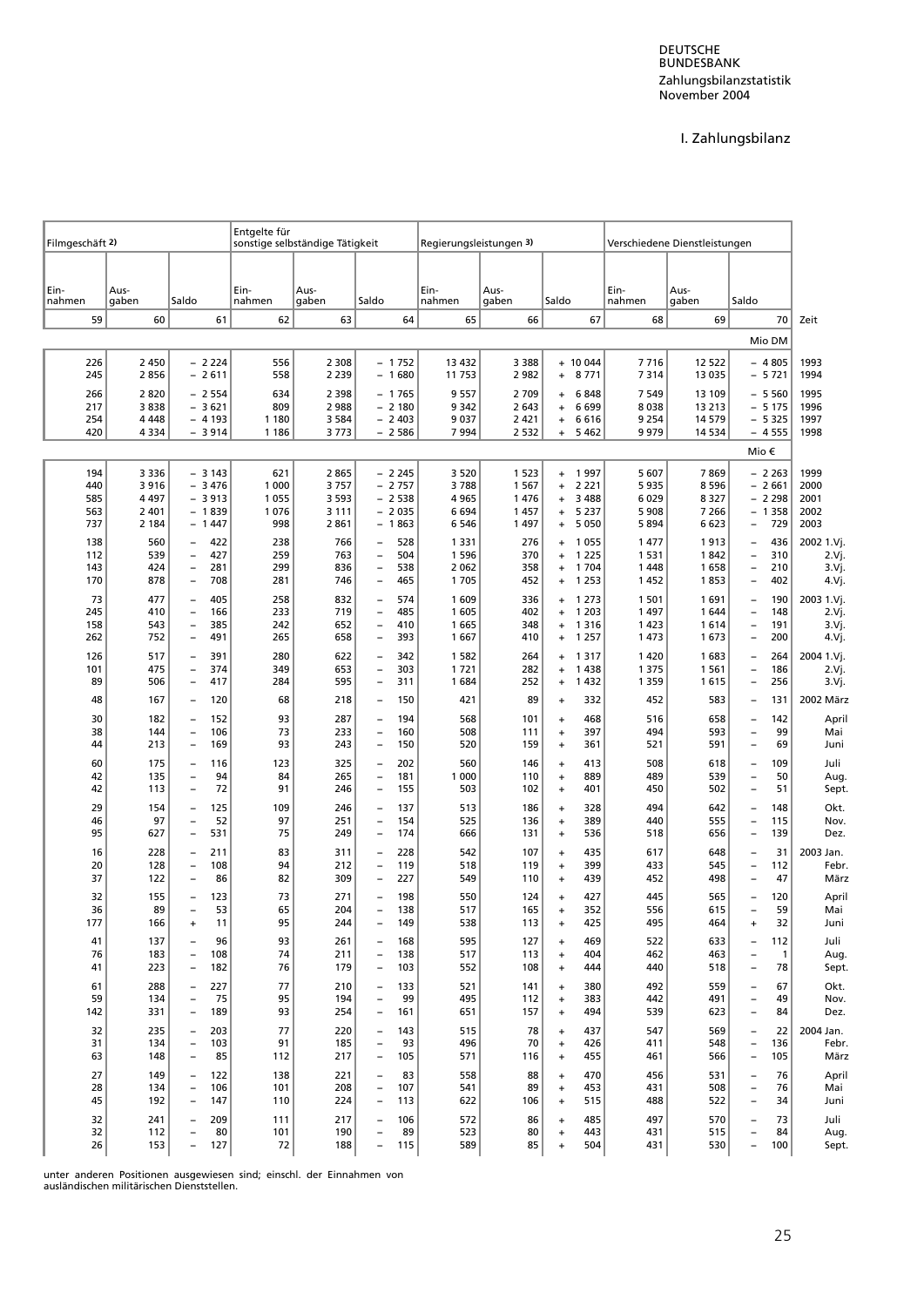

# 4. Dienstleistungsverkehr mit dem Ausland

b) Reiseverkehr nach Ländergruppen und Ländern (Jahresergebnisse) \*)

Mio €

|                              | Einnahmen |         |         |                | Ausgaben |         |         |          |
|------------------------------|-----------|---------|---------|----------------|----------|---------|---------|----------|
| Ländergruppe/Land a)         | 2000      | 2001    | 2002 1) | 2003 1)        | 2000     | 20011   | 2002 1) | 2003 1)  |
| Alle Länder                  | 20 179    | 20 030  | 20 060  | 20 318         | 57 427   | 57 985  | 55 504  | 57 187   |
| darunter:                    |           |         |         |                |          |         |         |          |
| Europa                       | 15 9 20   | 16 398  | 16 362  | 16 946         | 45 847   | 46 987  | 45 499  | 47 425   |
| EU-Länder (25)               | 13 0 30   | 13 5 14 | 13 343  | 13 766         | 38 255   | 38 107  | 36 821  | 39 119   |
| EU-Länder (15)               | 12 173    | 12 5 27 | 12 474  | 12 909         | 34 590   | 33 937  | 33 561  | 34 832   |
| EWU-Mitgliedsländer          | 8882      | 9 2 0 9 | 9 1 8 1 | 9 5 7 1        | 31 098   | 30 765  | 30 313  | 31 4 4 9 |
| darunter: Belgien            | 742       | 751     | 759     | 774            | 774      | 770     | 675     | 733      |
| Frankreich 2)                | 1622      | 1726    | 1739    | 1839           | 3895     | 4 1 2 0 | 4018    | 4 100    |
| Griechenland 3)              | 89        | 134     | 136     | 162            | 2 0 9 2  | 1856    | 2 0 7 9 | 2 1 1 9  |
| Italien                      | 1 2 8 8   | 1 1 8 8 | 1 0 8 9 | 1 2 2 1        | 6411     | 6698    | 6 4 4 9 | 6317     |
| Luxemburg                    | 124       | 136     | 137     | 163            | 368      | 365     | 337     | 397      |
| Niederlande                  | 2 3 9 8   | 2 4 8 2 | 2 5 0 3 | 2 5 2 5        | 2 1 5 1  | 2 0 0 3 | 2 4 0 9 | 2853     |
| Österreich                   | 1726      | 1852    | 1872    | 1881           | 5772     | 5978    | 6014    | 6746     |
| Portugal                     | 151       | 163     | 164     | 160            | 838      | 783     | 768     | 693      |
| Spanien 4)                   | 524       | 580     | 585     | 638            | 8 2 5 9  | 7726    | 7 2 2 3 | 6971     |
| Andere EU-Länder             | 4 1 4 8   | 4 3 0 5 | 4 1 6 2 | 4 1 9 6        | 7 1 5 7  | 7 3 4 1 | 6 5 0 8 | 7670     |
| darunter: Dänemark           | 1066      | 1 2 3 1 | 1 1 9 6 | 1 2 2 7        | 1 1 2 8  | 1 0 9 3 | 993     | 1 1 6 6  |
| Polen                        | 519       | 547     | 481     | 443            | 939      | 1 1 2 2 | 989     | 1 3 1 9  |
| Tschechische Republik        | 204       | 234     | 206     | 212            | 1 1 0 2  | 1 2 5 0 | 933     | 1428     |
| Ungarn                       | 39        | 39      | 34      | 38             | 801      | 922     | 774     | 820      |
| Vereinigtes Königreich 5)    | 1 2 6 2   | 1 1 1 6 | 1 1 5 1 | 1 3 3 2        | 1572     | 1 3 3 1 | 1788    | 1700     |
| Andere europäische Länder    | 2890      | 2884    | 3 0 1 9 | 3 1 8 0        | 7 5 9 2  | 8880    | 8678    | 8 3 0 6  |
| darunter: Bulgarien          | 81        | 115     | 128     | 117            | 175      | 235     | 340     | 430      |
| Kroatien                     | 16        | 20      | 18      | 18             | 577      | 842     | 1 0 3 4 | 974      |
| Schweiz                      | 2 1 3 6   | 2 1 0 4 | 2 2 4 1 | 2417           | 2981     | 3 2 7 8 | 2 7 3 2 | 2 4 0 7  |
| Türkei                       | 94        | 65      | 69      | 81             | 2 5 2 2  | 2982    | 2959    | 2811     |
| Afrika                       | 128       | 109     | 149     | 153            | 2827     | 2 4 3 5 | 2 1 9 5 | 1711     |
| darunter: Ägypten            | 39        | 30      | 40      | 26             | 818      | 752     | 495     | 468      |
| Tunesien                     | 2         | 1       | 1       | $\overline{2}$ | 849      | 573     | 414     | 323      |
| Amerika                      | 3 0 2 6   | 2 5 6 7 | 2 4 9 9 | 2 2 5 6        | 5418     | 5 1 4 3 | 4 4 8 7 | 5 1 1 4  |
| darunter: Vereinigte Staaten | 2710      | 2 2 9 9 | 2 2 0 0 | 1978           | 3 3 1 3  | 2981    | 2 609   | 2838     |
| Asien                        | 966       | 833     | 941     | 858            | 2898     | 2739    | 2715    | 2 3 0 6  |

\* Bis 2000 stammen die Meldungen über Zahlungen im Auslandsreiseverneuten. Ab 2001 werden auf der Ausgabenseite die<br>kehr im Wesentlichen von Kreditinstituten und Reiseunternehmen. Sie sind Stichprobenergebnisse einer Hausa Bargelominialmen von uastarbeiteren in inte Heimatiander. Mit Hille von Insel formationen aus der Reise- und Verkehrststitist und aus zusätzlichen Erhebrungen werden die gemeldeten Zahlungen schätzungsweise den Herkunfts-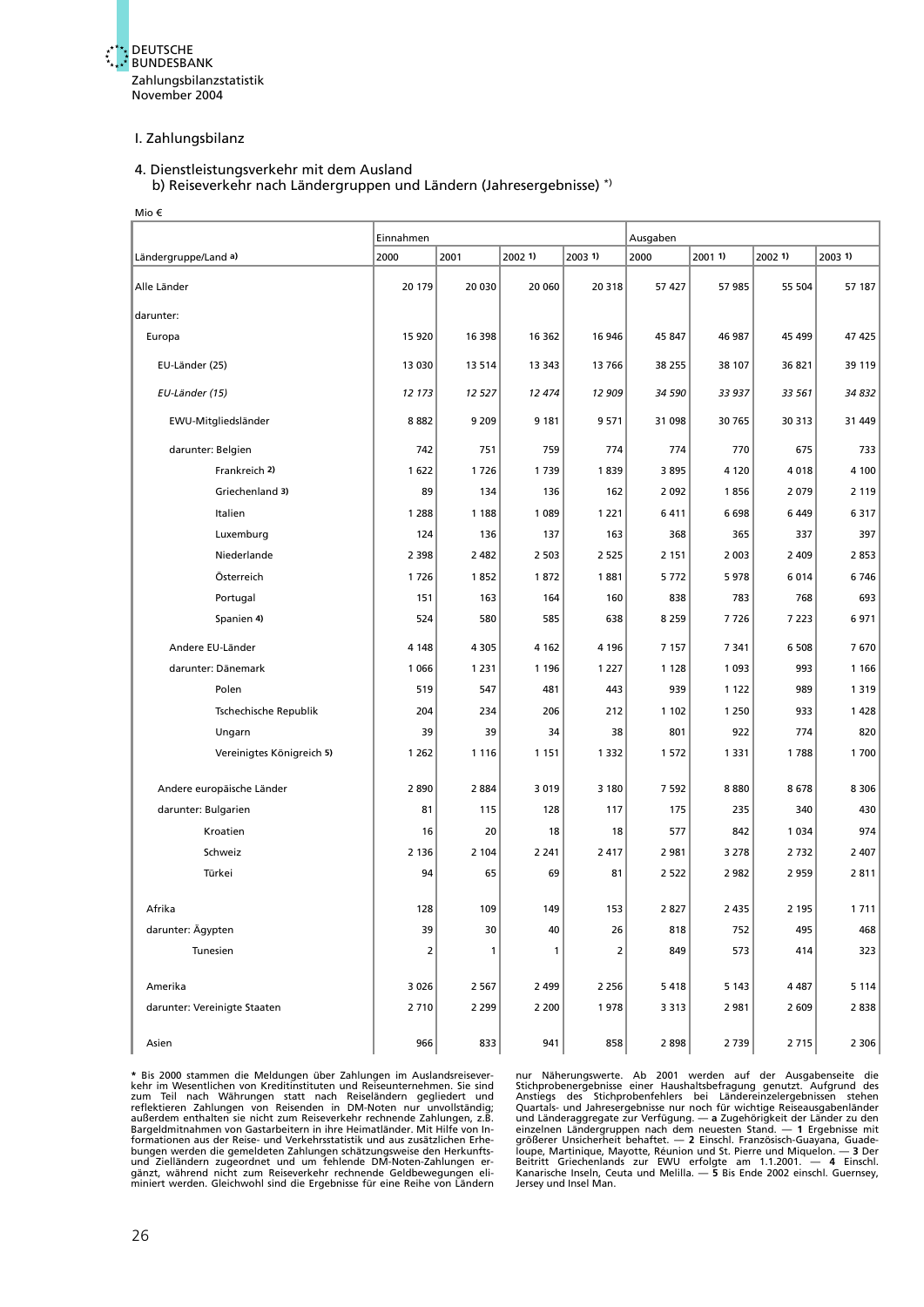# 4. Dienstleistungsverkehr mit dem Ausland

c) Reiseverkehr nach Ländergruppen und Ländern (Vierteljahresergebnisse) \*)

|                                 | 2002       | 2003           |                |             |                | 2004 s         |                |             |
|---------------------------------|------------|----------------|----------------|-------------|----------------|----------------|----------------|-------------|
| Ländergruppe/Land a)            | 4.Vj.      | 1.Vj.          | 2.Vj.          | 3.Vj.       | 4.Vj.          | 1.Vj.          | 2.Vj.          | 3.Vj.       |
|                                 |            |                |                |             |                |                |                |             |
| Einnahmen 1)                    |            |                |                |             |                |                |                |             |
|                                 |            |                |                |             |                |                |                |             |
| Alle Länder                     | 4959       | 4317           | 5 0 6 2        | 5835        | 5 104          | 4 4 4 5        | 5 3 7 3        | 5916        |
| darunter:                       |            |                |                |             |                |                |                |             |
| Europa                          | 4 1 4 5    | 3 5 2 8        | 4 2 3 5        | 4876        | 4 3 0 7        | 3713           | 4 4 9 0        | 5013        |
| EU-Länder (25)                  | 3 3 8 4    | 2869           | 3 4 1 5        | 3970        | 3 5 1 3        | 3 0 3 2        | 3 6 5 0        | 4 1 0 6     |
| EU-Länder (15)                  | 3 1 4 1    | 2 704          | 3 2 0 5        | 3738        | 3 2 6 2        | 2848           | 3 4 2 7        | 3866        |
| EWU-Mitgliedsländer             | 2 3 7 8    | 2 0 1 8        | 2 3 4 6        | 2753        | 2 4 5 3        | 2 1 3 1        | 2 4 9 2        | 2865        |
| darunter: Frankreich 3)         | 417        | 400            | 479            | 514         | 446            | 431            | 506            | 536         |
| Italien                         | 250        | 289            | 299            | 335         | 298            | 283            | 321            | 344         |
| Niederlande                     | 654        | 558            | 601            | 749         | 617            | 569            | 628            | 781         |
| Österreich                      | 525        | 331            | 474            | 550         | 527            | 341            | 467            | 559         |
| Spanien 4)                      | 145        | 131            | 153            | 188         | 166            | 154            | 169            | 203         |
| Andere EU-Länder                | 1 0 0 6    | 851            | 1 0 6 8        | 1 2 1 7     | 1 0 5 9        | 901            | 1 1 5 8        | 1241        |
| darunter: Tschechische Republik | 55         | 45             | 52             | 56          | 59             | 52             | 61             | 61          |
| Vereinigtes Königreich 5)       | 295        | 296            | 288            | 393         | 355            | 319            | 331            | 380         |
| Andere europäische Länder       | 760        | 658            | 821            | 906         | 794            | 681            | 840            | 907         |
| darunter: Schweiz               | 601        | 484            | 625            | 685         | 623            | 490            | 623            | 668         |
| Türkei                          | 14         | 25             | 19             | 18          | 20             | 30             | 25             | 24          |
|                                 |            |                |                |             |                |                |                |             |
| Ausgaben 2)                     |            |                |                |             |                |                |                |             |
|                                 |            |                |                |             |                |                |                |             |
| Alle Länder                     | 11 636     | 11 238         | 14 188         | 19830       | 11 931         | 11 4 63        | 14 3 38        | 19 946      |
| darunter:                       |            |                |                |             |                |                |                |             |
| Europa                          | 8872       | 8 3 3 0        | 11866          | 17 941      | 9 2 8 8        | 8 3 8 1        | 11 867         | 17 949      |
| EU-Länder (25)                  | 7055       | 7 1 9 8        | 10 051         | 14 191      | 7680           | 7 185          | 9970           | 14 248      |
|                                 |            |                |                |             |                |                |                |             |
| EU-Länder (15)                  | 6484       | 6 5 41         | 8 9 0 1        | 12 544      | 6846           | 6452           | 8 5 8 9        | 12 332      |
| EWU-Mitgliedsländer             | 5854       | 6 0 7 1        | 8 1 2 2        | 11 006      | 6 2 5 0        | 5896           | 7826           | 10777       |
| darunter: Frankreich 3)         | 829        | 625            | 1 1 4 5        | 1 5 7 2     | 758            | 602            | 1 0 9 1        | 1486        |
| Italien                         | 1 051      | 808            | 1 838          | 2 669       | 1 002          | 849            | 1720           | 2 795       |
| Niederlande<br>Österreich       | 542<br>982 | 573<br>2 4 4 7 | 818<br>1 3 2 0 | 899<br>1824 | 564<br>1 1 5 5 | 619<br>2 3 9 8 | 852<br>1 3 7 8 | 900<br>1833 |
| Spanien 4)                      | 1583       | 1 1 5 6        | 1858           | 2 0 2 8     | 1930           | 1 0 2 0        | 1677           | 1809        |
|                                 |            |                |                |             |                |                |                |             |
| Andere EU-Länder                | 1 2 0 1    | 1 1 2 7        | 1929           | 3 1 8 5     | 1429           | 1 2 8 9        | 2 144          | 3471        |
| darunter: Tschechische Republik | 196        | 298            | 401            | 416         | 313            | 340            | 474            | 474         |
| Vereinigtes Königreich 5)       | 352        | 328            | 350            | 667         | 354            | 386            | 416            | 749         |
| Andere europäische Länder       | 1816       | 1 1 3 2        | 1815           | 3750        | 1608           | 1 1 9 6        | 1897           | 3701        |
| darunter: Schweiz               | 624        | 595            | 663            | 632         | 517            | 549            | 650            | 621         |
| Türkei                          | 749        | 284            | 506            | 1 2 7 8     | 743            | 368            | 586            | 1315        |

**\*** Siehe Anmerkungen zu Tabelle 4b. Da die Informationen für die genauere tet. — **2** Ergebnisse ab 2001 mit größerer Unsicherheit behaftet. — **3** Einschl. Zuordnung nach Reiseländern erst relativ spät vorliegen, muß bei den kranzösisch-Guayana, Guadeloupe, Martinique, Mayotte, Réunion und St.<br>Quartalszahlen noch mit größeren Korrekturen gerechnet werden. — Pierre und Miquelo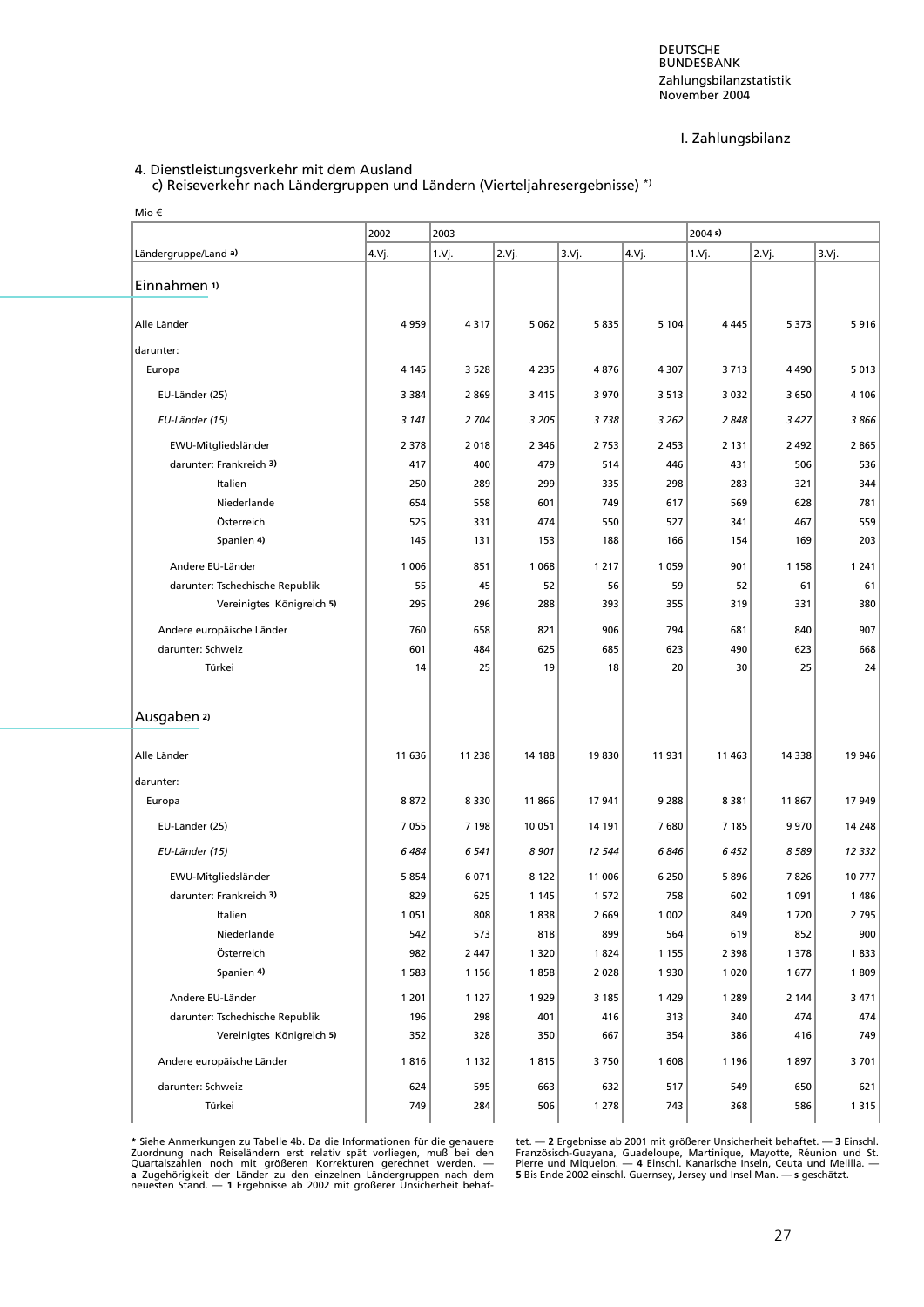

## 4. Dienstleistungsverkehr mit dem Ausland d) Transportleistungen

|                | Transportleistungen<br>insgesamt |                    |                                                                      |                    | Frachten           |                    |                    |                                   |                 |                    |                                 |                        |                    | Personenbeförderung |                     |
|----------------|----------------------------------|--------------------|----------------------------------------------------------------------|--------------------|--------------------|--------------------|--------------------|-----------------------------------|-----------------|--------------------|---------------------------------|------------------------|--------------------|---------------------|---------------------|
|                |                                  |                    |                                                                      |                    | Einnahmen 1)       |                    |                    |                                   | Ausgaben 2)     |                    |                                 |                        |                    | Einnahmen           |                     |
|                |                                  |                    |                                                                      |                    |                    |                    |                    |                                   |                 |                    |                                 |                        |                    |                     |                     |
|                | Ein-<br>nahmen                   | Ausgaben           | Saldo                                                                |                    | insgesamt          | See-<br>frachten   | Luft-<br>frachten  | sonstige<br>Frachten 3) insgesamt |                 | Luft-<br>∣frachten | sonstige<br>Frachten 3)   Saldo |                        |                    | insgesamt           | See-<br>schifffahrt |
| Zeit           | 1                                | 2                  |                                                                      | 3                  | 4                  | 5                  | 6                  | $\overline{7}$                    | 8               | 9                  | 10                              |                        | 11                 | 12                  | 13                  |
|                | Mio DM                           |                    |                                                                      |                    |                    |                    |                    |                                   |                 |                    |                                 |                        |                    |                     |                     |
| 1993<br>1994   | 28 8 24<br>29 7 27               | 23 918<br>24 7 64  | $+$<br>$+$                                                           | 4 9 0 6<br>4 9 6 4 | 14819<br>15 7 58   | 8 5 4 3<br>9 3 0 4 | 2 3 7 6<br>2 2 5 1 | 3899<br>4 2 0 2                   | 6673<br>7 3 2 3 | 92<br>88           | 6581<br>7 2 3 5                 | $+ 8146$<br>$+ 8435$   |                    | 8670<br>8681        | 44<br>40            |
| 1995           | 30 990                           | 26 174             | $+ 4816$                                                             |                    | 17 005             | 9 5 5 2            | 2806               | 4647                              | 8 2 9 4         | 346                | 7948                            | $+ 8710$               |                    | 8 5 9 6             | 41                  |
| 1996<br>1997   | 32718<br>36 967                  | 27913<br>31 244    | $\ddot{}$<br>$+$                                                     | 4 8 0 5<br>5723    | 17 704<br>19 127   | 10 378<br>11875    | 2 6 2 1<br>2 1 7 1 | 4704<br>5 0 8 1                   | 8629<br>9891    | 322<br>416         | 8 3 0 7<br>9474                 | $+$<br>$+$             | 9 0 7 5<br>9 2 3 6 | 9 601<br>11842      | 23<br>20            |
| 1998           | 39 273                           | 33 824             | $+ 5449$                                                             |                    | 20 144             | 12 190             | 2 5 1 7            | 5438                              | 10 907          | 462                | 10 445                          | $+ 9237$               |                    | 13 000              | 98                  |
|                | Mio €                            |                    |                                                                      |                    |                    |                    |                    |                                   |                 |                    |                                 |                        |                    |                     |                     |
| 1999           | 20 649                           | 17 767             | $+ 2882$                                                             |                    | 10813              | 6675               | 1 2 9 1            | 2847                              | 5 8 0 4         | 240                | 5 5 6 5                         | $+ 5009$               |                    | 6696                | 50                  |
| 2000           | 24 044                           | 20 658             | $+$                                                                  | 3 3 8 6            | 13 673             | 9 0 4 7            | 1 3 3 6            | 3 2 9 0                           | 6976            | 235                | 6740                            | $+$                    | 6698               | 6921                | 204                 |
| 2001<br>2002   | 25 4 36<br>29 676                | 21 285<br>26 926   | $+ 4151$<br>$+ 2750$                                                 |                    | 15 0 55<br>14853   | 10 215<br>9 4 0 4  | 1 3 1 3<br>1928    | 3 5 2 6<br>3 5 2 1                | 7 3 4 1<br>7475 | 234<br>437         | 7 107<br>7038                   | $+ 7714$               | 7 377              | 6881<br>9 9 3 7     | 239<br>224          |
| 2003           | 27 524                           | 25 699             | $\ddot{}$                                                            | 1825               | 15 0 58            | 9821               | 1745               | 3 4 9 2                           | 7706            | 297                | 7410                            | $+$<br>$\ddot{}$       | 7 3 5 1            | 7630                | 181                 |
| 2002 1.Vj.     | 5720                             | 5 5 4 7            | $\ddot{}$                                                            | 173                | 3 4 4 9            | 2 3 3 3            | 280                | 836                               | 1703            | 22                 | 1681                            | $\ddot{}$              | 1746               | 1 2 5 0             | 42                  |
| 2.Vj.          | 7772                             | 6822               | $\ddot{}$                                                            | 950                | 3783               | 2 3 5 3            | 541                | 889                               | 1935            | 149                | 1787                            | $\ddot{}$              | 1848               | 2 7 8 5             | 70                  |
| 3.Vi.          | 7839                             | 7 2 8 4            | $\ddot{}$                                                            | 555                | 3 683              | 2 3 2 0            | 480                | 883                               | 1881            | 138                | 1744                            | $\ddot{}$              | 1802               | 2857                | 78                  |
| 4.Vj.          | 8 3 4 5                          | 7 2 7 3            | $\ddot{}$                                                            | 072                | 3937               | 2 3 9 8            | 627                | 913                               | 1956            | 129                | 1827                            | $\ddot{}$              | 1981               | 3 0 4 5             | 34                  |
| 2003 1.Vi.     | 6 4 2 2                          | 6 2 5 4            | $\begin{array}{c} + \end{array}$                                     | 168                | 3619               | 2 3 6 0            | 407                | 852                               | 1879            | 68                 | 1810                            | $\ddot{}$              | 1 7 4 1            | 1 6 6 8             | 43                  |
| 2.Vi.<br>3.Vj. | 6832<br>7 0 8 2                  | 6 1 3 7<br>6629    | $\ddot{}$<br>$\begin{array}{c} + \end{array}$                        | 695<br>453         | 3610<br>3799       | 2 3 3 1<br>2 500   | 418<br>440         | 861<br>858                        | 1915<br>1896    | 85<br>72           | 1830<br>1824                    | $\ddot{}$<br>$\ddot{}$ | 1694<br>1902       | 1 9 6 5<br>2 0 1 3  | 44<br>62            |
| 4.Vj.          | 7 187                            | 6678               | $\ddot{}$                                                            | 509                | 4 0 3 0            | 2629               | 480                | 921                               | 2016            | 71                 | 1946                            | $+ 2014$               |                    | 1 9 8 3             | 32                  |
| 2004 1.Vi      | 6 6 4 4                          | 6 1 2 7            | $\ddot{}$                                                            | 517                | 3880               | 2 6 6 2            | 404                | 814                               | 1849            | 72                 | 1777                            | $\ddot{}$              | 2 0 3 1            | 1657                | 40                  |
| 2.Vj.          | 7 5 6 8                          | 6039               | $\ddot{}$                                                            | 1 5 2 9            | 4 4 4 1            | 3 1 6 7            | 454                | 820                               | 1890            | 79                 | 1812                            | $\ddot{}$              | 2 5 5 1            | 1974                | 60                  |
| 3.Vj.          | 7314                             | 6 2 9 6            | $\ddot{}$                                                            | 1018               | 4 4 2 9            | 3 1 7 5            | 435                | 819                               | 1849            | 59                 | 1790                            | $\ddot{}$              | 2 5 8 0            | 1687                | 50                  |
| 2002 März      | 2 0 3 2                          | 1975               | $\ddot{}$                                                            | 57                 | 1 1 4 2            | 745                | 107                | 289                               | 585             | 6                  | 579                             | $\ddot{}$              | 557                | 502                 | 15                  |
| April          | 2 6 4 2                          | 2 3 1 0            | $\ddot{}$                                                            | 332                | 1 3 0 8            | 812                | 194                | 302                               | 676             | 59                 | 617                             | $\ddot{}$              | 631                | 917                 | 17                  |
| Mai            | 2 4 3 3                          | 2 2 9 6            | $\begin{array}{c} + \end{array}$                                     | 137                | 1 2 3 5            | 779                | 179                | 276                               | 603             | 44                 | 559                             | $\ddot{}$              | 632                | 856                 | 23                  |
| Juni           | 2 6 9 7                          | 2 2 1 5            | $\ddot{}$                                                            | 482                | 1 2 4 1            | 762                | 168                | 311                               | 656             | 45                 | 611                             | $\bf{+}$               | 585                | 1 0 1 1             | 31                  |
| Juli           | 2 6 8 5                          | 2 4 5 8            | $\begin{array}{c} + \end{array}$                                     | 227                | 1 2 4 0            | 769                | 168                | 303                               | 641             | 53                 | 587                             | $\ddot{}$              | 600                | 998                 | 37                  |
| Aug.           | 2 5 7 2<br>2 5 8 2               | 2 4 8 8            | $\begin{array}{c} + \end{array}$                                     | 84                 | 1 2 6 4<br>1 1 7 9 | 813                | 169<br>143         | 282<br>298                        | 603<br>637      | 45<br>39           | 558<br>598                      | $\bf{+}$               | 661<br>541         | 867<br>991          | 24<br>17            |
| Sept.          |                                  | 2 3 3 8            | $\ddot{}$                                                            | 244                |                    | 738                |                    |                                   |                 |                    |                                 | $\ddot{}$              |                    |                     |                     |
| Okt.<br>Nov.   | 2829<br>2729                     | 2 4 5 4<br>2 4 7 2 | $\begin{array}{c} + \end{array}$<br>$\ddot{}$                        | 375<br>256         | 1 3 5 3<br>1 2 7 9 | 835<br>783         | 205<br>182         | 313<br>315                        | 677<br>666      | 39<br>36           | 638<br>630                      | $\ddot{}$<br>$\ddot{}$ | 676<br>613         | 1 000<br>994        | 13<br>9             |
| Dez.           | 2 7 8 7                          | 2 3 4 6            | $\ddot{}$                                                            | 441                | 1 3 0 5            | 780                | 240                | 285                               | 613             | 54                 | 559                             | $\ddot{}$              | 692                | 1 0 5 2             | 11                  |
| 2003 Jan.      | 2 2 1 7                          | 2 2 4 3            | $\overline{\phantom{m}}$                                             | 25                 | 1 2 7 2            | 847                | 150                | 275                               | 609             | 26                 | 583                             | $\ddot{}$              | 663                | 546                 | 15                  |
| Febr.          | 1 9 0 7                          | 1957               | $\qquad \qquad -$                                                    | 50                 | 1 1 6 5            | 765                | 114                | 286                               | 613             | 19                 | 594                             | $\ddot{}$              | 552                | 414                 | 12                  |
| März           | 2 2 9 8                          | 2 0 5 5            | $\ddot{}$                                                            | 243                | 1 1 8 2            | 748                | 143                | 291                               | 656             | 23                 | 633                             | $\ddot{}$              | 525                | 708                 | 15                  |
| April          | 2 3 8 8                          | 2 1 5 8            | $\begin{array}{c} + \end{array}$                                     | 230                | 1 2 4 6            | 807                | 153                | 286                               | 640             | 30                 | 609                             | $\ddot{}$              | 606                | 702                 | 18                  |
| Mai            | 2 1 0 5                          | 2038               | $\ddot{}$                                                            | 67                 | 1 1 8 7            | 771                | 131                | 286                               | 642             | 29                 | 613                             | $\ddot{}$              | 545                | 553                 | 12                  |
| Juni           | 2 3 3 9                          | 1941               | $\begin{array}{c} + \end{array}$                                     | 398                | 1 1 7 7            | 753                | 134                | 290                               | 634             | 26                 | 608                             | $\ddot{}$              | 543                | 710                 | 15                  |
| Juli           | 2 4 3 7                          | 2 3 2 9<br>1888    | $\begin{array}{c} + \end{array}$                                     | 108                | 1 2 6 6            | 813<br>811         | 152                | 301<br>259                        | 670<br>573      | 30                 | 640<br>553                      | $\ddot{}$              | 596                | 735<br>538          | 26                  |
| Aug.<br>Sept.  | 2 1 3 0<br>2515                  | 2412               | $\begin{array}{c} + \end{array}$<br>$\begin{array}{c} + \end{array}$ | 242<br>103         | 1 2 1 0<br>1 3 2 3 | 877                | 140<br>149         | 298                               | 653             | 20<br>22           | 631                             | $\ddot{}$<br>$\ddot{}$ | 636<br>670         | 741                 | 18<br>18            |
| Okt.           | 2 2 9 4                          | 2 2 5 7            | $\begin{array}{c} + \end{array}$                                     | 37                 | 1 3 7 7            | 909                | 164                | 304                               | 680             | 27                 | 653                             | $\ddot{}$              | 697                | 573                 | 8                   |
| Nov.           | 2 3 6 5                          | 2 1 8 2            | $\ddot{}$                                                            | 183                | 1 3 0 8            | 847                | 141                | 319                               | 684             | 16                 | 669                             | $\ddot{}$              | 623                | 668                 | 11                  |
| Dez.           | 2 5 2 8                          | 2 2 3 9            | $\ddot{}$                                                            | 289                | 1 3 4 5            | 873                | 175                | 297                               | 652             | 28                 | 623                             | $\ddot{}$              | 694                | 741                 | 12                  |
| 2004 Jan.      | 2 0 6 0                          | 2 0 2 8            | $\ddot{}$                                                            | 32                 | 1 2 5 4            | 875                | 112                | 267                               | 607             | 18                 | 589                             | $\ddot{}$              | 646                | 454                 | 17                  |
| Febr.          | 2 0 0 6                          | 1872               | $\begin{array}{c} + \end{array}$                                     | 134                | 1 2 1 3            | 808                | 134                | 271                               | 610             | 21                 | 589                             | $\ddot{}$              | 604                | 468                 | 8                   |
| März           | 2577                             | 2 2 2 6            | $\begin{array}{c} + \end{array}$                                     | 351                | 1413               | 979                | 159                | 276                               | 632             | 33                 | 599                             | $\ddot{}$              | 781                | 734                 | 15                  |
| April          | 2 5 3 3                          | 1955               | $\ddot{}$                                                            | 578                | 1 5 3 9            | 1 1 1 8            | 152                | 269                               | 635             | 23                 | 612                             | $\ddot{}$              | 904                | 646                 | 20                  |
| Mai<br>Juni    | 2 2 7 9<br>2756                  | 2 0 2 3<br>2 0 6 1 | $\begin{array}{c} + \end{array}$<br>$\bf{+}$                         | 256<br>695         | 1457<br>1445       | 1036<br>1012       | 149<br>154         | 273<br>279                        | 623<br>633      | 27<br>29           | 596<br>604                      | $\bf{+}$<br>$\bf{+}$   | 835<br>812         | 474<br>853          | 13<br>27            |
|                |                                  |                    |                                                                      |                    |                    |                    |                    |                                   |                 |                    |                                 |                        |                    |                     |                     |
| Juli<br>Aug.   | 2 4 6 1<br>2 4 3 1               | 2 1 5 8<br>1935    | $\begin{array}{c} + \end{array}$<br>$\bf{+}$                         | 303<br>495         | 1 3 9 7<br>1471    | 979<br>1 0 4 6     | 141<br>157         | 277<br>269                        | 619<br>614      | 23<br>16           | 596<br>598                      | $\bf{+}$<br>$\ddot{}$  | 778<br>857         | 644<br>546          | 40<br>5             |
| Sept.          | 2 4 2 2                          | 2 2 0 3            | $\ddot{}$                                                            | 220                | 1 5 6 0            | 1 1 5 1            | 137                | 273                               | 616             | 20                 | 595                             | $\ddot{}$              | 945                | 497                 | 5                   |

1 Einschl. Frachteinnahmen von Gebietsansässigen für Einfuhrtransporte (Ein-Sebietsfremde) für die deutsche Einfuhr, die in der Handelsbilanz im<br>fuhr-fob-Kontrakte). Diese Einnahmen werden als Gegenbuchung zu den im Sif-We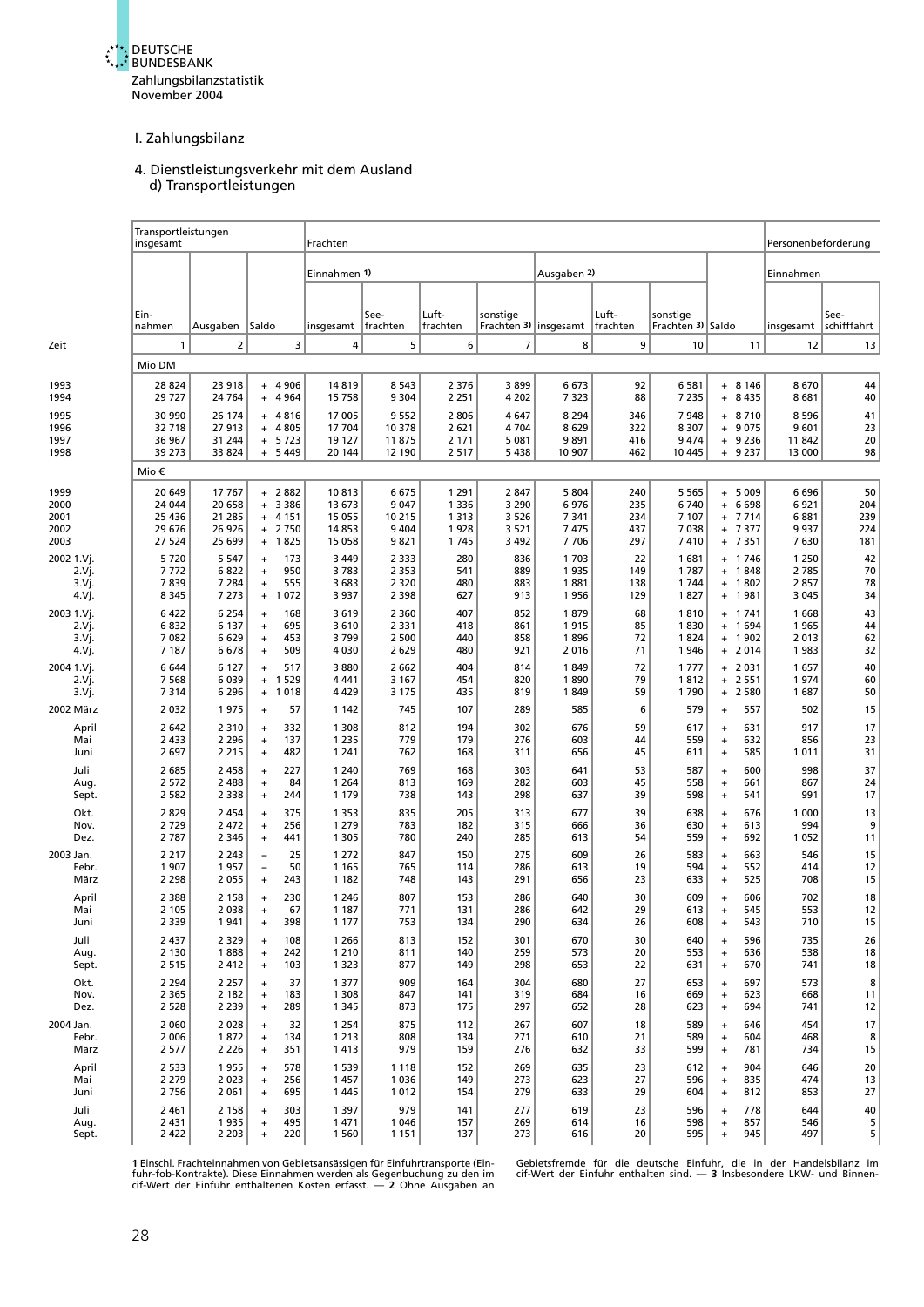## I. Zahlungsbilanz

|                    |                |                    |                    |                |                                                                    |                    | Hafendienste, sonstige Transportleistungen 4) |                    |                    |                 |                    |                                                                         |                   |
|--------------------|----------------|--------------------|--------------------|----------------|--------------------------------------------------------------------|--------------------|-----------------------------------------------|--------------------|--------------------|-----------------|--------------------|-------------------------------------------------------------------------|-------------------|
|                    |                | Ausgaben           |                    |                |                                                                    | Einnahmen          |                                               |                    | Ausgaben           |                 |                    |                                                                         |                   |
|                    |                |                    |                    |                |                                                                    |                    | darunter:                                     |                    |                    | darunter:       |                    |                                                                         |                   |
| Luft-<br>verkehr   | sonstige       | insgesamt          | Luft-<br>verkehr   | sonstige       | Saldo                                                              | insgesamt          | See-<br>häfen                                 | Flug-<br>häfen     | insgesamt          | See-<br>häfen   | Flug-<br>häfen     | Saldo                                                                   |                   |
| 14                 | 15             | 16                 | 17                 | 18             | 19                                                                 | 20                 | 21                                            | 22                 | 23                 | 24              | 25                 | 26                                                                      | Zeit              |
|                    |                |                    |                    |                |                                                                    |                    |                                               |                    |                    |                 |                    | Mio DM                                                                  |                   |
| 7511<br>7742       | 1 1 1 4<br>898 | 9 3 9 9<br>9 4 4 9 | 7 5 7 3<br>7730    | 1826<br>1719   | 729<br>$\overline{\phantom{0}}$<br>$\overline{\phantom{0}}$<br>768 | 5 3 3 5<br>5 2 8 9 | 1804<br>1572                                  | 2713<br>2824       | 7846<br>7992       | 3 3 5 7<br>3684 | 2 7 0 7<br>2 4 1 3 | $-2511$<br>$-2703$                                                      | 1993<br>1994      |
| 8 0 1 3<br>8 9 8 0 | 541<br>599     | 9605<br>9 0 4 9    | 8515<br>8 1 1 2    | 1 0 9 0<br>937 | $-1009$<br>552<br>$+$                                              | 5 3 9 0<br>5 4 1 3 | 1489<br>1452                                  | 2 9 9 2<br>2 9 5 4 | 8 2 7 5<br>10 235  | 3764<br>4645    | 2 4 5 3<br>3 2 1 4 | $-2886$<br>$-4822$                                                      | 1995<br>1996      |
| 11 205             | 618            | 9785               | 8823               | 962            | $+2057$                                                            | 5 9 9 8            | 1642                                          | 2 9 6 5            | 11 568             | 4944            | 3 5 6 6            | 5 5 7 1<br>$\overline{\phantom{0}}$                                     | 1997              |
| 12 2 2 8           | 673            | 10712              | 9724               | 988            | $+2288$                                                            | 6 1 2 9            | 1675                                          | 2951               | 12 205             | 5415            | 3 3 8 7            | $-6076$<br>Mio€                                                         | 1998              |
| 6 2 8 7            | 359            | 5 3 0 1            | 4782               | 520            | $+ 1395$                                                           | 3 1 4 0            | 824                                           | 1601               | 6 6 6 1            | 2 9 0 9         | 1775               | $-3521$                                                                 | 1999              |
| 6319               | 399            | 5 5 2 6            | 4938               | 588            | $+ 1396$                                                           | 3 4 4 9            | 971                                           | 1 6 6 9            | 8 1 5 7            | 3726            | 1874               | 4708                                                                    | 2000              |
| 6 2 4 6<br>9 3 6 6 | 396<br>348     | 5 4 8 7<br>9 3 6 3 | 4882<br>8 7 4 7    | 605<br>617     | $+ 1394$<br>574<br>$+$                                             | 3 500<br>4886      | 1 0 2 1<br>1019                               | 1678<br>2833       | 8 4 5 7<br>10 087  | 3871<br>3878    | 1929<br>2 9 3 3    | 4957<br>$\overline{\phantom{0}}$<br>5 2 0 1<br>$\overline{\phantom{0}}$ | 2001<br>2002      |
| 7 2 1 0            | 239            | 7979               | 7420               | 559            | 349<br>$\qquad \qquad -$                                           | 4837               | 967                                           | 2824               | 10 014             | 3 5 2 8         | 2 5 8 6            | 5 1 7 7<br>$-$                                                          | 2003              |
| 1 1 5 0            | 59             | 1 4 8 5            | 1 3 6 6            | 119            | 235<br>$\qquad \qquad -$                                           | 1 0 2 1            | 251                                           | 471                | 2 3 5 9            | 949             | 538                | $-1338$                                                                 | 2002 1.Vj.        |
| 2 6 3 5<br>2 6 4 9 | 79<br>130      | 2 4 7 0<br>2867    | 2 3 1 3<br>2 6 5 4 | 157<br>213     | 314<br>$\ddot{}$<br>10<br>$\qquad \qquad -$                        | 1 204<br>1 2 9 9   | 257<br>259                                    | 751<br>768         | 2 4 1 6<br>2 5 3 6 | 991<br>979      | 754<br>743         | $-1212$<br>$-1237$                                                      | 2.Vj.<br>3.Vj.    |
| 2 9 3 1            | 80             | 2 5 4 1            | 2 4 1 3            | 127            | 505<br>$\ddot{}$                                                   | 1 3 6 2            | 253                                           | 842                | 2 7 7 6            | 958             | 897                | 1414                                                                    | 4.Vj.             |
| 1 5 5 8            | 67             | 1937               | 1814               | 124            | 269<br>$\qquad \qquad -$                                           | 1 1 3 5            | 238                                           | 633                | 2 4 3 9            | 929             | 610                | $-1303$                                                                 | 2003 1.Vj.        |
| 1864<br>1867       | 57<br>84       | 1860<br>2 1 1 5    | 1706<br>1930       | 155<br>185     | 105<br>$\ddot{}$<br>101<br>$\overline{\phantom{a}}$                | 1 2 5 7<br>1 2 7 0 | 262<br>250                                    | 738<br>744         | 2 3 6 2<br>2 6 1 8 | 838<br>873      | 606<br>726         | 1 1 0 4<br>$\overline{\phantom{0}}$<br>- 1349                           | $2.V$ j.<br>3.Vj. |
| 1920               | 31             | 2 0 6 6            | 1971               | 95             | $\equiv$<br>83                                                     | 1 1 7 4            | 217                                           | 708                | 2 5 9 5            | 889             | 644                | $-1421$                                                                 | 4.Vj.             |
| 1578               | 38             | 1775               | 1698               | 77             | 118<br>$\overline{\phantom{0}}$                                    | 1 107              | 195                                           | 659                | 2 5 0 2            | 923             | 525                | - 1396                                                                  | 2004 1.Vj.        |
| 1881<br>1 5 6 6    | 33<br>71       | 1671<br>1888       | 1 5 6 5<br>1741    | 106<br>147     | 303<br>$+$<br>201<br>$\overline{\phantom{a}}$                      | 1 1 5 3<br>1 1 9 8 | 253<br>246                                    | 668<br>685         | 2 477<br>2 5 5 9   | 959<br>993      | 546<br>574         | 1 3 2 5<br>$-$<br>1 3 6 1<br>$\overline{\phantom{a}}$                   | 2.Vj.<br>3.Vj.    |
| 466                | 21             | 611                | 569                | 42             | 109<br>$\overline{\phantom{0}}$                                    | 389                | 86                                            | 188                | 779                | 332             | 169                | 391<br>$\overline{\phantom{0}}$                                         | 2002 März         |
| 875                | 25             | 853                | 807                | 46             | 64<br>$\ddot{}$                                                    | 417                | 89                                            | 254                | 781                | 302             | 220                | 364<br>$\qquad \qquad -$                                                | April             |
| 811<br>949         | 23<br>31       | 868<br>749         | 813<br>692         | 55<br>56       | 12<br>$\qquad \qquad -$<br>262<br>$\ddot{}$                        | 342<br>445         | 73<br>95                                      | 208<br>289         | 825<br>810         | 339<br>350      | 257<br>277         | 483<br>$\equiv$<br>365<br>$\equiv$                                      | Mai<br>Juni       |
| 914                | 47             | 991                | 913                | 79             | $\overline{7}$<br>$\bf{+}$                                         | 446                | 93                                            | 249                | 826                | 303             | 242                | 380<br>$\overline{\phantom{0}}$                                         | Juli              |
| 802                | 42             | 1 0 0 1            | 925                | 76             | 133<br>$\overline{\phantom{0}}$                                    | 441                | 88                                            | 263                | 884                | 347             | 273                | 443<br>$\equiv$                                                         | Aug.              |
| 933                | 41             | 875                | 816                | 59             | 116<br>$\ddot{}$                                                   | 413                | 78                                            | 256                | 826                | 329             | 229                | 414<br>$\equiv$                                                         | Sept.             |
| 951<br>956         | 36<br>28       | 802<br>931         | 751<br>888         | 50<br>43       | 198<br>$\ddot{}$<br>62<br>$\ddot{}$                                | 476<br>456         | 89<br>83                                      | 301<br>283         | 976<br>875         | 328<br>303      | 335<br>294         | 500<br>$\overline{\phantom{0}}$<br>419<br>$\overline{\phantom{a}}$      | Okt.<br>Nov.      |
| 1 0 2 4            | 16             | 808                | 774                | 33             | 244<br>$\ddot{}$                                                   | 430                | 80                                            | 258                | 926                | 327             | 268                | 495<br>$\overline{a}$                                                   | Dez.              |
| 506                | 25             | 792                | 744                | 48             | 246<br>$\qquad \qquad -$                                           | 400                | 88                                            | 225                | 842                | 309             | 226                | 442<br>$\overline{\phantom{a}}$                                         | 2003 Jan.         |
| 385<br>667         | 17<br>25       | 574<br>571         | 538<br>532         | 36<br>39       | 160<br>$\qquad \qquad -$<br>137<br>$\ddot{}$                       | 327<br>409         | 74<br>76                                      | 167<br>241         | 769<br>828         | 310<br>309      | 175<br>210         | 442<br>$\overline{a}$<br>419<br>$\overline{\phantom{0}}$                | Febr.<br>März     |
| 671                | 13             | 709                | 660                | 49             | $\overline{7}$                                                     | 440                | 81                                            | 271                | 809                | 291             | 223                | 370                                                                     | April             |
| 514                | 28             | 619                | 561                | 58             | 67<br>-                                                            | 366                | 92                                            | 193                | 777                | 273             | 192                | 412<br>-                                                                | Mai               |
| 679                | 16             | 532                | 484                | 48             | 178<br>$\ddot{}$                                                   | 452                | 89                                            | 275                | 775                | 273             | 192                | 323                                                                     | Juni              |
| 680<br>484         | 29<br>36       | 715<br>521         | 639<br>454         | 76<br>67       | 20<br>$+$<br>17<br>$\pmb{+}$                                       | 436<br>383         | 89<br>82                                      | 250<br>220         | 944<br>794         | 290<br>289      | 255<br>212         | 508<br>411                                                              | Juli<br>Aug.      |
| 703                | 19             | 879                | 836                | 43             | 138<br>$\overline{\phantom{a}}$                                    | 451                | 78                                            | 274                | 880                | 294             | 258                | 429<br>$\overline{\phantom{a}}$                                         | Sept.             |
| 551                | 14             | 721                | 685                | 36             | 148<br>-                                                           | 344                | 72                                            | 214                | 855                | 307             | 218                | 511<br>$\qquad \qquad -$                                                | Okt.              |
| 648<br>721         | 9<br>8         | 701<br>644         | 666<br>620         | 35<br>24       | $\overline{a}$<br>33<br>97<br>$+$                                  | 389<br>442         | 74<br>71                                      | 235<br>259         | 796<br>944         | 282<br>300      | 193<br>233         | $\qquad \qquad -$<br>407<br>$\overline{\phantom{0}}$<br>502             | Nov.<br>Dez.      |
| 427                | 11             | 587                | 563                | 24             | 132<br>-                                                           | 352                | 62                                            | 216                | 835                | 315             | 186                | 483<br>$\overline{\phantom{a}}$                                         | 2004 Jan.         |
| 447                | 12             | 542                | 520                | 23             | 74<br>$\overline{\phantom{0}}$                                     | 325                | 72                                            | 175                | 720                | 271             | 162                | $\qquad \qquad -$<br>395                                                | Febr.             |
| 704                | 15             | 646                | 615                | 31             | 88<br>$\pmb{+}$                                                    | 430                | 61                                            | 269                | 947                | 337             | 177                | $\qquad \qquad -$<br>517                                                | März              |
| 617<br>450         | 10<br>11       | 538<br>577         | 503<br>549         | 36<br>28       | 108<br>$\ddot{}$<br>102<br>$\qquad \qquad -$                       | 347<br>347         | 81<br>84                                      | 207<br>182         | 781<br>824         | 306<br>318      | 151<br>199         | 434<br>$\overline{\phantom{a}}$<br>476<br>$\overline{a}$                | April<br>Mai      |
| 814                | 12             | 556                | 514                | 42             | 297<br>$\pmb{+}$                                                   | 458                | 88                                            | 279                | 872                | 335             | 196                | $\overline{\phantom{0}}$<br>414                                         | Juni              |
| 589                | 15             | 713                | 667                | 46             | 69<br>$\overline{\phantom{0}}$                                     | 421                | 90                                            | 238                | 826                | 312             | 206                | 405                                                                     | Juli              |
| 508<br>469         | 32<br>24       | 486<br>689         | 430<br>645         | 56<br>45       | 60<br>$\ddot{}$<br>192<br>$\qquad \qquad -$                        | 413<br>364         | 91<br>65                                      | 239<br>209         | 835<br>898         | 339<br>342      | 182<br>185         | 422<br>$\qquad \qquad -$<br>534<br>$\overline{\phantom{a}}$             | Aug.<br>Sept.     |
|                    |                |                    |                    |                |                                                                    |                    |                                               |                    |                    |                 |                    |                                                                         |                   |

schiffsfrachten. Einschl. Spedition und Zahlungen für die Inanspruchnahme ber Bahn aus Durchfuhrfrachten. — 4 Ohne den im Warenhandel erfassten<br>ausländischer Transportmittel im innerdeutschen Verkehr sowie Einnahmen bichif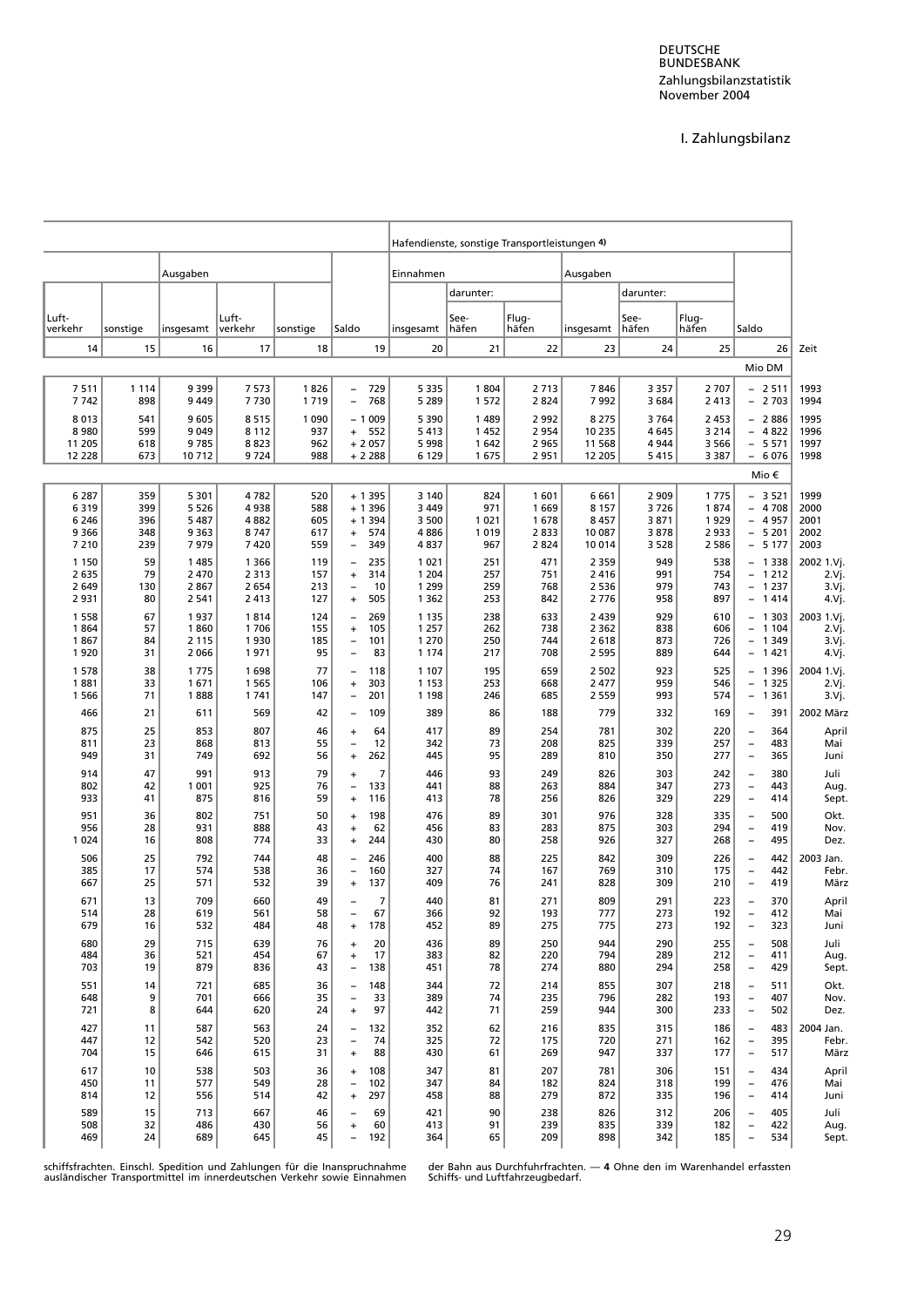

### 5. Erwerbs- und Vermögenseinkommen a) Insgesamt

|                     | insgesamt          | Erwerbs- und Vermögenseinkommen |                                                                         | Erwerbseinkommen 1) |                    |                                                              |                      | Vermögenseinkommen |                    |                                                                         |                                                                    |                                     |                    |
|---------------------|--------------------|---------------------------------|-------------------------------------------------------------------------|---------------------|--------------------|--------------------------------------------------------------|----------------------|--------------------|--------------------|-------------------------------------------------------------------------|--------------------------------------------------------------------|-------------------------------------|--------------------|
|                     |                    |                                 |                                                                         |                     |                    |                                                              |                      | insgesamt          |                    |                                                                         |                                                                    | vom Ausland erhaltene Vermögensein- |                    |
|                     |                    |                                 |                                                                         |                     |                    |                                                              |                      |                    |                    |                                                                         |                                                                    | für Wertpapiere 3)                  |                    |
|                     | Ein-<br>nahmen     | Aus-<br>gaben                   | Saldo                                                                   | Ein-<br>nahmen      | Aus-<br>gaben      | Saldo                                                        |                      | Ein-<br>nahmen     | Aus-<br>gaben      | Saldo                                                                   | für<br>Direktinves-<br>titionen 2)                                 | zusammen                            | Dividenden         |
| Zeit                | $\mathbf{1}$       | $\overline{2}$                  | $\overline{\mathbf{3}}$                                                 | 4                   | 5                  |                                                              | 6                    | $\overline{7}$     | 8                  | 9 <sup>1</sup>                                                          | 10                                                                 | 11                                  | 12                 |
|                     | Mio DM             |                                 |                                                                         |                     |                    |                                                              |                      |                    |                    |                                                                         |                                                                    |                                     |                    |
| 1993                | 130 552            | 103 179                         | + 27 373                                                                | 7 2 4 3             | 6 5 0 8            | $\ddot{}$                                                    | 735                  | 123 309            | 96 671             | + 26 638                                                                | 9073                                                               | 31 110                              | 3789               |
| 1994                | 113 621            | 108 769                         | 4852<br>$\ddot{}$                                                       | 7 1 0 5             | 6759               | $\ddot{}$                                                    | 347                  | 106 516            | 102 010            | 4 5 0 6<br>$+$                                                          | 11 433                                                             | 32 866                              | 4 0 4 4            |
| 1995<br>1996        | 118 594<br>122 730 | 118 416<br>120 916              | 178<br>$\ddot{}$<br>1815<br>$\ddot{}$                                   | 6454<br>6517        | 7871<br>8 2 9 6    |                                                              | $-1417$<br>$-1779$   | 112 140<br>116 214 | 110 546<br>112 619 | 1 5 9 5<br>$\ddot{}$<br>3 5 9 4<br>$\ddot{}$                            | 13 2 23<br>21 842                                                  | 33 553<br>33 887                    | 3759<br>3 0 8 8    |
| 1997                | 139 443            | 142 031                         | 2 5 8 8<br>$\overline{\phantom{a}}$                                     | 6640                | 8 3 3 8            |                                                              | $-1698$              | 132 803            | 133 693            | 890<br>$\overline{\phantom{a}}$                                         | 26 387                                                             | 38 639                              | 4 104              |
| 1998                | 146 399            | 159 736                         | $-13337$                                                                | 6856                | 8 4 3 9            |                                                              | $-1584$              | 139 544            | 151 296            | $-11753$                                                                | 27 337                                                             | 44 340                              | 6 0 03             |
|                     | Mio €              |                                 |                                                                         |                     |                    |                                                              |                      |                    |                    |                                                                         |                                                                    |                                     |                    |
| 1999<br>2000        | 80 599<br>107 149  | 90 198<br>109 790               | 9 5 9 9<br>$\qquad \qquad -$<br>$\overline{\phantom{0}}$<br>2 641       | 3696<br>4055        | 4 4 5 3<br>4 5 6 7 | $\overline{\phantom{a}}$<br>$\overline{\phantom{0}}$         | 756<br>512           | 76 903<br>103 094  | 85 746<br>105 223  | 8843<br>$\overline{\phantom{0}}$<br>$\overline{\phantom{0}}$<br>2 1 2 9 | 13 0 37<br>18 0 94                                                 | 27 326<br>37 294                    | 4764<br>9083       |
| 2001<br>2002        | 104 226<br>95 700  | 114 907<br>112 544              | $-10680$<br>$-16844$                                                    | 4438<br>4721        | 4 6 9 5<br>4866    | $\overline{\phantom{0}}$<br>$\overline{\phantom{a}}$         | 257<br>144           | 99 788<br>90 978   | 110 212<br>107 678 | $-10424$<br>$-16700$                                                    | 3 4 5 4<br>1 4 8 7                                                 | 44 3 5 6<br>46 746                  | 9 5 2 7<br>8 6 4 2 |
| 2003                | 97 963             | 110 477                         | $-12515$                                                                | 4992                | 5 0 7 8            | $\overline{\phantom{a}}$                                     | 86                   | 92 971             | 105 400            | $-12428$                                                                | 9085                                                               | 42 884                              | 6980               |
| 2002 1.Vj.          | 24 066             | 30 789                          | 6722<br>$\overline{\phantom{a}}$                                        | 1 1 1 0             | 924                | $\ddot{}$                                                    | 186                  | 22 956             | 29 864             | 6908                                                                    | 1 1 6 2<br>$\overline{\phantom{a}}$                                | 11 924                              | 2 2 6 3            |
| 2.Vj.<br>3.Vj.      | 22 910<br>22 478   | 25 592<br>28 042                | $\equiv$<br>2 6 8 2<br>$\overline{\phantom{a}}$<br>5 5 6 3              | 1 1 4 3<br>1 1 4 4  | 1 2 4 0<br>1 4 0 1 | $\overline{\phantom{a}}$<br>$\overline{\phantom{a}}$         | 97<br>257            | 21766<br>21 3 3 5  | 24 3 51<br>26 641  | 2 5 8 5<br>$\overline{\phantom{0}}$<br>$\equiv$<br>5 3 0 6              | 1052<br>922<br>$\overline{\phantom{a}}$                            | 11 798<br>11814                     | 2 9 0 1<br>1958    |
| 4.Vj.               | 26 245             | 28 122                          | 1877<br>$\overline{\phantom{a}}$                                        | 1 3 2 4             | 1 300              | $\ddot{}$                                                    | 24                   | 24 921             | 26 822             | 1901<br>$\overline{\phantom{0}}$                                        | 2 5 1 9                                                            | 11 210                              | 1 5 2 0            |
| 2003 1.Vj.          | 25 9 23<br>25 003  | 30 613<br>28 652                | 4690<br>$\overline{\phantom{a}}$<br>3 6 4 9<br>$\overline{\phantom{a}}$ | 1 1 7 5<br>1 2 1 1  | 959<br>1 2 9 6     | $\ddot{}$                                                    | 216<br>85            | 24 748<br>23 792   | 29 654<br>27 357   | 4 9 0 6<br>$\overline{\phantom{0}}$<br>3 5 6 5                          | 1949<br>3 3 1 0                                                    | 11 002<br>10892                     | 1701<br>2 1 3 2    |
| 2.Vj.<br>3.Vj.      | 24 007             | 28 4 86                         | $\equiv$<br>4 4 7 9                                                     | 1 2 2 2             | 1 4 6 1            | $\overline{\phantom{a}}$<br>$\overline{\phantom{a}}$         | 240                  | 22 786             | 27 025             | $\qquad \qquad -$<br>4 2 3 9<br>$\overline{\phantom{0}}$                | 2 2 9 4                                                            | 10 401                              | 1 5 6 4            |
| 4.Vj.               | 23 0 29            | 22726                           | 303<br>$\ddot{}$                                                        | 1 3 8 4             | 1 3 6 2            | $\ddot{}$                                                    | 22                   | 21 645             | 21 3 64            | 281<br>$\ddot{}$                                                        | 1 5 3 2                                                            | 10 589                              | 1583               |
| 2004 1.Vj.<br>2.Vj. | 25 983<br>25 5 29  | 29 9 24<br>25 483               | 3 9 4 2<br>$\overline{\phantom{a}}$<br>$\ddot{}$<br>46                  | 1 1 7 0<br>1 2 3 9  | 960<br>1 2 9 6     | $\ddot{}$<br>$\overline{\phantom{a}}$                        | 210<br>57            | 24 812<br>24 290   | 28 9 64<br>24 186  | 4 1 5 2<br>$\qquad \qquad -$<br>$\ddot{}$<br>103                        | 1853<br>4458                                                       | 12 341<br>11 4 96                   | 1715<br>2674       |
| 3.Vj.               | 23 274             | 27 340                          | 4 0 6 6<br>$\overline{\phantom{a}}$                                     | 1 2 2 7             | 1 4 6 1            | $\overline{\phantom{a}}$                                     | 233                  | 22 047             | 25 879             | 3833                                                                    | 2939                                                               | 10 671                              | 1 5 9 7            |
| 2002 März           | 7787               | 6832                            | 955<br>$\ddot{}$                                                        | 359                 | 308                | $\ddot{}$                                                    | 51                   | 7428               | 6 5 2 4            | 904<br>$\ddot{}$                                                        | 201<br>$\overline{\phantom{a}}$                                    | 3892                                | 752                |
| April<br>Mai        | 6855<br>8769       | 7475<br>9 3 2 6                 | 620<br>$\overline{\phantom{a}}$<br>557<br>$\overline{\phantom{a}}$      | 392<br>379          | 414<br>413         | $\overline{\phantom{a}}$<br>$\overline{\phantom{a}}$         | 22<br>34             | 6464<br>8 3 9 0    | 7 0 61<br>8913     | 597<br>$\qquad \qquad -$<br>523<br>$\overline{\phantom{0}}$             | 57<br>$\overline{\phantom{a}}$<br>1459                             | 3 6 8 9<br>3 9 7 8                  | 766<br>1 1 6 0     |
| Juni                | 7 2 8 5            | 8791                            | $\overline{\phantom{a}}$<br>1 5 0 6                                     | 373                 | 414                | $\overline{\phantom{a}}$                                     | 41                   | 6913               | 8 3 7 7            | 1465<br>$\overline{\phantom{a}}$                                        | 350<br>$\overline{\phantom{a}}$                                    | 4 1 3 1                             | 975                |
| Juli                | 8782               | 14 198                          | 5416<br>$\overline{\phantom{a}}$                                        | 384                 | 469                | $\overline{\phantom{a}}$                                     | 85                   | 8 3 9 9            | 13 7 30            | 5 3 3 1<br>$\overline{\phantom{0}}$                                     | 176<br>$\overline{\phantom{a}}$                                    | 4 6 20                              | 765                |
| Aug.<br>Sept.       | 6745<br>6951       | 7665<br>6 1 7 8                 | 921<br>$\overline{\phantom{a}}$<br>773<br>$\ddot{}$                     | 386<br>373          | 466<br>466         | $\overline{\phantom{a}}$<br>$\overline{\phantom{a}}$         | 80<br>93             | 6358<br>6578       | 7 1 9 9<br>5712    | 841<br>$\overline{\phantom{0}}$<br>866<br>$\ddot{}$                     | 478<br>$\overline{\phantom{a}}$<br>$\overline{\phantom{a}}$<br>268 | 3 4 1 7<br>3777                     | 615<br>578         |
| Okt.                | 7332               | 8 2 9 9                         | 966<br>$\overline{\phantom{a}}$                                         | 408                 | 405                | $\ddot{}$                                                    | 4                    | 6924               | 7894               | 970<br>$\qquad \qquad -$                                                | 147                                                                | 3761                                | 440                |
| Nov.<br>Dez.        | 7496<br>11 417     | 7050<br>12773                   | $\ddot{}$<br>446<br>1 3 5 7<br>$\overline{\phantom{a}}$                 | 412                 | 405<br>491         | $\begin{array}{c} + \end{array}$                             | $\overline{7}$<br>13 | 7 0 8 4<br>10913   | 6 6 4 5<br>12 283  | 439<br>$\ddot{}$<br>1 3 7 0<br>$\overline{\phantom{0}}$                 | 82                                                                 | 3754<br>3696                        | 517<br>564         |
| 2003 Jan.           | 10 281             | 15 4 64                         | 5 1 8 4<br>$\overline{\phantom{a}}$                                     | 504<br>392          | 319                | $\ddot{}$<br>$\ddot{}$                                       | 73                   | 9889               | 15 145             | 5 2 5 7<br>$\qquad \qquad -$                                            | 2 2 9 0<br>822                                                     | 4 1 6 9                             | 722                |
| Febr.               | 7780               | 8 3 0 2                         | 522<br>$\overline{\phantom{a}}$                                         | 388                 | 321                | $\begin{array}{c} + \end{array}$                             | 67                   | 7392               | 7981               | 589<br>$\qquad \qquad -$                                                | 612                                                                | 3 2 8 2                             | 389                |
| März                | 7863               | 6847                            | 1016<br>$\ddot{}$                                                       | 395                 | 319                | $\ddot{}$                                                    | 76                   | 7468               | 6 5 28             | 940<br>$\ddot{}$                                                        | 516                                                                | 3 5 5 2                             | 590                |
| April<br>Mai        | 8 1 1 1<br>8 1 3 8 | 8450<br>9517                    | 339<br>$\overline{\phantom{a}}$<br>$\overline{\phantom{0}}$<br>1 3 7 9  | 409<br>402          | 431<br>432         | $\overline{\phantom{0}}$<br>$\qquad \qquad -$                | 23<br>31             | 7702<br>7736       | 8018<br>9 0 8 5    | 316<br>$\overline{\phantom{0}}$<br>1 3 4 8                              | 647<br>1 3 6 0                                                     | 3 5 8 7<br>3 6 3 0                  | 719<br>742         |
| Juni                | 8754               | 10 686                          | 1931<br>$\overline{\phantom{a}}$                                        | 401                 | 432                | $\qquad \qquad -$                                            | 32                   | 8 3 5 4            | 10 253             | 1 900                                                                   | 1 3 0 3                                                            | 3675                                | 671                |
| Juli<br>Aug.        | 9059<br>7 5 6 4    | 14 4 60<br>7639                 | 5 4 0 1<br>$\overline{\phantom{a}}$<br>74<br>$\overline{\phantom{a}}$   | 416<br>400          | 486<br>486         | $\qquad \qquad -$                                            | 70<br>86             | 8642<br>7 1 6 4    | 13 974<br>7 1 5 3  | 5 3 3 1<br>12                                                           | 976<br>778                                                         | 4 3 3 2<br>3 0 1 7                  | 622<br>437         |
| Sept.               | 7 3 8 4            | 6 3 8 8                         | 997<br>$\begin{array}{c} + \end{array}$                                 | 405                 | 490                | $\overline{\phantom{a}}$<br>$\overline{\phantom{a}}$         | 84                   | 6979               | 5898               | $\ddot{}$<br>1 0 8 1<br>$\ddot{}$                                       | 539                                                                | 3 0 5 2                             | 505                |
| Okt.                | 6783               | 5 0 7 9                         | 1 7 0 4<br>$\begin{array}{c} + \end{array}$                             | 424                 | 424                | $\overline{\phantom{a}}$                                     | 0                    | 6 3 5 9            | 4655               | 1704<br>$\ddot{}$                                                       | 298                                                                | 3 2 5 9                             | 461                |
| Nov.<br>Dez.        | 6014<br>10 232     | 6 3 3 3<br>11 313               | 320<br>$\qquad \qquad -$<br>1 0 8 1<br>$\overline{\phantom{a}}$         | 416<br>544          | 424<br>514         | $\overline{\phantom{a}}$<br>$\begin{array}{c} + \end{array}$ | 8<br>30              | 5 5 9 7<br>9689    | 5 9 0 9<br>10 800  | 312<br>1 1 1 1                                                          | 740<br>1974                                                        | 3859<br>3 4 7 0                     | 565<br>557         |
| 2004 Jan.           | 9 1 9 8            | 14726                           | 5 5 2 8<br>$\overline{\phantom{a}}$                                     | 387                 | 320                | $\ddot{}$                                                    | 67                   | 8811               | 14 4 06            | 5 5 9 5<br>$\overline{\phantom{0}}$                                     | 501                                                                | 4 2 4 3                             | 596                |
| Febr.               | 7 3 0 9            | 7780                            | 471<br>$\qquad \qquad -$                                                | 384                 | 320                | $\ddot{}$                                                    | 64                   | 6926               | 7 4 6 0            | 534                                                                     | 34                                                                 | 4 1 5 6                             | 559                |
| März                | 9475               | 7418                            | 2 0 5 7<br>$\begin{array}{c} + \end{array}$                             | 399                 | 320                | $\ddot{}$                                                    | 80                   | 9075               | 7 0 9 8            | 1977<br>$\ddot{}$                                                       | 1 3 8 6                                                            | 3 9 4 2                             | 560                |
| April<br>Mai        | 9 3 0 7<br>7547    | 8 4 7 3<br>7646                 | 835<br>$\begin{array}{c} + \end{array}$<br>99<br>$\qquad \qquad -$      | 412<br>407          | 432<br>432         | $\qquad \qquad -$<br>$\overline{\phantom{a}}$                | 20<br>25             | 8895<br>7 1 3 9    | 8 0 4 1<br>7 2 1 4 | 855<br>$\ddot{}$<br>74<br>$\overline{\phantom{0}}$                      | 1411<br>1 5 2 8                                                    | 4 2 1 5<br>3 4 5 3                  | 861<br>886         |
| Juni                | 8675               | 9 3 6 4                         | $\overline{\phantom{a}}$<br>689                                         | 420                 | 432                | $\overline{\phantom{a}}$                                     | 12                   | 8 2 5 5            | 8932               | 677<br>$\overline{\phantom{0}}$                                         | 1520                                                               | 3828                                | 927                |
| Juli<br>Aug.        | 9 3 2 9<br>6893    | 13 4 36<br>7572                 | 4 107<br>$\overline{\phantom{a}}$<br>679<br>$\overline{\phantom{a}}$    | 411<br>401          | 487<br>487         | $\qquad \qquad -$<br>$\overline{\phantom{0}}$                | 76<br>85             | 8918<br>6492       | 12 948<br>7 0 8 5  | 4031<br>$\qquad \qquad -$<br>594<br>$\overline{\phantom{0}}$            | 1645<br>651                                                        | 4 2 8 2<br>3 3 6 5                  | 530<br>699         |
| Sept.               | 7052               | 6 3 3 2                         | 720<br>$\begin{array}{c} + \end{array}$                                 | 415                 | 487                | $\overline{\phantom{a}}$                                     | 72                   | 6637               | 5 8 4 5            | 792<br>$\ddot{}$                                                        | 643                                                                | 3 0 2 4                             | 368                |

1 Einkommen aus unselbständiger Arbeit. — 2 Aufgliederung siehe<br>Tabelle 5b). — 3 Ohne die erkennbaren Erträge aus Direktinvestitionen. —

**4** Ab 1991 einschl. thesaurierter Erträge bei Investmentfonds. — **5** Ab 1975 bereinigt um Stückzinsen. — **6** Soweit erkennbar.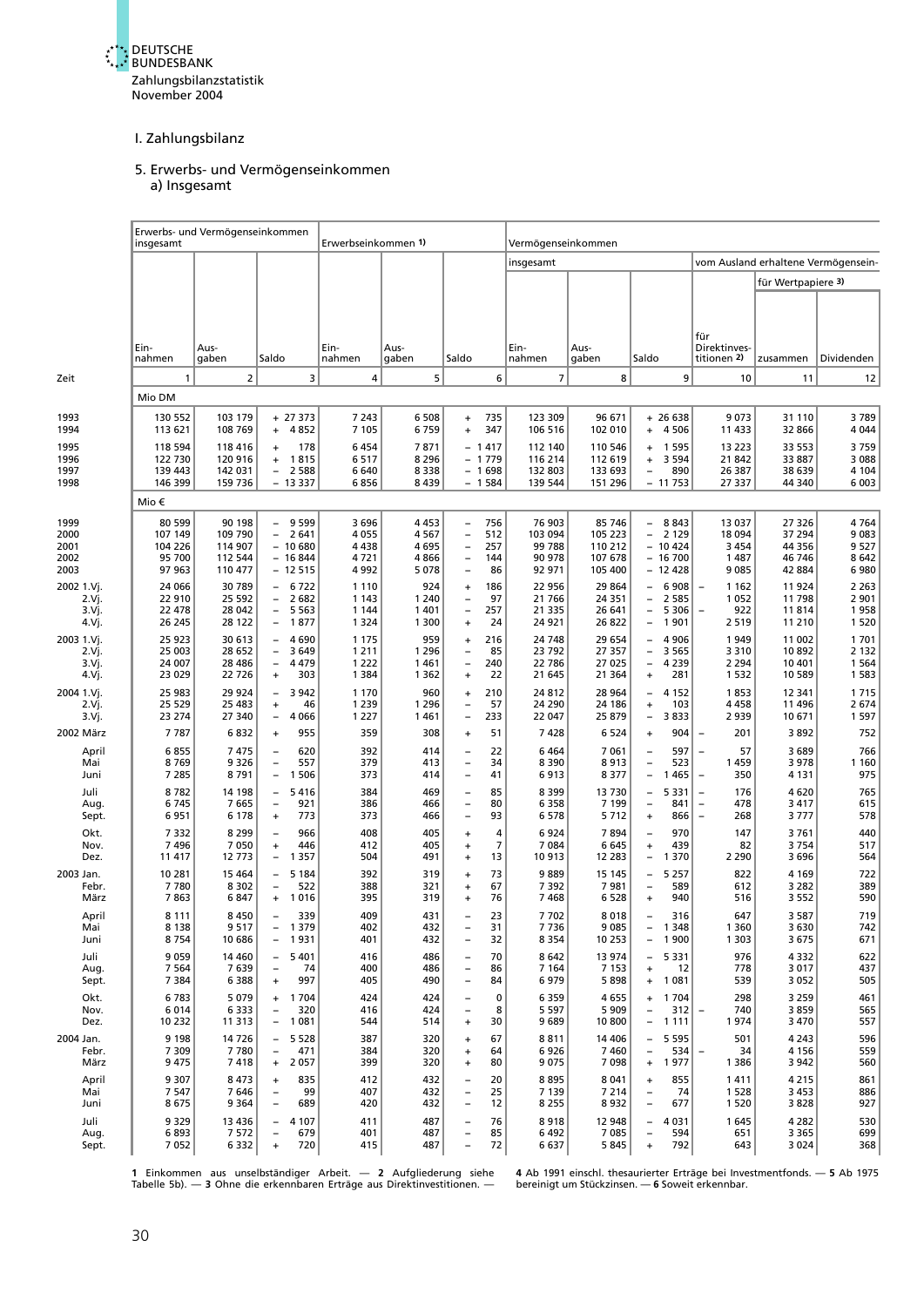٦

|                                                       | kommen (Kapitalertragseinnahmen)                              |                                                                                |                                      |                                                  |                                     |                                         |                                                       | an das Ausland geleistete Vermögenseinkommen (Kapitalertragsausgaben) |                                      |                                        |                                      |                              |
|-------------------------------------------------------|---------------------------------------------------------------|--------------------------------------------------------------------------------|--------------------------------------|--------------------------------------------------|-------------------------------------|-----------------------------------------|-------------------------------------------------------|-----------------------------------------------------------------------|--------------------------------------|----------------------------------------|--------------------------------------|------------------------------|
| Erträge<br>aus<br>Investment-<br>zertifi-<br>katen 4) | Zinsen<br>für<br>festver-<br>zinsliche<br>Wert-<br>papiere 5) | Zinsen<br>für<br>Geldmarkt-<br>papiere                                         | Zinsen<br>für<br>Kredite<br>2) 3)    | für<br>Direktinves-<br>titionen 2)               | für Wertpapiere 3)<br>zusammen      | Dividenden                              | Erträge<br>aus<br>Investment-<br>zertifi-<br>katen 6) | Zinsen für festver-<br>zinsliche Wertpapiere 5)<br>zusammen           | darunter<br>öffentliche<br>Anleihen  | Zinsen<br>für<br>Geldmarkt-<br>papiere | Zinsen<br>für<br>Kredite<br>2) 3)    |                              |
| 13                                                    | 14                                                            | 15                                                                             | 16                                   | 17                                               | 18                                  | 19                                      | 20                                                    | 21                                                                    | 22                                   | 23                                     | 24                                   | Zeit                         |
|                                                       |                                                               |                                                                                |                                      |                                                  |                                     |                                         |                                                       |                                                                       |                                      |                                        | Mio DM                               |                              |
| 7499<br>6 3 6 9                                       | 19823<br>22 452                                               | -                                                                              | 83 126<br>62 217                     | 2 0 5 4<br>11 382                                | 37 643<br>48 045                    | 5 6 63<br>6 5 1 8                       | 44                                                    | 31 979<br>41 482                                                      | 21 621<br>30 559                     | $\overline{a}$                         | 56 974<br>42 583                     | 1993<br>1994                 |
| 6 5 9 1<br>7637<br>7749<br>8412                       | 23 204<br>23 162<br>26 786<br>29 925                          | -<br>$\overline{\phantom{0}}$<br>$\qquad \qquad -$<br>$\overline{\phantom{0}}$ | 65 3 64<br>60 485<br>67 777<br>67866 | 9 1 3 5<br>7 0 0 5<br>15 982<br>22 586           | 51 362<br>56 289<br>61872<br>67 257 | 7 0 5 9<br>6 6 5 2<br>8 4 4 4<br>12 625 | 111<br>281<br>401<br>1019                             | 44 192<br>49 137<br>52 455<br>52 168                                  | 31 922<br>34 836<br>36 518<br>35 384 | 218<br>572<br>1445                     | 50 048<br>49 325<br>55 840<br>61 454 | 1995<br>1996<br>1997<br>1998 |
|                                                       |                                                               |                                                                                |                                      |                                                  |                                     |                                         |                                                       |                                                                       |                                      |                                        | Mio €                                |                              |
| 4 4 5 2                                               | 17 691                                                        | 419                                                                            | 36 540                               | 7946                                             | 40 247                              | 6 386                                   | 1 4 0 9                                               | 31 312                                                                | 20 788                               | 1 1 4 0                                | 37 553                               | 1999                         |
| 5 3 5 9                                               | 21 782                                                        | 1070                                                                           | 47 706                               | 11 477                                           | 46 307                              | 6 0 3 4                                 | 1670                                                  | 35 390                                                                | 21 305                               | 3 2 1 4                                | 47 439                               | 2000                         |
| 6 104                                                 | 28 098                                                        | 626                                                                            | 51 979                               | 3 8 6 7                                          | 53 478                              | 6671                                    | 1 5 8 9                                               | 42 176                                                                | 23 393                               | 3 0 4 2                                | 52 867                               | 2001                         |
| 6071                                                  | 31 569                                                        | 464                                                                            | 42 745                               | 11 170                                           | 53 236                              | 5 3 2 3                                 | 1958                                                  | 43 920                                                                | 24 603                               | 2 0 3 4                                | 43 273                               | 2002                         |
| 5 1 9 3                                               | 30 404                                                        | 307                                                                            | 41 002                               | 16 113                                           | 54 020                              | 5 5 6 4                                 | 2 2 6 4                                               | 44 729                                                                | 25 854                               | 1462                                   | 35 267                               | 2003                         |
| 1 507                                                 | 8 0 3 6                                                       | 117                                                                            | 12 194                               | 1729                                             | 15 940                              | 454                                     | 636                                                   | 14 4 7 6                                                              | 9 0 6 8                              | 374                                    | 12 195                               | 2002 1.Vj.                   |
| 1588                                                  | 7 189                                                         | 120                                                                            | 8916                                 | 2 6 7 3                                          | 11 982                              | 3837                                    | 266                                                   | 7 2 9 9                                                               | 3 0 6 7                              | 580                                    | 9696                                 | 2.Vj.                        |
| 1516                                                  | 8 2 2 3                                                       | 117                                                                            | 10 443                               | 1 2 4 0                                          | 15 4 27                             | 815                                     | 296                                                   | 13753                                                                 | 9 0 8 1                              | 563                                    | 9973                                 | 3.Vj.                        |
| 1459                                                  | 8 1 2 1                                                       | 109                                                                            | 11 192                               | 5 5 2 7                                          | 9887                                | 217                                     | 760                                                   | 8 3 9 2                                                               | 3 3 8 7                              | 517                                    | 11 408                               | 4.Vj.                        |
| 1 3 0 1                                               | 7913                                                          | 87                                                                             | 11 797                               | 2 1 9 0                                          | 16895                               | 771                                     | 653                                                   | 15 067                                                                | 10 047                               | 404                                    | 10 569                               | 2003 1.Vj.                   |
| 1 2 5 8                                               | 7425                                                          | 76                                                                             | 9 5 9 0                              | 6618                                             | 12 3 68                             | 4 3 5 7                                 | 300                                                   | 7 2 9 1                                                               | 3 2 1 5                              | 420                                    | 8 3 7 0                              | 2.Vj.                        |
| 1 2 7 1                                               | 7496                                                          | 70                                                                             | 10 091                               | 3 1 8 1                                          | 16 5 18                             | 365                                     | 412                                                   | 15 4 19                                                               | 10 577                               | 322                                    | 7 3 2 6                              | 3.Vj.                        |
| 1 3 6 3                                               | 7 5 6 9                                                       | 73                                                                             | 9 5 2 4                              | 4 1 2 4                                          | 8 2 3 9                             | 72                                      | 899                                                   | 6952                                                                  | 2 0 1 5                              | 316                                    | 9 0 0 2                              | 4.Vj.                        |
| 1 2 5 3                                               | 9 2 9 7                                                       | 76                                                                             | 10618                                | 2 0 2 4                                          | 17 473                              | 757                                     | 638                                                   | 15 843                                                                | 10 705                               | 235                                    | 9468                                 | 2004 1.Vj.                   |
| 1 3 2 7                                               | 7420                                                          | 75                                                                             | 8 3 3 5                              | 4 3 7 1                                          | 12 087                              | 4 2 7 7                                 | 299                                                   | 7 2 1 9                                                               | 2881                                 | 292                                    | 7729                                 | 2.Vj.                        |
| 1 2 7 8                                               | 7718                                                          | 79                                                                             | 8437                                 | 3792                                             | 15 15 9                             | 229                                     | 134                                                   | 14 620                                                                | 9873                                 | 176                                    | 6928                                 | 3.Vj.                        |
| 832                                                   | 2 2 6 9                                                       | 40                                                                             | 3736                                 | 528                                              | 2 4 2 8                             | 70                                      | 169                                                   | 2 0 8 2                                                               | 659                                  | 108                                    | 3 5 6 8                              | 2002 März                    |
| 407                                                   | 2 4 7 7                                                       | 40                                                                             | 2831                                 | 921                                              | 2892                                | 763                                     | 41                                                    | 1910                                                                  | 715                                  | 178                                    | 3 2 4 9                              | April                        |
| 354                                                   | 2 4 2 4                                                       | 40                                                                             | 2 9 5 4                              | 586                                              | 5 2 2 8                             | 2 3 8 6                                 | 36                                                    | 2 6 2 3                                                               | 1 5 5 7                              | 184                                    | 3 0 9 8                              | Mai                          |
| 827                                                   | 2 2 8 8                                                       | 40                                                                             | 3 1 3 1                              | 1 1 6 6                                          | 3862                                | 688                                     | 189                                                   | 2766                                                                  | 795                                  | 218                                    | 3 3 5 0                              | Juni                         |
| 318<br>327<br>872                                     | 3 4 9 7<br>2 4 3 7<br>2 2 8 9                                 | 40<br>39<br>39                                                                 | 3 9 5 5<br>3419<br>3 0 6 9           | 1 4 9 5<br>337<br>$\overline{\phantom{a}}$<br>82 | 8642<br>4 0 5 2<br>2733             | 499<br>96<br>220                        | 48<br>229<br>19                                       | 7879<br>3 5 4 2<br>2 3 3 3                                            | 5959<br>2 0 7 4<br>1 0 4 8           | 216<br>185<br>162                      | 3 5 9 3<br>3 4 8 4<br>2897           | Juli<br>Aug.<br>Sept.        |
| 319                                                   | 2 9 63                                                        | 38                                                                             | 3017                                 | 1933                                             | 2871                                | 45                                      | 15                                                    | 2 5 4 5                                                               | 1 2 3 3                              | 267                                    | 3 0 8 9                              | Okt.                         |
| 355                                                   | 2 8 4 6                                                       | 36                                                                             | 3 2 4 8                              | 619                                              | 2894                                | 127                                     | 362                                                   | 2 2 5 1                                                               | 1 0 3 4                              | 155                                    | 3 1 3 2                              | Nov.                         |
| 786                                                   | 2 3 1 2                                                       | 35                                                                             | 4927                                 | 2975                                             | 4 1 2 2                             | 45                                      | 384                                                   | 3 5 9 7                                                               | 1 1 2 0                              | 96                                     | 5 1 8 6                              | Dez.                         |
| 327                                                   | 3 0 8 7                                                       | 33                                                                             | 4898                                 | 944                                              | 10 233                              | 556                                     | 266                                                   | 9 2 5 3                                                               | 7 1 7 2                              | 158                                    | 3 9 6 8                              | 2003 Jan.                    |
| 311                                                   | 2 5 5 3                                                       | 28                                                                             | 3 4 9 9                              | 537                                              | 4 2 8 6                             | 158                                     | 304                                                   | 3702                                                                  | 2 1 4 7                              | 123                                    | 3 1 5 9                              | Febr.                        |
| 663                                                   | 2 2 7 2                                                       | 26                                                                             | 3 4 0 0                              | 709                                              | 2 3 7 6                             | 57                                      | 84                                                    | 2 1 1 2                                                               | 728                                  | 122                                    | 3 4 4 2                              | März                         |
| 309                                                   | 2 5 3 2                                                       | 27                                                                             | 3 4 6 8                              | 1435                                             | 3 5 8 8                             | 1 2 6 3                                 | 25                                                    | 2 1 1 1                                                               | 914                                  | 189                                    | 2 9 9 6                              | April                        |
| 310                                                   | 2 5 5 2                                                       | 26                                                                             | 2 7 4 6                              | 2 2 8 3                                          | 4658                                | 2 0 1 3                                 | 37                                                    | 2 4 6 6                                                               | 1 3 0 8                              | 142                                    | 2 1 4 4                              | Mai                          |
| 638                                                   | 2 3 4 1                                                       | 24                                                                             | 3 3 7 6                              | 2 9 0 1                                          | 4 1 2 3                             | 1 0 8 0                                 | 238                                                   | 2715                                                                  | 993                                  | 89                                     | 3 2 3 0                              | Juni                         |
| 361                                                   | 3 3 2 7                                                       | 23                                                                             | 3 3 3 4                              | 2 3 7 7                                          | 8965                                | 179                                     | 33                                                    | 8649                                                                  | 6720                                 | 103                                    | 2632                                 | Juli                         |
| 317                                                   | 2 2 3 9                                                       | 23                                                                             | 3 3 6 9                              | 399                                              | 4584                                | 52                                      | 201                                                   | 4 2 2 2                                                               | 2681                                 | 109                                    | 2 1 7 0                              | Aug.                         |
| 593                                                   | 1930                                                          | 24                                                                             | 3 3 8 7                              | 405                                              | 2 9 6 9                             | 134                                     | 179                                                   | 2 5 4 7                                                               | 1 1 7 6                              | 109                                    | 2 5 2 5                              | Sept.                        |
| 313                                                   | 2 4 6 1                                                       | 24                                                                             | 2802                                 | 543                                              | 1849                                | 16                                      | 18                                                    | 1709                                                                  | 550                                  | 106                                    | 2 2 6 3                              | Okt.                         |
| 419                                                   | 2851                                                          | 24                                                                             | 2 4 7 8                              | 695                                              | 2 6 6 0                             | 25                                      | 343                                                   | 2 1 8 4                                                               | 911                                  | 108                                    | 2 5 5 4                              | Nov.                         |
| 631                                                   | 2 2 5 8                                                       | 24                                                                             | 4 2 4 5                              | 2 8 8 5                                          | 3730                                | 31                                      | 538                                                   | 3 0 6 0                                                               | 554                                  | 102                                    | 4 1 8 4                              | Dez.                         |
| 343                                                   | 3 2 7 9                                                       | 25                                                                             | 4 0 6 7                              | 647                                              | 10 182                              | 661                                     | 140                                                   | 9 2 7 5                                                               | 7 3 3 5                              | 106                                    | 3 5 7 8                              | 2004 Jan.                    |
| 358                                                   | 3 2 1 3                                                       | 25                                                                             | 2 8 0 4                              | 517                                              | 4513                                | 26                                      | 238                                                   | 4 1 6 7                                                               | 2 5 2 1                              | 81                                     | 2 4 3 0                              | Febr.                        |
| 552                                                   | 2 8 0 5                                                       | 25                                                                             | 3747                                 | 860                                              | 2779                                | 70                                      | 260                                                   | 2 4 0 0                                                               | 848                                  | 48                                     | 3 4 6 0                              | März                         |
| 380                                                   | 2 9 4 9                                                       | 25                                                                             | 3 2 7 0                              | 783                                              | 4 3 4 5                             | 1894                                    | 34                                                    | 2 3 3 0                                                               | 821                                  | 87                                     | 2912                                 | April                        |
| 321                                                   | 2 2 2 1                                                       | 25                                                                             | 2 1 5 9                              | 1635                                             | 3688                                | 1 5 3 0                                 | 19                                                    | 2 0 3 3                                                               | 1 1 3 7                              | 107                                    | 1891                                 | Mai                          |
| 626                                                   | 2 2 5 0                                                       | 25                                                                             | 2 9 0 7                              | 1952                                             | 4 0 5 4                             | 853                                     | 246                                                   | 2856                                                                  | 922                                  | 98                                     | 2926                                 | Juni                         |
| 319                                                   | 3 4 0 8                                                       | 25                                                                             | 2 9 9 1                              | 1730                                             | 9076                                | 158                                     | 32                                                    | 8801                                                                  | 6 6 9 2                              | 86                                     | 2 1 4 2                              | Juli                         |
| 344                                                   | 2 2 9 6                                                       | 26                                                                             | 2 4 7 6                              | 1 2 2 5                                          | 3 5 2 6                             | 25                                      | 94                                                    | 3 3 0 8                                                               | 1994                                 | 98                                     | 2 3 3 4                              | Aug.                         |
| 615                                                   | 2014                                                          | 28                                                                             | 2970                                 | 837                                              | 2 5 5 7                             | 46                                      | 9                                                     | 2511                                                                  | $1187$ -                             | 8                                      | 2451                                 | Sept.                        |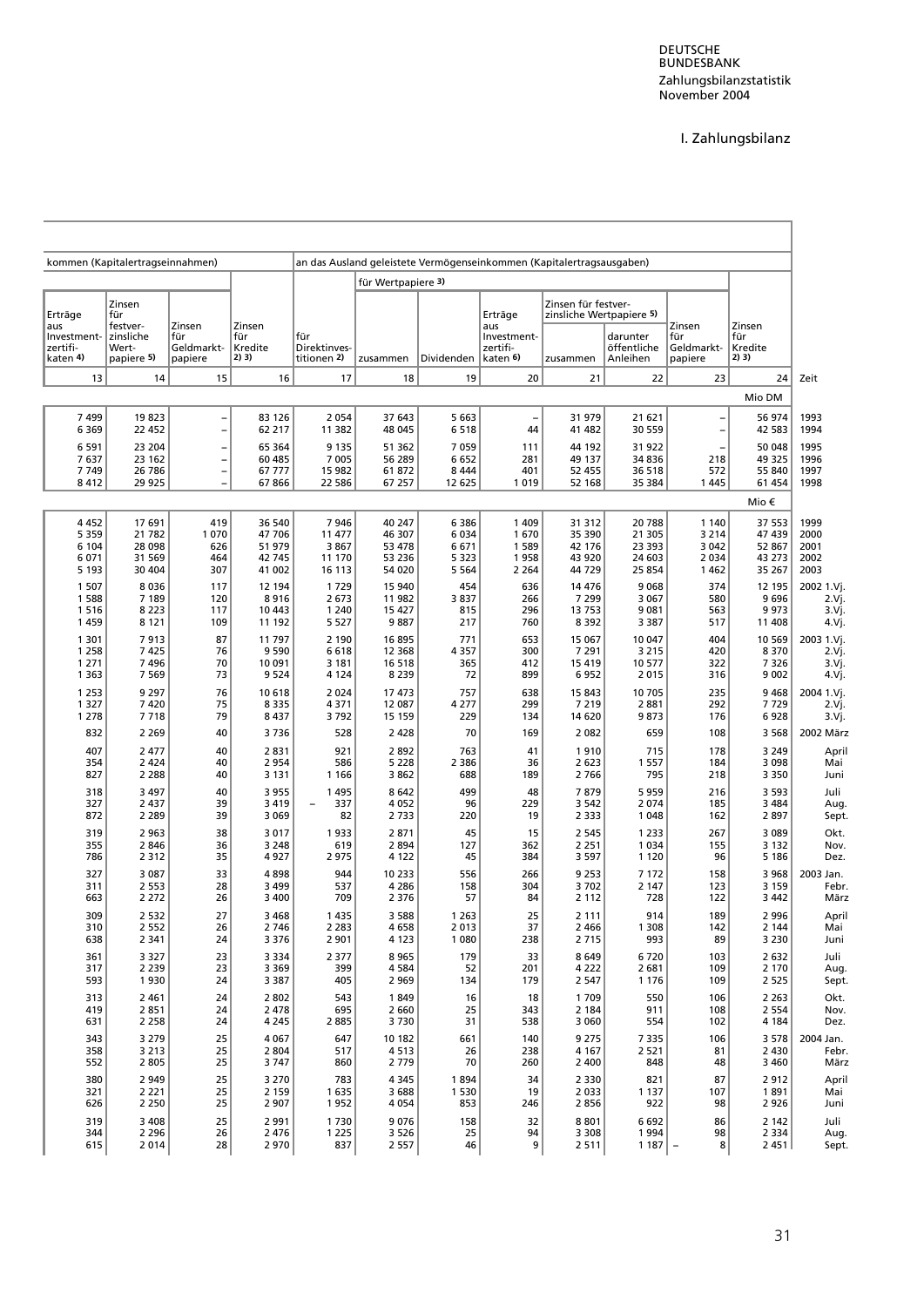

### 5. Erwerbs- und Vermögenseinkommen b) Erträge aus Direktinvestitionen, Zinsen für Kredite

|                        |                                        | Erträge aus Direktinvestitionen 1)       |                                                                     |                                                                            |                          |                                       |                    |                                          |                                                                         |                                                                            |                          |
|------------------------|----------------------------------------|------------------------------------------|---------------------------------------------------------------------|----------------------------------------------------------------------------|--------------------------|---------------------------------------|--------------------|------------------------------------------|-------------------------------------------------------------------------|----------------------------------------------------------------------------|--------------------------|
|                        | Einnahmen                              |                                          |                                                                     |                                                                            |                          |                                       | Ausgaben           |                                          |                                                                         |                                                                            |                          |
|                        | zusammen                               | Dividenden<br>und<br>sonstige<br>Gewinne | Zuschüsse<br>zur<br>Verlust-<br>abdeckung                           | reinves-<br>tierte<br>Gewinne 2)                                           | Zinsen<br>für<br>Kredite | Miete und<br>Pacht aus<br>Grundbesitz | zusammen           | Dividenden<br>und<br>sonstige<br>Gewinne | Zuschüsse<br>zur<br>Verlust-<br>abdeckung                               | reinves-<br>tierte<br>Gewinne 2)                                           | Zinsen<br>für<br>Kredite |
| Zeit                   | $\mathbf{1}$                           | 2                                        | 3                                                                   | 4                                                                          | 5                        | 6                                     | $\overline{7}$     | 8                                        | 9                                                                       | 10                                                                         | 11                       |
|                        | Mio DM                                 |                                          |                                                                     |                                                                            |                          |                                       |                    |                                          |                                                                         |                                                                            |                          |
| 1993                   | 9073                                   | 9018                                     | $-2186$                                                             | 1606                                                                       | 304                      | 331                                   | 2 0 5 4            | 6999                                     | $-2204$                                                                 | 5 5 5 0<br>$\qquad \qquad -$                                               | 2 2 6 8                  |
| 1994                   | 11 4 33                                | 10 624                                   | 2 8 0 9<br>$\equiv$                                                 | 2723                                                                       | 449                      | 446                                   | 11 382             | 11 449                                   | $-1849$                                                                 | 1 3 2 7<br>$\overline{\phantom{a}}$                                        | 2 5 5 6                  |
| 1995                   | 13 2 23                                | 10 358                                   | 1483<br>$\overline{\phantom{0}}$                                    | 3 0 9 2                                                                    | 784                      | 472                                   | 9 1 3 5            | 11 121                                   | $-1746$                                                                 | 3 5 2 0<br>$\overline{\phantom{a}}$                                        | 2 7 4 8                  |
| 1996                   | 21 842                                 | 11837                                    | 1637                                                                | 9 1 5 5                                                                    | 1879                     | 608                                   | 7 0 0 5            | 13 988                                   | 4076                                                                    | 6818<br>$\qquad \qquad -$                                                  | 3 4 5 2                  |
| 1997                   | 26 387                                 | 16 756                                   | 1 1 8 8<br>$\overline{\phantom{0}}$                                 | 6 200                                                                      | 3 4 7 6                  | 1 1 4 2                               | 15 982             | 12 988                                   | - 1897                                                                  | 800<br>$\qquad \qquad -$                                                   | 5 2 1 9                  |
| 1998                   | 27 337                                 | 18 391                                   | $-6374$                                                             | 10 100                                                                     | 3854                     | 1 3 6 6                               | 22 586             | 18 4 30                                  | $-1504$                                                                 | 1 0 0 0<br>$\overline{\phantom{a}}$                                        | 6274                     |
|                        | Mio €                                  |                                          |                                                                     |                                                                            |                          |                                       |                    |                                          |                                                                         |                                                                            |                          |
| 1999                   | 13 037                                 | 8831                                     | 1835                                                                | 3 5 0 2                                                                    | 1 643                    | 897                                   | 7946               | 10 608                                   | 652                                                                     | 5 1 3 7<br>$\qquad \qquad -$                                               | 2959                     |
| 2000<br>2001           | 18 094<br>3 4 5 4                      | 17 403<br>18 9 28                        | 3 5 3 4<br>$\equiv$<br>3809<br>$\overline{\phantom{0}}$             | $-1671$<br>$-17892$                                                        | 4797<br>4834             | 1 0 9 9<br>1 3 9 3                    | 11 477<br>3 8 6 7  | 10 160<br>11 601                         | $\overline{\phantom{0}}$<br>1 0 4 4<br>1515<br>$\overline{\phantom{a}}$ | 5 8 3 9<br>$\equiv$<br>20 5 20<br>$\overline{\phantom{a}}$                 | 8 0 2 3<br>14 127        |
| 2002                   | 1 4 8 7                                | 16 942                                   | 3778                                                                | $-16224$                                                                   | 3 0 1 1                  | 1 5 3 5                               | 11 170             | 11 117                                   | 957<br>$\qquad \qquad -$                                                | 13 008<br>$\qquad \qquad -$                                                | 13 882                   |
| 2003                   | 9085                                   | 12 291                                   | 5312<br>$\overline{\phantom{0}}$                                    | $-1380$                                                                    | 1419                     | 2 0 6 7                               | 16 113             | 8 2 3 5                                  | 697<br>$\overline{\phantom{a}}$                                         | 5 4 8 4<br>$\overline{\phantom{a}}$                                        | 13 916                   |
| 2002 1.Vj.             | 1 1 6 2                                | 3 1 6 3                                  | 1 3 1 7                                                             | 4 0 5 6                                                                    | 705                      | 342                                   | 1729               | 2 0 0 6                                  | 141                                                                     | 3 2 5 2<br>$\qquad \qquad -$                                               | 3 0 8 7                  |
| $2.V$ j.<br>3.Vj.      | 1052<br>922                            | 4712<br>2 5 8 8                          | 706<br>$\qquad \qquad -$<br>573                                     | 4 0 5 6<br>$\overline{\phantom{0}}$<br>4 0 5 6<br>$\overline{\phantom{a}}$ | 724<br>702               | 378<br>418                            | 2 6 7 3<br>1 2 4 0 | 3 1 8 6<br>1 1 6 1                       | 145<br>$\overline{\phantom{a}}$<br>118<br>$\qquad \qquad -$             | 3 2 5 2<br>$\overline{\phantom{a}}$<br>3 2 5 2<br>$\overline{\phantom{0}}$ | 2866<br>3 4 0 1          |
| 4.Vj.                  | 2519                                   | 6479                                     | 1 1 8 2<br>$\overline{\phantom{0}}$                                 | 4056<br>$\overline{\phantom{a}}$                                           | 880                      | 397                                   | 5 5 2 7            | 4763                                     | 554<br>$\overline{\phantom{a}}$                                         | 3 2 5 2<br>$\overline{\phantom{a}}$                                        | 4 5 27                   |
| 2003 1.Vj.             | 1949                                   | 2 9 5 9                                  | 1451                                                                | 345                                                                        | 330                      | 456                                   | 2 190              | 725                                      | 228<br>$\qquad \qquad -$                                                | 1 3 7 1<br>$\overline{\phantom{a}}$                                        | 3 0 0 9                  |
| 2.Vj.                  | 3 3 1 0                                | 3 5 7 4                                  | 768<br>$\overline{\phantom{0}}$                                     | 345<br>$\overline{\phantom{a}}$                                            | 331                      | 517                                   | 6618               | 4496                                     | 261<br>$\overline{\phantom{a}}$                                         | 1 3 7 1<br>$\qquad \qquad -$                                               | 3728                     |
| 3.Vj.                  | 2 2 9 4                                | 2 5 5 3<br>3 2 0 5                       | 813<br>$\overline{\phantom{0}}$                                     | 345<br>$\overline{\phantom{0}}$<br>345<br>$\overline{\phantom{a}}$         | 358<br>400               | 541<br>553                            | 3 1 8 1            | 1 5 8 7                                  | 38<br>$\qquad \qquad -$<br>171<br>$\overline{\phantom{a}}$              | 1 3 7 1<br>$\qquad \qquad -$<br>$\overline{\phantom{a}}$                   | 2 9 8 1<br>4 1 9 8       |
| 4.Vj.                  | 1 5 3 2                                |                                          | 2 2 8 1                                                             |                                                                            |                          |                                       | 4 1 2 4            | 1427                                     |                                                                         | 1 3 7 1                                                                    |                          |
| 2004 1.Vj.<br>$2.V$ j. | 1853<br>4458                           | 2 1 2 2<br>4 1 7 6                       | 1044<br>$\overline{\phantom{0}}$<br>507<br>$\overline{\phantom{a}}$ | 325<br>149<br>$\overline{a}$                                               | 394<br>382               | 706<br>556                            | 2 0 2 4<br>4 3 7 1 | 6447<br>2 2 2 9                          | 102<br>$\overline{\phantom{0}}$<br>57<br>$\overline{\phantom{a}}$       | 6898<br>$\overline{\phantom{a}}$<br>910<br>$\overline{\phantom{a}}$        | 2513<br>3 0 3 7          |
| 3.Vj.                  | 2939                                   | 3 2 8 4                                  | 402<br>$\qquad \qquad -$                                            | 1 0 5 1<br>$\overline{\phantom{a}}$                                        | 426                      | 681                                   | 3792               | 1 3 3 9                                  | 39<br>$\qquad \qquad -$                                                 | 31                                                                         | 2 3 9 9                  |
| 2002 März              | 201                                    | 1770                                     | 900<br>$\overline{\phantom{0}}$                                     | 1 3 5 2                                                                    | 166                      | 114                                   | 528                | 298                                      | 66<br>$\overline{\phantom{0}}$                                          | 1 0 8 4<br>$\overline{\phantom{a}}$                                        | 1 3 6 8                  |
| April                  | 57                                     | 1 1 6 9                                  | 255<br>$\overline{\phantom{0}}$                                     | 1 3 5 2                                                                    | 221                      | 161                                   | 921                | 1 1 2 1                                  | 25<br>$\overline{\phantom{0}}$                                          | 1 0 8 4<br>$\overline{\phantom{0}}$                                        | 903                      |
| Mai                    | 1459                                   | 2 5 7 8                                  | 93<br>$\overline{\phantom{0}}$                                      | 1 3 5 2                                                                    | 235                      | 91                                    | 586                | 1 1 5 0                                  | 98<br>$\qquad \qquad -$                                                 | 1 0 8 4<br>$\overline{\phantom{a}}$                                        | 611                      |
| Juni                   | 350<br>$\overline{\phantom{0}}$        | 966                                      | 357<br>$\overline{\phantom{0}}$                                     | 1 3 5 2<br>$\overline{\phantom{0}}$                                        | 268                      | 125                                   | 1 1 6 6            | 915                                      | 21<br>$\qquad \qquad -$                                                 | 1 0 8 4<br>$\overline{\phantom{a}}$                                        | 1351                     |
| Juli                   | 176<br>$\overline{\phantom{a}}$        | 952                                      | 214<br>$\overline{\phantom{0}}$                                     | $-1352$                                                                    | 318                      | 120                                   | 1 4 9 5            | 680                                      | 38<br>$\overline{\phantom{0}}$                                          | 1 0 8 4<br>$\overline{\phantom{a}}$                                        | 1917                     |
| Aug.<br>Sept.          | 478<br>$\overline{\phantom{0}}$<br>268 | 822<br>814                               | 233<br>$\overline{\phantom{0}}$<br>126                              | 1 3 5 2<br>$\overline{\phantom{0}}$<br>$-1352$                             | 167<br>216               | 118<br>179                            | 337<br>82          | 186<br>296                               | 54<br>$\qquad \qquad -$<br>26<br>$\overline{\phantom{a}}$               | 1 0 8 4<br>$\overline{\phantom{a}}$<br>1 0 8 4<br>$\overline{\phantom{a}}$ | 607<br>876               |
| Okt.                   | 147                                    | 1 4 0 3                                  | 187                                                                 | 1 3 5 2                                                                    | 135                      | 148                                   | 1933               | 2 4 5 8                                  | 22<br>$\overline{\phantom{0}}$                                          | 1 0 8 4<br>$\overline{\phantom{a}}$                                        | 571                      |
| Nov.                   | 82                                     | 1 2 8 7                                  | 153<br>$\overline{\phantom{a}}$                                     | $-1352$                                                                    | 185                      | 115                                   | 619                | 545                                      | 25<br>$\overline{\phantom{a}}$                                          | 1 0 8 4<br>$\overline{\phantom{a}}$                                        | 1 1 7 6                  |
| Dez.                   | 2 2 9 0                                | 3789                                     | 842                                                                 | 1 3 5 2<br>$\qquad \qquad -$                                               | 560                      | 135                                   | 2 9 7 5            | 1760                                     | 507<br>$\qquad \qquad -$                                                | 1 0 8 4<br>$\overline{\phantom{a}}$                                        | 2 7 8 1                  |
| 2003 Jan.              | 822                                    | 704                                      | 131                                                                 | 115                                                                        | 148                      | 216                                   | 944                | 159                                      | 34<br>$\qquad \qquad -$                                                 | 457<br>$\overline{\phantom{a}}$                                            | 1 2 5 5                  |
| Febr.<br>März          | 612<br>516                             | 623<br>1 6 3 2                           | 62<br>1 2 5 7<br>$\overline{\phantom{0}}$                           | 115<br>115<br>$\overline{\phantom{0}}$                                     | 100<br>82                | 65<br>175                             | 537<br>709         | 173<br>393                               | 18<br>$\overline{\phantom{0}}$<br>175<br>$\qquad \qquad -$              | 457<br>$\overline{\phantom{a}}$<br>457<br>$\overline{\phantom{a}}$         | 819<br>935               |
| April                  | 647                                    | 825                                      | 479                                                                 | 115<br>$\overline{\phantom{0}}$                                            | 154                      | 262                                   | 1 4 3 5            | 1 1 6 6                                  | 78<br>$\overline{\phantom{0}}$                                          | 457<br>$\overline{\phantom{a}}$                                            | 792                      |
| Mai                    | 1 3 6 0                                | 1 5 2 4                                  | 242                                                                 | 115<br>$\overline{\phantom{0}}$                                            | 102                      | 91                                    | 2 2 8 3            | 986                                      | 116<br>$\overline{\phantom{0}}$                                         | 457<br>$\overline{\phantom{0}}$                                            | 1860                     |
| Juni                   | 1 3 0 3                                | 1 2 2 5                                  | 47                                                                  | 115                                                                        | 75                       | 165                                   | 2 901              | 2 344                                    | 67                                                                      | 457                                                                        | 1076                     |
| Juli                   | 976                                    | 795                                      | 184                                                                 | 115                                                                        | 205                      | 275                                   | 2 3 7 7            | 1 1 6 5                                  | 8<br>$\qquad \qquad -$                                                  | 457<br>$\qquad \qquad -$                                                   | 1669                     |
| Aug.                   | 778                                    | 1 2 1 6                                  | 559<br>$\overline{\phantom{0}}$                                     | 115                                                                        | 76                       | 160                                   | 399                | 256                                      | 21<br>$\qquad \qquad -$                                                 | 457<br>$\overline{\phantom{a}}$                                            | 614<br>698               |
| Sept.                  | 539                                    | 542                                      | 71                                                                  | 115                                                                        | 77                       | 106                                   | 405                | 166                                      | 8<br>$\qquad \qquad -$                                                  | 457<br>$\overline{\phantom{a}}$                                            |                          |
| Okt.<br>Nov.           | 298<br>740                             | 124<br>880                               | 9<br>1658<br>$\overline{\phantom{0}}$                               | 115<br>115                                                                 | 75<br>106                | 224<br>47                             | 543<br>695         | 224<br>291                               | 1<br>$\overline{\phantom{a}}$<br>$\mathbf{1}$                           | 457<br>$\overline{\phantom{a}}$<br>457<br>$\overline{\phantom{a}}$         | 765<br>844               |
| Dez.                   | 1974                                   | 2 2 0 1                                  | 613<br>$\overline{\phantom{0}}$                                     | 115                                                                        | 219                      | 282                                   | 2885               | 911                                      | 170<br>$\qquad \qquad -$                                                | 457<br>$\qquad \qquad -$                                                   | 2589                     |
| 2004 Jan.              | 501                                    | 390                                      | 137                                                                 | 108<br>$\overline{\phantom{0}}$                                            | 99                       | 258                                   | 647                | 2 5 9 8                                  | 56<br>$\qquad \qquad -$                                                 | 2 7 3 3<br>$\qquad \qquad -$                                               | 821                      |
| Febr.                  | 34                                     | 568                                      | 769                                                                 | 108<br>$\overline{\phantom{a}}$                                            | 99                       | 177                                   | 517                | 1571                                     | 19<br>$\overline{\phantom{a}}$                                          | 1733<br>$\qquad \qquad -$                                                  | 674                      |
| März                   | 1 3 8 6                                | 1 1 6 5                                  | 138                                                                 | 108<br>$\overline{a}$                                                      | 196                      | 271                                   | 860                | 2 2 7 8                                  | 28<br>$\overline{\phantom{a}}$                                          | 2 433<br>$\qquad \qquad -$                                                 | 1018                     |
| April                  | 1411<br>1528                           | 1 0 9 8<br>1785                          | 29<br>$\overline{\phantom{0}}$                                      | 108<br>$\overline{\phantom{0}}$                                            | 158                      | 292                                   | 783                | 427                                      | 11<br>$\qquad \qquad -$                                                 | 433<br>$\overline{\phantom{a}}$                                            | 785<br>889               |
| Mai<br>Juni            | 1520                                   | 1 2 9 3                                  | 292<br>$\overline{\phantom{a}}$<br>186<br>$\qquad \qquad -$         | 108<br>$\overline{\phantom{0}}$<br>68                                      | 66<br>158                | 76<br>187                             | 1 6 3 5<br>1952    | 1 1 7 7<br>625                           | 17<br>$\overline{\phantom{a}}$<br>30<br>$\overline{\phantom{a}}$        | 433<br>$\overline{\phantom{a}}$<br>45<br>$\overline{\phantom{a}}$          | 1362                     |
| Juli                   | 1645                                   | 1 5 4 7                                  | 83                                                                  | 333<br>$\overline{\phantom{0}}$                                            | 188                      | 326                                   | 1730               | 335                                      | 28<br>$\qquad \qquad -$                                                 | 44                                                                         | 1364                     |
| Aug.                   | 651                                    | 832                                      | 13<br>$\qquad \qquad -$                                             | 409                                                                        | 113                      | 127                                   | 1 2 2 5            | 861                                      | 1<br>$\qquad \qquad -$                                                  | 139                                                                        | 480                      |
| Sept.                  | 643                                    | 905                                      | 306<br>$\qquad \qquad -$                                            | 309<br>$\overline{\phantom{0}}$                                            | 126                      | 228                                   | 837                | 143                                      | 9<br>$\overline{\phantom{0}}$                                           | 126                                                                        | 555                      |

1 Zum Begriff der Direktinvestitionen siehe Tabelle I. 9c). — 2 Geschätzt auf kand und in der Bundesrepublik. — 3 Ohne die erkennbaren Erträge aus<br>der Grundlage der Angaben über den Stand der Direktinvestitionen im Aus-kan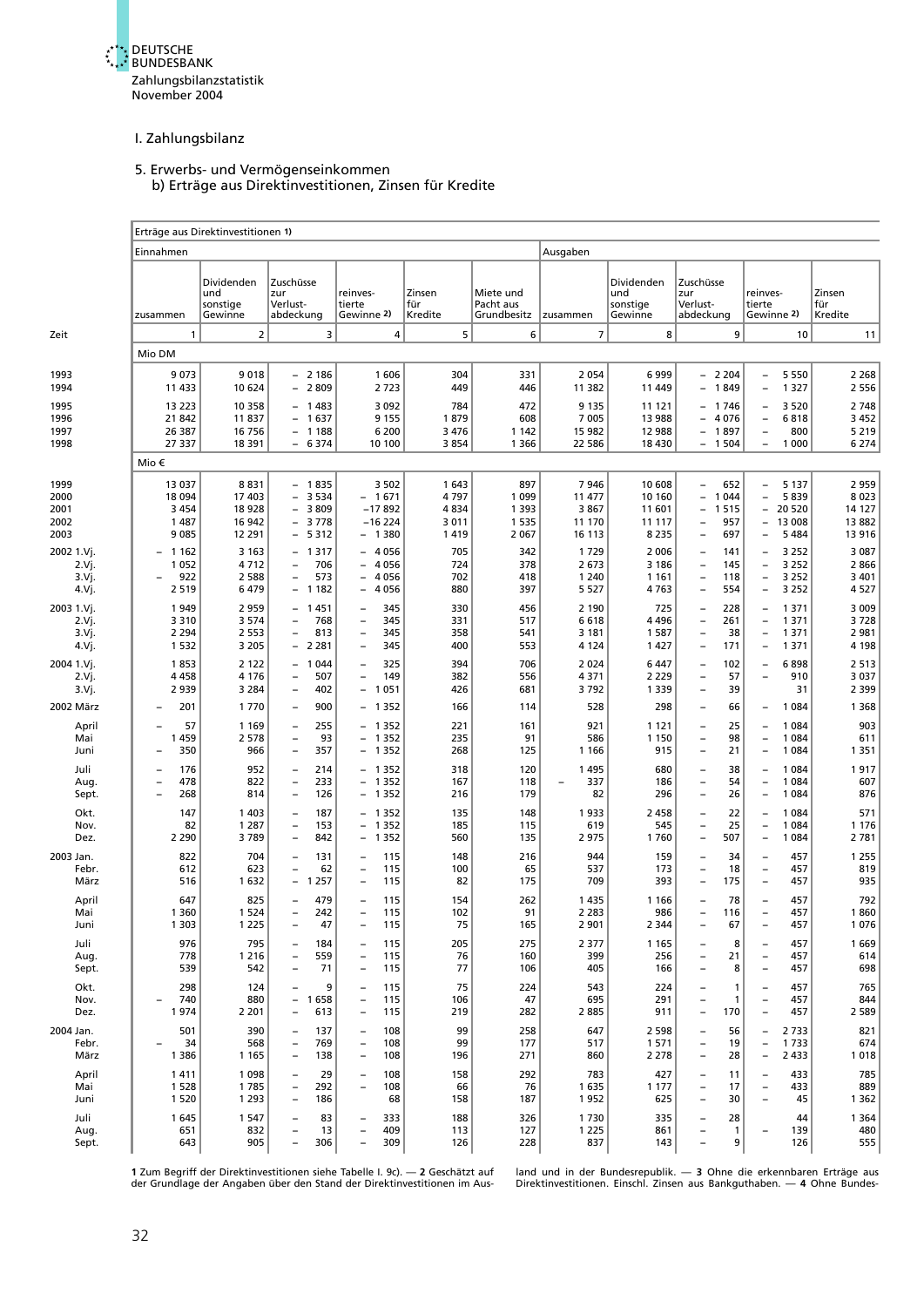# I. Zahlungsbilanz

| Zinsen für Kredite 3)                 |                                                              |                 |                    |                                     |                                             |                                                              |                    |                                     |                                             |                                                               |                                                       |                     |                    |
|---------------------------------------|--------------------------------------------------------------|-----------------|--------------------|-------------------------------------|---------------------------------------------|--------------------------------------------------------------|--------------------|-------------------------------------|---------------------------------------------|---------------------------------------------------------------|-------------------------------------------------------|---------------------|--------------------|
|                                       |                                                              |                 | Einnahmen          |                                     |                                             |                                                              | Ausgaben           |                                     |                                             |                                                               |                                                       |                     |                    |
| Miete und<br>Pacht aus<br>Grundbesitz | Saldo                                                        |                 | zusammen           | Monetäre<br>Finanz-<br>institute 4) | Unter-<br>nehmen<br>und Privat-<br>personen | öffentliche<br>Stellen<br>(einschl.<br>Bundes-<br>$bank)$ 5) | zusammen           | Monetäre<br>Finanz-<br>institute 4) | Unter-<br>nehmen<br>und Privat-<br>personen | öffentliche<br>Stellen<br>(einschl.<br>Bundes-<br>bank $)$ 5) | Saldo                                                 |                     |                    |
| 12                                    |                                                              | 13              | 14                 | 15                                  | 16                                          | 17                                                           | 18                 | 19                                  | 20                                          | 21                                                            |                                                       | 22                  | Zeit               |
|                                       |                                                              |                 |                    |                                     |                                             |                                                              |                    |                                     |                                             |                                                               |                                                       |                     |                    |
|                                       |                                                              |                 |                    |                                     |                                             |                                                              |                    |                                     |                                             |                                                               |                                                       | Mio DM              |                    |
| 542<br>554                            | $\ddot{}$<br>$\begin{array}{c} + \end{array}$                | 7018<br>51      | 83 126<br>62 217   | 49 018<br>34 686                    | 20 567<br>17 695                            | 13 541<br>9835                                               | 56 974<br>42 583   | 40 778<br>30 365                    | 11 133<br>8 2 1 3                           | 5 0 63<br>4 0 0 5                                             | $+$                                                   | $+ 26152$<br>19 634 | 1993<br>1994       |
| 532                                   | $\ddot{}$                                                    | 4088            | 65 364             | 40 194                              | 15 905                                      | 9 2 6 5                                                      | 50 048             | 38 714                              | 7964                                        | 3 3 7 0                                                       | $+$                                                   | 15 3 16             | 1995               |
| 458                                   | $+$                                                          | 14 8 37         | 60 485             | 38 988                              | 11 4 24                                     | 10 073                                                       | 49 325             | 39 184                              | 7 3 5 2                                     | 2789                                                          | $+$                                                   | 11 159              | 1996               |
| 472<br>385                            | $\ddot{}$<br>$+$                                             | 10 4 05<br>4752 | 67 777<br>67 866   | 45 835<br>44 992                    | 11 112<br>12 3 34                           | 10829<br>10 540                                              | 55 840<br>61 454   | 48 393<br>52 983                    | 5 0 0 9<br>6 2 0 5                          | 2 4 3 7<br>2 2 6 6                                            | $\ddot{}$<br>$\ddot{}$                                | 11937<br>6413       | 1997<br>1998       |
|                                       |                                                              |                 |                    |                                     |                                             |                                                              |                    |                                     |                                             |                                                               |                                                       |                     |                    |
|                                       |                                                              |                 |                    |                                     |                                             |                                                              |                    |                                     |                                             |                                                               |                                                       | Mio €               |                    |
| 169                                   | $\ddot{}$                                                    | 5 0 9 1         | 36 540             | 24 7 37                             | 5764                                        | 6 0 38                                                       | 37 553             | 30 319                              | 4 1 5 4                                     | 3 0 8 0                                                       | $\overline{\phantom{a}}$                              | 1013                | 1999               |
| 177                                   | $\begin{array}{c} + \end{array}$                             | 6617            | 47 706             | 33 306                              | 6810                                        | 7 5 8 9                                                      | 47 439             | 39 755                              | 3822                                        | 3862                                                          | $\ddot{}$                                             | 267                 | 2000               |
| 174                                   | $\overline{\phantom{a}}$                                     | 413             | 51 979             | 38 169                              | 7793                                        | 6016                                                         | 52 867             | 46 421                              | 5 1 3 9                                     | 1 3 0 7                                                       | $\overline{\phantom{a}}$                              | 888                 | 2001               |
| 136<br>143                            | $\overline{a}$<br>$\overline{\phantom{a}}$                   | 9683<br>7028    | 42 745<br>41 002   | 32 375<br>32 668                    | 5 5 7 1<br>4718                             | 4799<br>3 6 1 6                                              | 43 273<br>35 267   | 37 200<br>29 962                    | 5 0 6 0<br>4 1 6 9                          | 1013<br>1 1 3 5                                               | $\overline{\phantom{0}}$<br>$\ddot{}$                 | 528<br>5735         | 2002<br>2003       |
|                                       |                                                              |                 |                    |                                     |                                             |                                                              |                    |                                     |                                             |                                                               |                                                       |                     |                    |
| 28                                    | $\qquad \qquad -$                                            | 2891            | 12 194             | 9 0 4 5                             | 1 2 8 8                                     | 1861                                                         | 12 195             | 10836                               | 1010                                        | 349                                                           | $\overline{\phantom{0}}$                              | $\mathbf{1}$        | 2002 1.Vj.         |
| 18<br>48                              | $\overline{\phantom{a}}$<br>$\equiv$                         | 1621<br>2 1 6 2 | 8916<br>10 443     | 7082<br>7494                        | 1 0 4 1<br>1 5 9 4                          | 793<br>1 3 5 5                                               | 9696<br>9973       | 8 3 6 5<br>8 4 4 4                  | 1 0 9 0<br>1 2 9 7                          | 242<br>233                                                    | $\overline{\phantom{a}}$<br>$\ddot{}$                 | 780<br>470          | 2.Vj.<br>3.Vj.     |
| 42                                    | $\overline{\phantom{a}}$                                     | 3 0 0 9         | 11 192             | 8754                                | 1648                                        | 789                                                          | 11 408             | 9 5 5 6                             | 1 6 6 3                                     | 189                                                           | $\overline{\phantom{0}}$                              | 216                 | 4.Vj.              |
| 54                                    | $\overline{\phantom{0}}$                                     | 241             | 11 797             | 9084                                | 1 3 1 5                                     | 1 3 9 8                                                      | 10 569             | 9 2 1 4                             | 1 0 6 1                                     | 295                                                           | $\ddot{}$                                             | 1 2 2 8             | 2003 1.Vj.         |
| 26                                    | $\overline{\phantom{a}}$                                     | 3 3 0 8         | 9 5 9 0            | 8 1 3 3                             | 934                                         | 524                                                          | 8 3 7 0            | 7 207                               | 833                                         | 330                                                           | $\ddot{}$                                             | 1 2 2 0             | 2.Vj.              |
| 22                                    | $\equiv$                                                     | 887             | 10 091             | 7834                                | 1 1 3 5                                     | 1 1 2 2                                                      | 7 3 2 6            | 6 1 1 3                             | 960                                         | 253                                                           | $\ddot{}$                                             | 2765                | 3.Vj.              |
| 41                                    | $\overline{\phantom{a}}$                                     | 2 5 9 1         | 9 5 2 4            | 7618                                | 1 3 3 3                                     | 573                                                          | 9 0 0 2            | 7429                                | 1316                                        | 257                                                           | $\ddot{}$                                             | 522                 | 4.Vj.              |
| 63                                    | $\overline{\phantom{a}}$                                     | 171             | 10 618             | 7857                                | 1639                                        | 1 1 2 2                                                      | 9468               | 7 5 7 5                             | 1 5 4 1                                     | 352                                                           | $\ddot{}$                                             | 1 1 5 0             | 2004 1.Vj.         |
| 72                                    | $\bf{+}$                                                     | 88              | 8 3 3 5            | 6465                                | 1 2 2 3                                     | 647                                                          | 7729               | 6 1 1 4                             | 1413                                        | 201                                                           | $\ddot{}$                                             | 607                 | 2.Vj.              |
| 61                                    | $\overline{\phantom{a}}$                                     | 854             | 8 4 3 7            | 6 4 8 0                             | 1 4 2 2                                     | 535                                                          | 6928               | 5 4 3 4                             | 1 2 8 4                                     | 210                                                           | $\ddot{}$                                             | 1 5 0 8             | 3.Vj.              |
| 11                                    | $\qquad \qquad -$                                            | 729             | 3736               | 2 7 1 6                             | 460                                         | 561                                                          | 3 5 6 8            | 3 2 5 1                             | 232                                         | 84                                                            | $\ddot{}$                                             | 168                 | 2002 März          |
| 6                                     | $\qquad \qquad -$                                            | 978             | 2831               | 2 0 5 7                             | 463                                         | 312                                                          | 3 2 4 9            | 2 9 0 6                             | 256                                         | 86                                                            | $\overline{\phantom{a}}$                              | 418                 | April              |
| 8                                     | +                                                            | 872             | 2 9 5 4            | 2 3 2 7                             | 269                                         | 358                                                          | 3 0 9 8            | 2 5 3 7                             | 469                                         | 93                                                            | $\overline{\phantom{a}}$                              | 145                 | Mai                |
| 4                                     | $\overline{\phantom{a}}$                                     | 1516            | 3 1 3 1            | 2698                                | 310                                         | 123                                                          | 3 3 5 0            | 2 9 2 2                             | 365                                         | 63                                                            | $\overline{\phantom{a}}$                              | 218                 | Juni               |
| 20                                    | $\overline{\phantom{a}}$                                     | 1671            | 3 9 5 5            | 3 1 2 4                             | 599                                         | 232                                                          | 3 5 9 3            | 3 0 0 8                             | 502                                         | 83                                                            | $\ddot{}$                                             | 362                 | Juli               |
| 9                                     | $\overline{\phantom{0}}$                                     | 141             | 3 4 1 9            | 2 0 0 4                             | 474                                         | 942                                                          | 3 4 8 4            | 3 0 1 6                             | 394                                         | 74                                                            | $\overline{\phantom{a}}$                              | 65                  | Aug.               |
| 20                                    | $\overline{\phantom{0}}$                                     | 350             | 3 0 6 9            | 2 3 6 6                             | 521                                         | 182                                                          | 2897               | 2 4 2 0                             | 400                                         | 77                                                            | $\ddot{}$                                             | 172                 | Sept.              |
| 10                                    | $\qquad \qquad -$                                            | 1787            | 3 0 1 7            | 2 3 5 2                             | 462                                         | 203                                                          | 3 0 8 9            | 2 7 0 6                             | 335                                         | 48                                                            | $\overline{\phantom{0}}$                              | 72                  | Okt.               |
| 7                                     | $\qquad \qquad -$                                            | 537             | 3 2 4 8            | 2 2 0 2                             | 577                                         | 468                                                          | 3 1 3 2            | 2 5 6 6                             | 505                                         | 61                                                            | $\ddot{}$                                             | 115                 | Nov.               |
| 25                                    | $\overline{\phantom{0}}$                                     | 685             | 4927               | 4 200                               | 610                                         | 118                                                          | 5 1 8 6            | 4 2 8 3                             | 823                                         | 80                                                            | $\overline{\phantom{a}}$                              | 259                 | Dez.               |
| 21                                    | $\overline{\phantom{0}}$                                     | 123             | 4898               | 4 1 6 7                             | 532                                         | 200                                                          | 3 9 6 8            | 3 4 1 1                             | 469                                         | 88                                                            | $\ddot{}$                                             | 930                 | 2003 Jan.          |
| 19                                    | $\ddot{}$                                                    | 75              | 3 4 9 9            | 2 3 2 4                             | 404                                         | 770                                                          | 3 1 5 9            | 2 8 4 6                             | 265                                         | 47                                                            | $\ddot{}$                                             | 340                 | Febr.              |
| 13                                    | $\overline{\phantom{0}}$                                     | 193             | 3 4 0 0            | 2 5 9 3                             | 379                                         | 428                                                          | 3 4 4 2            | 2 9 5 6                             | 327                                         | 160                                                           |                                                       | 42                  | März               |
| 11                                    | $\qquad \qquad -$                                            | 788             | 3 4 6 8            | 2868                                | 439                                         | 161                                                          | 2 9 9 6            | 2 6 2 5                             | 336                                         | 35                                                            | $\ddot{}$                                             | 472                 | April              |
| 10                                    |                                                              | 923             | 2746               | 2 2 1 7                             | 270                                         | 259                                                          | 2 1 4 4            | 1846                                | 226                                         | 72                                                            |                                                       | 602                 | Mai                |
| 5                                     |                                                              | 1 5 9 8         | 3 3 7 6            | 3 0 4 7                             | 225                                         | 104                                                          | 3 2 3 0            | 2 7 3 6                             | 270                                         | 223                                                           | $\ddot{}$                                             | 146                 | Juni               |
| 8                                     |                                                              | 1401            | 3 3 3 4            | 2 6 9 1                             | 499                                         | 144                                                          | 2 6 3 2            | 2 1 4 4                             | 434                                         | 54                                                            | $\ddot{}$                                             | 702                 | Juli               |
| 6<br>$\overline{7}$                   | $\ddot{}$<br>$\ddot{}$                                       | 380<br>134      | 3 3 6 9<br>3 3 8 7 | 2 2 5 4<br>2889                     | 340<br>296                                  | 775<br>203                                                   | 2 1 7 0<br>2 5 2 5 | 1817<br>2 1 5 1                     | 323<br>203                                  | 29<br>170                                                     | $\begin{array}{c} + \end{array}$<br>$\ddot{}$         | 1 200<br>863        | Aug.<br>Sept.      |
|                                       |                                                              |                 |                    |                                     |                                             |                                                              |                    |                                     |                                             |                                                               |                                                       |                     |                    |
| 11<br>18                              | $\overline{\phantom{0}}$                                     | 244<br>1435     | 2 8 0 2<br>2 4 7 8 | 2 2 7 1<br>1846                     | 373<br>405                                  | 157<br>226                                                   | 2 2 6 3<br>2 5 5 4 | 2012<br>2 1 0 5                     | 221<br>375                                  | 31<br>74                                                      | $\ddot{}$                                             | 538<br>76           | Okt.               |
| 12                                    | $\overline{\phantom{0}}$<br>$\overline{\phantom{0}}$         | 912             | 4 2 4 5            | 3 5 0 0                             | 555                                         | 189                                                          | 4 1 8 4            | 3 3 1 3                             | 720                                         | 152                                                           | $\qquad \qquad -$<br>$\begin{array}{c} + \end{array}$ | 61                  | Nov.<br>Dez.       |
|                                       |                                                              |                 |                    |                                     |                                             |                                                              |                    |                                     |                                             |                                                               |                                                       |                     |                    |
| 16<br>23                              | $\qquad \qquad -$<br>$\overline{\phantom{0}}$                | 146<br>551      | 4 0 67<br>2 8 0 4  | 3 3 3 8<br>1 5 4 6                  | 539<br>517                                  | 191<br>741                                                   | 3 5 7 8<br>2 4 3 0 | 2856<br>1933                        | 619<br>403                                  | 102<br>94                                                     | $\ddot{}$<br>$\ddot{}$                                | 489<br>373          | 2004 Jan.<br>Febr. |
| 24                                    | $\begin{array}{c} + \end{array}$                             | 527             | 3747               | 2974                                | 584                                         | 190                                                          | 3 4 6 0            | 2 7 8 6                             | 518                                         | 156                                                           | $\bf{+}$                                              | 288                 | März               |
|                                       |                                                              |                 |                    |                                     | 479                                         |                                                              |                    |                                     |                                             |                                                               |                                                       |                     |                    |
| 14<br>18                              | $\begin{array}{c} + \end{array}$<br>$\overline{\phantom{a}}$ | 627<br>107      | 3 2 7 0<br>2 1 5 9 | 2 6 2 8<br>1588                     | 340                                         | 163<br>231                                                   | 2912<br>1891       | 2 4 2 6<br>1 5 0 9                  | 415<br>350                                  | 72<br>32                                                      | $\begin{array}{c} + \end{array}$<br>$\pmb{+}$         | 358<br>268          | April<br>Mai       |
| 40                                    | $\qquad \qquad -$                                            | 432             | 2 9 0 7            | 2 2 5 0                             | 404                                         | 254                                                          | 2926               | 2 180                               | 649                                         | 97                                                            | $\qquad \qquad -$                                     | 19                  | Juni               |
| 15                                    | $\qquad \qquad -$                                            | 85              | 2 9 9 1            | 2 4 7 7                             | 389                                         | 125                                                          | 2 1 4 2            | 1788                                | 296                                         | 59                                                            | $\ddot{}$                                             | 848                 | Juli               |
| 24                                    | $\overline{\phantom{0}}$                                     | 574             | 2 4 7 6            | 1759                                | 509                                         | 208                                                          | 2 3 3 4            | 1817                                | 463                                         | 55                                                            | $\begin{array}{c} + \end{array}$                      | 141                 | Aug.               |
| 22                                    | $\overline{a}$                                               | 195             | 2 9 7 0            | 2 2 4 4                             | 524                                         | 202                                                          | 2 4 5 1            | 1830                                | 525                                         | 96                                                            | $\begin{array}{c} + \end{array}$                      | 519                 | Sept.              |

bank. — **5** Bis 1985 wurden Erträge und Aufwendungen der Bundesbank saldiert erfasst.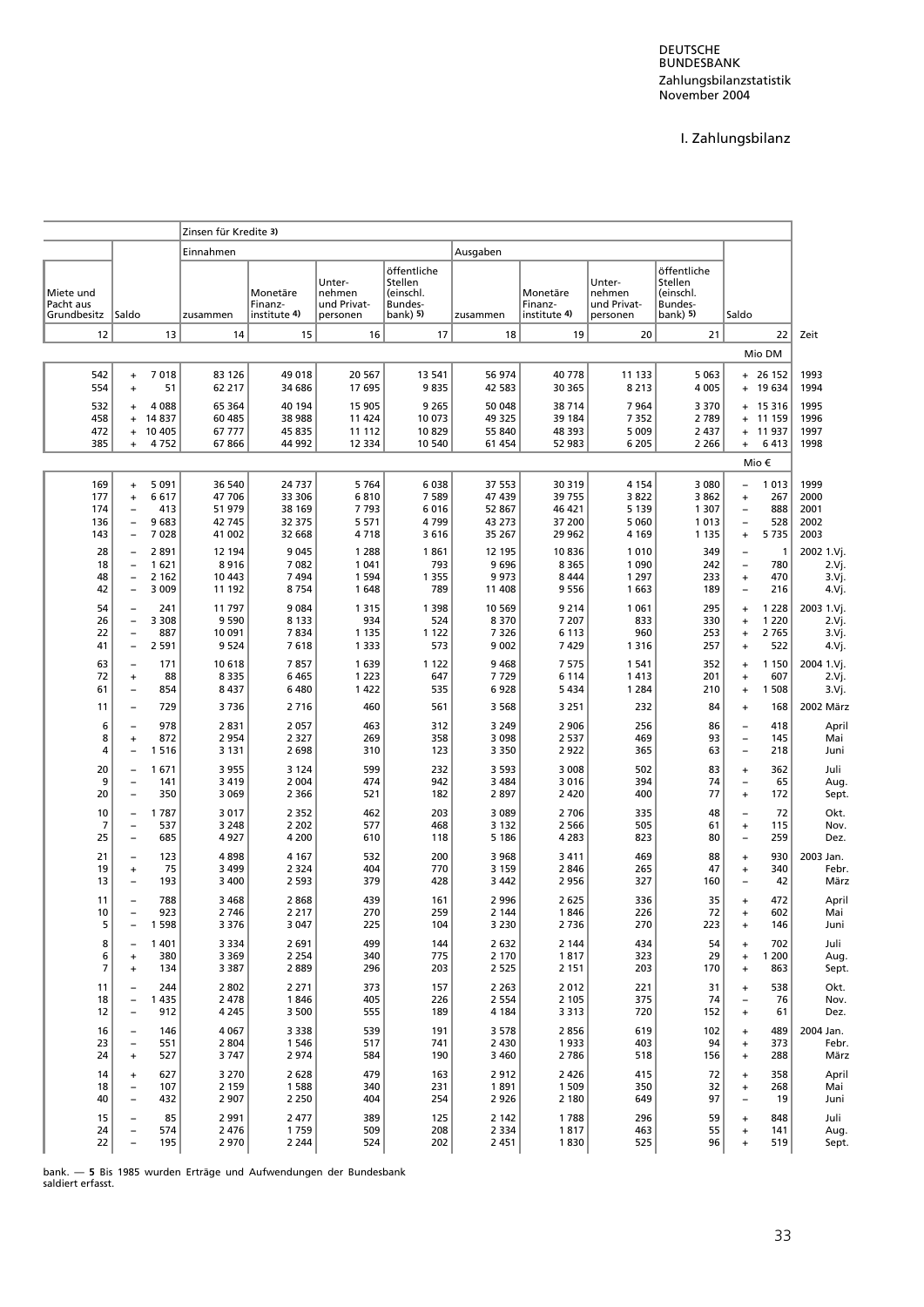

## 6. Laufende Übertragungen

|                                       | insgesamt                                       | Laufende Übertragungen                          |                                                                                                                                                     |                                                                                                                                                    | Öffentliche Übertragungen 1)                    |                                                       |                                                     |                                                 |                                                |                                                                          |                                                           |                                                                           |                                              |
|---------------------------------------|-------------------------------------------------|-------------------------------------------------|-----------------------------------------------------------------------------------------------------------------------------------------------------|----------------------------------------------------------------------------------------------------------------------------------------------------|-------------------------------------------------|-------------------------------------------------------|-----------------------------------------------------|-------------------------------------------------|------------------------------------------------|--------------------------------------------------------------------------|-----------------------------------------------------------|---------------------------------------------------------------------------|----------------------------------------------|
|                                       |                                                 |                                                 |                                                                                                                                                     |                                                                                                                                                    |                                                 | Leistungen vom Ausland                                |                                                     |                                                 | Leistungen an das Ausland                      |                                                                          |                                                           |                                                                           |                                              |
|                                       |                                                 |                                                 |                                                                                                                                                     |                                                                                                                                                    |                                                 | darunter:                                             |                                                     |                                                 | darunter:                                      |                                                                          |                                                           |                                                                           |                                              |
|                                       | vom<br>Ausland                                  | Leistungen   Leistungen<br>an das<br>Ausland    | Saldo                                                                                                                                               | Saldo                                                                                                                                              | ins-<br>gesamt                                  | laufende<br>Übertra-<br>gungen<br>der EU 2) 3) nahmen | Steuer-<br>ein-                                     | ins-<br>gesamt                                  | laufende<br>Übertra-<br>qungen an<br>die EU    | Beiträge<br>an<br>sonstige<br>inter-<br>nationale<br>Organi-<br>sationen | Zuwen-<br>dungen<br>an<br>Entwick-<br>lungs-<br>länder 3) | Renten,<br>Pen-<br>sionen,<br>Unter-<br>stüt-<br>zungs-<br>zah-<br>lungen | Steuer-<br>erstat-<br>tungen                 |
| Zeit                                  | $\mathbf{1}$                                    | $\overline{2}$                                  | 3                                                                                                                                                   | 4                                                                                                                                                  | 5                                               | 6                                                     | $\overline{7}$                                      | 8                                               | 9                                              | 10                                                                       | 11                                                        | 12                                                                        | 13                                           |
|                                       | Mio DM                                          |                                                 |                                                                                                                                                     |                                                                                                                                                    |                                                 |                                                       |                                                     |                                                 |                                                |                                                                          |                                                           |                                                                           |                                              |
| 1993<br>1994                          | 21 7 7 3<br>22 291                              | 76 924<br>81746                                 | 55 151<br>$-59455$                                                                                                                                  | $-41375$<br>$-44588$                                                                                                                               | 17 107<br>17 502                                | 11 386<br>11 027                                      | 3 5 5 5<br>4 2 1 6                                  | 58 482<br>62 090                                | 38 668<br>42 725                               | 3 2 0 2<br>3 2 0 7                                                       | 985<br>930                                                | 6619<br>7 3 2 3                                                           | 1 3 3 8<br>1 1 3 3                           |
| 1995<br>1996<br>1997<br>1998          | 23 7 12<br>26 199<br>27 388<br>28 26 2          | 79 128<br>77 188<br>80 127<br>81 566            | $-55416$<br>$-50989$<br>$-52738$<br>$-53304$                                                                                                        | $-40247$<br>$-35281$<br>$\overline{\phantom{a}}$<br>36812<br>$-37317$                                                                              | 18822<br>21 745<br>21 982<br>22 379             | 11816<br>13 216<br>14 7 21<br>13 557                  | 4 3 4 0<br>5 6 63<br>4313<br>5834                   | 59 070<br>57 027<br>58 794<br>59 696            | 41 778<br>40 769<br>43 223<br>43 939           | 3 2 2 7<br>3 1 2 3<br>3 0 1 0<br>2707                                    | 949<br>948<br>987<br>995                                  | 7 5 7 4<br>7 6 6 0<br>7783<br>8 1 9 7                                     | 1 1 7 8<br>1727<br>1 5 9 7<br>1795           |
|                                       | Mio €                                           |                                                 |                                                                                                                                                     |                                                                                                                                                    |                                                 |                                                       |                                                     |                                                 |                                                |                                                                          |                                                           |                                                                           |                                              |
| 1999<br>2000<br>2001<br>2002<br>2003  | 15 895<br>16 040<br>16 499<br>16 523<br>16 4 15 | 40 911<br>44 40 6<br>43 925<br>44 407<br>45 182 | 25 016<br>28 3 66<br>$\overline{\phantom{a}}$<br>$-27425$<br>$-27883$<br>$-28767$                                                                   | $-17348$<br>$-19094$<br>$-16927$<br>$-16207$<br>$-18793$                                                                                           | 12 288<br>12 4 25<br>12751<br>12 863<br>12 5 95 | 7 3 6 0<br>7 300<br>7851<br>8 0 8 7<br>7884           | 3 3 9 4<br>3 5 6 1<br>3 3 1 1<br>3 1 3 8<br>2 9 8 3 | 29 637<br>31 519<br>29 677<br>29 0 70<br>31 388 | 21 205<br>22 697<br>20 438<br>19 300<br>21 616 | 1 5 8 3<br>1703<br>1670<br>1832<br>1665                                  | 535<br>476<br>583<br>564<br>444                           | 4 2 4 6<br>4 4 5 7<br>4 3 6 9<br>4 4 7 9<br>4 6 5 0                       | 938<br>1 1 5 6<br>1 1 5 4<br>1 2 9 4<br>1620 |
| 2002 1.Vi.<br>2.Vi.<br>3.Vi.<br>4.Vj. | 6 5 9 3<br>3 4 0 8<br>3 1 1 4<br>3 4 0 9        | 12 093<br>12 039<br>9 3 8 2<br>10892            | 5 500<br>$\overline{\phantom{a}}$<br>8631<br>$\overline{\phantom{a}}$<br>6 2 6 9<br>$\overline{\phantom{a}}$<br>$\overline{\phantom{0}}$<br>7 4 8 3 | 2 5 9 5<br>$\overline{\phantom{a}}$<br>5 2 7 1<br>$\overline{\phantom{a}}$<br>$\overline{\phantom{a}}$<br>3864<br>$\overline{\phantom{a}}$<br>4477 | 5702<br>2 6 6 6<br>2058<br>2 4 3 7              | 4871<br>753<br>1 0 2 8<br>1 4 3 5                     | 524<br>1 4 9 5<br>557<br>563                        | 8 2 9 7<br>7937<br>5922<br>6914                 | 5 7 0 2<br>5 7 5 1<br>3 4 1 5<br>4 4 3 3       | 702<br>256<br>638<br>235                                                 | 98<br>116<br>148<br>201                                   | 1 0 9 4<br>1 1 0 6<br>1 1 3 2<br>1 1 4 7                                  | 274<br>344<br>270<br>405                     |
| 2003 1.Vj.<br>2.Vi.<br>3.Vj.<br>4.Vj. | 5789<br>4013<br>3 0 1 5<br>3 5 9 9              | 11 568<br>11 903<br>11834<br>9877               | 5779<br>$\overline{\phantom{a}}$<br>7890<br>$\overline{\phantom{a}}$<br>8820<br>$\overline{\phantom{a}}$<br>$\overline{\phantom{a}}$<br>6 2 7 8     | 3 3 1 7<br>$\qquad \qquad -$<br>$\overline{\phantom{a}}$<br>5 4 0 3<br>$\overline{\phantom{a}}$<br>6017<br>$\overline{\phantom{a}}$<br>4 0 5 7     | 4898<br>3 0 5 4<br>1992<br>2651                 | 4 0 2 3<br>960<br>1 0 5 8<br>1843                     | 553<br>1653<br>434<br>343                           | 8 2 1 4<br>8 4 5 7<br>8 0 0 9<br>6707           | 5 6 5 1<br>5 7 4 9<br>5 7 0 7<br>4 5 0 8       | 669<br>585<br>246<br>165                                                 | 89<br>100<br>110<br>144                                   | 1 1 4 8<br>1 1 5 5<br>1 1 7 0<br>1 1 7 7                                  | 339<br>500<br>447<br>334                     |
| 2004 1.Vj.<br>2.Vj.<br>3.Vj.          | 6466<br>3889<br>3 2 6 7                         | 12 037<br>10 979<br>11 280                      | 5 5 7 1<br>$\overline{\phantom{a}}$<br>7 0 9 0<br>$\overline{\phantom{a}}$<br>$\overline{\phantom{a}}$<br>8 0 1 3                                   | 3 3 3 7<br>$\overline{\phantom{a}}$<br>$\overline{\phantom{a}}$<br>4 4 0 4<br>$\overline{\phantom{a}}$<br>5 6 0 2                                  | 5 4 5 4<br>2 700<br>2 2 8 8                     | 4 4 8 4<br>749<br>1 3 4 6                             | 648<br>1 5 0 9<br>442                               | 8791<br>7 104<br>7891                           | 6 3 0 5<br>4936<br>5 4 9 4                     | 645<br>287<br>295                                                        | 107<br>113<br>120                                         | 1 1 7 2<br>1 1 7 0<br>1 1 8 7                                             | 237<br>270<br>310                            |
| 2002 März                             | 972                                             | 3718                                            | 2 7 4 6<br>$\overline{\phantom{a}}$                                                                                                                 | 1880<br>$\overline{\phantom{a}}$                                                                                                                   | 608                                             | 261                                                   | 244                                                 | 2 4 8 8                                         | 1832                                           | 32                                                                       | 34                                                        | 369                                                                       | 101                                          |
| April<br>Mai<br>Juni                  | 864<br>1 2 8 8<br>1 2 5 6                       | 3890<br>3760<br>4 3 8 8                         | 3 0 2 7<br>$\qquad \qquad -$<br>2 4 7 2<br>$\overline{\phantom{a}}$<br>3 1 3 2<br>$\overline{\phantom{a}}$                                          | 2059<br>$\overline{\phantom{a}}$<br>$\qquad \qquad -$<br>1 500<br>$\overline{\phantom{a}}$<br>1 7 1 3                                              | 578<br>1 0 4 0<br>1 0 4 8                       | 148<br>201<br>404                                     | 291<br>700<br>504                                   | 2 6 3 7<br>2 5 4 0<br>2 7 6 0                   | 1936<br>1834<br>1980                           | 101<br>64<br>91                                                          | 37<br>43<br>36                                            | 370<br>363<br>373                                                         | 98<br>108<br>138                             |
| Juli<br>Aug.<br>Sept.                 | 867<br>1 4 4 5<br>801                           | 3 0 9 1<br>2 8 0 3<br>3 4 8 8                   | 2 2 2 4<br>$\overline{\phantom{a}}$<br>1 3 5 9<br>$\overline{\phantom{0}}$<br>2 6 8 6<br>$\overline{\phantom{a}}$                                   | 1 3 7 1<br>$\overline{\phantom{a}}$<br>$\overline{\phantom{a}}$<br>774<br>1720<br>$\overline{\phantom{a}}$                                         | 547<br>980<br>531                               | 175<br>743<br>109                                     | 214<br>79<br>263                                    | 1918<br>1754<br>2 2 5 0                         | 812<br>1015<br>1 5 8 7                         | 484<br>125<br>30                                                         | 40<br>41<br>67                                            | 372<br>385<br>375                                                         | 96<br>83<br>91                               |
| Okt.<br>Nov.<br>Dez.                  | 739<br>1 2 2 6<br>1 4 4 4                       | 4 0 2 6<br>3 5 2 7<br>3 3 3 9                   | 3 2 8 7<br>$\overline{\phantom{a}}$<br>2 3 0 1<br>$\overline{\phantom{0}}$<br>$\overline{\phantom{a}}$<br>1895                                      | 2 0 3 4<br>$\overline{\phantom{a}}$<br>$\overline{\phantom{a}}$<br>1450<br>993<br>$\overline{\phantom{a}}$                                         | 479<br>950<br>1 0 0 8                           | 144<br>701<br>590                                     | 199<br>113<br>251                                   | 2 5 1 3<br>2 4 0 0<br>2 0 0 1                   | 1616<br>1654<br>1 1 6 2                        | 66<br>43<br>126                                                          | 48<br>61<br>93                                            | 387<br>376<br>384                                                         | 128<br>152<br>125                            |
| 2003 Jan.<br>Febr.<br>März            | 3820<br>895<br>1073                             | 4918<br>3 5 7 7<br>3 0 7 3                      | 1 0 9 8<br>$\overline{\phantom{0}}$<br>$\overline{\phantom{0}}$<br>2 6 8 2<br>2 0 0 0<br>$\overline{\phantom{a}}$                                   | 252<br>$\overline{\phantom{a}}$<br>1888<br>$\overline{\phantom{a}}$<br>$\overline{\phantom{a}}$<br>1 1 7 7                                         | 3 5 4 1<br>618<br>739                           | 3 1 9 8<br>416<br>409                                 | 236<br>95<br>222                                    | 3793<br>2 5 0 6<br>1916                         | 2 681<br>1712<br>1 2 5 9                       | 423<br>206<br>40                                                         | 33<br>28<br>28                                            | 387<br>374<br>387                                                         | 153<br>87<br>99                              |
| April<br>Mai<br>Juni                  | 1 2 1 4<br>1 2 8 3<br>1516                      | 3918<br>3810<br>4 1 7 5                         | 2 7 0 4<br>$\overline{\phantom{a}}$<br>$\overline{\phantom{0}}$<br>2 5 2 7<br>2 6 5 9<br>$\overline{\phantom{0}}$                                   | 1915<br>$\overline{\phantom{0}}$<br>$\overline{\phantom{0}}$<br>1472<br>$\overline{\phantom{a}}$<br>2015                                           | 910<br>1 0 6 9<br>1075                          | 265<br>277<br>418                                     | 498<br>645<br>509                                   | 2826<br>2 5 4 2<br>3 0 9 0                      | 1977<br>1841<br>1931                           | 43<br>82<br>460                                                          | 35<br>36<br>29                                            | 385<br>370<br>401                                                         | 274<br>98<br>128                             |
| Juli<br>Aug.<br>Sept.                 | 1 2 4 1<br>866<br>908                           | 4 1 9 4<br>3852<br>3788                         | 2 9 5 3<br>$\qquad \qquad -$<br>$\overline{\phantom{m}}$<br>2 9 8 7<br>2880<br>$\overline{\phantom{a}}$                                             | 2 0 9 2<br>$\qquad \qquad -$<br>$\qquad \qquad -$<br>2 0 6 1<br>$\overline{\phantom{a}}$<br>1864                                                   | 650<br>695<br>647                               | 354<br>449<br>254                                     | 129<br>79<br>227                                    | 2742<br>2756<br>2511                            | 1845<br>2 0 0 6<br>1857                        | 164<br>23<br>60                                                          | 39<br>34<br>37                                            | 391<br>380<br>399                                                         | 184<br>201<br>62                             |
| Okt.<br>Nov.<br>Dez.                  | 561<br>793<br>2 2 4 4                           | 2 4 3 5<br>3 6 9 3<br>3749                      | 1874<br>$\qquad \qquad -$<br>2899<br>$\overline{\phantom{0}}$<br>$\overline{\phantom{0}}$<br>1 5 0 5                                                | 1 0 7 1<br>$\overline{\phantom{0}}$<br>$\qquad \qquad -$<br>2 1 6 1<br>$\overline{\phantom{0}}$<br>824                                             | 373<br>493<br>1785                              | 171<br>274<br>1 3 9 8                                 | 57<br>75<br>211                                     | 1444<br>2 6 5 4<br>2 6 0 9                      | 685<br>1949<br>1875                            | 117<br>10<br>38                                                          | 40<br>44<br>61                                            | 376<br>392<br>409                                                         | 93<br>149<br>92                              |
| 2004 Jan.<br>Febr.<br>März            | 4 4 7 9<br>1079<br>908                          | 5 0 1 6<br>3 6 9 4<br>3 3 2 7                   | 537<br>$\overline{\phantom{0}}$<br>2615<br>$\qquad \qquad -$<br>$\overline{\phantom{a}}$<br>2 4 1 9                                                 | 278<br>$\ddot{}$<br>1912<br>$\bar{a}$<br>1703                                                                                                      | 4 1 7 2<br>757<br>524                           | 3785<br>545<br>154                                    | 280<br>105<br>263                                   | 3894<br>2670<br>2 2 2 7                         | 2922<br>1933<br>1 4 5 0                        | 362<br>159<br>124                                                        | 39<br>32<br>36                                            | 377<br>379<br>415                                                         | 60<br>87<br>91                               |
| April<br>Mai<br>Juni                  | 1 2 8 6<br>1 2 7 9<br>1 3 2 4                   | 3 0 3 0<br>3774<br>4 1 7 5                      | 1745<br>$\qquad \qquad -$<br>2 4 9 5<br>$\overline{\phantom{a}}$<br>$\overline{\phantom{a}}$<br>2850                                                | 851<br>$\overline{\phantom{a}}$<br>$\overline{\phantom{a}}$<br>1475<br>$\overline{\phantom{a}}$<br>2078                                            | 900<br>960<br>840                               | 165<br>338<br>246                                     | 587<br>475<br>447                                   | 1751<br>2 4 3 5<br>2918                         | 1 0 2 4<br>1760<br>2 1 5 2                     | 82<br>116<br>89                                                          | 35<br>42<br>36                                            | 390<br>374<br>407                                                         | 111<br>73<br>86                              |
| Juli<br>Aug.<br>Sept.                 | 921<br>1 2 7 4<br>1 0 7 1                       | 4038<br>3 5 6 6<br>3675                         | 3 1 1 7<br>$\qquad \qquad -$<br>2 2 9 2<br>$\qquad \qquad -$<br>$\overline{\phantom{a}}$<br>2604                                                    | 2 140<br>$\overline{\phantom{a}}$<br>$\qquad \qquad -$<br>1 5 8 1<br>$\overline{\phantom{a}}$<br>1881                                              | 586<br>965<br>737                               | 275<br>722<br>350                                     | 145<br>77<br>221                                    | 2726<br>2 5 4 5<br>2619                         | 1776<br>1807<br>1911                           | 121<br>107<br>66                                                         | 45<br>38<br>38                                            | 400<br>383<br>405                                                         | 104<br>80<br>125                             |

bend, welchem Sektor die an der Transaktion beteiligte inländische Stelle an- erkennbar. gehört. — **2** Ohne die bei den Dienstleistungseinnahmen erfassten Erstat-

**1** tungen von Erhebungskosten.— 3 Ohne Vermögensübertragungen, soweit erkennbar.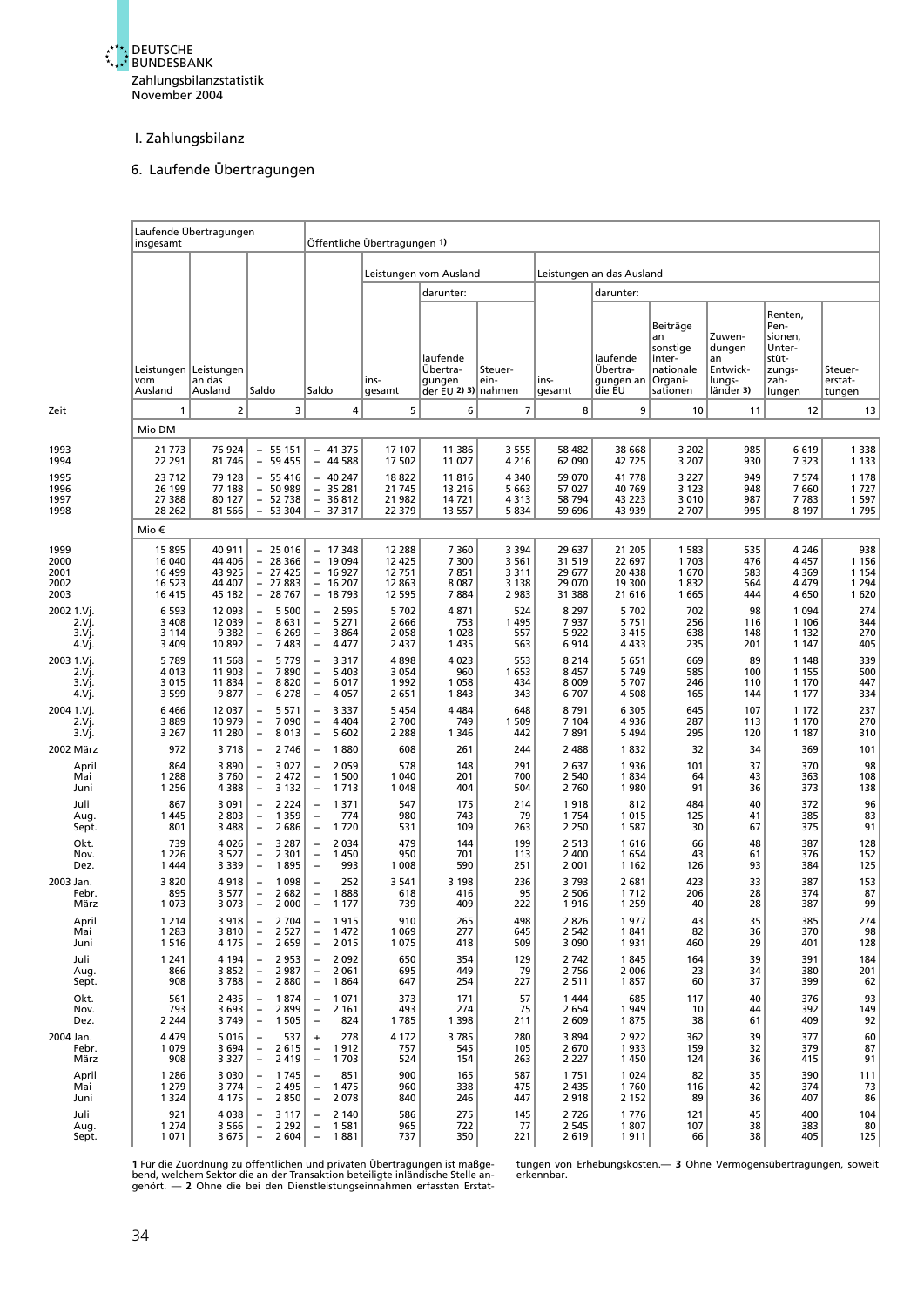## 7. Vermögensübertragungen

|                                                                                  |                                                                               | Private Übertragungen 1)                 |                                                                                       |                                                  |                                                                          |                                                                           | insgesamt                                   | Vermögensübertragungen                           |                                                                                       |                                     | Öffentliche<br>Übertragungen 1)                  |                                           | Private<br>Übertragungen 1)                   |                                                  |                                                           |                                                  |
|----------------------------------------------------------------------------------|-------------------------------------------------------------------------------|------------------------------------------|---------------------------------------------------------------------------------------|--------------------------------------------------|--------------------------------------------------------------------------|---------------------------------------------------------------------------|---------------------------------------------|--------------------------------------------------|---------------------------------------------------------------------------------------|-------------------------------------|--------------------------------------------------|-------------------------------------------|-----------------------------------------------|--------------------------------------------------|-----------------------------------------------------------|--------------------------------------------------|
|                                                                                  |                                                                               | Leistungen<br>vom Ausland 3)             |                                                                                       | Leistungen<br>an das Ausland 3)                  |                                                                          |                                                                           |                                             |                                                  |                                                                                       |                                     | Leistungen<br>an das Ausland                     |                                           |                                               | Leistungen<br>an das Ausland                     |                                                           |                                                  |
|                                                                                  | Saldo                                                                         | ins-<br>gesamt                           | darunter<br>Renten.<br>Pen-<br>sionen,<br>Unter-<br>stüt-<br>zungs-<br>zah-<br>lungen | ins-<br>gesamt                                   | darunter:<br>Heimat-<br>über-<br>weisun-<br>gen der<br>Gastar-<br>beiter | Renten,<br>Pen-<br>sionen,<br>Unter-<br>stüt-<br>zungs-<br>zah-<br>lungen | Leis-<br>tungen<br>vom<br>Ausland           | Leis-<br>tungen<br>an das<br>Ausland             | Saldo                                                                                 |                                     | ins-<br>gesamt                                   | darunter<br>Schulden-<br>erlass           | Leis-<br>tungen<br>vom<br>Ausland             | ins-<br>gesamt                                   | darunter<br>Schulden-<br>erlass                           |                                                  |
|                                                                                  | 14                                                                            | 15                                       | 16                                                                                    | 17                                               | 18                                                                       | 19                                                                        | 20                                          | 21                                               |                                                                                       | 22                                  | 23                                               | 24                                        | 25                                            | 26                                               | 27                                                        | Zeit                                             |
|                                                                                  |                                                                               |                                          |                                                                                       |                                                  |                                                                          |                                                                           |                                             |                                                  |                                                                                       |                                     |                                                  |                                           |                                               |                                                  | Mio DM                                                    |                                                  |
|                                                                                  | 13776<br>14 8 66                                                              | 4667<br>4789                             | 845<br>693                                                                            | 18 4 43<br>19 656                                | 6838<br>7500                                                             | 3704<br>3776                                                              | 2 2 7 9<br>2 5 3 3                          | 4 1 9 4<br>5 1 7 0                               | $\qquad \qquad -$<br>$\qquad \qquad -$                                                | 1915<br>2 6 3 7                     | 2 3 6 6<br>2 3 2 3                               | 252<br>297                                | 2 2 7 9<br>2 5 3 3                            | 1828<br>2847                                     | 965                                                       | 1993<br>1994                                     |
| $\overline{\phantom{0}}$                                                         | 15 169<br>15 707<br>$\equiv$<br>$\overline{\phantom{0}}$<br>15 9 27<br>15 987 | 4889<br>4454<br>5 4 0 6<br>5883          | 732<br>767<br>745<br>744                                                              | 20 058<br>20 162<br>21 3 3 3<br>21 870           | 7600<br>7 4 0 1<br>7519<br>6936                                          | 3 8 0 3<br>3862<br>3 9 9 8<br>4 1 8 7                                     | 2 4 1 3<br>4 1 3 8<br>4928<br>5829          | 6 2 5 7<br>7420<br>4877<br>4 5 4 0               | $\equiv$<br>$\overline{\phantom{m}}$<br>$\ddot{}$<br>$\ddot{}$                        | 3845<br>3 2 8 3<br>52<br>1 2 8 9    | 4 3 9 4<br>2617<br>2821<br>2 4 4 1               | 2 3 0 5<br>483<br>528<br>142              | 2413<br>4 1 3 8<br>4928<br>5829               | 1863<br>4803<br>2056<br>2 0 9 9                  | 15<br>534<br>14<br>16                                     | 1995<br>1996<br>1997<br>1998                     |
|                                                                                  |                                                                               |                                          |                                                                                       |                                                  |                                                                          |                                                                           |                                             |                                                  |                                                                                       |                                     |                                                  |                                           |                                               |                                                  | Mio €                                                     |                                                  |
| $\equiv$<br>$\overline{\phantom{0}}$<br>$\equiv$                                 | 7667<br>9 2 7 1<br>10 499<br>11 676<br>9974                                   | 3 607<br>3616<br>3749<br>3 6 6 1<br>3821 | 438<br>460<br>381<br>391<br>411                                                       | 11 274<br>12 887<br>14 247<br>15 3 3 7<br>13 795 | 3 4 2 9<br>3 4 5 8<br>3 5 2 0<br>3 4 7 0<br>3 3 3 2                      | 2 0 4 7<br>1988<br>1883<br>1637<br>1780                                   | 2831<br>1 907<br>2 0 6 5<br>2 2 2 3<br>2861 | 2985<br>3 5 0 6<br>2 4 5 2<br>2 4 3 5<br>2 5 4 5 | $\bar{a}$<br>$\frac{1}{2}$<br>$\frac{1}{2}$<br>$\ddot{}$                              | 154<br>1 5 9 9<br>387<br>212<br>316 | 1 3 5 1<br>1 1 8 9<br>1 3 6 1<br>1416<br>1 2 3 5 | 102<br>71<br>$\overline{2}$<br>199<br>282 | 2831<br>1 9 0 7<br>2 0 6 5<br>2 2 2 3<br>2861 | 1 6 3 4<br>2 3 1 7<br>1 0 9 1<br>1018<br>1 3 1 0 | 1 1 6 8<br>37<br>7<br>445                                 | 1999<br>2000<br>2001<br>2002<br>2003             |
| $\overline{\phantom{0}}$<br>$\overline{\phantom{0}}$<br>$\overline{\phantom{0}}$ | 2 9 0 5<br>3 3 6 0<br>2 4 0 5<br>3 0 0 6                                      | 891<br>742<br>1055<br>972                | 94<br>101<br>96<br>100                                                                | 3797<br>4 102<br>3 4 6 0<br>3 9 7 8              | 868<br>868<br>868<br>868                                                 | 413<br>404<br>413<br>406                                                  | 665<br>440<br>670<br>448                    | 505<br>515<br>608<br>807                         | $\ddot{}$<br>$\overline{\phantom{a}}$<br>$\bf{+}$<br>$\overline{\phantom{a}}$         | 160<br>75<br>62<br>359              | 229<br>274<br>348<br>565                         | 4<br>8<br>76<br>110                       | 665<br>440<br>670<br>448                      | 276<br>241<br>259<br>242                         | 6<br>1                                                    | 2002 1.Vj.<br>2.Vj.<br>3.V <sub>i</sub><br>4.Vj. |
| $\overline{\phantom{0}}$<br>$\overline{\phantom{0}}$<br>$\equiv$                 | 2 4 6 3<br>2 4 8 7<br>2 8 0 3<br>2 2 2 2                                      | 891<br>959<br>1 0 2 3<br>948             | 94<br>108<br>104<br>105                                                               | 3 3 5 3<br>3 4 4 6<br>3826<br>3 1 7 0            | 833<br>833<br>833<br>833                                                 | 451<br>437<br>442<br>449                                                  | 798<br>634<br>745<br>684                    | 828<br>484<br>537<br>696                         | $\overline{\phantom{a}}$<br>$\ddot{}$<br>$\bf{+}$<br>$\overline{\phantom{a}}$         | 30<br>149<br>208<br>12              | 253<br>276<br>249<br>457                         | 73<br>62<br>13<br>134                     | 798<br>634<br>745<br>684                      | 575<br>209<br>288<br>238                         | 362<br>54<br>28                                           | 2003 1.Vj.<br>2.Vj.<br>3.V <sub>i</sub><br>4 Vj. |
| $\overline{\phantom{0}}$                                                         | 2 2 3 3<br>2 687<br>2411<br>$\overline{\phantom{0}}$                          | 1013<br>1 1 8 9<br>978                   | 100<br>117<br>113                                                                     | 3 2 4 6<br>3875<br>3 3 8 9                       | 795<br>795<br>795                                                        | 357<br>345<br>290                                                         | 990<br>678<br>800                           | 559<br>472<br>608                                | $\ddot{}$<br>$\ddot{}$<br>$\ddot{}$                                                   | 430<br>206<br>192                   | 254<br>239<br>264                                | 28<br>$\overline{\phantom{a}}$<br>6       | 990<br>678<br>800                             | 306<br>233<br>344                                | 71<br>11<br>125                                           | 2004 1.Vj.<br>2.Vj.<br>3.Vj.                     |
|                                                                                  | 867                                                                           | 364                                      | 28                                                                                    | 1 2 3 1                                          | 289                                                                      | 131                                                                       | 12                                          | 175                                              | $\overline{\phantom{a}}$                                                              | 162                                 | 80                                               | 1                                         | 12                                            | 94                                               |                                                           | 2002 März                                        |
| $\overline{a}$                                                                   | 968<br>973<br>420                                                             | 286<br>248<br>208                        | 39<br>35<br>28                                                                        | 1 2 5 4<br>1 2 2 1<br>1628                       | 289<br>289<br>289                                                        | 142<br>129<br>133                                                         | 25<br>223<br>192                            | 173<br>176<br>166                                | $\overline{\phantom{a}}$<br>$\ddot{}$<br>$\ddot{}$                                    | 148<br>47<br>26                     | 84<br>99<br>91                                   | 0<br>$\overline{\phantom{0}}$<br>8        | 25<br>223<br>192                              | 89<br>77<br>75                                   | 6<br>$\overline{\phantom{0}}$<br>$\overline{\phantom{0}}$ | April<br>Mai<br>Juni                             |
| $\overline{\phantom{0}}$<br>$\overline{a}$                                       | 853<br>585<br>967                                                             | 320<br>465<br>271                        | 26<br>31<br>39                                                                        | 1 1 7 4<br>1 0 4 9<br>1 2 3 7                    | 289<br>289<br>289                                                        | 142<br>135<br>136                                                         | 63<br>260<br>347                            | 266<br>174<br>168                                | $\overline{\phantom{a}}$<br>$\ddot{}$<br>$\ddot{}$                                    | 203<br>86<br>179                    | 168<br>95<br>86                                  | 75<br>$\overline{\phantom{0}}$<br>1       | 63<br>260<br>347                              | 98<br>80<br>82                                   | 1<br>0<br>$\qquad \qquad -$                               | Juli<br>Aug.<br>Sept.                            |
| $\overline{\phantom{0}}$<br>$\overline{a}$                                       | 1 2 5 4<br>850<br>902                                                         | 260<br>276<br>436                        | 28<br>32<br>40                                                                        | 1 5 1 3<br>1 1 2 7<br>1 3 3 8                    | 289<br>289<br>289                                                        | 138<br>127<br>142                                                         | 109<br>185<br>154                           | 191<br>322<br>294                                | $\overline{\phantom{a}}$<br>$\overline{\phantom{a}}$<br>$\frac{1}{2}$                 | 82<br>137<br>139                    | 104<br>248<br>213                                | 110<br>0                                  | 109<br>185<br>154                             | 87<br>74<br>80                                   | -<br>$\overline{\phantom{0}}$<br>$\overline{\phantom{0}}$ | Okt.<br>Nov.<br>Dez.                             |
| $\overline{\phantom{0}}$                                                         | 846<br>794<br>823                                                             | 279<br>277<br>335                        | 33<br>30<br>31                                                                        | 1 1 2 5<br>1 0 7 1<br>1 1 5 7                    | 278<br>278<br>278                                                        | 181<br>134<br>136                                                         | 657<br>6<br>135                             | 196<br>510<br>122                                | $\ddot{}$<br>$\overline{\phantom{a}}$<br>$\ddot{}$                                    | 461<br>504<br>13                    | 104<br>87<br>61                                  | 42<br>30<br>$\overline{\phantom{0}}$      | 657<br>6<br>135                               | 91<br>423<br>61                                  | 11<br>351<br>$\overline{\phantom{0}}$                     | 2003 Jan.<br>Febr.<br>März                       |
| $\equiv$                                                                         | 789<br>1055<br>643                                                            | 304<br>213<br>441                        | 42<br>35<br>31                                                                        | 1 0 9 3<br>1 2 6 8<br>1 0 8 5                    | 278<br>278<br>278                                                        | 145<br>151<br>141                                                         | 17<br>324<br>292                            | 143<br>168<br>174                                | $\qquad \qquad -$<br>$\ddot{}$<br>$\ddot{}$                                           | 126<br>156<br>119                   | 70<br>90<br>115                                  | 12<br>50                                  | 17<br>324<br>292                              | 72<br>78<br>58                                   | -<br>$\overline{\phantom{0}}$                             | April<br>Mai<br>Juni                             |
| $\overline{\phantom{0}}$                                                         | 861<br>926                                                                    | 591<br>171<br>261                        | 31<br>31<br>42                                                                        | 1 4 5 2<br>1 0 9 7<br>1 277                      | 278<br>278<br>278                                                        | 153<br>141<br>148                                                         | 233<br>383<br>130                           | 170<br>159<br>208                                | $\ddot{}$<br>$\begin{array}{c} + \end{array}$                                         | 62<br>224<br>78                     | 84<br>73<br>91                                   | 1<br>2                                    | 233<br>383<br>130                             | 86<br>86<br>116                                  | $\overline{\phantom{m}}$<br>16<br>38                      | Juli<br>Aug.<br>Sept.                            |
| $\overline{a}$                                                                   | 1016<br>803<br>739                                                            | 189<br>300                               | 31<br>33                                                                              | 991<br>1 0 3 9<br>1 1 4 0                        | 278<br>278                                                               | 162<br>134                                                                | 160<br>339<br>185                           | 187<br>290<br>219                                | $\overline{\phantom{a}}$<br>$\overline{\phantom{a}}$<br>$\bf{+}$                      | 27<br>49                            | 87<br>229                                        | 10<br>$\pmb{0}$<br>132                    | 160<br>339                                    | 99<br>61                                         | 26<br>$\frac{1}{2}$                                       | Okt.<br>Nov.                                     |
| $\overline{\phantom{0}}$                                                         | 681<br>815<br>702                                                             | 459<br>307<br>322                        | 41<br>32<br>31                                                                        | 1 1 2 2<br>1 0 2 4                               | 278<br>265<br>265                                                        | 152<br>141<br>90                                                          | 215<br>87                                   | 162<br>218                                       | $\overline{\phantom{a}}$<br>$\bf{+}$<br>$\qquad \qquad -$                             | 35<br>53<br>130                     | 141<br>84<br>95                                  | 2<br>0<br>28                              | 185<br>215<br>87                              | 78<br>78<br>123                                  | 56                                                        | Dez.<br>2004 Jan.<br>Febr.                       |
| $\overline{\phantom{0}}$<br>$\qquad \qquad -$                                    | 716<br>894<br>1020                                                            | 384<br>386<br>319                        | 37<br>42<br>41                                                                        | 1 100<br>1 2 8 0<br>1 3 3 9                      | 265<br>265<br>265                                                        | 126<br>117<br>110                                                         | 687<br>237<br>128                           | 180<br>155<br>157                                | $\ddot{}$<br>$\begin{array}{c} + \end{array}$<br>$\overline{\phantom{a}}$             | 507<br>82<br>29                     | 75<br>71<br>91                                   | 0<br>-<br><sup>-</sup>                    | 687<br>237<br>128                             | 105<br>84<br>66                                  | 15<br>8<br>$\overline{\phantom{0}}$                       | März<br>April<br>Mai                             |
| $\overline{\phantom{0}}$                                                         | 773<br>977<br>712<br>723                                                      | 484<br>335<br>309<br>334                 | 34<br>33<br>38<br>43                                                                  | 1 2 5 7<br>1 3 1 2<br>1 0 2 1<br>1 0 5 7         | 265<br>265<br>265<br>265                                                 | 118<br>109<br>94<br>87                                                    | 313<br>470<br>231<br>100                    | 160<br>301<br>151<br>156                         | $\bf{+}$<br>$\begin{array}{c} + \end{array}$<br>$\ddot{}$<br>$\overline{\phantom{0}}$ | 153<br>169<br>80<br>56              | 77<br>102<br>80<br>82                            | 6<br>$\qquad \qquad -$<br>0               | 313<br>470<br>231<br>100                      | 83<br>199<br>71<br>74                            | $\mathbf 2$<br>125<br>-<br>$\overline{a}$                 | Juni<br>Juli<br>Aug.<br>Sept.                    |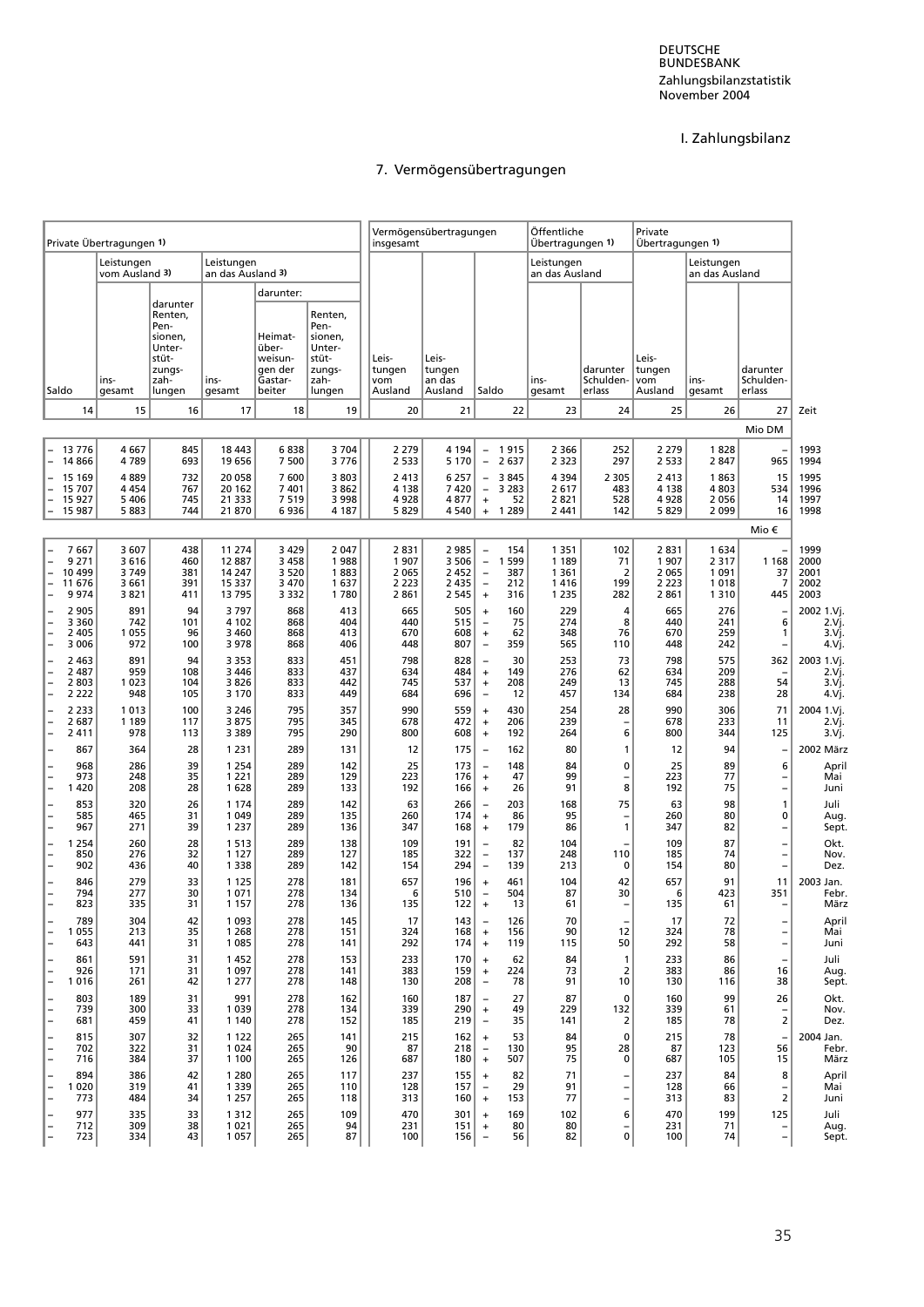

## 8. Nachrichtlich: Leistungen im Rahmen des EU-Haushalts \*)

|                                       |                                                                                                                                                                    |                                                   | Leistungen an den Haushalt der Europäischen Union        |                                                       |                                                        |                                                 |                                               |                                            | Leistungen aus dem Haushalt der Europäischen Union |                                            |
|---------------------------------------|--------------------------------------------------------------------------------------------------------------------------------------------------------------------|---------------------------------------------------|----------------------------------------------------------|-------------------------------------------------------|--------------------------------------------------------|-------------------------------------------------|-----------------------------------------------|--------------------------------------------|----------------------------------------------------|--------------------------------------------|
|                                       |                                                                                                                                                                    |                                                   | eigene Einnahmen der EU                                  |                                                       |                                                        |                                                 |                                               | im Rahmen der Agrarpolitik                 |                                                    |                                            |
|                                       |                                                                                                                                                                    |                                                   |                                                          |                                                       |                                                        |                                                 |                                               |                                            | darunter:                                          |                                            |
|                                       | Nettobeitrag<br>der Bundes-<br>republik<br>Deutschland<br>zum Haushalt<br>der EU 1)                                                                                | insgesamt                                         | Zölle und<br>Abgaben im<br>Rahmen der<br>Agrarpolitik 2) | Anteil der EU<br>am Mehrwert-<br>steuer-<br>aufkommen | <b>BNE-bezogene</b><br>Finanzierungs-<br>leistungen 3) | sonstige<br>Leistungen 4)                       | insgesamt 1)                                  | zusammen 1) 5) Drittländer                 | Erstattungen<br>bei der<br>Ausfuhr in              | Interventionen<br>auf dem<br>Binnenmarkt   |
| Zeit                                  | $\mathbf{1}$                                                                                                                                                       | $\overline{2}$                                    | 3                                                        | 4                                                     | 5                                                      | 6                                               | $\overline{7}$                                | 8                                          | 9                                                  | 10                                         |
|                                       | Mio DM                                                                                                                                                             |                                                   |                                                          |                                                       |                                                        |                                                 |                                               |                                            |                                                    |                                            |
| 1993<br>1994                          | 23 624<br>27 630<br>$\qquad \qquad -$                                                                                                                              | 37851<br>41809                                    | 8 3 7 7<br>8 2 8 7                                       | 20 4 65<br>23 0 21                                    | 8968<br>10 499                                         | 41<br>$\overline{2}$                            | 14 2 27<br>14 179                             | 9561<br>9769                               | 3 2 3 4<br>2 3 7 1                                 | 9 2 5 7<br>8621                            |
| 1995<br>1996<br>1997<br>1998          | 26 063<br>$\overline{\phantom{0}}$<br>22 448<br>$\overline{\phantom{0}}$<br>22 5 29<br>$\overline{\phantom{0}}$<br>23 832<br>$\overline{\phantom{0}}$              | 40 968<br>40 286<br>42 579<br>43 159              | 8 0 7 9<br>7416<br>7 4 8 4<br>7 140                      | 24 7 7 4<br>21913<br>20 440<br>17820                  | 8 1 1 3<br>10 943<br>14 3 8 5<br>17 965                | 1<br>14<br>270<br>234                           | 14 905<br>17838<br>20 050<br>19 3 26          | 10 103<br>11 292<br>11 283<br>11 3 20      | 2 1 9 0<br>1767<br>1741<br>1 2 7 9                 | 9 0 67<br>9 5 5 2<br>9615<br>10 284        |
|                                       | Mio €                                                                                                                                                              |                                                   |                                                          |                                                       |                                                        |                                                 |                                               |                                            |                                                    |                                            |
| 1999<br>2000<br>2001<br>2002<br>2003  | 10 780<br>$\overline{\phantom{0}}$<br>12742<br>$\overline{a}$<br>9977<br>$\overline{\phantom{0}}$<br>7429<br>$\qquad \qquad -$<br>9653<br>$\overline{\phantom{0}}$ | 20 706<br>22 2 2 6<br>20 138<br>18 9 15<br>21 100 | 3 5 4 2<br>3724<br>3 4 9 9<br>3 1 9 9<br>3 0 5 0         | 8 1 3 4<br>9 4 9 6<br>8 5 0 9<br>5 1 4 5<br>5 2 0 9   | 8964<br>8 9 4 3<br>8 0 3 1<br>10518<br>12 840          | 66<br>63<br>99<br>52<br>$\mathbf{1}$            | 9926<br>9 4 8 4<br>10 161<br>11 486<br>11 446 | 5894<br>5977<br>6 3 3 3<br>6 2 1 9<br>6454 | 775<br>715<br>568<br>494<br>456                    | 5 2 2 3<br>5 3 5 6<br>5857<br>5786<br>6057 |
| 2002 1.Vi.<br>2.Vi.<br>3.Vi.<br>4.Vj. | 62<br>4 2 7 9<br>$\overline{\phantom{0}}$<br>1 0 0 3<br>$\overline{\phantom{0}}$<br>2 2 1 0<br>$\overline{\phantom{0}}$                                            | 5 5 7 1<br>5670<br>3 2 8 8<br>4 3 8 6             | 707<br>853<br>729<br>910                                 | 2 4 6 7<br>2 4 3 5<br>677<br>920                      | 2 3 9 7<br>2 3 8 2<br>3 1 8 3<br>2 5 5 7               | $\mathbf 0$<br>$\mathbf 0$<br>52<br>$\mathbf 0$ | 5 6 3 3<br>1 3 9 1<br>2 2 8 5<br>2 1 7 6      | 4 4 7 5<br>432<br>658<br>654               | 126<br>84<br>112<br>173                            | 427<br>532<br>864<br>3 9 6 3               |
| 2003 1.Vi.<br>2.Vj.<br>3.Vj.<br>4.Vj. | 554<br>3852<br>$\overline{\phantom{0}}$<br>3 5 7 7<br>$\overline{\phantom{0}}$<br>1671<br>$\overline{\phantom{0}}$                                                 | 5 5 4 6<br>5 6 3 2<br>5 5 3 0<br>4 3 9 1          | 720<br>807<br>706<br>817                                 | 1 4 7 1<br>1 471<br>1 4 7 1<br>795                    | 3 3 5 4<br>3 3 5 4<br>3 3 5 3<br>2779                  | $\mathbf 0$<br>1<br>0<br>0                      | 4 9 9 2<br>1781<br>1954<br>2720               | 3918<br>536<br>622<br>1 3 7 8              | 127<br>106<br>97<br>125                            | 608<br>504<br>373<br>4572                  |
| 2004 1.Vj.<br>2.Vj.<br>3.Vj.          | 496<br>3 0 4 0<br>$\overline{\phantom{0}}$<br>3 1 5 7<br>$\overline{\phantom{0}}$                                                                                  | 6 1 3 5<br>4657<br>5 4 8 7                        | 721<br>838<br>773                                        | 1 1 4 2<br>672<br>802                                 | 4 2 7 2<br>3 1 4 7<br>3785                             | 0<br>$\mathbf 0$<br>128                         | 5 6 3 9<br>1617<br>2 3 3 1                    | 4 3 9 8<br>403<br>753                      | 132<br>107<br>$\ldots$                             | 311<br>504<br>$\cdots$                     |
| 2002 März                             | 1 5 0 3<br>$\overline{\phantom{0}}$                                                                                                                                | 1832                                              | 226                                                      | 812                                                   | 794                                                    | $\mathbf 0$                                     | 328                                           | 249                                        | $\overline{7}$                                     | 24                                         |
| April<br>Mai<br>Juni                  | 1624<br>$\overline{\phantom{0}}$<br>1 3 5 7<br>$\qquad \qquad -$<br>1 2 9 8<br>$\overline{\phantom{0}}$                                                            | 1857<br>1834<br>1979                              | 252<br>228<br>373                                        | 812<br>812<br>812                                     | 794<br>794<br>794                                      | $\mathbf 0$<br>0<br>$\mathbf 0$                 | 233<br>477<br>681                             | 116<br>201<br>115                          | 22<br>39<br>22                                     | 143<br>247<br>142                          |
| Juli<br>Aug.<br>Sept.                 | 392<br>$\overline{\phantom{0}}$<br>463<br>1 0 7 4<br>$\overline{\phantom{0}}$                                                                                      | 686<br>1015<br>1 5 8 7                            | 246<br>242<br>241                                        | 1 3 6 7<br>223<br>468                                 | 1807<br>498<br>879                                     | 52<br>$\overline{\phantom{a}}$                  | 294<br>1478<br>513                            | 174<br>374<br>109                          | 30<br>64<br>19                                     | 229<br>491<br>143                          |
| Okt.<br>Nov.<br>Dez.                  | 1 300<br>$\overline{\phantom{0}}$<br>661<br>$\overline{\phantom{0}}$<br>249                                                                                        | 1616<br>1607<br>1 1 6 2                           | 270<br>261<br>379                                        | 468<br>468<br>15                                      | 879<br>879<br>799                                      | $\qquad \qquad -$<br>$\mathbf 0$<br>1           | 316<br>946<br>913                             | 86<br>673<br>105                           | 23<br>178<br>28                                    | 522<br>4075<br>633                         |
| 2003 Jan.<br>Febr.<br>März            | 1 3 3 6<br>1 2 3 2<br>$\overline{\phantom{0}}$<br>659                                                                                                              | 2 5 7 5<br>1711<br>1 2 5 9                        | 252<br>237<br>231                                        | 858<br>368<br>245                                     | 1466<br>1 1 0 6<br>782                                 | $\overline{\phantom{m}}$<br>$\mathbf 0$<br>0    | 3912<br>480<br>600                            | 3 1 9 5<br>415<br>308                      | 104<br>13<br>10                                    | 496<br>64<br>48                            |
| April<br>Mai<br>Juni                  | 1518<br>$\overline{\phantom{0}}$<br>1 1 8 5<br>1 1 4 8<br>$\overline{\phantom{0}}$                                                                                 | 1860<br>1841<br>1931                              | 252<br>233<br>322                                        | 490<br>490<br>490                                     | 1 1 1 8<br>1 1 1 8<br>1 1 1 8                          | 0<br>0<br>1                                     | 342<br>656<br>782                             | 237<br>210<br>89                           | 47<br>42<br>18                                     | 223<br>197<br>84                           |
| Juli<br>Aug.<br>Sept.                 | 1 1 9 9<br>964<br>$\overline{\phantom{0}}$<br>1413<br>$\overline{\phantom{0}}$                                                                                     | 1843<br>1830<br>1857                              | 235<br>222<br>249                                        | 490<br>490<br>490                                     | 1 1 1 8<br>1 1 1 8<br>1 1 1 8                          | 0<br>0                                          | 644<br>867<br>443                             | 109<br>405<br>108                          | 17<br>63<br>17                                     | 65<br>243<br>65                            |
| Okt.<br>Nov.<br>Dez.                  | 292<br>$\overline{a}$<br>1 2 7 5<br>$\overline{\phantom{0}}$<br>104<br>$\overline{\phantom{0}}$                                                                    | 685<br>1949<br>1758                               | 259<br>254<br>304                                        | 490<br>2<br>307                                       | 65<br>1697<br>1 1 4 7                                  | $\qquad \qquad -$<br>$\mathbf 0$<br>0           | 393<br>674<br>1654                            | 101<br>270<br>1 0 0 8                      | 9<br>25<br>92                                      | 333<br>897<br>3 3 4 2                      |
| 2004 Jan.<br>Febr.<br>März            | 1 3 0 3<br>1 2 4 4<br><b>-</b><br>555<br>$\overline{\phantom{0}}$                                                                                                  | 2753<br>1932<br>1450                              | 246<br>243<br>232                                        | 631<br>298<br>212                                     | 1876<br>1 3 9 2<br>1 0 0 5                             | 0<br>0<br>0                                     | 4056<br>688<br>895                            | 3764<br>520<br>115                         | 113<br>16<br>3                                     | 266<br>$\frac{1}{37}$<br>$\bf 8$           |
| April<br>Mai<br>Juni                  | 568<br>1 2 3 9<br>$\overline{\phantom{0}}$<br>1 2 3 4<br>$\qquad \qquad -$                                                                                         | 1 0 2 4<br>1758<br>1875                           | 233<br>245<br>360                                        | 138<br>267<br>267                                     | 653<br>1 2 4 6<br>1 2 4 8                              | 0<br>$\overline{\phantom{0}}$                   | 456<br>519<br>641                             | 144<br>188<br>71                           | 38<br>50<br>19                                     | 180<br>235<br>89                           |
| Juli<br>Aug.<br>Sept.                 | 965<br>$\overline{\phantom{0}}$<br>794<br>$\overline{\phantom{0}}$<br>1 3 9 7<br>$\overline{\phantom{0}}$                                                          | 1772<br>1805<br>1910                              | 257<br>246<br>270                                        | 267<br>267<br>267                                     | 1 2 4 8<br>1 2 4 8<br>1 2 8 8                          | $\pmb{0}$<br>44<br>84                           | 807<br>1011<br>513                            | 104<br>489<br>160                          | $\cdots$<br>                                       | $\cdots$<br>$\ddotsc$                      |

\* Bei den Leistungen im Rahmen des Haushalts der EU, die hier zusammenge-aler Ausfuhr nach Großbritannien und Italien. Die Währungsausgleichsbe-<br>fasst dargestellt werden, handelt es sich überwiegend um laufende Übertra-ale

36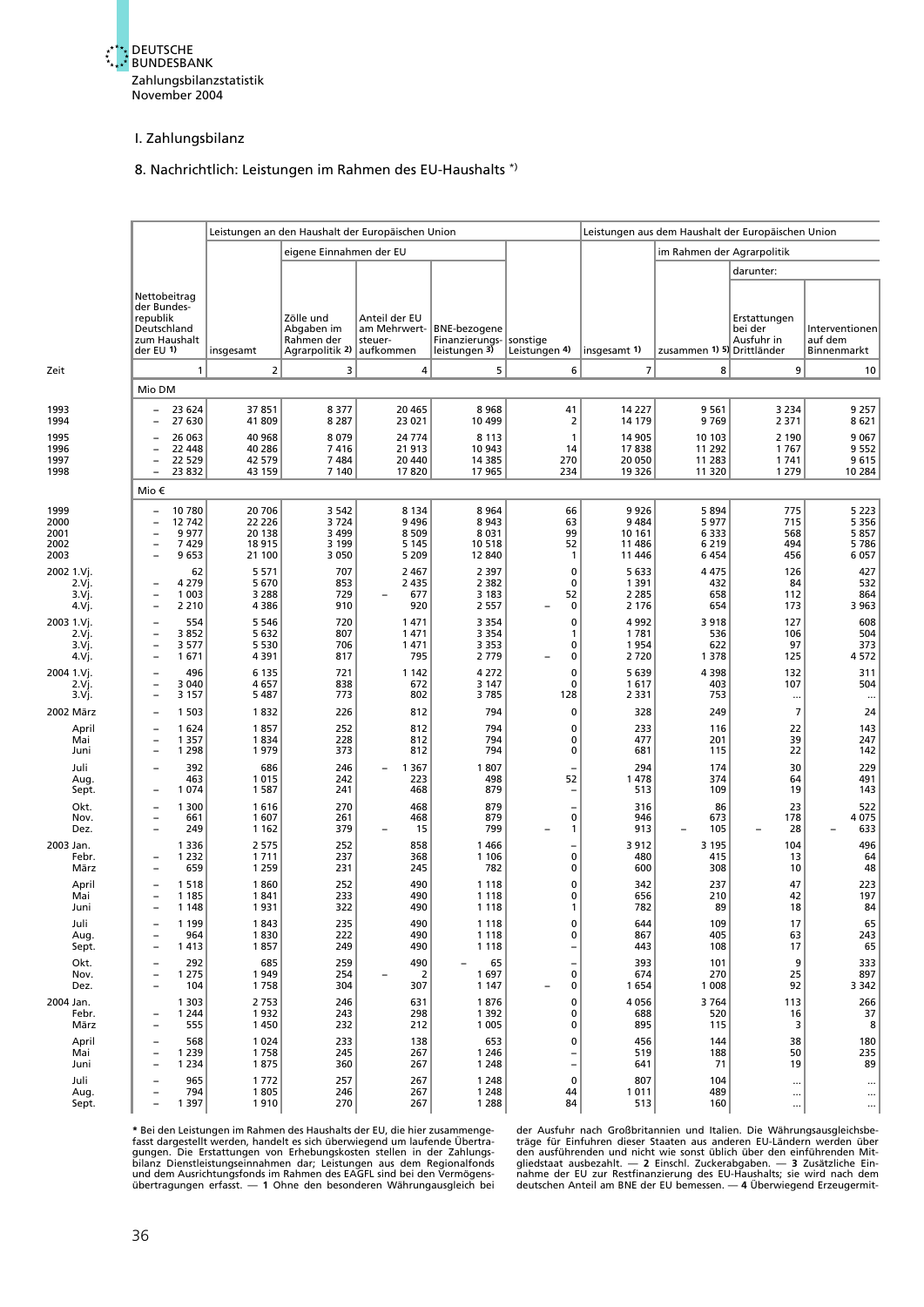I. Zahlungsbilanz

|                                     |                   |                    | Leistungen im Rahmen der Strukturpolitik |                               |                                         |                                          |                                          |                                                      |                     |
|-------------------------------------|-------------------|--------------------|------------------------------------------|-------------------------------|-----------------------------------------|------------------------------------------|------------------------------------------|------------------------------------------------------|---------------------|
|                                     |                   |                    |                                          |                               |                                         |                                          |                                          |                                                      |                     |
|                                     |                   |                    |                                          |                               |                                         |                                          |                                          |                                                      |                     |
| Nahrungs-                           | Erstattung        |                    |                                          |                               |                                         |                                          |                                          |                                                      |                     |
| mittelhilfe<br>(Erstattungs-        | von<br>Erhebungs- |                    | <b>EAGFL</b><br>Abteilung                |                               |                                         | Fischereiaus-                            | Transeuro-                               |                                                      |                     |
| teil)                               | kosten 6)         | zusammen           | Ausrichtung 7)                           | Sozialfonds                   | Regionalfonds                           | richtungsfonds                           | päische Netze                            | übrige                                               |                     |
| 11                                  | 12                | 13                 | 14                                       | 15                            | 16                                      | 17                                       | 18                                       | 19                                                   | Zeit                |
|                                     |                   |                    |                                          |                               |                                         |                                          |                                          | Mio DM                                               |                     |
| 35<br>9                             | 838<br>829        | 3828<br>3 5 8 1    | 985<br>504                               | 1 4 8 1<br>981                | 1 2 7 4<br>2 0 0 4                      | $\overline{\phantom{0}}$                 | <sup>-</sup><br>$\overline{\phantom{a}}$ | 88<br>92                                             | 1993<br>1994        |
| 20                                  | 808               | 3 9 9 4            | 1 1 4 0                                  | 1 5 2 6                       | 1 2 4 9                                 |                                          | $\overline{\phantom{0}}$                 | 79                                                   | 1995                |
| 3<br>$\mathbf{1}$                   | 742<br>748        | 5805<br>8019       | 1 2 7 6<br>1 1 0 9                       | 1 5 9 5<br>3 0 9 9            | 2 7 6 7<br>3 6 6 6                      | 63<br>35                                 | 25<br>82                                 | 78<br>28                                             | 1996<br>1997        |
| 3                                   | 714               | 7 2 9 2            | 1632                                     | 2 0 6 3                       | 3 4 2 7                                 | 44                                       | 98                                       | 27                                                   | 1998                |
|                                     |                   |                    |                                          |                               |                                         |                                          |                                          | Mio €                                                |                     |
| $\frac{2}{3}$                       | 354<br>372        | 3678<br>3 1 3 4    | 621<br>623                               | 1 3 7 3<br>1 2 5 0            | 1 5 6 2<br>1 2 0 5                      | 45<br>30                                 | 63<br>13                                 | 14<br>13                                             | 1999<br>2000        |
| $\mathbf{1}$<br>$\pmb{0}$           | 350<br>1 2 4 1    | 3 4 7 8<br>4026    | 464<br>504                               | 1459<br>1831                  | 1 4 6 5<br>1617                         | 15<br>13                                 | 69<br>55                                 | 6<br>6                                               | 2001<br>2002        |
| 0                                   | 763               | 4 2 3 0            | 560                                      | 1 3 7 0                       | 2 10 6                                  | 25                                       | 142                                      | 27                                                   | 2003                |
| $\overline{a}$<br>$\qquad \qquad -$ | 105<br>213        | 1 0 5 4<br>746     | 89<br>222                                | 387<br>315                    | 528<br>198                              | 12<br>$\mathbf 0$                        | 33<br>10                                 | 5<br>1                                               | 2002 1.Vj.<br>2.Vj. |
| $\pmb{0}$<br>0                      | 617<br>307        | 1011<br>1 2 1 5    | 57<br>135                                | 352<br>777                    | 595<br>296                              | $\mathbf{1}$<br>0                        | 6<br>6                                   | 0<br>$\qquad \qquad -$                               | 3.Vj.<br>4.Vj.      |
| $\pmb{0}$                           | 180               | 893                | 140                                      | 98                            | 518                                     | 21                                       | 116                                      | $\mathbf{1}$                                         | 2003 1.Vj.          |
| $\overline{a}$<br>$\mathbf 0$       | 202<br>177        | 1 0 4 4<br>1 1 5 5 | 127<br>96                                | 417<br>393                    | 494<br>637                              | $\overline{\phantom{0}}$<br>$\mathbf{1}$ | 5<br>5                                   | 1<br>24                                              | 2.Vj.<br>3.Vj.      |
| $\overline{a}$                      | 204               | 1 1 3 8            | 198                                      | 463                           | 457                                     | 3                                        | 16                                       | 1                                                    | 4.Vj.               |
| $\pmb{0}$<br>$\overline{a}$         | 180<br>209        | 1 0 6 1<br>1 0 0 5 | 21<br>262                                | 85<br>343                     | 755<br>342                              | 0<br>9                                   | 199<br>48                                | $\qquad \qquad$<br>$\overline{\phantom{0}}$          | 2004 1.Vj.<br>2.Vj. |
|                                     | 193               | 1 3 8 4            | 155                                      | 592                           | 609                                     | 1                                        | 27                                       | $\overline{\phantom{a}}$                             | 3.Vj.               |
| $\overline{\phantom{0}}$            | 56                | 23                 | -                                        | 9                             |                                         | 12                                       | $\mathbf 2$                              |                                                      | 2002 März           |
| -<br>$\overline{a}$                 | 63<br>57          | 54<br>219          | 21<br>141                                | 32                            | $\mathbf{1}$<br>68                      | $\qquad \qquad -$<br>$\pmb{0}$           | $\overline{\phantom{0}}$<br>10           | $\qquad \qquad -$<br>$\overline{\phantom{0}}$        | April<br>Mai        |
| $\overline{\phantom{0}}$            | 93                | 473                | 61                                       | 282                           | 129                                     | $\overline{\phantom{0}}$                 | $\overline{\phantom{0}}$                 | $\mathbf{1}$                                         | Juni                |
| $\pmb{0}$<br>$\pmb{0}$              | 61<br>495         | 58<br>609          | 57<br>$\overline{\phantom{0}}$           | 352                           | 251                                     | -<br>0                                   | 0<br>6                                   | $\pmb{0}$<br>$\overline{\phantom{a}}$                | Juli<br>Aug.        |
| $\pmb{0}$                           | 60                | 344                | $\overline{\phantom{0}}$                 | $\overline{\phantom{0}}$      | 343                                     | 1                                        | $\overline{\phantom{0}}$                 | $\overline{\phantom{0}}$                             | Sept.               |
| $\pmb{0}$<br>$\pmb{0}$              | 67<br>65          | 162<br>208         | 46<br>$\overline{\phantom{0}}$           | 58<br>28                      | 58<br>179                               | -<br>$\overline{a}$                      | 0<br>2                                   | $\overline{\phantom{m}}$<br>$\overline{\phantom{0}}$ | Okt.<br>Nov.        |
| 0                                   | 174               | 844                | 90                                       | 692                           | 60                                      | $\pmb{0}$                                | 3                                        | $\overline{\phantom{a}}$                             | Dez.                |
| $\pmb{0}$<br>0                      | 63<br>59          | 654<br>5           | 27<br>1                                  | 1<br>$\overline{\phantom{0}}$ | 517                                     | 1<br>3                                   | 106<br>1                                 | 1<br><sup>-</sup>                                    | 2003 Jan.<br>Febr.  |
| $\mathbf 0$                         | 58                | 235                | 111                                      | 97                            | 1                                       | 18                                       | 9                                        | $\overline{\phantom{a}}$                             | März                |
| -                                   | 63<br>58          | 42<br>388          | $\overline{2}$<br>76                     | 28<br>67                      | 8<br>245                                | -<br>$\overline{\phantom{0}}$            | 5<br>$\overline{\phantom{0}}$            | $\qquad \qquad -$<br>$\mathbf 0$                     | April<br>Mai        |
| $\qquad \qquad -$                   | 80                | 613                | 49                                       | 322                           | 241                                     | $\overline{\phantom{0}}$                 | 0                                        | 0                                                    | Juni                |
| 0<br>$\pmb{0}$                      | 59<br>56          | 476<br>406         | 0<br>0                                   | 245<br>$\mathbf 2$            | 227<br>378                              | -<br>$\mathbf{1}$                        | 3<br>1                                   | 0<br>24                                              | Juli                |
| $\pmb{0}$                           | 62                | 273                | 95                                       | 146                           | 32                                      | -                                        | $\overline{\phantom{0}}$                 | $\overline{\phantom{a}}$                             | Aug.<br>Sept.       |
| $\overline{a}$<br>-                 | 65<br>63          | 227<br>340         | 51<br>88                                 | $70\,$<br>4                   | 98<br>248                               | 1<br>$\qquad \qquad -$                   | $\overline{\phantom{a}}$<br>0            | -<br>$\overline{\phantom{a}}$                        | Okt.<br>Nov.        |
| $\qquad \qquad -$                   | 76                | 570                | 59                                       | 388                           | 111                                     |                                          | 9                                        | $\mathbf{1}$                                         | Dez.                |
| $\pmb{0}$<br>0                      | 61<br>61          | 231<br>108         | $\mathbf 2$<br>16                        | 20<br>25                      | 149<br>0                                | $\pmb{0}$<br>-                           | 59<br>66                                 | $\overline{\phantom{a}}$<br>$\qquad \qquad -$        | 2004 Jan.<br>Febr.  |
| 0                                   | 58                | 722                | 3                                        | 39                            | 606                                     | <sup>-</sup>                             | 74                                       | $\qquad \qquad -$                                    | März                |
| -<br>$\overline{a}$                 | 58<br>61          | 254<br>270         | 145<br>59                                | 18<br>150                     | 79<br>61                                | 9<br>0                                   | 3<br>$\overline{\phantom{0}}$            | -<br>$\qquad \qquad -$                               | April<br>Mai        |
| $\overline{a}$                      | 90                | 480                | 58                                       | 175                           | 202                                     | -                                        | 46                                       | $\overline{\phantom{a}}$                             | Juni                |
| $\cdots$<br>$\cdots$                | 64<br>61          | 638<br>460         | 60<br>$\overline{7}$                     | 170<br>232                    | 387                                     | 1<br>0                                   | 21<br>6                                  | $\qquad \qquad -$<br>$\qquad \qquad -$               | Juli                |
| $\cdots$                            | 68                | 286                | 88                                       | 190                           | $\begin{array}{c} 215 \\ 7 \end{array}$ | <sup>-</sup>                             | $\overline{a}$                           |                                                      | Aug.<br>Sept.       |

verantwortungs- und Garantiemengenabgabe für Milch, Milcherzeugnisse, kosten in Höhe von 10% von 1988 bis 2000; 25% ab 2001 für Zölle und Getreide. — 5 Differenzen zwischen den Zahlungen der EU an den Bund Abgaben im Rahme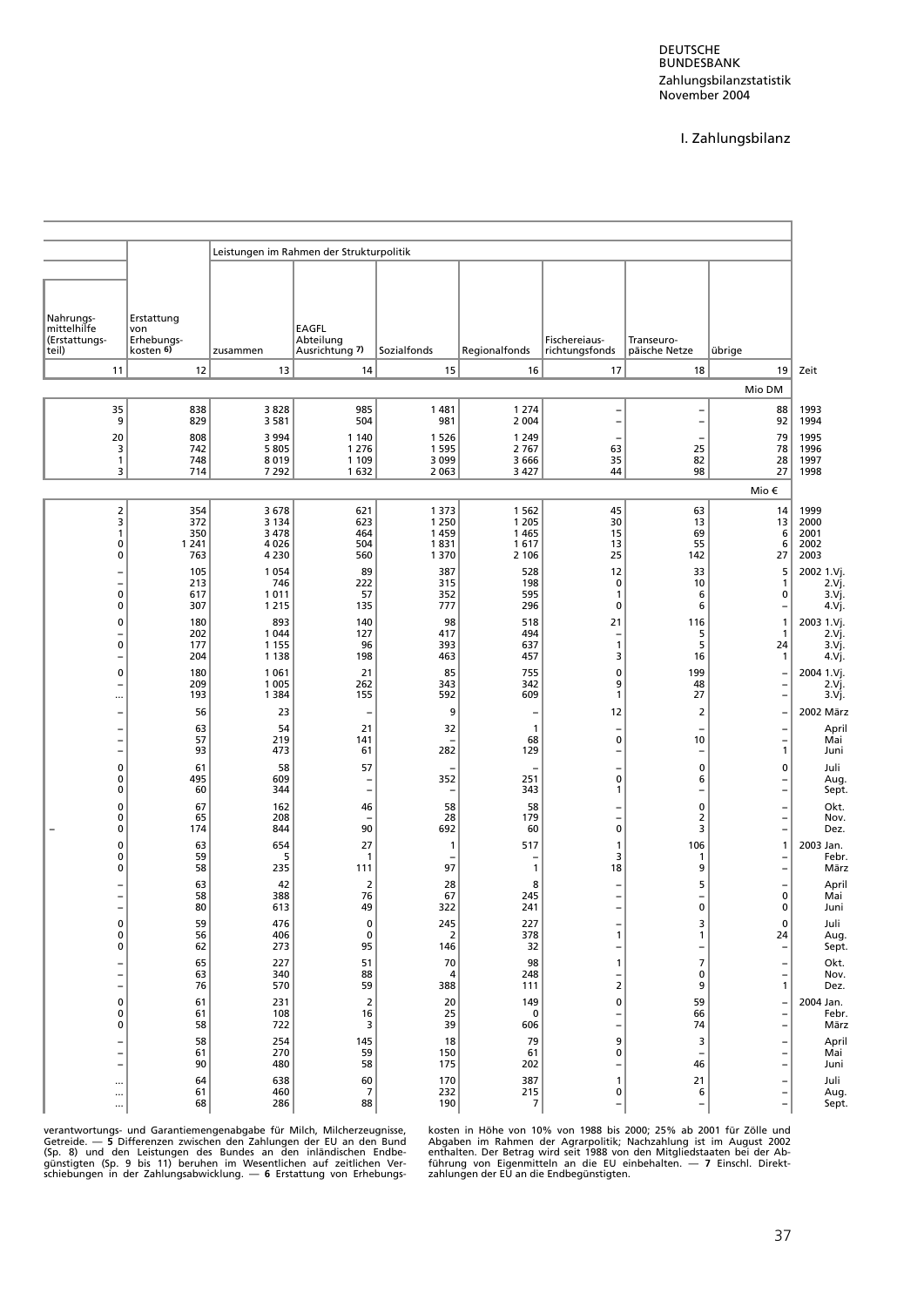

## 9. Kapitalverkehr mit dem Ausland a) Insgesamt \*)

|                    |                                               | Saldo des gesamten Kapitalverkehrs                                              |                                                                                  |                                                                                |                                                                            |                                                                           | Deutsche Nettokapitalanlagen im Ausland (Zunahme/Kapitalausfuhr: -)    |                                                                                 |                                                                                            |                                                                           |                                                                          |                                                                  |                                                                         |
|--------------------|-----------------------------------------------|---------------------------------------------------------------------------------|----------------------------------------------------------------------------------|--------------------------------------------------------------------------------|----------------------------------------------------------------------------|---------------------------------------------------------------------------|------------------------------------------------------------------------|---------------------------------------------------------------------------------|--------------------------------------------------------------------------------------------|---------------------------------------------------------------------------|--------------------------------------------------------------------------|------------------------------------------------------------------|-------------------------------------------------------------------------|
|                    |                                               |                                                                                 |                                                                                  |                                                                                |                                                                            |                                                                           |                                                                        | Finanzderivate                                                                  | Wertpapieranlagen und                                                                      |                                                                           | Kreditgewährung                                                          |                                                                  |                                                                         |
|                    |                                               |                                                                                 |                                                                                  |                                                                                |                                                                            |                                                                           |                                                                        |                                                                                 | darunter:                                                                                  |                                                                           |                                                                          | darunter:                                                        |                                                                         |
|                    | ins-                                          | Direkt-<br>investi-                                                             | Wert-<br>papier-<br>anlagen<br>und<br>Finanz-                                    | Kredit-                                                                        | übriger<br>Kapital-                                                        | ins-                                                                      | Direkt-<br>investi-                                                    | ins-                                                                            | Divi-<br>denden-                                                                           | fest-<br>verzins-<br>liche<br>Wert-                                       | ins-                                                                     | Monetäre<br>Finanz-                                              | Unter-<br>nehmen<br>und<br>Privat-                                      |
|                    | gesamt                                        | tionen 1)                                                                       | derivate                                                                         | verkehr                                                                        | verkehr                                                                    | gesamt                                                                    | tionen 1)                                                              | gesamt                                                                          | werte                                                                                      | papiere                                                                   | gesamt                                                                   | institute 2)                                                     | personen                                                                |
| Zeit               | 1                                             | 2                                                                               | 3                                                                                | 4                                                                              | 5                                                                          | 6                                                                         | $\overline{7}$                                                         | 8                                                                               | 9                                                                                          | 10                                                                        | 11                                                                       | 12                                                               | 13                                                                      |
|                    | Mio DM                                        |                                                                                 |                                                                                  |                                                                                |                                                                            |                                                                           |                                                                        |                                                                                 |                                                                                            |                                                                           |                                                                          |                                                                  |                                                                         |
| 1993<br>1994       | 21 4 42<br>+<br>57871<br>$\ddot{}$            | 27822<br>19 0 27<br>$\overline{\phantom{a}}$                                    | 198 527<br>$+$<br>50 510<br>$\overline{\phantom{0}}$                             | 146 782<br>$\overline{\phantom{0}}$<br>128 938<br>$\ddot{}$                    | 2 4 8 1<br>1 5 2 9<br>$\overline{\phantom{0}}$                             | 288 017<br>$\overline{\phantom{0}}$<br>91 643<br>$\overline{\phantom{0}}$ | 28 4 31<br>$-30605$                                                    | $-41796$<br>$-65404$                                                            | 8 2 2 8<br>$-11987$                                                                        | 12 539<br>$\overline{\phantom{0}}$<br>27 281<br>$\qquad \qquad -$         | $-215242$<br>$+ 6820$                                                    | $-146455$<br>$+ 30251$                                           | 57 164<br>27 315<br>$\overline{\phantom{0}}$                            |
| 1995               | 63 647<br>÷                                   | $-38729$                                                                        | 48782<br>$\begin{array}{c} + \end{array}$                                        | 58 757<br>$\ddot{}$                                                            | 5 1 6 3<br>$\overline{\phantom{0}}$                                        | $-169369$                                                                 | $-55962$                                                               | 26 363<br>$\overline{\phantom{0}}$                                              | 1 7 2 7<br>÷                                                                               | 24 072<br>$\overline{\phantom{a}}$                                        | $-82759$                                                                 | $-77822$                                                         | 4 107<br>$\ddot{}$                                                      |
| 1996<br>1997       | 23 607<br>÷<br>31<br>÷                        | $-66559$<br>$-51248$                                                            | 86 272<br>$\begin{array}{c} + \end{array}$<br>13 157<br>$\overline{\phantom{a}}$ | 7889<br>$\bf{+}$<br>69 558<br>$\bf{+}$                                         | 3 9 9 4<br>$\overline{\phantom{a}}$<br>5 1 2 2<br>$\overline{\phantom{a}}$ | $-192796$<br>387 149<br>$\overline{\phantom{0}}$                          | $-76449$<br>$-72480$                                                   | $-55075$<br>$-171175$                                                           | $-21970$<br>$-66492$                                                                       | 20 849<br>$\overline{\phantom{a}}$<br>81850<br>$\overline{\phantom{a}}$   | $-57256$<br>$-139139$                                                    | $-60216$<br>$-139672$                                            | 3 1 3 4<br>$\ddot{}$<br>4 0 4 0<br>$\begin{array}{c} + \end{array}$     |
| 1998               | 32 810<br>$\ddot{}$                           | $-113026$                                                                       | 4 3 8 7<br>$\overline{\phantom{a}}$                                              | + 158 539                                                                      | 8315                                                                       | $-577308$                                                                 | $-156302$                                                              | $-269535$                                                                       | $-121037$                                                                                  | $-$<br>110 639                                                            | $-143384$                                                                | $-135477$                                                        | 6 2 5 5<br>$\overline{\phantom{0}}$                                     |
|                    | Mio €                                         |                                                                                 |                                                                                  |                                                                                |                                                                            |                                                                           |                                                                        |                                                                                 |                                                                                            |                                                                           |                                                                          |                                                                  |                                                                         |
| 1999               | 22 931                                        | $-49384$                                                                        | 11 471                                                                           | 40 293<br>$\ddot{}$                                                            | 2 3 6 9                                                                    | 346 737<br>$\qquad \qquad -$                                              | $-102018$                                                              | $-179562$                                                                       | $-68032$                                                                                   | 94 595                                                                    | $-62834$                                                                 | $-4243$                                                          | + 19 495                                                                |
| 2000               | 28 343<br>$\ddot{}$                           | $+153822$                                                                       | 164 910                                                                          | 41 285<br>$\bf{+}$                                                             | 1854                                                                       | 364 291<br>$\overline{\phantom{a}}$                                       | $-61387$                                                               | $-216002$                                                                       | $-102279$                                                                                  | 70 130<br>$\overline{\phantom{a}}$                                        | $-84717$                                                                 | $-101533$                                                        | 5 2 3 6                                                                 |
| 2001<br>2002       | 26 233<br>70 724<br>$\overline{a}$            | $-17563$<br>$+ 29107$                                                           | 33 325<br>$\ddot{}$<br>43 072<br>$\ddot{}$                                       | 40 656<br>$\overline{\phantom{a}}$<br>$-141394$                                | 1 3 3 8<br>1 5 0 9<br>$\overline{\phantom{0}}$                             | 270 632<br>$\overline{\phantom{a}}$<br>249 672<br>$-$                     | $-41185$<br>9 1 6 1<br>$\qquad \qquad -$                               | $-117546$<br>$-66711$                                                           | $-10581$<br>4 8 3 2<br>$\qquad \qquad -$                                                   | 95 067<br>$\overline{\phantom{m}}$<br>49 0 56<br>$\overline{\phantom{a}}$ | $-110515$<br>$-172208$                                                   | $-130648$<br>$-132536$                                           | 19861<br>10830<br>$\overline{\phantom{a}}$                              |
| 2003               | 69 725<br>$\overline{\phantom{0}}$            | 9 1 3 2<br>$\begin{array}{c} + \end{array}$                                     | 58 459<br>$\ddot{}$                                                              | $-134750$                                                                      | 2 5 6 6<br>$\overline{\phantom{0}}$                                        | $-189429$                                                                 | 2 2 6 8<br>$\overline{\phantom{a}}$                                    | $-32816$                                                                        | 7628<br>$\ddot{}$                                                                          | 37811<br>$\overline{\phantom{a}}$                                         | $-151755$                                                                | $-122307$                                                        | 30 944<br>$\overline{\phantom{0}}$                                      |
| 2002 1.Vj.         | 5740<br>+                                     | 14 167<br>$+$                                                                   | 1 572                                                                            | 6422                                                                           | 433                                                                        | 54 003<br>$\overline{\phantom{0}}$                                        | 1428<br>$\ddot{}$                                                      | 29 506                                                                          | 6428<br>$\qquad \qquad -$                                                                  | 14 622<br>$\overline{\phantom{0}}$                                        | $-25453$                                                                 | 2 3 0 5                                                          | 7887                                                                    |
| 2.Vj.<br>3.Vj.     | 9488<br>17 554                                | 15 060<br>$+$<br>10 111                                                         | 30 718<br>$\ddot{}$<br>29 813<br>$\ddot{}$                                       | 54 822<br>36 957                                                               | 444<br>300                                                                 | 75 869<br>$\overline{\phantom{a}}$<br>91 099<br>$\qquad \qquad -$         | 1999<br>$\ddot{}$<br>12896<br>$\overline{\phantom{0}}$                 | 17 424<br>$\overline{\phantom{a}}$<br>10 450<br>$\overline{\phantom{a}}$        | 150<br>$\begin{array}{c} + \end{array}$<br>6 6 33<br>$\begin{array}{c} + \end{array}$      | 17 132<br>$\qquad \qquad -$<br>9775<br>$\overline{\phantom{0}}$           | $-5990$<br>$-67411$                                                      | 54 117<br>$-$<br>$-45819$                                        | 5 8 0 5<br>7439                                                         |
| 4.Vj.              | 49 422                                        | 9991<br>$\ddot{}$                                                               | 15 8 86<br>$\overline{\phantom{0}}$                                              | $\overline{\phantom{a}}$<br>43 195                                             | 332<br>$\overline{\phantom{0}}$                                            | $\overline{\phantom{0}}$<br>28 702                                        | 308<br>$\ddot{}$                                                       | 9 3 3 1<br>$\overline{\phantom{a}}$                                             | 5 1 8 7                                                                                    | 7 5 2 7<br>$\overline{\phantom{0}}$                                       | $-19354$                                                                 | $-30296$                                                         | 10 300<br>$+$                                                           |
| 2003 1.Vj.         | 12 5 11                                       | 911                                                                             | 37 122<br>$\ddot{}$                                                              | 48 138<br>$\qquad \qquad -$                                                    | 583                                                                        | 99 207<br>$\qquad \qquad -$                                               | 15 602                                                                 | 8 1 2 9<br>$\ddot{}$                                                            | $+ 15598$                                                                                  | 9836                                                                      | 91 146<br>$\qquad \qquad -$                                              | - 74 254                                                         | 21 084                                                                  |
| 2.Vi.<br>3.Vj.     | 26 220<br>$\overline{\phantom{0}}$<br>5 2 2 9 | $+ 19164$<br>2788<br>$\ddot{}$                                                  | 7703<br>$\ddot{}$<br>6736                                                        | $\overline{a}$<br>52 465<br>$\overline{a}$<br>610                              | 622<br>$\overline{\phantom{0}}$<br>671                                     | $\overline{a}$<br>65 386<br>590<br>$\overline{\phantom{0}}$               | 15 290<br>$\ddot{}$<br>3 0 4 1<br>$\overline{\phantom{0}}$             | 28 302<br>$\qquad \qquad -$<br>1938<br>$\overline{\phantom{0}}$                 | 1 2 6 6<br>$\overline{\phantom{a}}$<br>$\overline{\phantom{a}}$<br>734                     | 20 470<br>$\overline{\phantom{a}}$<br>860                                 | 51719<br>$-$<br>5 0 6 6<br>$\ddot{}$                                     | $-66528$<br>$+ 29417$                                            | 5 2 3 4<br>$\overline{\phantom{a}}$<br>8622<br>$\overline{\phantom{0}}$ |
| 4.Vj.              | 25 7 64<br>$\overline{\phantom{0}}$           | 11 909<br>$\overline{\phantom{m}}$                                              | 20 370<br>$\overline{+}$                                                         | 33 537<br>$\overline{\phantom{0}}$                                             | 689<br>$\overline{\phantom{0}}$                                            | 24 246<br>$\qquad \qquad -$                                               | 1 0 8 5<br>$\ddot{}$                                                   | 10 705<br>$\overline{\phantom{a}}$                                              | 5969<br>$\overline{\phantom{a}}$                                                           | 6645<br>$\overline{\phantom{0}}$                                          | $-13957$                                                                 | 10 941<br>$\overline{\phantom{a}}$                               | 3 9 9 7<br>$\ddot{}$                                                    |
| 2004 1.Vj.         | 14 387                                        | 21866                                                                           | 6818<br>$\ddot{}$                                                                | 1 6 3 4<br>$\ddot{}$                                                           | 973<br>$\overline{\phantom{0}}$                                            | 77 020<br>$\qquad \qquad -$                                               | 10 210<br>$\ddot{}$                                                    | 27 245                                                                          | 1 2 3 0<br>$\begin{array}{c} + \end{array}$                                                | 26 144<br>$\overline{\phantom{a}}$                                        | 58 969<br>$\overline{\phantom{a}}$                                       | - 36 597                                                         | 17 505                                                                  |
| 2.Vj.              | 67869                                         | 7528<br>$\overline{\phantom{0}}$                                                | 27810<br>$\overline{\phantom{a}}$                                                | 31 791<br>$\overline{\phantom{0}}$<br>$\overline{a}$                           | 740<br>$\overline{\phantom{0}}$                                            | $\overline{\phantom{0}}$<br>10 199                                        | 2 5 0 3                                                                | 29 3 33<br>$\overline{\phantom{0}}$                                             | 926<br>$\begin{array}{c} + \end{array}$                                                    | 25 642<br>$\overline{\phantom{0}}$                                        | $+ 22456$                                                                | $-14365$                                                         | 4860<br>$\ddot{}$                                                       |
| 3.Vj.              | 31 210<br>$\overline{\phantom{0}}$            | 8729<br>$\overline{\phantom{a}}$                                                | 16 485<br>$\ddot{}$                                                              | 38 317<br>$\overline{\phantom{a}}$                                             | 649<br>$\overline{\phantom{0}}$                                            | $\overline{\phantom{0}}$<br>97 070                                        | 8 1 1 4<br>$\overline{\phantom{0}}$                                    | 22 545<br>$\overline{\phantom{a}}$                                              | 6 0 6 0<br>$\ddot{}$                                                                       | 17750<br>$\qquad \qquad -$                                                | 65 7 66<br>$\qquad \qquad -$                                             | $-33208$                                                         | 2 2 6 9<br>$\overline{\phantom{0}}$                                     |
| 2002 März          | 1044<br>÷                                     | 4 1 3 2<br>$\ddot{}$                                                            | 8 2 8 9<br>$\overline{+}$                                                        | 11 342                                                                         | 35                                                                         | 37 038<br>$\overline{\phantom{0}}$                                        | 1400<br>$\overline{1}$                                                 | 7739                                                                            | 3 6 2 5<br>$\ddot{}$                                                                       | 8898                                                                      | $-30658$                                                                 | $-27181$                                                         | 910                                                                     |
| April<br>Mai       | 330<br>÷<br>492<br>÷                          | 9843<br>$\ddot{}$<br>18911<br>$\ddot{}$                                         | 7425<br>$\overline{\phantom{0}}$<br>5 1 9 5<br>$\ddot{}$                         | 1795<br>$\overline{\phantom{a}}$<br>23 512<br>$\overline{\phantom{0}}$         | 294<br>$\overline{\phantom{0}}$<br>103<br>$\overline{\phantom{0}}$         | 33 142<br>$\qquad \qquad -$<br>45 663<br>$\overline{\phantom{a}}$         | 5 0 2 6<br>$\ddot{}$<br>4665<br>$\ddot{}$                              | 4 4 3 5<br>$\overline{\phantom{0}}$<br>13 457<br>$\overline{\phantom{a}}$       | 952<br>$\overline{\phantom{0}}$<br>463<br>$\overline{\phantom{a}}$                         | 3 2 5 4<br>$\overline{\phantom{0}}$<br>11 510<br>$\overline{\phantom{a}}$ | $-33439$<br>$-36759$                                                     | $-10429$<br>$-3532$                                              | 12 4 61<br>$\overline{\phantom{a}}$<br>4 4 2 5<br>$\qquad \qquad -$     |
| Juni               | 10 310<br>$\overline{\phantom{0}}$            | $13694$ +<br>$\overline{\phantom{a}}$                                           | 32 947                                                                           | 29 5 15<br>$\overline{\phantom{a}}$                                            | 48<br>$\overline{\phantom{0}}$                                             | 2 9 3 6<br>$\ddot{\phantom{1}}$                                           | 7692<br>$\overline{\phantom{a}}$                                       | $\ddot{}$<br>468                                                                | 1 5 6 5<br>$\ddot{}$                                                                       | 2 3 6 8<br>$\overline{\phantom{a}}$                                       | $+ 10207$                                                                | 8 3 5 6<br>$\overline{\phantom{a}}$                              | 11 082<br>$\ddot{}$                                                     |
| Juli               | 11 194                                        | 10634                                                                           | 5 5 2 8<br>$\ddot{}$                                                             | 5974                                                                           | 114<br>$\overline{\phantom{0}}$                                            | 40 927<br>$\qquad \qquad -$                                               | 10826<br>$\overline{\phantom{0}}$                                      | 16 804<br>$\qquad \qquad -$                                                     | 1850<br>$\overline{\phantom{a}}$                                                           | 8029<br>$\overline{\phantom{0}}$                                          | $-13141$                                                                 | 4 8 0 5<br>$\ddot{}$                                             | 1688                                                                    |
| Aug.<br>Sept.      | 4630<br>1730                                  | 2 4 2 4<br>$\begin{array}{c} + \end{array}$<br>1901<br>$\overline{\phantom{0}}$ | 8716<br>$\ddot{}$<br>15 5 69<br>$\overline{+}$                                   | 15 613<br>$\overline{\phantom{0}}$<br>$\overline{\phantom{0}}$<br>15 370       | 157<br>$\overline{\phantom{0}}$<br>28<br>$\overline{\phantom{0}}$          | 12 779<br>$\overline{\phantom{0}}$<br>$\overline{\phantom{0}}$<br>37 393  | 2988<br>$\ddot{}$<br>5 0 5 8                                           | 868<br>$\ddot{}$<br>5 4 8 5<br>$\ddot{}$                                        | 2 0 9 5<br>$\begin{array}{c} + \end{array}$<br>6 3 8 8<br>$\begin{array}{c} + \end{array}$ | 1942<br>∣ +<br>3688                                                       | 16 474<br>$\overline{\phantom{a}}$<br>37 796<br>$\overline{\phantom{a}}$ | 13 120<br>$\overline{\phantom{a}}$<br>$-37504$                   | 1955<br>3796                                                            |
| Okt.               | 21 706                                        | 156                                                                             | 4786<br>$\overline{\phantom{0}}$                                                 | 16 653<br>$\overline{\phantom{0}}$                                             | 111<br>$\overline{\phantom{0}}$                                            | 31 656<br>$\qquad \qquad -$                                               | 1776<br>$\overline{\phantom{0}}$                                       | 5927<br>$\overline{\phantom{0}}$                                                | 2679<br>$\overline{\phantom{0}}$                                                           | 1 1 2 9<br>$\overline{\phantom{0}}$                                       | $-23841$                                                                 | $-15567$                                                         | 2761                                                                    |
| Nov.               | 5800<br>$\overline{\phantom{0}}$              | 3 6 4 6<br>$\ddot{}$                                                            | 1857<br>$\ddot{}$                                                                | $\overline{\phantom{a}}$<br>11 194                                             | 109<br>$\overline{\phantom{a}}$                                            | 36 416<br>$\qquad \qquad -$                                               | 2412<br>$\begin{array}{c} + \end{array}$                               | 3 9 0 6<br>$\qquad \qquad -$                                                    | 2 4 3 8<br>$\ddot{}$                                                                       | 7844<br>$\qquad \qquad -$                                                 | 34 814<br>$\overline{\phantom{a}}$                                       | $-40185$                                                         | 766<br>$\ddot{}$                                                        |
| Dez.               | 21916                                         | 6 5 0 1<br>$\ddot{}$                                                            | 12 958<br>$\overline{\phantom{a}}$                                               | $\overline{\phantom{a}}$<br>15 348                                             | 112<br>$\overline{\phantom{0}}$                                            | 39 370<br>$\ddot{\phantom{1}}$                                            | 328<br>$\overline{\phantom{0}}$                                        | 502<br>$\ddot{}$                                                                | 4947<br>$\overline{\phantom{a}}$                                                           | 1445<br>$+$                                                               | $+ 39300$                                                                | $+ 25457$                                                        | 12 295<br>$\ddot{}$                                                     |
| 2003 Jan.<br>Febr. | 3 1 0 3<br>22 3 23                            | 7 104<br>1072<br>$\overline{\phantom{a}}$                                       | 4 3 5 7<br>$\ddot{}$<br>12 478<br>$\ddot{}$                                      | 122<br>33 511<br>$\overline{\phantom{0}}$                                      | 234<br>219<br>$\overline{\phantom{0}}$                                     | 37 160<br>$\qquad \qquad -$<br>39 767<br>$\qquad \qquad -$                | $-16227$<br>849<br>$\ddot{}$                                           | 443<br>1 5 2 3<br>$\ddot{}$                                                     | 4 0 7 3<br>$\begin{array}{c} + \end{array}$<br>6629<br>$\begin{array}{c} + \end{array}$    | 2 1 3 8<br>6896<br><u>  —</u>                                             | $-20260$<br>41916<br>$\overline{\phantom{a}}$                            | $-15353$<br>37 031<br>$\overline{\phantom{a}}$                   | 11893<br>5920                                                           |
| März               | 12915<br>$\ddot{}$                            | 7 2 6 5<br>$\overline{+}$                                                       | 20 287<br>$\overline{+}$                                                         | $\overline{\phantom{a}}$<br>14 506                                             | $\overline{\phantom{a}}$<br>131                                            | 22 281<br>$\overline{\phantom{a}}$                                        | 225                                                                    | 7 0 4 9<br>$\ddot{}$                                                            | 4896<br>$\begin{array}{c} + \end{array}$                                                   | 803<br>l –                                                                | $-28970$                                                                 | $-21871$                                                         | 3 2 7 1<br>$\overline{\phantom{0}}$                                     |
| April              | 3639<br>$\overline{\phantom{0}}$              | $2896$ +<br>$+$                                                                 | 7945                                                                             | $\overline{\phantom{m}}$<br>14 155                                             | $326 -$                                                                    | 27 520                                                                    | 2764<br>$\ddot{}$                                                      | 1789<br>$\overline{\phantom{0}}$                                                | $+ 11776$ -                                                                                | 9 2 7 2                                                                   | $-28144$                                                                 | $-20722$                                                         | 9423                                                                    |
| Mai<br>Juni        | 7 6 9 4<br>-<br>14 887<br>-                   | $6369$ -<br>$\begin{array}{c} + \end{array}$<br>$9899 +$<br>$\bf{+}$            | 842<br>600                                                                       | $13111 -$<br>$\overline{\phantom{a}}$<br>$\overline{\phantom{a}}$<br>$25199$ – | $187 -$                                                                    | $110$ – 19 864<br>18 003                                                  | 5 8 9 9<br>$\ddot{}$<br>$\bf{+}$<br>6 6 2 6                            | $-11966$<br>$-14548$                                                            | $3218$ -<br>$\qquad \qquad -$<br>$\qquad \qquad -$<br>$9824$ -                             | 7625<br>3 5 7 3                                                           | $-13682$<br>$\overline{\phantom{a}}$<br>9893                             | $-34680$<br>$-11126$                                             | 382<br>$\qquad \qquad -$<br>4570<br>$\ddot{}$                           |
| Juli               | 308<br>÷                                      | 290<br>$\ddot{}$                                                                | 637<br>$+$                                                                       | $359$   $-$                                                                    | 260                                                                        | 943<br>$\overline{\phantom{0}}$                                           | 3 4 3 4                                                                | 1 3 6 0<br>$\pmb{+}$                                                            | $2585 +$<br>-                                                                              | 2655                                                                      | 1 3 8 4<br>$\ddot{}$                                                     | $+ 26711$                                                        | 8629                                                                    |
| Aug.               | 10 171                                        | $2932$ -<br>$\bf{+}$                                                            | $5242$ -                                                                         | $7804$ -                                                                       | $57$ +                                                                     | 21 969                                                                    | 582<br>$\begin{array}{c} + \end{array}$                                | 186<br>$\begin{array}{c} + \end{array}$                                         | $120$ +<br>$\overline{a}$                                                                  | 1841                                                                      | + 21 277                                                                 | $+ 19138$                                                        | 4640<br>$\ddot{}$                                                       |
| Sept.              | 4 6 3 3<br>÷                                  | 435                                                                             | $\overline{\phantom{a}}$<br>$2131$ +                                             | $7553$ $-$                                                                     | $354 -$                                                                    | 21 616                                                                    | 188                                                                    | $\overline{a}$<br>3 4 8 4                                                       | 1971 -<br>$\begin{array}{c} + \end{array}$                                                 | 5 3 5 5                                                                   | $-17595$                                                                 | $-16432$                                                         | 4633                                                                    |
| Okt.<br>Nov.       | 6460<br>6 2 6 6                               | $13434 +$<br>$-$<br>$\bf{+}$<br>5558                                            | $23693$ -<br>89<br>$\overline{\phantom{a}}$                                      | $16506$ -<br>$\overline{\phantom{a}}$<br>$11558$ -                             | $213$ –<br>$178$ –                                                         | 18 374<br>7 3 3 8                                                         | 2 3 9 6<br>$\overline{\phantom{a}}$<br>$\overline{\phantom{0}}$<br>268 | 9452<br>$\overline{\phantom{a}}$<br>1 1 0 5<br>$\begin{array}{c} + \end{array}$ | $2206$ -<br>$\qquad \qquad -$<br>$96$   $-$<br>$\qquad \qquad -$                           | 7961<br>5                                                                 | 6317<br>$\overline{\phantom{a}}$<br>$\overline{\phantom{a}}$<br>8 0 0 1  | $+ 18653$<br>$-24977$                                            | 2862<br>$\qquad \qquad -$<br>$\pmb{+}$<br>1649                          |
| Dez.               | 13 0 38                                       | $\overline{\phantom{a}}$<br>$4033$ -                                            | $3234$ -                                                                         | $5473$ –                                                                       | $299$ +                                                                    | 1465                                                                      | 3750<br>$\begin{array}{c} + \end{array}$                               | 2 3 5 8<br>$\overline{\phantom{a}}$                                             | $3668$ +<br>$\overline{\phantom{a}}$                                                       | 1 3 2 0                                                                   | 360<br>$\bf{+}$                                                          | $\overline{\phantom{a}}$<br>4 6 18                               | 5 2 1 0<br>$\ddot{}$                                                    |
| 2004 Jan.          | 1 5 9 2                                       | $12000$ +<br>$\overline{\phantom{m}}$                                           | $11775$ –                                                                        | 997                                                                            | $371 -$                                                                    | 38 254                                                                    | 8 2 6 8                                                                | 6400                                                                            | 354<br>$\ddot{}$                                                                           | 5 0 4 7                                                                   | $-23183$                                                                 | 20 554<br>$\overline{\phantom{a}}$                               | 9787                                                                    |
| Febr.<br>März      | 4471<br>÷<br>17 265                           | $2399$ +<br>$\bf{+}$<br>$12265$ -<br>$-$                                        | $1541 +$<br>$6498$ +                                                             | $802$ -<br>$1829 -$                                                            | $271$ +<br>$331 -$                                                         | 2 5 9 4<br>41 360                                                         | 20 622<br>$\ddot{}$<br>2 144<br>$\overline{\phantom{a}}$               | 6829<br>$\overline{\phantom{a}}$<br>$-14016$                                    | 761<br>$\overline{\phantom{0}}$<br>$1637 -$<br>$\begin{array}{c} + \end{array}$            | 7 101<br>13 996                                                           | $-10916$<br>$-24869$                                                     | 6867<br>$\overline{\phantom{0}}$<br>$\qquad \qquad -$<br>9 1 7 6 | 4 4 4 6<br>3 2 7 2<br>$\overline{\phantom{a}}$                          |
| April              | 37 457                                        | $3928$ -<br>$\overline{\phantom{a}}$                                            | $11774$ –                                                                        | $21530$ -                                                                      | $225$   $-$                                                                | 27 859                                                                    | 859                                                                    | 6 6 0 2<br>$\overline{\phantom{a}}$                                             | $4106$ –<br>$\begin{array}{c} + \end{array}$                                               | 8948                                                                      | $-20106$                                                                 | $-23504$                                                         | 3 3 1 6<br>$\begin{array}{c} + \end{array}$                             |
| Mai                | 12 412<br>$\overline{\phantom{0}}$            | $\overline{\phantom{a}}$<br>452                                                 | 8 3 0 1<br>$\overline{\phantom{a}}$                                              | $\qquad \qquad -$<br>3602                                                      | $58$ +                                                                     | 9811                                                                      | 415<br>$\overline{\phantom{0}}$                                        | $-10044$                                                                        | $3383 -$<br>$\qquad \qquad -$                                                              | 6633                                                                      | $+ 20334$                                                                | $\pmb{+}$<br>5 5 4 0                                             | 3812<br>$\bf{+}$                                                        |
| Juni               | 18 000<br>$\overline{\phantom{0}}$            | $\overline{\phantom{a}}$<br>$3148$ –                                            | $7736$ -                                                                         | $6659$ –                                                                       | 457   +                                                                    | 7849                                                                      | $\overline{\phantom{a}}$<br>1 2 2 9                                    | $-12687$                                                                        | $202$ –<br>$\begin{array}{c} + \end{array}$                                                | 10 061                                                                    | + 22 227                                                                 | 3 5 9 9<br>$\begin{array}{c} + \end{array}$                      | 2 2 6 8<br>$\overline{\phantom{a}}$                                     |
| Juli<br>Aug.       | 2652<br>5867                                  | $2773$ +<br>$1822 +$<br>$\overline{\phantom{a}}$                                | 9012<br>$7911 -$                                                                 | $8676$ -<br>$\overline{\phantom{a}}$<br>$11768$ –                              | $215$ –<br>188   –                                                         | 11 7 12<br>24 263                                                         | 442<br>1 0 6 3<br>$\ddot{}$                                            | $-12495$<br>7 760<br>$\overline{\phantom{a}}$                                   | $2019$ –<br>$\ddot{}$<br>$336$ +<br>$\ddot{}$                                              | 11 793<br>737                                                             | $+ 1437$<br>$-17382$                                                     | 4411<br>$\ddot{}$<br>6619<br>$\overline{\phantom{a}}$            | 1 5 0 9<br>4 0 3 0<br>$\ddot{}$                                         |
| Sept.              | 22 691                                        | $4135$ -<br>$\overline{\phantom{a}}$                                            | $439 -$                                                                          | $17872$ -                                                                      | $246$ –                                                                    | 61095                                                                     | 8735<br>$\overline{\phantom{a}}$                                       | $-2291$                                                                         | $3704$ -<br>$\pmb{+}$                                                                      | 6 6 9 4                                                                   | $-49821$                                                                 | $-31000$                                                         | 4790                                                                    |

\* Weitere Aufgliederung siehe die nachfolgenden Tabellen 9 b) bis 9 h). — siehe Tabelle 9 c). — 2 Ohne Bundesbank. — 3 Insbesondere Beteiligungen<br>1 Die Abgrenzung der Direktinvestitionen ist ab 1996 geändert (Details kes B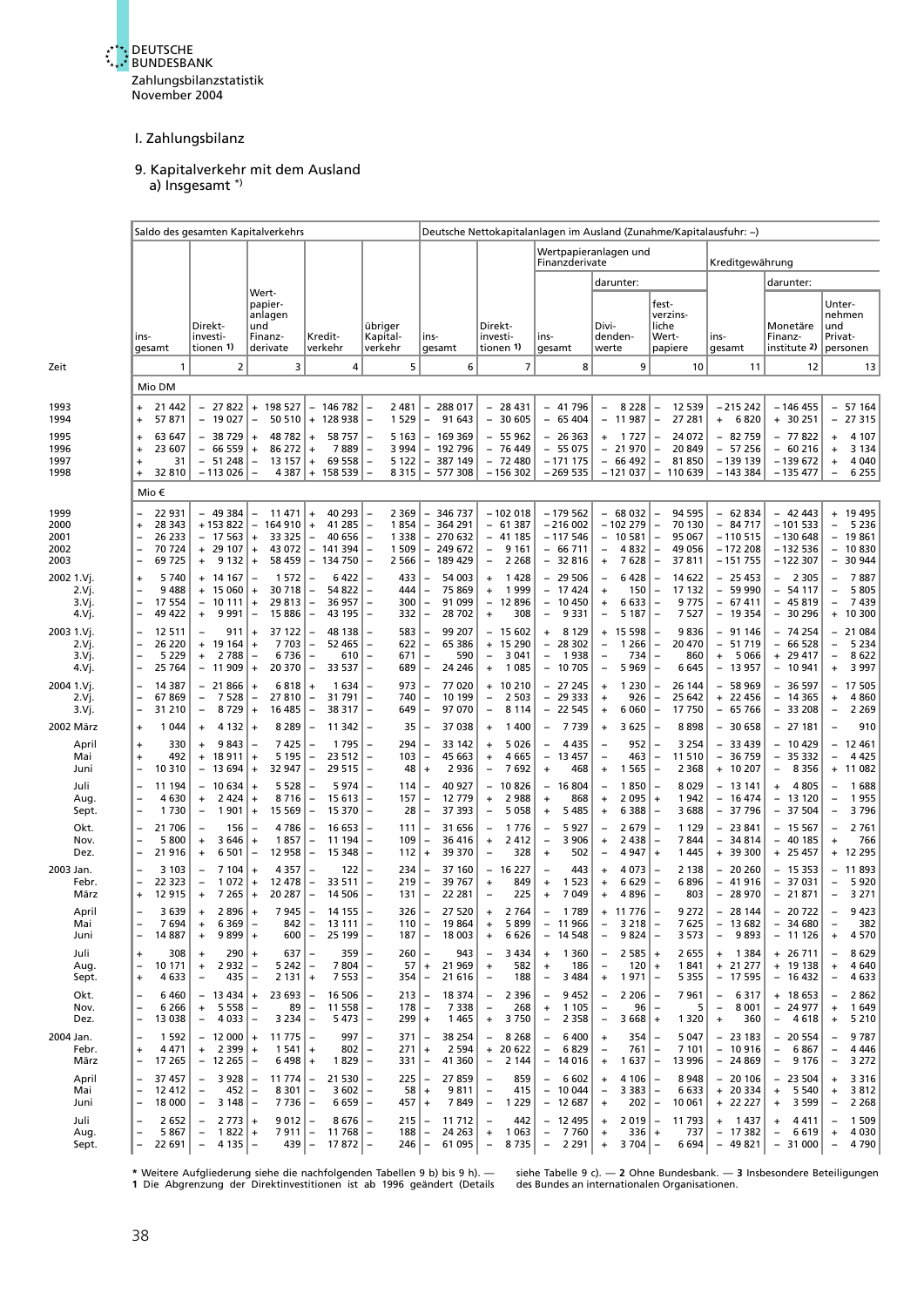# I. Zahlungsbilanz

|                                                                                   |                                                 |                                                                                                                                |                                                   |                                                                                  | Ausländische Nettokapitalanlagen im Inland (Zunahme/Kapitaleinfuhr: +) |                                                                   |                                                      |                                                                                      |                                                   |                                                                                          |                                                |                                                                                      |                                                |                                                                                  |                                                 |                                                                           |                                                      |                                                                                              |                                               |                                                                                   |                                      |                                                                                                     |                                 |                                       |
|-----------------------------------------------------------------------------------|-------------------------------------------------|--------------------------------------------------------------------------------------------------------------------------------|---------------------------------------------------|----------------------------------------------------------------------------------|------------------------------------------------------------------------|-------------------------------------------------------------------|------------------------------------------------------|--------------------------------------------------------------------------------------|---------------------------------------------------|------------------------------------------------------------------------------------------|------------------------------------------------|--------------------------------------------------------------------------------------|------------------------------------------------|----------------------------------------------------------------------------------|-------------------------------------------------|---------------------------------------------------------------------------|------------------------------------------------------|----------------------------------------------------------------------------------------------|-----------------------------------------------|-----------------------------------------------------------------------------------|--------------------------------------|-----------------------------------------------------------------------------------------------------|---------------------------------|---------------------------------------|
|                                                                                   |                                                 |                                                                                                                                |                                                   |                                                                                  |                                                                        |                                                                   |                                                      |                                                                                      | Wertpapieranlagen                                 |                                                                                          |                                                |                                                                                      |                                                |                                                                                  | Kreditgewährung                                 |                                                                           |                                                      |                                                                                              |                                               |                                                                                   |                                      |                                                                                                     |                                 |                                       |
|                                                                                   |                                                 |                                                                                                                                |                                                   |                                                                                  |                                                                        |                                                                   |                                                      |                                                                                      |                                                   |                                                                                          | darunter:                                      |                                                                                      |                                                |                                                                                  |                                                 |                                                                           | darunter:                                            |                                                                                              |                                               |                                                                                   |                                      |                                                                                                     |                                 |                                       |
| Staat                                                                             |                                                 | sonstige<br>Kapital-                                                                                                           | anlagen 3)                                        | ins-                                                                             | gesamt                                                                 | Direkt-<br>investi-                                               | tionen 1)                                            | ins-                                                                                 | gesamt                                            | Divi-<br>werte                                                                           | denden-                                        | fest-<br>liche                                                                       | verzins-<br>Wert-<br>papiere                   |                                                                                  | ins-<br>gesamt                                  |                                                                           | Monetäre<br>Finanz-<br>institute 2)                  | Unter-<br>nehmen<br>und<br>Privat-                                                           | personen                                      | Staat                                                                             |                                      | sonstiae<br>Kapital-<br>anlagen                                                                     |                                 |                                       |
|                                                                                   | 14                                              |                                                                                                                                | 15                                                |                                                                                  | 16                                                                     |                                                                   | 17                                                   |                                                                                      | 18                                                |                                                                                          | 19                                             |                                                                                      | 20                                             |                                                                                  | 21                                              |                                                                           | 22                                                   |                                                                                              | 23                                            |                                                                                   | 24                                   |                                                                                                     | 25                              | Zeit                                  |
|                                                                                   |                                                 |                                                                                                                                |                                                   |                                                                                  |                                                                        |                                                                   |                                                      |                                                                                      |                                                   |                                                                                          |                                                |                                                                                      |                                                |                                                                                  |                                                 |                                                                           |                                                      |                                                                                              |                                               |                                                                                   |                                      |                                                                                                     | Mio DM                          |                                       |
| $\ddot{}$                                                                         | 11 611<br>3 6 2 4                               | $\overline{\phantom{0}}$                                                                                                       | 2 5 4 9<br>2 4 5 5                                | $\ddot{}$<br>$\ddot{}$                                                           | 309 460<br>149 515                                                     | $\ddot{}$<br>$\ddot{}$                                            | 609<br>11 578                                        | $\ddot{}$<br>$\ddot{}$                                                               | 240 323<br>14 8 94                                | $\ddot{}$<br>$\ddot{}$                                                                   | 8577<br>1 2 5 9                                | $\ddot{}$<br>$\ddot{}$                                                               | 211 382<br>22 605                              | $\ddot{}$<br>$\ddot{}$                                                           | 68 4 60<br>122 117                              | $\ddot{}$                                                                 | 58 699<br>+ 111 581                                  | $\ddot{}$<br>$\ddot{}$                                                                       | 6 101<br>10 795                               | $\ddot{}$<br>$\ddot{}$                                                            | 6318<br>3 2 4 2                      | $\ddot{}$<br>$\ddot{}$                                                                              | 68<br>926                       | 1993<br>1994                          |
|                                                                                   | 9446<br>690                                     | $\overline{\phantom{0}}$<br>$\overline{\phantom{0}}$                                                                           | 4 2 8 5<br>4015                                   | $\ddot{}$<br>$+$                                                                 | 233 015<br>216 403                                                     | +<br>$\ddot{}$                                                    | 17 233<br>9890                                       | $\ddot{}$<br>$\ddot{}$                                                               | 75 145<br>141 347                                 | $\overline{\phantom{a}}$<br>$\ddot{}$                                                    | 1697<br>22 064                                 | $\ddot{}$<br>$+$                                                                     | 86 029<br>102 137                              | $\ddot{}$<br>$\ddot{}$                                                           | 141 516<br>65 145                               |                                                                           | + 120 289<br>$+ 55447$                               | $\ddot{}$<br>$\ddot{}$                                                                       | 19 676<br>5 9 4 9                             | $\ddot{}$<br>$\ddot{}$                                                            | 5 2 9 5<br>5 5 2 3                   | $\overline{\phantom{a}}$<br>$\ddot{}$                                                               | 878<br>21                       | 1995<br>1996                          |
| $\qquad \qquad -$                                                                 | 4 0 0 7<br>1 5 0 1                              | $\overline{\phantom{0}}$<br>$\overline{\phantom{0}}$                                                                           | 4 3 5 4<br>8 0 8 8                                | $\ddot{}$<br>$\bf{+}$                                                            | 387 180<br>610 119                                                     | $\begin{array}{c} + \end{array}$<br>$\ddot{}$                     | 21 233<br>43 276                                     | $\begin{array}{c} + \end{array}$<br>$\ddot{}$                                        | 158 017<br>265 147                                | $\ddot{}$                                                                                | 27 308<br>$+ 101313$                           | $\bf{+}$<br>$\bf{+}$                                                                 | 122 489<br>153 456                             | $\ddot{}$<br>$\ddot{}$                                                           | 208 698<br>301 923                              |                                                                           | + 204 283<br>+ 279 437                               | $\ddot{}$<br>$\ddot{}$                                                                       | 18 095<br>18 849                              | $\qquad \qquad -$<br>$\ddot{}$                                                    | 13 038<br>49                         | $\overline{\phantom{a}}$<br>$\overline{\phantom{0}}$                                                | 768<br>227                      | 1997<br>1998                          |
|                                                                                   |                                                 |                                                                                                                                |                                                   |                                                                                  |                                                                        |                                                                   |                                                      |                                                                                      |                                                   |                                                                                          |                                                |                                                                                      |                                                |                                                                                  |                                                 |                                                                           |                                                      |                                                                                              |                                               |                                                                                   |                                      |                                                                                                     | Mio €                           |                                       |
| $\ddot{}$<br>L.<br>$\ddot{}$<br>$\ddot{}$<br>$\ddot{}$                            | 7658<br>19 9 20<br>15 980<br>7 1 6 8<br>1 2 6 5 | $\overline{\phantom{0}}$<br>$\overline{a}$<br>$\overline{\phantom{0}}$<br>$\overline{\phantom{0}}$<br>$\overline{\phantom{0}}$ | 2 3 2 4<br>2 185<br>1 3 8 5<br>1 5 9 2<br>2 5 9 0 | $+$<br>$+$<br>$+$<br>$\ddot{}$<br>$+$                                            | 323 806<br>392 634<br>244 399<br>178 948<br>119 704                    | $\ddot{}$<br>$\ddot{}$<br>$\ddot{}$                               | $+ 52634$<br>+ 215 209<br>23 622<br>38 269<br>11 400 | $\ddot{}$<br>$\ddot{}$<br>$\begin{array}{c} + \end{array}$<br>$\ddot{}$<br>$\ddot{}$ | 168 090<br>51 093<br>150 870<br>109 783<br>91 276 | $+$<br>$\overline{\phantom{a}}$<br>$\ddot{}$<br>$\ddot{}$<br>$\ddot{}$                   | 22 619<br>34 7 33<br>86 812<br>15712<br>24 204 | $\ddot{}$<br>$\ddot{}$<br>$\bf{+}$<br>$\ddot{}$<br>$\ddot{}$                         | 97 594<br>74 519<br>80 299<br>83 473<br>69 243 | $\ddot{}$<br>$\ddot{}$<br>$\ddot{}$<br>$\ddot{}$<br>$\ddot{}$                    | 103 126<br>126 001<br>69859<br>30 814<br>17 005 | +<br>$\ddot{}$<br>$\ddot{}$                                               | + 95 394<br>+ 115 294<br>54 341<br>28 4 53<br>12 160 | $\ddot{}$<br>$\ddot{}$<br>$\ddot{}$<br>$\begin{array}{c} + \end{array}$<br>$\qquad \qquad -$ | 20 978<br>9 7 6 7<br>12 008<br>3 3 3 2<br>820 | $\overline{\phantom{0}}$<br>$\ddot{}$<br>$\ddot{}$<br>$\qquad \qquad -$<br>$+$    | 11 255<br>526<br>879<br>1625<br>3682 | $\overline{\phantom{0}}$<br>$\ddot{}$<br>$\ddot{}$<br>$\ddot{}$<br>$\begin{array}{c} + \end{array}$ | 45<br>331<br>47<br>83<br>24     | 1999<br>2000<br>2001<br>2002<br>2003  |
| ÷<br>$\ddot{}$<br>$\ddot{}$                                                       | 3 1 6 4<br>123<br>4 2 4 9<br>368                | $\overline{\phantom{0}}$<br>$\qquad \qquad -$<br>$\overline{\phantom{0}}$<br>$\overline{\phantom{0}}$                          | 471<br>455<br>341<br>324                          | $\ddot{}$<br>$\ddot{}$<br>$\ddot{}$<br>$\overline{\phantom{a}}$                  | 59 743<br>66 381<br>73 544<br>20720                                    | $\ddot{}$<br>$\ddot{}$<br>$\ddot{}$<br>$\ddot{}$                  | 12 739<br>13 061<br>2 7 8 6<br>9683                  | $\ddot{}$<br>$\ddot{}$<br>$\ddot{}$<br>$\overline{\phantom{a}}$                      | 27 934<br>48 141<br>40 263<br>6 5 5 6             | $\ddot{}$<br>$\ddot{}$<br>$\overline{\phantom{0}}$<br>$\ddot{}$                          | 4928<br>9 2 3 4<br>893<br>2 4 4 3              | $\ddot{}$<br>$\ddot{}$<br>$\ddot{}$<br>$\overline{\phantom{a}}$                      | 32 119<br>34 176<br>23 077<br>5899             | $\ddot{}$<br>$\ddot{}$<br>$\ddot{}$<br>$\overline{\phantom{a}}$                  | 19 031<br>5 1 6 8<br>30 454<br>23 840           | +<br>$\ddot{}$<br>$\ddot{}$<br>$\overline{\phantom{0}}$                   | 13 908<br>5 5 3 3<br>28 441<br>19 429                | $\ddot{}$<br>$\overline{\phantom{0}}$<br>$\ddot{}$<br>$\overline{\phantom{a}}$               | 7 2 3 3<br>1 9 9 4<br>1764<br>3 6 7 0         | $\overline{\phantom{0}}$<br>$\ddot{}$<br>$\overline{\phantom{0}}$<br>$\ddot{}$    | 3 3 9 1<br>2 1 7 7<br>479<br>67      | $\ddot{}$<br>$\ddot{}$<br>$\ddot{}$<br>$\overline{\phantom{0}}$                                     | 38<br>11<br>42<br>8             | 2002 1.Vj.<br>2.Vj.<br>3.Vj.<br>4.Vj. |
| ÷<br>۰<br>۰<br>$\ddot{}$                                                          | 950<br>547<br>160<br>1021                       | $\overline{\phantom{0}}$<br>$\overline{\phantom{0}}$<br>L,<br>$\overline{a}$                                                   | 588<br>655<br>677<br>670                          | $\ddot{}$<br>$\ddot{}$<br>$\overline{\phantom{0}}$<br>$\overline{\phantom{a}}$   | 86 696<br>39 166<br>4640<br>1518                                       | $+$<br>$\ddot{}$<br>$\ddot{}$<br>$\qquad \qquad -$                | 14 691<br>3 8 7 4<br>5 8 2 9<br>12 994               | $\ddot{}$<br>$\ddot{}$<br>$\overline{\phantom{0}}$<br>$\ddot{}$                      | 28 993<br>36 005<br>4798<br>31 075                | $\overline{\phantom{0}}$<br>$\ddot{}$<br>$\ddot{}$<br>$\ddot{}$                          | 3 3 5 8<br>4 2 6 7<br>2 9 8 9<br>20 306        | $\bf{+}$<br>$\ddot{}$<br>$\ddot{}$<br>$\ddot{}$                                      | 17 705<br>30 806<br>6 3 4 3<br>14 3 89         | $\ddot{}$<br>$\equiv$<br>$\overline{a}$<br>$\overline{\phantom{0}}$              | 43 007<br>746<br>5 6 7 6<br>19 580              | ÷.<br>$\overline{\phantom{0}}$<br>$\overline{\phantom{0}}$                | 41 349<br>460<br>9428<br>19 300                      | $\overline{\phantom{0}}$<br>$\overline{\phantom{a}}$<br>$\ddot{}$<br>$\ddot{}$               | 898<br>2 0 2 2<br>1 0 3 2<br>1 0 6 8          | $\ddot{}$<br>$\ddot{}$<br>$\ddot{}$<br>$\qquad \qquad -$                          | 859<br>1708<br>2 3 0 2<br>1 1 8 6    | $\begin{array}{c} + \end{array}$<br>$\ddot{}$<br>$\ddot{}$<br>$\overline{\phantom{0}}$              | $\overline{4}$<br>33<br>6<br>19 | 2003 1.Vj.<br>2.Vj.<br>3.Vj.<br>4.Vj. |
| ÷<br>$\ddot{}$<br>$\ddot{}$                                                       | 1 1 5 8<br>64<br>1 1 9 1                        | $\overline{\phantom{0}}$<br>$\overline{\phantom{0}}$<br>L,                                                                     | 1016<br>819<br>645                                | $\ddot{}$<br>$\overline{\phantom{0}}$<br>$\ddot{}$                               | 62 633<br>57 670<br>65 860                                             | -<br>$\overline{\phantom{a}}$<br>$\overline{\phantom{0}}$         | 32 076<br>5 0 2 5<br>615                             | $+$<br>$\ddot{}$<br>$\ddot{}$                                                        | 34 063<br>1 5 2 3<br>39 030                       | $\ddot{}$<br>$\overline{\phantom{a}}$<br>$\ddot{}$                                       | 2793<br>11739<br>6738                          | $\ddot{}$<br>$\ddot{}$<br>$\ddot{}$                                                  | 42 914<br>15 4 36<br>34 237                    | $\ddot{}$<br>$\qquad \qquad -$<br>$\ddot{}$                                      | 60 603<br>54 247<br>27 450                      | $\ddot{}$<br>L.<br>$\ddot{}$                                              | 57886<br>52 845<br>28 0 76                           | $\ddot{}$<br>$\qquad \qquad -$<br>$\overline{\phantom{0}}$                                   | 7 9 0 8<br>3 3 7 1<br>1 3 2 3                 | $\overline{\phantom{0}}$<br>$\begin{array}{c} + \end{array}$<br>$\ddot{}$         | 4 188<br>2 5 3 4<br>2050             | $\ddot{}$<br>$\ddot{}$<br>$\overline{\phantom{a}}$                                                  | 43<br>79<br>4                   | 2004 1.Vj.<br>2.Vj.<br>3.Vj.          |
|                                                                                   | 370                                             | $\overline{\phantom{0}}$                                                                                                       | 41                                                | $\overline{+}$                                                                   | 38 082                                                                 | $\ddot{}$                                                         | 2732                                                 | $\ddot{}$                                                                            | 16 028                                            | $\ddot{}$                                                                                | 3 4 3 7                                        | $\ddot{}$                                                                            | 14 108                                         | $\ddot{}$                                                                        | 19 316                                          | ÷                                                                         | 15 5 37                                              | $\ddot{}$                                                                                    | 3 2 8 5                                       | $\ddot{}$                                                                         | 742                                  | $\ddot{}$                                                                                           | 6                               | 2002 März                             |
| ÷<br>$\overline{\phantom{0}}$<br>$\ddot{}$                                        | 249<br>214<br>88                                | L,<br>$\overline{\phantom{0}}$<br>$\overline{a}$                                                                               | 296<br>112<br>47                                  | $\ddot{}$<br>$\ddot{}$                                                           | 33 472<br>46 155<br>13 246                                             | $\ddot{}$<br>$\ddot{}$<br>$\overline{a}$                          | 4817<br>14 246<br>6 0 0 2                            | $\overline{\phantom{a}}$<br>$\ddot{}$<br>$\ddot{}$                                   | 2 9 9 0<br>18 652<br>32 479                       | $\overline{\phantom{a}}$<br>$\ddot{}$<br>$\ddot{}$                                       | 7884<br>9400<br>7718                           | $\ddot{}$<br>$\ddot{}$<br>$\ddot{}$                                                  | 8 1 3 4<br>4861<br>21 180                      | $\ddot{}$<br>$\ddot{}$<br>$\overline{\phantom{a}}$                               | 31 644<br>13 247<br>39 722                      | $\ddot{}$<br>$+$                                                          | 34 803<br>12 488<br>41759                            | $\qquad \qquad -$<br>$\ddot{}$<br>$\ddot{}$                                                  | 3 2 0 4<br>1 0 3 6<br>174                     | $\ddot{}$<br>$\ddot{}$<br>$\ddot{}$                                               | 743<br>488<br>946                    | $\ddot{}$<br>$\ddot{}$<br>$\overline{\phantom{0}}$                                                  | $\overline{2}$<br>9<br>1        | April<br>Mai<br>Juni                  |
| $\overline{\phantom{0}}$<br>$\ddot{}$<br>$\ddot{}$                                | 339<br>4 3 4 7<br>241                           | $\overline{\phantom{0}}$<br>$\overline{\phantom{0}}$<br>$\overline{a}$                                                         | 155<br>162<br>24                                  | $\ddot{}$<br>$\ddot{}$<br>$+$                                                    | 29 733<br>8 1 4 9<br>35 662                                            | $\ddot{}$<br>$\qquad \qquad -$<br>$\ddot{}$                       | 193<br>564<br>3 1 5 7                                | $\ddot{}$<br>$\ddot{}$<br>$+$                                                        | 22 332<br>7847<br>10 084                          | $\ddot{}$<br>$\overline{\phantom{0}}$<br>$\overline{\phantom{a}}$                        | 96<br>452<br>536                               | $\ddot{}$<br>$\ddot{}$<br>$\overline{+}$                                             | 16 792<br>938<br>5 3 4 7                       | $\ddot{}$<br>$\ddot{}$<br>$\ddot{}$                                              | 7 1 6 7<br>861<br>22 4 26                       | $\ddot{}$<br>$\ddot{}$<br>$\ddot{}$                                       | 6 3 4 3<br>3 4 7 9<br>18 620                         | $\qquad \qquad -$<br>$\overline{\phantom{0}}$<br>$\ddot{}$                                   | 242<br>874<br>2879                            | $\ddot{}$<br>$\qquad \qquad -$<br>$\ddot{}$                                       | 166<br>025<br>380                    | $\begin{array}{c} + \end{array}$<br>$\begin{array}{c} + \end{array}$<br>$\overline{\phantom{0}}$    | 41<br>5<br>4                    | Juli<br>Aug.<br>Sept.                 |
| $\ddot{}$                                                                         | 158<br>304<br>514                               | -<br>$\overline{a}$<br>$\overline{a}$                                                                                          | 111<br>108<br>105                                 | $\ddot{}$<br>$\ddot{}$<br>$\overline{\phantom{0}}$                               | 9950<br>30 616<br>61 286                                               | $\ddot{}$<br>$\ddot{}$<br>$\ddot{}$                               | 1620<br>1 2 3 4<br>6829                              | $\ddot{}$<br>$\ddot{}$<br>$\overline{\phantom{a}}$                                   | 1 1 4 1<br>5763<br>13 460                         | $\ddot{}$<br>$\ddot{}$<br>$\ddot{}$                                                      | 741<br>1 0 4 3<br>660                          | $\ddot{}$<br>$\ddot{}$<br>$\overline{\phantom{0}}$                                   | 132<br>1 5 5 8<br>7 5 9 0                      | $\ddot{}$<br>$\ddot{}$<br>$\overline{\phantom{0}}$                               | 7 189<br>23 620<br>54 648                       | ÷<br>$\ddot{}$                                                            | 5 5 7 8<br>21 4 20<br>46 428                         | $\ddot{}$<br>$\ddot{}$<br>$\overline{\phantom{0}}$                                           | 1 3 7 2<br>1776<br>6818                       | $\ddot{}$<br>$\qquad \qquad -$                                                    | 731<br>382<br>281                    | -<br>$\overline{\phantom{a}}$                                                                       | 0<br>0<br>7                     | Okt.<br>Nov.<br>Dez.                  |
| $\ddot{}$<br>$\ddot{}$                                                            | 1073<br>201<br>79                               | -<br>-<br>L,                                                                                                                   | 230<br>222<br>136                                 | $\ddot{}$<br>$\ddot{}$<br>$\overline{+}$                                         | 34 057<br>17 443<br>35 196                                             | $\ddot{}$<br>-<br>$\ddot{}$                                       | 9 1 2 2<br>1921<br>7489                              | $\ddot{}$<br>$\ddot{}$<br>$+$                                                        | 4800<br>10 955<br>13 2 38                         | $\overline{\phantom{a}}$<br>$\overline{\phantom{a}}$<br>$\ddot{}$                        | 1460<br>2 1 8 2<br>285                         | $\ddot{}$<br>$\ddot{}$<br>$\ddot{}$                                                  | 2 3 2 0<br>2 0 5 2<br>13 3 34                  | $\ddot{}$<br>$\ddot{}$<br>$\ddot{}$                                              | 20 139<br>8 4 0 5<br>14 4 64                    | $\ddot{}$<br>$\ddot{}$<br>$\ddot{}$                                       | 17788<br>6 2 1 4<br>17 346                           | $\ddot{}$<br>$\ddot{}$<br>$\qquad \qquad -$                                                  | 3 6 8 9<br>599<br>5 186                       | $\qquad \qquad -$<br>$\ddot{}$<br>$\ddot{}$                                       | 2 3 2 1<br>1831<br>1 3 5 0           | -<br>$\ddot{}$<br>$\begin{array}{c} + \end{array}$                                                  | 4<br>4<br>5                     | 2003 Jan.<br>Febr.<br>März            |
| ÷<br>$\ddot{}$                                                                    | 541<br>1 3 2 6<br>239                           | $\overline{\phantom{0}}$<br>-<br>$\overline{a}$                                                                                | 351<br>$116$ +<br>188                             | $\overline{+}$<br>$+$                                                            | 23 881<br>12 170<br>3 1 1 5                                            | $\ddot{}$<br>$\ddot{}$<br>$\ddot{}$                               | 132<br>470<br>3272                                   | $\overline{+}$<br>$+$<br>$+$                                                         | 9734<br>11 123<br>15 148                          | $\overline{\phantom{0}}$<br><sup>-</sup><br>$\ddot{}$                                    | 1 1 7 7<br>2337<br>7 781                       | $\ddot{}$<br>$\overline{+}$<br>$\ddot{\phantom{1}}$                                  | 10 788<br>8652<br>11 367                       | $\ddot{}$<br>$\ddot{}$<br>$\overline{\phantom{0}}$                               | 13 990<br>571<br>15 307                         | +<br>$\ddot{}$                                                            | 13 594<br>1 1 5 6<br>15 211                          | $\ddot{}$<br>$\overline{\phantom{0}}$                                                        | 582<br>1879<br>725                            | $\ddot{}$<br>$\ddot{}$<br>$\ddot{}$                                               | 1 2 4 6<br>461<br>1                  | $\ddot{}$<br>$\ddot{}$<br>$\ddot{}$                                                                 | 25<br>6<br>2                    | April<br>Mai<br>Juni                  |
| $\overline{\phantom{0}}$<br>$\ddot{}$<br>$\qquad \qquad -$                        | 318<br>413<br>256                               | -<br>$\overline{\phantom{0}}$<br>$\overline{a}$                                                                                | 252<br>76<br>349                                  | $+$<br>$\overline{\phantom{0}}$<br>$+$                                           | 1 2 5 1<br>32 140<br>26 249                                            | $\pmb{+}$<br>$\ddot{}$<br>$\overline{a}$                          | 3725<br>2 3 5 1<br>247                               | $\overline{\phantom{0}}$<br>$\overline{\phantom{0}}$<br>$+$                          | 722<br>5429<br>1 3 5 3                            | $\ddot{}$<br>$\ddot{}$<br>$\overline{\phantom{0}}$                                       | 872<br>2461<br>344                             | $\ddot{\phantom{1}}$<br>$\begin{array}{c} + \end{array}$<br>$\overline{\phantom{0}}$ | 3 3 7 1<br>3004<br>32                          | $\overline{\phantom{0}}$<br>$\ddot{\phantom{1}}$                                 | 1743<br>29 081<br>25 148                        | $\ddot{}$                                                                 | 3 6 2 6<br>29 637<br>23 835                          | $\ddot{}$<br>$\qquad \qquad -$<br>$\overline{\phantom{0}}$                                   | 1 4 0 6<br>288<br>86                          | $\ddot{}$<br>$\ddot{}$<br>$\begin{array}{c} + \end{array}$                        | 675<br>270<br>1 357                  | $\qquad \qquad -$<br>$\begin{array}{c} + \end{array}$<br>$\qquad \qquad -$                          | 8<br>19<br>6                    | Juli<br>Aug.<br>Sept.                 |
| $\overline{\phantom{0}}$<br>$\ddot{}$<br>$\ddot{}$                                | 241<br>290<br>972                               | -<br>-<br>$\overline{\phantom{0}}$                                                                                             | $209$ +<br>174<br>287                             | $+$<br>$\overline{\phantom{0}}$                                                  | 11913<br>1071<br>14 503                                                | $\qquad \qquad -$<br>$\ddot{}$<br>$\qquad \qquad -$               | 11 037<br>5826<br>7783                               | $+$<br>$\overline{\phantom{0}}$<br>$\overline{\phantom{a}}$                          | 33 145<br>1 1 9 4<br>875                          | $\ddot{}$<br>$\ddot{}$<br>$\ddot{}$                                                      | 12416<br>4 2 7 8<br>$3612$ +                   | $\pm$<br>$\overline{\phantom{0}}$                                                    | 18 277<br>4 2 9 3<br>405                       | $\overline{\phantom{a}}$<br>$\overline{\phantom{0}}$<br>$\overline{\phantom{0}}$ | 10 190<br>3 5 5 7<br>5833                       | $\overline{\phantom{a}}$<br>$\overline{\phantom{0}}$<br>$\qquad \qquad -$ | 10 5 26<br>4 4 2 9<br>4 3 4 6                        | $\begin{array}{c} + \end{array}$<br>$\begin{array}{c} + \end{array}$<br>$\qquad \qquad -$    | 252<br>1446<br>630                            | $\qquad \qquad -$<br>$\begin{array}{c} + \end{array}$<br>$\qquad \qquad -$        | 349<br>114<br>951                    | -<br>$\overline{\phantom{0}}$<br>$\overline{\phantom{0}}$                                           | 4<br>4<br>11                    | Okt.<br>Nov.<br>Dez.                  |
| $\ddot{}$<br>$\overline{\phantom{0}}$<br>$\ddot{}$                                | 1 3 4 6<br>613<br>424                           | -<br>-<br>-                                                                                                                    | 403<br>282<br>331   +                             | $\ddot{}$<br>$\ddot{}$                                                           | 36 662<br>1876<br>24 094                                               | -<br>$\overline{\phantom{0}}$<br>$\qquad \qquad -$                | 3732<br>18 2 23<br>10121                             | $+$<br>$\overline{+}$<br>$+$                                                         | 18 175<br>8 3 7 0<br>7517                         | $\overline{\phantom{a}}$<br>$\begin{array}{c} + \end{array}$<br>$\overline{\phantom{a}}$ | 2687<br>10 699<br>5219                         | $\ddot{}$<br>$\pmb{+}$<br>$+$                                                        | 24 309<br>7665<br>10 939                       | $\ddot{}$<br>$\ddot{}$<br>$+$                                                    | 22 187<br>11 7 19<br>26 698                     | $\ddot{}$<br>$\ddot{}$<br>$\pmb{+}$                                       | 19 259<br>9 500<br>29 127                            | $\begin{array}{c} + \end{array}$<br>$\begin{array}{c} + \end{array}$<br>$\pm$                | 4 5 2 9<br>2861<br>518                        | -<br>$\overline{\phantom{a}}$<br>$\overline{\phantom{a}}$                         | 1615<br>214<br>2 3 5 9               | $\ddot{}$<br>$\ddot{}$<br>$\ddot{}$                                                                 | 32<br>11<br>$\mathbf{1}$        | 2004 Jan.<br>Febr.<br>März            |
| $\ddot{}$<br>$\ddot{}$                                                            | 780<br>511<br>333                               | -<br>-<br>$\overline{\phantom{0}}$                                                                                             | 292<br>65<br>462                                  | $\overline{\phantom{0}}$<br>$\overline{\phantom{a}}$<br>$\overline{\phantom{a}}$ | 9 5 9 8<br>22 223<br>25 849                                            | $\overline{\phantom{0}}$<br>-<br>$\overline{\phantom{0}}$         | 3 0 6 9<br>37<br>1919                                | $\qquad \qquad -$<br>$\ddot{}$<br>$+$                                                | 5 1 7 2<br>1744<br>4952                           | $\overline{\phantom{0}}$<br>$\qquad \qquad -$<br>$\begin{array}{c} + \end{array}$        | 23 664<br>5 661<br>17 587                      | $\pm$<br>$\ddot{}$<br>$\overline{a}$                                                 | 20 106<br>8682<br>13 352                       | $\overline{\phantom{a}}$<br>$\overline{a}$<br>$\overline{\phantom{0}}$           | 1424<br>23 937<br>28 8 86                       | $\qquad \qquad -$<br>$\overline{\phantom{a}}$<br>$\overline{\phantom{0}}$ | 106<br>23 4 32<br>29 308                             | $\overline{\phantom{a}}$<br>$\qquad \qquad -$<br>$\overline{\phantom{0}}$                    | 2 604<br>162<br>606                           | $\begin{array}{c} + \end{array}$<br>$\begin{array}{c} + \end{array}$<br>$\ddot{}$ | 1 2 0 5<br>754<br>576                | $\ddot{}$<br>$\ddot{}$<br>$\ddot{}$                                                                 | 67<br>7<br>5                    | April<br>Mai<br>Juni                  |
| $\begin{array}{c} + \end{array}$<br>$\begin{array}{c} + \end{array}$<br>$\ddot{}$ | 481<br>695<br>16                                | -<br>-<br>L,                                                                                                                   | $212$ +<br>185<br>$248$ +                         | $+$                                                                              | 9 0 6 0<br>18 3 96<br>38 404                                           | $\overline{\phantom{0}}$<br>$\overline{\phantom{0}}$<br>$\ddot{}$ | 2331<br>2 8 8 5<br>$4601$ +                          | $+$<br>$+$                                                                           | 21 507<br>15 671<br>1852                          | $\ddot{}$<br>$\ddot{}$<br>$\ddot{}$                                                      | 3638<br>32<br>$3068$ +                         | $\bf{+}$<br>$\pm$                                                                    | 15 292<br>13 728<br>$5217$ +                   | $\overline{\phantom{0}}$<br>$\ddot{}$                                            | 10 113<br>5 6 1 3<br>31 949                     | $\qquad \qquad -$<br>$\ddot{}$<br>$\pmb{+}$                               | 7 2 5 7<br>6 3 0 9<br>29 0 24                        | $\qquad \qquad -$<br>$\overline{a}$<br>$\ddot{}$                                             | 1946<br>668<br>1 2 9 1                        | $\qquad \qquad -$<br>$\bf{+}$<br>$\ddot{}$                                        | 421<br>750<br>1721                   | $\overline{\phantom{a}}$<br>$\ddot{}$                                                               | 4<br>3<br>3                     | Juli<br>Aug.<br>Sept.                 |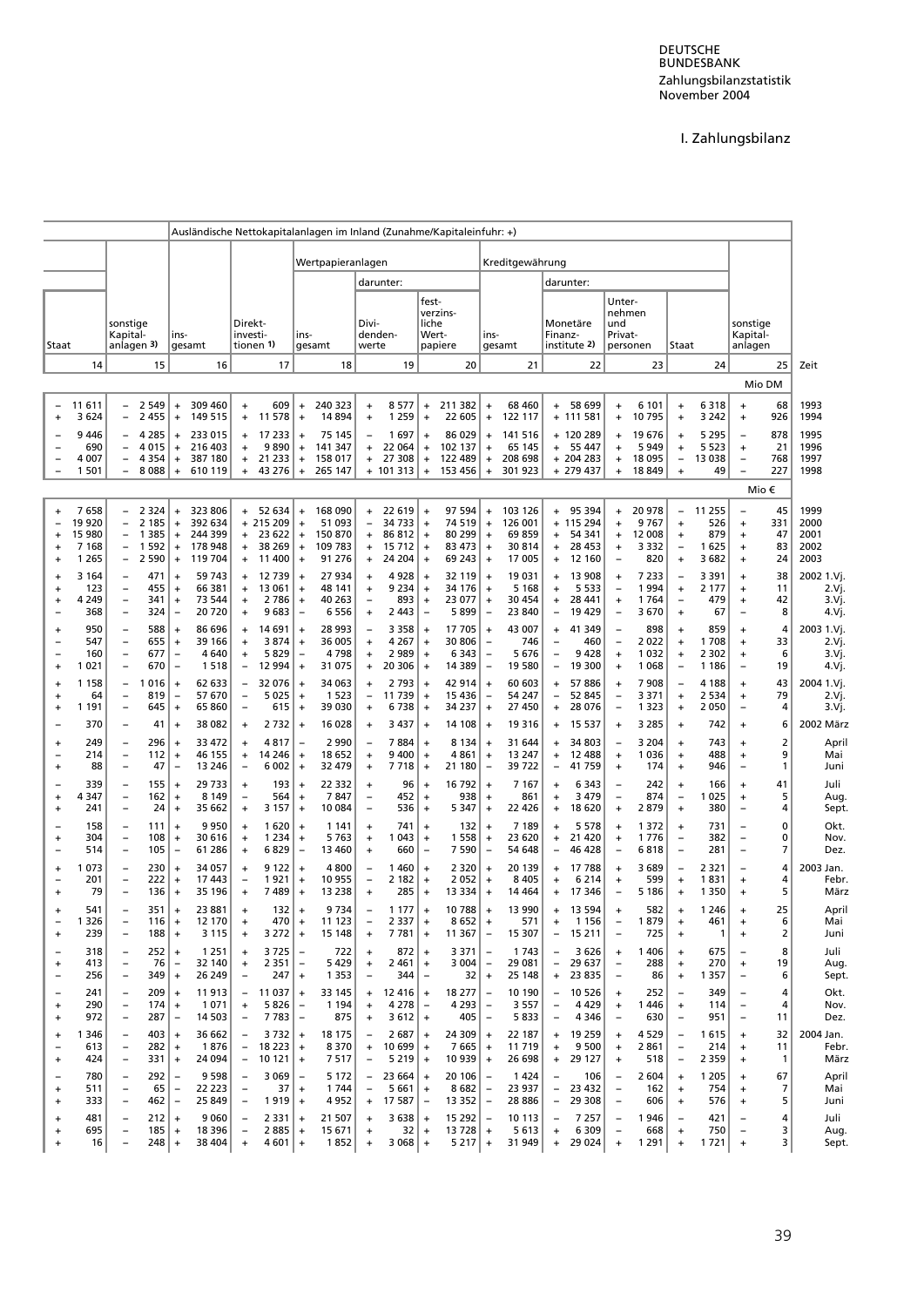### I. Zahlungsbilanz

## 9. Kapitalverkehr mit dem Ausland b) nach Ländergruppen und Ländern \*)

|                          | Mio €                                     |                                                                            |                                                          |                                                                            |                                                                                  |                                                             |                                                                                  |                                                                                          |                                                                         |                                                                            |                                                                                  |                                                                        |
|--------------------------|-------------------------------------------|----------------------------------------------------------------------------|----------------------------------------------------------|----------------------------------------------------------------------------|----------------------------------------------------------------------------------|-------------------------------------------------------------|----------------------------------------------------------------------------------|------------------------------------------------------------------------------------------|-------------------------------------------------------------------------|----------------------------------------------------------------------------|----------------------------------------------------------------------------------|------------------------------------------------------------------------|
|                          | (Zunahme/Kapitalausfuhr: –)               |                                                                            | Deutsche Nettokapitalanlagen im Ausland                  |                                                                            |                                                                                  |                                                             |                                                                                  | Ausländische Nettokapitalanlagen im Inland<br>(Zunahme/Kapitaleinfuhr: +)                |                                                                         |                                                                            |                                                                                  |                                                                        |
|                          |                                           | Direktinvestitionen                                                        |                                                          |                                                                            | Kreditgewährung 2)                                                               |                                                             |                                                                                  | Direktinvestitionen                                                                      |                                                                         |                                                                            | Kreditgewährung 2)                                                               |                                                                        |
|                          |                                           |                                                                            | darunter<br>reinves-<br>tierte                           | Wertpapier-<br>anlagen<br>und Finanz-                                      |                                                                                  | darunter<br>lang-<br>fristige                               |                                                                                  |                                                                                          | darunter<br>reinves-<br>tierte                                          | Wertpapier-                                                                |                                                                                  | darunter<br>lang-<br>fristige                                          |
|                          | insgesamt                                 | insgesamt                                                                  | Gewinne                                                  | derivate 1)                                                                | insgesamt                                                                        | Kredite                                                     | insgesamt                                                                        | insgesamt                                                                                | Gewinne                                                                 | anlagen 1)                                                                 | insgesamt                                                                        | Kredite                                                                |
| Zeit                     | 1                                         | 2                                                                          | 3                                                        | 4                                                                          | 5                                                                                | 6                                                           | 7                                                                                | 8                                                                                        | 9                                                                       | 10                                                                         | 11                                                                               | 12                                                                     |
|                          | Alle Länder                               |                                                                            |                                                          |                                                                            |                                                                                  |                                                             |                                                                                  |                                                                                          |                                                                         |                                                                            |                                                                                  |                                                                        |
| 2002<br>2003             | $-249672$<br>$-189429$                    | 9 1 6 1<br>$\overline{\phantom{a}}$<br>2 2 6 8<br>$\overline{\phantom{a}}$ | +16 224<br>$+ 1380$                                      | 66 711<br>$\overline{\phantom{a}}$<br>32 816<br>$\overline{\phantom{a}}$   | $-173800$<br>$-154345$                                                           | $-34760$<br>$-34593$                                        | + 178 948<br>+ 119 704                                                           | 38 269<br>$\ddot{}$<br>11 400<br>$\ddot{}$                                               | $-13008$<br>5484<br>$\qquad \qquad -$                                   | + 109 783<br>91 276<br>$\ddot{}$                                           | 30 896<br>$\ddot{}$<br>17 029<br>$\ddot{}$                                       | $+23504$<br>1 5 5 2<br>$\overline{\phantom{0}}$                        |
| 2003 4.Vj.               | 24 24 6                                   | 1 0 8 5<br>$\ddot{}$                                                       | 345<br>$\ddot{}$                                         | 10 705<br>$\overline{\phantom{a}}$                                         | 14 627<br>$\overline{\phantom{a}}$                                               | 5 6 5 5                                                     | 1518<br>$\overline{\phantom{a}}$                                                 | 12 994<br>$\overline{\phantom{a}}$                                                       | 1 3 7 1<br>$\qquad \qquad -$                                            | 31 0 75<br>$\ddot{}$                                                       | 19 599<br>$\qquad \qquad -$                                                      | 7 2 4 7<br>$+$                                                         |
| 2004 1.Vj.               | 77 020<br>10 199                          | 10 210<br>$\ddot{}$<br>2 5 0 3<br>$\overline{\phantom{a}}$                 | 325<br>$\ddot{}$<br>149                                  | 27 245<br>$\overline{\phantom{a}}$<br>29 3 33<br>$\overline{\phantom{a}}$  | 59 984<br>$\overline{\phantom{a}}$<br>21 637                                     | 3 2 0 6<br>$\ddot{}$<br>5 1 2 5                             | 62 633<br>$\ddot{}$<br>$\overline{\phantom{a}}$<br>57 670                        | 32 076<br>$\overline{\phantom{a}}$<br>5 0 2 5<br>$\overline{\phantom{a}}$                | 6898<br>$\overline{\phantom{0}}$<br>910<br>$\overline{\phantom{0}}$     | 34 063<br>$\ddot{}$<br>1 5 2 3                                             | 60 646<br>$\ddot{}$<br>54 168<br>$\overline{\phantom{a}}$                        | 7976<br>$\overline{\phantom{0}}$<br>89                                 |
| 2.Vj.<br>3.Vj.           | 97 070<br>$\overline{\phantom{a}}$        | 8 1 1 4<br>$\overline{\phantom{a}}$                                        | $\ddot{}$<br>051<br>$+$<br>-1                            | 22 545<br>$\overline{\phantom{a}}$                                         | $\bf{+}$<br>66 411<br>$\overline{\phantom{a}}$                                   | $\ddot{}$<br>1860<br>$\qquad \qquad -$                      | $\ddot{}$<br>65 860                                                              | 615<br>$\overline{\phantom{0}}$                                                          | 31<br>$\ddot{}$                                                         | $\ddot{}$<br>39 030<br>$\ddot{}$                                           | 27 445<br>$\ddot{}$                                                              | 5 0 3 7<br>$\ddot{}$                                                   |
|                          | Europa                                    |                                                                            |                                                          |                                                                            |                                                                                  |                                                             |                                                                                  |                                                                                          |                                                                         |                                                                            |                                                                                  |                                                                        |
| 2002<br>2003             | $-216957$<br>$-158334$                    | 19 457<br>$\overline{\phantom{a}}$<br>$\ddot{}$<br>3 6 0 5                 | $+ 7560$<br>732                                          | 59 342<br>$\overline{\phantom{a}}$<br>$\overline{\phantom{a}}$<br>25 3 5 6 | $-138159$<br>$-13653$                                                            | $-27538$<br>$-23417$                                        | + 188 415<br>$+ 126360$                                                          | 33 137<br>$\ddot{}$<br>12 773<br>$\ddot{}$                                               | $-12360$<br>5 1 2 4<br>$\qquad \qquad -$                                | 99 621<br>$\ddot{}$<br>78 940<br>$\ddot{}$                                 | 55 656<br>$\ddot{}$<br>34 647<br>$\ddot{}$                                       | + 15 183<br>$+ 14250$                                                  |
| 2003 4.Vj.               | 23 965                                    | 6 2 6 5<br>$\overline{1}$                                                  | 183                                                      | 9 2 3 7                                                                    | 20 993<br>$-$                                                                    | 3 3 6 0                                                     | 51                                                                               | 7613                                                                                     | 1 2 8 1<br>$\overline{\phantom{0}}$                                     | 30 133<br>$\ddot{}$                                                        | 22 570<br>$\overline{\phantom{0}}$                                               | + 10 069                                                               |
| 2004 1.Vj.               | 73 348                                    | 4 4 9 9<br>$\ddot{}$                                                       | 100<br>$\overline{\phantom{0}}$                          | 23 4 39<br>$\overline{\phantom{0}}$                                        | 54 408<br>$\overline{\phantom{a}}$                                               | 2818<br>+                                                   | 56 840<br>$\ddot{}$                                                              | 34 112<br>$\overline{\phantom{a}}$                                                       | 6814<br>$\overline{\phantom{0}}$                                        | 35 563<br>$\ddot{}$                                                        | 55 389<br>$\begin{array}{c} + \end{array}$                                       | 5796<br>$\overline{\phantom{0}}$                                       |
| 2.Vj.<br>3.Vj.           | 5698<br>92647                             | 1617<br>$\overline{\phantom{a}}$<br>6 2 9 0<br>$\overline{\phantom{a}}$    | 207<br>$\overline{a}$<br>$\ddot{}$<br>552                | 25 163<br>$\overline{\phantom{a}}$<br>$\equiv$<br>17 985                   | 21 083<br>$\begin{array}{c} + \end{array}$<br>68 371<br>$\overline{\phantom{a}}$ | 2957<br>$\ddot{}$<br>3441<br>$\overline{\phantom{0}}$       | 41 949<br>$\overline{\phantom{a}}$<br>71 068<br>$\ddot{}$                        | 3 2 6 7<br>$\overline{\phantom{a}}$<br>329<br>$\overline{\phantom{0}}$                   | 846<br>$\overline{\phantom{0}}$<br>$\equiv$<br>19                       | 5 3 8 1<br>$\begin{array}{c} + \end{array}$<br>39 141<br>$\ddot{}$         | $\qquad \qquad -$<br>44 062<br>$\ddot{}$<br>32 256                               | 1 3 6 0<br>$\ddot{}$<br>5 5 5 4<br>$\ddot{}$                           |
|                          |                                           | EU-Länder $(25)$ <sup>3)</sup>                                             |                                                          |                                                                            |                                                                                  |                                                             |                                                                                  |                                                                                          |                                                                         |                                                                            |                                                                                  |                                                                        |
| 2002                     | $-223272$                                 | 19 009                                                                     | $+8268$                                                  | 63 483<br>$\overline{\phantom{a}}$                                         | $-140780$                                                                        | - 27 467                                                    | + 181 577                                                                        | 31 559<br>$\begin{array}{c} + \end{array}$                                               | $-10260$                                                                | 91 304<br>$\begin{array}{c} + \end{array}$                                 | 58 714<br>$\ddot{}$                                                              | + 14 342                                                               |
| 2003<br>2003 4.Vj.       | $-132783$<br>11 697                       | 5 0 3 6<br>$\ddot{}$<br>6724<br>$\overline{1}$                             | 432<br>108                                               | 28 080<br>$\overline{\phantom{a}}$<br>8 0 6 0<br>$\overline{\phantom{a}}$  | $-109740$<br>10 361<br>$\overline{\phantom{a}}$                                  | $-21169$<br>3 608                                           | 90 979<br>$\ddot{}$<br>10 015<br>$\overline{\phantom{a}}$                        | 9 3 2 3<br>$\ddot{}$<br>8010<br>$\overline{\phantom{0}}$                                 | 4512<br>$\overline{\phantom{0}}$<br>1 1 2 8<br>$\overline{\phantom{0}}$ | 58 313<br>$\ddot{}$<br>16 278<br>$\ddot{}$                                 | 23 342<br>$\begin{array}{c} + \end{array}$<br>18 283<br>$\overline{\phantom{0}}$ | 9934<br>$\ddot{}$<br>9 5 9 0<br>÷                                      |
| 2004 1.Vj.               | 87 470                                    | 6 0 0 2<br>$\ddot{}$                                                       | 28                                                       | 27 014<br>$\overline{\phantom{a}}$                                         | 66 458<br>$\overline{\phantom{a}}$                                               | 2029<br>$\ddot{}$                                           | 51 061<br>$\ddot{}$                                                              | 34 228<br>$\overline{\phantom{a}}$                                                       | 6714<br>$\qquad \qquad -$                                               | 31 087<br>$\ddot{}$                                                        | 54 202<br>$\ddot{}$                                                              | 5 3 4 5                                                                |
| 2.Vj.<br>3.Vj.           | 7 2 3 6<br>$\ddot{}$<br>92034             | 183<br>$\overline{\phantom{a}}$<br>6519<br>$\overline{\phantom{a}}$        | 124<br>$\overline{a}$<br>576<br>$\ddot{}$                | 23 235<br>$\overline{\phantom{a}}$<br>$\equiv$<br>18 613                   | 30 654<br>$\bf{+}$<br>66 903<br>$\overline{\phantom{a}}$                         | 2 6 6 8<br>$\pmb{+}$<br>2 5 8 4<br>$\overline{\phantom{0}}$ | 36 357<br>$\overline{\phantom{a}}$<br>$\ddot{}$<br>68 097                        | 2 4 2 5<br>$\overline{\phantom{a}}$<br>78<br>$\overline{\phantom{0}}$                    | 816<br>$\overline{\phantom{0}}$<br>82<br>$\overline{\phantom{0}}$       | 4996<br>$\ddot{}$<br>33 538<br>$\ddot{}$                                   | 38 928<br>$\overline{\phantom{a}}$<br>$\ddot{}$<br>34 636                        | 2 1 6 7<br>$\ddot{}$<br>5 600<br>$\ddot{}$                             |
|                          |                                           | EU-Länder (15) 3)                                                          |                                                          |                                                                            |                                                                                  |                                                             |                                                                                  |                                                                                          |                                                                         |                                                                            |                                                                                  |                                                                        |
| 2002                     | - 219 034                                 | 17 081                                                                     | $+9252$                                                  | 62 610<br>$\overline{\phantom{a}}$                                         | $-139343$                                                                        | - 27369                                                     | + 177 008                                                                        | 31 486<br>$\ddot{}$                                                                      | - 10 260                                                                | 86 483<br>$\ddot{}$                                                        | 59 039<br>$\ddot{}$                                                              | + 14 450                                                               |
| 2003                     | - 127 769                                 | 5 2 0 4<br>$\ddot{}$                                                       | 912<br>$\ddot{}$                                         | 25 108<br>$\overline{\phantom{a}}$                                         | $-107864$                                                                        | $-20266$                                                    | 86 781<br>$\ddot{}$                                                              | 9210<br>$\ddot{}$                                                                        | 4 524<br>$\qquad \qquad -$                                              | 53 840<br>$\ddot{}$                                                        | 23 731<br>$+$                                                                    | 9851<br>$\ddot{}$                                                      |
| 2003 4.Vj.               | 10462                                     | 6217<br>$\ddot{}$                                                          | 228<br>$\ddot{}$                                         | 7046<br>$\overline{\phantom{a}}$                                           | 9 633<br>$\qquad \qquad -$                                                       | 3 407                                                       | 10 631<br>$\overline{\phantom{a}}$                                               | 8 1 4 3<br>$\overline{\phantom{0}}$                                                      | 1 1 3 1<br>$\overline{\phantom{0}}$                                     | 15 847<br>$\ddot{}$                                                        | 18 336                                                                           | 9533<br>$\ddot{}$                                                      |
| 2004 1.Vi.<br>2.Vj.      | 87857<br>10 612<br>$\ddot{}$              | 5 9 63<br>$\overline{+}$<br>1 1 4 7<br>$\ddot{}$                           | 319<br>$\ddot{}$<br>152<br>$\ddot{}$                     | 26 511<br>$\overline{\phantom{a}}$<br>22 446<br>$\overline{\phantom{a}}$   | 67 309<br>$\qquad \qquad -$<br>31 912<br>$\begin{array}{c} + \end{array}$        | 2072<br>$\ddot{}$<br>3 9 6 7<br>$\ddot{}$                   | 49 753<br>$\begin{array}{c} + \end{array}$<br>38 241<br>$\overline{\phantom{a}}$ | 34 155<br>$\overline{\phantom{a}}$<br>2 5 1 2                                            | 6715<br>$\qquad \qquad -$<br>817<br>$\overline{\phantom{0}}$            | 29 695<br>$\ddot{}$<br>3812<br>$\ddot{}$                                   | 54 213<br>$\ddot{}$<br>39 541<br>$\overline{\phantom{0}}$                        | 5412<br><u>.</u><br>2 1 8 9<br>$\ddot{}$                               |
| 3.Vj.                    | 92157                                     | 6 6 2 7<br>$\overline{\phantom{0}}$                                        | 485<br>$\ddot{}$                                         | 18 860<br>$\overline{\phantom{0}}$                                         | 66 669<br>$\overline{\phantom{a}}$                                               | 2 7 5 4<br>$\overline{\phantom{0}}$                         | $\ddot{}$<br>65 738                                                              | 16<br>$\overline{\phantom{a}}$                                                           | 85<br>$\overline{a}$                                                    | 31887<br>$\ddot{}$                                                         | $\ddot{}$<br>33 867                                                              | 5 5 7 7<br>+                                                           |
|                          |                                           | EWU-Länder                                                                 |                                                          |                                                                            |                                                                                  |                                                             |                                                                                  |                                                                                          |                                                                         |                                                                            |                                                                                  |                                                                        |
| 2002<br>2003             | $-159800$<br>51 999                       | 6 2 2 1<br>4 5 9 7<br>$\ddot{}$                                            | 708<br>$\ddot{}$<br>3 4 4 4<br>$\overline{\phantom{0}}$  | 59 392<br>$\overline{\phantom{0}}$<br>25 481<br>$\overline{\phantom{a}}$   | 94 187<br>$\overline{\phantom{a}}$<br>$\overline{\phantom{a}}$<br>31 116         | $-22890$<br>- 12 419                                        | $-149783$<br>$-216231$                                                           | 22 801<br>$\begin{array}{c} + \end{array}$<br>13 078<br>$\begin{array}{c} + \end{array}$ | 8028<br>$\qquad \qquad -$<br>1968<br>$\qquad \qquad -$                  | 208 445<br>$\overline{\phantom{a}}$<br>230 467<br>$\overline{\phantom{a}}$ | 35 861<br>$\ddot{}$<br>$\ddot{}$<br>1 1 5 9                                      | 4696<br>$\ddot{}$<br>2 6 4 4<br>$\qquad \qquad -$                      |
| 2003 4.Vj.               | 1934                                      | 6 10 6<br>$\overline{1}$                                                   | 861                                                      | 6922                                                                       | 2 7 5 0<br>$\ddot{}$                                                             | 2 1 8 9                                                     | 75 325<br>$\overline{\phantom{a}}$                                               | 734<br>$\overline{\phantom{a}}$                                                          | 492                                                                     | 52 483<br>$\overline{\phantom{a}}$                                         | 22 108<br>$\overline{\phantom{a}}$                                               | 2 6 6 2<br>$\ddot{}$                                                   |
| 2004 1.Vi.               | 15 169                                    | 17726<br>$\ddot{}$                                                         | 736<br>$\overline{\phantom{0}}$                          | 21 707<br>$\overline{\phantom{a}}$                                         | 11 189<br>$\overline{\phantom{a}}$                                               | 4 4 5 3<br>$\ddot{}$                                        | 92 647<br>$\overline{\phantom{0}}$                                               | 29 941<br>$\overline{\phantom{0}}$                                                       | 6 1 9 3<br>$\overline{\phantom{0}}$                                     | 79 454<br>$\overline{\phantom{0}}$                                         | 16 748<br>$+$                                                                    | 5015                                                                   |
| 2.Vj.<br>3.Vj.           | 594<br>$52531$ -                          | 1888<br>7819 –                                                             | 763                                                      | 17 728<br>$\overline{\phantom{a}}$                                         | $\ddot{}$<br>19 022<br>$93$ - 14 178 - 30 535 -                                  | 954                                                         | 56 731<br>$\overline{\phantom{a}}$<br>$21$ – 42 736 +                            | 151<br>$\ddot{}$<br>$1054$ +                                                             | 335<br>$\overline{\phantom{0}}$                                         | 45 899<br>$\overline{\phantom{a}}$<br>$276$ - 53 299 +                     | 10 983<br>$\overline{\phantom{a}}$<br>9509                                       | 3452<br>$+$<br>307                                                     |
|                          |                                           | darunter: Belgien                                                          |                                                          |                                                                            |                                                                                  |                                                             |                                                                                  |                                                                                          |                                                                         |                                                                            |                                                                                  |                                                                        |
| 2002                     | 1 1 5 8<br>$\overline{\phantom{a}}$       | 582<br>$\overline{\phantom{a}}$                                            | 912<br>$+$                                               | 2 1 5 2  <br>$\overline{\phantom{a}}$                                      | $\pmb{+}$<br>1 576                                                               | $-1842$                                                     | $-146843$                                                                        | 6056<br>$\ddot{}$                                                                        | 1020<br>$\overline{\phantom{a}}$                                        | $-157358$                                                                  | $+$<br>4 4 5 9                                                                   | 415<br>$\ddot{}$                                                       |
| 2003                     | 447<br>$\overline{\phantom{0}}$           | 1815<br>$\ddot{}$                                                          | 432<br>$\overline{\phantom{0}}$                          | 2314<br>$\bf{+}$                                                           | 4 5 7 6<br>$\overline{\phantom{a}}$                                              | 782<br>$\begin{array}{c} + \end{array}$                     | $-222683$                                                                        | 3 3 6 8<br>$\overline{\phantom{a}}$                                                      | $\overline{\phantom{a}}$<br>132                                         | $-217790$                                                                  | 1 5 2 6<br>$\overline{\phantom{a}}$                                              | 535<br>$\overline{\phantom{a}}$                                        |
| 2003 4.Vj.<br>2004 1.Vj. | 4 3 8 9<br>$\ddot{}$<br>3863<br>$\ddot{}$ | 2 1 5 8<br>$\ddot{}$<br>3 2 3 9<br>$\ddot{}$                               | 108<br>$\overline{\phantom{a}}$<br>108<br>$\overline{a}$ | 1 2 4 9<br>$+$<br>757<br>$\ddot{}$                                         | 982<br>$\ddot{}$<br>133<br>$\overline{\phantom{a}}$                              | 34<br>1652<br>$\bf{+}$                                      | 54 596<br>$ \,$<br>61 341<br>$\equiv$                                            | 2 0 8 8<br>$\overline{\phantom{a}}$<br>1 3 0 9<br>$\overline{\phantom{a}}$               | 33<br>$\overline{\phantom{a}}$<br>31<br>$\overline{\phantom{a}}$        | 49 441<br>$\overline{\phantom{a}}$<br>62 172                               | 3 0 6 6<br>$\overline{\phantom{0}}$<br>2 140<br>$\ddot{}$                        | 82<br>$\ddot{}$<br>18<br>$\ddot{}$                                     |
| 2.Vj.                    | 6722<br>$\qquad \qquad -$                 | 1 3 6 2<br>$\overline{\phantom{a}}$                                        | 106<br>$\overline{\phantom{0}}$                          | 406<br>$\overline{\phantom{a}}$                                            | $\overline{\phantom{a}}$<br>4 9 5 4                                              | 887<br>$\overline{\phantom{a}}$                             | $\Box$<br>37 097                                                                 | 309<br>$\ddot{}$                                                                         | $\qquad \qquad -$<br>22                                                 | $\bar{a}$<br>38 4 28                                                       | 1 0 2 2<br>$\left. +\right.$                                                     | 53<br>$\bf{+}$                                                         |
| 3.Vj.                    | $5717$ -<br>$\ddot{}$                     | 43                                                                         | $\overline{a}$<br>21<br>Finnland                         | $\equiv$<br>1433                                                           | $\ddot{}$<br>7 193                                                               | $\ddot{}$                                                   | $925$ –<br>54 957                                                                | 376<br>$\overline{\phantom{a}}$                                                          | 71<br>$\overline{\phantom{a}}$                                          | $\overline{\phantom{0}}$<br>54 824                                         | 243<br>$+$                                                                       | 46<br>$\ddot{}$                                                        |
| 2002                     | 3 5 2 7                                   | 815<br>$\overline{\phantom{a}}$                                            | 84<br>$\overline{a}$                                     | 2411<br>$\overline{\phantom{a}}$                                           | 302<br>$\overline{\phantom{a}}$                                                  | 318<br>$\overline{\phantom{a}}$                             | 3 1 8 5<br>$\overline{\phantom{a}}$                                              | 1847<br>$\overline{\phantom{a}}$                                                         | 300<br>$\ddot{}$                                                        | 252<br>$\overline{\phantom{a}}$                                            | 1086<br>$\overline{\phantom{a}}$                                                 | 104<br>$\ddot{}$                                                       |
| 2003                     | 1 5 5 9<br>$\overline{\phantom{a}}$       | 168<br>$\overline{\phantom{a}}$                                            | 84<br>$\overline{\phantom{0}}$                           | 1805<br>$\overline{\phantom{a}}$                                           | 414<br>$\bf{+}$                                                                  | $\ddot{}$<br>184                                            | $\bf{+}$<br>313                                                                  | 7<br>$\ddot{+}$                                                                          | 240<br>$\bf{+}$                                                         | 909<br>$\ddot{}$                                                           | $\overline{\phantom{a}}$<br>604                                                  | 736<br>$\overline{\phantom{a}}$                                        |
| 2003 4.Vj.               | 1787<br>$\ddot{}$                         | 256<br>$\overline{\phantom{a}}$                                            | 21                                                       | 1 5 9 6<br>$^{+}$                                                          | 448<br>$\ddot{}$                                                                 | 102                                                         | 2 5 6 0<br>$\overline{\phantom{a}}$                                              | 411<br>$\overline{\phantom{a}}$                                                          | 60<br>$\ddot{}$                                                         | 60                                                                         | 2 0 8 9<br>$\overline{\phantom{a}}$                                              | 19<br>$\ddot{}$                                                        |
| 2004 1.Vj.<br>2.Vj.      | 159<br>$\overline{1}$<br>1707             | 110<br>$\overline{\phantom{a}}$<br>79<br>$\ddot{}$                         | 18<br>$\overline{a}$<br>17<br>$\overline{\phantom{0}}$   | 210<br>$\overline{1}$<br>867<br>$\overline{\phantom{0}}$                   | 60<br>$\ddot{}$<br>918<br>$\qquad \qquad -$                                      | 10<br>200                                                   | 760<br>$\overline{\phantom{a}}$<br>1564<br>$\pm$                                 | 546<br>$\overline{\phantom{0}}$<br>165<br>$\pm$                                          | 48<br>+<br>19<br>$\overline{\phantom{0}}$                               | 164<br>$\ddot{}$<br>546<br>$\ddot{}$                                       | 378<br>$\qquad \qquad -$<br>$\ddot{}$<br>853                                     | 4<br>$\overline{\phantom{0}}$<br>$\pmb{0}$<br>$\overline{\phantom{a}}$ |
| 3.Vj.                    | 342                                       | 27<br>$+$                                                                  | 11                                                       | 83 <br>$\overline{\phantom{a}}$                                            | 286                                                                              | 29                                                          | 228<br>$\ddot{}$                                                                 | 104<br>$+$                                                                               | 51 <br>$\ddot{}$                                                        | 452 <br>$+$                                                                | 329<br>$\overline{\phantom{a}}$                                                  | 3                                                                      |

\* Zugehörigkeit der Länder zu den einzelnen Ländergruppen nach dem dischen Anlagen in Deutschland nach dem Land des Transaktionspart-<br>neuesten Stand. — 1 Einschl. Geldmarktpapiere. Regionaler Zuordnung der der – 2 Buchkred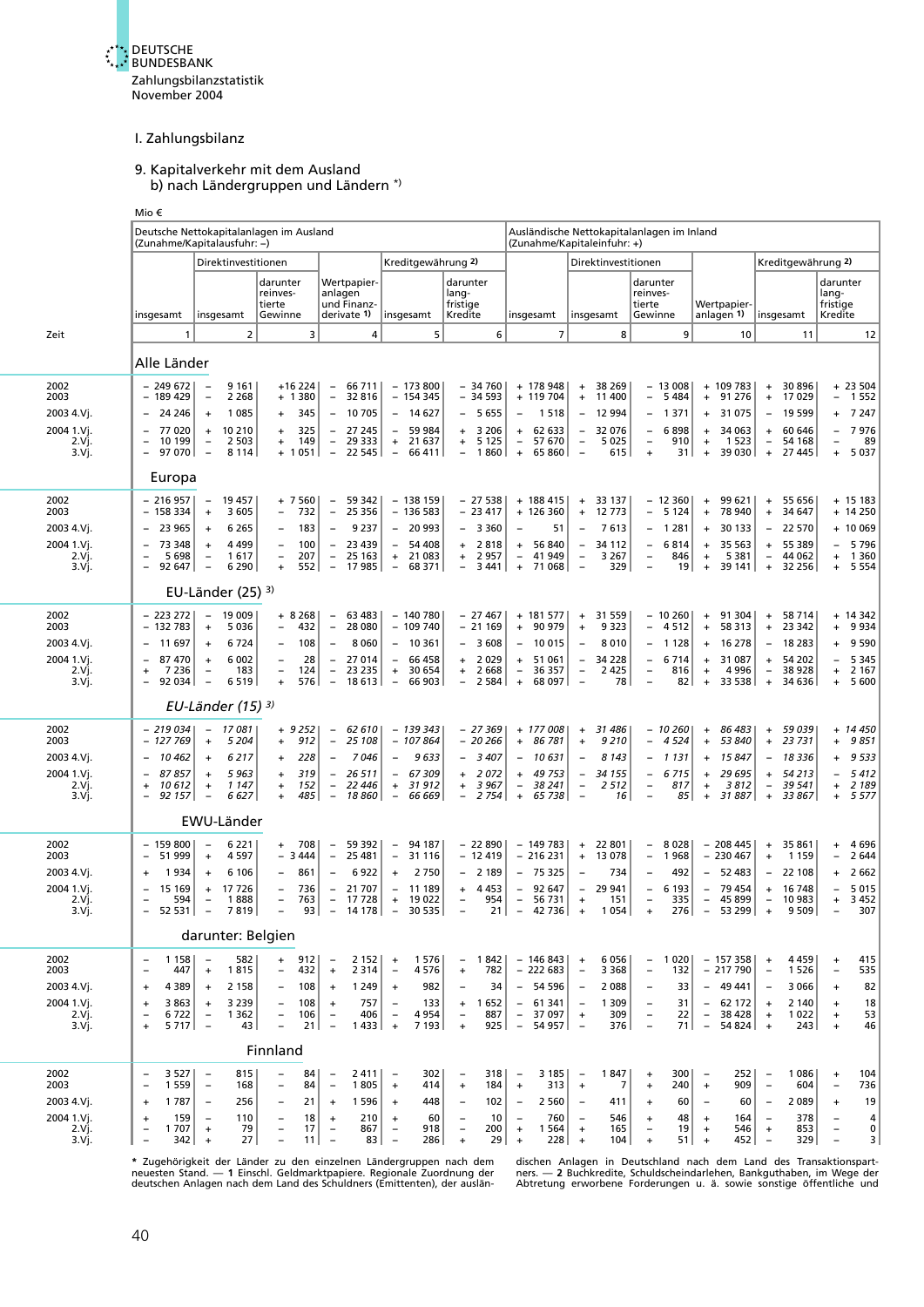|                          | Mio €                                                                              |                                                                        |                                                               |                                                                         |                                                                            |                                                                            |                                                                           |                                                                   |                                                                      |                                             |                                                             |                                                                         |
|--------------------------|------------------------------------------------------------------------------------|------------------------------------------------------------------------|---------------------------------------------------------------|-------------------------------------------------------------------------|----------------------------------------------------------------------------|----------------------------------------------------------------------------|---------------------------------------------------------------------------|-------------------------------------------------------------------|----------------------------------------------------------------------|---------------------------------------------|-------------------------------------------------------------|-------------------------------------------------------------------------|
|                          |                                                                                    | Deutsche Nettokapitalanlagen im Ausland<br>(Zunahme/Kapitalausfuhr: -) |                                                               |                                                                         |                                                                            |                                                                            |                                                                           | (Zunahme/Kapitaleinfuhr: +)                                       | Ausländische Nettokapitalanlagen im Inland                           |                                             |                                                             |                                                                         |
|                          |                                                                                    | Direktinvestitionen                                                    |                                                               |                                                                         | Kreditgewährung 2)                                                         |                                                                            |                                                                           | Direktinvestitionen                                               |                                                                      |                                             | Kreditgewährung 2)                                          |                                                                         |
|                          | insgesamt                                                                          | insgesamt                                                              | darunter<br>reinves-<br>tierte<br>Gewinne                     | Wertpapier-<br>anlagen<br>und Finanz-<br>derivate 1)                    | insgesamt                                                                  | darunter<br>lang-<br>fristige<br>Kredite                                   | insgesamt                                                                 | insgesamt                                                         | darunter<br>reinves-<br>tierte<br>Gewinne                            | Wertpapier-<br>anlagen 1)                   | insgesamt                                                   | darunter<br>lang-<br>fristige<br>Kredite                                |
| Zeit                     | $\mathbf{1}$                                                                       | $\overline{2}$                                                         | 3                                                             | 4                                                                       | 5                                                                          | 6                                                                          | 7                                                                         | 8                                                                 | 9                                                                    | 10                                          | 11                                                          | 12                                                                      |
|                          |                                                                                    |                                                                        | Frankreich <sup>4)</sup>                                      |                                                                         |                                                                            |                                                                            |                                                                           |                                                                   |                                                                      |                                             |                                                             |                                                                         |
| 2002                     | - 43 745                                                                           | 9809<br>$\overline{\phantom{a}}$                                       | $-1032$                                                       | $-14552$                                                                | $-19384$                                                                   | 1 2 1 6                                                                    | 27 530<br>$\begin{array}{c} + \end{array}$                                | 3750<br>$\ddot{}$                                                 | 12<br>$\ddot{}$                                                      | $+ 16354$                                   | 7 426<br>$\ddot{}$                                          | 1 1 7 9<br>$\ddot{}$                                                    |
| 2003<br>2003 4.Vj.       | $-17762$<br>5 5 6 0<br>$\ddot{}$                                                   | $\overline{\phantom{a}}$<br>2 1 3 5<br>6044<br>$+$                     | $-1296$<br>324<br>$\qquad \qquad -$                           | $\overline{\phantom{a}}$<br>5728<br>5 2 3 9<br>$\overline{\phantom{a}}$ | 9899<br>$\overline{\phantom{0}}$<br>4755<br>$\ddot{}$                      | 848<br>$\overline{\phantom{a}}$<br>121<br>$\qquad \qquad -$                | 88 908<br>$\ddot{}$<br>6 3 7 3<br>$\ddot{}$                               | 12 3 21<br>$\ddot{}$<br>1923<br>$\ddot{}$                         | 2 0 6 4<br>$+$<br>516<br>$\ddot{}$                                   | $+64475$<br>+ 13 455                        | $\ddot{}$<br>12 113<br>9 0 0 5<br>$\overline{\phantom{0}}$  | 2928<br>$\ddot{}$<br>811<br>$\ddot{}$                                   |
| 2004 1.Vj.               | 7409                                                                               | 1 3 3 3                                                                | 331<br>$\overline{\phantom{0}}$                               | 256<br>$\ddot{}$                                                        | 6 3 3 2<br>$\overline{\phantom{0}}$                                        | $\ddot{}$<br>1 2 2 1                                                       | 17790<br>$\ddot{}$                                                        | 413<br>$\ddot{}$                                                  | 278<br>$\ddot{}$                                                     | 7 134<br>$\ddot{}$                          | 10 244<br>$\ddot{}$                                         | 2 4 7 9<br>$\ddot{}$                                                    |
| 2.Vj.<br>3.Vj.           | 3 1 7 7<br>$\overline{\phantom{0}}$<br>516<br>$+$                                  | 2 3 1 2<br>$\overline{\phantom{a}}$<br>382<br>$\overline{\phantom{0}}$ | 406<br>$\overline{\phantom{0}}$<br>54<br>$\overline{a}$       | 3 9 7 9<br>$\begin{array}{c} + \end{array}$<br>2 5 6 7<br>$\ddot{}$     | 4 8 4 4<br>$\overline{\phantom{0}}$<br>1 6 6 9<br>$\overline{\phantom{0}}$ | 158<br>$\overline{\phantom{a}}$<br>253 <br>$+$                             | $\ddot{}$<br>15 803<br>12 968<br>$+$                                      | 2822<br>$\ddot{}$<br>837<br>$\overline{\phantom{0}}$              | 399<br>$\boldsymbol{+}$<br>465<br>$\ddot{}$                          | + 11 380<br>$+ 14226$                       | 1 601<br>$\ddot{}$<br>422<br>$\overline{\phantom{a}}$       | 257<br>$\overline{\phantom{a}}$<br>840<br>$\overline{\phantom{0}}$      |
|                          |                                                                                    |                                                                        | Griechenland <sup>5)</sup>                                    |                                                                         |                                                                            |                                                                            |                                                                           |                                                                   |                                                                      |                                             |                                                             |                                                                         |
| 2002<br>2003             | 2799<br>$\overline{\phantom{a}}$<br>3 0 8 5                                        | 120<br>$\overline{\phantom{a}}$<br>124<br>$\overline{\phantom{a}}$     | 12                                                            | 1467<br>$\overline{\phantom{0}}$<br>2 1 3 1<br>$\overline{\phantom{0}}$ | 1 2 1 2<br>-<br>830<br>$\overline{\phantom{0}}$                            | 427<br>$\overline{\phantom{a}}$<br>1408<br>$\overline{\phantom{a}}$        | 1 0 6 0<br>$\ddot{}$<br>1689<br>$\ddot{}$                                 | 213<br>$\ddot{}$<br>2<br>$\ddot{}$                                | 24                                                                   | 308<br>÷<br>2 0 4 5<br>$\ddot{}$            | 539<br>$\ddot{}$<br>359<br>$\overline{\phantom{0}}$         | 303<br>$\ddot{}$<br>108<br>$\overline{\phantom{0}}$                     |
| 2003 4.Vj.               | 894<br>$\overline{\phantom{0}}$                                                    | 38<br>$\ddot{}$                                                        | $\overline{\phantom{0}}$                                      | 484<br>$\ddot{}$                                                        | 416<br>$\overline{\phantom{0}}$                                            | 1 0 2 3<br>$\qquad \qquad -$                                               | 227<br>$\overline{\phantom{a}}$                                           | 299<br>$\overline{\phantom{0}}$                                   |                                                                      | 4<br>÷                                      | 68<br>$\ddot{}$                                             | 5<br>$\overline{\phantom{0}}$                                           |
| 2004 1.Vi.               | 1074<br>-                                                                          | 74<br>$\overline{\phantom{0}}$                                         |                                                               | 789<br>-                                                                | 212                                                                        | 180<br>$\qquad \qquad -$                                                   | 1806<br>$\ddot{}$                                                         | $\mathbf{1}$<br>$\overline{\phantom{0}}$                          |                                                                      | 1028<br>÷                                   | 779<br>+                                                    | 20                                                                      |
| 2.Vj.<br>3.Vj.           | 673<br>$\overline{\phantom{0}}$<br>1<br>2 4 3 5<br>$\overline{\phantom{0}}$        | 182<br>$\overline{\phantom{a}}$<br>111<br>$\ddot{}$                    | $\overline{2}$<br>$\overline{\phantom{0}}$<br>39<br>$\ddot{}$ | 904<br>$\overline{a}$<br>2 9 0 5<br>$\overline{\phantom{0}}$            | 587<br>$\overline{\phantom{a}}$<br>359<br>$\ddot{}$                        | 149<br>$\overline{\phantom{a}}$<br>229                                     | 894<br>$\overline{\phantom{a}}$<br>909<br>$\ddot{}$                       | 6<br>$\ddot{}$<br>1<br>$\ddot{}$                                  | $\overline{\phantom{0}}$                                             | 655<br>$\ddot{}$<br>352<br>$\ddot{}$        | 554<br>$\overline{\phantom{a}}$<br>1<br>557<br>$+$          | 676<br>$\overline{\phantom{0}}$<br>42                                   |
|                          |                                                                                    |                                                                        | Irland                                                        |                                                                         |                                                                            |                                                                            |                                                                           |                                                                   |                                                                      |                                             |                                                             |                                                                         |
| 2002                     | 8585                                                                               | 422<br>$\ddot{}$<br>-1                                                 | 276<br>$\ddot{}$                                              | 1632<br>$\overline{\phantom{0}}$                                        | 8 3 7 4<br>$\overline{\phantom{a}}$                                        | 184<br>$\qquad \qquad -$                                                   | 4 3 4 2<br>$\ddot{}$                                                      | 2 2 2 7<br>$\ddot{}$                                              | 240<br>$\ddot{}$                                                     | 478<br>$\overline{\phantom{0}}$             | 2 5 9 3<br>$\ddot{}$                                        | 880<br>$\ddot{}$                                                        |
| 2003<br>2003 4.Vj.       | 13 5 29<br>$-$<br>1048                                                             | 554<br>$\ddot{}$<br>1311<br>$\ddot{}$                                  | 276<br>$\ddot{}$<br>69<br>$\ddot{}$                           | 10 586<br>$\qquad \qquad -$<br>3 1 8 8<br>$\overline{\phantom{0}}$      | 3 4 9 8<br>$\overline{\phantom{a}}$<br>829<br>$\ddot{}$                    | 2 4 2 3<br>$\overline{\phantom{a}}$<br>1 0 0 3<br>$\overline{\phantom{m}}$ | 8873<br>$\ddot{}$<br>2 6 4 6<br>$\ddot{}$                                 | 40<br>$\ddot{}$<br>51<br>$\ddot{}$                                | 192<br>$\ddot{}$<br>48<br>$\overline{1}$                             | 482<br>$\ddot{}$<br>1052<br>÷               | 8 3 5 1<br>$\ddot{}$<br>1 5 4 3<br>$\ddot{}$                | 6766<br>$\ddot{}$<br>1 3 2 0<br>+                                       |
| 2004 1.Vi.               | 3 1 9 4<br>$\overline{\phantom{0}}$                                                | 1 2 0 2<br>$\overline{\phantom{a}}$                                    | 58<br>$\ddot{}$                                               | 4 3 7 9<br>$\overline{\phantom{a}}$                                     | 2 3 8 7<br>$\ddot{}$                                                       | 322<br>$\begin{array}{c} + \end{array}$                                    | 1837<br>$\ddot{}$                                                         | 206<br>$\overline{\phantom{0}}$                                   | 45<br>$\ddot{}$                                                      | 836<br>$\ddot{}$                            | 1 2 0 8<br>$\ddot{}$                                        | 254<br>$\overline{\phantom{0}}$                                         |
| 2.Vj.<br>3.Vj.           | 4 3 9 2<br>$\overline{\phantom{0}}$<br>7618<br>$\overline{\phantom{0}}$            | 364<br>$\ddot{}$<br>138<br>$\overline{\phantom{0}}$                    | 70<br>$\ddot{}$<br>23<br>$\ddot{}$                            | 3 4 4 8<br>-<br>5 2 5 6<br>$\overline{\phantom{0}}$                     | 1 3 0 8<br>$\overline{\phantom{a}}$<br>$\overline{\phantom{a}}$<br>2 2 2 4 | 429<br>$\ddot{}$<br>894<br>$\ddot{}$                                       | 2 4 3 5<br>$\ddot{}$<br>4702<br>$\ddot{}$                                 | 579<br>$\qquad \qquad -$<br>1<br>151<br>$\ddot{}$                 | 59<br>$\ddot{}$<br>44<br>$\ddot{}$                                   | 2 1 0 1<br>$\ddot{}$<br>193<br>$\ddot{}$    | 1913<br>+<br>4 3 5 9<br>$\ddot{}$                           | 3 5 3 4<br>$\ddot{}$<br>3 0 2 4<br>$\ddot{}$                            |
|                          |                                                                                    |                                                                        | Italien                                                       |                                                                         |                                                                            |                                                                            |                                                                           |                                                                   |                                                                      |                                             |                                                             |                                                                         |
| 2002                     | 9929                                                                               | 1 1 1 8<br>$\overline{\phantom{a}}$                                    | 72<br>$\ddot{}$                                               | 3916<br>$\overline{\phantom{0}}$                                        | 4896<br>$\overline{\phantom{0}}$                                           | 6 0 8 2<br>$\overline{\phantom{a}}$                                        | 6 6 5 6<br>$\ddot{}$                                                      | 340<br>$\overline{+}$                                             | 348<br>$\qquad \qquad -$                                             | 634<br>$\overline{\phantom{0}}$             | 6949<br>$\ddot{}$                                           | 1 3 0 4<br>$\ddot{}$                                                    |
| 2003                     | $+ 15046$                                                                          | 553<br>$\ddot{}$                                                       | 36<br>$\ddot{}$                                               | 12712<br>$+$                                                            | 1781<br>$\ddot{}$                                                          | $\overline{\phantom{a}}$<br>744                                            | 8312<br>$\ddot{}$                                                         | 520<br>$\qquad \qquad -$                                          | 204<br>$\overline{\phantom{0}}$                                      | $\ddot{}$<br>9 2 4 2                        | 410<br>$\overline{\phantom{0}}$                             | 1 4 0 8<br>$\ddot{}$                                                    |
| 2003 4.Vj.<br>2004 1.Vi. | 8713<br>$\ddot{}$<br>9 1 6 3<br>$\ddot{}$                                          | 507<br>$\overline{\phantom{0}}$<br>$+20195$                            | 9<br>$\ddot{}$<br>75<br>$\ddot{}$                             | 3 2 5 9<br>$\ddot{}$<br>6 3 0 2<br>$\overline{\phantom{0}}$             | 5 9 6 2<br>$\ddot{}$<br>4730<br>$\qquad \qquad -$                          | 584<br>$\ddot{}$<br>1 1 6 1<br>$\ddot{}$                                   | 6467<br>$\ddot{}$<br>1 3 2 7<br>$\overline{\phantom{0}}$                  | 329<br>$\overline{\phantom{0}}$<br>172<br>$\ddot{}$               | 51<br>۰<br>38<br>$\qquad \qquad -$                                   | 3 4 5 1<br>$\ddot{}$<br>893<br>$\ddot{}$    | 3 3 4 6<br>$\ddot{}$<br>2 3 9 2<br>$\overline{\phantom{0}}$ | 421<br>$\ddot{}$<br>155<br>$\ddot{}$                                    |
| 2.Vj.<br>3.Vj.           | 8496<br>2 6 0 8<br>$\ddot{}$                                                       | 145<br>$\overline{\phantom{0}}$<br>530<br>$\ddot{}$                    | 81<br>$\ddot{}$<br>187<br>$\ddot{}$                           | 8 5 0 6<br>$\overline{a}$<br>$\ddot{}$<br>692                           | 155<br>$\ddot{}$<br>1 3 8 6<br>$\ddot{}$                                   | 323<br>$\overline{\phantom{a}}$<br>518<br>$\overline{\phantom{0}}$         | 180<br>$\ddot{}$<br>2702<br>$\begin{array}{c} + \end{array}$              | 119<br>$\overline{\phantom{a}}$<br>87<br>$\overline{\phantom{a}}$ | 32<br>$\overline{\phantom{0}}$<br>21<br>$\overline{\phantom{a}}$     | 2 2 9 7<br>$\ddot{}$<br>658<br>$\ddot{}$    | 1998<br>$\qquad \qquad -$<br>$\ddot{}$<br>2 1 3 1           | 82<br>$\overline{\phantom{0}}$<br>112<br>$\ddot{}$                      |
|                          |                                                                                    |                                                                        | Luxemburg                                                     |                                                                         |                                                                            |                                                                            |                                                                           |                                                                   |                                                                      |                                             |                                                             |                                                                         |
| 2002                     | - 14 211                                                                           | 2 3 3 3<br>$\overline{\phantom{a}}$                                    | 240                                                           | 6 2 9 0<br>$\overline{\phantom{a}}$                                     | 5 5 8 9<br>$\overline{\phantom{0}}$                                        | 2866<br>$\overline{\phantom{m}}$                                           | 76 528<br>$\qquad \qquad -$                                               | 505<br>$\overline{\phantom{a}}$                                   | 344<br>- 1                                                           | -104839                                     | 28 816<br>$\ddot{}$                                         | 2 8 4 3<br>$\ddot{}$                                                    |
| 2003<br>2003 4.Vi.       | - 13 130<br>3 2 2 1<br>$\overline{\phantom{0}}$                                    | 2 4 0 8<br>$\overline{\phantom{0}}$<br>406<br>$\ddot{}$                | 480<br>120<br>$\overline{\phantom{0}}$                        | 2053<br>$\overline{\phantom{0}}$<br>1516<br>$\ddot{}$                   | 8 6 6 8<br>$\overline{\phantom{0}}$<br>5 1 4 3<br>$\overline{\phantom{0}}$ | 3 0 4 7<br>$\qquad \qquad -$<br>813<br>$\overline{\phantom{0}}$            | 120 456<br>$\overline{\phantom{0}}$<br>32 781<br>$\overline{\phantom{a}}$ | 169<br>6926                                                       | 1 140<br>$\overline{\phantom{0}}$<br>285<br>$\overline{\phantom{0}}$ | $-114713$<br>$-25462$                       | 5 5 7 4<br>-<br>392<br>$\overline{\phantom{0}}$             | 3636<br>$\overline{\phantom{0}}$<br>3 2 5 0<br>+                        |
| 2004 1.Vi.               | 5672<br>$\ddot{}$                                                                  | 171                                                                    | 48                                                            | 5 5 9 4<br>$\overline{\phantom{0}}$                                     | + 11 437                                                                   | 11<br>$\ddot{}$                                                            | 57 484<br>$\overline{\phantom{0}}$                                        | 25 527<br>$\overline{\phantom{0}}$                                | 265                                                                  | $-29296$                                    | 2 6 6 1<br>$\overline{\phantom{0}}$                         | 115                                                                     |
| 2.Vj.<br>3.Vj.           | 579<br>$\ddot{}$<br>$-10161$                                                       | $\overline{\phantom{a}}$<br>193<br>$-1264$                             | 118<br>$\bar{\mathbb{Z}}^+$<br>14                             | 2 2 0 7<br>$\bar{\mathbb{I}}$<br>2454                                   | 2 9 7 8<br>$+$<br>6444<br>$\overline{\phantom{a}}$                         | 538<br>$\ddot{}$<br>$\overline{\phantom{a}}$                               | $-26486$<br>$452$ - 10 810 +                                              | 2 1 1 1<br>$\overline{\phantom{a}}$<br>1 547                      | 334<br>$\overline{\phantom{a}}$<br>$\bar{ }$<br>260                  | $-20971$<br>$-16800$                        | 3 4 0 4<br>$\overline{\phantom{a}}$<br>$+$<br>4 4 4 3       | $+ 2284$<br>1 3 7 1<br>$\overline{\phantom{0}}$                         |
|                          |                                                                                    |                                                                        | Niederlande                                                   |                                                                         |                                                                            |                                                                            |                                                                           |                                                                   |                                                                      |                                             |                                                             |                                                                         |
| 2002<br>2003             | $-10742$<br>1491<br>$+$                                                            | $+ 9495$<br>$+ 8216$                                                   | $+ 1632$<br>36<br>$\ddot{}$                                   | $-16409$<br>4 7 8 1<br>$\overline{\phantom{a}}$                         | $-3828$<br>1945<br>$ \,$                                                   | $-2511$<br>$\overline{\phantom{a}}$<br>1015                                | $+$<br>4 0 5 9<br>$\ddot{}$                                               | 28 360 + 10 357<br>4 1 9 7<br>$+$                                 | $-6132$<br>$-3084$                                                   | $+28571$<br>$+ 8323$                        | $-10568$<br>8461<br>$\overline{\phantom{a}}$                | 2956<br>$ \,$<br>8728<br>$\overline{\phantom{0}}$                       |
| 2003 4.Vj.               | 4 2 4 2                                                                            | 2 700<br>$\overline{\phantom{0}}$                                      | 9<br>$\ddot{}$                                                | 2 3 7 0<br>$\overline{\phantom{a}}$                                     | 828<br>$\ddot{}$                                                           | $\ddot{}$<br>1                                                             | 1860<br>$\ddot{}$                                                         | 6882<br>$\ddot{}$                                                 | $\equiv$<br>771                                                      | $+$<br>1 3 5 6                              | 6 3 7 7<br>$\overline{\phantom{0}}$                         | 2817<br>$-$                                                             |
| 2004 1.Vj.               | 595                                                                                | 2 4 9 6                                                                | 23<br>$\ddot{}$                                               | 4 0 4 2<br>$\ddot{}$                                                    | 2 1 4 2<br>$\overline{\phantom{a}}$                                        | 516<br>$\qquad \qquad -$                                                   | 451<br>$\overline{\phantom{a}}$                                           | 1 3 5 4<br>$\overline{\phantom{0}}$                               | $-4938$                                                              | 3 2 9 4<br>$\overline{\phantom{0}}$         | 4 196<br>$\ddot{}$                                          | 7646                                                                    |
| 2.Vj.<br>3.Vj.           | 4 0 4 6<br>$\begin{array}{c} + \end{array}$<br>8 1 6 9<br>$\overline{\phantom{a}}$ | 1788<br>$+$<br>8079<br>$\overline{\phantom{a}}$                        | 27<br>$\ddot{}$<br>58<br>$\overline{\phantom{a}}$             | 884<br>$\overline{\phantom{0}}$<br>$+$<br>1372                          | 3 1 4 2<br>$\ddot{}$<br>1462<br>$\overline{\phantom{a}}$                   | 2<br>$\overline{\phantom{a}}$<br>979<br>$\overline{\phantom{m}}$           | 16 451<br>$\overline{\phantom{a}}$<br>$+$<br>$520$ +                      | 1 0 4 1<br>$\pm$<br>310                                           | 396<br>$\qquad \qquad -$<br>53 <br>$\ddot{}$                         | 6 5 8 1<br>$\qquad \qquad -$<br>$+$<br>2508 | $-10911$<br>2299<br>$\overline{\phantom{a}}$                | 1692<br>$\overline{\phantom{0}}$<br>1 3 2 4<br>$\overline{\phantom{m}}$ |
|                          |                                                                                    |                                                                        | Österreich                                                    |                                                                         |                                                                            |                                                                            |                                                                           |                                                                   |                                                                      |                                             |                                                             |                                                                         |
| 2002<br>2003             | $-7070$<br>$\overline{\phantom{a}}$<br>3 5 3 6                                     | $-1064$<br>$\equiv$<br>898                                             | 516<br>$\qquad \qquad -$<br>$\overline{\phantom{0}}$<br>804   | 3 4 9 0<br>$\qquad \qquad -$<br>$\overline{\phantom{a}}$<br>2015        | $-2517$<br>$\overline{\phantom{0}}$<br>623                                 | $-1966$<br>$\equiv$<br>960                                                 | $2607$ +<br>$\ddot{}$<br>5957<br>$\ddot{}$                                | $\mathbf{1}$<br>60<br>$\begin{array}{c} + \end{array}$            | 204<br>$\ddot{}$                                                     | 6 3 2 8<br>$+$<br>3873<br>$+$               | 3 722  <br>$\overline{\phantom{a}}$<br>$+$<br>2 0 2 3       | 400<br>$\ddot{}$<br>208<br>$\ddot{}$                                    |
| 2003 4.Vj.               | 130                                                                                | 271                                                                    | 201<br>$\qquad \qquad -$                                      | 281<br>$\ddot{}$                                                        | 140<br>$\overline{\phantom{0}}$                                            | 485<br>$\ddot{}$                                                           | 589<br>$\overline{\phantom{0}}$                                           | 303<br>$\overline{+}$                                             |                                                                      | 582                                         | 1474<br>$\overline{\phantom{a}}$                            | 387<br>$\ddot{}$                                                        |
| 2004 1.Vj.               | 5 6 7 0<br>$\overline{\phantom{a}}$                                                | 485<br>$\overline{\phantom{0}}$                                        | 208<br>$\overline{a}$                                         | 3 3 7 1<br>$\overline{\phantom{0}}$                                     | 1814<br>$\overline{\phantom{a}}$                                           | 112                                                                        | 1778<br>$\ddot{}$                                                         | 194<br>$\overline{\phantom{a}}$                                   | 4                                                                    | 2 1 4 3<br>$\ddot{}$                        | 172<br>$\overline{\phantom{0}}$                             | 99<br>$\ddot{}$                                                         |
| 2.Vj.<br>3.Vj.           | 2 6 0 6<br>$\overline{\phantom{a}}$<br>2 0 6 3<br>$\overline{\phantom{0}}$         | 366<br>668                                                             | 92<br>$\overline{a}$<br>97                                    | 25<br>$\overline{\phantom{a}}$<br>2 100<br>$\overline{\phantom{a}}$     | 2 2 1 5<br>$\overline{\phantom{a}}$<br>631                                 | 834<br>$\overline{\phantom{a}}$<br>874                                     | 3 0 8 4<br>$\ddot{}$<br>19 <br>$\ddot{}$                                  | 14<br>$\qquad \qquad -$<br>76<br>$\ddot{}$                        | 4<br>$\overline{\phantom{0}}$<br>7 <sup>1</sup>                      | 1 1 6 4<br>213<br>$\ddot{}$                 | 1934<br>$\ddot{}$<br>270<br>$\overline{\phantom{a}}$        | 153<br>$\ddot{}$<br>57 <br>$\ddot{}$                                    |

### noch: 9. Kapitalverkehr mit dem Ausland b) nach Ländergruppen und Ländern \*)

private Kapitalanlagen. — 3 Einschl. der zur EU rechnenden internationalen — Griechenlands zur EWU erfolgte am 1.1.2001. — 6 Einschl. Kanarische Inseln,<br>Organisationen. — 4 Einschl. Französisch-Guare, Moadeloupe, Martiniqu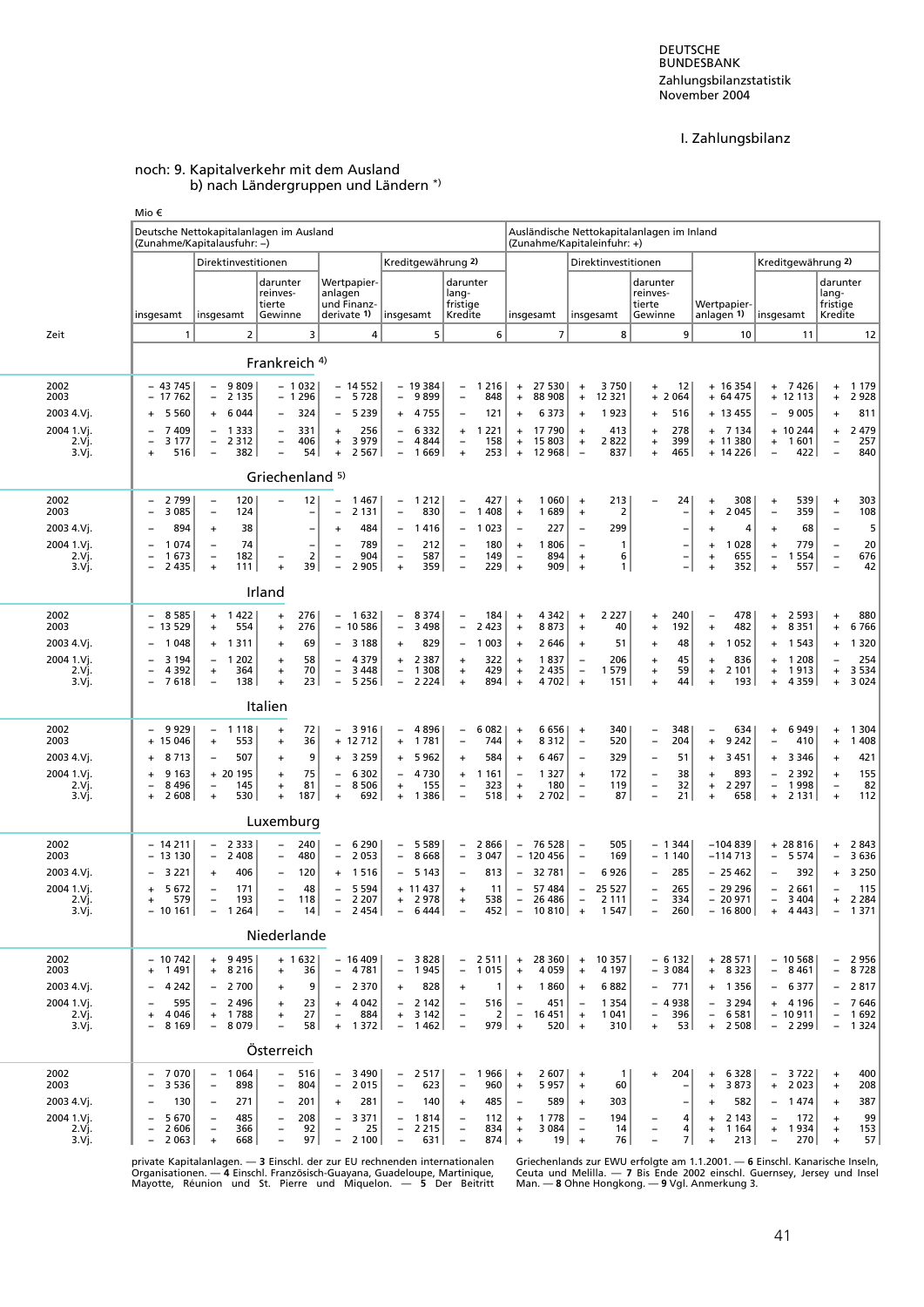

### noch: 9. Kapitalverkehr mit dem Ausland b) nach Ländergruppen und Ländern \*)

|                          | Mio €                                                                  |                                                                    |                                                                                    |                                                                                 |                                                                          |                                                                            |                                                                                           |                                                                            |                                                                    |                                                                     |                                                                     |                                                                                  |
|--------------------------|------------------------------------------------------------------------|--------------------------------------------------------------------|------------------------------------------------------------------------------------|---------------------------------------------------------------------------------|--------------------------------------------------------------------------|----------------------------------------------------------------------------|-------------------------------------------------------------------------------------------|----------------------------------------------------------------------------|--------------------------------------------------------------------|---------------------------------------------------------------------|---------------------------------------------------------------------|----------------------------------------------------------------------------------|
|                          |                                                                        | (Zunahme/Kapitalausfuhr: -)                                        | Deutsche Nettokapitalanlagen im Ausland                                            |                                                                                 |                                                                          |                                                                            |                                                                                           | Ausländische Nettokapitalanlagen im Inland<br>(Zunahme/Kapitaleinfuhr: +)  |                                                                    |                                                                     |                                                                     |                                                                                  |
|                          |                                                                        | Direktinvestitionen                                                |                                                                                    |                                                                                 | Kreditgewährung 2)                                                       |                                                                            |                                                                                           | Direktinvestitionen                                                        |                                                                    |                                                                     | Kreditgewährung 2)                                                  |                                                                                  |
|                          |                                                                        |                                                                    | darunter<br>reinves-<br>tierte                                                     | Wertpapier-<br>anlagen<br>und Finanz-                                           |                                                                          | darunter<br>lang-<br>fristige                                              |                                                                                           |                                                                            | darunter<br>reinves-<br>tierte                                     | Wertpapier-                                                         |                                                                     | darunter<br>lang-<br>fristige                                                    |
|                          | insgesamt                                                              | insgesamt                                                          | Gewinne                                                                            | derivate 1)                                                                     | insgesamt                                                                | Kredite                                                                    | insgesamt                                                                                 | insgesamt                                                                  | Gewinne                                                            | anlagen 1)                                                          | insgesamt                                                           | Kredite                                                                          |
| Zeit                     | 1                                                                      | $\overline{2}$                                                     | 3<br>Portugal                                                                      | 4                                                                               | 5                                                                        | 6                                                                          | 7                                                                                         | 8                                                                          | 9                                                                  | 10                                                                  | 11                                                                  | 12                                                                               |
| 2002<br>2003             | 3890<br>$\overline{\phantom{0}}$<br>15                                 | 424<br>$\overline{\phantom{0}}$<br>224<br>$\ddot{}$                | 48<br>$\begin{array}{c} + \end{array}$<br>192<br>$\overline{\phantom{0}}$          | 2417<br>$\overline{\phantom{a}}$<br>1 3 9 7<br>$\begin{array}{c} + \end{array}$ | 1 0 4 8<br>$\overline{\phantom{0}}$<br>1636<br>$\overline{\phantom{a}}$  | 1 1 3 0<br>$\overline{\phantom{a}}$<br>380<br>$\overline{\phantom{a}}$     | 291<br>$\overline{\phantom{0}}$<br>739<br>$\ddot{}$                                       | 85<br>$\qquad \qquad -$<br>213<br>$\overline{\phantom{a}}$                 |                                                                    | 285<br>$\overline{1}$<br>342<br>$\ddot{}$                           | 492<br>$\overline{a}$<br>610<br>$\ddot{}$                           | 222<br>$\ddot{}$<br>269<br>$\overline{\phantom{a}}$                              |
| 2003 4.Vj.               | 4 1 6 5<br>$\ddot{}$                                                   | 152<br>$\ddot{}$                                                   | 48                                                                                 | 1 1 4 9<br>$\ddot{}$                                                            | 2865<br>$\overline{+}$                                                   | 168<br>$\ddot{}$                                                           | 2 1 9 0<br>$\overline{\phantom{0}}$                                                       | 2<br>$\ddot{}$                                                             |                                                                    | 256<br>$\overline{\phantom{a}}$                                     | 1936<br>$\overline{\phantom{a}}$                                    | 163<br>$\overline{\phantom{0}}$                                                  |
| 2004 1.Vj.               | 47<br>$\ddot{}$                                                        | 37<br>$\overline{\phantom{a}}$                                     | 50<br>$\overline{\phantom{a}}$                                                     | 300<br>$\overline{\phantom{0}}$                                                 | 383<br>$\ddot{}$                                                         | 878<br>$\begin{array}{c} + \end{array}$                                    | 3016<br>$\ddot{}$                                                                         | 52<br>$\overline{\phantom{a}}$                                             | $\overline{\phantom{0}}$                                           | 634<br>$\ddot{}$                                                    | 2 4 3 3<br>$\ddot{}$                                                | 376<br>$\begin{array}{c} + \end{array}$                                          |
| 2.Vj.<br>3.Vj.           | 700<br>$\overline{\phantom{0}}$<br>517<br>$\ddot{}$                    | 53<br>$\overline{\phantom{a}}$<br>82<br>$\ddot{}$                  | 59<br>$\overline{a}$<br>33<br>$\overline{\phantom{a}}$                             | 67<br>$\ddot{}$<br>840<br>$\ddot{}$                                             | 714<br>$\overline{\phantom{0}}$<br>404<br>$\overline{\phantom{a}}$       | 291<br>$\overline{\phantom{a}}$<br>338<br>$+$                              | 100<br>$\overline{\phantom{a}}$<br>$\overline{\phantom{a}}$<br>1773                       | 9<br>$\qquad \qquad -$<br>87<br>$+$                                        | $\qquad \qquad -$                                                  | 63<br>$\ddot{}$<br>555                                              | 154<br>$\overline{\phantom{0}}$<br>1305<br>$\overline{\phantom{a}}$ | 3<br>$\overline{\phantom{0}}$<br>$\overline{2}$<br>$\overline{\phantom{0}}$      |
|                          |                                                                        |                                                                    | Spanien <sup>6)</sup>                                                              |                                                                                 |                                                                          |                                                                            |                                                                                           |                                                                            |                                                                    |                                                                     |                                                                     |                                                                                  |
| 2002<br>2003             | 18 291<br>15 996<br>$\overline{\phantom{a}}$                           | 873<br>$\overline{\phantom{0}}$<br>031<br>$\overline{\phantom{a}}$ | 348<br>$\qquad \qquad -$<br>504                                                    | 4656<br>$\overline{\phantom{0}}$<br>12 808<br>$\overline{\phantom{a}}$          | 12762<br>$\overline{\phantom{a}}$<br>2 1 5 6<br>$\overline{\phantom{a}}$ | 4 3 4 8<br>$\overline{\phantom{a}}$<br>2 5 5 8<br>$\overline{\phantom{0}}$ | 6 6 9 8<br>$\ddot{}$<br>8 1 0 4<br>$\ddot{}$                                              | 2 2 9 3<br>$\ddot{}$<br>720<br>$\ddot{}$                                   | 84<br>$\ddot{}$<br>96<br>$\ddot{}$                                 | 3 4 5 9<br>$\ddot{}$<br>12 390<br>$\ddot{}$                         | 946<br>$\ddot{}$<br>5 0 0 6<br>$\overline{\phantom{a}}$             | 2<br>$\begin{array}{c} + \end{array}$<br>56<br>$\bf{+}$                          |
| 2003 4.Vj.               | 5 1 0 2                                                                | 268<br>$\overline{\phantom{a}}$                                    | 126<br>$\overline{\phantom{a}}$                                                    | 5 6 5 7<br>$\overline{\phantom{a}}$                                             | 823<br>$\overline{+}$                                                    | 331<br>$\overline{\phantom{0}}$                                            | 256<br>$\ddot{}$                                                                          | 157<br>$\ddot{}$                                                           | 24<br>$\ddot{}$                                                    | 2824<br>$\ddot{}$                                                   | 2725<br>$\overline{\phantom{a}}$                                    | 642<br>$\overline{\phantom{0}}$                                                  |
| 2004 1.Vj.               | 10 095                                                                 | 200<br>$\begin{array}{c} + \end{array}$                            | 130<br>$\qquad \qquad -$                                                           | 6 2 3 7<br>$\qquad \qquad -$                                                    | 4 0 5 9<br>$\overline{a}$                                                | 27<br>$\ddot{}$                                                            | 2 3 8 9<br>$\ddot{}$                                                                      | 1 3 3 7<br>$\qquad \qquad -$                                               | 288<br>$\qquad \qquad -$                                           | 2 4 0 5<br>$\ddot{}$                                                | 1 3 2 2<br>$\ddot{}$                                                | 104<br>$\overline{\phantom{a}}$                                                  |
| 2.Vj.<br>3.Vj.           | 7678<br>$\overline{\phantom{0}}$<br>330<br>$\ddot{}$                   | 495<br>$\begin{array}{c} + \end{array}$<br>669<br>$\ddot{}$        | $\qquad \qquad -$<br>142<br>$\frac{1}{2}$<br>56                                    | $\overline{\phantom{0}}$<br>4 5 2 7<br>5417<br>$\frac{1}{2}$                    | $\overline{\phantom{a}}$<br>3 6 4 6<br>5 0 7 8<br>$\ddot{}$              | 922<br>$\ddot{}$<br>594<br>$\ddot{}$                                       | 1 1 7 6<br>$\ddot{}$<br>2771<br>$\ddot{}$                                                 | $\overline{\phantom{a}}$<br>359<br>78<br>$\overline{+}$                    | 13<br>$\begin{array}{c} + \end{array}$<br>22<br>$\ddot{}$          | 1821<br>$\ddot{}$<br>293<br>$\ddot{}$                               | 285<br>$\overline{\phantom{a}}$<br>2 4 0 1<br>$\ddot{}$             | 139<br>$\pmb{+}$<br>36<br>$\ddot{}$                                              |
|                          |                                                                        | Andere EU-Länder 3)                                                |                                                                                    |                                                                                 |                                                                          |                                                                            |                                                                                           |                                                                            |                                                                    |                                                                     |                                                                     |                                                                                  |
| 2002                     | 63 471<br>$\overline{\phantom{0}}$                                     | $-12788$                                                           | $+ 7560$                                                                           | 4 0 9 1<br>$\qquad \qquad -$                                                    | 46 592<br>$\qquad \qquad -$                                              | 4 5 7 8<br>$\overline{\phantom{a}}$                                        | 331 360<br>$+$                                                                            | 8758<br>$\begin{array}{c} + \end{array}$                                   | $-2232$                                                            | + 299 749                                                           | $+22853$                                                            | 9646<br>$+$                                                                      |
| 2003                     | 80 784<br>$\overline{\phantom{0}}$                                     | 439<br>$\ddot{}$                                                   | $+3012$                                                                            | 2 5 9 9<br>$\overline{\phantom{a}}$                                             | 78 624<br>$\overline{\phantom{a}}$                                       | 8750<br>$\overline{\phantom{a}}$                                           | 307 209<br>$+$                                                                            | 3 7 5 4<br>$\overline{\phantom{a}}$                                        | 2 5 4 4<br>$\overline{\phantom{a}}$                                | + 288 780                                                           | $+22183$                                                            | $+ 12578$                                                                        |
| 2003 4.Vj.<br>2004 1.Vj. | 13 631<br>72 301                                                       | 618<br>$\ddot{}$<br>$-11724$                                       | 753<br>$\begin{array}{c} + \end{array}$<br>708<br>$\begin{array}{c} + \end{array}$ | 1 1 3 8<br>$\overline{\phantom{a}}$<br>5 3 0 7<br>$\overline{\phantom{a}}$      | 13 111<br>$\overline{\phantom{a}}$<br>55 270<br>$\overline{\phantom{a}}$ | 1418<br>$\overline{\phantom{a}}$<br>2 4 2 4<br>$\overline{\phantom{0}}$    | 65 310<br>$\ddot{}$<br>+ 143 708                                                          | 7 2 7 6<br>$\overline{\phantom{a}}$<br>4 2 8 7<br>$\overline{\phantom{a}}$ | 636<br>$\overline{\phantom{a}}$<br>521<br>$\overline{\phantom{a}}$ | 68760<br>$\ddot{}$<br>+ 110 541                                     | 3825<br>$\ddot{}$<br>+ 37 454                                       | 6928<br>$\ddot{}$<br>331<br>$\overline{\phantom{a}}$                             |
| 2.Vj.                    | 7830<br>$\ddot{}$                                                      | 705<br>$\overline{1}$<br>$\ddot{}$                                 | 639<br>$\begin{array}{c} + \end{array}$                                            | 5 5 0 7<br>$\overline{\phantom{a}}$                                             | 11 632<br>$\bf{+}$                                                       | 3622<br>$+$                                                                | 20 374<br>$+$                                                                             | 2 5 7 7<br>$\overline{\phantom{a}}$                                        | 480<br>$\overline{\phantom{a}}$                                    | 50 895<br>$\begin{array}{c} + \end{array}$                          | 27 945<br>$\overline{\phantom{a}}$                                  | 1 2 8 5<br>$\overline{\phantom{a}}$                                              |
| 3.Vj.                    | 39 503                                                                 | 1 3 0 0<br>$\ddot{}$<br>darunter: Dänemark                         | 669<br>$\ddot{}$                                                                   | $\overline{a}$<br>4434                                                          | 36 369<br>$\overline{\phantom{0}}$                                       | 2563<br>$\overline{\phantom{a}}$                                           | $+ 110833$                                                                                | $\overline{\phantom{a}}$<br>1 1 3 1                                        | 358<br>$\overline{\phantom{a}}$                                    | 86 837<br>$\ddot{}$                                                 | $+ 25127$                                                           | 5 9 0 7<br>$\ddot{}$                                                             |
|                          |                                                                        |                                                                    |                                                                                    |                                                                                 |                                                                          |                                                                            |                                                                                           |                                                                            |                                                                    |                                                                     |                                                                     |                                                                                  |
| 2002<br>2003             | 2 607<br>$\overline{\phantom{0}}$<br>3727                              | 103<br>318<br>$\overline{\phantom{a}}$                             | 96<br>132<br>$\overline{\phantom{0}}$                                              | 493<br>$\ddot{}$<br>964<br>$\overline{\phantom{0}}$                             | 2 9 9 8<br>$\qquad \qquad -$<br>2 4 4 6<br>$\overline{\phantom{a}}$      | 1 5 5 1<br>$\overline{\phantom{a}}$<br>651                                 | 1959<br>$\ddot{}$<br>1733<br>$\ddot{}$                                                    | 41<br>288<br>$\overline{\phantom{0}}$                                      | 852<br>$\overline{\phantom{0}}$<br>564<br>$\overline{\phantom{a}}$ | 1 2 5 7<br>$\begin{array}{c} + \end{array}$<br>2 5 3 6<br>$\ddot{}$ | 743<br>$\ddot{}$<br>516<br>$\overline{\phantom{a}}$                 | $\bf{+}$<br>114<br>467<br>$\ddot{}$                                              |
| 2003 4.Vj.               | 1310<br>۰                                                              | 64<br>$\overline{\phantom{a}}$                                     | 33<br>$\overline{\phantom{0}}$                                                     | 124<br>$\ddot{}$                                                                | 1 3 7 1<br>$\overline{\phantom{0}}$                                      | 71<br>$\overline{\phantom{0}}$                                             | 806<br>$\ddot{}$                                                                          | 73<br>$\ddot{}$                                                            | 141<br>$\overline{\phantom{0}}$                                    | 771<br>$\ddot{}$                                                    | 39<br>$\overline{\phantom{0}}$                                      | 454<br>$\ddot{}$                                                                 |
| 2004 1.Vj.               | 1 5 0 9<br>$\ddot{}$                                                   | 87<br>$\overline{\phantom{a}}$                                     | 26<br>$\qquad \qquad -$                                                            | 1779<br>$\ddot{}$                                                               | 182<br>$\overline{\phantom{0}}$                                          | 106<br>$\ddot{}$                                                           | 1413<br>$\ddot{}$                                                                         | 70<br>$\ddot{}$                                                            | 85<br>$\overline{\phantom{0}}$                                     | 768<br>$\ddot{}$                                                    | 575<br>$\ddot{}$                                                    | 88<br>$\ddot{}$                                                                  |
| 2.Vj.<br>3.Vj.           | 2 3 4 3<br>$\overline{\phantom{0}}$<br>950<br>$\overline{\phantom{0}}$ | 3<br>$\overline{\phantom{a}}$<br>177<br>$\overline{\phantom{a}}$   | 21<br>$\overline{\phantom{a}}$<br>25<br>$\overline{\phantom{0}}$                   | 815<br>$\overline{\phantom{0}}$<br>487<br>$\overline{+}$                        | 1 5 2 4<br>$\qquad \qquad -$<br>1 2 6 1<br>$\overline{\phantom{a}}$      | 354<br>$\overline{\phantom{0}}$<br>126<br>$\ddot{}$<br>-1                  | 113<br>$\ddot{}$<br>1965<br>$\ddot{}$                                                     | 207<br>$\qquad \qquad -$<br>197<br>$\overline{\phantom{a}}$                | 119<br>$\overline{a}$<br>80<br>$\overline{\phantom{a}}$            | 85<br>$\overline{\phantom{0}}$<br>905<br>$\ddot{}$                  | 405<br>$\ddot{}$<br>257<br>$\begin{array}{c} + \end{array}$<br>1    | 37<br>$\overline{\phantom{a}}$<br>41<br>$\ddot{}$                                |
|                          |                                                                        |                                                                    | Polen                                                                              |                                                                                 |                                                                          |                                                                            |                                                                                           |                                                                            |                                                                    |                                                                     |                                                                     |                                                                                  |
| 2002<br>2003             | 940<br>845<br>$\overline{\phantom{0}}$                                 | 28<br>$\begin{array}{c} + \end{array}$<br>57<br>$\ddot{}$          | 192<br>$\ddot{}$<br>48<br>$\ddot{}$                                                | 848<br>$\overline{\phantom{a}}$<br>980<br>$\overline{\phantom{0}}$              | 120<br>$\overline{\phantom{a}}$<br>78<br>$\ddot{}$                       | 112<br>+<br>125<br>$\ddot{}$                                               | 1 5 5 6<br>$\overline{\phantom{a}}$<br>1 1 4 2<br>$\overline{\phantom{0}}$                | 17<br>$\overline{+}$<br>220<br>$\begin{array}{c} + \end{array}$            | 12<br>$\ddot{}$                                                    | 1 0 2 4<br>590<br>$\overline{\phantom{a}}$                          | 550<br>$\overline{\phantom{0}}$<br>772                              | 66<br>$\overline{\phantom{a}}$<br>3<br>$\ddot{}$                                 |
| 2003 4.Vj.               | 163                                                                    | 205<br>$\ddot{}$                                                   | 12<br>$\begin{array}{c} + \end{array}$                                             | 507<br>$\overline{\phantom{0}}$                                                 | 140<br>$\overline{+}$                                                    | 51<br>$\ddot{}$                                                            | 206<br>$\overline{\phantom{a}}$                                                           | 58<br>$\ddot{}$                                                            | 3<br>$\ddot{}$                                                     | 47<br>$\ddot{}$                                                     | 311<br>$\overline{\phantom{0}}$                                     | $\overline{7}$<br>$\begin{array}{c} + \end{array}$                               |
| 2004 1.Vj.               | 477                                                                    | 16<br>$\overline{\phantom{a}}$                                     | +<br>$\mathbf{z}$                                                                  | 291<br>$\overline{\phantom{0}}$                                                 | 170<br>-                                                                 | 20                                                                         | 705<br>$\ddot{}$                                                                          | 61<br>$\ddot{}$                                                            | +<br>ı                                                             | 3                                                                   | 647                                                                 | 30<br>$\ddot{}$                                                                  |
| 2.Vj.<br>3.Vj.           | 873<br>$\overline{\phantom{0}}$<br>342 <br>$\ddot{}$                   | 213<br>$\qquad \qquad -$<br>$\ddot{}$<br>144                       | 29<br>$\ddot{}$<br>20<br>$\ddot{}$                                                 | 225<br>$\frac{1}{4}$<br>105                                                     | 436<br>$\overline{\phantom{0}}$<br>93 <br>$+$                            | 507<br>$\overline{\phantom{0}}$<br>72<br>$\ddot{}$                         | 65<br>$\frac{1}{4}$                                                                       | 55<br>$\begin{array}{c} 65 \\ 221 \end{array}$ -<br>27                     | $\mathbf{1}$<br>$\ddot{}$<br>1 <br>$\ddot{}$                       | 108<br>$\frac{1}{1}$<br>123                                         | 98<br>$\ddot{}$<br>126<br>$\ddot{}$                                 | 11<br>$\qquad \qquad -$<br>$\bf{+}$<br>11                                        |
|                          |                                                                        |                                                                    | Schweden                                                                           |                                                                                 |                                                                          |                                                                            |                                                                                           |                                                                            |                                                                    |                                                                     |                                                                     |                                                                                  |
| 2002<br>2003             | 4 5 6 2<br>996<br>$\overline{\phantom{0}}$                             | $-1113$<br>2 3 0 7<br>$ \,$                                        | $\overline{\phantom{a}}$<br>144<br>156                                             | 1475<br>$\overline{\phantom{a}}$<br>55                                          | 1974<br>$\overline{\phantom{a}}$<br>1 2 5 5                              | 637<br>$\overline{\phantom{a}}$<br>172                                     | $\begin{array}{c c} 3936 & + \\ 1066 & - \end{array}$<br>$\begin{array}{c} + \end{array}$ | 586<br>110                                                                 | 276<br>$\overline{\phantom{a}}$<br>96<br>$\overline{\phantom{0}}$  | 730<br>$\overline{+}$<br>1894                                       | 2619<br>$\ddot{}$<br>2850<br>$\overline{\phantom{a}}$               | 318<br>195<br>$\pmb{+}$                                                          |
| 2003 4.Vj.               | 1 3 4 5                                                                | 1 2 9 8<br>$\overline{\phantom{a}}$                                | $\overline{\phantom{a}}$<br>39                                                     | $\bf{+}$<br>572<br>$\ddot{}$                                                    | $+$<br>619<br>$\overline{\phantom{a}}$                                   | $\overline{\phantom{a}}$<br>35                                             | $\overline{\phantom{a}}$<br>329<br>$\ddot{}$                                              | 24                                                                         | 24                                                                 | $\ddot{+}$<br>838<br>$\overline{+}$                                 | 484                                                                 | $\overline{\phantom{a}}$<br>240<br>$\ddot{}$                                     |
| 2004 1.Vj.               | 11722                                                                  | 4530                                                               | 38<br>$\overline{\phantom{a}}$                                                     | 114<br>$\overline{\phantom{a}}$                                                 | 7078<br>$\overline{\phantom{0}}$                                         | 72                                                                         | 2939<br>$\ddot{}$                                                                         | 441<br>$\ddot{}$                                                           | 13<br>$\overline{\phantom{0}}$                                     | 578<br>$\overline{+}$                                               | 1920<br>$\ddot{}$                                                   | 55                                                                               |
| 2.Vj.                    | 3 3 8 3<br>$\begin{array}{c} + \end{array}$                            | 309<br>$\begin{array}{c} + \end{array}$                            | 38<br>$\overline{\phantom{a}}$                                                     | 552<br>$\overline{\phantom{0}}$                                                 | 3 6 2 6<br>$+$                                                           | 169<br>$\begin{array}{c} + \end{array}$                                    | 857<br>$\overline{+}$                                                                     | 371                                                                        | 21<br>$\qquad \qquad -$                                            | 951<br>$\overline{+}$                                               | 276<br>$\ddot{}$                                                    | 60<br>$\overline{\phantom{a}}$                                                   |
| $3.V$ j.                 | 13                                                                     | 80<br>$\ddot{}$                                                    | 10 <sup>1</sup><br>$\overline{\phantom{a}}$                                        | $\overline{\phantom{a}}$<br>1<br>Tschechische Republik                          | 91                                                                       | 193                                                                        | $1636$ +<br>$\overline{\phantom{a}}$                                                      | 665                                                                        | $\overline{a}$<br>130                                              | 314<br>$+$                                                          | 2615<br>$\qquad \qquad -$                                           | 254<br>$\overline{\phantom{a}}$                                                  |
| 2002                     | 1 1 0 9<br>$\overline{\phantom{a}}$                                    | 479                                                                | 312<br>$\overline{\phantom{a}}$                                                    | 35<br>$\overline{\phantom{a}}$                                                  | $\overline{\phantom{0}}$<br>596                                          | 20<br>$\ddot{}$                                                            | 3401<br>$\bf{+}$                                                                          | 114<br>$+$                                                                 |                                                                    | 2926<br>$\ddot{}$                                                   | 361<br>$\ddot{}$                                                    | 61<br>$\overline{\phantom{m}}$                                                   |
| 2003                     | 206<br>$\overline{\phantom{0}}$                                        | 347<br>$\begin{array}{c} + \end{array}$                            | 372<br>$\qquad \qquad -$                                                           | $\overline{\phantom{a}}$<br>286                                                 | 267<br>$\overline{\phantom{a}}$                                          | 31<br>$\ddot{}$                                                            | 1917<br>$\pmb{+}$                                                                         | 33<br>$\qquad \qquad -$                                                    |                                                                    | 2016<br>$\ddot{}$                                                   | 65<br>$\overline{\phantom{a}}$                                      | 42<br>$\ddot{}$                                                                  |
| 2003 4.Vj.               | 646<br>$\overline{\phantom{a}}$                                        | 218<br>$\ddot{}$                                                   | 93                                                                                 | 36<br>$\overline{\phantom{a}}$                                                  | 828<br>$\overline{\phantom{0}}$                                          | 9<br>$\overline{\phantom{0}}$                                              | 873<br>$\ddot{}$                                                                          | 12                                                                         |                                                                    | 1                                                                   | 885<br>$\ddot{}$                                                    | 37<br>$\begin{array}{c} + \end{array}$                                           |
| 2004 1.Vj.               | 1 3 3 1<br>$\ddot{}$<br>1 207                                          | 165<br>$\begin{array}{c} + \end{array}$<br>754                     | 95<br>69                                                                           | 54<br>$\ddot{}$<br>594<br>$\qquad \qquad -$                                     | 1 1 1 2<br>$\overline{+}$                                                | 69<br>8                                                                    | 521<br>$\overline{+}$<br>571                                                              | 18<br>$\begin{array}{c} + \end{array}$<br>166                              | 1<br>0                                                             | 1072<br>$\ddot{}$<br>282                                            | 568                                                                 | 27<br>$\ddot{}$                                                                  |
| 2.Vj.<br>3.Vj.           | $\qquad \qquad -$<br>238<br>$\qquad \qquad -$                          | 59<br>$\ddot{}$                                                    | 129<br>$\ddot{}$                                                                   | 139 <br>$\overline{\phantom{a}}$                                                | 141<br>$^{+}$<br>157<br>$\overline{\phantom{0}}$                         | $\ddot{}$<br>44  <br>$\ddot{}$                                             | $\ddot{}$<br>603<br>$+$                                                                   | $\ddot{}$<br>108<br>$\overline{\phantom{a}}$                               | $\overline{a}$                                                     | $\ddot{}$<br>337<br>$\ddot{}$                                       | 124<br>$\ddot{}$<br>375<br>$\ddot{}$                                | $\begin{bmatrix} 17 \\ 2 \end{bmatrix}$<br>$\overline{\phantom{a}}$<br>$\pmb{+}$ |

**\*** Anmerkungen siehe Seiten 40 und 41.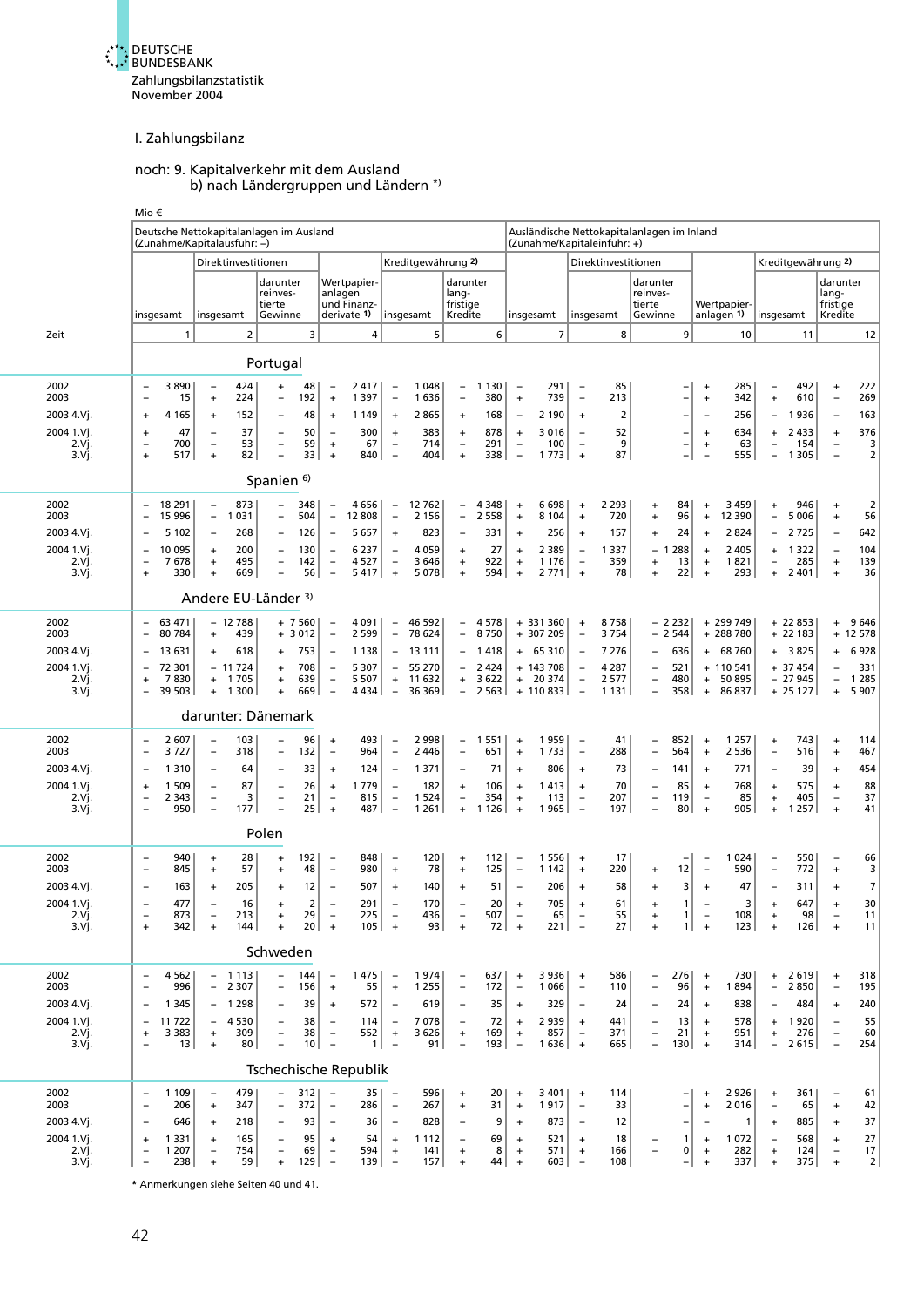|                     | Mio €                                                                   |                                                                   |                                                                    |                                                                         |                                                                         |                                                                         |                                                                 |                                                                          |                                                                                        |                                                                                    |                                                                            |                                                                                                    |
|---------------------|-------------------------------------------------------------------------|-------------------------------------------------------------------|--------------------------------------------------------------------|-------------------------------------------------------------------------|-------------------------------------------------------------------------|-------------------------------------------------------------------------|-----------------------------------------------------------------|--------------------------------------------------------------------------|----------------------------------------------------------------------------------------|------------------------------------------------------------------------------------|----------------------------------------------------------------------------|----------------------------------------------------------------------------------------------------|
|                     |                                                                         | (Zunahme/Kapitalausfuhr: -)                                       | Deutsche Nettokapitalanlagen im Ausland                            |                                                                         |                                                                         |                                                                         |                                                                 | (Zunahme/Kapitaleinfuhr: +)                                              | Ausländische Nettokapitalanlagen im Inland                                             |                                                                                    |                                                                            |                                                                                                    |
|                     |                                                                         | Direktinvestitionen                                               |                                                                    |                                                                         | Kreditgewährung 2)                                                      |                                                                         |                                                                 | Direktinvestitionen                                                      |                                                                                        |                                                                                    | Kreditgewährung 2)                                                         |                                                                                                    |
|                     | insgesamt                                                               | insgesamt                                                         | darunter<br>reinves-<br>tierte<br>Gewinne                          | Wertpapier-<br>anlagen<br>und Finanz-<br>derivate 1)                    | insgesamt                                                               | darunter<br>lang-<br>fristige<br>Kredite                                | insgesamt                                                       | insgesamt                                                                | darunter<br>reinves-<br>tierte<br>Gewinne                                              | Wertpapier-<br>anlagen 1)                                                          | insgesamt                                                                  | darunter<br>lang-<br>fristige<br>Kredite                                                           |
| Zeit                | 1                                                                       | $\overline{2}$                                                    | 3                                                                  | $\overline{4}$                                                          | 5                                                                       | 6                                                                       | $\overline{7}$                                                  | 8                                                                        | 9                                                                                      | 10                                                                                 | 11                                                                         | 12                                                                                                 |
|                     |                                                                         |                                                                   | Ungarn                                                             |                                                                         |                                                                         |                                                                         |                                                                 |                                                                          |                                                                                        |                                                                                    |                                                                            |                                                                                                    |
| 2002<br>2003        | 198<br>2 4 1 9<br>$\overline{\phantom{0}}$                              | 718<br>$\ddot{}$<br>166<br>$\overline{\phantom{a}}$               | 636<br>$\qquad \qquad -$<br>$\overline{a}$<br>792                  | 285<br>$\overline{\phantom{0}}$<br>$\qquad \qquad -$<br>597<br>1        | 631<br>$\qquad \qquad -$<br>657<br>$\overline{\phantom{0}}$             | 403<br>$\overline{\phantom{0}}$<br>634<br>$\overline{a}$                | 1 0 9 0<br>$\ddot{}$<br>926<br>$\ddot{}$                        | 63<br>$\overline{\phantom{0}}$<br>153<br>$\overline{a}$                  |                                                                                        | 987<br>$\begin{array}{c} + \end{array}$<br>966<br>$\begin{array}{c} + \end{array}$ | 166<br>$\ddot{}$<br>113<br>$\ddot{}$                                       | 22<br>$\ddot{}$<br>17<br>$\qquad \qquad -$                                                         |
| 2003 4.Vj.          | 233<br>۰                                                                | 239<br>$\ddot{}$                                                  | 198                                                                | 338<br>$\overline{\phantom{a}}$                                         | 134                                                                     | 215<br>$\overline{\phantom{0}}$                                         | 832<br>$\overline{\phantom{a}}$                                 | 85<br>$\overline{\phantom{0}}$                                           |                                                                                        | 305<br>$\overline{\phantom{a}}$                                                    | 441<br>$\overline{\phantom{0}}$                                            | 8<br>$\overline{\phantom{0}}$                                                                      |
| 2004 1.Vj.<br>2.Vj. | 37<br>$\overline{\phantom{0}}$<br>78<br>+                               | 87<br>$\overline{\phantom{0}}$<br>226<br>$\overline{\phantom{a}}$ | 194<br>173<br>$\overline{\phantom{0}}$                             | 20<br>$\ddot{}$<br>743<br>$\ddot{}$                                     | 30<br>$\ddot{}$<br>439<br>$\overline{\phantom{a}}$                      | 42<br>$\ddot{}$<br>314<br>$\overline{\phantom{a}}$                      | 191<br>$\ddot{}$<br>553<br>$\ddot{}$                            | 58<br>$\ddot{}$<br>41<br>$\overline{\phantom{0}}$                        | $\mathbf{1}$<br>$\ddot{}$<br>0<br>$\ddot{}$                                            | 52<br>$\ddot{}$<br>532<br>$\begin{array}{c} + \end{array}$                         | 82<br>$\ddot{}$<br>61<br>$\begin{array}{c} + \end{array}$                  | 1<br>$\ddot{}$<br>$\overline{7}$                                                                   |
| 3.Vj.               | 333<br>$\ddot{}$                                                        | 37<br>$\overline{\phantom{a}}$                                    | 49<br>$\overline{a}$                                               | 309<br>$\ddot{}$                                                        | 61<br>$\ddot{}$                                                         | 235                                                                     | 721<br>$\ddot{}$                                                | 134<br>$\ddot{}$                                                         | 1 <sup>1</sup><br>$\ddot{}$                                                            | 496<br>$\ddot{}$                                                                   | 91<br>$\ddot{}$                                                            | 0<br>$\overline{\phantom{a}}$                                                                      |
|                     |                                                                         |                                                                   |                                                                    | Vereinigtes Königreich <sup>7)</sup>                                    |                                                                         |                                                                         |                                                                 |                                                                          |                                                                                        |                                                                                    |                                                                            |                                                                                                    |
| 2002<br>2003        | - 52 427<br>$-68707$                                                    | 9644<br>$\overline{\phantom{m}}$<br>3 2 3 1<br>$\ddot{}$          | + 8 7 8 4<br>$+ 4644$                                              | 2 2 2 8<br>$\overline{\phantom{0}}$<br>3613<br>$\ddot{}$                | $-40555$<br>$-7551$                                                     | 2 6 4 3<br>$\overline{\phantom{a}}$<br>7014<br>$\overline{\phantom{0}}$ | $+318415$<br>$+300125$                                          | 8 1 4 0<br>$+$<br>3 4 6 9<br>$\overline{\phantom{a}}$                    | 1 1 0 4<br>$\overline{\phantom{a}}$<br>896<br>$\overline{\phantom{a}}$<br>$\mathbf{1}$ | $+292171$<br>+ 279 120                                                             | 18 104<br>$+$<br>24 474<br>$+$                                             | 6 5 3 9<br>$\ddot{}$<br>9 5 4 3<br>$\ddot{}$                                                       |
| 2003 4.Vj.          | 9855<br>$\qquad \qquad -$                                               | 472<br>$\mathbf{1}$<br>$\ddot{}$                                  | + 1 161                                                            | 945<br>$\qquad \qquad -$                                                | $-10382$                                                                | 1 0 9 3<br>$\qquad \qquad -$                                            | 66 712<br>$\ddot{}$                                             | 7457<br>$\qquad \qquad -$                                                | 474<br>$\overline{\phantom{0}}$                                                        | 66 659<br>$\ddot{}$                                                                | 7 5 1 0<br>$\ddot{}$                                                       | 5853<br>$\ddot{}$                                                                                  |
| 2004 1.Vj.<br>2.Vj. | $-61967$<br>10854<br>$+$                                                | 7 1 4 5<br>$\overline{\phantom{a}}$<br>2729<br>$\ddot{}$          | + 1 1 1 9<br>974<br>$\ddot{}$                                      | 5961<br>$\overline{\phantom{0}}$<br>2 6 6 7<br>$\overline{\phantom{0}}$ | $-48860$<br>$+ 10792$                                                   | 2424<br>$\overline{\phantom{0}}$<br>5 1 1 1<br>$\ddot{}$                | + 137 929<br>15 671<br>$\ddot{}$                                | $-4725$<br>2 0 8 5<br>$\overline{\phantom{a}}$                           | 425<br>$\qquad \qquad -$<br>342<br>$\overline{\phantom{a}}$                            | + 107 737<br>48 701<br>$\ddot{}$                                                   | 34 917<br>$+$<br>30 945<br>$\qquad \qquad -$                               | 1862<br>$\overline{\phantom{0}}$<br>1775<br>$\overline{\phantom{0}}$                               |
| 3.Vj.               | - 37 405                                                                | 1 2 8 9<br>$\ddot{}$                                              | 612<br>$\ddot{}$                                                   | 3918<br>$\overline{\phantom{0}}$                                        | $-34775$                                                                | 3665<br>$\overline{\phantom{0}}$                                        | + 104 327                                                       | 1 5 3 7<br>$\overline{\phantom{a}}$                                      | 151 <br>$\qquad \qquad -$                                                              | 83 534<br>$\ddot{}$                                                                | $+ 22330$                                                                  | 5778<br>$+$                                                                                        |
|                     |                                                                         |                                                                   | Andere europäische Länder                                          |                                                                         |                                                                         |                                                                         |                                                                 |                                                                          |                                                                                        |                                                                                    |                                                                            |                                                                                                    |
| 2002<br>2003        | 6 3 1 5<br>$\ddot{}$<br>$-25551$                                        | 448<br>432<br>$\mathbf{1}$                                        | 708<br>$\overline{\phantom{0}}$<br>300<br>$\overline{\phantom{0}}$ | $\ddot{}$<br>4 142<br>2 7 2 4<br>$\ddot{}$                              | $+ 2621$<br>$-26843$                                                    | 71<br>$\qquad \qquad -$<br>2 2 4 8<br>$\overline{\phantom{0}}$          | 6838<br>$\ddot{}$<br>35 382<br>$\ddot{}$                        | 1 5 7 8<br>$+$<br>3 4 5 0<br>$\ddot{}$                                   | 2<br>100<br>$\overline{\phantom{a}}$<br>612<br>$\overline{a}$                          | $\ddot{}$<br>8318<br>20 627<br>$\ddot{}$                                           | 3058<br>$\overline{\phantom{a}}$<br>11 305<br>$+$                          | 841<br>$\ddot{}$<br>4316<br>$\ddot{}$                                                              |
| 2003 4.Vj.          | $-12269$                                                                | 460<br>$\overline{\phantom{a}}$                                   | 75                                                                 | 1 1 7 6<br>$\overline{\phantom{0}}$                                     | $-10633$                                                                | 247<br>+                                                                | 9964<br>$\ddot{}$                                               | 397<br>$\ddot{}$                                                         | 153<br>$\overline{\phantom{0}}$                                                        | 13855<br>$\ddot{}$                                                                 | 4 2 8 8<br>$\overline{\phantom{0}}$                                        | 479<br>$\ddot{}$                                                                                   |
| 2004 1.Vj.          | $+ 14122$                                                               | 503<br>-1<br>$\overline{\phantom{m}}$                             | 71<br>$\overline{a}$                                               | 3 5 7 5<br>$\ddot{}$                                                    | $+ 12051$                                                               | 790<br>$\ddot{}$                                                        | 5778<br>$\ddot{}$                                               | 116<br>$\ddot{}$                                                         | 100<br>$\qquad \qquad -$                                                               | 4476<br>$\ddot{}$                                                                  | 1 1 8 6<br>$\begin{array}{c} + \end{array}$                                | 450                                                                                                |
| 2.Vj.<br>3.Vj.      | - 12 934<br>612                                                         | 435<br>$\overline{\phantom{a}}$<br>-1<br>229<br>$\ddot{}$         | 84<br>$\overline{\phantom{0}}$<br>24<br>$\overline{\phantom{0}}$   | 1928<br>$\qquad \qquad -$<br>627<br>$\ddot{}$                           | 9 5 7 2<br>$\overline{\phantom{0}}$<br>1468<br>$\overline{\phantom{a}}$ | 289<br>$\ddot{}$<br>857<br>$\overline{\phantom{0}}$                     | 5 5 9 2<br>$\overline{\phantom{0}}$<br>2971<br>$+$              | 842<br>$\overline{\phantom{0}}$<br>252<br>$\overline{\phantom{0}}$       | 30<br>$\qquad \qquad -$<br>63 <br>$+$                                                  | 385<br>$\begin{array}{c} + \end{array}$<br>5 603<br>$\ddot{}$                      | 5 1 3 4<br>$\overline{\phantom{0}}$<br>2 3 8 0<br>$\overline{\phantom{a}}$ | 807<br>$\qquad \qquad -$<br>46<br>$\overline{\phantom{0}}$                                         |
|                     |                                                                         |                                                                   | darunter: Russische Föderation                                     |                                                                         |                                                                         |                                                                         |                                                                 |                                                                          |                                                                                        |                                                                                    |                                                                            |                                                                                                    |
| 2002                | 1925<br>÷                                                               | 363                                                               | 216                                                                | 587<br>$\ddot{}$                                                        | 1702<br>$\ddot{}$                                                       | 1 1 9 8<br>+                                                            | 210<br>$\ddot{}$                                                | 70                                                                       | 132<br>$\ddot{}$                                                                       | 1418<br>$\overline{\phantom{a}}$                                                   | 1698<br>$\ddot{}$                                                          | 1<br>$\overline{\phantom{0}}$                                                                      |
| 2003<br>2003 4.Vj.  | 340<br>$\overline{\phantom{0}}$<br>82                                   | 214<br>$\bf{+}$<br>60<br>$\overline{\phantom{a}}$                 | $\overline{a}$<br>120<br>30                                        | 78<br>$\ddot{}$<br>9<br>$\overline{\phantom{0}}$                        | 632<br>$\overline{\phantom{0}}$<br>14                                   | 144<br>$\ddot{}$<br>168<br>$\ddot{}$                                    | 1 2 1 3<br>$\ddot{}$<br>1468<br>$\overline{\phantom{a}}$        | 22<br>$\ddot{}$<br>30<br>$\ddot{}$                                       | 84<br>$\ddot{}$<br>21<br>$\ddot{}$                                                     | 178<br>$\ddot{}$<br>55<br>$\overline{\phantom{a}}$                                 | 1014<br>$\ddot{}$<br>1444<br>$\overline{\phantom{0}}$                      | 92<br>$\overline{\phantom{0}}$<br>11<br>$\overline{\phantom{0}}$                                   |
| 2004 1.Vj.          | 1723<br>÷                                                               | 162<br>$\overline{\phantom{a}}$                                   | 26<br>$\qquad \qquad -$                                            | 1 1 9 6<br>$\begin{array}{c} + \end{array}$                             | 689<br>$\ddot{}$                                                        | 328<br>$\ddot{}$                                                        | 554<br>$\ddot{}$                                                | 22<br>$\ddot{}$                                                          | 15<br>$\ddot{}$                                                                        | 75<br>$\ddot{}$                                                                    | 458<br>$\ddot{}$                                                           | 114<br>+                                                                                           |
| 2.Vj.<br>3.Vj.      | 569<br>$\overline{\phantom{0}}$<br>023<br>$\overline{\phantom{0}}$<br>1 | 155<br>$\overline{\phantom{a}}$<br>$\equiv$<br>71                 | $\overline{a}$<br>13<br>$\overline{a}$<br>19                       | 23<br>$\ddot{}$<br>30<br>$\overline{\phantom{0}}$                       | 437<br>$\overline{\phantom{a}}$<br>921                                  | 235<br>$\overline{\phantom{0}}$<br>760                                  | 131<br>$\ddot{}$<br>927<br>$\overline{\phantom{0}}$<br>1        | 38<br>$\ddot{}$<br>13<br>$\overline{\phantom{0}}$                        | 21<br>$\begin{array}{c} + \end{array}$<br>$\mathbf{0}$<br>$\ddot{}$                    | 442<br>$\bf{+}$<br>343<br>$\ddot{}$                                                | 349<br>$\overline{\phantom{0}}$<br>2 2 5 6<br>$\overline{a}$               | 2<br>$\ddot{}$<br>$\mathbf{1}$<br>$\ddot{}$                                                        |
|                     |                                                                         |                                                                   | Schweiz                                                            |                                                                         |                                                                         |                                                                         |                                                                 |                                                                          |                                                                                        |                                                                                    |                                                                            |                                                                                                    |
| 2002                | 4 0 5 2<br>$\ddot{}$                                                    | 153<br>$\ddot{}$                                                  | 612<br>$\overline{\phantom{0}}$                                    | 2 3 7 2<br>$\begin{array}{c} + \end{array}$                             | 1 5 2 6<br>$\ddot{}$                                                    | 474                                                                     | 3 1 8 7<br>$\ddot{}$                                            | 236<br>$\overline{\phantom{0}}$                                          | 2 3 0 4<br>$\overline{\phantom{0}}$                                                    | 5 0 4 3<br>$\begin{array}{c} + \end{array}$                                        | 1619<br>$\overline{\phantom{0}}$                                           | 789<br>+                                                                                           |
| 2003<br>2003 4.Vj.  | $-12816$<br>6 5 4 4                                                     | 213<br>$\overline{\phantom{a}}$<br>577<br>$\ddot{}$               | 288<br>$\overline{\phantom{0}}$<br>72<br>$\overline{\phantom{0}}$  | 2 2 7 3<br>$\ddot{}$<br>178<br>÷                                        | $-14876$<br>7 2 9 9<br>$\overline{\phantom{0}}$                         | 430<br>$\overline{\phantom{0}}$<br>113<br>$\ddot{}$                     | 20 326<br>$\ddot{}$<br>8574<br>$\ddot{}$                        | 3 5 28<br>$\ddot{}$<br>554<br>$\ddot{}$                                  | 504<br>$\overline{\phantom{0}}$<br>126                                                 | 15 4 82<br>$\ddot{}$<br>11 447<br>+                                                | 1 3 1 7<br>$\ddot{}$<br>3 4 2 6                                            | 0<br>$\overline{\phantom{0}}$<br>277<br>-                                                          |
| 2004 1.Vj.          | + 14 123                                                                | 325<br>$\overline{\phantom{a}}$<br>1                              | 63<br>$\overline{\phantom{0}}$                                     | 832<br>$\ddot{}$                                                        | $+ 14616$                                                               | 515<br>$\ddot{}$                                                        | 1625<br>$\ddot{}$                                               | 65<br>$\begin{array}{c} + \end{array}$                                   | 104<br>$\overline{\phantom{0}}$                                                        | 3076<br>$\ddot{}$                                                                  | 1516<br>$\overline{\phantom{a}}$                                           | 11<br>$\begin{array}{c} + \end{array}$                                                             |
| 2.Vj.<br>3.Vj.      | $-10643$<br>$+ 1194$                                                    | 660<br>$\overline{\phantom{a}}$<br>209<br>$\ddot{}$               | 83<br>$\overline{a}$<br>4 <br>$\ddot{}$                            | 1 0 8 9<br>$\overline{\phantom{a}}$<br>$\ddot{}$<br>785                 | 8894<br>$\overline{\phantom{a}}$<br>200<br>$\ddot{}$                    | 633<br>$\ddot{}$<br>415<br>$\ddot{}$                                    | 20<br>$\ddot{}$<br>720<br>$+$                                   | 589<br>$\overline{a}$<br>298<br>$\overline{a}$                           | $\overline{a}$<br>59<br>36 <br>$\ddot{}$                                               | 2 1 6 5<br>$\begin{array}{c} + \end{array}$<br>2711<br>$\ddot{}$                   | $\overline{\phantom{a}}$<br>1 5 5 5<br>$\overline{\phantom{a}}$<br>1694    | 500<br>$\overline{\phantom{a}}$<br>$\ddot{}$<br>112                                                |
|                     |                                                                         | Türkei                                                            |                                                                    |                                                                         |                                                                         |                                                                         |                                                                 |                                                                          |                                                                                        |                                                                                    |                                                                            |                                                                                                    |
| 2002                | 2936<br>$\ddot{}$                                                       | 53<br>$\ddot{}$                                                   | $\begin{array}{c} + \end{array}$<br>72                             | 2 2 9 5<br>$\pmb{+}$                                                    | 588<br>$\ddot{}$                                                        | 276<br>$\overline{\phantom{a}}$                                         | 3 0 2 8<br>$\overline{\phantom{a}}$                             | 27<br>$\ddot{}$                                                          | $\overline{\phantom{a}}$                                                               | 1931<br>$\overline{\phantom{a}}$                                                   | 1123<br>$\overline{\phantom{a}}$                                           | 36<br>$\overline{\phantom{a}}$                                                                     |
| 2003<br>2003 4.Vj.  | 2 0 0 7<br>$\ddot{}$<br>407                                             | 157<br>$\overline{\phantom{a}}$<br>16<br>$\ddot{}$                | 72<br>$\ddot{}$<br>18<br>$\ddot{}$                                 | 2 5 8 1<br>$\ddot{}$<br>400<br>$\overline{\phantom{a}}$                 | 417<br>$\overline{\phantom{a}}$<br>23<br>$\qquad \qquad -$              | 44<br>$\ddot{}$<br>68<br>$\pmb{+}$                                      | 596<br>$\ddot{}$<br>1 5 2 2<br>$\begin{array}{c} + \end{array}$ | 24<br>$\qquad \qquad -$<br>27<br>$\ddot{}$                               | $\overline{\phantom{a}}$<br>$\overline{\phantom{m}}$                                   | $\ddot{}$<br>1 1 9 0<br>2 0 3 3<br>$\ddot{}$                                       | $\overline{\phantom{0}}$<br>570<br>537<br>$\overline{\phantom{a}}$         | 10<br>$\overline{\phantom{0}}$<br>2<br>$\ddot{}$                                                   |
| 2004 1.Vj.          | 190<br>+                                                                | 181<br>$\overline{\phantom{a}}$                                   | 11<br>$\ddot{}$                                                    | 654<br>$\ddot{}$                                                        | 283<br>$\overline{\phantom{0}}$                                         | 59                                                                      | 9<br>$\ddot{}$                                                  | 40<br>$\overline{\phantom{0}}$                                           |                                                                                        | 277<br>$\overline{\phantom{a}}$                                                    | 326<br>$\begin{array}{c} + \end{array}$                                    |                                                                                                    |
| 2.Vj.<br>3.Vj.      | 3<br>+<br>414<br>$\overline{\phantom{0}}$                               | 27<br>$\ddot{}$<br>46<br>$\overline{\phantom{a}}$                 | 10<br>$\ddot{}$<br>13 <br>$\overline{\phantom{0}}$                 | 35<br>-<br>173 <br>$\overline{\phantom{m}}$                             | 12<br>$\bf{+}$<br>194 <br>$\overline{\phantom{a}}$                      | 74<br>$\ddot{}$<br>43<br>$\overline{\phantom{0}}$                       | 912<br>$\qquad \qquad -$<br>1 0 2 1<br>$\ddot{}$                | 33<br>$\ddot{}$<br>27<br>$\overline{\phantom{0}}$                        | $\overline{\phantom{a}}$<br>0 <sup>1</sup><br>$\qquad \qquad -$                        | 954<br>$\overline{\phantom{a}}$<br>318<br>$\ddot{}$                                | 10<br>$\begin{array}{c} + \end{array}$<br>729<br>$\ddot{}$                 | 23<br>7<br>9<br>$\ddot{}$<br>$\overline{\phantom{a}}$                                              |
|                     | Afrika                                                                  |                                                                   |                                                                    |                                                                         |                                                                         |                                                                         |                                                                 |                                                                          |                                                                                        |                                                                                    |                                                                            |                                                                                                    |
| 2002                | 318<br>$\ddot{}$                                                        | 165<br>$\ddot{}$                                                  | 24<br>$\qquad \qquad -$                                            | 40 <br>$\ddot{}$                                                        | 113<br>$\ddot{}$                                                        | 108<br>$\qquad \qquad -$                                                | 8<br>$\ddot{}$                                                  | 292<br>$\qquad \qquad -$                                                 | $\overline{\phantom{a}}$                                                               | 814<br>$\ddot{}$                                                                   | 515<br>$\overline{\phantom{a}}$                                            | 85<br>$\overline{\phantom{a}}$                                                                     |
| 2003                | 191<br>$\qquad \qquad -$                                                | 33<br>$\overline{\phantom{a}}$                                    | 144<br>$\qquad \qquad -$                                           | 400<br>$\overline{\phantom{a}}$                                         | 242<br>$\begin{array}{c} + \end{array}$                                 | 133<br>$\overline{\phantom{a}}$                                         | 4610<br>$\ddot{}$                                               | 109<br>$\ddot{}$                                                         | $\overline{\phantom{a}}$                                                               | 2 9 2 0<br>$\ddot{}$                                                               | 1 5 8 2<br>$\ddot{}$                                                       | 94<br>$\overline{\phantom{a}}$                                                                     |
| 2003 4.Vj.          | 392<br>$\qquad \qquad -$                                                | 114<br>$\overline{\phantom{a}}$                                   | 36                                                                 | 27<br>$\begin{array}{c} + \end{array}$                                  | 304<br>$\overline{\phantom{0}}$                                         | 146<br>$\overline{\phantom{a}}$                                         | 1 1 8 4<br>$\begin{array}{c} + \end{array}$                     | 15<br>$\ddot{}$                                                          | $\overline{\phantom{a}}$                                                               | 711<br>$\overline{+}$                                                              | 458<br>$\ddot{}$                                                           | 33<br>$\ddot{}$                                                                                    |
| 2004 1.Vj.<br>2.Vj. | 84<br>$\ddot{}$<br>591<br>$\qquad \qquad -$                             | 94<br>$\overline{\phantom{a}}$<br>95<br>$\overline{\phantom{a}}$  | 25<br>-<br>20<br>$\overline{\phantom{0}}$                          | 210<br>$\overline{\phantom{a}}$<br>68<br>$\overline{\phantom{a}}$       | 388<br>$\ddot{}$<br>428<br>$\overline{\phantom{a}}$                     | 167<br>$\ddot{}$<br>48<br>$\overline{\phantom{0}}$                      | 1635<br>$\ddot{}$<br>1688<br>$\begin{array}{c} + \end{array}$   | 30<br>$\overline{\phantom{0}}$<br>59<br>$\begin{array}{c} + \end{array}$ | $\mathbf{1}$<br>$\ddot{}$<br>1<br>$\ddot{}$                                            | 1 2 8 0<br>$\overline{+}$<br>665<br>$\begin{array}{c} + \end{array}$               | $\ddot{}$<br>384<br>964<br>$\pmb{+}$                                       | 5<br>$\overline{\phantom{0}}$<br>$\begin{array}{c} 7 \\ 3 \end{array}$<br>$\overline{\phantom{0}}$ |
| 3.Vj.               | 795<br>$\ddot{}$                                                        | 252<br>$\ddot{}$                                                  | 141<br>$\ddot{}$                                                   | 58 <br>$\ddot{}$                                                        | 485<br>$\begin{array}{c} + \end{array}$                                 | 227<br>$\begin{array}{c} + \end{array}$                                 | 734<br>$\ddot{}$                                                | 7 <br>$\qquad \qquad -$                                                  | 1 <br>$\ddot{}$                                                                        | 347<br>$\ddot{}$                                                                   | 394 <br>$\begin{array}{c} + \end{array}$                                   | $\ddot{}$                                                                                          |

#### noch: 9. Kapitalverkehr mit dem Ausland b) nach Ländergruppen und Ländern \*)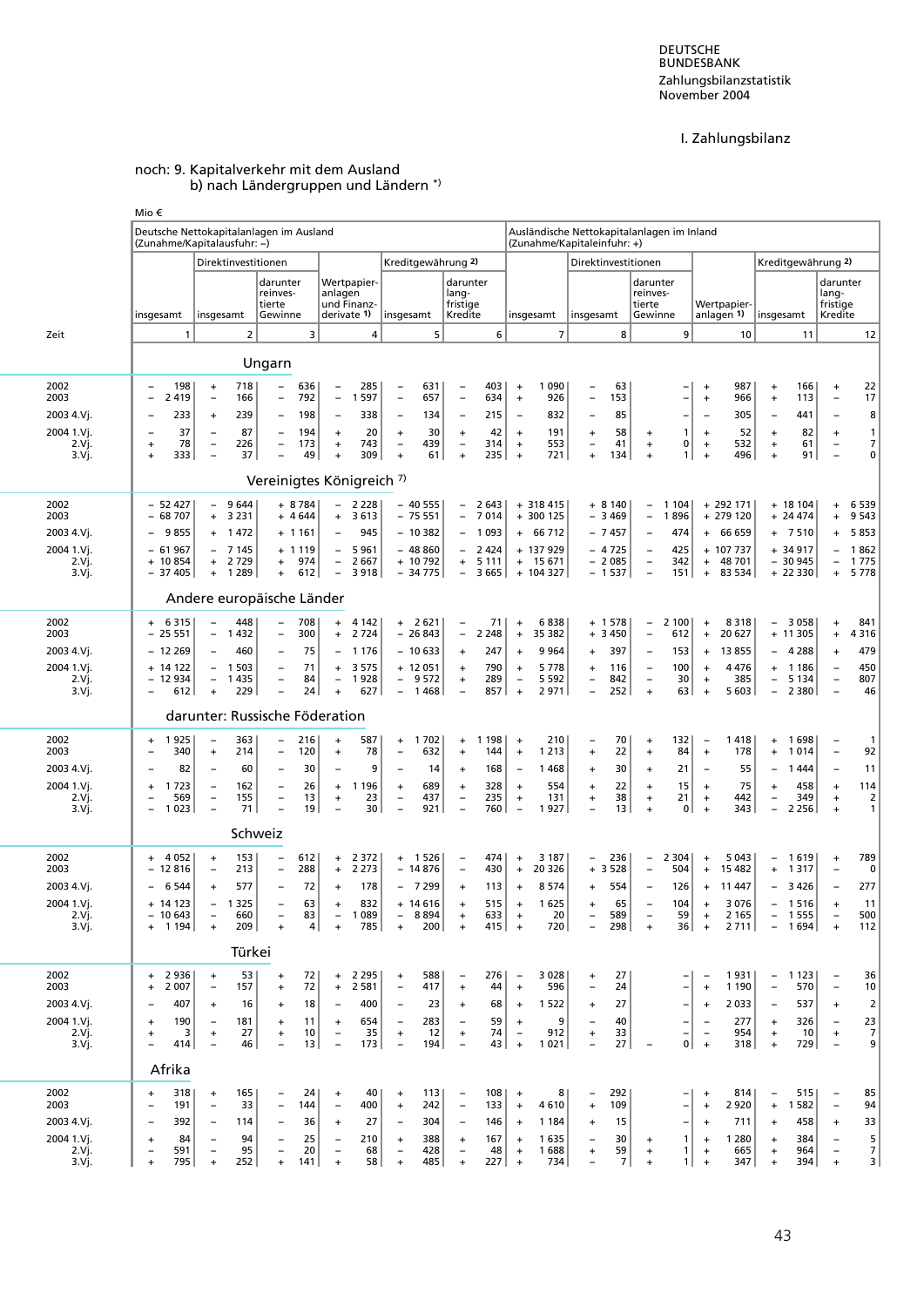

### noch: 9. Kapitalverkehr mit dem Ausland b) nach Ländergruppen und Ländern \*)

|                | Mio €                                                                      |                                                                    |                                                                   |                                                                                |                                                                 |                                                                                   |                                                                           |                                                                           |                                                                    |                                                                |                                                                    |                                                                                  |
|----------------|----------------------------------------------------------------------------|--------------------------------------------------------------------|-------------------------------------------------------------------|--------------------------------------------------------------------------------|-----------------------------------------------------------------|-----------------------------------------------------------------------------------|---------------------------------------------------------------------------|---------------------------------------------------------------------------|--------------------------------------------------------------------|----------------------------------------------------------------|--------------------------------------------------------------------|----------------------------------------------------------------------------------|
|                |                                                                            | (Zunahme/Kapitalausfuhr: -)                                        | Deutsche Nettokapitalanlagen im Ausland                           |                                                                                |                                                                 |                                                                                   |                                                                           | Ausländische Nettokapitalanlagen im Inland<br>(Zunahme/Kapitaleinfuhr: +) |                                                                    |                                                                |                                                                    |                                                                                  |
|                |                                                                            | Direktinvestitionen                                                |                                                                   |                                                                                | Kreditgewährung 2)                                              |                                                                                   |                                                                           | Direktinvestitionen                                                       |                                                                    |                                                                | Kreditgewährung 2)                                                 |                                                                                  |
|                |                                                                            |                                                                    | darunter<br>reinves-<br>tierte                                    | Wertpapier-<br>anlagen<br>und Finanz-                                          |                                                                 | darunter<br>lang-<br>fristige                                                     |                                                                           |                                                                           | darunter<br>reinves-<br>tierte                                     | Wertpapier-                                                    |                                                                    | darunter<br>lang-<br>fristige                                                    |
|                | insgesamt                                                                  | insgesamt                                                          | Gewinne                                                           | derivate 1)                                                                    | insgesamt                                                       | Kredite                                                                           | insgesamt                                                                 | insgesamt                                                                 | Gewinne                                                            | anlagen 1)                                                     | insgesamt                                                          | Kredite                                                                          |
| Zeit           | 1<br>Amerika                                                               | $\overline{2}$                                                     | 3                                                                 | 4                                                                              | 5                                                               | 6                                                                                 | 7                                                                         | 8                                                                         | 9                                                                  | 10                                                             | 11                                                                 | 12                                                                               |
| 2002<br>2003   | $-18073$<br>$-24849$                                                       | + 11 287<br>4974                                                   | $+9312$<br>3 0 7 2<br>$+$                                         | 4 2 9 2<br>$\overline{\phantom{a}}$<br>3691<br>$\overline{\phantom{a}}$        | $-25068$<br>$-16185$                                            | - 6521<br>$-10326$                                                                | 10 083<br>$\overline{\phantom{a}}$<br>12 2 30<br>$\overline{\phantom{0}}$ | $\pmb{+}$<br>4 2 3 8<br>2 9 6 1<br>$\qquad \qquad -$                      | 432<br>$\overline{\phantom{0}}$<br>84<br>$\overline{a}$            | 69<br>$\ddot{}$<br>3 3 2 3<br>$\ddot{}$                        | 14 390<br>$\qquad \qquad -$<br>12 592<br>-                         | 9776<br>$+$<br>14 999<br>$\overline{\phantom{0}}$                                |
| 2003 4.Vj.     | 3 9 2 6<br>$\overline{\phantom{a}}$                                        | 4 4 3 7<br>$\overline{\phantom{0}}$                                | 768<br>$\ddot{}$                                                  | 534<br>$\ddot{}$                                                               | 22                                                              | 1099<br>$\overline{\phantom{0}}$                                                  | 6 3 9 6<br>$\overline{\phantom{0}}$                                       | 3 3 7 3<br>$\overline{\phantom{a}}$                                       | 21<br>$\overline{\phantom{0}}$                                     | 718<br>$\overline{\phantom{a}}$                                | 2 3 0 6<br>-                                                       | 2689<br>$\overline{\phantom{0}}$                                                 |
| 2004 1.Vj.     | 7 1 2 4<br>$\ddot{}$<br>1 3 0 2                                            | 392<br>6<br>$\ddot{}$<br>290                                       | 683<br>$\ddot{}$<br>559                                           | 130<br>$\overline{\phantom{a}}$<br>1 1 5 8<br>$\overline{\phantom{a}}$         | 862<br>$\ddot{}$<br>2 7 5 0                                     | 894<br>$\ddot{}$<br>1 0 8 7                                                       | 9751<br>$\ddot{}$<br>13 4 66                                              | 2 2 2 1<br>$\ddot{}$<br>2 0 6 9                                           | 24<br>$\overline{\phantom{0}}$<br>9<br>$\overline{a}$              | 1 1 7 0<br>$\ddot{}$<br>2 3 7 9                                | 6 3 6 0<br>$\ddot{}$<br>9 0 1 7<br>$\overline{\phantom{0}}$        | 1824<br>$\overline{\phantom{0}}$<br>789<br>$\overline{\phantom{a}}$              |
| 2.Vj.<br>3.Vj. | $\ddot{}$<br>4773<br>$\overline{\phantom{0}}$                              | $\qquad \qquad -$<br>428<br>2<br>$\qquad \qquad -$                 | +<br>86<br>$\ddot{}$                                              | 930<br>$\overline{\phantom{a}}$                                                | $\ddot{}$<br>1416<br>$\overline{\phantom{0}}$                   | $\ddot{}$<br>538<br>$\ddot{}$                                                     | $\qquad \qquad -$<br>5 0 2 7<br>$\overline{\phantom{a}}$                  | $\overline{\phantom{a}}$<br>256<br>$\overline{\phantom{0}}$               | 92<br>$\ddot{}$                                                    | $\qquad \qquad -$<br>681<br>$\ddot{}$                          | 5453<br>$\overline{\phantom{a}}$                                   | 447<br>$\ddot{}$                                                                 |
|                |                                                                            | Nordamerika                                                        |                                                                   |                                                                                |                                                                 |                                                                                   |                                                                           |                                                                           |                                                                    |                                                                |                                                                    |                                                                                  |
| 2002<br>2003   | 8705<br>$\overline{\phantom{a}}$<br>$-28806$                               | 8968<br>$+$<br>4 6 3 9<br>$\overline{\phantom{a}}$                 | $+8556$<br>$+ 2412$                                               | 334<br>$\overline{\phantom{a}}$<br>6 5 0 6<br>$\overline{\phantom{a}}$         | $-17339$<br>$-17661$                                            | 5856<br>$\overline{\phantom{0}}$<br>$-11017$                                      | 23 179<br>$\overline{\phantom{0}}$<br>1511<br>$\overline{\phantom{0}}$    | 1897<br>$\ddot{}$<br>4763<br>$\ddot{}$                                    | 324<br>36<br>$\overline{\phantom{0}}$                              | 183<br>$\ddot{}$<br>2684<br>$\ddot{}$                          | 25 25 9<br>$\overline{\phantom{a}}$<br>8958<br>$\equiv$            | 4 6 8 3<br>$+$<br>$-12282$                                                       |
| 2003 4.Vi.     | 4575<br>$\qquad \qquad -$                                                  | 3775<br>$\qquad \qquad -$                                          | 603<br>$\ddot{}$                                                  | 1904<br>$\overline{\phantom{a}}$                                               | 1 104<br>$+$                                                    | 998<br>$\overline{\phantom{0}}$                                                   | 9 3 8 5<br>$\overline{\phantom{0}}$                                       | 3 0 7 1<br>$\overline{\phantom{a}}$                                       | 9<br>$\overline{\phantom{0}}$                                      | 786<br>$\overline{\phantom{a}}$                                | 5 5 2 7<br>$\overline{\phantom{0}}$                                | 3 3 9 3<br>$\overline{\phantom{0}}$                                              |
| 2004 1.Vj.     | 232<br>÷                                                                   | 6886<br>+                                                          | 536<br>$\ddot{}$                                                  | 3 9 5 3<br>$\overline{\phantom{a}}$<br>$\overline{\phantom{a}}$                | 2 7 0 2<br>$\overline{\phantom{0}}$<br>$\overline{\phantom{a}}$ | 268<br>÷                                                                          | 7 1 6 5<br>÷                                                              | 1 5 5 2<br>$\ddot{}$<br>$\overline{\phantom{0}}$                          | 19<br>$\overline{\phantom{0}}$<br>$\overline{\phantom{0}}$         | 671<br>$\ddot{}$                                               | 4 9 4 3<br>$\ddot{}$<br>-                                          | 2 5 4 2<br>$\overline{\phantom{a}}$<br>$-$                                       |
| 2.Vj.<br>3.Vj. | 4 5 5 7<br>$\overline{\phantom{0}}$<br>3 5 2 9<br>$\overline{\phantom{a}}$ | 958<br>$\qquad \qquad -$<br>2 0 3 0<br>$\overline{\phantom{0}}$    | 418<br>$\begin{array}{c} + \end{array}$<br>46<br>$\ddot{}$        | 1831<br>1808<br>$\overline{\phantom{0}}$                                       | 1768<br>310<br>$\ddot{}$                                        | 91<br>$\ddot{}$<br>401<br>$\ddot{}$<br>-1                                         | 7952<br>$\overline{\phantom{0}}$<br>3 4 4 4<br>$\overline{\phantom{0}}$   | 414<br>$\frac{1}{2}$<br>233                                               | 15<br>74 <br>$\ddot{}$                                             | 2 704<br>$\overline{\phantom{a}}$<br>$\ddot{}$<br>74           | 4834<br>3 2 8 5<br>$\overline{a}$                                  | 1 1 1 3<br>1984<br>$\overline{\phantom{a}}$                                      |
|                |                                                                            | darunter: Kanada                                                   |                                                                   |                                                                                |                                                                 |                                                                                   |                                                                           |                                                                           |                                                                    |                                                                |                                                                    |                                                                                  |
| 2002<br>2003   | 1784<br>$\ddot{}$<br>238<br>$\ddot{}$                                      | 611<br>$\ddot{}$<br>191<br>$\ddot{}$                               | 348<br>$\ddot{}$<br>12<br>$\overline{\phantom{0}}$                | 1 3 1 4<br>$\begin{array}{c} + \end{array}$<br>201<br>$\overline{\phantom{a}}$ | 141<br>$\overline{\phantom{0}}$<br>248<br>$\ddot{}$             | 28<br>$\overline{\phantom{0}}$<br>298<br>$\ddot{}$                                | 814<br>$\overline{\phantom{a}}$<br>727<br>$\ddot{}$                       | 179<br>$\overline{\phantom{0}}$<br>188<br>$\overline{\phantom{a}}$        | 156<br>$\overline{\phantom{0}}$<br>108<br>$\overline{\phantom{0}}$ | 803<br>$\overline{a}$<br>172<br>$\ddot{}$                      | 168<br>$\ddot{}$<br>743<br>$\,$ + $\,$                             | 34<br>$\ddot{}$<br>15<br>$\overline{\phantom{0}}$                                |
| 2003 4.Vj.     | 654<br>$\ddot{}$                                                           | 876<br>$\ddot{}$                                                   | 3                                                                 | 173<br>$\overline{\phantom{0}}$                                                | 49                                                              | 236<br>$\ddot{}$                                                                  | 621<br>$\qquad \qquad -$                                                  | 242<br>$\overline{\phantom{0}}$                                           | 27<br>$\overline{\phantom{0}}$                                     | 54<br>$\ddot{}$                                                | 433<br>$\overline{\phantom{a}}$                                    | $\mathbf{1}$<br>$\overline{\phantom{0}}$                                         |
| 2004 1.Vj.     | 1729<br>$\overline{\phantom{a}}$                                           | 065<br>$\qquad \qquad -$<br>1                                      | $\mathbf{1}$<br>$\qquad \qquad -$                                 | 665<br>$\overline{\phantom{a}}$                                                | 0<br>$\ddot{}$                                                  | 182<br>$\ddot{}$                                                                  | 623<br>$\ddot{}$                                                          | 185<br>$\ddot{}$                                                          | 25<br>$\overline{\phantom{0}}$                                     | 261<br>$\overline{\phantom{0}}$                                | 700<br>$\begin{array}{c} + \end{array}$                            | 2<br>$\overline{\phantom{a}}$                                                    |
| 2.Vj.<br>3.Vj. | 1 1 2 3<br>$\overline{\phantom{0}}$<br>485<br>$\ddot{}$                    | 431<br>$\qquad \qquad -$<br>374<br>$\ddot{}$                       | 16<br>$\overline{\phantom{0}}$<br>56<br>$\ddot{}$                 | 723<br>$\overline{\phantom{a}}$<br>86<br>$\ddot{}$                             | 31<br>$\ddot{}$<br>26<br>$\ddot{}$                              | 60<br>$\ddot{}$<br>165                                                            | 300<br>$\ddot{}$<br>579<br>$\overline{\phantom{0}}$                       | 38<br>$\overline{\phantom{0}}$<br>30<br>$\ddot{}$                         | 30<br>$\overline{a}$<br>28<br>$\overline{a}$                       | 357<br>$\ddot{}$<br>$\ddot{}$<br>110                           | 19<br>$\overline{\phantom{0}}$<br>719<br>$\overline{\phantom{a}}$  | 5<br>$\begin{array}{c} + \end{array}$<br>4                                       |
|                |                                                                            |                                                                    | Vereinigte Staaten                                                |                                                                                |                                                                 |                                                                                   |                                                                           |                                                                           |                                                                    |                                                                |                                                                    |                                                                                  |
| 2002<br>2003   | $-10486$<br>29 044<br>$\overline{\phantom{0}}$                             | 8 3 5 7<br>$\ddot{}$<br>4830                                       | $+8208$<br>$+ 2424$                                               | $\overline{\phantom{a}}$<br>1 647<br>6 3 0 5<br>$\overline{\phantom{0}}$       | - 17 195<br>$-17908$                                            | - 5824<br>- 11 315                                                                | 22 3 65<br>$\qquad \qquad -$<br>2 2 3 7<br>$\overline{\phantom{0}}$       | 2077<br>$\begin{array}{c} + \end{array}$<br>4951<br>$\ddot{}$             | 168<br>$\overline{\phantom{0}}$<br>72<br>$\ddot{}$                 | 986<br>$\ddot{}$<br>2512<br>$\ddot{}$                          | 25 4 28<br>$\overline{\phantom{a}}$<br>9699<br>-                   | 4 6 4 9<br>$+$<br>$-12267$                                                       |
| 2003 4.Vj.     | 5 2 2 9<br>$\overline{\phantom{a}}$                                        | 4 651<br>$\qquad \qquad -$                                         | 606<br>$\ddot{}$                                                  | 1731<br>$\overline{\phantom{a}}$                                               | 1 1 5 3<br>$+$                                                  | 1 2 3 4<br>$\overline{\phantom{0}}$                                               | 8763<br>$\overline{\phantom{0}}$                                          | 2829<br>$\overline{\phantom{a}}$                                          | 18<br>$\ddot{}$                                                    | 840<br>$\overline{\phantom{a}}$                                | 5 0 9 5<br>-                                                       | 3 3 9 2                                                                          |
| 2004 1.Vj.     | 1956<br>$\ddot{}$                                                          | 7951<br>$\ddot{}$                                                  | 538<br>$\ddot{}$                                                  | 3 2 8 8<br>$\overline{\phantom{a}}$                                            | 2 707<br>$\overline{\phantom{a}}$                               | 82<br>$\ddot{}$                                                                   | 6 5 4 2<br>$\ddot{}$                                                      | 1 3 6 7<br>$\begin{array}{c} + \end{array}$                               | 6<br>$\ddot{}$                                                     | 932<br>$\ddot{}$                                               | 4 2 4 3<br>$\ddot{}$                                               | 2 5 4 0<br>$\overline{\phantom{0}}$                                              |
| 2.Vj.<br>3.Vj. | 3 4 3 4<br>$\overline{\phantom{a}}$<br>4017<br>$\overline{\phantom{0}}$    | 528<br>$\qquad \qquad -$<br>2 4 0 4<br>$\qquad \qquad -$           | 434<br>+<br>10<br>$\overline{\phantom{0}}$                        | 1 1 0 8<br>$\overline{\phantom{a}}$<br>1893<br>$\overline{\phantom{0}}$        | 1798<br>$\overline{\phantom{a}}$<br>281<br>$\ddot{}$            | 31<br>$\ddot{}$<br>1 5 6 2<br>$\ddot{}$                                           | 8 2 5 3<br>$\overline{\phantom{0}}$<br>2864<br>$\overline{a}$             | 376<br>$\overline{\phantom{0}}$<br>263<br>$\overline{\phantom{a}}$        | 15<br>$\ddot{}$<br>103<br>$\ddot{}$                                | 3 0 6 1<br>$\qquad \qquad -$<br>36<br>$\overline{\phantom{0}}$ | 4816<br>-<br>2 5 6 6<br>$\overline{\phantom{a}}$                   | 1 1 1 7<br>$\overline{\phantom{0}}$<br>1980<br>$\overline{\phantom{0}}$          |
|                |                                                                            | Zentralamerika                                                     |                                                                   |                                                                                |                                                                 |                                                                                   |                                                                           |                                                                           |                                                                    |                                                                |                                                                    |                                                                                  |
| 2002<br>2003   | $-12051$<br>1 2 3 7                                                        | 525<br>$\overline{1}$<br>$\ddot{}$<br>1 0 0 0                      | 168<br>$\overline{\phantom{0}}$<br>84                             | 4 0 4 2<br>1929                                                                | 9 5 3 4<br>308                                                  | 1474<br>49                                                                        | 14 552<br>$\ddot{}$<br>10 497<br>$\overline{\phantom{0}}$                 | 2 3 0 6<br>$\ddot{}$<br>7 5 8 8<br>$\overline{\phantom{0}}$               | 108<br>$\overline{\phantom{0}}$                                    | 454<br>$\overline{1}$<br>299                                   | 11 792<br>+<br>3 2 0 8<br>-                                        | 5 1 4 1<br>$+$<br>$\overline{\phantom{0}}$                                       |
| 2003 4.Vj.     | $\ddot{}$<br>202<br>$\ddot{}$                                              | $\overline{\phantom{a}}$<br>742                                    | $\begin{array}{c} + \end{array}$<br>21<br>$\ddot{}$               | $\ddot{}$<br>2 4 0 0<br>+                                                      | $\ddot{}$<br>1456                                               | ÷<br>311                                                                          | 3854<br>$\ddot{}$                                                         | 294                                                                       | 48<br>12                                                           | $\ddot{}$<br>110<br>$\overline{\phantom{a}}$                   | 4 2 5 8<br>$\ddot{}$                                               | 2679<br>816<br>$\ddot{}$                                                         |
| 2004 1.Vj.     | 6 3 8 3<br>$\ddot{}$                                                       | 262                                                                | 3                                                                 | 434<br>3                                                                       | 3 2 1 1                                                         | 315                                                                               | 1620                                                                      | 659                                                                       | 5                                                                  | 141<br>$\cdot$                                                 | 820                                                                | 720                                                                              |
| 2.Vj.<br>3.Vj. | 5789<br>$\ddot{}$<br>2163<br>$\overline{\phantom{a}}$                      | 660<br>$\pmb{+}$<br>424<br>$\overline{\phantom{a}}$                | 28<br>$\bar{a}$<br>49                                             | 907<br>$\bf{+}$<br>385<br>$\ddot{}$                                            | 4 2 2 2<br>$\ddot{}$<br>2124<br>$\overline{\phantom{a}}$        | 655<br>$\ddot{}$<br>1 173<br>$-$                                                  | 5 6 2 2<br>$\bar{z}$<br>1691                                              | 1651<br>$\bar{a}$<br>11                                                   | 6<br>$\ddot{}$<br>16<br>$\ddot{}$                                  | 38<br>$+$<br>80 <br>$+$                                        | 4 0 0 8<br>$\qquad \qquad -$<br>$\frac{1}{2}$<br>1760              | 333<br>$\pmb{+}$<br>2 4 2 9<br>$\ddot{}$                                         |
|                |                                                                            | darunter: Mexiko                                                   |                                                                   |                                                                                |                                                                 |                                                                                   |                                                                           |                                                                           |                                                                    |                                                                |                                                                    |                                                                                  |
| 2002<br>2003   | 523<br>201<br>$\overline{\phantom{a}}$                                     | 277<br>$\overline{\phantom{0}}$<br>282<br>$\overline{\phantom{a}}$ | 192<br>$\overline{\phantom{0}}$<br>72<br>$\overline{\phantom{a}}$ | 270<br>$\overline{\phantom{a}}$<br>23<br>$\overline{\phantom{a}}$              | 24<br>$\ddot{}$<br>104<br>$\ddot{}$                             | 78<br>$\begin{array}{c} + \end{array}$<br>147<br>$\begin{array}{c} + \end{array}$ | 166<br>$\overline{\phantom{a}}$<br>117<br>$\overline{\phantom{a}}$        | 29<br>$\overline{\phantom{a}}$<br>25<br>$\overline{\phantom{a}}$          |                                                                    | 12<br>$\ddot{}$<br>3<br>$\ddot{}$                              | 149<br>95                                                          | 3<br>$\begin{array}{c} + \end{array}$<br>1<br>$\overline{\phantom{a}}$           |
| 2003 4.Vj.     | 57<br>$\ddot{}$                                                            | 95                                                                 | 18                                                                | 17<br>$\ddot{}$                                                                | 135<br>$\ddot{}$                                                | 109<br>$\ddot{}$                                                                  | 324<br>$\overline{\phantom{a}}$                                           | 6                                                                         |                                                                    | 3                                                              | 316                                                                | $\pmb{0}$<br>$\overline{\phantom{0}}$                                            |
| 2004 1.Vj.     | 89<br>$\overline{\phantom{a}}$                                             | 55                                                                 | 25                                                                | 83                                                                             | 49<br>$\ddot{}$                                                 | 59                                                                                | 57<br>$\overline{\phantom{a}}$                                            | 9<br>$\overline{\phantom{0}}$                                             | 0                                                                  | 4                                                              | 44                                                                 | 3<br>$\ddot{}$                                                                   |
| 2.Vj.<br>3.Vj. | 51<br>$\overline{\phantom{0}}$<br>90<br>$\overline{\phantom{0}}$           | 137<br>$\ddot{}$<br>157<br>$\overline{\phantom{0}}$                | 37<br>$\qquad \qquad -$<br>29<br>$\equiv$                         | 40<br>$\overline{\phantom{a}}$<br>95 <br>$\ddot{}$                             | 148<br>28                                                       | 56<br>+<br>43                                                                     | 608<br>$\overline{\phantom{a}}$<br>$+$<br>33                              | 10<br>$\bf{+}$<br>10 <sup>1</sup><br>$\ddot{}$                            | 0<br>$\overline{\phantom{0}}$                                      | 3<br>$\ddot{}$<br>1 <br>$\overline{+}$                         | 621<br>22<br>$\ddot{}$                                             | 0<br>Ŧ<br>$\pmb{0}$<br>$\overline{\phantom{a}}$                                  |
|                |                                                                            | Südamerika                                                         |                                                                   |                                                                                |                                                                 |                                                                                   |                                                                           |                                                                           |                                                                    |                                                                |                                                                    |                                                                                  |
| 2002<br>2003   | 2 6 8 2<br>$+$<br>2720<br>$\begin{array}{c} + \end{array}$                 | 794<br>$\ddot{}$<br>666<br>$\ddot{}$                               | 924<br>$+$<br>576<br>$\ddot{}$                                    | 83<br>$\begin{array}{c} + \end{array}$<br>886<br>$\ddot{}$                     | 1804<br>$+$<br>1 1 6 8<br>$+$                                   | 809<br>$\ddot{}$<br>642<br>$\ddot{}$                                              | 1456<br>$\overline{\phantom{a}}$<br>223<br>$\overline{\phantom{a}}$       | 35<br>$\ddot{}$<br>136<br>$\overline{\phantom{a}}$                        |                                                                    | 569<br>340<br>$\ddot{}$                                        | 923<br>$\overline{\phantom{a}}$<br>426<br>$\overline{\phantom{a}}$ | 47<br>$\overline{\phantom{a}}$<br>38<br>$\overline{\phantom{a}}$                 |
| 2003 4.Vj.     | 447<br>$\ddot{}$                                                           | 80<br>$\ddot{}$                                                    | 144<br>$\ddot{}$                                                  | 38<br>$\begin{array}{c} + \end{array}$                                         | 330<br>$\ddot{}$                                                | 211<br>$\ddot{}$                                                                  | 866<br>$\overline{\phantom{a}}$                                           | 7<br>$\qquad \qquad -$                                                    |                                                                    | 178<br>$\overline{1}$                                          | 1 0 3 7<br>$\overline{\phantom{a}}$                                | 112                                                                              |
| 2004 1.Vj.     | 509<br>$\ddot{}$                                                           | 232<br>$\overline{a}$                                              | 144<br>$\ddot{}$                                                  | 388<br>$\ddot{}$                                                               | 353<br>$\ddot{}$                                                | 311<br>+                                                                          | 966<br>$\ddot{}$                                                          | 11<br>$\ddot{}$                                                           | 0                                                                  | 358<br>$\overline{+}$                                          | 597<br>+                                                           | $\overline{2}$                                                                   |
| 2.Vj.<br>3.Vj. | 70<br>$\ddot{}$<br>918<br>$\bf{+}$                                         | 8<br>$\ddot{}$<br>26 <br>$\ddot{}$                                 | 169<br>$\ddot{}$<br>89 <br>$\ddot{}$                              | 234<br>$\overline{\phantom{a}}$<br>493<br>$\begin{array}{c} + \end{array}$     | 296<br>+<br>399<br>+                                            | 340<br>+<br>311                                                                   | 108<br>$\ddot{}$<br>107<br>$\overline{+}$                                 | 4<br><sup>-</sup><br>12                                                   | 0<br>2                                                             | 287<br>$\ddot{}$<br>526                                        | 175<br>$\overline{\phantom{a}}$<br>407<br>$\overline{\phantom{a}}$ | $\begin{bmatrix} 10 \\ 2 \end{bmatrix}$<br>-<br>$\begin{array}{c} + \end{array}$ |

**\*** Anmerkungen siehe Seiten 40 und 41.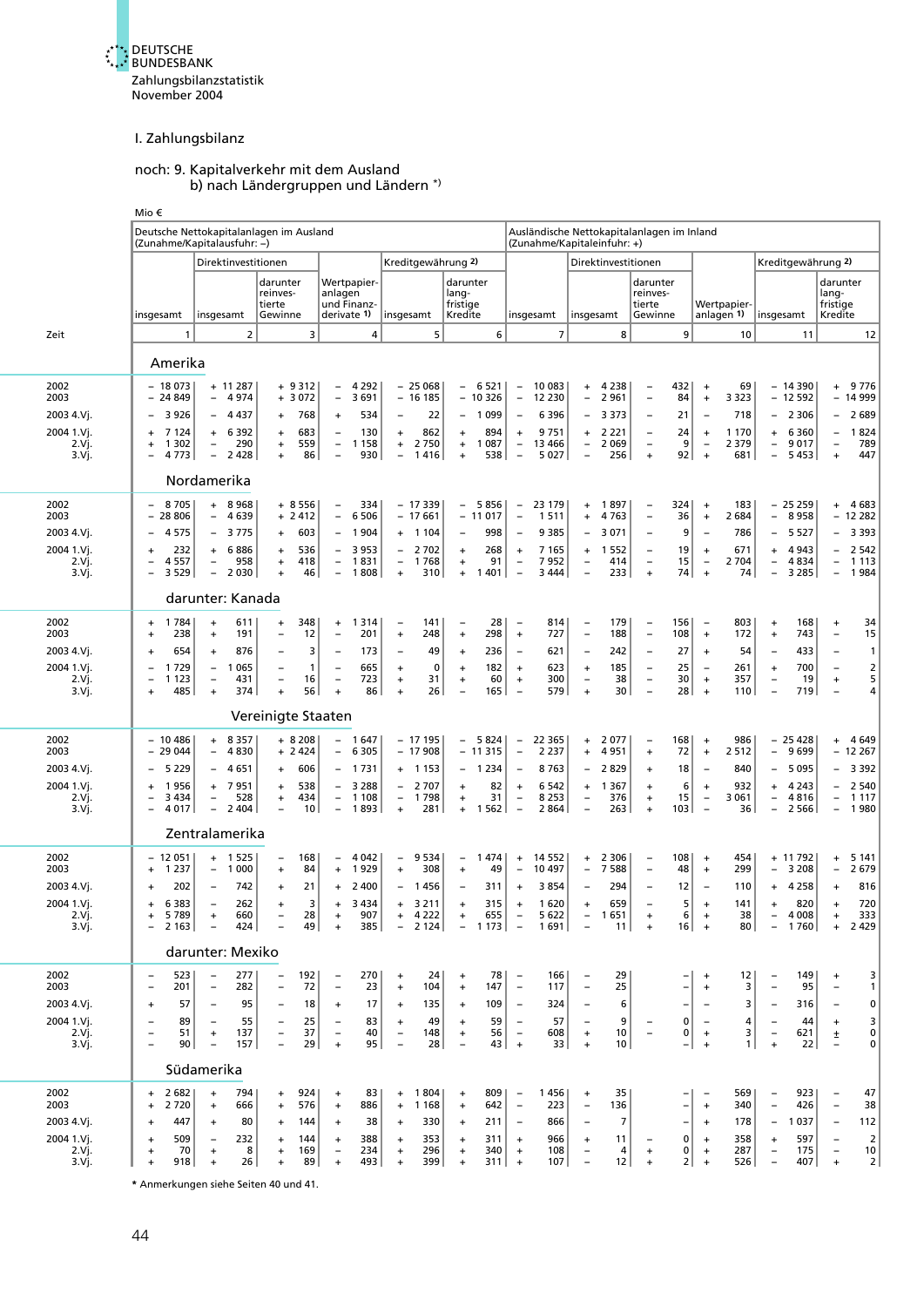|                     | Mio €                                                                   |                                                                            |                                                                                 |                                                                            |                                                                                   |                                                                    |                                                                            |                                                                                          |                                                                    |                                                             |                                                                            |                                                                           |
|---------------------|-------------------------------------------------------------------------|----------------------------------------------------------------------------|---------------------------------------------------------------------------------|----------------------------------------------------------------------------|-----------------------------------------------------------------------------------|--------------------------------------------------------------------|----------------------------------------------------------------------------|------------------------------------------------------------------------------------------|--------------------------------------------------------------------|-------------------------------------------------------------|----------------------------------------------------------------------------|---------------------------------------------------------------------------|
|                     | (Zunahme/Kapitalausfuhr: -)                                             |                                                                            | Deutsche Nettokapitalanlagen im Ausland                                         |                                                                            |                                                                                   |                                                                    |                                                                            | Ausländische Nettokapitalanlagen im Inland<br>(Zunahme/Kapitaleinfuhr: +)                |                                                                    |                                                             |                                                                            |                                                                           |
|                     |                                                                         | Direktinvestitionen                                                        |                                                                                 |                                                                            | Kreditaewährung 2)                                                                |                                                                    |                                                                            | Direktinvestitionen                                                                      |                                                                    |                                                             | Kreditgewährung 2)                                                         |                                                                           |
|                     | insgesamt                                                               | insgesamt                                                                  | darunter<br>reinves-<br>tierte<br>Gewinne                                       | Wertpapier-<br>anlagen<br>und Finanz-<br>derivate 1)                       | insgesamt                                                                         | darunter<br>lang-<br>fristige<br>Kredite                           | insgesamt                                                                  | insgesamt                                                                                | darunter<br>reinves-<br>tierte<br>Gewinne                          | Wertpapier-<br>anlagen 1)                                   | insgesamt                                                                  | darunter<br>lang-<br>fristige<br>Kredite                                  |
| Zeit                | $\mathbf{1}$                                                            | $\overline{2}$                                                             | 3                                                                               | 4                                                                          | 5                                                                                 | 6                                                                  | 7                                                                          | 8                                                                                        | 9                                                                  | 10                                                          | 11                                                                         | 12                                                                        |
|                     |                                                                         | darunter: Argentinien                                                      |                                                                                 |                                                                            |                                                                                   |                                                                    |                                                                            |                                                                                          |                                                                    |                                                             |                                                                            |                                                                           |
| 2002<br>2003        | 2 6 6 1<br>$\begin{array}{c} + \end{array}$<br>1452<br>$\ddot{}$        | 1017<br>$\ddot{}$<br>850<br>$\ddot{}$                                      | 696<br>$\ddot{}$<br>504<br>$\begin{array}{c} + \end{array}$                     | 317<br>$\ddot{}$<br>371<br>$\ddot{}$                                       | 1 3 2 8<br>$\begin{array}{c} + \end{array}$<br>231<br>$\ddot{}$                   | 606<br>$\begin{array}{c} + \end{array}$<br>55<br>$\ddot{}$         | 247<br>$\qquad \qquad -$<br>175<br>$\overline{\phantom{a}}$                | $\overline{2}$<br>$\ddot{}$<br>60<br>$\overline{\phantom{a}}$                            |                                                                    | 391<br>27<br>$\ddot{}$                                      | 142<br>$\begin{array}{c} + \end{array}$<br>141<br>$\overline{\phantom{a}}$ | 0<br>5<br>$\ddot{}$                                                       |
| 2003 4.Vj.          | 394<br>$\ddot{}$                                                        | 153<br>$\ddot{}$                                                           | 126<br>$\ddot{}$                                                                | 16<br>$\ddot{}$                                                            | 225<br>$\begin{array}{c} + \end{array}$                                           | 89<br>$\ddot{}$                                                    | 46<br>$\overline{\phantom{a}}$                                             | 3<br>$\overline{1}$                                                                      |                                                                    | 2                                                           | 47                                                                         | $\qquad \qquad -$                                                         |
| 2004 1.Vi.<br>2.Vj. | 204<br>$\ddot{}$<br>224<br>$\ddot{}$                                    | 164<br>$\ddot{}$<br>83<br>$\begin{array}{c} + \end{array}$                 | 126<br>$\ddot{}$<br>155<br>$\begin{array}{c} + \end{array}$                     | 5<br>$\ddot{}$<br>7<br>$\ddot{}$                                           | 35<br>$\ddot{}$<br>134<br>$\ddot{}$                                               | 30<br>$\ddot{}$<br>96<br>$\ddot{}$                                 | 30<br>$\overline{\phantom{a}}$<br>26<br>$\overline{\phantom{a}}$           | 1<br>$\overline{\phantom{a}}$<br>3<br>$\overline{\phantom{0}}$                           | $\overline{\phantom{0}}$<br>0<br>$\overline{\phantom{a}}$          | $\mathbf{1}$<br>0<br>$\ddot{}$                              | 28<br>23<br>$\overline{\phantom{a}}$                                       | -<br>$\overline{\phantom{0}}$                                             |
| 3.Vj.               | 99<br>$\ddot{}$                                                         | 128<br>$\ddot{}$                                                           | 78<br>$+$<br><b>Brasilien</b>                                                   | 21<br>$\ddot{}$                                                            | 51<br>$\overline{a}$                                                              | 36 <br>$\overline{\phantom{0}}$                                    | 5<br>$\overline{\phantom{a}}$                                              | 5<br>$\ddot{}$                                                                           | 1 <sup>1</sup><br>$\ddot{}$                                        | 12<br>$\overline{\phantom{0}}$                              | 2 <br>$\ddot{}$                                                            | $\mathbf{1}$<br>$\ddot{}$                                                 |
| 2002                | 131<br>$\qquad \qquad -$                                                | 85<br>$\overline{\phantom{0}}$                                             | 216<br>÷                                                                        | 365<br>$\overline{\phantom{a}}$                                            | 319<br>$\ddot{}$                                                                  | 260<br>$\ddot{}$                                                   | 1051<br>$\overline{\phantom{a}}$                                           | 22<br>$\ddot{}$                                                                          |                                                                    | 11<br>$\ddot{}$                                             | 1 0 8 4<br>$\qquad \qquad -$                                               | 1<br>+                                                                    |
| 2003                | 243<br>$\ddot{}$<br>1                                                   | 84<br>$\ddot{}$                                                            | 48<br>$\ddot{}$                                                                 | 261<br>$\ddot{}$                                                           | 898<br>$\ddot{}$                                                                  | 555<br>$\ddot{}$                                                   | 77<br>$\overline{\phantom{a}}$                                             | 71<br>$\overline{\phantom{0}}$                                                           | ۳                                                                  | 267<br>$\ddot{}$                                            | 273<br>$\qquad \qquad -$                                                   | 8<br>$\overline{\phantom{0}}$                                             |
| 2003 4.Vj.          | 145<br>$\ddot{}$                                                        | 22<br>$\overline{\phantom{a}}$                                             | 12<br>$\ddot{}$                                                                 | 12<br>$\overline{\phantom{0}}$                                             | 178<br>$\ddot{}$                                                                  | 141<br>$\ddot{}$                                                   | 16<br>$\overline{\phantom{0}}$                                             | 6                                                                                        |                                                                    | 235<br>$\ddot{}$                                            | 244<br>$\overline{\phantom{a}}$                                            | 8<br>$\overline{\phantom{0}}$                                             |
| 2004 1.Vj.<br>2.Vj. | 162<br>$\begin{array}{c} + \end{array}$<br>340<br>$\qquad \qquad -$     | 394<br>$\overline{\phantom{a}}$<br>180<br>$\overline{\phantom{a}}$         | 15<br>$\ddot{}$<br>12<br>$\bf{+}$                                               | 443<br>$\ddot{}$<br>236<br>$\overline{\phantom{a}}$                        | 112<br>$\begin{array}{c} + \end{array}$<br>76<br>$\begin{array}{c} + \end{array}$ | 149<br>$\ddot{}$<br>153<br>$\bf{+}$                                | 422<br>$\begin{array}{c} + \end{array}$<br>311<br>$\overline{\phantom{a}}$ | 21<br>$\ddot{}$<br>11<br>$\overline{\phantom{a}}$                                        | 0<br>$\ddot{}$<br>$\bf{+}$<br>1                                    | 2<br>$\overline{\phantom{a}}$<br>52<br>$\qquad \qquad -$    | 403<br>$\begin{array}{c} + \end{array}$<br>247<br>$\overline{\phantom{a}}$ | $\overline{\phantom{a}}$<br>6<br>$\overline{\phantom{0}}$                 |
| 3.Vj.               | 750<br>$\ddot{}$                                                        | 17<br>$\overline{\phantom{a}}$                                             | $\overline{\mathbf{3}}$<br>$\ddot{}$                                            | 553<br>$\ddot{}$                                                           | 213<br>$\ddot{}$                                                                  | 196<br>$+$                                                         | 41<br>$\overline{\phantom{a}}$                                             | 16                                                                                       | $\ddot{}$<br>1 <sup>1</sup>                                        | 239<br>$\ddot{}$                                            | 264                                                                        | 0                                                                         |
|                     |                                                                         | Chile                                                                      |                                                                                 |                                                                            |                                                                                   |                                                                    |                                                                            |                                                                                          |                                                                    |                                                             |                                                                            |                                                                           |
| 2002                | 604<br>$\overline{\phantom{0}}$                                         | 46<br>$\ddot{}$                                                            | 12<br>$\begin{array}{c} + \end{array}$                                          | 65                                                                         | 586<br>$\qquad \qquad -$                                                          | 224<br>$\overline{\phantom{a}}$                                    | 215<br>$\ddot{}$                                                           | 10<br>$\ddot{}$<br>9                                                                     |                                                                    | 68                                                          | 273<br>$\begin{array}{c} + \end{array}$                                    | 35<br>$\overline{\phantom{a}}$                                            |
| 2003<br>2003 4.Vj.  | 336<br>$\qquad \qquad -$<br>117<br>$\overline{\phantom{0}}$             | 33<br>$\begin{array}{c} + \end{array}$<br>3<br>$\overline{\phantom{0}}$    | 12<br>$\ddot{}$<br>3<br>$\ddot{}$                                               | 35<br>$\overline{\phantom{a}}$<br>16<br>$\overline{\phantom{a}}$           | 334<br>$\overline{a}$<br>97<br>$\overline{\phantom{0}}$                           | 165<br>$\overline{\phantom{a}}$<br>24<br>$\overline{\phantom{0}}$  | 133<br>$\overline{\phantom{a}}$<br>328<br>$\overline{\phantom{a}}$         | 0<br>$\overline{1}$                                                                      |                                                                    | $\mathbf{1}$<br>$\ddot{}$<br>59<br>$\overline{\phantom{a}}$ | 125<br>$\overline{\phantom{a}}$<br>269<br>$\overline{\phantom{m}}$         | 30<br>$\overline{\phantom{0}}$<br>100<br>$\overline{\phantom{0}}$         |
| 2004 1.Vj.          | 8<br>$\ddot{}$                                                          | 3<br>$\overline{\phantom{0}}$                                              | 3<br>$\ddot{}$                                                                  | 17<br>$\overline{\phantom{0}}$                                             | 29<br>$\ddot{}$                                                                   | 9<br>$\begin{array}{c} + \end{array}$                              | 444<br>$\begin{array}{c} + \end{array}$                                    | 7<br>$\ddot{}$                                                                           | 1                                                                  | 318<br>$\ddot{}$                                            | 118<br>$\ddot{}$                                                           | 0<br>$\pm$                                                                |
| 2.Vj.<br>3.Vj.      | 182<br>$\ddot{}$<br>137<br>$\ddot{}$                                    | 66<br>$\begin{array}{c} + \end{array}$<br>67<br>$\overline{\phantom{a}}$   | $\overline{2}$<br>$\begin{array}{c} + \end{array}$<br>$\mathbf{0}$<br>$\ddot{}$ | 14<br>$\overline{\phantom{a}}$<br>44<br>$+$                                | 130<br>$\begin{array}{c} + \end{array}$<br>160<br>$\ddot{}$                       | 45<br>$\begin{array}{c} + \end{array}$<br>68<br>$\ddot{}$          | 185<br>$\begin{array}{c} + \end{array}$<br>68<br>$\overline{\phantom{0}}$  | $\overline{7}$<br>$\overline{\phantom{a}}$<br>1 <sup>1</sup><br>$\overline{\phantom{0}}$ | 0<br>$\overline{\phantom{0}}$                                      | 325<br>$\ddot{}$<br>162<br>$\overline{+}$                   | 133<br>$\overline{\phantom{a}}$<br>$\overline{\phantom{0}}$<br>229         | $\qquad \qquad -$<br>$\qquad \qquad -$                                    |
|                     | Asien                                                                   |                                                                            |                                                                                 |                                                                            |                                                                                   |                                                                    |                                                                            |                                                                                          |                                                                    |                                                             |                                                                            |                                                                           |
| 2002                | $-16898$                                                                | 2 2 3 3<br>$\overline{\phantom{0}}$                                        | 588<br>$\overline{\phantom{a}}$                                                 | 3 9 4 7<br>$\overline{\phantom{m}}$                                        | $-10718$                                                                          | 190<br>$\overline{\phantom{a}}$                                    | 6711<br>$\begin{array}{c} + \end{array}$                                   | 193<br>$\overline{\phantom{a}}$                                                          | 228<br>$\overline{\phantom{0}}$                                    | 15 3 5 9<br>$\ddot{}$                                       | 8456<br>$\overline{\phantom{a}}$                                           | 1 2 2 3<br>$\overline{\phantom{a}}$                                       |
| 2003<br>2003 4.Vj.  | 4989<br>$\qquad \qquad -$<br>4660<br>$\ddot{}$                          | 1726<br>$\equiv$<br>773<br>$\overline{\phantom{a}}$                        | 708<br>$\overline{\phantom{a}}$<br>177<br>$\overline{\phantom{0}}$              | 3 5 2 7<br>$\overline{\phantom{a}}$<br>2 2 4 0<br>$\overline{\phantom{a}}$ | 263<br>$\ddot{}$<br>7673<br>$\ddot{}$                                             | 164<br>$\overline{\phantom{a}}$<br>996<br>$\overline{\phantom{a}}$ | 2929<br>$\ddot{}$<br>1793<br>$\overline{\phantom{a}}$                      | 1 3 4 0<br>$+$<br>$-2100$                                                                | 276<br>$\overline{\phantom{a}}$<br>69<br>$\overline{\phantom{0}}$  | 9757<br>$\ddot{}$<br>734<br>$\ddot{}$                       | 8 1 6 9<br>$\overline{\phantom{a}}$<br>426<br>$\overline{\phantom{0}}$     | 966<br>$\overline{\phantom{a}}$<br>11<br>$\begin{array}{c} + \end{array}$ |
| 2004 1.Vj.          | 10 214<br>$\overline{\phantom{a}}$                                      | 688<br>$\overline{\phantom{0}}$                                            | 208<br>$\overline{\phantom{a}}$                                                 | 2891<br>$\overline{\phantom{a}}$                                           | 6636<br>$\qquad \qquad -$                                                         | 644<br>$\overline{\phantom{a}}$                                    | 104<br>$\begin{array}{c} + \end{array}$                                    | 137<br>$\overline{\phantom{0}}$                                                          | 62<br>$\overline{\phantom{a}}$                                     | 336<br>$\overline{\phantom{0}}$                             | 577<br>$\ddot{}$                                                           | 109<br>$\overline{\phantom{a}}$                                           |
| 2.Vj.<br>3.Vj.      | 5 3 0 2<br>$\overline{\phantom{0}}$<br>225<br>$+$                       | 1 2 1 1<br>$\overline{\phantom{a}}$<br>258<br>$\ddot{}$                    | 157<br>$\overline{\phantom{a}}$<br>283<br>$+$                                   | 2622<br>$\overline{\phantom{a}}$<br>$\overline{\phantom{a}}$<br>2936       | $\equiv$<br>1469<br>$\ddot{}$<br>2 9 0 3                                          | 1 1 3 6<br>$\bf{+}$<br>977<br>$\ddot{}$                            | 3743<br>$\overline{\phantom{a}}$<br>$\ddot{}$<br>6 1 7 0                   | 246<br>$\begin{array}{c} + \end{array}$<br>13<br>$\overline{\phantom{0}}$                | 58<br>$\overline{\phantom{a}}$<br>46 <br>$\frac{1}{2}$             | $\ddot{}$<br>217<br>2751<br>$\ddot{}$                       | 4 2 0 7<br>$\overline{\phantom{a}}$<br>3433<br>$\ddot{}$                   | 714<br>$\overline{\phantom{0}}$<br>875<br>$\overline{\phantom{a}}$        |
|                     |                                                                         |                                                                            | Länder des Nahen und Mittleren Ostens                                           |                                                                            |                                                                                   |                                                                    |                                                                            |                                                                                          |                                                                    |                                                             |                                                                            |                                                                           |
| 2002<br>2003        | 1 5 9 9<br>۰<br>419<br>$\ddot{}$                                        | 124<br>58<br>$\overline{\phantom{a}}$                                      | $\overline{\phantom{0}}$                                                        | 7<br>117<br>$\overline{\phantom{0}}$                                       | 1469<br>$\ddot{}$<br>593                                                          | 503<br>$\overline{\phantom{0}}$<br>200<br>$\bf{+}$                 | 899<br>$\begin{array}{c} + \end{array}$<br>1 5 2 0<br>$\bf{+}$             | 86<br>$\ddot{}$<br>391<br>$\ddot{}$                                                      |                                                                    | 96<br>1624<br>$\ddot{}$                                     | 909<br>+<br>495<br>$\overline{\phantom{0}}$                                | 261<br>$\ddot{}$<br>252<br>$\overline{\phantom{0}}$                       |
| 2003 4.Vj.          | 647<br>$\overline{\phantom{0}}$                                         | 29<br>$\ddot{}$                                                            | $\overline{\phantom{0}}$                                                        | 80<br>$\overline{\phantom{0}}$                                             | 595<br>$\overline{\phantom{0}}$                                                   | 74<br>$\ddot{}$                                                    | 1976<br>$\overline{\phantom{a}}$                                           | $-2575$                                                                                  |                                                                    | 349<br>$\overline{\phantom{0}}$                             | 947<br>$\ddot{}$                                                           | 12                                                                        |
| 2004 1.Vj.          | 639<br>$\overline{\phantom{0}}$                                         | $\overline{\phantom{a}}$<br>12                                             | $\begin{array}{c} + \end{array}$<br>1                                           | $\ddot{}$<br>0                                                             | $\qquad \qquad -$<br>628                                                          | 341                                                                | $\ddot{}$<br>997                                                           | 26                                                                                       | $\overline{\phantom{0}}$<br>1                                      | 1083                                                        | $\ddot{}$<br>2 106                                                         | $\overline{\phantom{a}}$<br>243                                           |
| 2.Vj.<br>3.Vj.      | 553<br>$\qquad \qquad -$<br>723<br>$\overline{\phantom{0}}$             | 13<br>$\overline{\phantom{a}}$<br>55<br>$\overline{a}$                     | 4<br>$\ddot{}$<br>1 <br>$\ddot{}$                                               | 36<br>$\qquad \qquad -$<br>$\ddot{}$<br>22                                 | 504<br>$\bar{a}$<br>690                                                           | $\qquad \qquad -$<br>108<br>$\bar{\phantom{a}}$<br>135             | 2 6 3 5<br>$\qquad \qquad -$<br>$\ddot{}$<br>2618                          | 18<br>$\qquad \qquad -$<br>$\overline{a}$<br>14                                          | 0<br>$\bar{a}$<br>0 <sup>1</sup>                                   | $\frac{1}{2}$<br>592<br>929                                 | 2 0 2 5<br>$\qquad \qquad -$<br>$\ddot{}$<br>3561                          | 80<br>$\begin{array}{c} + \end{array}$<br>4<br>$\ddot{}$                  |
|                     |                                                                         |                                                                            | Andere asiatische Länder                                                        |                                                                            |                                                                                   |                                                                    |                                                                            |                                                                                          |                                                                    |                                                             |                                                                            |                                                                           |
| 2002<br>2003        | $-15299$<br>5 4 0 8<br>$\overline{\phantom{a}}$                         | $-2109$<br>1668<br>$\overline{\phantom{0}}$                                | 588<br>$-$<br>$\overline{\phantom{a}}$<br>708                                   | 3 9 4 1<br>$\overline{\phantom{a}}$<br>3 4 1 0<br>$\overline{\phantom{a}}$ | 9 2 4 9<br>$-$<br>$\overline{a}$<br>330                                           | 313<br>$\ddot{}$<br>364<br>$\overline{\phantom{a}}$                | 5812<br>$\pmb{+}$<br>1408<br>$\bf{+}$                                      | 279<br>$\overline{\phantom{a}}$<br>949<br>$\ddot{}$                                      | 228<br>$\overline{\phantom{a}}$<br>276<br>$\overline{\phantom{a}}$ | 15 4 55<br>$\ddot{}$<br>8 1 3 3<br>$\ddot{}$                | 9365<br>$\overline{\phantom{a}}$<br>7674<br>$\overline{\phantom{0}}$       | 1484<br>$\overline{\phantom{a}}$<br>714<br>$\overline{\phantom{a}}$       |
| 2003 4.Vj.          | 5 3 0 7<br>$+$                                                          | 802<br>$\overline{\phantom{0}}$                                            | 177<br>$\overline{\phantom{a}}$                                                 | 2 1 6 0<br>$\overline{\phantom{0}}$                                        | 8 2 6 9<br>$\ddot{}$                                                              | 1070<br>$\overline{\phantom{a}}$                                   | 184<br>$\ddot{}$                                                           | 475<br>$\overline{1}$                                                                    | 69<br>$\overline{\phantom{0}}$                                     | 1 0 8 2<br>$\ddot{}$                                        | 1 3 7 3<br>$\overline{\phantom{0}}$                                        | 24<br>$\begin{array}{c} + \end{array}$                                    |
| 2004 1.Vj.          | 9575                                                                    | 676<br>$\overline{\phantom{a}}$                                            | 209<br>$\overline{\phantom{a}}$                                                 | 2891<br>$\overline{\phantom{a}}$                                           | 6 0 0 8<br>$\overline{\phantom{a}}$                                               | 303                                                                | 893<br>$\overline{\phantom{a}}$                                            | 110<br>$\overline{\phantom{a}}$                                                          | 61<br>$\overline{\phantom{a}}$                                     | 747<br>$\ddot{}$                                            | 1 5 2 9<br>$\overline{\phantom{0}}$                                        | 135<br>$\ddot{}$                                                          |
| 2.Vj.<br>3.Vj.      | 4749<br>$\overline{\phantom{0}}$<br>948<br>$\ddot{}$                    | 1 1 9 8<br>$\overline{\phantom{0}}$<br>314<br>$\ddot{}$                    | 162<br>$\overline{\phantom{a}}$<br>282<br>$\ddot{}$                             | 2 5 8 6<br>$\overline{\phantom{a}}$<br>$\overline{\phantom{a}}$<br>2958    | 965<br>$\equiv$<br>$+$<br>3 5 9 2                                                 | 1 2 4 4<br>$\ddot{}$<br>1 1 1 2  <br>$+$                           | 1 1 0 8<br>$\overline{\phantom{a}}$<br>3 5 5 2<br>$\ddot{}$                | 264<br>$\ddot{}$<br>$\mathbf{1}$<br>$\ddot{}$                                            | 57<br>$\overline{\phantom{0}}$<br>45<br>$\overline{\phantom{0}}$   | 809<br>$\ddot{}$<br>3680<br>$\ddot{}$                       | 2 1 8 2<br>$\overline{\phantom{0}}$<br>129<br>$\overline{\phantom{a}}$     | 794<br>$\overline{\phantom{a}}$<br>878<br>$\equiv$                        |
|                     |                                                                         |                                                                            | darunter: China, Volksrepublik 8)                                               |                                                                            |                                                                                   |                                                                    |                                                                            |                                                                                          |                                                                    |                                                             |                                                                            |                                                                           |
| 2002<br>2003        | 884<br>$\overline{\phantom{a}}$<br>$\overline{\phantom{a}}$<br>677<br>1 | 943<br>$\overline{\phantom{a}}$<br>1 5 7 3<br>$\overline{\phantom{a}}$     | 288<br>$\overline{\phantom{a}}$<br>312<br>$\equiv$                              | 412<br>$\begin{array}{c} + \end{array}$<br>100<br>$\overline{\phantom{a}}$ | 354<br>$\qquad \qquad -$<br>4<br>$\overline{\phantom{a}}$                         | 93<br>$\ddot{}$<br>339<br>$\bf{+}$                                 | 108<br>$\overline{\phantom{a}}$<br>134<br>$\ddot{}$                        | 163<br>$\qquad \qquad -$<br>304<br>$\ddot{}$                                             | - 1                                                                | 857<br>$\ddot{}$<br>367<br>$\ddot{}$                        | 802<br>$\overline{\phantom{a}}$<br>538<br>$\overline{\phantom{a}}$         | 226<br>$\overline{\phantom{a}}$<br>279<br>$\overline{\phantom{a}}$        |
| 2003 4.Vj.          | 827<br>$\overline{\phantom{0}}$                                         | 905<br>$\overline{\phantom{0}}$                                            | 78                                                                              | 66                                                                         | 144<br>$\ddot{}$                                                                  | 68<br>$\ddot{}$                                                    | 950<br>$\begin{array}{c} + \end{array}$                                    | 364<br>$\overline{1}$                                                                    |                                                                    | 363<br>$\overline{+}$                                       | 222<br>$\begin{array}{c} + \end{array}$                                    | 11                                                                        |
| 2004 1.Vj.          | 239<br>$\begin{array}{c} + \end{array}$                                 | 16<br>$\ddot{}$                                                            | 94<br>$\overline{\phantom{a}}$                                                  | 34<br>$\ddot{}$                                                            | 189<br>$\ddot{}$                                                                  | 30<br>$\ddot{}$                                                    | 599<br>$\begin{array}{c} + \end{array}$                                    | 35<br>$\overline{\phantom{0}}$                                                           | 0<br>$\ddot{}$                                                     | 320<br>$\overline{+}$                                       | 314<br>$\begin{array}{c} + \end{array}$                                    | $\mathbf{1}$<br>$\overline{\phantom{0}}$                                  |
| 2.Vj.<br>3.Vj.      | 1 1 6 3<br>$\overline{\phantom{0}}$<br>322<br>$\ddot{}$                 | 824<br>$\overline{\phantom{a}}$<br>294<br>$\begin{array}{c} + \end{array}$ | 96<br>$\overline{\phantom{a}}$<br>136<br>$\ddot{}$                              | 18<br>$\overline{\phantom{0}}$<br>34 <br>$\overline{\phantom{a}}$          | 320<br>$\overline{\phantom{0}}$<br>$\ddot{}$<br>62                                | 2<br>$\overline{\phantom{0}}$<br>11<br>$\ddot{}$                   | 1 0 3 0<br>$\ddot{}$<br>170 <br>$\pm$                                      | 16<br>$\begin{array}{c} + \end{array}$<br>62<br>$\overline{\phantom{0}}$                 | 1<br>$\ddot{}$<br>1 <br>$\ddot{}$                                  | 452<br>$\ddot{}$<br>448<br>$\ddot{}$                        | 562<br>$\begin{array}{c} + \end{array}$<br>215<br>$\overline{\phantom{a}}$ | $\mathbf{1}$<br>$\overline{\phantom{a}}$<br>38 <br>$\qquad \qquad -$      |
|                     |                                                                         |                                                                            |                                                                                 |                                                                            |                                                                                   |                                                                    |                                                                            |                                                                                          |                                                                    |                                                             |                                                                            |                                                                           |

#### noch: 9. Kapitalverkehr mit dem Ausland b) nach Ländergruppen und Ländern \*)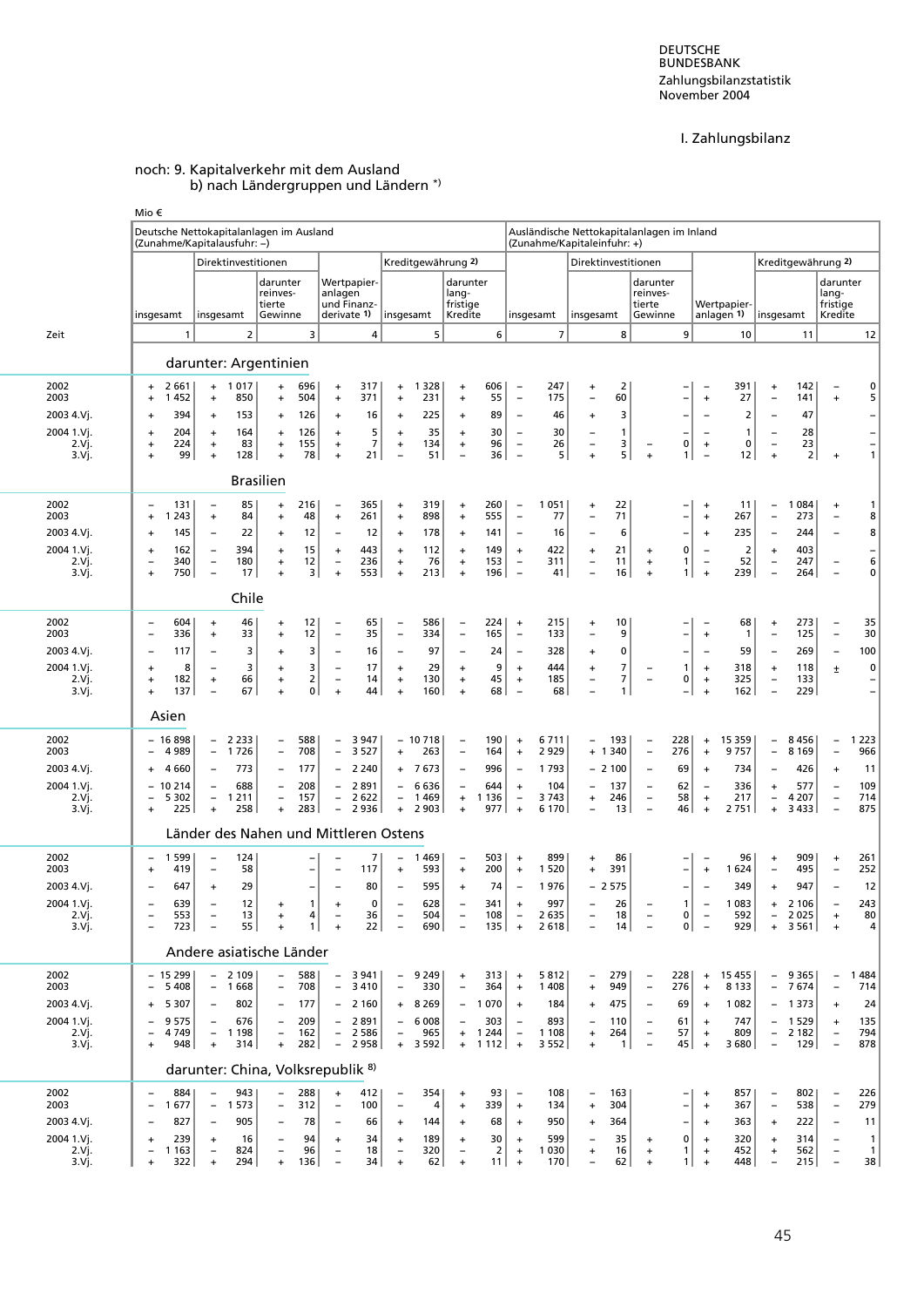

### noch: 9. Kapitalverkehr mit dem Ausland b) nach Ländergruppen und Ländern \*)

|                     | Mio €                                                                                                                                                                                                                                                                                              |                                                                           |                                                                    |                                                                            |                                                                            |                                                                    |                                                                           |                                                                           |                                                       |                                                                    |                                                                            |                                                                    |
|---------------------|----------------------------------------------------------------------------------------------------------------------------------------------------------------------------------------------------------------------------------------------------------------------------------------------------|---------------------------------------------------------------------------|--------------------------------------------------------------------|----------------------------------------------------------------------------|----------------------------------------------------------------------------|--------------------------------------------------------------------|---------------------------------------------------------------------------|---------------------------------------------------------------------------|-------------------------------------------------------|--------------------------------------------------------------------|----------------------------------------------------------------------------|--------------------------------------------------------------------|
|                     | Deutsche Nettokapitalanlagen im Ausland<br>(Zunahme/Kapitalausfuhr: -)                                                                                                                                                                                                                             |                                                                           |                                                                    |                                                                            |                                                                            |                                                                    | Ausländische Nettokapitalanlagen im Inland<br>(Zunahme/Kapitaleinfuhr: +) |                                                                           |                                                       |                                                                    |                                                                            |                                                                    |
|                     |                                                                                                                                                                                                                                                                                                    | Direktinvestitionen                                                       |                                                                    | Kreditgewährung 2)                                                         |                                                                            |                                                                    |                                                                           | Direktinvestitionen                                                       |                                                       |                                                                    | Kreditgewährung 2)                                                         |                                                                    |
|                     | insgesamt                                                                                                                                                                                                                                                                                          | insgesamt                                                                 | darunter<br>reinves-<br>tierte<br>Gewinne                          | Wertpapier-<br>anlagen<br>und Finanz-<br>derivate 1)                       | insgesamt                                                                  | darunter<br>lang-<br>fristige<br>Kredite                           | insgesamt                                                                 | insgesamt                                                                 | darunter<br>reinves-<br>tierte<br>Gewinne             | Wertpapier-<br>anlagen 1)                                          | insgesamt                                                                  | darunter<br>lang-<br>fristige<br>Kredite                           |
| Zeit                | 1                                                                                                                                                                                                                                                                                                  | 2                                                                         | 3                                                                  | 4                                                                          | 5                                                                          | 6                                                                  | 7                                                                         | 8                                                                         | 9                                                     | 10                                                                 | 11                                                                         | 12                                                                 |
|                     |                                                                                                                                                                                                                                                                                                    | Japan                                                                     |                                                                    |                                                                            |                                                                            |                                                                    |                                                                           |                                                                           |                                                       |                                                                    |                                                                            |                                                                    |
| 2002<br>2003        | 9683<br>$\overline{\phantom{a}}$<br>6470<br>$\overline{\phantom{0}}$                                                                                                                                                                                                                               | 229<br>$\overline{\phantom{0}}$<br>092<br>$\overline{\phantom{0}}$        | 24<br>$\overline{\phantom{a}}$<br>192<br>$\overline{\phantom{a}}$  | 4 1 1 5<br>$\overline{\phantom{a}}$<br>2 7 7 5<br>$\overline{\phantom{0}}$ | 5 3 3 8<br>$\overline{\phantom{a}}$<br>2 603<br>$\qquad \qquad -$          | 326<br>$\overline{\phantom{0}}$<br>207<br>$\overline{\phantom{a}}$ | 7 2 1 8<br>$\ddot{}$<br>3 4 4 8<br>$\ddot{}$                              | 103<br>$\ddot{}$<br>638<br>$\ddot{}$                                      | 24<br>$\ddot{}$<br>48<br>$\overline{\phantom{0}}$     | 8650<br>$\ddot{}$<br>4 3 8 0<br>$\ddot{}$                          | $\overline{\phantom{a}}$<br>1 5 3 6<br>1 5 7 0<br>$\overline{\phantom{a}}$ | 547<br>$\overline{\phantom{0}}$<br>446<br>$\overline{\phantom{0}}$ |
| 2003 4.Vj.          | 3 2 8 2<br>$\ddot{}$                                                                                                                                                                                                                                                                               | 601<br>$\overline{\phantom{a}}$                                           | 48                                                                 | 1802<br>$\overline{\phantom{0}}$                                           | 5 6 8 5<br>$\pmb{+}$                                                       | 178<br>$\pmb{+}$                                                   | 145<br>$\overline{\phantom{0}}$                                           | 21<br>$\overline{\phantom{0}}$                                            | 12<br>$\overline{\phantom{0}}$                        | 218<br>$\ddot{}$                                                   | 342<br>$\overline{\phantom{0}}$                                            | 81                                                                 |
| 2004 1.Vj.<br>2.Vj. | 5 7 5 4<br>$\overline{\phantom{a}}$<br>4 1 3 0<br>$\overline{\phantom{0}}$                                                                                                                                                                                                                         | 488<br>$\overline{\phantom{0}}$<br>72<br>$\overline{\phantom{a}}$         | 48<br>$\overline{\phantom{a}}$<br>58<br>$\overline{\phantom{a}}$   | 2 1 8 0<br>$\overline{\phantom{0}}$<br>2 4 3 9<br>$\overline{\phantom{0}}$ | 3 0 8 6<br>$\overline{\phantom{0}}$<br>1619<br>$\overline{\phantom{a}}$    | 24<br>$\overline{\phantom{a}}$<br>960<br>$\ddot{}$                 | 1826<br>$\overline{\phantom{0}}$<br>139<br>$\overline{\phantom{0}}$       | 3<br>$\overline{\phantom{0}}$<br>138<br>$\ddot{}$                         | 18<br>$\overline{a}$<br>4<br>$\overline{\phantom{0}}$ | 1654<br>$\overline{\phantom{a}}$<br>29<br>$\overline{\phantom{0}}$ | 169<br>$\overline{\phantom{0}}$<br>249<br>$\overline{\phantom{a}}$         | 411<br>$\ddot{}$<br>249<br>$\overline{\phantom{0}}$                |
| 3.Vj.               | 1928<br>$\overline{\phantom{a}}$                                                                                                                                                                                                                                                                   | 62<br>$\overline{\phantom{0}}$                                            | 27<br>$\ddot{}$                                                    | 2706<br>$\qquad \qquad -$                                                  | 841<br>$\ddot{}$                                                           | 842<br>$\ddot{}$                                                   | 2 3 8 0<br>$\ddot{}$                                                      | 52<br>$\overline{\phantom{0}}$                                            | 5 <sup>1</sup><br>$\overline{a}$                      | 1 1 9 8<br>$\ddot{}$                                               | 1234<br>$\ddot{}$                                                          | 295                                                                |
|                     | Südostasiatische Schwellenländer                                                                                                                                                                                                                                                                   |                                                                           |                                                                    |                                                                            |                                                                            |                                                                    |                                                                           |                                                                           |                                                       |                                                                    |                                                                            |                                                                    |
| 2002<br>2003        | 4761<br>$\overline{\phantom{0}}$<br>3744<br>$+$                                                                                                                                                                                                                                                    | 774<br>$\overline{\phantom{a}}$<br>$\pmb{+}$<br>179<br>-1                 | 264<br>$\overline{\phantom{0}}$<br>$\overline{\phantom{0}}$<br>192 | 211<br>$\overline{\phantom{0}}$<br>447                                     | 3776<br>$\overline{\phantom{0}}$<br>$\ddot{}$<br>3 0 1 2                   | 364<br>$\pmb{+}$<br>540<br>$\overline{\phantom{0}}$                | 2763<br>$\overline{\phantom{0}}$<br>1644<br>$\qquad \qquad -$             | 265<br>$\ddot{}$<br>41                                                    | 252<br>228<br>$\overline{a}$                          | 5 1 5 8<br>$\ddot{}$<br>3749<br>$\ddot{}$                          | 7656<br>$\overline{\phantom{0}}$<br>$\overline{a}$<br>5 4 3 4              | 877<br>99<br>$\ddot{}$                                             |
| 2003 4.Vj.          | 3087<br>+                                                                                                                                                                                                                                                                                          | 837<br>$\ddot{}$                                                          | 48                                                                 | 212<br>$\overline{\phantom{a}}$                                            | 2 4 6 2<br>$\ddot{}$                                                       | 1 3 6 9<br>$\qquad \qquad -$                                       | 316<br>$\overline{\phantom{0}}$                                           | 142<br>$\ddot{}$                                                          | 57<br>$\overline{\phantom{0}}$                        | 649<br>$\ddot{}$                                                   | 1 1 0 7<br>$\overline{\phantom{0}}$                                        | 72<br>$\overline{\phantom{a}}$                                     |
| 2004 1.Vj.          | 4088                                                                                                                                                                                                                                                                                               | 209<br>$\overline{\phantom{a}}$                                           | 60<br>$\qquad \qquad -$                                            | 604<br>$\qquad \qquad -$                                                   | 3 2 7 5<br>$\overline{\phantom{m}}$                                        | 397<br>$\qquad \qquad -$                                           | 54<br>$\overline{\phantom{0}}$                                            | 52<br>$\overline{\phantom{0}}$                                            | 44<br>$\overline{\phantom{0}}$                        | 2 0 3 0<br>$\ddot{}$                                               | 2 0 3 2<br>$\overline{\phantom{0}}$                                        | 191<br>$\overline{\phantom{a}}$                                    |
| 2.Vj.<br>3.Vj.      | 097<br>1<br>$\ddot{}$<br>2692<br>$\ddot{}$                                                                                                                                                                                                                                                         | $\overline{\phantom{a}}$<br>268<br>151<br>$\ddot{}$                       | $\overline{\phantom{0}}$<br>0<br>83<br>$\ddot{}$                   | $\overline{a}$<br>117<br>203<br>$\overline{a}$                             | 1 4 8 2<br>$\ddot{}$<br>2 7 4 5<br>$\ddot{}$                               | 321<br>$\ddot{}$<br>162<br>$\ddot{}$                               | 1 5 6 6<br>$\qquad \qquad -$<br>1 1 2 1<br>$\ddot{}$                      | 76<br>$\ddot{}$<br>126<br>$\ddot{}$                                       | 54<br>$\overline{a}$<br>42<br>$\overline{a}$          | 476<br>$\ddot{}$<br>2 2 1 9<br>$\ddot{}$                           | 2 1 1 8<br>$\qquad \qquad -$<br>1 2 2 4<br>$\overline{\phantom{0}}$        | 546<br>$\overline{\phantom{a}}$<br>453<br>$\overline{\phantom{a}}$ |
|                     | darunter: Hongkong                                                                                                                                                                                                                                                                                 |                                                                           |                                                                    |                                                                            |                                                                            |                                                                    |                                                                           |                                                                           |                                                       |                                                                    |                                                                            |                                                                    |
| 2002                | 2 4 9 2                                                                                                                                                                                                                                                                                            | 284<br>$\overline{\phantom{a}}$                                           | 36<br>$\overline{\phantom{0}}$                                     | 49<br>$\overline{\phantom{0}}$                                             | 2 1 5 8<br>$\overline{\phantom{a}}$                                        | 184<br>$\ddot{}$                                                   | 2713                                                                      | 132<br>$\overline{\phantom{0}}$                                           | 36                                                    | 2 2 5 0<br>$\ddot{}$                                               | 4830<br>$\overline{\phantom{0}}$                                           | 871<br>$\overline{\phantom{0}}$                                    |
| 2003<br>2003 4.Vj.  | 2 2 7 9<br>$\ddot{}$<br>986<br>$\overline{\phantom{a}}$                                                                                                                                                                                                                                            | 26<br>$\overline{\phantom{a}}$<br>13<br>$\overline{\phantom{0}}$          | 36<br>$\overline{\phantom{a}}$<br>9<br>$\overline{\phantom{0}}$    | 188<br>$\overline{\phantom{a}}$<br>73<br>$\overline{\phantom{0}}$          | 2 4 9 3<br>$\ddot{}$<br>901<br>$\overline{\phantom{0}}$                    | 83<br>$\overline{\phantom{0}}$<br>306<br>$\qquad \qquad -$         | 3741<br>$\qquad \qquad -$<br>777<br>$\overline{\phantom{a}}$              | 55<br>$\ddot{}$<br>19<br>$\ddot{}$                                        | $\overline{\phantom{0}}$                              | 10<br>$\overline{\phantom{0}}$<br>11<br>$\ddot{}$                  | 3785<br>$\overline{\phantom{a}}$<br>807<br>$\overline{\phantom{0}}$        | 357<br>$\begin{array}{c} + \end{array}$<br>64<br>$\ddot{}$         |
| 2004 1.Vj.          | 782<br>$\overline{\phantom{0}}$                                                                                                                                                                                                                                                                    | 21<br>$\overline{\phantom{a}}$                                            | 13<br>$\qquad \qquad -$                                            | 49<br>$\overline{\phantom{0}}$                                             | 712<br>$\overline{\phantom{0}}$                                            | 24<br>$\overline{\phantom{a}}$                                     | 69<br>$\overline{\phantom{0}}$                                            | 43<br>$\overline{\phantom{0}}$                                            | 1<br>۰                                                | 126<br>$\overline{\phantom{0}}$                                    | 99<br>$\ddot{}$                                                            | 114<br>$\overline{\phantom{a}}$                                    |
| 2.Vj.               | 222<br>$\ddot{}$                                                                                                                                                                                                                                                                                   | 3<br>$\overline{\phantom{a}}$                                             | 2<br>$\overline{\phantom{a}}$<br>8                                 | 51<br>$\ddot{}$<br>$\overline{a}$                                          | 174<br>$\ddot{}$                                                           | 92<br>$\ddot{}$<br>$\overline{a}$                                  | 821<br>$\overline{\phantom{a}}$                                           | 3<br>$\ddot{}$                                                            | 0<br>$\overline{\phantom{0}}$                         | 309<br>$\ddot{}$                                                   | 1 1 3 2<br>$\qquad \qquad -$                                               | 250<br>$\overline{\phantom{a}}$<br>7<br>$\overline{\phantom{a}}$   |
| 3.Vj.               | 133<br>$\ddot{}$                                                                                                                                                                                                                                                                                   | 110<br>$\ddot{}$                                                          | $\ddot{}$                                                          | 21<br>Korea, Republik                                                      | 44<br>$\ddot{}$                                                            | 763                                                                | 915<br>$\ddot{}$                                                          | 36<br>$\ddot{}$                                                           | 0<br>$\ddot{}$                                        | 614<br>$\ddot{}$                                                   | 265<br>$\ddot{}$                                                           |                                                                    |
| 2002                | 633                                                                                                                                                                                                                                                                                                | 217<br>$\overline{\phantom{a}}$                                           | 72                                                                 | 26                                                                         | 390                                                                        | 132<br>$\overline{\phantom{0}}$                                    | 067<br>1<br>$\overline{\phantom{0}}$                                      | 230<br>۰                                                                  | 204<br>$\overline{\phantom{0}}$                       | 10<br>$\overline{\phantom{0}}$                                     | 827                                                                        | 12<br>$\overline{\phantom{0}}$                                     |
| 2003                | 916                                                                                                                                                                                                                                                                                                | 192<br>$\overline{\phantom{a}}$                                           | 36<br>$\overline{\phantom{0}}$                                     | 352<br>$\overline{\phantom{0}}$                                            | 1 3 7 2<br>$\overline{\phantom{0}}$                                        | 277<br>$\qquad \qquad -$                                           | 245<br>$\ddot{}$                                                          | 103<br>$\overline{\phantom{a}}$                                           | 216<br>$\overline{\phantom{0}}$                       | 3<br>$\ddot{}$                                                     | 345<br>$\ddot{}$                                                           | 17<br>$\ddot{}$                                                    |
| 2003 4.Vj.          | 255<br>$\ddot{}$                                                                                                                                                                                                                                                                                   | 58<br>$\overline{\phantom{a}}$                                            | 9                                                                  | 195<br>$\qquad \qquad -$                                                   | 1 508<br>$\ddot{}$                                                         | 2<br>$\ddot{}$                                                     | 279<br>$\qquad \qquad -$                                                  | 1<br>$\overline{\phantom{0}}$                                             | 54<br>$\overline{\phantom{0}}$                        | 96<br>$\overline{\phantom{a}}$                                     | 182<br>$\overline{\phantom{0}}$                                            | 0<br>$\overline{\phantom{0}}$                                      |
| 2004 1.Vi.<br>2.Vj. | 583<br>$\overline{\phantom{0}}$<br>44<br>$\ddot{}$                                                                                                                                                                                                                                                 | 107<br>$\overline{\phantom{a}}$<br>$\overline{\phantom{0}}$<br>66         | 6<br>$\overline{\phantom{0}}$<br>8<br>$\overline{\phantom{a}}$     | 22<br>$\overline{\phantom{0}}$<br>121<br>$\overline{\phantom{0}}$          | 455<br>$\overline{\phantom{0}}$<br>231<br>$\begin{array}{c} + \end{array}$ | 133<br>$\overline{\phantom{a}}$<br>145<br>$\ddot{}$                | 416<br>$\qquad \qquad -$<br>928<br>$\qquad \qquad -$                      | 118<br>$\begin{array}{c} + \end{array}$<br>66<br>$\overline{\phantom{a}}$ | 43<br>$\overline{a}$<br>53<br>$\overline{a}$          | 468<br>$\overline{\phantom{a}}$<br>910<br>$\overline{\phantom{0}}$ | 65<br>$\overline{\phantom{a}}$<br>49<br>$\begin{array}{c} + \end{array}$   | 4<br>$\ddot{}$<br>0<br>$\pm$                                       |
| 3.Vj.               | 1171<br>$\ddot{}$                                                                                                                                                                                                                                                                                  | 694<br>$\ddot{}$                                                          | 31<br>$+$                                                          | 219<br>$\overline{\phantom{0}}$                                            | 696<br>$\ddot{}$                                                           | 109<br>$\ddot{}$                                                   | 219<br>$\ddot{}$<br>1                                                     | 97<br>$\ddot{}$                                                           | 42<br>$\overline{a}$                                  | 867<br>$\ddot{}$                                                   | 255<br>$\ddot{}$                                                           | 0<br>$\overline{\phantom{0}}$                                      |
|                     |                                                                                                                                                                                                                                                                                                    |                                                                           |                                                                    | Singapur                                                                   |                                                                            |                                                                    |                                                                           |                                                                           |                                                       |                                                                    |                                                                            |                                                                    |
| 2002<br>2003        | 1951<br>952<br>$\ddot{}$                                                                                                                                                                                                                                                                           | 449<br>90<br>$\ddot{}$                                                    | 204<br>228<br>$\overline{\phantom{a}}$                             | 52<br>174<br>$\ddot{}$                                                     | 450<br>687<br>$\ddot{}$                                                    | 126<br>604<br>$\overline{\phantom{0}}$                             | 257<br>$\overline{\phantom{0}}$<br>986<br>$\ddot{}$                       | 130<br>314<br>$\overline{1}$                                              | 12<br>12<br>$\overline{\phantom{0}}$                  | 1809<br>$\ddot{}$<br>2 3 7 1<br>$\ddot{}$                          | 1936<br>1699                                                               | 31<br>317<br>$\overline{\phantom{0}}$                              |
| 2003 4.Vj.          | 1632<br>$\ddot{}$                                                                                                                                                                                                                                                                                  | 204<br>$\ddot{}$                                                          | 57<br>$\overline{\phantom{0}}$                                     | 4<br>$\ddot{}$                                                             | 1424<br>÷                                                                  | 1 3 0 3<br>$\overline{\phantom{0}}$                                | 788<br>$\ddot{}$                                                          | 76<br>$\overline{1}$                                                      | 3<br>$\overline{\phantom{0}}$                         | 528<br>$\ddot{}$                                                   | 184<br>$\ddot{}$                                                           | 122                                                                |
| 2004 1.Vj.          | $\overline{\phantom{a}}$<br>1830                                                                                                                                                                                                                                                                   | $^{+}$<br>26                                                              | $\qquad \qquad -$<br>55                                            | +<br>67                                                                    | $\overline{\phantom{a}}$<br>1 923                                          | 273                                                                | 1 748                                                                     | $\overline{a}$<br>72                                                      | $\mathbf{1}$                                          | 836<br>$\ddot{}$                                                   | -<br>2512                                                                  | $\qquad \qquad -$<br>63                                            |
| 2.Vj.<br>3.Vj.      | 893<br>$\bf{+}$<br>1 5 4 6<br>$\ddot{}$                                                                                                                                                                                                                                                            | 107<br>$\bar{a}$<br>530                                                   | 5<br>$\ddot{}$<br>3<br>$\ddot{}$                                   | 18<br>$\ddot{}$<br>29<br>$\ddot{}$                                         | 982<br>$\pmb{+}$<br>2 0 4 7<br>$\pmb{+}$                                   | 216<br>$\overline{\phantom{0}}$<br>847<br>$\ddot{}$                | 356<br>$\overline{\phantom{0}}$<br>$\overline{a}$<br>1 1 6 6              | 207<br>$\pmb{+}$<br>48<br>$\overline{\phantom{0}}$                        | $\overline{\phantom{0}}$<br>0<br>$-1$                 | 264<br>$^{+}$<br>47 <br>$\ddot{}$                                  | 827<br>$\overline{\phantom{0}}$<br>$\overline{\phantom{a}}$<br>1165        | 270<br>$\qquad \qquad -$<br>$\overline{\phantom{0}}$<br>424        |
|                     | Taiwan                                                                                                                                                                                                                                                                                             |                                                                           |                                                                    |                                                                            |                                                                            |                                                                    |                                                                           |                                                                           |                                                       |                                                                    |                                                                            |                                                                    |
| 2002                | 146<br>$\overline{\phantom{a}}$                                                                                                                                                                                                                                                                    | 74<br>$\overline{\phantom{a}}$                                            | 24<br>$\ddot{}$                                                    | 61<br>$\overline{\phantom{a}}$                                             | 11                                                                         | 38<br>$\ddot{}$                                                    | 148<br>$\begin{array}{c} + \end{array}$                                   | 144<br>$\ddot{}$                                                          |                                                       | 85                                                                 | 90<br>$\ddot{}$                                                            | $\frac{23}{14}$<br>$\begin{array}{c} + \end{array}$                |
| 2003<br>2003 4.Vj.  | 341<br>$\ddot{}$<br>157<br>$\begin{array}{c} + \end{array}$                                                                                                                                                                                                                                        | 372<br>$\begin{array}{c} + \end{array}$<br>18<br>$\overline{\phantom{a}}$ | 48<br>$\begin{array}{c} + \end{array}$<br>12                       | 63<br>$\overline{\phantom{a}}$<br>23<br>$\ddot{}$                          | 32<br>$\ddot{}$<br>152<br>$\begin{array}{c} + \end{array}$                 | 10<br>$\overline{\phantom{a}}$<br>1<br>$\overline{\phantom{a}}$    | 1 3 0 1<br>$\overline{\phantom{a}}$<br>282<br>$\overline{\phantom{0}}$    | 94<br>$\qquad \qquad -$<br>62<br>$\overline{1}$                           | $\overline{\phantom{0}}$                              | 749<br>$\overline{\phantom{a}}$<br>221<br>$\overline{\phantom{a}}$ | 458<br>$\overline{\phantom{a}}$<br>123<br>$\qquad \qquad -$                | $\ddot{}$<br>5<br>$\overline{\phantom{a}}$                         |
| 2004 1.Vj.          | 311<br>$\overline{\phantom{a}}$                                                                                                                                                                                                                                                                    | 5<br>$\bf{+}$                                                             | $\begin{array}{c} + \end{array}$<br>6<br>$\ddot{}$                 | $\overline{7}$<br>$\overline{\phantom{0}}$                                 | 309<br>$\overline{\phantom{a}}$                                            | 5<br>$\overline{\phantom{0}}$                                      | 1410<br>$\pm$                                                             | 58<br>$\overline{\phantom{0}}$                                            | -<br>$\overline{\phantom{0}}$                         | 1 5 5 5<br>$\ddot{}$                                               | 87<br>$\overline{\phantom{0}}$                                             | 24<br>$\overline{a}$                                               |
| 2.Vj.               | 189<br>$\overline{\phantom{a}}$                                                                                                                                                                                                                                                                    | 22<br>$\begin{array}{c} + \end{array}$                                    | 8<br>$\ddot{}$                                                     | 26<br>$\overline{\phantom{0}}$                                             | 186<br>$\equiv$                                                            | 20<br>$\overline{\phantom{0}}$                                     | 515<br>$\pm$                                                              | 44<br>$\overline{\phantom{0}}$                                            | $\left\vert -\right\rangle$                           | 616<br>$\ddot{}$                                                   | 57<br>$\overline{\phantom{a}}$                                             | 18<br>$\overline{\phantom{a}}$                                     |
| 3.Vj.               | 137<br>$\overline{\phantom{a}}$                                                                                                                                                                                                                                                                    | 97                                                                        | 8<br>$\ddot{}$                                                     | 2<br>$\ddot{}$                                                             | 43                                                                         | 1 <sup>1</sup><br>$\overline{a}$                                   | 105<br>$\ddot{}$                                                          | 28<br>$\ddot{}$                                                           | $\overline{\phantom{a}}$                              | 338 <br>$\ddot{}$                                                  | 261<br>$\equiv$                                                            | 22<br>$\equiv$                                                     |
| 2002                | Ozeanien und Polarregionen<br>1 2 9 2<br>1076<br>347<br>$\ddot{}$<br>36<br>161 <br>377<br>199<br>1716<br>1 3 7 7<br>12<br>207<br>132 <br>$\overline{\phantom{0}}$<br>$\overline{\phantom{a}}$<br>$\bf{+}$<br>$\bf{+}$<br>$+$<br>$\ddot{}$<br>$+$<br>$\bf{+}$<br>$\ddot{}$<br>$+$<br>$\overline{a}$ |                                                                           |                                                                    |                                                                            |                                                                            |                                                                    |                                                                           |                                                                           |                                                       |                                                                    |                                                                            |                                                                    |
| 2003                | 92<br>$\overline{\phantom{0}}$                                                                                                                                                                                                                                                                     | 860<br>$\ddot{}$                                                          | 108<br>$\overline{\phantom{a}}$                                    | 37<br>$\overline{\phantom{a}}$                                             | 914<br>$\overline{\phantom{a}}$                                            | 303<br>$\overline{\phantom{m}}$                                    | 517<br>$\bf{+}$                                                           | 138<br>$\ddot{}$                                                          | $\overline{\phantom{0}}$                              | 198<br>$\ddot{}$                                                   | 181<br>$\pmb{+}$                                                           | 16<br>$\overline{\phantom{0}}$                                     |
| 2003 4.Vj.          | 561<br>$\overline{\phantom{a}}$                                                                                                                                                                                                                                                                    | 145<br>$\ddot{}$                                                          | 27<br>$\overline{\phantom{a}}$                                     | 278<br>$\overline{\phantom{a}}$                                            | 428<br>$\overline{\phantom{0}}$                                            | 93                                                                 | 325<br>$\overline{\phantom{0}}$                                           | 77<br>$\ddot{}$                                                           | $\overline{\phantom{0}}$                              | 96<br>$\overline{\phantom{0}}$                                     | 306<br>$\overline{\phantom{a}}$                                            | $\mathbf{1}$<br>$\overline{\phantom{a}}$                           |
| 2004 1.Vj.<br>2.Vj. | 612<br>$\overline{\phantom{a}}$<br>46<br>$\overline{\phantom{a}}$                                                                                                                                                                                                                                  | 101<br>$\ddot{}$<br>711<br>$\ddot{}$                                      | 25<br>$\overline{\phantom{a}}$<br>25<br>$\overline{\phantom{0}}$   | 552<br>$\overline{\phantom{a}}$<br>590<br>$\qquad \qquad -$                | 161<br>166<br>$\overline{\phantom{a}}$                                     | 11<br>$\qquad \qquad -$<br>82<br>$\overline{\phantom{0}}$          | 947<br>$\ddot{}$<br>2 3 3 4<br>$\ddot{}$                                  | 19<br>$\overline{a}$<br>7<br>$\begin{array}{c} + \end{array}$             | 2<br>$\ddot{}$<br>2<br>$\ddot{}$                      | 1 0 0 9<br>$\overline{+}$<br>672<br>$\ddot{}$                      | 44<br>$\qquad \qquad -$<br>1656<br>$\begin{array}{c} + \end{array}$        | $\mathbf{1}$<br>229<br>$\begin{array}{c} + \end{array}$            |
| 3.Vj.               | 478  <br>$\overline{\phantom{a}}$                                                                                                                                                                                                                                                                  | 93 <br>$\ddot{}$                                                          | 11<br>$\overline{\phantom{0}}$                                     | 859<br>$\overline{\phantom{m}}$                                            | 288<br>$\begin{array}{c} + \end{array}$                                    | 108                                                                | 1 2 2 4<br>$\overline{\phantom{a}}$                                       | 10 <br>$\qquad \qquad -$                                                  | 3  <br>$\begin{array}{c} + \end{array}$               | 155<br>$+$                                                         | 1369<br>$\overline{\phantom{a}}$                                           | $\mathbf{0}$<br>$\begin{array}{c} + \end{array}$                   |

**\*** Anmerkungen siehe Seiten 40 und 41.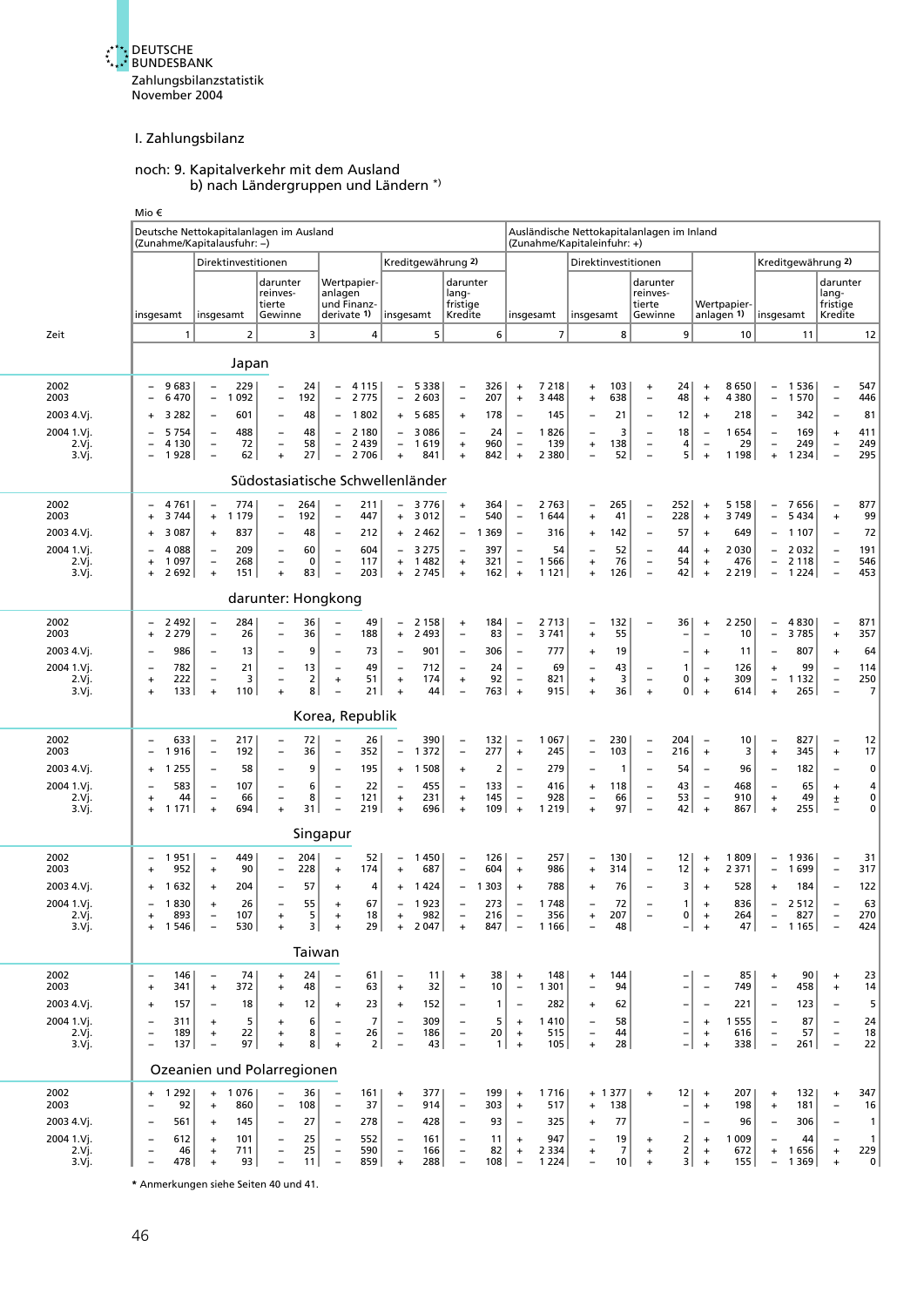|                          | Mio €                                                                     |                                                                 |                                                                                       |                                                                            |                                                                       |                                                                                      |                                                                                   |                                                                           |                                                             |                                                                 |                                                                      |                                                                            |
|--------------------------|---------------------------------------------------------------------------|-----------------------------------------------------------------|---------------------------------------------------------------------------------------|----------------------------------------------------------------------------|-----------------------------------------------------------------------|--------------------------------------------------------------------------------------|-----------------------------------------------------------------------------------|---------------------------------------------------------------------------|-------------------------------------------------------------|-----------------------------------------------------------------|----------------------------------------------------------------------|----------------------------------------------------------------------------|
|                          |                                                                           | (Zunahme/Kapitalausfuhr: -)                                     | Deutsche Nettokapitalanlagen im Ausland                                               |                                                                            |                                                                       |                                                                                      |                                                                                   | (Zunahme/Kapitaleinfuhr: +)                                               | Ausländische Nettokapitalanlagen im Inland                  |                                                                 |                                                                      |                                                                            |
|                          |                                                                           | Direktinvestitionen                                             |                                                                                       |                                                                            | Kreditgewährung 2)                                                    |                                                                                      |                                                                                   | Direktinvestitionen                                                       |                                                             |                                                                 | Kreditgewährung 2)                                                   |                                                                            |
|                          | insgesamt                                                                 | insgesamt                                                       | darunter<br>reinves-<br>tierte<br>Gewinne                                             | Wertpapier-<br>anlagen<br>und Finanz-<br>derivate 1)                       | insgesamt                                                             | darunter<br>lang-<br>fristige<br>Kredite                                             | insgesamt                                                                         | insgesamt                                                                 | darunter<br>reinves-<br>tierte<br>Gewinne                   | Wertpapier-<br>anlagen 1)                                       | insgesamt                                                            | darunter<br>lang-<br>fristige<br>Kredite                                   |
| Zeit                     | 1                                                                         | $\overline{2}$                                                  | 3                                                                                     | 4                                                                          | 5                                                                     | 6                                                                                    | $\overline{7}$                                                                    | 8                                                                         | 9                                                           | 10                                                              | 11                                                                   | 12                                                                         |
|                          |                                                                           | darunter: Australien                                            |                                                                                       |                                                                            |                                                                       |                                                                                      |                                                                                   |                                                                           |                                                             |                                                                 |                                                                      |                                                                            |
| 2002<br>2003             | 1452<br>$\ddot{}$<br>310<br>۰                                             | 1068<br>$+$<br>751<br>$\ddot{}$                                 | 36<br>$\overline{\phantom{0}}$<br>108<br>$\overline{\phantom{a}}$                     | 249<br>$\qquad \qquad -$<br>680<br>$\overline{\phantom{0}}$                | 633<br>$\ddot{}$<br>381<br>$\overline{\phantom{a}}$                   | 106<br>$\ddot{}$<br>97<br>$\overline{\phantom{a}}$                                   | 1056<br>$\ddot{}$<br>185<br>$\pm$                                                 | 1 1 4 3<br>$\ddot{}$<br>3<br>$\ddot{}$                                    | 12<br>$\ddot{}$                                             | 120<br>$\ddot{}$<br>97<br>$\ddot{}$                             | 206<br>$\overline{\phantom{a}}$<br>$\ddot{}$<br>86                   | 2<br>14<br>$\begin{array}{c} + \end{array}$                                |
| 2003 4.Vj.               | 283<br>۰                                                                  | 137<br>$\ddot{}$<br>56                                          | 27<br>$\overline{\phantom{0}}$<br>25                                                  | 226<br>$\overline{\phantom{0}}$<br>517                                     | 194<br>$\overline{\phantom{a}}$<br>170                                | 35<br>$\overline{\phantom{a}}$<br>19                                                 | 456<br>$\overline{\phantom{a}}$<br>985                                            | 33<br>$\ddot{}$                                                           |                                                             | 87<br>1014                                                      | 402<br>$\overline{\phantom{a}}$<br>33                                | 0<br>$\overline{\phantom{0}}$<br>$\pmb{0}$<br>$\overline{\phantom{0}}$     |
| 2004 1.Vj.<br>2.Vj.      | 631<br>$\overline{\phantom{0}}$<br>516<br>$\ddot{}$                       | $+$<br>675<br>$\bf{+}$                                          | $\overline{\phantom{a}}$<br>31<br>$\overline{\phantom{a}}$                            | $\overline{\phantom{0}}$<br>558<br>$\overline{\phantom{0}}$                | $\overline{\phantom{a}}$<br>399<br>$\pm$                              | $\begin{array}{c} + \end{array}$<br>27<br>$\overline{\phantom{a}}$<br>$\overline{a}$ | $\ddot{}$<br>1715<br>$\mathbf +$                                                  | 4<br>$\ddot{}$<br>24<br>$\pm$                                             | 2<br>$\ddot{}$<br>2<br>$\boldsymbol{+}$                     | $\ddot{}$<br>726<br>$\ddot{}$                                   | $\overline{\phantom{a}}$<br>$\ddot{}$<br>966                         | 74<br>$\begin{array}{c} + \end{array}$                                     |
| 3.Vj.                    | 821<br>$\overline{\phantom{0}}$                                           | 27<br>$+$                                                       | 11<br>Internationale Organisationen <sup>9)</sup>                                     | 731                                                                        | 117<br>$\overline{\phantom{a}}$                                       | 10 <sup>1</sup>                                                                      | 719<br>$\overline{\phantom{a}}$                                                   | 12<br>$\overline{\phantom{a}}$                                            | 3 <sup>1</sup><br>$\overline{1}$                            | 169<br>$\overline{+}$                                           | 876<br>$\overline{\phantom{a}}$                                      | $\pmb{0}$                                                                  |
| 2002                     | 346<br>$\ddot{}$                                                          |                                                                 |                                                                                       | 991<br>$\ddot{}$                                                           | 645<br>$\overline{\phantom{0}}$                                       | 204<br>$\overline{\phantom{a}}$                                                      | 7818<br>$\overline{\phantom{a}}$                                                  |                                                                           |                                                             | 6 2 8 7                                                         | 1 5 3 1<br>$\overline{\phantom{a}}$                                  | 494<br>$\overline{\phantom{0}}$                                            |
| 2003                     | 567<br>$\qquad \qquad -$                                                  | $\overline{a}$                                                  | —                                                                                     | 197<br>$\ddot{}$                                                           | 764<br>$\overline{\phantom{a}}$                                       | 63<br>$\overline{\phantom{a}}$                                                       | 2838<br>$\overline{\phantom{a}}$                                                  | $\qquad \qquad -$                                                         | $\overline{\phantom{0}}$                                    | 3862<br>$\overline{a}$                                          | $\ddot{}$<br>1 0 2 4                                                 | 342<br>$\ddot{}$                                                           |
| 2003 4.Vj.<br>2004 1.Vj. | 203<br>$\ddot{}$<br>323<br>$\overline{\phantom{0}}$                       | $\overline{a}$                                                  | -<br>-                                                                                | 489<br>$\ddot{}$<br>22                                                     | 287<br>$\overline{\phantom{0}}$<br>301<br>$\overline{\phantom{0}}$    | 38<br>$\ddot{}$<br>18<br>$\overline{\phantom{a}}$                                    | 5468<br>$\ddot{}$<br>5701<br>$\overline{\phantom{a}}$                             |                                                                           |                                                             | 311<br>$\overline{1}$<br>4624                                   | 5 1 5 7<br>$\ddot{}$<br>1078<br>$\overline{\phantom{a}}$             | 177<br>$\overline{\phantom{0}}$<br>241<br>$\qquad \qquad -$                |
| 2.Vj.<br>3.Vj.           | 125<br>$\ddot{}$<br>136<br>$\overline{\phantom{0}}$                       | $\overline{\phantom{0}}$<br>$\overline{\phantom{0}}$            | $\overline{\phantom{0}}$                                                              | 268<br>$\ddot{}$<br>108<br>$\ddot{}$                                       | 143<br>$\overline{\phantom{a}}$<br>244<br>$\equiv$                    | 76<br>$\ddot{}$<br>53<br>$\overline{\phantom{0}}$                                    | 2 4 9 5<br>$\overline{\phantom{a}}$<br>5988<br>$\equiv$                           | $\overline{\phantom{a}}$<br>$\overline{\phantom{a}}$                      | $\overline{\phantom{0}}$<br>$\overline{\phantom{m}}$        | 3 0 3 2<br>$\overline{a}$<br>4 0 4 5                            | $\ddot{}$<br>536<br>1943<br>$\overline{\phantom{a}}$                 | 168<br>$\overline{\phantom{0}}$<br>92<br>$\overline{a}$                    |
|                          |                                                                           | Nicht ermittelte Länder                                         |                                                                                       |                                                                            |                                                                       |                                                                                      |                                                                                   |                                                                           |                                                             |                                                                 |                                                                      |                                                                            |
| 2002<br>2003             | 300<br>$\ddot{}$<br>407<br>$\overline{\phantom{0}}$                       | $\overline{\phantom{0}}$                                        | $\overline{\phantom{0}}$                                                              | 2<br>$\overline{\phantom{0}}$                                              | 300<br>$\ddot{}$<br>405<br>$\overline{\phantom{0}}$                   | 0<br>187<br>$\overline{\phantom{a}}$                                                 | 0<br>356<br>$\ddot{}$                                                             | $\overline{\phantom{0}}$                                                  | $\overline{\phantom{0}}$                                    |                                                                 | 0<br>356                                                             | 0<br>70<br>$\overline{\phantom{0}}$                                        |
| 2003 4.Vj.               | 266<br>$\overline{\phantom{a}}$                                           | $\overline{\phantom{0}}$                                        |                                                                                       | -                                                                          | 266<br>$\overline{\phantom{0}}$                                       | 0<br>$\pm$                                                                           | 395<br>$\ddot{}$                                                                  | $\overline{\phantom{a}}$                                                  | $\overline{\phantom{0}}$                                    | $\overline{\phantom{m}}$                                        | $\begin{array}{c} + \end{array}$<br>395<br>$\ddot{}$                 | $\mathbf{1}$<br>$\ddot{}$                                                  |
| 2004 1.Vj.               | 270<br>$\ddot{}$                                                          | $\qquad \qquad -$                                               | -                                                                                     |                                                                            | 270<br>$\overline{1}$                                                 | $\overline{\phantom{0}}$                                                             | 942<br>$\overline{\phantom{a}}$                                                   |                                                                           |                                                             |                                                                 | 942<br>$\overline{\phantom{a}}$                                      |                                                                            |
| 2.Vj.<br>3.Vj.           | 11<br>$\ddot{}$<br>55                                                     | $\qquad \qquad -$                                               | $\overline{\phantom{0}}$                                                              | $\qquad \qquad -$                                                          | 11<br>$\ddot{}$<br>55                                                 | 1<br>$\overline{\phantom{0}}$<br>$\overline{\phantom{0}}$                            | 39<br>$\overline{\phantom{a}}$<br>127<br>$\ddot{}$                                | $\qquad \qquad -$                                                         | $\qquad \qquad -$                                           | $\overline{\phantom{a}}$                                        | 39<br>$\overline{\phantom{a}}$<br>$\ddot{+}$<br>127                  | $\mathbf{1}$<br>$\ddot{}$<br>$\overline{\phantom{0}}$                      |
|                          |                                                                           |                                                                 | nachrichtlich: Industrieländer                                                        |                                                                            |                                                                       |                                                                                      |                                                                                   |                                                                           |                                                             |                                                                 |                                                                      |                                                                            |
| 2002<br>2003             | $-235013$<br>$-191533$                                                    | 9010<br>973<br>$\equiv$                                         | +16 236<br>$+ 1500$                                                                   | 64 3 3 9<br>$\overline{\phantom{a}}$<br>34 601<br>$\overline{\phantom{a}}$ | $-161664$<br>$-155959$                                                | $-34708$<br>$-34142$                                                                 | + 174 124<br>+ 125 517                                                            | 36 623<br>$\ddot{}$<br>18 275<br>$+$                                      | $-12780$<br>$-5292$                                         | + 108 947<br>84 367<br>$+$                                      | 28 5 54<br>$\bf{+}$<br>22 875<br>$\begin{array}{c} + \end{array}$    | $+ 19612$<br>1623<br>$+$                                                   |
| 2003 4.Vj.               | 25 3 14<br>$\overline{\phantom{a}}$                                       | $+ 2238$                                                        | 375<br>$\ddot{}$                                                                      | 13 488<br>$\overline{\phantom{a}}$                                         | $-14065$                                                              | 4 179<br>$\overline{\phantom{a}}$                                                    | 9 3 0 3<br>$\overline{\phantom{a}}$                                               | 10 667<br>$\overline{\phantom{a}}$                                        | $-1323$                                                     | 29 114<br>$\ddot{}$                                             | 27 749<br>$\overline{\phantom{m}}$                                   | 6 5 9 6<br>$+$                                                             |
| 2004 1.Vj.               | 80759<br>12 899                                                           | $+ 11262$<br>1 6 3 2                                            | 391<br>$\ddot{}$<br>139                                                               | 31 365<br>$\overline{\phantom{a}}$<br>30 004<br>$\overline{\phantom{a}}$   | 60 656<br>$\overline{\phantom{a}}$<br>18737                           | 2810<br>$\ddot{}$<br>4430                                                            | 61934<br>$\ddot{}$<br>48 095                                                      | 32 584<br>$\overline{\phantom{a}}$<br>3 6 4 3<br>$\overline{\phantom{a}}$ | $-6863$<br>884<br>$\overline{\phantom{a}}$                  | 34 663<br>$\ddot{}$<br>2 4 7 6                                  | 59 855<br>$+$<br>46 928                                              | 8 0 5 2<br>226                                                             |
| 2.Vj.<br>3.Vj.           | $\qquad \qquad -$<br>97 775<br>$\overline{\phantom{a}}$                   | $\qquad \qquad -$<br>$\overline{\phantom{a}}$<br>8 1 5 3        | $\ddot{}$<br>624<br>$+$                                                               | $\overline{\phantom{m}}$<br>23 6 25                                        | $\ddot{}$<br>65 997<br>$\overline{\phantom{a}}$                       | $\ddot{}$<br>29<br>$\overline{\phantom{a}}$                                          | $\overline{\phantom{a}}$<br>70 080<br>$+$                                         | $\overline{\phantom{a}}$<br>627                                           | 53 <br>$\ddot{}$                                            | $\bf{+}$<br>39 646<br>$\ddot{}$                                 | $\overline{\phantom{a}}$<br>$\ddot{}$<br>31 062                      | $\ddot{}$<br>3 2 8 3<br>$+$                                                |
|                          |                                                                           |                                                                 |                                                                                       | Schwellen- und Entwicklungsländer                                          |                                                                       |                                                                                      |                                                                                   |                                                                           |                                                             |                                                                 |                                                                      |                                                                            |
| 2002<br>2003             | 15 304<br>$\overline{\phantom{a}}$<br>3 0 7 8<br>$\ddot{}$                | 151<br>$\qquad \qquad -$<br>1 2 9 5<br>$\overline{\phantom{a}}$ | 12<br>120                                                                             | 3 3 6 3<br>1 5 9 0<br>$\ddot{}$                                            | 11 790<br>2 7 8 3<br>$\ddot{}$                                        | 151<br>$\ddot{}$<br>200<br>$\qquad \qquad -$                                         | 12 642<br>$\begin{array}{c} + \end{array}$<br>3 3 3 1<br>$\overline{\phantom{a}}$ | 1646<br>$\ddot{}$<br>6875<br>$\overline{\phantom{0}}$                     | 228<br>$\qquad \qquad -$<br>192<br>$\overline{\phantom{0}}$ | 7 1 2 4<br>$\ddot{}$<br>10 771<br>$\ddot{}$                     | 3873<br>$\overline{+}$<br>7 2 2 6<br>$\overline{\phantom{a}}$        | 4 3 8 6<br>$\ddot{}$<br>3 4 4 7<br>$\qquad \qquad -$                       |
| 2003 4.Vj.               | 1 1 3 2<br>$\ddot{}$                                                      | 1 1 5 3<br>$\overline{\phantom{0}}$                             | 30<br>$\overline{\phantom{0}}$                                                        | 2 2 9 4<br>$\ddot{}$                                                       | 9<br>$\overline{\phantom{0}}$                                         | 1515<br>$\overline{\phantom{a}}$                                                     | 1922<br>$\ddot{}$                                                                 | 2 3 2 7                                                                   | 48                                                          | 1650<br>$\ddot{}$                                               | 2 5 9 8<br>$\overline{+}$                                            | 827<br>$\ddot{}$                                                           |
| 2004 1.Vj.<br>2.Vj.      | 3792<br>$\ddot{}$<br>2 5 6 4<br>$\ddot{}$                                 | $\overline{\phantom{0}}$<br>1 0 5 2<br>$\qquad \qquad -$<br>871 | 66<br>$\overline{\phantom{0}}$<br>10<br>$\begin{array}{c} + \end{array}$              | 4 142<br>$\ddot{}$<br>403<br>$\overline{+}$                                | 702<br>$\ddot{}$<br>3 0 3 2<br>$\,$ + $\,$                            | 414<br>$\ddot{}$<br>620<br>$\ddot{}$                                                 | 7 3 4 3<br>$\ddot{}$<br>7 0 4 1<br>$\overline{\phantom{a}}$                       | 508<br>$\ddot{}$<br>1 3 8 2<br>$\qquad \qquad -$                          | 35<br>$\overline{a}$<br>26<br>$\overline{\phantom{0}}$      | 4 0 23<br>$\ddot{}$<br>2079<br>$\begin{array}{c} + \end{array}$ | $\ddot{}$<br>2811<br>7738                                            | 317<br>$\begin{array}{c} + \end{array}$<br>148<br>$\overline{\phantom{0}}$ |
| 3.Vj.                    | 897<br>$\ddot{}$                                                          | 39 <br>$\pm$                                                    | 427<br>$\ddot{}$                                                                      | 973 <br>$+$                                                                | 115<br>$\overline{a}$                                                 | 1778<br>$\overline{\phantom{a}}$                                                     | $1640$ +<br>$\ddot{+}$                                                            | 12                                                                        | 22<br>$\overline{a}$                                        | 3429<br>$\ddot{}$                                               | $\frac{1}{2}$<br>1801                                                | 1846<br>$+$                                                                |
|                          |                                                                           |                                                                 | OPEC-Länder                                                                           |                                                                            |                                                                       |                                                                                      |                                                                                   |                                                                           |                                                             |                                                                 |                                                                      |                                                                            |
| 2002<br>2003             | 405<br>$\qquad \qquad -$<br>300<br>$\overline{\phantom{a}}$               | 137<br>$\ddot{}$<br>396<br>$\overline{\phantom{a}}$             | $\overline{\phantom{a}}$<br>48<br>$\ddot{}$                                           | 243<br>$\ddot{}$<br>263<br>$\ddot{}$                                       | 785<br>$\overline{\phantom{m}}$<br>$\overline{\phantom{a}}$<br>168    | 287<br>$\overline{\phantom{a}}$<br>$\equiv$<br>130                                   | $1334$ +<br>$\pm$<br>3 1 6 4<br>$\ddot{}$                                         | 34<br>269<br>$\overline{\phantom{a}}$                                     | $\overline{\phantom{a}}$<br>$\overline{\phantom{0}}$        | 1054<br>$\ddot{}$<br>3 3 6 7<br>$\ddot{}$                       | 245<br>$+$<br>66<br>$\bf{+}$                                         | 6<br>$\ddot{}$<br>5<br>$\overline{\phantom{0}}$                            |
| 2003 4.Vj.               | 408<br>$\qquad \qquad -$                                                  | 84<br>$\qquad \qquad -$                                         | 12<br>$\ddot{}$                                                                       | 57<br>$\ddot{}$                                                            | 381<br>$\overline{\phantom{0}}$                                       | 82<br>$\ddot{}$                                                                      | 193<br>$\ddot{}$                                                                  | 11<br>$\overline{\phantom{0}}$                                            |                                                             | 255<br>$\ddot{}$                                                | 50<br>$\overline{\phantom{a}}$                                       | 81<br>$\overline{\phantom{0}}$                                             |
| 2004 1.Vj.<br>2.Vj.      | 716<br>$\overline{\phantom{0}}$<br>271 <br>$\overline{\phantom{a}}$       | 50<br>$\ddot{}$<br>74                                           | 8<br>$\ddot{}$<br>14                                                                  | 173<br>$\overline{\phantom{0}}$<br>28<br>$\overline{\phantom{0}}$          | 593<br>$\overline{\phantom{0}}$<br>317<br>$\overline{\phantom{a}}$    | 237<br>$\overline{\phantom{a}}$<br>55                                                | 3 1 8 2<br>$\overline{+}$<br>2 9 8 7<br>$\overline{\phantom{a}}$                  | 6<br>$\mathbf 2$<br>$\ddot{}$                                             |                                                             | 52<br>465                                                       | 3 2 3 9<br>$\bf{+}$<br>2 5 2 4                                       | 52<br>$\overline{\phantom{0}}$<br>47                                       |
| 3.Vj.                    | 51<br>$\qquad \qquad -$                                                   | $\ddot{}$<br>102<br>$\ddot{}$                                   | $\ddot{}$<br>60 <br>$\ddot{}$                                                         | 61<br>$\overline{a}$                                                       | $\overline{a}$<br>92                                                  | $\, +$<br>37 <br>$\ddot{}$                                                           | $1287$ +<br>$\ddot{}$                                                             | 19                                                                        | $\overline{\phantom{a}}$<br>0 <sup>1</sup>                  | $\qquad \qquad -$<br>682                                        | $\overline{\phantom{a}}$<br>$\ddot{\phantom{1}}$<br>1950             | $\ddot{}$<br>3<br>$\ddot{}$                                                |
|                          |                                                                           |                                                                 |                                                                                       | "Off-shore"-Bankenzentren                                                  |                                                                       |                                                                                      |                                                                                   |                                                                           |                                                             |                                                                 |                                                                      |                                                                            |
| 2002<br>2003             | 16 689<br>$\overline{\phantom{a}}$<br>1 0 3 7<br>$\overline{\phantom{a}}$ | $+ 1302$<br>1 2 3 2<br>$-$                                      | 216<br>$\qquad \qquad -$<br>108<br>$\overline{\phantom{a}}$                           | 3842<br>$\overline{\phantom{a}}$<br>349<br>$\ddot{}$                       | 14 150<br>$\overline{\phantom{a}}$<br>$\overline{\phantom{a}}$<br>155 | $- 1794$<br>$\equiv$<br>1874                                                         | 11615<br>$\ddot{}$<br>4684<br>$\overline{\phantom{a}}$                            | 2076<br>$\ddot{}$<br>7 0 0 5<br>$\overline{\phantom{a}}$                  | 156<br>$\overline{\phantom{a}}$<br>60<br>$\overline{a}$     | 4416<br>$\ddot{}$<br>3414<br>$\ddot{}$                          | 5123<br>$\ddot{}$<br>1 0 9 4<br>$\overline{\phantom{a}}$             | 4429<br>$+$<br>1 5 5 0<br>$+$                                              |
| 2003 4.Vj.               | 1 5 4 6<br>$\overline{\phantom{a}}$                                       | 1 0 6 0<br>$\overline{\phantom{m}}$                             | 27<br>$\overline{\phantom{a}}$                                                        | 1 3 3 7<br>$\ddot{}$                                                       | 1822<br>$\overline{\phantom{a}}$                                      | 2 1 9 8<br>$\overline{\phantom{a}}$                                                  | 5290<br>$\ddot{}$                                                                 | 307<br>$\overline{\phantom{a}}$                                           | 15<br>$\overline{\phantom{0}}$                              | 571<br>$\ddot{}$                                                | 5 0 2 6<br>$\ddot{}$                                                 | 1470<br>$+$                                                                |
| 2004 1.Vj.               | 1608<br>$\ddot{}$                                                         | 240<br>$\overline{\phantom{a}}$                                 | 40<br>$\qquad \qquad -$                                                               | 4 281<br>$\ddot{}$                                                         | 2 4 3 3<br>$\overline{\phantom{a}}$                                   | 14<br>$\overline{\phantom{a}}$                                                       | 1014<br>$\overline{\phantom{a}}$                                                  | 855<br>$\ddot{}$                                                          | 6<br>$\overline{a}$                                         | 903<br>$\ddot{}$                                                | 2772<br>$\overline{\phantom{a}}$                                     | 245<br>$\qquad \qquad -$                                                   |
| 2.Vj.<br>3.Vj.           | 6 0 0 7<br>$\ddot{}$<br>1492<br>$\qquad \qquad -$                         | 431<br>$\pmb{+}$<br>363<br>$\overline{\phantom{a}}$             | 12<br>$\begin{array}{c} + \end{array}$<br>10 <sup>1</sup><br>$\overline{\phantom{a}}$ | 330<br>$\ddot{}$<br>145<br>$+$                                             | 5 2 4 5<br>$\ddot{}$<br>1274<br>$\overline{\phantom{a}}$              | 409<br>$\pmb{+}$<br>723<br>$\overline{\phantom{a}}$                                  | 6933<br>$\overline{\phantom{a}}$<br>$\overline{\phantom{0}}$<br>995               | 1823<br>$\overline{\phantom{a}}$<br>$\qquad \qquad -$<br>84               | 5<br>$\boldsymbol{+}$<br>16 <br>$\ddot{}$                   | 762<br>$\ddot{}$<br>875<br>$\ddot{}$                            | $\overline{\phantom{0}}$<br>5872<br>$\overline{\phantom{a}}$<br>1786 | 429<br>$\qquad \qquad -$<br>$+ 1951$                                       |

#### noch: 9. Kapitalverkehr mit dem Ausland b) nach Ländergruppen und Ländern \*)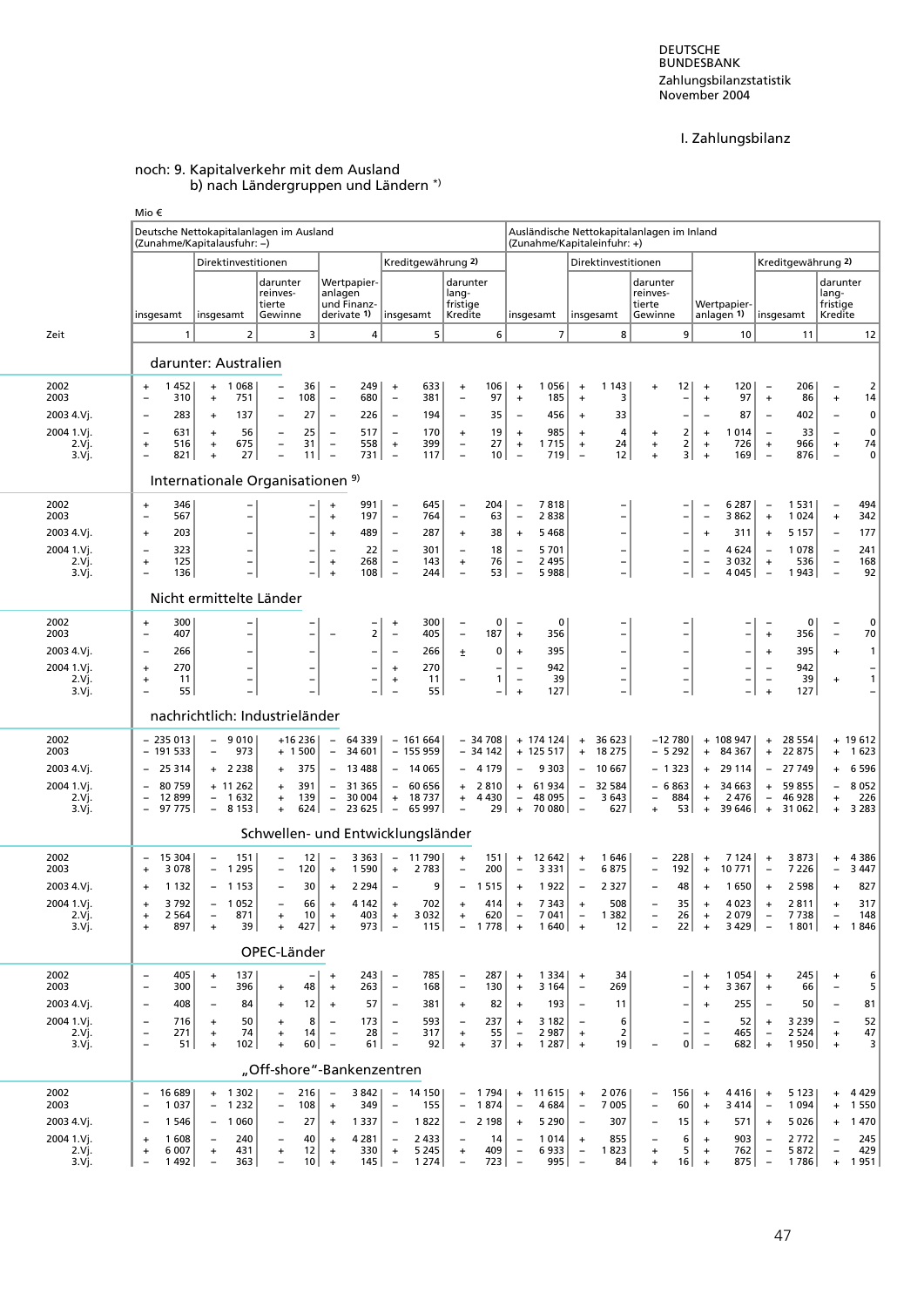

#### 9. Kapitalverkehr mit dem Ausland c) Direktinvestitionen \*)

|                                       |                                                                                               |                                                                                                           |                                                   | Deutsche Direktinvestitionen im Ausland (Zunahme/Kapitalausfuhr: -) |                                                                                                                       |                                                                                            |                                                                                                     |                                                                                                                                                               |                                                                    |                                                                                                                        |                                                                                                                                                 |                                                                                  |                                                                                                                               |                                                                                                                                                         |
|---------------------------------------|-----------------------------------------------------------------------------------------------|-----------------------------------------------------------------------------------------------------------|---------------------------------------------------|---------------------------------------------------------------------|-----------------------------------------------------------------------------------------------------------------------|--------------------------------------------------------------------------------------------|-----------------------------------------------------------------------------------------------------|---------------------------------------------------------------------------------------------------------------------------------------------------------------|--------------------------------------------------------------------|------------------------------------------------------------------------------------------------------------------------|-------------------------------------------------------------------------------------------------------------------------------------------------|----------------------------------------------------------------------------------|-------------------------------------------------------------------------------------------------------------------------------|---------------------------------------------------------------------------------------------------------------------------------------------------------|
|                                       |                                                                                               |                                                                                                           | Beteiligungskapital                               |                                                                     |                                                                                                                       |                                                                                            |                                                                                                     |                                                                                                                                                               | Kreditverkehr deutscher Direktinvestoren                           |                                                                                                                        |                                                                                                                                                 |                                                                                  |                                                                                                                               |                                                                                                                                                         |
|                                       |                                                                                               |                                                                                                           |                                                   |                                                                     |                                                                                                                       |                                                                                            |                                                                                                     | Finanzkredite                                                                                                                                                 |                                                                    |                                                                                                                        |                                                                                                                                                 | Handelskredite                                                                   |                                                                                                                               |                                                                                                                                                         |
|                                       |                                                                                               |                                                                                                           |                                                   |                                                                     |                                                                                                                       |                                                                                            |                                                                                                     | langfristig                                                                                                                                                   |                                                                    | kurzfristig                                                                                                            |                                                                                                                                                 |                                                                                  |                                                                                                                               |                                                                                                                                                         |
|                                       | Saldo<br>der<br>Direkt-<br>investi-<br>tionen                                                 |                                                                                                           |                                                   | Liqui-                                                              | Saldo                                                                                                                 | reinves-<br>tierte                                                                         | Gewinne 1) insgesamt   währung                                                                      | Kreditge-                                                                                                                                                     | Kreditauf-<br>nahme bei<br>auslän-<br>dischen                      | Kreditge-                                                                                                              | Kreditauf-<br>nahme bei<br>auslän-<br>dischen                                                                                                   | Kreditge-<br>währung                                                             | Kreditauf-<br>nahme bei<br>auslän-<br>dischen                                                                                 | übrige<br>Anlagen 2)                                                                                                                                    |
|                                       | 1                                                                                             | $\overline{2}$                                                                                            | insgesamt   Neuanlage   dation<br>3               | 4                                                                   | 5                                                                                                                     | 6                                                                                          | 7                                                                                                   | 8                                                                                                                                                             | Töchtern<br>9                                                      | währung<br>10                                                                                                          | Töchtern                                                                                                                                        | 12                                                                               | Töchtern<br>13                                                                                                                | 14                                                                                                                                                      |
| Zeit                                  |                                                                                               |                                                                                                           |                                                   |                                                                     |                                                                                                                       |                                                                                            |                                                                                                     |                                                                                                                                                               |                                                                    |                                                                                                                        | 11                                                                                                                                              |                                                                                  |                                                                                                                               |                                                                                                                                                         |
|                                       | Mio DM                                                                                        |                                                                                                           |                                                   |                                                                     |                                                                                                                       |                                                                                            |                                                                                                     |                                                                                                                                                               |                                                                    |                                                                                                                        |                                                                                                                                                 |                                                                                  |                                                                                                                               |                                                                                                                                                         |
| 1993<br>1994                          | - 27 822<br>$-19027$                                                                          | $-28431$<br>$-30605$                                                                                      | 31814<br>36 001                                   | 8726<br>11 597                                                      | - 23 088<br>$-24404$                                                                                                  | 1606<br>2723<br>$\qquad \qquad -$                                                          | 129<br>612<br>$\ddot{}$                                                                             | 129<br>612<br>$\ddot{}$                                                                                                                                       |                                                                    |                                                                                                                        |                                                                                                                                                 |                                                                                  |                                                                                                                               | 3 6 0 8<br>4 0 9 0<br>$\overline{\phantom{0}}$                                                                                                          |
| 1995<br>1996<br>1997<br>1998          | 38729<br>- 66 559<br>- 51 248<br>$-113026$                                                    | $-55962$<br>$-76449$<br>$-72480$<br>$-156302$                                                             | 71 452<br>51 445<br>70 292<br>141 073             | 25 282<br>14 984<br>25 893<br>36 659                                | $-46171$<br>$-36461$<br>$-44399$<br>$-104413$                                                                         | 3 0 9 2<br>$\qquad \qquad -$<br>9 1 5 5<br>$\overline{\phantom{a}}$<br>$-6200$<br>$-10100$ | $-2562$<br>$-24786$<br>$-14986$<br>$-34255$                                                         | 2 5 6 2<br>$\overline{\phantom{a}}$<br>2 4 8 7<br>$\overline{\phantom{a}}$<br>$\overline{\phantom{0}}$<br>3 5 1 7<br>$-10342$                                 | 67<br>$+ 2829$<br>$+12964$                                         | $-25087$<br>$-13295$<br>$-28665$                                                                                       | 9 5 2 9<br>$\ddot{}$<br>5413<br>$\ddot{}$<br>3840<br>$\overline{\phantom{a}}$                                                                   | $-7480$<br>$-7514$<br>$-3969$                                                    | 805<br>$\ddot{}$<br>1 0 9 8<br>$\ddot{}$<br>404<br>$\overline{\phantom{0}}$                                                   | 4 1 3 7<br>6 0 4 8<br>$\overline{\phantom{a}}$<br>$\overline{\phantom{a}}$<br>6895<br>$\overline{\phantom{a}}$<br>7 5 3 4                               |
|                                       | Mio €                                                                                         |                                                                                                           |                                                   |                                                                     |                                                                                                                       |                                                                                            |                                                                                                     |                                                                                                                                                               |                                                                    |                                                                                                                        |                                                                                                                                                 |                                                                                  |                                                                                                                               |                                                                                                                                                         |
| 1999<br>2000<br>2001<br>2002<br>2003  | - 49 384<br>+153 822<br>$-17563$<br>$+29107$<br>9 1 3 2<br>$\ddot{}$                          | $-102018$<br>$-61387$<br>$-41185$<br>$-9161$<br>$-2268$                                                   | 113 379<br>179 258<br>125 776<br>72 470<br>45 824 | 28 196<br>118 846<br>55 521<br>34 204<br>32772                      | $-85182$<br>$-60412$<br>$-70254$<br>$-38266$<br>$-13052$                                                              | 3 5 0 2<br>1671<br>$\ddot{}$<br>+ 17 892<br>$+ 16224$<br>1 3 8 0<br>$+$                    | 6 5 4 2<br>$\overline{\phantom{a}}$<br>3 2 1 0<br>$+$<br>$+ 16260$<br>$+20639$<br>+ 18 881          | 4743<br>$\overline{\phantom{a}}$<br>8521<br>$\overline{\phantom{a}}$<br>6 0 8 2<br>8 6 9 6<br>$\overline{\phantom{a}}$<br>5 2 8 5<br>$\overline{\phantom{0}}$ | +14 989<br>$+20202$<br>$+16651$<br>+25 721<br>+10 427              | $-21782$<br>$-20984$<br>$-6103$<br>6691<br>$+$<br>976                                                                  | $+ 10723$<br>+ 16 399<br>9 7 6 0<br>$+$<br>3 600<br>$\qquad \qquad -$<br>$+ 14113$                                                              | $-6608$<br>$-6786$<br>858<br>$+$<br>776<br>$\qquad \qquad -$<br>$+ 1486$         | 877<br>$\ddot{}$<br>2 9 0 0<br>$\ddot{}$<br>1 1 7 5<br>$\ddot{}$<br>1 2 9 9<br>$\ddot{}$<br>883<br>$\overline{\phantom{a}}$   | 6792<br>5856<br>$\overline{\phantom{0}}$<br>5 0 8 3<br>$\overline{\phantom{0}}$<br>$\overline{\phantom{0}}$<br>7759<br>9477<br>$\overline{\phantom{0}}$ |
| 2002 1.Vj.<br>2.Vj.<br>3.Vj.<br>4.Vj. | $+ 14167$<br>$+ 15060$<br>10 111<br>-<br>9 9 9 1<br>$\ddot{}$                                 | 1428<br>$+$<br>1999<br>$+$<br>$-12896$<br>308<br>$\ddot{}$                                                | 11 076<br>25 9 22<br>17448<br>18 0 24             | 9017<br>6073<br>4554<br>14 560                                      | $-2059$<br>$-19849$<br>$-12894$<br>3464<br>$\overline{\phantom{a}}$                                                   | 4056<br>$\ddot{}$<br>4056<br>$\ddot{}$<br>4056<br>$\ddot{}$<br>4056<br>$\ddot{}$           | $\ddot{}$<br>746<br>$+ 19500$<br>1698<br>$\overline{\phantom{a}}$<br>2092<br>$+$                    | 7 152<br>$\overline{\phantom{a}}$<br>1995<br>$\overline{\phantom{0}}$<br>1992<br>$\overline{\phantom{a}}$<br>2 4 4 3<br>$\ddot{}$                             | $+ 5230$<br>$+21904$<br>412<br>$\ddot{}$<br>$-1825$                | 4560<br>$\ddot{}$<br>3 2 8 7<br>$\ddot{}$<br>3 3 2 7<br>$\overline{\phantom{a}}$<br>2 1 7 2<br>$\ddot{}$               | 693<br>$\overline{\phantom{0}}$<br>2417<br>$\overline{\phantom{0}}$<br>2 3 5 4<br>$\begin{array}{c} + \end{array}$<br>2845<br>$\qquad \qquad -$ | $-1192$<br>$-1969$<br>+ 1342<br>+ 1043                                           | 7<br>$\overline{\phantom{0}}$<br>690<br>$\ddot{}$<br>487<br>$\overline{\phantom{a}}$<br>$\ddot{}$<br>1 1 0 3                  | 1 3 1 5<br>$\overline{\phantom{0}}$<br>1707<br>$\overline{\phantom{0}}$<br>2 3 6 0<br>$\overline{\phantom{0}}$<br>2 3 7 6<br>$\qquad \qquad -$          |
| 2003 1.Vi.<br>2.Vj.<br>3.Vj.<br>4.Vj. | 911<br>+ 19 164<br>2 7 8 8<br>$\ddot{}$<br>$-11909$                                           | $-15602$<br>$+ 15290$<br>3 0 4 1<br>$\qquad \qquad -$<br>$+ 1085$                                         | 11 783<br>7 2 2 6<br>7918<br>18897                | 4086<br>6493<br>5 6 2 2<br>16 572                                   | 7697<br>$\overline{\phantom{a}}$<br>733<br>2 2 9 7<br>$\overline{\phantom{a}}$<br>2 3 2 4<br>$\overline{\phantom{a}}$ | 345<br>$\ddot{}$<br>345<br>$\ddot{}$<br>345<br>$\ddot{}$<br>345<br>$\ddot{}$               | 6 307<br>$-$<br>+ 17 920<br>939<br>$\ddot{}$<br>6 3 2 9<br>$\ddot{}$                                | 4766<br>$\overline{\phantom{a}}$<br>999<br>$\ddot{}$<br>454<br>$\qquad \qquad -$<br>$\overline{\phantom{a}}$<br>1 0 6 3                                       | $+ 2520$<br>$+ 6781$<br>794<br>$\qquad \qquad -$<br>$+ 1919$       | 5611<br>2830<br>$\ddot{}$<br>1 2 0 9<br>$\overline{\phantom{a}}$<br>3014<br>$\ddot{}$                                  | 3 5 5 2<br>$\ddot{}$<br>6 5 0 8<br>$\ddot{}$<br>2869<br>$\ddot{}$<br>1 1 8 4<br>$\ddot{}$                                                       | $-1266$<br>+ 1568<br>$+ 1060$<br>124<br>÷                                        | $\overline{\phantom{a}}$<br>736<br>766<br>$\overline{\phantom{a}}$<br>532<br>$\overline{\phantom{a}}$<br>1 1 5 1<br>$\ddot{}$ | 1943<br>$\overline{\phantom{0}}$<br>2 2 4 1<br>$\overline{\phantom{a}}$<br>2 0 2 9<br>$\overline{\phantom{0}}$<br>3 2 6 5<br>$\overline{\phantom{0}}$   |
| 2004 1.Vi.<br>2.Vj.<br>3.Vj.          | $-21866$<br>7 528<br>8 7 2 9<br>$\qquad \qquad -$                                             | $+ 10210$<br>2 503<br>$\overline{\phantom{a}}$<br>$\overline{\phantom{a}}$<br>8 1 1 4                     | 17 295<br>5 9 4 4<br>5 1 7 7                      | 38 450<br>4853<br>9 741                                             | + 21 155<br>1 0 9 1<br>$\overline{\phantom{a}}$<br>4 5 6 4<br>$\ddot{}$                                               | 325<br>$\ddot{}$<br>149<br>$\ddot{}$<br>1051<br>$\overline{+}$                             | 9760<br>$\overline{\phantom{a}}$<br>935<br>$\ddot{}$<br>$-11764$                                    | 1 1 3 8<br>$\overline{\phantom{a}}$<br>1445<br>$\overline{\phantom{a}}$<br>$\overline{\phantom{a}}$<br>1 5 6 0                                                | $-2561$<br>$+ 1819$<br>5 1 4 1<br>$\overline{\phantom{a}}$         | 5800<br>$\overline{\phantom{0}}$<br>2 2 5 2<br>$\begin{array}{c} + \end{array}$<br>2 7 8 1<br>$\overline{\phantom{a}}$ | 2 2 6 9<br>$\ddot{}$<br>105<br>$\overline{\phantom{0}}$<br>$\overline{\phantom{0}}$<br>3856                                                     | - 2421<br>$-1769$<br>814<br>$+$                                                  | 108<br>$\overline{\phantom{a}}$<br>182<br>$\ddot{}$<br>760<br>$\ddot{}$                                                       | 1511<br>$\qquad \qquad -$<br>2 4 9 6<br>$\overline{\phantom{0}}$<br>$\overline{\phantom{a}}$<br>1965                                                    |
| 2002 März                             | 4 1 3 2<br>$\ddot{}$                                                                          | 1 400<br>$\ddot{}$                                                                                        | 3 9 2 9                                           | 1671                                                                | 2 2 5 8                                                                                                               | 1 3 5 2<br>$\ddot{}$                                                                       | 2 8 8 3<br>$\ddot{}$                                                                                | 205<br>$\overline{\phantom{0}}$                                                                                                                               | 302<br>$\overline{\phantom{0}}$                                    | 3 4 4 2<br>$\ddot{}$                                                                                                   | 887<br>$\ddot{}$                                                                                                                                | $-2058$                                                                          | 1 1 1 9<br>$\ddot{}$                                                                                                          | 577<br>$\overline{\phantom{0}}$                                                                                                                         |
| April<br>Mai<br>Juni                  | 9843<br>$+$<br>$+ 18911$<br>13 694<br>$\qquad \qquad -$                                       | 5 0 2 6<br>$+$<br>4 665<br>$\ddot{}$<br>7692<br>$\overline{\phantom{a}}$                                  | 5 0 5 3<br>8607<br>12 2 63                        | 3072<br>525<br>2476                                                 | 1981<br>$\overline{\phantom{0}}$<br>8 0 8 1<br>$\overline{\phantom{a}}$<br>9787<br>$\overline{\phantom{a}}$           | 1 3 5 2<br>$\ddot{}$<br>1 3 5 2<br>$\ddot{}$<br>1 3 5 2<br>$\ddot{}$                       | 6051<br>$+$<br>+ 11 979<br>1470<br>$\ddot{}$                                                        | 425<br>$\qquad \qquad -$<br>1 1 8 9<br>$\overline{\phantom{a}}$<br>381<br>$\overline{\phantom{a}}$                                                            | $+ 6836$<br>+14 726<br>342<br>$\ddot{}$                            | 4 5 3 3<br>$\ddot{}$<br>2 1 3 1<br>885<br>$\ddot{}$                                                                    | 3675<br>$\overline{\phantom{0}}$<br>709<br>$\overline{a}$<br>1967<br>$\overline{+}$                                                             | 755<br>$\overline{\phantom{0}}$<br>680<br>$\ddot{}$<br>1895<br>$\qquad \qquad -$ | 464<br>$\overline{\phantom{0}}$<br>601<br>$\ddot{}$<br>553<br>$\ddot{}$                                                       | 396<br>$\overline{\phantom{a}}$<br>584<br>$\overline{\phantom{a}}$<br>728<br>$\overline{\phantom{a}}$                                                   |
| Juli<br>Aug.<br>Sept.                 | $-10634$<br>2424<br>+<br>1901                                                                 | $-10826$<br>2 9 8 8<br>$+$<br>5058<br>$\overline{\phantom{a}}$                                            | 7663<br>3 0 5 5<br>6730                           | 1423<br>769<br>2 3 6 2                                              | 6 2 3 9<br>$\overline{\phantom{0}}$<br>2 2 8 6<br>$\overline{\phantom{a}}$<br>4 3 6 9<br>$\overline{\phantom{a}}$     | 1 3 5 2<br>$\ddot{}$<br>1 3 5 2<br>$\ddot{}$<br>1 3 5 2<br>$\ddot{}$                       | 4879<br>$\overline{\phantom{a}}$<br>4 4 9 3<br>$\ddot{}$<br>1 3 1 2<br>$\overline{\phantom{a}}$     | 2 5 3 0<br>$\overline{\phantom{a}}$<br>345<br>$\overline{\phantom{a}}$<br>883<br>$\ddot{}$                                                                    | 75<br>$\ddot{}$<br>560<br>$\ddot{}$<br>223<br>$\qquad \qquad -$    | 2710<br>$\overline{\phantom{a}}$<br>2 2 8 6<br>$\ddot{}$<br>2 9 0 3<br>$\overline{\phantom{a}}$                        | 93<br>$\overline{a}$<br>262<br>$\ddot{}$<br>2 7 0 9                                                                                             | 303<br>$\ddot{}$<br>$+ 2906$<br>$-1867$                                          | 76<br>$\ddot{}$<br>652<br>$\overline{\phantom{a}}$<br>89<br>$\ddot{}$                                                         | 1 060<br>$\overline{\phantom{a}}$<br>$\overline{\phantom{0}}$<br>571<br>$\overline{\phantom{a}}$<br>730                                                 |
| Okt.<br>Nov.<br>Dez.                  | 156<br>3646<br>$\ddot{}$<br>6 5 0 1<br>$\ddot{}$                                              | $\overline{\phantom{a}}$<br>1 7 7 6<br>2412<br>$+$<br>328<br>$\overline{\phantom{0}}$                     | 2 0 8 5<br>3881<br>12 058                         | 1857<br>679<br>12 0 24                                              | 228<br>$\overline{\phantom{0}}$<br>3 2 0 2<br>$\overline{\phantom{a}}$<br>33                                          | 1 3 5 2<br>$\ddot{}$<br>1 3 5 2<br>$\ddot{}$<br>1 3 5 2<br>$\ddot{}$                       | 2 4 1 1<br>$\overline{\phantom{a}}$<br>4 9 3 4<br>$\ddot{}$<br>431<br>$\qquad \qquad -$             | 370<br>$\qquad \qquad -$<br>904<br>$\overline{\phantom{a}}$<br>3717<br>$\ddot{}$                                                                              | 1 5 3 3<br>$+$<br>$+ 2254$<br>5 6 1 2<br>$\overline{\phantom{0}}$  | 432<br>2 5 8 9<br>$\begin{array}{c} + \end{array}$<br>15<br>$\ddot{}$                                                  | 1 1 8 2<br>$\qquad \qquad -$<br>20<br>$\overline{\phantom{0}}$<br>$\overline{\phantom{0}}$<br>1 643                                             | $-2245$<br>+ 1059<br>$+2229$                                                     | 285<br>$\ddot{}$<br>44<br>$\overline{\phantom{0}}$<br>862<br>$\ddot{}$                                                        | 490<br>$\overline{\phantom{a}}$<br>672<br>$\overline{\phantom{a}}$<br>$\overline{\phantom{0}}$<br>1 2 1 5                                               |
| 2003 Jan.<br>Febr.<br>März            | 7 104<br>1072<br>$\qquad \qquad -$<br>7 2 6 5<br>$\ddot{}$                                    | $-16227$<br>849<br>$\begin{array}{c} + \end{array}$<br>225<br>$\overline{\phantom{0}}$                    | 4 5 2 4<br>3 2 0 9<br>4 0 5 0                     | 2 2 9 0<br>976<br>820                                               | 2 2 3 4<br>$\overline{\phantom{a}}$<br>2 2 3 3<br>$\overline{\phantom{a}}$<br>3 2 3 0<br>$\overline{\phantom{a}}$     | 115<br>$\ddot{}$<br>115<br>$\ddot{}$<br>115<br>$\overline{+}$                              | $-13309$<br>3 1 7 1<br>$\ddot{}$<br>3831<br>$\ddot{}$                                               | 4653<br>$\overline{\phantom{a}}$<br>248<br>$\overline{\phantom{a}}$<br>$\ddot{}$<br>135                                                                       | 947<br>$\overline{\phantom{0}}$<br>$+ 2788$<br>679<br>$\ddot{}$    | 3 2 9 1<br>$\overline{\phantom{0}}$<br>2417<br>$\overline{\phantom{a}}$<br>97<br>$\ddot{}$                             | 2935<br>$\qquad \qquad -$<br>2 0 6 2<br>$\ddot{}$<br>4 4 2 5<br>$\ddot{}$                                                                       | 223<br>885<br>$+$<br>$-1928$                                                     | 1 2 6 0<br>$\overline{\phantom{a}}$<br>$\ddot{}$<br>101<br>423<br>$\ddot{}$                                                   | 799<br>$\overline{\phantom{a}}$<br>204<br>$\overline{\phantom{0}}$<br>941<br>$\overline{\phantom{0}}$                                                   |
| April<br>Mai<br>Juni                  | 2896<br>$\ddot{}$<br>6 3 6 9<br>$\ddot{}$<br>9899                                             | 2 7 6 4<br>$\ddot{}$<br>5899<br>$\ddot{}$<br>626<br>6                                                     | 2837<br>2 9 6 0<br>1 4 2 9                        | 2986<br>2738<br>769                                                 | 149<br>$\ddot{}$<br>222<br>660                                                                                        | 115<br>$\overline{+}$<br>115<br>$\ddot{}$<br>115                                           | $+$<br>3 6 3 1<br>6 6 4 2<br>$\ddot{}$<br>7 646                                                     | 970<br>$\ddot{}$<br>157<br>$\ddot{}$<br>127                                                                                                                   | 3 0 4 0<br>$+$<br>172<br>3914                                      | 1 1 8 6<br>$+$<br>672<br>2 3 1 5                                                                                       | 433<br>$\overline{\phantom{0}}$<br>5 1 4 9<br>$\ddot{}$<br>1792<br>+                                                                            | 396<br>$+ 2485$<br>521                                                           | 735<br>$\overline{\phantom{a}}$<br>304<br>$\overline{\phantom{0}}$<br>273                                                     | 1 1 3 1<br>$\overline{\phantom{a}}$<br>636<br>$\overline{\phantom{a}}$<br>474                                                                           |
| Juli<br>Aug.<br>Sept.                 | 290<br>÷<br>2 9 3 2<br>$\ddot{}$<br>435<br>$\overline{a}$                                     | 3 4 3 4<br>$\overline{\phantom{a}}$<br>582<br>$\mathbf +$<br>188<br>$\overline{\phantom{a}}$              | 3 4 9 4<br>1 2 2 9<br>3 1 9 6                     | 3 4 9 7<br>488<br>1636                                              | 4<br>$\ddot{}$<br>741<br>1 5 6 0<br>$\overline{\phantom{a}}$                                                          | 115<br>$\ddot{}$<br>115<br>$\ddot{}$<br>115<br>$+$                                         | $-2543$<br>$+$<br>1 632<br>$+$<br>1851                                                              | 1909<br>$\overline{\phantom{a}}$<br>$\overline{\phantom{0}}$<br>246<br>$\ddot{}$<br>1 700                                                                     | $+ 1155$<br>$-1770$<br>179<br>$\overline{\phantom{a}}$             | 758<br>$\begin{array}{c} + \end{array}$<br>1977<br>$\bf{+}$<br>3 9 4 4<br>$\overline{\phantom{a}}$                     | 2 2 6 2<br>$\qquad \qquad -$<br>$\overline{\phantom{0}}$<br>340<br>$+$<br>5 471                                                                 | 416<br>$\overline{\phantom{a}}$<br>$+ 2358$<br>882<br>$\overline{\phantom{a}}$   | 131<br>$\ddot{}$<br>347<br>$\qquad \qquad -$<br>$\overline{\phantom{a}}$<br>316                                               | 1010<br>$\overline{\phantom{a}}$<br>424<br>$\qquad \qquad -$<br>594<br>$\overline{\phantom{a}}$                                                         |
| Okt.<br>Nov.<br>Dez.                  | - 13 434<br>5 5 5 8<br>$\ddot{}$<br>4 0 3 3                                                   | 2 3 9 6<br>$-$<br>268<br>$\overline{\phantom{a}}$<br>$+ 3750$                                             | 1 5 3 5<br>1804<br>15 557                         | 1725<br>2 3 8 1<br>12 467                                           | 189<br>$\ddot{}$<br>577<br>$\ddot{}$<br>3 0 9 0<br>$\overline{\phantom{a}}$                                           | 115<br>$\overline{1}$<br>115<br>$\ddot{}$<br>115<br>$\overline{+}$                         | $\overline{\phantom{a}}$<br>1763<br>$\begin{array}{c} + \end{array}$<br>89<br>8 0 0 3<br>$+$        | 1 0 4 5<br>$\qquad \qquad -$<br>$\qquad \qquad -$<br>116<br>98<br>$\ddot{}$                                                                                   | $+ 1014$<br>884<br>$\ddot{}$<br>21<br>$\ddot{}$                    | 2987<br>$+$<br>3 3 5 9<br>$+ 3386$                                                                                     | 3696<br>$\qquad \qquad -$<br>2 781<br>$+$<br>$+ 2100$                                                                                           | $-1336$<br>315<br>$\sim$<br>$+ 1775$                                             | 314<br>$\ddot{}$<br>214<br>$\ddot{}$<br>623<br>$\ddot{}$                                                                      | 938<br>$\overline{\phantom{a}}$<br>1 0 4 9<br>$\qquad \qquad -$<br>$\overline{\phantom{a}}$<br>1 277                                                    |
| 2004 Jan.<br>Febr.<br>März            | $-12000$<br>2 3 9 9<br>$\ddot{}$<br>- 12 265                                                  | $-8268$<br>$+20622$<br>$-2144$                                                                            | 7787<br>5822<br>3 6 8 5                           | 11520<br>25 934<br>996                                              | $+ 3733$<br>$+20112$<br>$-2689$                                                                                       | 108<br>$+$<br>108<br>$\ddot{}$<br>108<br>$+$                                               | $-11505$<br>$\begin{array}{c} + \end{array}$<br>1 2 2 4<br>522<br>$\ddot{}$                         | 391<br>$\qquad \qquad -$<br>$\overline{\phantom{a}}$<br>251<br>$\overline{\phantom{a}}$<br>496                                                                | $-1029$<br>1617<br>$\overline{\phantom{a}}$<br>85<br>$\ddot{}$     | $-10084$<br>+ 7079<br>$-2795$                                                                                          | 474<br>$\qquad \qquad -$<br>2721<br>$\overline{\phantom{a}}$<br>$+$<br>5464                                                                     | + 1636<br>- 1312<br>- 2745                                                       | 1 1 6 4<br>$\overline{\phantom{a}}$<br>$\ddot{}$<br>47<br>1 0 0 9<br>$\ddot{}$                                                | 604<br>$\overline{\phantom{0}}$<br>823<br>$\qquad \qquad -$<br>84<br>$\overline{\phantom{a}}$                                                           |
| April<br>Mai<br>Juni                  | 3928<br>-<br>452<br>3 148<br>$\qquad \qquad -$                                                | 859<br>$\overline{\phantom{a}}$<br>$\overline{\phantom{a}}$<br>415<br>$\overline{\phantom{a}}$<br>1 2 2 9 | 1850<br>1817<br>2 277                             | 1463<br>634 <br>$2756$ +                                            | $\qquad \qquad -$<br>387<br>$\overline{\phantom{a}}$<br>1 1 8 3<br>478                                                | 108<br>$\overline{+}$<br>108<br>$\overline{+}$<br>68                                       | 29<br>$\overline{\phantom{0}}$<br>1 3 0 9<br>$+$<br>346<br>$\overline{\phantom{a}}$                 | 207<br>$\overline{\phantom{0}}$<br>$\qquad \qquad -$<br>122<br>$\overline{\phantom{a}}$<br>1 1 1 6                                                            | 23<br>$\overline{a}$<br>850<br>$\ddot{}$<br>992<br>$\ddot{}$       | 2 4 4 2<br>$+$<br>123<br>$\overline{\phantom{a}}$<br>67                                                                | 2835<br>$\overline{\phantom{a}}$<br>$\begin{array}{c} + \end{array}$<br>297<br>2 433<br>$+$                                                     | $+ 1014$<br>406<br>$+$<br>$-3188$                                                | 420<br>$\qquad \qquad -$<br>$\ddot{}$<br>1<br>601<br>$\ddot{}$                                                                | 552<br>$\overline{\phantom{a}}$<br>650<br>$\overline{\phantom{a}}$<br>$\overline{\phantom{a}}$<br>1 2 9 4                                               |
| Juli<br>Aug.<br>Sept.                 | 2773<br>$\qquad \qquad -$<br>1822<br>$\overline{\phantom{0}}$<br>4 1 3 5<br>$\qquad \qquad -$ | 442<br>$\overline{\phantom{a}}$<br>$+ 1063$<br>$-8735$                                                    | 1479<br>1737<br>1961                              | 2155<br>4 6 7 2  <br>2914                                           | 676<br>$\overline{+}$<br>2935<br>$\ddot{}$<br>954<br>$\ddot{}$                                                        | 333<br>$\overline{1}$<br>409<br>$\overline{+}$<br>309<br>$\ddot{}$                         | 607<br>$\qquad \qquad -$<br>$\overline{\phantom{a}}$<br>1867<br>$\overline{\phantom{a}}$<br>9 2 9 1 | 1 1 5 4<br>$\overline{\phantom{a}}$<br>104<br>$\begin{array}{c} + \end{array}$<br>509<br>$\overline{\phantom{a}}$                                             | 873<br>$\overline{a}$<br>29<br>$\overline{\phantom{a}}$<br>$-4239$ | 1 1 7 4<br>$+$<br>$-1662$<br>$-2293$                                                                                   | 1 3 2 3<br>$\overline{\phantom{a}}$<br>2 1 2 2<br>$\overline{\phantom{a}}$<br>$\overline{\phantom{a}}$<br>411                                   | $+ 1415$<br>$+ 2126$<br>$-2726$                                                  | 156<br>$\ddot{}$<br>284<br>888<br>$\ddot{}$                                                                                   | 845<br>$\overline{\phantom{a}}$<br>414<br>$\overline{\phantom{a}}$<br>$\overline{\phantom{a}}$<br>707                                                   |

kapital einschl. Rücklagen, Gewinn- und Purlatischer Als Direktinvestitionen gelten und Derlustvorträgen und langfristiget and ingfristiget in die Anlagen in Grundbesitz. Ab andischen Unternehmen, an denen der Investor 10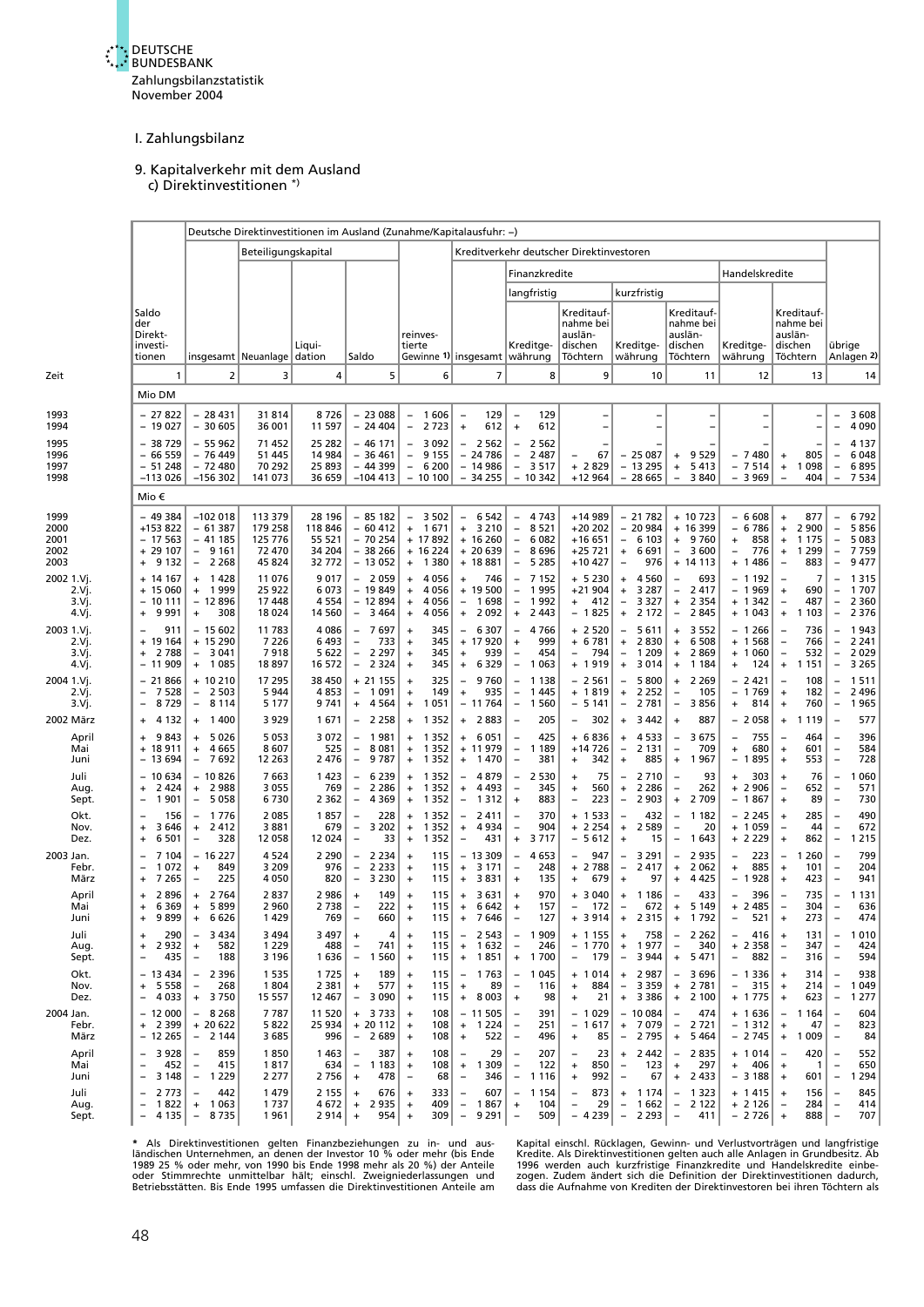#### DEUTSCHE BUNDESBANK Zahlungsbilanzstatistik November 2004

### I. Zahlungsbilanz

|                                                                                               |                                                 |                                                 |                                                                                               |                                                                                                                                                           | Ausländische Direktinvestitionen in Deutschland (Zunahme/Kapitaleinfuhr: +)                                         |                                                                                                                        |                                                                                                                                                  |                                                                                                          |                                                                                                                                    |                                                                                                                                                                |                                                                                                                                                                |                                                                                                                                          |                                       |
|-----------------------------------------------------------------------------------------------|-------------------------------------------------|-------------------------------------------------|-----------------------------------------------------------------------------------------------|-----------------------------------------------------------------------------------------------------------------------------------------------------------|---------------------------------------------------------------------------------------------------------------------|------------------------------------------------------------------------------------------------------------------------|--------------------------------------------------------------------------------------------------------------------------------------------------|----------------------------------------------------------------------------------------------------------|------------------------------------------------------------------------------------------------------------------------------------|----------------------------------------------------------------------------------------------------------------------------------------------------------------|----------------------------------------------------------------------------------------------------------------------------------------------------------------|------------------------------------------------------------------------------------------------------------------------------------------|---------------------------------------|
|                                                                                               | Beteiligungskapital                             |                                                 |                                                                                               |                                                                                                                                                           |                                                                                                                     | Kreditverkehr ausländischer Direktinvestoren                                                                           |                                                                                                                                                  |                                                                                                          |                                                                                                                                    |                                                                                                                                                                |                                                                                                                                                                |                                                                                                                                          |                                       |
|                                                                                               |                                                 |                                                 |                                                                                               |                                                                                                                                                           |                                                                                                                     | Finanzkredite                                                                                                          |                                                                                                                                                  |                                                                                                          |                                                                                                                                    | Handelskredite                                                                                                                                                 |                                                                                                                                                                |                                                                                                                                          |                                       |
|                                                                                               |                                                 |                                                 |                                                                                               |                                                                                                                                                           |                                                                                                                     | langfristig                                                                                                            |                                                                                                                                                  | kurzfristig                                                                                              |                                                                                                                                    |                                                                                                                                                                |                                                                                                                                                                |                                                                                                                                          |                                       |
| insgesamt                                                                                     | Neuanlage dation                                | Ligui-                                          | Saldo                                                                                         | reinves-<br>tierte                                                                                                                                        | Gewinne 1) insgesamt                                                                                                | Kreditge-<br>währung                                                                                                   | Kreditauf-<br>nahme bei<br>deutschen<br>Töchtern                                                                                                 | Kreditge-<br>währung                                                                                     | Kreditauf-<br>nahme bei<br>deutschen<br>Töchtern                                                                                   | Kreditge-<br>währung                                                                                                                                           | Kreditauf-<br>nahme bei<br>deutschen<br>Töchtern                                                                                                               | übrige<br>Anlagen 2)                                                                                                                     |                                       |
| 15                                                                                            | 16                                              | 17                                              | 18                                                                                            | 19                                                                                                                                                        | 20                                                                                                                  | 21                                                                                                                     | 22                                                                                                                                               | 23                                                                                                       | 24                                                                                                                                 | 25                                                                                                                                                             | 26                                                                                                                                                             | 27                                                                                                                                       | Zeit                                  |
|                                                                                               |                                                 |                                                 |                                                                                               |                                                                                                                                                           |                                                                                                                     |                                                                                                                        |                                                                                                                                                  |                                                                                                          |                                                                                                                                    |                                                                                                                                                                |                                                                                                                                                                | Mio DM                                                                                                                                   |                                       |
| 609<br>$\ddot{}$<br>11 578<br>$\ddot{}$                                                       | 17 760<br>17 318                                | 11 770<br>10716                                 | 5 9 9 0<br>$\ddot{}$<br>6 6 0 2<br>$\ddot{}$                                                  | 5 5 5 0<br>1 3 2 7<br>$\overline{\phantom{0}}$                                                                                                            | 4 0 27<br>$\ddot{}$<br>8 3 8 3<br>$\ddot{}$                                                                         | 4 0 2 7<br>$\ddot{}$<br>8 3 8 3<br>$\ddot{}$                                                                           | $\overline{\phantom{0}}$<br>$\overline{\phantom{a}}$                                                                                             | -                                                                                                        |                                                                                                                                    | $\overline{\phantom{0}}$                                                                                                                                       | ٠<br>Ē,                                                                                                                                                        | 3858<br>2 0 8 1<br>-                                                                                                                     | 1993<br>1994                          |
| 17 233<br>$\ddot{}$<br>9890<br>$\begin{array}{c} + \end{array}$<br>21 233<br>$+$<br>$+ 43276$ | 25 028<br>31 670<br>30 166<br>47 042            | 12 493<br>26 824<br>20 040<br>35 499            | 12 535<br>$\ddot{}$<br>4 8 4 6<br>$\ddot{}$<br>10 126<br>$+$<br>$+ 11542$                     | 3 5 2 0<br>$\qquad \qquad -$<br>6818<br>$\overline{\phantom{a}}$<br>800<br>$\overline{\phantom{a}}$<br>1 0 0 0<br>$\overline{\phantom{a}}$                | 9088<br>$\ddot{}$<br>12795<br>$+$<br>12 5 52<br>$\ddot{}$<br>33 591<br>$+$                                          | 9088<br>$\ddot{}$<br>2 9 9 9<br>$\ddot{}$<br>5925<br>$\ddot{}$<br>$+ 17203$                                            | 753<br>$\ddot{}$<br>355<br>$\overline{\phantom{a}}$<br>$\frac{1}{2}$<br>63                                                                       | + 13 069<br>3 3 6 5<br>$+$<br>+ 17 249                                                                   | 4 4 3 5<br>$\qquad \qquad -$<br>1 0 2 7<br>$\qquad \qquad -$<br>953<br>$\equiv$                                                    | 283<br>$\ddot{}$<br>4470<br>$\ddot{}$<br>956<br>$\ddot{}$                                                                                                      | ٠<br>126<br>$\ddot{}$<br>173<br>$\ddot{}$<br>800<br>$\overline{\phantom{0}}$                                                                                   | 870<br>$\overline{\phantom{0}}$<br>933<br>$\qquad \qquad -$<br>645<br>$\qquad \qquad -$<br>$\equiv$<br>857                               | 1995<br>1996<br>1997<br>1998          |
|                                                                                               |                                                 |                                                 |                                                                                               |                                                                                                                                                           |                                                                                                                     |                                                                                                                        |                                                                                                                                                  |                                                                                                          |                                                                                                                                    |                                                                                                                                                                |                                                                                                                                                                | Mio €                                                                                                                                    |                                       |
| + 52 634<br>$+215209$<br>23 622<br>$^+$<br>38 269<br>$\ddot{}$<br>11 400<br>$\ddot{}$         | 59 604<br>325 722<br>84 433<br>53 241<br>45 290 | 35 877<br>208 027<br>54 731<br>23 930<br>17 334 | $+ 23727$<br>+117695<br>$+ 29702$<br>29 311<br>$\ddot{}$<br>27 956<br>$+$                     | 5 1 3 7<br>$\qquad \qquad -$<br>$\overline{\phantom{0}}$<br>5839<br>$-20520$<br>13 008<br>$\overline{\phantom{a}}$<br>5 4 8 4<br>$\overline{\phantom{a}}$ | $+ 34293$<br>+103688<br>$+ 14584$<br>22 162<br>$+$<br>10886<br>$\overline{\phantom{0}}$                             | $+ 11612$<br>52 824<br>$\ddot{}$<br>29 7 18<br>$\ddot{}$<br>9 0 6 8<br>$\ddot{}$<br>10 115<br>$\overline{\phantom{0}}$ | 716<br>871<br>$\overline{\phantom{a}}$<br>$\overline{\phantom{0}}$<br>1422<br>$\overline{\phantom{a}}$<br>7<br>510<br>$\bf{+}$                   | +20785<br>$+48636$<br>$-10299$<br>$-12704$<br>$-1432$                                                    | 792<br>Ē,<br>484<br>$\overline{\phantom{0}}$<br>$\overline{\phantom{a}}$<br>3 2 8 4<br>26 124<br>$\ddot{}$<br>1 5 3 3<br>$\ddot{}$ | 3836<br>$\ddot{}$<br>3 9 5 9<br>$\begin{array}{c} + \end{array}$<br>1 2 7 1<br>$\ddot{}$<br>299<br>$\overline{\phantom{a}}$<br>688<br>$\overline{\phantom{0}}$ | 432<br>$\overline{\phantom{0}}$<br>$\overline{\phantom{0}}$<br>375<br>1 4 0 0<br>$\overline{\phantom{0}}$<br>$\overline{\phantom{0}}$<br>20<br>$\equiv$<br>696 | 249<br>335<br>$\qquad \qquad -$<br>143<br>$\overline{\phantom{0}}$<br>197<br>$\overline{\phantom{0}}$<br>186<br>$\overline{\phantom{0}}$ | 1999<br>2000<br>2001<br>2002<br>2003  |
| $+ 12739$<br>13 061<br>$\ddot{}$<br>2786<br>+<br>9683<br>÷                                    | 17 693<br>16820<br>6729<br>11 999               | 4668<br>6943<br>2624<br>9695                    | 13 025<br>$\ddot{}$<br>9876<br>$\ddot{}$<br>4 1 0 5<br>$\ddot{}$<br>2 3 0 5<br>$\ddot{}$      | 3 2 5 2<br>$\qquad \qquad -$<br>3 2 5 2<br>$\qquad \qquad -$<br>3 2 5 2<br>$\overline{\phantom{a}}$<br>3 2 5 2<br>$\overline{\phantom{a}}$                | 2 9 9 4<br>$\ddot{}$<br>6468<br>$\begin{array}{c} + \end{array}$<br>2 0 2 9<br>$\ddot{}$<br>$\ddot{}$<br>10 671     | 215<br>$\ddot{}$<br>3 607<br>$\overline{\phantom{0}}$<br>4 4 9 8<br>$\ddot{}$<br>7962<br>$\ddot{}$                     | $\overline{7}$<br>$\overline{\phantom{0}}$<br>$\frac{1}{2}$<br>117<br>304<br>$\begin{array}{c} + \end{array}$<br>188<br>$\overline{\phantom{0}}$ | $-3601$<br>$-1567$<br>6 2 5 8<br>$\qquad \qquad -$<br>$-1278$                                            | 7 2 6 5<br>$\ddot{}$<br>12 808<br>$+$<br>3 5 20<br>$\ddot{}$<br>2 5 3 1<br>$\begin{array}{c} + \end{array}$                        | 1 1 8 6<br>$\overline{\phantom{a}}$<br>$\equiv$<br>945<br>284<br>$\begin{array}{c} + \end{array}$<br>548<br>$\ddot{}$<br>1                                     | 308<br>$\begin{array}{c} + \end{array}$<br>104<br>$\qquad \qquad -$<br>$\overline{\phantom{0}}$<br>320<br>$\ddot{}$<br>96                                      | 28<br>$\overline{\phantom{0}}$<br>31<br>$\overline{\phantom{0}}$<br>97<br>$\qquad \qquad -$<br>41<br>$\overline{\phantom{0}}$            | 2002 1.Vj.<br>2.Vj.<br>3.Vj.<br>4.Vj. |
| 14 691<br>+<br>3874<br>+<br>5 8 2 9<br>$\ddot{}$<br>12 994                                    | 10 370<br>4491<br>15853<br>14 576               | 1 1 7 2<br>1 0 4 8<br>11 947<br>3 1 6 7         | 9 1 9 8<br>$\ddot{}$<br>3 4 4 3<br>$\ddot{}$<br>3 9 0 6<br>$\ddot{}$<br>11 409<br>$\ddot{}$   | 1 3 7 1<br>$\qquad \qquad -$<br>1 3 7 1<br>$\overline{\phantom{a}}$<br>1 3 7 1<br>$\overline{\phantom{0}}$<br>1 3 7 1<br>$\overline{a}$                   | 6960<br>$\ddot{}$<br>1868<br>$\ddot{}$<br>3 2 6 6<br>$+$<br>22 980<br>$\overline{\phantom{0}}$                      | 2 2 7 2<br>$\ddot{}$<br>138<br>$\ddot{}$<br>3 6 3 3<br>$\ddot{}$<br>16 158<br>$\overline{\phantom{a}}$                 | 167<br>$\overline{\phantom{a}}$<br>265<br>$\begin{array}{c} + \end{array}$<br>72<br>$\overline{\phantom{a}}$<br>484<br>$\ddot{}$                 | 6829<br>$+$<br>2018<br>$\ddot{}$<br>63<br>$\overline{\phantom{0}}$<br>$-10215$                           | 1 630<br>$\qquad \qquad -$<br>29<br>$\overline{\phantom{0}}$<br>193<br>$\qquad \qquad -$<br>3 3 8 5<br>$\ddot{}$                   | 504<br>$\overline{\phantom{a}}$<br>263<br>$\overline{\phantom{a}}$<br>390<br>$\begin{array}{c} + \end{array}$<br>310<br>$\overline{\phantom{0}}$               | 159<br>$\ddot{}$<br>262<br>$\qquad \qquad -$<br>$\overline{a}$<br>427<br>$\overline{a}$<br>166                                                                 | 96<br>$\overline{\phantom{0}}$<br>66<br>$\qquad \qquad -$<br>27<br>$+$<br>52<br>$\overline{\phantom{0}}$                                 | 2003 1.Vj.<br>2.Vj.<br>3.Vj.<br>4.Vj. |
| 32 076<br>$-$<br>5 0 2 5<br>$\qquad \qquad -$<br>615                                          | 6079<br>4 1 4 0<br>7793                         | 1 0 6 4<br>6654<br>4 0 6 0                      | 5014<br>$\ddot{}$<br>2 5 1 5<br>$\qquad \qquad -$<br>3732<br>$\ddot{}$                        | 6898<br>$\qquad \qquad -$<br>910<br>$\overline{\phantom{a}}$<br>31<br>$\ddot{}$                                                                           | 30 246<br>$\overline{\phantom{a}}$<br>1 5 8 1<br>$\overline{\phantom{a}}$<br>$\overline{\phantom{0}}$<br>4 3 6 6    | 27 513<br>$\overline{\phantom{a}}$<br>3 9 9 1<br>$\ddot{}$<br>1 2 3 2                                                  | 135<br>$\overline{\phantom{0}}$<br>$\overline{\phantom{0}}$<br>10<br>79<br>$\overline{\phantom{0}}$                                              | $-3908$<br>4 2 7 9<br>$\equiv$<br>1771<br>$\qquad \qquad -$                                              | 702<br>Ē,<br>539<br>Ē,<br>446<br>$\overline{\phantom{0}}$<br>1                                                                     | 1 504<br>$\ddot{}$<br>492<br>$\overline{\phantom{0}}$<br>5<br>$\ddot{}$                                                                                        | 506<br>$\ddot{}$<br>252<br>$\qquad \qquad -$<br>$\ddot{}$<br>157                                                                                               | 54<br>$\ddot{}$<br>19<br>$\qquad \qquad -$<br>$\overline{\phantom{0}}$<br>13                                                             | 2004 1.Vj.<br>2.Vj.<br>3.Vj.          |
| 2732<br>$\ddot{}$                                                                             | 12 941                                          | 1724                                            | 11 217<br>$\ddot{}$                                                                           | 1 0 8 4<br>$\overline{\phantom{0}}$                                                                                                                       | 7 3 8 6                                                                                                             | 9 1 9 7<br>$\overline{\phantom{0}}$                                                                                    | 4<br>$\ddot{}$                                                                                                                                   | 1734<br>$\ddot{}$                                                                                        | 1 7 1 0<br>$\qquad \qquad -$                                                                                                       | 1885<br>$\ddot{}$                                                                                                                                              | 102<br>$\overline{\phantom{0}}$                                                                                                                                | 15<br>$\overline{\phantom{0}}$                                                                                                           | 2002 März                             |
| 4817<br>$\ddot{}$<br>14 246<br>$\ddot{}$<br>6 0 0 2                                           | 2679<br>5 5 4 1<br>8600                         | 3 4 7 3<br>619<br>2852                          | 794<br>$\overline{\phantom{0}}$<br>4921<br>$\ddot{}$<br>5 7 4 9<br>$\ddot{}$                  | 1 0 8 4<br>$\overline{a}$<br>1 0 8 4<br>$\overline{a}$<br>1 0 8 4<br>$\overline{\phantom{a}}$                                                             | 6695<br>$+$<br>10416<br>$\ddot{}$<br>10 643<br>$\overline{\phantom{a}}$                                             | 1 0 0 0<br>$\ddot{}$<br>2 4 5 2<br>$\ddot{}$<br>7059<br>$\overline{\phantom{a}}$                                       | 70<br>$\ddot{}$<br>17<br>$\overline{\phantom{0}}$<br>170<br>$\overline{\phantom{a}}$                                                             | 7 2 2 0<br>$+$<br>5 3 6 6<br>3 4 2 1<br>$\qquad \qquad -$                                                | 797<br>$\overline{\phantom{0}}$<br>14 100<br>$\begin{array}{c} + \end{array}$<br>495<br>$\qquad \qquad -$                          | 538<br>$\overline{\phantom{a}}$<br>795<br>$\overline{\phantom{a}}$<br>387<br>$\ddot{}$                                                                         | 262<br>$\qquad \qquad -$<br>$\ddot{}$<br>42<br>115<br>$\ddot{}$                                                                                                | $\mathbf 0$<br>$\overline{\phantom{0}}$<br>$\overline{7}$<br>$\qquad \qquad -$<br>24<br>$\overline{\phantom{0}}$                         | April<br>Mai<br>Juni                  |
| 193<br>+<br>564<br>3 1 5 7<br>$\ddot{}$                                                       | 2972<br>2099<br>1658                            | 2076<br>292<br>256                              | 896<br>$\ddot{}$<br>1807<br>$\ddot{}$<br>1 4 0 2<br>$\ddot{}$                                 | 1 0 8 4<br>$\overline{a}$<br>1 0 8 4<br>$\qquad \qquad -$<br>1 0 8 4<br>$\overline{a}$                                                                    | 394<br>$\ddot{}$<br>1 2 8 2<br>$\overline{\phantom{a}}$<br>2917<br>$\ddot{}$                                        | 1 2 2 4<br>$\ddot{}$<br>1 0 8 4<br>$\ddot{}$<br>2 189<br>$\ddot{}$                                                     | 302<br>$\ddot{}$<br>13<br>$\begin{array}{c} + \end{array}$<br>11<br>$\overline{\phantom{0}}$                                                     | $-7323$<br>1 1 5 7<br>$\overline{\phantom{0}}$<br>$+ 2223$                                               | 6845<br>$\begin{array}{c} + \end{array}$<br>346<br>$\qquad \qquad -$<br>2 9 7 9<br>$\overline{\phantom{0}}$                        | 494<br>$\overline{\phantom{a}}$<br>818<br>$\overline{\phantom{a}}$<br>$\begin{array}{c} + \end{array}$<br>597<br>1                                             | 161<br>$\qquad \qquad -$<br>58<br>$\qquad \qquad -$<br>$\overline{\phantom{0}}$<br>101                                                                         | 14<br>$\overline{\phantom{0}}$<br>5<br>$\qquad \qquad -$<br>78<br>$\overline{\phantom{0}}$                                               | Juli<br>Aug.<br>Sept.                 |
| 1620<br>+<br>1 2 3 4<br>$\ddot{}$<br>6829<br>$\ddot{}$                                        | 2043<br>906<br>9050                             | 2 5 9 1<br>506<br>6 5 9 8                       | 547<br>$\overline{\phantom{0}}$<br>400<br>$\ddot{}$<br>2 4 5 2<br>$\ddot{}$                   | 1 0 8 4<br>$\overline{a}$<br>1 0 8 4<br>$\overline{a}$<br>1 0 8 4<br>$\overline{\phantom{a}}$                                                             | 3 2 6 3<br>$\ddot{}$<br>1919<br>$\ddot{}$<br>5 4 8 9<br>$\ddot{}$                                                   | 1 1 6 3<br>$\ddot{}$<br>302<br>$\ddot{}$<br>6 4 9 7<br>$\ddot{}$                                                       | 11<br>$\overline{\phantom{a}}$<br>44<br>$\overline{\phantom{0}}$<br>133<br>$\overline{\phantom{0}}$                                              | 1027<br>$+$<br>2 0 6 9<br>$\overline{\phantom{0}}$<br>235<br>$\overline{\phantom{a}}$                    | 432<br>$\ddot{}$<br>2 9 6 1<br>$\ddot{}$<br>863<br>$\qquad \qquad -$                                                               | 893<br>$\begin{array}{c} + \end{array}$<br>566<br>$\ddot{}$<br>89<br>$\ddot{}$                                                                                 | 240<br>$\overline{\phantom{0}}$<br>202<br>$\ddot{}$<br>134<br>$\ddot{}$                                                                                        | 12<br>$\overline{\phantom{0}}$<br>$\qquad \qquad -$<br>1<br>28<br>$\qquad \qquad -$                                                      | Okt.<br>Nov.<br>Dez.                  |
| 9 1 2 2<br>$\ddot{}$<br>1921<br>7489<br>$\ddot{}$                                             | 2 187<br>628<br>7 5 5 5                         | 160<br>391<br>621                               | 2 0 2 8<br>$\begin{array}{c} + \end{array}$<br>237<br>$\ddot{}$<br>6934<br>$\ddot{}$          | 457<br>$\overline{\phantom{a}}$<br>457<br>$\overline{\phantom{a}}$<br>457<br>$\overline{\phantom{0}}$                                                     | 7630<br>$\ddot{}$<br>1699<br>$\overline{\phantom{0}}$<br>1 0 2 9<br>$\ddot{}$                                       | 284<br>$\overline{\phantom{0}}$<br>391<br>$\overline{\phantom{0}}$<br>2 9 4 7<br>$\ddot{}$                             | $\overline{2}$<br>$\overline{\phantom{a}}$<br>152<br>$\ddot{}$<br>318<br>$\overline{\phantom{a}}$                                                | 9766<br>$\begin{array}{c} + \end{array}$<br>949<br>$\overline{\phantom{a}}$<br>1988<br>$\qquad \qquad -$ | 118<br>$\qquad \qquad -$<br>254<br>$\overline{\phantom{0}}$<br>1 2 5 8<br>$\qquad \qquad -$                                        | 621<br>1<br>$\overline{\phantom{a}}$<br>$\overline{a}$<br>827<br>$+$<br>1944                                                                                   | 111<br>$\qquad \qquad -$<br>569<br>$\ddot{}$<br>300<br>$\qquad \qquad -$                                                                                       | 78<br>$\qquad \qquad -$<br>$\mathbf{1}$<br>$\overline{\phantom{0}}$<br>16<br>$\overline{\phantom{0}}$                                    | 2003 Jan.<br>Febr.<br>März            |
| 132<br>$\ddot{}$<br>470<br>$\ddot{}$<br>3 272                                                 | 807<br>1625<br>2059                             | 134<br>327<br>587                               | 673<br>$\ddot{}$<br>1 2 9 7<br>$\ddot{}$<br>472                                               | 457<br>$\overline{\phantom{0}}$<br>457<br>$\overline{\phantom{0}}$<br>457                                                                                 | 55<br>357<br>2 280                                                                                                  | 750<br>$\ddot{}$<br>725<br>$\ddot{}$<br>337                                                                            | 85<br>$\overline{\phantom{a}}$<br>$\ddot{}$<br>44<br>306                                                                                         | 799<br>$\ddot{}$<br>191<br>$\ddot{}$<br>1 0 2 9                                                          | 1 1 9 2<br>$\overline{\phantom{0}}$<br>261<br>$\ddot{}$<br>902                                                                     | 286<br>$\overline{\phantom{0}}$<br>1 6 2 0<br>$\overline{\phantom{a}}$<br>643                                                                                  | 40<br>$\qquad \qquad -$<br>41<br>$\ddot{}$<br>262                                                                                                              | 29<br>13<br>23                                                                                                                           | April<br>Mai<br>Juni                  |
| 3725<br>$\ddot{}$<br>2 3 5 1<br>+<br>247                                                      | 1486<br>11 336<br>3 0 3 1                       | 742<br>8766<br>2439                             | 744<br>$\ddot{}$<br>2 5 6 9<br>$\ddot{}$<br>593<br>$\ddot{}$                                  | 457<br>$\overline{\phantom{0}}$<br>457<br>$\overline{\phantom{a}}$<br>457<br>$\overline{a}$                                                               | 3 4 5 4<br>$\ddot{}$<br>156<br>$\ddot{}$<br>343<br>$\overline{\phantom{0}}$                                         | $\begin{array}{c} + \end{array}$<br>660<br>1970<br>$\ddot{}$<br>1 0 0 2<br>$\begin{array}{c} + \end{array}$            | 100<br>58<br>$\ddot{}$<br>30<br>$\overline{\phantom{a}}$                                                                                         | $+ 3699$<br>1 1 1 8<br>$-2644$                                                                           | 43<br>$\overline{\phantom{0}}$<br>288<br>$\ddot{}$<br>437<br>$\qquad \qquad -$                                                     | 735<br>$\overline{\phantom{a}}$<br>1 1 2 0<br>$\qquad \qquad -$<br>2 2 4 5<br>$+$                                                                              | 27<br>78<br>$\ddot{}$<br>479<br>$\qquad \qquad -$                                                                                                              | 16<br>82<br>$\ddot{}$<br>39<br>$\overline{\phantom{0}}$                                                                                  | Juli<br>Aug.<br>Sept.                 |
| 11 037<br>$\qquad \qquad -$<br>5826<br>$\ddot{}$<br>7783                                      | 849<br>943<br>12 784                            | 309<br>223<br>2 636                             | 540<br>$\ddot{}$<br>720<br>$\ddot{}$<br>10 148<br>$+$                                         | 457<br>$\overline{\phantom{0}}$<br>457<br>$\overline{\phantom{0}}$<br>$\overline{\phantom{0}}$<br>457                                                     | 11 081<br>$\overline{\phantom{a}}$<br>5 5 7 1<br>$\ddot{}$<br>17470<br>$\overline{\phantom{a}}$                     | 1428<br>$\qquad \qquad -$<br>202<br>$\ddot{}$<br>14 931<br>$\qquad \qquad -$                                           | 11<br>$\overline{\phantom{a}}$<br>79<br>$\ddot{}$<br>416<br>$\begin{array}{c} + \end{array}$                                                     | $-10430$<br>$+ 2600$<br>$-2385$                                                                          | 133<br>$\begin{array}{c} + \end{array}$<br>3781<br>$\ddot{}$<br>529<br>$\overline{\phantom{0}}$                                    | $\begin{array}{c} + \end{array}$<br>817<br>1072<br>$\qquad \qquad -$<br>$\overline{\phantom{0}}$<br>55                                                         | 161<br><sup>-</sup><br>$\qquad \qquad -$<br>19<br>14<br>$\begin{array}{c} + \end{array}$                                                                       | 40<br>$\overline{\phantom{0}}$<br>8<br>$\qquad \qquad -$<br>$\overline{\phantom{0}}$<br>4                                                | Okt.<br>Nov.<br>Dez.                  |
| 3732<br>18 2 23<br>$\overline{\phantom{a}}$<br>$-10121$                                       | 2 9 9 3<br>587<br>2 500                         | 360<br>159<br>545                               | 2 6 3 3<br>$\begin{array}{c} + \end{array}$<br>427<br>$\ddot{}$<br>1954<br>$\ddot{}$          | 2 7 3 3<br>$\overline{\phantom{a}}$<br>1733<br>$\overline{a}$<br>2 4 3 3<br>$\overline{\phantom{a}}$                                                      | 3618<br>$\overline{\phantom{a}}$<br>16 992<br>$\overline{\phantom{0}}$<br>$\overline{\phantom{m}}$<br>9636          | 1958<br>$\overline{\phantom{a}}$<br>24 196<br>$\overline{\phantom{a}}$<br>1 3 5 9<br>$\overline{\phantom{a}}$          | 72<br>13<br>$\overline{\phantom{a}}$<br>51<br>$\overline{\phantom{0}}$                                                                           | $-1048$<br>$+ 8830$<br>$-11690$                                                                          | 371<br>$\begin{array}{c} + \end{array}$<br>1 3 3 2<br>$\overline{\phantom{a}}$<br>259<br>$\begin{array}{c} + \end{array}$          | 1 3 6 6<br>$\equiv$<br>$\qquad \qquad -$<br>506<br>$+ 3377$                                                                                                    | 455<br>$\begin{array}{c} + \end{array}$<br>224<br>$\ddot{}$<br>172<br>$\qquad \qquad -$                                                                        | 14<br>$\qquad \qquad -$<br>75<br>$\ddot{}$<br>7<br>-                                                                                     | 2004 Jan.<br>Febr.<br>März            |
| 3 0 6 9<br>-<br>37<br>$\qquad \qquad -$<br>1919<br>-                                          | 195<br>2855<br>1 0 9 0                          | 250<br>1 1 6 3<br>5 241                         | 55<br>$\overline{\phantom{a}}$<br>1 6 9 2<br>$\ddot{}$<br>4 1 5 2<br>$\overline{\phantom{a}}$ | 433<br>$\overline{\phantom{0}}$<br>433<br>$\overline{\phantom{a}}$<br>45<br>$\overline{\phantom{0}}$                                                      | 2 5 8 3<br>$\overline{\phantom{a}}$<br>1 2 8 6<br>$\overline{\phantom{a}}$<br>2 2 8 7<br>$\ddot{}$                  | 1 7 1 4<br>$\begin{array}{c} + \end{array}$<br>239<br>$\qquad \qquad -$<br>2 5 1 6<br>$\ddot{}$                        | 17<br>$\ddot{}$<br>14<br>$\qquad \qquad -$<br>13<br>$\overline{\phantom{a}}$                                                                     | $-2288$<br>$-1726$<br>265<br>$\overline{\phantom{a}}$                                                    | 287<br>$\qquad \qquad -$<br>150<br>$\begin{array}{c} + \end{array}$<br>403<br>$\overline{\phantom{0}}$                             | $-1877$<br>$\pmb{+}$<br>683<br>702<br>$\ddot{}$                                                                                                                | $\begin{array}{c} + \end{array}$<br>138<br>140<br>$\qquad \qquad -$<br>$\overline{\phantom{a}}$<br>250                                                         | 2<br>$\ddot{}$<br>11<br>$\qquad \qquad -$<br>10<br>-                                                                                     | April<br>Mai<br>Juni                  |
| 2 3 3 1<br>$\overline{\phantom{a}}$<br>2885<br>$\overline{\phantom{a}}$<br>4 601<br>$\ddot{}$ | 351<br>2702<br>4740                             | 662<br>1 2 6 3<br>2 1 3 6                       | 310<br>$\overline{\phantom{a}}$<br>1439<br>$\pmb{+}$<br>2 604<br>$\bf{+}$                     | 44<br>$\overline{+}$<br>139<br>$\overline{\phantom{a}}$<br>126<br>$\ddot{}$                                                                               | 2056<br>$\overline{\phantom{a}}$<br>4 1 8 1<br>$\overline{\phantom{a}}$<br>1871<br>$\begin{array}{c} + \end{array}$ | 1 0 0 9<br>$\qquad \qquad -$<br>2 3 8 9<br>$\overline{\phantom{a}}$<br>2 1 6 6<br>$+$                                  | 68<br>$\overline{\phantom{a}}$<br>8<br>$\overline{\phantom{a}}$<br>3<br>$\overline{\phantom{a}}$                                                 | 648<br>$\begin{array}{c} + \end{array}$<br>1 3 7 3<br>$\ddot{}$<br>3792<br>$\overline{\phantom{0}}$      | 1 0 1 0<br>$\overline{\phantom{0}}$<br>1 4 4 0<br>$\overline{\phantom{a}}$<br>$\bf{+}$<br>1 0 0 4                                  | 764<br>$\overline{\phantom{a}}$<br>1982<br>$\overline{\phantom{a}}$<br>$+ 2750$                                                                                | 147<br>$\ddot{}$<br>264<br>$\begin{array}{c} + \end{array}$<br>254<br>$\overline{\phantom{a}}$                                                                 | 8<br>4<br>$\qquad \qquad -$<br>0                                                                                                         | Juli<br>Aug.<br>Sept.                 |

Rückführung der von Direktinvestoren zur Verfügung gestellten Mittel ver-westitionen; sie werden, anders als in früheren Veröffentlichungen, dem<br>bucht wird.— 1 Veränderung von Gewinn- bzw. Verlustvorträgen sowie von Wahr d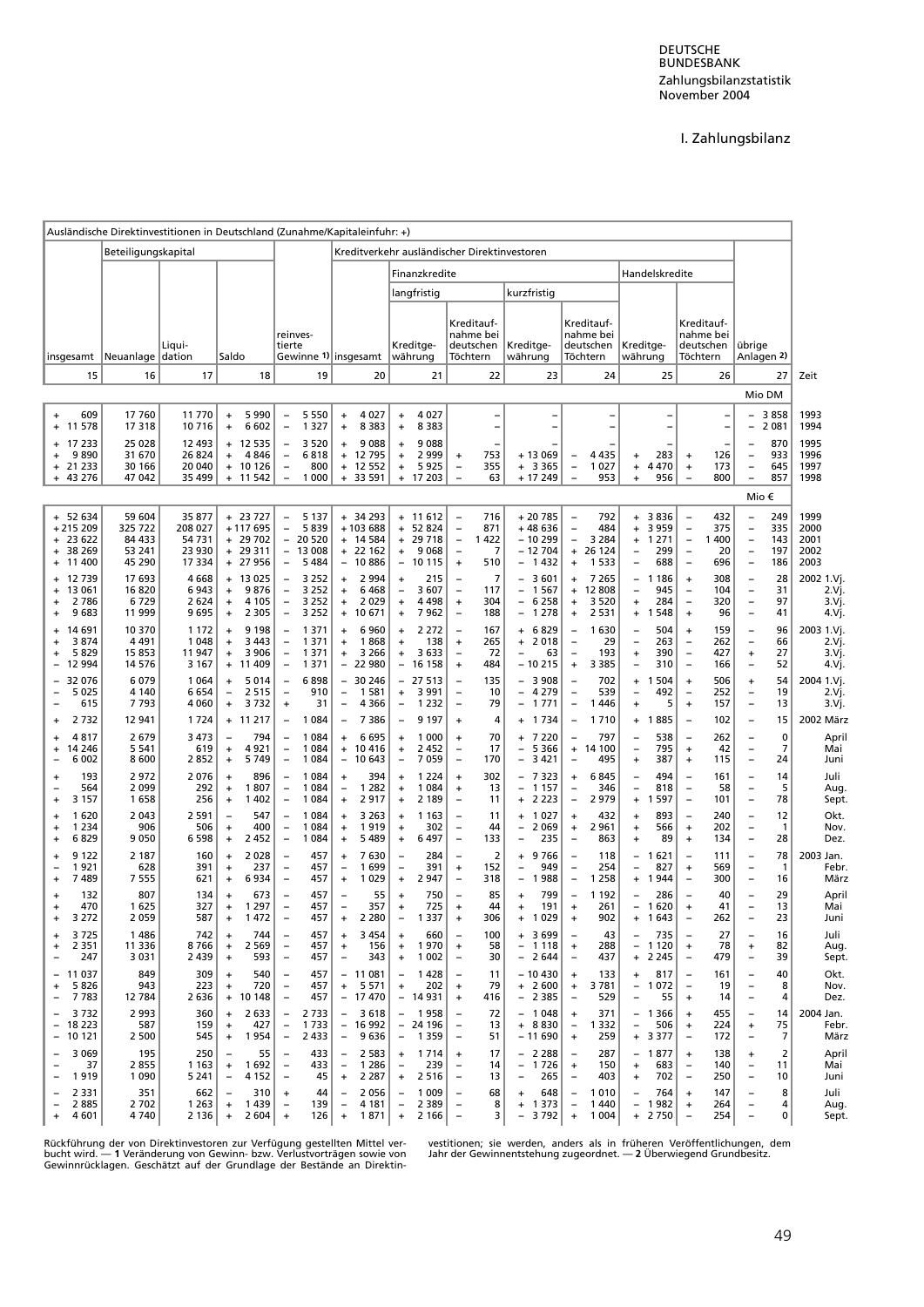

#### 9. Kapitalverkehr mit dem Ausland

d) Wertpapieranlagen (ohne Direktinvestitionen) und Finanzderivate

|                     |                                                            |                        | Deutsche Anlagen in ausländischen Wertpapieren (Zunahme/Kapitalausfuhr: -) |                                                                         |                    |                    |                                                                   |                    |                          |                                                                                |                    |                         |                                                      |                 |
|---------------------|------------------------------------------------------------|------------------------|----------------------------------------------------------------------------|-------------------------------------------------------------------------|--------------------|--------------------|-------------------------------------------------------------------|--------------------|--------------------------|--------------------------------------------------------------------------------|--------------------|-------------------------|------------------------------------------------------|-----------------|
|                     |                                                            | insgesamt              |                                                                            |                                                                         | Dividendenwerte 2) |                    |                                                                   |                    | Investmentzertifikate 3) |                                                                                |                    |                         |                                                      |                 |
|                     |                                                            |                        |                                                                            |                                                                         |                    |                    |                                                                   |                    |                          |                                                                                |                    | darunter Geldmarktfonds |                                                      |                 |
|                     | Saldo<br>der<br>Wert-                                      |                        |                                                                            |                                                                         |                    |                    |                                                                   |                    |                          |                                                                                |                    |                         |                                                      |                 |
|                     | papier-<br>anlagen 1)                                      | Käufe                  | Verkäufe                                                                   | Saldo                                                                   | Käufe              | Verkäufe           | Saldo                                                             | Käufe              | Verkäufe                 | Saldo                                                                          | Käufe              | Verkäufe                | Saldo                                                |                 |
| Zeit                | 1                                                          | $\overline{2}$         | 3                                                                          | 4                                                                       | 5                  | 6                  | 7                                                                 | 8                  | 9                        | 10                                                                             | 11                 | 12                      |                                                      | 13              |
|                     | Mio DM                                                     |                        |                                                                            |                                                                         |                    |                    |                                                                   |                    |                          |                                                                                |                    |                         |                                                      |                 |
| 1993<br>1994        | + 199 637<br>52 013                                        | 748 626<br>648 450     | 707 940<br>581 543                                                         | $-40686$<br>$-66907$                                                    | 57871<br>74 221    | 49 643<br>62 234   | 8 2 2 8<br>$\qquad \qquad -$<br>11987<br>$\overline{\phantom{m}}$ | 106 426<br>83 454  | 87838<br>61 373          | $-18588$<br>$-22081$                                                           | 26 584             | 10 229                  | $\overline{\phantom{a}}$                             | 16 3 5 5        |
| 1995                | 49 595<br>$\ddot{}$                                        | 757 954                | 732 405                                                                    | $-25550$                                                                | 61865              | 63 592             | 1 7 2 7<br>$\ddot{}$                                              | 83 350             | 82 175                   | 1 1 7 5<br>$\overline{\phantom{a}}$                                            | 30 485             | 29 628                  |                                                      | 857             |
| 1996                | 95 013<br>$\ddot{}$                                        | 1 031 023              | 984 689                                                                    | $-46334$                                                                | 122 881            | 100 911<br>289 559 | $-21970$                                                          | 83 512             | 79 237                   | 4 2 7 4<br>$\overline{\phantom{a}}$                                            | 23718              | 29 112                  | $\bf{+}$                                             | 5 3 9 4         |
| 1997<br>1998        | 2 0 2 5<br>$\ddot{}$<br>8971<br>$\ddot{}$                  | 1 586 532<br>2 475 913 | 1 430 539<br>2 2 1 9 7 3 7                                                 | $-155993$<br>$-256$ 176                                                 | 356 051<br>580 975 | 459 938            | $-66492$<br>$-121037$                                             | 101 528<br>125 588 | 94 668<br>107 696        | $\overline{\phantom{a}}$<br>6860<br>$-17892$                                   | 28 112<br>31 907   | 30 481<br>28 29 5       | $\pmb{+}$<br>$\overline{\phantom{a}}$                | 2 3 6 9<br>3613 |
|                     | Mio €                                                      |                        |                                                                            |                                                                         |                    |                    |                                                                   |                    |                          |                                                                                |                    |                         |                                                      |                 |
| 1999                | 9 2 9 3                                                    | 1 625 306              | 1 447 922                                                                  | $-177384$                                                               | 387 937            | 319 905            | $-68032$                                                          | 81 324             | 67 238                   | $-14086$                                                                       | 17 552             | 17 091                  |                                                      | 461             |
| 2000                | $-152446$                                                  | 2 343 908              | 2 140 369                                                                  | $-203539$                                                               | 813 196            | 710 917            | $-102279$                                                         | 136 274            | 103 412                  | $-32862$                                                                       | 20 965             | 21822                   | $\pm$                                                | 857             |
| 2001                | 26 495<br>$\ddot{}$                                        | 2 690 772              | 2 566 397                                                                  | $-124375$                                                               | 562 829            | 552 247            | $-10581$                                                          | 127 169            | 106 947                  | $-20222$                                                                       | 27 600             | 22 847                  | $\overline{\phantom{a}}$                             | 4753            |
| 2002                | 43 935<br>$\ddot{}$                                        | 2 500 589              | 2 434 741                                                                  | $-65848$                                                                | 421 336            | 416 504            | 4832<br>$\qquad \qquad -$                                         | 144 155            | 137 159                  | 6995<br>$\overline{\phantom{a}}$                                               | 31 178             | 28 831                  | $\qquad \qquad -$                                    | 2 3 4 7         |
| 2003                | 58 952<br>$\ddot{}$                                        | 2 625 219              | 2 592 895                                                                  | $-32323$<br>$-30980$                                                    | 344 665            | 352 293            | 7628<br>$\ddot{}$                                                 | 154 880            | 150 628                  | 4 2 5 3<br>$\overline{\phantom{a}}$                                            | 39 940             | 38 063                  | $\overline{\phantom{a}}$                             | 1877            |
| 2002 1.Vj.<br>2.Vj. | 3 0 4 5<br>29 539<br>$\ddot{}$                             | 668 495<br>579 065     | 637 515<br>560 462                                                         | $-18603$                                                                | 119 112<br>112 986 | 112 685<br>113 136 | 6428<br>$\qquad \qquad -$<br>150<br>$\ddot{}$                     | 43 937<br>31 402   | 38 921<br>30 106         | 5016<br>$\overline{\phantom{a}}$<br>1 2 9 6<br>$\qquad \qquad -$               | 8 3 3 5<br>7051    | 6978<br>7 1 5 9         | $\overline{\phantom{a}}$<br>$\ddot{}$                | 1357<br>107     |
| 3.Vj.               | 33 666<br>$\ddot{}$                                        | 627 560                | 620 963                                                                    | 6 5 9 7<br>$\overline{\phantom{a}}$                                     | 97 029             | 103 662            | 6633<br>$\ddot{}$                                                 | 30 288             | 28 8 34                  | 1454<br>$\overline{\phantom{a}}$                                               | 7 0 0 3            | 5 5 8 5                 | $\overline{\phantom{a}}$                             | 1418            |
| 4.Vj.               | 16 2 24<br>$\qquad \qquad -$                               | 625 470                | 615 801                                                                    | 9669<br>$\qquad \qquad -$                                               | 92 209             | 87 022             | 5 1 8 7<br>$\overline{\phantom{a}}$                               | 38 527             | 39 298                   | 771<br>$\ddot{}$                                                               | 8789               | 9 1 1 0                 | $\overline{+}$                                       | 321             |
| 2003 1.Vj.          | 34737<br>÷                                                 | 655 590                | 661 335                                                                    | 5 7 4 4<br>$\ddot{}$                                                    | 68 960             | 84 558             | $+ 15598$                                                         | 43 186             | 39 975                   | 3 2 1 1<br>$\qquad \qquad -$                                                   | 14 200             | 10 717                  | $\overline{\phantom{0}}$                             | 3 4 8 4         |
| 2.Vj.               | 10 160<br>$\ddot{}$                                        | 697 823                | 671 978                                                                    | $-25845$                                                                | 92 916             | 91 649             | 1 2 6 6<br>$\overline{a}$                                         | 34 329             | 33 994                   | $\overline{a}$<br>335                                                          | 10 099             | 10 367                  | $\pm$                                                | 267             |
| 3.Vj.               | 6 3 5 2<br>L,                                              | 681 121                | 679 567                                                                    | $\qquad \qquad -$<br>1 5 5 4                                            | 89 554             | 88 820             | 734<br>$\overline{\phantom{0}}$                                   | 36 040             | 35 800                   | 240<br>$\qquad \qquad -$<br>$\overline{a}$                                     | 7869               | 8 3 8 5                 | $\ddot{}$                                            | 517             |
| 4.Vj.               | 20 407<br>$\ddot{}$                                        | 590 685                | 580 016                                                                    | $-10668$                                                                | 93 235             | 87 266             | 5969<br>$\overline{\phantom{a}}$                                  | 41 325             | 40 859                   | 467                                                                            | 7772               | 8 5 9 4                 | $+$                                                  | 822             |
| 2004 1.Vi.<br>2.Vj. | 8 0 7 2<br>$\ddot{}$<br>30 046<br>$\overline{\phantom{0}}$ | 744 904<br>725 036     | 718 914<br>693 467                                                         | $-2590$<br>$-31569$                                                     | 114 229<br>152 137 | 115 459<br>153 063 | 1 2 3 0<br>$\ddot{}$<br>926<br>$\ddot{}$                          | 50 563<br>44 169   | 43 504<br>41 643         | 7 0 5 9<br>$\overline{\phantom{a}}$<br>$\qquad \qquad -$<br>2 5 2 6            | 8426<br>9 0 4 2    | 8 3 7 2<br>8787         | $\overline{\phantom{a}}$<br>$\overline{\phantom{a}}$ | 54<br>255       |
| 3.Vj.               | 19 148<br>$\ddot{}$                                        | 655 644                | 635 762                                                                    | $-19882$                                                                | 93 476             | 99 536             | 6 0 6 0<br>$\ddot{}$                                              | 40 477             | 37 367                   | $\qquad \qquad -$<br>3 1 1 0                                                   | 8372               | 8630                    | $\ddot{}$                                            | 257             |
| 2002 März           | 8669<br>$\begin{array}{c} + \end{array}$                   | 224 068                | 216 709                                                                    | 7 3 5 9<br>$\overline{\phantom{a}}$                                     | 43772              | 47 397             | 3 6 2 5<br>$\ddot{}$                                              | 11 3 32            | 10 746                   | 586<br>$\overline{\phantom{a}}$                                                | 2 2 5 7            | 2 2 2 8                 | $\overline{\phantom{0}}$                             | 29              |
| April               | 8 4 8 3<br>$\overline{\phantom{0}}$                        | 205 244                | 199 751                                                                    | 5 4 9 3<br>$\overline{\phantom{a}}$                                     | 44 050             | 43 098             | 952<br>$\overline{\phantom{a}}$                                   | 10867              | 10 062                   | 805<br>$\overline{\phantom{a}}$                                                | 2 3 8 7            | 2 4 1 3                 | $+$                                                  | 26              |
| Mai<br>Juni         | 5712<br>$\ddot{}$<br>32 310<br>$\ddot{}$                   | 194 464<br>179 356     | 181 523<br>179 188                                                         | $-12940$<br>169<br>$\overline{\phantom{a}}$                             | 33 128<br>35 807   | 32 665<br>37 373   | 463<br>$\overline{\phantom{0}}$<br>1 5 6 5<br>$\ddot{}$           | 11 106<br>9430     | 9 7 5 1<br>10 293        | 1 3 5 5<br>$\overline{\phantom{a}}$<br>863<br>$\begin{array}{c} + \end{array}$ | 2413<br>2 2 5 2    | 2 1 4 9<br>2 5 9 7      | $\overline{\phantom{0}}$<br>$\pm$                    | 264<br>345      |
| Juli                | 10 100<br>$\ddot{}$                                        | 232 597                | 220 365                                                                    | $-12232$                                                                | 44 289             | 42 439             | 1850<br>$\overline{a}$                                            | 11 428             | 10 509                   | 919<br>$\overline{\phantom{0}}$                                                | 3 1 0 4            | 2 1 2 2                 | $\overline{\phantom{a}}$                             | 982             |
| Aug.                | 10 582<br>$\ddot{}$                                        | 187 079                | 189 814                                                                    | 2735<br>$\ddot{}$                                                       | 27 126             | 29 221             | 2 0 9 5<br>$\begin{array}{c} + \end{array}$                       | 9 5 6 4            | 8859                     | 705<br>$\overline{\phantom{a}}$                                                | 1996               | 1 5 1 0                 | $\overline{\phantom{a}}$                             | 486             |
| Sept.               | 12 983<br>$\begin{array}{c} + \end{array}$                 | 207 883                | 210 783                                                                    | 2 9 0 0<br>$\begin{array}{c} + \end{array}$                             | 25 614             | 32 002             | 6 3 8 8<br>$\ddot{\phantom{1}}$                                   | 9 2 9 6            | 9466                     | 170<br>$\bf{+}$                                                                | 1903               | 1953                    | $\overline{+}$                                       | 50              |
| Okt.                | 3 5 2 4                                                    | 243 181                | 238 517                                                                    | 4665<br>$\overline{\phantom{a}}$                                        | 32 352             | 29 673             | 2679<br>$\qquad \qquad -$                                         | 12 14 6            | 11881                    | 265<br>$\overline{\phantom{0}}$                                                | 2 2 1 9            | 2 0 5 0                 | $\overline{\phantom{a}}$                             | 169             |
| Nov.                | 1 0 0 8<br>$\ddot{}$                                       | 201 672                | 196 917                                                                    | 4755<br>$\overline{\phantom{a}}$                                        | 24 7 67            | 27 205             | 2 4 3 8<br>$\ddot{}$                                              | 12 543             | 12 574                   | 31<br>$\ddot{}$                                                                | 2 9 8 7            | 2 6 9 2                 | $\overline{\phantom{0}}$                             | 294             |
| Dez.                | 13709<br>$\overline{\phantom{0}}$                          | 180 616                | 180 367                                                                    | $\overline{\phantom{a}}$<br>249                                         | 35 090             | 30 144             | 4 9 4 7<br>$\overline{\phantom{0}}$                               | 13838              | 14 843                   | 1 0 0 5<br>$\ddot{}$                                                           | 3 5 8 3            | 4 3 6 7                 | $\ddot{}$                                            | 784             |
| 2003 Jan.<br>Febr.  | 4787<br>$\ddot{}$<br>11 129                                | 228 839<br>190 196     | 228 826<br>190 370                                                         | 13<br>$\overline{\phantom{a}}$<br>174<br>$\ddot{}$                      | 23 307<br>20 502   | 27 380<br>27 131   | 4 0 7 3<br>$\ddot{}$<br>6629                                      | 17 49 6<br>12 522  | 15 4 52<br>12 4 66       | 2 0 4 3<br>$\overline{\phantom{a}}$<br>55<br>$\qquad \qquad -$                 | 6 183<br>3894      | 3890<br>3 2 4 0         | $\overline{\phantom{0}}$                             | 2 2 9 4<br>654  |
| März                | $\ddot{}$<br>18821<br>$\ddot{}$                            | 236 556                | 242 139                                                                    | 5 5 8 3<br>$\ddot{}$                                                    | 25 151             | 30 047             | $\ddot{}$<br>4896<br>$\bf{+}$                                     | 13 169             | 12 057                   | $\qquad \qquad -$<br>1 1 1 2                                                   | 4 1 2 3            | 3 5 8 7                 | $\overline{\phantom{a}}$                             | 536             |
| April               | 11 3 63<br>$\ddot{}$                                       | 206 363                | 207 991                                                                    | 1 629<br>$+$                                                            | 26 885             | 38 661             | + 11 776                                                          | 11 4 61            | 11 4 62                  | $\mathbf{1}$<br>$\ddot{}$                                                      | 3635               | 3866                    | $\overline{+}$                                       | 231             |
| Mai                 | 570                                                        | 255 663                | 243 970                                                                    | $-11693$                                                                | 27 027             | 23 809             | 3 2 1 8<br>$\qquad \qquad -$                                      | 11 389             | 11 0 29                  | 360<br>$\qquad \qquad -$                                                       | 3855               | 3 8 3 3                 | $\qquad \qquad -$                                    | 22              |
| Juni                | 634                                                        | 235 797                | 220 016                                                                    | $-15782$                                                                | 39 004             | 29 179             | 9824<br>$\overline{a}$                                            | 11 480             | 11 503                   | 23<br>$\overline{+}$                                                           | 2 609              | 2 6 6 7                 | $\ddot{}$                                            | 58              |
| Juli                | 354<br>$\overline{\phantom{0}}$                            | 251 982                | 252 351                                                                    | 368<br>$\ddot{}$                                                        | 32 461             | 29 876             | 2 5 8 5<br>$\overline{a}$                                         | 12 931             | 12 827                   | 104<br>$\qquad \qquad -$                                                       | 2 8 0 4            | 2 9 8 6                 | $\ddot{}$                                            | 181             |
| Aug.<br>Sept.       | 5 534<br>$\overline{a}$<br>$\overline{a}$<br>464           | 200 900<br>228 238     | 200 796<br>226 421                                                         | 105<br>$\overline{\phantom{0}}$<br>$\overline{\phantom{a}}$<br>1817     | 25 4 7 9<br>31 613 | 25 359<br>33 585   | 120<br>1971<br>$\ddot{}$                                          | 11722<br>11 387    | 11 405<br>11 567         | 317<br>$\qquad \qquad -$<br>$\begin{array}{c} + \end{array}$<br>181            | 2684<br>2 3 8 0    | 2 650<br>2 7 5 0        | $\ddot{}$                                            | 35<br>370       |
|                     |                                                            |                        |                                                                            |                                                                         |                    |                    |                                                                   |                    |                          |                                                                                |                    |                         |                                                      |                 |
| Okt.<br>Nov.        | 21 771<br>$\ddot{}$<br>128                                 | 229 426<br>183 005     | 218 052<br>184 071                                                         | $-11374$<br>$\pmb{+}$<br>1 0 6 7                                        | 28 908<br>27 995   | 26 703<br>27 899   | 2 2 0 6<br>$\overline{a}$<br>$\overline{a}$<br>96                 | 12 531<br>12 070   | 12 3 27<br>12 3 29       | 203<br>$\overline{\phantom{0}}$<br>$\ddot{}$<br>259                            | 2 2 6 7<br>2 7 0 4 | 2 3 4 3<br>2 9 9 2      | $\overline{+}$<br>$\pm$                              | 76<br>287       |
| Dez.                | 1 2 3 7<br><sup>-</sup>                                    | 178 254                | 177 893                                                                    | 361<br>$\overline{\phantom{0}}$                                         | 36 332             | 32 663             | $\overline{\phantom{a}}$<br>3 6 6 8                               | 16725              | 16 203                   | 522<br>$\overline{a}$                                                          | 2801               | 3 2 6 0                 | $\pm$                                                | 458             |
| 2004 Jan.           | 11 963<br><sup>+</sup>                                     | 236 771                | 230 558                                                                    | 6 2 1 3<br>$\qquad \qquad -$                                            | 32 237             | 32 591             | 354<br>$\ddot{}$                                                  | 17 900             | 14 4 29                  | 3 4 7 1<br>$\overline{\phantom{0}}$                                            | 2925               | 2873                    | $\overline{\phantom{0}}$                             | 52              |
| Febr.               | 2 2 3 7<br>$\ddot{}$                                       | 225 349                | 219 217                                                                    | $\qquad \qquad -$<br>6 1 3 2                                            | 32 928             | 32 167             | 761<br>$\overline{\phantom{0}}$                                   | 15 572             | 14 3 8 5                 | $\overline{\phantom{0}}$<br>1 1 8 7                                            | 2885               | 2 8 2 3                 | $\overline{a}$                                       | 61              |
| März                | 6 1 2 8<br>$\overline{a}$                                  | 282 784                | 269 139                                                                    | $-13645$                                                                | 49 064             | 50 700             | 1637<br>$\ddot{\phantom{1}}$                                      | 17 091             | 14 690                   | $\overline{\phantom{0}}$<br>2 4 0 1                                            | 2617               | 2676                    | $\ddot{}$                                            | 59              |
| April               | 12 550<br>$\overline{\phantom{0}}$                         | 259 577                | 252 199                                                                    | 7378<br>$\qquad \qquad -$                                               | 56 210             | 60 316             | 4 1 0 6<br>$\ddot{}$                                              | 14 6 16            | 12 957                   | 1659<br>$\overline{\phantom{0}}$                                               | 3 0 6 5            | 2 7 3 5                 |                                                      | 331             |
| Mai                 | 9 2 2 2                                                    | 239 881                | 228 915                                                                    | $-10966$                                                                | 54 044             | 50 661             | 3 3 8 3<br>$\overline{a}$                                         | 13 3 5 6           | 13 008                   | $\qquad \qquad -$<br>347                                                       | 3 1 9 0            | 3 3 4 3                 | $\ddot{}$                                            | 153             |
| Juni                | 8 2 7 4<br>$\overline{a}$                                  | 225 578                | 212 353                                                                    | $-13225$                                                                | 41884              | 42 086             | 202<br>$\ddot{}$                                                  | 16 198             | 15 677                   | $\overline{a}$<br>520                                                          | 2787               | 2710                    | $\overline{\phantom{a}}$                             | 77              |
| Juli                | 9 5 0 2<br><sup>+</sup>                                    | 212 427                | 200 422                                                                    | $-12005$                                                                | 30 608             | 32 627             | 2019<br>$\ddot{}$                                                 | 11954              | 11839                    | 116<br>$\overline{\phantom{0}}$                                                | 2414               | 2800                    | $\overline{+}$                                       | 386             |
| Aug.<br>Sept.       | 11865<br>$\ddot{}$<br>2 2 1 8                              | 207 700<br>235 516     | 203 894<br>231 446                                                         | $\overline{\phantom{a}}$<br>3806<br>$\overline{\phantom{a}}$<br>4 0 7 1 | 32 019<br>30 849   | 32 355<br>34 554   | 336<br>$\begin{array}{c} + \end{array}$<br>3704<br>$\ddot{}$      | 12 958<br>15 5 65  | 11 566<br>13 963         | $\qquad \qquad -$<br>1 3 9 2<br>$\qquad \qquad -$<br>1602                      | 2712<br>3 2 4 7    | 2839<br>2 9 9 0         | $\mathbf +$                                          | 127<br>256      |
|                     |                                                            |                        |                                                                            |                                                                         |                    |                    |                                                                   |                    |                          |                                                                                |                    |                         |                                                      |                 |

1 Ohne Finanzderivate. — 2 Einschl. Genuss-Scheine. — 3 Ab 1991 einschl. — leihen. — 5 Ab 1975 ohne Stückzinsen. — 6 Bis einschl. 1998 nur DM-Aus-<br>thesaurierter Erträge. — 4 Hierzu zählen auch variabel verzinsliche An- — l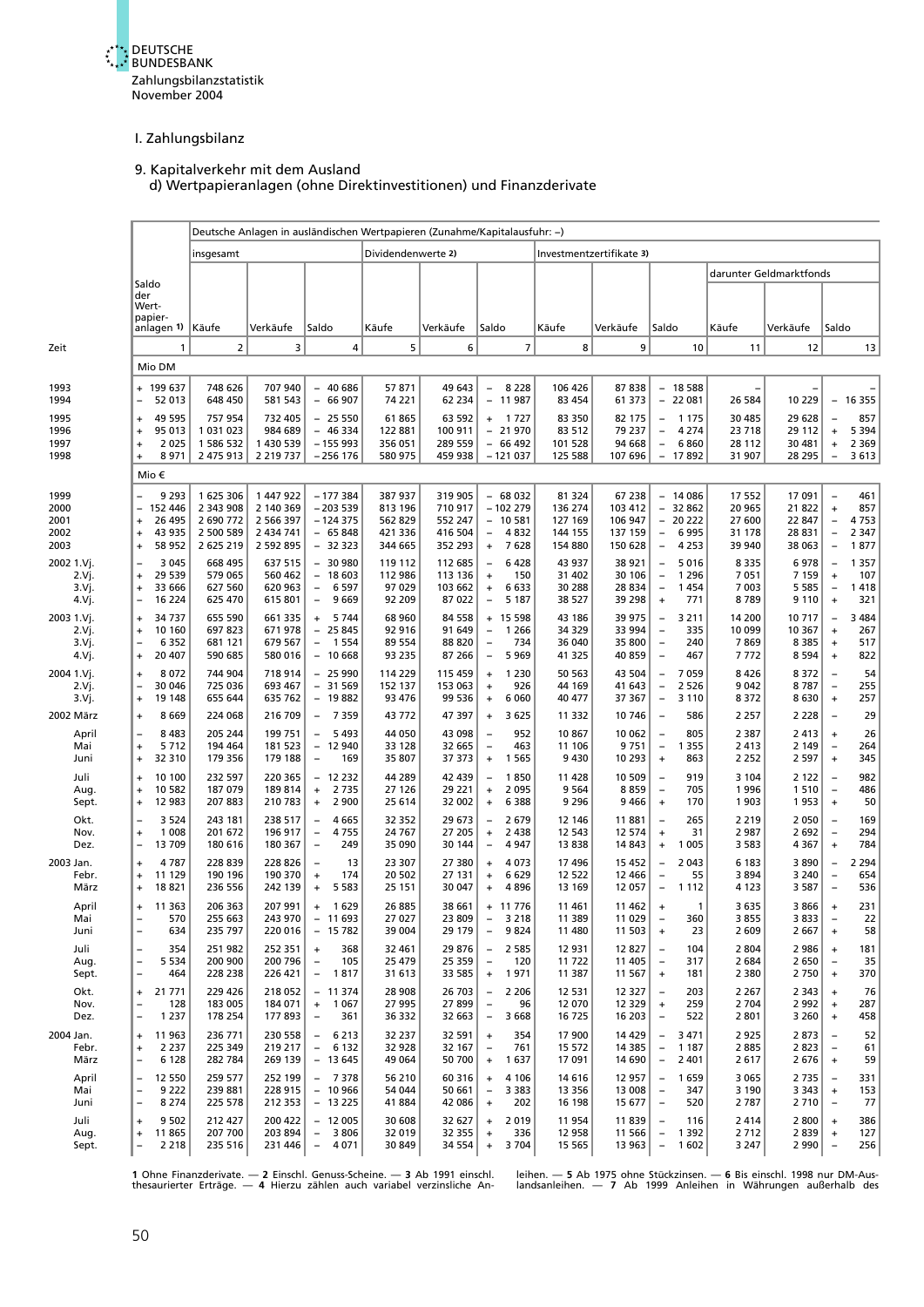#### DEUTSCHE BUNDESBANK Zahlungsbilanzstatistik November 2004

### I. Zahlungsbilanz

|                      | langfristige festverzinsliche Wertpapiere 4) 5) |                                                                  |                        |                        |                                                                          |                      |                          |                                                                         | Geldmarktpapiere       |                    |                                                              |                                                                                |                     |
|----------------------|-------------------------------------------------|------------------------------------------------------------------|------------------------|------------------------|--------------------------------------------------------------------------|----------------------|--------------------------|-------------------------------------------------------------------------|------------------------|--------------------|--------------------------------------------------------------|--------------------------------------------------------------------------------|---------------------|
|                      |                                                 |                                                                  |                        |                        |                                                                          |                      |                          |                                                                         |                        |                    |                                                              |                                                                                |                     |
| zusammen             |                                                 |                                                                  | DM- / Euro-Anleihen 6) |                        |                                                                          |                      | Fremdwährungsanleihen 7) |                                                                         |                        |                    |                                                              |                                                                                |                     |
|                      |                                                 |                                                                  |                        |                        |                                                                          |                      |                          |                                                                         |                        |                    |                                                              |                                                                                |                     |
|                      |                                                 |                                                                  |                        |                        |                                                                          |                      |                          |                                                                         |                        |                    |                                                              | Finanz-<br>derivate                                                            |                     |
| Käufe                | Verkäufe                                        | Saldo                                                            | Käufe                  | Verkäufe               | Saldo                                                                    | Käufe                | Verkäufe                 | Saldo                                                                   | Käufe                  | Verkäufe           | Saldo                                                        | netto 8)                                                                       |                     |
| 14                   | 15                                              | 16                                                               | 17                     | 18                     | 19                                                                       | 20                   | 21                       |                                                                         | 23<br>22               | 24                 | 25                                                           | 26                                                                             | Zeit                |
|                      |                                                 |                                                                  |                        |                        |                                                                          |                      |                          |                                                                         |                        |                    |                                                              |                                                                                |                     |
|                      |                                                 |                                                                  |                        |                        |                                                                          |                      |                          |                                                                         |                        |                    |                                                              | Mio DM                                                                         |                     |
| 562 738              | 550 199                                         | $-12539$                                                         | 201 032                | 194 219                | 6813<br>$\overline{\phantom{a}}$                                         | 361 706              | 355 980                  | 5726<br>$\qquad \qquad -$                                               | 21 591                 | 20 260             | - 1331                                                       | 1 1 1 0                                                                        | 1993                |
| 463 526              | 436 245                                         | $-27281$                                                         | 152 547                | 146 941                | $\bar{ }$<br>5 6 0 6                                                     | 310 979              | 289 304                  | $-21675$                                                                | 27 248                 | 21 691             | $-5558$                                                      | 1 503<br>$\bf{+}$                                                              | 1994                |
| 572 369              | 548 296                                         | $-24072$                                                         | 224 424                | 217 541                | 6883<br>$\overline{\phantom{a}}$                                         | 347 945              | 330 755                  | $-17190$                                                                | 40 370                 | 38 341             | $-2030$                                                      | 813<br>$\overline{\phantom{a}}$                                                | 1995                |
| 769 316              | 748 467                                         | 20849<br>$-$                                                     | 222 592                | 216 336                | 6 2 5 6<br>$\overline{\phantom{a}}$                                      | 546 724              | 532 132                  | $-14593$                                                                | 55 314                 | 56 073             | $\ddot{}$<br>759                                             | 8741<br>$\overline{\phantom{a}}$                                               | 1996                |
| 1058070<br>1 541 859 | 976 220<br>1431220                              | $-81850$<br>$-110639$                                            | 229 012<br>281 004     | 217 055<br>252 036     | $-11957$<br>28 9 68<br>$\overline{\phantom{a}}$                          | 829 058<br>1 260 855 | 759 166<br>1 179 184     | $-69893$<br>$-81671$                                                    | 70 883<br>227 491      | 70 092<br>220 884  | 791<br>$\qquad \qquad -$<br>$-6607$                          | 15 182<br>$\overline{\phantom{a}}$<br>$-13358$                                 | 1997<br>1998        |
|                      |                                                 |                                                                  |                        |                        |                                                                          |                      |                          |                                                                         |                        |                    |                                                              |                                                                                |                     |
|                      |                                                 |                                                                  |                        |                        |                                                                          |                      |                          |                                                                         |                        |                    |                                                              | Mio €                                                                          |                     |
| 1026739              | 932 143                                         | $-94595$                                                         | 661 795                | 573 738                | 88 057<br>$-$                                                            | 364 944              | 358 406                  | 6538<br>$\overline{\phantom{0}}$                                        | 129 306                | 128 636            | 670<br>$\overline{\phantom{0}}$                              | 2 1 7 8<br>$\overline{\phantom{0}}$                                            | 1999                |
| 1 268 915            | 1 198 785                                       | $-70130$                                                         | 868 284                | 793 149                | $-75135$                                                                 | 400 631              | 405 636                  | 5 0 0 5<br>$\ddot{}$                                                    | 125 524                | 127 256            | $+ 1732$                                                     | $\equiv$<br>12 4 63                                                            | 2000                |
| 1818900<br>1721848   | 1723832                                         | $-95067$                                                         | 1 293 093              | 1 204 247<br>1 249 394 | $-88846$<br>$-47968$                                                     | 525 807<br>424 486   | 519 585                  | 6 2 2 1<br>$\overline{\phantom{a}}$<br>$\overline{\phantom{a}}$<br>1088 | 181 875                | 183 370            | 1495<br>$+$<br>$\overline{\phantom{0}}$                      | 6829<br>$\ddot{}$                                                              | 2001<br>2002        |
| 1841793              | 1672792<br>1803982                              | $-49056$<br>$-37811$                                             | 1 297 362<br>1 479 856 | 1 448 575              | $-31282$                                                                 | 361 937              | 423 398<br>355 408       | 6 5 2 9<br>$\overline{\phantom{a}}$                                     | 213 250<br>283 880     | 208 285<br>285 992 | 4 9 6 5<br>$+ 2112$                                          | 863<br>$\overline{\phantom{a}}$<br>493<br>$\overline{\phantom{a}}$             | 2003                |
|                      |                                                 |                                                                  |                        |                        |                                                                          |                      |                          |                                                                         |                        |                    |                                                              |                                                                                |                     |
| 451 111<br>383 445   | 436 489<br>366 313                              | $-14622$<br>$-17132$                                             | 325 225<br>285 975     | 305 971<br>268 829     | $-19254$<br>$-17146$                                                     | 125 886<br>97 470    | 130 517<br>97 484        | 4632<br>$\ddot{}$<br>$\begin{array}{c} + \end{array}$                   | 54 334<br>14<br>51 231 | 49 421<br>50 907   | 4914<br>$\overline{\phantom{0}}$<br>$\qquad \qquad -$<br>324 | 1 4 7 3<br>$\bf{+}$<br>1 1 7 9<br>$\ddot{}$                                    | 2002 1.Vj.<br>2.Vj. |
| 444 846              | 435 071                                         | 9775<br>$\overline{\phantom{a}}$                                 | 344 319                | 336 151                | $\overline{\phantom{a}}$<br>8 1 6 8                                      | 100 527              | 98 920                   | 1607<br>$\qquad \qquad -$                                               | 55 396                 | 53 395             | $-2001$                                                      | 3853<br>$\overline{\phantom{a}}$                                               | 3.Vj.               |
| 442 446              | 434 919                                         | 7 5 2 7<br>$\overline{\phantom{a}}$                              | 341 843                | 338 442                | $\overline{\phantom{a}}$<br>3 4 0 0                                      | 100 603              | 96 476                   | $\overline{\phantom{a}}$<br>4 1 2 7                                     | 52 288                 | 54 562             | 2 2 7 4<br>$\ddot{}$                                         | 338<br>$\ddot{}$                                                               | 4.Vj.               |
| 480 891              | 471 055                                         | 9836                                                             | 384 993                | 376 457                | 8 5 3 6<br>$\overline{\phantom{a}}$                                      | 95 898               | 94 598                   | 1 300<br>$\qquad \qquad -$                                              | 62 553                 | 65 746             | $+ 3194$                                                     | 2 3 8 4<br>$\ddot{}$                                                           | 2003 1.Vj.          |
| 495 569              | 475 099                                         | 20 470<br>$\equiv$                                               | 398 762                | 385 946                | $-12816$                                                                 | 96 807               | 89 153                   | $\overline{\phantom{a}}$<br>7653                                        | 75 009                 | 71 235             | $-3774$                                                      | 2 4 5 7<br>$\overline{\phantom{a}}$                                            | 2.Vj.               |
| 477 402              | 476 543                                         | 860<br>$\overline{\phantom{0}}$                                  | 385 829                | 382 736                | $\overline{\phantom{a}}$<br>3 0 9 3                                      | 91 574               | 93 807                   | 2 2 3 3<br>$\ddot{}$                                                    | 78 125                 | 78 405             | $\ddot{}$<br>280                                             | 384<br>$\overline{\phantom{a}}$                                                | 3.Vj.               |
| 387 931              | 381 286                                         | 6 6 4 5<br>$\overline{\phantom{a}}$                              | 310 273                | 303 436                | $\overline{\phantom{a}}$<br>6837                                         | 77 659               | 77850                    | 192<br>$\ddot{}$                                                        | 68 193                 | 70 606             | 2412<br>$+$                                                  | 36<br>$\overline{\phantom{0}}$                                                 | 4.Vj.               |
| 504 503              | 478 359                                         | $-26144$                                                         | 406 626                | 385 077                | $-21549$                                                                 | 97 877               | 93 282                   | 4 5 9 5<br>$\overline{\phantom{a}}$                                     | 75 610                 | 81 593             | $+ 5983$                                                     | 1 2 5 5<br>$\overline{\phantom{a}}$                                            | 2004 1.Vj.          |
| 454 446              | 428 804                                         | $-25642$<br>$-17750$                                             | 373 490<br>365 544     | 349 540                | $-23950$                                                                 | 80 957               | 79 264                   | $\overline{\phantom{0}}$<br>1693                                        | 74 283                 | 69 956             | $-4327$<br>$-5082$                                           | 2 2 3 6<br>$\bf{+}$                                                            | 2.Vj.               |
| 446 560              | 428 811                                         |                                                                  |                        | 348 822                | $-16722$                                                                 | 81 017               | 79 989                   | $\overline{\phantom{a}}$<br>1 0 2 7                                     | 75 130                 | 70 048             |                                                              | 2 6 63<br>$\overline{\phantom{a}}$                                             | 3.Vj.               |
| 151 851              | 142 952                                         | 8898<br>$\overline{\phantom{a}}$                                 | 105 625                | 96 933                 | 8692<br>$\overline{\phantom{a}}$                                         | 46 225               | 46 019                   | 206<br>$\overline{\phantom{a}}$                                         | 17 112                 | 15 613             | 1499<br>$\overline{\phantom{a}}$                             | 380<br>$\overline{\phantom{0}}$                                                | 2002 März           |
| 132 593              | 129 339                                         | 3 2 5 4<br>$\overline{\phantom{a}}$                              | 95 474                 | 91 086                 | 4 3 8 8<br>$\overline{\phantom{a}}$                                      | 37 119               | 38 254                   | 1 1 3 5<br>$\ddot{}$                                                    | 17 734                 | 17 251             | 483<br>$\overline{\phantom{0}}$                              | 1 0 5 9<br>$\ddot{}$                                                           | April               |
| 133 500              | 121 990                                         | $\overline{\phantom{a}}$<br>11 510                               | 101 941                | 91 203                 | $-10738$                                                                 | 31 559               | 30 787                   | $\overline{a}$<br>772<br>$\overline{\phantom{a}}$                       | 16 730<br>16 767       | 17 118<br>16 538   | 388<br>$\begin{array}{c} + \end{array}$                      | 517<br>$\overline{\phantom{0}}$<br>637                                         | Mai                 |
| 117 352              | 114 984                                         | 2 3 6 8<br>$\overline{\phantom{a}}$                              | 88 560                 | 86 540                 | $\overline{\phantom{a}}$<br>2020                                         | 28 7 92              | 28 443                   | 349                                                                     |                        |                    | 229<br>$\overline{\phantom{a}}$                              | $\bf{+}$                                                                       | Juni                |
| 156 992              | 148 963                                         | 8 0 2 9<br>$\overline{\phantom{0}}$                              | 119 514                | 112 573                | 6942<br>$\overline{\phantom{a}}$                                         | 37 477               | 36 390                   | 1 0 8 7<br>$\overline{\phantom{a}}$                                     | 19888                  | 18 455             | 434<br>$\overline{\phantom{a}}$<br>$\mathbf{1}$              | 4 5 7 2<br>$\overline{\phantom{a}}$                                            | Juli                |
| 134 575<br>153 280   | 136 516<br>149 592                              | 1942<br>$\ddot{}$<br>3688<br>$\overline{\phantom{a}}$            | 102 392<br>122 413     | 104 775<br>118 804     | $\bf{+}$<br>2 3 8 3<br>3 6 0 9<br>$\overline{\phantom{a}}$               | 32 183<br>30 867     | 31742<br>30 788          | $\overline{\phantom{a}}$<br>441<br>$\equiv$                             | 15814<br>79<br>19 693  | 15 217<br>19723    | 598<br>$\overline{\phantom{a}}$<br>30<br>$\ddot{}$           | 1866<br>$\overline{\phantom{a}}$<br>2 5 8 6<br>$\ddot{}$                       | Aug.<br>Sept.       |
|                      |                                                 |                                                                  |                        |                        |                                                                          |                      |                          |                                                                         |                        |                    |                                                              |                                                                                |                     |
| 178 445<br>145 899   | 177 317<br>138 055                              | 1 1 2 9<br>$\overline{\phantom{a}}$<br>7844<br>$\qquad \qquad -$ | 138 785<br>113 296     | 137 999<br>106 274     | 785<br>$\qquad \qquad -$<br>7022<br>$\overline{\phantom{a}}$             | 39 661<br>32 603     | 39 317<br>31782          | 344<br>$\overline{\phantom{a}}$<br>822<br>$\overline{a}$                | 20 238<br>18 4 63      | 19 646<br>19 083   | 592<br>$\qquad \qquad -$<br>620<br>$\ddot{}$                 | 1 2 6 2<br>$\overline{\phantom{a}}$<br>849<br>$\begin{array}{c} + \end{array}$ | Okt.<br>Nov.        |
| 118 101              | 119 547                                         | 1445<br>$\ddot{}$                                                | 89 762                 | 94 169                 | 4 4 0 7<br>$\ddot{}$                                                     | 28 339               | 25 378                   | $\overline{\phantom{a}}$<br>2 9 6 1                                     | 13 587                 | 15 834             | 2 2 4 7<br>$+$                                               | 751<br>$\bf{+}$                                                                | Dez.                |
| 165 180              | 163 042                                         | 2 1 3 8<br>$\overline{\phantom{a}}$                              | 133 469                | 129 446                | 4 0 2 4<br>$\overline{\phantom{a}}$                                      | 31 7 11              | 33 596                   | 1886<br>$\bf{+}$                                                        | 22 856                 | 22 952             | 96<br>$\ddot{}$                                              | 431<br>$\overline{\phantom{0}}$                                                | 2003 Jan.           |
| 139 326              | 132 430                                         | 6896<br>$\overline{\phantom{a}}$                                 | 109 892                | 104 855                | $\overline{\phantom{m}}$<br>5 0 3 8                                      | 29 434               | 27 575                   | 1858<br>$\overline{\phantom{a}}$                                        | 17846                  | 18 342             | 496<br>$\ddot{}$                                             | 1 3 4 9<br>$\ddot{}$                                                           | Febr.               |
| 176 385              | 175 582                                         | 803<br>$\overline{\phantom{a}}$                                  | 141 631                | 142 156                | 525<br>$\ddot{}$                                                         | 34 754               | 33 4 26                  | 1 3 2 8<br>$\overline{\phantom{a}}$                                     | 21851                  | 24 453             | 2 6 0 2<br>$\ddot{}$                                         | 1 4 6 6<br>$\ddot{}$                                                           | März                |
| 146 256              | 136 985                                         | 9 2 7 2<br>$\overline{\phantom{0}}$                              | 120 266                | 113 937                | 6 3 2 9<br>$\overline{\phantom{a}}$                                      | 25 990               | 23 048                   | 2 9 4 3<br>$\overline{\phantom{a}}$                                     | 21 761                 | 20884              | 877<br>$\overline{\phantom{0}}$                              | 3 4 1 8<br>$\overline{\phantom{0}}$                                            | April               |
| 187 628              | 180 003                                         | 7625<br>$\overline{\phantom{a}}$                                 | 152 046                | 145 679                | 6 3 6 7<br>$\overline{\phantom{a}}$                                      | 35 582               | 34 324                   | 1 2 5 8<br>$\overline{\phantom{a}}$                                     | 29 618                 | 29 129             | 489<br>$\qquad \qquad -$                                     | 273<br>$\overline{\phantom{0}}$                                                | Mai                 |
| 161 684              | 158 111                                         | $\overline{\phantom{a}}$<br>3 5 7 3                              | 126 450                | 126 330                | 120                                                                      | 35 234               | 31 781                   | $\overline{a}$<br>3453                                                  | 23 630                 | 21 223             | $-2408$                                                      | 1 2 3 4<br>$\ddot{}$                                                           | Juni                |
| 181 603              | 184 258                                         | 2 6 5 5<br>$\ddot{}$                                             | 146 078                | 148 092                | 2014<br>$\ddot{}$                                                        | 35 525               | 36 166                   | 641<br>$\ddot{}$                                                        | 24 987                 | 25 389             | 403<br>$\begin{array}{c} + \end{array}$                      | 991<br>$\ddot{}$                                                               | Juli                |
| 137 284              | 139 124                                         | 1841<br>$\pmb{+}$                                                | 110 087                | 111 294                | $\pmb{+}$<br>1 2 0 8                                                     | 27 197               | 27 830                   | $\pm$<br>633                                                            | 26 415                 | 24 907             | $-1508$                                                      | 291<br>$\bf{+}$                                                                | Aug.                |
| 158 515              | 153 160                                         | 5 3 5 5<br>$\overline{\phantom{a}}$                              | 129 664                | 123 350                | 6314<br>$\overline{\phantom{a}}$                                         | 28 851               | 29 810                   | 959<br>$\ddot{}$                                                        | 26 723                 | 28 108             | $+ 1386$                                                     | 1666<br>$\qquad \qquad -$                                                      | Sept.               |
| 159 690              | 151 729                                         | 7961<br>$\overline{\phantom{a}}$                                 | 129 272                | 121 283                | 7989<br>$\overline{\phantom{a}}$                                         | 30 418               | 30 447                   | $\ddot{}$                                                               | 29<br>28 297           | 27 293             | $-1004$                                                      | 1922<br>$\bf{+}$                                                               | Okt.                |
| 117 457              | 117 453                                         | 5<br>$\qquad \qquad -$                                           | 93 758                 | 95 004                 | $\pmb{+}$<br>1 2 4 6                                                     | 23 699               | 22 449                   | $\overline{\phantom{a}}$<br>1 2 5 0                                     | 25 482                 | 26 391             | 908<br>$\ddot{}$                                             | 39<br>$\pmb{+}$                                                                | Nov.                |
| 110 784              | 112 104                                         | $\bf{+}$<br>1 3 2 0                                              | 87 243                 | 87 149                 | $\overline{\phantom{m}}$<br>93                                           | 23 542               | 24 955                   | $\pm$<br>1413                                                           | 14 4 14                | 16922              | $+ 2509$                                                     | 1997<br>$\overline{\phantom{a}}$                                               | Dez.                |
| 161 260              | 156 214                                         | 5 0 4 7<br>$\overline{\phantom{a}}$                              | 133 672                | 128 392                | 5 2 8 0<br>$\overline{\phantom{a}}$                                      | 27 589               | 27822                    | 233<br>$\bf{+}$                                                         | 25 373                 | 27 324             | $+ 1951$                                                     | $\overline{\phantom{a}}$<br>187                                                | 2004 Jan.           |
| 151 409              | 144 308                                         | 7 101<br>$\overline{\phantom{a}}$                                | 119 765                | 112726                 | 7039<br>$\overline{\phantom{a}}$<br>$\overline{\phantom{a}}$             | 31 644<br>38 644     | 31 582                   | $\overline{\phantom{0}}$                                                | 25 440<br>62           | 28 3 5 7           | $+ 2917$                                                     | 697<br>$\overline{\phantom{a}}$                                                | Febr.               |
| 191 833              | 177837                                          | $-1396$                                                          | 153 189                | 143 959                | 9 2 3 0                                                                  |                      | 33 878                   | $\overline{\phantom{a}}$<br>4766                                        | 24 796                 | 25 911             | $+ 1115$                                                     | 370<br>$\overline{\phantom{a}}$                                                | März                |
| 164 818              | 155 870                                         | 8948<br>$\overline{\phantom{a}}$                                 | 133 551                | 126 509                | 7042<br>$\overline{\phantom{a}}$                                         | 31 267               | 29 361                   | 1 9 0 6<br>$\overline{\phantom{a}}$                                     | 23 933                 | 23 055             | 878<br>$\qquad \qquad -$<br>$\qquad \qquad -$                | 776<br>$\ddot{}$                                                               | April               |
| 146 967<br>142 661   | 140 334<br>132 600                              | $\overline{\phantom{a}}$<br>6633<br>$-10061$                     | 121 934<br>118 006     | 114 806<br>108 226     | $\overline{\phantom{a}}$<br>7 1 2 8<br>$\overline{\phantom{a}}$<br>9 780 | 25 034<br>24 655     | 25 5 29<br>24 375        | 495<br>$\bf{+}$<br>$\overline{\phantom{a}}$<br>281                      | 25 514<br>24 836       | 24 911<br>21 990   | 603<br>$-2846$                                               | 922<br>$\ddot{}$<br>538<br>$\ddot{}$                                           | Mai<br>Juni         |
|                      |                                                 |                                                                  |                        |                        | $-11964$                                                                 |                      |                          |                                                                         |                        |                    |                                                              | 490                                                                            |                     |
| 145 738<br>136 936   | 133 945<br>137 673                              | $-11793$<br>737<br>$\bf{+}$                                      | 120 932<br>106 078     | 108 968<br>107 463     | $\pmb{+}$<br>1 3 8 5                                                     | 24 806<br>30 858     | 24 977<br>30 210         | 171<br>$\ddot{}$<br>$\overline{\phantom{a}}$<br>648                     | 24 128<br>25 787       | 22 012<br>22 300   | $-2116$<br>$-3487$                                           | $\overline{\phantom{a}}$<br>3 9 5 4<br>$\overline{\phantom{m}}$                | Juli<br>Aug.        |
| 163 886              | 157 192                                         | 6694<br>$\overline{\phantom{a}}$                                 | 138 534                | 132 390                | $\overline{\phantom{a}}$<br>6 1 4 3                                      | 25 353               | 24 802                   | $\overline{\phantom{a}}$<br>550                                         | 25 216                 | 25 7 37            | 521<br>$+$                                                   | $\bf{+}$<br>1780                                                               | Sept.               |

Euro-Währungsgebiets. — **8** Saldo der Zahlungen in Optionen und Finanzter-mingeschäften.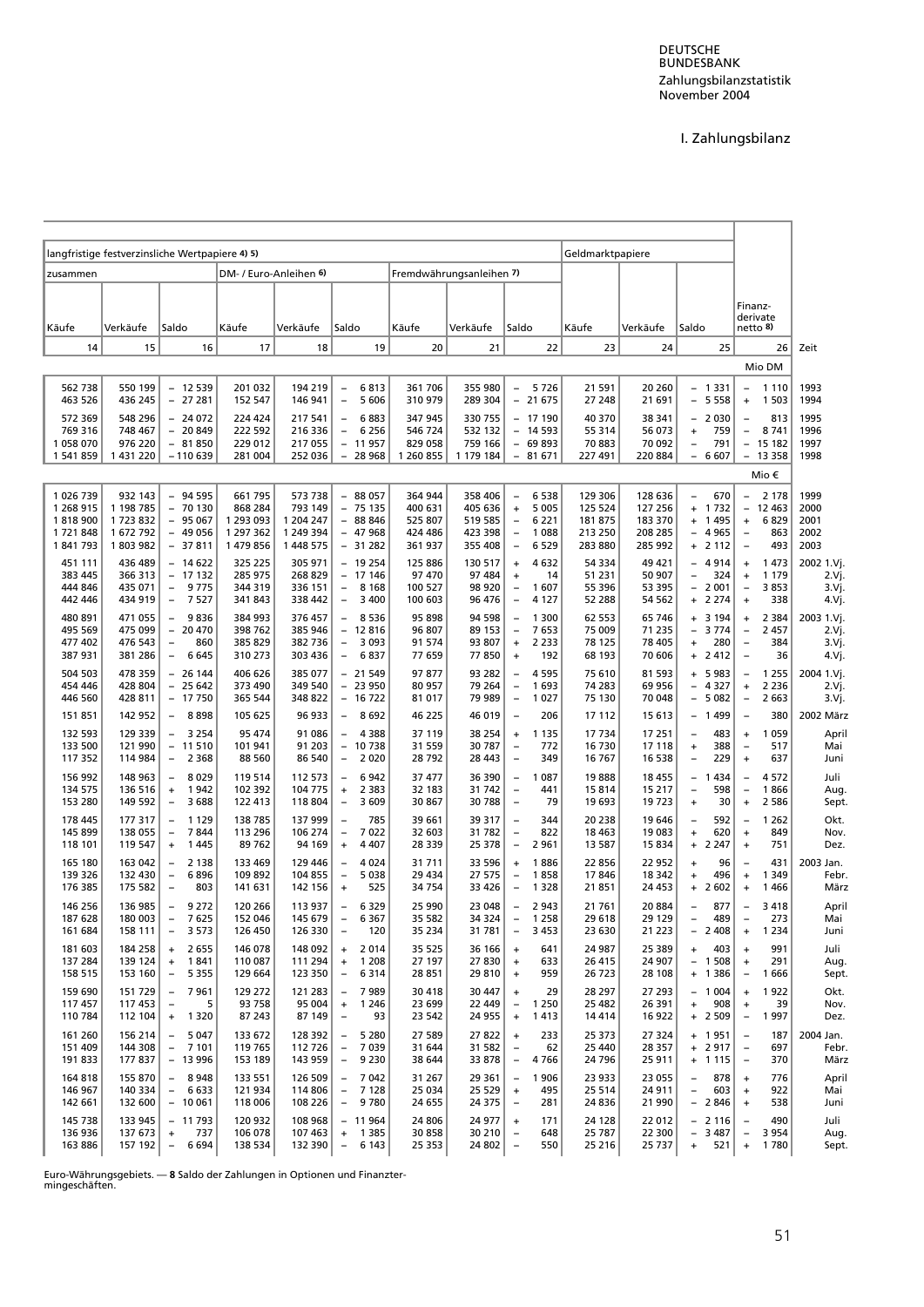

#### noch: 9. Kapitalverkehr mit dem Ausland d) Wertpapieranlagen (ohne Direktinvestitionen)

|                                       |                                          |                                                                                                                                     |                                                                                                                         | Ausländische Anlagen in inländischen Wertpapieren (Zunahme/Kapitaleinfuhr: +) |                                                     |                                                                                                    |                                                 |                                               |                                                                                                                                                  |                                                                                                                                                                                                                   |                                                         |                                                                     |                                                       |                                                         |
|---------------------------------------|------------------------------------------|-------------------------------------------------------------------------------------------------------------------------------------|-------------------------------------------------------------------------------------------------------------------------|-------------------------------------------------------------------------------|-----------------------------------------------------|----------------------------------------------------------------------------------------------------|-------------------------------------------------|-----------------------------------------------|--------------------------------------------------------------------------------------------------------------------------------------------------|-------------------------------------------------------------------------------------------------------------------------------------------------------------------------------------------------------------------|---------------------------------------------------------|---------------------------------------------------------------------|-------------------------------------------------------|---------------------------------------------------------|
|                                       | insgesamt                                |                                                                                                                                     |                                                                                                                         | Dividendenwerte 1)                                                            |                                                     |                                                                                                    |                                                 | Investmentzertifikate                         |                                                                                                                                                  |                                                                                                                                                                                                                   |                                                         |                                                                     | langfristige festverzinsliche Wertpapiere 2) 3)       |                                                         |
|                                       |                                          |                                                                                                                                     |                                                                                                                         |                                                                               |                                                     |                                                                                                    |                                                 |                                               |                                                                                                                                                  | zusammen                                                                                                                                                                                                          |                                                         |                                                                     |                                                       | öffentliche Anleihen 4)                                 |
|                                       | Käufe                                    | Verkäufe                                                                                                                            | Saldo                                                                                                                   | Käufe                                                                         | Verkäufe  Saldo                                     |                                                                                                    | Käufe                                           | Verkäufe                                      | Saldo                                                                                                                                            | Käufe                                                                                                                                                                                                             | Verkäufe                                                | Saldo                                                               | Käufe                                                 | Verkäufe                                                |
| Zeit                                  | $\mathbf{1}$                             | $\overline{2}$                                                                                                                      | 3                                                                                                                       | 4                                                                             | 5                                                   | 6                                                                                                  | $\overline{7}$                                  | 8                                             | 9                                                                                                                                                | 10                                                                                                                                                                                                                | 11                                                      | 12                                                                  | 13                                                    | 14                                                      |
|                                       | Mio DM                                   |                                                                                                                                     |                                                                                                                         |                                                                               |                                                     |                                                                                                    |                                                 |                                               |                                                                                                                                                  |                                                                                                                                                                                                                   |                                                         |                                                                     |                                                       |                                                         |
| 1993<br>1994                          | 2 076 223                                | 1835900<br>2 004 518   1 989 624   + 14 894                                                                                         | $+ 240323$                                                                                                              | 171 292<br>166 984                                                            | 162 714<br>165 726                                  | 8 5 7 7<br>$+$<br>1 2 5 9<br>$\begin{array}{c} + \end{array}$                                      | 9 3 7 2<br>15 0 19                              | 5 3 7 2<br>9 9 67                             | $+4001$                                                                                                                                          | + 5 052   1 801 370   1 778 765   + 22 605                                                                                                                                                                        |                                                         | 1845 598 1634 216 + 211 382                                         |                                                       | 1681 102 1 527 256<br>1672 171   1668 052               |
| 1995<br>1996<br>1997<br>1998          |                                          | 2 239 502 2 164 357 + 75 145<br>2 574 704   2 433 357   + 141 347<br>3 276 768 3 118 751 + 158 017<br>3 940 414 3 675 267 + 265 147 |                                                                                                                         | 160 948<br>237 595<br>385 845<br>659 993                                      | 162 645<br>215 531<br>358 537<br>558 680            | $-1697$<br>$+22064$<br>$+27308$<br>+101 313                                                        | 18 651<br>23 378<br>25 560<br>34 247            | 19 700<br>25 698<br>29 7 32<br>37 022         | $-1049$                                                                                                                                          | 2 025 341   1 939 311   + 86 029<br>$-2319$   2 213 977   2 111 840   + 102 137  <br>$-4172$   2674 625   2552 135   + 122 489   2419 101   2340 960<br>- 2 776 3 025 247 2 871 792 + 153 456 2 594 519 2 517 353 |                                                         |                                                                     | 1854893 1805323<br>1956 994   1912 815                |                                                         |
|                                       | Mio €                                    |                                                                                                                                     |                                                                                                                         |                                                                               |                                                     |                                                                                                    |                                                 |                                               |                                                                                                                                                  |                                                                                                                                                                                                                   |                                                         |                                                                     |                                                       |                                                         |
| 1999<br>2000<br>2001<br>2002<br>2003  | 1893278<br>2 320 649                     | 1725 188<br>2 2 69 5 57<br>2 764 068   2 613 198   + 150 870<br>2 518 939 2 409 156 + 109 783<br>2 832 635   2 741 360   + 91 276   | $+ 168090$<br>$+ 51093$                                                                                                 | 414 648<br>773 718<br>713 523<br>584 982<br>620 093                           | 392 029<br>808 451<br>626 711<br>569 269<br>595 890 | $+22619$<br>$-34733$<br>$+86812$<br>$+ 15712$<br>$+24204$                                          | 28 8 24<br>48 641<br>42 715<br>84 062<br>85 856 | 23 063<br>37 640<br>41764<br>84 734<br>87 386 | $+ 5761$<br>$+11000$<br>951<br>$+$<br>673<br>$\qquad \qquad -$<br>$-1530$                                                                        | 1 296 232<br>  1 258 451<br>1740 089<br>  1 510 133<br>  1 700 183                                                                                                                                                | 1 198 639<br>1 183 932<br>$1426661$ +<br>1 630 940 $ +$ | 97 594<br>$+$<br>$+ 74519$<br>$1659790 + 80299$<br>83 473<br>69 243 | 999 134<br>897 812<br>1 122 020<br>979 406<br>1079906 | 966 693<br>875 370<br>1 114 274<br>929 204<br>1 059 470 |
| 2002 1.Vj.<br>2.Vj.<br>3.Vj.<br>4.Vj. | 634 692<br>622 760<br>639 185<br>622 302 | 606 757<br>574 618<br>598 923<br>$628858$ -                                                                                         | $+$<br>27 934<br>$+ 48141$<br>$+ 40263$<br>6 5 5 6                                                                      | 151 551<br>186 933<br>134 226<br>112 271                                      | 146 623<br>177 700<br>135 119<br>109 828            | 4 9 2 8<br>$\ddot{}$<br>9 2 3 4<br>$+$<br>893<br>$\overline{\phantom{a}}$<br>$\pmb{+}$<br>2 4 4 3  | 19 422<br>18713<br>21 380<br>24 547             | 18 3 67<br>19714<br>20 388<br>26 265          | + 1055<br>$-1001$<br>992<br>$\ddot{}$<br>$-1719$                                                                                                 | 402 429<br>335 393<br>390 810<br>381 502                                                                                                                                                                          | 301 217<br>$387401$ -                                   | $370310 + 32119$<br>$ + $<br>34 176<br>367 732 + 23 077<br>5899     | 253 482<br>213 310<br>254 397<br>258 217              | 234 674<br>193 783<br>249 082<br>251 664                |
| 2003 1.Vj.<br>2.Vj.<br>3.Vj.<br>4.Vj. | 681988<br>748 262<br>706 183<br>696 202  | 652 995<br>712 257<br>710 981                                                                                                       | 28 993<br>$\begin{array}{c} + \end{array}$<br>$+$<br>36 005<br>$\overline{\phantom{a}}$<br>4 7 9 8<br>$665127$ + 31 075 | 100 357<br>191 299<br>157 463<br>170 974                                      | 103 715<br>187 031<br>154 474<br>150 669            | 3 3 5 8<br>$\overline{\phantom{a}}$<br>$+ 4267$<br>$+ 2989$<br>$+20306$                            | 23 105<br>21 646<br>21 977<br>19 128            | 23 972<br>21 785<br>22 779<br>18850           | 867<br>$\overline{\phantom{a}}$<br>139<br>$\overline{\phantom{a}}$<br>802<br>$\overline{\phantom{a}}$<br>278<br>$\begin{array}{c} + \end{array}$ | 441 383<br>423 570<br>426 574<br>408 657                                                                                                                                                                          | 392 764   +<br>$420230 +$<br>$394268$ +                 | 423 678 + 17 705<br>30 806<br>6 3 4 3<br>14 389                     | 287 974<br>281 541<br>266 122<br>244 269              | 273 933<br>266 845<br>275 634<br>243 058                |
| 2004 1.Vj.<br>2.Vj.<br>3.Vj.          | 891 066<br>903 998<br>705 034            | 857 003<br>902 474                                                                                                                  | $+ 34063$<br>1 5 2 3<br>$\ddot{}$<br>$666004$ + 39 030                                                                  | 230 901<br>324 730<br>140 651                                                 | 228 108<br>336 469<br>133 913                       | $+ 2793$<br>$-11739$<br>$+ 6738$                                                                   | 18 5 5 6<br>13831<br>16 16 6                    | 17721<br>14812<br>12 128                      | 835<br>$\ddot{}$<br>981<br>$\overline{\phantom{a}}$<br>$+4038$                                                                                   | 543 545<br>470 249<br>453 057                                                                                                                                                                                     | $454813 +$                                              | $500631$ + 42 914<br>15 4 36<br>$418820 \mid + 34237$               | 327 432<br>270 589<br>275 087                         | 308 460<br>275 096<br>260 230                           |
| 2002 März<br>April<br>Mai<br>Juni     | 212 421<br>193 747<br>210 383<br>218 630 | $196393 +$<br>196 737<br>191 730                                                                                                    | 16 028<br>2 9 9 0<br>$\overline{\phantom{a}}$<br>$+ 18652$<br>$186$ 151 + 32 479                                        | 53 184<br>50 565<br>70 933<br>65 436                                          | 49 747<br>58 449<br>61 533<br>57 718                | 3 4 3 7<br>$\ddot{}$<br>7884<br>$\overline{\phantom{a}}$<br>$+$<br>9 4 0 0<br>7 7 1 8<br>$+$       | 6864<br>5890<br>6 2 5 5<br>6 5 6 7              | 6474<br>6 3 0 3<br>5753<br>7658               | 390<br>$\ddot{}$<br>413<br>$\overline{\phantom{a}}$<br>502<br>$\begin{array}{c} + \end{array}$<br>$-1090$                                        | 134 807<br>110 749<br>107 257<br>117 386                                                                                                                                                                          | $120699$ +<br>$102615$ +<br>102 396                     | 14 108<br>8 1 3 4<br>4861<br>$\vert + \vert$<br>$96\,206$ + 21 180  | 85 492<br>70 679<br>66 456<br>76 175                  | 76 608<br>63 935<br>67 103<br>62 746                    |
| Juli<br>Aug.<br>Sept.                 | 234 301<br>200 743<br>204 142            | 211 969<br>192 895<br>$194058$ +                                                                                                    | $+$<br>22 332<br>7847<br>$\ddot{}$<br>10 084                                                                            | 55 4 48<br>40 037<br>38 741                                                   | 55 352<br>40 489<br>39 278                          | 96<br>$\overline{+}$<br>452<br>$\qquad \qquad -$<br>536<br>$\overline{\phantom{a}}$                | 7 3 8 5<br>7 5 3 7<br>6458                      | 7 109<br>6 2 6 7<br>7012                      | 276<br>$\ddot{}$<br>$+ 1271$<br>554<br>$\overline{\phantom{a}}$                                                                                  | 136 688<br>124 280<br>129 842                                                                                                                                                                                     | 123 342<br>$124495$ +                                   | 119 896 + 16 792<br>938<br>$\vert +$<br>5 3 4 7                     | 87 379<br>82720<br>84 298                             | 79 476<br>85 562<br>84 044                              |
| Okt.<br>Nov.<br>Dez.                  | 229 780<br>201 216<br>191 306            | $228639+$<br>195 453<br>204 766                                                                                                     | 1 1 4 1<br>5763<br>$\ddot{}$<br>$\overline{\phantom{a}}$<br>13 460                                                      | 42 252<br>37 023<br>32 995                                                    | 41 512<br>35 981<br>32 336                          | 741<br>$\overline{+}$<br>1 0 4 3<br>$\begin{array}{c} + \end{array}$<br>660<br>$\ddot{}$           | 8718<br>9 2 5 3<br>6 5 7 6                      | 8734<br>8929<br>8 6 0 3                       | 16<br>$\overline{\phantom{a}}$<br>324<br>$\begin{array}{c} + \end{array}$<br>$-2027$                                                             | 143 182<br>115 624<br>122 696                                                                                                                                                                                     | $143051 +$<br>$114066$ +<br>130 285                     | 132<br>1 5 5 8<br>7 5 9 0<br>$\overline{\phantom{a}}$               | 98 698<br>76 565<br>82 953                            | 95 407<br>68 993<br>87 264                              |
| 2003 Jan.<br>Febr.<br>März            | 230 142<br>200 248<br>251 599            | 225 341<br>189 292<br>$238361+$                                                                                                     | 4800<br>$\ddot{}$<br>10 955<br>$\bf{+}$<br>13 238                                                                       | 35 632<br>29 439<br>35 286                                                    | 37 093<br>31 622<br>35 001                          | 1460<br>$\overline{\phantom{a}}$<br>2 1 8 2<br>$\overline{\phantom{a}}$<br>285<br>$\ddot{}$        | 7998<br>6792<br>8 3 1 5                         | 8720<br>6739<br>8513                          | 722<br>$\overline{\phantom{a}}$<br>52<br>$\begin{array}{c} + \end{array}$<br>198<br>$\overline{\phantom{a}}$                                     | 142 175<br>123 187<br>176 021                                                                                                                                                                                     | 139 856<br>121 135                                      | 2 3 2 0<br>$+$<br>2052<br>$\vert +$<br>$162687$ + 13 334            | 89 618<br>77 694<br>120 662                           | 84 853<br>76 322<br>112 757                             |
| April<br>Mai<br>Juni                  | 217 737<br>252 971<br>277 554            | $208003$ +                                                                                                                          | 9734<br>241 848 + 11 123<br>262 406 + 15 148                                                                            | 51 222<br>52 816<br>87 261                                                    | 52 399<br>55 153<br>79 480                          | $-1177$<br>2 3 3 7<br>$\overline{\phantom{a}}$<br>7 781<br>$+$                                     | 6819<br>8 2 6 8<br>6 5 6 0                      | 6871<br>8 3 6 6<br>6 5 4 8                    | 52<br>$\overline{\phantom{a}}$<br>98<br>$\qquad \qquad -$<br>12<br>$\pm$                                                                         | 124 070<br>147 153<br>152 347                                                                                                                                                                                     | $138501$ +                                              | $113282$ + 10788<br>8 6 5 2<br>$140980 + 11367$                     | 75 854<br>99 063<br>106 624                           | 74 510<br>95 025<br>97 310                              |
| Juli<br>Aug.<br>Sept.                 | 242 151<br>214 707<br>249 326            | 242 873<br>$220136$ -<br>$247972$ +                                                                                                 | $\overline{\phantom{a}}$<br>722<br>5429<br>1 3 5 3                                                                      | 53 027<br>44 201<br>60 236                                                    | 52 155<br>41740<br>60 580                           | 872<br>$\ddot{}$<br>2 4 6 1<br>$\begin{array}{c} + \end{array}$<br>$\overline{\phantom{a}}$<br>344 | 7 1 2 4<br>7678<br>7 1 7 5                      | 7764<br>6926<br>8 0 8 9                       | 640<br>$\overline{\phantom{a}}$<br>752<br>$\bf{+}$<br>914<br>$\overline{\phantom{a}}$                                                            | 148 768<br>129 594<br>148 211                                                                                                                                                                                     | $145397 +$<br>$126590 +$<br>$148243$ -                  | 3 3 7 1<br>3 0 0 4<br>32                                            | 92 105<br>80 261<br>93 756                            | 96 264<br>78 914<br>100 456                             |
| Okt.<br>Nov.<br>Dez.                  | 268 003<br>227 130<br>201 069            | 234 858 +<br>$228325$ -<br>$201944$ -                                                                                               | 33 145<br>1 1 9 4<br>875                                                                                                | 64 006<br>51 122<br>55 846                                                    | 51 590<br>46 844<br>52 234                          | $+ 12416$<br>$+ 4278$<br>$+ 3612$                                                                  | 7916<br>5 2 1 3<br>5999                         | 6 6 2 5<br>6014<br>6 2 1 1                    | $+ 1291$<br>802<br>$\qquad \qquad -$<br>$\qquad \qquad -$<br>212                                                                                 | 161 497<br>134 637<br>112 523                                                                                                                                                                                     | $138930 -$<br>$112118$ +                                | $143221$ + 18277<br>4 2 9 3<br>405                                  | 98 128<br>73 207<br>72 934                            | 86 150<br>80 40 5<br>76 503                             |
| 2004 Jan.<br>Febr.<br>März            | 277 874<br>281 124<br>332 068            | $272754$ +<br>$324550 +$                                                                                                            | 259 699 + 18 175<br>8 3 7 0<br>7517                                                                                     | 74 416<br>77 761<br>78 724                                                    | 77 103<br>67 062<br>83 943                          | $-2687$<br>$+ 10699$<br>$-5219$                                                                    | 6 1 2 9<br>4956<br>7471                         | 6435<br>4 600<br>6 686                        | 306<br>$\overline{\phantom{a}}$<br>356<br>$\bf{+}$<br>785<br>$\begin{array}{c} + \end{array}$                                                    | 162 022<br>169 865<br>211 659                                                                                                                                                                                     | $162199$ +                                              | $137713$ + 24 309<br>7 665<br>200 719 + 10 939                      | 99 814<br>98 485<br>129 133                           | 80 998<br>100 150<br>127 312                            |
| April<br>Mai<br>Juni                  | 298 369<br>304 440<br>301 189            | $303540$ -<br>$302697 +$<br>$296237 +$                                                                                              | 5 1 7 2<br>1744<br>4952                                                                                                 | 103 639<br>120 998<br>100 094                                                 | 127 303<br>126 659<br>82 507                        | $-23664$<br>$-5661$<br>+ 17 587                                                                    | 4761<br>4 9 4 7<br>4 1 2 3                      | 4958<br>5 1 8 5<br>4668                       | 198<br>$\qquad \qquad -$<br>238<br>$\qquad \qquad -$<br>$\qquad \qquad -$<br>545                                                                 | 158 991<br>147 329<br>163 929                                                                                                                                                                                     |                                                         | $138885$ + 20 106<br>$138647$ + 8682<br>177 281 - 13 352            | 88 528<br>83 345<br>98 716                            | 81 802<br>83 373<br>109 921                             |
| Juli<br>Aug.<br>Sept.                 | 246 110<br>211 605<br>247 318            | $245466 +$                                                                                                                          | $224603$ + 21507<br>$195934 + 15671$<br>1852                                                                            | 48 218<br>44 237<br>48 197                                                    | 44 580<br>44 205<br>45 128                          | $+ 3638$<br>32<br>$\bf{+}$<br>$+ 3068$                                                             | 7997<br>4 8 4 4<br>3 3 2 5                      | 4319<br>3 9 8 9<br>3821                       | $+3679$<br>856<br>$+$<br>497<br>$\overline{\phantom{a}}$                                                                                         | 157 149<br>127 720<br>168 187                                                                                                                                                                                     |                                                         | $141857$ + 15 292<br>113 993 + 13 728<br>$162970$ + 5217            | 91 644<br>80 525<br>102 918                           | 79 164<br>71 554<br>109 512                             |

1 Einschl. Genuss-Scheine. — 2 Hierzu zählen auch variabel verzinsliche An-<br>leihen. — 3 Ab 1975 ohne Stückzinsen. — 4 Einschl. Anleihen der früheren bitalt. — 5 In den Käufen sind auch die Nettosalden der bis Ende 1998 dur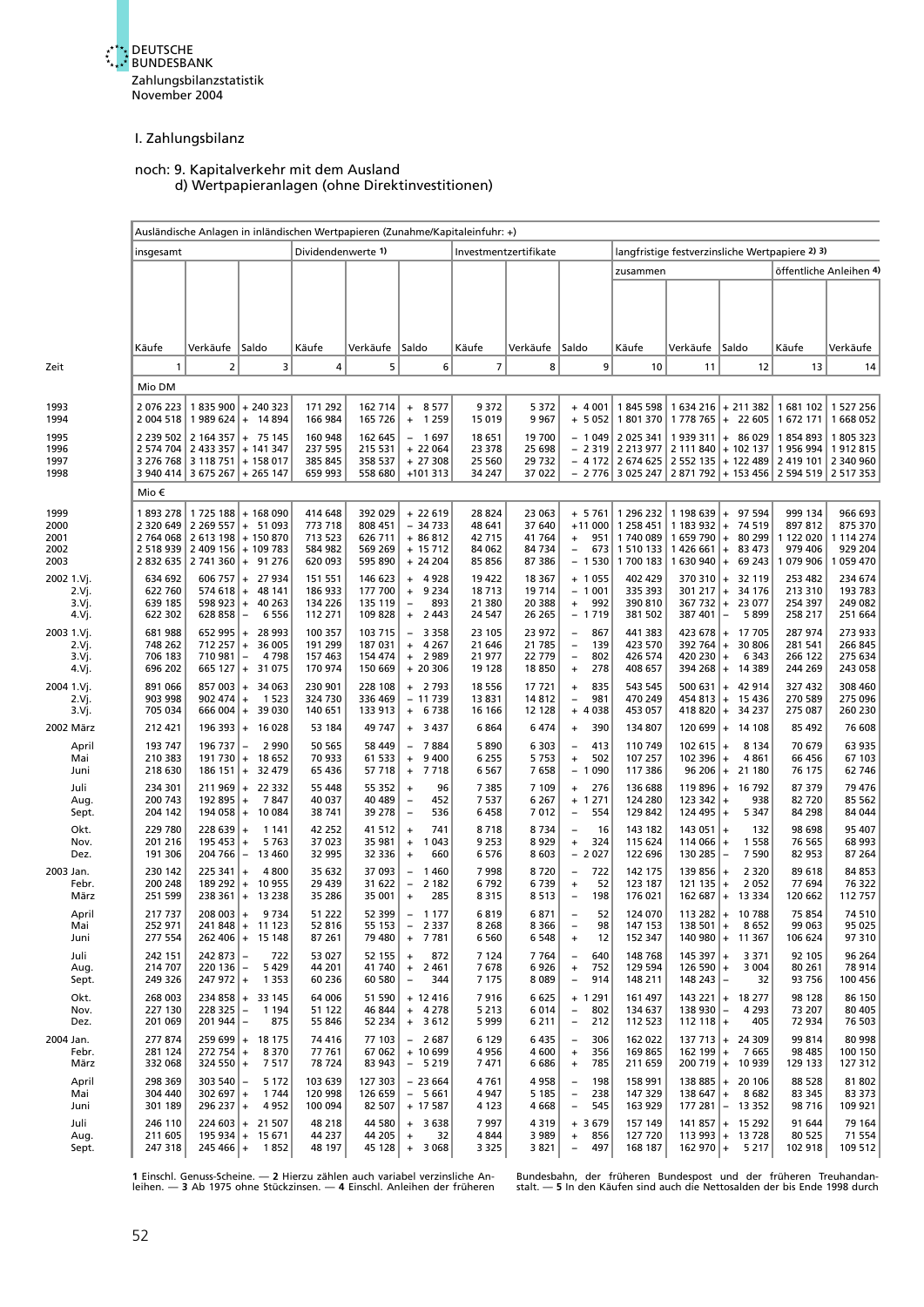#### DEUTSCHE BUNDESBANK Zahlungsbilanzstatistik November 2004

### I. Zahlungsbilanz

|                                                                                                                                                          |                                              | private Anleihen                                    |                                                     |                                                                                                                                           | Geldmarktpapiere<br>zusammen                        |                                                     |                                                                     | öffentliche Emittenten                                        |                                                |                                                                                               | private Emittenten                                  |                                                    |                                                                                          |                                          |
|----------------------------------------------------------------------------------------------------------------------------------------------------------|----------------------------------------------|-----------------------------------------------------|-----------------------------------------------------|-------------------------------------------------------------------------------------------------------------------------------------------|-----------------------------------------------------|-----------------------------------------------------|---------------------------------------------------------------------|---------------------------------------------------------------|------------------------------------------------|-----------------------------------------------------------------------------------------------|-----------------------------------------------------|----------------------------------------------------|------------------------------------------------------------------------------------------|------------------------------------------|
|                                                                                                                                                          |                                              |                                                     |                                                     |                                                                                                                                           |                                                     |                                                     |                                                                     |                                                               |                                                |                                                                                               |                                                     |                                                    |                                                                                          |                                          |
|                                                                                                                                                          | Saldo                                        | Käufe                                               | Verkäufe                                            | Saldo                                                                                                                                     | Käufe                                               | Verkäufe                                            | Saldo                                                               | Käufe 5)                                                      | Verkäufe                                       | Saldo                                                                                         | Käufe                                               | Verkäufe                                           | Saldo                                                                                    |                                          |
|                                                                                                                                                          | 15                                           | 16                                                  | 17                                                  | 18                                                                                                                                        | 19                                                  | 20                                                  | 21                                                                  | 22                                                            | 23                                             | 24                                                                                            | 25                                                  | 26                                                 | 27<br>Mio DM                                                                             | Zeit                                     |
| $\ddot{}$                                                                                                                                                | + 153 845<br>4 1 1 9                         | 164 496<br>129 199                                  | 106 959<br>110 713                                  | $+ 57537$<br>$+ 18486$                                                                                                                    | 49 961<br>21 144                                    | 33 598<br>35 166                                    | $+16363$<br>$-14022$                                                | 18 4 63<br>$\overline{\phantom{a}}$<br>11 631                 | 3 2 3 3<br>789                                 | $+15230$<br>$-12420$                                                                          | 31 4 98<br>32776                                    | 30 365<br>34 378                                   | $+ 1133$<br>$-1602$                                                                      | 1993<br>1994                             |
| $\begin{array}{c} + \end{array}$<br>$\ddot{}$<br>$\ddot{}$<br>$\ddot{}$                                                                                  | 49 570<br>44 178<br>78 141<br>77 166         | 170 448<br>256 983<br>255 524<br>430 728            | 133 988<br>199 025<br>211 175<br>354 439            | $+ 36460$<br>+ 57 959<br>$+ 44348$<br>+ 76 289                                                                                            | 34 562<br>99 754<br>190 738<br>220 927              | 42 700<br>80 289<br>178 347<br>207 773              | $-8138$<br>+ 19 465<br>+ 12 391<br>+ 13 155                         | 3855<br>$\overline{\phantom{a}}$<br>27720<br>70 051<br>63 743 | 113<br>12829<br>63 284<br>70868                | $-3968$<br>+ 14 891<br>$+ 6767$<br>$-7124$                                                    | 38 417<br>72 034<br>120 687<br>157 184              | 42 587<br>67 459<br>115 063<br>136 905             | $-4170$<br>$+ 4575$<br>$+ 5624$<br>$+20279$                                              | 1995<br>1996<br>1997<br>1998             |
|                                                                                                                                                          |                                              |                                                     |                                                     |                                                                                                                                           |                                                     |                                                     |                                                                     |                                                               |                                                |                                                                                               |                                                     |                                                    | Mio €                                                                                    |                                          |
| $\begin{array}{c} + \end{array}$<br>$\begin{array}{c} + \end{array}$<br>$\bf{+}$<br>$\begin{array}{c} + \end{array}$<br>$\begin{array}{c} + \end{array}$ | 32 442<br>22 442<br>7745<br>50 201<br>20 435 | 297 098<br>360 638<br>618 069<br>530 728<br>620 278 | 231 946<br>308 562<br>545 515<br>497 457<br>571 469 | $+ 65152$<br>$+ 52077$<br>+ 72 554<br>$+ 33271$<br>$+ 48808$                                                                              | 153 573<br>239 840<br>267 741<br>339 762<br>426 502 | 111 457<br>239 534<br>284 932<br>328 492<br>427 144 | $+42116$<br>306<br>$+$<br>$-17191$<br>$+11271$<br>642<br>$-$        | 27 168<br>26 989<br>39 399<br>61751<br>81 482                 | 27 005<br>26 843<br>32 694<br>55 038<br>79 719 | 162<br>$+$<br>146<br>$\ddot{}$<br>$+ 6705$<br>$+ 6713$<br>1763<br>$+$                         | 126 405<br>212 851<br>228 342<br>278 012<br>345 020 | 84 452<br>212 692<br>252 239<br>273 454<br>347 425 | $+41954$<br>160<br>$+$<br>$-23896$<br>$+ 4558$<br>$-2405$                                | 1999<br>2000<br>2001<br>2002<br>2003     |
| $\begin{array}{c} + \end{array}$<br>$\bf{+}$<br>$\begin{array}{c} + \end{array}$<br>$\begin{array}{c} + \end{array}$                                     | 18 807<br>19 527<br>5 3 1 5<br>6 5 5 2       | 148 948<br>122 083<br>136 412<br>123 286            | 135 636<br>107 434<br>118 650<br>135 737            | $+ 13312$<br>$+ 14649$<br>+ 17 762<br>12 452<br>$\overline{\phantom{a}}$                                                                  | 61 289<br>81721<br>92 770<br>103 982                | 71 458<br>75 988<br>75 684<br>105 363               | $-10168$<br>$+ 5733$<br>$+17086$<br>$-1381$                         | 5970<br>17471<br>20 214<br>18 0 96                            | 11 534<br>13 248<br>8 4 6 5<br>21 791          | 5 5 6 4<br>$+ 4223$<br>+ 11 749<br>$-3695$                                                    | 55 319<br>64 250<br>72 556<br>85 886                | 59 924<br>62 740<br>67 219<br>83 572               | $-4604$<br>$+ 1510$<br>$+ 5337$<br>$+ 2314$                                              | 2002 1.Vj.<br>$2.V$ j.<br>3.Vj.<br>4.Vj. |
| $\begin{array}{c} + \end{array}$<br>$\ddot{}$<br>$\ddot{}$                                                                                               | 14 041<br>14 696<br>9 5 1 2<br>1 2 1 1       | 153 409<br>142 029<br>160 452<br>164 388            | 149 745<br>125 918<br>144 596<br>151 210            | 3 6 6 4<br>$\ddot{}$<br>$+ 16110$<br>+ 15 856<br>$+ 13178$                                                                                | 117 142<br>111 747<br>100 169<br>97 443             | 101 630<br>110 677<br>113 497<br>101 340            | $+15512$<br>$+ 1071$<br>$-13328$<br>$-3897$                         | 18874<br>21 0 23<br>20 4 96<br>21 090                         | 20 092<br>19 913<br>19 629<br>20 085           | $-1218$<br>$+ 1110$<br>867<br>$\ddot{}$<br>1 0 0 4<br>$\ddot{}$                               | 98 269<br>90 724<br>79 674<br>76 354                | 81 538<br>90 763<br>93 868<br>81 255               | + 16 730<br>39<br>$\overline{\phantom{0}}$<br>$-14195$<br>$-4902$                        | 2003 1.Vj.<br>2.Vj.<br>3.Vj.<br>4.Vj.    |
| $\ddot{}$<br>$\ddot{}$                                                                                                                                   | 18 972<br>4 5 0 7<br>14 857                  | 216 114<br>199 660<br>177 969                       | 192 171<br>179 717<br>158 590                       | $+ 23942$<br>19 943<br>$\ddot{}$<br>+ 19 379                                                                                              | 98 063<br>95 187<br>95 160                          | 110 543<br>96 381<br>101 143                        | $-12479$<br>$-1193$<br>$-5983$                                      | 24 4 66<br>21 298<br>23 218                                   | 24 3 98<br>22 073<br>21834                     | 68<br>$\ddot{}$<br>775<br>1 3 8 4<br>$\ddot{}$                                                | 73 597<br>73 889<br>71942                           | 86 145<br>74 307<br>79 309                         | $-12547$<br>419<br>$\overline{\phantom{0}}$<br>- 7367                                    | 2004 1.Vj.<br>$2.V$ j.<br>3.Vj.          |
| $\ddot{}$<br>$\begin{array}{c} + \end{array}$<br>$\ddot{}$                                                                                               | 8884<br>6745<br>647<br>13 4 29               | 49 315<br>40 070<br>40 801<br>41 212                | 44 091<br>38 680<br>35 293<br>33 460                | 5 2 2 5<br>$\ddot{}$<br>1 3 8 9<br>$\ddot{}$<br>5 5 0 8<br>$\begin{array}{c} + \end{array}$<br>7752<br>$\ddot{}$                          | 17 565<br>26 543<br>25 938<br>29 241                | 19 473<br>29 370<br>22 048<br>24 570                | $-1908$<br>2827<br>$\overline{\phantom{0}}$<br>+ 3889<br>$+ 4671$   | 557<br>6 5 5 2<br>4583<br>6 3 3 6                             | 376<br>10 685<br>829<br>1734                   | 181<br>$\ddot{}$<br>4 1 3 3<br>+ 3754<br>$+ 4602$                                             | 17 008<br>19 991<br>21 3 5 5<br>22 905              | 19 097<br>18 685<br>21 219<br>22 836               | $-2089$<br>$+ 1306$<br>135<br>$\ddot{}$<br>69<br>$\ddot{}$                               | 2002 März<br>April<br>Mai<br>Juni        |
| $\ddot{}$<br>$\overline{\phantom{0}}$<br>$\ddot{}$                                                                                                       | 7 9 0 3<br>2 8 4 2<br>254                    | 49 309<br>41 560<br>45 543                          | 40 4 20<br>37 780<br>40 450                         | 8889<br>$\ddot{}$<br>3780<br>$\bf{+}$<br>5 0 9 3<br>$\ddot{}$                                                                             | 34 780<br>28 8 88<br>29 101                         | 29 612<br>22 798<br>23 274                          | $+ 5168$<br>$+ 6090$<br>$+ 5828$                                    | 9 0 0 4<br>5815<br>5 3 9 5                                    | 6 1 2 4<br>1 3 5 3<br>988                      | $+ 2880$<br>$+ 4462$<br>$+ 4407$                                                              | 25 7 7 6<br>23 073<br>23 706                        | 23 488<br>21 4 45<br>22 286                        | $+ 2288$<br>1 628<br>$+$<br>$+ 1421$                                                     | Juli<br>Aug.<br>Sept.                    |
| $\begin{array}{c} + \end{array}$<br>$\begin{array}{c} + \end{array}$<br>$\overline{\phantom{0}}$                                                         | 3 2 9 1<br>7 5 7 2<br>4 3 1 1                | 44 484<br>39 059<br>39 742                          | 47 643<br>45 073<br>43 0 21                         | 3 1 5 9<br>$\overline{\phantom{a}}$<br>$\overline{\phantom{a}}$<br>6014<br>3 2 7 9<br>$\overline{\phantom{a}}$                            | 35 627<br>39 315<br>29 0 39                         | 35 343<br>36 478<br>33 542                          | 285<br>$+$<br>$+ 2837$<br>4 5 0 3<br>$\overline{\phantom{0}}$       | 6 1 2 6<br>7 2 6 9<br>4701                                    | 7390<br>7821<br>6 5 8 0                        | $-1264$<br>552<br>$\overline{\phantom{0}}$<br>- 1879                                          | 29 502<br>32 047<br>24 3 38                         | 27 953<br>28 657<br>26 962                         | $+ 1549$<br>$+ 3390$<br>$-2624$                                                          | Okt.<br>Nov.<br>Dez.                     |
| $\begin{array}{c} + \end{array}$<br>$\ddot{}$<br>$\begin{array}{c} + \end{array}$                                                                        | 4765<br>1 3 7 2<br>7 9 0 5                   | 52 557<br>45 493<br>55 359                          | 55 002<br>44 813<br>49 930                          | 2 4 4 5<br>$\overline{\phantom{a}}$<br>681<br>$\ddot{}$<br>5 4 2 9<br>$\ddot{}$                                                           | 44 336<br>40 829<br>31 977                          | 39 673<br>29 7 96<br>32 160                         | $+ 4662$<br>+ 11 033<br>183<br>$\overline{\phantom{a}}$             | 7 1 7 1<br>5 1 9 7<br>6 5 0 6                                 | 7 2 6 0<br>5 5 8 5<br>7 2 4 7                  | 89<br>$\overline{\phantom{0}}$<br>388<br>$\overline{\phantom{0}}$<br>741<br>$\qquad \qquad -$ | 37 165<br>35 632<br>25 471                          | 32 413<br>24 211<br>24 914                         | $+ 4752$<br>$+ 11 421$<br>558<br>$+$                                                     | 2003 Jan.<br>Febr.<br>März               |
| $\begin{array}{c} + \end{array}$<br>$\ddot{}$<br>$\ddot{}$                                                                                               | 1 3 4 3<br>4 0 3 9<br>9 3 1 4                | 48 216<br>48 089<br>45 723                          | 38772<br>43 476<br>43 670                           | 9 4 4 4<br>$\ddot{}$<br>4613<br>$\ddot{}$<br>2 0 5 3<br>$\begin{array}{c} + \end{array}$                                                  | 35 626<br>44 734<br>31 387                          | 35 450<br>39828<br>35 399                           | 176<br>$\ddot{}$<br>$+ 4906$<br>4 0 1 2<br>$\overline{\phantom{0}}$ | 6 3 3 5<br>9 1 1 2<br>5 5 7 6                                 | 5986<br>7576<br>6352                           | 349<br>$+$<br>1 5 3 6<br>+<br>776<br>L,                                                       | 29 291<br>35 623<br>25 811                          | 29 4 64<br>32 252<br>29 047                        | 173<br>$\overline{\phantom{0}}$<br>3 3 7 1<br>$+$<br>3 2 3 6<br>$\overline{\phantom{0}}$ | April<br>Mai<br>Juni                     |
| $\ddot{}$<br>$\overline{\phantom{0}}$                                                                                                                    | 4 1 5 9<br>1 3 4 6<br>6699                   | 56 663<br>49 333<br>54 455                          | 49 133<br>47 675<br>47788                           | 7 5 3 0<br>$\begin{array}{c} + \end{array}$<br>1658<br>$\begin{array}{c} + \end{array}$<br>6 6 6 7<br>$\bf{+}$                            | 33 231<br>33 2 34<br>33 704                         | 37 556<br>44 880<br>31 061                          | $-4325$<br>$-11645$<br>$+ 2643$                                     | 6375<br>6 5 3 5<br>7 5 8 6                                    | 6460<br>6605<br>6 564                          | 85<br>70<br>$\overline{a}$<br>1 0 2 2<br>$\ddot{}$                                            | 26 857<br>26 700<br>26 118                          | 31 097<br>38 275<br>24 4 96                        | $-4240$<br>$-11576$<br>$+ 1621$                                                          | Juli<br>Aug.<br>Sept.                    |
| $\begin{array}{c} + \end{array}$<br>$\overline{\phantom{0}}$<br>$\overline{\phantom{0}}$                                                                 | 11 977<br>7 1 9 8<br>3 5 6 9                 | 63 369<br>61 430<br>39 589                          | 57 070<br>58 525<br>35 615                          | 6 2 9 9<br>$\bf{+}$<br>2 9 0 5<br>$\begin{array}{c} + \end{array}$<br>3 9 7 4<br>$\begin{array}{c} + \end{array}$                         | 34 584<br>36 159<br>26 700                          | 33 4 23<br>36 536<br>31 382                         | + 1 161<br>377<br>$\overline{\phantom{a}}$<br>$-4681$               | 6934<br>7915<br>6 2 4 1                                       | 6769<br>7036<br>6 2 8 0                        | 164<br>$\ddot{}$<br>879<br>$\ddot{}$<br>39<br>$\overline{a}$                                  | 27 650<br>28 245<br>20 459                          | 26 653<br>29 500<br>25 102                         | 997<br>$+$<br>$-1256$<br>4 6 4 2<br>$\overline{\phantom{0}}$                             | Okt.<br>Nov.<br>Dez.                     |
| $\begin{array}{c} + \end{array}$<br>$\overline{\phantom{0}}$<br>$\begin{array}{c} + \end{array}$                                                         | 18816<br>1666<br>1821                        | 62 208<br>71 380<br>82 526                          | 56 715<br>62 049<br>73 408                          | 5 4 9 3<br>$\begin{array}{c} + \end{array}$<br>9 3 3 1<br>$\begin{array}{c} + \end{array}$<br>9 1 1 8<br>$\begin{array}{c} + \end{array}$ | 35 307<br>28 543<br>34 214                          | 38 4 48<br>38 893<br>33 202                         | $-3141$<br>$-10351$<br>$+ 1012$                                     | 9773<br>5 8 4 4<br>8849                                       | 8784<br>8 1 8 0<br>7434                        | 989<br>$\ddot{}$<br>2 3 3 5<br>$\overline{\phantom{0}}$<br>1415<br>$+$                        | 25 534<br>22 698<br>25 365                          | 29 663<br>30 714<br>25 768                         | - 4130<br>$-8015$<br>$\overline{\phantom{a}}$<br>403                                     | 2004 Jan.<br>Febr.<br>März               |
| $\begin{array}{c} + \end{array}$<br>$\overline{\phantom{0}}$                                                                                             | 6726<br>28<br>11 205                         | 70 463<br>63 984<br>65 213                          | 57 083<br>55 274<br>67 360                          | 13 380<br>$\ddot{}$<br>8710<br>$\begin{array}{c} + \end{array}$<br>2 1 4 7<br>$\overline{\phantom{a}}$                                    | 30 978<br>31 166<br>33 042                          | 32 394<br>32 206<br>31781                           | $-1416$<br>$-1039$<br>$+ 1262$                                      | 6 1 5 7<br>8610<br>6 5 3 1                                    | 7 5 0 2<br>7617<br>6954                        | 1 3 4 5<br>$\overline{\phantom{0}}$<br>$\ddot{}$<br>993<br>423<br>$\overline{\phantom{0}}$    | 24 821<br>22 556<br>26 511                          | 24 893<br>24 5 88<br>24 8 26                       | 71<br>$\overline{\phantom{0}}$<br>$\overline{\phantom{0}}$<br>2 0 3 2<br>$+ 1685$        | April<br>Mai<br>Juni                     |
| $\begin{array}{c} + \end{array}$<br>$\begin{array}{c} + \end{array}$                                                                                     | 12 481<br>8971<br>6 5 9 5                    | 65 504<br>47 195<br>65 270                          | 62 693<br>42 439<br>53 458                          | 2811<br>$\ddot{}$<br>4756<br>$\bf{+}$<br>$+ 11812$                                                                                        | 32 746<br>34 804<br>27 610                          | 33 848<br>33 748<br>33 547                          | $-1102$<br>+ 1055<br>$-5937$                                        | 8 1 6 5<br>8 2 1 0<br>6843                                    | 6721<br>7318<br>7795                           | 443<br>$+$<br>-1<br>892<br>$\ddot{}$<br>951<br>$\overline{a}$                                 | 24 582<br>26 594<br>20 767                          | 27 127<br>26 430<br>25 7 52                        | $-2545$<br>$+$<br>163<br>$-4985$                                                         | Juli<br>Aug.<br>Sept.                    |

die Bundesbank an Gebietsfremde abgegebenen Liquiditätspapiere und die<br>von März 1993 bis März 1995 an Gebietsfremde verkauften Bundes-

bank-Liquiditäts-U-Schätze enthalten. Diese sind aus Bestandsverände-<br>rungen abgeleitet und lassen sich nicht in Käufe und Verkäufe aufteilen.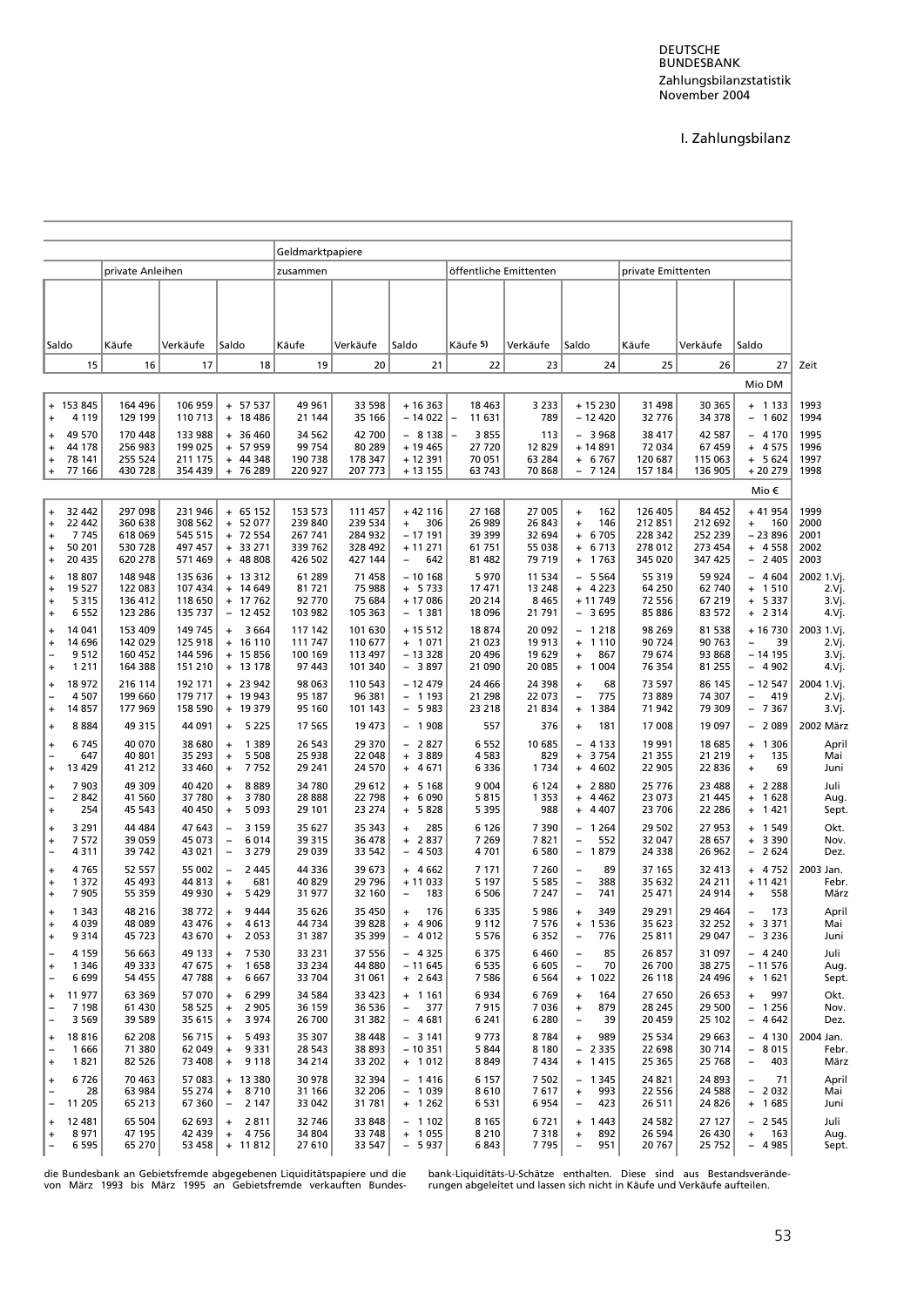

#### 9. Kapitalverkehr mit dem Ausland e) Kreditverkehr (ohne Direktinvestitionen)

|                     |                                                 |                                                                                          | Deutsche Nettokreditgewährung an das Ausland (Zunahme/Kapitalausfuhr: -) |                                       |                                                                         |                                                                          |                                                 |                                                                    |                                                             |                                                                                        |                                                   |                                                     |                                      |                                                                                |
|---------------------|-------------------------------------------------|------------------------------------------------------------------------------------------|--------------------------------------------------------------------------|---------------------------------------|-------------------------------------------------------------------------|--------------------------------------------------------------------------|-------------------------------------------------|--------------------------------------------------------------------|-------------------------------------------------------------|----------------------------------------------------------------------------------------|---------------------------------------------------|-----------------------------------------------------|--------------------------------------|--------------------------------------------------------------------------------|
|                     |                                                 |                                                                                          |                                                                          |                                       | Finanzkredite und Bankguthaben 1)                                       |                                                                          |                                                 |                                                                    |                                                             |                                                                                        |                                                   |                                                     |                                      |                                                                                |
|                     | Saldo<br>des                                    |                                                                                          |                                                                          |                                       | Monetäre Finanzinstitute 2) 3)                                          |                                                                          | Unternehmen                                     | und Privatpersonen 3)                                              |                                                             | Staat 3)                                                                               |                                                   |                                                     | Bundes-<br>bank                      | Handels-                                                                       |
|                     | gesamten<br>Kredit-<br>verkehrs                 | ins-<br>gesamt                                                                           | ins-<br>qesamt                                                           | ins-<br>gesamt                        | lang-<br>fristig                                                        | kurz-<br>fristig                                                         | ins-<br>gesamt                                  | lang-<br>fristig                                                   | kurz-<br>fristig                                            | ins-<br>gesamt                                                                         | lang-<br>fristig                                  | kurz-<br>fristig                                    | kurz-<br>fristig                     | kredite<br>ins-<br>gesamt 4)                                                   |
| Zeit                | 1                                               | 2                                                                                        | 3                                                                        | 4                                     | 5                                                                       | 6                                                                        | 7                                               | 8                                                                  | 9                                                           | 10                                                                                     | 11                                                | 12                                                  | 13                                   | 14                                                                             |
|                     | Mio DM                                          |                                                                                          |                                                                          |                                       |                                                                         |                                                                          |                                                 |                                                                    |                                                             |                                                                                        |                                                   |                                                     |                                      |                                                                                |
|                     |                                                 |                                                                                          |                                                                          |                                       |                                                                         |                                                                          |                                                 |                                                                    |                                                             |                                                                                        |                                                   |                                                     |                                      |                                                                                |
| 1993<br>1994        | $-146782$<br>$+128938+$                         | - 215 242<br>$6820 +$                                                                    | 19 897 $ +$                                                              | $-218256$ - 146 455<br>30 251         | $-21672$ +                                                              | $-26439$ $-120016$<br>51 924                                             | $-60178$<br>$-14238$                            | 426<br>$\qquad \qquad -$<br>484<br>$\ddot{}$                       | $-59752$<br>$-14722$                                        | $-11611$<br>3 6 2 4<br>$+$                                                             | $-6562$<br>$-5071$                                | $-5050$<br>+ 8695                                   | 12<br>261<br>$\ddot{}$               | $+ 3014$<br>13 077<br>$\overline{\phantom{0}}$                                 |
| 1995<br>1996        | 58 757<br>+<br>7889<br>$\ddot{}$                | $-82759$<br>$-57256$                                                                     | $-74897$<br>$-55266$                                                     | $-77822$<br>$-60216$                  | $-21530$<br>$-15613$                                                    | 56 292<br>$\overline{\phantom{a}}$<br>$\overline{\phantom{a}}$<br>44 603 | + 11 969<br>$+ 5125$                            | $-3094$<br>$-2280$                                                 | $+ 15062$<br>$+ 7405$                                       | 9446<br>$\overline{\phantom{a}}$<br>$\overline{\phantom{a}}$<br>690                    | $-2335$<br>$-1420$                                | 7 1 1 1<br>$\qquad \qquad -$<br>730<br>$\ddot{}$    | 402<br>$\ddot{}$<br>515<br>$\ddot{}$ | 7862<br>$\overline{\phantom{a}}$<br>1990                                       |
| 1997                | $+$                                             | $69558 - 139139$                                                                         | $-130847$                                                                | $ -139672$                            | $-5265$                                                                 | $-$<br>87008                                                             | $+ 12332$                                       | $-2085$                                                            | $+ 14417$                                                   | 4 0 0 7<br>$\overline{\phantom{a}}$                                                    | $-3110$                                           | 897<br>$\overline{\phantom{0}}$                     | 500<br>$\ddot{}$                     | 8 2 9 3<br>$-$                                                                 |
| 1998                |                                                 | + 158 539 - 143 384                                                                      | $-147935$                                                                | - 135 477                             | $-61395$                                                                | 74 082<br>$\overline{\phantom{a}}$                                       | $-10806$                                        | 724<br>$-$                                                         | $-10082$                                                    | $\overline{\phantom{m}}$<br>1 501                                                      | $-1722$                                           | 220<br>$\ddot{}$                                    | 151<br>$\overline{\phantom{a}}$      | 4 5 5 1<br>$+$                                                                 |
|                     | Mio €                                           |                                                                                          |                                                                          |                                       |                                                                         |                                                                          |                                                 |                                                                    |                                                             |                                                                                        |                                                   |                                                     |                                      |                                                                                |
| 1999                | 40 293<br>$+$                                   | $-62834$                                                                                 | $-61121$                                                                 | $-4243$                               | $-42717$                                                                | 274<br>$\ddot{}$                                                         | $+21208$                                        | $-2065$                                                            | $+23273$                                                    | $+ 7658$                                                                               | 376                                               | $+8034$                                             | $-47544$                             | 1713                                                                           |
| 2000                | $\ddot{}$                                       | $41\,285$ $\vert$ - 84 717 $\vert$ - 76 307 $\vert$ - 101 533                            |                                                                          |                                       | $-40156$                                                                | 61 378<br>$\overline{\phantom{a}}$                                       | $+ 3173$                                        | 30<br>$\overline{\phantom{0}}$                                     | $+ 3203$                                                    | $-19920$                                                                               | $-1079$                                           | $-18841$                                            | +41 972                              | 8410<br>$\overline{\phantom{a}}$                                               |
| 2001                | $\overline{\phantom{0}}$                        | 40 656 - 110 515 - 112 344 - 130 648                                                     |                                                                          |                                       | $-47636$<br>$-33790$                                                    | 83 012<br>$\overline{\phantom{a}}$                                       | $-21690$<br>$-10383$                            | $-2502$                                                            | $-19188$                                                    | + 15 980                                                                               | 257<br>$\ddot{}$                                  | +15 723                                             | $+24015$                             | 1828<br>$\ddot{}$                                                              |
| 2002<br>2003        |                                                 | - 141 394 - 172 208 - 171 761 - 132 536<br>– 134 750   – 151 755   – 154 055   – 122 307 |                                                                          |                                       | $-32556$                                                                | $\overline{\phantom{a}}$<br>98 746<br>$\overline{\phantom{a}}$<br>89 750 | - 33 243                                        | $-1187$<br>$-2729$                                                 | $-9196$<br>$-30514$                                         | 7 1 6 8<br>$+$<br>1 2 6 5<br>$\ddot{}$                                                 | 218<br>$\ddot{}$<br>692<br>$\ddot{}$              | + 6950<br>572<br>$\ddot{}$                          | $-36010$<br>230<br>$+$               | 447<br>$\overline{\phantom{0}}$<br>2 2 9 9<br>$\begin{array}{c} + \end{array}$ |
|                     |                                                 |                                                                                          |                                                                          |                                       |                                                                         |                                                                          |                                                 |                                                                    |                                                             |                                                                                        |                                                   |                                                     |                                      |                                                                                |
| 2002 1.Vj.<br>2.Vj. | 6422<br>54 822                                  | 25 453<br>59 990                                                                         | $-25372$<br>$-$<br>57 580                                                | 2 3 0 5<br>-<br>$-54117$              | $-11717$<br>8 3 3 6                                                     | 9413<br>$\ddot{}$<br>45 782<br>$\overline{\phantom{a}}$                  | $-7806$<br>3 3 9 5<br>$\overline{\phantom{a}}$  | 174<br>$\qquad \qquad -$<br>66<br>$\ddot{}$                        | 7 632<br>$\overline{\phantom{a}}$<br>3 4 6 1                | 3 1 6 4<br>$\begin{array}{c} + \end{array}$<br>123<br>$\begin{array}{c} + \end{array}$ | 114<br>$\ddot{}$<br>151<br>$\ddot{}$              | $+3050$<br>27                                       | $-18425$<br>191                      | 81<br>2 4 1 0                                                                  |
| 3.Vj.               | $\overline{\phantom{0}}$                        | $36957$ - 67 411 - 69 358 - 45 819                                                       |                                                                          |                                       | $-4224$                                                                 | 41 595<br>$\vert - \vert$                                                | 9 3 8 6<br>$ \,$                                | $\ddot{}$<br>108                                                   | 9 494<br>$\overline{\phantom{0}}$                           | $\begin{array}{c} + \end{array}$<br>4 2 4 9                                            | 61                                                | + 4310                                              | $-18402$                             | 1948<br>$\ddot{}$                                                              |
| 4.Vj.               | $\overline{\phantom{0}}$                        | $43195$ - 19 354 - 19 451 - 30 296                                                       |                                                                          |                                       | $9514$ $-$<br>$\overline{\phantom{a}}$                                  | 20 782                                                                   | $+ 10204$                                       | $-1187$                                                            | $+ 11390$                                                   | 368<br>$\overline{\phantom{m}}$                                                        | 14<br>$\ddot{}$                                   | 382<br>L,                                           | $+ 1009$                             | 97<br>$\ddot{}$                                                                |
| 2003 1.Vj.          | $\qquad \qquad -$<br>48 138                     | 91 146                                                                                   | 90 979                                                                   | $-74254$                              | $-11479$                                                                | 62 774<br>$\overline{\phantom{a}}$                                       | $-20918$                                        | 641<br>$\qquad \qquad -$                                           | $-20277$                                                    | 950<br>$\ddot{}$                                                                       | 309<br>$\overline{1}$                             | 641<br>÷                                            | $+ 3242$                             | 167                                                                            |
| 2.Vj.               | 52 465                                          | 51 7 19                                                                                  | 52 473<br>$\overline{\phantom{a}}$                                       | 66 528<br>$-$                         | 8 0 1 9<br>$\overline{\phantom{a}}$                                     | 58 509<br>$\overline{\phantom{a}}$                                       | $-5989$                                         | 635<br>$\overline{\phantom{a}}$                                    | 5 3 5 4<br>$\overline{\phantom{a}}$                         | 547<br>$\overline{\phantom{a}}$                                                        | 5                                                 | 541<br>$\overline{\phantom{0}}$                     | $+20590$                             | 754<br>$\ddot{}$                                                               |
| 3.Vj.               | $610$ +                                         | $5066$ +                                                                                 |                                                                          | $4056$ + 29 417                       | 8 176   +<br>$\overline{\phantom{a}}$                                   | 37 593                                                                   | 9632<br>$-$                                     | $\qquad \qquad -$<br>565                                           | 9 0 6 7<br>$\overline{\phantom{a}}$                         | 160<br>$\overline{\phantom{0}}$                                                        | 274<br>$\ddot{}$                                  | 434<br>L,                                           | $-15569$                             | 1 0 1 1<br>$\ddot{}$                                                           |
| 4.Vj.               | 33 537                                          |                                                                                          | – 13 957 – 14 658 – 10 941                                               |                                       | 4882<br>$\overline{\phantom{a}}$                                        | $\overline{\phantom{a}}$<br>6059                                         | $+ 3296$                                        | 888<br>$\qquad \qquad -$                                           | $+ 4183$                                                    | 1021<br>$\ddot{}$                                                                      | 115<br>$\ddot{}$                                  | 906<br>$\pmb{+}$                                    | $-8033$                              | 701<br>$\ddot{}$                                                               |
| 2004 1.Vj.          | 1 6 3 4<br>$\ddot{}$                            | 58 969                                                                                   | $-57332$                                                                 | $-36597$                              | $+ 3570$                                                                | 40 167<br>$-$                                                            | $-15868$                                        | 669<br>$\qquad \qquad -$                                           | $-15199$<br>7 2 1 5                                         | 1 1 5 8<br>$\begin{array}{c} + \end{array}$                                            | 305<br>$\overline{1}$<br>7                        | 853<br>$\ddot{}$                                    | $-6025$                              | 1637                                                                           |
| 2.Vj.<br>3.Vj.      | 31 791<br>38 317<br>$\overline{\phantom{a}}$    | $22456$ +<br>$+$<br>65 766<br>$\vert - \vert$                                            | $\vert - \vert$                                                          | 24 331 - 14 365<br>$66730$   - 33 208 | 5 5 9 7<br>$\ddot{}$<br>1 007<br>$\overline{\phantom{a}}$               | 19 962<br>$\overline{\phantom{a}}$<br>$\vert - \vert$<br>32 201          | $+ 6735$<br>3 2 3 3<br>$-$                      | 480<br>$\overline{\phantom{a}}$<br>$-1036$                         | $\ddot{}$<br>2 1 9 7<br>$\overline{\phantom{a}}$            | $\ddot{}$<br>64<br>1 1 9 1<br>$\ddot{}$                                                | $\ddot{}$<br>183<br>$\ddot{}$                     | 57<br>$\ddot{}$<br>1 008<br>$\ddot{}$               | +31 896<br>$-31480$                  | 1875<br>$\qquad \qquad -$<br>964<br>$\ddot{}$                                  |
| 2002 März           | 11 342<br>$\overline{\phantom{0}}$              | 30 658<br>$-$                                                                            | $\overline{\phantom{a}}$                                                 | $28582$ - 27 181                      | 5524<br>$\overline{\phantom{a}}$                                        | 21 657<br>$\vert - \vert$                                                | $+ 1166$                                        | 56<br>$\overline{\phantom{a}}$                                     | 1 2 2 2<br>$\ddot{}$                                        | 370<br>$\overline{\phantom{a}}$                                                        | 32<br>$\overline{\phantom{0}}$                    | 338<br>$\overline{\phantom{0}}$                     | $-2197$                              | 2 0 7 7<br>$\overline{\phantom{a}}$                                            |
| April               | 1795                                            | 33 439                                                                                   | 32722                                                                    | $-10429$                              | 3839<br>$\overline{\phantom{a}}$                                        | 6 5 9 0<br>$\overline{\phantom{a}}$                                      | $-11745$                                        | 42<br>$\overline{\phantom{a}}$                                     | $-11704$                                                    | 249<br>$\ddot{}$                                                                       | 248<br>$\ddot{}$                                  | $\mathbf{1}$<br>÷                                   | $-10797$                             | 716                                                                            |
| Mai                 | $\qquad \qquad -$<br>23 512                     | 36 759<br>$\qquad \qquad -$                                                              | $\overline{\phantom{a}}$<br>36 506                                       | $-35332$                              | 2 0 9 3<br>$\overline{\phantom{a}}$                                     | 33 240<br>$-$                                                            | $-4173$                                         | 73<br>+                                                            | $-4246$                                                     | 214<br>$\overline{\phantom{a}}$                                                        | 86<br>$\overline{\phantom{0}}$                    | 127<br>$\overline{a}$                               | $+ 3212$                             | 252                                                                            |
| Juni                |                                                 | $29\,515$ + 10 207 +                                                                     | 11 648                                                                   | 8 3 5 6<br>$\overline{\phantom{a}}$   | 2 4 0 4<br>$\overline{\phantom{a}}$                                     | 5952<br>$\overline{\phantom{0}}$                                         | $+ 12523$                                       | 34<br>$\ddot{}$                                                    | + 12 489                                                    | 88<br>$\ddot{}$                                                                        | 10<br>$\overline{\phantom{0}}$                    | 98<br>$\ddot{}$                                     | + 7394                               | 1441<br>$\overline{\phantom{a}}$                                               |
| Juli                | 5974                                            | $-13141$                                                                                 | $15128$ +<br>$-$                                                         | 4 8 0 5                               | $-1561$                                                                 | 6 3 6 7<br>$\begin{array}{c} + \end{array}$                              | $-3676$                                         | 29<br>$\overline{\phantom{a}}$                                     | 3 647<br>$\overline{\phantom{a}}$                           | 339<br>$\overline{\phantom{a}}$                                                        | 71<br>$\overline{+}$                              | 410<br>$\overline{\phantom{0}}$                     | $-15919$                             | 1988<br>$\ddot{}$                                                              |
| Aug.                | 15 613                                          | 16 474                                                                                   | 17 795<br>$\overline{\phantom{a}}$                                       | $-13120$                              | 1 5 9 3<br>$\overline{\phantom{a}}$                                     | 11 527<br>$\overline{\phantom{a}}$                                       | 3 2 7 5<br>$\overline{\phantom{a}}$             | 73<br>$\ddot{}$                                                    | 3 3 4 8                                                     | 4 347<br>$\ddot{}$                                                                     | 90<br>$\ddot{}$                                   | 4 2 5 7<br>$\ddot{}$                                | $-5747$                              | 1 3 2 1<br>$\ddot{}$                                                           |
| Sept.               | $-$                                             | 15 370 - 37 796 - 36 435 - 37 504                                                        |                                                                          |                                       | $-1070$ $-$                                                             | 36 435                                                                   | 2 4 3 5<br>$-$                                  | 63<br>$\ddot{}$                                                    | 2 4 9 9<br>$\overline{\phantom{a}}$                         | $\bf{+}$<br>241                                                                        | 221<br>$\overline{\phantom{a}}$                   | 462<br>$\pmb{+}$                                    | $+3264$                              | 1 3 6 1                                                                        |
| Okt.                | 16 653                                          | $\vert -23841 \vert -23758 \vert -15567 \vert$                                           |                                                                          |                                       | $-4233$                                                                 | – 11 334                                                                 | $-2678$                                         | 110<br>$\overline{\phantom{a}}$                                    | 2 5 6 8<br>$\overline{\phantom{a}}$                         | 158<br>$\overline{\phantom{a}}$                                                        | 5                                                 | 153                                                 | $-5355$                              | 83                                                                             |
| Nov.<br>Dez.        | $\overline{\phantom{0}}$<br>11 194<br>$15348$ + | 34 814<br>$\vert - \vert$                                                                | $-32907$<br>$39\,300$ + 37 214 +                                         | $-40185$<br>25 457                    | $-2621$<br>$2660 +$<br>$\overline{\phantom{a}}$                         | 37 564<br>$\overline{\phantom{a}}$<br>28 117                             | $+ 2672$<br>$+ 10209$                           | 39<br>$\overline{\phantom{a}}$<br>$-1038$                          | 2 7 1 1<br>$\ddot{}$<br>$+ 11247$                           | 304<br>$\begin{array}{c} + \end{array}$<br>514<br>$\overline{\phantom{a}}$             | 59<br>$\ddot{}$<br>40<br>$\overline{\phantom{0}}$ | 245<br>$\ddot{}$<br>474<br>$\overline{\phantom{0}}$ | $+ 4302$<br>$+ 2062$                 | 1906<br>$\overline{\phantom{a}}$<br>2 0 8 6<br>$\ddot{}$                       |
|                     |                                                 |                                                                                          |                                                                          |                                       |                                                                         |                                                                          |                                                 |                                                                    |                                                             |                                                                                        |                                                   |                                                     |                                      |                                                                                |
| 2003 Jan.<br>Febr.  | 122<br>33 511                                   | 20 260<br>41 916                                                                         | 21 539<br>$\overline{\phantom{a}}$<br>40 720<br>$\overline{\phantom{a}}$ | $-15353$<br>37 031<br>$-$             | 8319<br>$\overline{\phantom{a}}$<br>1 3 0 6<br>$\overline{\phantom{a}}$ | 7034<br>35 7 24<br>$\overline{\phantom{a}}$                              | $-13172$<br>4 7 2 4<br>$\overline{\phantom{a}}$ | 297<br>$\overline{\phantom{a}}$<br>299<br>$\overline{\phantom{a}}$ | $-12875$<br>4 4 2 4<br>$\overline{\phantom{a}}$             | 1073<br>$\ddot{}$<br>201<br>$\overline{\phantom{0}}$                                   | 106<br>$\ddot{}$<br>229<br>$\ddot{}$              | 967<br>$\ddot{}$<br>430<br>L,                       | $+ 5913$<br>$+ 1236$                 | 1 2 7 9<br>$\ddot{}$<br>1 1 9 6                                                |
| März                | 14 506                                          | 28 970<br>$\overline{\phantom{m}}$                                                       | $-$                                                                      | 28 720 - 21 871                       | $-1854$                                                                 | $\overline{\phantom{a}}$<br>20 016                                       | 3 0 2 2<br>$-$                                  | 44<br>$\qquad \qquad -$                                            | 2978<br>$\overline{\phantom{a}}$                            | 79<br>$\ddot{}$                                                                        | 26                                                | 105<br>$\ddot{}$                                    | $-3907$                              | 250                                                                            |
| April               |                                                 | - 14 155   - 28 144                                                                      |                                                                          | $-28360$ $-20722$                     |                                                                         | $-3120$ $-17602$                                                         | $-9638$                                         | 167<br>$\overline{\phantom{a}}$                                    | $-9471$                                                     | 541<br>$\ddot{}$                                                                       | 6<br>$\ddot{}$                                    | 534<br>$\ddot{}$                                    | $+ 1460$                             | 215<br>$\ddot{}$                                                               |
| Mai                 |                                                 | $13111$ - 13 682 - 14 359 - 34 680                                                       |                                                                          |                                       |                                                                         | $-$ 5 750 $ -$ 28 930                                                    | $-1059$                                         | 280                                                                | 779                                                         | 1 3 2 6                                                                                | 62                                                | 1 2 6 4                                             | +22 706                              | 678                                                                            |
| Juni                | 25 199   –                                      | 9 893 -                                                                                  |                                                                          | $9754$ - 11 126 +                     |                                                                         | $851$   - 11 978   + 4 709                                               |                                                 | 187                                                                | $+ 4896$                                                    | 239<br>$\overline{+}$                                                                  | 50<br>$\ddot{}$                                   | 189<br>$\ddot{}$                                    | $-3575$                              | 139<br>$\overline{\phantom{a}}$                                                |
| Juli                | 359   +                                         | $1384$ +                                                                                 |                                                                          | $373$ + 26 711                        |                                                                         | $-2823$ + 29 534                                                         | $-9640$                                         | 164<br>$\qquad \qquad -$                                           | 9 4 7 6                                                     | 318<br>$\overline{\phantom{a}}$                                                        | 53<br>$\ddot{}$                                   | 370                                                 | $-16380$                             | 1011<br>$\begin{array}{c} + \end{array}$                                       |
| Aug.<br>Sept.       | $7553$ $-$                                      | $7804$ + 21 277 + 20 568 + 19 138                                                        | $17595$ - 16885 - 16432                                                  |                                       |                                                                         | $-2755 + 21892$<br>$-2598$ $-13834$                                      | $+ 3931$<br>$-3924$                             | 111<br>$\overline{\phantom{a}}$<br>$\qquad \qquad -$<br>291        | $+ 4042$<br>3 6 3 3<br>$\overline{\phantom{a}}$             | 413<br>$\ddot{}$<br>256<br>$\overline{\phantom{a}}$                                    | 221<br>$\ddot{}$<br>0<br>$\ddot{}$                | 192<br>$\ddot{}$<br>256<br>L,                       | $-2914$<br>$+ 3725$                  | 709<br>$\begin{array}{c} + \end{array}$<br>710<br>$\qquad \qquad -$            |
|                     |                                                 |                                                                                          |                                                                          |                                       |                                                                         |                                                                          |                                                 |                                                                    |                                                             |                                                                                        |                                                   |                                                     |                                      |                                                                                |
| Okt.<br>Nov.        | $16506$   $-$<br>$11558$ –                      | $6317$ -<br>$8001$   –                                                                   |                                                                          | $5985$ + 18653<br>$6367$ - 24 977     |                                                                         | $-4409$ + 23 062<br>$+ 1739$ - 26 716                                    | $-2531$<br>$+ 3282$                             | 304<br>-<br>121<br>$\qquad \qquad -$                               | 2 2 2 7<br>$\overline{\phantom{a}}$<br>3 4 0 3<br>$\ddot{}$ | 241<br>$\overline{\phantom{a}}$<br>290<br>$\ddot{}$                                    | 23<br>$\ddot{}$<br>103<br>$\ddot{}$               | 265<br>$\overline{\phantom{0}}$<br>186<br>$\ddot{}$ | $-21866$<br>$+15037$                 | 331<br>1633                                                                    |
| Dez.                | $5473+$<br>$\overline{\phantom{a}}$             | $360$ -                                                                                  |                                                                          | $2305$ $- 4618$                       |                                                                         | $-2213$ $-2405$                                                          | $+ 2544$                                        | 464<br>$\qquad \qquad -$                                           | $+ 3008$                                                    | $\ddot{}$<br>972                                                                       | 12<br>$\overline{\phantom{0}}$                    | 984<br>$\begin{array}{c} + \end{array}$             | $-1204$                              | 2665<br>$+$                                                                    |
| 2004 Jan.           |                                                 | $997$ - 23 183 - 24 186 - 20 554                                                         |                                                                          |                                       | $\overline{\phantom{a}}$                                                | $8 - 20546$                                                              | $-10790$                                        | 517<br>$\qquad \qquad -$                                           | $-10273$                                                    | 1 3 4 6<br>$\ddot{}$                                                                   | 74<br>$\ddot{}$                                   | $+ 1272$                                            | $+ 5812$                             | $+ 1003$                                                                       |
| Febr.               |                                                 | $802$   - 10 916   - 10 079   - 6 867                                                    |                                                                          |                                       |                                                                         | $+ 1030$ $- 7897$                                                        | $-3608$                                         | $\qquad \qquad -$<br>11                                            | $-3597$                                                     | 613<br>$\overline{\phantom{a}}$                                                        | 273<br>$\ddot{}$                                  | 886<br>$\overline{\phantom{0}}$                     | $+ 1010$                             | 838<br>$\overline{\phantom{a}}$                                                |
| März                | $\ddot{}$                                       | $1829$ $- 24869$ $- 23067$ $- 9176$                                                      |                                                                          |                                       | $\pmb{+}$                                                               | $2547$ - 11723                                                           | $-1469$                                         | 141<br>$\overline{\phantom{a}}$                                    | $-1329$                                                     | 424<br>$\overline{+}$                                                                  | 42                                                | 466<br>$\begin{array}{c} + \end{array}$             | $-12846$                             | 1802<br>$\overline{\phantom{a}}$                                               |
| April               | $21530$ –                                       |                                                                                          | $20106$ - 20 138 - 23 504                                                |                                       |                                                                         | $-1883$ $-21621$                                                         | $+ 3284$                                        | 248<br>$\qquad \qquad -$                                           | $+ 3532$                                                    | 780<br>$\overline{\phantom{a}}$                                                        | 36<br>$\ddot{}$                                   | 815<br>$\overline{a}$                               | + 862                                | 32<br>$\ddot{}$                                                                |
| Mai                 |                                                 | $3602$ + 20 334 + 21 826 + 5 540                                                         |                                                                          |                                       | $6776$ -<br>$\ddot{}$                                                   | 1 2 3 6                                                                  | $+ 5304$                                        | 38<br>$\overline{\phantom{a}}$                                     | $+ 5342$                                                    | 511<br>$\ddot{}$                                                                       | 23                                                | 534<br>$\pmb{+}$                                    | $+10471$                             | 1492                                                                           |
| Juni                | $\overline{\phantom{a}}$                        | $6659$ + 22 227 + 22 643 +                                                               |                                                                          | 3 5 9 9                               | $704$ +<br>$\begin{array}{c} + \end{array}$                             | 2895                                                                     | $-1852$                                         | 194<br>$\qquad \qquad -$                                           | 1659<br>$\overline{\phantom{a}}$                            | 333<br>$\ddot{}$                                                                       | 6<br>$\overline{\phantom{0}}$                     | 339<br>$\ddot{}$                                    | +20 563                              | 416<br>$\overline{\phantom{a}}$                                                |
| Juli                |                                                 | $8676$ + 1437 +                                                                          | $296$ +                                                                  | 4411                                  | $-2825+$                                                                | 7 2 3 6                                                                  | $-2650$                                         | 837<br>$\qquad \qquad -$                                           | $-1813$                                                     | 481<br>$\overline{+}$                                                                  | 117<br>$\ddot{}$                                  | 364<br><sup>+</sup>                                 | $-1946$                              | $+ 1141$                                                                       |
| Aug.<br>Sept.       |                                                 | $11\,768$ - 17 382 - 18 965 - 6 619<br>$-$ 17872 $ -$ 49821 $ -$ 48061 $ -$ 31000 $ $    |                                                                          |                                       | $+ 2556$ -<br>$\overline{\phantom{a}}$                                  | 9 176  <br>$738$ $- 30261$                                               | + 2447<br>$-3030$                               | 173<br>$\ddot{}$<br>372<br>$\overline{\phantom{a}}$                | $+ 2274$<br>$-2658$                                         | 695<br>$\overline{+}$<br>16<br>$\ddot{}$                                               | 57<br>$\ddot{}$<br>10<br>$\ddot{}$                | 638<br>$\ddot{}$<br>6<br>$\ddot{}$                  | $-15487$<br>$-14047$                 | $+ 1583$<br>$-1760$                                                            |
|                     |                                                 |                                                                                          |                                                                          |                                       |                                                                         |                                                                          |                                                 |                                                                    |                                                             |                                                                                        |                                                   |                                                     |                                      |                                                                                |

1 Buchkredite, Schuldscheindarlehen, im Wege der Abtretung erworbene keine Laufzeitbegrenzung. Kurzfristig: Laufzeit bis zu einem Jahr. — 2 Ohne<br>Forderungen u. ä. Langfristig: Ursprüngliche Laufzeit mehr als ein Jahr oder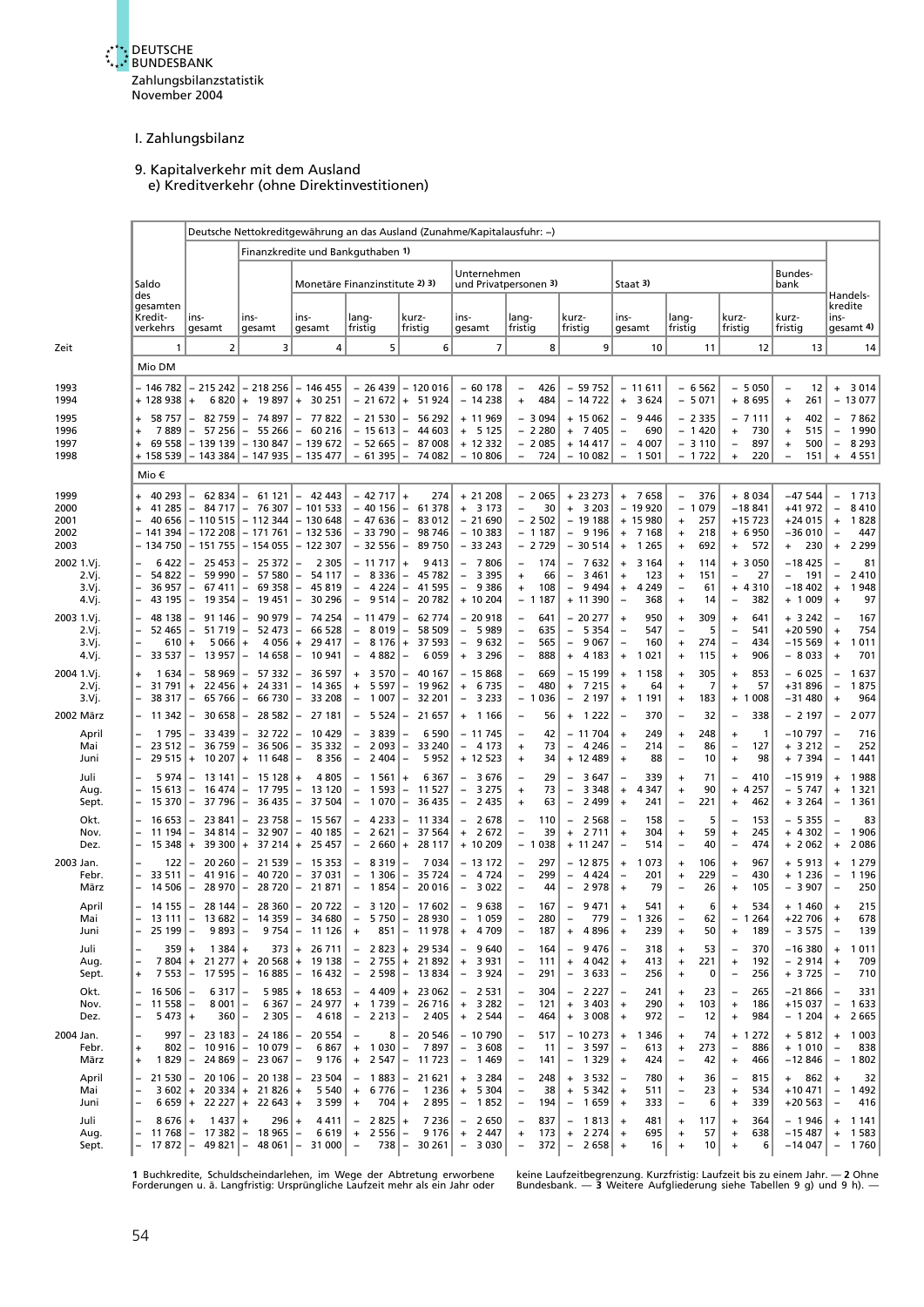DEUTSCHE BUNDESBANK Zahlungsbilanzstatistik November 2004

I. Zahlungsbilanz

|                                       |                                                                           |                                                                        |                                                                      |                                 | Ausländische Nettokreditgewährung an das Inland (Zunahme/Kapitaleinfuhr: +) |                                                                    |                                                                        |                                                                           |                                                                    |                                                                            |                                                                            |                                                                    |                    |
|---------------------------------------|---------------------------------------------------------------------------|------------------------------------------------------------------------|----------------------------------------------------------------------|---------------------------------|-----------------------------------------------------------------------------|--------------------------------------------------------------------|------------------------------------------------------------------------|---------------------------------------------------------------------------|--------------------------------------------------------------------|----------------------------------------------------------------------------|----------------------------------------------------------------------------|--------------------------------------------------------------------|--------------------|
|                                       |                                                                           |                                                                        | Finanzkredite und Bankguthaben 1)                                    |                                 |                                                                             |                                                                    |                                                                        |                                                                           |                                                                    |                                                                            |                                                                            |                                                                    |                    |
|                                       |                                                                           |                                                                        | Monetäre Finanzinstitute 2) 3)                                       |                                 | Unternehmen<br>und Privatpersonen 3)                                        |                                                                    |                                                                        | Staat 3)                                                                  |                                                                    |                                                                            | Bundes-<br>bank                                                            | Handels-                                                           |                    |
| ins-<br>gesamt                        | ins-<br>gesamt                                                            | ins-<br>qesamt                                                         | lang-<br>fristig                                                     | kurz-<br>fristig                | ins-<br>gesamt                                                              | lang-<br>fristig                                                   | kurz-<br>fristig                                                       | ins-<br>gesamt                                                            | lang-<br>fristig                                                   | kurz-<br>fristig                                                           | kurz-<br>fristig                                                           | kredite<br>ins-<br>gesamt 4)                                       |                    |
| 15                                    | 16                                                                        | 17                                                                     | 18                                                                   | 19                              | 20                                                                          | 21                                                                 | 22                                                                     | 23                                                                        | 24                                                                 | 25                                                                         | 26                                                                         | 27                                                                 | Zeit               |
|                                       |                                                                           |                                                                        |                                                                      |                                 |                                                                             |                                                                    |                                                                        |                                                                           |                                                                    |                                                                            |                                                                            | Mio DM                                                             |                    |
| $+ 68460$<br>$+122117$                | $+ 70367$<br>+110388                                                      | + 58 699<br>$+111581$                                                  | +38 360<br>+ 37 694                                                  | +20 339<br>+73888               | $+8008$<br>934<br>$\overline{\phantom{a}}$                                  | $+8286$<br>$-1932$                                                 | 278<br>$\overline{\phantom{0}}$<br>998<br>$\ddot{}$                    | $+ 6318$<br>$+ 3242$                                                      | $+ 3547$<br>$-1591$                                                | $+2771$<br>$+4833$                                                         | - 2 659<br>- 3 501                                                         | - 1907<br>+ 11 729                                                 | 1993<br>1994       |
| + 141 516                             | +135 254                                                                  | +120 289                                                               | $+60445$                                                             | + 59 845                        | + 13 414                                                                    | $+ 1044$                                                           | + 12 370                                                               | $+ 5295$                                                                  | $+ 2298$                                                           | $+2996$                                                                    | $-3744$                                                                    | $+ 6262$                                                           | 1995               |
| $+ 65145$<br>$+208698$                | $+ 62130$<br>$+200721$                                                    | $+ 55447$<br>$+204283$                                                 | $+39001$<br>+ 49 505                                                 | $+16445$<br>+154 778            | $+ 2934$<br>$+10119$                                                        | 860<br>$\ddot{}$<br>704<br>$\ddot{}$                               | $+ 2074$<br>$+9415$                                                    | 5 5 2 3<br>$\ddot{}$<br>$-13038$                                          | + 2 211<br>7 3 5 1<br>$\overline{\phantom{0}}$                     | $+3312$<br>$-5687$                                                         | $-1773$<br>643<br>$\overline{\phantom{0}}$                                 | $+3015$<br>+ 7977                                                  | 1996<br>1997       |
| +301923                               | +304 294                                                                  | +279437                                                                | $+61270$                                                             | +218 167                        | $+21220$                                                                    | $+15908$                                                           | $+ 5312$                                                               | $\ddot{}$<br>49                                                           | $-8280$                                                            | + 8 3 2 9                                                                  | + 3 5 8 8                                                                  | $-2371$                                                            | 1998               |
|                                       |                                                                           |                                                                        |                                                                      |                                 |                                                                             |                                                                    |                                                                        |                                                                           |                                                                    |                                                                            |                                                                            | Mio €                                                              |                    |
| +103 126                              | +101858                                                                   | + 95 394                                                               | $+35241$                                                             | $+60153$                        | + 19 709                                                                    | $+3853$                                                            | +15856                                                                 | $-11255$                                                                  | $-8306$                                                            | $-2949$                                                                    | $-1991$                                                                    | $+ 1268$                                                           | 1999               |
| +126 001<br>+ 69 859                  | $+119677$<br>$+ 66104$                                                    | +115 294<br>$+ 54341$                                                  | $+15665$<br>$+ 4425$                                                 | $+99629$<br>+49916              | $+ 3443$<br>$+ 8253$                                                        | $+4070$<br>+11 743                                                 | 627<br>$\overline{\phantom{0}}$<br>3 4 9 0<br>$\overline{\phantom{0}}$ | 526<br>$\ddot{}$<br>879<br>$\begin{array}{c} + \end{array}$               | 372<br>$\overline{\phantom{0}}$<br>$\overline{\phantom{0}}$<br>217 | 898<br>$\ddot{}$<br>$+ 1096$                                               | $\ddot{}$<br>414<br>+ 2 631                                                | $+ 6324$<br>3755<br>$+$                                            | 2000<br>2001       |
| $+ 30814$<br>17 005                   | $+ 30674$<br>+ 15 367                                                     | $+ 28453$<br>12 160                                                    | + 18 379<br>$-4512$                                                  | +10 075<br>+ 16 672             | $+ 3192$<br>2 458<br>$\overline{\phantom{a}}$                               | $+5250$<br>$-1901$                                                 | 2 0 5 8<br>$\overline{\phantom{0}}$<br>557<br>$\overline{\phantom{0}}$ | 625<br>$\overline{1}$<br>$\overline{\phantom{0}}$<br>3 6 8 2<br>$\ddot{}$ | 125<br>$\overline{\phantom{0}}$<br>861<br>4                        | $-1500$<br>$-1179$                                                         | 653<br>$\ddot{}$<br>$+1983$                                                | 140<br>$\ddot{}$<br>1638                                           | 2002<br>2003       |
| $+$<br>19 031<br>$\ddot{}$            | $+ 20712$                                                                 | $+$<br>13 908<br>$+$                                                   | 4 3 4 2<br>$\ddot{}$                                                 | $+ 9567$                        | $+ 8913$                                                                    | $+2319$                                                            | 6 5 9 5<br>$+$                                                         | 3 3 9 1<br>$\overline{\phantom{0}}$                                       | +<br>318<br>$\overline{\phantom{0}}$                               | $-3072$                                                                    | + 1 281                                                                    | $\ddot{}$<br>1681<br>-                                             | 2002 1.Vj.         |
| 5 1 6 8<br>+                          | 4 14 1<br>$\ddot{}$                                                       | 5 5 3 3<br>$\ddot{}$                                                   | 5 1 2 7<br>$\ddot{}$                                                 | 406<br>$\ddot{}$                | 3021<br>$\overline{\phantom{0}}$                                            | 188<br>$\ddot{}$                                                   | 3 2 0 9<br>$\overline{\phantom{0}}$                                    | 2 1 7 7<br>$\ddot{}$                                                      | 176<br>$\qquad \qquad -$                                           | $+2353$                                                                    | 548<br>$\overline{\phantom{0}}$                                            | $+ 1027$                                                           | 2.Vj.              |
| $+ 30454$<br>$-23840$                 | + 29 391<br>$-23571$                                                      | 28 441<br>$+$<br>19 429<br>$\overline{\phantom{a}}$                    | 5 5 5 3<br>$\ddot{}$<br>3 3 5 7<br>$\ddot{}$                         | + 22 888<br>$-22786$            | 700<br>$\ddot{}$<br>3 4 0 0<br>$\overline{\phantom{a}}$                     | $+1826$<br>918<br>$\ddot{}$                                        | $\overline{\phantom{0}}$<br>1 1 2 5<br>$-$<br>4318                     | 479<br>$\overline{\phantom{a}}$<br>67<br>$\ddot{}$                        | 528<br>$\ddot{}$<br>159                                            | $-1007$<br>227<br>$\ddot{}$                                                | 728<br>$\begin{array}{c} + \end{array}$<br>809<br>$\overline{\phantom{0}}$ | 1 0 6 3<br>$+$<br>269<br>$\overline{\phantom{0}}$                  | 3.Vj.<br>4.Vj.     |
| $+ 43007$                             | $+ 42093$                                                                 | 41 349<br>$+$                                                          | 3 0 0 1<br>$\overline{\phantom{0}}$                                  | +44 350                         | $-1812$                                                                     | $-4561$                                                            | $+ 2749$                                                               | 859<br>$\ddot{}$                                                          | 3 9 5 3<br>$\ddot{}$                                               | $-3094$                                                                    | 697<br>$+1$                                                                | 915<br>+                                                           | 2003 1.Vj.         |
| 746                                   | 568<br>$\overline{\phantom{0}}$                                           | 460<br>$\overline{\phantom{0}}$                                        | 116<br>$\overline{\phantom{0}}$                                      | 344<br>$\overline{\phantom{0}}$ | 1844<br>$-$                                                                 | $+1258$                                                            | 3 1 0 3<br>$\overline{\phantom{0}}$                                    | 1 708<br>$\ddot{}$                                                        | 113<br>$\overline{\phantom{0}}$                                    | $+ 1821$                                                                   | 28<br>$\ddot{}$                                                            | 178<br>$\overline{\phantom{0}}$                                    | 2.Vj.              |
| 5 6 7 6<br>19 580                     | 6 1 5 9<br>$\overline{\phantom{a}}$<br>19 999<br>$\overline{\phantom{a}}$ | 9428<br>$\overline{\phantom{a}}$<br>19 300<br>$\overline{\phantom{a}}$ | 7407<br>$\qquad \qquad -$<br>6012<br>$\ddot{}$                       | $-2021$<br>- 25 312             | 550<br>$\ddot{}$<br>649<br>$\ddot{}$                                        | + 1 345<br>57<br>$\ddot{}$                                         | 796<br>$\overline{\phantom{0}}$<br>592<br>$\ddot{}$                    | 2 3 0 2<br>$\ddot{}$<br>1 186<br>$\overline{\phantom{0}}$                 | 158<br>L,<br>1 178<br>$\ddot{}$                                    | $+2460$<br>$-2365$                                                         | 418<br>$\begin{array}{c} + \end{array}$<br>161<br>-                        | 482<br>$\ddot{}$<br>419<br>$\ddot{}$                               | 3.Vj.<br>4.Vj.     |
| $+ 60603$                             | + 58 504                                                                  | + 57 886                                                               | $-8845$                                                              | $+66730$                        | 5808<br>$\ddot{}$                                                           | $+3078$                                                            | 2 7 3 1<br>$+$                                                         | 4 1 8 8<br>$\overline{\phantom{0}}$                                       | 2 2 0 8<br>$\overline{\phantom{0}}$                                | $-1980$                                                                    | $-1002$                                                                    | 2 0 9 9<br>$\ddot{}$                                               | 2004 1.Vj.         |
| 54 247                                | 54 537<br>$\overline{\phantom{a}}$                                        | 52 845<br>$\overline{\phantom{a}}$                                     | 1 543<br>$\overline{\phantom{a}}$                                    | $-51302$                        | 3 6 6 2<br>$\overline{\phantom{a}}$                                         | 95<br>$\ddot{}$                                                    | 3758<br>$\overline{\phantom{0}}$                                       | 2 5 3 4<br>$\ddot{}$                                                      | 1 3 5 9<br>$\ddot{}$                                               | $+1176$                                                                    | 564<br>$\overline{\phantom{0}}$                                            | 291<br>$\ddot{}$                                                   | 2.Vj.              |
| + 27 450<br>+ 19 316                  | $+ 26305$<br>+ 18 519                                                     | $+ 28076$<br>$+ 15537$                                                 | 5 492<br>$\ddot{}$<br>3 0 1 5<br>$+$                                 | $+22584$<br>+ 12 522            | 2 4 6 7<br>$\overline{\phantom{a}}$<br>$+ 2487$                             | $-1735$<br>$+ 1174$                                                | 732<br>$\overline{\phantom{0}}$<br>1 3 1 3<br>$+$                      | 2 0 5 0<br>$\ddot{}$<br>742<br>$\ddot{}$                                  | $+ 1280$<br>228                                                    | 770<br>$\ddot{}$<br>970<br>$\ddot{}$                                       | 354<br>- 1<br>247<br>-                                                     | 1 1 4 5<br>$+$<br>797<br>$\ddot{}$                                 | 3.Vj.<br>2002 März |
| + 31 644                              | $+ 33175$                                                                 | $+ 34803$                                                              | 2 499<br>$\ddot{}$                                                   | +32 304                         | 1 672                                                                       | 14<br>$\ddot{}$                                                    | 1687<br>$\overline{\phantom{0}}$                                       | 743<br>$\ddot{}$                                                          | 74<br>$\overline{\phantom{0}}$                                     | 817<br>$\ddot{}$                                                           | 699<br>$\qquad \qquad -$                                                   | 1 5 3 2<br>-                                                       | April              |
| + 13 247                              | $+ 11882$                                                                 | 12 488<br>$+$                                                          | 2 0 6 4<br>$\ddot{}$                                                 | + 10 424                        | $\overline{\phantom{a}}$<br>328                                             | 240<br>$\ddot{}$                                                   | 569<br>$\overline{\phantom{0}}$                                        | 488<br>$\begin{array}{c} + \end{array}$                                   | 137<br>$\overline{\phantom{0}}$                                    | $\ddot{}$<br>625                                                           | $\overline{\phantom{0}}$<br>765                                            | 1 3 6 5<br>$+$                                                     | Mai                |
| 39 7 22                               | 40 916<br>$\overline{\phantom{a}}$                                        | 41759<br>$-$                                                           | 563<br>$\ddot{}$                                                     | $-42322$                        | 1020<br>$\overline{\phantom{a}}$                                            | 66<br>$\overline{\phantom{0}}$                                     | 954<br>$\overline{\phantom{0}}$                                        | 946<br>$\ddot{}$                                                          | 35<br>+                                                            | 911<br>+                                                                   | 917<br>$\ddot{}$                                                           | 1 1 9 4<br>$+$                                                     | Juni               |
| 7 1 6 7<br>+<br>861<br>$\ddot{}$      | 7691<br>÷<br>1683<br>$\ddot{}$                                            | 6 3 4 3<br>+<br>3 4 7 9<br>$\ddot{}$                                   | 767<br>$\ddot{}$<br>6 0 9 8<br>$\ddot{}$                             | $+ 5576$<br>$-2619$             | 282<br>+<br>51                                                              | 661<br>$\ddot{}$<br>381<br>$\ddot{}$                               | 379<br>$\overline{\phantom{0}}$<br>432<br>$\overline{\phantom{0}}$     | 166<br>+<br>025<br>$\overline{\phantom{a}}$<br>1                          | 58<br>۰<br>808<br>÷                                                | 224<br>+<br>834<br>$\qquad \qquad -$<br>1                                  | 900<br>+<br>719<br>$\overline{\phantom{0}}$                                | 524<br>$\overline{\phantom{0}}$<br>823<br>$\overline{\phantom{0}}$ | Juli<br>Aug.       |
| + 22 426                              | $+ 20017$                                                                 | 18 620<br>$+$                                                          | 1 3 1 1<br>$\overline{\phantom{a}}$                                  | + 19 932                        | 469<br>$\ddot{}$                                                            | 783<br>$\ddot{}$                                                   | $\overline{a}$<br>314                                                  | 380<br>$\ddot{}$                                                          | 222<br>$\overline{\phantom{0}}$                                    | $\ddot{}$<br>603                                                           | 547<br>$\begin{array}{c} + \end{array}$                                    | 2410<br>$+$                                                        | Sept.              |
| 7 189<br>+<br>23 620<br>$+$           | 6468<br>$\ddot{}$<br>$+ 23460$                                            | 5 5 7 8<br>$\ddot{}$<br>21 420<br>$+$                                  | 4 7 2 9<br>$\ddot{}$<br>1926<br>$\overline{\phantom{a}}$             | 849<br>$\ddot{}$<br>+23 346     | 652<br>$\ddot{}$<br>1616<br>$\ddot{}$                                       | $+1177$<br>$+1023$                                                 | 525<br>$\overline{\phantom{0}}$<br>594<br>$\ddot{}$                    | 731<br>$\ddot{}$<br>382<br>$\overline{\phantom{0}}$                       | 173<br>۰<br>322<br>$\overline{a}$                                  | 904<br>$\ddot{}$<br>60<br>$\overline{\phantom{a}}$                         | 493<br>$\qquad \qquad -$<br>806<br>$\ddot{}$                               | 720<br>÷<br>160<br>$\ddot{}$                                       | Okt.<br>Nov.       |
| 54 648                                | $-53499$                                                                  | 46 428<br>$\overline{\phantom{a}}$                                     | 554<br>$\ddot{}$                                                     | $-46981$                        | 5 6 6 9<br>$\overline{\phantom{0}}$                                         | $-1282$                                                            | 4 3 8 7<br>$\overline{\phantom{0}}$                                    | 281<br>$\overline{\phantom{a}}$                                           | 335<br>$\ddot{}$                                                   | 616<br>$\overline{\phantom{0}}$                                            | 121<br>- 1                                                                 | 1 1 4 9<br>$\qquad \qquad -$                                       | Dez.               |
| 20 139<br>$+$                         | $+ 20369$                                                                 | + 17 788                                                               | 585<br>+                                                             | + 17 203                        | 3920<br>$\ddot{}$                                                           | 202<br>$+$                                                         | 3717<br>$+$                                                            | 2 3 2 1<br>$\overline{\phantom{0}}$                                       | 259<br>÷                                                           | 2 5 8 0                                                                    | 982<br>÷                                                                   | 230<br>$\overline{\phantom{0}}$                                    | 2003 Jan.          |
| 8 4 0 5<br>$\ddot{}$<br>14 464<br>$+$ | 7 975<br>$\ddot{}$<br>+ 13 749                                            | 6 2 1 4<br>$\ddot{}$<br>+ 17 346                                       | 1802<br>$\overline{\phantom{a}}$<br>1785<br>$\overline{\phantom{0}}$ | $+8016$<br>+ 19 131             | 168<br>$\ddot{}$<br>5901<br>$\overline{\phantom{0}}$                        | $+1395$<br>$-6159$                                                 | 1 2 2 7<br>$\qquad \qquad -$<br>258<br>$\ddot{}$                       | 1831<br>$\ddot{}$<br>1 3 5 0<br>$\ddot{}$                                 | 853<br>$\ddot{}$<br>-1<br>1841<br>÷                                | 23<br>$\overline{\phantom{0}}$<br>492                                      | 238<br>$\qquad \qquad -$<br>953<br>$\ddot{}$                               | 430<br>$\ddot{}$<br>715<br>$\ddot{}$                               | Febr.<br>März      |
| $+ 13990$                             | + 14 671                                                                  | $+ 13594$                                                              | - 1645                                                               | + 15 239                        | $+ 1263$                                                                    | 266<br>$\overline{\phantom{0}}$                                    | 1 5 2 8<br>$\ddot{}$                                                   | 1 246<br>$+$                                                              | 94                                                                 | $+ 1340$                                                                   | $-1432$                                                                    | 681                                                                | April              |
| 571                                   | 655                                                                       | 1 1 5 6<br>+                                                           | 2835                                                                 | $-1679$                         | - 1795                                                                      | 668                                                                | - 2463                                                                 | 461                                                                       | 74                                                                 | 535                                                                        | 832                                                                        | 84                                                                 | Mai                |
| $-15307$<br>$-1743$                   | $-15894$<br>1 3 7 1<br>$\overline{\phantom{a}}$                           | $-15211$<br>3626<br>$\overline{\phantom{a}}$                           | $-1307$<br>435<br>$\ddot{}$                                          | $-13904$<br>$-4061$             | - 1312<br>+ 1778                                                            | 856<br>$\ddot{}$<br>515<br>$+$                                     | $-2168$<br>$+ 1263$                                                    | 1<br>+<br>675                                                             | 55<br>51                                                           | 54<br>726                                                                  | 628<br>+<br>198                                                            | 587<br>÷<br>372                                                    | Juni<br>Juli       |
| $-29081$                              | $-28556$                                                                  | $-29637$                                                               | $-4112$                                                              | $-25525$                        | 237<br>$\ddot{}$                                                            | $+1115$                                                            | $\overline{\phantom{0}}$<br>877                                        | $\ddot{}$<br>270<br>$\ddot{}$                                             | 31                                                                 | $\ddot{}$<br>301<br>$\ddot{}$                                              | -<br>574<br>$\begin{array}{c} + \end{array}$                               | 525                                                                | Aug.               |
| $+ 25148$                             | + 23 768                                                                  | $+ 23835$                                                              | $-3730$                                                              | $+27565$                        | $-1466$                                                                     | 284<br>$\overline{\phantom{a}}$                                    | - 1181                                                                 | 1 3 5 7<br>$\ddot{}$                                                      | 76                                                                 | + 1 433                                                                    | 42<br>$\ddot{}$                                                            | 1 3 7 9<br>$\ddot{}$                                               | Sept.              |
| $-10190$<br>$-3557$                   | $-10692$<br>3 605<br>$\overline{\phantom{a}}$                             | $-10526$<br>4429<br>$\overline{\phantom{a}}$                           | $+ 1397$<br>$-1027$                                                  | $-11922$<br>$-3402$             | 250<br>$\overline{\phantom{a}}$<br>$+ 1398$                                 | $\bf{+}$<br>346<br>642<br>$\ddot{}$                                | 596<br>$\overline{\phantom{0}}$<br>756<br>$\ddot{}$                    | 349<br>$\overline{\phantom{a}}$<br>114<br>$\ddot{}$                       | 3<br>21<br>$\qquad \qquad -$                                       | 347<br>$\overline{\phantom{0}}$<br>$\begin{array}{c} + \end{array}$<br>135 | 433<br>$\ddot{}$<br>688<br>-                                               | 502<br>$\ddot{}$<br>47<br>+                                        | Okt.<br>Nov.       |
| $-5833$                               | 5702<br>$\overline{\phantom{a}}$                                          | 4 3 4 6<br>$\overline{\phantom{a}}$                                    | $+ 5642$                                                             | $-9988$                         | 499<br>$\overline{\phantom{a}}$                                             | 932<br>$\qquad \qquad -$                                           | 433<br>$\ddot{}$                                                       | 951<br>$\overline{\phantom{a}}$                                           | 202<br>$\begin{array}{c} + \end{array}$<br>-1                      | $-2152$                                                                    | 94<br>$\begin{array}{c} + \end{array}$                                     | 131                                                                | Dez.               |
| $+ 22187$                             | $+ 22618$                                                                 | $+ 19259$                                                              | $-2616$                                                              | $+21875$                        | $+ 4961$                                                                    | 874<br>$\ddot{}$                                                   | 4 0 8 7<br>$+$                                                         | $-1615$                                                                   | 103                                                                | $-1512$                                                                    | 14<br>$\begin{array}{c} + \end{array}$                                     | 432                                                                | 2004 Jan.          |
| + 11 719<br>$+ 26698$                 | $+ 11512$<br>$+ 24373$                                                    | 9 500<br>$\pmb{+}$<br>+ 29 127                                         | 288<br>$\ddot{}$<br>$-6517$                                          | $+ 9211$<br>+ 35 645            | $+ 2654$<br>$-1807$                                                         | $+1815$<br>389<br>$\begin{array}{c} + \end{array}$                 | 839<br>$\ddot{}$<br>$-2196$                                            | 214<br>$\overline{\phantom{0}}$<br>$-2359$                                | 74<br>$\qquad \qquad -$<br>2 0 3 2<br>$\qquad \qquad -$            | 140<br>$\overline{\phantom{0}}$<br>328<br>$\overline{\phantom{0}}$         | 427<br>-<br>588<br>$\overline{\phantom{a}}$                                | 207<br>$\ddot{}$<br>2 3 2 4<br>$\ddot{}$                           | Febr.<br>März      |
| $- 1424$                              | 474<br>$\overline{\phantom{a}}$                                           | 106<br>$\qquad \qquad -$                                               | 1977<br>$\overline{\phantom{a}}$                                     | $+ 1871$                        | $-1654$                                                                     | 282<br>$\overline{\phantom{a}}$                                    | $-1372$                                                                | $+ 1205$                                                                  | $+ 1216$                                                           | 11<br>$\overline{\phantom{0}}$                                             | 80<br>$\ddot{}$                                                            | 950                                                                | April              |
| $-23937$                              | $-24825$                                                                  | $-23432$                                                               | 497<br>$\begin{array}{c} + \end{array}$                              | - 23 929                        | $-1050$                                                                     | 183<br>$\overline{\phantom{a}}$                                    | $\overline{\phantom{0}}$<br>867                                        | 754<br>$\ddot{}$                                                          | 812<br>$\ddot{}$                                                   | $\overline{a}$<br>58                                                       | $-1097$                                                                    | 888<br>$\ddot{}$                                                   | Mai                |
| $-28886$                              | $-29239$                                                                  | 29 308<br>$\overline{\phantom{a}}$                                     | 63<br>$\qquad \qquad -$                                              | - 29 245                        | 959<br>$\overline{\phantom{a}}$                                             | 560<br>$\bf{+}$                                                    | $-1519$                                                                | 576<br>$\ddot{}$                                                          | 669<br>$\qquad \qquad -$                                           | $+ 1245$                                                                   | 452<br>$\ddot{}$                                                           | 353<br>$\ddot{}$                                                   | Juni               |
| $-10113$<br>$+ 5613$                  | 9948<br>$\overline{\phantom{a}}$<br>5 1 0 4<br>$\ddot{}$                  | 7 2 5 7<br>6 3 0 9<br>$\ddot{}$                                        | 506<br>$\overline{\phantom{a}}$<br>1491<br>$\ddot{}$                 | $-6750$<br>$+ 4818$             | $-1781$<br>$-1178$                                                          | 335<br>$\overline{\phantom{a}}$<br>538<br>$\overline{\phantom{a}}$ | $-1447$<br>640<br>$\overline{\phantom{0}}$                             | 421<br>$\overline{\phantom{a}}$<br>750<br>+                               | 596<br>+<br>476<br>+                                               | $-1017$<br>$+ 274$                                                         | 489<br>$\overline{\phantom{0}}$<br>777<br>$\overline{\phantom{a}}$         | 165<br>509<br>+                                                    | Juli<br>Aug.       |
| + 31 949                              | $+ 31149$                                                                 | $+ 29024$                                                              | $+ 4507$                                                             | + 24 517                        | $\ddot{}$<br>492                                                            | 862<br>$\overline{\phantom{a}}$                                    | + 1354                                                                 | $+ 1721$                                                                  | 208<br>$\ddot{}$                                                   | + 1 514                                                                    | 87<br>$\overline{\phantom{a}}$                                             | 800<br>$\ddot{}$                                                   | Sept.              |

**4** Forderungen und Verbindlichkeiten aus Zahlungszielen und Anzahlungen im Waren- und Dienstleistungsverkehr.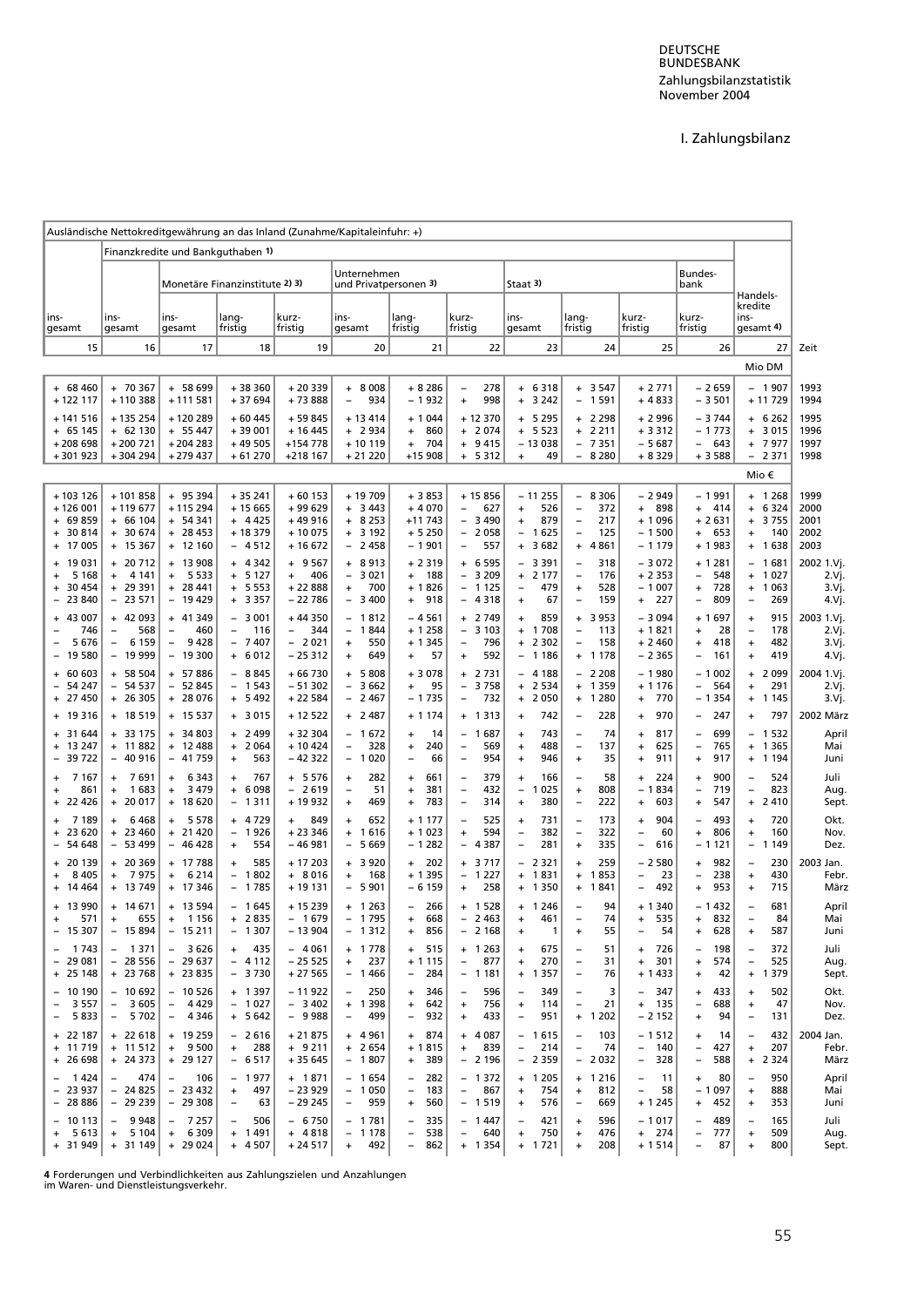

#### 9. Kapitalverkehr mit dem Ausland f) Langfristiger Kreditverkehr (ohne Direktinvestitionen)

|                                               |                                                                                                                                                                       |                                                                                                                                                              | Langfristige deutsche Kreditgewährung an das Ausland (Zunahme/Kapitalausfuhr: -) 1) |                                                  |                                                                                                                                                                   |                                       |                                          |                                                                                                                                                                                                   |                                 |                                       |                                                                                                               |
|-----------------------------------------------|-----------------------------------------------------------------------------------------------------------------------------------------------------------------------|--------------------------------------------------------------------------------------------------------------------------------------------------------------|-------------------------------------------------------------------------------------|--------------------------------------------------|-------------------------------------------------------------------------------------------------------------------------------------------------------------------|---------------------------------------|------------------------------------------|---------------------------------------------------------------------------------------------------------------------------------------------------------------------------------------------------|---------------------------------|---------------------------------------|---------------------------------------------------------------------------------------------------------------|
|                                               |                                                                                                                                                                       |                                                                                                                                                              |                                                                                     | Monetäre Finanzinstitute 2)                      |                                                                                                                                                                   |                                       | Unternehmen und Privatpersonen           |                                                                                                                                                                                                   | Staat                           |                                       |                                                                                                               |
|                                               | Saldo<br>des                                                                                                                                                          |                                                                                                                                                              |                                                                                     |                                                  |                                                                                                                                                                   |                                       | Finanzkredite und Bankguthaben           |                                                                                                                                                                                                   |                                 |                                       |                                                                                                               |
|                                               | lang-<br>fristigen<br>Kredit-<br>verkehrs                                                                                                                             | insgesamt<br>(netto)                                                                                                                                         | Kredit-<br>gewäh-<br>rung                                                           | Kredit-<br>rück-<br>zahlung                      | Saldo                                                                                                                                                             | Kredit-<br>gewäh-<br>rung             | Kredit-<br>rück-<br>zahlung              | Saldo                                                                                                                                                                                             | Kredit-<br>gewäh-<br>rung       | Kredit-<br>rück-<br>zahlung           | Saldo                                                                                                         |
| Zeit                                          | $\mathbf{1}$                                                                                                                                                          | $\overline{2}$                                                                                                                                               | 3                                                                                   | $\overline{4}$                                   | 5                                                                                                                                                                 | 6                                     | $\overline{7}$                           | 8                                                                                                                                                                                                 | 9                               | 10                                    | 11                                                                                                            |
|                                               | Mio DM                                                                                                                                                                |                                                                                                                                                              |                                                                                     |                                                  |                                                                                                                                                                   |                                       |                                          |                                                                                                                                                                                                   |                                 |                                       |                                                                                                               |
| 1993<br>1994                                  | 16 767<br>$\ddot{}$<br>7910<br>$\ddot{}$                                                                                                                              | 33 4 26<br>$\overline{\phantom{0}}$<br>26 260<br>$\overline{\phantom{0}}$                                                                                    | 97 009<br>89 976                                                                    | 70 570<br>68 304                                 | 26 439<br>$\qquad \qquad -$<br>21 672<br>$\overline{\phantom{a}}$                                                                                                 | 3 4 3 1<br>3737                       | 3 0 0 5<br>4 2 2 1                       | 426<br>$\overline{\phantom{a}}$<br>484<br>$\ddot{}$                                                                                                                                               | 12 127<br>7789                  | 5 5 6 6<br>2 7 1 8                    | 6 5 6 2<br>$\overline{\phantom{0}}$<br>5 0 7 1<br>$\qquad \qquad -$                                           |
| 1995<br>1996<br>1997<br>1998                  | 36828<br>$\ddot{}$<br>22 7 5 9<br>$\ddot{}$<br>15 001<br>$\qquad \qquad -$<br>5 0 5 8<br>$+$                                                                          | 26 959<br>$\overline{\phantom{0}}$<br>19 3 13<br>$\overline{\phantom{a}}$<br>57 859<br>$-$<br>$-63840$                                                       | 93 389<br>102 801<br>136 262<br>196 188                                             | 71859<br>87 188<br>83 598<br>134 794             | 21 530<br>15 613<br>$\overline{\phantom{a}}$<br>52 665<br>$\overline{\phantom{a}}$<br>$-61395$                                                                    | 6 5 6 1<br>6493<br>4 2 5 1<br>5795    | 3 4 6 7<br>4 2 1 3<br>2 1 6 7<br>5 0 7 1 | 3 0 9 4<br>$\overline{\phantom{a}}$<br>2 2 8 0<br>$\overline{\phantom{a}}$<br>2 0 8 5<br>$\overline{\phantom{a}}$<br>724<br>$\overline{\phantom{a}}$                                              | 5880<br>3 0 1 3<br>4858<br>2877 | 3 5 4 5<br>1 5 9 3<br>1748<br>1 1 5 5 | 2 3 3 5<br>1420<br>$\overline{\phantom{0}}$<br>3 1 1 0<br>$-1722$                                             |
|                                               | Mio €                                                                                                                                                                 |                                                                                                                                                              |                                                                                     |                                                  |                                                                                                                                                                   |                                       |                                          |                                                                                                                                                                                                   |                                 |                                       |                                                                                                               |
| 1999<br>2000<br>2001<br>2002                  | 14 3 69<br>$\qquad \qquad -$<br>21 901<br>33 929<br>11 256<br>$\overline{\phantom{a}}$                                                                                | $-45157$<br>41 264<br>$\overline{\phantom{0}}$<br>49 880<br>$\overline{\phantom{0}}$<br>34 760<br>$\overline{\phantom{a}}$                                   | 117830<br>129 245<br>136 434<br>123 373                                             | 75 113<br>89 089<br>88798<br>89 583              | $-42717$<br>40 156<br>$\qquad \qquad -$<br>47 636<br>$\qquad \qquad -$<br>$-33790$                                                                                | 4 4 0 4<br>5 2 8 0<br>4453<br>3 2 4 6 | 2 3 3 9<br>5 2 5 1<br>1952<br>2 0 5 9    | $-2065$<br>30<br>$\overline{\phantom{a}}$<br>2 5 0 2<br>$\overline{\phantom{a}}$<br>1 1 8 7<br>$\overline{\phantom{a}}$                                                                           | 1 0 4 0<br>1657<br>881<br>893   | 664<br>578<br>1 1 3 9<br>1 1 1 0      | 376<br>1079<br>257<br>$\ddot{}$<br>218<br>$\ddot{}$                                                           |
| 2003<br>2002 1.Vi.<br>2.Vj.<br>3.Vj.<br>4.Vj. | 36 145<br>$\overline{\phantom{0}}$<br>5 4 3 5<br>$\overline{\phantom{a}}$<br>2 9 8 0<br>$\qquad \qquad -$<br>3730<br>$\ddot{}$<br>6 5 7 1<br>$\overline{\phantom{0}}$ | 34 5 93<br>$\overline{\phantom{0}}$<br>$-11777$<br>8 1 1 9<br>$\qquad \qquad -$<br>4 1 7 7<br>$\overline{\phantom{0}}$<br>10 687<br>$\overline{\phantom{0}}$ | 138 326<br>26 639<br>31 282<br>27 965<br>37 487                                     | 105 770<br>14 9 22<br>22 946<br>23 742<br>27 973 | 32 556<br>$\overline{\phantom{0}}$<br>11 717<br>$\overline{\phantom{a}}$<br>8 3 3 6<br>4 2 2 4<br>$\overline{\phantom{0}}$<br>9 5 1 4<br>$\overline{\phantom{0}}$ | 5 1 8 4<br>405<br>582<br>570<br>1689  | 2 4 5 6<br>231<br>648<br>677<br>503      | 2729<br>$\overline{\phantom{a}}$<br>174<br>$\overline{\phantom{0}}$<br>66<br>$\begin{array}{c} + \end{array}$<br>108<br>$\begin{array}{c} + \end{array}$<br>187<br>-1<br>$\overline{\phantom{a}}$ | 620<br>158<br>196<br>386<br>152 | 1 3 1 2<br>272<br>347<br>326<br>165   | 692<br>$\ddot{}$<br>114<br>$\ddot{}$<br>151<br>$\ddot{}$<br>61<br>$\overline{\phantom{0}}$<br>14<br>$\ddot{}$ |
| 2003 1.Vj.<br>$2.V$ j.<br>3.Vj.<br>4.Vj.      | 15 4 20<br>$\overline{\phantom{a}}$<br>7630<br>$\overline{\phantom{a}}$<br>14 687<br>$\qquad \qquad -$<br>1 5 9 2<br>$\ddot{}$                                        | 11 811<br>$-$<br>8659<br>$\overline{\phantom{a}}$<br>8468<br>$\qquad \qquad -$<br>5 6 5 5<br>$\qquad \qquad -$                                               | 39 678<br>32 586<br>28 577<br>37 485                                                | 28 198<br>24 5 67<br>20 401<br>32 603            | 11 479<br>$\overline{\phantom{a}}$<br>8 0 1 9<br>8 1 7 6<br>4882<br>$\overline{\phantom{0}}$                                                                      | 1 2 2 1<br>1 1 1 3<br>1 2 0 4<br>1646 | 580<br>478<br>639<br>759                 | 641<br>$\overline{\phantom{a}}$<br>635<br>$\overline{\phantom{a}}$<br>565<br>$\overline{\phantom{0}}$<br>888<br>$\overline{\phantom{0}}$                                                          | 159<br>199<br>140<br>122        | 468<br>194<br>414<br>237              | 309<br>$\ddot{}$<br>5<br>$\overline{\phantom{0}}$<br>274<br>$\ddot{}$<br>115<br>$\ddot{}$                     |
| 2004 1.Vj.<br>2.Vj.<br>3.Vj.<br>2002 März     | 4770<br>$\qquad \qquad -$<br>5 0 3 6<br>$\ddot{}$<br>3 1 7 7<br>$\ddot{}$<br>1652<br>۰                                                                                | 3 2 0 6<br>$\ddot{}$<br>5 1 2 5<br>$\ddot{}$<br>1860<br>$\overline{\phantom{a}}$<br>5612<br>$\overline{\phantom{0}}$                                         | 26 709<br>26 887<br>30 231<br>8 2 7 4                                               | 30 278<br>32 484<br>29 224<br>2750               | 3 5 7 0<br>$\ddot{}$<br>5 5 9 7<br>$\ddot{}$<br>1 0 0 7<br>$\overline{\phantom{0}}$<br>5 5 2 4                                                                    | 1 3 7 5<br>1 3 0 2<br>1956<br>144     | 706<br>822<br>919<br>88                  | 669<br>$\overline{a}$<br>480<br>$\overline{\phantom{0}}$<br>036<br>$\overline{\phantom{a}}$<br>1<br>56<br>$\overline{\phantom{a}}$                                                                | 159<br>104<br>106<br>36         | 464<br>111<br>289<br>4                | 305<br>$\ddot{}$<br>7<br>$\ddot{}$<br>183<br>$\ddot{}$<br>32<br>$\overline{\phantom{0}}$                      |
| April<br>Mai<br>Juni                          | 1 1 9 3<br>$\overline{\phantom{0}}$<br>61<br>$\ddot{}$<br>1849                                                                                                        | 3 6 3 3<br>$\overline{\phantom{0}}$<br>2 10 6<br>$\overline{\phantom{0}}$<br>2 3 8 1                                                                         | 11 061<br>8470<br>11 751                                                            | 7 2 2 2<br>6 3 7 7<br>9 3 4 7                    | 3839<br>2 0 9 3<br>$\overline{\phantom{0}}$<br>2 4 0 4                                                                                                            | 155<br>323<br>104                     | 114<br>396<br>138                        | 42<br>$\overline{\phantom{0}}$<br>73<br>$\ddot{}$<br>34<br>$\begin{array}{c} + \end{array}$                                                                                                       | 64<br>92<br>40                  | 312<br>6<br>30                        | 248<br>$\ddot{}$<br>86<br>$\overline{\phantom{0}}$<br>10<br>$\overline{\phantom{0}}$                          |
| Juli<br>Aug.<br>Sept.                         | 149<br>$\overline{\phantom{0}}$<br>5857<br>$\ddot{}$<br>1978<br>$\overline{\phantom{0}}$                                                                              | 1 5 1 9<br>1 4 3 0<br>$\overline{\phantom{a}}$<br>1 2 2 7<br>$\overline{\phantom{a}}$                                                                        | 11 4 30<br>8 4 6 4<br>8072                                                          | 9868<br>6871<br>7 0 0 2                          | 1 5 6 1<br>1 5 9 3<br>$\overline{\phantom{0}}$<br>1 0 7 0<br>$\overline{\phantom{0}}$                                                                             | 183<br>236<br>151                     | 154<br>308<br>214                        | 29<br>$\overline{\phantom{0}}$<br>73<br>$\begin{array}{c} + \end{array}$<br>63<br>$\begin{array}{c} + \end{array}$                                                                                | 102<br>59<br>226                | 172<br>148<br>5                       | 71<br>$\ddot{}$<br>90<br>$\ddot{}$<br>221<br>$\qquad \qquad -$                                                |
| Okt.<br>Nov.<br>Dez.                          | 1 3 8 6<br>$\ddot{}$<br>3827<br>$\overline{\phantom{0}}$<br>4 1 3 0<br>$\overline{\phantom{0}}$                                                                       | 4 3 4 8<br>$\qquad \qquad -$<br>2 6 0 2<br>$\qquad \qquad -$<br>3737<br>$\qquad \qquad -$                                                                    | 10834<br>12 3 14<br>14 3 3 9                                                        | 6 601<br>9693<br>11 679                          | 4 2 3 3<br>2 6 2 1<br>2 6 6 0                                                                                                                                     | 302<br>169<br>1 2 1 8                 | 192<br>130<br>180                        | 110<br>$\overline{\phantom{0}}$<br>39<br>$\overline{\phantom{0}}$<br>038<br>$\overline{\phantom{a}}$<br>1                                                                                         | 38<br>71<br>42                  | 33<br>130<br>3                        | 5<br>59<br>$\ddot{}$<br>40<br>$\overline{\phantom{0}}$                                                        |
| 2003 Jan.<br>Febr.<br>März                    | 7464<br>$\qquad \qquad -$<br>70<br>$\ddot{}$<br>8026<br>$\qquad \qquad -$                                                                                             | 8 5 1 0<br>$\overline{\phantom{a}}$<br>1 3 7 7<br>1924<br>$\overline{\phantom{0}}$                                                                           | 14 984<br>12 800<br>11893                                                           | 6 6 6 5<br>11 494<br>10 0 39                     | 8 3 1 9<br>1 3 0 6<br>1854                                                                                                                                        | 447<br>404<br>369                     | 150<br>104<br>325                        | 297<br>$\overline{\phantom{a}}$<br>299<br>$\overline{\phantom{0}}$<br>44<br>$\overline{\phantom{0}}$                                                                                              | 53<br>42<br>63                  | 159<br>271<br>38                      | 106<br>$\ddot{}$<br>229<br>$\ddot{}$<br>26                                                                    |
| April<br>Mai<br>Juni                          | 5 2 8 5<br>2 662<br>318<br>$\ddot{}$                                                                                                                                  | 3 2 8 1<br>6 0 9 2<br>714<br>$\begin{array}{c} + \end{array}$                                                                                                | 10 031<br>12 733<br>9822                                                            | 6911<br>6983<br>10 673                           | 3 1 2 0<br>5 7 5 0<br>-<br>851<br>$\ddot{}$                                                                                                                       | 339<br>339<br>435                     | 172<br>59<br>248                         | 167<br>$\overline{\phantom{0}}$<br>280<br>$\overline{\phantom{0}}$<br>187<br>$\overline{\phantom{a}}$                                                                                             | 29<br>143<br>27                 | 35<br>81<br>77                        | 6<br>$\ddot{}$<br>62<br>50<br>$\ddot{}$                                                                       |
| Juli<br>Aug.<br>Sept.                         | 2 0 3 5<br>$\overline{\phantom{a}}$<br>5673<br>$\qquad \qquad -$<br>6979<br>$\overline{\phantom{0}}$                                                                  | 2 9 3 5<br>$\qquad \qquad -$<br>2 6 4 4<br>$\overline{\phantom{a}}$<br>2889<br>$\overline{\phantom{0}}$                                                      | 9917<br>8 0 7 4<br>10 585                                                           | 7 0 9 4<br>5 3 1 9<br>7987                       | 2 8 2 3<br>2 7 5 5<br>$\qquad \qquad -$<br>2 5 9 8<br>$\qquad \qquad -$                                                                                           | 379<br>274<br>551                     | 216<br>163<br>260                        | 164<br>$\overline{\phantom{a}}$<br>111<br>$\overline{\phantom{a}}$<br>291<br>$\overline{\phantom{a}}$                                                                                             | 63<br>53<br>25                  | 115<br>274<br>25                      | 53<br>$\ddot{}$<br>221<br>$\ddot{}$<br>$\pmb{0}$<br>$\ddot{}$                                                 |
| Okt.<br>Nov.<br>Dez.                          | 2949<br>$\overline{\phantom{a}}$<br>1317<br>$\ddot{}$<br>3 2 2 4<br>$\ddot{}$                                                                                         | 4689<br>$\qquad \qquad -$<br>1722<br>$\ddot{}$<br>2688<br>$\overline{\phantom{a}}$                                                                           | 13839<br>10 460<br>13 186                                                           | 9430<br>12 199<br>10 974                         | 4 4 0 9<br>$\overline{\phantom{0}}$<br>1739<br>$\begin{array}{c} + \end{array}$<br>2 2 1 3<br>$\overline{\phantom{a}}$                                            | 591<br>421<br>634                     | 288<br>300<br>171                        | 304<br>$\overline{\phantom{a}}$<br>$\qquad \qquad -$<br>121<br>464<br>$\overline{\phantom{a}}$                                                                                                    | 45<br>32<br>45                  | 68<br>135<br>34                       | 23<br>$\ddot{}$<br>103<br>$\ddot{}$<br>12<br>$\overline{\phantom{0}}$                                         |
| 2004 Jan.<br>Febr.<br>März                    | 2 2 9 6<br>$\overline{\phantom{a}}$<br>3 3 2 1<br>$\ddot{}$<br>5795<br>$\overline{\phantom{a}}$                                                                       | 451<br>$\overline{\phantom{a}}$<br>1 2 9 2<br>$\ddot{}$<br>2 3 6 5<br>$\begin{array}{c} + \end{array}$                                                       | 8991<br>7571<br>10 147                                                              | 8983<br>8601<br>12 694                           | 8<br>$\overline{\phantom{a}}$<br>1 0 3 0<br>$\ddot{}$<br>2 5 4 7<br>$\ddot{}$                                                                                     | 744<br>218<br>413                     | 227<br>206<br>273                        | 517<br>$\overline{\phantom{a}}$<br>$\overline{\phantom{a}}$<br>11<br>141<br>$\overline{\phantom{a}}$                                                                                              | 52<br>45<br>62                  | 126<br>318<br>21                      | 74<br>$\ddot{}$<br>273<br>$\ddot{}$<br>42<br>$\overline{\phantom{0}}$                                         |
| April<br>Mai<br>Juni                          | 3 1 3 9<br>$\overline{\phantom{0}}$<br>7842<br>$\begin{array}{c} + \end{array}$<br>332<br>$\begin{array}{c} + \end{array}$                                            | 2 0 9 6<br>$\qquad \qquad -$<br>6716<br>$\begin{array}{c} + \end{array}$<br>505<br>$\ddot{}$                                                                 | 9660<br>6972<br>10 255                                                              | 7776<br>13749<br>10 959                          | 1883<br>$\overline{\phantom{0}}$<br>6776<br>$\begin{array}{c} + \end{array}$<br>704<br>$\begin{array}{c} + \end{array}$                                           | 502<br>445<br>355                     | 254<br>407<br>161                        | 248<br>$\overline{\phantom{a}}$<br>$\overline{\phantom{a}}$<br>38<br>$\overline{\phantom{a}}$<br>194                                                                                              | 24<br>33<br>47                  | 60<br>10<br>41                        | 36<br>$\ddot{}$<br>23<br>$\overline{\phantom{0}}$<br>6<br>$\overline{\phantom{a}}$                            |
| Juli<br>Aug.<br>Sept.                         | 3790<br>$\overline{\phantom{a}}$<br>4 2 1 6<br>$\ddot{}$<br>2751<br>$\ddot{}$                                                                                         | 3 5 4 5<br>$\overline{\phantom{a}}$<br>2786<br>$\ddot{}$<br>1 1 0 1<br>$\qquad \qquad -$                                                                     | 13 185<br>7958<br>9 0 8 7                                                           | 10 360<br>10515<br>8 3 4 9                       | 2825<br>2 5 5 6<br>$\begin{array}{c} + \end{array}$<br>738                                                                                                        | 1 0 6 2<br>441<br>452                 | 225<br>615<br>80                         | 837<br>$\overline{\phantom{a}}$<br>173<br>$\bf{+}$<br>372<br>$\overline{\phantom{a}}$                                                                                                             | 46<br>34<br>26                  | 163<br>90<br>36                       | 117<br>$\ddot{}$<br>57<br>$\ddot{}$<br>10<br>$\ddot{}$                                                        |

**1** Buchkredite, Schuldscheindarlehen, Bankguthaben, im Wege der Abtre-tung erworbene Forderungen u. ä. — **2** Ohne Bundesbank.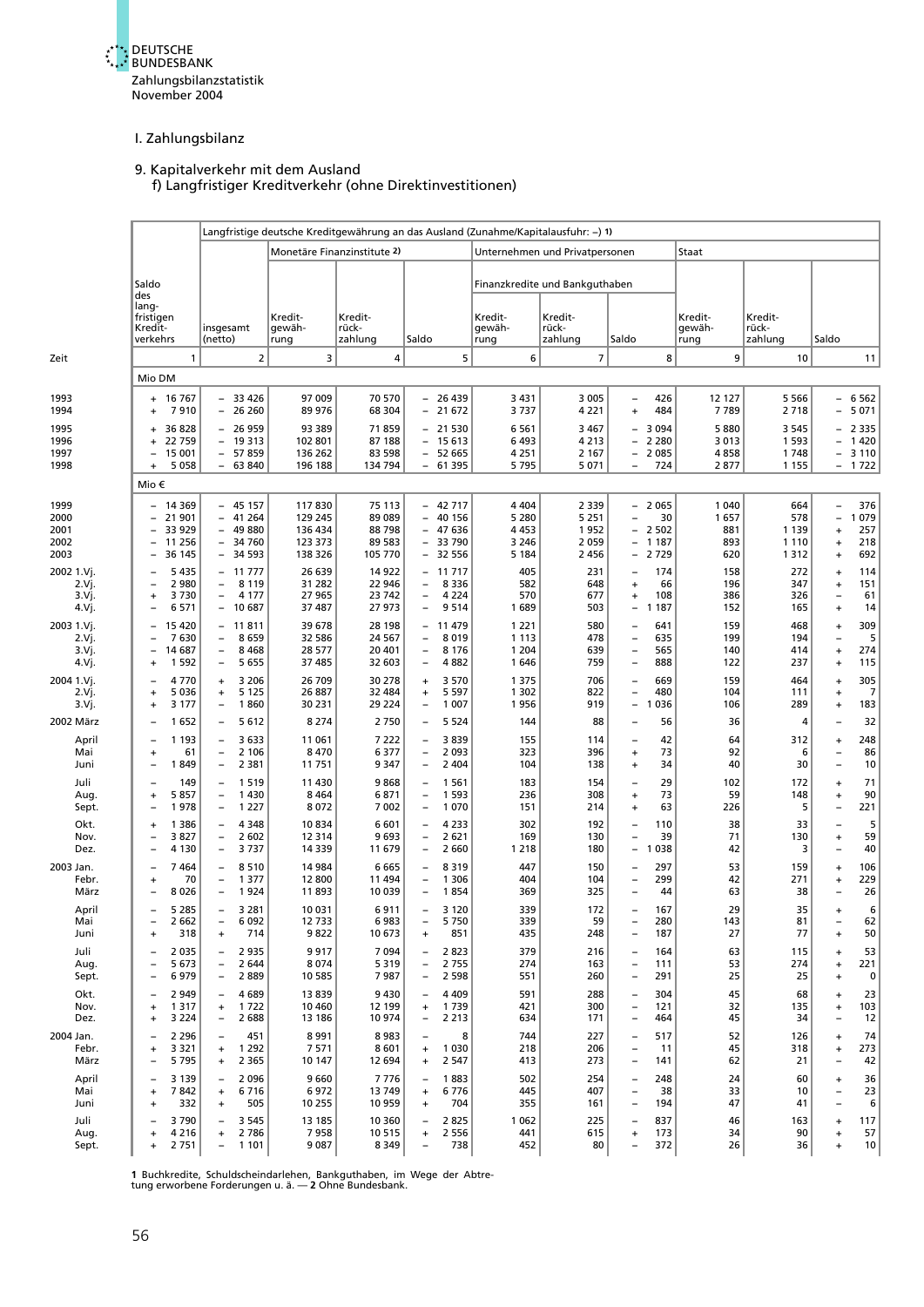#### DEUTSCHE BUNDESBANK Zahlungsbilanzstatistik November 2004

### I. Zahlungsbilanz

|                                                                                                                                         | Langfristige ausländische Kreditgewährung an das Inland (Zunahme/Kapitaleinfuhr: +) 1) |                                                   |                                                                                                         |                                                                 |                                             |                                                                                                   |                                                |                                                 |                                                                                         |                                             |                                         |                                                                                                                               |                                          |
|-----------------------------------------------------------------------------------------------------------------------------------------|----------------------------------------------------------------------------------------|---------------------------------------------------|---------------------------------------------------------------------------------------------------------|-----------------------------------------------------------------|---------------------------------------------|---------------------------------------------------------------------------------------------------|------------------------------------------------|-------------------------------------------------|-----------------------------------------------------------------------------------------|---------------------------------------------|-----------------------------------------|-------------------------------------------------------------------------------------------------------------------------------|------------------------------------------|
|                                                                                                                                         |                                                                                        |                                                   |                                                                                                         | Kredite und Schuldscheindarlehen an Monetäre Finanzinstitute 2) |                                             |                                                                                                   |                                                | Unternehmen und Privatpersonen                  |                                                                                         | Staat                                       |                                         |                                                                                                                               |                                          |
|                                                                                                                                         | insgesamt                                                                              |                                                   |                                                                                                         | darunter<br>Schuldscheindarlehen                                |                                             |                                                                                                   | Finanzkredite und<br>Schuldscheindarlehen      |                                                 |                                                                                         |                                             |                                         |                                                                                                                               |                                          |
| insgesamt<br>(netto)                                                                                                                    | Kredit-<br>gewäh-<br>rung                                                              | Kredit-<br>rück-<br>zahlung                       | Saldo                                                                                                   | Kredit-<br>gewäh-<br>rung                                       | Kredit-<br>rück-<br>zahlung                 | Saldo                                                                                             | Kredit-<br>gewäh-<br>rung                      | Kredit-<br>rück-<br>zahlung                     | Saldo                                                                                   | Kredit-<br>qewäh-<br>rung                   | Kredit-<br>rück-<br>zahlung             | Saldo                                                                                                                         |                                          |
| 12                                                                                                                                      | 13                                                                                     | 14                                                | 15                                                                                                      | 16                                                              | 17                                          | 18                                                                                                | 19                                             | 20                                              | 21                                                                                      | 22                                          | 23                                      | 24                                                                                                                            | Zeit                                     |
| $+50193$                                                                                                                                | 88 268                                                                                 | 49 908                                            | +38 360                                                                                                 | 23 4 46                                                         | 5 3 6 4                                     | $+18082$                                                                                          | 22 047                                         | 13761                                           | + 8 2 8 6                                                                               | 16 230                                      | 12 683                                  | Mio DM<br>$+ 3547$                                                                                                            | 1993                                     |
| + 34 170<br>$+63787$<br>$+42072$                                                                                                        | 97 669<br>127 945<br>101 181                                                           | 59 975<br>67 500<br>62 179                        | + 37 694<br>$+60445$<br>$+39001$                                                                        | 20 455<br>26 583<br>25 3 25                                     | 6617<br>7486<br>7686                        | + 13 838<br>+ 19 097<br>+ 17 639                                                                  | 19 692<br>13 109<br>11 957                     | 21 624<br>12 065<br>11 097                      | $-1932$<br>$+ 1044$<br>860<br>$\ddot{}$                                                 | 14 080<br>19 502<br>18 9 30                 | 15 671<br>17 203<br>16 719              | $-1591$<br>$+ 2298$<br>$+ 2211$                                                                                               | 1994<br>1995<br>1996                     |
| $+42858$<br>$+68899$                                                                                                                    | 103 592<br>150 923                                                                     | 54 087<br>89 652                                  | $+49505$<br>$+61270$                                                                                    | 26 619<br>42 546                                                | 14918<br>18 625                             | $+11702$<br>+23921                                                                                | 12 657<br>29 000                               | 11953<br>13 091                                 | 704<br>$+$<br>+15 908                                                                   | 11 2 3 2<br>14 638                          | 18 5 82<br>22 918                       | $-7351$<br>$-8280$                                                                                                            | 1997<br>1998                             |
|                                                                                                                                         |                                                                                        |                                                   |                                                                                                         |                                                                 |                                             |                                                                                                   |                                                |                                                 |                                                                                         |                                             |                                         | Mio €                                                                                                                         |                                          |
| +30789<br>+ 19 363<br>+ 15 952<br>$+23504$<br>$-1552$                                                                                   | 192 387<br>117 393<br>110885<br>94 507<br>89 541                                       | 157 146<br>101 728<br>106 460<br>76 128<br>94 053 | $+35241$<br>+ 15 665<br>$+ 4425$<br>+18379<br>$-4512$                                                   | 22 644<br>29 7 58<br>28 156<br>31 659<br>9431                   | 9675<br>17 078<br>29852<br>22 260<br>19 701 | + 12 970<br>$+12680$<br>$-1696$<br>$+ 9399$<br>$-10270$                                           | 16 116<br>17 543<br>30 342<br>25 893<br>28 600 | 12 2 63<br>13 473<br>18 599<br>20 643<br>30 501 | + 3 853<br>$+4070$<br>$+11743$<br>$+5250$<br>$-1901$                                    | 2 106<br>1825<br>1 5 2 6<br>1952<br>6 3 0 9 | 10 412<br>2 197<br>1743<br>2077<br>1448 | $-8306$<br>372<br>$\equiv$<br>217<br>$\overline{\phantom{a}}$<br>125<br>4 8 6 1<br>$\ddot{}$                                  | 1999<br>2000<br>2001<br>2002<br>2003     |
| 6 3 4 2<br>$\ddot{}$<br>5 1 3 9<br>$\begin{array}{c} + \end{array}$<br>7907<br>$\ddot{}$<br>4 1 1 6<br>$\begin{array}{c} + \end{array}$ | 23 701<br>24 152<br>22 053<br>24 601                                                   | 19 359<br>19 0 25<br>16 500<br>21 244             | $+ 4342$<br>$+ 5127$<br>$+ 5553$<br>$+ 3357$                                                            | 7699<br>10 497<br>8 4 8 6<br>4978                               | 4 4 0 0<br>5 1 7 9<br>5761<br>6921          | $+ 3299$<br>$+ 5318$<br>$+ 2725$<br>1943<br>$\overline{\phantom{a}}$                              | 7571<br>4 2 7 3<br>6724<br>7 3 2 4             | 5 2 5 2<br>4 0 8 5<br>4898<br>6406              | $+2319$<br>$+ 188$<br>+ 1 826<br>918<br>$+$                                             | 166<br>160<br>1 0 6 9<br>557                | 484<br>336<br>541<br>716                | 318<br>$\overline{\phantom{0}}$<br>176<br>$\overline{\phantom{a}}$<br>$\ddot{}$<br>528<br>159<br>$\overline{\phantom{0}}$     | 2002 1.Vj.<br>$2.Vi$ .<br>3.Vj.<br>4.Vj. |
| 3 609<br>1 0 2 9<br>$\ddot{}$<br>6 2 1 9<br>$\overline{\phantom{a}}$<br>7 247<br>$+$                                                    | 20 708<br>19 589<br>19895<br>29 349                                                    | 23 709<br>19 706<br>27 301<br>23 337              | 3 0 0 1<br>$\qquad \qquad -$<br>116<br>$\overline{\phantom{a}}$<br>$-7407$<br>$+ 6012$                  | 2815<br>2 2 6 7<br>1 9 0 4<br>2 4 4 6                           | 7 5 3 4<br>3 5 3 0<br>3 1 8 7<br>5451       | $-4719$<br>$-1263$<br>$-1283$<br>3 0 0 4<br>$\overline{\phantom{0}}$                              | 7 2 2 5<br>7884<br>7414<br>6078                | 11786<br>6626<br>6068<br>6 0 2 1                | - 4 561<br>$+1258$<br>$+ 1345$<br>57<br>$\ddot{}$                                       | 4424<br>426<br>68<br>1 3 9 1                | 470<br>539<br>226<br>212                | 3 9 5 3<br>$+$<br>113<br>$\overline{\phantom{0}}$<br>$\overline{\phantom{0}}$<br>158<br>1 1 7 8<br>$+$                        | 2003 1.Vj.<br>2.Vj.<br>3.Vj.<br>4.Vj.    |
| 7976<br>89<br>5 0 3 7<br>$+$                                                                                                            | 23 045<br>13 2 3 3<br>19 4 84                                                          | 31890<br>14776<br>13 992                          | 8845<br>$-$<br>1 5 4 3<br>$\overline{\phantom{a}}$<br>$+ 5492$                                          | 2 1 4 8<br>1689<br>1439                                         | 6638<br>4 2 9 8<br>2 9 0 9                  | $-4490$<br>2 609<br>$\overline{\phantom{0}}$<br>$-1470$                                           | 8667<br>7952<br>7 0 6 9                        | 5 5 8 9<br>7856<br>8804                         | $+3078$<br>95<br>$\ddot{}$<br>$-1735$                                                   | 48<br>2 5 8 3<br>2 1 0 4                    | 2 2 5 7<br>1 2 2 4<br>825               | 2 2 0 8<br>$\overline{\phantom{0}}$<br>1 3 5 9<br>$+$<br>$+ 1280$                                                             | 2004 1.Vj.<br>2.Vj.<br>3.Vj.             |
| 3 9 6 1<br>$\ddot{}$<br>2 4 4 0<br>$\ddot{}$                                                                                            | 5 8 4 0<br>8 0 7 0                                                                     | 2825<br>5 5 7 0                                   | $+3015$<br>2 4 9 9<br>$+$                                                                               | 2686<br>5 3 2 5                                                 | 1 2 4 5<br>757                              | $+ 1441$<br>$+ 4568$                                                                              | 2 5 2 7<br>1 1 6 2                             | 1 3 5 4<br>1 1 4 8                              | $+ 1174$<br>14<br>$\ddot{}$                                                             | 141<br>20                                   | 369<br>94                               | 228<br>74<br>$\overline{\phantom{0}}$                                                                                         | 2002 März<br>April                       |
| 2 1 6 7<br>$\begin{array}{c} + \end{array}$<br>532<br>$\begin{array}{c} + \end{array}$                                                  | 8 4 4 7<br>7635                                                                        | 6 3 8 3<br>7072                                   | 2 0 6 4<br>$+$<br>563<br>$\ddot{}$                                                                      | 4 0 6 0<br>1 1 1 2                                              | 2646<br>1775                                | 1413<br>$+$<br>663<br>$\qquad \qquad -$                                                           | 1 2 5 0<br>1861                                | 1010<br>1928                                    | 240<br>$\ddot{}$<br>66<br>$\overline{\phantom{0}}$                                      | 140                                         | 137<br>105                              | 137<br>$\overline{\phantom{0}}$<br>35<br>$\ddot{}$                                                                            | Mai<br>Juni                              |
| 1 3 7 0<br>$\begin{array}{c} + \end{array}$<br>7 2 8 7<br>$\begin{array}{c} + \end{array}$<br>751                                       | 7 202<br>10 628<br>4 2 2 3                                                             | 6435<br>4531<br>5 5 3 4                           | 767<br>$\ddot{}$<br>6098<br>$\ddot{}$<br>1 3 1 1<br>$\overline{\phantom{a}}$                            | 1 3 3 3<br>4627<br>2 5 2 6                                      | 2913<br>226<br>2 6 2 3                      | 1 5 8 0<br>$\overline{\phantom{0}}$<br>4 4 0 1<br>$\ddot{}$<br>96<br>$\qquad \qquad -$            | 2849<br>1 3 2 9<br>2 5 4 6                     | 2 188<br>948<br>1763                            | 661<br>$\ddot{}$<br>381<br>$\ddot{}$<br>783<br>$\ddot{}$                                | 70<br>960<br>40                             | 127<br>151<br>263                       | 58<br>$\overline{\phantom{0}}$<br>808<br>$\ddot{}$<br>222<br>$\qquad \qquad -$                                                | Juli<br>Aug.<br>Sept.                    |
| 5 7 3 4<br>$\ddot{}$<br>1 2 2 5<br>393                                                                                                  | 9643<br>8 3 9 2<br>6 5 6 6                                                             | 4914<br>10 318<br>6012                            | $+ 4729$<br>$-1926$<br>554<br>$\ddot{}$                                                                 | 3 4 9 2<br>447<br>1038                                          | 969<br>2938<br>3014                         | $+ 2523$<br>2 4 9 1<br>$\qquad \qquad -$<br>1975<br>$-$                                           | 2 6 4 6<br>1809<br>2869                        | 1 4 6 9<br>787<br>4 1 5 1                       | $+ 1177$<br>$+ 1023$<br>$-1282$                                                         | 155<br>402                                  | 173<br>477<br>67                        | 173<br>$\overline{\phantom{0}}$<br>322<br>$\overline{\phantom{a}}$<br>335<br>$\ddot{}$                                        | Okt.<br>Nov.<br>Dez.                     |
| 1 0 4 7<br>$\begin{array}{c} + \end{array}$<br>1447<br>$\begin{array}{c} + \end{array}$<br>6 102                                        | 8622<br>6 5 2 5<br>5 5 6 1                                                             | 8 0 3 7<br>8 3 2 7<br>7 3 4 5                     | 585<br>$\ddot{}$<br>1802<br>$\qquad \qquad -$<br>1785<br>$\overline{\phantom{0}}$                       | 1651<br>321<br>843                                              | 3 3 4 4<br>2 2 2 1<br>1969                  | $-1694$<br>1 900<br>$\qquad \qquad -$<br>$-1126$                                                  | 1 3 3 6<br>3 2 8 2<br>2 607                    | 1 1 3 3<br>1887<br>8765                         | 202<br>$+$<br>$+1395$<br>- 6 159                                                        | 513<br>2 0 0 2<br>1 9 0 9                   | 254<br>149<br>67                        | 259<br>$\ddot{}$<br>1853<br>$\ddot{}$<br>1841<br>$\ddot{}$                                                                    | 2003 Jan.<br>Febr.<br>März               |
| 2 0 0 4<br>3 4 3 0<br>$\begin{array}{c} + \end{array}$<br>396                                                                           | 5 0 8 0<br>9 0 0 8<br>5 5 0 1                                                          | 6725<br>6 1 7 3<br>6808                           | $-1645$<br>2835<br>$\ddot{}$<br>1 3 0 7<br>$\overline{\phantom{a}}$                                     | 430<br>1 2 7 3<br>564                                           | 1 4 9 3<br>1 4 0 0<br>636                   | $-1063$<br>127<br>72                                                                              | 2 2 2 4<br>2 5 2 6<br>3 1 3 4                  | 2 4 9 0<br>1858<br>2 2 7 8                      | 266<br>-<br>668<br>$\pmb{+}$<br>856<br>$\ddot{}$                                        | 197<br>230                                  | 94<br>270<br>175                        | 94<br>74<br>55<br>$\ddot{}$                                                                                                   | April<br>Mai<br>Juni                     |
| 900<br>$\ddot{}$<br>3 0 2 9<br>$\overline{\phantom{a}}$<br>4 0 9 1<br>$\overline{\phantom{0}}$                                          | 7701<br>6 1 3 6<br>6 0 5 7                                                             | 7 2 6 6<br>10 248<br>9787                         | 435<br>$\ddot{}$<br>4 1 1 2<br>$\overline{\phantom{a}}$<br>3730<br>$\overline{\phantom{0}}$             | 1 1 6 4<br>496<br>243                                           | 2 3 0 5<br>579<br>303                       | 141<br>1<br>$\qquad \qquad -$<br>83<br>$\overline{\phantom{a}}$<br>59<br>$\overline{\phantom{0}}$ | 1675<br>3 2 4 7<br>2 4 9 2                     | 1 1 6 0<br>2 1 3 3<br>2776                      | 515<br>$\ddot{}$<br>$+1115$<br>284<br>$\overline{\phantom{a}}$                          | 31<br>7<br>30                               | 82<br>38<br>106                         | 51<br>31<br>$\overline{\phantom{0}}$<br>76<br>$\qquad \qquad -$                                                               | Juli<br>Aug.<br>Sept.                    |
| 1740<br>$\ddot{}$<br>405<br>5911<br>$\begin{array}{c} + \end{array}$                                                                    | 10 342<br>5 2 6 4<br>13 743                                                            | 8945<br>6 2 9 1<br>8 1 0 1                        | $+ 1397$<br>1 0 2 7<br>$\qquad \qquad -$<br>5 6 4 2<br>$\begin{array}{c} + \end{array}$                 | 552<br>1 2 9 4<br>600                                           | 2 3 2 3<br>2 5 1 3<br>614                   | $-1771$<br>1 2 1 9<br>$\overline{\phantom{0}}$<br>$\overline{\phantom{0}}$<br>14                  | 1 4 7 1<br>2 6 2 0<br>1987                     | 1 1 2 4<br>1978<br>2919                         | 346<br>$\ddot{}$<br>642<br>$\ddot{}$<br>932<br>$\overline{\phantom{a}}$                 | 58<br>33<br>1 300                           | 60<br>54<br>99                          | 3<br>$\overline{\phantom{a}}$<br>21<br>$\overline{\phantom{a}}$<br>$+ 1202$                                                   | Okt.<br>Nov.<br>Dez.                     |
| 1845<br>$\overline{\phantom{a}}$<br>2029<br>$\ddot{}$<br>8 1 6 0                                                                        | 6955<br>8610<br>7480                                                                   | 9571<br>8 3 2 2<br>13 997                         | 2 6 1 6<br>$\qquad \qquad -$<br>288<br>$\begin{array}{c} + \end{array}$<br>6 5 1 7<br>$\qquad \qquad -$ | 489<br>848<br>811                                               | 2 3 0 8<br>1 2 1 4<br>3 1 1 6               | $-1819$<br>$\overline{\phantom{0}}$<br>365<br>2 3 0 6<br>$\overline{\phantom{a}}$                 | 2839<br>3 4 9 1<br>2 3 3 7                     | 1966<br>1676<br>1948                            | 874<br>$\ddot{}$<br>$+1815$<br>389<br>$\ddot{}$                                         | 18<br>30                                    | 121<br>74<br>2 0 6 2                    | 103<br>$\qquad \qquad -$<br>74<br>$\overline{\phantom{0}}$<br>2 0 3 2<br>$\overline{\phantom{0}}$                             | 2004 Jan.<br>Febr.<br>März               |
| 1 0 4 3<br>$\overline{\phantom{m}}$<br>1 1 2 6<br>$\begin{array}{c} + \end{array}$<br>172                                               | 3 4 0 2<br>4777<br>5 0 5 5                                                             | 5 3 7 9<br>4 2 7 9<br>5 1 1 8                     | $-1977$<br>497<br>$\begin{array}{c} + \end{array}$<br>63<br>$\qquad \qquad -$                           | 820<br>493<br>376                                               | 1 0 9 3<br>436<br>2 769                     | 272<br>$\qquad \qquad -$<br>56<br>$\ddot{}$<br>2 3 9 2<br>$\qquad \qquad -$                       | 1806<br>3 6 6 2<br>2 4 8 3                     | 2 0 8 8<br>3845<br>1923                         | 282<br>$\qquad \qquad -$<br>183<br>$\overline{\phantom{0}}$<br>560<br>$\ddot{}$         | 1 2 3 6<br>1 1 4 6<br>200                   | 21<br>334<br>869                        | $+ 1216$<br>812<br>$\begin{array}{c} + \end{array}$<br>669<br>$\qquad \qquad -$                                               | April<br>Mai<br>Juni                     |
| 245<br>1430<br>$\bf{+}$<br>3852<br>$+$                                                                                                  | 3 6 9 7<br>4863<br>10923                                                               | 4 2 0 3<br>3 3 7 2<br>6417                        | 506<br>$\qquad \qquad -$<br>$+ 1491$<br>$+ 4507$                                                        | 327<br>218<br>893                                               | 250<br>1 1 1 3<br>1 5 4 5                   | 77<br>$\ddot{}$<br>895<br>$\overline{\phantom{a}}$<br>$\overline{\phantom{0}}$<br>652             | 2 1 4 8<br>2916<br>2 0 0 5                     | 2 4 8 2<br>3 4 5 4<br>2868                      | 335<br>$\qquad \qquad -$<br>$\qquad \qquad -$<br>538<br>$\overline{\phantom{0}}$<br>862 | 918<br>579<br>607                           | 322<br>103<br>400                       | 596<br>$\begin{array}{c} + \end{array}$<br>476<br>$\begin{array}{c} + \end{array}$<br>208<br>$\begin{array}{c} + \end{array}$ | Juli<br>Aug.<br>Sept.                    |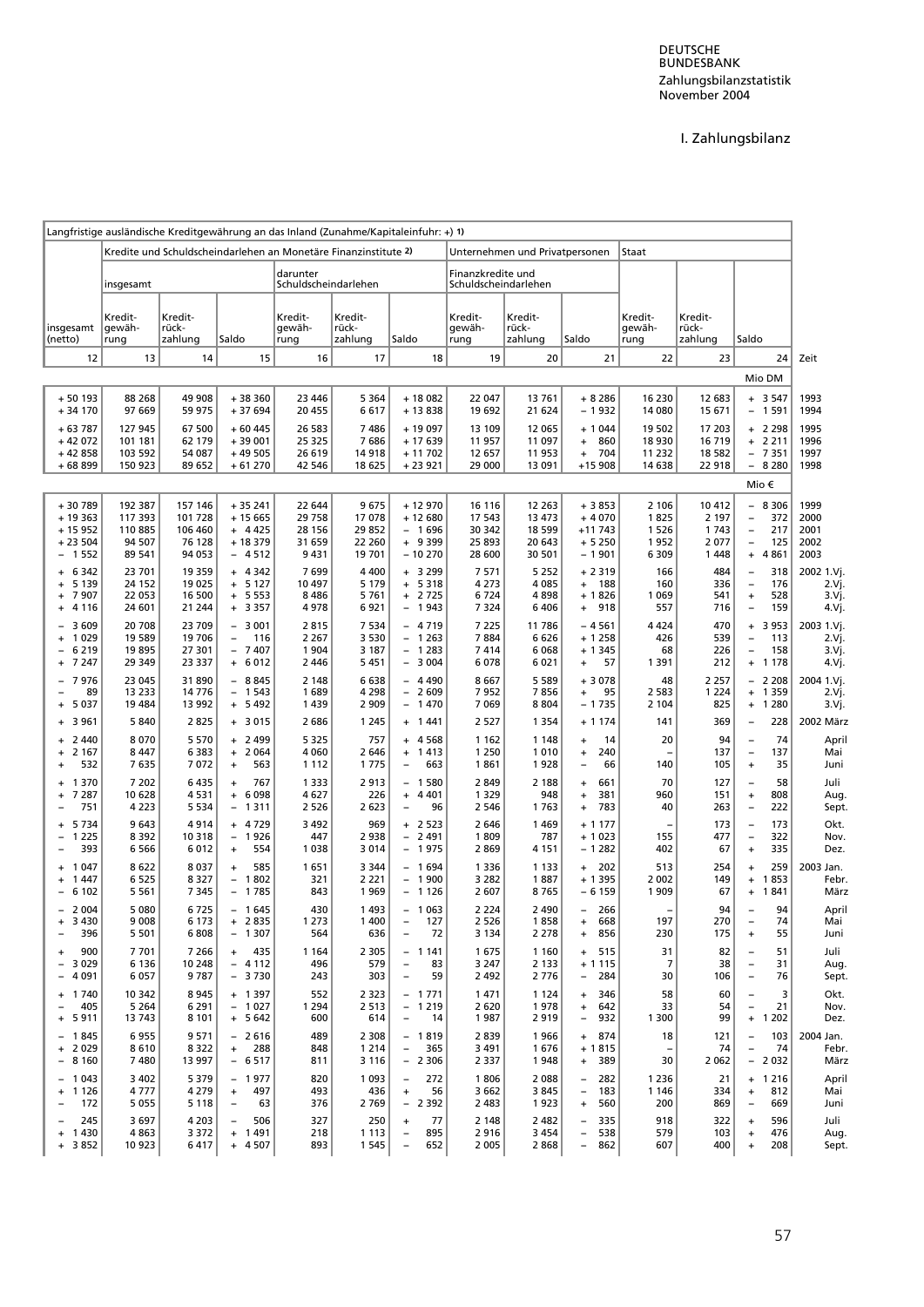

### 9. Kapitalverkehr mit dem Ausland

[g\) Kurzfristiger Kreditverkehr \\*\) einschl. Forderungen \(ohne Währungsreserven\) und Verbindlichkeiten der](#page-15-0) Deutschen Bundesbank

|  | (Kapitalausfuhr: -) |  |
|--|---------------------|--|
|--|---------------------|--|

|                                       |                                                                                                                      |                                                                                              |                                                                                      | Monetäre Finanzinstitute 1)                                                              |                                                                                                                                           |                                                                                                                    |                                                                                                          |                                                                                                      |                                                                                                                                |                                                                                                                          |                                                                                                                                  | Unternehmen und Privatpersonen                                                                                              |                                                                                  |                                                  |
|---------------------------------------|----------------------------------------------------------------------------------------------------------------------|----------------------------------------------------------------------------------------------|--------------------------------------------------------------------------------------|------------------------------------------------------------------------------------------|-------------------------------------------------------------------------------------------------------------------------------------------|--------------------------------------------------------------------------------------------------------------------|----------------------------------------------------------------------------------------------------------|------------------------------------------------------------------------------------------------------|--------------------------------------------------------------------------------------------------------------------------------|--------------------------------------------------------------------------------------------------------------------------|----------------------------------------------------------------------------------------------------------------------------------|-----------------------------------------------------------------------------------------------------------------------------|----------------------------------------------------------------------------------|--------------------------------------------------|
|                                       |                                                                                                                      |                                                                                              |                                                                                      | Kreditgewährung, netto                                                                   |                                                                                                                                           |                                                                                                                    | Kreditaufnahme<br>und Einlagen, netto                                                                    |                                                                                                      |                                                                                                                                |                                                                                                                          | Kreditgewährung<br>und Einlagen, netto                                                                                           |                                                                                                                             |                                                                                  |                                                  |
|                                       | Saldo des<br>kurz-<br>fristigen<br>Kredit-<br>verkehrs                                                               | Saldo der<br>deutschen<br>Anlagen<br>im Ausland   im Inland                                  | Saldo der<br>auslän-<br>dischen<br>Anlagen                                           | zusammen                                                                                 | an auslän-<br>dische<br> Banken 2) 3) banken 3)                                                                                           | an auslän-<br>dische<br>Nicht-                                                                                     | zusammen                                                                                                 | bei auslän-<br>dischen<br> Banken 2) 4)  banken                                                      | bei auslän-<br>l dischen<br>Nicht-                                                                                             | Saldo                                                                                                                    | zusammen                                                                                                                         | Finanzbeziehungen<br>auslän-<br>dische<br>Banken                                                                            | auslän-<br>dische<br>Nicht-<br>banken                                            |                                                  |
| Zeit                                  | $\mathbf{1}$                                                                                                         | 2                                                                                            | 3                                                                                    | 4                                                                                        | 5                                                                                                                                         | 6                                                                                                                  | 7                                                                                                        | 8                                                                                                    | 9                                                                                                                              | 10                                                                                                                       | 11                                                                                                                               | 12                                                                                                                          |                                                                                  | 13                                               |
|                                       | Mio DM                                                                                                               |                                                                                              |                                                                                      |                                                                                          |                                                                                                                                           |                                                                                                                    |                                                                                                          |                                                                                                      |                                                                                                                                |                                                                                                                          |                                                                                                                                  |                                                                                                                             |                                                                                  |                                                  |
| 1993<br>1994                          | $-163549$<br>+121 027                                                                                                | $-181816$<br>$+ 33080$                                                                       | $+ 18267$<br>+ 87 947                                                                | $-120016$<br>+ 51 924                                                                    | $-102703$<br>$+ 40334$                                                                                                                    | $-17313$<br>11 590<br>$\ddot{}$                                                                                    | $+ 20339$<br>73888<br>$\ddot{}$                                                                          | $+ 13464$<br>$+ 65898$                                                                               | 6875<br>$+$<br>7990<br>$\begin{array}{c} + \end{array}$                                                                        | 99 677<br>$+125811$                                                                                                      | $-56738$<br>27 799<br>$\overline{\phantom{a}}$                                                                                   | $-51945$<br>6 0 6 1<br>$\overline{\phantom{0}}$                                                                             |                                                                                  | 7807<br>8661                                     |
| 1995<br>1996<br>1997<br>1998          | + 21 929<br>14 870<br>84 559<br>+<br>+153 481                                                                        | $-55800$<br>$-37943$<br>$-81281$<br>$-79544$                                                 | + 77 729<br>$+ 23073$<br>+165840<br>$+233024$                                        | $-56292$<br>$-44603$<br>$-87008$<br>$-74082$                                             | $-49367$<br>27 489<br>$-$<br>$-$<br>53 502<br>$-80205$                                                                                    | 6925<br>$\overline{\phantom{a}}$<br>$-17114$<br>33 506<br>$\overline{\phantom{a}}$<br>6 1 2 3<br>$\ddot{}$         | + 59 845<br>$+ 16445$<br>+154778<br>$+218167$                                                            | $+ 53307$<br>1 3 4 9<br>$+$<br>+138615<br>+196930                                                    | 6 5 3 8<br>$\ddot{}$<br>$+ 15096$<br>$+ 16163$<br>$+ 21237$                                                                    | 3 5 5 2<br>$\ddot{}$<br>28 157<br>$\overline{\phantom{a}}$<br>67770<br>$+$<br>+144 085                                   | 7 201<br>$\ddot{}$<br>5414<br>$\begin{array}{c} + \end{array}$<br>6 1 2 4<br>$\ddot{}$<br>5 5 3 1<br>$\overline{\phantom{a}}$    | $+ 23111$<br>10 450<br>$\ddot{}$<br>14 701<br>$\ddot{}$<br>8 2 4 6<br>$\qquad \qquad -$                                     | $\overline{\phantom{a}}$<br>$\overline{\phantom{a}}$                             | 8 1 0 8<br>3 0 4 6<br>284<br>1837                |
|                                       | Mio €                                                                                                                |                                                                                              |                                                                                      |                                                                                          |                                                                                                                                           |                                                                                                                    |                                                                                                          |                                                                                                      |                                                                                                                                |                                                                                                                          |                                                                                                                                  |                                                                                                                             |                                                                                  |                                                  |
| 1999<br>2000<br>2001<br>2002<br>2003  | 54 662<br>$+$<br>63 185<br>$+$<br>6727<br>$-130138$<br>$-98606$                                                      | $-17676$<br>$-43452$<br>$-60635$<br>$-137448$<br>$-117163$                                   | $+ 72338$<br>$+106638$<br>$+ 53908$<br>7310<br>$+$<br>$+ 18557$                      | 274<br>$\ddot{}$<br>$-61378$<br>$-83012$<br>$-98746$<br>$-89750$                         | 6495<br>$+$<br>43 784<br>$\overline{\phantom{a}}$<br>$\overline{\phantom{a}}$<br>55 388<br>98 957<br>$\overline{\phantom{a}}$<br>$-64820$ | 6 2 2 1<br>$-17594$<br>27 624<br>$\overline{\phantom{a}}$<br>211<br>$\ddot{}$<br>$-24930$                          | $+ 60153$<br>+ 99 629<br>$+ 49916$<br>10 075<br>$\ddot{}$<br>16 672<br>$+$                               | + 37 499<br>$+ 90410$<br>$+ 18258$<br>13 741<br>$+$<br>4 5 4 9<br>$\qquad \qquad -$                  | + 22 654<br>9 2 1 9<br>$\ddot{}$<br>$+ 31658$<br>3 6 6 6<br>$\qquad \qquad -$<br>$+ 21221$                                     | $+ 60427$<br>38 251<br>$\ddot{}$<br>33 096<br>$\overline{\phantom{a}}$<br>88 671<br>$\overline{\phantom{a}}$<br>$-73078$ | $+ 21560$<br>5 2 0 7<br>$\overline{\phantom{a}}$<br>$-17360$<br>9643<br>$\overline{\phantom{a}}$<br>$-28215$                     | $+ 24306$<br>$+ 11315$<br>24 143<br>$\overline{\phantom{a}}$<br>6728<br>$\overline{\phantom{a}}$<br>$-28080$                | $\begin{array}{c} + \end{array}$<br>$\overline{\phantom{a}}$                     | 1 0 3 3<br>8 1 1 2<br>4955<br>2 4 6 8<br>2 4 3 5 |
| 2002 1.Vj.<br>2.Vi.<br>3.Vi.<br>4.Vj. | 986<br>51842<br>$\overline{\phantom{a}}$<br>40 686<br>$\overline{\phantom{0}}$<br>36 624<br>$\overline{\phantom{0}}$ | $-13676$<br>$-51871$<br>$-63234$<br>8668<br>$\overline{\phantom{m}}$                         | $+ 12689$<br>29<br>$\ddot{}$<br>$+ 22547$<br>$-27956$                                | 9413<br>$\ddot{}$<br>$-45782$<br>$-41595$<br>$-20782$                                    | + 22 886<br>48 571<br>$\overline{\phantom{a}}$<br>37821<br>$\overline{\phantom{a}}$<br>35 4 51<br>$\overline{\phantom{a}}$                | $-13473$<br>2 7 8 9<br>$\ddot{}$<br>3 7 7 4<br>$\overline{\phantom{a}}$<br>$+ 14669$                               | 9 5 6 7<br>$\ddot{}$<br>406<br>$\ddot{}$<br>$+ 22888$<br>22 786<br>$\qquad \qquad -$                     | 125<br>4800<br>$\ddot{}$<br>9671<br>$\ddot{}$<br>605<br>$\overline{\phantom{0}}$                     | 9 6 9 2<br>$\ddot{}$<br>4 3 9 4<br>$\overline{\phantom{a}}$<br>+ 13 217<br>22 181<br>$\overline{\phantom{0}}$                  | 18 979<br>$+$<br>45 376<br>$\overline{\phantom{a}}$<br>18 707<br>$-$<br>43 5 68<br>$\overline{\phantom{a}}$              | 7713<br>$\overline{\phantom{a}}$<br>5870<br>$\overline{\phantom{a}}$<br>7 5 4 6<br>$\overline{\phantom{a}}$<br>$+$<br>11 487     | 6 6 9 7<br>$\overline{\phantom{0}}$<br>2 3 6 3<br>$\overline{a}$<br>$\overline{\phantom{a}}$<br>8636<br>10 968<br>$\ddot{}$ | $\overline{\phantom{a}}$<br>$\overline{\phantom{a}}$<br>$\ddot{}$                | 935<br>1 0 9 8<br>858<br>422                     |
| 2003 1.Vj.<br>2.Vi.<br>3.Vj.<br>4.Vj. | 32718<br>44 835<br>14 076<br>+<br>35 129                                                                             | $-79335$<br>43 060<br>$+ 13534$<br>8 3 0 2<br>$\overline{\phantom{a}}$                       | $+ 46616$<br>1 7 7 5<br>543<br>$\ddot{}$<br>26 827<br>$\overline{\phantom{a}}$       | $-62774$<br>58 509<br>$\overline{\phantom{0}}$<br>$+ 37593$<br>6059<br>$\qquad \qquad -$ | $-40464$<br>54 147<br>$\qquad \qquad -$<br>+ 32 863<br>3 0 7 1<br>$\overline{\phantom{a}}$                                                | $-22310$<br>4 3 6 2<br>4730<br>$\ddot{}$<br>2 9 8 8<br>$\overline{\phantom{a}}$                                    | 44 350<br>$\ddot{}$<br>344<br>2 0 2 1<br>$\overline{\phantom{a}}$<br>25 3 12<br>$\overline{\phantom{a}}$ | 10 711<br>$+$<br>6 1 3 4<br>$\ddot{}$<br>8 0 8 9<br>13 304<br>$\overline{\phantom{0}}$               | + 33 639<br>6478<br>$\qquad \qquad -$<br>$\ddot{}$<br>6 0 6 8<br>$-12008$                                                      | $-18424$<br>58 854<br>$\overline{\phantom{a}}$<br>35 571<br>$+$<br>31 371<br>$\qquad \qquad -$                           | 20 443<br>$\overline{\phantom{a}}$<br>4 600<br>$\overline{\phantom{a}}$<br>8056<br>$\overline{\phantom{a}}$<br>4884<br>$\ddot{}$ | 18 216<br>5 9 0 7<br>$\qquad \qquad -$<br>$\overline{a}$<br>8736<br>4779<br>$\ddot{}$                                       | $\ddot{}$<br>$\overline{\phantom{a}}$<br>$\overline{\phantom{a}}$                | 2 0 6 0<br>553<br>331<br>596                     |
| 2004 1.Vj.<br>2.Vi.<br>3.Vj.          | 6404<br>+<br>36 827<br>41 493                                                                                        | 62 175<br>$\overline{\phantom{0}}$<br>$+ 17331$<br>63 906<br>$\overline{\phantom{a}}$        | + 68 579<br>$-54158$<br>$+ 22413$                                                    | $-40167$<br>$-19962$<br>$-32201$                                                         | $-18244$<br>28 9 19<br>$\overline{\phantom{a}}$<br>$-11318$                                                                               | 21 923<br>$\overline{\phantom{a}}$<br>8957<br>$+$<br>20 883<br>$\overline{\phantom{a}}$                            | $+ 66730$<br>51 302<br>$ \,$<br>$+ 22584$                                                                | $+ 38137$<br>36 902<br>$\overline{\phantom{a}}$<br>8 9 0 4<br>$\begin{array}{c} + \end{array}$       | + 28 593<br>14 400<br>$\overline{\phantom{0}}$<br>$+ 13680$                                                                    | 26 5 64<br>$+$<br>71 264<br>$\overline{\phantom{a}}$<br>9617<br>$\overline{\phantom{0}}$                                 | 16836<br>$\overline{\phantom{m}}$<br>5 3 4 0<br>$\ddot{}$<br>1 2 3 3<br>$\overline{\phantom{a}}$                                 | 13 937<br>7 4 0 8<br>$\ddot{}$<br>1847                                                                                      |                                                                                  | 1 2 6 2<br>193<br>350                            |
| 2002 März<br>April<br>Mai<br>Juni     | 9690<br>$\overline{\phantom{a}}$<br>602<br>23 573<br>$\overline{\phantom{a}}$<br>27 666                              | $-25046$<br>$-29806$<br>34 653<br>$\overline{\phantom{m}}$<br>$+ 12588$                      | $+ 15356$<br>$+ 29204$<br>+ 11 079<br>$-40254$                                       | $-21657$<br>6 5 9 0<br>$\qquad \qquad -$<br>$-33240$<br>5952<br>$\overline{\phantom{a}}$ | $-11702$<br>$-10458$<br>28 3 61<br>$\overline{\phantom{a}}$<br>9752<br>$\overline{\phantom{a}}$                                           | 9955<br>$\overline{\phantom{a}}$<br>3 8 6 8<br>$\ddot{}$<br>4879<br>$\overline{\phantom{a}}$<br>3 800<br>$\ddot{}$ | $+ 12522$<br>$+ 32304$<br>10 424<br>$\ddot{}$<br>$-42322$                                                | $+ 10164$<br>$+ 27058$<br>6 144<br>$+$<br>28 402<br>$\overline{\phantom{a}}$                         | 2 3 5 8<br>+<br>5 2 4 6<br>$\begin{array}{c} + \end{array}$<br>4 2 8 0<br>$\begin{array}{c} + \end{array}$<br>$-13920$         | 9 1 3 5<br>$\qquad \qquad -$<br>25 7 14<br>$\ddot{}$<br>22 8 16<br>$\overline{\phantom{a}}$<br>48 274<br>$-$             | 854<br>$\overline{\phantom{0}}$<br>$-12420$<br>4498<br>$\overline{\phantom{a}}$<br>11 048<br>$+$                                 | 2 3 9 6<br>$\ddot{}$<br>11 385<br>$\overline{\phantom{a}}$<br>4 2 7 1<br>$\qquad \qquad -$<br>13 294<br>$\ddot{}$           | $\ddot{}$<br>$\overline{\phantom{0}}$                                            | 1 1 7 4<br>318<br>26<br>805                      |
| Juli<br>Aug.<br>Sept.                 | 5825<br>$\overline{\phantom{0}}$<br>21 470<br>13 3 9 2                                                               | $-11622$<br>15 043<br>$\overline{\phantom{m}}$<br>$-36569$                                   | 5 7 9 7<br>$\ddot{}$<br>6 4 2 7<br>$+ 23177$                                         | 6 3 6 7<br>$+$<br>11 527<br>$\overline{\phantom{0}}$<br>$-36435$                         | 1869<br>$\ddot{}$<br>13777<br>$\overline{\phantom{a}}$<br>25 913<br>$\overline{\phantom{m}}$                                              | 4 4 9 8<br>$\ddot{}$<br>2 2 5 0<br>$\ddot{}$<br>10 522<br>$\overline{\phantom{m}}$                                 | 5 5 7 6<br>$\ddot{}$<br>2619<br>$\overline{\phantom{0}}$<br>$\ddot{}$<br>19 932                          | 3 2 8 4<br>$\ddot{}$<br>4 1 9 0<br>$\qquad \qquad -$<br>10 578<br>$+$                                | 2 2 9 2<br>$\ddot{}$<br>1 5 7 1<br>$\begin{array}{c} + \end{array}$<br>9 3 5 4<br>$\ddot{}$                                    | + 11 943<br>14 14 6<br>$\overline{\phantom{a}}$<br>16 503<br>$\overline{\phantom{a}}$                                    | 1659<br>$\overline{\phantom{a}}$<br>2027<br>$\overline{\phantom{a}}$<br>3859<br>$\overline{\phantom{a}}$                         | 3 6 2 8<br>$\qquad \qquad -$<br>2830<br>$\overline{a}$<br>2 1 7 8<br>$\overline{\phantom{a}}$                               | $\overline{\phantom{a}}$<br>$\overline{\phantom{a}}$<br>$\overline{\phantom{a}}$ | 19<br>518<br>321                                 |
| Okt.<br>Nov.<br>Dez.                  | 18 039<br>7 3 6 7<br>11 218<br>$\qquad \qquad -$                                                                     | 19 493<br>$-32212$<br>$+ 43038$                                                              | 1455<br>$\ddot{}$<br>$+ 24845$<br>$-54255$                                           | $-11334$<br>$-37564$<br>$+ 28117$                                                        | 11 610<br>$\overline{\phantom{a}}$<br>35 170<br>$\overline{\phantom{a}}$<br>$+ 11330$                                                     | 276<br>$\ddot{}$<br>2 3 9 4<br>$\overline{\phantom{a}}$<br>16 787<br>$\ddot{}$                                     | 849<br>$\ddot{}$<br>$+ 23346$<br>46 981                                                                  | 7710<br>$\ddot{}$<br>16 941<br>$\ddot{}$<br>25 25 6<br>$\overline{\phantom{a}}$                      | 6861<br>$\overline{\phantom{a}}$<br>6 4 0 5<br>$\ddot{}$<br>- 21 725                                                           | 10 485<br>$\overline{\phantom{a}}$<br>14 218<br>$\qquad \qquad -$<br>18865<br>$\qquad \qquad -$                          | 2651<br>$\overline{\phantom{a}}$<br>805<br>$\ddot{}$<br>$+ 13333$                                                                | 2 0 8 6<br>$\ddot{}$<br>1 2 4 1<br>11813<br>$\ddot{}$                                                                       | $\ddot{}$                                                                        | 482<br>1 4 7 1<br>566                            |
| 2003 Jan.<br>Febr.<br>März            | 7 3 4 2<br>+<br>33 580<br>6480<br>$\overline{\phantom{0}}$                                                           | $-11750$<br>$-40539$<br>$-27046$                                                             | $+ 19092$<br>6958<br>$+$<br>$+ 20566$                                                | 7034<br>$\overline{\phantom{0}}$<br>$-35724$<br>$-20016$                                 | 6837<br>$\overline{\phantom{a}}$<br>$-17409$<br>16 218<br>$\overline{\phantom{a}}$                                                        | 197<br>$\overline{\phantom{a}}$<br>$-18315$<br>3798<br>$\overline{\phantom{a}}$                                    | $+ 17203$<br>8016<br>$\ddot{}$<br>19 131<br>$\ddot{}$                                                    | 5 4 8 3<br>$\ddot{}$<br>1662<br>$\overline{\phantom{a}}$<br>6890<br>$\begin{array}{c} + \end{array}$ | + 11 720<br>9678<br>$\ddot{}$<br>$+ 12241$                                                                                     | 10 169<br>$+$<br>27 708<br>$\overline{\phantom{a}}$<br>885<br>$\overline{\phantom{0}}$                                   | 11 596<br>$\overline{\phantom{a}}$<br>5 6 2 0<br>$\overline{\phantom{a}}$<br>3 2 2 7<br>$\overline{\phantom{a}}$                 | $-13897$<br>$\overline{a}$<br>3 5 8 0<br>740                                                                                | $\ddot{}$<br>$\overline{\phantom{a}}$<br>$\qquad \qquad -$                       | 1 0 2 3<br>845<br>2 2 3 8                        |
| April<br>Mai<br>Juni                  | 8869<br>$\overline{\phantom{a}}$<br>10 448<br>25 517<br>$\overline{\phantom{0}}$                                     | $-24864$<br>7 5 9 0<br>$\overline{\phantom{a}}$<br>$-10607$                                  | + 15 994<br>2859<br>$\overline{\phantom{a}}$<br>$-14910$                             | $-17602$<br>$-28930$<br>$-11978$                                                         | 4 4 7 7<br>$\overline{\phantom{a}}$<br>25 109<br>$-$<br>$-24562$                                                                          | $-13125$<br>3821<br>$\overline{\phantom{a}}$<br>$+ 12584$                                                          | 15 239<br>$+$<br>1679<br>$\overline{\phantom{a}}$<br>$-13904$                                            | 16 561<br>$\ddot{}$<br>7 2 7 9<br>$\overline{\phantom{a}}$<br>3 1 4 8<br>$\overline{\phantom{a}}$    | 1 3 2 2<br>$\qquad \qquad -$<br>5 600<br>$\ddot{}$<br>$-10756$                                                                 | 2 3 6 3<br>$\overline{\phantom{m}}$<br>30 609<br>$\overline{\phantom{m}}$<br>25 882<br>$-$                               | 9 2 5 6<br>$\overline{\phantom{a}}$<br>101<br>$\overline{\phantom{a}}$<br>4757<br>$+$                                            | 9 9 7 5<br>$\overline{\phantom{a}}$<br>1 1 1 8<br>$\qquad \qquad -$<br>5 1 8 7<br>$\ddot{}$                                 | $\overline{1}$<br>$\ddot{}$<br>$\overline{\phantom{0}}$                          | 504<br>339<br>291                                |
| Juli<br>Aug.<br>Sept.                 | 1675<br>$\ddot{}$<br>2 1 3 1<br>$+ 14532$                                                                            | 4 3 1 8<br>$\ddot{}$<br>23 922<br>$\ddot{}$<br>14 706<br>$\overline{\phantom{a}}$            | 2 643<br>$\overline{\phantom{a}}$<br>26 053<br>$\overline{\phantom{a}}$<br>$+ 29238$ | $+ 29534$<br>+ 21 892<br>$-13834$                                                        | 20 473<br>$\ddot{}$<br>15 5 69<br>$+$<br>3 1 8 0<br>$\qquad \qquad -$                                                                     | 9 0 6 1<br>$\begin{array}{c} + \end{array}$<br>6 3 2 3<br>$\begin{array}{c} + \end{array}$<br>$-10654$             | 4 0 6 1<br>25 5 25<br>$\overline{\phantom{a}}$<br>+ 27 565                                               | 8 8 6 4<br>$-18309$<br>+ 19 084                                                                      | 4 8 0 3<br>$\begin{array}{c} + \end{array}$<br>$\overline{\phantom{0}}$<br>7 2 1 6<br>$\begin{array}{c} + \end{array}$<br>8481 | 25 473<br>$\ddot{}$<br>3633<br>$\overline{\phantom{a}}$<br>$+ 13731$                                                     | 8465<br>$\overline{\phantom{a}}$<br>4751<br>$\ddot{}$<br>4 3 4 2<br>$\overline{\phantom{a}}$                                     | 9 1 5 1<br>$\begin{array}{c} + \end{array}$<br>3 6 6 8<br>3 2 5 3<br>$\overline{\phantom{0}}$                               | $\qquad \qquad -$<br>$\ddot{}$                                                   | 325<br>374<br>380                                |
| Okt.<br>Nov.<br>Dez.                  | $-13557$<br>12875<br>$\qquad \qquad -$<br>8696<br>$\overline{\phantom{a}}$                                           | 1627<br>$\overline{\phantom{a}}$<br>9723<br>$\overline{\phantom{a}}$<br>$\ddot{}$<br>3 0 4 8 | $-11930$<br>$\overline{\phantom{a}}$<br>3 1 5 2<br>$-11744$                          | $+ 23062$<br>26 7 16<br>$\overline{\phantom{a}}$<br>$\overline{\phantom{0}}$<br>2 4 0 5  | + 18 699<br>13 929<br>$\overline{\phantom{0}}$<br>7841<br>$\overline{\phantom{a}}$                                                        | 4 3 6 3<br>$\ddot{}$<br>$-12787$<br>5436<br>$\ddot{}$                                                              | $-11922$<br>$\qquad \qquad -$<br>3 4 0 2<br>$\overline{\phantom{a}}$<br>9988                             | $-16727$<br>$-10363$<br>+ 13 786                                                                     | 4 8 0 5<br>$\ddot{}$<br>6961<br>$\begin{array}{c} + \end{array}$<br>- 23 774                                                   | + 11 140<br>30 118<br>$\qquad \qquad -$<br>$-12393$                                                                      | 2 5 5 9<br>$\overline{\phantom{a}}$<br>1770<br>$\begin{array}{c} + \end{array}$<br>5 6 7 3<br>$\begin{array}{c} + \end{array}$   | 2 3 0 6<br>3 601<br>$\ddot{}$<br>3 4 8 4<br>$\ddot{}$                                                                       | $\ddot{}$<br>$\overline{\phantom{0}}$                                            | 79<br>199<br>476                                 |
| 2004 Jan.<br>Febr.<br>März            | 1 3 0 0<br>$\ddot{}$<br>2 5 1 9<br>7623<br>$\ddot{}$                                                                 | $-22732$<br>$-12208$<br>27 234<br>$\overline{\phantom{a}}$                                   | $+ 24032$<br>$+ 9689$<br>+ 34 857                                                    | $-20546$<br>$\overline{\phantom{0}}$<br>7 897<br>$-11723$                                | $-13812$<br>529<br>$\bf{+}$<br>4960<br>$\overline{\phantom{a}}$                                                                           | 6 7 3 4<br>$\overline{\phantom{a}}$<br>$\overline{\phantom{a}}$<br>8426<br>$\overline{\phantom{a}}$<br>6763        | + 21 875<br>9 2 1 1<br>$\begin{array}{c} + \end{array}$<br>35 645<br>$\ddot{}$                           | + 12 938<br>6864<br>$+ 32064$                                                                        | 8 937<br>$\ddot{}$<br>$+ 16075$<br>$\begin{array}{c} + \end{array}$<br>3 5 8 1                                                 | 1 3 2 9<br>$\ddot{}$<br>1 3 1 4<br>$\ddot{}$<br>23 921<br>$\ddot{}$                                                      | 9 2 7 0<br>$\overline{\phantom{a}}$<br>4434<br>$\qquad \qquad -$<br>$\overline{\phantom{a}}$<br>3 1 3 1                          | 10 566<br>$\overline{\phantom{a}}$<br>$\overline{a}$<br>2 6 9 3<br>$\overline{a}$<br>679                                    | $\ddot{}$<br>$\overline{\phantom{a}}$                                            | 292<br>904<br>650                                |
| April<br>Mai<br>Juni                  | $-18391$<br>11 445<br>$\overline{\phantom{0}}$<br>6991                                                               | $-18009$<br>$+ 13618$<br>$+ 21722$                                                           | 382<br>$\overline{\phantom{a}}$<br>$-25063$<br>28 7 14<br>$\overline{\phantom{a}}$   | $-21621$<br>1 2 3 6<br>$\overline{\phantom{0}}$<br>2895<br>$+$                           | $-18554$<br>14 180<br>$\qquad \qquad -$<br>3815<br>$+$                                                                                    | 3 0 6 7<br>$\overline{\phantom{a}}$<br>+ 12 944<br>920<br>$\overline{\phantom{0}}$                                 | 1871<br>$\ddot{}$<br>23 929<br>$\overline{\phantom{a}}$<br>$-29245$                                      | 3764<br>$+$<br>$-26254$<br>$-14413$                                                                  | 1893<br>-<br>2 3 2 5<br>$\begin{array}{c} + \end{array}$<br>- 14 832                                                           | $-19750$<br>25 165<br>$\overline{\phantom{a}}$<br>$-$<br>26 349                                                          | 3 5 6 4<br>$\begin{array}{c} + \end{array}$<br>3850<br>$\begin{array}{c} + \end{array}$<br>2074<br>$\qquad \qquad -$             | 3 3 1 8<br>$\ddot{}$<br>5 2 8 2<br>$\ddot{}$<br>1 1 9 2<br>$\overline{a}$                                                   | $\ddot{}$<br>$\ddot{}$                                                           | 214<br>59<br>466                                 |
| Juli<br>Aug.<br>Sept.                 | 4886<br>$\overline{\phantom{0}}$<br>15 984<br>$-20623$                                                               | 4 9 8 2<br>$\ddot{}$<br>$-20168$<br>$-48720$                                                 | 9868<br>$\overline{\phantom{a}}$<br>$+$<br>4 184<br>+ 28 097                         | 7 2 3 6<br>$\begin{array}{c} + \end{array}$<br>9 1 7 6<br>$\qquad \qquad -$<br>$-30261$  | 9973<br>$\begin{array}{c} + \end{array}$<br>642<br>$\ddot{}$<br>$-21933$                                                                  | 2 7 3 7<br>$\overline{\phantom{a}}$<br>$\qquad \qquad -$<br>9818<br>8 3 2 8<br>$\overline{\phantom{a}}$            | 6750<br>$\overline{\phantom{a}}$<br>4818<br>$+$<br>$+ 24517$                                             | 6 6 4 2<br>$\overline{\phantom{a}}$<br>$\overline{\phantom{a}}$<br>4 467<br>$+ 20014$                | 108<br>$\qquad \qquad -$<br>9 2 8 5<br>$\begin{array}{c} + \end{array}$<br>$\bf{+}$<br>4 503                                   | 486<br>$\ddot{}$<br>4 3 5 8<br>$\overline{\phantom{a}}$<br>$\overline{\phantom{a}}$<br>5744                              | 672<br>$\overline{\phantom{a}}$<br>$+$<br>3857<br>4418<br>$\overline{\phantom{a}}$                                               | 1948<br>$\overline{a}$<br>2 3 9 1<br>$\begin{array}{c} + \end{array}$<br>2 2 9 0<br>$\overline{\phantom{a}}$                | $^{+}$<br>$\overline{\phantom{a}}$                                               | 135<br>118<br>367                                |

\* Kredite mit ursprünglicher Laufzeit bis zu 12 Monaten. Die Transaktions-won den Bestandsänderungen in den Tabellen II.1a) und 6a) ab. — 1 Ohne werte sind überwiegend aus Bestandsveränderungen abgeleitet. Auf Ände-Bundsba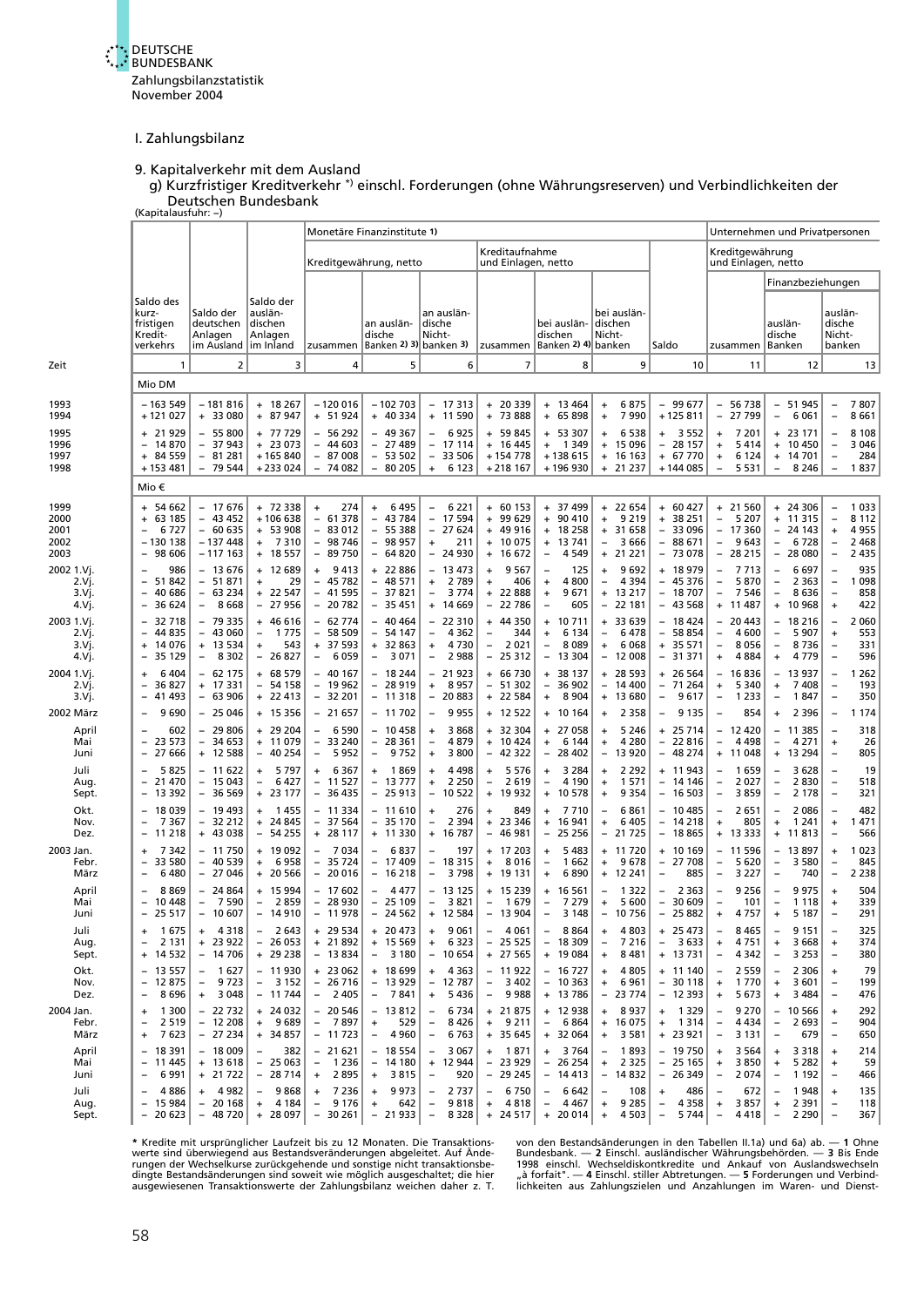#### DEUTSCHE BUNDESBANK Zahlungsbilanzstatistik November 2004

#### I. Zahlungsbilanz

|                                                    |                                        |                                                                              |                                               |                                                                                                |                                                  |                                                                                                                                      |                                          |                                                                                |                                               |                                                                                | Staat                                               |                                                                                   |                                                 |                                                                                        |                                                           |                                                                                          |                                                 | Bundesbank 7)                                                   |                                                     |                                                                                               |                                    |                                                                         |                                                     |                                          |
|----------------------------------------------------|----------------------------------------|------------------------------------------------------------------------------|-----------------------------------------------|------------------------------------------------------------------------------------------------|--------------------------------------------------|--------------------------------------------------------------------------------------------------------------------------------------|------------------------------------------|--------------------------------------------------------------------------------|-----------------------------------------------|--------------------------------------------------------------------------------|-----------------------------------------------------|-----------------------------------------------------------------------------------|-------------------------------------------------|----------------------------------------------------------------------------------------|-----------------------------------------------------------|------------------------------------------------------------------------------------------|-------------------------------------------------|-----------------------------------------------------------------|-----------------------------------------------------|-----------------------------------------------------------------------------------------------|------------------------------------|-------------------------------------------------------------------------|-----------------------------------------------------|------------------------------------------|
|                                                    | Kreditaufnahme, netto                  |                                                                              |                                               |                                                                                                |                                                  |                                                                                                                                      |                                          |                                                                                |                                               |                                                                                |                                                     |                                                                                   |                                                 |                                                                                        |                                                           |                                                                                          |                                                 |                                                                 |                                                     |                                                                                               |                                    |                                                                         |                                                     |                                          |
|                                                    |                                        |                                                                              |                                               |                                                                                                | Finanzbeziehungen                                |                                                                                                                                      |                                          |                                                                                |                                               |                                                                                |                                                     |                                                                                   |                                                 |                                                                                        |                                                           |                                                                                          |                                                 |                                                                 |                                                     |                                                                                               |                                    |                                                                         |                                                     |                                          |
| Handels-<br>kredite 5)                             |                                        | zusammen                                                                     |                                               | auslän-<br>dische                                                                              | Banken 4)                                        | auslän-<br>dische<br>Nicht-<br>banken                                                                                                |                                          | Handels-<br>kredite 5)                                                         |                                               | Saldo                                                                          |                                                     | Kredit-                                                                           | gewährung<br>$(netto)$ 6)                       | Kredit-<br>aufnahme<br>$(netto)$ 4)                                                    |                                                           | Saldo                                                                                    |                                                 | Forde-<br>rungen<br>rungs-                                      | (ohne Wäh-<br>reserven) 8)                          | Verbind-<br>lichkeiten                                                                        |                                    | Saldo                                                                   |                                                     |                                          |
|                                                    | 14                                     |                                                                              | 15                                            |                                                                                                | 16                                               |                                                                                                                                      | 17                                       |                                                                                | 18                                            |                                                                                | 19                                                  |                                                                                   | 20                                              |                                                                                        | 21                                                        |                                                                                          | 22                                              |                                                                 | 23                                                  |                                                                                               | 24                                 |                                                                         | 25                                                  | Zeit                                     |
|                                                    |                                        |                                                                              |                                               |                                                                                                |                                                  |                                                                                                                                      |                                          |                                                                                |                                               |                                                                                |                                                     |                                                                                   |                                                 |                                                                                        |                                                           |                                                                                          |                                                 |                                                                 |                                                     |                                                                                               |                                    |                                                                         | Mio DM                                              |                                          |
| $\ddot{}$<br>$\overline{\phantom{0}}$              | 3 0 1 4<br>13 077                      | $\qquad \qquad -$                                                            | 2 1 8 5<br>+ 12 727                           | $\qquad \qquad -$<br>$\qquad \qquad -$                                                         | 4 3 8 8<br>3977                                  | $\ddot{}$<br>$\ddot{}$                                                                                                               | 4 1 1 0<br>4975                          | $\overline{\phantom{0}}$                                                       | 1907<br>+ 11 729                              |                                                                                | $-58923$<br>$-15072$                                | $\overline{\phantom{0}}$<br>$\ddot{}$                                             | 5 0 5 0<br>8695                                 | $\ddot{}$<br>$\ddot{}$                                                                 | 2 7 7 1<br>4833                                           | $\overline{\phantom{a}}$                                                                 | 2 2 7 9<br>$+ 13528$                            | $\overline{\phantom{0}}$<br>$\ddot{}$                           | 12<br>261                                           | $\overline{\phantom{0}}$<br>$\overline{\phantom{0}}$                                          | 2 6 5 9<br>3 5 0 1                 | -<br>$\overline{a}$                                                     | 2671<br>3 2 4 0                                     | 1993<br>1994                             |
| $\ddot{}$                                          | 7862<br>1990<br>8 2 9 3<br>4551        | $\ddot{}$<br>$\ddot{}$                                                       | $+ 18632$<br>5 0 8 9<br>+ 17 392<br>2 9 4 1   | $\ddot{}$<br>$\ddot{}$<br>$\ddot{}$<br>$+$                                                     | 6412<br>506<br>6 609<br>3 0 3 9                  | $\begin{array}{c} + \end{array}$<br>$\begin{array}{c} + \end{array}$<br>$\ddot{}$<br>$\ddot{}$                                       | 5958<br>1 5 6 8<br>2806<br>2 2 7 3       | $\ddot{}$<br>$\ddot{}$<br>$\ddot{}$<br>$\qquad \qquad -$                       | 6 2 6 2<br>3 0 1 5<br>7977<br>2 3 7 1         | $-$                                                                            | + 25 833<br>+ 10 504<br>$+23516$<br>2 5 9 1         | $\qquad \qquad -$<br>$\ddot{}$<br>$\overline{a}$<br>$\ddot{}$                     | 7 1 1 1<br>730<br>897<br>220                    | $\ddot{}$<br>$\ddot{}$<br>$\qquad \qquad -$<br>$\ddot{}$                               | 2 9 9 6<br>3 3 1 2<br>5 6 8 7<br>8 3 2 9                  | $\ddot{}$<br>$\overline{\phantom{a}}$<br>$+$                                             | 4 1 1 5<br>4 0 4 2<br>6 5 8 4<br>8 5 4 9        | $\ddot{}$<br>$\ddot{}$<br>$\ddot{}$<br>$\overline{\phantom{0}}$ | 402<br>515<br>500<br>151                            | $\overline{\phantom{0}}$<br>$\overline{\phantom{0}}$<br>$\ddot{}$                             | 3744<br>1773<br>643<br>3 5 8 8     | $\overline{a}$<br>$\overline{a}$<br>$\overline{a}$<br>$\ddot{}$         | 3 3 4 2<br>1 2 5 9<br>143<br>3438                   | 1995<br>1996<br>1997<br>1998             |
|                                                    |                                        |                                                                              |                                               |                                                                                                |                                                  |                                                                                                                                      |                                          |                                                                                |                                               |                                                                                |                                                     |                                                                                   |                                                 |                                                                                        |                                                           |                                                                                          |                                                 |                                                                 |                                                     |                                                                                               |                                    |                                                                         | Mio €                                               |                                          |
| $\overline{\phantom{0}}$<br>$\pmb{+}$<br>÷         | 1713<br>8410<br>1828<br>447<br>2 2 9 9 | $\ddot{}$<br>$\ddot{}$<br>$\qquad \qquad -$<br>$\ddot{}$                     | + 17 124<br>5 6 9 8<br>265<br>1918<br>1 0 8 1 | $\qquad \qquad -$<br>$\overline{\phantom{0}}$<br>$\qquad \qquad -$<br>$\overline{\phantom{0}}$ | + 13 689<br>6 1 9 2<br>5 2 7 8<br>3 0 3 8<br>938 | $\ddot{}$<br>$\begin{array}{c} + \end{array}$<br>$\ddot{}$<br>$\begin{array}{c} + \end{array}$<br>+                                  | 2 1 6 7<br>5 5 6 5<br>1788<br>979<br>381 | $\ddot{}$<br>$\ddot{}$<br>$\ddot{}$<br>$\ddot{}$<br>+                          | 1 2 6 8<br>6 3 2 4<br>3755<br>140<br>638<br>1 | $\ddot{}$                                                                      | + 38 684<br>491<br>$-17095$<br>$-11561$<br>- 27 134 | $\ddot{}$<br>$\ddot{}$<br>$\ddot{}$                                               | 8 0 3 4<br>$-18841$<br>$+ 15723$<br>6950<br>572 | -<br>$\ddot{}$<br>$\ddot{}$<br>$\qquad \qquad -$<br>$\overline{\phantom{a}}$           | 2 9 4 9<br>898<br>096<br>$\mathbf{1}$<br>1 500<br>1 1 7 9 | $\ddot{}$<br>$\ddot{}$<br>$\overline{\phantom{0}}$                                       | 5 0 8 5<br>$-17943$<br>$+ 16819$<br>5451<br>606 | $\ddot{}$                                                       | - 47 544<br>+ 41 972<br>$+24015$<br>$-36010$<br>230 | $\ddot{}$<br>$\ddot{}$<br>$\ddot{}$<br>$\ddot{}$                                              | 1991<br>414<br>2631<br>653<br>1983 | -<br>$\ddot{}$                                                          | 49 535<br>+ 42 386<br>+ 26 645<br>35 357<br>2 2 1 3 | 1999<br>2000<br>2001<br>2002<br>2003     |
| ÷<br>÷                                             | 81<br>2410<br>1948<br>97               | $\ddot{}$<br>$\qquad \qquad -$<br>$\overline{\phantom{0}}$<br>$\overline{a}$ | 4914<br>2 1 8 2<br>62<br>4588                 | $\ddot{}$<br>$\qquad \qquad -$<br>$\qquad \qquad -$<br>$\overline{\phantom{0}}$                | 5612<br>2 3 9 7<br>1842<br>4410                  | $\begin{array}{c} + \end{array}$<br>$\overline{\phantom{a}}$<br>$\begin{array}{c} + \end{array}$<br>+                                | 983<br>812<br>716<br>92                  | -<br>$\ddot{}$<br>$\ddot{}$<br>$\overline{\phantom{0}}$                        | 1681<br>1 0 2 7<br>1 0 6 3<br>269             | $-$<br>$\overline{\phantom{0}}$<br>$\overline{\phantom{a}}$<br>$\ddot{}$       | 2799<br>8 0 5 3<br>7608<br>6899                     | $\ddot{}$<br>$\overline{\phantom{0}}$<br>$\ddot{}$<br>$\overline{a}$              | 3 0 5 0<br>27<br>310<br>4<br>382                | $\overline{\phantom{a}}$<br>$\ddot{}$<br>$\qquad \qquad -$<br>$\ddot{}$                | 3 0 7 2<br>2 3 5 3<br>1 0 0 7<br>227                      | $\qquad \qquad -$<br>$\ddot{}$<br>$\bf{+}$<br>$\qquad \qquad -$                          | 22<br>2 3 2 5<br>3 3 0 3<br>155                 | $\overline{\phantom{0}}$<br>-<br>$\ddot{}$                      | $-18425$<br>191<br>18 402<br>1 0 0 9                | $\ddot{}$<br>$\ddot{}$<br>$\overline{\phantom{0}}$                                            | 1 2 8 1<br>548<br>728<br>809       | $\overline{\phantom{0}}$<br>L,<br>$\overline{\phantom{0}}$<br>$\ddot{}$ | 17 144<br>739<br>17674<br>200                       | 2002 1.Vj.<br>2.Vj.<br>3.Vj.<br>4.Vj.    |
| $\ddot{}$<br>÷<br>$\ddot{}$                        | 167<br>754<br>1011<br>701              | $\ddot{}$<br>$\qquad \qquad -$<br>$\overline{\phantom{0}}$<br>$\ddot{}$      | 3 6 6 4<br>3 2 8 0<br>314<br>1011             | $\ddot{}$<br>$\qquad \qquad -$<br>$\qquad \qquad -$<br>$\ddot{}$                               | 1799<br>3 3 0 8<br>97<br>669                     | $\ddot{}$<br>$\ddot{}$<br>$\overline{\phantom{a}}$<br>$\overline{\phantom{a}}$                                                       | 950<br>206<br>698<br>76                  | $\ddot{}$<br>$\qquad \qquad -$<br>$\ddot{}$<br>$\ddot{}$                       | 915<br>178<br>482<br>419                      | $\overline{\phantom{a}}$<br>$\overline{\phantom{0}}$<br>$\ddot{}$              | $-16780$<br>7880<br>8 3 7 0<br>5895                 | $\ddot{}$<br>$\qquad \qquad -$<br>$\overline{a}$<br>$\ddot{}$                     | 641<br>541<br>434<br>906                        | $\overline{\phantom{a}}$<br>$\ddot{}$<br>$\ddot{}$<br>$\overline{\phantom{a}}$         | 3 0 9 4<br>1821<br>2 4 6 0<br>2 3 6 5                     | $\overline{\phantom{a}}$<br>$\ddot{}$<br>$\ddot{}$<br>$\overline{\phantom{a}}$           | 2 4 5 3<br>1 2 8 0<br>2026<br>1459              | $\ddot{}$<br>-                                                  | 3 242<br>+ 20 590<br>- 15 569<br>8 0 3 3            | $\ddot{}$<br>$\ddot{}$<br>$\ddot{}$<br>$\overline{\phantom{0}}$                               | 1697<br>28<br>418<br>161           | $\ddot{}$<br>$+$<br>$\overline{\phantom{0}}$<br>L,                      | 4939<br>20 619<br>15 15 1<br>8 1 9 4                | 2003 1.Vj.<br>2.Vj.<br>3.Vj.<br>$4.V$ j. |
| $\ddot{}$                                          | 1637<br>1875<br>964                    | $\ddot{}$<br>$\qquad \qquad -$<br>$\ddot{}$                                  | 4830<br>3 4 6 7<br>412                        | $\ddot{}$<br>$\qquad \qquad -$                                                                 | 1689<br>3898<br>1 3 8 4                          | $\begin{array}{c} + \end{array}$<br>$\begin{array}{c} + \end{array}$<br>$\begin{array}{c} + \end{array}$<br>$\overline{\phantom{0}}$ | 1 0 4 1<br>140<br>651                    | $\ddot{}$<br>$\ddot{}$<br>$\ddot{}$                                            | 2 0 9 9<br>291<br>1 1 4 5<br>797              | $\ddot{}$                                                                      | $-12006$<br>1873<br>821                             | $\ddot{}$<br>$\begin{array}{c} + \end{array}$<br>$\begin{array}{c} + \end{array}$ | 853<br>57<br>008<br>-1                          | $\qquad \qquad -$<br>$\ddot{}$<br>$\ddot{}$                                            | 1980<br>1 1 7 6<br>770                                    | $\qquad \qquad -$<br>$\ddot{}$<br>$\begin{array}{c} + \end{array}$                       | 1 1 2 7<br>1 2 3 3<br>1778                      | -<br>$\overline{\phantom{0}}$                                   | 6 0 2 5<br>+ 31 896<br>- 31 480                     | $\qquad \qquad -$<br>$\qquad \qquad -$                                                        | 1 0 0 2<br>564<br>1 3 5 4          | L,<br>$\ddot{}$<br>-                                                    | 7026<br>31 332<br>32 834                            | 2004 1.Vj.<br>2.Vj.<br>3.Vj.             |
|                                                    | 2077<br>716<br>252<br>1441             | $\ddot{}$<br>$\overline{\phantom{0}}$<br>$\ddot{}$<br>$\ddot{}$              | 2 1 1 1<br>3 2 1 8<br>796<br>240              | $\ddot{}$<br>$\overline{\phantom{0}}$<br>$\ddot{}$<br>$\qquad \qquad -$                        | 2 3 8 4<br>2029<br>2 0 6 7<br>2 4 3 5            | $\ddot{}$<br>$\overline{\phantom{m}}$<br>$\ddot{}$                                                                                   | 1070<br>343<br>2 6 3 5<br>1481           | $\ddot{}$<br>$\overline{\phantom{0}}$<br>$\ddot{}$<br>$\ddot{}$                | 532<br>1<br>1 3 6 5<br>1 1 9 4                | $+$<br>$\overline{\phantom{0}}$                                                | 1 2 5 6<br>$-15638$<br>3703<br>+ 11 288             | $\overline{\phantom{0}}$<br>$\ddot{}$<br>$\qquad \qquad -$<br>$\ddot{}$           | 338<br>1<br>127<br>98                           | $\ddot{}$<br>+<br>+<br>$\ddot{}$                                                       | 970<br>817<br>625<br>911                                  | $\ddot{}$<br>$\ddot{}$<br>$\begin{array}{c} + \end{array}$<br>$\ddot{}$                  | 632<br>818<br>498<br>1010                       | $\ddot{}$<br>$\ddot{}$                                          | 2 1 9 7<br>$-10797$<br>3 2 1 2<br>7 3 9 4           | $\overline{\phantom{0}}$<br>$\overline{\phantom{0}}$<br>$\overline{\phantom{0}}$<br>$\ddot{}$ | 247<br>699<br>765<br>917           | $\overline{\phantom{0}}$<br>$\overline{\phantom{0}}$<br>÷<br>$\ddot{}$  | 2 4 4 4<br>11 4 9 6<br>2 4 4 7<br>8310              | 2002 März<br>April<br>Mai<br>Juni        |
| $\pmb{+}$                                          | 1988<br>1 3 2 1<br>1 3 6 1             | $\overline{\phantom{0}}$<br>$\overline{a}$<br>$\ddot{}$                      | 903<br>255<br>1<br>2096                       | $\ddot{}$<br>$\qquad \qquad -$<br>$\qquad \qquad -$                                            | 100<br>338<br>603<br>1                           | $\overline{\phantom{0}}$<br>$\overline{\phantom{a}}$<br>$\ddot{}$                                                                    | 479<br>95<br>1 2 8 9                     | -<br>$\overline{a}$<br>$\ddot{}$                                               | 524<br>823<br>2 4 1 0                         | $\qquad \qquad -$<br>$\overline{\phantom{a}}$<br>$\overline{\phantom{0}}$      | 2 5 6 2<br>3 2 8 3<br>1764                          | $\overline{a}$<br>$\ddot{}$<br>$\ddot{}$                                          | 410<br>257<br>4<br>462                          | $\ddot{}$<br>$\overline{\phantom{a}}$<br>$\ddot{}$                                     | 224<br>834<br>1<br>603                                    | $\qquad \qquad -$<br>$\bf{+}$<br>$\ddot{}$                                               | 186<br>2 4 2 4<br>1 0 6 5                       | $\overline{\phantom{0}}$<br>$\ddot{}$                           | $-15919$<br>5 7 4 7<br>3 2 6 4                      | ÷<br>$\qquad \qquad -$<br>$\ddot{}$                                                           | 900<br>719<br>547                  | $\overline{a}$<br>$\overline{a}$<br>÷                                   | 15 0 20<br>6465<br>3810                             | Juli<br>Aug.<br>Sept.                    |
| $\ddot{}$                                          | 83<br>1906<br>2 0 8 6<br>1 2 7 9       | $\ddot{}$<br>$\ddot{}$<br>$\qquad \qquad -$                                  | 195<br>753<br>5 5 3 6<br>3 4 8 7              | $\qquad \qquad -$<br>$\ddot{}$<br>$\qquad \qquad -$                                            | 131<br>186<br>4466<br>2778                       | $\overline{\phantom{a}}$<br>$\ddot{}$<br>$\begin{array}{c} + \end{array}$                                                            | 395<br>407<br>79<br>939                  | $\ddot{}$<br>$\ddot{}$<br>$\overline{\phantom{0}}$<br>$\overline{\phantom{0}}$ | 720<br>160<br>149<br>230                      | $\overline{\phantom{m}}$<br>$\ddot{}$<br>$\ddot{}$<br>$\overline{\phantom{0}}$ | 2456<br>1 5 5 8<br>7797<br>8 1 0 9                  | $\overline{\phantom{0}}$<br>$\ddot{}$<br>$\overline{\phantom{0}}$                 | 153<br>245<br>474<br>967                        | $\ddot{}$<br>$\qquad \qquad -$<br>$\overline{\phantom{a}}$<br>$\overline{\phantom{a}}$ | 904<br>60<br>616<br>2 5 8 0                               | $\ddot{}$<br>$\ddot{}$<br>$\overline{\phantom{a}}$<br>$\qquad \qquad -$                  | 751<br>185<br>1 0 9 1<br>1614                   | $\overline{\phantom{0}}$<br>$\ddot{}$<br>$\ddot{}$              | 5 3 5 5<br>4 3 0 2<br>2 0 6 2<br>5913               | $\overline{\phantom{0}}$<br>$\ddot{}$<br>$\qquad \qquad -$                                    | 493<br>806<br>1 1 2 1<br>982       | L,<br>$\ddot{}$<br>÷                                                    | 5848<br>5 1 0 8<br>941<br>6895                      | Okt.<br>Nov.<br>Dez.<br>2003 Jan.        |
| +                                                  | 1 1 9 6<br>250<br>215                  | $\ddot{}$<br>$\overline{\phantom{0}}$<br>$\ddot{}$<br>$\ddot{}$              | 797<br>973<br>847                             | $\ddot{}$<br>$\overline{\phantom{0}}$<br>$\ddot{}$<br>÷                                        | 1 1 5 4<br>175<br>1422                           | $\begin{array}{c} + \end{array}$<br>$\overline{\phantom{a}}$<br>$\begin{array}{c} + \end{array}$<br>$\ddot{}$                        | 72<br>84<br>107                          | $\ddot{}$<br>$\ddot{}$<br>$\overline{\phantom{0}}$                             | 430<br>715<br>681                             | $\overline{\phantom{0}}$<br>$\overline{\phantom{0}}$                           | 6417<br>2 2 5 4<br>8 4 0 8                          | $\ddot{}$<br>$\overline{\phantom{0}}$<br>$\ddot{}$<br>$\ddot{}$                   | 430<br>105<br>534                               | $\overline{\phantom{a}}$<br>$\overline{\phantom{a}}$<br>÷                              | 23<br>492<br>1 3 4 0                                      | $\overline{\phantom{a}}$<br>$\overline{\phantom{0}}$<br>$\ddot{}$                        | 452<br>387<br>1874                              | $\ddot{}$<br>$\ddot{}$<br>-<br>+                                | 1 2 3 6<br>3 9 0 7<br>1460                          | $\ddot{}$<br>$\overline{\phantom{0}}$<br>$\ddot{}$<br>$\overline{\phantom{0}}$                | 238<br>953<br>432                  | $\ddot{}$<br>$\ddot{}$<br>L,<br>÷                                       | 997<br>2953<br>28                                   | Febr.<br>März<br>April                   |
| $\pmb{+}$<br>÷                                     | 678<br>139<br>1011                     | $\overline{\phantom{a}}$<br>$\qquad \qquad -$<br>$\ddot{}$                   | 2 5 4 7<br>581<br>-1<br>891                   | $\qquad \qquad -$<br>-<br>$\ddot{}$                                                            | 2 3 4 6<br>2 3 8 4<br>1472                       | $\overline{\phantom{a}}$<br>$\ddot{}$                                                                                                | 117<br>216<br>209                        | $\overline{\phantom{0}}$<br>÷                                                  | 84<br>587<br>372                              | $\overline{\phantom{0}}$<br>$+$<br>-                                           | 2 6 4 8<br>3 1 7 6<br>7 5 7 4                       | $\qquad \qquad -$<br>$\ddot{}$<br>$\overline{a}$                                  | 1 2 6 4<br>189<br>370                           | +<br>۰<br>+                                                                            | 535<br>54<br>726                                          | $\overline{\phantom{0}}$<br>$\ddot{}$<br>$\ddot{}$                                       | 729<br>135<br>355                               | -                                                               | + 22 706<br>575<br>3<br>- 16380                     | $\ddot{}$<br>$\ddot{}$                                                                        | 832<br>628<br>198                  | -<br>-                                                                  | + 23 538<br>2 9 4 7<br>16 578                       | Mai<br>Juni<br>Juli                      |
| $\ddot{}$                                          | 709<br>710<br>331                      | $\overline{a}$<br>$\ddot{}$<br>$\overline{\phantom{0}}$                      | 402<br>198<br>94                              | -<br>$\qquad \qquad -$<br>$\qquad \qquad -$                                                    | 174<br>1 3 9 5<br>696                            | $\overline{\phantom{a}}$<br>$\begin{array}{c} + \end{array}$<br>$\ddot{}$                                                            | 703<br>214<br>100                        | -<br>$\ddot{}$<br>$\ddot{}$                                                    | 525<br>1 379<br>502                           | $\ddot{}$<br>$\qquad \qquad -$                                                 | 3 3 4 9<br>4 1 4 4<br>2 6 5 3                       | $\ddot{}$<br>$\overline{\phantom{0}}$<br>$\qquad \qquad -$                        | 192<br>256<br>265                               | $\ddot{}$<br>$\ddot{}$<br>$\overline{\phantom{a}}$                                     | 301<br>1433<br>347                                        | $\ddot{}$<br>$\begin{array}{c} + \end{array}$<br>$\overline{\phantom{a}}$                | 493<br>1 1 7 7<br>611                           | $\overline{\phantom{0}}$<br>$\ddot{}$                           | 2914<br>3725<br>$-21866$                            | $\ddot{}$<br>$\ddot{}$                                                                        | 574<br>42<br>433                   | -<br>$\ddot{}$<br>-                                                     | 2 3 4 0<br>3768<br>21 4 33                          | Aug.<br>Sept.<br>Okt.                    |
| $\pmb{+}$<br>$\pmb{+}$                             | 1633<br>2 665<br>1 0 0 3               | $\ddot{}$<br>$\ddot{}$<br>$\begin{array}{c} + \end{array}$                   | 803<br>302<br>3 6 5 6                         | $\ddot{}$<br>$\ddot{}$<br>$\ddot{}$                                                            | 587<br>778<br>3755                               | $\ddot{}$<br>$\overline{\phantom{a}}$<br>$\ddot{}$                                                                                   | 169<br>345<br>332                        | $\ddot{}$<br>-<br>-                                                            | 47<br>131<br>432                              | $\ddot{}$<br>$\pmb{+}$                                                         | 2 5 7 3<br>5975<br>5615                             | $\ddot{}$<br>$\ddot{}$<br>$\ddot{}$                                               | 186<br>984<br>272<br>-1                         | $\ddot{}$<br>$\overline{\phantom{a}}$<br>$\qquad \qquad -$                             | 135<br>2 1 5 2<br>1512                                    | $\begin{array}{c} + \end{array}$<br>$\overline{\phantom{a}}$<br>$\overline{\phantom{a}}$ | 321<br>1 1 6 8<br>239                           | -<br>$\ddot{}$                                                  | + 15 037<br>1 204<br>5812                           | $\ddot{}$<br>$\overline{\phantom{0}}$<br>$\ddot{}$<br>$\ddot{}$                               | 688<br>94<br>14                    | $^{+}$<br>-<br>$\ddot{}$                                                | 14 349<br>1 1 1 0<br>5825                           | Nov.<br>Dez.<br>2004 Jan.                |
| $\overline{\phantom{0}}$<br>÷                      | 838<br>1802<br>32                      | $\begin{array}{c} + \end{array}$<br>$\ddot{}$<br>$\qquad \qquad -$           | 1 0 4 6<br>128<br>2 3 2 2                     | $\ddot{}$<br>-                                                                                 | 1 0 4 3<br>3 1 0 8<br>1 1 3 3                    | $\overline{\phantom{a}}$<br>$\begin{array}{c} + \end{array}$<br>$\overline{\phantom{a}}$                                             | 203<br>912<br>239                        | $\pmb{+}$<br>÷<br>-                                                            | 207<br>2 3 2 4<br>950                         | $\overline{\phantom{0}}$<br>$\overline{\phantom{0}}$<br>+                      | 3 3 8 8<br>3 0 0 3<br>1 2 4 2                       | $\overline{\phantom{0}}$<br>$\ddot{}$<br>$\overline{a}$                           | 886<br>466<br>815                               | $\qquad \qquad -$<br>$\overline{\phantom{a}}$<br>-                                     | 140<br>328<br>11                                          | $\overline{\phantom{a}}$<br>$\begin{array}{c} + \end{array}$<br>$\overline{a}$           | 1026<br>138<br>826                              | $\ddot{}$                                                       | + 1010<br>- 12 846<br>862                           | $\qquad \qquad -$<br>+                                                                        | 427<br>588<br>80                   | $\ddot{}$<br>÷                                                          | 582<br>- 13 434<br>943                              | Febr.<br>März<br>April                   |
| $\overline{\phantom{0}}$                           | 1492<br>416<br>1 1 4 1                 | $\boldsymbol{+}$<br>$\qquad \qquad -$<br>$\overline{\phantom{0}}$            | 21<br>1 1 6 6<br>1611                         | -<br>$\overline{\phantom{a}}$<br>$\qquad \qquad -$<br>$\overline{\phantom{a}}$                 | 755<br>2010<br>1 3 0 2                           | $\overline{\phantom{a}}$<br>$\begin{array}{c} + \end{array}$<br>$\overline{\phantom{a}}$                                             | 112<br>491<br>145                        | $\pmb{+}$<br>+<br>-                                                            | 888<br>353<br>165                             | $\ddot{}$<br>-<br>$\overline{\phantom{0}}$                                     | 3871<br>3 2 4 1<br>2 2 8 3                          | $\ddot{}$<br>$\ddot{}$                                                            | 534<br>339<br>364                               | $\overline{\phantom{a}}$<br>$\ddot{}$<br>$\overline{\phantom{a}}$                      | 58<br>1 2 4 5<br>1017                                     | $\ddot{}$<br>$\ddot{}$<br>$\qquad \qquad -$                                              | 475<br>1 5 8 4<br>653                           |                                                                 | + 10 471<br>$+20563$<br>- 1946                      | $\qquad \qquad -$<br>$\begin{array}{c} + \end{array}$<br>$\overline{\phantom{0}}$             | 1 0 9 7<br>452<br>489              | $\ddot{}$<br>$^{+}$<br>$\overline{\phantom{0}}$                         | 9 3 7 4<br>21 0 15<br>2 4 3 5                       | Mai<br>Juni<br>Juli                      |
| $\ddot{}$<br>$\ddot{}$<br>$\overline{\phantom{0}}$ | 1 5 8 3<br>1760                        | $\overline{\phantom{0}}$<br>$\ddot{}$                                        | 130<br>2 1 5 4                                | $\overline{\phantom{0}}$<br>$\ddot{}$                                                          | 533<br>451                                       | $\overline{\phantom{a}}$<br>$\ddot{}$                                                                                                | 107<br>903                               | $\pmb{+}$<br>+                                                                 | 509<br>800                                    | $\ddot{}$<br>-                                                                 | 3726<br>2 2 6 4                                     | $\ddot{}$<br>$\ddot{}$<br>$\ddot{}$                                               | 638<br>6                                        | $\ddot{}$<br>$\ddot{}$                                                                 | 274<br>1514                                               | $\begin{array}{c} + \end{array}$<br>$\ddot{}$                                            | 912<br>1 5 2 0                                  |                                                                 | - 15 487<br>$-14047$                                | $\overline{\phantom{0}}$<br>$\qquad \qquad -$                                                 | 777<br>87                          |                                                                         | - 16 265<br>- 14 134                                | Aug.<br>Sept.                            |

leistungsverkehr, einschl. geringer Forderungen und Verbindlichkeiten mit — änderte Definition der Währungsreserven und damit auch der sonstigen<br>einer ursprünglich vereinbarten Laufzeit von mehr als 12 Monaten. — 6 Uber- F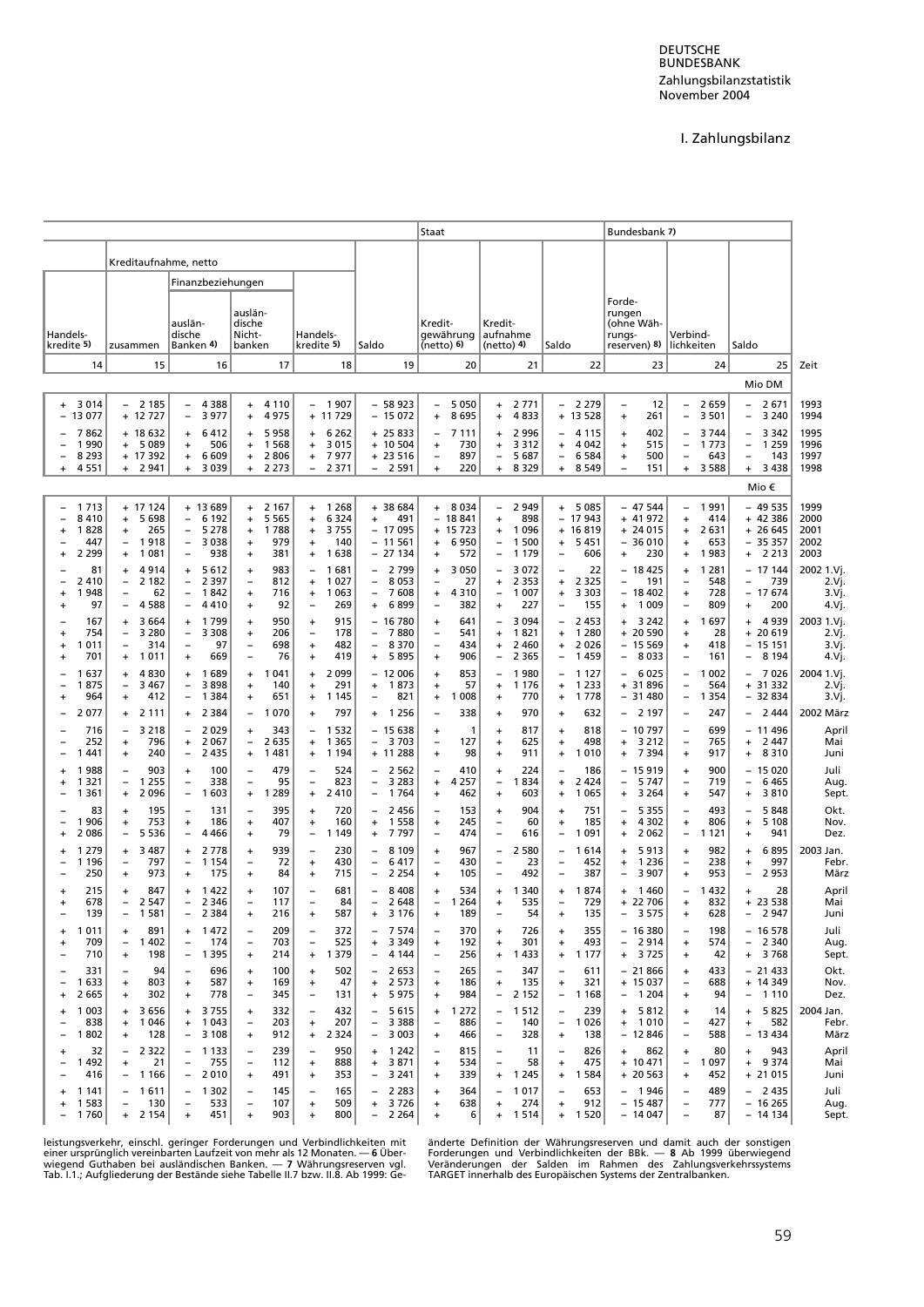

#### 9. Kapitalverkehr mit dem Ausland

h) Lang- und kurzfristiger Kapitalverkehr nach inländischen Sektoren \*)

|                     |                                                                | Deutsche Nettokapitalanlagen im Ausland (Zunahme/Kapitalausfuhr: –) |                                                                          |                                         |                                                         |                                                               |                                                                              |                                             |                                                                        |                                                                      |                                                          |                                                                    |                                                                      |                                             |
|---------------------|----------------------------------------------------------------|---------------------------------------------------------------------|--------------------------------------------------------------------------|-----------------------------------------|---------------------------------------------------------|---------------------------------------------------------------|------------------------------------------------------------------------------|---------------------------------------------|------------------------------------------------------------------------|----------------------------------------------------------------------|----------------------------------------------------------|--------------------------------------------------------------------|----------------------------------------------------------------------|---------------------------------------------|
|                     |                                                                |                                                                     |                                                                          | Monetäre Finanzinstitute 1)             |                                                         |                                                               |                                                                              | Unternehmen und Privatpersonen              |                                                                        |                                                                      | Staat                                                    |                                                                    |                                                                      | Bundes-<br>bank                             |
|                     |                                                                | Insgesamt   insgesamt   zusammen   tionen                           |                                                                          | Direkt-<br>investi-                     | Wert-<br>papieran-<br>lagen 2) 3)   rung 4)             | Kredit-<br> gewäh-                                            | zusammen tionen                                                              | Direkt-<br>investi-                         | Wert-<br>papieran-   gewäh-<br>lagen 2) 3) rung 4)                     | Kredit-                                                              | zusammen sationen                                        | Beteili-<br>gungen<br>an inter-<br>nationalen  Kredit-<br>Organi-  | gewäh-<br>rung 4)                                                    | Kredit-<br>gewäh-<br>rung                   |
| Zeit                | 1                                                              | $\overline{2}$                                                      | 3                                                                        | 4                                       | 5                                                       | 6                                                             | 7                                                                            | 8                                           | 9                                                                      | 10                                                                   | 11                                                       | 12                                                                 | 13                                                                   | 14                                          |
|                     | Mio DM                                                         |                                                                     |                                                                          |                                         |                                                         |                                                               |                                                                              |                                             |                                                                        |                                                                      |                                                          |                                                                    |                                                                      |                                             |
| 1993                | 21 442<br>÷.                                                   | $-288017$                                                           | $-173840$                                                                | $-6009$                                 | $-21193$                                                | $-146638$                                                     | $-101037$                                                                    | $-22422$                                    | $-20603$                                                               | $-58012$                                                             | $-13128$                                                 | $-1297$                                                            | $-11831$                                                             | 12                                          |
| 1994                | $\ddot{}$<br>57871                                             |                                                                     | $-91643 + 19332$                                                         | $-5301$                                 | $-5781$                                                 | 30 413<br>$+$                                                 | $-113219$                                                                    | $-25304$                                    | $-59624$                                                               | $-28291$                                                             | $+ 1982$                                                 | $-1522$                                                            | 3 5 0 5<br>$+$                                                       | 261<br>$\ddot{}$                            |
| 1995                | 63 647<br>+                                                    | $-169369$                                                           | $-101475$                                                                | $-5786$                                 | - 17 869                                                | $-77821$ $-57078$                                             |                                                                              | $-50176$                                    | $-8494$                                                                | 1 593<br>$\ddot{}$                                                   | $-11218$                                                 | $-1293$                                                            | 9925<br>$\overline{\phantom{0}}$                                     | 402<br>$\ddot{}$                            |
| 1996<br>1997        | 23 607<br>+<br>31                                              | - 192 796<br>  - 387 149                                            | $-101178$<br>$-198852$                                                   | - 7071<br>- 9019                        | $-33876$                                                | $-60231$<br>$-49942$ $-139892$                                | $-89741$<br>$-183263$                                                        | $-69378$<br>- 63 462                        | $-21199$<br>$-121233$                                                  | 836<br>$\ddot{}$<br>1 4 3 1                                          | $-2391$<br>5 5 3 3<br>$\overline{\phantom{a}}$           | $-1477$<br>$-1385$                                                 | 914<br>$\overline{\phantom{a}}$<br>4 148<br>$\overline{\phantom{a}}$ | 515<br>$\ddot{}$<br>500                     |
| 1998                | ÷<br>$\ddot{}$                                                 | $32810$ - 577 308                                                   | $-236612$                                                                | $-6472$                                 |                                                         | $-93930$   $-136210$                                          | - 335 449                                                                    | $-149830$                                   | $-175605$                                                              | $\ddot{}$<br>$-10014$                                                | $\overline{\phantom{a}}$<br>5096                         | $-1331$                                                            | 3766<br>$\overline{\phantom{a}}$                                     | $\ddot{}$<br>151                            |
|                     | Mio €                                                          |                                                                     |                                                                          |                                         |                                                         |                                                               |                                                                              |                                             |                                                                        |                                                                      |                                                          |                                                                    |                                                                      |                                             |
| 1999                | 22 931<br>-                                                    | $-346737$                                                           | $-111687$                                                                | -15 333                                 | - 54 211                                                | $-42144$                                                      | $-194472$                                                                    | $-86685$                                    | $-125351$                                                              | + 17 563                                                             | $+ 6966$                                                 | 634                                                                | 7600<br>$+$                                                          | $-47544$                                    |
| 2000                | $\ddot{}$                                                      | 28 343 - 364 291                                                    | $-180605$                                                                | -24 092                                 |                                                         | $-55013$ $-101500$ $-205044$                                  |                                                                              | $-37295$                                    | $-160990$                                                              | 6 7 6 0<br>$\overline{\phantom{a}}$                                  | $-20614$                                                 | 652<br>$\overline{\phantom{0}}$                                    | - 19 962                                                             | $+41972$                                    |
| 2001                | 26 233                                                         | $-270632$                                                           | $-179930$                                                                | $-2969$                                 |                                                         | $-46270$ $-130691$                                            | $-130095$                                                                    | $-38216$                                    | $-71275$                                                               | $-20603$                                                             | $+ 15378$                                                | 611<br>$\qquad \qquad -$                                           | + 15 989                                                             | $+24015$                                    |
| 2002<br>2003        | $\overline{\phantom{0}}$<br>70 724<br>$\overline{\phantom{a}}$ | – 249 672<br>$69725 - 189429$                                       | $-150876$<br>$-165956$                                                   | + 1359<br>- 1728                        |                                                         | $-19626$ $-13269$ $-$<br>$-41875$ $-12235$                    | 69 366<br>$-24427$                                                           | $-10521$<br>540<br>$\overline{\phantom{0}}$ | $-47085$<br>$+ 9058$                                                   | $-11760$<br>$-32946$                                                 | 6 580<br>$\ddot{}$<br>723<br>$\ddot{}$                   | $\overline{\phantom{0}}$<br>570<br>534<br>$\overline{\phantom{0}}$ | $+ 7150$<br>1 2 5 7<br>$\ddot{}$                                     | $-36010$<br>230<br>$\ddot{}$                |
| 2002 1.Vj.          | 5740<br>+                                                      | $-54003$                                                            | $-$<br>10 574                                                            | $+ 1047$                                | 9 3 0 8<br>$\overline{\phantom{a}}$                     | 2 3 1 3<br>$\overline{\phantom{a}}$                           | $-27938$                                                                     | 381<br>$\ddot{}$                            | $-20198$                                                               | 8 1 2 1<br>$\overline{\phantom{a}}$                                  | 2 9 3 5<br>$\ddot{}$                                     | 229<br>$\overline{a}$                                              | 3 1 6 4<br>$\ddot{}$                                                 | $-18425$                                    |
| 2.Vj.               | 9488                                                           | 75 869                                                              | 56 910                                                                   | 23<br>$\ddot{}$                         | 2 7 8 4<br>$\overline{\phantom{a}}$                     | 54 149                                                        | 18 696<br>$\qquad \qquad -$                                                  | $+ 1976$                                    | $-14640$                                                               | 6032<br>$\overline{\phantom{a}}$                                     | 72                                                       | 194<br>$\overline{\phantom{a}}$                                    | 122<br>$\ddot{}$                                                     | 191                                         |
| 3.Vj.               | 17 554                                                         | 91 099                                                              | $\overline{\phantom{a}}$<br>53 435                                       | 246<br>$\ddot{}$                        | 7865<br>$\overline{\phantom{a}}$                        | 45 816<br>$\overline{\phantom{a}}$                            | 23 406<br>$\qquad \qquad -$                                                  | $-13142$                                    | 2 5 8 5<br>$\overline{\phantom{a}}$                                    | 7678<br>$\overline{\phantom{a}}$                                     | 4 144<br>$\ddot{}$                                       | 88<br>$\overline{\phantom{0}}$                                     | 4 2 3 3<br>$\ddot{}$                                                 | $-18402$                                    |
| 4.Vj.               | 49 422<br>$\overline{\phantom{0}}$                             | $-28702$                                                            | $\overline{\phantom{a}}$<br>29 957                                       | 43                                      | 331<br>$\ddot{}$                                        | $-30331$ +                                                    | 674                                                                          | 265<br>$\ddot{}$                            | $-9661$                                                                | $+ 10071$                                                            | 427<br>$\overline{\phantom{a}}$                          | 59<br>$\overline{\phantom{0}}$                                     | $\overline{\phantom{0}}$<br>368                                      | 1 0 0 9<br>$\ddot{}$                        |
| 2003 1.Vj.<br>2.Vj. | 12 5 11<br>$\qquad \qquad -$<br>26 220                         | 99 207<br>65 386<br>$-$                                             | 79 174<br>$\overline{\phantom{a}}$<br>81 610                             | 547<br>$+ 2692$                         | $-4357$<br>$-17776$                                     | $-74270$<br>66 526<br>$\overline{\phantom{a}}$                | 24 045<br>$-$<br>$\qquad \qquad -$<br>3 609                                  | $-15056$<br>$+ 12598$                       | + 12 485<br>$-10526$                                                   | 21 474<br>$\overline{\phantom{a}}$<br>5 682                          | 769<br>$\ddot{}$<br>757<br>$\overline{\phantom{a}}$      | 175<br>210<br>$\overline{\phantom{0}}$                             | 944<br>$\ddot{}$<br>547<br>$\overline{\phantom{0}}$                  | 3 2 4 2<br>$+$<br>$+20590$                  |
| 3.Vj.               | 5 2 2 9                                                        | 590                                                                 | 28 011<br>$+$                                                            | 98<br>$\ddot{}$                         | $-1499$                                                 | $+ 29412$ $-$                                                 | 12 790                                                                       | $-3139$                                     | 439                                                                    | 9 2 1 2<br>$\overline{\phantom{a}}$                                  | 242<br>$\overline{\phantom{a}}$                          | 81<br>$\overline{\phantom{0}}$                                     | $\overline{a}$<br>161                                                | $-15569$                                    |
| 4.Vj.               | 25 7 64<br>$\overline{\phantom{0}}$                            | 24 246<br>$-$                                                       | $\overline{\phantom{a}}$<br>33 183                                       | - 3971                                  | $-18242$                                                | $\vert -10969 \vert +$                                        | 16 016                                                                       | 5 0 5 7<br>$+$                              | $\begin{array}{c} + \end{array}$<br>7 538                              | 3 4 2 2<br>$\bf{+}$                                                  | 953<br>$\ddot{}$                                         | 68<br>$\overline{\phantom{0}}$                                     | 1 0 2 1<br>$\bf{+}$                                                  | 8 0 3 3<br>$\overline{\phantom{a}}$         |
| 2004 1.Vj.          | 14 387                                                         | 77 020                                                              | 63 674<br>$\overline{\phantom{a}}$                                       | 160                                     | $-26917$                                                | 36 597<br>$\overline{\phantom{a}}$                            | 8 0 8 5                                                                      | $+ 10370$                                   | 328                                                                    | $-18127$                                                             | 764<br>$\ddot{}$                                         | 393<br>$\overline{\phantom{0}}$                                    | 1 1 5 8<br>$\ddot{}$                                                 | 6 0 2 5                                     |
| 2.Vj.<br>3.Vj.      | 67869<br>-<br>31 210                                           | 10 199<br>$\overline{a}$<br>$-97070$                                | $\overline{\phantom{a}}$<br>33 921<br>$\overline{\phantom{a}}$<br>45 113 | 548<br>$\ddot{}$<br>963<br>$\ddot{}$    | $-20095$<br>$-12602$                                    | $ -14374 $<br>$-33474$                                        | 7983<br>$\overline{\phantom{0}}$<br>$\overline{\phantom{0}}$<br>21 632       | 3 0 5 1<br>9077<br>$\overline{\phantom{a}}$ | 9 2 3 9<br>9 9 4 3<br>$\overline{\phantom{a}}$                         | 4 3 0 6<br>$\ddot{}$<br>2612<br>$\overline{\phantom{a}}$             | 192<br>1 1 5 6<br>$\ddot{}$                              | 256<br>29<br>$\overline{\phantom{0}}$                              | 65<br>$\ddot{}$<br>$\ddot{}$<br>1 1 8 5                              | + 31 896<br>$-31480$                        |
| 2002 März           | 1044<br>$\ddot{}$                                              | 37 038<br>$\overline{\phantom{0}}$                                  | 30 913<br>$\overline{\phantom{a}}$                                       | 971<br>÷                                | 4696                                                    | 27 188<br>$\overline{\phantom{m}}$                            | 3 5 5 0                                                                      | 430<br>$\ddot{}$                            | 3 043<br>$\overline{\phantom{0}}$                                      | 937                                                                  | 379                                                      | 8                                                                  | 370<br>$\overline{a}$                                                | 2 1 9 7                                     |
| April               | 330<br>$\ddot{}$                                               | 33 142                                                              | 8675                                                                     | 336                                     | 2 1 1 7<br>$\ddot{}$                                    | $\vert -\ 10\,456 \, \vert$                                   | $-13775$                                                                     | 5 3 6 2<br>$+$                              | 6 5 5 1<br>$\overline{\phantom{a}}$                                    | $-12585$                                                             | 105<br>$\ddot{}$                                         | 144<br>۰                                                           | $\ddot{}$<br>249                                                     | $-10797$                                    |
| Mai                 | 492<br>$\ddot{}$                                               | 45 663<br>$\overline{\phantom{0}}$                                  | $\overline{\phantom{a}}$<br>39 651                                       | 16<br>$\ddot{}$                         | 4 3 3 3<br>$\overline{\phantom{a}}$                     | 35 335<br>$\overline{\phantom{a}}$                            | 8982<br>$\overline{\phantom{0}}$                                             | 4 649<br>$+$                                | 9 1 2 5<br>$\overline{\phantom{a}}$                                    | 4 507<br>$\overline{\phantom{a}}$                                    | 242<br>$\overline{\phantom{a}}$                          | 28<br>$\overline{\phantom{0}}$                                     | 214<br>$\overline{\phantom{a}}$                                      | 3 2 1 2<br>$\ddot{}$                        |
| Juni                | $10310$ +                                                      | 2936                                                                | 8 5 8 3<br>$\overline{\phantom{a}}$                                      | 343<br>$\ddot{}$                        | 568<br>$\overline{\phantom{a}}$                         | $8358 +$<br>$\overline{\phantom{0}}$                          | 4 0 6 0                                                                      | 8036<br>$-$                                 | 1 0 3 6<br>$\ddot{}$                                                   | $+ 11060$                                                            | 65<br>$\overline{+}$                                     | 22<br>$\overline{\phantom{0}}$                                     | $\ddot{}$<br>87                                                      | 7 3 9 4<br>$\ddot{}$                        |
| Juli                | 11 194                                                         | 40 927                                                              | 2 3 5 0                                                                  | 79<br>÷                                 | 7 2 3 3<br>$\overline{\phantom{a}}$                     | 4 8 0 5<br>$\vert +$                                          | 22 257<br>$\overline{\phantom{a}}$                                           | $-10905$                                    | 9 5 7 1                                                                | 1780<br>$\overline{\phantom{a}}$                                     | 401<br>$\overline{\phantom{a}}$                          | 63                                                                 | 339<br>$\overline{\phantom{0}}$                                      | $-15919$<br>$\qquad \qquad -$               |
| Aug.<br>Sept.       | 4630<br>1730<br>$\overline{\phantom{0}}$                       | 12 779<br>37 393<br>$-$                                             | 14 26 6<br>$\overline{\phantom{a}}$<br>$\overline{\phantom{a}}$<br>36819 | 46<br>121<br>÷                          | 1 1 9 2<br>$\overline{\phantom{a}}$<br>559<br>$\ddot{}$ | 13121<br>$\overline{\phantom{m}}$<br>37 500<br>$\overline{a}$ | 2929<br>$\begin{array}{c} + \end{array}$<br>4078<br>$\overline{\phantom{0}}$ | $+ 2942$<br>5 1 7 9<br>$-$                  | 2 0 6 0<br>$\ddot{}$<br>4 9 2 6<br>$\ddot{}$                           | 2073<br>$\overline{\phantom{a}}$<br>3825<br>$\overline{\phantom{a}}$ | 4 3 0 5<br>$\ddot{}$<br>241<br>$\ddot{}$                 | 26<br>$\overline{\phantom{0}}$<br>$\qquad \qquad -$                | $\ddot{}$<br>4 331<br>241<br>$\ddot{}$                               | 5 7 4 7<br>3 2 6 4<br>$\ddot{}$             |
| Okt.                | 21 706                                                         | 31 656<br>$-$                                                       | 16 771<br>$\overline{\phantom{a}}$                                       | 693<br>÷                                | 1867<br>$\overline{\phantom{a}}$                        | 15 598<br>$\overline{a}$                                      | 9316                                                                         | 2 4 6 9<br>$-$                              | 4 0 6 0<br>$\overline{\phantom{a}}$                                    | 2786<br>$\overline{\phantom{a}}$                                     | 213<br>$\overline{\phantom{a}}$                          | 55                                                                 | 158<br>$\overline{\phantom{0}}$                                      | 5 3 5 5                                     |
| Nov.                | 5 800                                                          | 36 416<br>$-$                                                       | $\overline{\phantom{a}}$<br>46 066                                       | 39<br>$\qquad \qquad -$                 | 5837<br>$\overline{\phantom{a}}$                        | $\overline{\phantom{a}}$<br>40 190                            | 5 0 4 5<br>$\begin{array}{c} + \end{array}$                                  | 2 4 5 1<br>$+$                              | 1931<br>$\ddot{}$                                                      | $\ddot{}$<br>663                                                     | 303<br>$\ddot{}$                                         | $\mathbf{1}$<br>$\overline{\phantom{0}}$                           | 304<br>$\ddot{}$                                                     | 4 3 0 2<br>$\ddot{}$                        |
| Dez.                | $21916$ +                                                      | $39370$ +                                                           | 32 880                                                                   | 611                                     | 8 0 3 5<br>$\ddot{}$                                    | $\left  + \right $<br>$25457$ +                               | 4 9 4 5                                                                      | 284<br>$\ddot{}$                            | 7 5 3 3<br>$\overline{\phantom{a}}$                                    | + 12 194                                                             | 517<br>$\overline{\phantom{a}}$                          | 3<br>$\overline{\phantom{0}}$                                      | 514<br>$\overline{\phantom{0}}$                                      | 2 0 6 2<br>$\begin{array}{c} + \end{array}$ |
| 2003 Jan.<br>Febr.  | 3 1 0 3<br>22 3 23                                             | 37 160<br>39 767<br>$\qquad \qquad -$                               | 20 631<br>35 4 96<br>$\overline{\phantom{a}}$                            | 25<br>142                               | 5 2 4 3<br>1 3 9 7<br>$\ddot{}$                         | 15 363<br>37 035<br>$\overline{\phantom{a}}$                  | 23 391<br>5 2 4 7                                                            | - 16 201<br>706<br>$\ddot{}$                | 4 800<br>$\ddot{}$<br>126<br>$\ddot{}$                                 | $-11989$<br>6079<br>$\overline{\phantom{0}}$                         | 949<br>$\overline{+}$<br>259<br>$\overline{\phantom{a}}$ | 123<br>$\overline{\phantom{0}}$<br>52<br>$\overline{\phantom{0}}$  | 1073<br>$\ddot{}$<br>207<br>$\overline{\phantom{0}}$                 | 5913<br>$\ddot{}$<br>1 2 3 6<br>$\ddot{}$   |
| März                | $+$                                                            | 12 915 - 22 281                                                     | $-$<br>23 046                                                            | +<br>664                                | $\overline{\phantom{0}}$                                | $511$   - 21 872   +                                          | 4 5 9 3                                                                      | 439<br>$\ddot{}$                            | 7 5 6 0<br>$\ddot{}$                                                   | $\overline{\phantom{a}}$<br>3406                                     | 79<br>$\ddot{}$                                          | 0<br>Ŧ                                                             | 79<br>$\ddot{}$                                                      | 3 9 0 7                                     |
| April               |                                                                | $3639$ - 27 520 - 23 035                                            |                                                                          | $+ 1330$                                |                                                         | $-3633$ $-20732$ $-$                                          |                                                                              | $6316$ + 1434                               | 1844<br>$\ddot{}$                                                      | 9 594  <br>$\overline{\phantom{a}}$                                  | 371<br>$\ddot{}$                                         | 169                                                                | 541<br>$\overline{+}$                                                | 1460<br>$\ddot{}$                           |
| Mai                 | $\overline{\phantom{a}}$                                       | $7694$ - 19864 - 35941                                              |                                                                          |                                         |                                                         | $+ 1505$ - 2767 - 34 679 - 5280                               |                                                                              | $+ 4395$                                    | $-9199$                                                                | 476<br>$\overline{\phantom{a}}$                                      | 1 3 4 9<br>$\overline{\phantom{a}}$                      | 23                                                                 | $\overline{\phantom{a}}$<br>1 3 2 6                                  | $+22706$                                    |
| Juni                | $\overline{\phantom{0}}$                                       | $14887$ - 18 003 - 22 635                                           |                                                                          | $\overline{\phantom{a}}$<br>143         |                                                         | $-11377$ $- 11115$ $+$                                        | 7 987                                                                        | 6769<br>$+$                                 | $-3171$                                                                | $\bf{+}$<br>4 3 8 9                                                  | 221<br>$\ddot{}$                                         | 18                                                                 | 239<br>$\ddot{}$                                                     | $-3575$                                     |
| Juli<br>Aug.        | $308 -$                                                        | $10171$ + 21 969 + 25 124                                           | $943 + 28692$                                                            | 98<br>77                                | $\ddot{}$                                               | $+$ 2 065 $+$ 26 726 $-$ 12 886<br>$6072$ + 19 129 -          | 631                                                                          | 3 3 3 6<br>$-$<br>659<br>$\overline{+}$     | 705<br>5 886<br>$\overline{\phantom{a}}$                               | 8844<br>$\overline{\phantom{a}}$<br>4 5 9 5<br>$\ddot{}$             | 370<br>$\overline{\phantom{0}}$<br>391<br>$\overline{+}$ | 51<br>23                                                           | 319<br>$\overline{\phantom{0}}$<br>413<br>$\overline{+}$             | $-16380$<br>$-2914$                         |
| Sept.               | $\ddot{}$                                                      | $4633$ - 21616 - 25806                                              |                                                                          | 274<br>$\ddot{}$                        | $-$                                                     | $9636$ - 16444 +                                              | 727                                                                          | 462                                         | 6 152<br>$+$                                                           | 4 9 6 3<br>$\overline{\phantom{a}}$                                  | $\overline{a}$<br>263                                    | 7                                                                  | $\overline{\phantom{0}}$<br>256                                      | $+ 3725$                                    |
| Okt.                |                                                                | $6460$ - 18 374 + 11 014                                            |                                                                          | 308<br>$\ddot{}$                        |                                                         | $-7939$ + 18644 -                                             | 7 217                                                                        | $-2704$                                     | $-1513$                                                                | $\overline{\phantom{a}}$<br>2 999                                    | 304<br>$\overline{\phantom{a}}$                          | 63                                                                 | 241<br>$\overline{\phantom{0}}$                                      | $-21866$                                    |
| Nov.                | $6266$ $-$                                                     |                                                                     | 7 338 - 25 918                                                           | 172<br>$\overline{\phantom{0}}$         | $\overline{\phantom{a}}$                                | $789$ - 24 956 +                                              | 3 2 5 3                                                                      | 96<br>$\overline{\phantom{a}}$              | $+ 1895$                                                               | $\ddot{}$<br>1455                                                    | 290<br>$\ddot{}$                                         | $\qquad \qquad -$                                                  | 290<br>$\ddot{}$                                                     | $+ 15037$                                   |
| Dez.                | $13038$ +                                                      |                                                                     | 1 465 - 18 278                                                           | $-4107$                                 | $-$                                                     | $9515$ - 4657 + 19980                                         |                                                                              | $+ 7857$                                    | $+ 7156$                                                               | $\ddot{}$<br>4 967                                                   | 967<br>$\ddot{}$                                         | 6                                                                  | 972<br>$\ddot{}$                                                     | $-1204$                                     |
| 2004 Jan.<br>Febr.  | $4471$ +                                                       | $1592$ - 38 254 - 27 019                                            | $2594 - 14740$                                                           | 20<br>$\ddot{}$<br>10 <sup>1</sup>      | $-7891$ $-$                                             | $-6470$ $-20569$ $-18218$                                     | $6839$ + 16 988                                                              | $-8288$<br>$+20632$                         | 70<br>$\ddot{}$<br>1 0 6 2<br>$+$                                      | $-10000$<br>4706<br>$\overline{\phantom{a}}$                         | $+$<br>1 1 7 1<br>663<br>$\overline{\phantom{a}}$        | 175<br>$\overline{\phantom{0}}$<br>50                              | 1 3 4 6<br>$\ddot{}$<br>613                                          | $+ 5812$<br>$+ 1010$                        |
| März                |                                                                | $17265$ - 41 360 - 21 915                                           |                                                                          | 170<br>$\overline{\phantom{a}}$         | $-12556$ $-$                                            | $9189$ -                                                      | 6854                                                                         | $-1974$                                     | $-1460$                                                                | $\overline{\phantom{a}}$<br>3421                                     | 256<br>$\overline{+}$                                    | 168<br>$\overline{\phantom{0}}$                                    | 424  <br>$\ddot{}$                                                   | $-12846$                                    |
| April               | $\qquad \qquad -$                                              | $37\,457$ $-$ 27 859 $-$                                            | 26 367                                                                   | 124<br>$\overline{\phantom{0}}$         | $-2726$ $-$                                             | $23516$ -                                                     | 1394                                                                         | 734<br>$\overline{\phantom{a}}$             | $-3876$                                                                | 3 2 1 6<br>$+$                                                       | 961<br>$\overline{\phantom{a}}$                          | 181                                                                | 780<br>$\qquad \qquad -$                                             | 862<br>$\ddot{}$                            |
| Mai                 | $\overline{\phantom{0}}$<br>$12412$ +                          | $9811$ $-$                                                          | 3 1 8 4                                                                  | 114<br>$\ddot{}$                        | $-8845+$                                                | $5548$ +                                                      | 2035                                                                         | 529<br>$\overline{\phantom{a}}$             | $\overline{\phantom{a}}$<br>1 1 9 9                                    | 3763<br>$\pmb{+}$                                                    | 488<br>$\ddot{}$                                         | 23                                                                 | 511<br>$\ddot{}$                                                     | $+ 10471$                                   |
| Juni                | $18000 +$<br>$\overline{\phantom{a}}$                          | 7 849   –                                                           | 4 3 7 0                                                                  | 558<br>$\begin{array}{c} + \end{array}$ | $8523+$<br>$ \,$                                        | $3595$ $-$                                                    |                                                                              | $8625$ - 1788                               | 4 1 6 4<br>$\overline{\phantom{a}}$                                    | 2673<br>$\overline{\phantom{a}}$                                     | 281<br>$\overline{+}$                                    | 52                                                                 | 333<br>$\overline{+}$                                                | $+20563$                                    |
| Juli<br>Aug.        |                                                                | $2652$ - 11 712 +<br>$5867$   - 24 263   - 12 614                   | 1 622                                                                    | 408<br>$\ddot{}$<br>949<br>$\ddot{}$    | $-3162$ +                                               | $- 6890$ $- 6673$ $+ 3172$ $+ $                               | $4377$ - 11863                                                               | 850<br>$\overline{\phantom{a}}$<br>114      | 9 3 3 3<br>$\overline{\phantom{a}}$<br>870<br>$\overline{\phantom{a}}$ | 1680<br>$\overline{\phantom{a}}$<br>$+ 3928$                         | 474<br>$+$<br>666<br>$\ddot{}$                           | 0<br>±<br>29                                                       | 474<br>$^{+}$<br>695  <br>$+$                                        | $-1946$<br>$-15487$                         |
| Sept.               |                                                                | $22691$ - 61 095 - 34 122                                           |                                                                          | 394<br>$\qquad \qquad -$                |                                                         | $-$ 2 550 $-$ 31 178 $-$ 12 942 $-$ 8 341                     |                                                                              |                                             | 259<br>$\ddot{}$                                                       | $-4860$                                                              | $+$<br>16                                                |                                                                    | $\ddot{}$<br>16                                                      | $-14047$                                    |

\* Gliederung nach inländischen Gläubigern bzw. Schuldnern. — 1 Einschl. Moren nur näherungsweise möglich. — 3 Einschl. Finanzderivate. —<br>Bausparkassen. Ohne Bundesbank. — 2 Zuordnung zu den inländischen Sek- M4 Einschl. so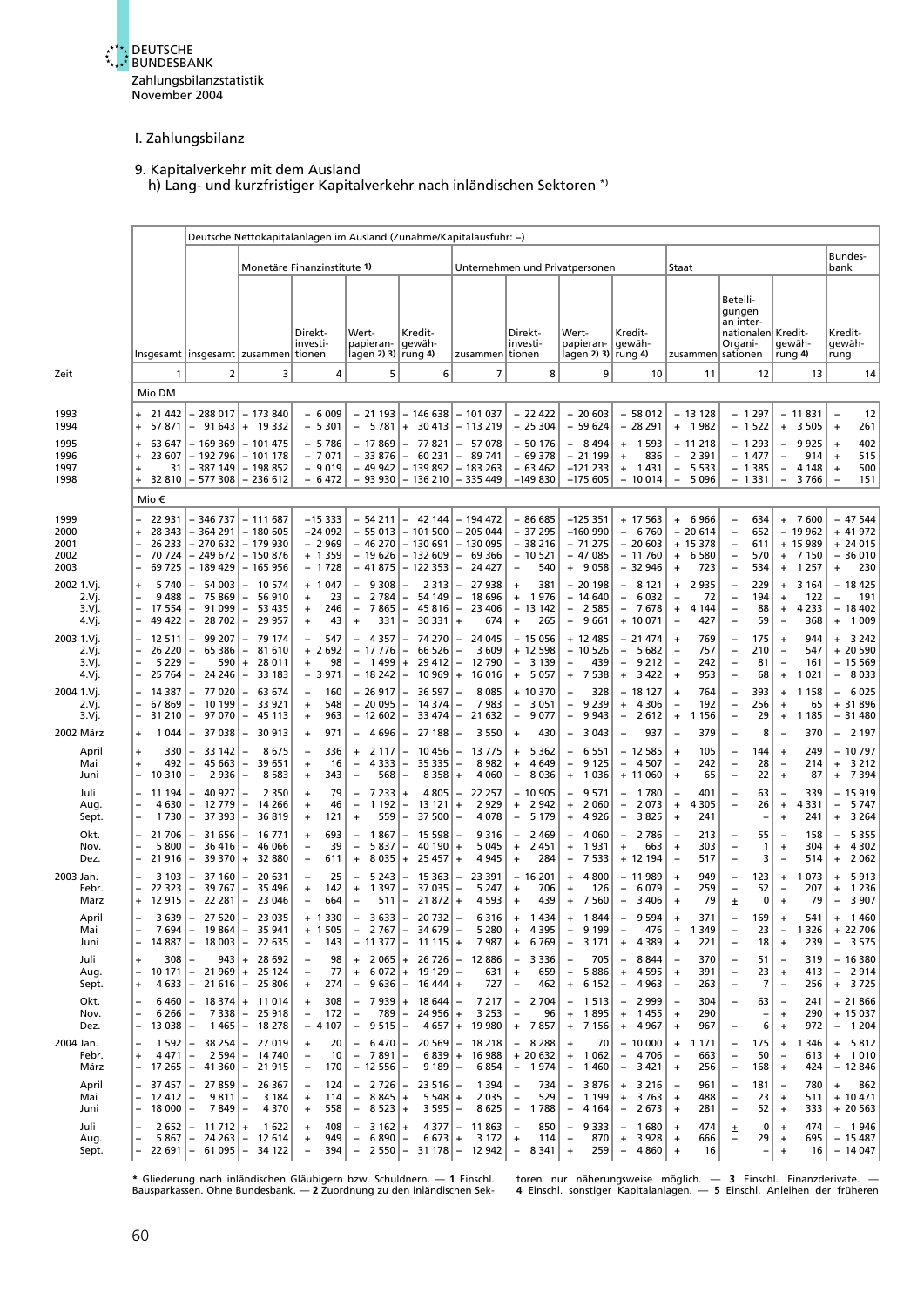| Ausländische Nettokapitalanlagen im Inland (Zunahme/Kapitaleinfuhr: +)<br>Bundes- |                                    |                                                                                                                                            |                                                                                              |                                        |                                                                        |                                                     |                                                                                  |                                                  |                                                                           |                                                        |                                                                           |                                                         |                                                                 |                                                       |                                                                                   |                                                     |                                                                           |                                                |                                                               |                                                 |                                                                           |                                           |                                                                                  |                                       |                                       |
|-----------------------------------------------------------------------------------|------------------------------------|--------------------------------------------------------------------------------------------------------------------------------------------|----------------------------------------------------------------------------------------------|----------------------------------------|------------------------------------------------------------------------|-----------------------------------------------------|----------------------------------------------------------------------------------|--------------------------------------------------|---------------------------------------------------------------------------|--------------------------------------------------------|---------------------------------------------------------------------------|---------------------------------------------------------|-----------------------------------------------------------------|-------------------------------------------------------|-----------------------------------------------------------------------------------|-----------------------------------------------------|---------------------------------------------------------------------------|------------------------------------------------|---------------------------------------------------------------|-------------------------------------------------|---------------------------------------------------------------------------|-------------------------------------------|----------------------------------------------------------------------------------|---------------------------------------|---------------------------------------|
|                                                                                   |                                    | Monetäre Finanzinstitute 1)                                                                                                                |                                                                                              |                                        |                                                                        |                                                     |                                                                                  |                                                  |                                                                           | Unternehmen und Privatpersonen                         |                                                                           |                                                         |                                                                 |                                                       |                                                                                   |                                                     | Staat                                                                     |                                                |                                                               |                                                 |                                                                           |                                           | bank                                                                             |                                       |                                       |
|                                                                                   |                                    |                                                                                                                                            |                                                                                              |                                        |                                                                        |                                                     |                                                                                  |                                                  |                                                                           |                                                        |                                                                           |                                                         |                                                                 |                                                       |                                                                                   |                                                     |                                                                           |                                                |                                                               |                                                 |                                                                           |                                           |                                                                                  |                                       |                                       |
| insgesamt                                                                         |                                    | zusammen                                                                                                                                   | Direkt-<br>investi-<br>∣tionen                                                               |                                        | Wert-                                                                  | papieran-<br>lagen 2)                               |                                                                                  | Kredit-<br>gewäh-<br>rung 4)                     |                                                                           | zusammen                                               | tionen                                                                    | Direkt-<br>investi-                                     | Wert-                                                           | papieran-<br>lagen 2)                                 |                                                                                   | Kredit-<br>gewäh-<br>rung 4)                        |                                                                           | zusammen                                       |                                                               | Wert-<br>papieran-<br>lagen 2) 5)               |                                                                           | Kredit-<br>gewäh-<br>rung $4$ )           | Kredit-<br>gewäh-<br>rung                                                        |                                       |                                       |
|                                                                                   | 15                                 | 16                                                                                                                                         |                                                                                              | 17                                     |                                                                        | 18                                                  |                                                                                  | 19                                               |                                                                           | 20                                                     |                                                                           | 21                                                      |                                                                 | 22                                                    |                                                                                   | 23                                                  |                                                                           | 24                                             |                                                               | 25                                              |                                                                           | 26                                        |                                                                                  | 27                                    | Zeit                                  |
|                                                                                   |                                    |                                                                                                                                            |                                                                                              |                                        |                                                                        |                                                     |                                                                                  |                                                  |                                                                           |                                                        |                                                                           |                                                         |                                                                 |                                                       |                                                                                   |                                                     |                                                                           |                                                |                                                               |                                                 |                                                                           |                                           |                                                                                  | Mio DM                                |                                       |
| + 309 460<br>+ 149 515                                                            |                                    | 125 742<br>$\ddot{}$<br>$\ddot{}$<br>132 051                                                                                               | $\ddot{}$<br>$\overline{\phantom{0}}$                                                        | 193<br>1715                            | $\ddot{}$                                                              | + 66 852<br>22 224                                  | $\ddot{}$<br>$\ddot{}$                                                           | 58 697<br>111 542                                | $+$                                                                       | $+ 10983$<br>26 024                                    | $\ddot{}$<br>$\ddot{}$                                                    | 416<br>13 293                                           | $\ddot{}$<br>$\ddot{}$                                          | 4 3 9 6<br>971                                        | +<br>$\ddot{}$                                                                    | 6 1 7 1<br>11 761                                   | $\qquad \qquad -$                                                         | + 175 394<br>5 0 5 9                           | $+$<br>$\overline{\phantom{a}}$                               | 169 075<br>8 3 0 1                              | $\ddot{}$<br>$\ddot{}$                                                    | 6318<br>3 2 4 2                           | $\qquad \qquad -$<br>$\overline{\phantom{a}}$                                    | 2 6 5 9<br>3 5 0 1                    | 1993<br>1994                          |
| + 233 015<br>+ 216 403                                                            |                                    | + 158 898<br>+ 135 808                                                                                                                     |                                                                                              | $+ 1780$<br>$-1349$                    | $\ddot{}$                                                              | 36 825<br>+ 81 770                                  | $\ddot{}$                                                                        | + 120 293<br>55 387                              |                                                                           | + 26 965<br>+ 17 776                                   | $\ddot{}$<br>$\ddot{}$                                                    | 15 453<br>11 240                                        | $\overline{\phantom{a}}$<br>$\ddot{}$                           | 7 2 8 2<br>508                                        | +<br>$\ddot{}$                                                                    | 18 794<br>6029                                      | $\ddot{}$<br>$\ddot{}$                                                    | 50 896<br>64 592                               | $\ddot{}$<br>$\ddot{}$                                        | 45 601<br>59 069                                | +<br>$\ddot{}$                                                            | 5 2 9 5<br>5 5 2 3                        | $\overline{\phantom{0}}$<br>$\overline{\phantom{a}}$                             | 3 7 4 4<br>1773                       | 1995<br>1996                          |
| + 387 180                                                                         |                                    | $+ 268624$<br>$+ 610119$ + 389 653                                                                                                         | $\qquad \qquad -$                                                                            | 740<br>+ 4461                          |                                                                        | $+ 65029$<br>+ 105 898                              |                                                                                  | + 204 335<br>+ 279 294                           |                                                                           | + 47329<br>+ 146 787                                   | $\ddot{}$<br>$+$                                                          | 21 973<br>38 815                                        | $\ddot{}$<br>$+$                                                | 8 0 8 0<br>89 208                                     | $\ddot{}$                                                                         | 17 275<br>+ 18 764                                  | $\ddot{}$<br>$\ddot{}$                                                    | 71 870<br>70 091                               | $\ddot{}$<br>$\ddot{}$                                        | 84 908<br>70 042                                | $\overline{\phantom{a}}$<br>$\ddot{}$                                     | 13 038<br>49                              | $\overline{\phantom{0}}$<br>$\ddot{}$                                            | 643<br>3 5 8 8                        | 1997<br>1998                          |
|                                                                                   |                                    |                                                                                                                                            |                                                                                              |                                        |                                                                        |                                                     |                                                                                  |                                                  |                                                                           |                                                        |                                                                           |                                                         |                                                                 |                                                       |                                                                                   |                                                     |                                                                           |                                                |                                                               |                                                 |                                                                           |                                           |                                                                                  | Mio €                                 |                                       |
| + 323 806<br>+ 392 634<br>+ 244 399<br>+ 178 948<br>+ 119 704                     |                                    | 204 630<br>$\ddot{}$<br>185 968<br>$+$<br>112 011<br>$\ddot{}$<br>70 534<br>$\ddot{}$<br>52 772<br>$\bf{+}$                                | $\ddot{}$<br>$\begin{array}{c} + \end{array}$<br>$\ddot{}$<br>$\ddot{}$<br>$\qquad \qquad -$ | 53<br>392<br>1 2 2 6<br>4 0 9 2<br>566 | $\ddot{}$<br>$\ddot{}$<br>$\ddot{}$                                    | +109 183<br>$+ 70225$<br>56 456<br>37 989<br>41 178 | $\ddot{}$<br>$+$<br>$\ddot{}$<br>$\ddot{}$<br>$\ddot{}$                          | 95 394<br>115 352<br>54 330<br>28 4 53<br>12 160 |                                                                           | + 99 818<br>+183137<br>+114427<br>+ 52 471<br>+ 39 070 | +<br>$\ddot{}$                                                            | $+ 52582$<br>$+214817$<br>$+ 22396$<br>34 177<br>11 966 | $\ddot{}$<br>$+$                                                | $+ 26303$<br>$-41721$<br>+ 79 964<br>14 880<br>27 900 | +<br>L,                                                                           | + 20 933<br>$+ 10040$<br>+ 12 066<br>3 4 1 5<br>796 | $\ddot{}$<br>$\ddot{}$<br>$\ddot{}$<br>$\ddot{}$<br>$\ddot{}$             | 21 349<br>23 115<br>15 330<br>55 289<br>25 880 | $\ddot{}$<br>$\ddot{}$<br>$\ddot{}$<br>$\ddot{}$<br>$\ddot{}$ | 32 604<br>22 589<br>14 4 51<br>56 914<br>22 198 | $\ddot{}$<br>$\ddot{}$<br>$\overline{a}$<br>$\ddot{}$                     | $-11255$<br>526<br>879<br>1625<br>3 6 8 2 | $\overline{\phantom{0}}$<br>$\ddot{}$<br>$\ddot{}$<br>$\ddot{}$<br>$\ddot{}$     | 1991<br>414<br>2 6 3 1<br>653<br>1983 | 1999<br>2000<br>2001<br>2002<br>2003  |
| 59 743<br>66 381<br>÷<br>73 544<br>20 720                                         |                                    | 23 499<br>$\ddot{}$<br>24 271<br>$\bf{+}$<br>54 710<br>$\ddot{}$<br>31 946<br>$\overline{\phantom{a}}$                                     | $\ddot{}$<br>$\ddot{}$<br>$\ddot{}$<br>$\ddot{}$                                             | 3 1 7 6<br>679<br>201<br>36            | $\ddot{}$<br>$+$<br>$\ddot{}$<br>$\overline{\phantom{0}}$              | 6415<br>18 060<br>26 068<br>12 5 54                 | $\ddot{}$<br>$\ddot{}$<br>$\ddot{}$<br>$\overline{\phantom{a}}$                  | 13 908<br>5 5 3 2<br>28 441<br>19 4 28           | $+$<br>$\ddot{}$<br>+                                                     | 25 110<br>+ 16 731<br>1 5 2 2<br>9 1 0 9               | $\ddot{}$<br>$\ddot{}$<br>$\begin{array}{c} + \end{array}$<br>$\ddot{}$   | 9 5 6 3<br>12 3 8 2<br>2 5 8 4<br>9 6 4 7               | $\ddot{}$<br>$\ddot{}$<br>$\overline{\phantom{a}}$<br>$\ddot{}$ | 8 2 7 6<br>6331<br>2869<br>3 1 4 1                    | $\ddot{}$<br>$\ddot{}$<br>$\overline{\phantom{0}}$                                | 7 2 7 1<br>1983<br>1806<br>3678                     | $\ddot{}$<br>$\ddot{}$<br>$\ddot{}$<br>$\bf{+}$                           | 9853<br>25 927<br>16 585<br>2 9 2 5            | $\ddot{}$<br>$\ddot{}$<br>$\ddot{}$<br>$\overline{+}$         | 13 243<br>23 750<br>17 064<br>2857              | $\ddot{}$<br>$\qquad \qquad -$<br>$\ddot{}$                               | 3 3 9 1<br>2 177<br>479<br>67             | $\ddot{}$<br>$\overline{\phantom{0}}$<br>$\ddot{}$<br>$\overline{\phantom{a}}$   | 1 2 8 1<br>548<br>728<br>809          | 2002 1.Vj.<br>2.Vj.<br>3.Vj.<br>4.Vj. |
| 86 696<br>÷<br>39 166<br>÷                                                        | 4 640<br>1518                      | 54 443<br>$\ddot{}$<br>10 0 16<br>$\begin{array}{c} + \end{array}$<br>4315<br>$\overline{\phantom{0}}$<br>7372<br>$\overline{\phantom{0}}$ | $\ddot{}$<br>$\overline{\phantom{a}}$<br>$\overline{\phantom{a}}$<br>$\qquad \qquad -$       | 114<br>3<br>336<br>341                 | $\ddot{}$<br>$\ddot{}$<br>$\ddot{}$<br>$\ddot{}$                       | 12 980<br>10 480<br>5 4 4 9<br>12 269               | $\ddot{}$<br>$\overline{\phantom{0}}$<br>$\equiv$<br>$\overline{\phantom{0}}$    | 41 349<br>461<br>9428<br>19 300                  | $\ddot{}$<br>$\ddot{}$<br>$\ddot{}$<br>$\ddot{}$                          | 16874<br>11 609<br>5 601<br>4986                       | $\ddot{}$<br>$\ddot{}$<br>$\ddot{}$<br>$\qquad \qquad -$                  | 14 578<br>3877<br>6 1 6 4<br>12 653                     | $\ddot{}$<br>$\ddot{}$<br>$\overline{\phantom{a}}$<br>$\ddot{}$ | 3 1 9 0<br>9720<br>1601<br>16 591                     | $\overline{\phantom{a}}$<br>$\ddot{}$<br>$\ddot{}$                                | 893<br>1988<br>1038<br>1 0 4 8                      | $\ddot{}$<br>$\ddot{}$<br>$\equiv$<br>$\ddot{}$                           | 13 682<br>17 513<br>6 3 4 4<br>1 0 2 9         | $\overline{1}$<br>$\ddot{}$<br>$\overline{a}$<br>$\ddot{}$    | 12823<br>15 805<br>8646<br>2 2 1 5              | $\ddot{}$<br>$\ddot{}$<br>$\ddot{}$<br>$\qquad \qquad -$                  | 859<br>1708<br>2 3 0 2<br>1 1 8 6         | $\ddot{}$<br>$\ddot{}$<br>$\ddot{}$<br>$\overline{\phantom{0}}$                  | 697<br>1<br>28<br>418<br>161          | 2003 1.Vj<br>2.Vj.<br>3.Vj.<br>4.Vj.  |
| 62 633<br>+<br>57 670<br>65 860<br>÷                                              |                                    | $\bf{+}$<br>70 184<br>37 422<br>$\overline{\phantom{0}}$<br>45 200<br>$\bf{+}$                                                             | $\begin{array}{c} + \end{array}$<br>+<br>+                                                   | 59<br>58<br>47                         | $\ddot{}$<br>$\ddot{}$                                                 | $+ 12244$<br>15 3 18<br>17 079                      | $\ddot{}$<br>$\overline{\phantom{a}}$<br>$\ddot{}$                               | 57881<br>52 799<br>28 074                        | $\overline{\phantom{0}}$<br>$\ddot{}$                                     | - 21 401<br>16935<br>3723                              | $\overline{\phantom{a}}$<br>$\qquad \qquad -$<br>$\overline{\phantom{a}}$ | 32 135<br>5 0 8 3<br>662                                | $\ddot{}$<br>$\overline{\phantom{0}}$<br>$\ddot{}$              | 2779<br>8513<br>5709                                  | $\ddot{}$<br>$\overline{\phantom{0}}$<br>$\overline{\phantom{a}}$                 | 7955<br>3 3 3 9<br>1 3 2 5                          | $\begin{array}{c} + \end{array}$<br>$\overline{a}$<br>$\bf{+}$            | 14 851<br>2 7 4 8<br>18 291                    | $\ddot{}$<br>۰<br>$\overline{+}$                              | 19 040<br>5 2 8 2<br>16 241                     | -<br>$\ddot{}$<br>$\ddot{}$                                               | 4 188<br>2 5 3 4<br>2 0 5 0               | $\overline{\phantom{0}}$<br>$\overline{\phantom{0}}$<br>$\overline{\phantom{a}}$ | 002<br>ำ<br>564<br>1 3 5 4            | 2004 1.Vj.<br>2.Vj.<br>3.Vj.          |
| 38 082<br>÷                                                                       |                                    | 21 382<br>$\ddot{}$                                                                                                                        | $\ddot{}$                                                                                    | 2678                                   | $\ddot{}$                                                              | 3<br>168                                            | $\ddot{}$                                                                        | 15 537                                           | $\ddot{}$                                                                 | 7 140                                                  | $\ddot{}$                                                                 | 54                                                      | $\ddot{}$                                                       | 3795                                                  | $\ddot{}$                                                                         | 3 2 9 1                                             | $\ddot{}$                                                                 | 9807                                           | $\overline{+}$                                                | 9065                                            | $\ddot{}$                                                                 | 742                                       | $\overline{\phantom{0}}$                                                         | 247                                   | 2002 März                             |
| 33 472<br>÷<br>46 155<br>$\ddot{}$<br>13 246                                      |                                    | 37 211<br>$\ddot{}$<br>21 172<br>$\bf{+}$<br>34 112<br>$\overline{\phantom{a}}$                                                            | $\ddot{}$<br>$\ddot{}$<br>$\overline{\phantom{0}}$                                           | 2<br>2 1 1 8<br>1441                   | $\ddot{}$<br>$\ddot{}$<br>$\ddot{}$                                    | 2 4 0 6<br>6 5 6 6<br>9088                          | $\ddot{}$<br>$\ddot{}$<br>$\overline{\phantom{a}}$                               | 34 803<br>12 488<br>41759                        | $\ddot{}$<br>$\ddot{}$                                                    | 6 3 9 5<br>22 153<br>973                               | $\ddot{}$<br>$\ddot{}$<br>$\qquad \qquad -$                               | 4815<br>12 129<br>4 5 6 1                               | $\overline{\phantom{a}}$<br>$\ddot{}$<br>$\ddot{}$              | 8 0 0 8<br>8979<br>5 3 6 0                            | $\ddot{}$<br>$\ddot{}$                                                            | 3 2 0 2<br>1 0 4 5<br>174                           | $\ddot{}$<br>$\ddot{}$<br>$\ddot{}$                                       | 3 3 5 5<br>3 5 9 5<br>18 977                   | $\ddot{}$<br>$\overline{+}$<br>$\overline{+}$                 | 2612<br>3 1 0 7<br>18 031                       | $\ddot{}$<br>$\ddot{}$<br>$\ddot{}$                                       | 743<br>488<br>946                         | $\overline{\phantom{a}}$<br>$\overline{\phantom{a}}$<br>$\ddot{}$                | 699<br>765<br>917                     | April<br>Mai<br>Juni                  |
| 29 733<br>$\ddot{}$<br>35 662<br>÷                                                | 8 1 4 9                            | 18873<br>$\ddot{}$<br>9 9 0 6<br>$\ddot{}$<br>25 930<br>$\ddot{}$                                                                          | $\ddot{}$<br>$\ddot{}$                                                                       | 1<br>192<br>10                         | $\ddot{}$<br>$\ddot{}$<br>$\ddot{}$                                    | 12 531<br>6 2 3 6<br>7 301                          | $\ddot{}$<br>$\ddot{}$<br>$\ddot{}$                                              | 6 3 4 3<br>3 4 7 8<br>18 620                     | $\overline{\phantom{0}}$<br>$\qquad \qquad -$<br>$\ddot{}$                | 989<br>1633<br>4 144                                   | $\ddot{}$<br>$\begin{array}{c} + \end{array}$                             | 193<br>756<br>3 1 4 7                                   | $\overline{\phantom{0}}$<br>$\overline{\phantom{0}}$            | 982<br>9<br>1878                                      | ۳<br>$\qquad \qquad -$<br>$\begin{array}{c} + \end{array}$                        | 200<br>868<br>2875                                  | ÷<br>$\ddot{}$<br>$\begin{array}{c} + \end{array}$                        | 10 950<br>594<br>5 0 4 1                       | $\ddot{}$<br>$\ddot{}$<br>$\overline{+}$                      | 10783<br>1620<br>4 661                          | $\ddot{}$<br>$\qquad \qquad -$<br>$\ddot{}$                               | 166<br>1 0 2 5<br>380                     | $\ddot{}$<br>$\overline{\phantom{0}}$<br>$\ddot{}$                               | 900<br>719<br>547                     | Juli<br>Aug.<br>Sept.                 |
| 30 616<br>61 286                                                                  | 9950                               | 3754<br>$\ddot{}$<br>16 3 14<br>$\ddot{}$<br>$\overline{\phantom{0}}$<br>52 014                                                            | $\qquad \qquad -$<br>$\ddot{}$                                                               | 19<br>1<br>56                          | $\overline{\phantom{0}}$<br>$\overline{\phantom{0}}$<br>$\overline{a}$ | 1806<br>5 1 0 5<br>5 6 4 2                          | $\ddot{}$<br>$\ddot{}$<br>$\overline{\phantom{a}}$                               | 5 5 7 9<br>21 4 20<br>46 427                     | +<br>$\ddot{}$<br>$\qquad \qquad -$                                       | 3 9 3 1<br>6858<br>1680                                | $\ddot{}$<br>$\ddot{}$<br>$\ddot{}$                                       | 1 639<br>1 2 3 5<br>6773                                | $\overline{1}$<br>$\ddot{}$<br>$\overline{a}$                   | 920<br>3848<br>1628                                   | $\ddot{}$<br>$\ddot{}$<br>L,                                                      | 1 3 7 2<br>1775<br>6826                             | $\ddot{}$<br>$\ddot{}$<br>$\overline{\phantom{0}}$                        | 2758<br>6638<br>6471                           | $\overline{+}$<br>$\overline{+}$<br>$\overline{\phantom{a}}$  | 2027<br>7020<br>6 1 9 0                         | $\ddot{}$<br>$\overline{\phantom{0}}$<br>$\overline{a}$                   | 731<br>382<br>281                         | $\overline{\phantom{0}}$<br>$\ddot{}$<br>$\overline{\phantom{0}}$                | 493<br>806<br>1 1 2 1                 | Okt.<br>Nov.<br>Dez.                  |
| 34 057<br>17 443<br>÷<br>35 196<br>+                                              |                                    | 15 975<br>$\ddot{}$<br>16 525<br>$\ddot{}$<br>21 943<br>$\ddot{}$                                                                          | $\qquad \qquad -$<br>$\ddot{}$                                                               | 81<br>213<br>18                        | $\overline{\phantom{0}}$<br>$\ddot{}$<br>$\ddot{}$                     | 1732<br>10 098<br>4615                              | $\ddot{}$<br>$\ddot{}$<br>$\ddot{}$                                              | 17 788<br>6 2 1 4<br>17 346                      | $\ddot{}$<br>$\ddot{}$                                                    | 14 746<br>1657<br>3786                                 | $\ddot{}$<br>$\overline{\phantom{0}}$<br>$\ddot{}$                        | 9 2 0 4<br>2 1 3 4<br>7 508                             | $\ddot{}$<br>$\overline{\phantom{a}}$<br>$\ddot{}$              | 1857<br>126<br>1459                                   | +<br>$\ddot{}$                                                                    | 3685<br>602<br>5 1 8 1                              | $\ddot{}$<br>$\ddot{}$<br>$\begin{array}{c} + \end{array}$                | 2 3 5 4<br>2814<br>8514                        | $\overline{+}$<br>$\overline{+}$<br>$\overline{+}$            | 4676<br>983<br>7 164                            | $\qquad \qquad -$<br>$\ddot{}$<br>$\ddot{}$                               | 2 3 2 1<br>1831<br>1 3 5 0                | $\ddot{}$<br>$\overline{\phantom{0}}$<br>$\ddot{}$                               | 982<br>238<br>953                     | 2003 Jan.<br>Febr.<br>März            |
| 23 881<br>+                                                                       | 12 170   +<br>$3115$ –             | 19 701<br>$\ddot{}$<br>7653<br>17 337                                                                                                      | $\overline{\phantom{0}}$<br>$\ddot{}$                                                        | 27<br>16<br>8                          | $\ddot{}$<br>$\qquad \qquad -$                                         | 6134<br>6481 +<br>2 135   –                         | $\ddot{}$                                                                        | 13 5 94<br>1 156<br>15 211                       | $\ddot{}$<br>$\overline{\phantom{m}}$                                     | 2674<br>2351<br>$+ 11286$                              | $\ddot{}$<br>$\ddot{}$                                                    | 159<br>454<br>3 2 6 4                                   | $\overline{ }$<br>$\overline{\phantom{m}}$<br>$\bf{+}$          | 1908<br>932<br>8 744                                  | $\ddot{}$<br>$\overline{a}$                                                       | 607<br>$1872$ +<br>723                              | $\ddot{}$<br>$\pm$                                                        | 2938<br>$6036$   +<br>$8539 +$                 | $\overline{+}$                                                | 1692<br>5 5 7 5<br>8 5 3 8                      | $\ddot{}$<br>$\ddot{}$                                                    | 1 2 4 6<br>461<br>$\mathbf{1}$            | $\overline{\phantom{0}}$<br>$\ddot{}$                                            | 1 4 3 2<br>832<br>628                 | April<br>Mai<br>Juni                  |
|                                                                                   | $1251$ +<br>32 140<br>$26249$ +    | 2512<br>39 452<br>$\overline{\phantom{a}}$<br>32 624                                                                                       | $\qquad \qquad -$<br>$\qquad \qquad -$                                                       | 298<br>0<br>37                         | $\ddot{}$<br>$\overline{\phantom{0}}$<br>$\ddot{}$                     | $6437 -$<br>9815<br>$8827$ +                        | $\overline{\phantom{a}}$                                                         | 3 6 2 6<br>29 637<br>23 835                      | $\begin{array}{c} + \end{array}$<br>$\ddot{}$<br>$\qquad \qquad -$        | 2 5 0 7<br>5 1 9 2<br>2 0 9 7                          | $\ddot{}$<br>$\begin{array}{c} + \end{array}$<br>$\qquad \qquad -$        | 4 0 23<br>2 3 5 1<br>209                                | $\begin{array}{c} + \end{array}$<br>$\overline{\phantom{a}}$    | 2914<br>3 1 1 0<br>1796                               | $\ddot{}$<br>$\overline{\phantom{0}}$<br>$\overline{\phantom{0}}$                 | 1 3 9 8<br>268<br>92                                | $\overline{\phantom{a}}$<br>$\ddot{}$<br>$\overline{\phantom{a}}$         | 3 5 6 9<br>1 5 4 6<br>4 3 2 1                  | $+$                                                           | 4 2 4 5<br>1 2 7 6<br>5678                      | $\ddot{}$<br>$\ddot{}$<br>$\ddot{}$                                       | 675<br>270<br>1 3 5 7                     | $\overline{\phantom{0}}$<br>$\ddot{}$<br>$\ddot{}$                               | 198<br>574<br>42                      | Juli<br>Aug.<br>Sept.                 |
| ÷                                                                                 | 11 913<br>1071<br>14 503           | $\overline{\phantom{a}}$<br>2798<br>$\overline{\phantom{0}}$<br>1413<br>$\overline{\phantom{0}}$<br>3 1 6 1                                | $\overline{\phantom{a}}$<br>$\ddot{}$<br>$\qquad \qquad -$                                   | 121<br>4<br>224                        | $\ddot{}$<br>$\ddot{}$<br>$\ddot{}$                                    | 7849<br>$3012$ –<br>1408                            | $\overline{\phantom{a}}$<br>$\overline{\phantom{a}}$                             | 10 525<br>4429<br>4 3 4 6                        | $\begin{array}{c} + \end{array}$<br>$\pmb{+}$<br>$\overline{\phantom{0}}$ | 2 4 8 6<br>9 3 7 8<br>6877                             | $\ddot{}$<br>$\overline{\phantom{a}}$                                     | $-10916$<br>5823<br>7 5 5 9                             | $\ddot{}$<br>$\begin{array}{c} + \end{array}$                   | $+ 13154$<br>2 1 1 3<br>1 3 2 4                       | $\begin{array}{c} + \end{array}$<br>$\begin{array}{c} + \end{array}$              | 248<br>1442<br>642                                  | $\ddot{}$<br>$\overline{\phantom{a}}$<br>$\overline{\phantom{a}}$         | 11 792<br>6 2 0 5<br>4 5 5 8                   | $^{+}$<br>$\overline{\phantom{0}}$                            | 12 141<br>6319<br>3 607                         | $\ddot{}$                                                                 | 349<br>114<br>951                         | $\ddot{}$<br>$\overline{\phantom{0}}$<br>$\ddot{}$                               | 433<br>688<br>94                      | Okt.<br>Nov.<br>Dez.                  |
| $\ddot{}$<br>+                                                                    | $36662$ +<br>$1876$ +<br>$24094$ + | 20 4 95<br>11 3 16<br>38 374                                                                                                               | $\overline{\phantom{0}}$<br>$\ddot{}$<br>$\begin{array}{c} + \end{array}$                    | 3<br>12<br>50                          | $\ddot{}$<br>$\ddot{}$<br>$\ddot{}$                                    | $1243$ +<br>1804<br>$9197$ +                        | $\ddot{}$                                                                        | 19 254<br>9 500<br>29 127                        | $\overline{\phantom{a}}$<br>$\overline{\phantom{a}}$                      | 2036<br>4 7 9 7<br>$-14568$                            | $\overline{\phantom{a}}$                                                  | 3729<br>$-18235$<br>$-10171$                            | $\overline{\phantom{a}}$<br>$\overline{\phantom{a}}$            | 2872<br>$+ 10566$<br>4915                             | $\ddot{}$<br>$\begin{array}{c} + \end{array}$<br>$\begin{array}{c} + \end{array}$ | $4565$ +<br>2871<br>$518$ +                         | $\overline{\phantom{a}}$                                                  | $18190 +$<br>4 2 1 5<br>$877$   +              | $\overline{\phantom{0}}$                                      | 19 805<br>4 0 0 1<br>3 2 3 6                    | $\qquad \qquad -$<br>$\overline{\phantom{0}}$<br>$\overline{\phantom{a}}$ | 1615<br>214<br>2 3 5 9                    | $\ddot{}$<br>$\overline{\phantom{0}}$<br>$\overline{\phantom{a}}$                | 14<br>427<br>588                      | 2004 Jan.<br>Febr.<br>März            |
|                                                                                   | $9598$ +<br>22 223<br>25 849       | 12 5 15<br>$\overline{\phantom{a}}$<br>22 675<br>$\overline{\phantom{a}}$<br>27 263                                                        | $\begin{array}{c} + \end{array}$<br>+<br>+                                                   | 3<br>44<br>12                          | $\ddot{}$<br>$\ddot{}$<br>$\bf{+}$                                     | 12 570<br>713<br>2035                               | $\overline{\phantom{a}}$<br>$\overline{\phantom{a}}$<br>$\overline{\phantom{a}}$ | 58<br>23 4 32<br>29 310                          | $\overline{\phantom{a}}$                                                  | $-28780$<br>169<br>$+ 12014$                           | $\overline{\phantom{a}}$<br>$\qquad \qquad -$<br>$\overline{\phantom{a}}$ | 3 0 7 2<br>80<br>1931                                   | $\bf{+}$                                                        | $-23123$<br>65<br>$+ 14544$                           | $\overline{\phantom{a}}$<br>$\qquad \qquad -$<br>$\overline{a}$                   | 2 5 8 5<br>155<br>600                               | $\begin{array}{c} + \end{array}$<br>$\ddot{}$<br>$\overline{\phantom{a}}$ | $6586 +$<br>$1719$ +<br>11 052                 | $\overline{\phantom{a}}$                                      | 5 3 8 1<br>965<br>11 628                        | $\ddot{}$<br>$\ddot{}$<br>$\ddot{}$                                       | 1 2 0 5<br>754<br>576                     | $\ddot{}$<br>$\qquad \qquad -$<br>$\begin{array}{c} + \end{array}$               | 80<br>1 0 9 7<br>452                  | April<br>Mai<br>Juni                  |
| +                                                                                 | 9060<br>18 396<br>$38404$ +        | $\overline{\phantom{a}}$<br>602<br>$\pmb{+}$<br>10 720<br>35 081                                                                           | +<br>+                                                                                       | 5<br>2<br>39                           | $\ddot{}$<br>$\ddot{}$<br>$\ddot{}$                                    | $6648$ -<br>$4412$ +<br>$6019$ +                    |                                                                                  | 7 2 5 5<br>6 3 0 6<br>29 0 22                    | $\overline{\phantom{a}}$<br>$\overline{\phantom{a}}$<br>$\ddot{}$         | 3 3 5 2<br>2 1 6 0<br>9 2 3 5                          | $\overline{\phantom{a}}$<br>$\overline{\phantom{a}}$<br>$\ddot{}$         | 2 3 3 6<br>2887<br>4 5 6 1                              | $\ddot{}$<br>$\ddot{}$<br>$\ddot{}$                             | 935<br>1 3 9 5<br>3379                                | $\overline{\phantom{a}}$<br>$\qquad \qquad -$<br>$\pmb{+}$                        | $1951$ +<br>$668$   +<br>$1295$ -                   |                                                                           | $13503$ +<br>10613<br>5825                     | $+$                                                           | 13 9 24<br>9863<br>7 5 4 6                      | $\qquad \qquad -$<br>$\begin{array}{c} + \end{array}$<br>$\pmb{+}$        | 421<br>750<br>1721                        | $\overline{\phantom{a}}$                                                         | 489<br>777<br>87                      | Juli<br>Aug.<br>Sept.                 |

Bundesbahn, der früheren Bundespost und der früheren Treuhandanstalt.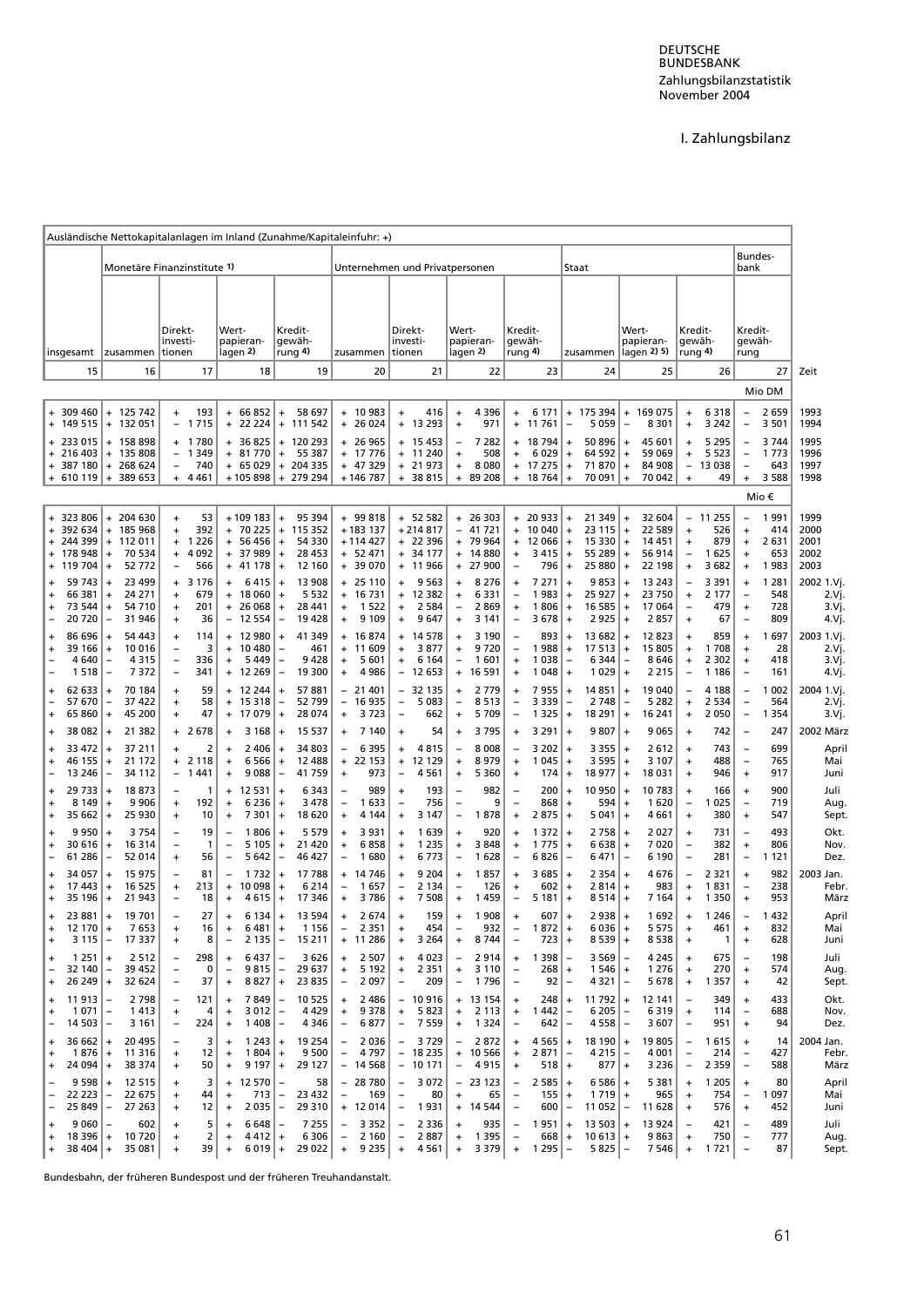

#### 1. Forderungen und Verbindlichkeiten der Banken (MFIs) in Deutschland gegenüber dem Ausland \*) a) nach Währungen sowie nach Ländergruppen

|                       | Mio €                      |                               |                          |                                                                    |                                              |                                               |                                        |                    |                          |                             |                                              |                    |                                                 |                          |
|-----------------------|----------------------------|-------------------------------|--------------------------|--------------------------------------------------------------------|----------------------------------------------|-----------------------------------------------|----------------------------------------|--------------------|--------------------------|-----------------------------|----------------------------------------------|--------------------|-------------------------------------------------|--------------------------|
|                       |                            | Forderungen an das Ausland    |                          |                                                                    |                                              |                                               |                                        |                    |                          |                             |                                              |                    |                                                 |                          |
|                       |                            |                               | kurzfristige Forderungen |                                                                    |                                              |                                               |                                        |                    | langfristige Forderungen |                             |                                              |                    |                                                 |                          |
|                       |                            |                               | Buchforderungen an       |                                                                    |                                              | Schatzwechsel u. an-<br>dere Geldmarktpapiere |                                        |                    | Buchforderungen an       |                             |                                              | verschreibungen    | Anleihen und Schuld-                            |                          |
|                       |                            |                               |                          | ausländische<br>Nichtbanken                                        |                                              |                                               |                                        |                    |                          | ausländische<br>Nichtbanken |                                              |                    |                                                 |                          |
| Stand am              | ins-                       | zu-                           | aus-<br>ländische        | lzu-                                                               | darunter:<br>Unterneh-<br>men und<br>Privat- | zu-                                           | darunter:<br>von<br>auslän-<br>dischen | zu-                | aus-<br>ländische        | zu-                         | darunter:<br>Unterneh-<br>men und<br>Privat- | zu-                | darunter:   Aktien<br>von<br>auslän-<br>dischen | und<br>sonstige<br>Wert- |
| Ende des<br>Berichts- | aesamt                     | sammen                        | Banken 1)                | sammen                                                             | personen                                     | sammen                                        | Banken                                 | sammen             | Banken                   | sammen                      | personen                                     | sammen             | Banken                                          | papiere                  |
| zeitraums             | $\mathbf{1}$               | $\overline{2}$                | 3                        | 4                                                                  | 5                                            | 6                                             | $\overline{7}$                         | 8                  | 9                        | 10                          | 11                                           | 12                 | 13                                              | 14                       |
|                       |                            |                               |                          | Forderungen und Verbindlichkeiten insgesamt 3)                     |                                              |                                               |                                        |                    |                          |                             |                                              |                    |                                                 |                          |
| 2001                  | 1 233 379                  | 489 167                       | 383 652                  | 99 552                                                             | 97 642                                       | 5963                                          | 843                                    | 744 212            | 137 943                  | 246 999                     | 190 254                                      | 258 219            | 69881                                           | 29 575                   |
| 2002<br>2003 3.Vi.    | 1 3 1 9 1 8 1<br>1 406 962 | 570 716<br>639 026            | 467 934<br>520 244       | 92 484<br>110 305                                                  | 91 016<br>109 247                            | 10 298<br>8 4 7 7                             | 922<br>1 2 7 7                         | 748 465<br>767 936 | 147 177<br>160 068       | 239 785<br>236 234          | 185 065<br>184 113                           | 268 737<br>280 563 | 72816<br>87 592                                 | 22 462<br>23 171         |
| 4.Vj.                 | 1 414 237                  | 634 170                       | 515 734                  | 110 936                                                            | 108 810                                      | 7 500                                         | 1518                                   | 780 067            | 160 138                  | 233 793                     | 180 644                                      | 292 837            | 90 861                                          | 24 792                   |
| 2004 1.Vj.<br>2.Vj.   | 1 488 182<br>1 520 452     | 679 013<br>700 831            | 538 643<br>566 802       | 133 860<br>124 670                                                 | 132 771<br>123 785                           | 6510<br>9 3 5 9                               | 1686<br>2 0 4 9                        | 809 169<br>819 621 | 161 618<br>155 254       | 236 281<br>239 032          | 182 930<br>185 359                           | 318 928<br>332 879 | 99 486<br>109 943                               | 25 0 29<br>26 133        |
| 2004 Juni             | 1 520 452                  | 700 831                       | 566 802                  | 124 670                                                            | 123 785                                      | 9 3 5 9                                       | 2 0 4 9                                | 819 621            | 155 254                  | 239 032                     | 185 359                                      | 332 879            | 109 943                                         | 26 133                   |
| Juli<br>Aug.          | 1 521 781<br>1 529 407     | 696 586<br>706 540            | 557 579<br>558 023       | 127 618<br>134 653                                                 | 125 791<br>132 867                           | 11 389<br>13 8 64                             | 1672<br>1761                           | 825 195<br>822 867 | 159 900<br>156 673       | 238 354<br>237 630          | 184 384<br>183 671                           | 337 105<br>337 704 | 109 507<br>109821                               | 23 217<br>24 829         |
| Sept.                 | 1 554 178                  | 732 538                       | 578 029                  | 141833                                                             | 140 057                                      | 12 676                                        | 2 0 4 7                                | 821 640            | 157 704                  | 233 537                     | 180 404                                      | 341 869            | 115 045                                         | 23 043                   |
| Okt.                  | 1578306                    | 747 671                       | 595 517                  | 139 043                                                            | 137 174                                      | 13111                                         | 2016                                   | 830 635            | 156 300                  | 231 746                     | 179 316                                      | 353 689            | 118836                                          | 23 228                   |
|                       |                            | darunter: auf Euro lautend 3) |                          |                                                                    |                                              |                                               |                                        |                    |                          |                             |                                              |                    |                                                 |                          |
| 2001<br>2002          | 792 339<br>898 717         | 327 415<br>405 426            | 271 603<br>343 903       | 53 118<br>54 207                                                   | 51 489<br>53 307                             | 2 6 9 4<br>7316                               | 722<br>678                             | 464 924<br>493 291 | 78 147<br>94 632         | 106 162<br>110 326          | 61 163<br>65 835                             | 213 030<br>225 359 | 56 428<br>63 361                                | 16 617<br>12 691         |
| 2003 3.Vj.            | 986 957<br>1 0 1 3 5 1 5   | 467 008<br>476 304            | 388 157<br>396 395       | 74 248<br>75 578                                                   | 73 647<br>73 750                             | 4 603<br>4 3 3 1                              | 1072<br>1 4 8 4                        | 519 949<br>537 211 | 109 179<br>109 766       | 106 591<br>107 496          | 65 250<br>65 215                             | 240 309<br>253 442 | 78 548<br>82 642                                | 13 675<br>14 639         |
| 4.Vj.<br>2004 1.Vj.   | 1054790                    | 500 121                       | 404 977                  | 90 853                                                             | 90 155                                       | 4 2 9 1                                       | 1 6 3 2                                | 554 669            | 103 490                  | 107 629                     | 65 247                                       | 276 988            | 91 323                                          | 15 3 69                  |
| 2.Vj.                 | 1 075 457                  | 513 120                       | 425 030                  | 82 984                                                             | 82 244                                       | 5 1 0 6                                       | 1981                                   | 562 337            | 96 835                   | 109 923                     | 66 958                                       | 291 891            | 102 159                                         | 13 5 11                  |
| 2004 Juni<br>Juli     | 1 075 457<br>1079639       | 513 120<br>509 955            | 425 030<br>416 899       | 82 984<br>87752                                                    | 82 244<br>86 072                             | 5 1 0 6<br>5 3 0 4                            | 1981<br>1 5 9 3                        | 562 337<br>569 684 | 96 835<br>100 879        | 109 923<br>109 395          | 66 958<br>66 224                             | 291 891<br>296 778 | 102 159<br>101 730                              | 13 5 11<br>12 2 64       |
| Aug.                  | 1 085 179                  | 515 751                       | 419 257                  | 89 735                                                             | 88 411                                       | 6759                                          | 1696                                   | 569 428            | 99 704                   | 110 223                     | 67 112                                       | 296 182            | 101 915                                         | 13 7 55                  |
| Sept.<br>Okt.         | 1 110 510<br>1 129 223     | 535 695<br>542 776            | 435 269<br>447 509       | 94 578<br>88 440                                                   | 93 072<br>87 220                             | 5848<br>6827                                  | 1981<br>1941                           | 574 815<br>586 447 | 101 228<br>101 239       | 109 135<br>108 736          | 66 637<br>66826                              | 301 924<br>313 978 | 107 395<br>111 082                              | 13 4 55<br>13 127        |
|                       |                            |                               |                          | auf US-Dollar lautend 3)                                           |                                              |                                               |                                        |                    |                          |                             |                                              |                    |                                                 |                          |
| 2001<br>2002          | 299 915<br>281 161         | 114 346<br>113 181            | 76 037<br>82 932         | 35 216<br>27 507                                                   | 35 029<br>27 290                             | 3 0 9 3<br>2 7 4 2                            | 53<br>17                               | 185 565<br>167 980 | 25 709<br>25 707         | 109 125<br>96 744           | 101 736<br>91 164                            | 27 731<br>24 096   | 8 2 7 1<br>5873                                 | 11879<br>9761            |
| 2003 3.Vi.            | 281 367<br>267 651         | 116 293                       | 86 689<br>78 875         | 26 232<br>23 969                                                   | 26 085                                       | 3 3 7 2<br>3 1 8 0                            | 17<br>22                               | 165 074            | 25 691                   | 97 395<br>93 981            | 92 017<br>88 600                             | 21 141<br>20 346   | 5 1 9 6                                         | 10 618<br>11 035         |
| 4.Vj.<br>2004 1.Vi.   | 287 043                    | 106 024<br>117 595            | 87 378                   | 28 120                                                             | 23 827<br>27 979                             | 2 0 9 7                                       | 29                                     | 161 627<br>169 448 | 26 354<br>33 258         | 95 735                      | 90 325                                       | 20 774             | 4733<br>4557                                    | 9897                     |
| 2.Vj.                 | 295 634                    | 123 477                       | 93 058                   | 28 946                                                             | 28812                                        | 1473                                          | 42                                     | 172 157            | 34 742                   | 96 692                      | 91 422                                       | 19514              | 4 2 0 3                                         | 11 401                   |
| 2004 Juni<br>Juli     | 295 634<br>292 762         | 123 477<br>122 362            | 93 058<br>90 815         | 28 946<br>29 922                                                   | 28812<br>29818                               | 1 4 7 3<br>1625                               | 42<br>54                               | 172 157<br>170 400 | 34 742<br>35 190         | 96 692<br>96 560            | 91 422<br>91 256                             | 19514<br>19 198    | 4 2 0 3<br>4 1 2 7                              | 11 401<br>9618           |
| Aug.                  | 291 289<br>293 141         | 122 877                       | 90 482                   | 30 823                                                             | 30 669                                       | 1572                                          | 38<br>36                               | 168 412            | 34 454<br>33 865         | 95 7 26                     | 90 425                                       | 18 658             | 3977                                            | 9697<br>8832             |
| Sept.<br>Okt.         | 295 461                    | 128 283<br>133 795            | 94 950<br>96 956         | 31790<br>35 513                                                    | 31 676<br>35 361                             | 1 5 4 3<br>1326                               | 45                                     | 164 858<br>161 666 | 32 713                   | 93 510<br>91 436            | 88 305<br>86 326                             | 18 807<br>18 4 32  | 3887<br>3889                                    | 9422                     |
|                       |                            |                               |                          |                                                                    |                                              |                                               |                                        |                    |                          |                             |                                              |                    |                                                 |                          |
|                       |                            |                               |                          | Forderungen und Verbindlichkeiten gegenüber Industrieländern 4) 5) |                                              |                                               |                                        |                    |                          |                             |                                              |                    |                                                 |                          |
| 2001<br>2002          | 1 042 383<br>1 141 221     | 447 667<br>523 792            | 352 111<br>428 960       | 89 865<br>84 5 86                                                  | 88 624<br>83776                              | 5 6 9 1<br>10 246                             | 820<br>892                             | 594 716<br>617 429 | 106 298<br>124 914       | 165 306<br>168 926          | 131 320<br>134 331                           | 233 886<br>241 672 | 66 211<br>69 120                                | 28 125<br>21 4 20        |
| 2003 3.Vj.            | 1 241 486                  | 596 383                       | 485 704                  | 102 556                                                            | 101 968                                      | 8 1 2 3                                       | 1 2 2 2                                | 645 103            | 139 775                  | 169 257                     | 136 852                                      | 254 563            | 84 318                                          | 22 453                   |
| 4.Vj.<br>2004 1.Vj.   | 1 253 186<br>1 323 469     | 593 910<br>639 692            | 483 528<br>506 590       | 103 265<br>126 985                                                 | 101 863<br>126 597                           | 7 1 1 7<br>6 1 1 7                            | 1 5 1 3<br>1631                        | 659 276<br>683 777 | 138 914<br>140 403       | 169 588<br>168 240          | 135 684<br>134 373                           | 266 429<br>291 045 | 87 619<br>96 307                                | 24 006<br>24 283         |
| 2.Vj.                 | 1 382 187                  | 667 221                       | 539 802                  | 118 240                                                            | 117 943                                      | 9 1 7 9                                       | 1974                                   | 714 966            | 137 678                  | 176 348                     | 141 356                                      | 315 410            | 107 431                                         | 25 313                   |
| 2004 Juni             | 1 382 187<br>1 385 817     | 667 221<br>666 282            | 539 802<br>533 947       | 118 240<br>121 123                                                 | 117 943<br>119 947                           | 9 1 7 9<br>11 212                             | 1974                                   | 714 966<br>719 535 | 137 678<br>142 361       | 176 348<br>174 819          | 141 356<br>139 661                           | 315 410<br>319 564 | 107 431<br>107 025                              | 25 313<br>22 337         |
| Juli<br>Aug.          | 1 389 292                  | 673 581                       | 533 178                  | 126 703                                                            | 125 516                                      | 13 700                                        | 1622<br>1711                           | 715 711            | 138 241                  | 174 258                     | 139 081                                      | 319752             | 107 115                                         | 23 747                   |
| Sept.<br>Okt.         | 1416236<br>1437914         | 701 186<br>712 774            | 554 511<br>568 339       | 134 162<br>131514                                                  | 132 986<br>130 095                           | 12 513<br>12 921                              | 1997<br>1961                           | 715 050<br>725 140 | 139 064<br>138 152       | 170 659<br>169 705          | 136 218<br>135 964                           | 323 902<br>335 723 | 112 371<br>116 151                              | 22 225<br>22 163         |
|                       |                            |                               |                          |                                                                    |                                              |                                               |                                        |                    |                          |                             |                                              |                    |                                                 |                          |

\* Ergebnisse der Meldungen über den monatlichen Auslandsstatus der Ban-cind nur Teilmeldungen mit Angaben über ihre Niederlassungen in Deutsch-<br>ken. Die Meldungen von "Banken in Deutschland" umfassen die Meldun-cland entha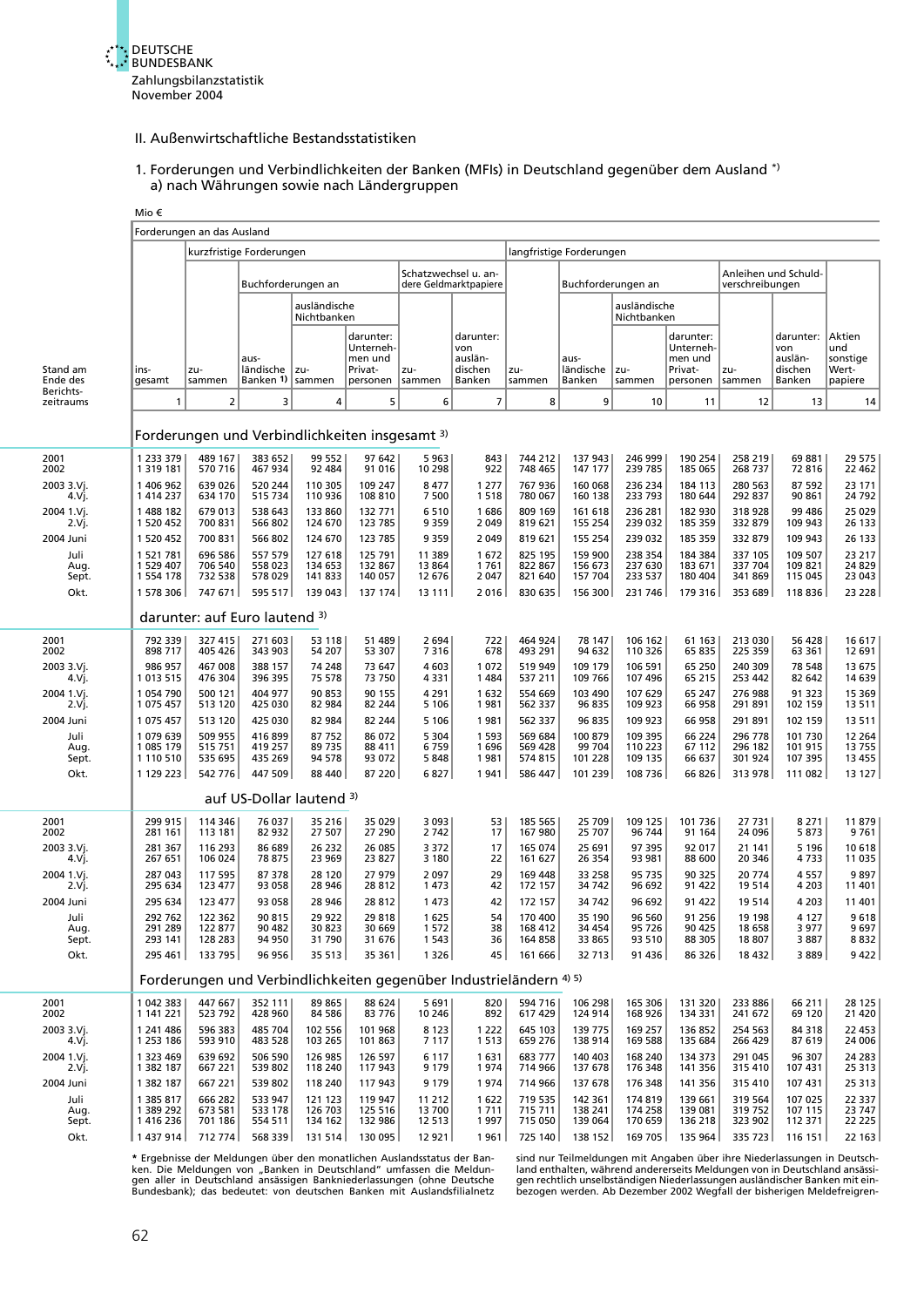|                      |                                                                   |                                                                                     | Verbindlichkeiten gegenüber dem Ausland 2) |                                                                  |                                                |                                                                    |                                                         |                            |                                                |                                                |                                                                           |                                                |                                                                      |                                   |
|----------------------|-------------------------------------------------------------------|-------------------------------------------------------------------------------------|--------------------------------------------|------------------------------------------------------------------|------------------------------------------------|--------------------------------------------------------------------|---------------------------------------------------------|----------------------------|------------------------------------------------|------------------------------------------------|---------------------------------------------------------------------------|------------------------------------------------|----------------------------------------------------------------------|-----------------------------------|
|                      |                                                                   |                                                                                     |                                            | kurzfristige Verbindlichkeiten<br>langfristige Verbindlichkeiten |                                                |                                                                    |                                                         |                            |                                                |                                                |                                                                           |                                                |                                                                      |                                   |
| Beteiligungen        |                                                                   | Nach-<br>richtlich:                                                                 |                                            |                                                                  |                                                | gegenüber<br>ausländischen<br>Nichtbanken                          |                                                         |                            |                                                | gegenüber<br>ausländischen<br>Nichtbanken      |                                                                           | Betriebs-                                      | Nach-<br>richtlich:<br>Verbind-<br>lichkeiten                        |                                   |
| zu-<br>sammen        | darunter:<br>Betriebs-<br>kapital<br>bei<br>Auslands-<br>filialen | Buchfor-<br>derungen<br>an aus-<br>ländische<br>Wäh-<br>rungs-<br>behörden   gesamt | ins-                                       | zu-<br>sammen                                                    | gegen-<br>über<br>auslän-<br>dischen<br>Banken | zu-<br>sammen                                                      | darunter:<br>Unterneh<br>men und<br>Privat-<br>personen | zu-<br>sammen              | gegen-<br>über<br>auslän-<br>dischen<br>Banken | zu-<br>sammen                                  | darunter:<br>Unterneh- stellen<br>men und<br>Privat-<br>personen   Banken | kapital<br>der<br>Zweig-<br>auslän-<br>discher | gegen-<br>über aus-<br>ländi-<br>schen<br>Wäh-<br>rungs-<br>behörden | Stand am<br>Ende des<br>Berichts- |
| 15                   | 16                                                                | 17                                                                                  | 18                                         | 19                                                               | 20                                             | 21                                                                 | 22                                                      | 23                         | 24                                             | 25                                             | 26                                                                        | 27                                             | 28                                                                   | zeitraums                         |
|                      |                                                                   |                                                                                     |                                            |                                                                  |                                                |                                                                    |                                                         |                            |                                                | Forderungen und Verbindlichkeiten insgesamt 3) |                                                                           |                                                |                                                                      |                                   |
| 71 476               | 23 832                                                            | 5 2 5 3                                                                             | 971 091                                    | 657 990                                                          | 525 317                                        | 132 673                                                            | 111 453                                                 | 313 101                    | 95 290                                         | 215 294                                        | 189 420                                                                   | 2 5 1 7                                        | 57 177                                                               | 2001                              |
| 70 304               | 25 4 21                                                           | 3 8 0 2                                                                             | 934 152                                    | 633 557                                                          | 511 046                                        | 122 511                                                            | 101 756                                                 | 300 595                    | 102 213                                        | 195 710                                        | 168 686                                                                   | 2 6 7 2                                        | 44 649                                                               | 2002                              |
| 67 900               | 24 249                                                            | 7489                                                                                | 935 585                                    | 656 081                                                          | 504 784                                        | 151 297                                                            | 134 930                                                 | 279 504                    | 102 035                                        | 174 766                                        | 146 307                                                                   | 2 7 0 3                                        | 48 648                                                               | 2003 3.Vj.                        |
| 68 507               | 27 170                                                            | 8 5 6 7                                                                             | 899 438                                    | 618 484                                                          | 482 159                                        | 136 325                                                            | 119 117                                                 | 280 954                    | 107 860                                        | 170 336                                        | 142 210                                                                   | 2 7 5 8                                        | 42 5 62                                                              | 4.Vj.                             |
| 67 313               | 27 561                                                            | 7608                                                                                | 967 607                                    | 691 792                                                          | 525 437                                        | 166 355                                                            | 148 866                                                 | 275 815                    | 114 393                                        | 159 244                                        | 129 312                                                                   | 2 1 7 8                                        | 50 029                                                               | 2004 1.Vj.                        |
| 66 323               | 27 392                                                            | 6376                                                                                | 914 820                                    | 640 921                                                          | 488 841                                        | 152 080                                                            | 131 959                                                 | 273 899                    | 114 142                                        | 157 613                                        | 127 553                                                                   | 2 1 4 4                                        | 46 636                                                               | 2.Vj.                             |
| 66 323               | 27 392                                                            | 6376                                                                                | 914 820                                    | 640 921                                                          | 488 841                                        | 152 080                                                            | 131 959                                                 | 273 899                    | 114 142                                        | 157 613                                        | 127 553                                                                   | 2 1 4 4                                        | 46 636                                                               | 2004 Juni                         |
| 66 619               | 27 427                                                            | 7488                                                                                | 909 585                                    | 635 296                                                          | 483 023                                        | 152 273                                                            | 131 754                                                 | 274 289                    | 115 003                                        | 157 067                                        | 127 275                                                                   | 2 2 1 9                                        | 44 947                                                               | Juli                              |
| 66 031               | 26 788                                                            | 6 1 2 5                                                                             | 914 022                                    | 639 047                                                          | 477 718                                        | 161 329                                                            | 139 949                                                 | 274 975                    | 115 963                                        | 156 793                                        | 127 681                                                                   | 2 2 1 9                                        | 38 996                                                               | Aug.                              |
| 65 487               | 26 707                                                            | 6578                                                                                | 936 425                                    | 659 434                                                          | 494 574                                        | 164 860                                                            | 145 499                                                 | 276 991                    | 114 898                                        | 159 869                                        | 129 972                                                                   | 2 2 2 4                                        | 40 351                                                               | Sept.                             |
| 65 672               | 26876                                                             | 6 1 6 4                                                                             | 927 360                                    | 652 114                                                          | 486 885                                        | 165 229                                                            | 146 049                                                 | 275 246                    | 115 470                                        | 157 548                                        | 127 275                                                                   | 2 2 2 8                                        | 40 092                                                               | Okt.                              |
|                      |                                                                   |                                                                                     |                                            |                                                                  |                                                |                                                                    |                                                         |                            |                                                |                                                |                                                                           | darunter: auf Euro lautend 3)                  |                                                                      |                                   |
| 50 968               | 22 596                                                            | 3 3 7 7                                                                             | 518 917                                    | 351 675                                                          | 274 499                                        | 77 176                                                             | 70 271                                                  | 167 242                    | 61792                                          | 102 933                                        | 89 322                                                                    | 2 5 1 7                                        | 13781                                                                | 2001                              |
| 50 283               | 24 124                                                            | 2886                                                                                | 566 709                                    | 397 020                                                          | 317 302                                        | 79 718                                                             | 69 333                                                  | 169 689                    | 73 575                                         | 93 442                                         | 79 668                                                                    | 2 6 7 2                                        | 16 996                                                               | 2002                              |
| 50 195               | 23 132                                                            | 6423                                                                                | 601 840                                    | 442 099                                                          | 333 076                                        | 109 023                                                            | 99 274                                                  | 159 741                    | 69862                                          | 87 176                                         | 73 873                                                                    | 2 7 0 3                                        | 20 419                                                               | 2003 3.Vj.                        |
| 51868                | 26 079                                                            | 7 0 6 7                                                                             | 578 044                                    | 415 272                                                          | 325 348                                        | 89 924                                                             | 81 383                                                  | 162 772                    | 72 803                                         | 87 211                                         | 74 303                                                                    | 2 7 5 8                                        | 17898                                                                | 4.Vj.                             |
| 51 193               | 26 438                                                            | 6680                                                                                | 637 428                                    | 480 043                                                          | 359 988                                        | 120 055                                                            | 110 485                                                 | 157 385                    | 74823                                          | 80 384                                         | 67 974                                                                    | 2 1 7 8                                        | 26 928                                                               | 2004 1.Vj.                        |
| 50 177               | 26 278                                                            | 5 5 2 0                                                                             | 583 944                                    | 427 799                                                          | 320 187                                        | 107 612                                                            | 97 870                                                  | 156 145                    | 74 695                                         | 79 306                                         | 67 289                                                                    | 2 1 4 4                                        | 20 10 5                                                              | 2.Vj.                             |
| 50 177               | 26 278                                                            | 5 5 2 0                                                                             | 583 944                                    | 427 799                                                          | 320 187                                        | 107 612                                                            | 97 870                                                  | 156 145                    | 74 695                                         | 79 306                                         | 67 289                                                                    | 2 1 4 4                                        | 20 10 5                                                              | 2004 Juni                         |
| 50 368               | 26 267                                                            | 6657                                                                                | 583 030                                    | 427 183                                                          | 322 252                                        | 104 931                                                            | 95 048                                                  | 155 847                    | 75 333                                         | 78 295                                         | 66 797                                                                    | 2 2 1 9                                        | 18 280                                                               | Juli                              |
| 49 5 64              | 25 578                                                            | 5 4 2 5                                                                             | 586 478                                    | 430 483                                                          | 319 856                                        | 110 627                                                            | 100 351                                                 | 155 995                    | 75 425                                         | 78 351                                         | 67 225                                                                    | 2 2 1 9                                        | 13 307                                                               | Aug.                              |
| 49 073               | 25 511                                                            | 5865                                                                                | 614 447                                    | 455 141                                                          | 336 545                                        | 118 596                                                            | 107 668                                                 | 159 306                    | 76 065                                         | 81 017                                         | 69 470                                                                    | 2 2 2 4                                        | 17919                                                                | Sept.                             |
| 49 367               | 25 679                                                            | 5 3 3 6                                                                             | 606 736                                    | 446 836                                                          | 334 321                                        | 112 515                                                            | 101 915                                                 | 159 900                    | 76 725                                         | 80 947                                         | 69 338                                                                    | 2 2 2 8                                        | 15 7 95                                                              | Okt.                              |
|                      |                                                                   |                                                                                     |                                            |                                                                  |                                                |                                                                    |                                                         |                            |                                                |                                                |                                                                           | auf US-Dollar lautend 3)                       |                                                                      |                                   |
| 11 121               | 459                                                               | 1720                                                                                | 318 155                                    | 221835                                                           | 177 274                                        | 44 561                                                             | 31 269                                                  | 96 322                     | 24 912                                         | 71 410                                         | 66 872                                                                    | $\overline{\phantom{a}}$                       | 34 299                                                               | 2001                              |
| 11 672               | 424                                                               | 749                                                                                 | 242 626                                    | 157 186                                                          | 128 958                                        | 28 2 28                                                            | 21 150                                                  | 85 440                     | 19 500                                         | 65 940                                         | 61 746                                                                    |                                                | 21 5 1 5                                                             | 2002                              |
| 10 229               | 365                                                               | 876                                                                                 | 211 286                                    | 134 068                                                          | 106 747                                        | 27 321                                                             | 22 441                                                  | 77 218                     | 23712                                          | 53 506                                         | 47 699                                                                    | $\overline{\phantom{a}}$                       | 20 471                                                               | 2003 3.Vi.                        |
| 9911                 | 374                                                               | 880                                                                                 | 212 374                                    | 133 285                                                          | 99 682                                         | 33 603                                                             | 26 154                                                  | 79 089                     | 26826                                          | 52 263                                         | 46 517                                                                    |                                                | 20 040                                                               | 4.Vj.                             |
| 9784                 | 383                                                               | 646                                                                                 | 212 700                                    | 134 775                                                          | 102 143                                        | 32 632                                                             | 26 106                                                  | 77 925                     | 30 474                                         | 47 451                                         | 39 909                                                                    | $\overline{\phantom{m}}$                       | 18 4 17                                                              | 2004 1.Vj.                        |
| 9808                 | 368                                                               | 797                                                                                 | 218 837                                    | 140 508                                                          | 107 406                                        | 33 102                                                             | 24 224                                                  | 78 329                     | 30 381                                         | 47 948                                         | 39 740                                                                    | $\overline{\phantom{0}}$                       | 21 748                                                               | 2.Vj.                             |
| 9808                 | 368                                                               | 797                                                                                 | 218 837                                    | 140 508                                                          | 107 406                                        | 33 102                                                             | 24 224                                                  | 78 329                     | 30 381                                         | 47 948                                         | 39 740                                                                    |                                                | 21 748                                                               | 2004 Juni                         |
| 9834<br>9877<br>9844 | 372<br>407<br>399                                                 | 789<br>637<br>682                                                                   | 214 104<br>211 021<br>204 509              | 135 332<br>132 808<br>129 562                                    | 101 671<br>97 368<br>97 808                    | 33 661<br>35 440<br>31 7 54                                        | 24 683<br>25 979<br>24 800                              | 78 772<br>78 213<br>74 947 | 30 199<br>30 029<br>28 107                     | 48 573<br>48 184<br>46 840                     | 40 151<br>39 789<br>38 017                                                | $\qquad \qquad -$<br>$\overline{\phantom{a}}$  | 21 834<br>21 7 5 7<br>19 207                                         | Juli<br>Aug.<br>Sept.             |
| 9663                 | 371                                                               | 791                                                                                 | 205 932                                    | 133 532                                                          | 94 972                                         | 38 560                                                             | 31 360                                                  | 72 400                     | 27 789                                         | 44 611                                         | 35 414                                                                    | $-1$                                           | 20 778                                                               | Okt.                              |
|                      |                                                                   |                                                                                     |                                            |                                                                  |                                                | Forderungen und Verbindlichkeiten gegenüber Industrieländern 4) 5) |                                                         |                            |                                                |                                                |                                                                           |                                                |                                                                      |                                   |
| 61 101               | 20749                                                             | 1469                                                                                | 824 805                                    | 536 046                                                          | 423 704                                        | 112 342                                                            | 96 553                                                  | 288 759                    | 83 142                                         | 203 385                                        | 178 518                                                                   | 2 2 3 2                                        | 28 8 26                                                              | 2001                              |
| 60 497               | 22 208                                                            | 1470                                                                                | 798 188                                    | 525 176                                                          | 424 353                                        | 100 823                                                            | 85 737                                                  | 273 012                    | 91 044                                         | 179 588                                        | 153 616                                                                   | 2 3 8 0                                        | 20 907                                                               | 2002                              |
| 59 055               | 21 359                                                            | 3977                                                                                | 822 212                                    | 564 114                                                          | 431 908                                        | 132 206                                                            | 119 691                                                 | 258 098                    | 94 252                                         | 161 441                                        | 134 276                                                                   | 2 4 0 5                                        | 25 278                                                               | 2003 3.Vj.                        |
| 60 339               | 24 047                                                            | 6770                                                                                | 786 606                                    | 527 166                                                          | 411 946                                        | 115 220                                                            | 103 897                                                 | 259 440                    | 101 315                                        | 155 665                                        | 128 741                                                                   | 2 4 6 0                                        | 22 215                                                               | 4.Vj.                             |
| 59 806               | 25 310                                                            | 6 2 8 4                                                                             | 851 594                                    | 597 290                                                          | 452 862                                        | 144 428                                                            | 133 093                                                 | 254 304                    | 108 040                                        | 144 388                                        | 115 653                                                                   | 1876                                           | 25 827                                                               | 2004 1.Vj.                        |
| 60 217               | 25 118                                                            | 5 0 4 9                                                                             | 813 088                                    | 560 190                                                          | 425 894                                        | 134 296                                                            | 118829                                                  | 252 898                    | 108 449                                        | 142 608                                        | 113 703                                                                   | 1841                                           | 24 110                                                               | 2.Vj.                             |
| 60 217               | 25 118                                                            | 5 0 4 9                                                                             | 813 088                                    | 560 190                                                          | 425 894                                        | 134 296                                                            | 118 829                                                 | 252 898                    | 108 449                                        | 142 608                                        | 113 703                                                                   | 1841                                           | 24 110                                                               | 2004 Juni                         |
| 60 454               | 25 120                                                            | 5746                                                                                | 810 335                                    | 556 928                                                          | 422 541                                        | 134 387                                                            | 118 379                                                 | 253 407                    | 109 451                                        | 142 045                                        | 113 408                                                                   | 1911                                           | 22 979                                                               | Juli                              |
| 59 713               | 24 509                                                            | 4 5 5 4                                                                             | 816 568                                    | 562 164                                                          | 419 659                                        | 142 505                                                            | 126 499                                                 | 254 404                    | 110 716                                        | 141 777                                        | 113 826                                                                   | 1911                                           | 18 5 93                                                              | Aug.                              |
| 59 200               | 24 474                                                            | 5 0 5 2                                                                             | 837 683                                    | 583 322                                                          | 437 206                                        | 146 116                                                            | 131813                                                  | 254 361                    | 110 304                                        | 142 141                                        | 113 442                                                                   | 1916                                           | 18 900                                                               | Sept.                             |
| 59 397               | 24 591                                                            | 4 4 6 5                                                                             | 830 576                                    | 577 975                                                          | 431 084                                        | 146 891                                                            | 132 495                                                 | 252 601                    | 110 971                                        | 139 710                                        | 110 635                                                                   | 1920                                           | 18543                                                                | Okt.                              |

ze (10 Mio €). Die Ergebnisse der Auslandsstatus-Meldungen für die Aus-weing nach Fristigkeiten: kurzfristig = täglich fällig sowie vereinbarte Lauf-<br>landsfilialen und die Auslandstöchter werden gesondert dargestellt; dar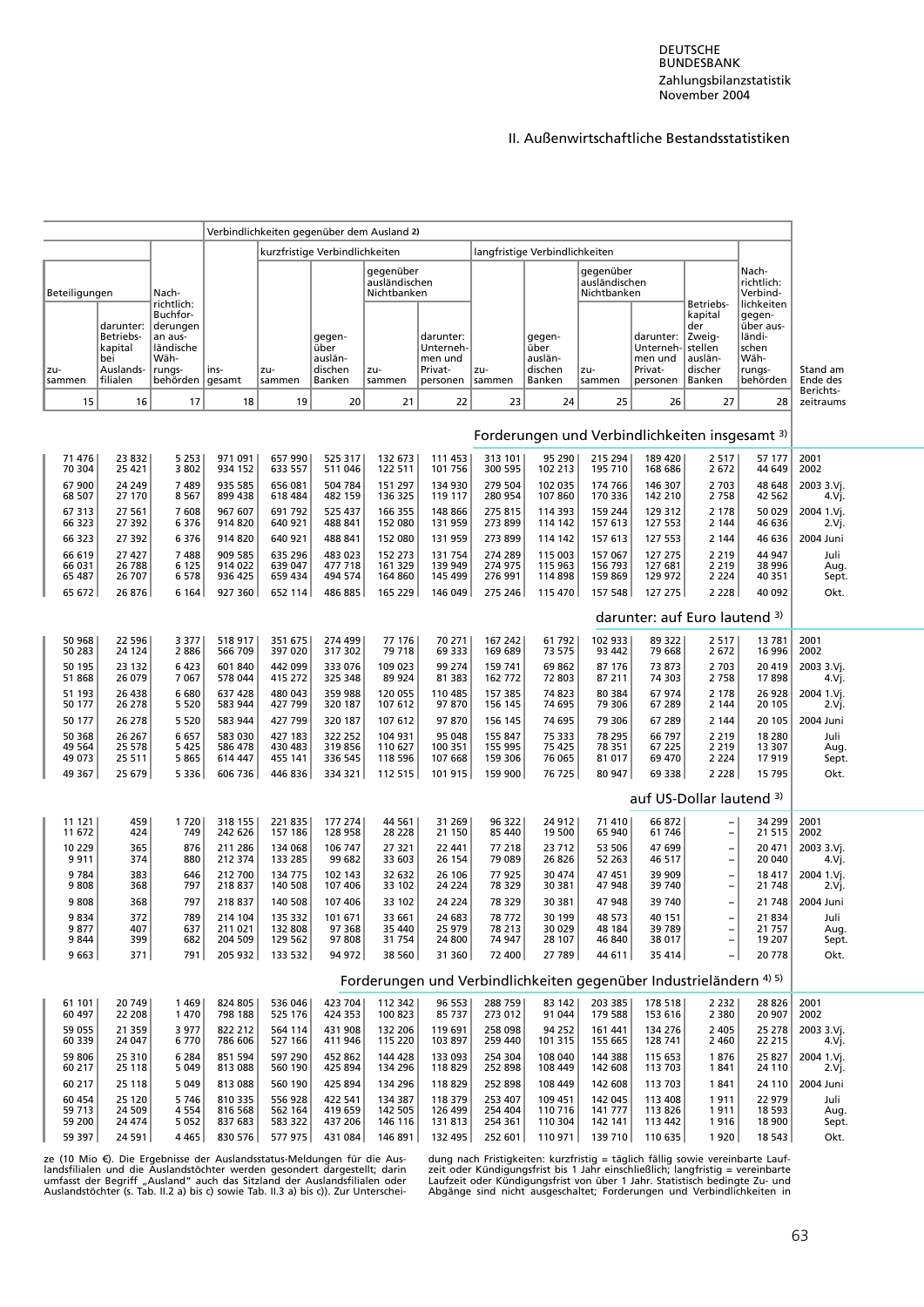

#### noch: 1. Forderungen und Verbindlichkeiten der Banken (MFIs) in Deutschland gegenüber dem Ausland \*) a) nach Währungen sowie nach Ländergruppen

|                        | Mio €<br>Forderungen an das Ausland |                    |                          |                                                                                        |                      |                       |                    |                    |                          |                             |                      |                      |                    |                                             |
|------------------------|-------------------------------------|--------------------|--------------------------|----------------------------------------------------------------------------------------|----------------------|-----------------------|--------------------|--------------------|--------------------------|-----------------------------|----------------------|----------------------|--------------------|---------------------------------------------|
|                        |                                     |                    |                          |                                                                                        |                      |                       |                    |                    |                          |                             |                      |                      |                    |                                             |
|                        |                                     |                    | kurzfristige Forderungen |                                                                                        |                      |                       |                    |                    | langfristige Forderungen |                             |                      |                      |                    |                                             |
|                        |                                     |                    |                          |                                                                                        |                      | Schatzwechsel u. an-  |                    |                    |                          |                             |                      | Anleihen und Schuld- |                    |                                             |
|                        |                                     |                    | Buchforderungen an       |                                                                                        |                      | dere Geldmarktpapiere |                    |                    | Buchforderungen an       |                             |                      | verschreibungen      |                    |                                             |
|                        |                                     |                    |                          | ausländische<br>Nichtbanken                                                            |                      |                       |                    |                    |                          | ausländische<br>Nichtbanken |                      |                      |                    |                                             |
|                        |                                     |                    |                          |                                                                                        | darunter:            |                       | darunter:          |                    |                          |                             | darunter:            |                      | darunter:   Aktien |                                             |
|                        |                                     |                    | aus-                     |                                                                                        | Unterneh-<br>men und |                       | von<br>auslän-     |                    | aus-                     |                             | Unterneh-<br>men und |                      | von<br>auslän-     | und<br>sonstige                             |
| Stand am<br>Ende des   | ins-<br>aesamt                      | zu-<br>sammen      | ländische<br>Banken 1)   | zu-<br>sammen                                                                          | Privat-<br>personen  | zu-<br><b>Isammen</b> | dischen<br>Banken  | zu-<br>sammen      | ländische<br>Banken      | zu-<br>sammen               | Privat-<br>personen  | zu-<br>sammen        | dischen<br>Banken  | Wert-<br>papiere                            |
| Berichts-<br>zeitraums | 1                                   | $\overline{2}$     | 3                        | 4                                                                                      | 5                    | 6                     | $\overline{7}$     | 8                  | 9                        | 10                          | 11                   | 12                   | 13                 | 14                                          |
|                        |                                     |                    |                          |                                                                                        |                      |                       |                    |                    |                          |                             |                      |                      |                    |                                             |
|                        |                                     |                    |                          | darunter: gegenüber EU-Ländern 5) 6)                                                   |                      |                       |                    |                    |                          |                             |                      |                      |                    |                                             |
| 2001<br>2002           | 796 446<br>894 832                  | 360 152<br>431 262 | 308 350<br>372 836       | 49 276<br>51 212                                                                       | 48 155<br>50 746     | 2 5 2 6<br>7 2 1 4    | 785<br>867         | 436 294<br>463 570 | 87 740<br>106 364        | 93 527<br>97 797            | 65 478<br>69 260     | 202 294<br>210 236   | 57888<br>62 232    | 18 044<br>13 947                            |
| 2003 3.Vj.<br>4.Vj.    | 963 234<br>973 226                  | 485 890<br>483 623 | 415 708<br>412 466       | 65 980<br>67 999                                                                       | 65 710<br>66 746     | 4 2 0 2<br>3 1 5 8    | 1 1 1 3<br>1 2 5 4 | 477 344<br>489 603 | 121 788<br>121 104       | 90 143<br>91 509            | 65 071<br>64 989     | 215 637<br>225 446   | 74 043<br>77 363   | 14 3 17<br>15 3 54                          |
| 2004 1.Vj.             | 1 047 178                           | 534 535            | 446 673                  | 84 641                                                                                 | 84 490               | 3 2 2 1               | 1 5 0 6            | 512 643            | 118 900                  | 92 733                      | 65 979               | 248 808              | 85 989             | 16 007                                      |
| 2.Vj.<br>2004 Juni     | 1091836<br>1091836                  | 547 990<br>547 990 | 465 910<br>465 910       | 77 760<br>77 760                                                                       | 77 520<br>77 520     | 4 3 2 0<br>4 3 2 0    | 1689<br>1689       | 543 846<br>543 846 | 117 184<br>117 184       | 103 441<br>103 441          | 75 571<br>75 571     | 272 419<br>272 419   | 96 398<br>96 398   | 14 184<br>14 184                            |
| Juli                   | 1 096 531                           | 545 552            | 457 179                  | 83 587                                                                                 | 82 712               | 4786                  | 1 3 5 3            | 550 979            | 122 368                  | 102 477                     | 74 300               | 276 670              | 95 899             | 12 785                                      |
| Aug.<br>Sept.          | 1 105 941<br>1 129 808              | 556 530<br>578 732 | 463 722<br>482 904       | 86 354<br>90 256                                                                       | 85 502<br>89 40 6    | 6454<br>5 5 7 2       | 1492<br>1729       | 549 411<br>551 076 | 119888<br>119 950        | 102 615<br>100 555          | 74 463<br>73 086     | 276 456<br>280 907   | 95 879<br>101 007  | 14 187<br>13 760                            |
| Okt.                   | 1 155 004                           | 592 729            | 502 621                  | 83 430                                                                                 | 82 607               | 6678                  | 1776               | 562 275            | 119 440                  | 100 312                     | 73 487               | 292 903              | 104 472            | 13 471                                      |
|                        |                                     |                    |                          | darunter: gegenüber EWU-Mitgliedsländern                                               |                      |                       |                    |                    |                          |                             |                      |                      |                    |                                             |
| 2001<br>2002           | 517 135<br>587 490                  | 183 450<br>230 306 | 167 598<br>206 917       | 13 4 12<br>16 454                                                                      | 12 3 50<br>15 990    | 2 4 4 0<br>6935       | 755<br>766         | 333 685<br>357 184 | 50 420<br>63 449         | 66 448<br>72 662            | 41 324<br>46 393     | 177 610<br>185 013   | 47821<br>52 476    | 15 591<br>12 399                            |
| 2003 3.Vj.             | 618 172                             | 245 728            | 222 685                  | 19 482                                                                                 | 19 2 24              | 3 5 6 1               | 849                | 372 444            | 74 311                   | 68 632                      | 45 480               | 191 912              | 63 337             | 13 559                                      |
| 4.Vj.<br>2004 1.Vj.    | 617 697<br>636 183                  | 235 384<br>237 410 | 213 379<br>213 198       | 18 997<br>21 4 13                                                                      | 17 747<br>21 2 69    | 3 0 0 8<br>2799       | 1 1 0 6<br>1 200   | 382 313<br>398 773 | 73 973<br>68 831         | 69 630<br>70 479            | 44 967<br>45 722     | 201 541<br>222 962   | 65 211<br>73 687   | 14 5 52<br>15 241                           |
| 2.Vj.                  | 660 443                             | 255 158            | 230 794                  | 20 4 66                                                                                | 20 227               | 3898                  | 1 3 5 1            | 405 285            | 68 4 64                  | 71714                       | 46 288               | 231 501              | 80 902             | 13 379                                      |
| 2004 Juni<br>Juli      | 660 443<br>668 044                  | 255 158<br>261 347 | 230 794<br>234 126       | 20 46 6<br>22 982                                                                      | 20 227<br>22 137     | 3898<br>4 2 3 9       | 1 3 5 1<br>1 0 5 4 | 405 285<br>406 697 | 68 4 64<br>68 736        | 71714<br>71 123             | 46 288<br>45 612     | 231 501<br>234 722   | 80 902<br>80 26 2  | 13 379<br>11 915                            |
| Aug.                   | 666 163                             | 258 512            | 233 154                  | 19 556                                                                                 | 18721                | 5802                  | 1 2 0 4            | 407 651            | 67 641                   | 71713                       | 46 307               | 234 928              | 80 968             | 13 145                                      |
| Sept.<br>Okt.          | 663 603<br>684 344                  | 253 139<br>264 868 | 227 760<br>238 974       | 20 430<br>20 100                                                                       | 19 5 84<br>19 278    | 4949<br>5794          | 1434<br>1373       | 410 464<br>419 476 | 67 972<br>67 019         | 70 573<br>70 486            | 45 719<br>45 787     | 239 101<br>249 228   | 85 379<br>88 344   | 12 785<br>12 493                            |
|                        |                                     |                    |                          | Forderungen und Verbindlichkeiten gegenüber Schwellen- und Entwicklungsländern 7)      |                      |                       |                    |                    |                          |                             |                      |                      |                    |                                             |
| 2001                   | 186 689                             | 41 156             | 31 551                   | 9 3 4 1                                                                                | 9 0 23               | 264                   | 23                 | 145 533            | 31 644                   | 80 116                      | 58 954               | 21 951               | 3 6 6 7            | 1447                                        |
| 2002                   | 173 985                             | 46 699             | 38 974                   | 7673                                                                                   | 7 2 4 0              | 52                    | 30                 | 127 286            | 22 263                   | 69 209                      | 50 734               | 24 968               | 3696               | 1 0 3 9                                     |
| 2003 3.Vj.<br>4.Vj.    | 162 089<br>157 668                  | 42 490<br>39 845   | 34 518<br>32 180         | 7618<br>7 2 8 2                                                                        | 7 2 7 3<br>6936      | 354<br>383            | 55<br>5            | 119 599<br>117823  | 20 293<br>21 2 24        | 65 301<br>62 641            | 47 253<br>44 952     | 24 442<br>25 004     | 3 2 7 4<br>3 2 4 2 | 718<br>786                                  |
| 2004 1.Vi.<br>2.Vj.    | 161 218<br>135 038                  | 39 015<br>33 344   | 32 031<br>26 986         | 6 5 9 1<br>6 1 7 8                                                                     | 6 1 6 5<br>5833      | 393<br>180            | 55<br>75           | 122 203<br>101 694 | 21 215<br>17 576         | 66 430<br>61 156            | 48 549<br>43 994     | 26 305<br>16 036     | 3 1 7 9<br>2512    | 746<br>820                                  |
| 2004 Juni              | 135 038                             | 33 344             | 26 986                   | 6 1 7 8                                                                                | 5833                 | 180                   | 75                 | 101 694            | 17 576                   | 61 156                      | 43 994               | 16 036               | 2512               | 820                                         |
| Juli                   | 132752                              | 30 045             | 23 609                   | 6 2 5 9                                                                                | 5834                 | 177                   | 50                 | 102 707            | 17 539                   | 61939                       | 44 714               | 16 184               | 2 4 8 2            | 880                                         |
| Aug.<br>Sept.          | 136 815<br>134 729                  | 32 634<br>30 966   | 24 822<br>23 455         | 7648<br>7 3 4 8                                                                        | 7 3 4 1<br>7059      | 164<br>163            | 50<br>50           | 104 181<br>103 763 | 18 4 32<br>18 640        | 61794<br>61 323             | 44 581<br>44 177     | 16 555<br>16 695     | 2 7 0 6<br>2674    | $\begin{array}{c} 1.082 \\ 818 \end{array}$ |
| Okt.                   | 137 350                             | 34 646             | 27 159                   | 7 297                                                                                  | 7 0 1 0              | 190                   | 55                 | 102 704            | 18 148                   | 60 496                      | 43 342               | 16 720               | 2685               | 1065                                        |
|                        |                                     |                    |                          | nachrichtlich: Forderungen und Verbindlichkeiten gegenüber "Offshore"-Bankenzentren 8) |                      |                       |                    |                    |                          |                             |                      |                      |                    |                                             |
| 2001<br>2002           | 70 557<br>76 697                    | 24 3 64<br>31 766  | 21 111<br>28 8 19        | 3 0 4 3<br>2 9 4 7                                                                     | 3 0 0 7<br>2899      | 210<br>$\pmb{0}$      | 11<br>$\mathbf 0$  | 46 193<br>44 931   | 6892<br>7 1 3 8          | 23 0 36<br>19 487           | 22 964<br>19 407     | 10 648<br>12 931     | 1 2 7 2<br>1454    | 766<br>651                                  |
| 2003 3.Vj.             | 78 326                              | 26 716             | 22 364                   | 3869                                                                                   | 3819                 | 483                   | 55                 | 51 610             | 5 6 3 0                  | 20 434                      | 20 280               | 19 248               | 4 1 0 5            | 766                                         |
| 4.Vj.<br>2004 1.Vj.    | 77 192<br>80 823                    | 24 824<br>27 806   | 20 843<br>23 993         | 3 3 9 7<br>3 3 0 8                                                                     | 3 3 4 4<br>3 2 5 6   | 584<br>505            | 5<br>55            | 52 368<br>53 017   | 6 6 6 7<br>6832          | 19 907<br>20 629            | 19 777<br>20 556     | 18793<br>19 20 6     | 4 1 2 7<br>3 9 6 0 | 842<br>852                                  |
| 2.Vj.                  | 75 731                              | 23 036             | 19 401                   | 3 2 0 2                                                                                | 3 1 4 7              | 433                   | 75                 | 52 695             | 6793                     | 21 082                      | 21 010               | 18 391               | 4013               | 873                                         |
| 2004 Juni              | 75 731                              | 23 036             | 19 401                   | 3 2 0 2                                                                                | 3 1 4 7              | 433                   | 75                 | 52 695             | 6793                     | 21 082                      | 21 010               | 18 391               | 4013               | 873                                         |
| Juli<br>Aug.           | 72 630<br>80 113                    | 19822<br>25 376    | 15 972<br>20 253         | 3 5 2 4<br>4808                                                                        | 3 4 6 1<br>4753      | 326<br>315            | 50<br>50           | 52 808<br>54737    | 6 6 3 4<br>7 6 6 4       | 21 458<br>21 163            | 21 386<br>21 093     | 18 4 69<br>19 391    | 3 9 5 9<br>4 1 7 2 | 916<br>1 126<br>1 217                       |
| Sept.<br>Okt.          | 78 530<br>81 4 29                   | 24 761<br>28 230   | 19 620<br>22 873         | 5 0 2 0<br>5 2 5 0                                                                     | 4 9 6 5<br>5 1 9 5   | 121<br>107            | 50<br>55           | 53 769<br>53 199   | 7 5 2 5<br>7 3 0 8       | 20899<br>20 535             | 20830<br>20 438      | 18778<br>18897       | 4 2 2 0<br>4 3 4 5 | 1237                                        |
|                        |                                     |                    |                          |                                                                                        |                      |                       |                    |                    |                          |                             |                      |                      |                    |                                             |

Fremdwährung sind zu Euro-Referenzkursen am Meldestichtag umgerech- die in der weiteren Aufgliederung nach Ländergruppen nicht enthalten<br>net. — 1 Einschl. Noten und Münzen in Fremdwährung. — 2 Ohne Inhaber- sind. — 4 EU-Lä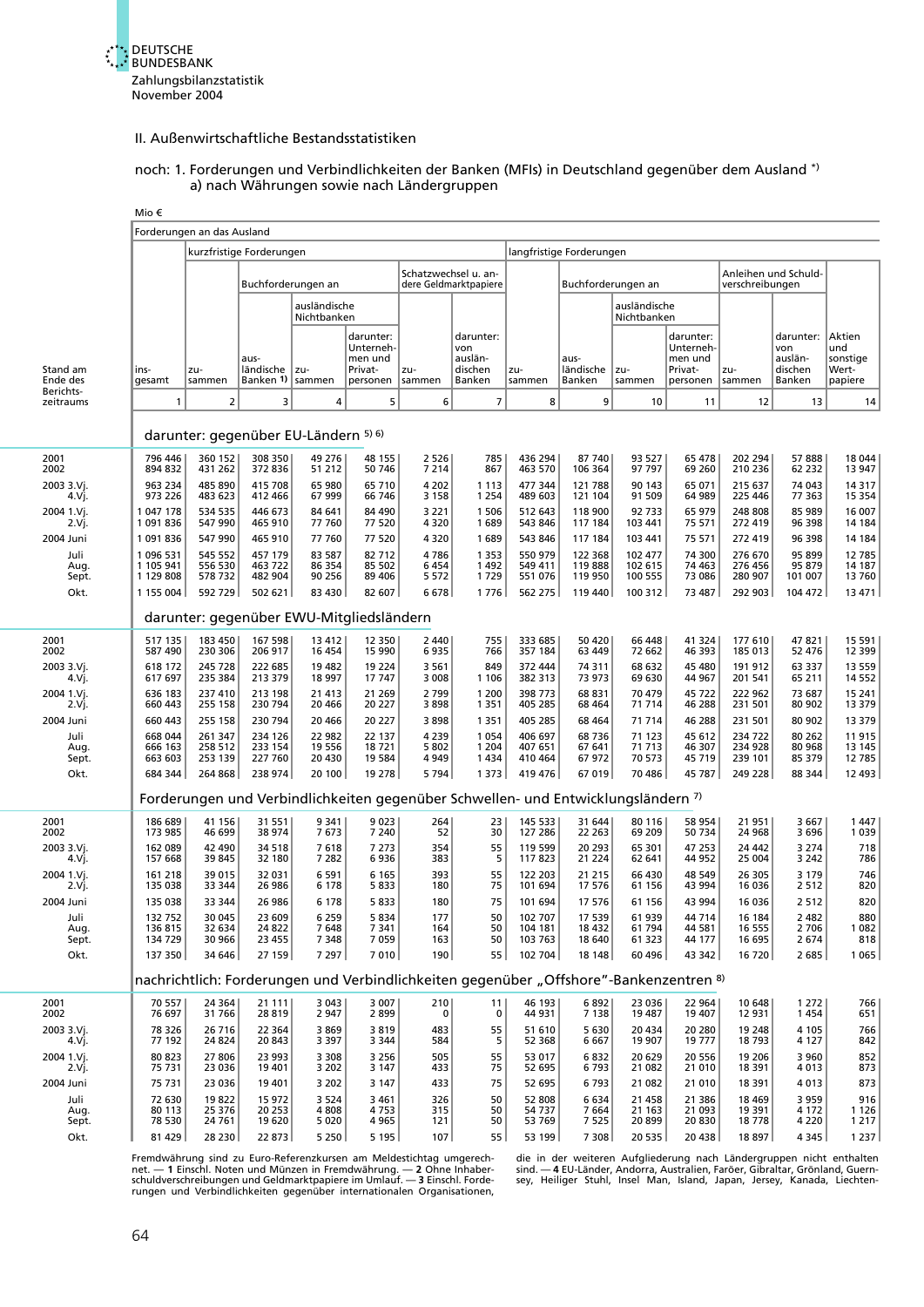|               |                                                                   |                                                                                     | Verbindlichkeiten gegenüber dem Ausland 2) |                                                                                        |                                                |                                           |                                                                 |               |                                                |                                           |                                                          |                                                                     |                                                                      |                        |
|---------------|-------------------------------------------------------------------|-------------------------------------------------------------------------------------|--------------------------------------------|----------------------------------------------------------------------------------------|------------------------------------------------|-------------------------------------------|-----------------------------------------------------------------|---------------|------------------------------------------------|-------------------------------------------|----------------------------------------------------------|---------------------------------------------------------------------|----------------------------------------------------------------------|------------------------|
|               |                                                                   |                                                                                     |                                            |                                                                                        | kurzfristige Verbindlichkeiten                 |                                           |                                                                 |               | langfristige Verbindlichkeiten                 |                                           |                                                          |                                                                     |                                                                      |                        |
| Beteiligungen |                                                                   | Nach-<br>richtlich:                                                                 |                                            |                                                                                        |                                                | gegenüber<br>ausländischen<br>Nichtbanken |                                                                 |               |                                                | gegenüber<br>ausländischen<br>Nichtbanken |                                                          | Betriebs-                                                           | Nach-<br>richtlich:<br>Verbind-<br>lichkeiten                        |                        |
| zu-<br>sammen | darunter:<br>Betriebs-<br>kapital<br>bei<br>Auslands-<br>filialen | Buchfor-<br>derungen<br>an aus-<br>ländische<br>Wäh-<br>rungs-<br>behörden   gesamt | ins-                                       | zu-<br>sammen                                                                          | gegen-<br>über<br>auslän-<br>dischen<br>Banken | zu-<br>sammen                             | darunter:<br><b>Unterneh-</b><br>men und<br>Privat-<br>personen | zu-<br>sammen | gegen-<br>über<br>auslän-<br>dischen<br>Banken | zu-<br>sammen                             | darunter:<br>Unterneh-<br>men und<br>Privat-<br>personen | kapital<br>der<br>Zweig-<br>stellen<br>auslän-<br>discher<br>Banken | gegen-<br>über aus-<br>ländi-<br>schen<br>Wäh-<br>rungs-<br>behörden | Stand am<br>Ende des   |
| 15            | 16                                                                | 17                                                                                  | 18                                         | 19                                                                                     | 20                                             | 21                                        | 22                                                              | 23            | 24                                             | 25                                        | 26                                                       | 27                                                                  | 28                                                                   | Berichts-<br>zeitraums |
|               |                                                                   |                                                                                     |                                            |                                                                                        |                                                |                                           |                                                                 |               |                                                | darunter: gegenüber EU-Ländern 5) 6)      |                                                          |                                                                     |                                                                      |                        |
| 34 689        | 7841                                                              | 672                                                                                 | 592 233                                    | 393 884                                                                                | 334 269                                        | 59 615                                    | 56 028                                                          | 198 349       | 72 058                                         | 124 980                                   | 101 143                                                  | 1 3 1 1                                                             | 7688                                                                 | 2001                   |
| 35 2 26       | 9051                                                              | 223                                                                                 | 619 989                                    | 430 351                                                                                | 366 452                                        | 63 899                                    | 57 850                                                          | 189 638       | 83 160                                         | 104 967                                   | 79 396                                                   | 1511                                                                | 5 4 3 0                                                              | 2002                   |
| 35 459        | 9019                                                              | 189                                                                                 | 636 909                                    | 461835                                                                                 | 370 214                                        | 91 621                                    | 85 163                                                          | 175 074       | 76 601                                         | 96 951                                    | 70 492                                                   | 1 5 2 2                                                             | 8479                                                                 | 2003 3.Vj.             |
| 36 190        | 11745                                                             | 53                                                                                  | 610 017                                    | 430 371                                                                                | 359 050                                        | 71 321                                    | 68 163                                                          | 179 646       | 83 407                                         | 94 662                                    | 68 350                                                   | 1 5 7 7                                                             | 6776                                                                 | 4.Vj.                  |
| 36 195        | 13 003                                                            | 120                                                                                 | 667 588                                    | 492 307                                                                                | 392 055                                        | 100 252                                   | 96 223                                                          | 175 281       | 85 345                                         | 88 943                                    | 60 588                                                   | 993                                                                 | 7628                                                                 | 2004 1.Vj.             |
| 36 618        | 12917                                                             | 35                                                                                  | 635 334                                    | 459 192                                                                                | 370 117                                        | 89 075                                    | 83 251                                                          | 176 142       | 85 550                                         | 89 634                                    | 60 919                                                   | 958                                                                 | 8 2 3 6                                                              | 2.Vj.                  |
| 36 618        | 12917                                                             | 35                                                                                  | 635 334                                    | 459 192                                                                                | 370 117                                        | 89 075                                    | 83 251                                                          | 176 142       | 85 550                                         | 89 634                                    | 60 919                                                   | 958                                                                 | 8 2 3 6                                                              | 2004 Juni              |
| 36 679        | 12918                                                             | 230                                                                                 | 633 354                                    | 456 860                                                                                | 368 459                                        | 88 401                                    | 83 564                                                          | 176 494       | 86 563                                         | 88 903                                    | 60 408                                                   | 1 0 2 8                                                             | 5 5 3 3                                                              | Juli                   |
| 36 265        | 12 503                                                            | 188                                                                                 | 641 291                                    | 463 283                                                                                | 366 193                                        | 97 090                                    | 89 809                                                          | 178 008       | 87726                                          | 89 254                                    | 61 403                                                   | 1 0 2 8                                                             | 4719                                                                 | Aug.                   |
| 35 904        | 12 493                                                            | 200                                                                                 | 666 942                                    | 485 865                                                                                | 383 065                                        | 102 800                                   | 95 859                                                          | 181 077       | 88 431                                         | 91 613                                    | 62 972                                                   | 1 0 3 3                                                             | 5425                                                                 | Sept.                  |
| 36 149        | 12 5 15                                                           | 218                                                                                 | 662 932                                    | 480 977                                                                                | 382 581                                        | 98 396                                    | 91611                                                           | 181 955       | 88 832                                         | 92 086                                    | 63 166                                                   | 1 0 3 7                                                             | 5829                                                                 | Okt.                   |
|               |                                                                   |                                                                                     |                                            |                                                                                        |                                                |                                           |                                                                 |               |                                                | darunter: gegenüber EWU-Mitgliedsländern  |                                                          |                                                                     |                                                                      |                        |
| 23 616        | 1412                                                              | 24                                                                                  | 325 368                                    | 196 860                                                                                | 171 640                                        | 25 220                                    | 22 947                                                          | 128 508       | 44 218                                         | 84 049                                    | 84 002                                                   | 241                                                                 | 4 1 3 5                                                              | 2001                   |
| 23 661        | 1869                                                              | 23                                                                                  | 334 060                                    | 219 098                                                                                | 193 157                                        | 25 941                                    | 23 587                                                          | 114 962       | 49 132                                         | 65 404                                    | 65 233                                                   | 426                                                                 | 3768                                                                 | 2002                   |
| 24 030        | 1720                                                              | $\mathbf{1}$                                                                        | 354 381                                    | 246 214                                                                                | 214 328                                        | 31886                                     | 28 28 2                                                         | 108 167       | 48 5 84                                        | 59 127                                    | 59 107                                                   | 456                                                                 | 7 1 1 2                                                              | 2003 3.Vj.             |
| 22 617        | 1898                                                              | 53                                                                                  | 330 313                                    | 220 095                                                                                | 189 870                                        | 30 225                                    | 28 550                                                          | 110 218       | 51 698                                         | 58 011                                    | 57 967                                                   | 509                                                                 | 4424                                                                 | 4.Vj.                  |
| 21 260        | 1857                                                              | 22                                                                                  | 343 671                                    | 237 878                                                                                | 202 737                                        | 35 141                                    | 33 553                                                          | 105 793       | 53 557                                         | 51 529                                    | 51 484                                                   | 707                                                                 | 6889                                                                 | 2004 1.Vj.             |
| 20 227        | 1853                                                              | 10                                                                                  | 331 987                                    | 225 164                                                                                | 189 635                                        | 35 529                                    | 31 980                                                          | 106 823       | 55 161                                         | 50 954                                    | 50 927                                                   | 708                                                                 | 6 767                                                                | 2.Vj.                  |
| 20 227        | 1853                                                              | 10                                                                                  | 331 987                                    | 225 164                                                                                | 189 635                                        | 35 529                                    | 31 980                                                          | 106 823       | 55 161                                         | 50 954                                    | 50 927                                                   | 708                                                                 | 6767                                                                 | 2004 Juni              |
| 20 201        | 1853                                                              | 168                                                                                 | 332 136                                    | 226 039                                                                                | 194 603                                        | 31 4 36                                   | 28 691                                                          | 106 097       | 54 970                                         | 50 374                                    | 50 347                                                   | 753                                                                 | 4 1 9 4                                                              | Juli                   |
| 20 224        | 1876                                                              | 121                                                                                 | 336 082                                    | 228 622                                                                                | 195 067                                        | 33 555                                    | 29 051                                                          | 107 460       | 55 729                                         | 50 978                                    | 50 951                                                   | 753                                                                 | 3 4 5 8                                                              | Aug.                   |
| 20 033        | 1829                                                              | 149                                                                                 | 340 041                                    | 234 241                                                                                | 198 516                                        | 35 725                                    | 33 558                                                          | 105 800       | 54 750                                         | 50 292                                    | 50 265                                                   | 758                                                                 | 4 2 4 2                                                              | Sept.                  |
| 20 250        | 1840                                                              | 191                                                                                 | 343 875                                    | 238 351                                                                                | 203 559                                        | 34 792                                    | 31 840                                                          | 105524        | 54 172                                         | 50 590                                    | 50563                                                    | 762                                                                 | 4968                                                                 | Okt.                   |
|               |                                                                   |                                                                                     |                                            | Forderungen und Verbindlichkeiten gegenüber Schwellen- und Entwicklungsländern 7)      |                                                |                                           |                                                                 |               |                                                |                                           |                                                          |                                                                     |                                                                      |                        |
| 10 375        | 3 0 8 3                                                           | 3783                                                                                | 141 636                                    | 118 269                                                                                | 101 621                                        | 16 648                                    | 14 974                                                          | 23 367        | 12 148                                         | 10 934                                    | 10 923                                                   | 285                                                                 | 28 3 5 5                                                             | 2001                   |
| 9807          | 3 2 1 3                                                           | 2 3 3 2                                                                             | 130 759                                    | 104 215                                                                                | 86 693                                         | 17 522                                    | 16 019                                                          | 26 544        | 11 169                                         | 15 083                                    | 15 070                                                   | 292                                                                 | 23 742                                                               | 2002                   |
| 8845          | 2890                                                              | 3 5 1 2                                                                             | 109 942                                    | 89 836                                                                                 | 72 752                                         | 17 084                                    | 15 193                                                          | 20 10 6       | 7783                                           | 12 0 25                                   | 12 019                                                   | 298                                                                 | 23 370                                                               | 2003 3.Vj.             |
| 8 1 6 8       | 3 1 2 3                                                           | 1797                                                                                | 106 928                                    | 86 623                                                                                 | 70 090                                         | 16 533                                    | 15 175                                                          | 20 30 5       | 6 5 4 5                                        | 13 4 62                                   | 13 4 5 6                                                 | 298                                                                 | 20 347                                                               | 4.Vj.                  |
| 7 5 0 7       | 2 2 5 1                                                           | 1 3 2 4                                                                             | 109 843                                    | 89 537                                                                                 | 72 438                                         | 17 099                                    | 15 723                                                          | 20 306        | 6 3 5 3                                        | 13 651                                    | 13 646                                                   | 302                                                                 | 24 202                                                               | 2004 1.Vi.             |
| 6 10 6        | 2 2 7 4                                                           | 1 3 2 7                                                                             | 97 140                                     | 77 304                                                                                 | 62 836                                         | 14 4 68                                   | 13 082                                                          | 19836         | 5 6 9 3                                        | 13 840                                    | 13835                                                    | 303                                                                 | 22 5 26                                                              | 2.Vj.                  |
| 6 10 6        | 2 2 7 4                                                           | 1 3 2 7                                                                             | 97 140                                     | 77 304                                                                                 | 62 836                                         | 14 4 68                                   | 13 082                                                          | 19836         | 5 6 9 3                                        | 13 840                                    | 13835                                                    | 303                                                                 |                                                                      | 22 526 2004 Juni       |
| 6 1 6 5       | 2 3 0 7                                                           | 1742                                                                                | 94 892                                     | 75 174                                                                                 | 60 384                                         | 14 790                                    | 13 304                                                          | 19718         | 5 5 5 2                                        | 13858                                     | 13 852                                                   | 308                                                                 | 21 968                                                               | Juli                   |
| 6318          | 2 2 7 9                                                           | 1571                                                                                | 92 192                                     | 72 787                                                                                 | 57 968                                         | 14819                                     | 13 3 5 6                                                        | 19 405        | 5 2 4 7                                        | 13 850                                    | 13 840                                                   | 308                                                                 | 20 403                                                               | Aug.                   |
| 6 2 8 7       | 2 2 3 3                                                           | 1 5 2 6                                                                             | 93 718                                     | 72 291                                                                                 | 57 138                                         | 15 153                                    | 13 580                                                          | 21 4 27       | 4 5 9 4                                        | 16 525                                    | 16 5 15                                                  | 308                                                                 | 21 451                                                               | Sept.                  |
| 6275          | 2 2 8 5                                                           | 1699                                                                                | 91 927                                     | 70 485                                                                                 | 55 632                                         | 14 853                                    | 13 406                                                          | 21 4 42       | 4 4 9 9                                        | 16 635                                    | 16 625                                                   | 308                                                                 | 21 549                                                               | Okt.                   |
|               |                                                                   |                                                                                     |                                            | nachrichtlich: Forderungen und Verbindlichkeiten gegenüber "Offshore"-Bankenzentren 8) |                                                |                                           |                                                                 |               |                                                |                                           |                                                          |                                                                     |                                                                      |                        |
| 4851          | 2 3 2 2                                                           | 7                                                                                   | 69 934                                     | 49 907                                                                                 | 44 888                                         | 5019                                      | 5 0 1 8                                                         | 20 027        | 10 145                                         | 9882                                      | 9882                                                     | $\mathbf 0$                                                         | 559                                                                  | 2001                   |
| 4724          | 2 3 2 9                                                           | $\overline{2}$                                                                      | 69 470                                     | 45 749                                                                                 | 39 120                                         | 6629                                      | 6628                                                            | 23 7 21       | 9451                                           | 14 270                                    | 14 270                                                   |                                                                     | 285                                                                  | 2002                   |
| 5 5 3 2       | 2 3 0 0                                                           | $\pmb{0}$                                                                           | 68 957                                     | 38 366                                                                                 | 31 315                                         | 7051                                      | 7 0 5 0                                                         | 30 591        | 17811                                          | 12 780                                    | 12 780                                                   | $\overline{\phantom{0}}$                                            | 936                                                                  | 2003 3.Vi.             |
| 6 1 5 9       | 2577                                                              | 0                                                                                   | 71972                                      | 40 619                                                                                 | 33 595                                         | 7024                                      | 7 0 23                                                          | 31 353        | 17 029                                         | 14 3 24                                   | 14 3 24                                                  | $\overline{\phantom{0}}$                                            | 911                                                                  | 4.Vj.                  |
| 5 4 9 8       | 1688                                                              | $\overline{2}$                                                                      | 69 028                                     | 38 167                                                                                 | 30 797                                         | 7370                                      | 7 3 6 9                                                         | 30 861        | 16 4 19                                        | 14 4 42                                   | 14 4 42                                                  | $\overline{\phantom{a}}$                                            | 1096                                                                 | 2004 1.Vj.             |
| 5 5 5 6       | 1647                                                              | 0                                                                                   | 63 724                                     | 33 320                                                                                 | 27 039                                         | 6 2 8 1                                   | 6 2 6 1                                                         | 30 404        | 15 702                                         | 14 702                                    | 14 702                                                   | $\overline{\phantom{0}}$                                            | 1 1 7 5                                                              | 2.Vj.                  |
| 5 5 5 6       | 1647                                                              | $\mathbf 0$                                                                         | 63 724                                     | 33 320                                                                                 | 27 039                                         | 6 2 8 1                                   | 6 2 6 1                                                         | 30 40 4       | 15 702                                         | 14 702                                    | 14 702                                                   | $\overline{a}$                                                      | 1 1 7 5                                                              | 2004 Juni              |
| 5 3 3 1       | 1648                                                              | 1                                                                                   | 61 288                                     | 30 987                                                                                 | 24 882                                         | 6 1 0 5                                   | 6 0 9 3                                                         | 30 301        | 15 579                                         | 14 722                                    | 14722                                                    | -                                                                   | 1 1 6 4                                                              | Juli                   |
| 5 3 9 3       | 1649                                                              | 0                                                                                   | 59 452                                     | 29 409                                                                                 | 23 259                                         | 6 1 5 0                                   | 6 100                                                           | 30 043        | 15 379                                         | 14 664                                    | 14 6 64                                                  | -                                                                   | 1 2 1 4                                                              | Aug.                   |
| 5 3 5 0       | 1607                                                              | 1                                                                                   | 61 392                                     | 29 374                                                                                 | 22 964                                         | 6410                                      | 6 3 6 5                                                         | 32 018        | 14 679                                         | 17 339                                    | 17 339                                                   | -                                                                   | 1 1 7 8                                                              | Sept.                  |
| 5222          | 1633                                                              | 31                                                                                  | 59 686                                     | 27 782                                                                                 | 21 276                                         | 6 506                                     | 6462                                                            | 31 904        | 14 4 18                                        | 17 486                                    | 17 48 6                                                  | - 1                                                                 | 1078                                                                 | Okt.                   |

stein, Neuseeland, Norwegen, San Marino, Schweiz, Türkei, Vereinigte Staa-**6 Einschl. EU-Institutionen. — 7** Alle Länder, die nicht unter den "Industrie-<br>ten. — 5 Die historischen Ergebnisse für die Gruppe der EU-Länder si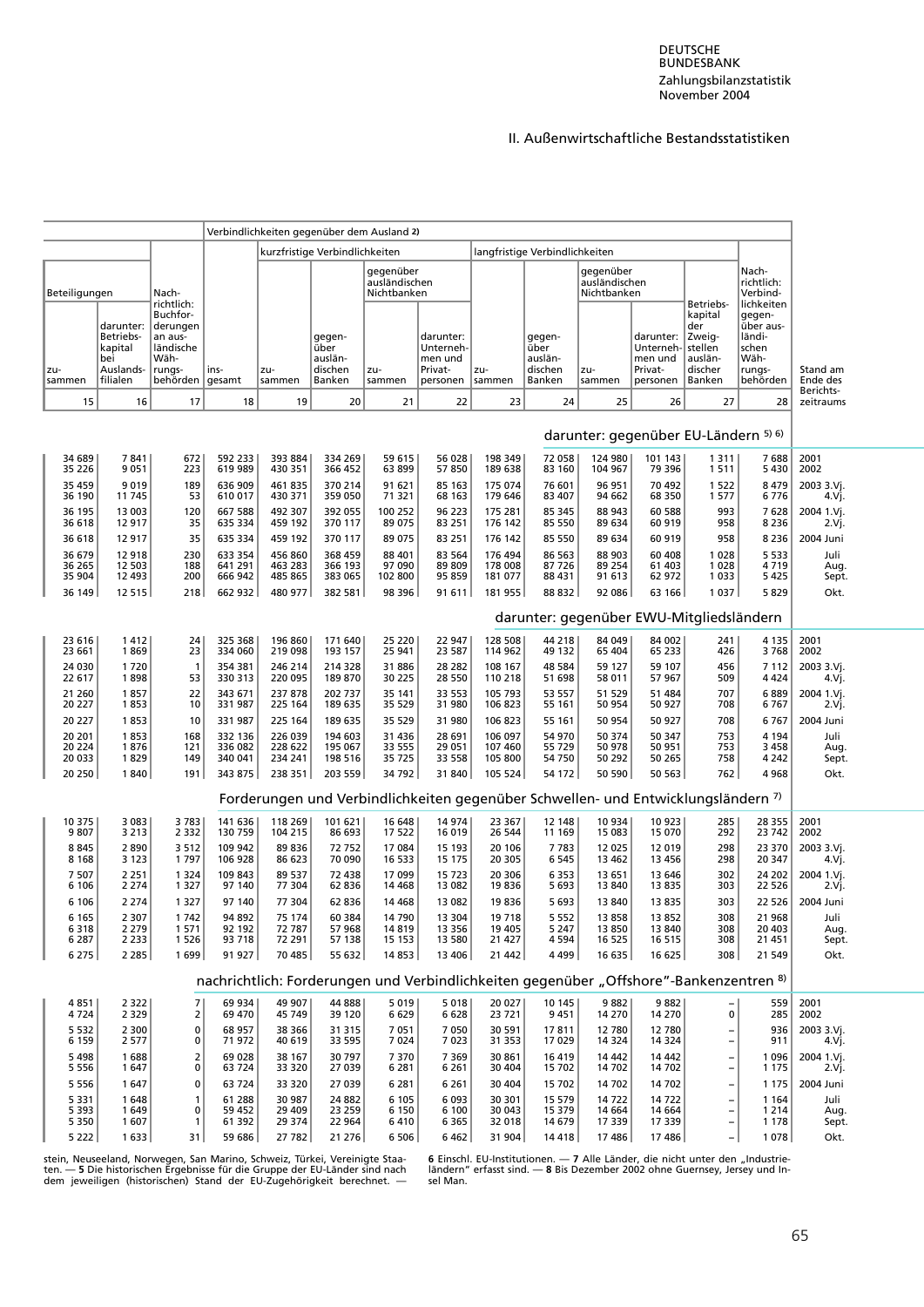

#### [1. Forderungen und Verbindlichkeiten der Banken \(MFIs\) in Deutschland gegenüber dem Ausland \\*\)](#page-16-0) b) nach einzelnen Ländern

Stand am Ende des Berichtszeitraums; Mio €

|                              |                    | Forderungen an das Ausland |                                                           |                    |                                         |                    |                |                   |                        |                   |                     |
|------------------------------|--------------------|----------------------------|-----------------------------------------------------------|--------------------|-----------------------------------------|--------------------|----------------|-------------------|------------------------|-------------------|---------------------|
|                              |                    |                            |                                                           |                    | Oktober 2004                            |                    |                |                   |                        |                   |                     |
|                              |                    |                            |                                                           |                    |                                         | darunter:          |                |                   |                        |                   |                     |
|                              |                    |                            |                                                           |                    |                                         |                    |                | kurzfristige      |                        | langfristige      |                     |
|                              |                    |                            |                                                           |                    |                                         |                    |                | Buchforderungen   |                        | Buchforderungen   |                     |
|                              |                    |                            |                                                           |                    | Forde-                                  |                    |                |                   | darunter:              |                   | darunter:           |
|                              |                    |                            |                                                           |                    | rungen                                  |                    | US-            |                   | an aus-                |                   | an aus-             |
|                              | 2001               | 2002                       | Dezember   Dezember   Dezember   September   ins-<br>2003 | 2004               | gesamt                                  | Euro               | Dollar         | zu-<br>sammen     | ländische<br>Banken 1) | lzu-<br>sammen    | ländische<br>Banken |
| Ländergruppe/Land            | $\mathbf{1}$       | 2                          | 3                                                         | 4                  | 5                                       | 6                  | $\overline{7}$ | 8                 | 9                      | 10                | 11                  |
|                              |                    |                            |                                                           |                    |                                         |                    |                |                   |                        |                   |                     |
| Alle Länder                  | 1 233 379          | 1 3 1 9 1 8 1              |                                                           |                    | 1 414 237 1 554 178 1 578 306 1 129 223 |                    | 295 461        | 734 560           | 595 517                | 388 046           | 156 300             |
| Länder in Europa             | 907 437            | 991 606                    |                                                           |                    | 1 102 695   1 233 782   1 257 613       | 1 0 24 7 7 1       | 124 967        | 623 976           | 534 111                | 267 379           | 130 763             |
| EU-Länder 4)                 | 796 446            | 894 832                    | 973 226                                                   | 1 129 808          | 1 155 004                               | 966 558            | 103 424        | 586 051           | 502 621                | 219 752           | 119 440             |
| EWU-Mitgliedsländer          | 517 135            | 587 490                    | 617 697                                                   | 663 603            | 684 344                                 | 628 427            | 36 446         | 259 074           | 238 974                | 137 505           | 67 019              |
| Belgien                      | 34 521             | 33 138                     | 37 280                                                    | 36 556             | 37 948                                  | 36 340             | 759            | 26 051            | 24 656                 | 6 5 3 0           | 1 5 5 8             |
| Finnland<br>Frankreich       | 6703<br>74 711     | 5798<br>91 711             | 5 5 3 7<br>105 669                                        | 7732<br>117 305    | 7 4 8 5<br>128 500                      | 6963<br>122 731    | 325<br>4611    | 1 3 1 7<br>63 541 | 1 2 6 1<br>53 369      | 1 5 9 9<br>28 770 | 22<br>11 581        |
| Griechenland                 | 18 5 32            | 21 233                     | 22 972                                                    | 23 958             | 24 112                                  | 21828              | 1844           | 2 3 4 1           | 2 1 0 4                | 8 5 4 2           | 94                  |
| Irland                       | 26 152             | 34 039                     | 39 236                                                    | 49 702             | 51 470                                  | 46 793             | 2 4 5 7        | 23 031            | 22 3 26                | 6 3 8 5           | 5 0 3 0             |
| Italien<br>Luxemburg         | 92 860<br>87 329   | 96 086<br>106 703          | 83 667<br>112 216                                         | 94 961<br>107 547  | 96 106<br>105 608                       | 90 771<br>88 043   | 3839<br>12 008 | 19 603<br>63724   | 19 257<br>61 540       | 18 2 68<br>15 685 | 14 374<br>12 4 26   |
| Niederlande                  | 69825              | 71715                      | 74 799                                                    | 72 370             | 73 579                                  | 66 336             | 5 2 3 2        | 18861             | 15 5 31                | 21 750            | 6629                |
| Österreich                   | 46 782             | 49 310                     | 49721                                                     | 54 034             | 53 069                                  | 47 401             | 1858           | 10883             | 10 405                 | 7822              | 2 5 2 9             |
| Portugal<br>Spanien          | 16 383<br>43 337   | 19 145<br>58 612           | 17 673<br>68 927                                          | 17 761<br>81 677   | 18 909<br>87 558                        | 18 216<br>83 005   | 475<br>3 0 3 8 | 2 600<br>27 122   | 2 5 0 3<br>26 022      | 5 7 6 7<br>16 387 | 4 1 2 7<br>8649     |
| Andere EU-Länder 4)          | 279 311            | 307 342                    | 355 529                                                   | 466 205            | 470 660                                 | 338 131            | 66 978         | 326 977           | 263 647                | 82 247            | 52 421              |
| Dänemark                     | 14 9 10            | 15 670                     | 17 606                                                    | 20 633             | 21 404                                  | 14 5 5 1           | 1 5 6 9        | 10 0 39           | 9777                   | 7 2 1 6           | 4 1 7 9             |
| Estland                      | 161                | 345                        | 329                                                       | 373                | 605                                     | 599                | 3              | 10                | 8                      | 296               | 141                 |
| Lettland                     | 346                | 400                        | 496                                                       | 694                | 720                                     | 529                | 135            | 177               | 176                    | 193               | 113                 |
| Litauen<br>Malta             | 476<br>806         | 564<br>574                 | 667<br>955                                                | 980<br>1014        | 913<br>978                              | 863<br>226         | 50<br>722      | 148<br>273        | 146<br>233             | 190<br>676        | 150<br>68           |
| Polen                        | 6051               | 6 2 3 9                    | 6 6 23                                                    | 7437               | 7315                                    | 5 3 8 2            | 819            | 371               | 188                    | 2895              | 825                 |
| Schweden                     | 13 474             | 15 4 49                    | 13 503                                                    | 17 294             | 18889                                   | 10859              | 683            | 7849              | 5 5 2 2                | 6 3 6 7           | 275                 |
| Slowakei<br>Slowenien        | 951<br>1 3 6 6     | 857<br>1 4 4 5             | 1 0 6 5<br>1 5 4 5                                        | 1576<br>1805       | 1 5 6 4<br>1857                         | 1 3 6 8<br>1789    | 27<br>22       | 97<br>117         | 50<br>37               | 314<br>1 3 8 0    | 58<br>765           |
| Tschechische Republik        | 3 4 6 4            | 4 0 4 7                    | 4 2 0 8                                                   | 3 4 1 0            | 3617                                    | 2 3 1 5            | 439            | 1 1 2 0           | 779                    | 1 5 4 2           | 153                 |
| Ungarn                       | 6 1 5 5            | 6962                       | 8 0 4 2                                                   | 8 2 7 8            | 9 1 4 1                                 | 6873               | 177            | 749               | 483                    | 3 2 0 2           | 1957                |
| Vereinigtes Königreich 5)    | 248 114<br>3 4 0 2 | 274 022<br>2735            | 321 644<br>2 606                                          | 395 023<br>3 0 8 9 | 395 678<br>3 0 9 4                      | 286 730<br>1 3 9 8 | 60 838<br>1412 | 305 723<br>303    | 246 229<br>19          | 55 359<br>2 0 7 1 | 43726<br>11         |
| Zypern<br>EU-Institutionen   | 2813               | 2 2 0 1                    | 2776                                                      | 4 5 9 9            | 4885                                    | 4 6 4 9            | 82             | 1                 |                        | 546               |                     |
| Andere europäische Länder 4) | 111 096            | 96 774                     | 129 469                                                   | 103 974            | 102 609                                 | 58 213             | 21 543         | 37 925            | 31 490                 | 47 627            | 11 323              |
| <b>Bulgarien</b>             | 306                | 326                        | 325                                                       | 399                | 409                                     | 346                | 63             | 69                | 49                     | 277               | 48                  |
| Guernsey                     |                    |                            | 5 1 2 0                                                   | 5 0 1 1            | 4513                                    | 3 6 3 9            | 255            | 273               | 165                    | 747               |                     |
| Insel Man                    |                    |                            | 965                                                       | 982                | 1 0 9 3                                 | 94                 | 911            | 108               | 84                     | 985               |                     |
| Island<br>Jersey             | 1732               | 2 0 0 6                    | 2 5 7 8<br>8 1 8 9                                        | 2812<br>13 3 3 4   | 2 9 2 8<br>13 4 43                      | 2 4 6 9<br>10814   | 321<br>1 2 1 1 | 294<br>6468       | 264<br>5 2 6 7         | 366<br>1759       | 208<br>23           |
| Kroatien                     | 1635               | 2 0 2 6                    | 2 2 3 7                                                   | 2 1 8 2            | 2 2 3 9                                 | 1993               | 203            | 274               | 196                    | 1 573             | 592                 |
| Liechtenstein                | 867                | 789                        | 798                                                       | 820<br>11 092      | 821                                     | 512                | 26             | 518               | 126                    | 271               |                     |
| Norwegen<br>Rumänien         | 7648<br>544        | 7658<br>513                | 12 767<br>586                                             | 705                | 10 908<br>710                           | 7 5 4 8<br>605     | 2 3 5 2<br>105 | 6017<br>72        | 5678<br>60             | 2 5 8 2<br>547    | 577<br>158          |
| Russische Föderation         | 19 9 30            | 10 499                     | 10 5 68                                                   | 13 987             | 13 682                                  | 4 2 3 5            | 9 2 6 4        | 1 2 3 2           | 1 0 9 0                | 11 942            | 3 3 4 6             |
| Schweiz                      | 40 666             | 37 581                     | 47 899                                                    | 40 885             | 40 121                                  | 19 215             | 2826           | 20 489            | 17 143                 | 18 O / /          | 5 511               |
| Türkei<br>Ukraine            | 11 193<br>418      | 9 2 0 2<br>247             | 8520<br>566                                               | 8990<br>928        | 8773<br>918                             | 5 3 8 3<br>207     | 3 1 6 1<br>689 | 1748<br>84        | 1 1 6 8<br>55          | 6 172<br>804      | 130<br>316          |
| Übrige europäische Länder    | 2956               | 1759                       | 1815                                                      | 1847               | 2 0 5 1                                 | 1 1 5 3            | 156            | 279               | 145                    | 1 5 2 5           | 412                 |
| Länder in Afrika             | 15 322             | 13 559                     | 12 999                                                    | 12 546             | 12 4 14                                 | 7 2 3 2            | 4 6 3 2        | 1 0 6 0           | 617                    | 10 702            | 871                 |
| Algerien                     | 485                | 431                        | 372                                                       | 341                | 349                                     | 334                | 11             | 8                 | 6                      | 341               | 158                 |
| Ägypten                      | 2652               | 2 3 9 8                    | 2 2 9 3                                                   | 2 2 4 6            | 2 2 5 5                                 | 2 1 2 0            | 131            | 95                | 68                     | 2 1 5 9           | 32                  |
| Cote d'Ivoire<br>Ghana       | 207<br>250         | 170<br>248                 | 167<br>290                                                | 169<br>224         | 167<br>238                              | 162<br>178         | 60             | 8<br>63           | 4<br>8                 | 157<br>175        | $\qquad \qquad -$   |
| Kamerun                      | 369                | 317                        | 304                                                       | 277                | 280                                     | 279                |                | 17                | 3                      | 263               | -                   |
| Kenia                        | 98                 | 103                        | 103<br>4 3 1 1                                            | 105                | 102<br>4 0 2 0                          | 88                 | 14             | 15                | 4<br>1                 | 87<br>3868        | $\bullet$           |
| Liberia<br>Libyen            | 5 2 7 2<br>35      | 4634<br>62                 | 38                                                        | 4 1 3 9<br>74      | 79                                      | 506<br>77          | 3 4 6 4        | 142<br>74         | 73                     | 5                 | $\bullet$<br>-      |
| Marokko                      | 781                | 696                        | 606                                                       | 560                | 571                                     | 494                | 70             | 90                | 89                     | 436               |                     |
| Nigeria<br>Simbabwe          | 268<br>390         | 154<br>387                 | 174<br>387                                                | 178<br>389         | 173<br>389                              | 96<br>381          | 77<br>8        | 26<br>46          | 5<br>$\mathbf{1}$      | 147<br>343        | -                   |
| Südafrika                    | 3 1 1 4            | 2 7 4 8                    | 2 900                                                     | 2 5 9 0            | 2614                                    | 1 5 0 1            | 648            | 348               | 262                    | 1746              | 506                 |
| Tunesien                     | 575                | 489                        | 493                                                       | 508                | 548                                     | 520                | 15             | 62                | 62                     | 456               | 54                  |
| Übrige Länder in Afrika      | 817                | 722                        | 561                                                       | 746                | 629                                     | 496                | 130            | 66                | 31                     | 519               | 9 <sup>1</sup>      |

Anmerkung \* s. Tab. II.1a). — 1 Einschl. Noten und Münzen in Fremdwäh- ken. — 4 Die historischen Ergebnisse für die Ländergruppen sind nach dem<br>rung. — 2 Ohne Inhaberschuldverschreibungen und Geldmarktpapiere im keiweilige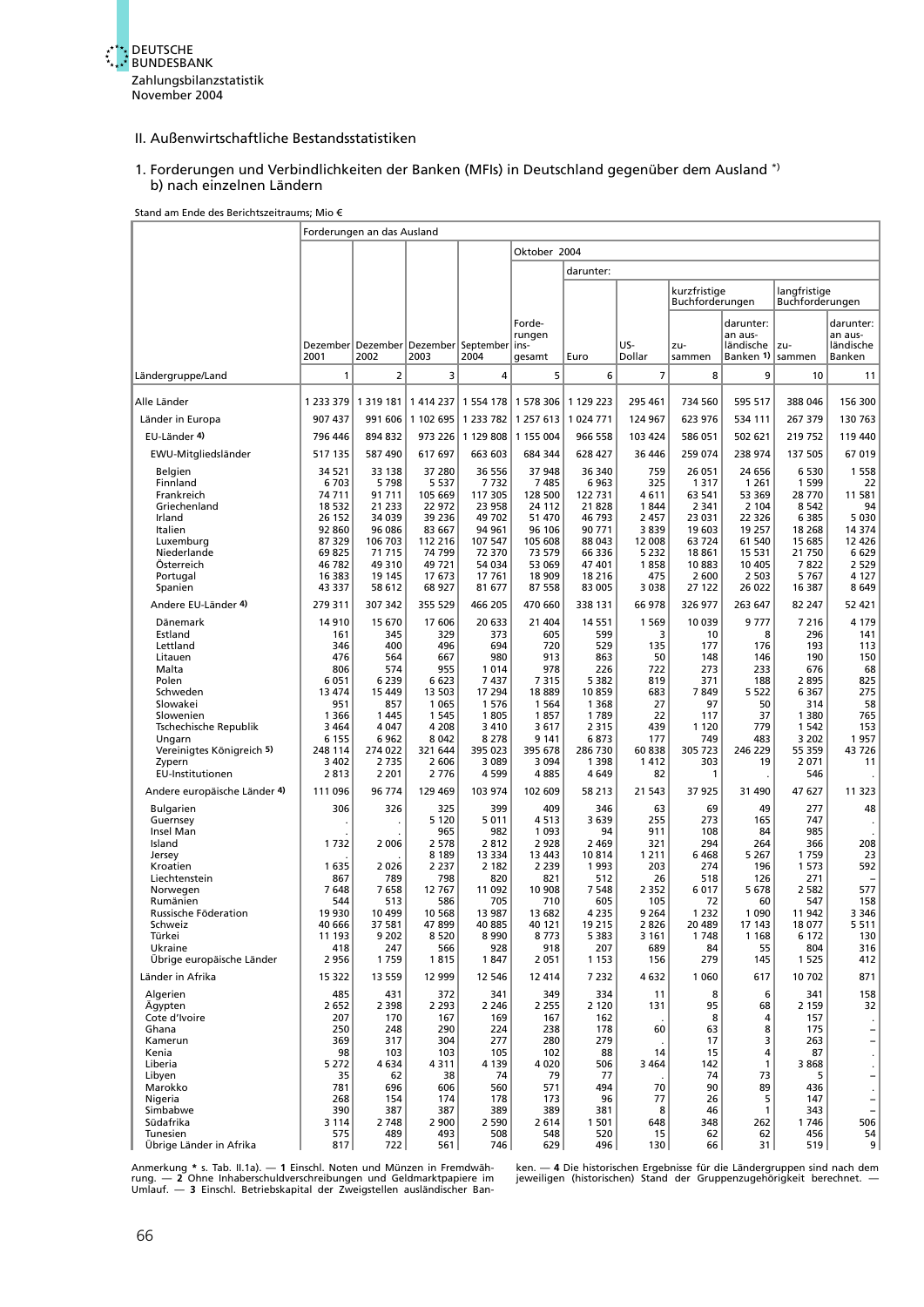|                    | Verbindlichkeiten gegenüber dem Ausland 2)                |                   |                    |                                  |                   |                    |                                   |                                                             |                                   |                                                                |                                     |
|--------------------|-----------------------------------------------------------|-------------------|--------------------|----------------------------------|-------------------|--------------------|-----------------------------------|-------------------------------------------------------------|-----------------------------------|----------------------------------------------------------------|-------------------------------------|
|                    |                                                           |                   |                    | Oktober 2004                     |                   |                    |                                   |                                                             |                                   |                                                                |                                     |
|                    |                                                           |                   |                    |                                  | darunter:         |                    | kurzfristige<br>Verbindlichkeiten |                                                             | langfristige<br>Verbindlichkeiten |                                                                |                                     |
| 2001               | Dezember   Dezember   Dezember   September   ins-<br>2002 | 2003              | 2004               | Verbind-<br>lichkeiten<br>gesamt | Euro              | US-<br>Dollar      | zu-<br>sammen                     | darunter:<br>gegen-<br>über<br>auslän-<br>dischen<br>Banken | zu-<br>sammen                     | darunter:<br>gegen-<br>über<br>auslän-<br>dischen<br>Banken 3) |                                     |
| 12                 | 13                                                        | 14                | 15                 | 16                               | 17                | 18                 | 19                                | 20                                                          | 21                                |                                                                | 22 Ländergruppe/Land                |
| 971 091            | 934 152                                                   | 899 438           | 936 425            | 927 360                          | 606 736           | 205 932            | 652 114                           | 486 885                                                     | 275 246                           |                                                                | 117 698 Alle Länder                 |
| 679 711            | 696 719                                                   | 702 762           | 745 372            | 740 657                          | 541 023           | 108 753            | 543 462                           | 421 312                                                     | 197 195                           | 102 270                                                        | Länder in Europa                    |
| 592 233            | 619 989                                                   | 610 017           | 666 942            | 662 932                          | 503 677           | 89 037             | 480 977                           | 382 581                                                     | 181 955                           | 89 869                                                         | EU-Länder 4)                        |
| 325 368            | 334 060                                                   | 330 313           | 340 041            | 343 875                          | 277 927           | 39 764             | 238 351                           | 203 559                                                     | 105 524                           | 54 934                                                         | EWU-Mitgliedsländer                 |
| 11 926             | 16 219                                                    | 14 501            | 17 501             | 13762                            | 11 973            | 993                | 10 935                            | 9 2 4 2                                                     | 2827                              | 2 7 4 3                                                        | Belgien                             |
| 2 1 9 9<br>44 123  | 911<br>48 283                                             | 930<br>59 625     | 1013<br>67826      | 926<br>69 379                    | 853<br>65 789     | 67<br>2937         | 856<br>57 168                     | 516<br>45 965                                               | 70<br>12 211                      | 66<br>10 906                                                   | Finnland<br>Frankreich              |
| 3 5 6 7            | 3 8 0 7                                                   | 3 5 5 4           | 3 4 7 6            | 3715                             | 2912              | 679                | 3 4 2 6                           | 2836                                                        | 289                               | 258                                                            | Griechenland                        |
| 15 636<br>19 131   | 18 272<br>25 185                                          | 23 373<br>24 644  | 26 939<br>22 3 98  | 26 796<br>27 993                 | 21 249<br>26 727  | 2 2 7 7<br>1 0 7 1 | 8 4 3 0<br>24 183                 | 3 9 9 2<br>21 176                                           | 18 3 66<br>3810                   | 7456<br>3 5 0 9                                                | Irland<br>Italien                   |
| 97 481             | 121 788                                                   | 118 300           | 119 476            | 119 103                          | 77 325            | 25 128             | 89 270                            | 85 055                                                      | 29 833                            | 24 347                                                         | Luxemburg                           |
| 95 432             | 67869                                                     | 56 420            | 47 485             | 48 490                           | 41 684            | 4 3 0 5            | 17 137                            | 11 202                                                      | 31 353                            | 1611                                                           | Niederlande                         |
| 18 707<br>5 3 4 9  | 14 3 96<br>4779                                           | 16 493<br>5 3 5 1 | 17 485<br>5 9 0 2  | 16712<br>5 6 4 0                 | 14 778<br>4 4 3 4 | 1 0 3 1<br>496     | 11 348<br>5 5 2 4                 | 9 1 5 9<br>5 3 2 1                                          | 5 3 6 4<br>116                    | 3 0 8 9<br>36                                                  | Österreich<br>Portugal              |
| 11817              | 12 551                                                    | 7 1 2 2           | 10 540             | 11 359                           | 10 203            | 780                | 10 074                            | 9 0 9 5                                                     | 1 2 8 5                           | 913                                                            | Spanien                             |
| 266 865            | 285 929                                                   | 279 704           | 326 901            | 319 057                          | 225 750           | 49 273             | 242 626                           | 179 022                                                     | 76 431                            | 34 935                                                         | Andere EU-Länder 4)                 |
| 3 606              | 4 2 9 7                                                   | 3769              | 6012               | 5770                             | 4 1 7 8           | 374                | 4798                              | 4 4 8 7                                                     | 972                               | 963                                                            | Dänemark                            |
| 237<br>276         | 372<br>291                                                | 248<br>316        | 320<br>336         | 567<br>258                       | 558<br>86         | 9<br>168           | 564<br>256                        | 544<br>214                                                  | 3<br>2                            | <b>-</b><br>$\overline{a}$                                     | Estland<br>Lettland                 |
| 244                | 381                                                       | 250               | 188                | 166                              | 51                | 115                | 159                               | 126                                                         | $\overline{7}$                    |                                                                | Litauen                             |
| 189                | 77                                                        | 104               | 112                | 115                              | 62                | 52                 | 85                                | 29                                                          | 30                                |                                                                | Malta                               |
| 3 1 8 5            | 2 2 5 4                                                   | 1 2 9 8           | 2 1 4 3            | 2 3 3 5                          | 847               | 968                | 2 2 6 8                           | 1942                                                        | 67                                | 49                                                             | Polen                               |
| 4736<br>269        | 6953<br>151                                               | 4 5 3 0<br>132    | 4 0 0 8<br>129     | 7486<br>159                      | 4 6 5 4<br>82     | 673<br>58          | 6 4 0 1<br>157                    | 4 3 2 7<br>79                                               | 1 0 8 5<br>2                      | 1 0 0 5<br><b>-</b>                                            | Schweden<br>Slowakei                |
| 761                | 431                                                       | 516               | 241                | 300                              | 244               | 18                 | 279                               | 156                                                         | 21                                |                                                                | Slowenien                           |
| 2 0 6 7            | 2 2 8 2                                                   | 2 0 9 6           | 2056               | 1863                             | 623               | 230                | 1755                              | 1 3 5 2                                                     | 108                               | 77                                                             | Tschechische Republik               |
| 778<br>233 468     | 867<br>247 573                                            | 786<br>243 791    | 801<br>275 703     | 702<br>265 532                   | 370<br>200 154    | 170<br>36 544      | 690<br>220 340                    | 496<br>164 544                                              | 12<br>45 192                      | 32 785                                                         | Ungarn<br>Vereinigtes Königreich 5) |
| 1 1 6 3            | 997                                                       | 1 1 5 4           | 1 5 2 0            | 1 1 7 3                          | 268               | 796                | 1 1 3 6                           | 726                                                         | 37                                |                                                                | Zypern                              |
| 25 055             | 27 106                                                    | 27 614            | 33 332             | 32 631                           | 13 573            | 9098               | 3738                              |                                                             | 28 893                            |                                                                | EU-Institutionen                    |
| 87 456             | 76 730                                                    | 92 745            | 78 430             | 77725                            | 37 346            | 19716              | 62 485                            | 38731                                                       | 15 240                            | 12 401                                                         | Andere europäische Länder 4)        |
| 761                | 614                                                       | 535               | 379                | 650                              | 331               | 61                 | 649                               | 569                                                         | 1                                 |                                                                | <b>Bulgarien</b>                    |
|                    |                                                           | 14 045<br>127     | 13 121<br>162      | 12833<br>153                     | 9 0 5 1<br>100    | 1760<br>41         | 2 4 4 1<br>63                     | 2 3 3 6<br>12                                               | 10 392<br>90                      | 10 387                                                         | Guernsey<br>Insel Man               |
| 53                 | 42                                                        | 123               | 167                | 95                               | 95                | $\mathbf 0$        | 94                                | 72                                                          | 1                                 | $\overline{a}$                                                 | Island                              |
|                    |                                                           | 2 9 9 4           | 3 0 5 2            | 3 1 5 4                          | 2 2 1 0           | 441                | 1 5 2 0                           | 436                                                         | 1 6 3 4                           | 493                                                            | Jersey                              |
| 2 2 4 5<br>4 1 6 4 | 1 2 4 7<br>3 1 7 7                                        | 1484<br>3 1 1 8   | 1 2 3 1<br>2 6 6 0 | 1 1 5 4<br>2 6 8 3               | 913<br>1 3 0 1    | 206<br>862         | 1 1 3 8<br>2 5 0 3                | 847<br>1892                                                 | 16<br>180                         | 98                                                             | Kroatien<br>Liechtenstein           |
| 1 1 9 4            | 1 1 2 8                                                   | 3 2 5 4           | 4 4 9 7            | 4 3 3 4                          | 4 1 2 5           | 83                 | 4 3 3 0                           | 3844                                                        | 4                                 |                                                                | Norwegen                            |
| 461                | 308                                                       | 195               | 179                | 198                              | 136               | 62                 | 189                               | 126                                                         | 9                                 |                                                                | Rumänien                            |
| 6 9 43             | 7 297                                                     | 7 0 63            | 5 2 1 5            | 4722                             | 1 1 6 4           | 3 2 2 1            | 4575                              | 4 0 3 1                                                     | 147                               | 131                                                            | Russische Föderation                |
| 56 473<br>2828     | 49 840<br>1802                                            | 48 689<br>1616    | 42 986<br>2 2 3 7  | 43 261<br>2 0 8 5                | 14 771<br>1 2 6 9 | 11762<br>798       | 40 879<br>1758                    | 21 559<br>1 1 3 2                                           | 2 3 8 2<br>327                    | 943<br>316                                                     | Schweiz<br>Türkei                   |
|                    | 203                                                       | 214               | 226                | 245                              | 192               | 46                 | 242                               | 199                                                         | 3                                 |                                                                | Ukraine                             |
| 2 9 3 8            | 2969                                                      | 2 3 8 8           | 2 3 1 8            | 2 1 5 8                          | 1688              | 373                | 2 104                             | 1676                                                        | 54                                | 28                                                             | Übrige europäische Länder           |
| 10 4 68            | 9 2 7 0                                                   | 9 5 6 7           | 10877              | 10877                            | 4 2 3 7           | 5706               | 10729                             | 8 3 6 3                                                     | 148                               | 19                                                             | Länder in Afrika                    |
| 1 4 0 4<br>2 9 4 4 | 1 1 0 4<br>2629                                           | 736<br>2 5 9 2    | 519<br>2 6 2 3     | 856<br>2601                      | 42<br>575         | 814<br>1975        | 855<br>2 5 9 2                    | 836<br>1420                                                 | 1<br>9                            | $\overline{2}$                                                 | Algerien<br>Ägypten                 |
| 21                 | 15                                                        | 181               | 13                 | 13                               | 13                |                    | 13                                |                                                             | 0                                 | $\overline{a}$                                                 | Cote d'Ivoire                       |
| 34                 | 37                                                        | 48                | 50                 | 47                               | 28                | 19                 | 47                                | 35                                                          | 0                                 | $\overline{a}$                                                 | Ghana                               |
| 22<br>125          | 18<br>48                                                  | 13<br>42          | 10<br>40           | 11<br>39                         | 11<br>30          | 9                  | 10<br>36                          | 8<br>12                                                     | 1<br>3                            | $\overline{\phantom{0}}$                                       | Kamerun<br>Kenia                    |
| 237                | 109                                                       | 220               | 312                | 280                              | 10                | 266                | 279                               |                                                             | 1                                 | -<br>$\overline{\phantom{0}}$                                  | Liberia                             |
| 1783               | 1751                                                      | 2 1 8 5           | 2 3 4 7            | 2 1 7 9                          | 816               | 899                | 2 1 7 9                           | 2 0 4 5                                                     | 0                                 | $\overline{a}$                                                 | Libyen                              |
| 726                | 438                                                       | 402               | 402                | 387                              | 330               | 57                 | 385                               | 359                                                         | 2                                 | $\overline{a}$                                                 | Marokko                             |
| 410<br>40          | 304<br>28                                                 | 245<br>21         | 830<br>33          | 835<br>33                        | 637<br>20         | 188<br>13          | 835<br>33                         | 776<br>23                                                   | 0<br>0                            | $\overline{\phantom{0}}$<br>$\overline{\phantom{0}}$           | Nigeria<br>Simbabwe                 |
| 1 3 7 4            | 1725                                                      | 1 5 8 4           | 2 3 0 9            | 2 3 0 1                          | 933               | 1 0 6 4            | 2 2 5 1                           | 1850                                                        | 50                                | $\cdot$                                                        | Südafrika                           |
| 481<br>852         | 310<br>754                                                | 350<br>948        | 338<br>1051        | 378<br>917                       | 251<br>541        | 97<br>305          | 377<br>837                        | 342<br>657                                                  | 1<br>80                           | $\overline{\phantom{0}}$                                       | Tunesien<br>Übrige Länder in Afrika |

**5** Bis Dezember 2002 einschl. Guernsey, Jersey und Insel Man. — **6** Ohne Hongkong. — **7** Ohne EU-Institutionen.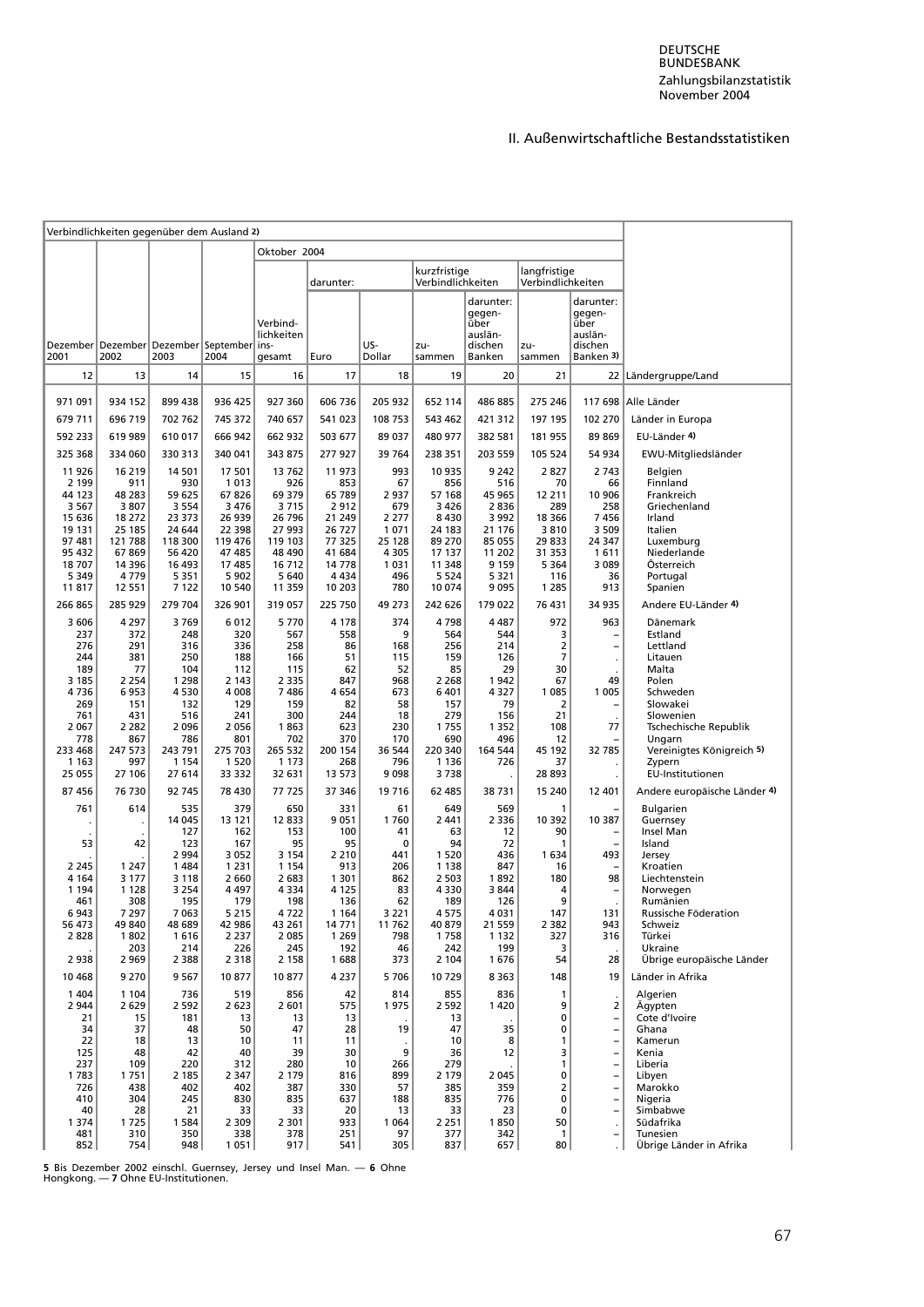

#### [noch: 1. Forderungen und Verbindlichkeiten der Banken \(MFIs\) in Deutschland gegenüber dem Ausland \\*\)](#page-17-0) b) nach einzelnen Ländern

Stand am Ende des Berichtszeitraums; Mio €

|                                              |                 | Forderungen an das Ausland                        |                    |                |                  |                    |                |                       |                      |                 |                        |
|----------------------------------------------|-----------------|---------------------------------------------------|--------------------|----------------|------------------|--------------------|----------------|-----------------------|----------------------|-----------------|------------------------|
|                                              |                 |                                                   |                    |                | Oktober 2004     |                    |                |                       |                      |                 |                        |
|                                              |                 |                                                   |                    |                |                  | darunter:          |                |                       |                      |                 |                        |
|                                              |                 |                                                   |                    |                |                  |                    |                | kurzfristige          |                      | langfristige    |                        |
|                                              |                 |                                                   |                    |                |                  |                    |                | Buchforderungen       |                      | Buchforderungen |                        |
|                                              |                 |                                                   |                    |                |                  |                    |                |                       |                      |                 |                        |
|                                              |                 |                                                   |                    |                | Forde-<br>rungen |                    |                |                       | darunter:<br>an aus- |                 | darunter:<br>an aus-   |
|                                              |                 | Dezember   Dezember   Dezember   September   ins- |                    |                |                  |                    | US-            | zu-                   | ländische            | zu-             | ländische              |
|                                              | 2001            | 2002                                              | 2003               | 2004           | gesamt           | Euro               | Dollar         | sammen                | Banken 1)            | sammen          | Banken                 |
| Ländergruppe/Land                            | $\mathbf{1}$    | $\overline{2}$                                    | 3                  | 4              | 5                | 6                  | $\overline{7}$ | 8                     | 9                    | 10              | 11                     |
|                                              |                 |                                                   |                    |                |                  |                    |                |                       |                      |                 |                        |
| Länder in Amerika                            | 213 978         | 213 876                                           | 205 567            | 202 187        | 206 707          | 57 636             | 142 228        | 66 234                | 30 394               | 76 186          | 13 916                 |
| Kanada<br>Vereinigte Staaten                 | 4885            | 4684                                              | 3 6 5 2            | 4629           | 4884             | 2 2 4 5            | 2 3 2 5        | 587                   | 235                  | 1 609           | 150                    |
| von Amerika                                  | 144 229         | 142 901                                           | 145 566            | 146 456        | 148 075          | 37917              | 108 052        | 51822                 | 21 147               | 51 548          | 11 0 32                |
| Argentinien                                  | 4 4 4 9         | 2 4 0 0                                           | 1914               | 1656           | 1 623            | 769                | 731            | 315                   | 18                   | 956             | 40                     |
| <b>Bahamas</b>                               | 946             | 519                                               | 543                | 651            | 622              | 53                 | 428            | 148                   | 81                   | 451             |                        |
| Bermuda                                      | 4 1 9 3         | 3 2 4 5                                           | 2 2 3 5            | 2 5 3 9        | 2 4 2 0          | 379                | 1943           | 193                   |                      | 1 940           |                        |
| <b>Bolivien</b><br><b>Brasilien</b>          | 263<br>6985     | 250<br>7 2 3 1                                    | 17<br>5738         | 17<br>4 9 4 1  | 16<br>5 0 1 5    | 5<br>2 5 9 9       | 11<br>2 3 1 1  | $\overline{2}$<br>708 | 1<br>511             | 14<br>2 3 3 9   | 292                    |
| Britische Jungferninseln                     | 1 0 5 5         | 864                                               | 846                | 888            | 952              | 91                 | 743            | 253                   |                      | 681             |                        |
| Chile                                        | 2 1 0 4         | 2 3 7 2                                           | 2 3 3 5            | 1993           | 1889             | 194                | 1 4 8 9        | 439                   | 359                  | 1 3 6 4         | 162                    |
| Ecuador                                      | 64<br>127       | 59<br>103                                         | 59                 | 60             | 70               | 35<br>51           | 35<br>71       | 34<br>56              | 27<br>15             | 36<br>66        |                        |
| Guatemala<br>Kaimaninseln                    | 30 604          | 38 097                                            | 134<br>32 904      | 125<br>29 068  | 122<br>32 061    | 11 376             | 17 421         | 10 108                | 7 0 8 4              | 9 0 3 1         | 1881                   |
| Kolumbien                                    | 1086            | 818                                               | 645                | 622            | 579              | 130                | 449            | 139                   | 109                  | 408             |                        |
| Kuba                                         | 160             | 138                                               | 191                | 212            | 217              | 170                |                | 78                    | 50                   | 139             | 48                     |
| Mexiko<br>Niederländische Antillen           | 4 2 0 3<br>1912 | 3 4 3 4<br>1 5 3 1                                | 2 9 0 5<br>1 2 9 5 | 2869<br>763    | 2839<br>731      | 525<br>244         | 2 1 1 1<br>402 | 664<br>209            | 347<br>196           | 1 5 8 1<br>85   | 202                    |
| Panama                                       | 2 5 7 4         | 2 1 0 2                                           | 1724               | 1977           | 1915             | 18                 | 1876           | 132                   | 59                   | 1758            | 21                     |
| Paraguay                                     | 66              | 63                                                | 63                 | 55             | 54               | 53                 |                | $\overline{2}$        |                      | 52              |                        |
| Peru<br>Uruguay                              | 703<br>535      | 618<br>160                                        | 510<br>68          | 440<br>67      | 450<br>60        | 248<br>31          | 202<br>28      | 46<br>28              | 7<br>1               | 391<br>17       |                        |
| Venezuela                                    | 1 0 4 2         | 746                                               | 511                | 456            | 439              | 102                | 335            | 34                    |                      | 316             |                        |
| Ubrige Länder in Amerika                     | 1784            | 1 5 4 1                                           | 1712               | 1703           | 1674             | 401                | 1 2 1 7        | 237                   | 136                  | 1 4 0 4         | 36                     |
| Länder in Asien                              | 88 051          | 92 830                                            | 84 894             | 96 194         | 92 790           | 35 068             | 20 697         | 42 608                | 30 161               | 30 707          | 10 672                 |
| Bahrain                                      | 1442            | 1704                                              | 591                | 891            | 780              | 406                | 307            | 627                   | 618                  | 153             | 96                     |
| China, Volksrepublik 6)                      | 5 3 7 8         | 4974                                              | 4 3 9 3            | 4 4 3 4        | 4 4 4 3          | 2887               | 1 5 4 3        | 488                   | 388                  | 3708            | 996                    |
| China, Taiwan<br>Hongkong                    | 250<br>8 2 0 9  | 144<br>9 3 2 2                                    | 165<br>6 1 6 8     | 601<br>6700    | 608<br>6734      | 423<br>3 6 5 6     | 125<br>1740    | 547<br>3 604          | 521<br>3 5 8 5       | 37<br>1 5 4 4   | 1 0 6 5                |
| Indien                                       | 4 9 4 5         | 4 5 6 0                                           | 4797               | 4925           | 4934             | 3 2 6 5            | 1 2 8 1        | 1 1 4 0               | 1 0 8 4              | 3 5 7 1         | 589                    |
| Indonesien                                   | 5418            | 5 1 0 5                                           | 4508               | 4 3 5 9        | 4 2 9 3          | 3 0 6 8            | 1 0 8 2        | 124                   | 88                   | 4 0 0 8         | 24                     |
| Irak                                         | 123<br>1412     | 126<br>2 10 6                                     | 141                | 139<br>3 4 0 0 | 140<br>3 4 3 8   | 140                | 0<br>1 2 9 8   | 131<br>1 4 7 7        | 99<br>884            | 9<br>1939       | 9<br>595               |
| Iran<br>Israel                               | 2 3 6 9         | 2 1 2 2                                           | 2 3 6 3<br>1931    | 1878           | 1865             | 2 1 1 6<br>1 2 8 3 | 492            | 128                   | 6                    | 1 6 3 8         |                        |
| Japan                                        | 28 2 24         | 34 5 68                                           | 35 680             | 45 702         | 42 143           | 6722               | 2686           | 25 122                | 14 2 31              | 2 5 9 1         | 1 0 0 1                |
| Jordanien                                    | 231             | 217                                               | 181                | 169            | 173              | 167                | 6              | 17                    | 15                   | 156             |                        |
| Kasachstan<br>Katar                          | 228<br>472      | 291<br>341                                        | 453<br>196         | 642<br>358     | 634<br>349       | 159<br>8           | 473<br>341     | 270<br>7              | 266<br>5             | 360<br>342      | 259                    |
| Korea, Republik                              | 4011            | 3890                                              | 3 3 9 7            | 2737           | 2 6 6 8          | 794                | 1614           | 1 0 3 3               | 980                  | 804             | 547                    |
| Kuwait                                       | 156             | 171                                               | 191                | 200            | 189              | 65                 | 82             | 153                   | 104                  | 36              | 14                     |
| Libanon<br>Malaysia                          | 140<br>1 1 7 6  | 101<br>1 0 3 9                                    | 110<br>888         | 199<br>815     | 97<br>822        | 46<br>365          | 50<br>251      | 58<br>132             | 55<br>132            | 39<br>415       | 5                      |
| Myanmar                                      | 537             | 626                                               | 639                | 643            | 643              | 643                |                | 233                   | 222                  | 410             | 400                    |
| Pakistan                                     | 985             | 252                                               | 215                | 202            | 203              | 148                | 52             | 39                    | 32                   | 143             |                        |
| Philippinen<br>Saudi-Arabien                 | 1808<br>897     | 1658<br>550                                       | 1 2 2 3<br>556     | 1 1 0 3<br>482 | 1 0 0 2<br>439   | 297<br>185         | 695<br>251     | 54<br>257             | 52<br>187            | 932<br>182      | 108<br>7               |
| Singapur                                     | 13 625          | 14 090                                            | 11 907             | 11 117         | 11 783           | 6 2 1 8            | 4 0 3 6        | 5795                  | 5 6 6 9              | 4 5 4 2         | 4 1 7 7                |
| Sri Lanka                                    | 437             | 408                                               | 425                | 409            | 409              | 392                | 11             | 14                    | 14                   | 395             |                        |
| Syrien<br>Thailand                           | 167<br>2 8 0 4  | 163<br>1991                                       | 113<br>1 502       | 105<br>1490    | 103<br>1472      | 100<br>452         | 3<br>996       | 5<br>184              | 2<br>30              | 98<br>1 2 1 1   | 17                     |
| Turkmenistan                                 | 783             | 577                                               | 443                | 492            | 391              | 240                | 151            | 132                   | 132                  | 259             | 259                    |
| Usbekistan                                   | 404             | 419                                               | 415                | 399            | 405              | 384                | 21             | 38                    | 28                   | 367             | 335                    |
| Ver. Arabische Emirate<br>Vietnam            | 781<br>151      | 632<br>165                                        | 732<br>149         | 949<br>157     | 1 0 3 6<br>140   | 207<br>122         | 818<br>18      | 622<br>2              | 562<br>2             | 414<br>126      | 91                     |
| Übrige Länder in Asien                       | 484             | 518                                               | 422                | 497            | 454              | 110                | 274            | 175                   | 168                  | 278             | 29                     |
| Länder in Ozeanien                           | 4 1 8 4         | 3 3 2 6                                           | 4 4 3 5            | 5881           | 5 2 1 1          | 2 9 6 5            | 1 5 3 9        | 431                   | 215                  | 1 5 2 7         | 78                     |
| Australien                                   | 3 0 3 8         | 2 0 4 7                                           | 2820               | 4 1 0 2        | 3 7 0 7          | 2796               | 384            | 212                   | 107                  | 426             | 77                     |
| Marshallinseln                               | 633             | 756                                               | 852                | 1036           | 1 0 4 0          | 33                 | 1 0 0 7        | 87                    |                      | 953             |                        |
| Neuseeland                                   | 358             | 440                                               | 685                | 669            | 393              | 113                | 100            | 110                   | 103                  | 100             | $\mathbf{1}$           |
| Papua-Neuguinea<br>Übrige Länder in Ozeanien | 16<br>134       | 18<br>65                                          | 18<br>60           | 16<br>58       | 16<br>55         | 13<br>10           | 3<br>45        | 0<br>22               | 0<br>5               | 16<br>32        | -<br>$\qquad \qquad -$ |
|                                              |                 |                                                   |                    |                |                  |                    |                |                       |                      |                 |                        |
| Nicht ermittelbare Länder                    | 91              | 82                                                | 49                 | 85             | 99               | 92                 | 7              | 89                    | 19                   | 10              | -                      |
| Internat. Organisationen 7)                  | 4 3 6 3         | 3 9 8 4                                           | 3 5 9 8            | 3503           | 3 4 7 2          | 1459               | 1 3 9 1        | 162                   |                      | 1 5 3 5         |                        |

Anmerkungen siehe vorhergehende Doppelseite.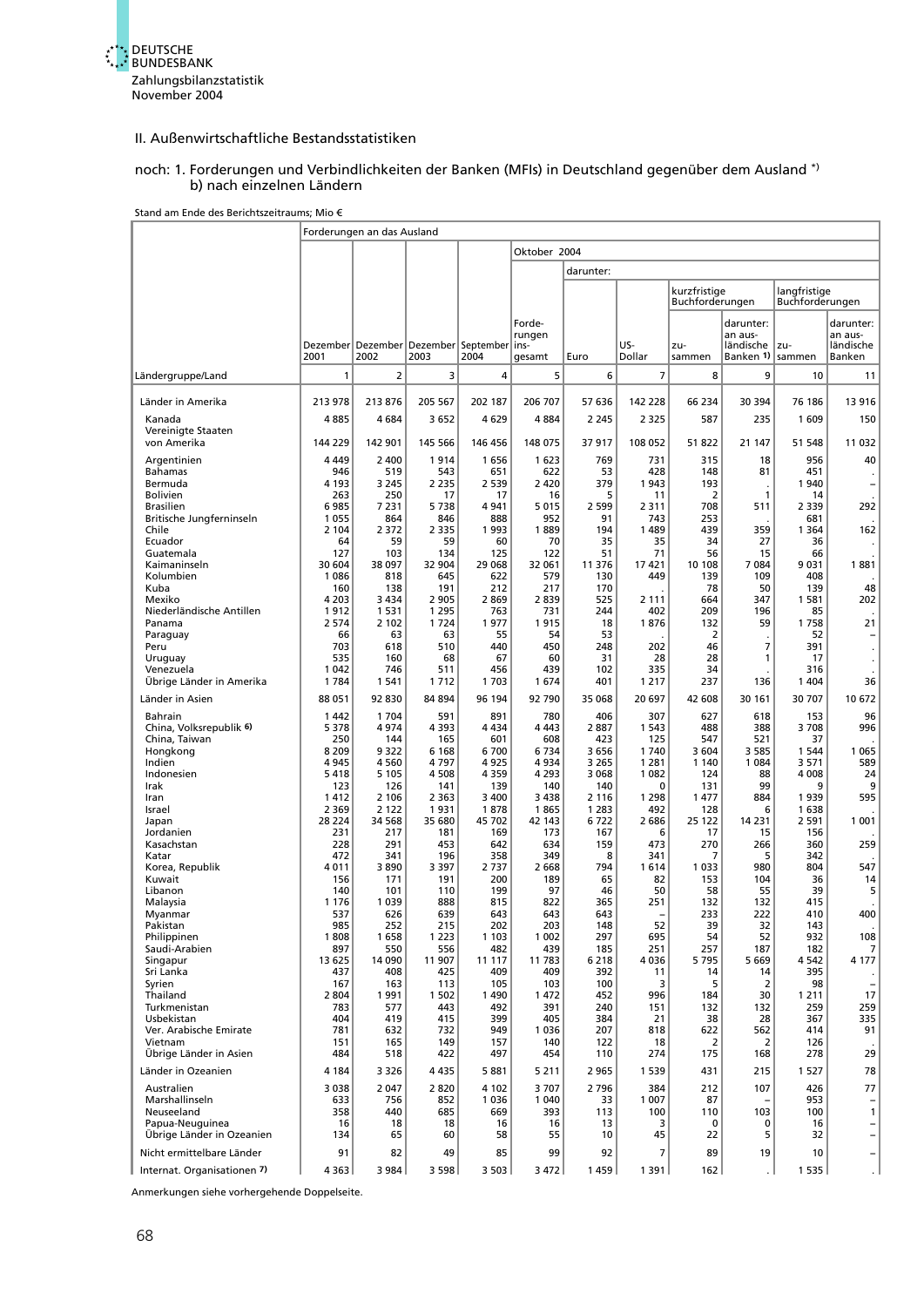|                 | Verbindlichkeiten gegenüber dem Ausland 2)           |                |                |                                          |                     |               |                                   |                                                             |                                   |                                                                |                                          |
|-----------------|------------------------------------------------------|----------------|----------------|------------------------------------------|---------------------|---------------|-----------------------------------|-------------------------------------------------------------|-----------------------------------|----------------------------------------------------------------|------------------------------------------|
|                 |                                                      |                |                | Oktober 2004                             |                     |               |                                   |                                                             |                                   |                                                                |                                          |
|                 |                                                      |                |                |                                          | darunter:           |               | kurzfristige<br>Verbindlichkeiten |                                                             | langfristige<br>Verbindlichkeiten |                                                                |                                          |
| 2001            | Dezember   Dezember   Dezember   September  <br>2002 | 2003           | 2004           | Verbind-<br>lichkeiten<br>ins-<br>gesamt | Euro                | US-<br>Dollar | zu-<br>sammen                     | darunter:<br>gegen-<br>über<br>auslän-<br>dischen<br>Banken | zu-<br>sammen                     | darunter:<br>gegen-<br>über<br>auslän-<br>dischen<br>Banken 3) |                                          |
| 12              | 13                                                   | 14             | 15             | 16                                       | 17                  | 18            | 19                                | 20                                                          | 21                                |                                                                | 22 Ländergruppe/Land                     |
| 196 936         | 160 732                                              | 133 695        | 128 121        | 125 582                                  | 41 715              | 67 600        | 55 185                            | 23 989                                                      | 70 397                            | 11 015                                                         | Länder in Amerika                        |
| 1 4 7 3         | 1 3 7 2                                              | 1878           | 1411           | 1705                                     | 859                 | 180           | 1626                              | 1 0 7 1                                                     | 79                                | 43                                                             | Kanada<br>Vereinigte Staaten             |
| 150 483         | 106 614                                              | 88 205         | 88 302         | 86 751                                   | 20 871              | 52 392        | 35 390                            | 11 4 32                                                     | 51 361                            | 8076                                                           | von Amerika                              |
| 569             | 640                                                  | 501            | 491            | 490                                      | 234                 | 254           | 481                               | 11                                                          | 9                                 | $\overline{\phantom{0}}$                                       | Argentinien                              |
| 1848<br>1 3 9 1 | 1658<br>2 6 8 2                                      | 779<br>1835    | 965<br>1539    | 975<br>1 4 5 5                           | 627<br>133          | 119<br>976    | 506<br>802                        | 461                                                         | 469<br>653                        | 454<br>-                                                       | <b>Bahamas</b><br>Bermuda                |
| 88              | 67                                                   | 106            | 47             | 46                                       | 28                  | 18            | 45                                | 9                                                           | 1                                 | $\overline{\phantom{0}}$                                       | <b>Bolivien</b>                          |
| 4 0 6 0         | 2691                                                 | 2 3 7 0        | 2 2 2 4        | 2 1 5 7                                  | 1 3 2 5             | 827           | 2 0 7 8                           | 1754                                                        | 79                                | 40                                                             | <b>Brasilien</b>                         |
| 724<br>3 1 8 4  | 592<br>3 0 8 8                                       | 544<br>2 5 1 3 | 591<br>2 2 6 5 | 773<br>2 1 0 8                           | 248<br>432          | 522<br>1624   | 673<br>2 0 9 7                    | 1933                                                        | 100<br>11                         | -                                                              | Britische Jungferninseln<br>Chile        |
| 91              | 136                                                  | 110            | 172            | 215                                      | 22                  | 193           | 213                               | 184                                                         | 2                                 | $\overline{\phantom{0}}$<br>$\overline{\phantom{0}}$           | Ecuador                                  |
| 24              | 46                                                   | 41             | 41             | 40                                       | 13                  | 27            | 36                                | 5                                                           | 4                                 | $\overline{\phantom{0}}$                                       | Guatemala                                |
| 16 388          | 25 138                                               | 24 823         | 22 283         | 21 177                                   | 13 903              | 6669          | 7922                              | 6 1 4 3                                                     | 13 255                            | 2 1 1 8                                                        | Kaimaninseln                             |
| 381             | 100<br>65                                            | 101<br>25      | 170            | 177<br>32                                | 69<br>30            | 108           | 175<br>32                         | 97<br>28                                                    | 2<br>$\mathbf 0$                  | -                                                              | Kolumbien                                |
| 66<br>1 5 3 9   | 1 2 7 7                                              | 1 0 5 8        | 38<br>451      | 426                                      | 205                 | 2<br>197      | 413                               | 16                                                          | 13                                | $\overline{\phantom{0}}$<br>÷,                                 | Kuba<br>Mexiko                           |
| 12 407          | 12 5 6 9                                             | 6 9 0 2        | 5 2 3 1        | 5 1 7 8                                  | 2 2 5 5             | 2 0 9 4       | 977                               | 152                                                         | 4 2 0 1                           | $\cdot$                                                        | Niederländische Antillen                 |
| 1 4 9 7         | 1 3 0 2                                              | 975            | 812            | 806                                      | 104                 | 696           | 661                               | 287                                                         | 145                               | $\overline{\phantom{0}}$                                       | Panama                                   |
| 32              | 62                                                   | 86             | 104            | 101                                      | 27                  | 74            | 99                                | 31                                                          | 2                                 | <sup>-</sup>                                                   | Paraguay                                 |
| 92<br>159       | 82<br>165                                            | 59<br>135      | 151<br>154     | 135<br>184                               | 37<br>58            | 92<br>122     | 133<br>184                        | 6<br>110                                                    | 2<br>0                            | $\overline{\phantom{0}}$<br>$\overline{\phantom{0}}$           | Peru<br>Uruguay                          |
| 247             | 197                                                  | 283            | 302            | 285                                      | 97                  | 186           | 283                               | 7                                                           | 2                                 | ÷,                                                             | Venezuela                                |
| 170             | 189                                                  | 366            | 377            | 366                                      | 138                 | 228           | 359                               | 226                                                         | 7                                 |                                                                | Übrige Länder in Amerika                 |
| 78 009          | 60 938                                               | 45 961         | 45 3 58        | 43 740                                   | 15 4 26             | 22732         | 38 003                            | 32 314                                                      | 5737                              | 3846                                                           | Länder in Asien                          |
| 1 0 3 1         | 1 4 0 6                                              | 1 2 8 5        | 698            | 661                                      | 439                 | 179           | 581                               | 549                                                         | 80                                | 80                                                             | Bahrain                                  |
| 4 0 1 7<br>1622 | 2 5 2 1<br>1417                                      | 1 2 0 8<br>745 | 1 2 8 6<br>433 | 1 3 1 0<br>409                           | 932<br>168          | 355<br>195    | 1 1 7 1<br>406                    | 885<br>271                                                  | 139<br>3                          | 127<br>$\overline{\phantom{0}}$                                | China, Volksrepublik 6)<br>China, Taiwan |
| 15 166          | 9 3 2 9                                              | 4891           | 3 9 3 9        | 3795                                     | 689                 | 2 6 2 2       | 3 1 8 6                           | 2 9 4 6                                                     | 609                               | 337                                                            | Hongkong                                 |
| 1 5 7 1         | 1 2 9 3                                              | 663            | 787            | 915                                      | 383                 | 366           | 785                               | 639                                                         | 130                               | 124                                                            | Indien                                   |
| 613             | 473                                                  | 595            | 492            | 420                                      | 139                 | 157           | 416                               | 320                                                         | 4                                 | -                                                              | Indonesien                               |
| 17<br>3 2 2 2   | 19<br>3 5 2 2                                        | 30<br>3 5 6 5  | 35<br>4 2 3 0  | 33<br>4 1 9 2                            | 9<br>2 3 1 9        | 18<br>1857    | 33<br>3820                        | 7<br>2 3 6 1                                                | $\mathbf 0$<br>372                | $\overline{a}$<br>329                                          | Irak<br>Iran                             |
| 2 3 4 6         | 1721                                                 | 1 2 4 4        | 1 1 0 7        | 1456                                     | 399                 | 1 0 2 5       | 1451                              | 1 0 9 3                                                     | 5                                 | $\overline{\phantom{0}}$                                       | Israel                                   |
| 13 537          | 11 108                                               | 9 4 0 1        | 10 133         | 8667                                     | 4 1 5 4             | 459           | 5 0 3 6                           | 3684                                                        | 3 631                             | 2 1 1 8                                                        | Japan                                    |
| 845             | 761                                                  | 697            | 643            | 645                                      | 203                 | 439           | 624                               | 541                                                         | 21                                |                                                                | Jordanien                                |
| 219<br>47       | 101<br>32                                            | 76<br>73       | 118<br>61      | 129<br>61                                | 33<br>21            | 96<br>40      | 129<br>61                         | 17<br>51                                                    | 0<br>0                            | $\cdot$<br>$\qquad \qquad -$                                   | Kasachstan<br>Katar                      |
| 1 3 3 3         | 496                                                  | 385            | 652            | 552                                      | 159                 | 351           | 508                               | 401                                                         | 44                                | 43                                                             | Korea, Republik                          |
| 477             | 367                                                  | 186            | 471            | 358                                      | 52                  | 304           | 358                               | 285                                                         | 0                                 | <b>-</b>                                                       | Kuwait                                   |
| 1721            | 1 3 2 6                                              | 1960           | 2 3 7 6        | 2 3 6 4                                  | 173                 | 2 1 6 8       | 2 3 6 0                           | 2 2 9 1                                                     | 4                                 | $\cdot$                                                        | Libanon                                  |
| 170             | 122                                                  | 210            | 570<br>6       | 402<br>6                                 | 70<br>6             | 297<br>0      | 393<br>6                          | 359<br>6                                                    | 9                                 |                                                                | Malaysia<br>Myanmar                      |
| 87              | 317                                                  | 323            | 389            | 360                                      | 68                  | 284           | 350                               | 321                                                         | 10                                | ×                                                              | Pakistan                                 |
| 692             | 576                                                  | 361            | 296            | 336                                      | 64                  | 269           | 315                               | 273                                                         | 21                                | $\cdot$                                                        | Philippinen                              |
| 1 5 9 5         | 1836                                                 | 382            | 1608           | 1 2 3 9                                  | 1 1 7 6             | 44            | 1 2 3 8                           | 1 0 9 8                                                     | 1                                 | $\overline{\phantom{0}}$                                       | Saudi-Arabien                            |
| 17 481<br>16    | 13 3 32<br>21                                        | 10 540<br>39   | 6 2 8 4<br>32  | 6052<br>37                               | 1 2 8 3<br>22       | 4479<br>6     | 5785<br>37                        | 5 6 2 6<br>30                                               | 267<br>0                          | 263<br>-                                                       | Singapur<br>Sri Lanka                    |
| 3 0 4 1         | 2 5 7 0                                              | 2 3 8 5        | 4 1 3 7        | 4 0 8 7                                  | 1422                | 2 6 6 4       | 4086                              | 3924                                                        | 1                                 | $\overline{\phantom{0}}$                                       | Syrien                                   |
| 482             | 453                                                  | 459            | 483            | 575                                      | 341                 | 232           | 527                               | 425                                                         | 48                                |                                                                | Thailand                                 |
| 1 4 0 9<br>150  | 1612<br>65                                           | 1479<br>48     | 1401<br>102    | 1 3 9 1<br>93                            | 37<br>33            | 1 3 5 3<br>60 | 1 0 6 9<br>92                     | 1066<br>82                                                  | 322<br>$\mathbf{1}$               |                                                                | Turkmenistan<br>Usbekistan               |
| 2 5 0 4         | 1700                                                 | 1 1 4 4        | 616            | 1 3 9 6                                  | 188                 | 1 2 0 4       | 1 3 8 6                           | 1 2 3 4                                                     | 10                                | $\cdot$<br>$\overline{\phantom{0}}$                            | Ver. Arabische Emirate                   |
| 486             | 466                                                  | 337            | 377            | 308                                      | 90                  | 189           | 308                               | 292                                                         | 0                                 | $\qquad \qquad -$                                              | Vietnam                                  |
| 2 0 7 6         | 1974                                                 | 1 2 4 5        | 1 5 9 6        | 1491                                     | 354                 | 1 0 2 0       | 1486                              | 1 2 3 7                                                     | 5                                 | 5                                                              | Übrige Länder in Asien                   |
| 1 3 4 5         | 1 2 6 9                                              | 1 5 4 9        | 1663           | 1632                                     | 880                 | 204           | 1 0 6 6                           | 738                                                         | 566                               | 548                                                            | Länder in Ozeanien                       |
| 1 1 7 2         | 771                                                  | 941            | 883            | 867                                      | 327                 | 6             | 774                               | 533                                                         | 93                                | 78                                                             | Australien                               |
| 30<br>121       | 18<br>444                                            | 26<br>560      | 47<br>709      | 46<br>698                                | $\mathbf{1}$<br>536 | 45<br>148     | 45<br>226                         | 190                                                         | 1<br>472                          | 470                                                            | Marshallinseln<br>Neuseeland             |
|                 |                                                      |                | 3              | 2                                        | 2                   | 0             | 2                                 | 0                                                           | 0                                 |                                                                | Papua-Neuguinea                          |
| 16              | 33                                                   | 18             | 21             | 19                                       | 14                  | 5             | 19                                | 15                                                          | 0                                 | $\overline{\phantom{0}}$                                       | Übrige Länder in Ozeanien                |
| 230             | 148                                                  | 187            | 294            | 232                                      | 191                 | 12            | 217                               | 169                                                         | 15                                |                                                                | Nicht ermittelbare Länder                |
| 4757            | 5224                                                 | 5 7 1 7        | 4740           | 4 640                                    | 3 2 6 4             | 925           | 3 4 5 2                           |                                                             | 1 1 8 8                           |                                                                | Internat. Organisationen 7)              |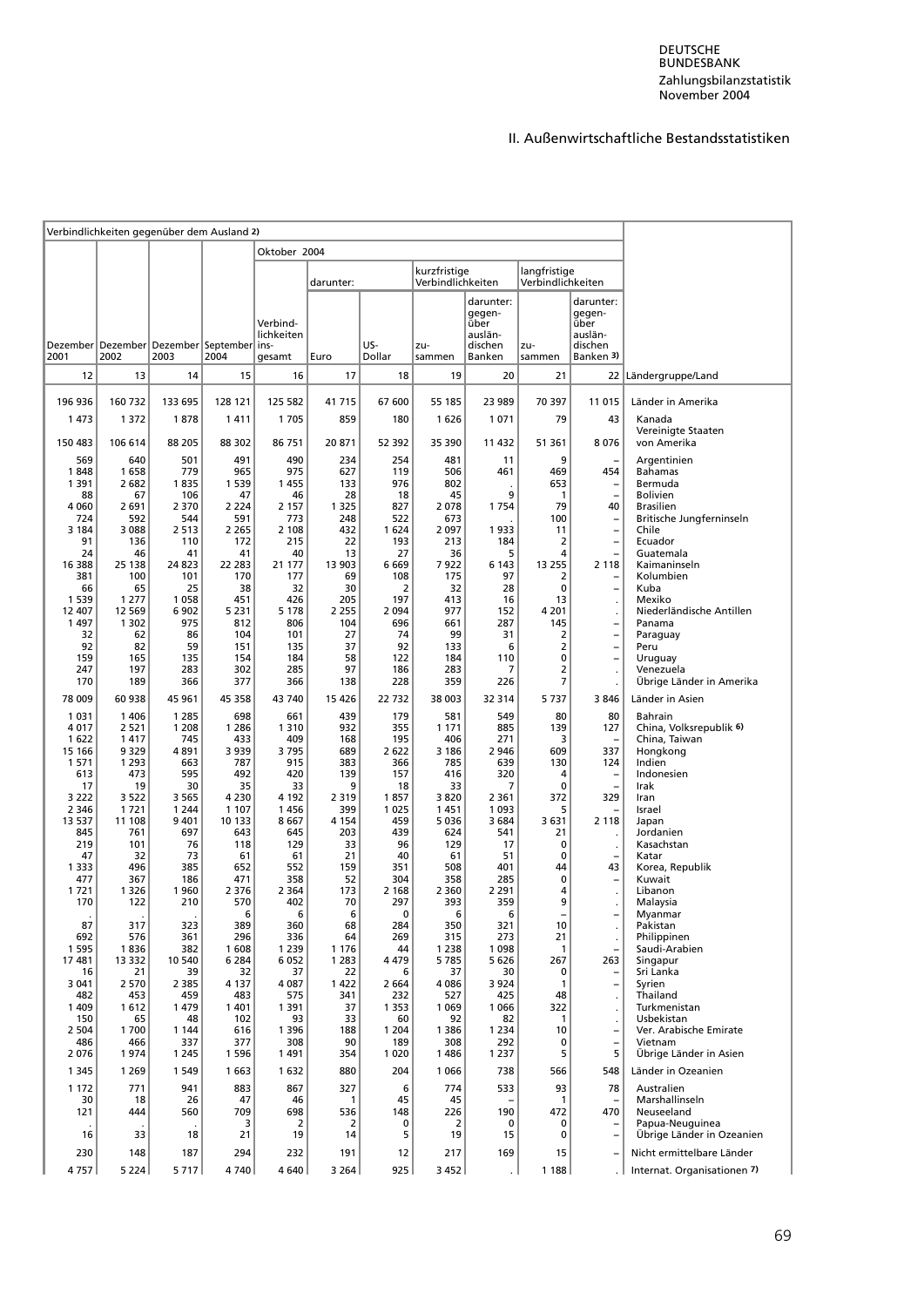

#### 2. Forderungen und Verbindlichkeiten der Auslandsfilialen von Banken (MFIs) in Deutschland gegenüber dem Ausland<sup>\*</sup>

# a) nach Währungen sowie nach Ländergruppen<br><sub>Mio€</sub>

|                        |                               | Forderungen an das Ausland                                         |                               |                                 |                               |                                     |                           |                    | Verbindlichkeiten gegenüber dem Ausland 2) |                                |                                       |                                |
|------------------------|-------------------------------|--------------------------------------------------------------------|-------------------------------|---------------------------------|-------------------------------|-------------------------------------|---------------------------|--------------------|--------------------------------------------|--------------------------------|---------------------------------------|--------------------------------|
|                        |                               | kurzfristige<br>Buchforderungen                                    |                               | langfristige<br>Buchforderungen |                               |                                     |                           |                    | kurzfristige<br>Buchverbindlichkeiten      |                                | langfristige<br>Buchverbindlichkeiten |                                |
|                        |                               |                                                                    | an aus-                       |                                 | an aus-                       | Geldmarkt-<br>papiere,<br>Anleihen  | Aktien                    |                    | gegenüber                                  | gegenüber<br>aus-              | gegenüber                             | gegenüber<br>aus-              |
| Stand am<br>Ende des   | ins-<br>gesamt                | an aus-<br>ländische<br>Banken 1)                                  | ländische<br>Nicht-<br>banken | an aus-<br>ländische<br>Banken  | ländische<br>Nicht-<br>banken | und Schuld-<br>verschrei-<br>bungen | und<br>Beteili-<br>gungen | ins-<br>gesamt     | aus-<br>ländischen<br>Banken               | ländischen<br>Nicht-<br>banken | aus-<br>ländischen<br>Banken          | ländischen<br>Nicht-<br>banken |
| Berichts-<br>zeitraums | $\mathbf{1}$                  | 2                                                                  | 3                             | 4                               | 5                             | 6                                   | $\overline{7}$            | 8                  | 9                                          | 10                             | 11                                    | 12                             |
|                        |                               | Forderungen und Verbindlichkeiten insgesamt 3)                     |                               |                                 |                               |                                     |                           |                    |                                            |                                |                                       |                                |
| 2001                   | 1 359 079                     | 509 844                                                            | 344 546                       | 40 803                          | 184 186                       | 262 402                             | 17 335                    | 1 027 450          | 605 709                                    | 309 138                        | 55 383                                | 57 241                         |
| 2002                   | 1 112 128                     | 341 838                                                            | 273 966                       | 38 624                          | 191 195                       | 251 294                             | 15 211                    | 809 665            | 453 015                                    | 242 445                        | 54 862                                | 59 343                         |
| 2003 3.Vi.             | 1 120 186                     | 365 996                                                            | 290 601                       | 30 563                          | 174 839                       | 244 228                             | 13 959                    | 802 909            | 427 757                                    | 269 905                        | 47 912                                | 57 335                         |
| 4.Vj.                  | 1 029 776                     | 313 385                                                            | 265 067                       | 33 309                          | 153 821                       | 242 229                             | 21 965                    | 747 752            | 410 906                                    | 233 773                        | 49 387                                | 53 686                         |
| 2004 1.Vj.             | 1 190 498                     | 377 322                                                            | 334 608                       | 40 431                          | 153 553                       | 258 140                             | 26 444                    | 890 435            | 482 929                                    | 298 905                        | 52 096                                | 56 505                         |
| 2.Vj.                  | 1 168 391                     | 371 559                                                            | 314 128                       | 40 476                          | 154 304                       | 256 033                             | 31891                     | 862 969            | 463 163                                    | 298 932                        | 46 001                                | 54 873                         |
| 2004 April             | 1 205 226                     | 394 157                                                            | 335 692                       | 41 316                          | 155 345                       | 257 613                             | 21 103                    | 913 165            | 499 247                                    | 309 609                        | 48 733                                | 55 576                         |
| Mai                    | 1 165 625                     | 364 367                                                            | 331 225                       | 40 032                          | 157 183                       | 244 421                             | 28 397                    | 868 260            | 462 642                                    | 303 089                        | 45 360                                | 57 169                         |
| Juni                   | 1 168 391                     | 371 559                                                            | 314 128                       | 40 476                          | 154 304                       | 256 033                             | 31891                     | 862 969            | 463 163                                    | 298 932                        | 46 001                                | 54 873                         |
| Juli                   | 1 193 282                     | 378 330                                                            | 323 930                       | 44 782                          | 159 801                       | 251 707                             | 34 7 32                   | 877 043            | 463 715                                    | 304 699                        | 49 937                                | 58 692                         |
| Aug.                   | 1 193 215                     | 372 856                                                            | 313 871                       | 51 942                          | 161 229                       | 256 942                             | 36 375                    | 881 582            | 462 360                                    | 305 986                        | 57 056                                | 56 180                         |
| Sept.                  | 1 187 984                     | 373 926                                                            | 313 519                       | 53 278                          | 153 637                       | 257 502                             | 36 122                    | 871 787            | 466 831                                    | 291 074                        | 56 434                                | 57 448                         |
|                        |                               | darunter: auf Euro lautend 3)                                      |                               |                                 |                               |                                     |                           |                    |                                            |                                |                                       |                                |
| 2001                   | 265 564                       | 104 174                                                            | 56 940                        | 7 5 6 7                         | 28 978                        | 67813                               | 120                       | 164 544            | 105 186                                    | 47 227                         | 5779                                  | 6 3 5 2                        |
| 2002                   | 257 924                       | 69 158                                                             | 51 669                        | 11 40 6                         | 42 962                        | 79 943                              | 2786                      | 177 274            | 102 572                                    | 57 912                         | 8 0 6 7                               | 8723                           |
| 2003 3.Vj.             | 287 186                       | 85 616                                                             | 54 089                        | 9838                            | 42 155                        | 90 018                              | 5 4 7 0                   | 166 030            | 105 298                                    | 43 739                         | 9 0 5 6                               | 7937                           |
| 4.Vj.                  | 266 864                       | 65 093                                                             | 57 835                        | 12 037                          | 38 357                        | 89 189                              | 4 3 5 3                   | 148 119            | 87 120                                     | 46 374                         | 9882                                  | 4743                           |
| 2004 1.Vj.             | 301 806                       | 82 864                                                             | 72 413                        | 17514                           | 37 956                        | 85 613                              | 5 4 4 6                   | 191 824            | 113 861                                    | 63 512                         | 9615                                  | 4836                           |
| 2.Vj.                  | 311 303                       | 85 448                                                             | 74 591                        | 18734                           | 39 221                        | 87 348                              | 5961                      | 197 502            | 108 839                                    | 74 814                         | 8973                                  | 4876                           |
| 2004 April             | 310 690                       | 87 598                                                             | 77 217                        | 18 24 6                         | 37 594                        | 87 631                              | 2 4 0 4                   | 205 527            | 121 721                                    | 69 915                         | 9 1 7 4                               | 4717                           |
| Mai                    | 310 267                       | 85 576                                                             | 75 893                        | 17 4 26                         | 38 128                        | 89 332                              | 3912                      | 197 825            | 108 674                                    | 75 395                         | 8819                                  | 4937                           |
| Juni                   | 311 303                       | 85 448                                                             | 74 591                        | 18734                           | 39 221                        | 87 348                              | 5961                      | 197 502            | 108 839                                    | 74 814                         | 8973                                  | 4876                           |
| Juli                   | 319 550                       | 89 301                                                             | 77 625                        | 18827                           | 39 505                        | 87 423                              | 6869                      | 196 595            | 108 231                                    | 73 254                         | 9 5 7 8                               | 5 5 3 2                        |
| Aug.                   | 319 917                       | 85 828                                                             | 78 676                        | 21 753                          | 40 069                        | 87 250                              | 6 3 4 1                   | 198 524            | 105 926                                    | 78 002                         | 8862                                  | 5734                           |
| Sept.                  | 319 789                       | 95 422                                                             | 73 143                        | 23 240                          | 39 934                        | 85 472                              | 2578                      | 196 208            | 107 121                                    | 73 985                         | 8 2 9 4                               | 6808                           |
|                        |                               |                                                                    | auf US-Dollar lautend 3)      |                                 |                               |                                     |                           |                    |                                            |                                |                                       |                                |
| 2001                   | 705 198                       | 263 572                                                            | 180 225                       | 18868                           | 99 996                        | 130 761                             | 11786                     | 567 820            | 329 728                                    | 165 267                        | 37 252                                | 35 607                         |
| 2002                   | 543 540                       | 179 499                                                            | 130 293                       | 13 5 18                         | 90 153                        | 117 248                             | 12829                     | 417 406            | 237821                                     | 110 246                        | 32 077                                | 37 262                         |
| 2003 3.Vj.             | 543 640                       | 180 756                                                            | 166 192                       | 9 0 7 3                         | 77 754                        | 102 493                             | 7372                      | 432 409            | 218 048                                    | 149 557                        | 27 502                                | 37 302                         |
| 4.Vj.                  | 482 697                       | 156 788                                                            | 138 274                       | 10 196                          | 64 266                        | 98 902                              | 14 271                    | 392 294            | 208 195                                    | 119 624                        | 27 314                                | 37 161                         |
| 2004 1.Vj.             | 552 753                       | 184 765                                                            | 171 687                       | 10 709                          | 65 278                        | 105 677                             | 14 637                    | 453 235            | 239 854                                    | 147 260                        | 27 225                                | 38 896                         |
| 2.Vj.                  | 538 616                       | 181 053                                                            | 163 518                       | 10 229                          | 67 351                        | 100 671                             | 15 7 94                   | 437 783            | 242 813                                    | 132 046                        | 25 783                                | 37 141                         |
| 2004 April             | 581 024                       | 198 161                                                            | 176 534                       | 10 270                          | 68 678                        | 109 391                             | 17 990                    | 467 850            | 255 486                                    | 147891                         | 26 203                                | 38 270                         |
| Mai                    | 551 364                       | 180 382                                                            | 174 558                       | 10 333                          | 68 956                        | 98 153                              | 18 982                    | 442 307            | 242 009                                    | 136 057                        | 25 148                                | 39 093                         |
| Juni                   | 538 616                       | 181 053                                                            | 163 518                       | 10 229                          | 67 351                        | 100 671                             | 15 7 94                   | 437 783            | 242 813                                    | 132 046                        | 25 783                                | 37 141                         |
| Juli<br>Aug.           | 555 772<br>557 483<br>550 679 | 187 741<br>191 147<br>182 342                                      | 168 227<br>156 673            | 14 3 88<br>19 0 26              | 71 525<br>73 614              | 98 951<br>103 478<br>102 936        | 14 940<br>13 5 45         | 460 478<br>455 384 | 246 352<br>242 285                         | 145 608<br>140 267             | 30 281<br>36 102                      | 38 237<br>36 730               |
| Sept.                  |                               | Forderungen und Verbindlichkeiten gegenüber Industrieländern 4) 5) | 160613                        | 19733                           | 67 939                        |                                     | 17116                     | 447 494            | 244 887                                    | 128 885                        | 36 160                                | 37 562                         |
| 2001                   | 1 151 308                     | 396 382                                                            | 325 233                       | 31 063                          | 154 059                       | 229 933                             | 14 674                    | 780 792            | 416 931                                    | 272 855                        | 38 295                                | 52 727                         |
| 2002                   | 958 877                       | 260 796                                                            | 262 559                       | 31 847                          | 166 513                       | 222 171                             | 14 991                    | 627 849            | 324 809                                    | 212 982                        | 35 445                                | 54 613                         |
| 2003 3.Vj.             | 950 034                       | 278 111                                                            | 272 669                       | 24 611                          | 152 371                       | 210 082                             | 12 190                    | 633 143            | 314779                                     | 233 891                        | 34 082                                | 50 391                         |
| 4.Vj.                  | 876 811                       | 237 980                                                            | 251 484                       | 27 272                          | 133 680                       | 206 967                             | 19 4 28                   | 579 609            | 298 082                                    | 197 164                        | 37 010                                | 47 353                         |
| 2004 1.Vj.             | 1 0 1 4 5 4 7                 | 285 013                                                            | 319 890                       | 33 0 28                         | 132 631                       | 220 488                             | 23 497                    | 696 768            | 350 040                                    | 261 106                        | 38 044                                | 47 578                         |
| 2.Vj.                  | 990 842                       | 272 135                                                            | 301 274                       | 33 350                          | 134 904                       | 220 354                             | 28 8 25                   | 681 649            | 336 440                                    | 263 757                        | 35 575                                | 45 877                         |
| 2004 April             | 1 019 740                     | 292 046                                                            | 321 172                       | 34 2 34                         | 134 142                       | 220 078                             | 18 068                    | 715 701            | 361 962                                    | 270 779                        | 36 997                                | 45 963                         |
| Mai                    | 988 818                       | 266 879                                                            | 316 429                       | 32 856                          | 137 882                       | 210 108                             | 24 6 64                   | 680 628            | 332 485                                    | 265 115                        | 35 289                                | 47 739                         |
| Juni                   | 990 842                       | 272 135                                                            | 301 274                       | 33 350                          | 134 904                       | 220 354                             | 28 8 25                   | 681 649            | 336 440                                    | 263 757                        | 35 575                                | 45 877                         |
| Juli                   | 1 008 237                     | 275 392                                                            | 311 361                       | 34 497                          | 138 880                       | 215 867                             | 32 240                    | 694 444            | 340 171                                    | 268 528                        | 37 474                                | 48 271                         |
| Aug.                   | 1 009 522                     | 277 901                                                            | 300 966                       | 36 677                          | 140 882                       | 219 996                             | 33 100                    | 692 751            | 336 421                                    | 270 059                        | 40 568                                | 45 703                         |
| Sept.                  | 1 005 725                     | 279 485                                                            | 300 748                       | 38 343                          | 134 005                       | 220 110                             | 33 0 34                   | 679 051            | 336 194                                    | 255 091                        | 40 324                                | 47 442                         |

Anmerkung \* s. Tab. II. 1a). — 1 Bis Ende Februar 2002 einschl. Noten und been gegenüber internationalen Organisationen, die in der weiteren Aufglie-<br>Münzen in Fremdwährung. — 2 Ohne Inhaberschuldverschreibungen und berung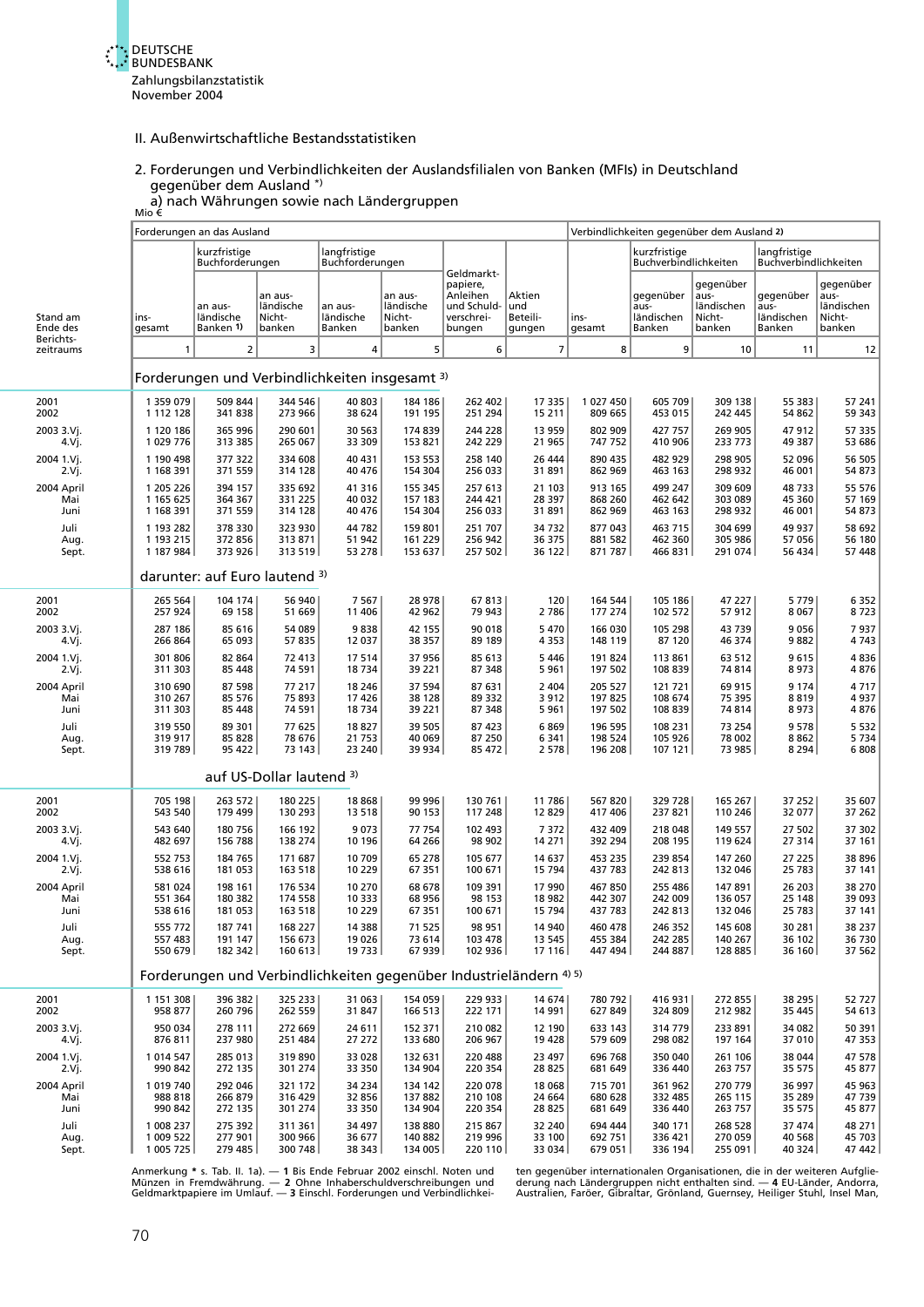#### DEUTSCHE BUNDESBANK Zahlungsbilanzstatistik November 2004

#### II. Außenwirtschaftliche Bestandsstatistiken

#### [noch: 2. Forderungen und Verbindlichkeiten der Auslandsfilialen von Banken \(MFIs\) in Deutschland](#page-17-0) gegenüber dem Ausland \*)

|                        | Mio€           |                                   | a) nach Währungen sowie nach Ländergruppen                                             |                                 |                                          |                                                                           |                                     |                |                                           |                                                     |                                           |                                                     |
|------------------------|----------------|-----------------------------------|----------------------------------------------------------------------------------------|---------------------------------|------------------------------------------|---------------------------------------------------------------------------|-------------------------------------|----------------|-------------------------------------------|-----------------------------------------------------|-------------------------------------------|-----------------------------------------------------|
|                        |                | Forderungen an das Ausland        |                                                                                        |                                 |                                          |                                                                           |                                     |                |                                           | Verbindlichkeiten gegenüber dem Ausland 2)          |                                           |                                                     |
|                        |                | kurzfristige<br>Buchforderungen   |                                                                                        | langfristige<br>Buchforderungen |                                          |                                                                           |                                     |                | kurzfristige<br>Buchverbindlichkeiten     |                                                     | langfristige<br>Buchverbindlichkeiten     |                                                     |
| Stand am<br>Ende des   | ins-<br>gesamt | an aus-<br>ländische<br>Banken 1) | an aus-<br>ländische<br>Nicht-<br>banken                                               | an aus-<br>ländische<br>Banken  | an aus-<br>ländische<br>Nicht-<br>banken | Geldmarkt-<br>papiere,<br>Anleihen<br>und Schuld-<br>verschrei-<br>bungen | Aktien<br>und<br>Beteili-<br>gungen | ins-<br>gesamt | gegenüber<br>aus-<br>ländischen<br>Banken | gegenüber<br>aus-<br>ländischen<br>Nicht-<br>banken | gegenüber<br>aus-<br>ländischen<br>Banken | gegenüber<br>aus-<br>ländischen<br>Nicht-<br>banken |
| Berichts-<br>zeitraums | $\mathbf{1}$   | $\overline{2}$                    | 3                                                                                      | 4                               | 5                                        | 6                                                                         | $\overline{7}$                      | 8              | 9                                         | 10                                                  | 11                                        | 12                                                  |
|                        |                |                                   | darunter: gegenüber EU-Ländern 5) 6)                                                   |                                 |                                          |                                                                           |                                     |                |                                           |                                                     |                                           |                                                     |
| 2001                   | 599 830        | 270 453                           | 134 403                                                                                | 16 429                          | 68 515                                   | 104 494                                                                   | 5 5 7 7                             | 397 204        | 239 203                                   | 126 692                                             | 17 024                                    | 14 296                                              |
| 2002                   | 534 858        | 172 772                           | 133 701                                                                                | 21 193                          | 87 938                                   | 115 604                                                                   | 3650                                | 356 386        | 203 140                                   | 119 054                                             | 19 080                                    | 15 112                                              |
| 2003 3.Vj.             | 531 566        | 195 782                           | 123 993                                                                                | 18 2 64                         | 77 542                                   | 109 799                                                                   | 6 18 6                              | 334 303        | 188 131                                   | 111 566                                             | 19 290                                    | 15 3 16                                             |
| 4.Vj.                  | 481883         | 153 337                           | 120 433                                                                                | 20889                           | 72 321                                   | 103 286                                                                   | 11 617                              | 318 146        | 182 383                                   | 101 714                                             | 22 223                                    | 11826                                               |
| 2004 1.Vj.             | 573 211        | 191 289                           | 170 011                                                                                | 25 971                          | 70 388                                   | 100 740                                                                   | 14812                               | 392 684        | 220 725                                   | 137 399                                             | 22 823                                    | 11 737                                              |
| 2.Vj.                  | 579 876        | 193 170                           | 163 954                                                                                | 26 106                          | 76 107                                   | 101 242                                                                   | 19 297                              | 391 850        | 210 565                                   | 147 210                                             | 21 7 18                                   | 12 3 57                                             |
| 2004 April             | 584 188        | 199 042                           | 174 181                                                                                | 26 5 62                         | 73 564                                   | 99 442                                                                    | 11 397                              | 407 383        | 230 107                                   | 142 533                                             | 22 905                                    | 11838                                               |
| Mai                    | 569 756        | 181 277                           | 174 747                                                                                | 25 308                          | 76 149                                   | 97 732                                                                    | 14 543                              | 390 439        | 207 985                                   | 148 102                                             | 21 4 4 6                                  | 12 906                                              |
| Juni                   | 579 876        | 193 170                           | 163 954                                                                                | 26 106                          | 76 107                                   | 101 242                                                                   | 19 297                              | 391 850        | 210 565                                   | 147 210                                             | 21 7 18                                   | 12 3 5 7                                            |
| Juli                   | 589 360        | 198 941                           | 166 074                                                                                | 26 121                          | 75 869                                   | 100 113                                                                   | 22 242                              | 391 915        | 211 284                                   | 145 393                                             | 19 972                                    | 15 266                                              |
| Aug.                   | 587 794        | 193 420                           | 173 927                                                                                | 26 621                          | 76 163                                   | 98 789                                                                    | 18874                               | 401 198        | 209 465                                   | 156 154                                             | 21 246                                    | 14 3 3 3                                            |
| Sept.                  | 577 662        | 194 689                           | 169 226                                                                                | 28 310                          | 75 019                                   | 95 913                                                                    | 14 505                              | 388 713        | 205 971                                   | 147 012                                             | 20 305                                    | 15 4 25                                             |
|                        |                |                                   | darunter: gegenüber EWU-Mitgliedsländern                                               |                                 |                                          |                                                                           |                                     |                |                                           |                                                     |                                           |                                                     |
| 2001                   | 196 663        | 81 539                            | 18 2 8 8                                                                               | 8680                            | 27 885                                   | 60 539                                                                    | $-244$                              | 101 141        | 65 217                                    | 19 0 32                                             | 9 5 2 0                                   | 7 3 7 8                                             |
| 2002                   | 184 548        | 67 096                            | 14 15 6                                                                                | 9 1 9 4                         | 36 786                                   | 55 231                                                                    | 2 0 8 5                             | 98 897         | 67 556                                    | 17 661                                              | 10 3 35                                   | 3 3 4 5                                             |
| 2003 3.Vj.             | 186 294        | 59 806                            | 18 3 28                                                                                | 7935                            | 38 186                                   | 59 502                                                                    | 2 5 3 7                             | 106 553        | 69 4 64                                   | 19825                                               | 13 3 3 4                                  | 3 9 3 0                                             |
| 4.Vj.                  | 197 615        | 61897                             | 23 508                                                                                 | 9 2 3 6                         | 36 941                                   | 66 586                                                                    | $-553$                              | 98 224         | 56 561                                    | 25 375                                              | 12 869                                    | 3 4 1 9                                             |
| 2004 1.Vj.             | 219 599        | 72 593                            | 27 701                                                                                 | 13 5 20                         | 35 684                                   | 65 785                                                                    | 4316                                | 125 029        | 75 626                                    | 32 479                                              | 13 4 06                                   | 3 5 1 8                                             |
| 2.Vj.                  | 223 981        | 71 688                            | 26 830                                                                                 | 14 3 16                         | 36 895                                   | 66 996                                                                    | 7 2 5 6                             | 123 013        | 74 059                                    | 32 617                                              | 13 017                                    | 3 3 2 0                                             |
| 2004 April             | 218 133        | 71 388                            | 28 837                                                                                 | 13799                           | 36 008                                   | 66 510                                                                    | 1 5 9 1                             | 132 153        | 83 665                                    | 31 599                                              | 13 537                                    | 3 3 5 2                                             |
| Mai                    | 221 760        | 69 767                            | 29 3 54                                                                                | 13 693                          | 35 622                                   | 68 116                                                                    | 5 2 0 8                             | 121 355        | 75 494                                    | 29 459                                              | 13 060                                    | 3 3 4 2                                             |
| Juni                   | 223 981        | 71 688                            | 26 830                                                                                 | 14 3 16                         | 36 895                                   | 66 996                                                                    | 7 2 5 6                             | 123 013        | 74 059                                    | 32 617                                              | 13 017                                    | 3 3 2 0                                             |
| Juli                   | 226 508        | 74 602                            | 25 7 30                                                                                | 14 378                          | 37 048                                   | 67 597                                                                    | 7 1 5 3                             | 119 436        | 71 558                                    | 30 416                                              | 12 839                                    | 4 6 23                                              |
| Aug.                   | 224 751        | 68 869                            | 28 631                                                                                 | 14811                           | 37 559                                   | 67817                                                                     | 7 0 6 4                             | 116 621        | 68 476                                    | 31 0 34                                             | 12 3 82                                   | 4 7 2 9                                             |
| Sept.                  | 209 365        | 65 474                            | 25 973                                                                                 | 15 253                          | 37 138                                   | 64 019                                                                    | 1 5 0 8                             | 109 545        | 64 228                                    | 28 4 22                                             | 12 155                                    | 4 7 4 0                                             |
|                        |                |                                   | Forderungen und Verbindlichkeiten gegenüber Schwellen- und Entwicklungsländern 7)      |                                 |                                          |                                                                           |                                     |                |                                           |                                                     |                                           |                                                     |
| 2001                   | 205 707        | 113 462                           | 19 190                                                                                 | 9746                            | 30 124                                   | 30 657                                                                    | 2 5 2 8                             | 243 207        | 188798                                    | 32 903                                              | 17 098                                    | 4 4 0 8                                             |
| 2002                   | 152 120        | 81 042                            | 11 313                                                                                 | 6777                            | 24 675                                   | 28 093                                                                    | 220                                 | 178 929        | 128 206                                   | 26 650                                              | 19 417                                    | 4 6 5 6                                             |
| 2003 3.Vj.             | 168 909        | 87885                             | 17890                                                                                  | 5952                            | 22 499                                   | 32 914                                                                    | 1769                                | 164 739        | 112 935                                   | 31 030                                              | 13 830                                    | 6 9 4 4                                             |
| 4.Vj.                  | 151 563        | 75 405                            | 13 581                                                                                 | 6 0 3 7                         | 20 163                                   | 33 860                                                                    | 2 5 1 7                             | 164 600        | 112 824                                   | 33 082                                              | 12 377                                    | 6 3 1 7                                             |
| 2004 1.Vj.             | 174 142        | 92 309                            | 14 708                                                                                 | 7 4 0 3                         | 20 945                                   | 35 855                                                                    | 2922                                | 189 920        | 132 889                                   | 34 132                                              | 14 0 52                                   | 8847                                                |
| 2.Vj.                  | 175 385        | 99 329                            | 12 8 25                                                                                | 7 1 2 6                         | 19 398                                   | 33 644                                                                    | 3 0 6 3                             | 177 209        | 126 723                                   | 31 080                                              | 10 4 26                                   | 8 9 8 0                                             |
| 2004 April             | 183 576        | 102 111                           | 14 510                                                                                 | 7 0 8 2                         | 21 226                                   | 35 642                                                                    | 3 0 0 5                             | 193 802        | 137 285                                   | 35 185                                              | 11 736                                    | 9 5 9 6                                             |
| Mai                    | 174 953        | 97 488                            | 14 7 36                                                                                | 7 1 7 6                         | 19 324                                   | 32 525                                                                    | 3704                                | 183 775        | 130 157                                   | 34 133                                              | 10 071                                    | 9414                                                |
| Juni                   | 175 385        | 99 329                            | 12 8 25                                                                                | 7 1 2 6                         | 19 398                                   | 33 644                                                                    | 3 0 6 3                             | 177 209        | 126 723                                   | 31 080                                              | 10 4 26                                   | 8 9 8 0                                             |
| Juli                   | 183 416        | 102 938                           | 12 539                                                                                 | 10 285                          | 20 919                                   | 34 246                                                                    | 2 4 8 9                             | 178 619        | 123 544                                   | 32 208                                              | 12 4 63                                   | 10 404                                              |
| Aug.                   | 182 014        | 94 955                            | 12 8 86                                                                                | 15 2 65                         | 20 335                                   | 35 301                                                                    | 3 2 7 2                             | 184 799        | 125 939                                   | 31912                                               | 16 488                                    | 10 460                                              |
| Sept.                  | 180 725        | 94 441                            | 12 752                                                                                 | 14 9 35                         | 19621                                    | 35 891                                                                    | 3 0 8 5                             | 189 126        | 130 635                                   | 32 391                                              | 16 110                                    | 9 9 9 0                                             |
|                        |                |                                   | nachrichtlich: Forderungen und Verbindlichkeiten gegenüber "Offshore"-Bankenzentren 8) |                                 |                                          |                                                                           |                                     |                |                                           |                                                     |                                           |                                                     |
| 2001                   | 154 080        | 97 166                            | 10896                                                                                  | 5791                            | 16 235                                   | 22 071                                                                    | 1919                                | 155 331        | 115 520                                   | 21 4 24                                             | 14 8 95                                   | 3 4 9 2                                             |
| 2002                   | 112 602        | 70 348                            | 5 3 6 4                                                                                | 3875                            | 12 105                                   | 20762                                                                     | 148                                 | 120 338        | 82 017                                    | 17 560                                              | 17 49 6                                   | 3 2 6 5                                             |
| 2003 3.Vj.             | 131 718        | 76 388                            | 13 4 54                                                                                | 3 2 6 5                         | 14 360                                   | 23 057                                                                    | 1 1 9 4                             | 113 152        | 70 125                                    | 24 907                                              | 12 346                                    | 5 7 7 4                                             |
| 4.Vj.                  | 115 333        | 63 185                            | 10 299                                                                                 | 3756                            | 13 539                                   | 22826                                                                     | 1728                                | 109 721        | 67 787                                    | 26 383                                              | 10 391                                    | 5 1 6 0                                             |
| 2004 1.Vj.             | 135 142        | 78 410                            | 12 644                                                                                 | 4 9 0 6                         | 14 145                                   | 22 995                                                                    | 2 0 4 2                             | 125 228        | 79 213                                    | 25 995                                              | 12 417                                    | 7 603                                               |
| 2.Vj.                  | 141 211        | 85 274                            | 11 541                                                                                 | 5012                            | 13770                                    | 23 511                                                                    | 2 1 0 3                             | 115 670        | 74 205                                    | 24 241                                              | 9 3 7 4                                   | 7850                                                |
| 2004 April             | 144 533        | 87 400                            | 13 221                                                                                 | 4806                            | 14 179                                   | 22 868                                                                    | 2059                                | 130 573        | 85 043                                    | 27 053                                              | 10 101                                    | 8 3 7 6                                             |
| Mai                    | 140 618        | 82 895                            | 13 650                                                                                 | 5 0 6 7                         | 13 857                                   | 23 070                                                                    | 2079                                | 121 520        | 76833                                     | 27 335                                              | 9 0 8 1                                   | 8 2 7 1                                             |
| Juni                   | 141 211        | 85 274                            | 11 541                                                                                 | 5012                            | 13 770                                   | 23 511                                                                    | 2 1 0 3                             | 115 670        | 74 205                                    | 24 241                                              | 9 3 7 4                                   | 7850                                                |
| Juli                   | 148 187        | 89 746                            | 10 785                                                                                 | 7898                            | 14 096                                   | 23725                                                                     | 1937                                | 117 247        | 71 980                                    | 24 969                                              | 11 4 16                                   | 8882                                                |
| Aug.                   | 147 452        | 82 525                            | 11 111                                                                                 | 12870                           | 13814                                    | 24 775                                                                    | 2 3 5 7                             | 121 794        | 73 218                                    | 24 3 5 9                                            | 15 3 5 6                                  | 8861                                                |
| Sept.                  | 148 308        | 83 225                            | 11 252                                                                                 | 12 5 22                         | 13779                                    | 25 062                                                                    | 2 4 6 8                             | 127 569        | 78 646                                    | 25 815                                              | 14 8 90                                   | 8 2 1 8                                             |

Island, Japan, Jersey, Kanada, Liechtenstein, Neuseeland, Norwegen, San Ma-cler EU-Zugehörigkeit berechnet. — 6 Einschl. EU-Institutionen. — 7 Alle Län-<br>rino, Schweiz, Türkei, Vereinigte Staaten. — 5 Die historischen Ergeb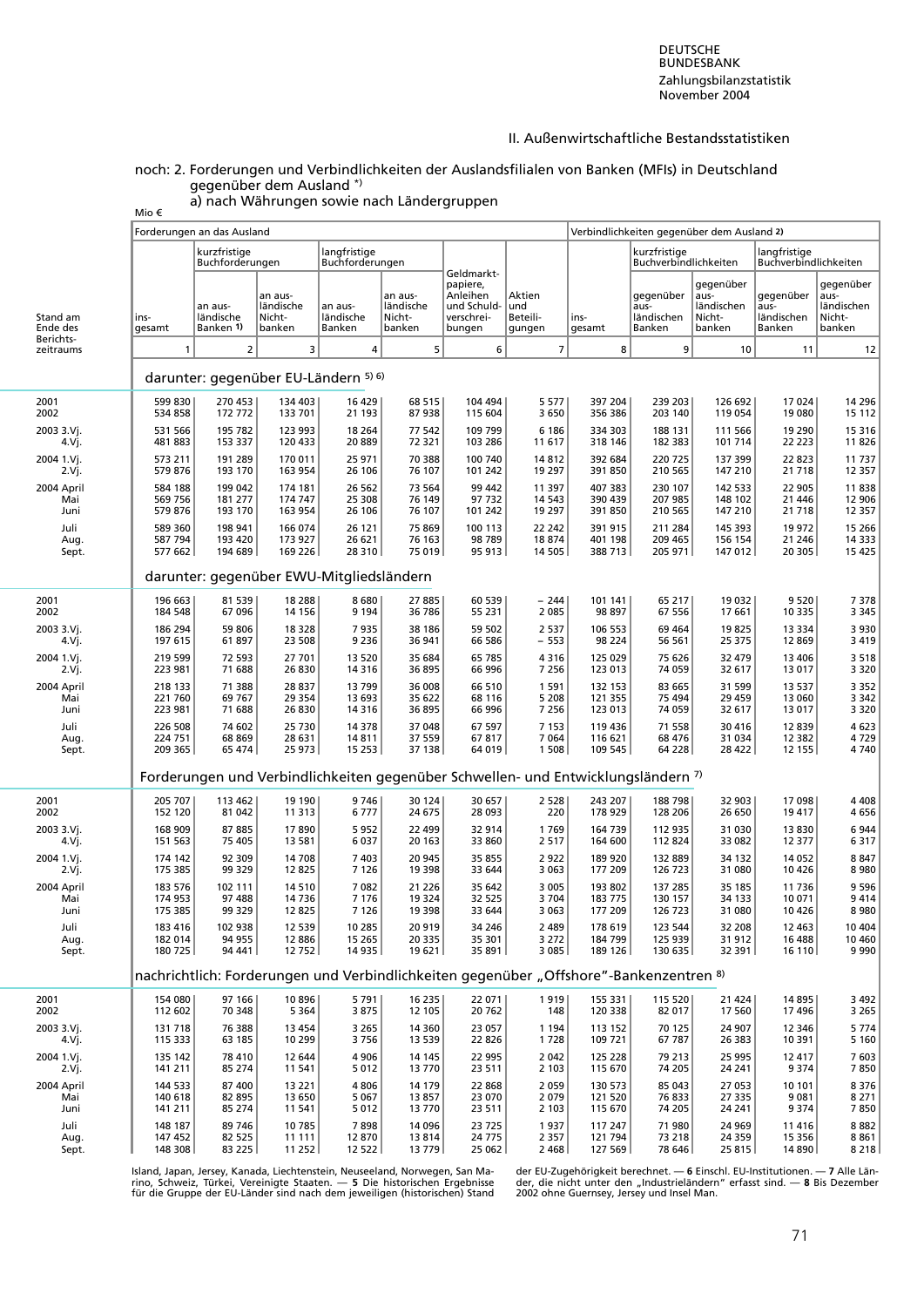

#### [2. Forderungen und Verbindlichkeiten der Auslandsfilialen von Banken \(MFIs\) in Deutschland](#page-18-0) gegenüber dem Ausland \*)

b) nach Sitzländern der Auslandsfilialen Mio €

|                        |                               | Forderungen an das Ausland    |                               |                            |                                             |                                  |                              |                                  |                            |                                  |                               |                                  |                            |                                                    |
|------------------------|-------------------------------|-------------------------------|-------------------------------|----------------------------|---------------------------------------------|----------------------------------|------------------------------|----------------------------------|----------------------------|----------------------------------|-------------------------------|----------------------------------|----------------------------|----------------------------------------------------|
|                        |                               | darunter:                     |                               |                            |                                             |                                  | kurzfristige Buchforderungen |                                  |                            |                                  | langfristige Buchforderungen  |                                  |                            | Geld-                                              |
|                        |                               |                               |                               |                            |                                             | an ausländische<br>Banken 1)     |                              | an ausländische<br>Nichtbanken   |                            | an ausländische<br>Banken        |                               | an ausländische<br>Nichtbanken   |                            | markt-<br>papiere,                                 |
| Stand am<br>Ende des   | ins-<br>gesamt                | Euro                          | US-<br>Dollar                 | Japani-<br>scher<br>Yen    | Pfund<br>Sterling                           | im<br>Sitzland<br>der<br>Filiale | im<br>übrigen<br>Ausland     | im<br>Sitzland<br>der<br>Filiale | im<br>übrigen<br>Ausland   | im<br>Sitzland<br>der<br>Filiale | im<br>übrigen<br>Ausland      | im<br>Sitzland<br>der<br>Filiale | im<br>übrigen<br>Ausland   | Anleihen<br>und<br>Schuld-<br>verschrei-<br>bungen |
| Berichts-<br>zeitraums | $\mathbf{1}$                  | $\overline{2}$                | 3                             | 4                          | 5                                           | 6                                | $\overline{7}$               | 8                                | 9                          | 10                               | 11                            | 12                               | 13                         | 14                                                 |
|                        |                               | Alle Auslandsfilialen         |                               |                            |                                             |                                  |                              |                                  |                            |                                  |                               |                                  |                            |                                                    |
| 2001                   | 1 359 079                     | 265 564                       | 705 198                       | 118 027                    | 177891                                      | 201 439                          | 308 405                      | 244 422                          | 100 124                    | 7069                             | 33 740                        | 101834                           | 82 352                     | 262 402                                            |
| 2002<br>2003 3.Vj.     | 1 1 1 2 1 2 8<br>1 120 186    | 257 924<br>287 186            | 543 540<br>543 640            | 102 492<br>86 696          | 134 509<br>128 612                          | 123 832<br>145 230               | 218 006<br>220 766           | 197 923<br>181 941               | 76 043<br>108 660          | 11 666<br>8669                   | 26 958<br>21894               | 122 910<br>109 365               | 68 285<br>65 474           | 251 294<br>244 228<br>242 229                      |
| $4.V$ j.<br>2004 1.Vj. | 1 029 776<br>1 190 498        | 266 864<br>301 806            | 482 697<br>552 753            | 82 784<br>96 982           | 128 206<br>153 084                          | 105 798<br>123 859               | 207 587<br>253 463           | 158 352<br>217 522               | 106 715<br>117 086         | 9679<br>9851                     | 23 630<br>30 580              | 95 950<br>95 285                 | 57871<br>58 268            |                                                    |
| 2.Vj.<br>2004 Juni     | 1 168 391<br>1 168 391        | 311 303<br>311 303            | 538 616<br>538 616            | 97 506<br>97 506           | 146 128<br>146 128                          | 133 178<br>133 178               | 238 381<br>238 381           | 200 902<br>200 902               | 113 226<br>113 226         | 8 1 7 2<br>8 1 7 2               | 32 304<br>32 304              | 91 927<br>91 927                 | 62 377<br>62 377           | 258 140<br>256 033<br>256 033                      |
| Juli                   | 1 193 282                     | 319 550                       | 555 772                       | 88 915                     | 147 447                                     | 133 158                          | 245 172                      | 211 046                          | 112 884                    | 9058                             | 35 7 24                       | 92 701                           | 67 100                     |                                                    |
| Aug.<br>Sept.          | 1 193 215<br>1 187 984        | 319 917<br>319 789            | 557 483<br>550 679            | 86 479<br>88 457           | 147 637<br>146 517                          | 137 218<br>150 756               | 235 638<br>223 170           | 208 662<br>211 511               | 105 209<br>102 008         | 8988<br>9534                     | 42 954<br>43 744              | 92 262<br>89 786                 | 68 967<br>63 851           | 251 707<br>256 942<br>257 502                      |
|                        |                               |                               |                               |                            | Auslandsfilialen in EWU-Mitgliedsländern    |                                  |                              |                                  |                            |                                  |                               |                                  |                            |                                                    |
| 2001<br>2002           | 102 399<br>92 637             | 60 954<br>64 132              | 30 962<br>20 972              | 2 676<br>1 135             | 3 3 4 4<br>2 097                            | 24 922<br>19 754                 | 20 218<br>13 623             | 9926<br>9702                     | 2 7 1 8<br>1959            | 1607<br>2 2 1 8                  | 1 5 6 7<br>2070               | 17 646<br>23 705                 | 7570<br>7 1 7 9            | 14 864<br>11 640                                   |
| 2003 3.Vj.<br>4.Vj.    | 79 231<br>75 114              | 60 863<br>58 830              | 13882<br>11 460               | 466<br>371                 | 1 5 6 0<br>1460                             | 18 175<br>18 371                 | 7310<br>5 3 3 1              | 7 2 6 8<br>6 3 7 8               | 2 3 4 8<br>1421            | 1778<br>1637                     | 2046<br>3 0 5 4               | 25 830<br>25 975                 | 5 6 5 0<br>5 604           | 7318<br>7 0 3 6                                    |
| 2004 1.Vj.             | 78 491                        | 61818                         | 11863                         | 392                        | 1 3 2 8                                     | 14 600                           | 6418                         | 5 3 7 0                          | 933                        | 1646                             | 7679                          | 26 065                           | 5 3 2 8                    | 6734<br>7 4 5 0                                    |
| 2.Vj.<br>2004 Juni     | 85 820<br>85 820              | 69 000<br>69 000              | 11 804<br>11 804              | 778<br>778                 | 1 2 7 6<br>1 2 7 6                          | 17411<br>17411                   | 6 2 1 7<br>6 2 1 7           | 5837<br>5837                     | 1 0 5 0<br>1 0 5 0         | 1 5 9 2<br>1 5 9 2               | 8663<br>8 6 6 3               | 26 689<br>26 689                 | 5 1 6 0<br>5 1 6 0         | 7 4 5 0                                            |
| Juli<br>Aug.           | 87778<br>84 548               | 69 591<br>66 810              | 13 068<br>12 5 8 6            | 768<br>816                 | 1 3 5 5<br>1475                             | 17 394<br>16 217                 | 8868<br>5826                 | 5 2 9 1<br>6 0 5 1               | 1 0 7 7<br>1 0 5 1         | 1616<br>1642                     | 8898<br>8673                  | 26 704<br>27 229                 | 5 2 0 4<br>5478            | 7608<br>7 6 6 2                                    |
| Sept.                  | 80 583                        | 63 606                        | 12 175                        | 754                        | 1 3 5 3                                     | 16 487                           | 5 6 4 8                      | 6 3 7 4                          | 1 0 5 5                    | 1644                             | 8844                          | 27 222                           | 5 4 5 0                    | 7 4 9 6                                            |
|                        |                               |                               | darunter: in Luxemburg        |                            |                                             |                                  |                              |                                  |                            |                                  |                               |                                  |                            |                                                    |
| 2001<br>2002           | 41 699<br>34 165              | 19 983<br>17 689              | 15 567<br>10 529              | 785<br>705                 | 1724<br>1496                                | 21 4 43<br>17 235                | 7631<br>5736                 | 223<br>304                       | 994<br>449                 | 302<br>565                       | 720<br>1 2 5 9                | 331<br>157                       | 1680<br>2 1 7 4            | 8 363<br>6 182                                     |
| 2003 3.Vj.<br>4.Vj.    | 31 652<br>31 418              | 21 075<br>21 094              | 6721<br>6 10 6                | 370<br>280                 | 1 2 1 9<br>1 2 0 6                          | 16898<br>17 174                  | 3885<br>3 2 6 6              | 362<br>376                       | 1 3 7 7<br>729             | 390<br>327                       | 1 2 5 7<br>2 3 0 9            | 151<br>167                       | 1696<br>1639               | 5 5 4 8<br>5 3 4 4                                 |
| 2004 1.Vi.<br>2.Vj.    | 32 660<br>36 505              | 22 185<br>26 0 24             | 6 2 1 3<br>6 1 3 0            | 282<br>470                 | 1 1 2 2<br>1 1 2 3                          | 13 4 20<br>16 356                | 4 3 1 4<br>3 6 5 4           | 391<br>407                       | 302<br>560                 | 352<br>338                       | 6702<br>7 5 5 3               | 171<br>169                       | 1813<br>1706               | 5 1 0 8<br>5 5 7 3                                 |
| 2004 Juni              | 36 505                        | 26 0 24                       | 6 1 3 0                       | 470                        | 1 1 2 3                                     | 16 356                           | 3 6 5 4                      | 407                              | 560                        | 338                              | 7 5 5 3                       | 169                              | 1706                       | 5 5 7 3                                            |
| Juli<br>Aug.           | 38712<br>35 4 64              | 27 267<br>24 073              | 7094<br>6992                  | 422<br>445                 | 1 1 9 7<br>1 3 0 2                          | 15837<br>15 183                  | 5995<br>3719                 | 415<br>419                       | 561<br>397                 | 359<br>349                       | 7656<br>7656                  | 175<br>179                       | 1759<br>1696               | 5765<br>5 6 7 7                                    |
| Sept.                  | 36 115                        | 25 169                        | 6884                          | 408                        | 1 1 9 1                                     | 15 3 86                          | 4 1 8 3                      | 424                              | 387                        | 366                              | 7682                          | 182                              | 1727                       | 5 5 9 4                                            |
|                        |                               |                               |                               |                            | Auslandsfilialen im Vereinigten Königreich  |                                  |                              |                                  |                            |                                  |                               |                                  |                            |                                                    |
| 2001<br>2002           | 618 158<br>529 602            | 171 044<br>167 006            | 197 541<br>166 931            | 40 216<br>42 401           | 168 430<br>128 178                          | 138 212<br>73 126                | 89 517<br>68 544             | 113 955<br>117 749               | 45 246<br>28 4 94          | 3 4 9 8<br>7 1 1 1               | 18825<br>12 919               | 37 198<br>46 774                 | 28783<br>26 615            | 128 243<br>135 253                                 |
| 2003 3.Vj.<br>4.Vj     | 573 814<br>529 121            | 200 397<br>183 056            | 191 242<br>171 352            | 31 174<br>28 851           | 123 832<br>123 215                          | 92 967<br>53 519                 | 81 482<br>83 300             | 103 719<br>94 521                | 57 442<br>55 946           | 5 2 0 3<br>6435                  | 10751<br>11788                | 34 766<br>30 890                 | 30 180<br>25 596           | 146 929<br>147 509                                 |
| 2004 1.Vj.<br>2.Vj.    | 627 660<br>610 509            | 211 871<br>215 484            | 206 086<br>193 981            | 33 0 24<br>34 535          | 148 026<br>141 131                          | 74 981<br>83 306                 | 102 260<br>91 472            | 140 032<br>134 490               | 66 504<br>58 220           | 6954<br>5 3 4 4                  | 13 191<br>13 4 98             | 30 137<br>30 040                 | 26 371<br>27 448           | 146 828<br>142 785                                 |
| 2004 Juni              | 610 509                       | 215 484                       | 193 981                       | 34 5 35                    | 141 131                                     | 83 306                           | 91 472                       | 134 490                          | 58 220                     | 5 3 4 4                          | 13 4 98                       | 30 040                           | 27 448                     | 142 785                                            |
| Juli<br>Aug.<br>Sept.  | 626 656<br>632 858<br>630 693 | 221 457<br>221 251<br>220 593 | 200 425<br>205 073<br>206 614 | 34 181<br>35 386<br>34 541 | 142 747<br>142 807<br>141 647               | 88 241<br>88 362<br>95 565       | 94 776<br>92 255<br>85 725   | 137898<br>142 034<br>140 668     | 60 202<br>60 720<br>55 841 | 6 1 1 1<br>5922<br>6 2 4 7       | 13 3 5 9<br>13 3 29<br>13 664 | 29722<br>29 535<br>28 866        | 28 287<br>28 048<br>26 843 | 140 704<br>143 562<br>144 158                      |
|                        |                               |                               |                               |                            | Auslandsfilialen in den Vereinigten Staaten |                                  |                              |                                  |                            |                                  |                               |                                  |                            |                                                    |
| 2001<br>2002           | 274 447<br>197 049            | 5 774<br>3 115                | 258 692<br>187 285            | 5808<br>2 9 4 9            | 1775<br>1 3 5 3                             | 17 699<br>10 5 65                | 77 998<br>50 482             | 74 300<br>34 599                 | 3 1 1 6<br>2 3 3 8         | 628<br>1 2 5 6                   | 4099<br>3 5 5 6               | 27 536<br>35 087                 | 3017<br>3767               | 65 996<br>55 055                                   |
| 2003 3.Vj.<br>$4.V$ j. | 196 630<br>162 127            | 2 4 4 1<br>2 2 6 2            | 188 883<br>157 147            | 1447<br>883                | 377<br>395                                  | 13 173<br>10850                  | 57 338<br>46 624             | 44 479<br>33 910                 | 3 5 6 9<br>3 3 6 2         | 583<br>707                       | 3 2 6 1<br>2 9 0 5            | 29 811<br>23 059                 | 3 0 2 4<br>2976            | 40 165<br>36 559                                   |
| 2004 1.Vi.             | 190 644                       | 4 3 4 1                       | 181 304                       | 1 0 4 2                    | 435                                         | 11 4 69                          | 62 279                       | 41 251                           | 2 6 3 1                    | 524                              | 3 2 5 4                       | 23 840                           | 2765                       | 41 344                                             |
| 2.Vj.<br>2004 Juni     | 198 002<br>198 002            | 5728<br>5728                  | 186 299<br>186 299            | 1873<br>1873               | 1074<br>1074                                | 7678<br>7678                     | 71 744<br>71 744             | 40726<br>40 726                  | 2 602<br>2 602             | 563<br>563                       | 3 2 8 8<br>3 2 8 8            | 22 393<br>22 3 9 3               | 5964<br>5964               | 41 844<br>41 844                                   |
| Juli<br>Aug.           | 201 967<br>204 178            | 7 0 6 8<br>10 072             | 189 483<br>189 456            | 1649<br>1719               | 721<br>706                                  | 7644<br>12 614                   | 71914<br>65 297              | 43 443<br>37 031                 | 784<br>3 4 5 8             | 531<br>556                       | 6 18 6<br>11 008              | 22 9 24<br>23 393                | 7 1 4 1<br>7 1 3 4         | 40 235<br>42 511<br>41 315                         |
| Sept.                  | 199 701                       | 11 313                        | 183 060                       | 1629                       | 1 0 6 4                                     | 15 309                           | 59 629                       | 38 189                           | 2856                       | 742                              | 11 430                        | 22 258                           | 6830                       |                                                    |

Anmerkung \* s. Tab. II. 1a). — 1 Bis Ende Februar 2002 einschl. Noten und<br>Münzen in Fremdwährung. — 2 Ohne Inhaberschuldverschreibungen und<br>Geldmarktpapiere im Umlauf.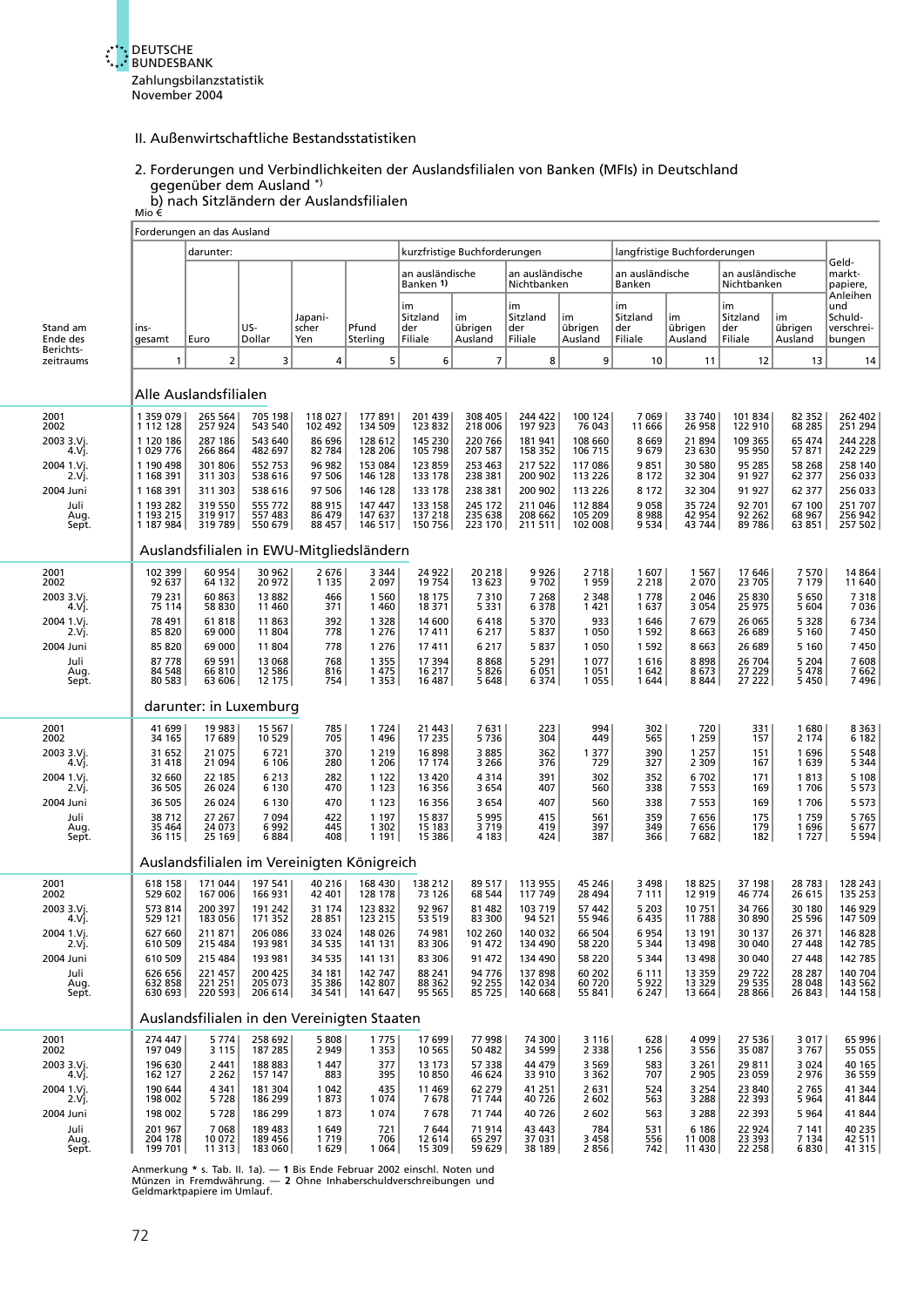|                                     |                            | Verbindlichkeiten gegenüber dem Ausland 2) |                               |                         |                         |                                                                          |                            |                                          |                          |                                                                |                          |                                                    |                            |                        |
|-------------------------------------|----------------------------|--------------------------------------------|-------------------------------|-------------------------|-------------------------|--------------------------------------------------------------------------|----------------------------|------------------------------------------|--------------------------|----------------------------------------------------------------|--------------------------|----------------------------------------------------|----------------------------|------------------------|
|                                     |                            | darunter:                                  |                               |                         |                         | kurzfristige Buchverbindlichkeiten<br>langfristige Buchverbindlichkeiten |                            |                                          |                          |                                                                |                          |                                                    |                            |                        |
|                                     |                            |                                            |                               |                         |                         | gegenüber auslän-<br>dischen Banken                                      |                            | gegenüber auslän-<br>dischen Nichtbanken |                          | gegenüber auslän-<br>dischen Banken                            |                          | gegenüber auslän-<br>dischen Nichtbanken           |                            |                        |
| Aktien<br>und<br>Beteili-<br>gungen | ins-<br>gesamt             | Euro                                       | US-<br>Dollar                 | Japani-<br>scher<br>Yen | Pfund<br>Sterling       | im<br>Sitzland<br>der<br>Filiale                                         | im<br>übrigen<br>Ausland   | im<br>Sitzland<br>der<br>Filiale         | im<br>übrigen<br>Ausland | im<br>Sitzland<br>der<br>Filiale                               | im<br>übrigen<br>Ausland | im<br>Sitzland<br>der<br>Filiale                   | im<br>übrigen<br>Ausland   | Stand am<br>Ende des   |
| 15                                  | 16                         | 17                                         | 18                            | 19                      | 20                      | 21                                                                       | 22                         | 23                                       | 24                       | 25                                                             | 26                       | 27                                                 | 28                         | Berichts-<br>zeitraums |
|                                     |                            |                                            |                               |                         |                         |                                                                          |                            |                                          |                          |                                                                |                          | Alle Auslandsfilialen                              |                            |                        |
| 17 335<br>15 211                    | 027 450<br>809 665         | 164 544<br>177 274                         | 567 820<br>417 406            | 76834<br>49 525         | 135 861<br>98 533       | 193 590<br>155 725                                                       | 412 139<br>297 290         | 205 320<br>168 692                       | 103 818<br>73753         | 14 7 65<br>17 796                                              | 40 628<br>37 066         | 32 061<br>36 485                                   | 25 180<br>22858            | 2001<br>2002           |
| 13 959<br>21 965                    | 802 909<br>747 752         | 166 030<br>148 119                         | 432 409<br>392 294            | 42 061<br>41 488        | 92 655<br>102 450       | 127 681<br>132 979                                                       | 300 076                    | 168 457<br>133 716                       | 101 448<br>100 057       | 14 219<br>14 833                                               | 33 693<br>34 554         | 35 668<br>29 759                                   | 21 667<br>23 927           | 2003 3.Vj.             |
| 26 444                              | 890 435                    | 191 824                                    | 453 235                       | 43 947                  | 127 530                 | 159 642                                                                  | 277 927<br>323 287         | 178 253                                  | 120 652                  | 15 248                                                         | 36 848                   | 29 846                                             | 26 659                     | 4.Vj.<br>2004 1.Vj.    |
| 31891<br>31891                      | 862 969<br>862 969         | 197 502<br>197 502                         | 437 783<br>437 783            | 43 3 64<br>43 3 64      | 116 365<br>116 365      | 146 826<br>146 826                                                       | 316 337<br>316 337         | 181 650<br>181 650                       | 117 282<br>117 282       | 13 668<br>13 668                                               | 32 333<br>32 333         | 29 7 78<br>29 7 78                                 | 25 095<br>25 095           | 2.Vj.<br>2004 Juni     |
| 34732<br>36 375                     | 877 043<br>881 582         | 196 595<br>198 524                         | 460 478<br>455 384            | 40 248<br>42 279        | 109 480<br>113 199      | 154 307<br>155 529                                                       | 309 408<br>306 831         | 186 773<br>194 344                       | 117 926<br>111 642       | 15 086<br>13 5 61                                              | 34 851<br>43 495         | 30 600<br>29 856                                   | 28 092<br>26 324           | Juli<br>Aug.           |
| 36 122                              | 871 787                    | 196 208                                    | 447 494                       | 42 377                  | 114 179                 | 170 068                                                                  | 296 763                    | 178 647                                  | 112 427                  | 12 933                                                         | 43 501                   | 30 876                                             | 26 572                     | Sept.                  |
|                                     |                            |                                            |                               |                         |                         |                                                                          |                            |                                          |                          | Auslandsfilialen in EWU-Mitgliedsländern                       |                          |                                                    |                            |                        |
| 1 3 9 0<br>787                      | 65 660<br>55 070           | 29 151<br>26 590                           | 28 578<br>20875               | 532<br>748              | 3 4 5 8<br>2 5 5 1      | 14 4 33<br>12 9 34                                                       | 36 589<br>26 116           | 6077<br>6 900                            | 3 2 3 6<br>2890          | 795<br>1 477                                                   | 2840<br>2 5 4 0          | 504<br>758                                         | 1 1 9 2<br>1455            | 2001<br>2002           |
| 1 5 0 8<br>307                      | 43 351<br>38 237           | 24 351<br>20736                            | 14 407<br>13 307              | 253<br>239              | 2 0 3 1<br>1871         | 11 962<br>9 2 4 5                                                        | 18 152<br>17 262           | 5 4 9 3<br>4569                          | 2637<br>2 2 1 2          | 1 1 5 0<br>1 2 1 5                                             | 2 2 4 0<br>2 0 3 7       | 633<br>685                                         | 1 0 8 4<br>1012            | 2003 3.Vj.<br>4.Vj.    |
| 3718<br>5751                        | 40 860<br>45 481           | 22 606<br>26 879                           | 13 987<br>14 098              | 254<br>377              | 1 5 4 4<br>1750         | 10 585<br>13 849                                                         | 18 159<br>17 592           | 4 4 9 2<br>5074                          | 2825<br>4 3 0 5          | 1 2 5 0<br>1 1 7 1                                             | 1794<br>1744             | 744<br>706                                         | 1011<br>1 0 4 0            | 2004 1.Vi.<br>2.Vj.    |
| 5751                                | 45 481                     | 26 879                                     | 14 098                        | 377                     | 1750                    | 13849                                                                    | 17 592                     | 5074                                     | 4 3 0 5                  | 1 1 7 1                                                        | 1744                     | 706                                                | 1 0 4 0                    | 2004 Juni              |
| 5 1 1 8<br>4719                     | 45 147<br>43 290<br>42 794 | 24 839<br>23 0 24                          | 16 449<br>15 7 11             | 345<br>367<br>358       | 1 2 4 8<br>1972<br>1480 | 13 258<br>12 176                                                         | 18766<br>17848             | 5 5 2 1<br>5 3 9 9<br>5838               | 2 9 9 6<br>2881<br>3 407 | 1 2 2 4<br>1 1 3 1<br>1 1 2 9                                  | 1626<br>2 0 9 4          | 678<br>698<br>705                                  | 1078<br>1 0 6 3<br>1 0 4 7 | Juli<br>Aug.           |
| 363                                 |                            | 23 075                                     | 15 676                        |                         |                         | 11 707                                                                   | 16 923                     |                                          |                          |                                                                | 2038                     |                                                    |                            | Sept.                  |
|                                     |                            |                                            |                               |                         |                         |                                                                          |                            |                                          |                          |                                                                |                          | darunter: in Luxemburg                             |                            |                        |
| 26                                  | 24 545                     | 10 4 24                                    | 10 860                        | 341                     | 900                     | 8636                                                                     | 12 310                     | 600                                      | 1815                     | 88                                                             |                          |                                                    | 560                        | 2001                   |
| 104<br>88                           | 26 699<br>21 4 10          | 11 183<br>9 2 9 4                          | 10 688<br>9 0 21              | 442<br>145              | 1410<br>1 3 0 2         | 8 5 2 3<br>6714                                                          | 12 994<br>11 165           | 1 1 1 4<br>490                           | 1727<br>1519             | 787<br>491                                                     | 280<br>377<br>248        | 258<br>301<br>322                                  | 876<br>461                 | 2002<br>2003 3.Vj.     |
| 87<br>87                            | 20 4 24<br>24 095          | 8 3 3 6<br>11 068                          | 9 1 2 7<br>9846               | 135<br>142              | 1414<br>1 0 5 7         | 6 2 0 5<br>7740                                                          | 11 347<br>12 776           | 200<br>157                               | 1 1 8 0<br>1848          | 501<br>572                                                     | 252<br>248               | 352<br>363                                         | 387<br>391                 | 4.Vj.<br>2004 1.Vj.    |
| 189                                 | 27 566                     | 14 864                                     | 9 5 3 3                       | 295                     | 1 1 4 2                 | 11 113                                                                   | 12 345                     | 197                                      | 2 2 6 3                  | 494                                                            | 325                      | 370                                                | 459                        | 2.Vj.                  |
| 189<br>190                          | 27 566<br>27858            | 14 8 64<br>13 5 35                         | 9 5 3 3<br>11 627             | 295<br>269              | 1 1 4 2<br>907          | 11 113<br>10 394                                                         | 12 345<br>13 661           | 197<br>198                               | 2 2 6 3<br>1991          | 494<br>485                                                     | 325<br>278               | 370<br>370                                         | 459<br>481                 | 2004 Juni<br>Juli      |
| 189<br>184                          | 26 381<br>25 7 26          | 11 621<br>11 518                           | 11 336<br>11313               | 270<br>268              | 1641<br>1 1 5 7         | 9 1 1 2<br>9444                                                          | 13 250<br>12 038           | 203<br>200                               | 1816<br>2093             | 423<br>411                                                     | 724<br>692               | 373<br>377                                         | 480<br>471                 | Aug.<br>Sept.          |
|                                     |                            |                                            |                               |                         |                         |                                                                          |                            |                                          |                          | Auslandsfilialen im Vereinigten Königreich                     |                          |                                                    |                            |                        |
| 14 665<br>13 017                    | 459 161<br>381 513         | 108 333<br>130 582                         | 170 076<br>123 997            | 17 362<br>11 369        | 125 997<br>91 436       | 127 509<br>99 160                                                        | 140 847<br>108 087         | 103 202<br>98 372                        | 46 449<br>37 087         | 1 0 2 3<br>4 4 0 5                                             | 17964<br>15 2 5 2        | 5 3 2 1<br>9 9 6 9                                 | 16875<br>9 1 8 1           | 2001<br>2002           |
| 10 375<br>19617                     | 406 033<br>388 124         | 123 274<br>111 920                         | 157 863<br>146 647            | 10 053<br>10 174        | 86 400<br>96 211        | 79 727<br>86 463                                                         | 136 742<br>122 568         | 86 362<br>71886                          | 61812<br>63 130          | 1889<br>3850                                                   | 15 213<br>14 960         | 9871<br>6934                                       | 14 4 17<br>18 3 33         | 2003 3.Vj.             |
| 20 402                              | 482 089                    | 151 383                                    | 171 048                       | 13 406                  | 121 753                 | 108 683                                                                  | 146 802                    | 98 598                                   | 79 721                   | 3826                                                           | 18 005                   | 6620                                               | 19834                      | 4.Vj.<br>2004 1.Vi.    |
| 23 906<br>23 906                    | 462 096<br>462 096         | 152 534<br>152 534                         | 162 042<br>162 042            | 14 559<br>14 5 5 9      | 110 379<br>110 379      | 97 966<br>97 966                                                         | 142 701<br>142 701         | 106 015<br>106 015                       | 70 441<br>70 441         | 3 2 1 1<br>3 2 1 1                                             | 15 4 28<br>15 4 28       | 7 2 2 8<br>7 2 2 8                                 | 19 106<br>19 106           | 2.Vj.<br>2004 Juni     |
| 27 356<br>29 091                    | 469 597                    | 150 608<br>154 680                         | 174 130                       | 16 48 6<br>16 374       | 104 167                 | 107 628<br>106 254                                                       | 135 684<br>137 271         |                                          | 71 138<br>70 786         | 3 4 0 2                                                        | 16873                    | 8 1 9 6                                            | 20 320                     | Juli<br>Aug.           |
| 33 116                              | 476 596<br>470 809         | 146 980                                    | 175 499<br>174 653            | 17143                   | 105 600<br>107 498      | 110 679                                                                  | 134 224                    | 106 356<br>116 284<br>109 410            | 69 373                   | $\left[\begin{array}{c} 2 & 976 \\ 2 & 550 \end{array}\right]$ | 16 914<br>17 232         | $\begin{array}{ c} 7 & 181 \\ 8 & 204 \end{array}$ | 18 930<br>19 137           | Sept.                  |
|                                     |                            |                                            |                               |                         |                         |                                                                          |                            |                                          |                          | Auslandsfilialen in den Vereinigten Staaten                    |                          |                                                    |                            |                        |
| 52<br>344                           | 159 206<br>112 948         | 4 0 3 5<br>3 9 5 0                         | 139 639<br>100 584            | 10 181<br>4 0 9 7       | 890<br>647              | 7411<br>13819                                                            | 49 984<br>32 954           | 62 149<br>29 877                         | 3 2 6 8<br>1974          | 11 188<br>9932                                                 | 1 201<br>1650            | 23 148<br>22 2 20                                  | 852<br>522                 | 2001<br>2002           |
| 1 2 2 7<br>1 1 7 5                  | 116 130<br>93 968          | 2848<br>2054                               | 106 885<br>86 979             | 1976<br>1705            | 524<br>141              | 10745<br>12 2 61                                                         | 26 220<br>26 536           | 43 618<br>24 016                         | 2 4 2 8<br>1816          | 8 5 4 6<br>7413                                                | 2 0 2 2<br>1676          | 22 109<br>19 3 5 3                                 | 442<br>897                 | 2003 3.Vj.<br>4.Vj.    |
| 1 2 8 7<br>1 200                    | 110 168<br>117 157         | 2 1 2 8<br>3 0 3 5                         | 101 554<br>107 094            | 2 173<br>2 2 2 5        | 446<br>723              | 11971<br>13 525                                                          | 33 759<br>38 961           | 32 468<br>32 850                         | 1735<br>2 154            | 7 6 4 4<br>7511                                                | 2 2 3 1<br>2 1 4 3       | 19 555<br>19 146                                   | 805<br>867                 | 2004 1.Vj.<br>2.Vj.    |
| 1 200<br>1 165<br>1 176             | 117 157<br>119 089         | 3 0 3 5<br>1874                            | 107 094<br>111 822<br>111 812 | 2 2 2 5<br>2 0 9 8      | 723<br>501              | 13 525<br>11 283<br>12 475                                               | 38 961<br>38 694<br>35 780 | 32 850<br>34 989                         | 2 1 5 4<br>1 2 9 9       | 7511<br>8 5 4 5                                                | 2 1 4 3<br>3 2 2 2       | 19 14 6<br>18 624                                  | 867<br>$2433$<br>$2211$    | 2004 Juni<br>Juli      |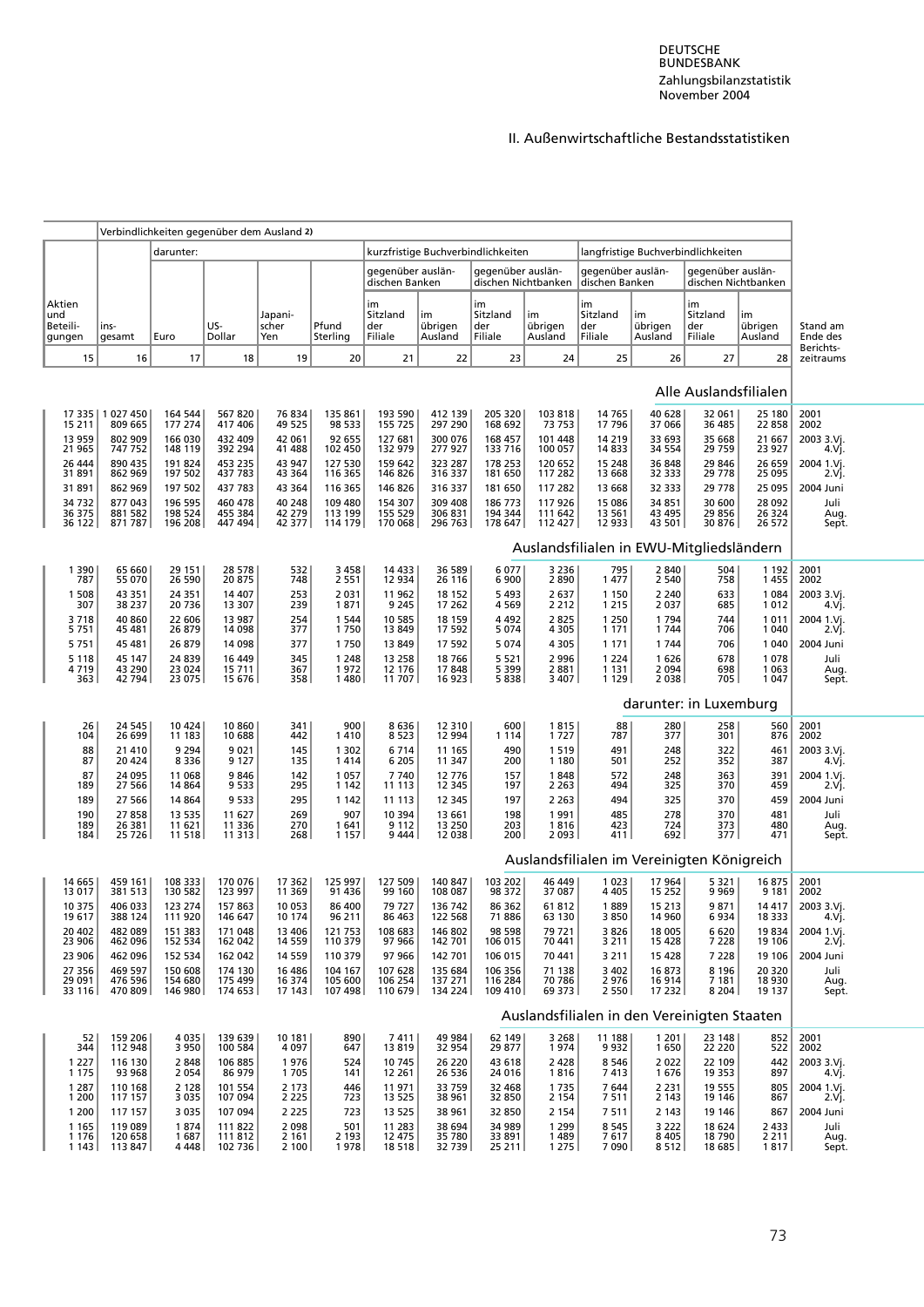

#### [noch: 2. Forderungen und Verbindlichkeiten der Auslandsfilialen von Banken \(MFIs\) in Deutschland](#page-18-0) gegenüber dem Ausland \*)

### b) nach Sitzländern der Auslandsfilialen

| Mio € | ~, ~ |  |
|-------|------|--|
|       |      |  |

|                        |                               | Forderungen an das Ausland    |                                       |                               |                                         |                                  |                                                                                        |                                        |                             |                                  |                              |                                  |                               |                                                    |
|------------------------|-------------------------------|-------------------------------|---------------------------------------|-------------------------------|-----------------------------------------|----------------------------------|----------------------------------------------------------------------------------------|----------------------------------------|-----------------------------|----------------------------------|------------------------------|----------------------------------|-------------------------------|----------------------------------------------------|
|                        |                               | darunter:                     |                                       |                               |                                         |                                  | kurzfristige Buchforderungen                                                           |                                        |                             |                                  | langfristige Buchforderungen |                                  |                               |                                                    |
|                        |                               |                               |                                       |                               |                                         | an ausländische<br>Banken 1)     |                                                                                        | an ausländische<br>Nichtbanken         |                             | an ausländische<br>Banken        |                              | an ausländische<br>Nichtbanken   |                               | Geld-<br>markt-<br>papiere,                        |
| Stand am<br>Ende des   | ins-<br>gesamt                | Euro                          | US-<br>Dollar                         | Japani-<br>scher<br>Yen       | Pfund<br>Sterling                       | im<br>Sitzland<br>der<br>Filiale | im<br>übrigen<br>Ausland                                                               | im<br>Sitzland<br>der<br>Filiale       | im<br>übrigen<br>Ausland    | im<br>Sitzland<br>der<br>Filiale | im<br>übrigen<br>Ausland     | im<br>Sitzland<br>der<br>Filiale | im<br>übrigen<br>Ausland      | Anleihen<br>und<br>Schuld-<br>verschrei-<br>bungen |
| Berichts-<br>zeitraums | $\mathbf{1}$                  | $\overline{2}$                | 3                                     | 4                             | 5                                       | 6                                | $\overline{7}$                                                                         | 8                                      | 9                           | 10                               | 11                           | 12                               | 13                            | 14                                                 |
|                        |                               |                               | Auslandsfilialen auf den Kaimaninseln |                               |                                         |                                  |                                                                                        |                                        |                             |                                  |                              |                                  |                               |                                                    |
| 2001<br>2002           | 148 433<br>110 691            | 4 4 8 6<br>4 0 3 0            | 136 966<br>102 230                    | 4 834<br>3 157                | 965<br>339                              | 2 2 7 8<br>875                   | 58 081<br>39 668                                                                       | 610<br>219                             | 46 154<br>40 665            | 37<br>29                         | 1727<br>2799                 | 459<br>32                        | 29 433<br>18 509              | 9 035<br>7 597                                     |
| 2003 3.Vj.             | 101 060<br>94 993             | 4 1 7 2<br>4725               | 92 558<br>86 678                      | 2814<br>1761                  | 898                                     | 1744<br>671                      | 31 402<br>26 328                                                                       | $\begin{array}{c} 13 \\ 2 \end{array}$ | 43 521<br>44 094            | 10                               | 1 3 3 6<br>1 501             | 15<br>5                          | 15 118<br>13 3 68             | 7 5 9 8<br>8712                                    |
| 4.Vj.<br>2004 1.Vi.    | 105 765                       | 5 0 5 1                       | 97 125                                | 1 7 4 4                       | 1 1 5 2<br>1 0 8 2                      | 1 5 2 7                          | 34 887                                                                                 | $\overline{2}$                         | 44 438                      | 10<br>$\overline{\phantom{0}}$   | 1518                         | 21                               | 13 589                        | 9 4 5 2                                            |
| 2.Vj.<br>2004 Juni     | 105 031<br>105 031            | 4 1 7 0<br>4 1 7 0            | 97 191<br>97 191                      | 2677<br>2677                  | 221<br>221                              | 658<br>658                       | 29 248<br>29 248                                                                       | 80<br>80                               | 48 780<br>48 780            | -<br>$\qquad \qquad -$           | 1448<br>1448                 | 3<br>3                           | 13 863<br>13 863              | 10 601<br>10 601                                   |
| Juli<br>Aug.<br>Sept.  | 114 316<br>113 231<br>111 939 | 4 0 23<br>4 0 0 5<br>4 2 7 9  | 106 080<br>105 014<br>103 535         | 2 8 3 4<br>2859<br>2 7 8 4    | 364<br>353<br>347                       | 1 4 5 2<br>1687<br>5497          | 33 885<br>38 023<br>34 7 20                                                            | 130<br>200<br>298                      | 47 682<br>37 278<br>39 4 98 | $\frac{1}{1}$                    | 2924<br>6 0 4 7<br>5957      | 93<br>87<br>91                   | 16823<br>18 653<br>15 348     | 10896<br>10 806<br>10 066                          |
|                        |                               |                               | Auslandsfilialen in Japan             |                               |                                         |                                  |                                                                                        |                                        |                             |                                  |                              |                                  |                               |                                                    |
| 2001<br>2002           | 80 375<br>61 696              | 4 9 0 9<br>1 0 6 7            | 14 2 20<br>10 901                     | 60 514<br>49 3 64             | 478<br>278                              | 7578<br>11 010                   | 17723<br>7686                                                                          | 30 123<br>23 661                       | 515<br>275                  | 175<br>128                       | 1 4 0 9<br>146               | 7513<br>7092                     | 1 5 5 0<br>1 1 3 0            | 13 775<br>10 552                                   |
| 2003 3.Vj.<br>4.Vj.    | 62 386<br>60 674              | 3 0 28<br>3 2 6 9             | 12 923<br>10735                       | 46 122<br>46 371              | 200<br>190                              | 10 007<br>13 211                 | 10 998<br>11 864                                                                       | 16 145<br>13 2 58                      | 153<br>288                  | 220<br>81                        | 84<br>71                     | 9888<br>7 5 5 5                  | 1086<br>992                   | 13 789<br>13 3 23                                  |
| 2004 1.Vj.             | 65 000                        | 3 0 8 1                       | 6 5 5 9                               | 55 070                        | 204                                     | 10712                            | 7690                                                                                   | 17 057                                 | 351                         | 79                               | 243                          | 7 1 6 1                          | 1 0 3 2                       | 20 510                                             |
| 2.Vj.<br>2004 Juni     | 59 215<br>59 215              | 2 3 4 6<br>2 3 4 6            | 8 9 0 4<br>8 9 0 4                    | 47710<br>47 710               | 179<br>179                              | 13824<br>13824                   | 9 0 6 7<br>9 0 67                                                                      | 10 754<br>10754                        | 337<br>337                  | 76<br>76                         | 306<br>306                   | 4 6 0 4<br>4604                  | 930<br>930                    | 19 168<br>19 168                                   |
| Juli<br>Aug.<br>Sept.  | 49 516<br>43 982<br>47 177    | 2 6 5 7<br>2 1 3 0<br>3 1 5 5 | 6 196<br>5659<br>5 5 5 9              | 40 422<br>35 961<br>38 268    | 175<br>165<br>126                       | 9609<br>9421<br>9647             | 3871<br>1 2 9 1<br>2 2 7 8                                                             | 12 278<br>11 473<br>13 29 3            | 369<br>353<br>340           | 102<br>115<br>38                 | 62<br>175<br>173             | 4 3 0 1<br>3919<br>3 6 2 9       | 760<br>662<br>583             | 18 014<br>16 433<br>16 987                         |
|                        |                               |                               | Auslandsfilialen in Hongkong          |                               |                                         |                                  |                                                                                        |                                        |                             |                                  |                              |                                  |                               |                                                    |
| 2001<br>2002           | 25 275<br>24 7 20             | 909<br>4974                   | 15 2 54<br>13 087                     | 653<br>463                    | 353<br>584                              | 671<br>686                       | 9655<br>10 075                                                                         | 1911<br>1 2 0 1                        | 169<br>137                  | 157<br>117                       | 2020<br>1 5 5 4              | 2978<br>1864                     | 1722<br>1 5 9 1               | 5 9 8 9<br>7492                                    |
| 2003 3.Vj.<br>4.Vj.    | 20 0 29<br>19 301             | 4 0 7 2<br>3 0 4 3            | 10 4 9 2<br>11 078                    | 789<br>366                    | 472<br>389                              | 849<br>841                       | 8 2 9 4<br>8 5 3 5                                                                     | 1 2 3 5<br>1 3 2 3                     | 82<br>149                   | 188<br>212                       | 1 5 4 1<br>1316              | 920<br>1 0 4 2                   | 1 2 9 1<br>931                | 5 5 8 8<br>4918                                    |
| 2004 1.Vj.             | 22 381                        | 3 3 5 7                       | 12 4 24                               | 954                           | 427                                     | 809                              | 11 193                                                                                 | 1429                                   | 153                         | 188                              | 1 1 7 2                      | 1 1 1 1                          | 979                           | 5 3 1 3                                            |
| 2.Vj.<br>2004 Juni     | 20898<br>20898                | 3 6 5 0<br>3 6 5 0            | 10 242<br>10 242                      | 1666<br>1666                  | 547<br>547                              | 982<br>982                       | 9 7 5 4<br>9754                                                                        | 1 3 7 3<br>1 3 7 3                     | 95<br>95                    | 157<br>157                       | 923<br>923                   | 1 0 9 9<br>1 0 9 9               | 980<br>980                    | 5 4 9 6<br>5 4 9 6                                 |
| Juli<br>Aug.<br>Sept.  | 23 164<br>22 612<br>24 165    | 3792<br>4 2 7 3<br>4 1 3 6    | 11 3 16<br>10 544<br>11 658           | 2 1 7 5<br>2 3 6 2<br>3 1 2 6 | 540<br>510<br>501                       | 1 2 5 0<br>986<br>915            | 11 763<br>11 256<br>12 195                                                             | 1 3 4 2<br>1 3 9 8<br>1 5 6 2          | 79<br>140<br>154            | 130<br>141<br>138                | 713<br>570<br>469            | 1075<br>1059<br>1014             | 1 0 9 6<br>1 1 3 4<br>1 1 2 1 | 5 6 7 6<br>5 6 4 3<br>6317                         |
|                        |                               |                               | Auslandsfilialen in Singapur          |                               |                                         |                                  |                                                                                        |                                        |                             |                                  |                              |                                  |                               |                                                    |
| 2001<br>2002           | 62 205<br>52 517              | 13 685<br>10 4 20             | 38 135<br>32 415                      | 2952<br>2 7 1 8               | 2 2 3 7<br>1413                         | 4 2 9 5<br>3810                  | 27 483<br>22 138                                                                       | 1721<br>1402                           | 1 2 9 5<br>1 1 7 2          | 130<br>83                        | 2950<br>2865                 | 1 3 6 9<br>1609                  | 6909<br>6 3 8 2               | 16 029<br>12 693                                   |
| 2003 3.Vi.<br>4.Vj.    | 44 348<br>43 906              | 9 1 1 0<br>8 3 6 7            | 24 855<br>25 440                      | 3618<br>3 9 4 5               | 802<br>804                              | 3 7 1 4<br>3 4 2 9               | 17844<br>18 989                                                                        | 1 3 0 3<br>1 1 2 2                     | 1 0 7 1<br>985              | 30<br>11                         | 1678<br>2 106                | 1525<br>1411                     | 5540<br>4687                  | 11 612<br>11 134                                   |
| 2004 1.Vj.             | 49 935                        | 8758                          | 29 288                                | 4 4 8 1                       | 983                                     | 4386                             | 20 731                                                                                 | 2 2 0 0                                | 1 5 3 0                     | 40                               | 2 1 6 0                      | 1 3 7 9                          | 4720                          | 12 768                                             |
| 2.Vj.<br>2004 Juni     | 44 3 51<br>44 351             | 7 5 7 1<br>7571               | 22 095<br>22 095                      | 7755<br>7755                  | 778<br>778                              | 3637<br>3637                     | 14 110<br>14 110                                                                       | 999<br>999                             | 1 5 5 6<br>1 5 5 6          | 44<br>44                         | 2 3 0 2<br>2 3 0 2           | 1 3 3 8<br>1 3 3 8               | 4751<br>4751                  | 15 587<br>15 587                                   |
| Juli<br>Aug.<br>Sept.  | 42 028<br>41 499<br>43 083    | 7 520<br>7 741<br>8 8 8 4     | 21 540<br>19 996<br>19 576            | 6 374<br>6 904<br>7 0 9 8     | 796<br>822<br>654                       | 2 348<br>2 025<br>1944           | 13 4 11<br>13 297<br>14 546                                                            | 1 527<br>1 653<br>1797                 | 1793<br>1 3 6 9<br>1426     | $\frac{32}{124}$<br>178          | 1749<br>1525<br>1576         | 1451<br>1209<br>1184             | 4624<br>4575<br>4 3 8 9       | 15 076<br>15 714<br>16 036                         |
|                        |                               |                               |                                       |                               |                                         |                                  | Auslandsfilialen in Schwellen- und Entwicklungsländern (ohne "Offshore"-Bankenzentren) |                                        |                             |                                  |                              |                                  |                               |                                                    |
| 2001<br>2002           | 18710<br>14 165               | 2 077<br>1 072                | 8827<br>5101                          | 261<br>239                    | $\begin{array}{c} 43 \\ 55 \end{array}$ | 3 757<br>1 753                   | 4 889<br>2 665                                                                         | 3 211<br>3 020                         | 267<br>129                  | 654<br>478                       | 398<br>432                   | 2 2 2 5<br>1692                  | 659<br>517                    | 2 648<br>3 471                                     |
| 2003 3.Vj.<br>4.Vj.    | 14 20 6<br>14 006             | 895<br>836                    | 4837<br>5 2 3 7                       | 227<br>195                    | 218<br>232                              | 2639<br>2 6 3 0                  | 2 2 1 1<br>2718                                                                        | 2 4 3 6<br>2 1 9 7                     | 56<br>122                   | 394<br>394                       | 333<br>320                   | 1 3 0 8<br>1 1 6 8               | 434<br>423                    | 4 383<br>4 0 2 0                                   |
| 2004 1.Vj.             | 14813                         | 1 0 6 4                       | 5 0 8 2                               | 204                           | 255                                     | 3 3 3 3                          | 2721                                                                                   | 2 4 6 3                                | 97                          | 244                              | 354                          | 1 1 7 4                          | 409                           | 4 0 0 5                                            |
| 2.Vj.<br>2004 Juni     | 13 122<br>13 122              | 606<br>606                    | 5 3 4 5<br>5 3 4 5                    | 460<br>460                    | 255<br>255                              | 3 3 9 9<br>3 3 9 9               | 2988<br>2 9 8 8                                                                        | 1899<br>1899                           | 69<br>69                    | 190<br>190                       | 245<br>245                   | 652<br>652                       | 328<br>328                    | 3 3 4 1<br>3 3 4 1                                 |
| Juli<br>Aug.<br>Sept.  | 12 8 20<br>14856<br>13 9 26   | 508<br>642<br>650             | 5 2 8 5<br>6587<br>5868               | 442<br>398<br>186             | 284<br>325<br>311                       | 2719<br>2 3 0 6<br>2412          | 2 9 5 4<br>4 5 3 1<br>3824                                                             | 1700<br>1980<br>1698                   | 67<br>90<br>70              | 346<br>318<br>334                | 244<br>236<br>237            | 1 0 2 9<br>1012<br>808           | 325<br>316<br>300             | 3 421<br>4 052<br>4 2 2 8                          |

Anmerkungen siehe vorhergehende Doppelseite.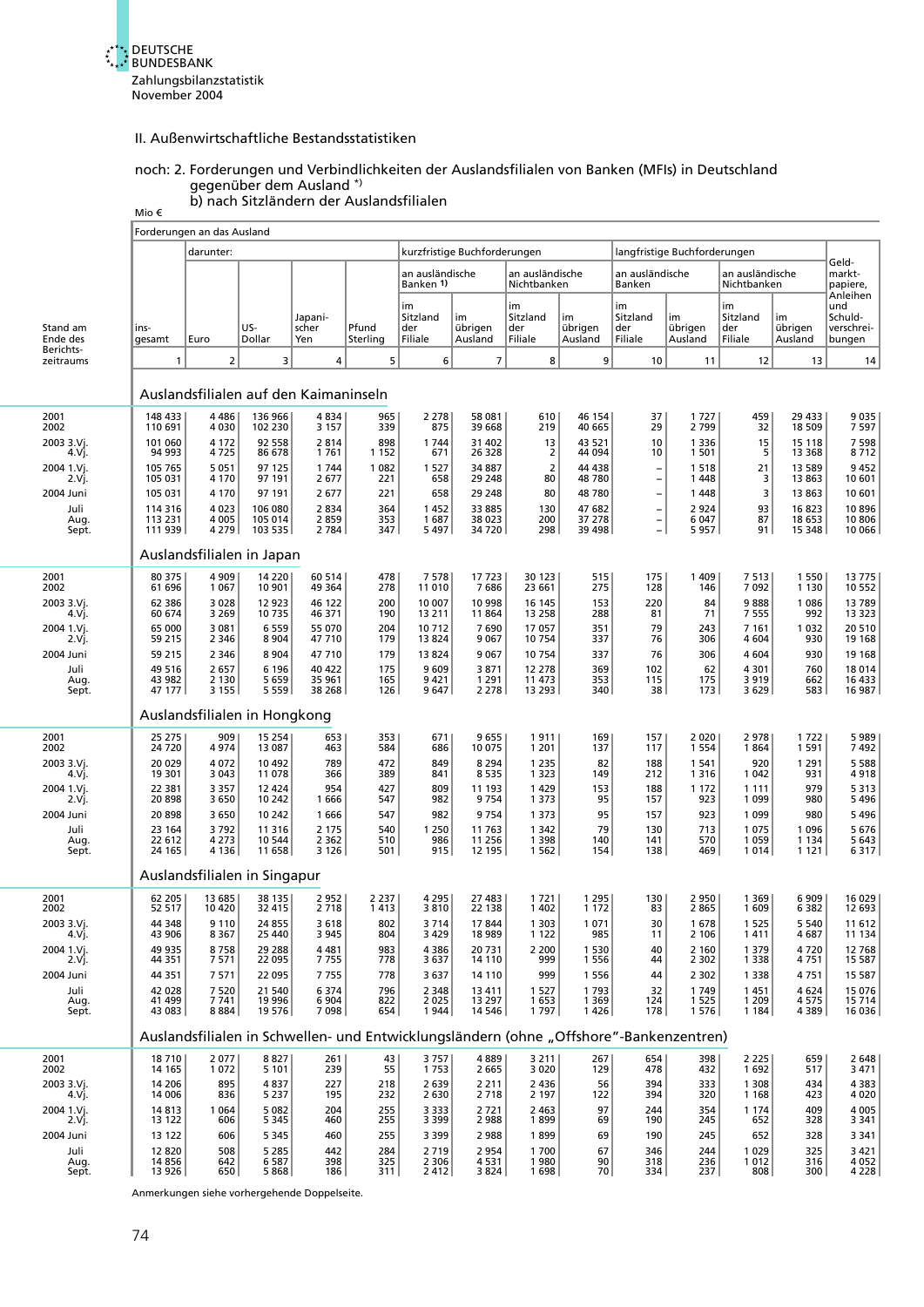|                                               |                            | Verbindlichkeiten gegenüber dem Ausland 2) |                    |                                                  |                                                        |                                                     |                            |                                          |                             |                                                                                        |                          |                                          |                          |                        |
|-----------------------------------------------|----------------------------|--------------------------------------------|--------------------|--------------------------------------------------|--------------------------------------------------------|-----------------------------------------------------|----------------------------|------------------------------------------|-----------------------------|----------------------------------------------------------------------------------------|--------------------------|------------------------------------------|--------------------------|------------------------|
|                                               |                            | darunter:                                  |                    |                                                  |                                                        |                                                     |                            | kurzfristige Buchverbindlichkeiten       |                             |                                                                                        |                          | langfristige Buchverbindlichkeiten       |                          |                        |
|                                               |                            |                                            |                    |                                                  |                                                        | gegenüber auslän-<br>dischen Banken                 |                            | gegenüber auslän-<br>dischen Nichtbanken |                             | gegenüber auslän-<br>dischen Banken                                                    |                          | gegenüber auslän-<br>dischen Nichtbanken |                          |                        |
| Aktien<br>und<br>Beteili-<br>gungen           | ins-<br>gesamt             | Euro                                       | US-<br>Dollar      | Japani-<br>scher<br>Yen                          | Pfund<br>Sterling                                      | im<br>Sitzland<br>der<br>Filiale                    | im<br>übrigen<br>Ausland   | im<br>Sitzland<br>der<br>Filiale         | im<br>übrigen<br>Ausland    | im<br>Sitzland<br>der<br>Filiale                                                       | im<br>übrigen<br>Ausland | im<br>Sitzland<br>der<br>Filiale         | im<br>übrigen<br>Ausland | Stand am<br>Ende des   |
| 15                                            | 16                         | 17                                         | 18                 | 19                                               | 20                                                     | 21                                                  | 22                         | 23                                       | 24                          | 25                                                                                     | 26                       | 27                                       | 28                       | Berichts-<br>zeitraums |
|                                               |                            |                                            |                    |                                                  |                                                        |                                                     |                            |                                          |                             | Auslandsfilialen auf den Kaimaninseln                                                  |                          |                                          |                          |                        |
| 619<br>298                                    | 142 060<br>104 942         | 4 4 4 1<br>3 1 9 7                         | 126 510<br>95 639  | 8886<br>4476                                     | 1 3 6 9<br>1 0 9 4                                     | 1 5 0 9<br>1 3 3 6                                  | 82 628<br>56 132           | 1 2 6 1<br>1814                          | 40 40 2<br>23 339           | 0<br>95                                                                                | 11 676<br>11971          | 6<br>26                                  | 4578<br>10 229           | 2001<br>2002           |
| 303                                           | 98 793                     | 3 0 3 7                                    | 91 046             | 2881                                             | 1 0 4 6                                                | 1 2 7 9                                             | 56 187                     | 1517                                     | 26 347                      | 86                                                                                     | 9058                     | 18                                       | 4 3 0 1                  | 2003 3.Vj.             |
| 302<br>331                                    | 89 317<br>103 702          | 2 3 7 8<br>4 5 6 0                         | 83 109<br>95 710   | 1823<br>1799                                     | 1 3 2 6<br>887                                         | 884<br>1820                                         | 49 110<br>59 887           | 1435<br>1729                             | 24 493<br>26 891            | $\overline{\phantom{a}}$<br>$\overline{\phantom{a}}$                                   | 11 168<br>9832           | 17<br>18                                 | 2 2 1 0<br>3 5 2 5       | 4.Vj.<br>2004 1.Vj.    |
| 350<br>350                                    | 104 218<br>104 218         | 4933<br>4933                               | 96 224<br>96 224   | 1780<br>1780                                     | 407<br>407                                             | 1 3 4 0<br>1 3 4 0                                  | 58 036<br>58 036           | 1577<br>1577                             | 31 636<br>31 636            | $\qquad \qquad -$                                                                      | 9037<br>9 0 3 7          | 18<br>18                                 | 2 5 7 4<br>2 5 7 4       | 2.Vj.<br>2004 Juni     |
| 431                                           | 112 602                    | 6 4 0 1                                    | 101 767            | 2773                                             | 663                                                    | 1 5 4 4                                             | 62 055                     | 1823                                     | 34 194                      | $\qquad \qquad -$<br>1                                                                 | 10 358                   | 18                                       | 2 609                    | Juli                   |
| 450<br>464                                    | 109 795<br>110 630         | 5450<br>6018                               | 99 902<br>100 239  | 2 8 0 1<br>2722                                  | 650<br>643                                             | 2 2 9 2<br>5 3 3 9                                  | 61 112<br>56 584           | 1760<br>1748                             | 28 943<br>30 849            | $\mathbf{1}$<br>$\overline{\phantom{a}}$                                               | 13 209<br>13 013         | 18<br>17                                 | 2 4 6 0<br>3 0 8 0       | Aug.<br>Sept.          |
|                                               |                            |                                            |                    |                                                  |                                                        |                                                     |                            |                                          |                             |                                                                                        |                          | Auslandsfilialen in Japan                |                          |                        |
| 20<br>16                                      | 77 071<br>52 889           | 6 1 3 0<br>1933                            | 31 928<br>23 227   | 37 159<br>27 098                                 | 1 0 9 0<br>275                                         | 20 347<br>10 982                                    | 35 237<br>24 259           | 13 140<br>12 002                         | 867<br>402                  | 833<br>748                                                                             | 4 2 3 8<br>3 0 5 3       | 1637<br>1 2 6 3                          | 771<br>180               | 2001<br>2002           |
| 16<br>31                                      | 46 388<br>47 244           | 3 3 2 8<br>2730                            | 19 310<br>19 801   | 23 317<br>24 289                                 | 266<br>253                                             | 6 181<br>8461                                       | 23 323<br>23 700           | 11 552<br>10 449                         | 284<br>219                  | 1419<br>1 3 5 3                                                                        | 2652<br>2 3 7 1          | 854<br>593                               | 123<br>98                | 2003 3.Vi.<br>4.Vj.    |
| 165                                           | 49 885                     | 3 5 2 8                                    | 23 7 26            | 22 208                                           | 256                                                    | 7 3 9 2                                             | 20 402                     | 17 252                                   | 221                         | 1459                                                                                   | 2 4 0 1                  | 654                                      | 104                      | 2004 1.Vj.             |
| 149<br>149                                    | 42 127<br>42 127           | 2 4 6 7<br>2 4 6 7                         | 18742<br>18742     | 20 672<br>20 672                                 | 166<br>166                                             | 5 2 7 8<br>5 2 7 8                                  | 18 242<br>18 24 2          | 14 795<br>14 7 95                        | 238<br>238                  | 871<br>871                                                                             | 2 1 1 9<br>2 1 1 9       | 484<br>484                               | 100<br>100               | 2.Vj.<br>2004 Juni     |
| 150<br>140                                    | 35 216<br>34 645           | 3755<br>3886                               | 15 957<br>13 460   | 15 3 22<br>17 131                                | 124<br>111                                             | 4976<br>5674                                        | 12 787<br>13 645           | 15 0 26<br>12870                         | 197<br>205                  | 836<br>938                                                                             | 826<br>706               | 470<br>509                               | 98<br>98                 | Juli<br>Aug.           |
| 209                                           | 35 402                     | 4477                                       | 14 184             | 16 590                                           | 90                                                     | 4 5 6 3                                             | 13 813                     | 14 127                                   | 512                         | 1 2 6 2                                                                                | 634                      | 469                                      | 22                       | Sept.                  |
|                                               |                            |                                            |                    |                                                  |                                                        |                                                     |                            |                                          |                             |                                                                                        |                          | Auslandsfilialen in Hongkong             |                          |                        |
| 3<br>3                                        | 26 770<br>22 5 22          | 1 2 9 4<br>3 5 5 7                         | 16 253<br>10 398   | 157<br>270                                       | 374<br>543                                             | 6 2 1 0<br>6375                                     | 13 437<br>11 379           | 4937<br>3 2 5 2                          | 1 2 6 3<br>916              | 67<br>110                                                                              | 789<br>358               | 43<br>29                                 | 24<br>103                | 2001<br>2002           |
| 41<br>34                                      | 18794<br>16 705            | 2 2 8 9<br>1 0 6 3                         | 8 2 6 9<br>8765    | 553<br>167                                       | 475<br>423                                             | 6 1 4 1<br>5 5 3 7                                  | 8 2 0 6<br>7470            | 2969<br>2 4 9 0                          | 923<br>765                  | 89<br>95                                                                               | 365<br>247               | 29<br>37                                 | 72<br>64                 | 2003 3.Vj.<br>4.Vj.    |
| 34<br>39                                      | 19 7 9 7<br>18 073         | 1 1 2 8<br>1607                            | 10 556<br>8416     | 186<br>429                                       | 443<br>600                                             | 5 5 7 6<br>4 3 7 0                                  | 10 067<br>9 5 2 9          | 2888<br>2798                             | 852<br>911                  | 80<br>53                                                                               | 215<br>295               | 49<br>52                                 | 70<br>65                 | 2004 1.Vj.<br>2.Vj.    |
| 39                                            | 18 073                     | 1607                                       | 8416               | 429                                              | 600                                                    | 4 3 7 0                                             | 9 5 2 9                    | 2798                                     | 911                         | 53                                                                                     | 295                      | 52                                       | 65                       | 2004 Juni              |
| 40<br>285                                     | 20 452<br>20 076           | 2 1 1 8<br>2 606                           | 10 048<br>9 1 4 2  | 1 1 5 7<br>1 1 7 8                               | 748<br>597                                             | 4310<br>4798                                        | 11 554<br>10 692           | 3 0 6 5<br>3 4 7 7                       | 962<br>552                  | 55<br>41                                                                               | 327<br>322               | 112<br>120                               | 67<br>74                 | Juli<br>Aug.           |
| 280                                           | 21 4 43                    | 2 5 5 6                                    | 9662               | 1760                                             | 777                                                    | 5785                                                | 10 728                     | 3 1 8 0                                  | 1172                        | 38                                                                                     | 303                      | 187                                      | 50                       | Sept.                  |
| 24                                            | 59 741                     | 8863                                       | 41 154             | 1 300                                            | 2 197                                                  | 10 375                                              | 38 535                     | 2611                                     | 6076                        | 389                                                                                    | 1 0 9 5                  | Auslandsfilialen in Singapur<br>67       | 593                      | 2001                   |
| 363                                           | 46 698                     | 6 100                                      | 32 590             | 553                                              | 1516                                                   | 7 3 8 5                                             | 27 949                     | 3 3 3 3                                  | 5618                        | 501                                                                                    | 990                      | 87                                       | 835                      | 2002                   |
| 31<br>32                                      | 39 952<br>39 809           | 5 3 7 2<br>5 6 7 3                         | 25 537<br>26 041   | 2096<br>1863                                     | 1 3 0 8<br>1 5 5 3                                     | 6 5 5 4<br>6 4 0 1                                  | 23 100<br>21 894           | 2630<br>3 5 2 1                          | 5 4 9 0<br>5910             | 515<br>400                                                                             | 821<br>820               | 175<br>172                               | 667<br>691               | 2003 3.Vj.<br>4.Vj.    |
| 21<br>27                                      | 43 046<br>37853            | 4874<br>4580                               | 28 985<br>24 5 28  | 2 600<br>1747                                    | 1458<br>1 4 1 0                                        | 6517<br>5971                                        | 23 355<br>21 669           | 4 4 3 3<br>2 4 8 6                       | 6434<br>5757                | 434<br>364                                                                             | 985<br>766               | 172<br>125                               | 716<br>715               | 2004 1.Vj.<br>2.Vj.    |
| 27                                            | 37853                      | 4580                                       | 24 5 28            | 1747                                             | 1410                                                   | 5971                                                | 21 669                     | 2 4 8 6                                  | 5757                        | 364                                                                                    | 766                      | 125                                      | 715                      | 2004 Juni              |
| 17<br>$\frac{8}{7}$                           | 36 244<br>35 295<br>37 386 | 5 4 6 5<br>5 4 0 8                         | 23 085<br>22 178   | 567<br>$\begin{array}{c} 820 \\ 576 \end{array}$ | 1 3 8 2<br>$\begin{array}{c} 1373 \\ 1052 \end{array}$ | 4982<br>$\begin{array}{c} 4478 \\ 4846 \end{array}$ | 20 312<br>20 041<br>22 453 | 3 1 5 6<br>3 423<br>3 972                | 5785<br>$\frac{5366}{4447}$ | 407<br>289                                                                             | 699<br>688               | 189<br>300<br>250                        | 714<br>710               | Juli<br>Aug.<br>Sept.  |
|                                               |                            | 6434                                       | 23 610             |                                                  |                                                        |                                                     |                            |                                          |                             | 185                                                                                    | 605                      |                                          | 628                      |                        |
|                                               |                            |                                            |                    |                                                  |                                                        |                                                     |                            |                                          |                             | Auslandsfilialen in Schwellen- und Entwicklungsländern (ohne "Offshore"-Bankenzentren) |                          |                                          |                          |                        |
| $_{\rm 8}^2$                                  | 16 909<br>12 140           | 1 2 2 8<br>718                             | 8 1 6 7<br>4 9 6 0 | $\begin{array}{c} 148 \\ 136 \end{array}$        | 42<br>56                                               | 4 2 7 6<br>1844                                     | 6 173<br>3851              | 3985<br>4 3 0 9                          | 868<br>529                  | 447<br>497                                                                             | 542<br>246               | 602<br>861                               | 16<br>3                  | 2001<br>2002           |
| 12<br>14                                      | 12 2 64<br>12 133          | 734<br>887                                 | 4 2 4 6<br>3 2 9 7 | 242<br>217                                       | 218<br>239                                             | 2 607<br>1759                                       | 2 7 6 9<br>2 9 2 8         | 4751<br>5 2 9 3                          | 479<br>472                  | 500<br>485                                                                             | 222<br>222               | 932<br>973                               | 4<br>1                   | 2003 3.Vj.<br>4.Vj.    |
|                                               |                            |                                            |                    |                                                  |                                                        |                                                     | 2 5 7 2                    | 5761                                     | 492                         | 515                                                                                    | 267                      | 1 0 4 9                                  | 4                        | 2004 1.Vj.             |
| 13                                            | 13 5 15                    | 931                                        | 3 6 2 3            | 281                                              | 263                                                    | 2855                                                |                            |                                          |                             |                                                                                        |                          |                                          |                          |                        |
| 11<br>11                                      | 11 707<br>11 707           | 443<br>443                                 | 3 4 9 2<br>3 4 9 2 | 543<br>543                                       | 257<br>257                                             | 1813<br>1813                                        | 2 7 6 9<br>2 7 6 9         | 5 0 8 6<br>5 0 8 6                       | 483<br>483                  | 373<br>373                                                                             | 215<br>215               | 964<br>964                               | 4<br>4                   | 2.Vj.<br>2004 Juni     |
| $\begin{array}{c} 15 \\ 15 \end{array}$<br>15 | 11 511<br>13 544<br>12 595 | 439<br>491                                 | 3 6 0 3<br>3 3 8 2 | 536<br>484                                       | 262<br>253                                             | 1413<br>2 3 0 0                                     | 2 6 6 5<br>2 4 5 6         | 5 0 4 3<br>6303                          | 277<br>316                  | 504<br>456                                                                             | 300<br>437               | 1 2 6 5<br>1 2 3 2                       | 44<br>44<br>36           | Juli<br>Aug.           |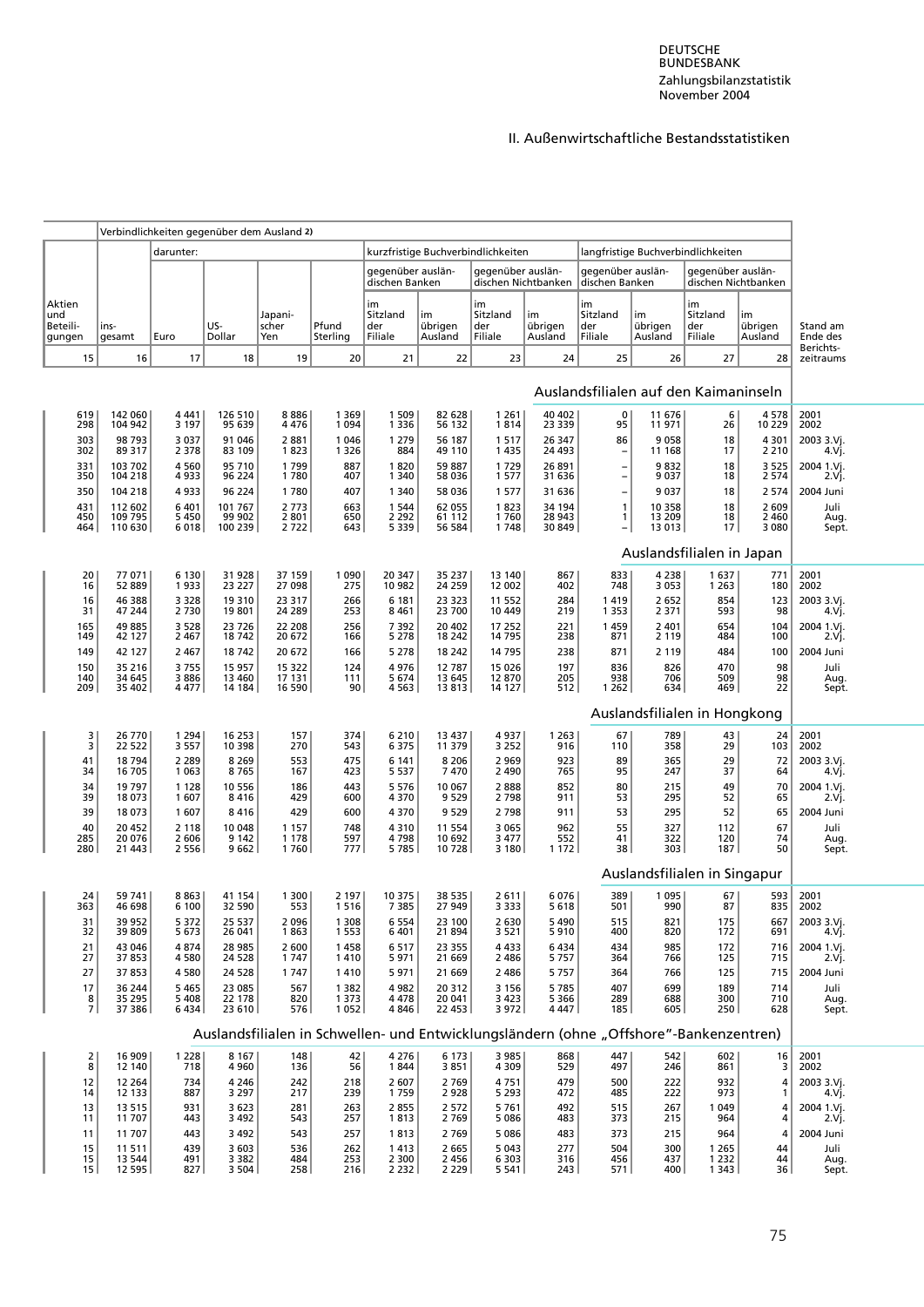

#### [2. Forderungen und Verbindlichkeiten der Auslandsfilialen von Banken \(MFIs\) in Deutschland](#page-18-0) gegenüber dem Ausland \*)

c) nach einzelnen Ländern Stand am Ende des Berichtszeitraums; Mio €

T

|                                                                                                                                                             |                                                                        | Forderungen an das Ausland                                                    |                                                                        |                                                                           |                                                                               |                                                        |                                                                       |                                                               |                                                              |                                                               |                                               |
|-------------------------------------------------------------------------------------------------------------------------------------------------------------|------------------------------------------------------------------------|-------------------------------------------------------------------------------|------------------------------------------------------------------------|---------------------------------------------------------------------------|-------------------------------------------------------------------------------|--------------------------------------------------------|-----------------------------------------------------------------------|---------------------------------------------------------------|--------------------------------------------------------------|---------------------------------------------------------------|-----------------------------------------------|
|                                                                                                                                                             |                                                                        |                                                                               |                                                                        |                                                                           | September 2004                                                                |                                                        |                                                                       |                                                               |                                                              |                                                               |                                               |
|                                                                                                                                                             |                                                                        |                                                                               |                                                                        |                                                                           |                                                                               | darunter:                                              |                                                                       |                                                               |                                                              |                                                               |                                               |
|                                                                                                                                                             |                                                                        |                                                                               |                                                                        |                                                                           |                                                                               |                                                        |                                                                       | kurzfristige<br>Buchforderungen                               |                                                              | langfristige<br>Buchforderungen                               |                                               |
|                                                                                                                                                             |                                                                        |                                                                               | Dezember   Dezember   Dezember   August                                |                                                                           | Forde-<br>rungen<br>ins-                                                      |                                                        | US-                                                                   | zu-                                                           | darunter:<br>an aus-<br>ländische                            | zu-                                                           | darunter:<br>an aus-<br>ländische             |
|                                                                                                                                                             | 2001                                                                   | 2002                                                                          | 2003                                                                   | 2004                                                                      | gesamt                                                                        | Euro                                                   | Dollar                                                                | sammen                                                        | Banken                                                       | sammen                                                        | Banken                                        |
| Ländergruppe/Land                                                                                                                                           | $\mathbf{1}$                                                           | $\overline{2}$                                                                | 3                                                                      | $\overline{4}$                                                            | 5                                                                             | 6                                                      | $\overline{7}$                                                        | 8                                                             | 9                                                            | 10                                                            | 11                                            |
| Alle Länder                                                                                                                                                 | 1 359 079                                                              | 1 1 1 2 1 2 8                                                                 | 1 029 776                                                              | 1 193 215                                                                 | 1 187 984                                                                     | 319 789                                                | 550 679                                                               | 687 445                                                       | 373 926                                                      | 206 915                                                       | 53 278                                        |
| Länder in Europa                                                                                                                                            | 626880                                                                 | 555 818                                                                       | 515 542                                                                | 620 299                                                                   | 608 923                                                                       | 279 354                                                | 147 705                                                               | 378 257                                                       | 204 176                                                      | 113 201                                                       | 30752                                         |
| EU-Länder 2)                                                                                                                                                | 599 830                                                                | 534 858                                                                       | 481883                                                                 | 587 794                                                                   | 577 662                                                                       | 272 155                                                | 133 506                                                               | 363 915                                                       | 194 689                                                      | 103 329                                                       | 28 310                                        |
| EWU-Mitgliedsländer                                                                                                                                         | 196 663                                                                | 184 548                                                                       | 197 615                                                                | 224 751                                                                   | 209 365                                                                       | 163 021                                                | 26 029                                                                | 91 447                                                        | 65 474                                                       | 52 391                                                        | 15 2 5 3                                      |
| Belgien<br>Finnland<br>Frankreich<br>Griechenland<br>Irland<br>Italien                                                                                      | 12734<br>2833<br>36 067<br>4 0 3 9<br>18 227<br>33 834                 | 9 0 4 8<br>1899<br>34 406<br>5 0 3 2<br>14 5 63<br>38 696                     | 9923<br>2 4 2 7<br>34 914<br>5 2 9 9<br>16 737<br>36 374               | 9 1 1 1<br>2 9 4 1<br>45 194<br>5 3 9 7<br>20 915<br>40 862               | 8 1 3 8<br>3 0 1 7<br>40 983<br>4779<br>22 591<br>36 387                      | 4878<br>2 0 3 8<br>34 435<br>3701<br>15 183<br>34 303  | 1 0 7 3<br>343<br>4 3 7 9<br>921<br>3 1 9 1<br>1 1 9 1                | 5794<br>925<br>15 139<br>1 1 0 4<br>14 4 17<br>6 3 4 4        | 4828<br>803<br>9 2 1 6<br>791<br>13 397<br>3 3 9 9           | 2 1 5 7<br>1 0 1 0<br>12 800<br>1 3 8 6<br>2 0 5 3<br>14 379  | 463<br>110<br>4528<br>51<br>680<br>3 947      |
| Luxemburg<br>Niederlande<br>Österreich<br>Portugal<br>Spanien                                                                                               | 49853<br>22 198<br>6616<br>4 2 4 7<br>6015                             | 42 034<br>21 148<br>5 1 7 6<br>3 5 5 8<br>8988                                | 43 865<br>26 068<br>6010<br>3699<br>12 299                             | 49 870<br>25 705<br>6 1 7 8<br>4976<br>13 602                             | 43 651<br>26 187<br>6 0 2 0<br>4677<br>12 935                                 | 27 971<br>21 077<br>3 4 9 6<br>4 0 7 4<br>11865        | 9896<br>2893<br>1 4 6 3<br>376<br>303                                 | 35 310<br>6 1 1 7<br>2 3 3 8<br>673<br>3 2 8 6                | 25 174<br>4 1 1 3<br>1960<br>373<br>1420                     | 3 5 1 2<br>5 0 2 2<br>1 0 0 7<br>2 9 3 7<br>6 1 2 8           | 1893<br>641<br>578<br>1 1 8 4<br>1 1 7 8      |
| Andere EU-Länder 2)                                                                                                                                         | 403 167                                                                | 350 310                                                                       | 284 268                                                                | 363 043                                                                   | 368 297                                                                       | 109 134                                                | 107 477                                                               | 272 468                                                       | 129 215                                                      | 50 938                                                        | 13 057                                        |
| Dänemark<br>Polen<br>Schweden<br>Tschechische Republik<br>Ungarn<br>Vereinigtes Königreich 3)<br>Übrige EU-Länder 4)                                        | 6 3 0 8<br>1 2 7 9<br>6756<br>3872<br>958<br>389 604<br>498            | 6 6 4 1<br>1414<br>6 5 4 4<br>2074<br>1 0 2 9<br>336 939<br>186               | 7 9 0 9<br>1 3 7 4<br>5786<br>2 2 9 4<br>1 1 8 5<br>270 097<br>476     | 10 345<br>1 5 6 9<br>4937<br>1 3 5 8<br>1 3 6 5<br>341 292<br>2 1 7 7     | 8998<br>1588<br>4958<br>1 2 8 4<br>1 500<br>347 357<br>2612                   | 2 0 9 1<br>954<br>1735<br>246<br>668<br>102 493<br>947 | 947<br>125<br>416<br>56<br>107<br>105 135<br>691                      | 3 2 5 7<br>116<br>1 2 8 5<br>725<br>298<br>265 617<br>1 1 7 0 | 2878<br>14<br>921<br>262<br>257<br>124 002<br>881            | 2 2 4 4<br>555<br>1889<br>429<br>371<br>44 694<br>756         | 536<br>184<br>159<br>130<br>11837<br>211      |
| Andere europäische Länder 2)                                                                                                                                | 27 004                                                                 | 20 960                                                                        | 33 659                                                                 | 32 505                                                                    | 31 261                                                                        | 7 1 9 9                                                | 14 199                                                                | 14 342                                                        | 9 4 8 7                                                      | 9872                                                          | 2 4 4 2                                       |
| Guernsey<br>Jersey<br>Norwegen<br>Russische Föderation<br>Schweiz<br>Türkei<br>Übrige europäische Länder                                                    | 4 2 4 7<br>2 9 6 3<br>7 1 5 9<br>2056<br>4472                          | 4 0 5 3<br>1751<br>6621<br>1 5 9 2<br>2 4 2 6                                 | 844<br>5831<br>6 2 0 8<br>4 2 9 4<br>6671<br>1629<br>3 3 2 9           | 1 2 8 0<br>6807<br>7 3 5 3<br>6 3 6 7<br>6019<br>2 2 9 9<br>2 3 8 0       | 1 1 4 0<br>6989<br>6 3 9 3<br>5 2 9 7<br>6971<br>2 0 0 2<br>2 4 6 9           | 377<br>1862<br>2079<br>109<br>1 277<br>492<br>1 0 0 3  | 175<br>3774<br>2 7 0 4<br>4718<br>1 1 1 1<br>1 3 6 8<br>349           | 110<br>3 2 5 4<br>3 5 2 8<br>2914<br>3 2 7 9<br>935<br>322    | 22<br>148<br>3 2 1 7<br>2713<br>2 5 0 2<br>786<br>99         | 338<br>1 370<br>1455<br>1 2 7 9<br>3 4 3 4<br>733<br>1 2 6 3  | 15<br>560<br>228<br>1 3 5 3<br>111<br>175     |
| Länder in Afrika                                                                                                                                            | 5 1 9 9                                                                | 2812                                                                          | 3 3 8 4                                                                | 3 3 2 5                                                                   | 3 3 3 2                                                                       | 365                                                    | 1 0 9 6                                                               | 1058                                                          | 589                                                          | 1 1 8 5                                                       | 89                                            |
| Südafrika<br>Ubrige Länder in Afrika                                                                                                                        | 2 6 3 5<br>2 5 6 4                                                     | 1 9 0 5<br>907                                                                | 1920<br>1464                                                           | 2 0 8 4<br>1 2 4 1                                                        | 2 0 4 9<br>1 2 8 3                                                            | 89<br>276                                              | 262<br>834                                                            | 932<br>126                                                    | 537<br>52                                                    | 312<br>873                                                    | 73<br>16                                      |
| Länder in Amerika                                                                                                                                           | 527 663                                                                | 396 263                                                                       | 350 855                                                                | 400 236                                                                   | 405 184                                                                       | 25 139                                                 | 356 041                                                               | 216 277                                                       | 109 759                                                      | 73 256                                                        | 17 163                                        |
| Kanada<br>Vereinigte Staaten                                                                                                                                | 11 780                                                                 | 7 2 9 8                                                                       | 7638                                                                   | 9422                                                                      | 9 1 4 8                                                                       | 536                                                    | 2 8 4 7                                                               | 3708                                                          | 2 1 7 3                                                      | 1 3 7 1                                                       | 96                                            |
| von Amerika                                                                                                                                                 | 394 127                                                                | 298 374                                                                       | 257813                                                                 | 276 517                                                                   | 282 419                                                                       | 10 172                                                 | 263 454                                                               | 144 112                                                       | 44 201                                                       | 50 008                                                        | 5 2 6 3                                       |
| <b>Bahamas</b><br>Bermuda<br><b>Brasilien</b><br>Britische Jungferninseln<br>Kaimaninseln<br>Mexiko<br>Niederländische Antillen<br>Übrige Länder in Amerika | 781<br>4677<br>2765<br>2 U / 4<br>99 501<br>2 9 0 4<br>1 3 0 8<br>7778 | 2 4 9 1<br>1875<br>1 5 8 2<br>1510<br>74 762<br>2 3 1 2<br>1 1 5 8<br>4 9 0 1 | 2827<br>2 1 6 4<br>2 1 2 7<br>2 269<br>69 461<br>1852<br>1051<br>3653  | 2631<br>2 4 8 9<br>2 1 9 9<br>2 1 3 0<br>98 417<br>2 0 6 9<br>653<br>3709 | 2 6 2 9<br>2 5 4 1<br>2 1 0 1<br>2 118<br>97 686<br>2 0 3 1<br>842<br>3 6 6 9 | 9<br>290<br>244<br>181<br>12 925<br>232<br>271<br>279  | 2611<br>1 5 3 3<br>1 5 3 8<br>1018<br>77876<br>1696<br>342<br>3 1 2 6 | 2 3 2 3<br>1 0 2 1<br>597<br>255<br>63 466<br>237<br>8<br>550 | 1807<br>345<br>60 917<br>272                                 | 304<br>949<br>569<br>1047<br>16 021<br>1 2 3 3<br>53<br>1701  | 78<br>232<br>11 311<br>48<br>132              |
| Länder in Asien                                                                                                                                             | 171 113                                                                | 132 890                                                                       | 135 386                                                                | 140 351                                                                   | 140 791                                                                       | 11 7 17                                                | 41 981                                                                | 79 427                                                        | 53 453                                                       | 15 5 69                                                       | 4 476                                         |
| China, Volksrepublik 5)<br>China, Taiwan<br>Hongkong<br>Japan<br>Korea, Republik<br>Singapur<br>Übrige Länder in Asien                                      | 3 3 3 7<br>1 5 4 2<br>12 806<br>102 860<br>4 5 5 3<br>29 167<br>16835  | 2 6 6 5<br>2 3 8 0<br>8845<br>81 363<br>4 0 0 9<br>20 635<br>12 993           | 2 6 8 4<br>2 5 6 0<br>10 707<br>83 167<br>5 0 4 7<br>18 3 18<br>12 903 | 3 5 9 7<br>2 5 5 1<br>11 930<br>83 269<br>4784<br>19 126<br>15 0 94       | 3 0 9 3<br>2 4 8 3<br>11 982<br>83 354<br>4 4 6 1<br>20 022<br>15 3 96        | 238<br>17<br>1417<br>5455<br>161<br>3 2 2 8<br>1 2 0 1 | 1952<br>951<br>5 0 5 2<br>11 310<br>2 6 3 8<br>11 2 2 5<br>8853       | 1891<br>734<br>6770<br>44 930<br>1 0 9 7<br>16 206<br>7799    | 1 5 0 4<br>619<br>4945<br>25 763<br>941<br>14 347<br>5 3 3 4 | 720<br>302<br>3 2 8 9<br>5 5 4 5<br>643<br>2 0 1 1<br>3 0 5 9 | 359<br>69<br>519<br>1688<br>373<br>496<br>972 |
| Länder in Ozeanien                                                                                                                                          | 26 196                                                                 | 23 214                                                                        | 23 207                                                                 | 27 325                                                                    | 28 2 20                                                                       | 2931                                                   | 3417                                                                  | 12 407                                                        | 5949                                                         | 3 6 9 3                                                       | 798                                           |
| Australien<br>Neuseeland<br>Ubrige Länder in Ozeanien                                                                                                       | 21 40 6<br>4687<br>99                                                  | 18 9 51<br>4 1 8 6<br>77                                                      | 18708<br>4447<br>52                                                    | 19857<br>7 3 4 2<br>126                                                   | 19 138<br>8 9 4 5<br>137                                                      | 2 7 4 4<br>146                                         | 2885<br>436<br>96                                                     | 6 1 1 1<br>6 2 7 4<br>22                                      | 4 0 9 2<br>1857<br>-                                         | 2 5 6 7<br>1 0 5 8<br>68                                      | 77<br>721<br>-                                |
| Nicht ermittelbare Länder                                                                                                                                   | 58                                                                     |                                                                               | 42                                                                     | 3                                                                         |                                                                               |                                                        |                                                                       |                                                               |                                                              |                                                               |                                               |
| Internat. Organisationen 6)                                                                                                                                 | 2071                                                                   | 1131                                                                          | 1360                                                                   | 1676                                                                      | 1531                                                                          | 283                                                    | 436                                                                   |                                                               |                                                              |                                                               |                                               |

Anmerkung \* s. Tab. II.1a). — 1 Ohne Inhaberschuldverschreibungen und yruppen sind nach dem jeweiligen (historischen) Stand der Gruppenzugehö-<br>Geldmarktpapiere im Umlauf. — 2 Die historischen Ergebnisse für die Länder- vig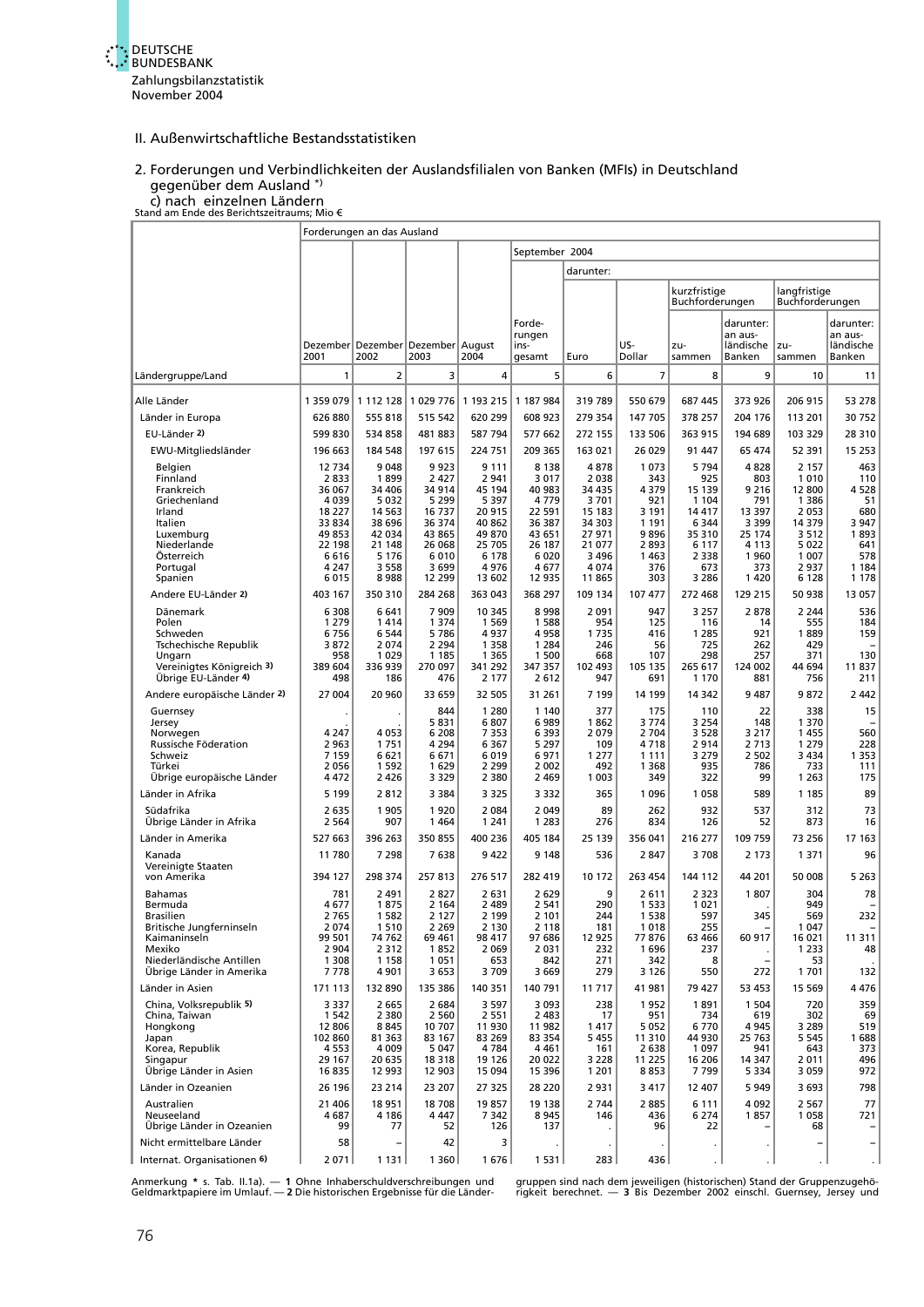|                                                                               | Verbindlichkeiten gegenüber dem Ausland 1)                          |                                                                         |                                                                               |                                                                               |                                                             |                                                                    |                                                                         |                                                                    |                                                         |                                                             |                                                                                                                                                             |
|-------------------------------------------------------------------------------|---------------------------------------------------------------------|-------------------------------------------------------------------------|-------------------------------------------------------------------------------|-------------------------------------------------------------------------------|-------------------------------------------------------------|--------------------------------------------------------------------|-------------------------------------------------------------------------|--------------------------------------------------------------------|---------------------------------------------------------|-------------------------------------------------------------|-------------------------------------------------------------------------------------------------------------------------------------------------------------|
|                                                                               |                                                                     |                                                                         |                                                                               | September 2004                                                                |                                                             |                                                                    |                                                                         |                                                                    |                                                         |                                                             |                                                                                                                                                             |
|                                                                               |                                                                     |                                                                         |                                                                               |                                                                               | darunter:                                                   |                                                                    | kurzfristige Buch-<br>verbindlichkeiten                                 |                                                                    | langfristige Buch-<br>verbindlichkeiten                 |                                                             |                                                                                                                                                             |
| 2001                                                                          | Dezember   Dezember   Dezember   August<br>2002                     | 2003                                                                    | 2004                                                                          | Verbind-<br>lichkeiten<br>ins-<br>gesamt                                      | Euro                                                        | US-<br>Dollar                                                      | zu-<br>sammen                                                           | darunter:<br>gegen-<br>über<br>auslän-<br>dischen<br>Banken        | zu-<br>sammen                                           | darunter:<br>gegen-<br>über<br>auslän-<br>dischen<br>Banken |                                                                                                                                                             |
| 12                                                                            | 13                                                                  | 14                                                                      | 15                                                                            | 16                                                                            | 17                                                          | 18                                                                 | 19                                                                      | 20                                                                 | 21                                                      |                                                             | 22 Ländergruppe/Land                                                                                                                                        |
| 1 027 450                                                                     | 809 665                                                             | 747 752                                                                 | 881 582                                                                       | 871787                                                                        | 196 208                                                     | 447 494                                                            | 757 905                                                                 | 466 831                                                            | 113 882                                                 |                                                             | 56 434   Alle Länder                                                                                                                                        |
| 451 463<br>397 204                                                            | 396 975                                                             | 363 537                                                                 | 449 131                                                                       | 435 437                                                                       | 156 032                                                     | 131 109                                                            | 398 307                                                                 | 244 255<br>205 971                                                 | 37 130                                                  | 21 241                                                      | Länder in Europa                                                                                                                                            |
| 101 141                                                                       | 356 386<br>98 897                                                   | 318 146<br>98 224                                                       | 401 198<br>116 621                                                            | 388713<br>109 545                                                             | 143 658<br>64 562                                           | 106 303<br>26 334                                                  | 352 983<br>92 650                                                       | 64 228                                                             | 35 730<br>16 895                                        | 20 305<br>12 155                                            | EU-Länder 2)<br>EWU-Mitgliedsländer                                                                                                                         |
| 12 987<br>430<br>17 265<br>2 3 0 3<br>11 622<br>5 1 2 2                       | 13 343<br>278<br>17 356<br>3820<br>6 6 3 1<br>8851                  | 15 695<br>445<br>15 255<br>2 9 0 7<br>5975<br>7931                      | 17729<br>374<br>17 989<br>3791<br>6 9 0 2<br>10 673                           | 16 694<br>731<br>15 2 20<br>2818<br>6779<br>8 1 2 5                           | 7879<br>373<br>9616<br>2 1 5 2<br>2 9 3 7<br>7 240          | 2 6 5 8<br>323<br>4829<br>573<br>2 2 4 4<br>789                    | 15 873<br>731<br>11886<br>2 7 1 5<br>4880<br>6 2 6 9                    | 13 3 3 0<br>701<br>8718<br>2026<br>3 0 5 7<br>4517                 | 821<br>0<br>3 3 3 4<br>103<br>1899<br>1856              | 689<br>2022<br>102<br>667<br>1 5 5 6                        | Belgien<br>Finnland<br>Frankreich<br>Griechenland<br>Irland<br>Italien                                                                                      |
| 29 061<br>10 957<br>7 1 2 2<br>995<br>3 2 7 7                                 | 30 172<br>8 0 0 7<br>5 2 9 4<br>1483<br>3 6 6 2                     | 32 093<br>7621<br>4 4 3 3<br>559<br>5 3 1 0                             | 38752<br>10 296<br>5 3 4 6<br>1 0 3 3<br>3736                                 | 35 979<br>11883<br>6433<br>820<br>4 0 6 3                                     | 19 991<br>7766<br>3 0 5 7<br>356<br>3 1 9 5                 | 9 0 4 1<br>2 5 5 3<br>2 6 9 9<br>160<br>465                        | 30 896<br>10 754<br>4 0 8 5<br>694<br>3867                              | 21 202<br>4785<br>1854<br>518<br>3 5 2 0                           | 5 0 8 3<br>1 1 2 9<br>2 3 4 8<br>126<br>196             | 4705<br>152<br>2 1 4 5<br>97                                | Luxemburg<br>Niederlande<br>Österreich<br>Portugal<br>Spanien                                                                                               |
| 296 063                                                                       | 257 489                                                             | 219 922                                                                 | 284 577                                                                       | 279 168                                                                       | 79 096                                                      | 79 969                                                             | 260 333                                                                 | 141 743                                                            | 18835                                                   | 8 1 5 0                                                     | Andere EU-Länder 2)                                                                                                                                         |
| 2 7 7 1<br>1 3 5 2<br>1 4 2 2<br>2 6 5 9<br>129<br>289 826                    | 2 2 3 8<br>948<br>1436<br>1696<br>49<br>251 398                     | 3 3 4 2<br>1 0 3 6<br>1 0 5 5<br>1 2 8 8<br>143<br>212 549              | 3 5 4 6<br>1 0 2 6<br>805<br>2 0 6 2<br>184<br>271 303                        | 3850<br>971<br>759<br>2 3 8 4<br>92<br>264 847                                | 1 5 5 0<br>49<br>196<br>566<br>12<br>74 942                 | 475<br>686<br>269<br>448<br>29<br>76 147                           | 3837<br>971<br>756<br>2 2 4 3<br>92<br>248 096                          | 1796<br>926<br>539<br>862<br>92<br>136 707                         | 13<br>0<br>3<br>141<br>$\Omega$<br>16 751               | $\cdot$<br>106<br>7995                                      | Dänemark<br>Polen<br>Schweden<br><b>Tschechische Republik</b><br>Ungarn<br>Vereinigtes Königreich 3)                                                        |
| 2 0 4 4<br>54 246                                                             | 2417<br>40 589                                                      | 2976<br>45 391                                                          | 5651<br>47 933                                                                | 6 2 6 5<br>46 724                                                             | 1781<br>12 374                                              | 1915<br>24 806                                                     | 4 3 3 8<br>45 324                                                       | 821<br>38 284                                                      | 1927<br>1 400                                           | 36<br>936                                                   | Übrige EU-Länder 4)                                                                                                                                         |
| 1410<br>8 0 6 2                                                               | 405<br>2 4 7 1                                                      | 881<br>3 1 9 1<br>2 4 4 6<br>6988                                       | 1 3 4 8<br>3 2 5 2<br>3 1 6 4<br>11 613                                       | 1 0 8 5<br>3759<br>3 5 9 7<br>10 974                                          | 165<br>2 0 3 8<br>357<br>1 2 7 7                            | 311<br>564<br>1848<br>9478                                         | 1 0 0 1<br>3612<br>3 5 8 9<br>10 946                                    | 646<br>1 3 4 6<br>2715<br>10915                                    | 84<br>147<br>8<br>28                                    | 82<br>82                                                    | Andere europäische Länder 2)<br>Guernsey<br>Jersey<br>Norwegen<br>Russische Föderation                                                                      |
| 34 704<br>613<br>5 3 0 7                                                      | 30 147<br>344<br>4529                                               | 24 033<br>427<br>4958                                                   | 23 572<br>537<br>4 4 4 7                                                      | 22 033<br>634<br>4642                                                         | 5973<br>280<br>2 2 8 4                                      | 11 513<br>251<br>841                                               | 21 027<br>628<br>4521                                                   | 18 180<br>420<br>4 0 6 2                                           | 1 0 0 6<br>6<br>121                                     | 673<br>63                                                   | Schweiz<br>Türkei<br>Übrige europäische Länder                                                                                                              |
| 5 107<br>2 0 6 4                                                              | 4 3 2 5<br>1803                                                     | 6 5 5 1<br>3894                                                         | 8 0 3 9<br>4984                                                               | 7835<br>4874                                                                  | 697<br>65                                                   | 3 900<br>2 2 9 1                                                   | 7 1 2 5<br>4 4 8 1                                                      | 5 0 8 2<br>2884                                                    | 710<br>393                                              | 474<br>386                                                  | Länder in Afrika<br>Südafrika                                                                                                                               |
| 3 0 4 3                                                                       | 2 5 2 2                                                             | 2 6 5 7                                                                 | 3 0 5 5                                                                       | 2961                                                                          | 632                                                         | 1 609                                                              | 2 6 4 4                                                                 | 2 1 9 8                                                            | 317                                                     | 88                                                          | Übrige Länder in Afrika                                                                                                                                     |
| 367 191<br>2 4 2 0                                                            | 258 335<br>2 9 0 9                                                  | 240 754<br>6825                                                         | 286 471<br>7 5 20                                                             | 288 929<br>6 2 0 1                                                            | 20 975<br>47                                                | 246 379<br>1 3 4 0                                                 | 224 460<br>6 1 3 3                                                      | 131 080<br>3 3 0 6                                                 | 64 469<br>68                                            | 27 567<br>48                                                | Länder in Amerika<br>Kanada                                                                                                                                 |
| 267 651                                                                       | 186 627                                                             | 175 145                                                                 | 203 733                                                                       | 204 469                                                                       | 14 062                                                      | 184 705                                                            | 158 915                                                                 | 81953                                                              | 45 554                                                  | 16 115                                                      | Vereinigte Staaten<br>von Amerika                                                                                                                           |
| 1722<br>2 9 3 7<br>3 624<br>2 4 1 7<br>58 732<br>5 2 8 3<br>11 388<br>11 0 20 | 1709<br>1786<br>1810<br>1861<br>42 598<br>2 6 2 2<br>10 569<br>5844 | 1 1 3 8<br>1724<br>3678<br>1776<br>37 971<br>1941<br>6 0 9 2<br>4 4 6 4 | 1 2 7 9<br>2 0 4 8<br>2 5 2 0<br>1421<br>56 960<br>2 3 6 2<br>4526<br>4 1 0 2 | 1 3 5 0<br>2 2 0 8<br>2 2 9 3<br>1016<br>60 952<br>2 1 1 1<br>4 4 3 4<br>3895 | 262<br>485<br>808<br>112<br>3 187<br>923<br>756<br>333      | 1015<br>1 1 7 8<br>1422<br>576<br>49 372<br>705<br>3 0 9 4<br>2972 | 1 2 1 2<br>1680<br>2 2 9 2<br>974<br>47 581<br>2 1 1 0<br>51<br>3 5 1 2 | 851<br>201<br>2044<br>38 337<br>2 0 8 7<br>2 2 9 4                 | 138<br>528<br>-1<br>42<br>13 371<br>1<br>4 3 8 3<br>383 | 138<br><b>-</b><br>$\cdot$<br>7097<br>4 1 6 8               | <b>Bahamas</b><br>Bermuda<br><b>Brasilien</b><br>Britische Jungferninseln<br>Kaimaninseln<br>Mexiko<br>Niederländische Antillen<br>Übrige Länder in Amerika |
| 186 901                                                                       | 134 290                                                             | 120 441                                                                 | 118 656                                                                       | 120 136                                                                       | 16 995                                                      | 62 177                                                             | 110 658                                                                 | 78 275                                                             | 9478                                                    | 6514                                                        | Länder in Asien                                                                                                                                             |
| 13 633<br>6 1 7 2<br>32 199<br>60 686<br>2 2 7 4<br>42 751<br>29 187          | 9018<br>4938<br>24 796<br>36 194<br>2746<br>34 443<br>22 155        | 4014<br>4 1 6 4<br>23 683<br>33 161<br>5 1 7 0<br>30 739<br>19 510      | 6691<br>2 0 4 8<br>25 907<br>31715<br>5784<br>23 000<br>23 511                | 6 1 6 0<br>2 1 1 9<br>27 144<br>31 4 20<br>5 2 0 3<br>23 4 64<br>24 626       | 454<br>107<br>2 4 2 6<br>4 3 9 8<br>618<br>5 3 1 9<br>3 673 | 4 2 3 6<br>1 1 2 2<br>14 157<br>11932<br>2848<br>12 009<br>15873   | 5955<br>1638<br>26 204<br>28 394<br>4 8 2 0<br>20 554<br>23 093         | 5 3 2 0<br>733<br>21 152<br>12 5 5 6<br>3913<br>15 5 5 1<br>19 050 | 205<br>481<br>940<br>3 0 2 6<br>383<br>2910<br>1 5 3 3  | 127<br>113<br>693<br>2 3 7 3<br>28<br>2629<br>551           | China, Volksrepublik 5)<br>China, Taiwan<br>Hongkong<br>Japan<br>Korea, Republik<br>Singapur<br>Ubrige Länder in Asien                                      |
| 13 3 5 3                                                                      | 12 770                                                              | 12 847                                                                  | 15 2 5 3                                                                      | 15 762                                                                        | 889                                                         | 1680                                                               | 13 683                                                                  | 8 1 3 7                                                            | 2 0 7 9                                                 | 638                                                         | Länder in Ozeanien                                                                                                                                          |
| 9982<br>3 2 9 7<br>73                                                         | 9620<br>3 0 6 8<br>82                                               | 9666<br>3 0 9 1<br>90                                                   | 10 025<br>5 1 4 6<br>82                                                       | 9053<br>6 6 23<br>86                                                          | 861<br>9<br>19                                              | 1516<br>99<br>65                                                   | 7952<br>5 6 5 0<br>81                                                   | 3 3 7 9<br>4738<br>20                                              | 1 1 0 1<br>973<br>5                                     | 464                                                         | Australien<br>Neuseeland<br>Ubrige Länder in Ozeanien                                                                                                       |
| 0<br>3 4 8 6                                                                  | 0<br>2970                                                           | 0<br>3622                                                               | 0<br>4 0 3 2                                                                  | 3686                                                                          | 618                                                         | 2249                                                               | 3 670                                                                   |                                                                    | 16                                                      |                                                             | Nicht ermittelbare Länder<br>Internat. Organisationen 6)                                                                                                    |

Insel Man. — **4** Einschl. EU-Institutionen. — **5** Ohne Hongkong. — **6** Ohne EU-Institutionen.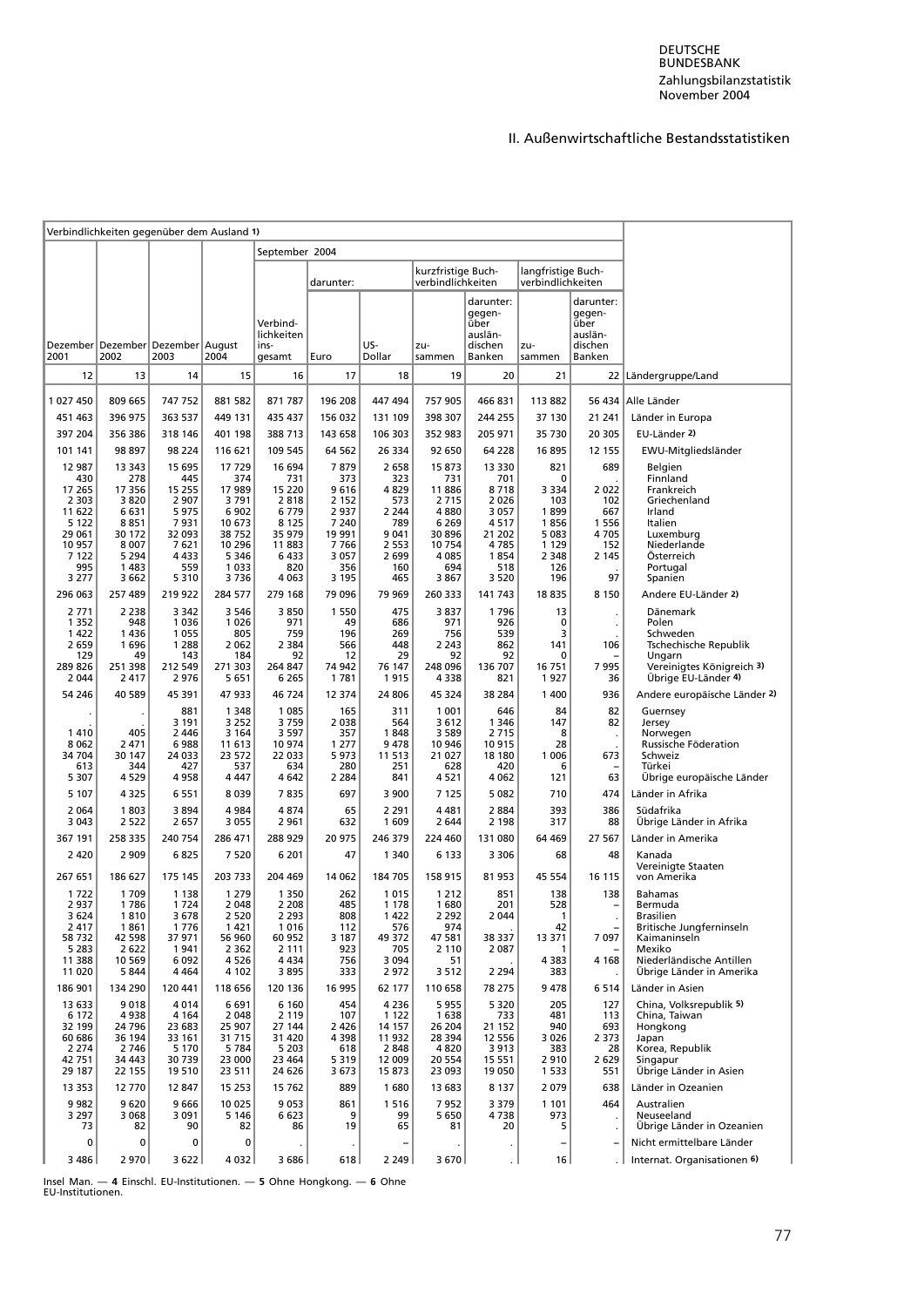

#### [3. Forderungen und Verbindlichkeiten der Auslandstöchter von Banken \(MFIs\) in Deutschland](#page-19-0) gegenüber dem Ausland<sup>\*</sup>

# a) nach Währungen sowie nach Ländergruppen<br><sub>Mio€</sub>

|                        |                | Forderungen an das Ausland                                         |                                          |                                 |                                          |                                                                           |                                     |                | Verbindlichkeiten gegenüber dem Ausland 1) |                                                     |                                           |                                                     |
|------------------------|----------------|--------------------------------------------------------------------|------------------------------------------|---------------------------------|------------------------------------------|---------------------------------------------------------------------------|-------------------------------------|----------------|--------------------------------------------|-----------------------------------------------------|-------------------------------------------|-----------------------------------------------------|
|                        |                | kurzfristige<br>Buchforderungen                                    |                                          | langfristige<br>Buchforderungen |                                          |                                                                           |                                     |                | kurzfristige<br>Buchverbindlichkeiten      |                                                     | langfristige<br>Buchverbindlichkeiten     |                                                     |
| Stand am<br>Ende des   | ins-<br>gesamt | an aus-<br>ländische<br>Banken                                     | an aus-<br>ländische<br>Nicht-<br>banken | an aus-<br>ländische<br>Banken  | an aus-<br>ländische<br>Nicht-<br>banken | Geldmarkt-<br>papiere,<br>Anleihen<br>und Schuld-<br>verschrei-<br>bungen | Aktien<br>und<br>Beteili-<br>gungen | ins-<br>gesamt | gegenüber<br>aus-<br>ländischen<br>Banken  | gegenüber<br>aus-<br>ländischen<br>Nicht-<br>banken | gegenüber<br>aus-<br>ländischen<br>Banken | gegenüber<br>aus-<br>ländischen<br>Nicht-<br>banken |
| Berichts-<br>zeitraums | 1              | $\overline{2}$                                                     | 3                                        | 4                               | 5 <sup>1</sup>                           | 6                                                                         | $\overline{7}$                      | 8              | 9                                          | 10                                                  | 11                                        | 12                                                  |
|                        |                | Forderungen und Verbindlichkeiten insgesamt <sup>2)</sup>          |                                          |                                 |                                          |                                                                           |                                     |                |                                            |                                                     |                                           |                                                     |
| 2001                   | 560 136        | 122 036                                                            | 99 766                                   | 39 081                          | 140 614                                  | 130 712                                                                   | 28 092                              | 460 826        | 260 961                                    | 147 151                                             | 22 331                                    | 30 635                                              |
| 2002                   | 452 050        | 102 793                                                            | 72 526                                   | 39 854                          | 119 874                                  | 94 201                                                                    | 22 802                              | 376 866        | 186 919                                    | 144 491                                             | 21 405                                    | 24 051                                              |
| 2003 3.Vj.             | 415 229        | 86 066                                                             | 54 843                                   | 35 7 27                         | 114 734                                  | 94 075                                                                    | 29 7 84                             | 353 340        | 175 292                                    | 135 836                                             | 21 887                                    | 20 325                                              |
| 4.Vj.                  | 406 234        | 87 334                                                             | 62 792                                   | 34 7 53                         | 109 616                                  | 91 606                                                                    | 20 133                              | 338 738        | 161 555                                    | 135 843                                             | 22 121                                    | 19 219                                              |
| 2004 1.Vj.             | 425 746        | 95 741                                                             | 53 730                                   | 35 489                          | 109 323                                  | 94 4 63                                                                   | 37 000                              | 350 204        | 162 776                                    | 142 903                                             | 23 348                                    | 21 177                                              |
| 2.Vj.                  | 406 792        | 78 317                                                             | 60 44 6                                  | 35 666                          | 109 339                                  | 97 991                                                                    | 25 033                              | 339 344        | 170 622                                    | 125 812                                             | 22 483                                    | 20 427                                              |
| 2004 März              | 425 746        | 95 741                                                             | 53 730                                   | 35 489                          | 109 323                                  | 94 4 63                                                                   | 37 000                              | 350 204        | 162 776                                    | 142 903                                             | 23 348                                    | 21 177                                              |
| April                  | 440 124        | 93 784                                                             | 56 522                                   | 35 837                          | 110 405                                  | 96 666                                                                    | 46 910                              | 375 569        | 197 859                                    | 132 230                                             | 23 967                                    | 21 5 13                                             |
| Mai                    | 410 377        | 79 765                                                             | 58 465                                   | 35 413                          | 108 770                                  | 96 823                                                                    | 31 141                              | 347 485        | 173 522                                    | 130 059                                             | 23 169                                    | 20735                                               |
| Juni                   | 406 792        | 78 317                                                             | 60 44 6                                  | 35 666                          | 109 339                                  | 97 991                                                                    | 25 033                              | 339 344        | 170 622                                    | 125 812                                             | 22 483                                    | 20 427                                              |
| Juli                   | 409 921        | 82 081                                                             | 59 599                                   | 35 309                          | 110 610                                  | 99 169                                                                    | 23 153                              | 344 506        | 173 364                                    | 126 153                                             | 22 995                                    | 21 994                                              |
| Aug.                   | 405 000        | 78752                                                              | 60 094                                   | 33 683                          | 110 401                                  | 101 574                                                                   | 20 49 6                             | 338 964        | 169 805                                    | 124 634                                             | 23 004                                    | 21 5 21                                             |
|                        |                | darunter: auf Euro lautend <sup>2)</sup>                           |                                          |                                 |                                          |                                                                           |                                     |                |                                            |                                                     |                                           |                                                     |
| 2001                   | 242 927        | 47710                                                              | 30 664                                   | 11923                           | 71843                                    | 64 790                                                                    | 16 008                              | 188 085        | 92 979                                     | 63 522                                              | 16 694                                    | 14 990                                              |
| 2002                   | 212810         | 40 400                                                             | 26 964                                   | 14 4 64                         | 67 163                                   | 53 148                                                                    | 10 671                              | 180 147        | 83 606                                     | 66 601                                              | 16 711                                    | 13 2 2 9                                            |
| 2003 3.Vj.             | 198723         | 33 568                                                             | 22 417                                   | 14 540                          | 64 293                                   | 55 497                                                                    | 8 4 0 8                             | 172 632        | 76 416                                     | 69 685                                              | 17 659                                    | 8872                                                |
| 4.Vj.                  | 201 397        | 37 790                                                             | 21 935                                   | 15 2 31                         | 63 048                                   | 55 473                                                                    | 7920                                | 173 526        | 74 455                                     | 71868                                               | 18 102                                    | 9 1 0 1                                             |
| 2004 1.Vj.             | 208 232        | 41 545                                                             | 21 789                                   | 15 071                          | 63 652                                   | 58 214                                                                    | 7961                                | 174 709        | 72 867                                     | 73 895                                              | 18 758                                    | 9 1 8 9                                             |
| 2.Vj.                  | 206 852        | 34 7 5 7                                                           | 21 571                                   | 16 234                          | 64 423                                   | 60 243                                                                    | 9624                                | 173 657        | 77 357                                     | 66 940                                              | 18 5 26                                   | 10834                                               |
| 2004 März              | 208 232        | 41 545                                                             | 21 789                                   | 15 071                          | 63 652                                   | 58 214                                                                    | 7961                                | 174 709        | 72 867                                     | 73 895                                              | 18 758                                    | 9 1 8 9                                             |
| April                  | 210 793        | 39 755                                                             | 23 175                                   | 16 237                          | 63 924                                   | 58 647                                                                    | 9055                                | 198 128        | 96 722                                     | 72 950                                              | 19 0 19                                   | 9 4 3 7                                             |
| Mai                    | 210 468        | 36 109                                                             | 23 290                                   | 16 0 20                         | 64 168                                   | 59 054                                                                    | 11827                               | 182 331        | 82758                                      | 71 667                                              | 18 590                                    | 9 3 1 6                                             |
| Juni                   | 206 852        | 34 7 57                                                            | 21 571                                   | 16 2 34                         | 64 423                                   | 60 243                                                                    | 9624                                | 173 657        | 77 357                                     | 66 940                                              | 18 5 26                                   | 10834                                               |
| Juli                   | 210 863        | 35 814                                                             | 23 321                                   | 16 073                          | 65 247                                   | 61 163                                                                    | 9 2 4 5                             | 177 719        | 81 451                                     | 66 390                                              | 18 973                                    | 10 905                                              |
| Aug.                   | 207 417        | 33 736                                                             | 21 769                                   | 15 546                          | 65 647                                   | 62 390                                                                    | 8 3 2 9                             | 175 277        | 79 932                                     | 65 224                                              | 19 120                                    | 11 001                                              |
|                        |                |                                                                    | auf US-Dollar lautend <sup>2)</sup>      |                                 |                                          |                                                                           |                                     |                |                                            |                                                     |                                           |                                                     |
| 2001                   | 184 670        | 36 502                                                             | 48 254                                   | 17478                           | 42 547                                   | 31 520                                                                    | 8 4 0 0                             | 165 631        | 105 482                                    | 45 863                                              | 3 2 0 4                                   | 11 174                                              |
| 2002                   | 149 813        | 39 187                                                             | 31 423                                   | 17 17 6                         | 30 948                                   | 23 3 5 9                                                                  | 7720                                | 124 650        | 68758                                      | 45 748                                              | 2 8 4 3                                   | 7 3 0 1                                             |
| 2003 3.Vj.             | 130 364        | 30 004                                                             | 21 497                                   | 13 545                          | 29 118                                   | 19 9 35                                                                   | 16 265                              | 114 162        | 68 807                                     | 34 534                                              | 2 5 2 9                                   | 8 2 9 2                                             |
| 4.Vj.                  | 120 412        | 28 073                                                             | 31 064                                   | 11 542                          | 24 270                                   | 18 4 10                                                                   | 7053                                | 102 531        | 59 579                                     | 34 041                                              | 1878                                      | 7 0 3 3                                             |
| 2004 1.Vj.             | 109 116        | 29 849                                                             | 19 616                                   | 12 12 1                         | 23 370                                   | 17 029                                                                    | 7 1 3 1                             | 97 328         | 51 072                                     | 36 740                                              | 2 0 6 4                                   | 7452                                                |
| 2.Vj.                  | 100 184        | 21 050                                                             | 21 7 19                                  | 11 317                          | 21 597                                   | 17868                                                                     | 6633                                | 87 899         | 53 893                                     | 25 894                                              | 1 5 8 2                                   | 6 5 3 0                                             |
| 2004 März              | 109 116        | 29 849                                                             | 19 616                                   | 12 12 1                         | 23 370                                   | 17 029                                                                    | 7 1 3 1                             | 97 328         | 51 072                                     | 36 740                                              | 2 0 6 4                                   | 7452                                                |
| April                  | 107 268        | 28 006                                                             | 19 351                                   | 11 3 38                         | 23 832                                   | 17786                                                                     | 6955                                | 96 200         | 58 688                                     | 27 786                                              | 2 3 7 1                                   | 7 3 5 5                                             |
| Mai                    | 100 009        | 21744                                                              | 20 837                                   | 10 949                          | 21 651                                   | 18 5 32                                                                   | 6 2 9 6                             | 87 745         | 52 434                                     | 26 507                                              | 2 0 2 3                                   | 6781                                                |
| Juni                   | 100 184        | 21 050                                                             | 21 7 19                                  | 11 317                          | 21 597                                   | 17868                                                                     | 6633                                | 87 899         | 53 893                                     | 25 894                                              | 1 5 8 2                                   | 6 5 3 0                                             |
| Juli                   | 104 148        | 24 175                                                             | 21 742                                   | 11 4 19                         | 21 3 28                                  | 18729                                                                     | 6755                                | 91 412         | 55 838                                     | 25 897                                              | 1731                                      | 7946                                                |
| Aug.                   | 104 527        | 22 609                                                             | 23 871                                   | 11 109                          | 20 668                                   | 19 690                                                                    | 6580                                | 89 937         | 55 367                                     | 25 4 89                                             | 1728                                      | 7 3 5 3                                             |
|                        |                | Forderungen und Verbindlichkeiten gegenüber Industrieländern 3) 4) |                                          |                                 |                                          |                                                                           |                                     |                |                                            |                                                     |                                           |                                                     |
| 2001                   | 473 492        | 109 592                                                            | 85 002                                   | 24 953                          | 114 564                                  | 114 006                                                                   | 25 501                              | 384 483        | 226 055                                    | 110813                                              | 20 576                                    | 27 204                                              |
| 2002                   | 366 504        | 89 4 69                                                            | 59 995                                   | 25 704                          | 94 745                                   | 77 698                                                                    | 18893                               | 309 057        | 157 644                                    | 110 388                                             | 19 4 28                                   | 21 597                                              |
| 2003 3.Vj.             | 335 885        | 76 696                                                             | 43 989                                   | 22 408                          | 89 808                                   | 77 241                                                                    | 25 743                              | 295 594        | 153 632                                    | 104 402                                             | 20 233                                    | 17 327                                              |
| 4.Vj.                  | 328 383        | 77898                                                              | 51 842                                   | 22 070                          | 84 859                                   | 75 775                                                                    | 15 939                              | 282 521        | 141 737                                    | 104 953                                             | 20 544                                    | 15 287                                              |
| 2004 1.Vj.             | 345 283        | 85 624                                                             | 42 116                                   | 22 880                          | 83 498                                   | 78 700                                                                    | 32 465                              | 293 146        | 144 280                                    | 111 233                                             | 21 742                                    | 15 891                                              |
| 2.Vj.                  | 367 392        | 72 271                                                             | 55 936                                   | 26 121                          | 98 719                                   | 90 907                                                                    | 23 4 38                             | 307 327        | 155 055                                    | 112 130                                             | 22 090                                    | 18 0 52                                             |
| 2004 März              | 345 283        | 85 624                                                             | 42 116                                   | 22 880                          | 83 498                                   | 78 700                                                                    | 32 465                              | 293 146        | 144 280                                    | 111 233                                             | 21 742                                    | 15 891                                              |
| April                  | 358 616        | 84 097                                                             | 45 119                                   | 23 747                          | 83 637                                   | 80 110                                                                    | 41 906                              | 315 368        | 177 338                                    | 99 579                                              | 22 262                                    | 16 189                                              |
| Mai                    | 369 973        | 73 698                                                             | 53 458                                   | 25 947                          | 98 115                                   | 89 116                                                                    | 29 639                              | 312 716        | 156 823                                    | 116 651                                             | 22 3 52                                   | 16890                                               |
| Juni                   | 367 392        | 72 271                                                             | 55 936                                   | 26 121                          | 98 719                                   | 90 907                                                                    | 23 4 38                             | 307 327        | 155 055                                    | 112 130                                             | 22 090                                    | 18 0 52                                             |
| Juli                   | 370 593        | 75 951                                                             | 55 527                                   | 25 7 94                         | 99 915                                   | 91 954                                                                    | 21 4 52                             | 313 342        | 158 687                                    | 112 751                                             | 22 503                                    | 19 401                                              |
| Aug.                   | 365 319        | 72 893                                                             | 55 775                                   | 24 158                          | 99 816                                   | 93 805                                                                    | 18872                               | 307 325        | 155 353                                    | 110 710                                             | 22 5 66                                   | 18 6 96                                             |

Anmerkung \* s. Tab. II. 1a). — 1 Ohne Inhaberschuldverschreibungen und berung nach Ländergruppen nicht enthalten sind. — 3 EU-Länder, Andorra,<br>Geldmarktpapiere im Umlauf. — 2 Einschl. Forderungen und Verbindlichkei- – Aust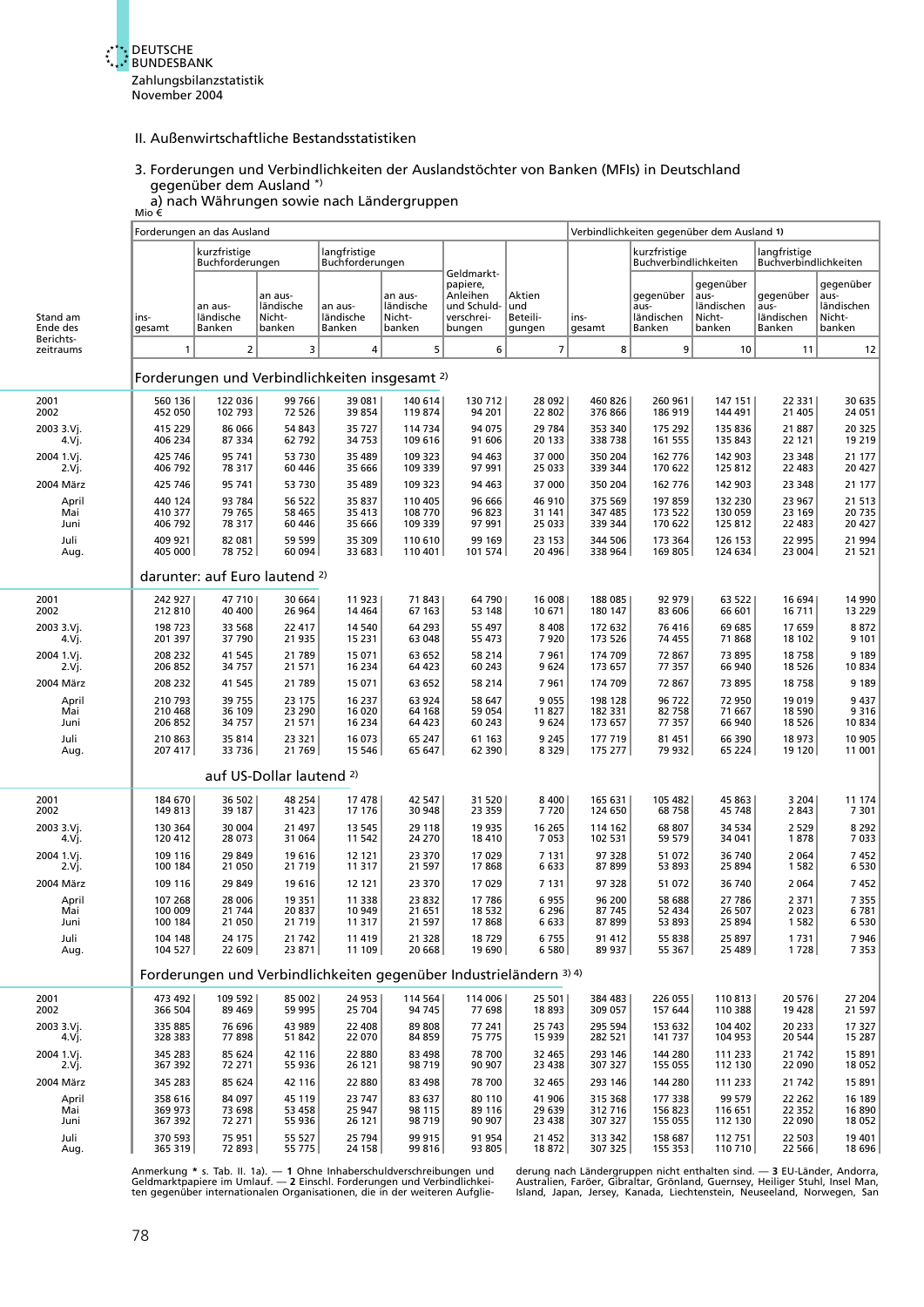### [noch: 3. Forderungen und Verbindlichkeiten der Auslandstöchter von Banken \(MFIs\) in Deutschland](#page-19-0) gegenüber dem Ausland \*)

|                        | a) nach Währungen sowie nach Ländergruppen<br>Mio € |                                 |                                                                                        |                                 |                                          |                                                                           |                                                |                  |                                           |                                                     |                                           |                                                     |
|------------------------|-----------------------------------------------------|---------------------------------|----------------------------------------------------------------------------------------|---------------------------------|------------------------------------------|---------------------------------------------------------------------------|------------------------------------------------|------------------|-------------------------------------------|-----------------------------------------------------|-------------------------------------------|-----------------------------------------------------|
|                        |                                                     | Forderungen an das Ausland      |                                                                                        |                                 |                                          |                                                                           |                                                |                  |                                           | Verbindlichkeiten gegenüber dem Ausland 1)          |                                           |                                                     |
|                        |                                                     | kurzfristige<br>Buchforderungen |                                                                                        | langfristige<br>Buchforderungen |                                          |                                                                           |                                                |                  | kurzfristige<br>Buchverbindlichkeiten     |                                                     | langfristige<br>Buchverbindlichkeiten     |                                                     |
| Stand am<br>Ende des   | ins-<br>gesamt                                      | an aus-<br>ländische<br>Banken  | an aus-<br>ländische<br>Nicht-<br>banken                                               | an aus-<br>ländische<br>Banken  | an aus-<br>ländische<br>Nicht-<br>banken | Geldmarkt-<br>papiere,<br>Anleihen<br>und Schuld-<br>verschrei-<br>bungen | Aktien<br>l und<br>Beteili-<br>gungen          | ins-<br>gesamt   | gegenüber<br>aus-<br>ländischen<br>Banken | gegenüber<br>aus-<br>ländischen<br>Nicht-<br>banken | gegenüber<br>aus-<br>ländischen<br>Banken | gegenüber<br>aus-<br>ländischen<br>Nicht-<br>banken |
| Berichts-<br>zeitraums | $\mathbf{1}$                                        | $\overline{2}$                  | 3                                                                                      | $\overline{4}$                  | 5                                        | 6                                                                         | $\overline{7}$                                 | 8                | 9                                         | 10                                                  | 11                                        | 12                                                  |
|                        |                                                     |                                 | darunter: gegenüber EU-Ländern 4) 5)                                                   |                                 |                                          |                                                                           |                                                |                  |                                           |                                                     |                                           |                                                     |
| 2001                   | 350 447                                             | 98 301                          | 56 853                                                                                 | 20 287                          | 78 449                                   | 78 609                                                                    | 18 0 24                                        | 274 889          | 162 169                                   | 80 780                                              | 19 534                                    | 12 492                                              |
| 2002                   | 275 142                                             | 80 157                          | 39 399                                                                                 | 19 0 35                         | 65 985                                   | 57 343                                                                    | 13 2 23                                        | 220 197          | 110 912                                   | 80 036                                              | 18 685                                    | 10 5 64                                             |
| 2003 3.Vj.             | 253 287                                             | 64 769                          | 36 573                                                                                 | 19 077                          | 64 716                                   | 57 913                                                                    | 10 239                                         | 214 731          | 109 810                                   | 76 058                                              | 19 313                                    | 9 5 5 0                                             |
| 4.Vj.                  | 247 722                                             | 64 922                          | 34 016                                                                                 | 18734                           | 62 920                                   | 57 226                                                                    | 9 9 0 4                                        | 199 110          | 94 087                                    | 76 095                                              | 19 865                                    | 9 0 63                                              |
| 2004 1.Vj.             | 259 058                                             | 65 483                          | 34 296                                                                                 | 19730                           | 62 969                                   | 60 111                                                                    | 16 4 69                                        | 209 531          | 99 927                                    | 79 456                                              | 20 800                                    | 9 3 4 8                                             |
| 2.Vj.                  | 291 012                                             | 60 187                          | 40 253                                                                                 | 22 860                          | 80 783                                   | 71833                                                                     | 15 0 96                                        | 237 899          | 112 933                                   | 91 627                                              | 21 117                                    | 12 2 2 2                                            |
| 2004 März              | 259 058                                             | 65 483                          | 34 296                                                                                 | 19730                           | 62 969                                   | 60 111                                                                    | 16 4 69                                        | 209 531          | 99 927                                    | 79 45 6                                             | 20 800                                    | 9 3 4 8                                             |
| April                  | 272 943                                             | 70 634                          | 31 743                                                                                 | 20 583                          | 63 351                                   | 61 347                                                                    | 25 285                                         | 243 236          | 134 342                                   | 77912                                               | 21 298                                    | 9684                                                |
| Mai                    | 293 961                                             | 61 149                          | 42 759                                                                                 | 22 7 34                         | 79 951                                   | 69 384                                                                    | 17 984                                         | 243 580          | 115 100                                   | 95 897                                              | 21 503                                    | 11 080                                              |
| Juni                   | 291 012                                             | 60 187                          | 40 253                                                                                 | 22 860                          | 80 783                                   | 71833                                                                     | 15 0 96                                        | 237 899          | 112 933                                   | 91 627                                              | 21 117                                    | 12 222                                              |
| Juli                   | 294 096                                             | 61 48 6                         | 42 465                                                                                 | 22 419                          | 82 069                                   | 71765                                                                     | 13892                                          | 242 410          | 116 535                                   | 92 089                                              | 21 506                                    | 12 280                                              |
| Aug.                   | 290 823                                             | 60 423                          | 41 492                                                                                 | 20 981                          | 82 623                                   | 72 418                                                                    | 12 8 86                                        | 236 612          | 112 081                                   | 90 717                                              | 21 491                                    | 12 3 23                                             |
|                        |                                                     |                                 | darunter: gegenüber EWU-Mitgliedsländern                                               |                                 |                                          |                                                                           |                                                |                  |                                           |                                                     |                                           |                                                     |
| 2001                   | 265 078                                             | 67 159                          | 41 0 32                                                                                | 10 680                          | 68 193                                   | 62 926                                                                    | 15 135                                         | 192 955          | 107 099                                   | 59 423                                              | 17 706                                    | 8795                                                |
| 2002                   | 199 253                                             | 36 820                          | 33 195                                                                                 | 10 319                          | 61 589                                   | 45 585                                                                    | 11 745                                         | 167 111          | 80 335                                    | 62 617                                              | 16 894                                    | 7 2 6 5                                             |
| 2003 3.Vj.             | 193 183                                             | 33 601                          | 33 670                                                                                 | 8987                            | 61 678                                   | 46 330                                                                    | 8917                                           | 165 288          | 74 643                                    | 66 164                                              | 17 904                                    | 6577                                                |
| 4.Vj.                  | 188 474                                             | 33 378                          | 31 085                                                                                 | 9 5 0 2                         | 59 746                                   | 46 365                                                                    | 8 3 9 8                                        | 160 243          | 70 283                                    | 65 147                                              | 18 4 60                                   | 6 3 5 3                                             |
| 2004 1.Vj.             | 193 927                                             | 37 099                          | 29 24 6                                                                                | 10 083                          | 60 422                                   | 48 549                                                                    | 8528                                           | 163 265          | 69 791                                    | 67812                                               | 19 134                                    | 6528                                                |
| 2.Vj.                  | 189 804                                             | 35 929                          | 22 835                                                                                 | 9613                            | 61 540                                   | 50 656                                                                    | 9 2 3 1                                        | 159 451          | 70 787                                    | 61855                                               | 18 5 82                                   | 8 2 2 7                                             |
| 2004 März              | 193 927                                             | 37 099                          | 29 24 6                                                                                | 10 083                          | 60 422                                   | 48 549                                                                    | 8528                                           | 163 265          | 69 791                                    | 67812                                               | 19 134                                    | 6528                                                |
| April                  | 193 504                                             | 39 085                          | 24 7 33                                                                                | 9979                            | 60 960                                   | 49 097                                                                    | 9650                                           | 163 545          | 70 262                                    | 67 270                                              | 19 254                                    | 6759                                                |
|                        | 193 614                                             | 36 107                          | 27 688                                                                                 | 9765                            | 61 057                                   | 49 478                                                                    | 9519                                           | 161 589          | 70 536                                    | 65 601                                              | 18778                                     | 6674                                                |
| Mai<br>Juni            | 189 804                                             | 35 929                          | 22 835                                                                                 | 9613                            | 61 540                                   | 50 656                                                                    | 9 2 3 1                                        | 159 451          | 70 787                                    | 61855                                               | 18 5 82                                   | 8 2 2 7                                             |
| Juli                   | 192 614                                             | 36 481                          | 24 3 8 5                                                                               | 9640                            | 61 809                                   | 50 959                                                                    | 9 3 4 0                                        | 162 655          | 75 167                                    | 60 244                                              | 18 9 16                                   | 8 3 2 8                                             |
| Aug.                   | 191 731                                             | 36 962                          | 23 213                                                                                 | 8865                            | 62 274                                   | 51 605                                                                    | 8812                                           | 161 003          | 74 431                                    | 59 300                                              | 18883                                     | 8 3 8 9                                             |
|                        |                                                     |                                 | Forderungen und Verbindlichkeiten gegenüber Schwellen- und Entwicklungsländern 6)      |                                 |                                          |                                                                           |                                                |                  |                                           |                                                     |                                           |                                                     |
| 2001                   | 85 915                                              | 12 444                          | 14 7 58                                                                                | 14 118                          | 25 832                                   | 16 172                                                                    | 2 5 9 1                                        | 74 592           | 34 935                                    | 34 473                                              | 1753                                      | 3 4 3 1                                             |
| 2002                   | 84 998                                              | 13 3 24                         | 12 531                                                                                 | 14 150                          | 25 081                                   | 16 003                                                                    | 3 9 0 9                                        | 67 075           | 29 275                                    | 33 378                                              | 1977                                      | 2 4 4 5                                             |
| 2003 3.Vj.             | 78 893                                              | 9 3 7 0                         | 10854                                                                                  | 13 3 19                         | 24 880                                   | 16 429                                                                    | 4 0 4 1                                        | 57 327           | 21 660                                    | 31 022                                              | 1654                                      | 2 9 9 1                                             |
| 4.Vj.                  | 77 429                                              | 9436                            | 10 950                                                                                 | 12 683                          | 24 704                                   | 15 4 62                                                                   | 4 1 9 4                                        | 56 024           | 19818                                     | 30 707                                              | 1577                                      | 3 9 2 2                                             |
| 2004 1.Vj.             | 80 0 24                                             | 10 117                          | 11 614                                                                                 | 12 609                          | 25 777                                   | 15 372                                                                    | 4535                                           | 56 768           | 18 4 9 6                                  | 31 390                                              | 1 606                                     | 5 2 7 6                                             |
| 2.Vj.                  | 38 962                                              | 6 0 4 6                         | 4510                                                                                   | 9 5 4 5                         | 10 574                                   | 6692                                                                      | 1 5 9 5                                        | 31 593           | 15 5 67                                   | 13 266                                              | 393                                       | 2 3 6 7                                             |
| 2004 März              | 80 0 24                                             | 10 117                          | 11 614                                                                                 | 12 609                          | 25 777                                   | 15 372                                                                    | 4535                                           | 56 768           | 18 4 9 6                                  | 31 390                                              | 1606                                      | 5 2 7 6                                             |
| April                  | 81 056                                              | 9687                            | 11 403                                                                                 | 12 090                          | 26 722                                   | 16 150                                                                    | 5 0 0 4                                        | 59 957           | 20 521                                    | 32 415                                              | 1705                                      | 5 3 1 6                                             |
| Mai                    | 39 968                                              | 6 0 67                          | 5 0 0 7                                                                                | 9466                            | 10 609                                   | 7317                                                                      | 1 5 0 2                                        | 34 508           | 16 699                                    | 13 155                                              | 817                                       | 3837                                                |
| Juni                   | 38 962                                              | 6 0 4 6                         | 4510                                                                                   | 9 5 4 5                         | 10 574                                   | 6692                                                                      | 1 5 9 5                                        | 31 593           | 15 5 67                                   | 13 26 6                                             | 393                                       | 2 3 6 7                                             |
| Juli                   | 38 873                                              | 6 1 3 0                         | 4 0 63                                                                                 | 9515                            | 10 651                                   | 6813                                                                      | $\begin{array}{ c} 1 701 \\ 1 624 \end{array}$ | 30 711           | 14 677                                    | 12 966                                              | 492                                       | 2 5 7 6                                             |
| Aug.                   | 39 260                                              | 5859                            | 4 3 1 9                                                                                | 9525                            | 10 585                                   | 7 3 4 8                                                                   |                                                | 31 293           | 14 4 52                                   | 13 595                                              | 438                                       | 2808                                                |
|                        |                                                     |                                 | nachrichtlich: Forderungen und Verbindlichkeiten gegenüber "Offshore"-Bankenzentren 7) |                                 |                                          |                                                                           |                                                |                  |                                           |                                                     |                                           |                                                     |
| 2001                   | 24 390                                              | 4 0 4 7                         | 3 2 5 9                                                                                | 8 3 6 9                         | 3 2 1 7                                  | 5 1 5 7                                                                   | 362                                            | 24 044           | 16 765                                    | 6 1 2 6                                             | 630                                       | 538                                                 |
| 2002                   | 26 815                                              | 5814                            | 2 9 7 9                                                                                | 8 5 5 4                         | 3 4 9 1                                  | 5 2 1 4                                                                   | 763                                            | 20 935           | 13 5 54                                   | 6 3 4 9                                             | 550                                       | 482                                                 |
| 2003 3.Vj.             | 23 058                                              | 4 1 3 5                         | 1822                                                                                   | 7606                            | 3 4 1 3                                  | 5 3 3 1                                                                   | 751                                            | 22 505           | 11937                                     | 8 3 6 8                                             | 252                                       | 1948<br>2508                                        |
| 4.Vj.                  | 20 371                                              | 3 2 5 2                         | 1805                                                                                   | 6 5 9 7                         | 2827                                     | 5 1 7 6                                                                   | 714                                            | 21 4 21          | 10 20 6                                   | 8 4 4 4                                             | 263                                       |                                                     |
| 2004 1.Vj.             | 20 832                                              | 4 1 4 8                         | 1838                                                                                   | 6 5 3 0                         | 3 0 0 3                                  | 4 3 8 3                                                                   | 930                                            | 19 671           | 7702                                      | 7949                                                | 317                                       | 3703                                                |
| 2.Vj.                  | 19 660                                              | 3888                            | 2 0 2 4                                                                                | 5 5 9 4                         | 3 0 2 4                                  | 4 1 7 5                                                                   | 955                                            | 21 206           | 9724                                      | 8665                                                | 347                                       | 2 4 7 0                                             |
| 2004 März              | 20 832                                              | 4 1 4 8                         | 1838                                                                                   | 6 5 3 0                         | 3 0 0 3                                  | 4 3 8 3                                                                   | 930                                            | 19 671           | 7702                                      | 7949                                                | 317                                       | 3703                                                |
| April                  | 19618                                               | 3 6 5 4                         | 1895                                                                                   | 5789                            | 3 0 0 1                                  | 4 3 3 3                                                                   | 946                                            | 21 693           | 9654                                      | 7 9 0 9                                             | 346                                       | 3 784<br>3 744<br>2 470                             |
| Mai                    | 19 2 23                                             | 3 3 9 2                         | 2 0 2 9                                                                                | 5 5 8 2                         | 3 0 7 7                                  | 4 1 9 2                                                                   | 951                                            | 22 014           | 10 050                                    | 7895                                                | 325                                       |                                                     |
| Juni                   | 19 660                                              | 3888                            | 2 0 2 4                                                                                | 5 5 9 4                         | 3 0 2 4                                  | 4 1 7 5                                                                   | 955                                            | 21 206           | 9724                                      | 8665                                                | 347                                       |                                                     |
| Juli<br>Aug.           | 19 037<br>19 9 54                                   | 3 5 3 9<br>3 6 0 6              | 1772<br>1779                                                                           | 5 6 6 4<br>5619                 | 2927<br>2 9 3 2                          | 4 1 7 2<br>5 0 6 2                                                        | 963<br>956                                     | 20 486<br>21 161 | 8891<br>8727                              | 8705<br>9 2 9 2                                     | 358<br>345                                | 2 532<br>2 797                                      |

Marino, Schweiz, Türkei, Vereinigte Staaten. — 4 Die historischen Ergebnisse oder, die nicht unter den "Industrieländern" erfasst sind. — 7 Bis Dezember<br>für die Gruppe der EU-Länder sind nach dem jeweiligen (historischen)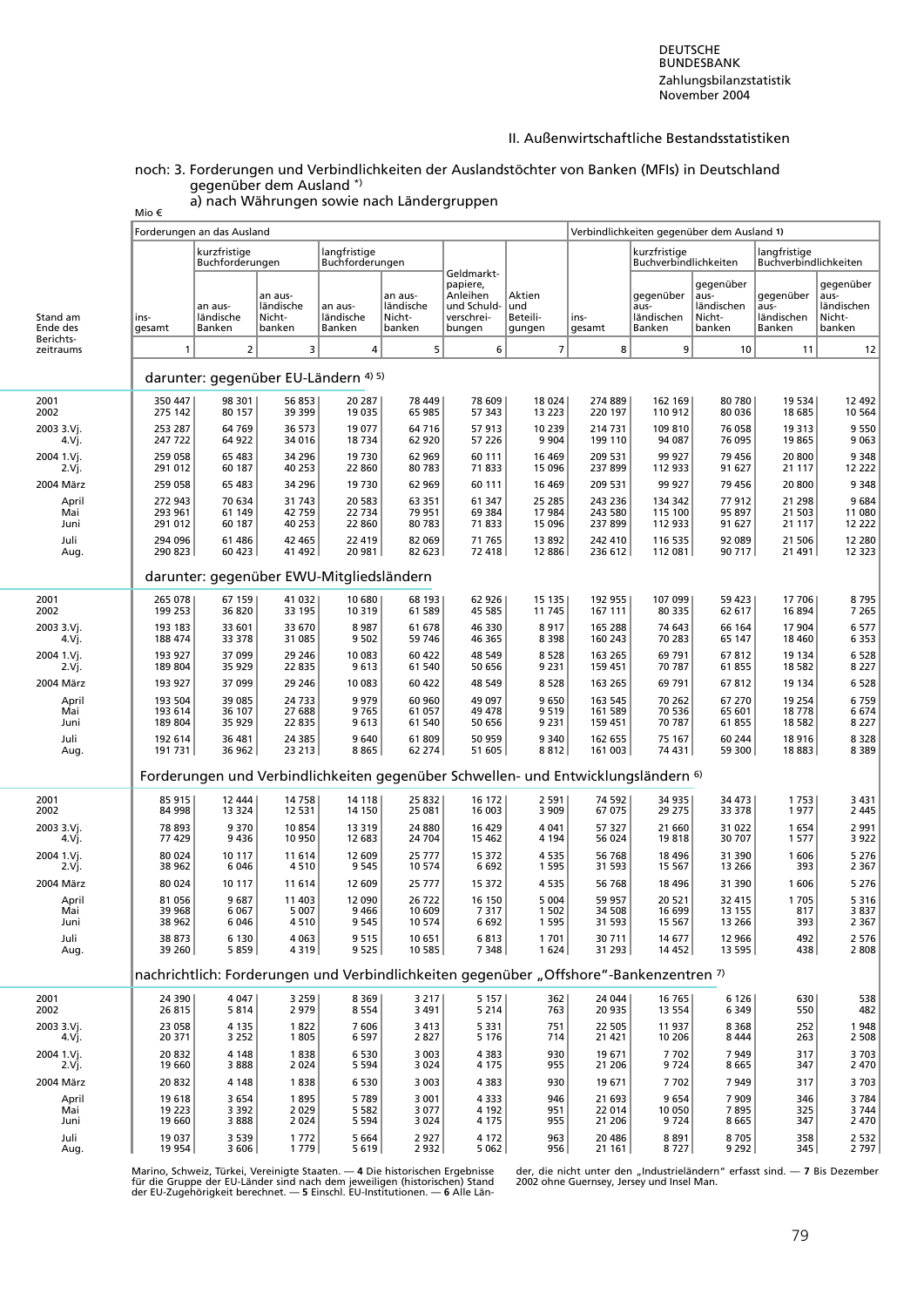

#### [3. Forderungen und Verbindlichkeiten der Auslandstöchter von Banken \(MFIs\) in Deutschland](#page-19-0) gegenüber dem Ausland \*)

# b) nach Sitzländern der Auslandstöchter Mio €

|                        |                    | Forderungen an das Ausland                   |                    |                         |                    |                                  |                              |                                  |                          |                                  |                              |                                  |                          |                                                    |
|------------------------|--------------------|----------------------------------------------|--------------------|-------------------------|--------------------|----------------------------------|------------------------------|----------------------------------|--------------------------|----------------------------------|------------------------------|----------------------------------|--------------------------|----------------------------------------------------|
|                        |                    | darunter:                                    |                    |                         |                    |                                  | kurzfristige Buchforderungen |                                  |                          |                                  | langfristige Buchforderungen |                                  |                          |                                                    |
|                        |                    |                                              |                    |                         |                    | an ausländische<br>Banken        |                              | an ausländische<br>Nichtbanken   |                          | an ausländische<br>Banken        |                              | an ausländische<br>Nichtbanken   |                          | Geld-<br>markt-<br>papiere,                        |
| Stand am<br>Ende des   | ins-<br>gesamt     | Euro                                         | US-<br>Dollar      | Japani-<br>scher<br>Yen | Pfund<br>Sterling  | im<br>Sitzland<br>der<br>Tochter | im<br>übrigen<br>Ausland     | im<br>Sitzland<br>der<br>Tochter | im<br>übrigen<br>Ausland | im<br>Sitzland<br>der<br>Tochter | im<br>übrigen<br>Ausland     | im<br>Sitzland<br>der<br>Tochter | im<br>übrigen<br>Ausland | Anleihen<br>und<br>Schuld-<br>verschrei-<br>bungen |
| Berichts-<br>zeitraums | $\mathbf{1}$       | $\overline{2}$                               | 3                  | 4                       | 5                  | 6                                | $\overline{7}$               | 8                                | 9                        | 10                               | 11                           | 12                               | 13                       | 14                                                 |
|                        |                    | Alle Auslandstöchter                         |                    |                         |                    |                                  |                              |                                  |                          |                                  |                              |                                  |                          |                                                    |
| 2002                   | 452 050            | 212 810                                      | 149 813            | 11 175                  | 21 347             | 56 992                           | 45 801                       | 49 0 29                          | 23 497                   | 8968                             | 30 886                       | 78 780                           | 41 094                   | 94 201                                             |
| 2003<br>2004 1.Vj.     | 406 234<br>425 746 | 201 397<br>208 232                           | 120 412<br>109 116 | 8 2 1 2<br>18 300       | 18 4 93<br>26 290  | 43 357<br>46 457                 | 43 977<br>49 284             | 42 127<br>34 793                 | 20 665<br>18 937         | 6 1 3 0<br>6 500                 | 28 623<br>28 989             | 75 166<br>75 416                 | 34 450<br>33 907         | 91 606                                             |
| 2.Vj.                  | 406 792            | 206 852                                      | 100 184            | 12 611                  | 22 3 36            | 35 051                           | 43 266                       | 47 641                           | 12 805                   | 7861                             | 27 805                       | 75 430                           | 33 909                   | 94 463<br>97 991                                   |
| 2004 Mai<br>Juni       | 410 377<br>406 792 | 210 468<br>206 852                           | 100 009<br>100 184 | 11 977<br>12 611        | 22 594<br>22 3 36  | 35 410<br>35 051                 | 44 355<br>43 266             | 40 391<br>47 641                 | 18 074<br>12 805         | 7 5 5 0<br>7861                  | 27863<br>27 805              | 74 578<br>75 430                 | 34 192<br>33 909         | 96 823<br>97 991                                   |
| Juli<br>Aug.           | 409 921<br>405 000 | 210 863<br>207 417                           | 104 148<br>104 527 | 9 5 6 5<br>7 5 2 6      | 20 676<br>21 193   | 36 408<br>34 889                 | 45 673<br>43 863             | 47730<br>49 012                  | 11 869<br>11 082         | 7 5 3 6<br>7 3 2 5               | 27 773<br>26 358             | 76 308<br>76 537                 | 34 302<br>33 864         | 99 169<br>101 574                                  |
|                        |                    | Auslandstöchter in EWU-Mitgliedsländern      |                    |                         |                    |                                  |                              |                                  |                          |                                  |                              |                                  |                          |                                                    |
| 2002<br>2003           | 299 768<br>274 201 | 190 588<br>183 003                           | 64 574<br>49 577   | 10 381<br>7695          | 8723<br>7 5 6 3    | 20 390<br>19 621                 | 38 057<br>32 964             | 23 231<br>18418                  | 12 527<br>7 2 8 6        | 5 3 5 5<br>5 1 5 1               | 19 959<br>20 940             | 50 481<br>49 869                 | 39 115<br>32 944         | 76 512<br>75 693                                   |
| 2004 1.Vj.             | 284 043<br>283 356 | 188 991<br>186 098                           | 50 675<br>50 932   | 7857<br>8 2 8 7         | 7700<br>8 2 0 1    | 21 541<br>22 897                 | 36 703<br>30 902             | 18723<br>18 3 9 3                | 7 3 2 0<br>7 3 0 6       | 5 5 5 7<br>5 3 8 3               | 21 625<br>21 784             | 50 859<br>51732                  | 31 627<br>31 4 67        | 78 665<br>81 708                                   |
| 2.Vj.<br>2004 Mai      | 282 774            | 187 107                                      | 49 889             | 8 1 3 4                 | 8 4 5 7            | 22 176                           | 31831                        | 18 9 68                          | 8 2 5 6                  | 5 4 7 7                          | 21 7 1 7                     | 51 070                           | 31 741                   | 80 195<br>81 708                                   |
| Juni<br>Juli           | 283 356<br>287 980 | 186 098<br>190 681                           | 50 932<br>52 530   | 8 2 8 7<br>6930         | 8 2 0 1<br>8 1 8 7 | 22 897<br>22 758                 | 30 902<br>33 136             | 18 3 9 3<br>20 012               | 7 3 0 6<br>6 2 9 9       | 5 3 8 3<br>5 4 2 9               | 21 784<br>21 685             | 51732<br>52 075                  | 31 467<br>31 619         |                                                    |
| Aug.                   | 284 525            | 188 410<br>darunter: in Irland               | 51 364             | 6516                    | 8 2 9 0            | 21758                            | 31 469                       | 19 209                           | 5966                     | 5 2 4 3                          | 20 328                       | 52 454                           | 31 4 53                  | 82 805<br>84 728                                   |
| 2002                   | 33 4 31            | 18 680                                       | 8932               | 1582                    | 2 2 2 3            | 1 1 9 8                          | 1483                         | 57                               | 916                      | 349                              | 1845                         | 287                              | 7 2 6 2                  |                                                    |
| 2003                   | 28 208             | 17 680                                       | 6018               | 863                     | 1656               | 1 3 8 4                          | 246                          | 28                               | 276                      | 341                              | 990                          | 66                               | 3 9 8 1                  | 20 034<br>20 896                                   |
| 2004 1.Vj.<br>2.Vj.    | 27 782<br>28733    | 18 083<br>18 0 26                            | 5 5 2 1<br>5656    | 697<br>674              | 1 3 0 4<br>2 2 5 6 | 719<br>376                       | 787<br>233                   | 30<br>28                         | 122<br>58                | 300<br>289                       | 863<br>884                   | 67<br>46                         | 3915<br>3911             | 20 979<br>22 908                                   |
| 2004 Mai<br>Juni       | 29 088<br>28733    | 18 265<br>18 0 26                            | 5945<br>5656       | 653<br>674              | 2 126<br>2 256     | 308<br>376                       | 566<br>233                   | 448<br>28                        | 148<br>58                | 293<br>289                       | 853<br>884                   | 46<br>46                         | 3 9 4 7<br>3911          | 22 479<br>22 908                                   |
| Juli<br>Aug.           | 29 348<br>29 3 69  | 18 4 14<br>18 667                            | 6 0 27<br>5 6 6 7  | 653<br>570              | 2 1 1 8<br>2 2 2 6 | 261<br>636                       | 777<br>284                   | 28<br>30                         | 91<br>86                 | 267<br>259                       | 909<br>897                   | 46<br>46                         | 3912<br>3866             | 23 057<br>23 265                                   |
|                        |                    |                                              | in Luxemburg       |                         |                    |                                  |                              |                                  |                          |                                  |                              |                                  |                          |                                                    |
| 2002                   | 114 046            | 59 350<br>58 257                             | 37818              | 3 5 6 0                 | 4677               | 11 546                           | 20 489                       | 1 0 0 9                          | 8 5 3 4                  | 1726                             | 9865                         | 1 0 4 7                          | 18 5 62                  | 37 911<br>38 959                                   |
| 2003<br>2004 1.Vj.     | 107 651<br>112 760 | 58 799                                       | 30 948<br>32 971   | 4627<br>5 4 8 7         | 4682<br>5 2 6 3    | 11 661<br>14 088                 | 17912<br>17 582              | 1 1 5 3<br>1456<br>999           | 5 8 5 2<br>5 9 4 1       | 1 1 1 5<br>1 3 4 3               | 11 795<br>12 677             | 557<br>696                       | 17612<br>17 133          | 40 736<br>41 392                                   |
| 2.Vj.<br>2004 Mai      | 113 400<br>111 679 | 59 114<br>58 881                             | 32 601<br>31 532   | 6 2 3 5<br>6054         | 4 6 63<br>5 1 4 0  | 14789<br>13726                   | 17 682<br>16 395             | 1 0 4 1                          | 5951<br>6866             | 1 2 7 1<br>1 3 0 7               | 12 805<br>12 792             | 720<br>712                       | 16 759<br>17 069         |                                                    |
| Juni                   | 113 400            | 59 114                                       | 32 601             | 6 2 3 5                 | 4 6 63             | 14 789                           | 17 682                       | 999                              | 5951                     | 1 2 7 1                          | 12 805                       | 720                              | 16 759                   | 40 773<br>41 392                                   |
| Juli<br>Aug.           | 113 453<br>111 450 | 59 146<br>58 515                             | 34 047<br>33 037   | 4835<br>4 4 4 7         | 4805<br>4736       | 15 16 6<br>13 541                | 17 435<br>17 433             | 984<br>1 2 7 7                   | 5 0 2 0<br>4750          | 1 2 8 4<br>1 1 4 2               | 12 586<br>11 3 28            | 764<br>739                       | 16865<br>16 776          | 42 315<br>43 431                                   |
|                        |                    | Auslandstöchter in Ländern außerhalb der EWU |                    |                         |                    |                                  |                              |                                  |                          |                                  |                              |                                  |                          |                                                    |
| 2002<br>2003           | 152 282<br>132 033 | 22 222<br>18 394                             | 85 239<br>70 835   | 794<br>517              | 12 624<br>10 930   | 36 602<br>23 7 36                | 7 7 4 4<br>11 013            | 25 798<br>23 709                 | 10 970<br>13 379         | 3613<br>979                      | 10 927<br>7683               | 28 299<br>25 297                 | 1979<br>1 5 0 6          | 17 689<br>15 913                                   |
| 2004 1.Vj.             | 141 703            | 19 241<br>20 754                             | 58 441             | 10 443                  | 18 5 90            | 24 916                           | 12 581                       | 16 070                           | 11 617                   | 943                              | 7 3 6 4                      | 24 557                           | 2 2 8 0                  | 15 798<br>16 283                                   |
| 2.Vj.<br>2004 Mai      | 123 436<br>127 603 | 23 361                                       | 49 252<br>50 120   | 4 3 2 4<br>3843         | 14 135<br>14 137   | 12 154<br>13 2 34                | 12 3 64<br>12 5 24           | 29 248<br>21 4 23                | 5 4 9 9<br>9818          | 2 4 7 8<br>2073                  | 6 0 21<br>6 1 4 6            | 23 698<br>23 508                 | 2 4 4 2<br>2 4 5 1       | 16 628                                             |
| Juni                   | 123 436<br>121 941 | 20 754<br>20 182                             | 49 252             | 4 3 2 4<br>2635         | 14 135<br>12 489   | 12 154<br>13 650                 | 12 3 64<br>12 537            | 29 248<br>27 718                 | 5 4 9 9<br>5 5 7 0       | 2 4 7 8<br>2 107                 | 6021<br>6088                 | 23 698<br>24 233                 | 2 4 4 2<br>2 6 8 3       | 16 283                                             |
| Juli<br>Aug.           | 120 475            | 19 007                                       | 51 618<br>53 163   | 1010                    | 12 903             | 13 131                           | 12 394                       | 29 803                           | 5 1 1 6                  | 2 0 8 2                          | 6 0 3 0                      | 24 083                           | 2 4 1 1                  | 16 364<br>16 846                                   |
|                        |                    | darunter: im Vereinigten Königreich          |                    |                         |                    |                                  |                              |                                  |                          |                                  |                              |                                  |                          |                                                    |
| 2002<br>2003           | 42 315<br>19 219   | 6846<br>3223                                 | 23 078<br>10 509   | 237<br>58               | 11 172<br>5 048    | 26 943<br>11 745                 | 1 5 5 0<br>897               | 3 139<br>719                     | 1953<br>114              | 255<br>156                       | $_{\rm 20}^{\rm 29}$         | 495<br>577                       | 243<br>114               | 6 273<br>2 300                                     |
| 2004 1.Vj.<br>2.Vj.    | 32 813<br>23 612   | 3 8 0 9<br>5 2 9 1                           | 4 0 2 4<br>4682    | 9937<br>3741            | 12 3 98<br>7969    | 6 5 0 5<br>2 2 3 9               | 1 4 0 3<br>984               | 3 0 4 6<br>9 5 8 3               | 129<br>93                | 162<br>1 5 6 2                   | 0<br>0                       | 142<br>97                        | 105<br>53                | 2 0 5 1<br>2021                                    |
| 2004 Mai               | 27 525             | 7 9 0 5                                      | 4 1 5 0            | 3 2 4 0                 | 7953               | 2 0 8 4                          | 1 4 6 3                      | 6 3 9 6                          | 105                      | 1 2 4 4                          | $\mathbf 0$                  | 73                               | 54                       | 2 5 0 8                                            |
| Juni<br>Juli           | 23 612<br>20 633   | 5 2 9 1<br>4 1 8 3                           | 4682<br>6 3 7 7    | 3741<br>2 1 1 9         | 7969<br>6 4 20     | 2 2 3 9<br>2073                  | 984<br>1 1 6 2               | 9 5 8 3<br>9513                  | 93<br>95                 | 1 5 6 2<br>1 3 8 6               | 0<br>0                       | 97<br>107                        | 53<br>50                 | 2021<br>1646                                       |
| Aug.                   | 19 5 86            | 2 9 9 6                                      | 8 1 4 0            | 499                     | 7057               | 1975                             | 1 1 5 4                      | 10 290                           | 91                       | 1 3 8 1                          | 0                            | 122                              | 47                       | 2 3 1 3                                            |

Anmerkung **\*** s. Tab. II. 1a). — **1** Ohne Inhaberschuldverschreibungen und Geldmarktpapiere im Umlauf.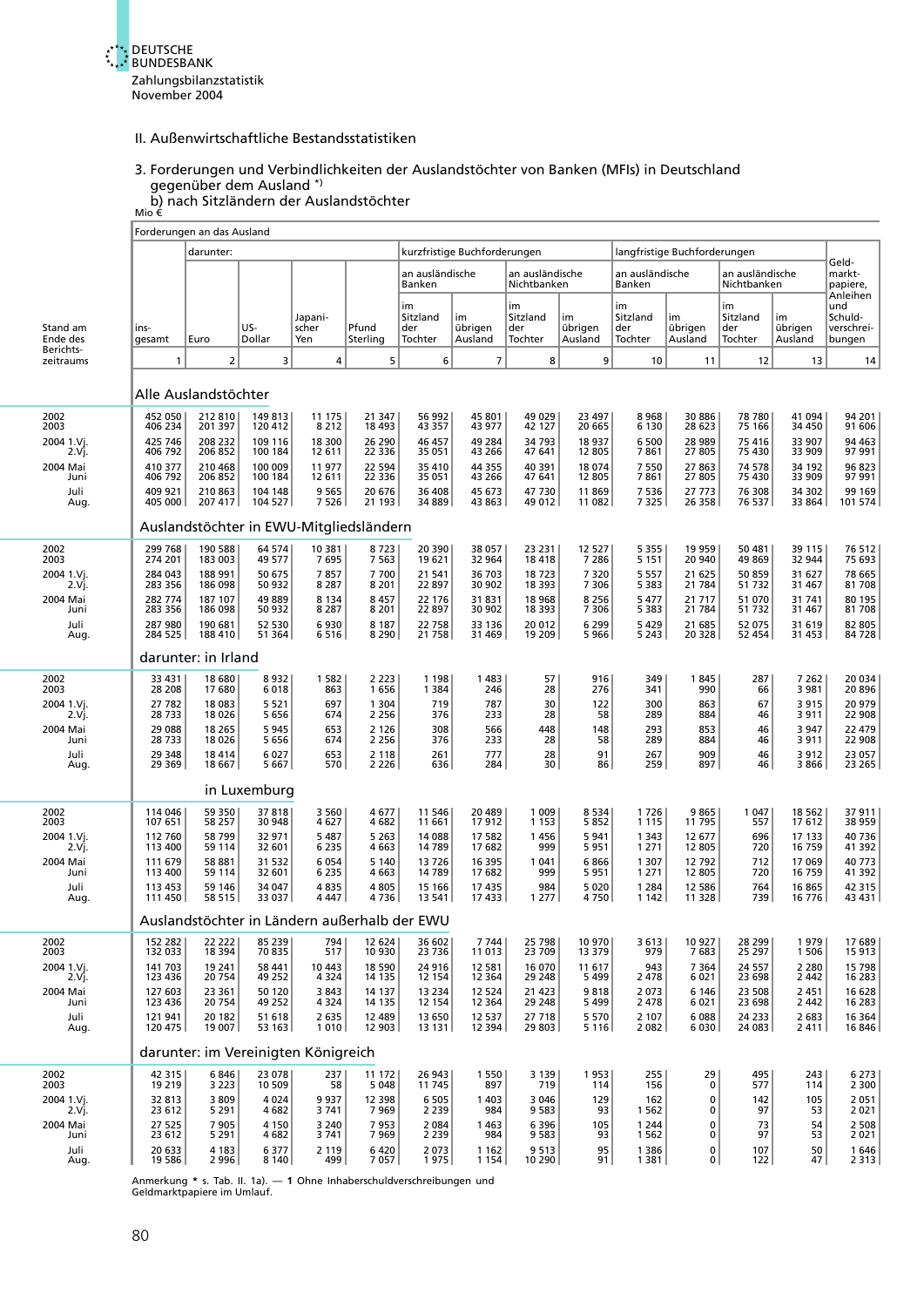|                                     | Verbindlichkeiten gegenüber dem Ausland 1)                                                                                    |                                                                                       |                    |                                |                    |                                                                                 |                          |                                  |                                     |                                                      |                                          |                                  |                          |                        |
|-------------------------------------|-------------------------------------------------------------------------------------------------------------------------------|---------------------------------------------------------------------------------------|--------------------|--------------------------------|--------------------|---------------------------------------------------------------------------------|--------------------------|----------------------------------|-------------------------------------|------------------------------------------------------|------------------------------------------|----------------------------------|--------------------------|------------------------|
|                                     |                                                                                                                               | kurzfristige Buchverbindlichkeiten<br>langfristige Buchverbindlichkeiten<br>darunter: |                    |                                |                    |                                                                                 |                          |                                  |                                     |                                                      |                                          |                                  |                          |                        |
|                                     |                                                                                                                               |                                                                                       |                    |                                |                    | gegenüber auslän-<br>gegenüber auslän-<br>dischen Banken<br>dischen Nichtbanken |                          |                                  | gegenüber auslän-<br>dischen Banken |                                                      | gegenüber auslän-<br>dischen Nichtbanken |                                  |                          |                        |
| Aktien<br>und<br>Beteili-<br>gungen | ins-<br>gesamt                                                                                                                | Euro                                                                                  | US-<br>Dollar      | Japani-<br>scher<br>Yen        | Pfund<br>Sterling  | im<br>Sitzland<br>der<br>Tochter                                                | im<br>übrigen<br>Ausland | im<br>Sitzland<br>der<br>Tochter | im<br>übrigen<br>Ausland            | im<br>Sitzland<br>der<br>Tochter                     | im<br>übrigen<br>Ausland                 | im<br>Sitzland<br>der<br>Tochter | im<br>übrigen<br>Ausland | Stand am<br>Ende des   |
| 15                                  | 16                                                                                                                            | 17                                                                                    | 18                 | 19                             | 20                 | 21                                                                              | 22                       | 23                               | 24                                  | 25                                                   | 26                                       | 27                               | 28                       | Berichts-<br>zeitraums |
|                                     | Alle Auslandstöchter                                                                                                          |                                                                                       |                    |                                |                    |                                                                                 |                          |                                  |                                     |                                                      |                                          |                                  |                          |                        |
| 22 802<br>20 133                    | 376 866<br>338738                                                                                                             | 180 147<br>173 526                                                                    | 124 650<br>102 531 | 5 1 9 1<br>2 3 9 7             | 20 307<br>16 984   | 75 536<br>69 902                                                                | 111 383<br>91 653        | 106 010<br>102 979               | 38481<br>32 864                     | 14 899<br>16 045                                     | 6 5 0 6<br>6076                          | 16 636<br>10 804                 | 7415<br>8415             | 2002<br>2003           |
| 37 000                              | 350 204                                                                                                                       | 174 709                                                                               | 97 328             | 12777                          | 18 078             | 68738                                                                           | 94 038                   | 111 994                          | 30 909                              | 16 643                                               | 6705                                     | 10 992                           | 10 185                   | 2004 1.Vj.             |
| 25 033<br>31 141                    | 339 344<br>347 485                                                                                                            | 173 657<br>182 331                                                                    | 87 899<br>87 745   | 11756<br>9852                  | 19 084<br>19 047   | 76 535<br>80 006                                                                | 94 087<br>93 516         | 96 548<br>101 201                | 29 264<br>28 858                    | 16 341<br>16 522                                     | 6 1 4 2<br>6 6 4 7                       | 10 616<br>10 053                 | 9811<br>10 682           | 2.Vj.<br>2004 Mai      |
| 25 033                              | 339 344                                                                                                                       | 173 657                                                                               | 87899              | 11756                          | 19 0 84            | 76 535                                                                          | 94 087                   | 96 548                           | 29 264                              | 16 341                                               | 6 1 4 2                                  | 10 616                           | 9811<br>9794             | Juni<br>Juli           |
| 23 153<br>20 4 96                   | 344 506<br>338 964                                                                                                            | 177 719<br>175 277                                                                    | 91 412<br>89 937   | 7688<br>5 6 8 2                | 19 488<br>19 322   | 76 322<br>74 899                                                                | 97 042<br>94 906         | 95 846<br>94 452                 | 30 307<br>30 182                    | 16 620<br>16 479                                     | 6 3 7 5<br>6525                          | 12 200<br>12 193                 | 9 3 2 8                  | Aug.                   |
|                                     |                                                                                                                               | Auslandstöchter in EWU-Mitgliedsländern                                               |                    |                                |                    |                                                                                 |                          |                                  |                                     |                                                      |                                          |                                  |                          |                        |
| 14 14 1<br>11 3 15                  | 263 120<br>241 829                                                                                                            | 162 100<br>160 203                                                                    | 65 974<br>51 981   | 4712<br>2050                   | 10 280<br>9 1 5 2  | 60 391<br>55 011                                                                | 99 081<br>77 676         | 57 730<br>61 395                 | 15 8 66<br>16 506                   | 13 922<br>15 138                                     | 3895<br>2 5 3 8                          | 5767<br>5853                     | 6468<br>7712             | 2002<br>2003           |
| 11 423<br>11 784                    | 245 626<br>243 190                                                                                                            | 160 173<br>156 518                                                                    | 53 313<br>53 121   | 2 3 0 9<br>3 4 4 8             | 9777<br>10 40 6    | 52 617<br>53 674                                                                | 80 475<br>81 389         | 63 271<br>58 360                 | 15 3 10<br>15 6 65                  | 15 690<br>15 2 33                                    | 2780<br>2026                             | 6 0 3 7<br>7710                  | 9 4 4 6<br>9 1 3 3       | 2004 1.Vj.<br>2.Vj.    |
| 11 3 43<br>11784                    | 245 044<br>243 190                                                                                                            | 158 544<br>156 518                                                                    | 53 090<br>53 121   | 3 0 9 7<br>3 4 4 8             | 9 9 8 1<br>10 40 6 | 53 493<br>53 674                                                                | 79 796<br>81 389         | 62 052<br>58 360                 | 15 4 39<br>15 6 65                  | 15 473<br>15 2 33                                    | 2 6 6 4<br>2026                          | 6 150<br>7710                    | 9977<br>9 1 3 3          | 2004 Mai<br>Juni       |
| 12 162                              | 250 624                                                                                                                       | 161834                                                                                | 55 267             | 1837                           | 11 164             | 57 201                                                                          | 84 650                   | 56 930                           | 17 004                              | 15 489                                               | 2 3 6 1                                  | 7824                             | 9 1 6 5                  | Juli                   |
| 11917                               | 247 179                                                                                                                       | 159 592                                                                               | 52 969             | 1871                           | 11 280             | 56 733                                                                          | 82 660                   | 56 048                           | 17 288                              | 15 3 84                                              | 2494                                     | 7868<br>darunter: in Irland      | 8704                     | Aug.                   |
| $\overline{\phantom{0}}$            | 23 554                                                                                                                        | 13 669                                                                                | 6741               | 13                             | 2 0 4 1            | 8 3 5 9                                                                         | 12 571                   | 529                              | 772                                 | 48                                                   | 650                                      |                                  | 625                      | 2002                   |
| $\overline{\phantom{0}}$            | 21 015                                                                                                                        | 14 207                                                                                | 4 3 7 3            | $\mathbf{1}$                   | 1 3 7 4            | 8642                                                                            | 8928                     | 757                              | 1989                                | $\overline{\phantom{a}}$                             | 288                                      | $\overline{\phantom{a}}$         | 411                      | 2003                   |
| $\bar{z}$                           | 18 180<br>18727                                                                                                               | 12 648<br>12 625                                                                      | 3 603<br>3 4 3 6   | 3<br>0                         | 845<br>1695        | 5 5 6 6<br>5 6 3 2                                                              | 8922<br>9 1 0 4          | 971<br>1 0 0 8                   | 1641<br>1820                        | -<br>$\overline{\phantom{0}}$                        | 267<br>166                               | 24                               | 813<br>973               | 2004 1.Vj.<br>2.Vj.    |
| $\overline{a}$<br>$\qquad \qquad -$ | 19 250<br>18727                                                                                                               | 12 549<br>12 625                                                                      | 4 0 5 2<br>3 4 3 6 | $\overline{2}$<br>$\mathbf 0$  | 1 5 5 5<br>1695    | 5954<br>5 6 3 2                                                                 | 8 6 3 4<br>9 1 0 4       | 1076<br>1 0 0 8                  | 2 1 0 9<br>1820                     | $\overline{\phantom{a}}$<br>$\overline{\phantom{a}}$ | 202<br>166                               | 24<br>24                         | 1 2 5 1<br>973           | 2004 Mai<br>Juni       |
| $\bar{a}$                           | 19 7 54<br>19 663                                                                                                             | 13 622<br>13 660                                                                      | 3 2 8 4<br>3 1 2 9 | $\mathbf{0}$<br>0 <sup>1</sup> | 1837<br>1779       | 5831<br>6 2 8 9                                                                 | 9788<br>9732             | 1 0 6 5<br>943                   | 1980<br>2 0 8 5                     | $\bar{\mathbb{I}}$                                   | 157<br>106                               | 24<br>54                         | 909<br>454               | Juli<br>Aug.           |
|                                     |                                                                                                                               |                                                                                       |                    |                                |                    |                                                                                 |                          |                                  |                                     |                                                      |                                          |                                  | in Luxemburg             |                        |
| 3 3 5 7<br>1 0 3 5                  | 133 549<br>123 699                                                                                                            | 68 098<br>68898                                                                       | 42 523<br>34 030   | 1 2 3 7<br>1 2 5 5             | 6 2 4 6<br>5 9 3 7 | 44 542<br>41 671                                                                | 62 601<br>48 540         | 10 243<br>15 3 19                | 9318<br>10 176                      | 1 1 5 4<br>967                                       | 1771<br>1482                             | 69<br>136                        | 3851<br>5 4 0 8          | 2002<br>2003           |
| 1 1 0 8                             | 127 313                                                                                                                       | 67 018                                                                                | 36 598             | 1611                           | 7 1 4 2            | 39 805                                                                          | 51 151                   | 17415                            | 9 3 7 8                             | 1 0 4 0                                              | 1755                                     | 135                              | 6634                     | 2004 1.Vi.             |
| 1 0 3 2<br>998                      | 127 230<br>127 656                                                                                                            | 66 405<br>67 026                                                                      | 35 945<br>36 244   | 2615<br>2756                   | 6755<br>6 500      | 41 005<br>40 501                                                                | 52 129<br>51 825         | 14 3 16<br>16 277                | 9966<br>9 5 0 3                     | 908<br>1 0 0 8                                       | 1 1 4 2<br>1629                          | 1 573<br>159                     | 6 1 9 1<br>6754          | 2.Vj.<br>2004 Mai      |
| 1 0 3 2<br>1 0 3 4                  | 127 230<br>129 164                                                                                                            | 66 405<br>66 918                                                                      | 35 945<br>38 249   | 2615<br>1 5 4 8                | 6755<br>7 5 0 6    | 41 005<br>44 222                                                                | 52 129<br>53 070         | 14 3 16<br>11 092                | 9966<br>10 543                      | 908<br>939                                           | 1 1 4 2<br>1 4 5 3                       | 1 5 7 3<br>1 572                 | 6 1 9 1<br>6 2 7 3       | Juni<br>Juli           |
| 1 0 3 3                             | 128 058                                                                                                                       | 66 966                                                                                | 36 313             | 1475                           | 8 0 8 1            | 43 050                                                                          | 51634                    | 12 304                           | 10794                               | 898                                                  | 1 4 8 5                                  | 1612                             | 6 2 8 1                  | Aug.                   |
|                                     |                                                                                                                               |                                                                                       |                    |                                |                    |                                                                                 |                          |                                  |                                     | Auslandstöchter in Ländern außerhalb der EWU         |                                          |                                  |                          |                        |
| 8 6 6 1<br>8818                     | 113 746<br>96 909                                                                                                             | 18 047<br>13 3 23                                                                     | 58 676<br>50 550   | 479<br>347                     | 10 027<br>7832     | 15 145<br>14 891                                                                | 12 302<br>13 977         | 48 280<br>41 584                 | 22 615<br>16 3 58                   | 977<br>907                                           | 2611<br>3 5 3 8                          | 10 869<br>4951                   | 947<br>703               | 2002<br>2003           |
| 25 577<br>13 249                    | 104 578<br>96 154                                                                                                             | 14 5 36<br>17 139                                                                     | 44 015<br>34 778   | 10 4 68<br>8 3 0 8             | 8 3 0 1<br>8678    | 16 121<br>22 861                                                                | 13 5 63<br>12 698        | 48723<br>38 188                  | 15 5 9 9<br>13 599                  | 953<br>1 1 0 8                                       | 3 9 2 5<br>4 1 1 6                       | 4955<br>2 9 0 6                  | 739<br>678               | 2004 1.Vj.<br>2.Vj.    |
| 19 798                              | 102 441                                                                                                                       | 23 787                                                                                | 34 655             | 6755                           | 9 0 6 6            | 26 513                                                                          | 13720                    | 39 149                           | 13 4 19                             | 1 0 4 9                                              | 3 9 8 3                                  | 3 9 0 3                          | 705                      | 2004 Mai               |
| 13 249<br>10 991                    | 96 154<br>93 882                                                                                                              | 17 139<br>15 885                                                                      | 34 778<br>36 145   | 8 3 0 8<br>5851                | 8678<br>8 3 2 4    | 22 861<br>19 121                                                                | 12 698<br>12 392         | 38 188<br>38 916                 | 13 599<br>13 303                    | 1 1 0 8<br>1 1 3 1                                   | 4 1 1 6<br>4014                          | 2 9 0 6<br>4 3 7 6               | 678<br>629               | Juni<br>Juli           |
| 8579                                | 91 785<br>15 685<br>36 968<br>3811<br>8 0 4 2<br>18 166<br>12 246<br>38 404<br>12 894<br>1 0 9 5<br>4 3 2 5<br>624<br>4 0 3 1 |                                                                                       |                    |                                |                    |                                                                                 |                          |                                  |                                     |                                                      |                                          | Aug.                             |                          |                        |
|                                     | darunter: im Vereinigten Königreich<br>272<br>68<br>37 540<br>9677<br>14 0 36                                                 |                                                                                       |                    |                                |                    |                                                                                 |                          |                                  |                                     |                                                      |                                          |                                  |                          |                        |
| 1435<br>2 5 9 7                     | 10 987                                                                                                                        | 5 5 5 5<br>1876                                                                       | 21 022<br>5 0 8 8  | 66                             | 3 3 2 4            | 7 236<br>3797                                                                   | 1 3 1 5<br>477           | 2 8 4 0                          | 14 523<br>3 3 1 0                   | 32<br>6                                              | $\mathbf{0}$<br>0                        | 330<br>487                       | 70                       | 2002<br>2003           |
| 19 270<br>6980                      | 18 307<br>20 774                                                                                                              | 1820<br>4 3 5 7                                                                       | 1992<br>4 2 1 1    | 10 044<br>7779                 | 3 4 4 8<br>3 8 3 6 | 9 3 2 1<br>17 786                                                               | 2 7 5 9<br>272           | 3 5 5 7<br>2 3 3 0               | 2 0 8 6<br>247                      | 6<br>6                                               | $\bf{0}$<br>0                            | 508<br>62                        | 70<br>71                 | 2004 1.Vj.<br>2.Vj.    |
| 13 5 98<br>6980                     | 25 680<br>20 774                                                                                                              | 11 089<br>4 3 5 7                                                                     | 1953<br>4 2 1 1    | 6 2 4 3<br>7779                | 4 2 0 4<br>3 8 3 6 | 21 548<br>17 786                                                                | 1 0 4 4<br>272           | 2 5 8 7<br>2 3 3 0               | 361<br>247                          | 6<br>6                                               | $\mathbf 0$<br>0                         | 64<br>62                         | 70<br>71                 | 2004 Mai<br>Juni       |
| 4 601<br>2 2 1 3                    | 17 266<br>15 674                                                                                                              | 3 0 6 7<br>2 6 3 2                                                                    | 4 9 6 4<br>6 0 21  | 5 3 5 6<br>3 3 5 7             | 3 5 9 6<br>3 4 6 1 | 14 4 25<br>12 801                                                               | 346<br>295               | 2099<br>2 2 0 1                  | 254<br>238                          | 6<br>6                                               | 0<br>0                                   | 71<br>62                         | 65<br>71                 | Juli<br>Aug.           |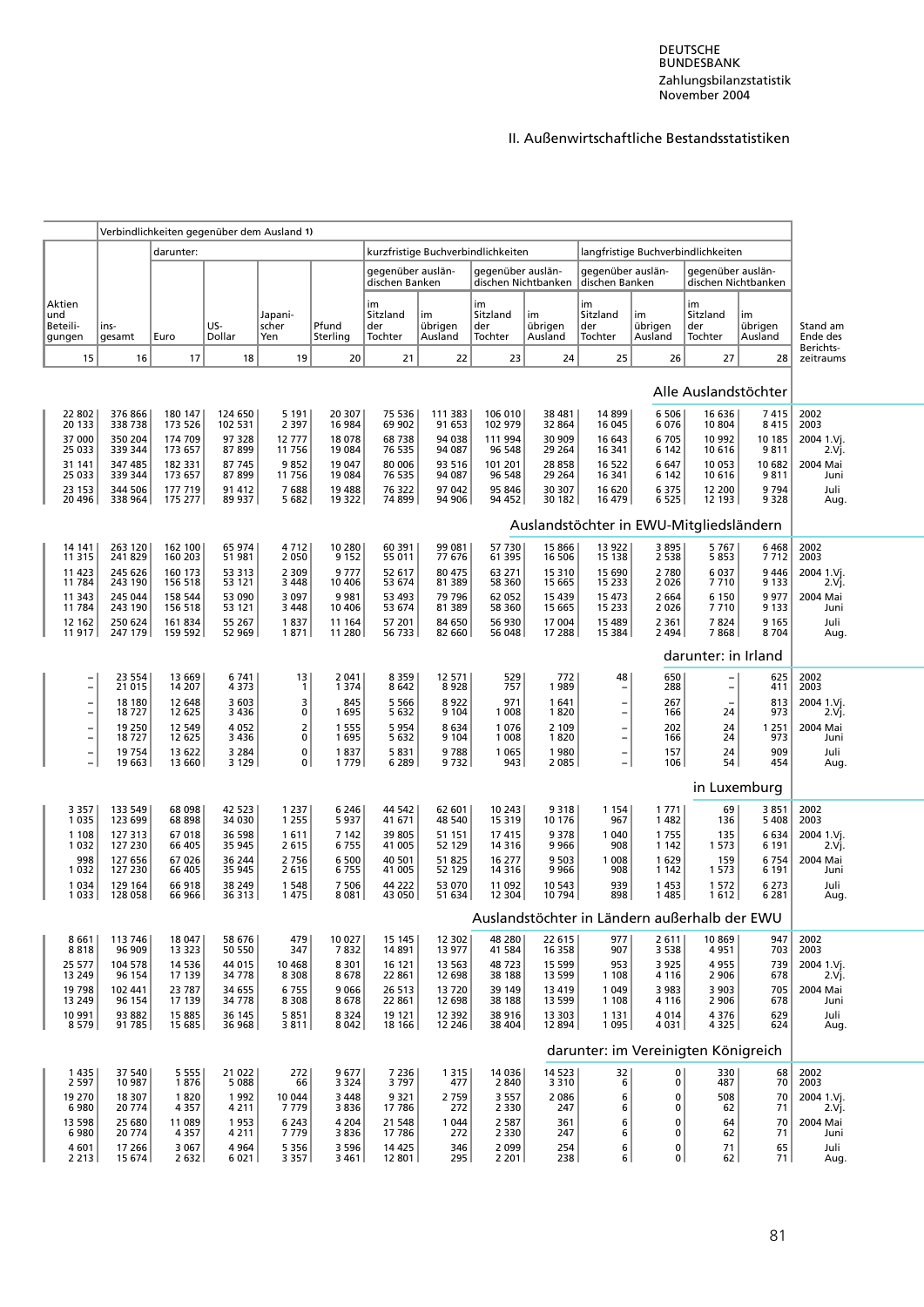

#### [3. Forderungen und Verbindlichkeiten der Auslandstöchter von Banken \(MFIs\) in Deutschland](#page-20-0) gegenüber dem Ausland<sup>\*</sup>

c) nach einzelnen Ländern Stand am Ende des Berichtszeitraums; Mio €

| August 2004<br>darunter:<br>langfristige<br>kurzfristige<br>Buchforderungen<br>Buchforderungen<br>Forde-<br>darunter:<br>darunter:<br>rungen<br>an aus-<br>an aus-<br>Dezember   Dezember   Dezember   Juli<br>US-<br>ins-<br>ländische<br>ländische<br>zu-<br>lzu-<br>2002<br>2004<br>Dollar<br>2001<br>2003<br>Euro<br>Banken<br>Banken<br>sammen<br>sammen<br>gesamt<br>$\mathbf{1}$<br>3<br>5<br>$\overline{7}$<br>9<br>$\overline{2}$<br>4<br>6<br>8<br>10<br>11<br>Ländergruppe/Land<br>560 136<br>452 050<br>406 234<br>409 921<br>405 000<br>207 417<br>104 527<br>138 846<br>144 084<br>33 683<br>Alle Länder<br>78752<br>415 469<br>338 200<br>313 050<br>323 005<br>319 793<br>195 091<br>42 032<br>110 588<br>117 667<br>26 666<br>66 170<br>Länder in Europa<br>275 142<br>247 722<br>294 096<br>290 823<br>184 474<br>35 546<br>101 915<br>60 423<br>103 604<br>20 981<br>EU-Länder 2)<br>350 447<br>265 078<br>199 253<br>188 474<br>192 614<br>191 731<br>8865<br>EWU-Mitgliedsländer<br>154 477<br>16 452<br>60 175<br>36 962<br>71 139<br>4 1 7 8<br>4 109<br>2 9 8 3<br>180<br>6469<br>3 5 1 4<br>4771<br>5 2 1 8<br>395<br>2679<br>1 4 4 5<br>Belgien<br>Finnland<br>1735<br>1629<br>1 1 2 2<br>1 000<br>891<br>55<br>136<br>293<br>4 1 1 2<br>110<br>60<br>20 387<br>7 0 3 3<br>3 1 2 9<br>1459<br>Frankreich<br>35 300<br>25 5 67<br>26 328<br>18743<br>14 3 36<br>3 3 9 1<br>3704<br>Griechenland<br>3782<br>3 2 7 1<br>3 6 3 6<br>4 3 2 5<br>4 4 6 3<br>3742<br>248<br>162<br>771<br>3<br>267<br>8 5 5 4<br>6 3 0 6<br>5 0 8 7<br>5 6 3 4<br>3794<br>1 0 5 0<br>904<br>Irland<br>10 523<br>954<br>1916<br>1656<br>Italien<br>22 5 26<br>25 096<br>24 648<br>864<br>6857<br>216<br>33 623<br>23 540<br>26 357<br>3 3 8 4<br>7 3 9 7<br>Luxemburg<br>29 694<br>21 987<br>19 667<br>23 165<br>21 4 52<br>13721<br>4053<br>16 163<br>14853<br>2 2 2 9<br>1 3 4 7<br>Niederlande<br>20 970<br>18 3 16<br>14 982<br>13 641<br>13 646<br>11 744<br>1 1 0 4<br>1774<br>787<br>3 3 0 0<br>172<br>69 506<br>71 996<br>3746<br>Österreich<br>91 417<br>72 489<br>72 257<br>55 359<br>4963<br>18887<br>7892<br>41 109<br>4820<br>4 1 0 8<br>4 0 7 3<br>3739<br>210<br>Portugal<br>4 2 4 3<br>3868<br>106<br>1 0 3 0<br>596<br>1782<br>Spanien<br>24 945<br>15 4 60<br>15 608<br>18 951<br>19 093<br>18 3 9 4<br>300<br>3 1 4 8<br>1 1 3 9<br>8 6 3 4<br>568<br>75 889<br>59 248<br>99 092<br>29 997<br>19 094<br>41 740<br>12 116<br>Andere EU-Länder 2)<br>85 369<br>101 482<br>23 4 61<br>32 465<br>3871<br>2 9 0 6<br>2952<br>2 0 3 0<br>1799<br>1 1 0 2<br>197<br>526<br>427<br>297<br>Dänemark<br>513<br>17 231<br>3 2 9 7<br>1 4 8 7<br>486<br>Polen<br>17981<br>17 423<br>18 6 66<br>18 322<br>1 0 6 4<br>5 2 1 2<br>7832<br>1702<br>192<br>Schweden<br>5734<br>2 4 2 5<br>2011<br>1980<br>969<br>289<br>302<br>271<br>651<br>136<br>Tschechische Republik<br>6 206<br>6983<br>6079<br>6 2 9 2<br>6 5 3 2<br>1642<br>179<br>1660<br>1 0 4 9<br>2885<br>980<br>8 1 6 8<br>9 3 0 4<br>9767<br>11 975<br>12 175<br>4865<br>496<br>3 3 8 0<br>1 0 8 4<br>6 0 9 8<br>Ungarn<br>9049<br>Vereinigtes Königreich 3)<br>75 218<br>70 123<br>54 174<br>53 674<br>51 390<br>14 5 25<br>16 327<br>29 056<br>18 115<br>10 698<br>Übrige EU-Länder 4)<br>545<br>435<br>420<br>6834<br>6894<br>3 5 9 7<br>1604<br>1028<br>3788<br>976<br>542<br>64 952<br>5685<br>Andere europäische Länder 2)<br>63 058<br>65 328<br>28 909<br>28 970<br>10617<br>6486<br>8673<br>5747<br>14 063<br>729<br>720<br>743<br>189<br>432<br>108<br>339<br>81<br>Guernsey<br>1572<br>1 2 6 1<br>1740<br>2 5 6 0<br>1 1 0 3<br>1 1 7 8<br>1 0 0 6<br>129<br>Jersey<br>2 4 2 9<br>803<br>866<br>211<br>3921<br>3 3 4 6<br>2 3 2 8<br>2 2 4 6<br>1 1 6 2<br>206<br>119<br>Norwegen<br>790<br>1627<br>Russische Föderation<br>4038<br>3 4 3 0<br>3826<br>3 3 1 8<br>3 3 0 0<br>1710<br>1 2 5 9<br>527<br>2 2 8 2<br>10794<br>1 5 4 2<br>2 0 6 9<br>2 5 5 6<br>Schweiz<br>15 582<br>11857<br>11 786<br>11 033<br>1 2 4 5<br>3 2 6 0<br>5938<br>1 1 7 0<br>953<br>808<br>849<br>886<br>386<br>357<br>420<br>443<br>Türkei<br>332<br>71<br>1 2 2 0<br>7863<br>9762<br>12 093<br>8 1 6 8<br>8 2 0 2<br>4 3 6 7<br>1611<br>2 3 8 7<br>1 3 5 5<br>4 3 2 4<br>Ubrige europäische Länder<br>Länder in Afrika<br>2 3 7 5<br>1538<br>1676<br>653<br>898<br>300<br>233<br>2 1 3 3<br>1 5 7 3<br>66<br>1 3 4 2<br>127<br>917<br>755<br>364<br>227<br>235<br>89<br>43<br>Südafrika<br>110<br>56<br>164<br>23<br>1459<br>1 3 7 8<br>1 1 7 4<br>1 3 4 6<br>564<br>788<br>244<br>1 1 7 8<br>106<br>Ubrige Länder in Afrika<br>1441<br>5747<br>115 038<br>94 824<br>78 418<br>69 094<br>7 5 9 6<br>56 875<br>22 317<br>8 1 8 7<br>Länder in Amerika<br>69 323<br>21 5 63<br>8737<br>6 0 7 7<br>6 0 65<br>259<br>770<br>6 3 9 6<br>6 1 2 1<br>712<br>2 9 63<br>150<br>Kanada<br>Vereinigte Staaten<br>von Amerika<br>74 849<br>61762<br>51 041<br>44 062<br>43 909<br>2 1 2 3<br>41 533<br>18 641<br>6925<br>11 697<br>168<br><b>Bahamas</b><br>180<br>377<br>43<br>189<br>196<br>8<br>188<br>15<br>181<br>1026<br>932<br>833<br>789<br>778<br>202<br>555<br>59<br>652<br>Bermuda<br>1 0 8 8<br>1980<br>2 2 1 1<br>2 3 6 8<br>2 4 6 7<br>267<br>1 4 0 9<br>500<br><b>Brasilien</b><br>4 218<br>156<br>Britische Jungferninseln<br>907<br>919<br>531<br>397<br>464<br>200<br>83<br>369<br>65<br>657<br>5 5 3 2<br>17 232<br>17953<br>13 444<br>11 386<br>11 371<br>3 4 6 4<br>7632<br>1 3 6 9<br>6 144<br>Kaimaninseln<br>Mexiko<br>2 0 3 9<br>735<br>573<br>635<br>670<br>167<br>124<br>25<br>85<br>75<br>795<br>Niederländische Antillen<br>1 2 0 1<br>763<br>569<br>574<br>199<br>356<br>83<br>2<br>72<br>20<br>Übrige Länder in Amerika<br>4635<br>3 2 9 4<br>2914<br>2 5 3 2<br>2 5 4 4<br>336<br>1989<br>898<br>819<br>272<br>1037<br>10 533<br>5 2 8 3<br>4 2 5 1<br>3 3 1 9<br>Länder in Asien<br>24 5 11<br>13 5 61<br>13 4 83<br>11 991<br>3 1 1 0<br>3 4 0 3<br>852<br>686<br>639<br>660<br>545<br>93<br>97<br>518<br>China, Volksrepublik 5)<br>664<br>93<br>567<br>125<br>China, Taiwan<br>164<br>119<br>305<br>243<br>13<br>193<br>141<br>87<br>0<br>1947<br>Hongkong<br>548<br>239<br>345<br>368<br>56<br>184<br>238<br>159<br>125<br>14 958<br>3 2 4 5<br>3 5 5 8<br>5437<br>3866<br>201<br>205<br>1 5 5 7<br>1 3 7 3<br>107<br>Japan<br>450<br>298<br>247<br>250<br>57<br>Korea, Republik<br>249<br>287<br>10<br>40<br>20<br>Singapur<br>2828<br>1 0 6 7<br>1633<br>1 5 9 7<br>452<br>659<br>1 2 7 1<br>1 2 2 4<br>174<br>2 1 1 3<br>391<br>Übrige Länder in Asien<br>4438<br>4658<br>4854<br>1833<br>1819<br>1939<br>1 2 9 5<br>2 2 8 9<br>5412<br>4966<br>2 0 2 5<br>791<br>193<br>Länder in Ozeanien<br>2 1 2 4<br>2770<br>2 2 6 1<br>2 0 8 2<br>1 1 1 4<br>358<br>78<br>1921<br>2 1 2 3<br>1908<br>787<br>955<br>339<br>71<br>Australien<br>2 5 7 2<br>1857<br>46<br>Neuseeland<br>139<br>95<br>48<br>57<br>44<br>36<br>34<br>4<br>8<br>7<br>$\overline{\phantom{a}}$<br>59<br>90<br>117<br>$\mathbf 0$<br>123<br>11<br>113<br>Ubrige Länder in Ozeanien<br>103<br>124<br>-<br>Nicht ermittelbare Länder<br>$\overline{\phantom{0}}$<br>$\overline{\phantom{0}}$<br>-<br>$\qquad \qquad -$<br>434<br>455 <br>205<br>0 <sup>1</sup><br>Internat. Organisationen 6)<br>774<br>562 <br>421<br>176 <br>$\overline{\phantom{0}}$ | Forderungen an das Ausland |  |  |  |  |  |  |  |  |  |  |  |
|----------------------------------------------------------------------------------------------------------------------------------------------------------------------------------------------------------------------------------------------------------------------------------------------------------------------------------------------------------------------------------------------------------------------------------------------------------------------------------------------------------------------------------------------------------------------------------------------------------------------------------------------------------------------------------------------------------------------------------------------------------------------------------------------------------------------------------------------------------------------------------------------------------------------------------------------------------------------------------------------------------------------------------------------------------------------------------------------------------------------------------------------------------------------------------------------------------------------------------------------------------------------------------------------------------------------------------------------------------------------------------------------------------------------------------------------------------------------------------------------------------------------------------------------------------------------------------------------------------------------------------------------------------------------------------------------------------------------------------------------------------------------------------------------------------------------------------------------------------------------------------------------------------------------------------------------------------------------------------------------------------------------------------------------------------------------------------------------------------------------------------------------------------------------------------------------------------------------------------------------------------------------------------------------------------------------------------------------------------------------------------------------------------------------------------------------------------------------------------------------------------------------------------------------------------------------------------------------------------------------------------------------------------------------------------------------------------------------------------------------------------------------------------------------------------------------------------------------------------------------------------------------------------------------------------------------------------------------------------------------------------------------------------------------------------------------------------------------------------------------------------------------------------------------------------------------------------------------------------------------------------------------------------------------------------------------------------------------------------------------------------------------------------------------------------------------------------------------------------------------------------------------------------------------------------------------------------------------------------------------------------------------------------------------------------------------------------------------------------------------------------------------------------------------------------------------------------------------------------------------------------------------------------------------------------------------------------------------------------------------------------------------------------------------------------------------------------------------------------------------------------------------------------------------------------------------------------------------------------------------------------------------------------------------------------------------------------------------------------------------------------------------------------------------------------------------------------------------------------------------------------------------------------------------------------------------------------------------------------------------------------------------------------------------------------------------------------------------------------------------------------------------------------------------------------------------------------------------------------------------------------------------------------------------------------------------------------------------------------------------------------------------------------------------------------------------------------------------------------------------------------------------------------------------------------------------------------------------------------------------------------------------------------------------------------------------------------------------------------------------------------------------------------------------------------------------------------------------------------------------------------------------------------------------------------------------------------------------------------------------------------------------------------------------------------------------------------------------------------------------------------------------------------------------------------------------------------------------------------------------------------------------------------------------------------------------------------------------------------------------------------------------------------------------------------------------------------------------------------------------------------------------------------------------------------------------------------------------------------------------------------------------------------------------------------------------------------------------------------------------------------------------------------------------------------------------------------------------------------------------------------------------------------------------------------------------------------------------------------------------------------------------------------------------------------------------------------------------------------------------------------------------------------------------------------------------------------------------------------------------------------------------------------------------------------------------------------------------------------------------------------------------------------------------------------------------------------------------------------------------------------------------------------------------------------------------------------------------------------------------------------------------------------------------------------|----------------------------|--|--|--|--|--|--|--|--|--|--|--|
|                                                                                                                                                                                                                                                                                                                                                                                                                                                                                                                                                                                                                                                                                                                                                                                                                                                                                                                                                                                                                                                                                                                                                                                                                                                                                                                                                                                                                                                                                                                                                                                                                                                                                                                                                                                                                                                                                                                                                                                                                                                                                                                                                                                                                                                                                                                                                                                                                                                                                                                                                                                                                                                                                                                                                                                                                                                                                                                                                                                                                                                                                                                                                                                                                                                                                                                                                                                                                                                                                                                                                                                                                                                                                                                                                                                                                                                                                                                                                                                                                                                                                                                                                                                                                                                                                                                                                                                                                                                                                                                                                                                                                                                                                                                                                                                                                                                                                                                                                                                                                                                                                                                                                                                                                                                                                                                                                                                                                                                                                                                                                                                                                                                                                                                                                                                                                                                                                                                                                                                                                                                                                                                                                                                                                                                                                                                                                                                                                                                                                                                                                                                                                                                                                                                                                                                                                                                                                                                                                                                                                                                                                                                                                                                                                                                                                                          |                            |  |  |  |  |  |  |  |  |  |  |  |
|                                                                                                                                                                                                                                                                                                                                                                                                                                                                                                                                                                                                                                                                                                                                                                                                                                                                                                                                                                                                                                                                                                                                                                                                                                                                                                                                                                                                                                                                                                                                                                                                                                                                                                                                                                                                                                                                                                                                                                                                                                                                                                                                                                                                                                                                                                                                                                                                                                                                                                                                                                                                                                                                                                                                                                                                                                                                                                                                                                                                                                                                                                                                                                                                                                                                                                                                                                                                                                                                                                                                                                                                                                                                                                                                                                                                                                                                                                                                                                                                                                                                                                                                                                                                                                                                                                                                                                                                                                                                                                                                                                                                                                                                                                                                                                                                                                                                                                                                                                                                                                                                                                                                                                                                                                                                                                                                                                                                                                                                                                                                                                                                                                                                                                                                                                                                                                                                                                                                                                                                                                                                                                                                                                                                                                                                                                                                                                                                                                                                                                                                                                                                                                                                                                                                                                                                                                                                                                                                                                                                                                                                                                                                                                                                                                                                                                          |                            |  |  |  |  |  |  |  |  |  |  |  |
|                                                                                                                                                                                                                                                                                                                                                                                                                                                                                                                                                                                                                                                                                                                                                                                                                                                                                                                                                                                                                                                                                                                                                                                                                                                                                                                                                                                                                                                                                                                                                                                                                                                                                                                                                                                                                                                                                                                                                                                                                                                                                                                                                                                                                                                                                                                                                                                                                                                                                                                                                                                                                                                                                                                                                                                                                                                                                                                                                                                                                                                                                                                                                                                                                                                                                                                                                                                                                                                                                                                                                                                                                                                                                                                                                                                                                                                                                                                                                                                                                                                                                                                                                                                                                                                                                                                                                                                                                                                                                                                                                                                                                                                                                                                                                                                                                                                                                                                                                                                                                                                                                                                                                                                                                                                                                                                                                                                                                                                                                                                                                                                                                                                                                                                                                                                                                                                                                                                                                                                                                                                                                                                                                                                                                                                                                                                                                                                                                                                                                                                                                                                                                                                                                                                                                                                                                                                                                                                                                                                                                                                                                                                                                                                                                                                                                                          |                            |  |  |  |  |  |  |  |  |  |  |  |
|                                                                                                                                                                                                                                                                                                                                                                                                                                                                                                                                                                                                                                                                                                                                                                                                                                                                                                                                                                                                                                                                                                                                                                                                                                                                                                                                                                                                                                                                                                                                                                                                                                                                                                                                                                                                                                                                                                                                                                                                                                                                                                                                                                                                                                                                                                                                                                                                                                                                                                                                                                                                                                                                                                                                                                                                                                                                                                                                                                                                                                                                                                                                                                                                                                                                                                                                                                                                                                                                                                                                                                                                                                                                                                                                                                                                                                                                                                                                                                                                                                                                                                                                                                                                                                                                                                                                                                                                                                                                                                                                                                                                                                                                                                                                                                                                                                                                                                                                                                                                                                                                                                                                                                                                                                                                                                                                                                                                                                                                                                                                                                                                                                                                                                                                                                                                                                                                                                                                                                                                                                                                                                                                                                                                                                                                                                                                                                                                                                                                                                                                                                                                                                                                                                                                                                                                                                                                                                                                                                                                                                                                                                                                                                                                                                                                                                          |                            |  |  |  |  |  |  |  |  |  |  |  |
|                                                                                                                                                                                                                                                                                                                                                                                                                                                                                                                                                                                                                                                                                                                                                                                                                                                                                                                                                                                                                                                                                                                                                                                                                                                                                                                                                                                                                                                                                                                                                                                                                                                                                                                                                                                                                                                                                                                                                                                                                                                                                                                                                                                                                                                                                                                                                                                                                                                                                                                                                                                                                                                                                                                                                                                                                                                                                                                                                                                                                                                                                                                                                                                                                                                                                                                                                                                                                                                                                                                                                                                                                                                                                                                                                                                                                                                                                                                                                                                                                                                                                                                                                                                                                                                                                                                                                                                                                                                                                                                                                                                                                                                                                                                                                                                                                                                                                                                                                                                                                                                                                                                                                                                                                                                                                                                                                                                                                                                                                                                                                                                                                                                                                                                                                                                                                                                                                                                                                                                                                                                                                                                                                                                                                                                                                                                                                                                                                                                                                                                                                                                                                                                                                                                                                                                                                                                                                                                                                                                                                                                                                                                                                                                                                                                                                                          |                            |  |  |  |  |  |  |  |  |  |  |  |
|                                                                                                                                                                                                                                                                                                                                                                                                                                                                                                                                                                                                                                                                                                                                                                                                                                                                                                                                                                                                                                                                                                                                                                                                                                                                                                                                                                                                                                                                                                                                                                                                                                                                                                                                                                                                                                                                                                                                                                                                                                                                                                                                                                                                                                                                                                                                                                                                                                                                                                                                                                                                                                                                                                                                                                                                                                                                                                                                                                                                                                                                                                                                                                                                                                                                                                                                                                                                                                                                                                                                                                                                                                                                                                                                                                                                                                                                                                                                                                                                                                                                                                                                                                                                                                                                                                                                                                                                                                                                                                                                                                                                                                                                                                                                                                                                                                                                                                                                                                                                                                                                                                                                                                                                                                                                                                                                                                                                                                                                                                                                                                                                                                                                                                                                                                                                                                                                                                                                                                                                                                                                                                                                                                                                                                                                                                                                                                                                                                                                                                                                                                                                                                                                                                                                                                                                                                                                                                                                                                                                                                                                                                                                                                                                                                                                                                          |                            |  |  |  |  |  |  |  |  |  |  |  |
|                                                                                                                                                                                                                                                                                                                                                                                                                                                                                                                                                                                                                                                                                                                                                                                                                                                                                                                                                                                                                                                                                                                                                                                                                                                                                                                                                                                                                                                                                                                                                                                                                                                                                                                                                                                                                                                                                                                                                                                                                                                                                                                                                                                                                                                                                                                                                                                                                                                                                                                                                                                                                                                                                                                                                                                                                                                                                                                                                                                                                                                                                                                                                                                                                                                                                                                                                                                                                                                                                                                                                                                                                                                                                                                                                                                                                                                                                                                                                                                                                                                                                                                                                                                                                                                                                                                                                                                                                                                                                                                                                                                                                                                                                                                                                                                                                                                                                                                                                                                                                                                                                                                                                                                                                                                                                                                                                                                                                                                                                                                                                                                                                                                                                                                                                                                                                                                                                                                                                                                                                                                                                                                                                                                                                                                                                                                                                                                                                                                                                                                                                                                                                                                                                                                                                                                                                                                                                                                                                                                                                                                                                                                                                                                                                                                                                                          |                            |  |  |  |  |  |  |  |  |  |  |  |
|                                                                                                                                                                                                                                                                                                                                                                                                                                                                                                                                                                                                                                                                                                                                                                                                                                                                                                                                                                                                                                                                                                                                                                                                                                                                                                                                                                                                                                                                                                                                                                                                                                                                                                                                                                                                                                                                                                                                                                                                                                                                                                                                                                                                                                                                                                                                                                                                                                                                                                                                                                                                                                                                                                                                                                                                                                                                                                                                                                                                                                                                                                                                                                                                                                                                                                                                                                                                                                                                                                                                                                                                                                                                                                                                                                                                                                                                                                                                                                                                                                                                                                                                                                                                                                                                                                                                                                                                                                                                                                                                                                                                                                                                                                                                                                                                                                                                                                                                                                                                                                                                                                                                                                                                                                                                                                                                                                                                                                                                                                                                                                                                                                                                                                                                                                                                                                                                                                                                                                                                                                                                                                                                                                                                                                                                                                                                                                                                                                                                                                                                                                                                                                                                                                                                                                                                                                                                                                                                                                                                                                                                                                                                                                                                                                                                                                          |                            |  |  |  |  |  |  |  |  |  |  |  |
|                                                                                                                                                                                                                                                                                                                                                                                                                                                                                                                                                                                                                                                                                                                                                                                                                                                                                                                                                                                                                                                                                                                                                                                                                                                                                                                                                                                                                                                                                                                                                                                                                                                                                                                                                                                                                                                                                                                                                                                                                                                                                                                                                                                                                                                                                                                                                                                                                                                                                                                                                                                                                                                                                                                                                                                                                                                                                                                                                                                                                                                                                                                                                                                                                                                                                                                                                                                                                                                                                                                                                                                                                                                                                                                                                                                                                                                                                                                                                                                                                                                                                                                                                                                                                                                                                                                                                                                                                                                                                                                                                                                                                                                                                                                                                                                                                                                                                                                                                                                                                                                                                                                                                                                                                                                                                                                                                                                                                                                                                                                                                                                                                                                                                                                                                                                                                                                                                                                                                                                                                                                                                                                                                                                                                                                                                                                                                                                                                                                                                                                                                                                                                                                                                                                                                                                                                                                                                                                                                                                                                                                                                                                                                                                                                                                                                                          |                            |  |  |  |  |  |  |  |  |  |  |  |
|                                                                                                                                                                                                                                                                                                                                                                                                                                                                                                                                                                                                                                                                                                                                                                                                                                                                                                                                                                                                                                                                                                                                                                                                                                                                                                                                                                                                                                                                                                                                                                                                                                                                                                                                                                                                                                                                                                                                                                                                                                                                                                                                                                                                                                                                                                                                                                                                                                                                                                                                                                                                                                                                                                                                                                                                                                                                                                                                                                                                                                                                                                                                                                                                                                                                                                                                                                                                                                                                                                                                                                                                                                                                                                                                                                                                                                                                                                                                                                                                                                                                                                                                                                                                                                                                                                                                                                                                                                                                                                                                                                                                                                                                                                                                                                                                                                                                                                                                                                                                                                                                                                                                                                                                                                                                                                                                                                                                                                                                                                                                                                                                                                                                                                                                                                                                                                                                                                                                                                                                                                                                                                                                                                                                                                                                                                                                                                                                                                                                                                                                                                                                                                                                                                                                                                                                                                                                                                                                                                                                                                                                                                                                                                                                                                                                                                          |                            |  |  |  |  |  |  |  |  |  |  |  |
|                                                                                                                                                                                                                                                                                                                                                                                                                                                                                                                                                                                                                                                                                                                                                                                                                                                                                                                                                                                                                                                                                                                                                                                                                                                                                                                                                                                                                                                                                                                                                                                                                                                                                                                                                                                                                                                                                                                                                                                                                                                                                                                                                                                                                                                                                                                                                                                                                                                                                                                                                                                                                                                                                                                                                                                                                                                                                                                                                                                                                                                                                                                                                                                                                                                                                                                                                                                                                                                                                                                                                                                                                                                                                                                                                                                                                                                                                                                                                                                                                                                                                                                                                                                                                                                                                                                                                                                                                                                                                                                                                                                                                                                                                                                                                                                                                                                                                                                                                                                                                                                                                                                                                                                                                                                                                                                                                                                                                                                                                                                                                                                                                                                                                                                                                                                                                                                                                                                                                                                                                                                                                                                                                                                                                                                                                                                                                                                                                                                                                                                                                                                                                                                                                                                                                                                                                                                                                                                                                                                                                                                                                                                                                                                                                                                                                                          |                            |  |  |  |  |  |  |  |  |  |  |  |
|                                                                                                                                                                                                                                                                                                                                                                                                                                                                                                                                                                                                                                                                                                                                                                                                                                                                                                                                                                                                                                                                                                                                                                                                                                                                                                                                                                                                                                                                                                                                                                                                                                                                                                                                                                                                                                                                                                                                                                                                                                                                                                                                                                                                                                                                                                                                                                                                                                                                                                                                                                                                                                                                                                                                                                                                                                                                                                                                                                                                                                                                                                                                                                                                                                                                                                                                                                                                                                                                                                                                                                                                                                                                                                                                                                                                                                                                                                                                                                                                                                                                                                                                                                                                                                                                                                                                                                                                                                                                                                                                                                                                                                                                                                                                                                                                                                                                                                                                                                                                                                                                                                                                                                                                                                                                                                                                                                                                                                                                                                                                                                                                                                                                                                                                                                                                                                                                                                                                                                                                                                                                                                                                                                                                                                                                                                                                                                                                                                                                                                                                                                                                                                                                                                                                                                                                                                                                                                                                                                                                                                                                                                                                                                                                                                                                                                          |                            |  |  |  |  |  |  |  |  |  |  |  |
|                                                                                                                                                                                                                                                                                                                                                                                                                                                                                                                                                                                                                                                                                                                                                                                                                                                                                                                                                                                                                                                                                                                                                                                                                                                                                                                                                                                                                                                                                                                                                                                                                                                                                                                                                                                                                                                                                                                                                                                                                                                                                                                                                                                                                                                                                                                                                                                                                                                                                                                                                                                                                                                                                                                                                                                                                                                                                                                                                                                                                                                                                                                                                                                                                                                                                                                                                                                                                                                                                                                                                                                                                                                                                                                                                                                                                                                                                                                                                                                                                                                                                                                                                                                                                                                                                                                                                                                                                                                                                                                                                                                                                                                                                                                                                                                                                                                                                                                                                                                                                                                                                                                                                                                                                                                                                                                                                                                                                                                                                                                                                                                                                                                                                                                                                                                                                                                                                                                                                                                                                                                                                                                                                                                                                                                                                                                                                                                                                                                                                                                                                                                                                                                                                                                                                                                                                                                                                                                                                                                                                                                                                                                                                                                                                                                                                                          |                            |  |  |  |  |  |  |  |  |  |  |  |
|                                                                                                                                                                                                                                                                                                                                                                                                                                                                                                                                                                                                                                                                                                                                                                                                                                                                                                                                                                                                                                                                                                                                                                                                                                                                                                                                                                                                                                                                                                                                                                                                                                                                                                                                                                                                                                                                                                                                                                                                                                                                                                                                                                                                                                                                                                                                                                                                                                                                                                                                                                                                                                                                                                                                                                                                                                                                                                                                                                                                                                                                                                                                                                                                                                                                                                                                                                                                                                                                                                                                                                                                                                                                                                                                                                                                                                                                                                                                                                                                                                                                                                                                                                                                                                                                                                                                                                                                                                                                                                                                                                                                                                                                                                                                                                                                                                                                                                                                                                                                                                                                                                                                                                                                                                                                                                                                                                                                                                                                                                                                                                                                                                                                                                                                                                                                                                                                                                                                                                                                                                                                                                                                                                                                                                                                                                                                                                                                                                                                                                                                                                                                                                                                                                                                                                                                                                                                                                                                                                                                                                                                                                                                                                                                                                                                                                          |                            |  |  |  |  |  |  |  |  |  |  |  |
|                                                                                                                                                                                                                                                                                                                                                                                                                                                                                                                                                                                                                                                                                                                                                                                                                                                                                                                                                                                                                                                                                                                                                                                                                                                                                                                                                                                                                                                                                                                                                                                                                                                                                                                                                                                                                                                                                                                                                                                                                                                                                                                                                                                                                                                                                                                                                                                                                                                                                                                                                                                                                                                                                                                                                                                                                                                                                                                                                                                                                                                                                                                                                                                                                                                                                                                                                                                                                                                                                                                                                                                                                                                                                                                                                                                                                                                                                                                                                                                                                                                                                                                                                                                                                                                                                                                                                                                                                                                                                                                                                                                                                                                                                                                                                                                                                                                                                                                                                                                                                                                                                                                                                                                                                                                                                                                                                                                                                                                                                                                                                                                                                                                                                                                                                                                                                                                                                                                                                                                                                                                                                                                                                                                                                                                                                                                                                                                                                                                                                                                                                                                                                                                                                                                                                                                                                                                                                                                                                                                                                                                                                                                                                                                                                                                                                                          |                            |  |  |  |  |  |  |  |  |  |  |  |
|                                                                                                                                                                                                                                                                                                                                                                                                                                                                                                                                                                                                                                                                                                                                                                                                                                                                                                                                                                                                                                                                                                                                                                                                                                                                                                                                                                                                                                                                                                                                                                                                                                                                                                                                                                                                                                                                                                                                                                                                                                                                                                                                                                                                                                                                                                                                                                                                                                                                                                                                                                                                                                                                                                                                                                                                                                                                                                                                                                                                                                                                                                                                                                                                                                                                                                                                                                                                                                                                                                                                                                                                                                                                                                                                                                                                                                                                                                                                                                                                                                                                                                                                                                                                                                                                                                                                                                                                                                                                                                                                                                                                                                                                                                                                                                                                                                                                                                                                                                                                                                                                                                                                                                                                                                                                                                                                                                                                                                                                                                                                                                                                                                                                                                                                                                                                                                                                                                                                                                                                                                                                                                                                                                                                                                                                                                                                                                                                                                                                                                                                                                                                                                                                                                                                                                                                                                                                                                                                                                                                                                                                                                                                                                                                                                                                                                          |                            |  |  |  |  |  |  |  |  |  |  |  |
|                                                                                                                                                                                                                                                                                                                                                                                                                                                                                                                                                                                                                                                                                                                                                                                                                                                                                                                                                                                                                                                                                                                                                                                                                                                                                                                                                                                                                                                                                                                                                                                                                                                                                                                                                                                                                                                                                                                                                                                                                                                                                                                                                                                                                                                                                                                                                                                                                                                                                                                                                                                                                                                                                                                                                                                                                                                                                                                                                                                                                                                                                                                                                                                                                                                                                                                                                                                                                                                                                                                                                                                                                                                                                                                                                                                                                                                                                                                                                                                                                                                                                                                                                                                                                                                                                                                                                                                                                                                                                                                                                                                                                                                                                                                                                                                                                                                                                                                                                                                                                                                                                                                                                                                                                                                                                                                                                                                                                                                                                                                                                                                                                                                                                                                                                                                                                                                                                                                                                                                                                                                                                                                                                                                                                                                                                                                                                                                                                                                                                                                                                                                                                                                                                                                                                                                                                                                                                                                                                                                                                                                                                                                                                                                                                                                                                                          |                            |  |  |  |  |  |  |  |  |  |  |  |
|                                                                                                                                                                                                                                                                                                                                                                                                                                                                                                                                                                                                                                                                                                                                                                                                                                                                                                                                                                                                                                                                                                                                                                                                                                                                                                                                                                                                                                                                                                                                                                                                                                                                                                                                                                                                                                                                                                                                                                                                                                                                                                                                                                                                                                                                                                                                                                                                                                                                                                                                                                                                                                                                                                                                                                                                                                                                                                                                                                                                                                                                                                                                                                                                                                                                                                                                                                                                                                                                                                                                                                                                                                                                                                                                                                                                                                                                                                                                                                                                                                                                                                                                                                                                                                                                                                                                                                                                                                                                                                                                                                                                                                                                                                                                                                                                                                                                                                                                                                                                                                                                                                                                                                                                                                                                                                                                                                                                                                                                                                                                                                                                                                                                                                                                                                                                                                                                                                                                                                                                                                                                                                                                                                                                                                                                                                                                                                                                                                                                                                                                                                                                                                                                                                                                                                                                                                                                                                                                                                                                                                                                                                                                                                                                                                                                                                          |                            |  |  |  |  |  |  |  |  |  |  |  |
|                                                                                                                                                                                                                                                                                                                                                                                                                                                                                                                                                                                                                                                                                                                                                                                                                                                                                                                                                                                                                                                                                                                                                                                                                                                                                                                                                                                                                                                                                                                                                                                                                                                                                                                                                                                                                                                                                                                                                                                                                                                                                                                                                                                                                                                                                                                                                                                                                                                                                                                                                                                                                                                                                                                                                                                                                                                                                                                                                                                                                                                                                                                                                                                                                                                                                                                                                                                                                                                                                                                                                                                                                                                                                                                                                                                                                                                                                                                                                                                                                                                                                                                                                                                                                                                                                                                                                                                                                                                                                                                                                                                                                                                                                                                                                                                                                                                                                                                                                                                                                                                                                                                                                                                                                                                                                                                                                                                                                                                                                                                                                                                                                                                                                                                                                                                                                                                                                                                                                                                                                                                                                                                                                                                                                                                                                                                                                                                                                                                                                                                                                                                                                                                                                                                                                                                                                                                                                                                                                                                                                                                                                                                                                                                                                                                                                                          |                            |  |  |  |  |  |  |  |  |  |  |  |
|                                                                                                                                                                                                                                                                                                                                                                                                                                                                                                                                                                                                                                                                                                                                                                                                                                                                                                                                                                                                                                                                                                                                                                                                                                                                                                                                                                                                                                                                                                                                                                                                                                                                                                                                                                                                                                                                                                                                                                                                                                                                                                                                                                                                                                                                                                                                                                                                                                                                                                                                                                                                                                                                                                                                                                                                                                                                                                                                                                                                                                                                                                                                                                                                                                                                                                                                                                                                                                                                                                                                                                                                                                                                                                                                                                                                                                                                                                                                                                                                                                                                                                                                                                                                                                                                                                                                                                                                                                                                                                                                                                                                                                                                                                                                                                                                                                                                                                                                                                                                                                                                                                                                                                                                                                                                                                                                                                                                                                                                                                                                                                                                                                                                                                                                                                                                                                                                                                                                                                                                                                                                                                                                                                                                                                                                                                                                                                                                                                                                                                                                                                                                                                                                                                                                                                                                                                                                                                                                                                                                                                                                                                                                                                                                                                                                                                          |                            |  |  |  |  |  |  |  |  |  |  |  |
|                                                                                                                                                                                                                                                                                                                                                                                                                                                                                                                                                                                                                                                                                                                                                                                                                                                                                                                                                                                                                                                                                                                                                                                                                                                                                                                                                                                                                                                                                                                                                                                                                                                                                                                                                                                                                                                                                                                                                                                                                                                                                                                                                                                                                                                                                                                                                                                                                                                                                                                                                                                                                                                                                                                                                                                                                                                                                                                                                                                                                                                                                                                                                                                                                                                                                                                                                                                                                                                                                                                                                                                                                                                                                                                                                                                                                                                                                                                                                                                                                                                                                                                                                                                                                                                                                                                                                                                                                                                                                                                                                                                                                                                                                                                                                                                                                                                                                                                                                                                                                                                                                                                                                                                                                                                                                                                                                                                                                                                                                                                                                                                                                                                                                                                                                                                                                                                                                                                                                                                                                                                                                                                                                                                                                                                                                                                                                                                                                                                                                                                                                                                                                                                                                                                                                                                                                                                                                                                                                                                                                                                                                                                                                                                                                                                                                                          |                            |  |  |  |  |  |  |  |  |  |  |  |
|                                                                                                                                                                                                                                                                                                                                                                                                                                                                                                                                                                                                                                                                                                                                                                                                                                                                                                                                                                                                                                                                                                                                                                                                                                                                                                                                                                                                                                                                                                                                                                                                                                                                                                                                                                                                                                                                                                                                                                                                                                                                                                                                                                                                                                                                                                                                                                                                                                                                                                                                                                                                                                                                                                                                                                                                                                                                                                                                                                                                                                                                                                                                                                                                                                                                                                                                                                                                                                                                                                                                                                                                                                                                                                                                                                                                                                                                                                                                                                                                                                                                                                                                                                                                                                                                                                                                                                                                                                                                                                                                                                                                                                                                                                                                                                                                                                                                                                                                                                                                                                                                                                                                                                                                                                                                                                                                                                                                                                                                                                                                                                                                                                                                                                                                                                                                                                                                                                                                                                                                                                                                                                                                                                                                                                                                                                                                                                                                                                                                                                                                                                                                                                                                                                                                                                                                                                                                                                                                                                                                                                                                                                                                                                                                                                                                                                          |                            |  |  |  |  |  |  |  |  |  |  |  |
|                                                                                                                                                                                                                                                                                                                                                                                                                                                                                                                                                                                                                                                                                                                                                                                                                                                                                                                                                                                                                                                                                                                                                                                                                                                                                                                                                                                                                                                                                                                                                                                                                                                                                                                                                                                                                                                                                                                                                                                                                                                                                                                                                                                                                                                                                                                                                                                                                                                                                                                                                                                                                                                                                                                                                                                                                                                                                                                                                                                                                                                                                                                                                                                                                                                                                                                                                                                                                                                                                                                                                                                                                                                                                                                                                                                                                                                                                                                                                                                                                                                                                                                                                                                                                                                                                                                                                                                                                                                                                                                                                                                                                                                                                                                                                                                                                                                                                                                                                                                                                                                                                                                                                                                                                                                                                                                                                                                                                                                                                                                                                                                                                                                                                                                                                                                                                                                                                                                                                                                                                                                                                                                                                                                                                                                                                                                                                                                                                                                                                                                                                                                                                                                                                                                                                                                                                                                                                                                                                                                                                                                                                                                                                                                                                                                                                                          |                            |  |  |  |  |  |  |  |  |  |  |  |
|                                                                                                                                                                                                                                                                                                                                                                                                                                                                                                                                                                                                                                                                                                                                                                                                                                                                                                                                                                                                                                                                                                                                                                                                                                                                                                                                                                                                                                                                                                                                                                                                                                                                                                                                                                                                                                                                                                                                                                                                                                                                                                                                                                                                                                                                                                                                                                                                                                                                                                                                                                                                                                                                                                                                                                                                                                                                                                                                                                                                                                                                                                                                                                                                                                                                                                                                                                                                                                                                                                                                                                                                                                                                                                                                                                                                                                                                                                                                                                                                                                                                                                                                                                                                                                                                                                                                                                                                                                                                                                                                                                                                                                                                                                                                                                                                                                                                                                                                                                                                                                                                                                                                                                                                                                                                                                                                                                                                                                                                                                                                                                                                                                                                                                                                                                                                                                                                                                                                                                                                                                                                                                                                                                                                                                                                                                                                                                                                                                                                                                                                                                                                                                                                                                                                                                                                                                                                                                                                                                                                                                                                                                                                                                                                                                                                                                          |                            |  |  |  |  |  |  |  |  |  |  |  |
|                                                                                                                                                                                                                                                                                                                                                                                                                                                                                                                                                                                                                                                                                                                                                                                                                                                                                                                                                                                                                                                                                                                                                                                                                                                                                                                                                                                                                                                                                                                                                                                                                                                                                                                                                                                                                                                                                                                                                                                                                                                                                                                                                                                                                                                                                                                                                                                                                                                                                                                                                                                                                                                                                                                                                                                                                                                                                                                                                                                                                                                                                                                                                                                                                                                                                                                                                                                                                                                                                                                                                                                                                                                                                                                                                                                                                                                                                                                                                                                                                                                                                                                                                                                                                                                                                                                                                                                                                                                                                                                                                                                                                                                                                                                                                                                                                                                                                                                                                                                                                                                                                                                                                                                                                                                                                                                                                                                                                                                                                                                                                                                                                                                                                                                                                                                                                                                                                                                                                                                                                                                                                                                                                                                                                                                                                                                                                                                                                                                                                                                                                                                                                                                                                                                                                                                                                                                                                                                                                                                                                                                                                                                                                                                                                                                                                                          |                            |  |  |  |  |  |  |  |  |  |  |  |
|                                                                                                                                                                                                                                                                                                                                                                                                                                                                                                                                                                                                                                                                                                                                                                                                                                                                                                                                                                                                                                                                                                                                                                                                                                                                                                                                                                                                                                                                                                                                                                                                                                                                                                                                                                                                                                                                                                                                                                                                                                                                                                                                                                                                                                                                                                                                                                                                                                                                                                                                                                                                                                                                                                                                                                                                                                                                                                                                                                                                                                                                                                                                                                                                                                                                                                                                                                                                                                                                                                                                                                                                                                                                                                                                                                                                                                                                                                                                                                                                                                                                                                                                                                                                                                                                                                                                                                                                                                                                                                                                                                                                                                                                                                                                                                                                                                                                                                                                                                                                                                                                                                                                                                                                                                                                                                                                                                                                                                                                                                                                                                                                                                                                                                                                                                                                                                                                                                                                                                                                                                                                                                                                                                                                                                                                                                                                                                                                                                                                                                                                                                                                                                                                                                                                                                                                                                                                                                                                                                                                                                                                                                                                                                                                                                                                                                          |                            |  |  |  |  |  |  |  |  |  |  |  |
|                                                                                                                                                                                                                                                                                                                                                                                                                                                                                                                                                                                                                                                                                                                                                                                                                                                                                                                                                                                                                                                                                                                                                                                                                                                                                                                                                                                                                                                                                                                                                                                                                                                                                                                                                                                                                                                                                                                                                                                                                                                                                                                                                                                                                                                                                                                                                                                                                                                                                                                                                                                                                                                                                                                                                                                                                                                                                                                                                                                                                                                                                                                                                                                                                                                                                                                                                                                                                                                                                                                                                                                                                                                                                                                                                                                                                                                                                                                                                                                                                                                                                                                                                                                                                                                                                                                                                                                                                                                                                                                                                                                                                                                                                                                                                                                                                                                                                                                                                                                                                                                                                                                                                                                                                                                                                                                                                                                                                                                                                                                                                                                                                                                                                                                                                                                                                                                                                                                                                                                                                                                                                                                                                                                                                                                                                                                                                                                                                                                                                                                                                                                                                                                                                                                                                                                                                                                                                                                                                                                                                                                                                                                                                                                                                                                                                                          |                            |  |  |  |  |  |  |  |  |  |  |  |
|                                                                                                                                                                                                                                                                                                                                                                                                                                                                                                                                                                                                                                                                                                                                                                                                                                                                                                                                                                                                                                                                                                                                                                                                                                                                                                                                                                                                                                                                                                                                                                                                                                                                                                                                                                                                                                                                                                                                                                                                                                                                                                                                                                                                                                                                                                                                                                                                                                                                                                                                                                                                                                                                                                                                                                                                                                                                                                                                                                                                                                                                                                                                                                                                                                                                                                                                                                                                                                                                                                                                                                                                                                                                                                                                                                                                                                                                                                                                                                                                                                                                                                                                                                                                                                                                                                                                                                                                                                                                                                                                                                                                                                                                                                                                                                                                                                                                                                                                                                                                                                                                                                                                                                                                                                                                                                                                                                                                                                                                                                                                                                                                                                                                                                                                                                                                                                                                                                                                                                                                                                                                                                                                                                                                                                                                                                                                                                                                                                                                                                                                                                                                                                                                                                                                                                                                                                                                                                                                                                                                                                                                                                                                                                                                                                                                                                          |                            |  |  |  |  |  |  |  |  |  |  |  |
|                                                                                                                                                                                                                                                                                                                                                                                                                                                                                                                                                                                                                                                                                                                                                                                                                                                                                                                                                                                                                                                                                                                                                                                                                                                                                                                                                                                                                                                                                                                                                                                                                                                                                                                                                                                                                                                                                                                                                                                                                                                                                                                                                                                                                                                                                                                                                                                                                                                                                                                                                                                                                                                                                                                                                                                                                                                                                                                                                                                                                                                                                                                                                                                                                                                                                                                                                                                                                                                                                                                                                                                                                                                                                                                                                                                                                                                                                                                                                                                                                                                                                                                                                                                                                                                                                                                                                                                                                                                                                                                                                                                                                                                                                                                                                                                                                                                                                                                                                                                                                                                                                                                                                                                                                                                                                                                                                                                                                                                                                                                                                                                                                                                                                                                                                                                                                                                                                                                                                                                                                                                                                                                                                                                                                                                                                                                                                                                                                                                                                                                                                                                                                                                                                                                                                                                                                                                                                                                                                                                                                                                                                                                                                                                                                                                                                                          |                            |  |  |  |  |  |  |  |  |  |  |  |
|                                                                                                                                                                                                                                                                                                                                                                                                                                                                                                                                                                                                                                                                                                                                                                                                                                                                                                                                                                                                                                                                                                                                                                                                                                                                                                                                                                                                                                                                                                                                                                                                                                                                                                                                                                                                                                                                                                                                                                                                                                                                                                                                                                                                                                                                                                                                                                                                                                                                                                                                                                                                                                                                                                                                                                                                                                                                                                                                                                                                                                                                                                                                                                                                                                                                                                                                                                                                                                                                                                                                                                                                                                                                                                                                                                                                                                                                                                                                                                                                                                                                                                                                                                                                                                                                                                                                                                                                                                                                                                                                                                                                                                                                                                                                                                                                                                                                                                                                                                                                                                                                                                                                                                                                                                                                                                                                                                                                                                                                                                                                                                                                                                                                                                                                                                                                                                                                                                                                                                                                                                                                                                                                                                                                                                                                                                                                                                                                                                                                                                                                                                                                                                                                                                                                                                                                                                                                                                                                                                                                                                                                                                                                                                                                                                                                                                          |                            |  |  |  |  |  |  |  |  |  |  |  |
|                                                                                                                                                                                                                                                                                                                                                                                                                                                                                                                                                                                                                                                                                                                                                                                                                                                                                                                                                                                                                                                                                                                                                                                                                                                                                                                                                                                                                                                                                                                                                                                                                                                                                                                                                                                                                                                                                                                                                                                                                                                                                                                                                                                                                                                                                                                                                                                                                                                                                                                                                                                                                                                                                                                                                                                                                                                                                                                                                                                                                                                                                                                                                                                                                                                                                                                                                                                                                                                                                                                                                                                                                                                                                                                                                                                                                                                                                                                                                                                                                                                                                                                                                                                                                                                                                                                                                                                                                                                                                                                                                                                                                                                                                                                                                                                                                                                                                                                                                                                                                                                                                                                                                                                                                                                                                                                                                                                                                                                                                                                                                                                                                                                                                                                                                                                                                                                                                                                                                                                                                                                                                                                                                                                                                                                                                                                                                                                                                                                                                                                                                                                                                                                                                                                                                                                                                                                                                                                                                                                                                                                                                                                                                                                                                                                                                                          |                            |  |  |  |  |  |  |  |  |  |  |  |
|                                                                                                                                                                                                                                                                                                                                                                                                                                                                                                                                                                                                                                                                                                                                                                                                                                                                                                                                                                                                                                                                                                                                                                                                                                                                                                                                                                                                                                                                                                                                                                                                                                                                                                                                                                                                                                                                                                                                                                                                                                                                                                                                                                                                                                                                                                                                                                                                                                                                                                                                                                                                                                                                                                                                                                                                                                                                                                                                                                                                                                                                                                                                                                                                                                                                                                                                                                                                                                                                                                                                                                                                                                                                                                                                                                                                                                                                                                                                                                                                                                                                                                                                                                                                                                                                                                                                                                                                                                                                                                                                                                                                                                                                                                                                                                                                                                                                                                                                                                                                                                                                                                                                                                                                                                                                                                                                                                                                                                                                                                                                                                                                                                                                                                                                                                                                                                                                                                                                                                                                                                                                                                                                                                                                                                                                                                                                                                                                                                                                                                                                                                                                                                                                                                                                                                                                                                                                                                                                                                                                                                                                                                                                                                                                                                                                                                          |                            |  |  |  |  |  |  |  |  |  |  |  |
|                                                                                                                                                                                                                                                                                                                                                                                                                                                                                                                                                                                                                                                                                                                                                                                                                                                                                                                                                                                                                                                                                                                                                                                                                                                                                                                                                                                                                                                                                                                                                                                                                                                                                                                                                                                                                                                                                                                                                                                                                                                                                                                                                                                                                                                                                                                                                                                                                                                                                                                                                                                                                                                                                                                                                                                                                                                                                                                                                                                                                                                                                                                                                                                                                                                                                                                                                                                                                                                                                                                                                                                                                                                                                                                                                                                                                                                                                                                                                                                                                                                                                                                                                                                                                                                                                                                                                                                                                                                                                                                                                                                                                                                                                                                                                                                                                                                                                                                                                                                                                                                                                                                                                                                                                                                                                                                                                                                                                                                                                                                                                                                                                                                                                                                                                                                                                                                                                                                                                                                                                                                                                                                                                                                                                                                                                                                                                                                                                                                                                                                                                                                                                                                                                                                                                                                                                                                                                                                                                                                                                                                                                                                                                                                                                                                                                                          |                            |  |  |  |  |  |  |  |  |  |  |  |
|                                                                                                                                                                                                                                                                                                                                                                                                                                                                                                                                                                                                                                                                                                                                                                                                                                                                                                                                                                                                                                                                                                                                                                                                                                                                                                                                                                                                                                                                                                                                                                                                                                                                                                                                                                                                                                                                                                                                                                                                                                                                                                                                                                                                                                                                                                                                                                                                                                                                                                                                                                                                                                                                                                                                                                                                                                                                                                                                                                                                                                                                                                                                                                                                                                                                                                                                                                                                                                                                                                                                                                                                                                                                                                                                                                                                                                                                                                                                                                                                                                                                                                                                                                                                                                                                                                                                                                                                                                                                                                                                                                                                                                                                                                                                                                                                                                                                                                                                                                                                                                                                                                                                                                                                                                                                                                                                                                                                                                                                                                                                                                                                                                                                                                                                                                                                                                                                                                                                                                                                                                                                                                                                                                                                                                                                                                                                                                                                                                                                                                                                                                                                                                                                                                                                                                                                                                                                                                                                                                                                                                                                                                                                                                                                                                                                                                          |                            |  |  |  |  |  |  |  |  |  |  |  |
|                                                                                                                                                                                                                                                                                                                                                                                                                                                                                                                                                                                                                                                                                                                                                                                                                                                                                                                                                                                                                                                                                                                                                                                                                                                                                                                                                                                                                                                                                                                                                                                                                                                                                                                                                                                                                                                                                                                                                                                                                                                                                                                                                                                                                                                                                                                                                                                                                                                                                                                                                                                                                                                                                                                                                                                                                                                                                                                                                                                                                                                                                                                                                                                                                                                                                                                                                                                                                                                                                                                                                                                                                                                                                                                                                                                                                                                                                                                                                                                                                                                                                                                                                                                                                                                                                                                                                                                                                                                                                                                                                                                                                                                                                                                                                                                                                                                                                                                                                                                                                                                                                                                                                                                                                                                                                                                                                                                                                                                                                                                                                                                                                                                                                                                                                                                                                                                                                                                                                                                                                                                                                                                                                                                                                                                                                                                                                                                                                                                                                                                                                                                                                                                                                                                                                                                                                                                                                                                                                                                                                                                                                                                                                                                                                                                                                                          |                            |  |  |  |  |  |  |  |  |  |  |  |
|                                                                                                                                                                                                                                                                                                                                                                                                                                                                                                                                                                                                                                                                                                                                                                                                                                                                                                                                                                                                                                                                                                                                                                                                                                                                                                                                                                                                                                                                                                                                                                                                                                                                                                                                                                                                                                                                                                                                                                                                                                                                                                                                                                                                                                                                                                                                                                                                                                                                                                                                                                                                                                                                                                                                                                                                                                                                                                                                                                                                                                                                                                                                                                                                                                                                                                                                                                                                                                                                                                                                                                                                                                                                                                                                                                                                                                                                                                                                                                                                                                                                                                                                                                                                                                                                                                                                                                                                                                                                                                                                                                                                                                                                                                                                                                                                                                                                                                                                                                                                                                                                                                                                                                                                                                                                                                                                                                                                                                                                                                                                                                                                                                                                                                                                                                                                                                                                                                                                                                                                                                                                                                                                                                                                                                                                                                                                                                                                                                                                                                                                                                                                                                                                                                                                                                                                                                                                                                                                                                                                                                                                                                                                                                                                                                                                                                          |                            |  |  |  |  |  |  |  |  |  |  |  |
|                                                                                                                                                                                                                                                                                                                                                                                                                                                                                                                                                                                                                                                                                                                                                                                                                                                                                                                                                                                                                                                                                                                                                                                                                                                                                                                                                                                                                                                                                                                                                                                                                                                                                                                                                                                                                                                                                                                                                                                                                                                                                                                                                                                                                                                                                                                                                                                                                                                                                                                                                                                                                                                                                                                                                                                                                                                                                                                                                                                                                                                                                                                                                                                                                                                                                                                                                                                                                                                                                                                                                                                                                                                                                                                                                                                                                                                                                                                                                                                                                                                                                                                                                                                                                                                                                                                                                                                                                                                                                                                                                                                                                                                                                                                                                                                                                                                                                                                                                                                                                                                                                                                                                                                                                                                                                                                                                                                                                                                                                                                                                                                                                                                                                                                                                                                                                                                                                                                                                                                                                                                                                                                                                                                                                                                                                                                                                                                                                                                                                                                                                                                                                                                                                                                                                                                                                                                                                                                                                                                                                                                                                                                                                                                                                                                                                                          |                            |  |  |  |  |  |  |  |  |  |  |  |
|                                                                                                                                                                                                                                                                                                                                                                                                                                                                                                                                                                                                                                                                                                                                                                                                                                                                                                                                                                                                                                                                                                                                                                                                                                                                                                                                                                                                                                                                                                                                                                                                                                                                                                                                                                                                                                                                                                                                                                                                                                                                                                                                                                                                                                                                                                                                                                                                                                                                                                                                                                                                                                                                                                                                                                                                                                                                                                                                                                                                                                                                                                                                                                                                                                                                                                                                                                                                                                                                                                                                                                                                                                                                                                                                                                                                                                                                                                                                                                                                                                                                                                                                                                                                                                                                                                                                                                                                                                                                                                                                                                                                                                                                                                                                                                                                                                                                                                                                                                                                                                                                                                                                                                                                                                                                                                                                                                                                                                                                                                                                                                                                                                                                                                                                                                                                                                                                                                                                                                                                                                                                                                                                                                                                                                                                                                                                                                                                                                                                                                                                                                                                                                                                                                                                                                                                                                                                                                                                                                                                                                                                                                                                                                                                                                                                                                          |                            |  |  |  |  |  |  |  |  |  |  |  |
|                                                                                                                                                                                                                                                                                                                                                                                                                                                                                                                                                                                                                                                                                                                                                                                                                                                                                                                                                                                                                                                                                                                                                                                                                                                                                                                                                                                                                                                                                                                                                                                                                                                                                                                                                                                                                                                                                                                                                                                                                                                                                                                                                                                                                                                                                                                                                                                                                                                                                                                                                                                                                                                                                                                                                                                                                                                                                                                                                                                                                                                                                                                                                                                                                                                                                                                                                                                                                                                                                                                                                                                                                                                                                                                                                                                                                                                                                                                                                                                                                                                                                                                                                                                                                                                                                                                                                                                                                                                                                                                                                                                                                                                                                                                                                                                                                                                                                                                                                                                                                                                                                                                                                                                                                                                                                                                                                                                                                                                                                                                                                                                                                                                                                                                                                                                                                                                                                                                                                                                                                                                                                                                                                                                                                                                                                                                                                                                                                                                                                                                                                                                                                                                                                                                                                                                                                                                                                                                                                                                                                                                                                                                                                                                                                                                                                                          |                            |  |  |  |  |  |  |  |  |  |  |  |
|                                                                                                                                                                                                                                                                                                                                                                                                                                                                                                                                                                                                                                                                                                                                                                                                                                                                                                                                                                                                                                                                                                                                                                                                                                                                                                                                                                                                                                                                                                                                                                                                                                                                                                                                                                                                                                                                                                                                                                                                                                                                                                                                                                                                                                                                                                                                                                                                                                                                                                                                                                                                                                                                                                                                                                                                                                                                                                                                                                                                                                                                                                                                                                                                                                                                                                                                                                                                                                                                                                                                                                                                                                                                                                                                                                                                                                                                                                                                                                                                                                                                                                                                                                                                                                                                                                                                                                                                                                                                                                                                                                                                                                                                                                                                                                                                                                                                                                                                                                                                                                                                                                                                                                                                                                                                                                                                                                                                                                                                                                                                                                                                                                                                                                                                                                                                                                                                                                                                                                                                                                                                                                                                                                                                                                                                                                                                                                                                                                                                                                                                                                                                                                                                                                                                                                                                                                                                                                                                                                                                                                                                                                                                                                                                                                                                                                          |                            |  |  |  |  |  |  |  |  |  |  |  |
|                                                                                                                                                                                                                                                                                                                                                                                                                                                                                                                                                                                                                                                                                                                                                                                                                                                                                                                                                                                                                                                                                                                                                                                                                                                                                                                                                                                                                                                                                                                                                                                                                                                                                                                                                                                                                                                                                                                                                                                                                                                                                                                                                                                                                                                                                                                                                                                                                                                                                                                                                                                                                                                                                                                                                                                                                                                                                                                                                                                                                                                                                                                                                                                                                                                                                                                                                                                                                                                                                                                                                                                                                                                                                                                                                                                                                                                                                                                                                                                                                                                                                                                                                                                                                                                                                                                                                                                                                                                                                                                                                                                                                                                                                                                                                                                                                                                                                                                                                                                                                                                                                                                                                                                                                                                                                                                                                                                                                                                                                                                                                                                                                                                                                                                                                                                                                                                                                                                                                                                                                                                                                                                                                                                                                                                                                                                                                                                                                                                                                                                                                                                                                                                                                                                                                                                                                                                                                                                                                                                                                                                                                                                                                                                                                                                                                                          |                            |  |  |  |  |  |  |  |  |  |  |  |
|                                                                                                                                                                                                                                                                                                                                                                                                                                                                                                                                                                                                                                                                                                                                                                                                                                                                                                                                                                                                                                                                                                                                                                                                                                                                                                                                                                                                                                                                                                                                                                                                                                                                                                                                                                                                                                                                                                                                                                                                                                                                                                                                                                                                                                                                                                                                                                                                                                                                                                                                                                                                                                                                                                                                                                                                                                                                                                                                                                                                                                                                                                                                                                                                                                                                                                                                                                                                                                                                                                                                                                                                                                                                                                                                                                                                                                                                                                                                                                                                                                                                                                                                                                                                                                                                                                                                                                                                                                                                                                                                                                                                                                                                                                                                                                                                                                                                                                                                                                                                                                                                                                                                                                                                                                                                                                                                                                                                                                                                                                                                                                                                                                                                                                                                                                                                                                                                                                                                                                                                                                                                                                                                                                                                                                                                                                                                                                                                                                                                                                                                                                                                                                                                                                                                                                                                                                                                                                                                                                                                                                                                                                                                                                                                                                                                                                          |                            |  |  |  |  |  |  |  |  |  |  |  |
|                                                                                                                                                                                                                                                                                                                                                                                                                                                                                                                                                                                                                                                                                                                                                                                                                                                                                                                                                                                                                                                                                                                                                                                                                                                                                                                                                                                                                                                                                                                                                                                                                                                                                                                                                                                                                                                                                                                                                                                                                                                                                                                                                                                                                                                                                                                                                                                                                                                                                                                                                                                                                                                                                                                                                                                                                                                                                                                                                                                                                                                                                                                                                                                                                                                                                                                                                                                                                                                                                                                                                                                                                                                                                                                                                                                                                                                                                                                                                                                                                                                                                                                                                                                                                                                                                                                                                                                                                                                                                                                                                                                                                                                                                                                                                                                                                                                                                                                                                                                                                                                                                                                                                                                                                                                                                                                                                                                                                                                                                                                                                                                                                                                                                                                                                                                                                                                                                                                                                                                                                                                                                                                                                                                                                                                                                                                                                                                                                                                                                                                                                                                                                                                                                                                                                                                                                                                                                                                                                                                                                                                                                                                                                                                                                                                                                                          |                            |  |  |  |  |  |  |  |  |  |  |  |
|                                                                                                                                                                                                                                                                                                                                                                                                                                                                                                                                                                                                                                                                                                                                                                                                                                                                                                                                                                                                                                                                                                                                                                                                                                                                                                                                                                                                                                                                                                                                                                                                                                                                                                                                                                                                                                                                                                                                                                                                                                                                                                                                                                                                                                                                                                                                                                                                                                                                                                                                                                                                                                                                                                                                                                                                                                                                                                                                                                                                                                                                                                                                                                                                                                                                                                                                                                                                                                                                                                                                                                                                                                                                                                                                                                                                                                                                                                                                                                                                                                                                                                                                                                                                                                                                                                                                                                                                                                                                                                                                                                                                                                                                                                                                                                                                                                                                                                                                                                                                                                                                                                                                                                                                                                                                                                                                                                                                                                                                                                                                                                                                                                                                                                                                                                                                                                                                                                                                                                                                                                                                                                                                                                                                                                                                                                                                                                                                                                                                                                                                                                                                                                                                                                                                                                                                                                                                                                                                                                                                                                                                                                                                                                                                                                                                                                          |                            |  |  |  |  |  |  |  |  |  |  |  |
|                                                                                                                                                                                                                                                                                                                                                                                                                                                                                                                                                                                                                                                                                                                                                                                                                                                                                                                                                                                                                                                                                                                                                                                                                                                                                                                                                                                                                                                                                                                                                                                                                                                                                                                                                                                                                                                                                                                                                                                                                                                                                                                                                                                                                                                                                                                                                                                                                                                                                                                                                                                                                                                                                                                                                                                                                                                                                                                                                                                                                                                                                                                                                                                                                                                                                                                                                                                                                                                                                                                                                                                                                                                                                                                                                                                                                                                                                                                                                                                                                                                                                                                                                                                                                                                                                                                                                                                                                                                                                                                                                                                                                                                                                                                                                                                                                                                                                                                                                                                                                                                                                                                                                                                                                                                                                                                                                                                                                                                                                                                                                                                                                                                                                                                                                                                                                                                                                                                                                                                                                                                                                                                                                                                                                                                                                                                                                                                                                                                                                                                                                                                                                                                                                                                                                                                                                                                                                                                                                                                                                                                                                                                                                                                                                                                                                                          |                            |  |  |  |  |  |  |  |  |  |  |  |
|                                                                                                                                                                                                                                                                                                                                                                                                                                                                                                                                                                                                                                                                                                                                                                                                                                                                                                                                                                                                                                                                                                                                                                                                                                                                                                                                                                                                                                                                                                                                                                                                                                                                                                                                                                                                                                                                                                                                                                                                                                                                                                                                                                                                                                                                                                                                                                                                                                                                                                                                                                                                                                                                                                                                                                                                                                                                                                                                                                                                                                                                                                                                                                                                                                                                                                                                                                                                                                                                                                                                                                                                                                                                                                                                                                                                                                                                                                                                                                                                                                                                                                                                                                                                                                                                                                                                                                                                                                                                                                                                                                                                                                                                                                                                                                                                                                                                                                                                                                                                                                                                                                                                                                                                                                                                                                                                                                                                                                                                                                                                                                                                                                                                                                                                                                                                                                                                                                                                                                                                                                                                                                                                                                                                                                                                                                                                                                                                                                                                                                                                                                                                                                                                                                                                                                                                                                                                                                                                                                                                                                                                                                                                                                                                                                                                                                          |                            |  |  |  |  |  |  |  |  |  |  |  |
|                                                                                                                                                                                                                                                                                                                                                                                                                                                                                                                                                                                                                                                                                                                                                                                                                                                                                                                                                                                                                                                                                                                                                                                                                                                                                                                                                                                                                                                                                                                                                                                                                                                                                                                                                                                                                                                                                                                                                                                                                                                                                                                                                                                                                                                                                                                                                                                                                                                                                                                                                                                                                                                                                                                                                                                                                                                                                                                                                                                                                                                                                                                                                                                                                                                                                                                                                                                                                                                                                                                                                                                                                                                                                                                                                                                                                                                                                                                                                                                                                                                                                                                                                                                                                                                                                                                                                                                                                                                                                                                                                                                                                                                                                                                                                                                                                                                                                                                                                                                                                                                                                                                                                                                                                                                                                                                                                                                                                                                                                                                                                                                                                                                                                                                                                                                                                                                                                                                                                                                                                                                                                                                                                                                                                                                                                                                                                                                                                                                                                                                                                                                                                                                                                                                                                                                                                                                                                                                                                                                                                                                                                                                                                                                                                                                                                                          |                            |  |  |  |  |  |  |  |  |  |  |  |
|                                                                                                                                                                                                                                                                                                                                                                                                                                                                                                                                                                                                                                                                                                                                                                                                                                                                                                                                                                                                                                                                                                                                                                                                                                                                                                                                                                                                                                                                                                                                                                                                                                                                                                                                                                                                                                                                                                                                                                                                                                                                                                                                                                                                                                                                                                                                                                                                                                                                                                                                                                                                                                                                                                                                                                                                                                                                                                                                                                                                                                                                                                                                                                                                                                                                                                                                                                                                                                                                                                                                                                                                                                                                                                                                                                                                                                                                                                                                                                                                                                                                                                                                                                                                                                                                                                                                                                                                                                                                                                                                                                                                                                                                                                                                                                                                                                                                                                                                                                                                                                                                                                                                                                                                                                                                                                                                                                                                                                                                                                                                                                                                                                                                                                                                                                                                                                                                                                                                                                                                                                                                                                                                                                                                                                                                                                                                                                                                                                                                                                                                                                                                                                                                                                                                                                                                                                                                                                                                                                                                                                                                                                                                                                                                                                                                                                          |                            |  |  |  |  |  |  |  |  |  |  |  |
|                                                                                                                                                                                                                                                                                                                                                                                                                                                                                                                                                                                                                                                                                                                                                                                                                                                                                                                                                                                                                                                                                                                                                                                                                                                                                                                                                                                                                                                                                                                                                                                                                                                                                                                                                                                                                                                                                                                                                                                                                                                                                                                                                                                                                                                                                                                                                                                                                                                                                                                                                                                                                                                                                                                                                                                                                                                                                                                                                                                                                                                                                                                                                                                                                                                                                                                                                                                                                                                                                                                                                                                                                                                                                                                                                                                                                                                                                                                                                                                                                                                                                                                                                                                                                                                                                                                                                                                                                                                                                                                                                                                                                                                                                                                                                                                                                                                                                                                                                                                                                                                                                                                                                                                                                                                                                                                                                                                                                                                                                                                                                                                                                                                                                                                                                                                                                                                                                                                                                                                                                                                                                                                                                                                                                                                                                                                                                                                                                                                                                                                                                                                                                                                                                                                                                                                                                                                                                                                                                                                                                                                                                                                                                                                                                                                                                                          |                            |  |  |  |  |  |  |  |  |  |  |  |
|                                                                                                                                                                                                                                                                                                                                                                                                                                                                                                                                                                                                                                                                                                                                                                                                                                                                                                                                                                                                                                                                                                                                                                                                                                                                                                                                                                                                                                                                                                                                                                                                                                                                                                                                                                                                                                                                                                                                                                                                                                                                                                                                                                                                                                                                                                                                                                                                                                                                                                                                                                                                                                                                                                                                                                                                                                                                                                                                                                                                                                                                                                                                                                                                                                                                                                                                                                                                                                                                                                                                                                                                                                                                                                                                                                                                                                                                                                                                                                                                                                                                                                                                                                                                                                                                                                                                                                                                                                                                                                                                                                                                                                                                                                                                                                                                                                                                                                                                                                                                                                                                                                                                                                                                                                                                                                                                                                                                                                                                                                                                                                                                                                                                                                                                                                                                                                                                                                                                                                                                                                                                                                                                                                                                                                                                                                                                                                                                                                                                                                                                                                                                                                                                                                                                                                                                                                                                                                                                                                                                                                                                                                                                                                                                                                                                                                          |                            |  |  |  |  |  |  |  |  |  |  |  |

Anmerkung \* s. Tab. II.1a). — 1 Ohne Inhaberschuldverschreibungen und yruppen sind nach dem jeweiligen (historischen) Stand der Gruppenzugehö-<br>Geldmarktpapiere im Umlauf. — 2 Die historischen Ergebnisse für die Länder- vig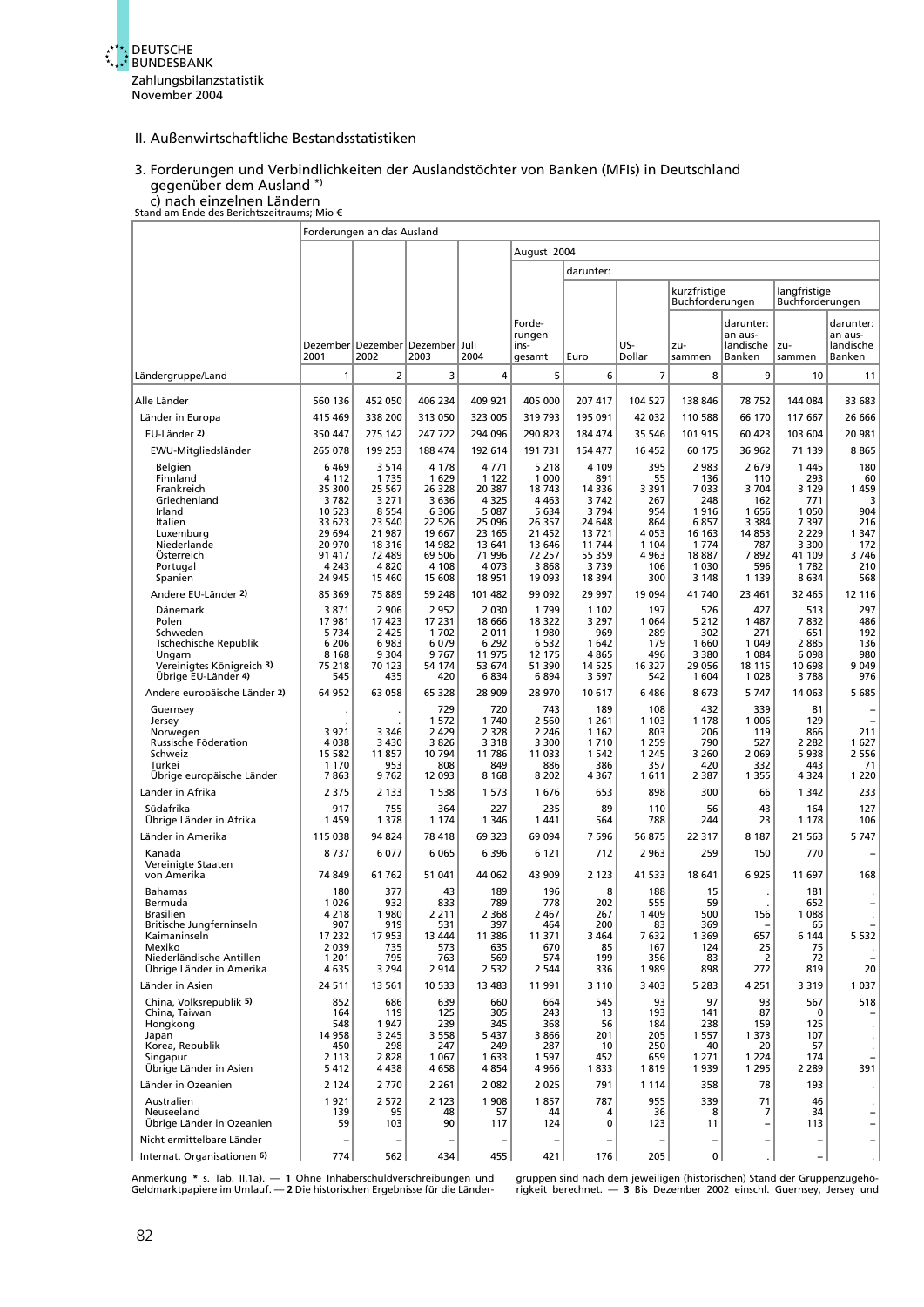|                                                                              | Verbindlichkeiten gegenüber dem Ausland 1)                                          |                                                                                |                                                                                |                                                                                |                                                                                   |                                                                           |                                                                              |                                                                           |                                                                  |                                                                                                       |                                                                                                                                                             |
|------------------------------------------------------------------------------|-------------------------------------------------------------------------------------|--------------------------------------------------------------------------------|--------------------------------------------------------------------------------|--------------------------------------------------------------------------------|-----------------------------------------------------------------------------------|---------------------------------------------------------------------------|------------------------------------------------------------------------------|---------------------------------------------------------------------------|------------------------------------------------------------------|-------------------------------------------------------------------------------------------------------|-------------------------------------------------------------------------------------------------------------------------------------------------------------|
|                                                                              |                                                                                     |                                                                                |                                                                                | August 2004                                                                    |                                                                                   |                                                                           |                                                                              |                                                                           |                                                                  |                                                                                                       |                                                                                                                                                             |
|                                                                              |                                                                                     |                                                                                |                                                                                |                                                                                | darunter:                                                                         |                                                                           | kurzfristige Buch-<br>verbindlichkeiten                                      |                                                                           | langfristige Buch-<br>verbindlichkeiten                          |                                                                                                       |                                                                                                                                                             |
| 2001<br>12                                                                   | Dezember   Dezember   Dezember   Juli<br>2002<br>13                                 | 2003<br>14                                                                     | 2004<br>15                                                                     | Verbind-<br>lichkeiten<br>ins-<br>gesamt<br>16                                 | Euro<br>17                                                                        | US-<br>Dollar<br>18                                                       | zu-<br>sammen<br>19                                                          | darunter:<br>gegen-<br>über<br>auslän-<br>dischen<br>Banken<br>20         | zu-<br>sammen<br>21                                              | darunter:<br>gegen-<br>über<br>auslän-<br>dischen<br>Banken                                           | 22 Ländergruppe/Land                                                                                                                                        |
|                                                                              |                                                                                     |                                                                                |                                                                                |                                                                                |                                                                                   |                                                                           |                                                                              |                                                                           |                                                                  |                                                                                                       |                                                                                                                                                             |
| 460 826                                                                      | 376 866                                                                             | 338 738                                                                        | 344 506                                                                        | 338 964                                                                        | 175 277                                                                           | 89 937                                                                    | 294 439                                                                      | 169 805                                                                   | 44 525                                                           |                                                                                                       | 23 004 Alle Länder                                                                                                                                          |
| 359 421<br>274 889                                                           | 302 318<br>220 197                                                                  | 277 137<br>199 110                                                             | 296 645<br>242 410                                                             | 291 082<br>236 612                                                             | 170 416<br>154 550                                                                | 53 676<br>33 205                                                          | 255 232<br>202 798                                                           | 153 089<br>112 081                                                        | 35 850<br>33 814                                                 | 22 471<br>21 491                                                                                      | Länder in Europa<br>EU-Länder 2)                                                                                                                            |
| 192 955                                                                      | 167 111                                                                             | 160 243                                                                        | 162 655                                                                        | 161 003                                                                        | 133 289                                                                           | 15 789                                                                    | 133 731                                                                      | 74 431                                                                    | 27 272                                                           | 18883                                                                                                 | EWU-Mitgliedsländer                                                                                                                                         |
| 5 4 9 4<br>113<br>16857<br>314<br>17 578<br>7312<br>71 400<br>4978<br>61 153 | 5 4 4 9<br>44<br>9 2 5 6<br>274<br>10 983<br>9 3 7 9<br>64 063<br>4 4 5 2<br>51 969 | 5412<br>193<br>5 6 4 1<br>398<br>10 326<br>8794<br>64 483<br>2 1 6 4<br>52 810 | 4 9 0 6<br>89<br>7 2 1 4<br>375<br>7914<br>8913<br>64 061<br>2 3 1 8<br>56 121 | 5 2 3 6<br>139<br>7 2 7 5<br>287<br>8 3 4 1<br>8709<br>63786<br>1785<br>55 644 | 3878<br>40<br>5 6 5 4<br>193<br>6 3 8 2<br>8 1 5 7<br>47 142<br>1 4 6 2<br>51 713 | 665<br>98<br>1 2 6 3<br>72<br>1 3 6 1<br>318<br>8 9 0 5<br>240<br>2 2 7 7 | 4923<br>135<br>6518<br>266<br>8 0 7 1<br>8514<br>60 590<br>1 6 4 3<br>34 120 | 1624<br>117<br>4 1 8 8<br>143<br>6829<br>2 2 0 4<br>48 239<br>236<br>6891 | 313<br>4<br>757<br>21<br>270<br>195<br>3 1 9 6<br>142<br>21 5 24 | 198<br>311<br>32<br>170<br>1 5 4 6<br>16 507                                                          | Belgien<br>Finnland<br>Frankreich<br>Griechenland<br>Irland<br>Italien<br>Luxemburg<br>Niederlande<br>Österreich                                            |
| 1 604<br>6 1 5 2                                                             | 2 1 4 6<br>9096                                                                     | 2 0 9 8<br>7924                                                                | 3 9 3 7<br>6807                                                                | 3 5 9 6<br>6 2 0 5                                                             | 2 7 5 7<br>5911                                                                   | 337<br>253                                                                | 3 5 1 1<br>5 4 4 0                                                           | 3 0 8 1<br>879                                                            | 85<br>765                                                        | 90                                                                                                    | Portugal<br>Spanien                                                                                                                                         |
| 81 934                                                                       | 53 086                                                                              | 38 867                                                                         | 79 755                                                                         | 75 609                                                                         | 21 261                                                                            | 17416                                                                     | 69 067                                                                       | 37 650                                                                    | 6 5 42                                                           | 2 608                                                                                                 | Andere EU-Länder 2)                                                                                                                                         |
| 722<br>16 773<br>776<br>5 6 5 0<br>5 1 2 6<br>77 399<br>3 0 3 5              | 611<br>14 877<br>769<br>5 3 5 8<br>5 3 3 2<br>49 682<br>2 0 2 4                     | 615<br>12 577<br>307<br>3702<br>4677<br>35 645<br>2 3 0 0                      | 820<br>14836<br>294<br>3812<br>5915<br>48 472<br>5 6 0 6                       | 686<br>14 744<br>355<br>3976<br>5946<br>44 428<br>5474                         | 169<br>1653<br>121<br>564<br>1 2 3 8<br>15 401<br>2 1 1 5                         | 14<br>2078<br>97<br>148<br>517<br>13 4 31<br>1 1 3 1                      | 305<br>13 889<br>313<br>3 2 5 8<br>5 1 8 8<br>42 629<br>3 4 8 5              | 293<br>2714<br>186<br>325<br>447<br>33 006<br>679                         | 381<br>855<br>42<br>718<br>758<br>1799<br>1989                   | 381<br>162<br>38<br>155<br>458<br>1 3 5 9<br>55                                                       | Dänemark<br>Polen<br>Schweden<br>Tschechische Republik<br>Ungarn<br>Vereinigtes Königreich 3)<br>Übrige EU-Länder 4)                                        |
| 84 436                                                                       | 82 121                                                                              | 78 027                                                                         | 54 235                                                                         | 54 470                                                                         | 15 866                                                                            | 20 471                                                                    | 52 434                                                                       | 41 008                                                                    | 2 0 3 6                                                          | 980                                                                                                   | Andere europäische Länder 2)                                                                                                                                |
| 43<br>2 0 2 2<br>44 903<br>230                                               | 69<br>2 0 3 6<br>41813<br>994                                                       | 3 2 4 8<br>1 5 6 4<br>65<br>1959<br>38 813<br>608                              | 3 0 7 4<br>1947<br>73<br>1 1 5 9<br>40 179<br>289                              | 3 1 1 9<br>1906<br>63<br>1 3 4 5<br>40 375<br>164                              | 570<br>406<br>21<br>264<br>11 424<br>76                                           | 784<br>231<br>4<br>596<br>16 362<br>71                                    | 2 6 6 4<br>1735<br>52<br>1 3 2 1<br>39 694<br>162                            | 858<br>366<br>36<br>624<br>35 344<br>116                                  | 455<br>171<br>11<br>24<br>681<br>2                               | 116<br>10<br>10<br>615                                                                                | Guernsey<br>Jersey<br>Norwegen<br>Russische Föderation<br>Schweiz<br>Türkei                                                                                 |
| 9652<br>2 4 4 5                                                              | 11 642<br>2 2 0 8                                                                   | 10814<br>1762                                                                  | 7514<br>1803                                                                   | 7498<br>1920                                                                   | 3 1 0 5<br>479                                                                    | 2423<br>1 0 4 7                                                           | 6806<br>1918                                                                 | 3 6 6 4<br>1 2 3 8                                                        | 692<br>2                                                         | 219<br>$\mathbf 0$                                                                                    | Übrige europäische Länder<br>Länder in Afrika                                                                                                               |
| 711                                                                          | 278                                                                                 | 229                                                                            | 166                                                                            | 206                                                                            | 32                                                                                | 146                                                                       | 205                                                                          | 134                                                                       | 1                                                                |                                                                                                       | Südafrika                                                                                                                                                   |
| 1732<br>67 959                                                               | 1930<br>51883                                                                       | 1 5 3 3<br>46 826                                                              | 1637<br>35 063                                                                 | 1714<br>35 740                                                                 | 447<br>2 7 0 5                                                                    | 901                                                                       | 1713<br>27 474                                                               | 1 1 0 4                                                                   | 1<br>8 2 6 6                                                     | $\mathbf 0$<br>354                                                                                    | Übrige Länder in Afrika                                                                                                                                     |
| 1672                                                                         | 1466                                                                                | 2 0 7 5                                                                        | 1697                                                                           | 1 9 0 3                                                                        | 54                                                                                | 28 165<br>511                                                             | 1 2 2 9                                                                      | 9 2 1 8<br>767                                                            | 674                                                              | $\overline{\phantom{0}}$                                                                              | Länder in Amerika<br>Kanada                                                                                                                                 |
| 44 713                                                                       | 37 518                                                                              | 30 579                                                                         | 18 590                                                                         | 17 933                                                                         | 267                                                                               | 17 395                                                                    | 12 759                                                                       | 2 4 4 1                                                                   | 5 1 7 4                                                          | 225                                                                                                   | Vereinigte Staaten<br>von Amerika                                                                                                                           |
| 569<br>758<br>3723<br>1 0 9 7<br>11931<br>630<br>158<br>2 6 8 2              | 460<br>519<br>834<br>939<br>7 3 0 3<br>253<br>99<br>2 4 9 2                         | 237<br>305<br>1 1 3 1<br>1 0 2 0<br>8 2 8 9<br>77<br>226<br>2887               | 403<br>343<br>857<br>1026<br>8923<br>106<br>66<br>3 0 5 2                      | 391<br>309<br>894<br>1 1 2 8<br>10 066<br>137<br>62<br>2917                    | 30<br>42<br>264<br>326<br>1 0 5 8<br>23<br>30<br>611                              | 308<br>259<br>206<br>631<br>6860<br>23<br>29<br>1943                      | 378<br>226<br>838<br>1 1 0 5<br>8 0 1 3<br>136<br>36<br>2 7 5 4              | 102<br>441<br>4921<br>5<br>7<br>503                                       | 13<br>83<br>56<br>23<br>2053<br>1<br>26<br>163                   | ۰<br>$\overline{\phantom{0}}$<br>47<br>$\overline{\phantom{0}}$<br>$\overline{\phantom{0}}$           | <b>Bahamas</b><br>Bermuda<br><b>Brasilien</b><br>Britische Jungferninseln<br>Kaimaninseln<br>Mexiko<br>Niederländische Antillen<br>Übrige Länder in Amerika |
| 28 773                                                                       | 18 5 20                                                                             | 11812                                                                          | 9608                                                                           | 8 9 0 4                                                                        | 1 4 9 3                                                                           | 5965                                                                      | 8516                                                                         | 6 2 5 2                                                                   | 388                                                              | 179                                                                                                   | Länder in Asien                                                                                                                                             |
| 98<br>828<br>1855<br>12722<br>95<br>6428<br>6733                             | 392<br>613<br>2746<br>937<br>79<br>7614<br>6 1 3 9                                  | 57<br>311<br>1 3 6 5<br>988<br>13<br>3 3 7 9<br>5 6 9 9                        | 115<br>175<br>1 1 5 0<br>557<br>22<br>1786<br>5 8 0 3                          | 56<br>148<br>826<br>723<br>15<br>1588<br>5 5 4 8                               | 11<br>6<br>259<br>24<br>10<br>191<br>992                                          | 43<br>132<br>349<br>386<br>5<br>1 2 9 6<br>3754                           | 56<br>148<br>785<br>639<br>15<br>1470<br>5 4 0 3                             | 30<br>57<br>439<br>537<br>0<br>1 3 2 7<br>3862                            | 0<br>0<br>41<br>84<br>0<br>118<br>145                            | $\overline{\phantom{0}}$<br>$\qquad \qquad -$<br>$\overline{a}$<br>$\cdot$<br>$\qquad \qquad -$<br>34 | China, Volksrepublik 5)<br>China, Taiwan<br>Hongkong<br>Japan<br>Korea, Republik<br>Singapur<br>Übrige Länder in Asien                                      |
| 642                                                                          | 1 2 0 3                                                                             | 1 0 0 8                                                                        | 934                                                                            | 972                                                                            | 52                                                                                | 875                                                                       | 970                                                                          | 8                                                                         | 2                                                                |                                                                                                       | Länder in Ozeanien                                                                                                                                          |
| 153<br>419<br>62                                                             | 237<br>948<br>18                                                                    | 62<br>915<br>31                                                                | 62<br>805<br>67                                                                | 64<br>831<br>77                                                                | 20<br>3<br>29                                                                     | $\overline{7}$<br>828<br>40                                               | 63<br>830<br>77                                                              | 5<br>3<br>$\overline{\phantom{0}}$                                        | $\mathbf{1}$<br>1<br>$\overline{\phantom{a}}$                    | $\overline{\phantom{a}}$<br>$\qquad \qquad -$<br>$\overline{\phantom{a}}$                             | Australien<br>Neuseeland<br>Übrige Länder Ozeanien                                                                                                          |
| 1865                                                                         | 0<br>734                                                                            | $\overline{\phantom{0}}$<br>193                                                | 0<br>453                                                                       | 0<br>346                                                                       | $\overline{\phantom{m}}$<br>132                                                   | 0<br>209                                                                  | $\pmb{0}$<br>329                                                             | $\overline{\phantom{a}}$<br>. .                                           | $\overline{\phantom{a}}$<br>17 <sup>1</sup>                      | $\overline{\phantom{0}}$                                                                              | Nicht ermittelbare Länder<br>Internat. Organisationen 6)                                                                                                    |

Insel Man. — **4** Einschl. EU-Institutionen. — **5** Ohne Hongkong. — **6** Ohne EU-Institutionen.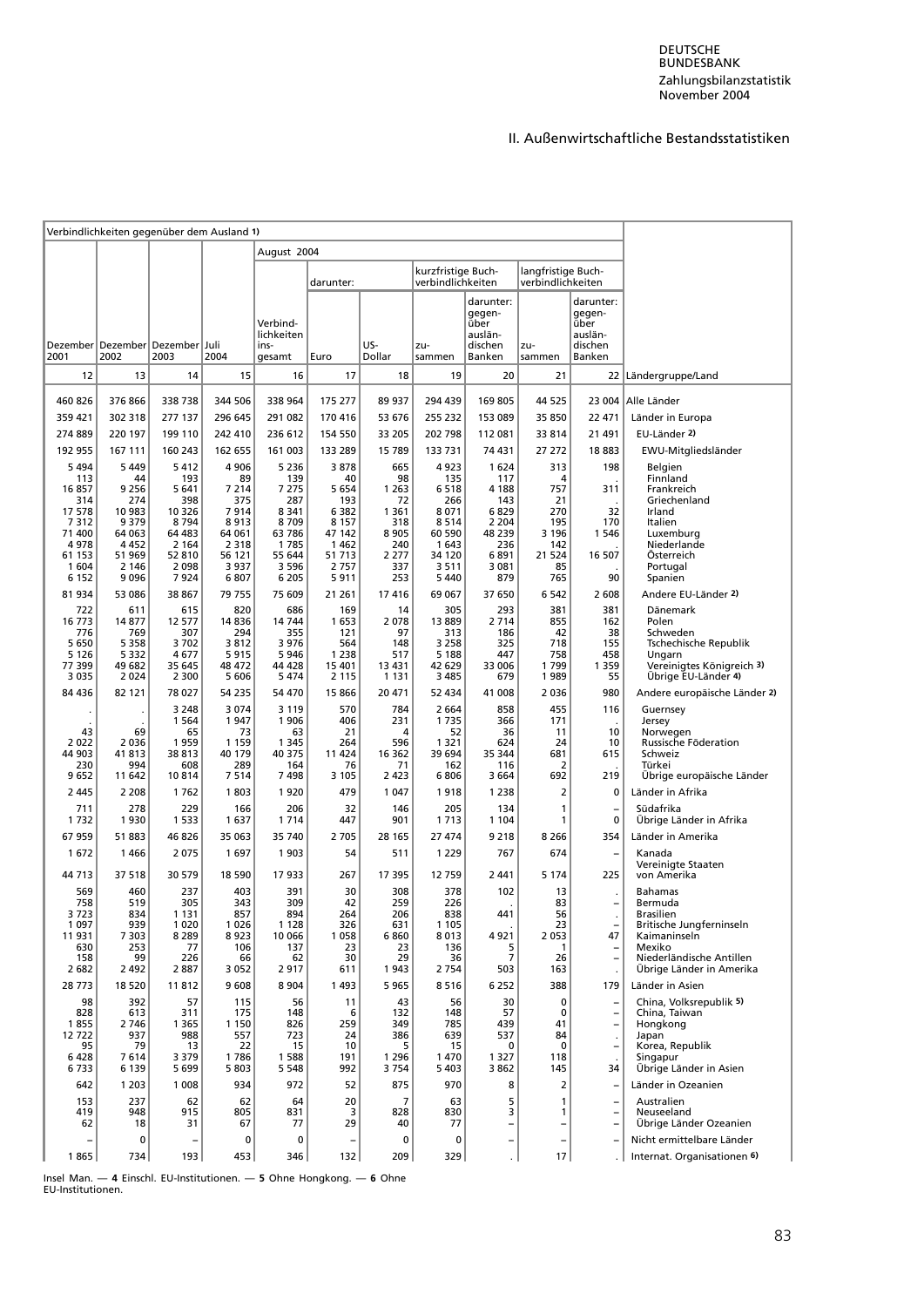

### 4. Forderungen der deutschen Banken einschließlich ihrer Auslandsfilialen und -töchter an das Ausland [in der Abgrenzung der Konsolidierten Bankenstatistik der Bank für Internationalen Zahlungsausgleich \\*\)](#page-21-0)

Stand am Ende des Berichtszeitraums; Mio €

|                                               |                    | Forderungen an das Ausland |                    |                     |                                         |                  |                 |                       |                    |                       |                    |
|-----------------------------------------------|--------------------|----------------------------|--------------------|---------------------|-----------------------------------------|------------------|-----------------|-----------------------|--------------------|-----------------------|--------------------|
|                                               |                    |                            |                    |                     | August 2004                             |                  |                 |                       |                    |                       |                    |
|                                               |                    |                            |                    |                     |                                         | darunter:        |                 |                       | Buchforderungen    |                       |                    |
|                                               |                    |                            |                    |                     | Forde-                                  |                  |                 | Währung               |                    | darunter:             | aus-               |
|                                               |                    | Dezember   Dezember   Juni |                    | Juli                | rungen<br>ins-                          |                  | US-             | des<br>Schuldner- zu- |                    | mit Rest-<br>laufzeit | ländische<br>Wert- |
|                                               | 2002               | 2003                       | 2004               | 2004                | gesamt                                  | Euro             | Dollar          | landes                | sammen             | bis 1 Jahr            | papiere            |
| Ländergruppe/Land                             | $\mathbf{1}$       | $\overline{2}$             | 3                  | 4                   | 5                                       | 6                | $\overline{7}$  | 8                     | 9                  | 10                    | 11                 |
| Alle Länder                                   | 2 083 146          |                            |                    |                     | 2 039 974 2 272 827 2 299 020 2 296 262 | 1 182 682        | 667 625         | 347 044               | 1 588 167          | 1 098 651             | 708 095            |
| Länder in Europa                              | 1 356 467          | 1 365 446                  | 1 559 422          | 1 572 217           | 1 564 125                               | 1073500          | 196 709         | 225 696               | 1 102 655          | 793 122               | 461 470            |
| EU-Länder 1)                                  | 1 201 144          | 1 183 226                  |                    | 1 433 402 1 444 430 | 1 438 933                               | 1 022 256        | 162 060         | 191 787               | 1 004 568          | 748 301               | 434 365            |
| EWU-Mitgliedsländer                           | 691 376            | 729 062                    | 803 847            | 816 410             | 813 336                                 | 718 367          | 44 491          |                       | 475 531            | 305 814               | 337 805            |
| Belgien                                       | 39 311             | 47 187                     | 54 166             | 50 696              | 49 351                                  | 42 789           | 1877            |                       | 44 360             | 37 465                | 4991               |
| Finnland                                      | 8918               | 8 9 0 6                    | 10 626             | 10 638              | 10 519                                  | 8950             | 882             |                       | 5 2 6 2            | 2 7 0 6               | 5 2 5 7            |
| Frankreich                                    | 120 444            | 135 436                    | 144 191            | 153 205             | 150 088                                 | 134 548          | 11 0 29         |                       | 101 240            | 75 432                | 48 848             |
| Griechenland<br>Irland                        | 24 0 23<br>40 623  | 26 291<br>52 616           | 25 4 46<br>63 123  | 25 974<br>66 360    | 27 092<br>66 893                        | 23 310<br>54 649 | 2 8 3 4<br>5918 |                       | 11 641<br>42 016   | 3 4 4 7<br>34 081     | 15 4 51<br>24 877  |
| Italien                                       | 117 634            | 108 689                    | 121 076            | 122 748             | 122 672                                 | 116 439          | 3 6 9 3         |                       | 45 7 36            | 24 001                | 76 936             |
| Luxemburg                                     | 62 076             | 64 403                     | 81 693             | 81 704              | 79 971                                  | 69 474           | 2 2 2 3         |                       | 54 800             | 50 157                | 25 171             |
| Niederlande                                   | 93 401             | 98 736                     | 92 423             | 95 962              | 94 537                                  | 82 015           | 7950            |                       | 41 332             | 20 264                | 53 205             |
| Österreich                                    | 101 897            | 98 130                     | 106 251            | 106 055             | 106 111                                 | 85 147           | 5 6 7 3         |                       | 71 039             | 29 6 26               | 35 072             |
| Portugal<br>Spanien                           | 22 258<br>60791    | 20 980<br>67 688           | 22 743<br>82 109   | 22 504<br>80 564    | 21 5 66<br>84 536                       | 20 058<br>80 988 | 974<br>1438     | $\cdot$               | 11 398<br>46 707   | 4 1 9 8<br>24 437     | 10 168<br>37829    |
| Andere EU-Länder 1)                           | 509 768            | 454 164                    | 629 555            | 628 020             | 625 597                                 | 303 889          | 117 569         | ÷,<br>191 787         | 529 037            | 442 487               | 96 560             |
| Dänemark                                      | 22 877             | 20 3 26                    | 21 687             | 22 994              | 22 902                                  | 8767             | 4 4 7 6         | 7482                  | 16 329             | 11 929                | 6 573              |
| Estland                                       | 492                | 546                        | 582                | 604                 | 591                                     | 555              | 63              | 6                     | 447                | 55                    | 144                |
| Lettland                                      | 609                | 804                        | 1079               | 1 1 1 6             | 1 1 3 8                                 | 619              | 350             | 152                   | 868                | 268                   | 270                |
| Litauen                                       | 1026               | 1 3 6 7                    | 1664               | 1740                | 1745                                    | 1 1 8 9          | 102             | 453                   | 1 1 2 7            | 414                   | 618                |
| Malta<br>Polen                                | 894                | 1 3 9 8<br>21 7 69         | 1745<br>23 473     | 1769<br>23 645      | 1654<br>23 295                          | 334<br>8 5 6 9   | 1 2 7 0<br>1988 | 6<br>10 383           | 1648<br>15 7 5 5   | 731<br>6 9 0 5        | 6<br>7 5 4 0       |
| Schweden                                      | 21 245<br>19 608   | 19 199                     | 22 094             | 20 20 2             | 21 199                                  | 9 4 6 9          | 1614            | 8838                  | 14 0 26            | 6 7 4 3               | 7 1 7 3            |
| Slowakei                                      | 2 0 7 1            | 2 4 4 0                    | 3 2 9 8            | 3 4 2 6             | 3 4 1 0                                 | 1662             | 132             | 1 5 4 9               | 1810               | 1 1 4 5               | 1600               |
| Slowenien                                     | 2 5 4 9            | 2726                       | 2 9 5 0            | 3 1 4 3             | 3 3 8 5                                 | 2 6 2 6          | 55              | 470                   | 2736               | 960                   | 649                |
| Tschechische Republik                         | 10 301             | 9 4 9 5                    | 9 1 3 6            | 9 4 0 4             | 9 6 0 8                                 | 3882             | 377             | 5 0 9 3               | 7046               | 3 0 8 3               | 2 5 6 2            |
| Ungarn                                        | 15 2 93            | 16 4 64                    | 18 3 38            | 18893               | 19 085                                  | 10 755           | 297             | 6420                  | 12 397             | 6 147                 | 6688               |
| Vereinigtes Königreich 2)<br>Zypern           | 465 150<br>2 6 9 5 | 411 753<br>2 7 4 8         | 516 113<br>3 2 4 7 | 512 943<br>3 5 5 1  | 510 104<br>3 5 1 7                      | 250 086<br>1489  | 105 289<br>1678 | 150 911<br>24         | 451 560<br>2724    | 403 344<br>715        | 58 544<br>793      |
| EU-Institutionen                              | 2 1 3 3            | 2886                       | 4 1 4 9            | 4590                | 3 9 6 4                                 | 3887             | $-122$          |                       | 564                | 48                    | 3 4 0 0            |
| Andere europäische Länder 1)                  | 155 323            | 182 220                    | 126 020            | 127 787             | 125 192                                 | 51 244           | 34 649          | 33 909                | 98 087             | 44 821                | 27 105             |
| <b>Bulgarien</b>                              | 855                | 986                        | 1 2 0 9            | 1 3 0 3             | 1 2 9 3                                 | 719              | 226             | 303                   | 1052               | 433                   | 241                |
| Guernsey<br>Insel Man                         |                    | 6 3 6 7<br>1 3 6 6         | 5793<br>1412       | 5415<br>1 2 4 2     | 6 0 0 1<br>1 2 7 1                      | 3765<br>138      | 589<br>850      | 1 1 3 3<br>245        | 2 0 5 0<br>1 2 7 0 | 939<br>162            | 3951<br>1          |
| Island                                        | 2993               | 3 2 5 5                    | 3615               | 3 6 6 8             | 3 5 3 9                                 | 2 5 4 6          | 628             | 50                    | 1 0 2 7            | 402                   | 2512               |
| Jersey                                        |                    | 12 693                     | 15 180             | 15 0 26             | 15 502                                  | 7791             | 5 1 2 6         | 2 4 9 6               | 6820               | 4 3 5 2               | 8682               |
| Kroatien                                      | 4646               | 4891                       | 5 6 2 1            | 5 3 6 4             | 5 1 9 4                                 | 3 6 5 1          | 889             | 472                   | 4 2 6 5            | 1 2 6 3               | 929                |
| Liechtenstein                                 | 1 2 7 7            | 1 4 3 5                    | 1 2 6 8            | 1 4 7 9             | 1 5 2 8                                 | 640              | 144             | 481                   | 1518               | 917                   | 10                 |
| Norwegen                                      | 14 5 38<br>936     | 20829<br>1 3 8 8           | 21749<br>1621      | 21 944              | 19829<br>1769                           | 10834<br>951     | 5897            | 1572<br>207           | 14 9 39            | 10872                 | 4890<br>287        |
| Rumänien<br>Russische Föderation              | 13 062             | 14 5 14                    | 16 299             | 1746<br>16 906      | 16 001                                  | 4635             | 540<br>10 944   | 412                   | 1482<br>14 3 34    | 506<br>6 3 8 9        | 1667               |
| Schweiz                                       | 46 877             | 42 266                     | 38 560             | 39 5 20             | 39 216                                  | 8 3 9 9          | 3619            | 25814                 | 37 139             | 13 919                | 2077               |
| Türkei                                        | 10 3 34            | 9 3 8 7                    | 10 298             | 10 4 25             | 10 398                                  | 5 6 6 6          | 4 3 0 7         | 228                   | 9066               | 3858                  | 1 3 3 2            |
| Ukraine                                       | 293                | 612                        | 747                | 840                 | 964                                     | 178              | 673             | 106                   | 831                | 174                   | 133                |
| Übrige europäische Länder<br>Länder in Afrika | 2 3 3 7<br>17 154  | 2 4 7 4<br>17 217          | 2 6 4 8<br>17 153  | 2 9 0 9<br>17 569   | 2 6 8 7<br>17 009                       | 1 3 3 1<br>7919  | 217<br>6950     | 390<br>1816           | 2 2 9 4<br>15 4 96 | 635<br>3855           | 393                |
| Algerien                                      | 912                | 880                        | 827                | 829                 | 826                                     | 800              | 10              | 0                     | 822                | 124                   | 1513<br>4          |
| Ägypten                                       | 2 5 6 4            | 2 4 2 3                    | 2 4 1 1            | 2 4 1 7             | 2 5 3 0                                 | 2 1 6 7          | 359             | 0                     | 2516               | 321                   | 14                 |
| Cote d'Ivoire                                 | 195                | 538                        | 262                | 254                 | 244                                     | 170              | 39              | 0                     | 182                | 41                    | 62                 |
| Ghana                                         | 289                | 335                        | 296                | 275                 | 257                                     | 219              | 36              | 0                     | 257                | 48                    | $\mathbf 0$        |
| Kamerun                                       | 365                | 357                        | 344                | 339                 | 333                                     | 290              | 42              | $\mathbf{1}$          | 332                | 50                    | $\mathbf{1}$       |
| Kenia                                         | 139                | 132                        | 120                | 119                 | 120                                     | 88               | 25              | 0<br>0                | 118                | 31                    | 2                  |
| Liberia<br>Libyen                             | 5 1 2 5<br>40      | 4789<br>99                 | 5 2 0 7<br>104     | 5 2 3 1<br>90       | 5 2 0 4<br>73                           | 516<br>72        | 4610<br>1       | 0                     | 5 1 5 8<br>73      | 921<br>69             | 46<br>$\pmb{0}$    |
| Marokko                                       | 948                | 732                        | 650                | 685                 | 655                                     | 529              | 98              | $\mathbf{1}$          | 620                | 157                   | 35                 |
| Nigeria                                       | 176                | 342                        | 405                | 394                 | 386                                     | 105              | 267             | 10                    | 315                | 73                    | 71                 |
| Simbabwe                                      | 399                | 393                        | 420                | 424                 | 423                                     | 387              | 8               | 0                     | 423                | 201                   | 0                  |
| Südafrika<br>Tunesien                         | 4 4 0 8            | 4727                       | 4710               | 5 0 6 1             | 4511                                    | 1648             | 1 0 9 0         | 1768                  | 3 3 8 3            | 1 4 6 7               | 1 1 2 8            |
| Übrige Länder in Afrika                       | 516<br>1078        | 523<br>947                 | 488<br>909         | 514<br>937          | 522<br>925                              | 446<br>482       | 24<br>341       | 7<br>29               | 455<br>842         | 111<br>241            | 67<br>83           |

\* Auslandsforderungen von Banken mit Unternehmenssitz in Deutschland den soweit möglich herausgerechnet, es handelt sich also um näherungswei-<br>einschließlich der Auslandsforderungen ihrer Auslandsfilialen und ihrer als se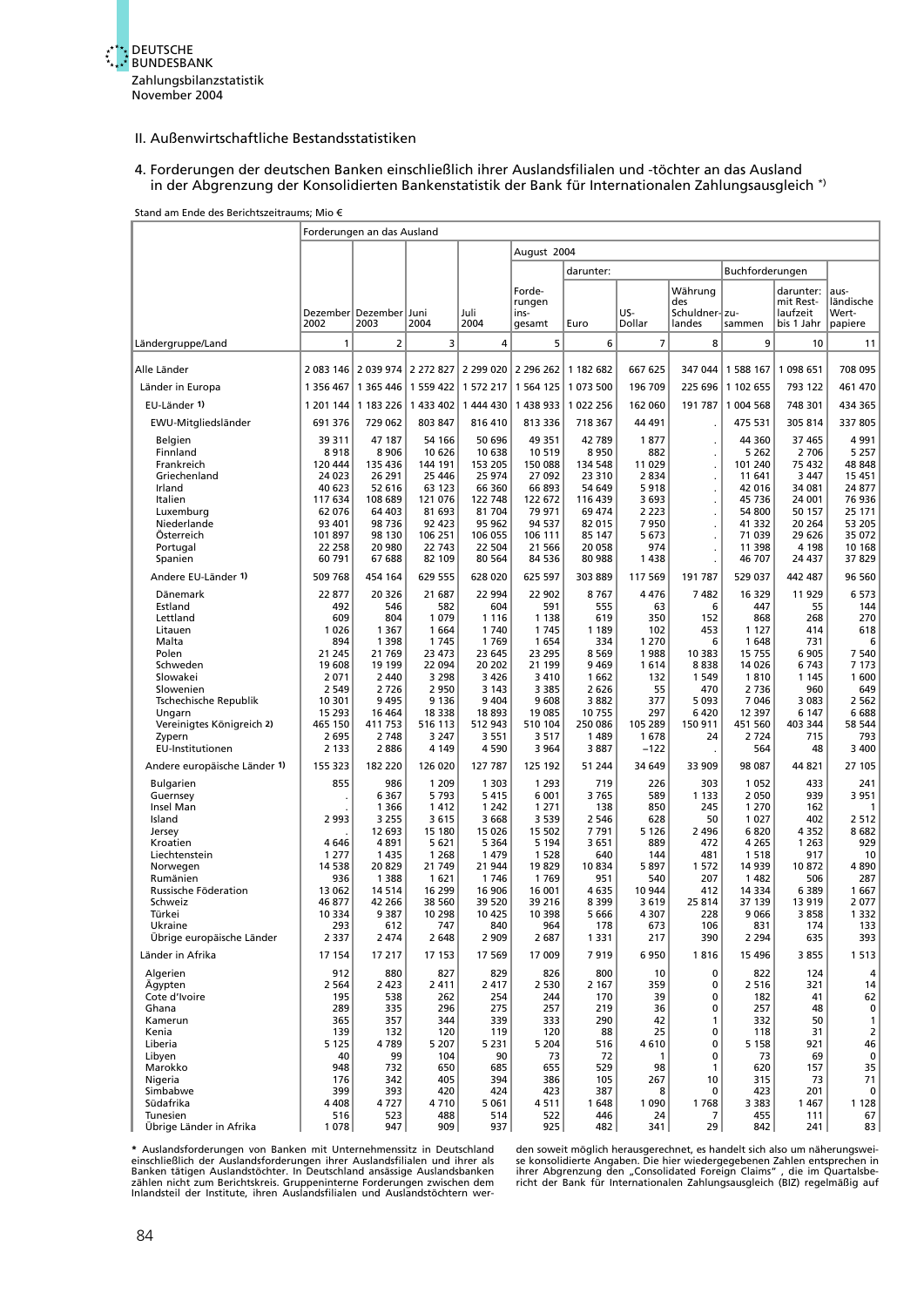### DEUTSCHE **BUNDESBANK** Zahlungsbilanzstatistik November 2004

### II. Außenwirtschaftliche Bestandsstatistiken

### noch: 4. Forderungen der deutschen Banken einschließlich ihrer Auslandsfilialen und -töchter an das Ausland [in der Abgrenzung der Konsolidierten Bankenstatistik der Bank für Internationalen Zahlungsausgleich \\*\)](#page-21-0)

| $3$ tariu anii Enue des bentiniszeni aunis, ivilo $\epsilon$ |                 |                                    |                    |                   |                                    |                    |                    |                                            |                    |                                                  |                                       |
|--------------------------------------------------------------|-----------------|------------------------------------|--------------------|-------------------|------------------------------------|--------------------|--------------------|--------------------------------------------|--------------------|--------------------------------------------------|---------------------------------------|
|                                                              |                 | Forderungen an das Ausland         |                    |                   |                                    |                    |                    |                                            |                    |                                                  |                                       |
|                                                              |                 |                                    |                    |                   | August 2004                        |                    |                    |                                            |                    |                                                  |                                       |
|                                                              |                 |                                    |                    |                   |                                    | darunter:          |                    |                                            | Buchforderungen    |                                                  |                                       |
|                                                              | 2002            | Dezember   Dezember   Juni<br>2003 | 2004               | Juli<br>2004      | Forde-<br>rungen<br>ins-<br>gesamt | Euro               | US-<br>Dollar      | Währung<br>des<br>Schuldner- zu-<br>landes | sammen             | darunter:<br>mit Rest-<br>laufzeit<br>bis 1 Jahr | aus-<br>ländische<br>Wert-<br>papiere |
| Ländergruppe/Land                                            | $\mathbf{1}$    | $\overline{2}$                     | 3                  | 4                 | 5                                  | 6                  | $\overline{7}$     | 8                                          | 9                  | 10                                               | 11                                    |
| Länder in Amerika                                            | 540 971         | 478 316                            | 487 401            | 495 749           | 497 924                            | 58 146             | 414 629            | 7418                                       | 330 528            | 201 730                                          | 167 396                               |
| Kanada                                                       | 17 490          | 16 182                             | 16 707             | 17 260            | 17852                              | 2 6 9 2            | 7 5 0 4            | 5972                                       | 6711               | 3 9 8 3                                          | 11 141                                |
| Vereinigte Staaten<br>von Amerika                            | 425 037         | 369 729                            | 368 823            | 377 693           | 373 301                            | 26 042             | 337 891            |                                            | 260 343            | 171 722                                          | 112 958                               |
| Argentinien                                                  | 3832            | 2 5 8 7                            | 2 6 3 3            | 2 5 6 0           | 2 5 8 4                            | 891                | 1 5 4 8            | 140                                        | 1825               | 917                                              | 759                                   |
| <b>Bahamas</b>                                               | 3 3 7 9         | 3412                               | 3 3 7 3            | 3 2 1 0           | 3 4 7 0                            | 73                 | 3 2 4 3            | 0                                          | 3 4 4 2            | 2 5 0 9                                          | 28                                    |
| Bermuda                                                      | 5981            | 5 1 6 5                            | 5 1 4 4            | 5 3 2 0           | 5 5 3 7                            | 887                | 3845               | 0<br>0                                     | 4819               | 1912                                             | 718                                   |
| <b>Bolivien</b><br><b>Brasilien</b>                          | 261<br>8 4 8 3  | 22<br>8 2 0 8                      | 23<br>7 7 6 9      | 19<br>7723        | 18<br>7826                         | 5<br>2316          | 11<br>4 600        | 793                                        | 18<br>4814         | 5<br>2 3 8 8                                     | 0<br>3012                             |
| Britische Jungferninseln                                     | 3 1 1 1         | 3 4 3 4                            | 3 5 3 4            | 3 4 6 9           | 3 2 4 9                            | 431                | 1737               |                                            | 2 4 7 1            | 970                                              | 778                                   |
| Chile                                                        | 3823            | 3 9 4 0                            | 3 5 5 4            | 3799              | 3610                               | 239                | 3 0 2 7            | 1                                          | 2790               | 1 2 4 8                                          | 820                                   |
| Ecuador                                                      | 109             | 202                                | 191                | 188               | 193                                | 35                 | 159                |                                            | 136                | 79                                               | 57                                    |
| Guatemala                                                    | 212             | 172                                | 168                | 169               | 164                                | 52                 | 111                | 0                                          | 143                | 79                                               | 21                                    |
| Kaimaninseln<br>Kolumbien                                    | 49 069<br>1416  | 48 353<br>1 0 3 4                  | 60 042<br>1 0 4 5  | 58 585<br>1 0 9 2 | 64 624<br>1 0 8 8                  | 21 4 65<br>241     | 39 688<br>834      | 0<br>0                                     | 31 515<br>877      | 12 587<br>261                                    | 33 109<br>211                         |
| Kuba                                                         | 129             | 151                                | 167                | 172               | 173                                | 116                | 54                 | 0                                          | 172                | 56                                               | -1                                    |
| Mexiko                                                       | 6 3 5 0         | 5 1 9 2                            | 5 3 8 2            | 5 6 3 9           | 5 4 6 7                            | 885                | 3874               | 507                                        | 3767               | 1 3 3 1                                          | 1700                                  |
| Niederländische Antillen                                     | 3 4 1 7         | 2 9 9 5                            | 1780               | 1620              | 1 609                              | 519                | 798                | 0                                          | 296                | 106                                              | 1 3 1 3                               |
| Panama                                                       | 3 1 5 7         | 2915                               | 2 7 5 1            | 2752              | 2 7 2 4                            | 23                 | 2 6 2 0            | 0                                          | 2 5 9 2            | 517                                              | 132                                   |
| Paraguay                                                     | 79<br>1 0 8 8   | 71<br>847                          | 67                 | 68<br>748         | 68                                 | 55<br>288          | 5<br>433           | 0<br>0                                     | 68<br>704          | 22<br>130                                        | 0<br>23                               |
| Peru<br>Uruguay                                              | 395             | 152                                | 727<br>163         | 156               | 727<br>128                         | 53                 | 74                 | 0                                          | 107                | 74                                               | 21                                    |
| Venezuela                                                    | 1633            | 1 3 7 6                            | 1 2 2 5            | 1 3 0 1           | 1 3 4 7                            | 324                | 1 0 0 8            | 0                                          | 947                | 333                                              | 400                                   |
| Übrige Länder in Amerika                                     | 2 5 2 0         | 2 1 7 7                            | 2 1 3 3            | 2 2 0 6           | 2 1 6 5                            | 514                | 1 5 6 5            | 5                                          | 1971               | 501                                              | 194                                   |
| Länder in Asien                                              | 138 206         | 147 748                            | 177 299            | 178 424           | 180 831                            | 35 537             | 41 453             | 96 280                                     | 121 836            | 88 046                                           | 58 995                                |
| Bahrain                                                      | 682             | 965                                | 1 2 8 9            | 1 5 2 9           | 1 3 5 8                            | 297                | 997                | $\mathbf 0$                                | 1 3 5 5            | 1 2 8 6                                          | 3                                     |
| China, Volksrepublik 3)                                      | 6814            | 6 2 4 6                            | 6889               | 6624              | 6891                               | 3 1 6 7            | 2727               | 494                                        | 6 3 8 9            | 1876                                             | 502                                   |
| China, Taiwan                                                | 2 3 9 8         | 2746                               | 3 5 7 9            | 3867              | 3 3 2 2                            | 552                | 1 3 5 3            | 1 3 6 0                                    | 1811               | 1 5 9 8                                          | 1511                                  |
| Hongkong                                                     | 7 2 5 0         | 8630                               | 10811              | 10 679            | 10 112                             | 3414               | 3 9 5 5            | 2 1 5 5                                    | 8 1 3 3            | 4 5 4 6                                          | 1979                                  |
| Indien<br>Indonesien                                         | 5 3 6 9<br>8637 | 5753<br>7626                       | 7 1 1 3<br>7 5 6 1 | 6977<br>8078      | 7318<br>7975                       | 3 1 7 4<br>4 2 8 9 | 2 6 5 1<br>2 4 4 9 | 1 2 8 8<br>1 1 5 5                         | 6 9 0 9<br>7 2 5 9 | 2 9 4 1<br>2 1 2 0                               | 409<br>716                            |
| Irak                                                         | 125             | 139                                | 137                | 138               | 138                                | 135                | 0                  | 0                                          | 138                | 137                                              | 0                                     |
| Iran                                                         | 1 5 4 3         | 1803                               | 2 1 2 9            | 2 1 8 4           | 2 2 8 8                            | 1571               | 677                | 0                                          | 2 2 8 1            | 649                                              | 7                                     |
| Israel                                                       | 2 5 7 4         | 2 3 9 2                            | 2 2 6 8            | 2 2 8 1           | 2 2 8 1                            | 1 2 2 7            | 803                | 117                                        | 1675               | 304                                              | 606                                   |
| Japan                                                        | 66818           | 75 963                             | 98 267             | 98 333            | 101 673                            | 8 4 3 6            | 7972               | 83 527                                     | 57 450             | 52 588                                           | 44 223                                |
| Jordanien<br>Kasachstan                                      | 264<br>323      | 192<br>704                         | 194<br>777         | 186<br>860        | 181<br>944                         | 166<br>240         | 14<br>667          | 1<br>31                                    | 181<br>931         | 39<br>707                                        | 0<br>13                               |
| Katar                                                        | 676             | 386                                | 525                | 524               | 519                                | 10                 | 505                | 1                                          | 486                | 71                                               | 33                                    |
| Korea, Republik                                              | 6730            | 7660                               | 7 2 3 4            | 7023              | 6850                               | 470                | 4 3 9 7            | 1643                                       | 3 2 3 3            | 2 0 7 3                                          | 3617                                  |
| Kuwait                                                       | 577             | 912                                | 916                | 936               | 903                                | 253                | 531                | 4                                          | 903                | 803                                              | 0                                     |
| Libanon                                                      | 136             | 139<br>3 5 9 8                     | 337<br>3 1 2 6     | 178               | 201                                | 50                 | 143<br>1 0 5 8     | 0<br>1 1 9 3                               | 116                | 79                                               | 85<br>1937                            |
| Malaysia<br>Myanmar                                          | 3 2 3 7<br>626  | 639                                | 646                | 3 3 2 6<br>647    | 3 1 9 3<br>647                     | 728<br>646         | $\mathbf 0$        | 0                                          | 1 2 5 6<br>647     | 615<br>558                                       | 0                                     |
| Pakistan                                                     | 458             | 364                                | 315                | 283               | 285                                | 105                | 79                 | 79                                         | 272                | 111                                              | 13                                    |
| Philippinen                                                  | 3 2 5 6         | 2954                               | 2931               | 2 5 9 8           | 2 7 3 0                            | 701                | 1498               | 192                                        | 2 2 4 3            | 864                                              | 487                                   |
| Saudi-Arabien                                                | 1416            | 1 0 5 4                            | 1 1 3 8            | 1 0 7 5           | 1 1 4 3                            | 286                | 715                | 23                                         | 1 1 3 2            | 764                                              | 11                                    |
| Singapur                                                     | 11 076<br>521   | 10 589                             | 12 102             | 13 4 16           | 12 793                             | 3464               | 4 4 2 3            | 2 2 1 5                                    | 11 064             | 10 361                                           | 1729<br>9                             |
| Sri Lanka<br>Syrien                                          | 135             | 482<br>121                         | 488<br>114         | 495<br>109        | 466<br>109                         | 401<br>104         | 39<br>3            | 24<br>0                                    | 457<br>109         | 51<br>29                                         | 0                                     |
| Thailand                                                     | 3 1 1 2         | 2481                               | 2 5 4 3            | 2466              | 2671                               | 470                | 1 3 1 3            | 744                                        | 1698               | 939                                              | 973                                   |
| Turkmenistan                                                 | 692             | 522                                | 461                | 546               | 543                                | 229                | 313                | 0                                          | 543                | 281                                              | 0                                     |
| Usbekistan                                                   | 437             | 431                                | 435                | 431               | 423                                | 381                | 44                 | 0                                          | 423                | 90                                               | 0                                     |
| Ver. Arabische Emirate                                       | 1 0 4 4         | 1 200                              | 1 5 2 2            | 1 5 9 7           | 1815                               | 319                | 1440               | 4                                          | 1706               | 1 0 9 0                                          | 109                                   |
| Vietnam<br>Übrige Länder in Asien                            | 234<br>1046     | 223<br>834                         | 232<br>1 2 2 0     | 208<br>830        | 211<br>848                         | 132<br>120         | 47<br>640          | 30<br>0                                    | 200<br>836         | 61<br>415                                        | 11<br>12                              |
| Länder in Ozeanien                                           | 24 7 1 7        | 26 046                             | 25 746             | 29 786            | 30 991                             | 5760               | 5816               | 15 834                                     | 15 7 34            | 11 384                                           | 15 2 5 7                              |
| Australien                                                   | 20 179          | 20812                              | 19 591             | 21 4 46           | 21 796                             | 5 5 6 0            | 4 2 3 1            | 9 3 9 1                                    | 7986               | 5 6 8 2                                          | 13810                                 |
| Marshallinseln                                               | 892             | 985                                | 1 1 2 8            | 1 1 2 4           | 1 1 6 4                            | 41                 | 1 1 2 4            |                                            | 1 1 5 9            | 192                                              | 5                                     |
| Neuseeland                                                   | 3519            | 4 1 6 6                            | 4899               | 7 100             | 7882                               | 97                 | 375                | 6443                                       | 6478               | 5 4 4 3                                          | 1 4 0 4                               |
| Papua-Neuguinea                                              | 36              | 39                                 | 37                 | 37                | 37                                 | 13                 | 23                 | 0                                          | 37                 | 3                                                | O                                     |
| Übrige Länder in Ozeanien                                    | 91              | 44                                 | 91                 | 79                | 112                                | 49                 | 63                 | 0                                          | 74                 | 64                                               | 38                                    |
| Nicht ermittelbare Länder<br>Internat. Organisationen 4)     | 73<br>5 6 3 1   | 71<br>5 1 3 0                      | 132<br>5674        | 45<br>5 2 3 0     | 47<br>5 3 3 5                      | 37<br>1783         | 9<br>2 0 5 9       |                                            | 44<br>1874         | 36<br>478                                        | 3<br>3 4 6 1                          |
|                                                              |                 |                                    |                    |                   |                                    |                    |                    |                                            |                    |                                                  |                                       |

Stand am Ende des Berichtszeitraums; Mio €

Tabelle 9B veröffentlicht werden. Die Angaben kennzeichnen das Brutto-Ex-<br>
posure der deutschen Banken gegenüber den Kreditnehmerländern. Die Stand der Gruppenzugehörigkeit berechnet. — 2 Bis Dezember 2002 einschl.<br>
von de posure der deutschen Banken gegenüber den Kreditnehmerländern. Die Stand der Gruppenzugehörigkeit berechnet. — 2 Bis Dezember 2002 einschl.<br>von den berichtenden Instituten getroffenen Maßnahmen zur Risikoab- Guernsey, Jers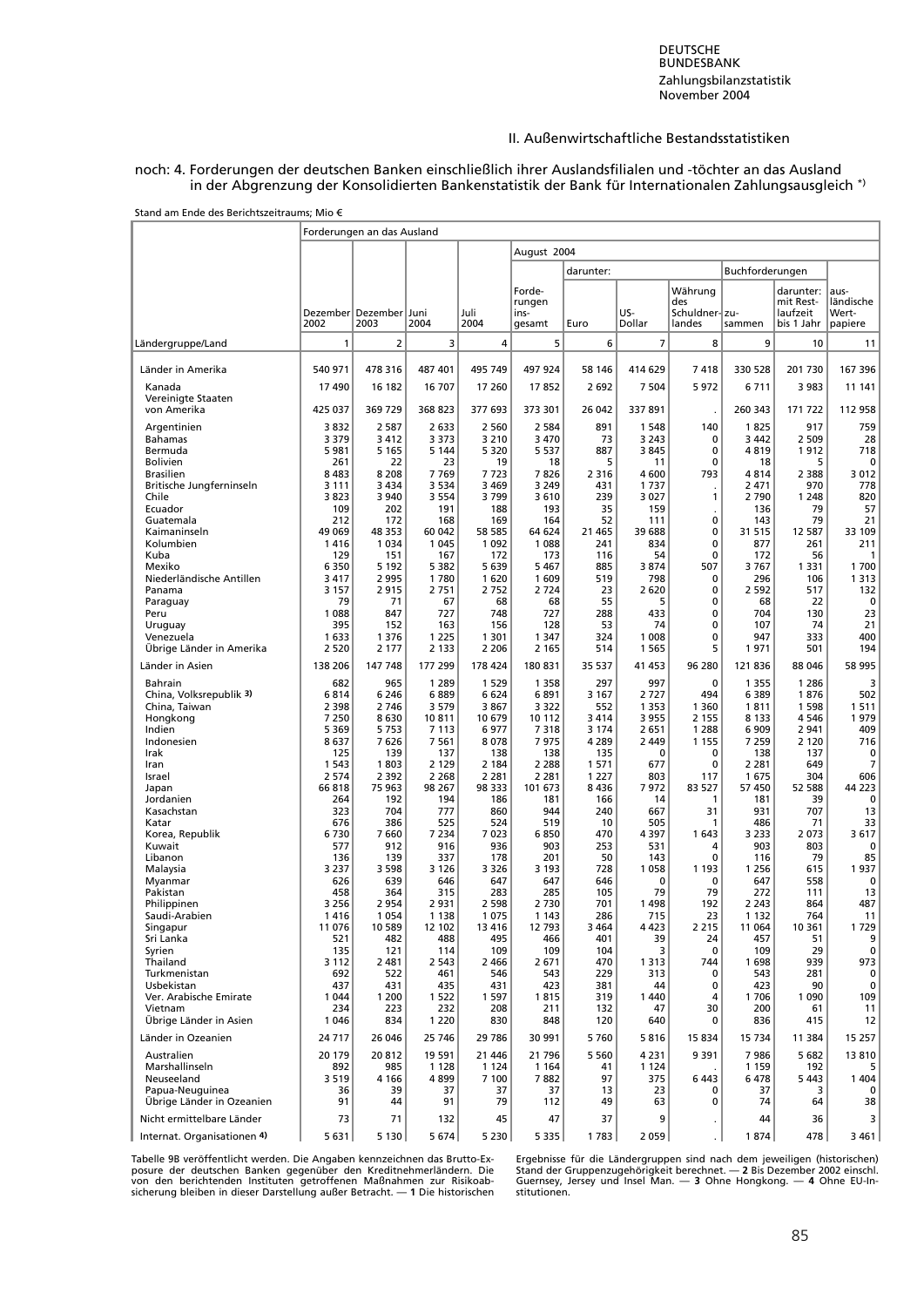

### 5. Der globale Markt für OTC-Derivate Nominal- und Marktwerte der offenen Kontrakte bei marktführenden Banken \*)

|                        |                                         | Bis Ende 1998 Mrd DM, ab 1999 Mrd $\in$            |                               |                                                       |                                                |                           |                               |                                                       |                                                    |                   |                               |  |
|------------------------|-----------------------------------------|----------------------------------------------------|-------------------------------|-------------------------------------------------------|------------------------------------------------|---------------------------|-------------------------------|-------------------------------------------------------|----------------------------------------------------|-------------------|-------------------------------|--|
|                        | Nominalwerte                            |                                                    |                               |                                                       |                                                |                           |                               |                                                       |                                                    |                   |                               |  |
|                        |                                         |                                                    | Währungsbezogene Kontrakte 2) |                                                       |                                                | Zinsbezogene Kontrakte 3) |                               |                                                       |                                                    | Kreditderivate 4) |                               |  |
| Stand am               | Derivative<br>Kontrakte<br>insgesamt 1) | $ZU-$<br>sammen                                    | mit<br>Berichts-<br>banken 6) | mit anderen<br>Banken und<br>Finanz-<br>instituten 7) | mit nicht<br>finanziellen<br>Unter-<br> nehmen | zu-<br>sammen             | mit<br>Berichts-<br>banken 6) | mit anderen<br>Banken und<br>Finanz-<br>instituten 7) | $ $ mit nicht<br>finanziellen<br>Unter-<br>∣nehmen | zu-<br>sammen     | mit<br>Berichts-<br>banken 6) |  |
| Ende des<br>Halbjahres |                                         |                                                    |                               |                                                       |                                                | 6                         |                               | 8                                                     | 9                                                  | 10                | 11                            |  |
|                        |                                         | von weltweit 60 Berichtsbanken gemeldete Kontrakte |                               |                                                       |                                                |                           |                               |                                                       |                                                    |                   |                               |  |
| 1998 1.Hj.             | 113 606                                 | 33 855                                             | 13 3 95                       | 12 748                                                | 7712                                           | 76 631                    | 32 998                        | 33 812                                                | 9821                                               |                   |                               |  |
| 2.Hj.                  | 116 992                                 | 30 134                                             | 12 18 6                       | 12 447                                                | 5 5 0 1                                        | 83 678                    | 40 893                        | 33 110                                                | 9675                                               |                   |                               |  |
| 1999 1.Hj.             | 68 671                                  | 14 427                                             | 5 2 9 0                       | 6 2 2 5                                               | 2912                                           | 52 354                    | 26 200                        | 20 477                                                | 5677                                               |                   |                               |  |
|                        |                                         |                                                    |                               |                                                       |                                                |                           |                               |                                                       |                                                    |                   |                               |  |

| 1998 1.Hj. | 113 606 | 33 855  | 13 3 95 | 12 748                                             | 7712    | 76 631  | 32 998  | 33 812  | 9821    |  |
|------------|---------|---------|---------|----------------------------------------------------|---------|---------|---------|---------|---------|--|
| 2.Hj.      | 116 992 | 30 134  | 12 186  | 12 447                                             | 5 5 0 1 | 83 678  | 40 893  | 33 110  | 9675    |  |
| 1999 1.Hj. | 68 671  | 14 4 27 | 5 2 9 0 | 6 2 2 5                                            | 2912    | 52 354  | 26 200  | 20 477  | 5 6 7 7 |  |
| 2.Hj.      | 76 441  | 14 278  | 5 3 6 7 | 6074                                               | 2837    | 59 817  | 30 378  | 23 902  | 5 5 3 7 |  |
|            |         |         |         |                                                    |         |         |         |         |         |  |
| 2000 1.Hj. | 85 650  | 16 214  | 6098    | 6719                                               | 3 3 9 7 | 67 104  | 33 704  | 26 968  | 6432    |  |
| 2.Hj.      | 89 077  | 16836   | 6 1 5 7 | 7 0 9 0                                            | 3 5 8 9 | 69 498  | 33 846  | 29 0 68 | 6 5 8 4 |  |
| 2001 1.Hj. | 102 418 | 19 941  | 6966    | 8 5 9 3                                            | 4 3 8 2 | 79 559  | 38 112  | 33 789  | 7658    |  |
| 2.Hj.      | 109 770 | 19 004  | 6708    | 7665                                               | 4 6 3 1 | 88 016  | 40 250  | 36 889  | 10877   |  |
|            |         |         |         |                                                    |         |         |         |         |         |  |
| 2002 1.Hj. | 111 341 | 18 114  | 6619    | 7 2 2 8                                            | 4 2 6 7 | 90 180  | 43 449  | 36 401  | 10 3 30 |  |
| 2.Hj.      | 117 670 | 17 603  | 6 5 2 7 | 7 2 4 9                                            | 3826    | 96 936  | 44 5 52 | 41 582  | 10 802  |  |
| 2003 1.Hj. | 129 277 | 19 3 29 | 6966    | 7837                                               | 4 5 2 6 | 106 589 | 46 926  | 46 498  | 13 165  |  |
| 2.Hj.      | 135 919 | 19 385  | 6859    | 7486                                               | 5040    | 112 423 | 50 340  | 45 577  | 16 506  |  |
|            |         |         |         | darunter: von deutschen Banken gemeldete Kontrakte |         |         |         |         |         |  |
|            |         |         |         |                                                    |         |         |         |         |         |  |
| 1998 1.Hj. | 10 191  | 3 2 5 8 | 1677    | 1080                                               | 501     | 6750    | 3 9 7 0 | 2 1 3 8 | 642     |  |
| 2.Hj.      | 11 665  | 3 3 3 1 | 1 5 5 1 | 1 3 3 7                                            | 443     | 8 0 9 4 | 4830    | 2 5 3 8 | 726     |  |
| 1999 1.Hj. | 9 2 4 0 | 2 0 0 9 | 857     | 882                                                | 270     | 6994    | 4 1 4 1 | 2 3 3 1 | 522     |  |
| 2.Hj.      | 9999    | 2 1 2 0 | 945     | 885                                                | 290     | 7667    | 4 4 7 5 | 2616    | 576     |  |
|            |         |         |         |                                                    |         |         |         |         |         |  |
| 2000 1.Hj. | 11 3 68 | 2 4 2 9 | 1011    | 1051                                               | 367     | 8717    | 4 6 4 4 | 3 4 0 8 | 665     |  |
| 2.Hj.      | 11 942  | 2 4 5 2 | 872     | 1 1 2 6                                            | 454     | 9 1 6 2 | 4 6 6 5 | 3795    | 702     |  |
| 2001 1.Hj. | 15 0 50 | 3 2 1 0 | 1 1 0 6 | 1539                                               | 565     | 11 507  | 5 600   | 4966    | 941     |  |
| 2.Hj.      | 16 622  | 3 1 5 2 | 1053    | 1427                                               | 672     | 13 129  | 6 2 7 6 | 5747    | 1 1 0 6 |  |
|            |         |         |         |                                                    |         |         |         |         |         |  |
| 2002 1.Hj. | 17 040  | 2 8 0 4 | 1010    | 1 3 4 4                                            | 450     | 13 863  | 6818    | 5917    | 1 1 2 8 |  |
| 2.Hj.      | 17672   | 2 6 6 8 | 970     | 1 2 7 6                                            | 422     | 14 652  | 6815    | 6 6 9 2 | 1 1 4 5 |  |
| 2003 1.Hj. | 20 140  | 3 0 7 2 | 1066    | 1454                                               | 552     | 16 706  | 7 2 0 3 | 8 3 4 7 | 1 1 5 6 |  |
| 2.Hj.      | 20 979  | 2897    | 975     | 1 4 5 2                                            | 470     | 17 625  | 6871    | 9078    | 1676    |  |

\* Die Angaben stammen aus der halbjährlichen OTC-Derivatestatistik der krivaten. Aus Deutschland nehmen an der Erhebung 7 im derivaten Geschäft –<br>Bank für Internationalen Zahlungsausgleich (BIZ). Zu dieser Statistik berich

\* Die Angaben stammen aus der halbjährlichen OTC-Derivatestatistik der ivaten. Aus Deutschland nehmen an der Erhebung 7 im derivaten Geschäft<br>Bank für Internationalen Zahlungsausgleich (BIZ). Zu dieser Statistik berich- ak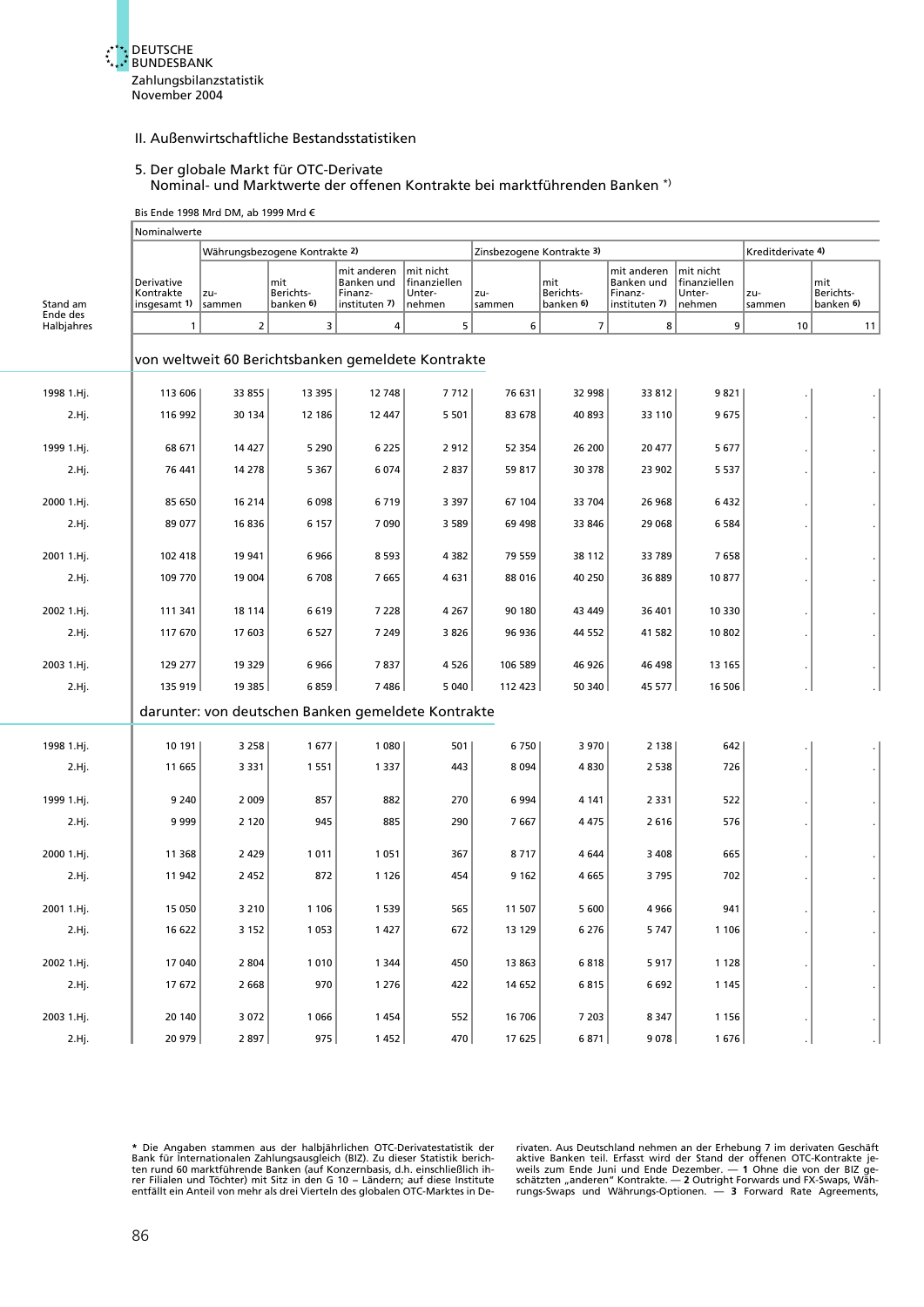|                                                             |                                                     |                                                         |                                  | Marktwerte                                    |                                             |                                         |                              |                                                         |                                              |                                    |
|-------------------------------------------------------------|-----------------------------------------------------|---------------------------------------------------------|----------------------------------|-----------------------------------------------|---------------------------------------------|-----------------------------------------|------------------------------|---------------------------------------------------------|----------------------------------------------|------------------------------------|
| mit anderen<br>Banken und<br>Finanz-<br>instituten 7)<br>12 | mit nicht<br>finanziellen<br>Unter-<br>nehmen<br>13 | Index- und<br>Aktien-<br>bezogene<br>Kontrakte 5)<br>14 | Commodity-<br>Kontrakte 5)<br>15 | Derivative<br>Kontrakte<br>insgesamt 1)<br>16 | Währungs-<br>bezogene<br>Kontrakte 2)<br>17 | Zins-<br>bezogene<br>Kontrakte 3)<br>18 | Kredit-<br>derivate 4)<br>19 | Index- und<br>Aktien-<br>bezogene<br>Kontrakte 5)<br>20 | Commodity-<br>Kontrakte <sup>5</sup> )<br>21 | Stand am<br>Ende des<br>Halbjahres |
|                                                             |                                                     |                                                         |                                  |                                               |                                             |                                         |                              | von weltweit 60 Berichtsbanken gemeldete Kontrakte      |                                              |                                    |
|                                                             |                                                     | 2304                                                    | 801                              | 3956                                          | 1445                                        | 2 0 9 8                                 |                              | 344                                                     | 69                                           | 1998 1.Hj.                         |
|                                                             |                                                     | 2 4 8 9                                                 | 683                              | 4584                                          | 1 3 1 5                                     | 2 8 0 2                                 |                              | 395                                                     | 72                                           | 2.Hj.                              |
|                                                             |                                                     | 1463                                                    | 427                              | 2 1 5 7                                       | 564                                         | 1 3 1 4                                 |                              | 236                                                     | 43                                           | 1999 1.Hj.                         |
|                                                             |                                                     | 1801                                                    | 545                              | 2 3 7 3                                       | 659                                         | 1 2 9 8                                 |                              | 357                                                     | 59                                           | 2.Hj.                              |
|                                                             |                                                     | 1721                                                    | 611                              | 2 2 8 3                                       | 605                                         | 1 2 8 7                                 |                              | 307                                                     | 84                                           | 2000 1.Hj.                         |
|                                                             |                                                     | 2 0 3 2                                                 | 711                              | 2 9 0 1                                       | 913                                         | 1 5 3 4                                 |                              | 311                                                     | 143                                          | 2.Hj.                              |
|                                                             |                                                     | 2 2 2 2                                                 | 696                              | 3 100                                         | 912                                         | 1855                                    |                              | 235                                                     | 98                                           | 2001 1.Hj.                         |
|                                                             |                                                     | 2 1 3 4                                                 | 679                              | 3711                                          | 885                                         | 2 5 0 8                                 |                              | 233                                                     | 85                                           | 2.Hj.                              |
|                                                             |                                                     | 2 2 2 0                                                 | 779                              | 3851                                          | 1 0 5 5                                     | 2 4 7 4                                 |                              | 244                                                     | 78                                           | 2002 1.Hj.                         |
|                                                             |                                                     | 2 2 0 2                                                 | 880                              | 5 2 3 3                                       | 840                                         | 4 0 6 9                                 |                              | 243                                                     | 81                                           | 2.Hj.                              |
|                                                             |                                                     | 2 4 4 9                                                 | 910                              | 5973                                          | 872                                         | 4777                                    |                              | 228                                                     | 96                                           | 2003 1.Hj.                         |
|                                                             |                                                     | 2998                                                    | 1113                             | 4775                                          | 1030                                        | 3 4 2 7                                 |                              | 217                                                     | 101                                          | 2.Hj.                              |
|                                                             |                                                     |                                                         |                                  |                                               |                                             |                                         |                              | darunter: von deutschen Banken gemeldete Kontrakte      |                                              |                                    |
|                                                             |                                                     | 156                                                     | 27                               | 375                                           | 125                                         | 226                                     |                              | 22                                                      | $\overline{2}$                               | 1998 1.Hj.                         |
|                                                             |                                                     | 233                                                     | $\overline{7}$                   | 474                                           | 115                                         | 315                                     |                              | 42                                                      | $\overline{2}$                               | 2.Hj.                              |
|                                                             |                                                     | 222                                                     | 15                               | 304                                           | 87                                          | 183                                     |                              | 31                                                      | $\overline{2}$                               | 1999 1.Hj.                         |
|                                                             |                                                     | 201                                                     | 11                               | 301                                           | 99                                          | 163                                     |                              | 38                                                      | 1                                            | 2.Hj.                              |
|                                                             |                                                     | 208                                                     | 14                               | 303                                           | 96                                          | 165                                     |                              | 38                                                      | 4                                            | 2000 1.Hj.                         |
|                                                             |                                                     | 312                                                     | 16                               | 375                                           | 131                                         | 201                                     |                              | 35                                                      | 8                                            | 2.Hj.                              |
|                                                             |                                                     | 314                                                     | $19$                             | 423                                           | 138                                         | 243                                     |                              | 38                                                      | 4 <sup>1</sup>                               | 2001 1.Hj.                         |
|                                                             |                                                     | 319                                                     | 22                               | 511                                           | 125                                         | 336                                     |                              | 48                                                      | 2                                            | 2.Hj.                              |
|                                                             |                                                     | 329                                                     | 44                               | 558                                           | 166                                         | 350                                     |                              | 39                                                      | 3                                            | 2002 1.Hj.                         |
|                                                             |                                                     | 299                                                     | 53                               | 800                                           | 127                                         | 618                                     |                              | 45                                                      | 10 <sup>1</sup>                              | 2.Hj.                              |
|                                                             |                                                     | 315                                                     | 47                               | 911                                           | 136                                         | 727                                     |                              | 39                                                      | 9                                            | 2003 1.Hj.                         |
|                                                             |                                                     | 409                                                     | 48                               | 722                                           | 156                                         | 514                                     |                              | 39                                                      | 13                                           | 2.Hj.                              |

Zins-Swaps und Zins-Optionen. — 4 Nur Credit Default Swaps. Die Angaben — mal erfasst. Das im unteren Teil der Tabelle gezeigte Teilergebnis der deut-<br>werden erstmals für das 2. Halbjahr 2004 erfasst. — 5 Forwards, Swaps u Zins-Swaps und Zins-Optionen. — 4 Nur Credit Default Swaps. Die Angaben werden erstmals für das 2. Halbjahr 2004 erfasst. — 5 Forwards, Swaps und Optionen. — 6 Geschäfte zwischen berichtenden Instituten, die von beiden bet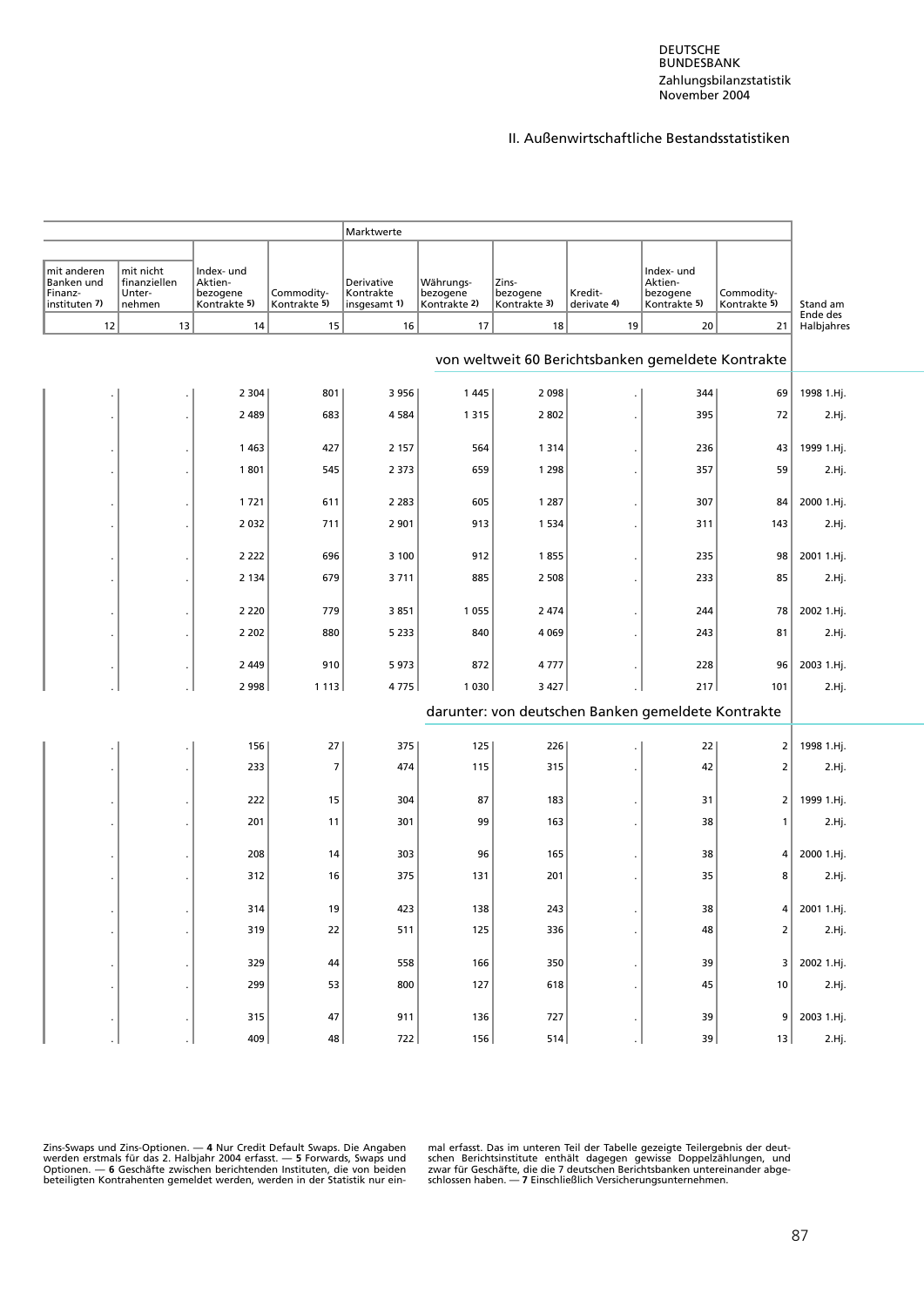

### [6. Forderungen und Verbindlichkeiten von Unternehmen in Deutschland gegenüber dem Ausland \\*\)](#page-24-0) a) insgesamt sowie nach Fremdwährung und Euro

|                        | Mio €              |                            |                                                   |                                      |                                                  |          |                                                   |                                   |                                                 |                                    |                           |                                                    |                           |                                                    |
|------------------------|--------------------|----------------------------|---------------------------------------------------|--------------------------------------|--------------------------------------------------|----------|---------------------------------------------------|-----------------------------------|-------------------------------------------------|------------------------------------|---------------------------|----------------------------------------------------|---------------------------|----------------------------------------------------|
|                        |                    | Forderungen an das Ausland |                                                   |                                      |                                                  |          |                                                   |                                   |                                                 |                                    |                           |                                                    |                           |                                                    |
|                        |                    |                            | kurzfristige Forderungen<br>aus Finanzbeziehungen |                                      |                                                  |          | langfristige Forderungen<br>aus Finanzbeziehungen |                                   |                                                 | Forderungen<br>aus Handelskrediten |                           |                                                    |                           |                                                    |
|                        |                    |                            |                                                   | an<br>ausländische<br>Nichtbanken 1) |                                                  |          |                                                   | an<br>ausländische<br>Nichtbanken |                                                 |                                    | gewährte<br>Zahlungsziele |                                                    | geleistete<br>Anzahlungen |                                                    |
| Stand am<br>Ende des   | insgesamt zusammen |                            | an<br>auslän-<br>dische<br>Banken                 | zusammen                             | darunter<br>ver-<br>bundene<br>Unter-<br> nehmen | zusammen | an<br>auslän-<br>dische<br>Banken                 | zusammen                          | darunter<br>ver-<br>bundene<br>Unter-<br>nehmen | zusammen   zusammen                |                           | darunter<br>an ver-<br>bundene<br>Unter-<br>nehmen | zusammen                  | darunter<br>an ver-<br>bundene<br>Unter-<br>nehmen |
| Berichts-<br>zeitraums | 1                  | $\overline{2}$             | 3                                                 | 4                                    | 5                                                | 6        | $\overline{7}$                                    | 8                                 | 9                                               | 10                                 | 11                        | 12                                                 | 13                        | 14                                                 |
|                        |                    | Forderungen insgesamt      |                                                   |                                      |                                                  |          |                                                   |                                   |                                                 |                                    |                           |                                                    |                           |                                                    |
| 2001                   | 358 120            | 192 546                    | 57 525                                            | 135 021                              | 124 157                                          | 41827    | 4 9 0 9                                           | 36918                             | 30 260                                          | 123 747                            | 114 857                   | 52727                                              | 8890                      | 2481                                               |
| 20022                  | 331 671            | 164 351                    | 58 666                                            | 105 685                              | 90 994                                           | 48 379   | 5 1 5 1                                           | 43 228                            | 36 632                                          | 118 941                            | 111 406                   | 52 484                                             | 7535                      | 1782                                               |
| 2003                   | 357 399            | 189 118                    | 78 717                                            | 110 401                              | 93 556                                           | 52 462   | 7910                                              | 44 552                            | 38 000                                          | 115819                             | 108 515                   | 52 468                                             | 7 3 0 4                   | 1 0 0 8                                            |
| 2003 Sept.             | 368 649            | 200 240                    | 87 624                                            | 112 616                              | 96 635                                           | 51910    | 7 1 1 9                                           | 44 791                            | 38 483                                          | 116 499                            | 108 083                   | 51 532                                             | 8416                      | 1 9 0 3                                            |
| Okt.                   | 371 908            | 199 654                    | 89 802                                            | 109 852                              | 93 590                                           | 53 867   | 7 5 4 1                                           | 46 326                            | 39 865                                          | 118 387                            | 109 782                   | 52 923                                             | 8605                      | 2 0 0 8                                            |
| Nov.                   | 371 505            | 197 574                    | 84 483                                            | 113 091                              | 96 531                                           | 53 609   | 7423                                              | 46 186                            | 39 723                                          | 120 322                            | 112 489                   | 54 162                                             | 7833                      | 1 1 0 3                                            |
| Dez.                   | 357 399            | 189 118                    | 78717                                             | 110 401                              | 93 556                                           | 52 462   | 7910                                              | 44 552                            | 38 000                                          | 115819                             | 108 515                   | 52 468                                             | 7 3 0 4                   | 1 0 0 8                                            |
| 2004 Jan.              | 376 102            | 209 864                    | 89 347                                            | 120 517                              | 103 304                                          | 53 471   | 8 2 0 4                                           | 45 267                            | 38 442                                          | 112 767                            | 105 352                   | 50 360                                             | 7415                      | 1 0 2 5                                            |
| Febr.                  | 373 952            | 206 714                    | 91 927                                            | 114 787                              | 97 546                                           | 52 505   | 8 3 3 5                                           | 44 170                            | 37 515                                          | 114 733                            | 106 933                   | 51 134                                             | 7800                      | 1 3 4 0                                            |
| März                   | 383 299            | 210 528                    | 92 555                                            | 117 973                              | 100 097                                          | 53 344   | 8777                                              | 44 567                            | 37 908                                          | 119 427                            | 112 036                   | 54 302                                             | 7 3 9 1                   | 1 0 8 9                                            |
| April                  | 378 176            | 205 859                    | 89 613                                            | 116 246                              | 97 913                                           | 54 063   | 9 2 1 3                                           | 44 850                            | 38 140                                          | 118 254                            | 110 603                   | 53 136                                             | 7651                      | 1 1 0 3                                            |
| Mai                    | 375 102            | 200 739                    | 84 4 64                                           | 116 275                              | 97826                                            | 54 897   | 9 5 9 3                                           | 45 304                            | 38 596                                          | 119 466                            | 111 809                   | 52 883                                             | 7657                      | 1 0 9 1                                            |
| Juni                   | 383 333            | 204 025                    | 86 830                                            | 117 195                              | 98 275                                           | 56 029   | 9 5 6 4                                           | 46 4 65                           | 39 326                                          | 123 279                            | 115 754                   | 56 341                                             | 7 5 2 5                   | 1 0 7 1                                            |
| Juli                   | 384727             | 206 533                    | 89 185                                            | 117 348                              | 98 136                                           | 57 657   | 10 065                                            | 47 592                            | 40 117                                          | 120 537                            | 112 958                   | 54 754                                             | 7579                      | 1 0 9 7                                            |
| Aug.                   | 381 232            | 207 020                    | 86 734                                            | 120 286                              | 101 240                                          | 57 644   | 10 298                                            | 47 346                            | 39 949                                          | 116 568                            | 109 048                   | 52 340                                             | 7 5 20                    | 1 1 1 9                                            |
| Sept.                  | 390 749            | 210 365                    | 88 558                                            | 121 807                              | 102 616                                          | 59 062   | 10 933                                            | 48 129                            | 40 637                                          | 121 322                            | 113 937                   | 55 268                                             | 7 3 8 5                   | 1 1 7 3                                            |
|                        | Fremdwährung       |                            |                                                   |                                      |                                                  |          |                                                   |                                   |                                                 |                                    |                           |                                                    |                           |                                                    |
| 2001                   | 129 184            | 69 860                     | 5 5 2 6                                           | 64 3 34                              | 60 534                                           | 20 086   | 490                                               | 19 596                            | 17 198                                          | 39 238                             | 34 514                    | 16 766                                             | 4724                      | 1 580                                              |
| 2002 2)                | 102 026            | 44 664                     | 4 2 0 9                                           | 40 455                               | 35 358                                           | 21 538   | 446                                               | 21 092                            | 18 8 64                                         | 35 824                             | 32 405                    | 16 495                                             | 3419                      | 918                                                |
| 2003                   | 102 300            | 45 384                     | 5 6 5 4                                           | 39 730                               | 33 646                                           | 23 412   | 481                                               | 22 931                            | 20 726                                          | 33 504                             | 30 413                    | 16 141                                             | 3 0 9 1                   | 204                                                |
| 2003 Sept.             | 105 616            | 47 102                     | 7 3 9 5                                           | 39 707                               | 34 083                                           | 23 278   | 345                                               | 22 933                            | 20 663                                          | 35 236                             | 31 061                    | 16 452                                             | 4 1 7 5                   | 965                                                |
| Okt.                   | 104 092            | 43 963                     | 7721                                              | 36 242                               | 30 473                                           | 24 742   | 576                                               | 24 166                            | 21 952                                          | 35 387                             | 31 161                    | 16 706                                             | 4 2 2 6                   | 950                                                |
| Nov.                   | 104 741            | 46 039                     | 7 0 8 2                                           | 38 957                               | 33 122                                           | 24 5 1 5 | 491                                               | 24 0 24                           | 21 7 95                                         | 34 187                             | 30 673                    | 16 066                                             | 3514                      | 267                                                |
| Dez.                   | 102 300            | 45 384                     | 5 6 5 4                                           | 39 7 30                              | 33 646                                           | 23 412   | 481                                               | 22 931                            | 20 7 26                                         | 33 504                             | 30 413                    | 16 141                                             | 3 0 9 1                   | 204                                                |
| 2004 Jan.              | 107 273            | 51 022                     | 6 6 2 5                                           | 44 397                               | 38 506                                           | 23 684   | 524                                               | 23 160                            | 20 876                                          | 32 567                             | 29 4 98                   | 15772                                              | 3 0 6 9                   | 203                                                |
| Febr.                  | 104 561            | 49 274                     | 8931                                              | 40 343                               | 33 679                                           | 22 679   | 447                                               | 22 232                            | 19 917                                          | 32 608                             | 29 546                    | 15 804                                             | 3 0 6 2                   | 197                                                |
| März                   | 104 408            | 47 136                     | 7 0 4 1                                           | 40 095                               | 33 474                                           | 22 998   | 492                                               | 22 506                            | 20 212                                          | 34 274                             | 31 30 6                   | 16 990                                             | 2 9 6 8                   | 260                                                |
| April                  | 103 879            | 46 245                     | 6794                                              | 39 451                               | 32 988                                           | 23 240   | 473                                               | 22 767                            | 20 491                                          | 34 394                             | 31 385                    | 17 105                                             | 3 0 0 9                   | 262                                                |
| Mai                    | 104 591            | 46 912                     | 6 6 4 5                                           | 40 267                               | 33 807                                           | 23 495   | 472                                               | 23 023                            | 20 780                                          | 34 184                             | 31 207                    | 16 569                                             | 2977                      | 239                                                |
| Juni                   | 106 111            | 47 018                     | 6758                                              | 40 260                               | 33 565                                           | 24 105   | 478                                               | 23 627                            | 21 3 9 3                                        | 34 988                             | 32 143                    | 17787                                              | 2845                      | 229                                                |
| Juli r)                | 107 697            | 48 679                     | 8 5 0 9                                           | 40 170                               | 33 468                                           | 24 180   | 479                                               | 23 701                            | 21 4 63                                         | 34 838                             | 31 947                    | 17 643                                             | 2891                      | 224                                                |
| Aug. r)                | 107 144            | 49 158                     | 8 0 9 7                                           | 41 061                               | 34 349                                           | 23 864   | 475                                               | 23 389                            | 21 278                                          | 34 122                             | 31 238                    | 16 945                                             | 2884                      | 211                                                |
| Sept.                  | 110 768            | 51 455                     | 8 0 8 9                                           | 43 366                               | 36 747                                           | 23 907   | 454                                               | 23 453                            | 21 3 66                                         | 35 406                             | 32 678                    | 17 905                                             | 2728                      | 252                                                |
|                        | Euro               |                            |                                                   |                                      |                                                  |          |                                                   |                                   |                                                 |                                    |                           |                                                    |                           |                                                    |
| 2001                   | 228 936            | 122 686                    | 51 999                                            | 70 687                               | 63 623                                           | 21 741   | 4419                                              | 17 322                            | 13 062                                          | 84 509                             | 80 343                    | 35 961                                             | 4 1 6 6                   | 901                                                |
| 2002 2)                | 229 645            | 119 687                    | 54 457                                            | 65 230                               | 55 636                                           | 26 841   | 4705                                              | 22 136                            | 17 768                                          | 83 117                             | 79 001                    | 35 989                                             | 4 1 1 6                   | 864                                                |
| 2003                   | 255 099            | 143 734                    | 73 063                                            | 70 671                               | 59 910                                           | 29 050   | 7429                                              | 21 621                            | 17 274                                          | 82 315                             | 78 102                    | 36 327                                             | 4 2 1 3                   | 804                                                |
| 2003 Sept.             | 263 033            | 153 138                    | 80 229                                            | 72 909                               | 62 552                                           | 28 632   | 6774                                              | 21858                             | 17820                                           | 81 263                             | 77 022                    | 35 080                                             | 4 2 4 1                   | 938                                                |
| Okt.                   | 267816             | 155 691                    | 82 081                                            | 73 610                               | 63 117                                           | 29 125   | 6965                                              | 22 160                            | 17913                                           | 83 000                             | 78 621                    | 36 217                                             | 4 3 7 9                   | 1 0 5 8                                            |
| Nov.                   | 266 764            | 151 535                    | 77 401                                            | 74 134                               | 63 409                                           | 29 0 94  | 6932                                              | 22 162                            | 17928                                           | 86 135                             | 81816                     | 38 0 96                                            | 4319                      | 836                                                |
| Dez.                   | 255 099            | 143 734                    | 73 063                                            | 70 671                               | 59 910                                           | 29 050   | 7429                                              | 21 621                            | 17 274                                          | 82 315                             | 78 102                    | 36 327                                             | 4 2 1 3                   | 804                                                |
| 2004 Jan.              | 268 829            | 158 842                    | 82722                                             | 76 120                               | 64798                                            | 29 787   | 7680                                              | 22 107                            | 17 566                                          | 80 200                             | 75 854                    | 34 588                                             | 4 3 4 6                   | 822                                                |
| Febr.                  | 269 391            | 157 440                    | 82 996                                            | 74 444                               | 63 867                                           | 29826    | 7888                                              | 21 938                            | 17 598                                          | 82 125                             | 77 387                    | 35 330                                             | 4738                      | 1 1 4 3                                            |
| März                   | 278 891            | 163 392                    | 85 514                                            | 77878                                | 66 623                                           | 30 346   | 8 2 8 5                                           | 22 061                            | 17 696                                          | 85 153                             | 80 730                    | 37 312                                             | 4423                      | 829                                                |
| April                  | 274 297            | 159 614                    | 82 819                                            | 76 795                               | 64 925                                           | 30823    | 8740                                              | 22 083                            | 17 649                                          | 83 860                             | 79 218                    | 36 031                                             | 4642                      | 841                                                |
| Mai                    | 270 511            | 153 827                    | 77819                                             | 76 008                               | 64 019                                           | 31 402   | 9 1 2 1                                           | 22 281                            | 17816                                           | 85 282                             | 80 602                    | 36 314                                             | 4680                      | 852                                                |
| Juni                   | 277 222            | 157 007                    | 80 072                                            | 76 935                               | 64 710                                           | 31924    | 9086                                              | 22 8 38                           | 17 933                                          | 88 291                             | 83 611                    | 38 5 54                                            | 4680                      | 842                                                |
| Juli r)                | 277 030            | 157 854                    | 80 676                                            | 77 178                               | 64 668                                           | 33 477   | 9 5 8 6                                           | 23 891                            | 18 654                                          | 85 699                             | 81 011                    | 37 111                                             | 4688                      | 873                                                |
| Aug. r)                | 274 088            | 157 862                    | 78 637                                            | 79 225                               | 66891                                            | 33 780   | 9823                                              | 23 957                            | 18 671                                          | 82 446                             | 77810                     | 35 395                                             | 4636                      | 908                                                |
| Sept.                  | 279 981            | 158 910                    | 80 469                                            | 78 441                               | 65 869                                           | 35 155   | 10 479                                            | 24 676                            | 19 271                                          | 85 916                             | 81 259                    | 37 363                                             | 4 657                     | 921                                                |

\* Einschl. Auslandsforderungen und -verbindlichkeiten von Privatpersonen zusgewiesenen Zahlen nicht vergleichbar. — 1 Einschl. Salden auf Ver-<br>in Deutschland. Statistisch bedingte Zu- und Abgänge sind nicht ausgeschal- vec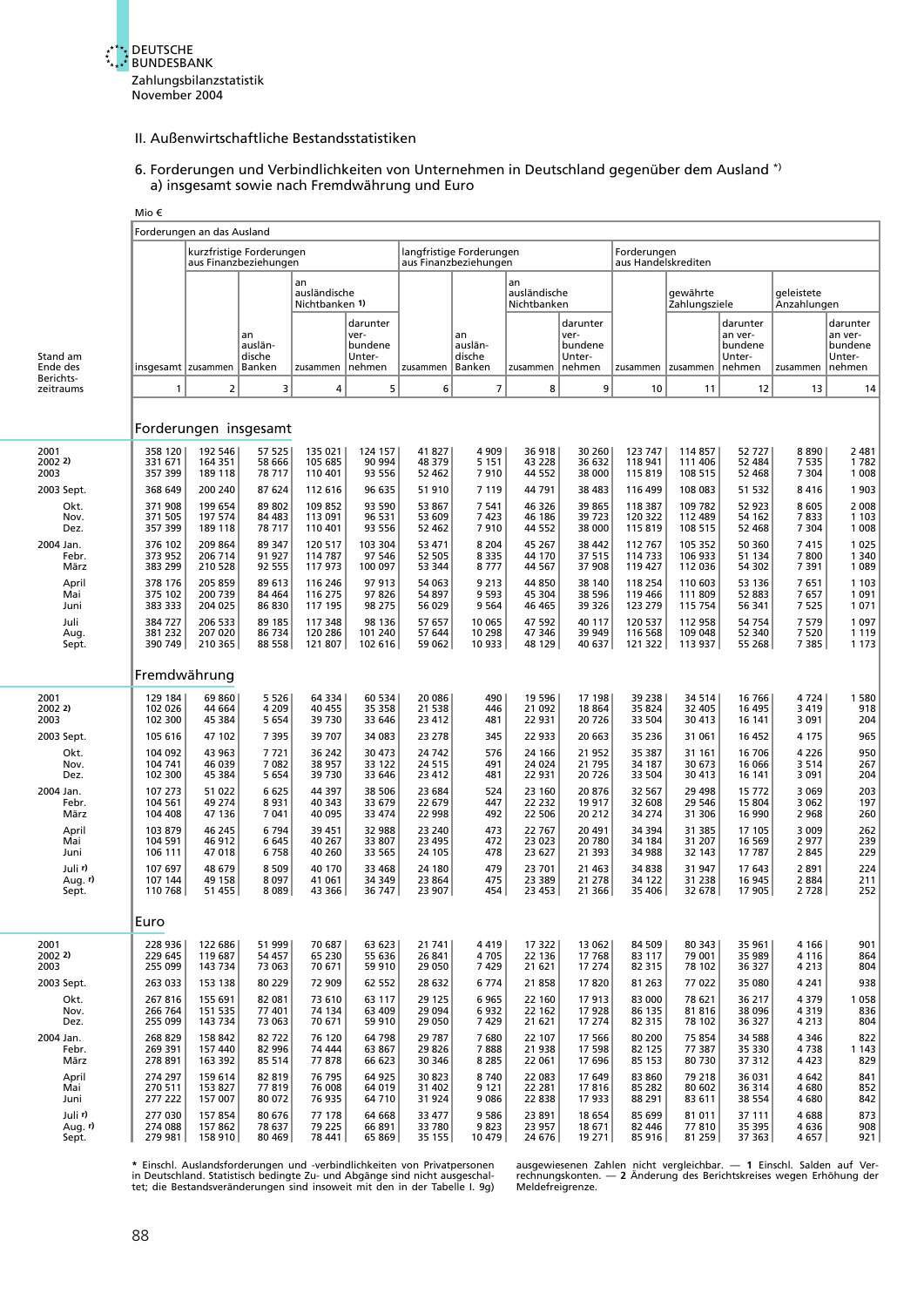| Verbindlichkeiten gegenüber dem Ausland |         |                                                                                                                                                                |                                      |                                              |                                       |          |                                      |                                           |                                       |                   |                                           |                                            |                             |                                            |                       |
|-----------------------------------------|---------|----------------------------------------------------------------------------------------------------------------------------------------------------------------|--------------------------------------|----------------------------------------------|---------------------------------------|----------|--------------------------------------|-------------------------------------------|---------------------------------------|-------------------|-------------------------------------------|--------------------------------------------|-----------------------------|--------------------------------------------|-----------------------|
|                                         |         | kurzfristige Verbindlichkeiten<br>langfristige Verbindlichkeiten<br>Verbindlichkeiten<br>aus Finanzbeziehungen<br>aus Finanzbeziehungen<br>aus Handelskrediten |                                      |                                              |                                       |          |                                      |                                           |                                       |                   |                                           |                                            |                             |                                            |                       |
|                                         |         |                                                                                                                                                                |                                      | gegenüber<br>ausländischen<br>Nichtbanken 1) |                                       |          |                                      | gegenüber<br>ausländischen<br>Nichtbanken |                                       |                   | in Anspruch<br>genommene<br>Zahlungsziele |                                            | empfangene<br>Anzahlungen   |                                            |                       |
|                                         |         |                                                                                                                                                                | gegen-<br>über<br>auslän-<br>dischen |                                              | darunter<br>ver-<br>bundene<br>Unter- |          | gegen-<br>über<br>auslän-<br>dischen |                                           | darunter<br>ver-<br>bundene<br>Unter- |                   |                                           | darunter<br>von ver-<br>bundenen<br>Unter- |                             | darunter<br>von ver-<br>bundenen<br>Unter- | Stand am              |
|                                         |         | insgesamt   zusammen                                                                                                                                           | Banken                               | zusammen                                     | nehmen                                | zusammen | Banken                               | zusammen                                  | nehmen                                | zusammen zusammen |                                           | nehmen                                     | zusammen                    | nehmen                                     | Ende des<br>Berichts- |
|                                         | 15      | 16                                                                                                                                                             | 17                                   | 18                                           | 19                                    | 20       | 21                                   | 22                                        | 23                                    | 24                | 25                                        | 26                                         | 27                          | 28                                         | zeitraums             |
|                                         |         |                                                                                                                                                                |                                      |                                              |                                       |          |                                      |                                           |                                       |                   |                                           |                                            | Verbindlichkeiten insgesamt |                                            |                       |
|                                         | 505 266 | 191 931                                                                                                                                                        | 27 334                               | 164 597                                      | 154 147                               | 222 762  | 32 798                               | 189 964                                   | 185 156                               | 90 573            | 65 988                                    | 39 555                                     | 24 5 85                     | 3 6 8 5                                    | 2001                  |
|                                         | 533 423 | 169 684                                                                                                                                                        | 23 509                               | 146 175                                      | 137 263                               | 275 862  | 34 187                               | 241 675                                   | 235 109                               | 87 877            | 62 622                                    | 38 337                                     | 25 25 5                     | 3 9 8 1                                    | 2002 2)               |
|                                         | 543 186 | 182 186                                                                                                                                                        | 21889                                | 160 297                                      | 150 254                               | 273 067  | 32 933                               | 240 134                                   | 232 759                               | 87 933            | 60 4 64                                   | 35 986                                     | 27 469                      | 4760                                       | 2003                  |
|                                         | 568 045 | 190 873                                                                                                                                                        | 21 263                               | 169 610                                      | 159 285                               | 290 496  | 32 936                               | 257 560                                   | 250 256                               | 86 676            | 58 702                                    | 34 903                                     | 27 974                      | 5 0 0 4                                    | 2003 Sept.            |
|                                         | 554 355 | 175 916                                                                                                                                                        | 20 345                               | 155 571                                      | 145 158                               | 290 130  | 33 538                               | 256 592                                   | 249 172                               | 88 309            | 59 983                                    | 35 974                                     | 28 3 26                     | 5 0 6 4                                    | Okt.                  |
|                                         | 560 274 | 181 934                                                                                                                                                        | 21 007                               | 160 927                                      | 150 539                               | 290 843  | 33 570                               | 257 273                                   | 249839                                | 87 497            | 59 168                                    | 35 216                                     | 28 3 29                     | 4 9 6 3                                    | Nov.                  |
|                                         | 543 186 | 182 186                                                                                                                                                        | 21889                                | 160 297                                      | 150 254                               | 273 067  | 32 933                               | 240 134                                   | 232 759                               | 87 933            | 60 4 64                                   | 35 986                                     | 27 469                      | 4760                                       | Dez.                  |
|                                         | 541 955 | 185 719                                                                                                                                                        | 25 611                               | 160 108                                      | 149 733                               | 271 263  | 33 4 74                              | 237 789                                   | 231 041                               | 84 973            | 56 451                                    | 33 351                                     | 28 5 22                     | 4866                                       | 2004 Jan.             |
|                                         | 525 880 | 192 528                                                                                                                                                        | 26 5 14                              | 166 014                                      | 155 842                               | 248 633  | 35 001                               | 213 632                                   | 206 699                               | 84 719            | 55 887                                    | 32 967                                     | 28 832                      | 4790                                       | Febr.                 |
|                                         | 523 358 | 184 185                                                                                                                                                        | 23 4 86                              | 160 699                                      | 149 615                               | 247 744  | 35 201                               | 212 543                                   | 205 638                               | 91 429            | 60 912                                    | 36 113                                     | 30 517                      | 6030                                       | März                  |
|                                         | 516 565 | 177 572                                                                                                                                                        | 22 234                               | 155 338                                      | 144 493                               | 250 811  | 35 021                               | 215 790                                   | 208 892                               | 88 182            | 57 028                                    | 33 598                                     | 31 154                      | 6 2 4 8                                    | April                 |
|                                         | 518 986 | 175 415                                                                                                                                                        | 21 618                               | 153 797                                      | 143 064                               | 253 815  | 35 240                               | 218 575                                   | 211 767                               | 89 756            | 57 967                                    | 34 131                                     | 31 789                      | 6400                                       | Mai                   |
|                                         | 524 609 | 175 820                                                                                                                                                        | 19 3 64                              | 156 456                                      | 145 232                               | 257 378  | 35 481                               | 221 897                                   | 214 941                               | 91 411            | 60 242                                    | 35 675                                     | 31 169                      | 6 1 5 8                                    | Juni r)               |
|                                         | 520 260 | 173 791                                                                                                                                                        | 18 15 6                              | 155 635                                      | 144 556                               | 255 830  | 35 019                               | 220 811                                   | 213 856                               | 90 639            | 58 787                                    | 34 999                                     | 31852                       | 6 2 2 7                                    | Juli r)               |
|                                         | 516 323 | 172 584                                                                                                                                                        | 17805                                | 154 779                                      | 143 807                               | 254 858  | 34 617                               | 220 241                                   | 213 228                               | 88 881            | 56 170                                    | 33 462                                     | 32 711                      | 5 4 9 7                                    | Aug. r)               |
|                                         | 515 390 | 169 850                                                                                                                                                        | 18 370                               | 151 480                                      | 139 604                               | 252 221  | 34 376                               | 217 845                                   | 210 765                               | 93 319            | 61 985                                    | 37 164                                     | 31 334                      | 5 4 3 3                                    | Sept.                 |
|                                         |         |                                                                                                                                                                |                                      |                                              |                                       |          |                                      |                                           |                                       |                   |                                           |                                            |                             | Fremdwährung                               |                       |
|                                         | 99 460  | 41 424                                                                                                                                                         | 6 2 1 6                              | 35 208                                       | 33 489                                | 26 334   | 6824                                 | 19 510                                    | 18 097                                | 31 702            | 24 603                                    | 14 098                                     | 7 0 9 9                     | 1 0 3 3                                    | 2001                  |
|                                         | 82 143  | 25 5 63                                                                                                                                                        | 4953                                 | 20 610                                       | 17 112                                | 27 198   | 5 2 6 2                              | 21 936                                    | 20 058                                | 29 3 82           | 22 801                                    | 13 644                                     | 6 5 8 1                     | 1 1 1 0                                    | 2002 2)               |
|                                         | 81 438  | 26 255                                                                                                                                                         | 4 5 4 2                              | 21 7 13                                      | 17 663                                | 28 672   | 4857                                 | 23 815                                    | 21 4 11                               | 26 511            | 19 657                                    | 10 669                                     | 6854                        | 1453                                       | 2003                  |
|                                         | 84 040  | 29 28 6                                                                                                                                                        | 5 0 4 1                              | 24 245                                       | 20 054                                | 28 8 14  | 4 8 4 2                              | 23 972                                    | 21 579                                | 25 940            | 18 547                                    | 9667                                       | 7 3 9 3                     | 1678                                       | 2003 Sept.            |
|                                         | 82 692  | 26 689                                                                                                                                                         | 5 0 3 0                              | 21 659                                       | 17 574                                | 29 4 64  | 5056                                 | 24 408                                    | 21 990                                | 26 539            | 19 013                                    | 9892                                       | 7 5 2 6                     | 1667                                       | Okt.                  |
|                                         | 82 436  | 27 457                                                                                                                                                         | 5 5 8 0                              | 21 877                                       | 17 904                                | 29 408   | 5 0 6 5                              | 24 343                                    | 21 907                                | 25 571            | 18 247                                    | 9 3 5 1                                    | 7 3 2 4                     | 1 5 2 0                                    | Nov.                  |
|                                         | 81 438  | 26 255                                                                                                                                                         | 4 5 4 2                              | 21 7 13                                      | 17 663                                | 28 672   | 4857                                 | 23 815                                    | 21 4 11                               | 26 511            | 19 657                                    | 10 669                                     | 6854                        | 1 4 5 3                                    | Dez.                  |
|                                         | 79 486  | 25 912                                                                                                                                                         | 4 6 4 7                              | 21 265                                       | 16 497                                | 28 933   | 4877                                 | 24 056                                    | 21 787                                | 24 641            | 17 530                                    | 9 2 6 2                                    | 7 1 1 1                     | 1 5 0 2                                    | 2004 Jan.             |
|                                         | 79 657  | 25 981                                                                                                                                                         | 4759                                 | 21 222                                       | 16 617                                | 29 281   | 5 2 5 1                              | 24 030                                    | 21 7 5 5                              | 24 3 95           | 17 305                                    | 8959                                       | 7 0 9 0                     | 1418                                       | Febr.                 |
|                                         | 84 942  | 29 209                                                                                                                                                         | 4825                                 | 24 384                                       | 18 903                                | 29 744   | 4 9 8 1                              | 24 763                                    | 22 458                                | 25 989            | 18772                                     | 10 10 6                                    | 7 2 1 7                     | 1 4 2 3                                    | März                  |
|                                         | 81 480  | 26 725                                                                                                                                                         | 4 3 4 1                              | 22 384                                       | 17 056                                | 29 692   | 4 9 9 8                              | 24 694                                    | 22 302                                | 25 063            | 17 748                                    | 9318                                       | 7315                        | 1 5 0 2                                    | April                 |
|                                         | 81 469  | 26 411                                                                                                                                                         | 4 2 0 7                              | 22 204                                       | 16 998                                | 29 648   | 5 1 5 7                              | 24 491                                    | 22 160                                | 25 410            | 18 051                                    | 9494                                       | 7 3 5 9                     | 1476                                       | Mai                   |
|                                         | 85 404  | 29 4 86                                                                                                                                                        | 4 0 5 4                              | 25 4 32                                      | 19 544                                | 30 502   | 4869                                 | 25 633                                    | 23 321                                | 25 4 16           | 18 29 2                                   | 9411                                       | 7 1 2 4                     | 1440                                       | Juni                  |
|                                         | 86 031  | 30 276                                                                                                                                                         | 4 1 1 1                              | 26 165                                       | 20 350                                | 30 401   | 4847                                 | 25 554                                    | 23 3 15                               | 25 3 54           | 18 152                                    | 9486                                       | 7 202                       | 1 4 0 9                                    | Juli                  |
|                                         | 87 154  | 30774                                                                                                                                                          | 4 0 4 5                              | 26 729                                       | 21 1 12                               | 30 4 68  | 4783                                 | 25 685                                    | 23 191                                | 25 912            | 17862                                     | 9531                                       | 8 0 5 0                     | 1419                                       | Aug.                  |
|                                         | 87 761  | 31 701                                                                                                                                                         | 3 9 6 0                              | 27 741                                       | 21 5 20                               | 30 071   | 4588                                 | 25 483                                    | 22 765                                | 25 989            | 18 7 54                                   | 10 196                                     | 7 2 3 5                     | 1 3 2 2                                    | Sept.                 |
|                                         |         |                                                                                                                                                                |                                      |                                              |                                       |          |                                      |                                           |                                       |                   |                                           |                                            |                             | Euro                                       |                       |
|                                         | 405 806 | 150 507                                                                                                                                                        | 21 1 18                              | 129 389                                      | 120 658                               | 196 428  | 25 974                               | 170 454                                   | 167 059                               | 58 871            | 41 385                                    | 25 457                                     | 17486                       | 2652                                       | 2001                  |
|                                         | 451 280 | 144 121                                                                                                                                                        | 18 5 5 6                             | 125 565                                      | 120 151                               | 248 664  | 28 9 25                              | 219 739                                   | 215 051                               | 58 495            | 39 821                                    | 24 693                                     | 18 674                      | 2871                                       | 2002 2)               |
|                                         | 461748  | 155 931                                                                                                                                                        | 17 347                               | 138 584                                      | 132 591                               | 244 395  | 28 0 76                              | 216 319                                   | 211 348                               | 61 422            | 40 807                                    | 25 317                                     | 20 615                      | 3 3 0 7                                    | 2003                  |
|                                         | 484 005 | 161 587                                                                                                                                                        | 16 222                               | 145 365                                      | 139 231                               | 261 682  | 28 0 94                              | 233 588                                   | 228 677                               | 60736             | 40 155                                    | 25 236                                     | 20 581                      | 3 3 2 6                                    | 2003 Sept.            |
|                                         | 471 663 | 149 227                                                                                                                                                        | 15 3 15                              | 133 912                                      | 127 584                               | 260 666  | 28 4 82                              | 232 184                                   | 227 182                               | 61 770            | 40 970                                    | 26 082                                     | 20 800                      | 3 3 9 7                                    | Okt.                  |
|                                         | 477838  | 154 477                                                                                                                                                        | 15 427                               | 139 050                                      | 132 635                               | 261 435  | 28 5 05                              | 232 930                                   | 227 932                               | 61926             | 40 921                                    | 25 865                                     | 21 005                      | 3 4 4 3                                    | Nov.                  |
|                                         | 461748  | 155 931                                                                                                                                                        | 17 347                               | 138 584                                      | 132 591                               | 244 395  | 28 0 76                              | 216 319                                   | 211 348                               | 61 422            | 40 807                                    | 25 317                                     | 20 615                      | 3 3 0 7                                    | Dez.                  |
|                                         | 462 469 | 159 807                                                                                                                                                        | 20 964                               | 138 843                                      | 133 236                               | 242 330  | 28 597                               | 213 733                                   | 209 254                               | 60 332            | 38 921                                    | 24 089                                     | 21 4 11                     | 3 3 6 4                                    | 2004 Jan.             |
|                                         | 446 223 | 166 547                                                                                                                                                        | 21 7 5 5                             | 144 792                                      | 139 225                               | 219 352  | 29 750                               | 189 602                                   | 184 944                               | 60 324            | 38 582                                    | 24 008                                     | 21 742                      | 3 3 7 2                                    | Febr.                 |
|                                         | 438 416 | 154 976                                                                                                                                                        | 18 661                               | 136 315                                      | 130 712                               | 218 000  | 30 220                               | 187 780                                   | 183 180                               | 65 440            | 42 140                                    | 26 007                                     | 23 300                      | 4607                                       | März                  |
|                                         | 435 085 | 150 847                                                                                                                                                        | 17893                                | 132 954                                      | 127 437                               | 221 119  | 30 023                               | 191 096                                   | 186 590                               | 63 119            | 39 280                                    | 24 280                                     | 23 839                      | 4746                                       | April                 |
|                                         | 437 517 | 149 004                                                                                                                                                        | 17411                                | 131 593                                      | 126 066                               | 224 167  | 30 083                               | 194 084                                   | 189 607                               | 64 34 6           | 39 916                                    | 24 637                                     | 24 430                      | 4924                                       | Mai                   |
|                                         | 439 205 | 146 334                                                                                                                                                        | 15 3 10                              | 131 024                                      | 125 688                               | 226 876  | 30 612                               | 196 264                                   | 191 620                               | 65 995            | 41 950                                    | 26 264                                     | 24 045                      | 4718                                       | Juni r)               |
|                                         | 434 229 | 143 515                                                                                                                                                        | 14 045                               | 129 470                                      | 124 206                               | 225 429  | 30 172                               | 195 257                                   | 190 541                               | 65 285            | 40 635                                    | 25 513                                     | 24 650                      | 4818                                       | Juli r)               |
|                                         | 429 169 | 141 810                                                                                                                                                        | 13760                                | 128 050                                      | 122 695                               | 224 390  | 29 8 34                              | 194 556                                   | 190 037                               | 62 969            | 38 308                                    | 23 931                                     | 24 661                      | 4078                                       | Aug. r)               |
|                                         | 427 629 | 138 149                                                                                                                                                        | 14 4 10                              | 123 739                                      | 118 084                               | 222 150  | 29 788                               | 192 362                                   | 188 000                               | 67 330            | 43 231                                    | 26 968                                     | 24 099                      | 4 1 1 1                                    | Sept.                 |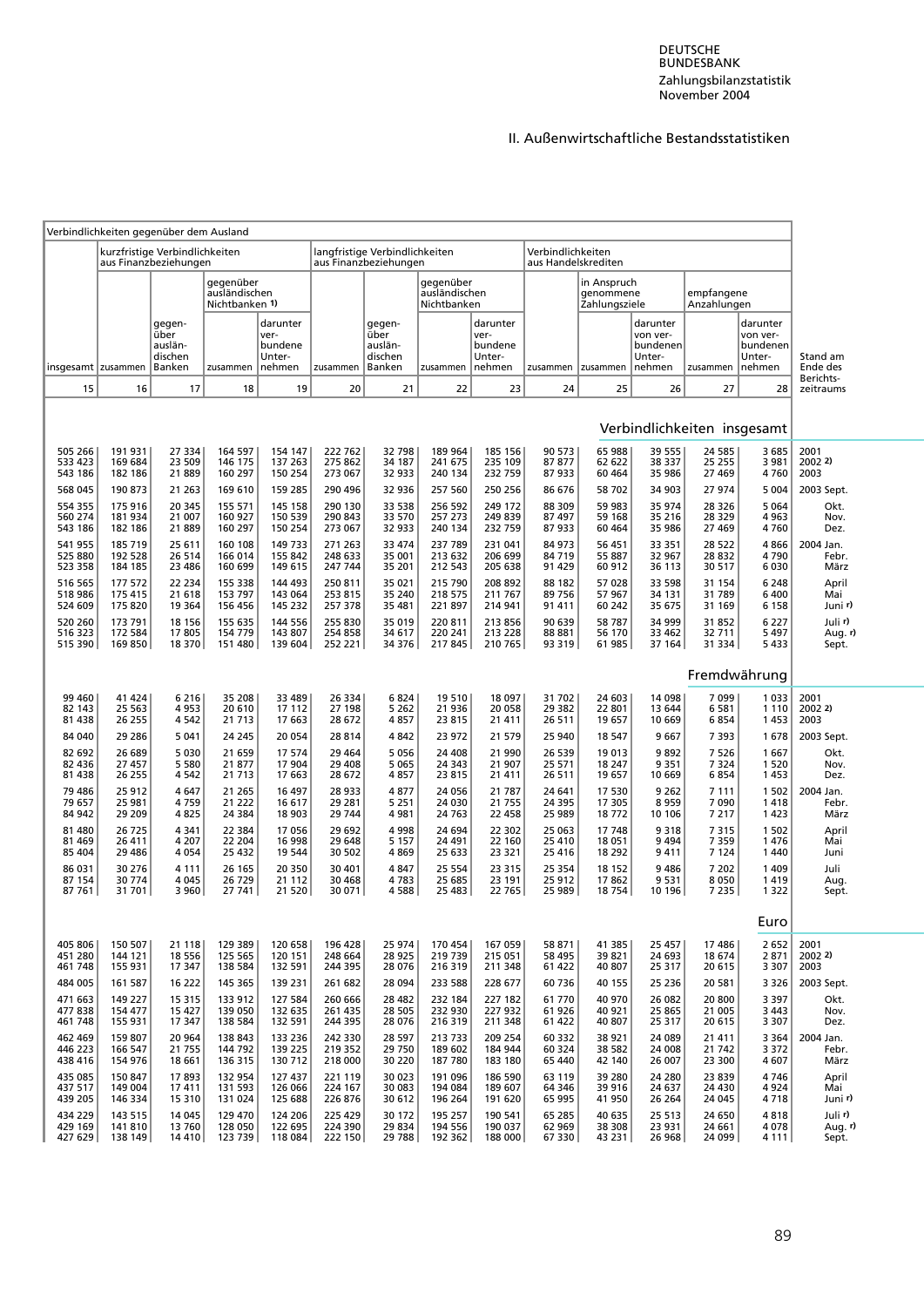

### [6. Forderungen und Verbindlichkeiten von Unternehmen in Deutschland gegenüber dem Ausland \\*\)](#page-23-0) b) nach Ländergruppen

### Bis Ende 1998 Mio DM, ab 1999 Mio €

|                                                 |                                                                | Forderungen an das Ausland                                     |                                                           |                                                             |                                                              |                                                          |                                                              |                                                           |                                                             |                                                           |                                                           |                                                          |                                                       |                                                     |
|-------------------------------------------------|----------------------------------------------------------------|----------------------------------------------------------------|-----------------------------------------------------------|-------------------------------------------------------------|--------------------------------------------------------------|----------------------------------------------------------|--------------------------------------------------------------|-----------------------------------------------------------|-------------------------------------------------------------|-----------------------------------------------------------|-----------------------------------------------------------|----------------------------------------------------------|-------------------------------------------------------|-----------------------------------------------------|
|                                                 |                                                                |                                                                | kurzfristige Forderungen<br>aus Finanzbeziehungen         |                                                             |                                                              |                                                          | langfristige Forderungen<br>aus Finanzbeziehungen            |                                                           |                                                             | Forderungen<br>aus Handelskrediten                        |                                                           |                                                          |                                                       |                                                     |
|                                                 |                                                                |                                                                |                                                           | an<br>ausländische<br>Nichtbanken 1)                        |                                                              |                                                          |                                                              | an<br>ausländische<br>Nichtbanken                         |                                                             |                                                           | gewährte<br>Zahlungsziele                                 |                                                          | geleistete<br>Anzahlungen                             |                                                     |
| Stand am<br>Ende des                            | insgesamt zusammen                                             |                                                                | an<br>auslän-<br>dische<br>Banken                         | zusammen                                                    | darunter<br>ver-<br>bundene<br>Unter-<br>nehmen              | zusammen                                                 | an<br>auslän-<br>dische<br>Banken                            | zusammen                                                  | darunter<br>ver-<br>bundene<br>Unter-<br>nehmen             | zusammen                                                  | zusammen                                                  | darunter<br>an ver-<br>bundene<br>Unter-<br>nehmen       | zusammen                                              | darunter<br>an ver-<br>bundene<br>Unter-<br>nehmen  |
| Berichts-<br>zeitraums                          | $\mathbf{1}$                                                   | $\mathbf 2$                                                    | 3                                                         | 4                                                           | 5                                                            | 6                                                        | $\overline{7}$                                               | 8                                                         | 9                                                           | 10                                                        | 11                                                        | 12                                                       | 13                                                    | 14                                                  |
|                                                 |                                                                | Industrieländer <sup>2)</sup>                                  |                                                           |                                                             |                                                              |                                                          |                                                              |                                                           |                                                             |                                                           |                                                           |                                                          |                                                       |                                                     |
| 1998<br>1999<br>2000<br>2001<br>20025<br>2003   | 417 205<br>229 575<br>262 284<br>298 904<br>278 074<br>305 754 | 251 336<br>131 722<br>147 131<br>177 140<br>154 253<br>179 125 | 133 124<br>47 449<br>39 261<br>56 898<br>58 143<br>77975  | 118 212<br>84 273<br>107870<br>120 242<br>96 110<br>101 150 | 108 098<br>78 061<br>93 939<br>111 885<br>83 954<br>86 454   | 33729<br>21855<br>27 927<br>35 310<br>42 117<br>46 545   | 5 5 2 0<br>4 1 3 8<br>3 2 2 7<br>4 5 0 5<br>4718<br>7415     | 28 209<br>17717<br>24 700<br>30 805<br>37 399<br>39 130   | 21 789<br>14 097<br>20 729<br>25 899<br>32 359<br>34 144    | 132 140<br>75 998<br>87 226<br>86 454<br>81 704<br>80 084 | 120 089<br>69 720<br>81 391<br>79 453<br>75 996<br>75 236 | 59 686<br>35 512<br>40 423<br>40 108<br>39 227<br>39 597 | 12 051<br>6 2 7 8<br>5835<br>7 0 0 1<br>5708<br>4848  | 1796<br>931<br>1 0 2 5<br>2 2 1 5<br>1 5 0 4<br>871 |
| 2004 April<br>Mai<br>Juni                       | 326 684<br>333 646<br>341 730                                  | 195 734<br>192 778<br>196 165                                  | 88 781<br>83 644<br>86 137                                | 106 953<br>109 134<br>110 028                               | 90 982<br>92 889<br>93 295                                   | 48 373<br>50 935<br>52 059                               | 8625<br>9 0 28<br>8992                                       | 39 748<br>41 907<br>43 067                                | 34 583<br>36 647<br>37 419                                  | 82 577<br>89 933<br>93 506                                | 77 612<br>84 613<br>88 252                                | 40 074<br>42 654<br>45 681                               | 4 9 6 5<br>5 3 2 0<br>5 2 5 4                         | 935<br>1 0 0 7<br>988                               |
| Juli<br>Aug<br>Sept.                            | 342 717<br>339 570<br>349 098                                  | 198 419<br>198 936<br>202 576                                  | 88 365<br>85 959<br>87 708                                | 110 054<br>112 977<br>114 868                               | 93 142<br>96 304<br>97 987                                   | 53 711<br>53 719<br>55 091                               | 9 4 8 8<br>9722<br>10 360                                    | 44 223<br>43 997<br>44 731                                | 38 149<br>37 980<br>38 614                                  | 90 587<br>86 915<br>91 431                                | 85 286<br>81 610<br>86 167                                | 43 955<br>41835<br>44 621                                | 5 3 0 1<br>5 3 0 5<br>5 2 6 4                         | 1019<br>1019<br>1 0 8 9                             |
|                                                 | $EU$ -Länder $2)$                                              |                                                                |                                                           |                                                             |                                                              |                                                          |                                                              |                                                           |                                                             |                                                           |                                                           |                                                          |                                                       |                                                     |
| 1998<br>1999<br>2000<br>2001<br>2002 5)<br>2003 | 307 523<br>157 617<br>177 782<br>198 118<br>200 930<br>225 973 | 195 335<br>90 563<br>102 017<br>116 419<br>118 901<br>139 213  | 125 109<br>44 051<br>36 513<br>53 774<br>55 629<br>74 327 | 70 226<br>46 512<br>65 504<br>62 645<br>63 272<br>64 886    | 62 479<br>42 356<br>54 324<br>56 159<br>53 652<br>53 4 26    | 19 485<br>13879<br>15 844<br>20 825<br>25 860<br>31 609  | 5 2 8 9<br>3 9 4 1<br>3 0 5 0<br>4 2 6 5<br>4 4 8 9<br>7 103 | 14 196<br>9938<br>12 794<br>16 560<br>21 371<br>24 506    | 10 233<br>7 4 8 2<br>10 601<br>13810<br>18 3 67<br>21 676   | 92 703<br>53 175<br>59 921<br>60874<br>56 169<br>55 151   | 83 927<br>48 500<br>55 718<br>55 371<br>51 693<br>51 459  | 37850<br>22 141<br>24 5 62<br>25 318<br>23 947<br>24 530 | 8776<br>4675<br>4 2 0 3<br>5 5 0 3<br>4476<br>3 6 9 2 | 1 3 0 8<br>591<br>766<br>1890<br>1 1 6 0<br>684     |
| 2004 April<br>Mai<br>Juni                       | 247 132<br>255 423<br>259 865                                  | 157 494<br>155 118<br>156 930                                  | 82 606<br>77 455<br>80 047                                | 74 888<br>77 663<br>76 883                                  | 62 563<br>64 950<br>63726                                    | 32 573<br>34 982<br>35 409                               | 8 2 6 9<br>8675<br>8633                                      | 24 304<br>26 307<br>26 776                                | 21 255<br>23 123<br>23 171                                  | 57 065<br>65 323<br>67 526                                | 53 335<br>61 205<br>63 401                                | 24 807<br>28 14 1<br>29 693                              | 3730<br>4 1 1 8<br>4 1 2 5                            | 747<br>814<br>830                                   |
| Juli<br>Aug<br>Sept.                            | 260 893<br>260 081<br>265 981                                  | 159 173<br>161 016<br>162 488                                  | 81 713<br>81 278<br>83 303                                | 77 460<br>79 738<br>79 185                                  | 64 384<br>66 787<br>66 064                                   | 36 925<br>37 110<br>38 448                               | 9 0 7 0<br>9 2 7 5<br>9 9 0 9                                | 27855<br>27 835<br>28 539                                 | 23 901<br>23 844<br>24 431                                  | 64 795<br>61 955<br>65 045                                | 60 688<br>57 835<br>60 936                                | 28 2 24<br>26 611<br>28 4 83                             | 4 107<br>4 1 2 0<br>4 1 0 9                           | 851<br>850<br>918                                   |
|                                                 |                                                                |                                                                |                                                           | darunter: EWU-Mitgliedsländer 3)                            |                                                              |                                                          |                                                              |                                                           |                                                             |                                                           |                                                           |                                                          |                                                       |                                                     |
| 1998<br>1999<br>2000<br>2001<br>2002 5)<br>2003 | 190 953<br>104 071<br>120 976<br>126 519<br>129 490<br>147 633 | 107 592<br>54 634<br>64 477<br>66 551<br>70 570<br>85 294      | 63 887<br>22 953<br>20 197<br>30 128<br>28 655<br>39 4 64 | 43 705<br>31 681<br>44 280<br>36 423<br>41 915<br>45 830    | 38 939<br>28 547<br>34 659<br>31 176<br>34 743<br>37 753     | 14 993<br>10 0 59<br>11 2 36<br>13835<br>16 493<br>19872 | 4 5 3 1<br>2 9 9 3<br>2 5 4 0<br>3 6 5 9<br>3866<br>6423     | 10 4 62<br>7 0 6 6<br>8696<br>10 176<br>12 627<br>13 4 49 | 7 0 9 7<br>5 0 1 1<br>7 0 28<br>8 3 3 9<br>10 640<br>11 742 | 68 3 68<br>39 378<br>45 263<br>46 133<br>42 427<br>42 467 | 62 491<br>36 074<br>42 389<br>42 771<br>39 350<br>39 619  | 28 168<br>16 408<br>18 948<br>19 2 25<br>17771<br>18709  | 5877<br>3 3 0 4<br>2874<br>3 3 6 2<br>3 0 7 7<br>2848 | 1 1 0 3<br>471<br>510<br>854<br>611<br>640          |
| 2004 April<br>Mai<br>Juni                       | 158 519<br>157 317<br>160 788                                  | 93 951<br>91 690<br>93 421                                     | 42 588<br>40 041<br>42 062                                | 51 363<br>51 649<br>51 359                                  | 42 866<br>43 039<br>42761                                    | 20 126<br>20 677<br>20 952                               | 7 5 4 6<br>7930<br>7857                                      | 12 580<br>12747<br>13 095                                 | 10 736<br>10 870<br>10 778                                  | 44 442<br>44 950<br>46 415                                | 41 615<br>42 112<br>43 462                                | 19 0 54<br>19 178<br>20 267                              | 2827<br>2838<br>2953                                  | 633<br>638<br>669                                   |
| Juli<br>Aug.<br>Sept.                           | 161 410<br>161 538<br>165 174                                  | 94 883<br>96 954<br>97 462                                     | 42 395<br>43 115<br>44 600                                | 52 488<br>53 839<br>52 862                                  | 43 746<br>45 234<br>44 234                                   | 21 966<br>22 130<br>23 399                               | 8 2 9 3<br>8 3 4 3<br>8860                                   | 13 673<br>13787<br>14 539                                 | 11 023<br>11 100<br>11 724                                  | 44 561<br>42 454<br>44 313                                | 41 628<br>39 493<br>41 462                                | 19 0 76<br>18 297<br>19 4 46                             | 2933<br>2961<br>2851                                  | 701<br>724<br>731                                   |
|                                                 |                                                                |                                                                |                                                           | Schwellen- und Entwicklungsländer 4)                        |                                                              |                                                          |                                                              |                                                           |                                                             |                                                           |                                                           |                                                          |                                                       |                                                     |
| 1998<br>1999<br>2000<br>2001<br>2002 5)<br>2003 | 85 405<br>47756<br>58 590<br>59 216<br>53 597<br>51 645        | 14 762<br>8 4 7 4<br>14 8 15<br>15 4 06<br>10 098<br>9 9 9 3   | 1453<br>802<br>549<br>627<br>523<br>742                   | 13 309<br>7672<br>14 2 66<br>14779<br>9575<br>9 2 5 1       | 11 205<br>6 3 4 6<br>12 5 38<br>12 272<br>7 0 4 0<br>7 1 0 2 | 10 791<br>6 2 8 7<br>6 3 4 1<br>6517<br>6 2 6 2<br>5917  | 632<br>385<br>425<br>404<br>433<br>495                       | 10 159<br>5 9 0 2<br>5916<br>6 1 1 3<br>5829<br>5422      | 7 3 0 4<br>4 3 0 2<br>4 4 8 3<br>4 3 6 1<br>4 2 7 3<br>3856 | 59 852<br>32 995<br>37 434<br>37 293<br>37 237<br>35 7 35 | 56 396<br>31 057<br>35 580<br>35 404<br>35 410<br>33 279  | 17 207<br>10784<br>13 0 32<br>12 619<br>13 257<br>12871  | 3 4 5 6<br>1938<br>1854<br>1889<br>1827<br>2 4 5 6    | 452<br>279<br>187<br>266<br>278<br>137              |
| 2004 April<br>Mai<br>Juni                       | 51 492<br>41 456<br>41 603                                     | 10 125<br>7961<br>7860                                         | 832<br>820<br>693                                         | 9 2 9 3<br>7 1 4 1<br>7 1 6 7                               | 6931<br>4937<br>4980                                         | 5 6 9 0<br>3 9 6 2<br>3970                               | 588<br>565<br>572                                            | 5 1 0 2<br>3 3 9 7<br>3 3 9 8                             | 3 5 5 7<br>1 9 4 9<br>1 907                                 | 35 677<br>29 533<br>29 773                                | 32 991<br>27 196<br>27 502                                | 13 062<br>10 229<br>10 660                               | 2686<br>2 3 3 7<br>2 2 7 1                            | 168<br>84<br>83                                     |
| Juli<br>Aug.<br>Sept.                           | 42 010<br>41 662<br>41 651                                     | 8 1 1 4<br>8 0 8 4<br>7789                                     | 820<br>775<br>850                                         | 7 2 9 4<br>7 3 0 9<br>6939                                  | 4994<br>4936<br>4629                                         | 3 9 4 6<br>3 9 2 5<br>3 9 7 1                            | 577<br>576<br>573                                            | 3 3 6 9<br>3 3 4 9<br>3 3 9 8                             | 1968<br>1969<br>2 0 2 3                                     | 29 950<br>29 653<br>29 891                                | 27 672<br>27 438<br>27 770                                | 10 799<br>10 505<br>10 647                               | 2 2 7 8<br>2 2 1 5<br>2 1 2 1                         | 78<br>100<br>84                                     |

tetissuit. Auslandsvorderungen und speelt mit den bestandsveränder von Frivalpersonen in Deutschland. Statistisch bedingte Zu- und Abgänge sind nicht ausgeschaltet; die Bestandsveränderungen sind insoweit mit den in der Ta

\* Einschl. Auslandsforderungen und -verbindlichkeiten von Privatpersonen zusgewiesenen Zahlen nicht vergleichbar. — 1 Einschl. Salden auf Ver-<br>in Deutschland. Statistisch bedingte Zu- und Abgänge sind nicht ausgeschal- rec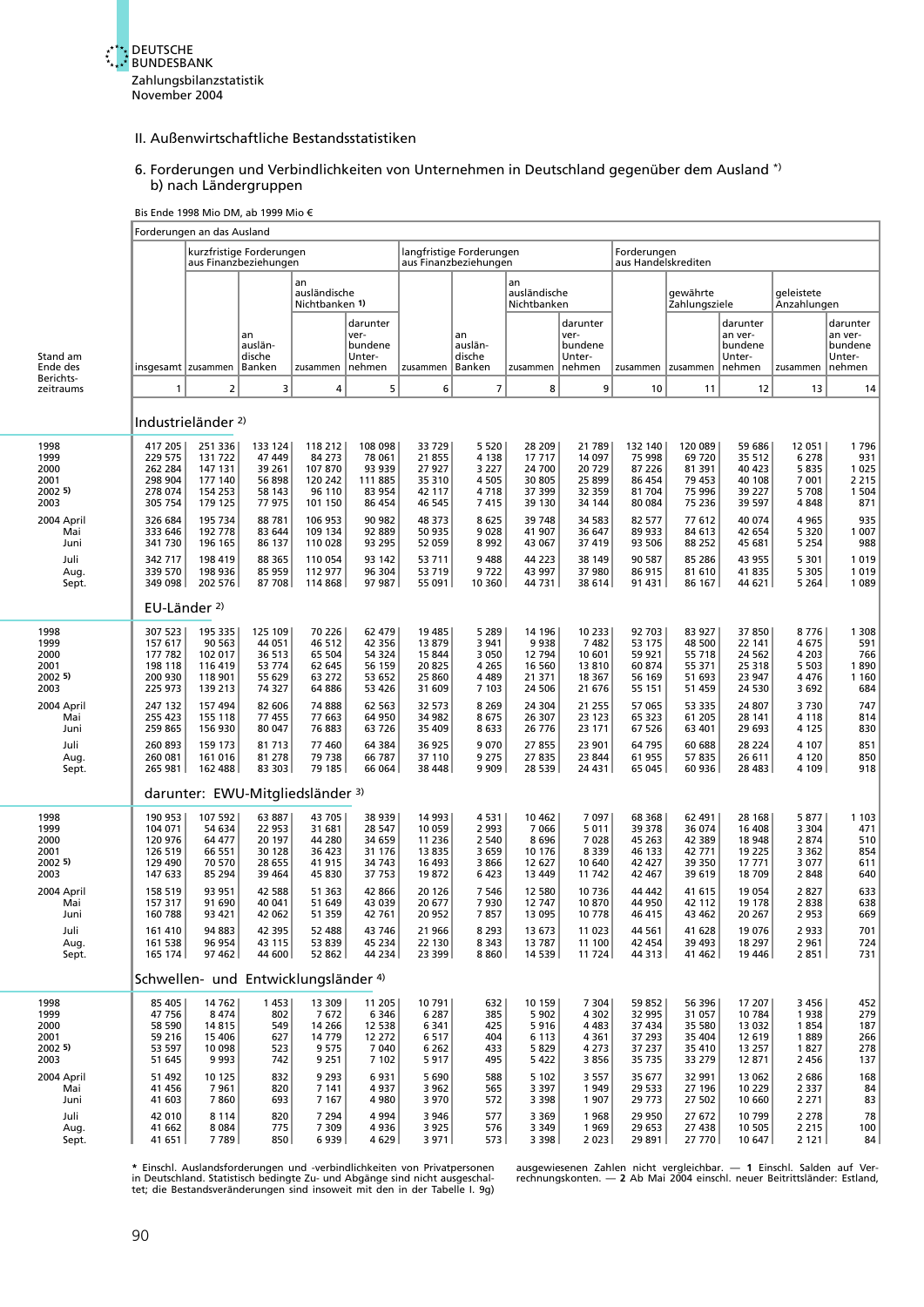|                                                         | Verbindlichkeiten gegenüber dem Ausland                 |                                                         |                                                            |                                                       |                                                         |                                                         |                                                         |                                                       |                                                           |                                                            |                                               |                                                            |                                               |                                                 |
|---------------------------------------------------------|---------------------------------------------------------|---------------------------------------------------------|------------------------------------------------------------|-------------------------------------------------------|---------------------------------------------------------|---------------------------------------------------------|---------------------------------------------------------|-------------------------------------------------------|-----------------------------------------------------------|------------------------------------------------------------|-----------------------------------------------|------------------------------------------------------------|-----------------------------------------------|-------------------------------------------------|
|                                                         |                                                         | kurzfristige Verbindlichkeiten<br>aus Finanzbeziehungen |                                                            |                                                       |                                                         | langfristige Verbindlichkeiten<br>aus Finanzbeziehungen |                                                         |                                                       | Verbindlichkeiten<br>aus Handelskrediten                  |                                                            |                                               |                                                            |                                               |                                                 |
|                                                         |                                                         |                                                         | gegenüber<br>ausländischen<br>Nichtbanken 1)               |                                                       |                                                         |                                                         | gegenüber<br>ausländischen<br>Nichtbanken               |                                                       |                                                           | in Anspruch<br>genommene<br>Zahlungsziele                  |                                               | empfangene<br>Anzahlungen                                  |                                               |                                                 |
|                                                         |                                                         | gegen-<br>über<br>auslän-<br>dischen                    |                                                            | darunter<br>ver-<br>bundene<br>Unter-                 |                                                         | gegen-<br>über<br>auslän-<br>dischen                    |                                                         | darunter<br>ver-<br>bundene<br>Unter-                 |                                                           |                                                            | darunter<br>von ver-<br>bundenen<br>Unter-    |                                                            | darunter<br>von ver-<br>bundenen<br>Unter-    | Stand am                                        |
| insgesamt zusammen                                      |                                                         | Banken                                                  | zusammen                                                   | nehmen                                                | zusammen                                                | Banken                                                  | zusammen                                                | Inehmen                                               | zusammen   zusammen                                       |                                                            | nehmen                                        | zusammen   nehmen                                          |                                               | Ende des<br>Berichts-                           |
| 15                                                      | 16                                                      | 17                                                      | 18                                                         | 19                                                    | 20                                                      | 21                                                      | 22                                                      | 23                                                    | 24                                                        | 25                                                         | 26                                            | 27                                                         | 28                                            | zeitraums                                       |
|                                                         |                                                         |                                                         |                                                            |                                                       |                                                         |                                                         |                                                         |                                                       |                                                           |                                                            |                                               | Industrieländer <sup>2)</sup>                              |                                               |                                                 |
| 367 272<br>262 833<br>407 513                           | 145 255<br>117822<br>179 263                            | 48 634<br>37 177<br>30 559                              | 96 621<br>80 645<br>148 704                                | 88 870<br>76 239<br>143 039                           | 130 508<br>92 414<br>165 490                            | 27 894<br>16 936<br>19 625                              | 102 614<br>75 478<br>145 865                            | 92 292<br>70 286<br>142 094                           | 91 509<br>52 597<br>62760                                 | 73 188<br>42 919<br>51 078                                 | 46 243<br>27 164<br>31780                     | 18 321<br>9678<br>11 682                                   | 3 5 6 2<br>1843<br>2 6 2 3                    | 1998<br>1999<br>2000                            |
| 466 206                                                 | 183 082                                                 | 25 898                                                  | 157 184                                                    | 147 854                                               | 215 123                                                 | 31 963                                                  | 183 160                                                 | 178 951                                               | 68 001                                                    | 54 364                                                     | 33 631                                        | 13 637                                                     | 2 9 6 7                                       | 2001                                            |
| 493 155<br>499 436                                      | 160 400<br>172 914                                      | 22 407<br>20 977                                        | 137 993<br>151 937                                         | 130 549<br>143 469                                    | 267 834<br>264 092                                      | 33 363<br>32 110                                        | 234 471<br>231 982                                      | 228 080<br>224 761                                    | 64 921<br>62 430                                          | 50 731<br>48 210                                           | 32 150<br>29 937                              | 14 190<br>14 2 20                                          | 3 2 7 5<br>4 1 4 5                            | 20025<br>2003                                   |
| 470 049<br>480 255<br>486 319                           | 167 699<br>168 702<br>168 724                           | 21 504<br>20 959<br>18720                               | 146 195<br>147 743<br>150 004                              | 136 777<br>138 338<br>140 298                         | 241 121<br>244 699<br>248 532                           | 33 469<br>33 752<br>33 998                              | 207 652<br>210 947<br>214 534                           | 200 907<br>204 277<br>207 728                         | 61 229<br>66 854<br>69 063                                | 44 745<br>48 839<br>51 545                                 | 27 297<br>29 9 25<br>31 577                   | 16 484<br>18 015<br>17 518                                 | 5 6 3 4<br>5883<br>5618                       | 2004 April<br>Mai<br>Juni r)                    |
| 481 761                                                 | 166 772                                                 | 17 528                                                  | 149 244                                                    | 139 585                                               | 247 016                                                 | 33 558                                                  | 213 458                                                 | 206 655                                               | 67 973                                                    | 50 079                                                     | 30 938                                        | 17894                                                      | 5726                                          | Juli r)                                         |
| 477 574<br>477 332                                      | 166 111<br>163 331                                      | 17 184<br>17779                                         | 148 927<br>145 552                                         | 139 485<br>135 232                                    | 246 004<br>243 511                                      | 33 109<br>32 887                                        | 212 895<br>210 624                                      | 206 036<br>203 695                                    | 65 459<br>70 490                                          | 47 726<br>52 927                                           | 29 675<br>33 164                              | 17 733<br>17 563                                           | 4972<br>4932                                  | Aug. r)<br>Sept.                                |
|                                                         |                                                         |                                                         |                                                            |                                                       |                                                         |                                                         |                                                         |                                                       |                                                           |                                                            |                                               |                                                            | EU-Länder <sup>2)</sup>                       |                                                 |
| 265 214<br>194 809<br>323 049<br>372 937<br>402 561     | 111836<br>90 789<br>146 572<br>152 681<br>135 016       | 44 888<br>34 617<br>27 987<br>23 814<br>21 110          | 66 948<br>56 172<br>118 585<br>128 867<br>113 906          | 61 620<br>53 312<br>115 607<br>121 503<br>108 957     | 94 531<br>70 059<br>136 484<br>176 751<br>225 407       | 23 985<br>14 626<br>17486<br>29 869<br>31 393           | 70 546<br>55 433<br>118 998<br>146 882<br>194 014       | 66 688<br>53 347<br>116 669<br>144 104<br>189 910     | 58 847<br>33 961<br>39 993<br>43 505<br>42 138            | 46 896<br>27 532<br>32 457<br>34 716<br>32 650             | 28 663<br>16 903<br>19804<br>20723<br>20 607  | 11951<br>6 4 2 9<br>7 5 3 6<br>8789<br>9488                | 2 1 5 9<br>1 2 1 2<br>1696<br>1885<br>2 2 0 0 | 1998<br>1999<br>2000<br>2001<br>20025           |
| 411811                                                  | 146 739                                                 | 19 940                                                  | 126 799                                                    | 121 128                                               | 224 575                                                 | 30 364                                                  | 194 211                                                 | 190 823                                               | 40 497                                                    | 30 855                                                     | 18 605                                        | 9642                                                       | 2975                                          | 2003                                            |
| 378 851<br>391 604<br>395 292                           | 142 646<br>144 140<br>141 791                           | 20 316<br>19 787<br>17 504                              | 122 330<br>124 353<br>124 287                              | 115 706<br>117 746<br>117 696                         | 196 342<br>201 489<br>206 342                           | 29 6 66<br>29 945<br>30 256                             | 166 676<br>171 544<br>176 086                           | 163 446<br>168 337<br>172 827                         | 39 863<br>45 975<br>47 159                                | 28 413<br>33 084<br>34 708                                 | 16 660<br>19 522<br>20 4 95                   | 11 450<br>12 891<br>12 451                                 | 4311<br>4590<br>4 3 3 7                       | 2004 April<br>Mai<br>Juni r)                    |
| 392 332<br>388 207                                      | 140 607<br>139 604                                      | 16 429<br>16 095                                        | 124 178<br>123 509                                         | 117 645<br>116 908                                    | 205 016<br>204 226                                      | 29 810<br>29 3 58                                       | 175 206<br>174 868                                      | 171896<br>171 527                                     | 46 709<br>44 377                                          | 33 963<br>32 214                                           | 20 4 25<br>19 497                             | 12 746<br>12 163                                           | 4 4 6 6<br>3690                               | Juli r)<br>Aug. r)                              |
| 386 096                                                 | 135 970                                                 | 16 607                                                  | 119 363                                                    | 112 183                                               | 201 983                                                 | 29 341                                                  | 172 642                                                 | 169 376                                               | 48 143                                                    | 36 042                                                     | 21 953<br>darunter: EWU-Mitgliedsländer 3)    | 12 101                                                     | 3677                                          | Sept.                                           |
| 197 566                                                 | 76896                                                   | 31 147                                                  | 45 749                                                     | 42 181                                                | 77 582                                                  | 19 432                                                  | 58 150                                                  | 55 118                                                | 43 088                                                    | 35 021                                                     | 21 141                                        | 8 0 6 7                                                    | 1711                                          | 1998                                            |
| 151 179<br>247 830<br>295 943<br>331 733                | 66 873<br>98 596<br>109 950<br>104 240                  | 26 491<br>21 377<br>17 263<br>16 769                    | 40 382<br>77 219<br>92 687<br>87 471                       | 38 517<br>75 229<br>90 572<br>84 503                  | 60 007<br>120 697<br>154 122<br>196 989                 | 11 626<br>12 3 21<br>21 098<br>20 597                   | 48 381<br>108 376<br>133 024<br>176 392                 | 46 740<br>106838<br>131 429<br>174 057                | 24 299<br>28 537<br>31871<br>30 504                       | 20 173<br>23 5 69<br>24 878<br>22 996                      | 12 159<br>14 103<br>14 6 69<br>13 909         | 4 1 2 6<br>4968<br>6993<br>7 508                           | 948<br>1 2 8 3<br>1651<br>1986                | 1999<br>2000<br>2001<br>20025                   |
| 338 794                                                 | 110857                                                  | 12 3 30                                                 | 98 527                                                     | 95 412                                                | 197 785                                                 | 17 211                                                  | 180 574                                                 | 178 298<br>151 248                                    | 30 152                                                    | 22 748                                                     | 13 3 29                                       | 7404                                                       | 2 3 3 3                                       | 2003                                            |
| 316 676<br>321 627<br>326 305                           | 115 967<br>114818<br>113 514                            | 15836<br>15 472<br>14 402                               | 100 131<br>99 346<br>99 112                                | 96 799<br>96 047<br>96 077                            | 170 486<br>175 690<br>181 065                           | 17 151<br>16846<br>17 574                               | 153 335<br>158 844<br>163 491                           | 156 794<br>161 315                                    | 30 223<br>31 119<br>31726                                 | 21 163<br>21 768<br>22 679                                 | 12 087<br>12 155<br>12855                     | 9060<br>9 3 5 1<br>9 0 4 7                                 | 3 6 6 6<br>3 8 0 4<br>3 5 5 6                 | 2004 April<br>Mai<br>Juni r)                    |
| 324 769<br>320 385                                      | 113 002<br>111 428                                      | 13 377<br>13 200                                        | 99 625<br>98 228                                           | 96 596<br>95 125                                      | 180 227<br>179 647                                      | 17 471<br>16 954                                        | 162 756<br>162 693                                      | 160 564<br>160 447                                    | 31 540<br>29 310                                          | 22 224<br>20 610                                           | 12 704<br>11 772                              | 9316<br>8700                                               | 3679<br>2 9 5 9                               | Juli r)<br>Aug. r)                              |
| 317 209                                                 | 107 720                                                 | 13 755                                                  | 93 965                                                     | 90 607                                                | 177 293                                                 | 16 780                                                  | 160 513                                                 | 158 307                                               | 32 196                                                    | 23 506                                                     | 13 9 21                                       | 8690                                                       | 2934                                          | Sept.                                           |
|                                                         |                                                         |                                                         |                                                            |                                                       |                                                         |                                                         |                                                         |                                                       |                                                           |                                                            | Schwellen- und Entwicklungsländer 4)          |                                                            |                                               |                                                 |
| 61968<br>31 016<br>38 547<br>39 060<br>40 268<br>43 750 | 14 707<br>6744<br>9 9 4 7<br>8849<br>9 2 8 4<br>9 2 7 2 | 3 0 2 5<br>1471<br>1672<br>1436<br>1 1 0 2<br>912       | 11 682<br>5 2 7 3<br>8 2 7 5<br>7413<br>8 1 8 2<br>8 3 6 0 | 10 3 35<br>4412<br>7 0 8 7<br>6 2 9 3<br>6714<br>6785 | 11 250<br>5 6 7 8<br>6 9 8 7<br>7639<br>8 0 2 8<br>8975 | 1 5 3 9<br>1 0 4 8<br>807<br>835<br>824<br>823          | 9711<br>4 6 3 0<br>6 180<br>6 8 0 4<br>7 204<br>8 1 5 2 | 9439<br>4 4 9 3<br>5 5 7 0<br>6 2 0 5<br>7029<br>7998 | 36 011<br>18 5 94<br>21 613<br>22 572<br>22 956<br>25 503 | 14 388<br>9 1 2 8<br>12 015<br>11 624<br>11891<br>12 2 5 4 | 6631<br>4521<br>5891<br>5924<br>6 187<br>6049 | 21 623<br>9 4 6 6<br>9 5 9 8<br>10 948<br>11 065<br>13 249 | 716<br>408<br>500<br>718<br>706<br>615        | 1998<br>1999<br>2000<br>2001<br>2002 5)<br>2003 |
| 46 516<br>38731                                         | 9873<br>6713                                            | 730<br>659                                              | 9 1 4 3<br>6 0 5 4                                         | 7716<br>4726                                          | 9690<br>9 1 1 6                                         | 1 5 5 2<br>1488                                         | 8 1 3 8<br>7628                                         | 7985<br>7490                                          | 26 953<br>22 902                                          | 12 2 8 3<br>9 1 2 8                                        | 6 3 0 1<br>4 2 0 6                            | 14 670<br>13 774                                           | 614<br>517                                    | 2004 April<br>Mai                               |
| 38 290<br>38 499                                        | 7096                                                    | 644                                                     | 6 4 5 2                                                    | 4934                                                  | 8 8 4 6                                                 | 1 4 8 3<br>1 4 6 1                                      | 7 3 6 3                                                 | 7 2 1 3                                               | 22 348                                                    | 8697<br>8708                                               | 4 0 9 8                                       | 13 651                                                     | 540                                           | Juni<br>Juli                                    |
| 38 749<br>38 058                                        | 7019<br>6473<br>6519                                    | 628<br>621<br>591 l                                     | 6 3 9 1<br>5852<br>5928                                    | 4971<br>4 3 2 2<br>4 3 7 2                            | 8814<br>8854<br>8710                                    | 1 5 0 8<br>1489                                         | 7 3 5 3<br>7 3 4 6<br>7 2 2 1                           | 7 201<br>7 1 9 2<br>7070                              | 22 666<br>23 4 22<br>22 829                               | 8 4 4 4<br>9058                                            | 4 0 6 1<br>3787<br>4 000                      | 13 958<br>14 978<br>13 771                                 | 501<br>525<br>501                             | Aug.<br>Sept.                                   |

Lettland, Litauen, Malta, Polen, Slowakei, Slowenien, Tschechische Republik,<br>Ungarn und Zypern. — 3 Ab Januar 2001 einschl. Griechenland. — 4 Alle

Länder, die nicht als Industrieländer gelten. — **5** Änderung des Berichts-<br>kreises wegen Erhöhung der Meldefreigrenze.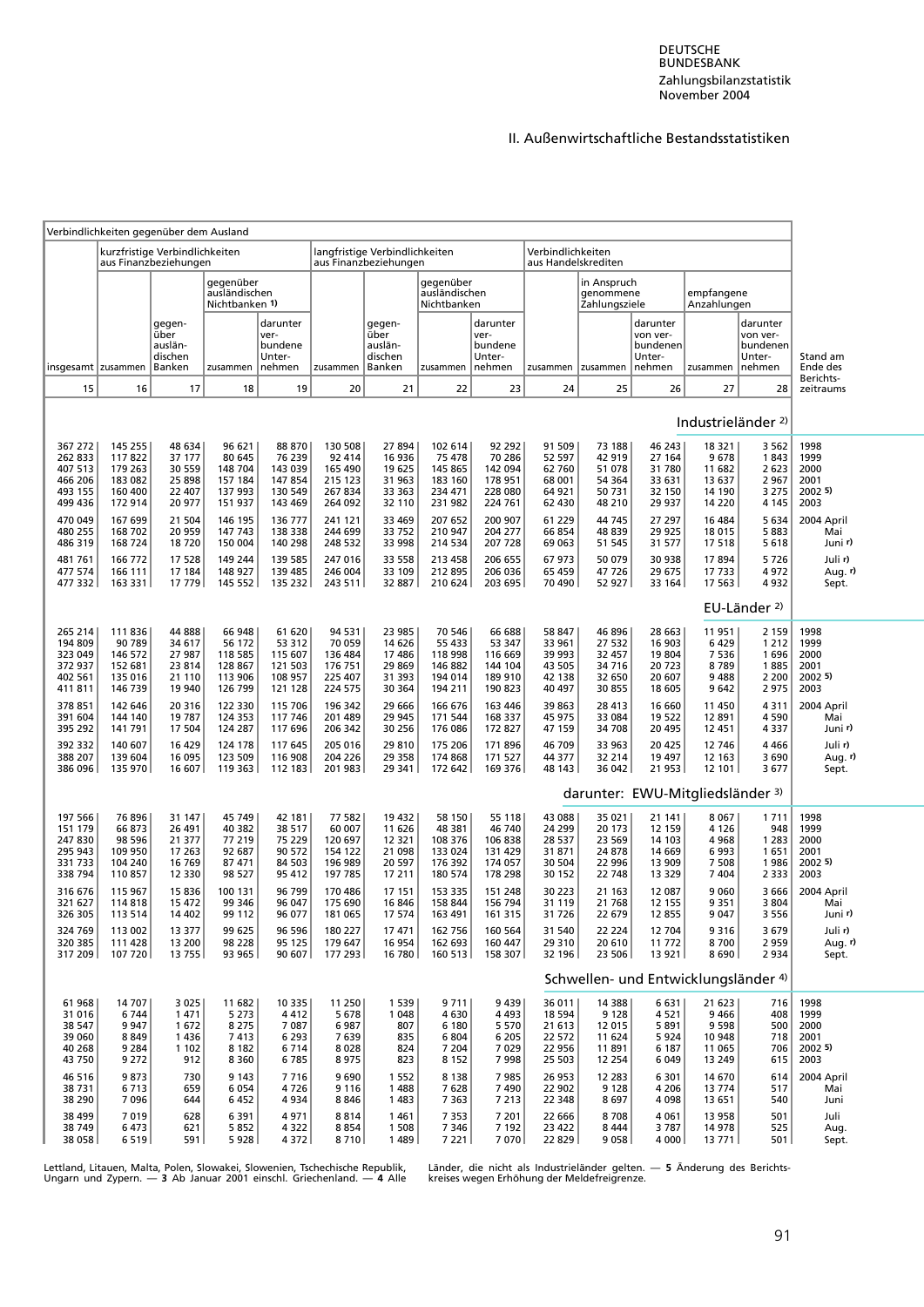

### [6. Forderungen und Verbindlichkeiten von Unternehmen in Deutschland gegenüber dem Ausland \\*\)](#page-23-0) c) nach einzelnen Ländern

Stand am Ende des Berichtszeitraums in Mio €

|                                                                                                                                                                                  |                                                                                                             | Forderungen an das Ausland                                                                               |                                                                                                           |                                                                                                           |                                                                                                      |                                                                                                |                                                                                         |                                                                                                 |                                                                                                                                                                                              |                                                                                                       |                                                                                                     |
|----------------------------------------------------------------------------------------------------------------------------------------------------------------------------------|-------------------------------------------------------------------------------------------------------------|----------------------------------------------------------------------------------------------------------|-----------------------------------------------------------------------------------------------------------|-----------------------------------------------------------------------------------------------------------|------------------------------------------------------------------------------------------------------|------------------------------------------------------------------------------------------------|-----------------------------------------------------------------------------------------|-------------------------------------------------------------------------------------------------|----------------------------------------------------------------------------------------------------------------------------------------------------------------------------------------------|-------------------------------------------------------------------------------------------------------|-----------------------------------------------------------------------------------------------------|
|                                                                                                                                                                                  |                                                                                                             |                                                                                                          |                                                                                                           | September 2004                                                                                            |                                                                                                      |                                                                                                |                                                                                         |                                                                                                 |                                                                                                                                                                                              |                                                                                                       |                                                                                                     |
|                                                                                                                                                                                  |                                                                                                             |                                                                                                          |                                                                                                           |                                                                                                           |                                                                                                      | Forderungen aus Finanzbeziehungen                                                              |                                                                                         |                                                                                                 |                                                                                                                                                                                              | Forderungen                                                                                           |                                                                                                     |
|                                                                                                                                                                                  |                                                                                                             |                                                                                                          |                                                                                                           |                                                                                                           |                                                                                                      | kurzfristige<br>Forderungen 1)                                                                 |                                                                                         | langfristige<br>Forderungen                                                                     |                                                                                                                                                                                              | aus<br>Handelskrediten                                                                                |                                                                                                     |
|                                                                                                                                                                                  | 2002                                                                                                        | Dezember Dezember   August<br>2003                                                                       | 2004                                                                                                      | Forde-<br>rungen                                                                                          | insgesamt   zusammen   zusammen   Banken                                                             |                                                                                                | darunter<br>an<br>auslän-<br>dische                                                     | zusammen   Banken                                                                               | darunter<br>an<br>auslän-<br>dische                                                                                                                                                          | zusammen   zielen                                                                                     | darunter<br>aus ge-<br>währten<br>Zahlungs-                                                         |
| Ländergruppe/Land                                                                                                                                                                | $\mathbf{1}$                                                                                                | 2                                                                                                        | 3                                                                                                         | 4                                                                                                         | 5                                                                                                    | 6                                                                                              | $\overline{7}$                                                                          | 8                                                                                               | 9                                                                                                                                                                                            | 10                                                                                                    | 11                                                                                                  |
| Alle Länder                                                                                                                                                                      | 331 671                                                                                                     | 357 399                                                                                                  | 381 232                                                                                                   | 390 749                                                                                                   | 269 427                                                                                              | 210 365                                                                                        | 88 558                                                                                  | 59 062                                                                                          | 10 933                                                                                                                                                                                       | 121 322                                                                                               | 113 937                                                                                             |
| Länder in Europa                                                                                                                                                                 | 234 163                                                                                                     | 261863                                                                                                   | 287 236                                                                                                   | 293 731                                                                                                   | 215 266                                                                                              | 174 343                                                                                        | 85 967                                                                                  | 40 923                                                                                          | 10 4 24                                                                                                                                                                                      | 78 4 65                                                                                               | 73 476                                                                                              |
| EU-Länder 2)                                                                                                                                                                     | 200 930                                                                                                     | 225 973                                                                                                  | 260 081                                                                                                   | 265 981                                                                                                   | 200 936                                                                                              | 162 488                                                                                        | 83 303                                                                                  | 38 448                                                                                          | 9 9 0 9                                                                                                                                                                                      | 65 045                                                                                                | 60 936                                                                                              |
| EWU-Mitgliedsländer                                                                                                                                                              | 129 490                                                                                                     | 147 633                                                                                                  | 161 538                                                                                                   | 165 174                                                                                                   | 120 861                                                                                              | 97 462                                                                                         | 44 600                                                                                  | 23 399                                                                                          | 8860                                                                                                                                                                                         | 44 313                                                                                                | 41 462                                                                                              |
| Belgien<br>Finnland<br>Frankreich<br>Griechenland<br>Irland<br>Italien<br>Luxemburg<br>Niederlande<br>Österreich<br>Portugal<br>Spanien                                          | 9845<br>1801<br>24 702<br>2 0 5 9<br>7 3 7 1<br>15 035<br>23 455<br>22 175<br>9 0 0 8<br>4 9 4 5<br>9 0 9 4 | 9638<br>1841<br>28 057<br>1929<br>8731<br>15 692<br>31 337<br>22 985<br>10 352<br>7588<br>9483           | 12 108<br>1953<br>33 300<br>2 0 0 2<br>10794<br>15 7 7 9<br>28 695<br>25 953<br>12 809<br>8 3 3 3<br>9812 | 11 376<br>2 0 0 5<br>32 335<br>1953<br>11 294<br>15 848<br>31 737<br>25 964<br>13 618<br>8980<br>10 064   | 6856<br>1 1 7 8<br>21 4 05<br>458<br>10 167<br>7511<br>30 972<br>20 640<br>9 0 5 4<br>7858<br>4762   | 5 4 5 5<br>746<br>17809<br>403<br>8864<br>6716<br>28 709<br>14 606<br>2 5 6 5<br>7762<br>3827  | 391<br>73<br>2 9 9 0<br>10<br>2706<br>301<br>26 107<br>3 5 2 5<br>739<br>7 3 6 7<br>391 | 1 4 0 1<br>432<br>3 5 9 6<br>55<br>1 3 0 3<br>795<br>2 2 6 3<br>6 0 3 4<br>6 4 8 9<br>96<br>935 | 119<br>279<br>721<br>1 0 3 3<br>110<br>1 5 9 2<br>1 1 0 6<br>3891<br>$\overline{\phantom{0}}$                                                                                                | 4520<br>827<br>10 930<br>1495<br>1 1 2 7<br>8 3 3 7<br>765<br>5 3 2 4<br>4564<br>1 1 2 2<br>5 3 0 2   | 4424<br>771<br>10 078<br>1 3 6 1<br>1 1 1 5<br>7807<br>734<br>5 0 5 0<br>4 0 3 1<br>1 1 1 0<br>4981 |
| Andere EU-Länder 2)                                                                                                                                                              | 71 440                                                                                                      | 78 340                                                                                                   | 98 543                                                                                                    | 100 807                                                                                                   | 80 075                                                                                               | 65 026                                                                                         | 38 703                                                                                  | 15 049                                                                                          | 1 0 4 9                                                                                                                                                                                      | 20732                                                                                                 | 19 474                                                                                              |
| Dänemark<br>Estland<br>Lettland<br>Litauen<br>Malta<br>Polen<br>Schweden<br>Slowakei<br>Slowenien<br>Tschechische Republik<br>Ungarn<br>Vereinigtes Königreich<br>Zypern         | 2 8 2 7<br>66<br>83<br>129<br>59<br>4 2 4 8<br>5 5 0 5<br>916<br>483<br>3 0 3 0<br>2 1 2 6<br>63 108<br>363 | 2 1 1 4<br>66<br>82<br>138<br>56<br>4 0 4 6<br>7586<br>952<br>465<br>3 1 4 2<br>2 1 7 4<br>68 640<br>394 | 2 3 1 7<br>89<br>87<br>153<br>123<br>3884<br>6 5 0 5<br>903<br>468<br>3 1 8 6<br>2 1 3 4<br>78 004<br>690 | 2 4 1 1<br>94<br>83<br>162<br>235<br>3878<br>6 5 8 8<br>888<br>437<br>3 3 3 3<br>2 2 8 1<br>79 729<br>688 | 1 2 8 5<br>13<br>14<br>23<br>189<br>1 3 0 5<br>4486<br>324<br>120<br>1 5 5 3<br>835<br>69 550<br>378 | 881<br>13<br>13<br>14<br>179<br>684<br>2 3 1 5<br>222<br>20<br>1 0 6 9<br>580<br>58 661<br>375 | 204<br>0<br>0<br>$\mathbf{1}$<br>102<br>16<br>618<br>3<br>0<br>15<br>13<br>37 698<br>33 | 404<br>0<br>1<br>9<br>10<br>621<br>2 171<br>102<br>100<br>484<br>255<br>10889<br>3              | -<br>$\overline{\phantom{0}}$<br>$\qquad \qquad -$<br>968                                                                                                                                    | 1 1 2 6<br>81<br>69<br>139<br>46<br>2 5 7 3<br>2 1 0 2<br>564<br>317<br>1780<br>1446<br>10 179<br>310 | 1072<br>80<br>69<br>138<br>46<br>2459<br>2011<br>493<br>308<br>1737<br>1411<br>9 3 8 8<br>262       |
| Andere europäische Länder 3)                                                                                                                                                     | 33 233                                                                                                      | 35 890                                                                                                   | 27 155                                                                                                    | 27 750                                                                                                    | 14 3 30                                                                                              | 11855                                                                                          | 2 6 6 4                                                                                 | 2 4 7 5                                                                                         | 515                                                                                                                                                                                          | 13 4 20                                                                                               | 12 540                                                                                              |
| <b>Bulgarien</b><br>Guernsey<br>Jersey<br>Kroatien<br>Liechtenstein<br>Norwegen<br>Rumänien<br>Russische Föderation<br>Schweiz<br>Türkei<br>Ukraine<br>Übrige europäische Länder | 444<br>421<br>255<br>1 4 5 3<br>637<br>2 2 9 4<br>13 170<br>2 0 3 5<br>448<br>573                           | 450<br>450<br>170<br>516<br>485<br>1 4 8 3<br>680<br>2 2 2 7<br>14 4 69<br>2 2 0 9<br>517<br>719         | 487<br>485<br>417<br>521<br>262<br>2032<br>833<br>2 5 4 5<br>15 806<br>2 4 6 6<br>548<br>753              | 527<br>493<br>388<br>494<br>272<br>2 1 4 8<br>828<br>2 5 6 9<br>16 25 6<br>2 4 9 6<br>548<br>731          | 212<br>489<br>387<br>212<br>216<br>1 2 6 9<br>375<br>379<br>10 159<br>400<br>75<br>157               | 87<br>489<br>57<br>55<br>1017<br>148<br>166<br>9 1 8 8<br>194<br>49                            | 9<br>488<br>3<br>195<br>9<br>36<br>1613<br>1<br>32                                      | 125<br>0<br>155<br>161<br>252<br>227<br>213<br>971<br>206<br>108                                | 20<br>32<br>94<br>47                                                                                                                                                                         | 315<br>4<br>1<br>282<br>56<br>879<br>453<br>2 1 9 0<br>6 0 9 7<br>2096<br>473<br>574                  | 217<br>4<br>1<br>268<br>55<br>851<br>432<br>2 0 5 2<br>5 634<br>2014<br>451<br>561                  |
| Länder in Afrika                                                                                                                                                                 | 5 3 3 2                                                                                                     | 4 4 8 4                                                                                                  | 4677                                                                                                      | 4707                                                                                                      | 1 5 9 9                                                                                              | 1 1 2 8                                                                                        | 103                                                                                     | 471                                                                                             | 70                                                                                                                                                                                           | 3 1 0 8                                                                                               | 2 9 8 4                                                                                             |
| Algerien<br>Ägypten<br>Cote d'Ivoire<br>Ghana<br>Kenia<br>Liberia<br>Libyen<br>Marokko<br>Nigeria<br>Südafrika<br>Tunesien<br>Übrige Länder in Afrika                            | 141<br>827<br>84<br>69<br>125<br>146<br>387<br>233<br>661<br>1720<br>247<br>692                             | 202<br>604<br>66<br>64<br>118<br>13<br>368<br>225<br>567<br>1 407<br>243<br>607                          | 238<br>651<br>66<br>46<br>123<br>18<br>301<br>259<br>495<br>1 5 5 2<br>257<br>671                         | 239<br>677<br>68<br>44<br>120<br>18<br>319<br>261<br>487<br>1 5 3 0<br>275<br>669                         | 74<br>157<br>35<br>11<br>40<br>10<br>114<br>59<br>251<br>475<br>59<br>314                            | 79<br>10<br>20<br>10<br>114<br>56<br>417<br>33<br>115                                          | 28<br>4<br>4<br>4<br>8<br>8<br>9<br>26                                                  | 78<br>$\mathbf{1}$<br>20<br>0<br>3<br>58<br>26<br>199                                           | $\overline{\phantom{0}}$<br>$\overline{\phantom{a}}$<br>$\overline{a}$<br>$\overline{\phantom{0}}$<br>$\overline{\phantom{0}}$<br>$\overline{\phantom{a}}$<br>$\overline{\phantom{0}}$<br>39 | 165<br>520<br>33<br>33<br>80<br>8<br>205<br>202<br>236<br>1 0 5 5<br>216<br>355                       | 164<br>473<br>32<br>31<br>75<br>8<br>205<br>201<br>230<br>1 0 3 5<br>199<br>331                     |

\* Einschl. Auslandsforderungen und -verbindlichkeiten von Privatpersonen tet. — 1 Einschl. Salden auf Verrechnungskonten. — 2 Ab Mai 2004 einschl.<br>in Deutschland. Statistisch bedingte Zu- und Abgänge sind nicht ausgeschal-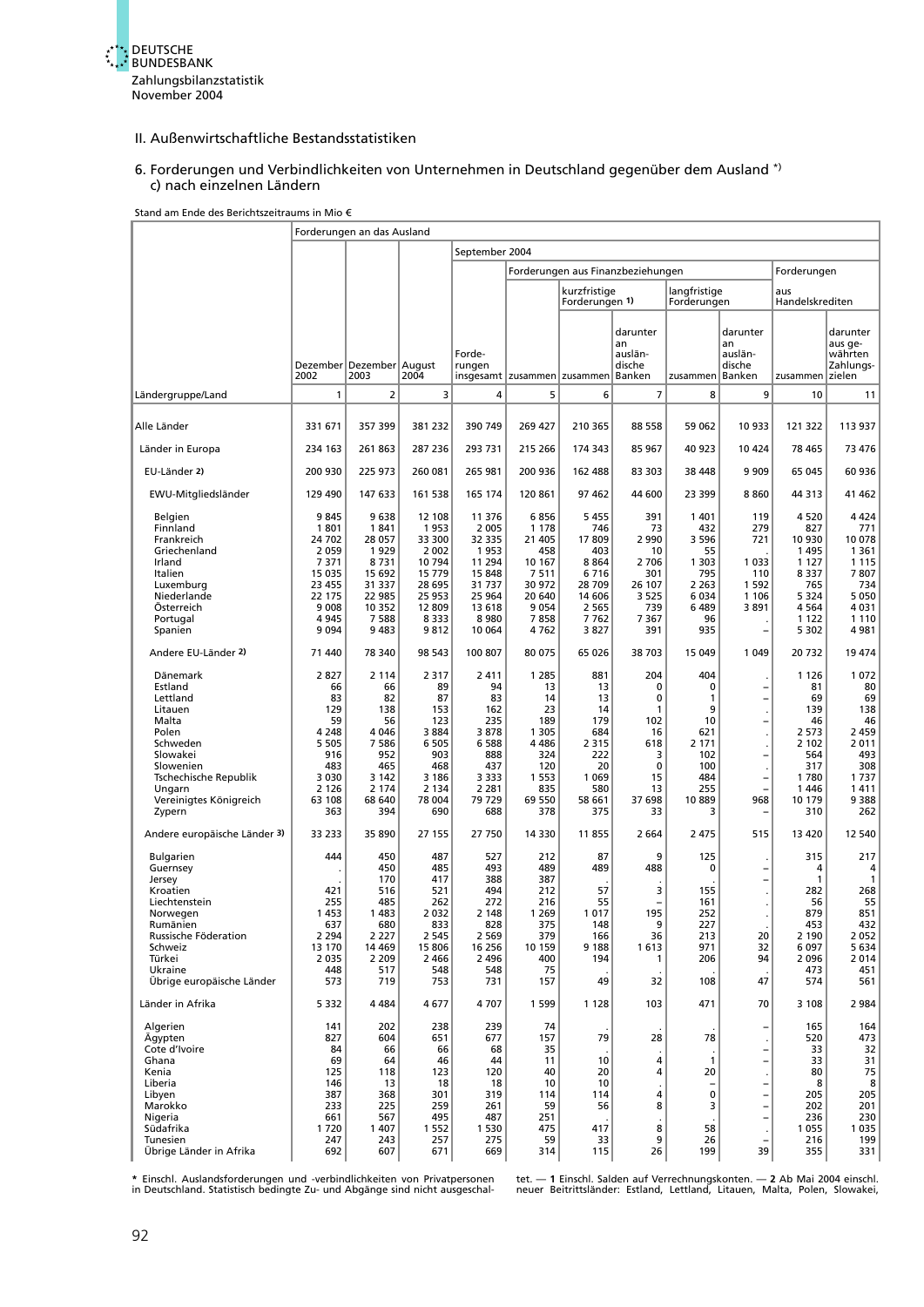|                   |                                      | Verbindlichkeiten gegenüber dem Ausland |                        |                                          |                                         |                                                      |                                   |                                                            |                        |                                                               |                                     |
|-------------------|--------------------------------------|-----------------------------------------|------------------------|------------------------------------------|-----------------------------------------|------------------------------------------------------|-----------------------------------|------------------------------------------------------------|------------------------|---------------------------------------------------------------|-------------------------------------|
|                   |                                      |                                         | September 2004         |                                          |                                         |                                                      |                                   |                                                            |                        |                                                               |                                     |
|                   |                                      |                                         |                        |                                          | Verbindlichkeiten aus Finanzbeziehungen |                                                      |                                   |                                                            | Verbindlichkeiten      |                                                               |                                     |
|                   |                                      |                                         |                        |                                          | kurzfristige<br>Verbindlichkeiten 1)    |                                                      | langfristige<br>Verbindlichkeiten |                                                            | aus<br>Handelskrediten |                                                               |                                     |
| 2002              | Dezember   Dezember   August<br>2003 | 2004 r                                  | Verbind-<br>lichkeiten | insgesamt   zusammen   zusammen   Banken |                                         | darunter<br>gegen-<br>über<br>auslän-<br>dischen     | zusammen                          | darunter<br>gegen-<br>über<br>auslän-<br>dischen<br>Banken | zusammen zielen        | darunter<br>aus in An-<br>spruch ge-<br>nommenen<br>Zahlungs- |                                     |
| 12                | 13                                   | 14                                      | 15                     | 16                                       | 17                                      | 18                                                   | 19                                | 20                                                         | 21                     | 22                                                            | Ländergruppe/Land                   |
| 533 423           | 543 186                              | 516 323                                 | 515 390                | 422 071                                  | 169 850                                 | 18 370                                               | 252 221                           | 34 376                                                     | 93 319                 |                                                               | 61 985 Alle Länder                  |
| 440 661           | 455 441                              | 424 699                                 | 423 347                | 363 868                                  | 144 576                                 | 17 003                                               | 219 292                           | 31 524                                                     | 59 479                 | 43 412                                                        | Länder in Europa                    |
| 402 561           | 411811                               | 388 207                                 | 386 096                | 337 953                                  | 135 970                                 | 16 607                                               | 201 983                           | 29 341                                                     | 48 143                 | 36 042                                                        | EU-Länder 2)                        |
| 331733            | 338 794                              | 320 385                                 | 317 209                | 285 013                                  | 107 720                                 | 13755                                                | 177 293                           | 16 780                                                     | 32 196                 | 23 506                                                        | EWU-Mitgliedsländer                 |
| 26 676<br>5 4 8 1 | 25 0 25<br>4 4 9 9                   | 23 0 29<br>3 9 6 0                      | 23 245<br>4 0 4 9      | 19 128<br>3 1 9 8                        | 11 405<br>1489                          | 284<br>27                                            | 7723<br>1709                      | 144                                                        | 4 1 1 7<br>851         | 3702<br>521                                                   | Belgien<br>Finnland                 |
| 27 428<br>1 1 2 0 | 29 472<br>1 2 2 3                    | 32 384<br>1 3 4 6                       | 32 548<br>1 3 5 1      | 25 976<br>59                             | 18 031<br>51                            | 3891                                                 | 7945<br>8                         | 806                                                        | 6 5 7 2<br>1 2 9 2     | 4 1 5 6<br>196                                                | Frankreich<br>Griechenland          |
| 7670              | 8 3 9 0                              | 7 2 2 5                                 | 8 5 3 9                | 7615                                     | 4 3 8 6                                 | 1454                                                 | 3 2 2 9                           | 1955                                                       | 924                    | 853                                                           | Irland                              |
| 6970<br>77 397    | 9315<br>69814                        | 6993<br>46 174                          | 7415<br>47858          | 3 3 9 9<br>47 050                        | 2 7 6 0<br>9 5 7 5                      | 88<br>6 0 4 2                                        | 639<br>37 475                     | 510<br>9453                                                | 4016<br>808            | 3 1 6 9<br>627                                                | Italien<br>Luxemburg                |
| 162 670           | 174 254                              | 181 566                                 | 173 241                | 167 059                                  | 51 728                                  | 1 1 1 0                                              | 115 331                           | 2 3 8 2                                                    | 6 182                  | 5 0 2 1                                                       | Niederlande                         |
| 8733<br>1 3 8 4   | 8 2 6 8<br>1 3 4 4                   | 8672<br>1822                            | 9 0 9 4<br>2 0 3 0     | 5705<br>978                              | 4 1 2 9<br>511                          | 786                                                  | 1576<br>467                       | 829<br>416                                                 | 3 3 8 9<br>1052        | 2616<br>727                                                   | Österreich<br>Portugal              |
| 6 2 0 4           | 7 1 9 0                              | 7 2 1 4                                 | 7839                   | 4846                                     | 3 6 5 5                                 | 63                                                   | 1 1 9 1                           | 278                                                        | 2 9 9 3                | 1918                                                          | Spanien                             |
| 70828             | 73 017                               | 67822                                   | 68887                  | 52 940                                   | 28 250                                  | 2852                                                 | 24 690                            | 12 5 61                                                    | 15 947                 | 12 536                                                        | Andere EU-Länder 2)                 |
| 2 3 4 6<br>14     | 2 4 4 0<br>24                        | 2 1 2 6<br>41                           | 2 0 8 0<br>52          | 970<br>5                                 | 612<br>5                                | 4<br>۰                                               | 358<br>0                          | 52<br>$\overline{\phantom{0}}$                             | 1 1 1 0<br>47          | 782<br>13                                                     | Dänemark<br>Estland                 |
| 19                | 33                                   | 25                                      | 31                     | 7                                        | $\overline{7}$                          | 0                                                    | 0                                 | $\overline{\phantom{0}}$                                   | 24                     | 14                                                            | Lettland                            |
| 35<br>62          | 56<br>86                             | 39<br>104                               | 45<br>96               | 5<br>52                                  |                                         | <b>-</b>                                             |                                   | $\overline{\phantom{0}}$                                   | 40<br>44               | 24<br>42                                                      | Litauen<br>Malta                    |
| 918               | 1 0 8 3                              | 1 3 4 3                                 | 1 3 3 9                | 187                                      | 186                                     | 5                                                    | 1                                 | $\overline{\phantom{0}}$                                   | 1 1 5 2                | 939                                                           | Polen                               |
| 5 5 5 6           | 5310                                 | 5 1 0 8                                 | 5 5 2 5                | 4055                                     | 3 2 2 9                                 | 24                                                   | 826                               |                                                            | 1470                   | 1 0 9 3                                                       | Schweden                            |
| 490<br>227        | 720<br>240                           | 677<br>244                              | 730<br>271             | 36<br>30                                 | 35<br>6                                 | $\overline{\phantom{0}}$                             | 1<br>24                           |                                                            | 694<br>241             | 562<br>209                                                    | Slowakei<br>Slowenien               |
| 1 2 8 2           | 2 0 7 1                              | 2 1 5 5                                 | 2 2 4 1                | 1 1 8 9                                  | 1 0 4 5                                 | 12                                                   | 144                               |                                                            | 1052                   | 900                                                           | Tschechische Republik               |
| 2 2 9 9<br>62 926 | 2 5 9 0<br>65 267                    | 2783<br>52 830                          | 3 0 2 0<br>53 014      | 1 5 6 0<br>44 767                        | 1 5 2 6<br>21 478                       | 31<br>2766                                           | 34<br>23 289                      | 12 291                                                     | 1460<br>8 2 4 7        | 1 0 8 3<br>6679                                               | Ungarn<br>Vereinigtes Königreich    |
| 239               | 284                                  | 347                                     | 443                    | 77                                       | 75                                      |                                                      | 2                                 |                                                            | 366                    | 196                                                           | Zypern                              |
| 38 100            | 43 630                               | 36 492                                  | 37 251                 | 25 915                                   | 8 6 0 6                                 | 396                                                  | 17 309                            | 2 183                                                      | 11 3 36                | 7370                                                          | Andere europäische Länder 3)        |
| 181               | 322<br>1 3 7 0                       | 421<br>1 3 2 6                          | 433<br>1 3 1 7         | 58<br>1313                               | 51<br>73                                | 8                                                    | 7<br>1 2 4 0                      |                                                            | 375<br>4               | 48<br>4                                                       | <b>Bulgarien</b><br>Guernsey        |
|                   | 3 5 7 6                              | 4739                                    | 4691                   | 4691<br>5                                | 26<br>4                                 |                                                      | 4 6 6 5                           |                                                            | 0                      | $\mathbf 0$<br>53                                             | Jersey                              |
| 94<br>640         | 148<br>447                           | 123<br>502                              | 113<br>525             | 412                                      | 333                                     | -<br>$\qquad \qquad -$                               | 1<br>79                           | $\overline{\phantom{0}}$                                   | 108<br>113             | 92                                                            | Kroatien<br>Liechtenstein           |
| 1511              | 1924                                 | 1620                                    | 1789                   | 453                                      | 317                                     | 0                                                    | 136                               |                                                            | 1 3 3 6                | 634                                                           | Norwegen                            |
| 193<br>1609       | 232<br>1777                          | 255<br>1 5 0 6                          | 292<br>1602            | 7<br>117                                 | 5                                       | $\overline{\phantom{0}}$                             | 2                                 | $\qquad \qquad -$<br>$\overline{\phantom{a}}$              | 285<br>1485            | 83<br>860                                                     | Rumänien<br>Russische Föderation    |
| 26 116            | 24 910                               | 23 821                                  | 24 254                 | 18720                                    | 7 5 7 8                                 | 367                                                  | 11 142                            | 704                                                        | 5 5 3 4                | 4872                                                          | Schweiz                             |
| 1773<br>155       | 1 2 9 1<br>174                       | 1704<br>223                             | 1695<br>207            | 41<br>$\mathbf{1}$                       | 39                                      |                                                      | 2                                 |                                                            | 1654<br>206            | 528<br>57                                                     | Türkei<br>Ukraine                   |
| 243               | 272                                  | 252                                     | 333                    | 97                                       | 95                                      | 0                                                    | $\overline{2}$                    | 2                                                          | 236                    | 139                                                           | Übrige europäische Länder           |
| 2 4 6 7           | 2 5 7 9                              | 2971                                    | 3 0 1 7                | 466                                      | 71                                      | 3                                                    | 395                               |                                                            | 2 5 5 1                | 855                                                           | Länder in Afrika                    |
| 70<br>239         | 78<br>305                            | 68<br>482                               | 57<br>538              | $\mathbf{1}$<br>21                       | 1<br>21                                 | -                                                    | 0                                 | $\overline{\phantom{0}}$<br>$\overline{\phantom{0}}$       | 56<br>517              | 20<br>224                                                     | Algerien<br>Ägypten                 |
| 12                | 12                                   | 11                                      | 9                      | $\mathbf 0$                              | $\mathbf 0$                             | -<br>$\overline{\phantom{0}}$                        |                                   | $\overline{\phantom{0}}$                                   | 9                      | 7                                                             | Cote d'Ivoire                       |
| 77                | 46                                   | 33                                      | 30                     | $\pmb{0}$                                | 0                                       | 0                                                    |                                   |                                                            | 30                     | $\overline{7}$                                                | Ghana                               |
| 26<br>221         | 19<br>98                             | 18<br>79                                | 17<br>78               | $\overline{2}$<br>16                     |                                         | $\overline{\phantom{0}}$<br>$\overline{\phantom{0}}$ |                                   | $\overline{\phantom{0}}$<br>$\overline{a}$                 | 15<br>62               | 13<br>5                                                       | Kenia<br>Liberia                    |
| 193               | 230                                  | 398                                     | 412                    | 13                                       |                                         |                                                      |                                   | $\overline{a}$                                             | 399                    | 80                                                            | Libven                              |
| 73<br>419         | 170<br>373                           | 252<br>328                              | 245<br>319             | 3<br>6                                   | 3                                       | $\overline{\phantom{0}}$                             | $\overline{\phantom{0}}$          | $\overline{\phantom{0}}$                                   | 242<br>313             | 20<br>50                                                      | Marokko<br>Nigeria                  |
| 793               | 918                                  | 1021                                    | 1 0 2 2                | 395                                      | 9                                       |                                                      | 386                               | $\overline{\phantom{a}}$                                   | 627                    | 269                                                           | Südafrika                           |
| 119<br>225        | 117<br>213                           | 131<br>150                              | 153<br>137             | 7<br>2                                   | $\overline{7}$<br>2                     | $\frac{-}{2}$                                        | 0                                 | $\overline{\phantom{0}}$                                   | 146<br>135             | 106<br>54                                                     | Tunesien<br>Übrige Länder in Afrika |
|                   |                                      |                                         |                        |                                          |                                         |                                                      |                                   |                                                            |                        |                                                               |                                     |

Slowenien, Tschechische Republik, Ungarn und Zypern. - 3 Bis April 2004<br>einschl. Estland, Lettland, Litauen, Malta, Polen, Slowakei, Slowenien,

Tschechische Republik, Ungarn und Zypern. — 4 Ohne Hongkong.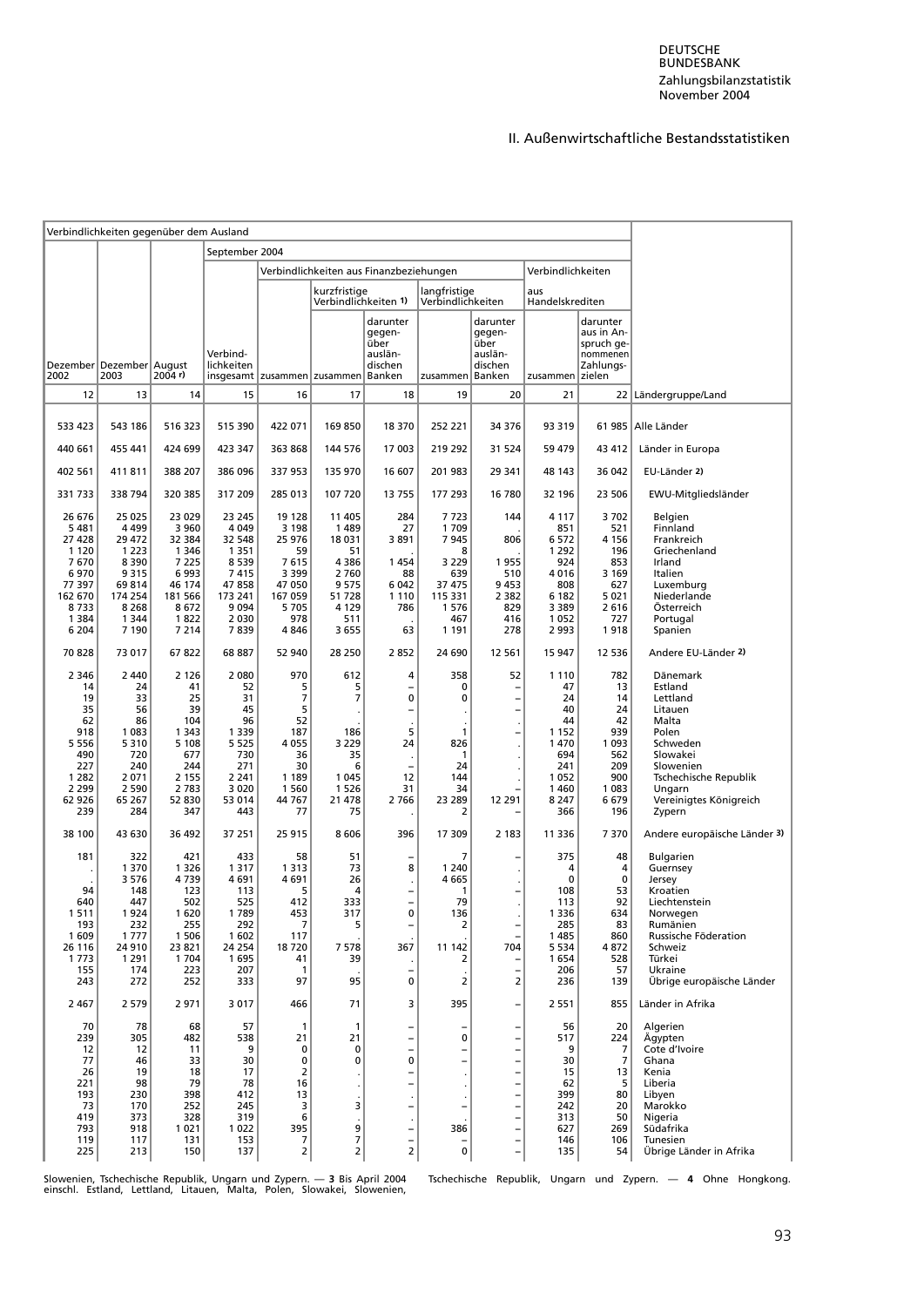

### noch: 6. Forderungen und Verbindlichkeiten von Unternehmen in Deutschland gegenüber dem Ausland \*) c) nach einzelnen Ländern

Stand am Ende des Berichtszeitraums in Mio €

|                                                            | Forderungen an das Ausland |                              |             |                |                                          |                                   |                                     |                             |                                                      |                        |                                |
|------------------------------------------------------------|----------------------------|------------------------------|-------------|----------------|------------------------------------------|-----------------------------------|-------------------------------------|-----------------------------|------------------------------------------------------|------------------------|--------------------------------|
|                                                            |                            |                              |             | September 2004 |                                          |                                   |                                     |                             |                                                      |                        |                                |
|                                                            |                            |                              |             |                |                                          | Forderungen aus Finanzbeziehungen |                                     |                             |                                                      | Forderungen            |                                |
|                                                            |                            |                              |             |                |                                          | kurzfristige<br>Forderungen 1)    |                                     | langfristige<br>Forderungen |                                                      | aus<br>Handelskrediten |                                |
|                                                            |                            | Dezember   Dezember   August |             | Forde-         |                                          |                                   | darunter<br>an<br>auslän-<br>dische |                             | darunter<br>an<br>auslän-<br>dische                  |                        | darunter<br>aus ge-<br>währten |
|                                                            | 2002                       | 2003                         | 2004        | rungen         | insgesamt   zusammen   zusammen   Banken |                                   |                                     | zusammen                    | Banken                                               | zusammen               | Zahlungs-<br>zielen            |
| Ländergruppe/Land                                          | $\mathbf{1}$               | 2                            | 3           | 4              | 5                                        | 6                                 | 7                                   | 8                           | 9                                                    | 10                     | 11                             |
| Länder in Amerika                                          | 65 068                     | 63 638                       | 61 235      | 64 398         | 45 0 20                                  | 28 988                            | 1823                                | 16 032                      | 234                                                  | 19 378                 | 18816                          |
| Kanada<br>Vereinigte Staaten                               | 2 6 1 8                    | 2 5 9 1                      | 2 9 9 9     | 2 9 4 3        | 1829                                     | 1 3 3 8                           | 531                                 | 491                         | $\mathbf 0$                                          | 1 1 1 4                | 1076                           |
| von Amerika                                                | 51 107                     | 51 4 26                      | 48734       | 52 015         | 39 201                                   | 24 848                            | 939                                 | 14 3 5 3                    | 68                                                   | 12814                  | 12 401                         |
| Argentinien<br>Bahamas                                     | 1 1 1 7<br>58              | 650<br>58                    | 781<br>55   | 749<br>67      | 229<br>43                                | 120                               | 0                                   | 109                         | $\overline{\phantom{a}}$<br>$\overline{\phantom{a}}$ | 520<br>24              | 512<br>14                      |
| Bermuda                                                    | 1 100                      | 673                          | 548         | 477            | 380                                      | 380                               |                                     |                             |                                                      | 97                     | 97                             |
| <b>Brasilien</b>                                           | 3 5 0 6                    | 2 6 6 8                      | 2 9 6 4     | 2 8 9 4        | 1 1 7 5                                  | 627                               | 195                                 | 548                         | $\cdot$                                              | 1719                   | 1660                           |
| Britische Jungferninseln                                   | 175                        | 177                          | 149         | 77             | 6                                        | 6                                 | -                                   |                             | $\overline{\phantom{a}}$                             | 71                     | 69                             |
| Chile                                                      | 360                        | 302                          | 306         | 315            | 72                                       | 54                                | 0                                   | 18                          | $\overline{\phantom{0}}$                             | 243                    | 240                            |
| Ecuador                                                    | 86                         | 85                           | 95          | 91             | 14                                       | 7                                 | 0                                   | 7                           | $\overline{\phantom{a}}$                             | 77                     | 71                             |
| Kaimaninseln<br>Kolumbien                                  | 549<br>469                 | 821<br>335                   | 814<br>277  | 791<br>301     | 695<br>34                                | 30                                | 0                                   | 4                           | $\overline{\phantom{a}}$<br>$\overline{\phantom{a}}$ | 96<br>267              | 96<br>264                      |
| Mexiko                                                     | 2 1 7 9                    | 2020                         | 1899        | 2 0 2 8        | 671                                      | 531                               | $\overline{7}$                      | 140                         |                                                      | 1 3 5 7                | 1 3 5 0                        |
| Niederländische Antillen                                   | 24                         | 46                           | 60          | 65             | 44                                       | 44                                | 0                                   | 0                           | $\mathbf 0$                                          | 21                     | 21                             |
| Panama                                                     | 130                        | 159                          | 171         | 174            | 127                                      | 73                                | 0                                   | 54                          |                                                      | 47                     | 46                             |
| Peru                                                       | 201                        | 174                          | 143         | 136            | 47                                       | 19                                | 1                                   | 28                          |                                                      | 89                     | 87                             |
| Trinidad und Tobago                                        | 122                        | 98                           | 77          | 79             | 51                                       |                                   |                                     |                             | $\overline{\phantom{0}}$                             | 28                     | 28                             |
| Venezuela<br>Übrige Länder in Amerika                      | 487<br>780                 | 502<br>853                   | 493<br>670  | 532<br>664     | 112<br>290                               | 58<br>106                         | 3<br>$\overline{2}$                 | 54<br>184                   | 60                                                   | 420<br>374             | 419<br>365                     |
| Länder in Asien                                            | 24 595                     | 25 066                       | 25 607      | 25 572         | 6454                                     | 4862                              | 420                                 | 1 5 9 2                     | 205                                                  | 19 118                 | 17 444                         |
| Bahrain                                                    | 39                         | 49                           | 40          | 44             | 5                                        | 5                                 | 2                                   | $\mathbf 0$                 |                                                      | 39                     | 37                             |
| China, Volksrepublik 4)                                    | 3 9 5 7                    | 4974                         | 5076        | 4886           | 887                                      | 692                               | 17                                  | 195                         | $\mathbf 0$                                          | 3999                   | 3782                           |
| China, Taiwan<br>Hongkong                                  | 1 0 8 1<br>1 5 7 9         | 704<br>1 5 9 6               | 744<br>1575 | 842<br>1 5 2 1 | 110<br>386                               | 110<br>314                        | 20<br>45                            | 0<br>72                     | $\overline{\phantom{a}}$<br>$\overline{\phantom{a}}$ | 732<br>1 1 3 5         | 714<br>1 0 6 8                 |
| Indien                                                     | 959                        | 1 0 6 2                      | 1 1 4 9     | 1 2 2 3        | 451                                      | 212                               | 18                                  | 239                         |                                                      | 772                    | 747                            |
| Indonesien                                                 | 707                        | 461                          | 440         | 446            | 153                                      | 42                                | 5                                   | 111                         | $\overline{\phantom{a}}$                             | 293                    | 290                            |
| Irak                                                       | 279                        | 280                          | 274         | 275            | 7                                        | 7                                 | 0                                   | $\mathbf 0$                 | $\overline{\phantom{a}}$                             | 268                    | 267                            |
| Iran                                                       | 582                        | 850                          | 780         | 798            | 53                                       | 37                                | 16                                  | 16                          |                                                      | 745                    | 733                            |
| Israel                                                     | 999                        | 796<br>3 5 8 7               | 822         | 851            | 198                                      | 166                               | $\overline{2}$                      | 32<br>115                   | $\overline{\phantom{0}}$<br>$\mathbf 0$              | 653                    | 627                            |
| Japan<br>Jordanien                                         | 3 5 3 4<br>78              | 86                           | 3740<br>79  | 3 6 6 3<br>80  | 1636<br>12                               | 1 5 2 1<br>11                     | 86<br>2                             | 1                           | $\overline{\phantom{a}}$                             | 2027<br>68             | 1933<br>68                     |
| Kasachstan                                                 | 297                        | 223                          | 130         | 139            | 44                                       | 3                                 | 0                                   | 41                          | 34                                                   | 95                     | 95                             |
| Katar                                                      | 136                        | 264                          | 291         | 300            | 6                                        | 6                                 | 1                                   | 0                           |                                                      | 294                    | 294                            |
| Korea, Republik                                            | 2 0 7 9                    | 2 5 2 3                      | 2 4 2 7     | 2 4 5 9        | 596                                      | 364                               | 64                                  | 232                         |                                                      | 1863                   | 985                            |
| Kuwait                                                     | 224                        | 198                          | 202         | 184            | 19                                       | 18                                | 11                                  | 1                           | $\overline{\phantom{0}}$                             | 165                    | 165                            |
| Libanon                                                    | 275                        | 245                          | 264         | 264            | 77                                       | 197                               | 10                                  | 67                          | 0                                                    | 187                    | 187<br>631                     |
| Malaysia<br>Pakistan                                       | 915<br>144                 | 787<br>180                   | 906<br>208  | 901<br>191     | 264<br>66                                |                                   |                                     |                             |                                                      | 637<br>125             | 122                            |
| Philippinen                                                | 640                        | 648                          | 647         | 645            | 89                                       | 13                                | 1                                   | 76                          | $\overline{\phantom{0}}$                             | 556                    | 553                            |
| Saudi-Arabien                                              | 1 0 8 5                    | 1 0 9 7                      | 1 1 0 8     | 1 1 2 2        | 100                                      | 100                               | 2                                   | 0                           | $\overline{\phantom{a}}$                             | 1 0 2 2                | 752                            |
| Singapur                                                   | 2 2 6 6                    | 2032                         | 2 1 7 8     | 2 2 8 0        | 582                                      | 428                               | 78                                  | 154                         | $\qquad \qquad -$                                    | 1698                   | 1687                           |
| Syrien<br>Thailand                                         | 274<br>843                 | 255<br>652                   | 259<br>693  | 264<br>670     | 86<br>346                                | 7<br>289                          | 1<br>$\overline{2}$                 | 79<br>57                    | $\overline{\phantom{a}}$                             | 178<br>324             | 176<br>320                     |
| Ver. Arabische Emirate                                     | 901                        | 853                          | 859         | 834            | 125                                      | 121                               | 24                                  | 4                           | $\qquad \qquad -$<br>$\overline{\phantom{a}}$        | 709                    | 690                            |
| Vietnam                                                    | 150                        | 137                          | 154         | 161            | 23                                       | 4                                 | 1                                   | 19                          |                                                      | 138                    | 135                            |
| Übrige Länder in Asien                                     | 572                        | 527                          | 562         | 529            | 133                                      | 62                                | $\overline{7}$                      | 71                          | 23                                                   | 396                    | 386                            |
| Länder in Ozeanien                                         | 2 5 1 3                    | 2 3 4 8                      | 2 4 7 7     | 2 3 4 1        | 1 0 8 8                                  | 1 0 4 4                           | 245                                 | 44                          | $\mathbf 0$                                          | 1 2 5 3                | 1 2 1 7                        |
| Australien                                                 | 2 2 6 3                    | 2 0 8 0                      | 2 1 3 7     | 2 0 5 2        | 959                                      | 926                               | 194                                 | 33                          | $\mathbf 0$                                          | 1 0 9 3                | 1 0 6 0                        |
| Neuseeland<br>Übrige Länder in Ozeanien                    | 213<br>37                  | 240<br>28                    | 280<br>60   | 250<br>39      | 120<br>9                                 | 118<br>0                          | 51<br>$\Omega$                      | 2<br>9                      | $\overline{\phantom{a}}$<br>$\overline{\phantom{0}}$ | 130<br>30              | 129<br>28                      |
| Nachrichtlich:<br>Länder der "Off-shore"-<br>Bankenzentren | 6468                       | 6737                         | 6868        | 6727           | 3 2 7 6                                  | 2939                              | 1 0 3 9                             | 337                         | 54                                                   | 3 4 5 1                | 3 3 5 7                        |
|                                                            |                            |                              |             |                |                                          |                                   |                                     |                             |                                                      |                        |                                |

Anmerkungen siehe vorhergehende Doppelseite.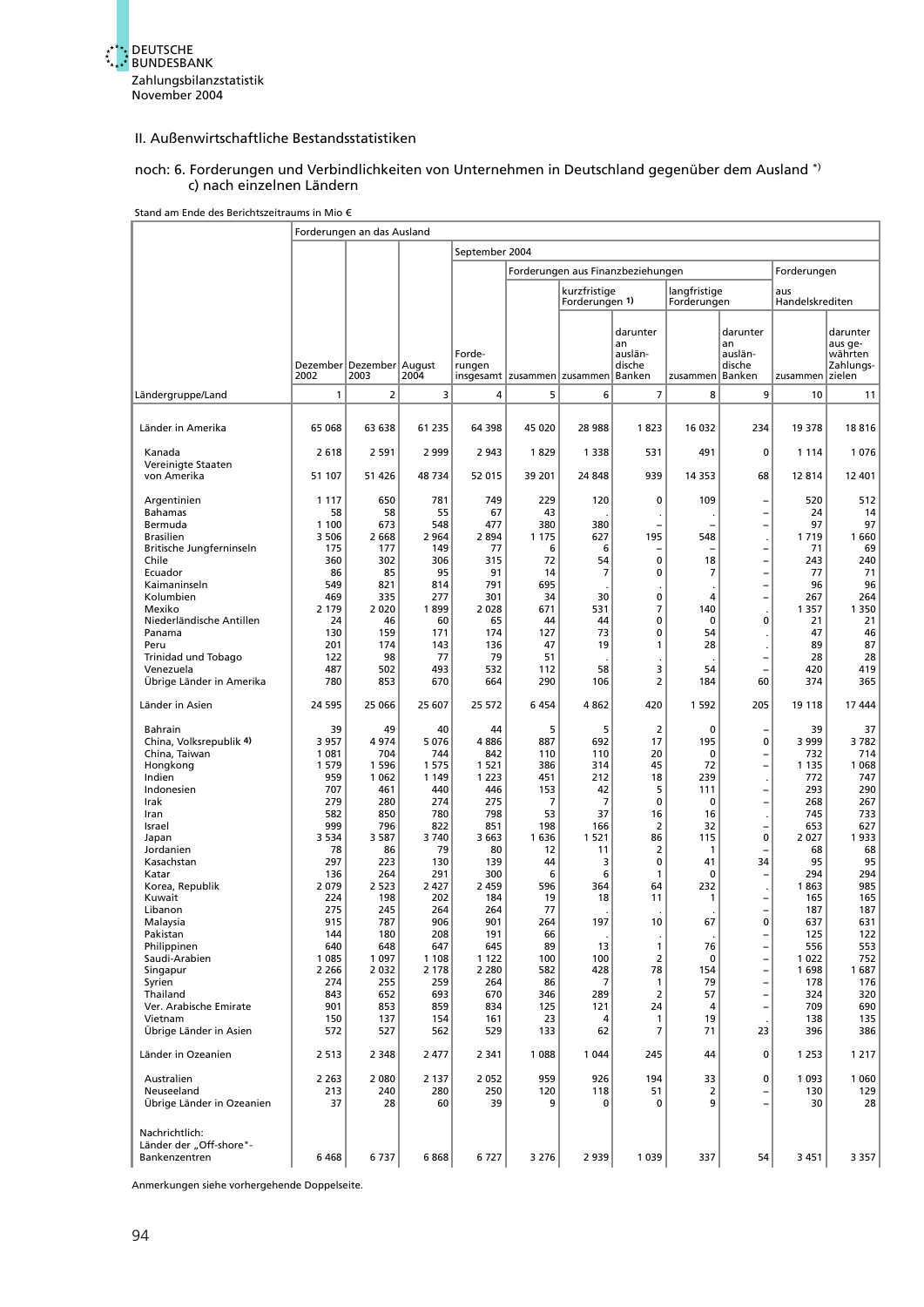|                                                                                                                                                                                                | Verbindlichkeiten gegenüber dem Ausland                                                                                                                                                         |                                                                                                                                                                                                          |                                                                                                                                                                                                   |                                                                                                                                                                                                                                                                                                                 |                                                                                                                                                                                                                  |                                                                                                                                                                                                                                                                                             |                                                                                                                                                                                                                            |                                                                                                                                                                                                                                                                                                                                             |                                                                                                                                                                                             |                                                                                                                                                                            |                                                                                                                                                                                                                                                                                                                                                                 |
|------------------------------------------------------------------------------------------------------------------------------------------------------------------------------------------------|-------------------------------------------------------------------------------------------------------------------------------------------------------------------------------------------------|----------------------------------------------------------------------------------------------------------------------------------------------------------------------------------------------------------|---------------------------------------------------------------------------------------------------------------------------------------------------------------------------------------------------|-----------------------------------------------------------------------------------------------------------------------------------------------------------------------------------------------------------------------------------------------------------------------------------------------------------------|------------------------------------------------------------------------------------------------------------------------------------------------------------------------------------------------------------------|---------------------------------------------------------------------------------------------------------------------------------------------------------------------------------------------------------------------------------------------------------------------------------------------|----------------------------------------------------------------------------------------------------------------------------------------------------------------------------------------------------------------------------|---------------------------------------------------------------------------------------------------------------------------------------------------------------------------------------------------------------------------------------------------------------------------------------------------------------------------------------------|---------------------------------------------------------------------------------------------------------------------------------------------------------------------------------------------|----------------------------------------------------------------------------------------------------------------------------------------------------------------------------|-----------------------------------------------------------------------------------------------------------------------------------------------------------------------------------------------------------------------------------------------------------------------------------------------------------------------------------------------------------------|
|                                                                                                                                                                                                |                                                                                                                                                                                                 |                                                                                                                                                                                                          | September 2004                                                                                                                                                                                    |                                                                                                                                                                                                                                                                                                                 |                                                                                                                                                                                                                  |                                                                                                                                                                                                                                                                                             |                                                                                                                                                                                                                            |                                                                                                                                                                                                                                                                                                                                             |                                                                                                                                                                                             |                                                                                                                                                                            |                                                                                                                                                                                                                                                                                                                                                                 |
|                                                                                                                                                                                                |                                                                                                                                                                                                 |                                                                                                                                                                                                          |                                                                                                                                                                                                   |                                                                                                                                                                                                                                                                                                                 | Verbindlichkeiten aus Finanzbeziehungen                                                                                                                                                                          |                                                                                                                                                                                                                                                                                             |                                                                                                                                                                                                                            |                                                                                                                                                                                                                                                                                                                                             | Verbindlichkeiten                                                                                                                                                                           |                                                                                                                                                                            |                                                                                                                                                                                                                                                                                                                                                                 |
|                                                                                                                                                                                                |                                                                                                                                                                                                 |                                                                                                                                                                                                          |                                                                                                                                                                                                   |                                                                                                                                                                                                                                                                                                                 | kurzfristige<br>Verbindlichkeiten 1)                                                                                                                                                                             |                                                                                                                                                                                                                                                                                             | langfristige<br>Verbindlichkeiten                                                                                                                                                                                          |                                                                                                                                                                                                                                                                                                                                             | aus<br>Handelskrediten                                                                                                                                                                      |                                                                                                                                                                            |                                                                                                                                                                                                                                                                                                                                                                 |
| 2002                                                                                                                                                                                           | Dezember   Dezember   August<br>2003                                                                                                                                                            | 2004 r)                                                                                                                                                                                                  | Verbind-<br>lichkeiten                                                                                                                                                                            | insgesamt   zusammen   zusammen   Banken                                                                                                                                                                                                                                                                        |                                                                                                                                                                                                                  | darunter<br>gegen-<br>über<br>auslän-<br>dischen                                                                                                                                                                                                                                            | zusammen   Banken                                                                                                                                                                                                          | darunter<br>gegen-<br>über<br>auslän-<br>dischen                                                                                                                                                                                                                                                                                            | zusammen zielen                                                                                                                                                                             | darunter<br>aus in An-<br>spruch ge-<br>nommenen<br>Zahlungs-                                                                                                              |                                                                                                                                                                                                                                                                                                                                                                 |
| 12                                                                                                                                                                                             | 13                                                                                                                                                                                              | 14                                                                                                                                                                                                       | 15                                                                                                                                                                                                | 16                                                                                                                                                                                                                                                                                                              | 17                                                                                                                                                                                                               | 18                                                                                                                                                                                                                                                                                          | 19                                                                                                                                                                                                                         | 20                                                                                                                                                                                                                                                                                                                                          | 21                                                                                                                                                                                          |                                                                                                                                                                            | 22 Ländergruppe/Land                                                                                                                                                                                                                                                                                                                                            |
| 66 771                                                                                                                                                                                         | 59 117                                                                                                                                                                                          | 59 984                                                                                                                                                                                                   | 60 890                                                                                                                                                                                            | 48 827                                                                                                                                                                                                                                                                                                          | 18 796                                                                                                                                                                                                           | 751                                                                                                                                                                                                                                                                                         | 30 031                                                                                                                                                                                                                     | 2099                                                                                                                                                                                                                                                                                                                                        | 12 063                                                                                                                                                                                      | 8 2 9 2                                                                                                                                                                    | Länder in Amerika                                                                                                                                                                                                                                                                                                                                               |
| 1911                                                                                                                                                                                           | 2 5 2 0                                                                                                                                                                                         | 1863                                                                                                                                                                                                     | 2 0 9 4                                                                                                                                                                                           | 1 5 5 4                                                                                                                                                                                                                                                                                                         | 1 3 1 9                                                                                                                                                                                                          | $\overline{2}$                                                                                                                                                                                                                                                                              | 235                                                                                                                                                                                                                        | 111                                                                                                                                                                                                                                                                                                                                         | 540                                                                                                                                                                                         | 359                                                                                                                                                                        | Kanada                                                                                                                                                                                                                                                                                                                                                          |
| 50 987                                                                                                                                                                                         | 43 210                                                                                                                                                                                          | 44 929                                                                                                                                                                                                   | 45 638                                                                                                                                                                                            | 37 415                                                                                                                                                                                                                                                                                                          | 14 3 13                                                                                                                                                                                                          | 748                                                                                                                                                                                                                                                                                         | 23 102                                                                                                                                                                                                                     | 1 0 4 7                                                                                                                                                                                                                                                                                                                                     | 8 2 2 3                                                                                                                                                                                     | 6 177                                                                                                                                                                      | Vereinigte Staaten<br>von Amerika                                                                                                                                                                                                                                                                                                                               |
| 294                                                                                                                                                                                            | 314                                                                                                                                                                                             | 354                                                                                                                                                                                                      | 320                                                                                                                                                                                               | 163                                                                                                                                                                                                                                                                                                             | 163                                                                                                                                                                                                              |                                                                                                                                                                                                                                                                                             | 0                                                                                                                                                                                                                          |                                                                                                                                                                                                                                                                                                                                             | 157                                                                                                                                                                                         | 110                                                                                                                                                                        | Argentinien                                                                                                                                                                                                                                                                                                                                                     |
| 145                                                                                                                                                                                            | 262                                                                                                                                                                                             | 1 0 5 3                                                                                                                                                                                                  | 1 0 5 1                                                                                                                                                                                           | 1 0 2 7                                                                                                                                                                                                                                                                                                         | 6                                                                                                                                                                                                                | $\overline{\phantom{0}}$                                                                                                                                                                                                                                                                    | 1 0 2 1                                                                                                                                                                                                                    |                                                                                                                                                                                                                                                                                                                                             | 24                                                                                                                                                                                          | 8<br>98                                                                                                                                                                    | <b>Bahamas</b><br>Bermuda                                                                                                                                                                                                                                                                                                                                       |
| 6911<br>769                                                                                                                                                                                    | 6607<br>535                                                                                                                                                                                     | 5860<br>546                                                                                                                                                                                              | 6 0 0 0<br>586                                                                                                                                                                                    | 5 9 0 1<br>79                                                                                                                                                                                                                                                                                                   | 1650<br>78                                                                                                                                                                                                       | $\overline{\phantom{0}}$<br>$\mathbf 0$                                                                                                                                                                                                                                                     | 4 2 5 1<br>1                                                                                                                                                                                                               | —<br>0                                                                                                                                                                                                                                                                                                                                      | 99<br>507                                                                                                                                                                                   | 327                                                                                                                                                                        | <b>Brasilien</b>                                                                                                                                                                                                                                                                                                                                                |
| 1621                                                                                                                                                                                           | 707                                                                                                                                                                                             | 612                                                                                                                                                                                                      | 605                                                                                                                                                                                               | 483                                                                                                                                                                                                                                                                                                             | 12                                                                                                                                                                                                               | $\overline{\phantom{0}}$                                                                                                                                                                                                                                                                    | 471                                                                                                                                                                                                                        | $\overline{a}$                                                                                                                                                                                                                                                                                                                              | 122                                                                                                                                                                                         | 41                                                                                                                                                                         | Britische Jungferninseln                                                                                                                                                                                                                                                                                                                                        |
| 177                                                                                                                                                                                            | 240                                                                                                                                                                                             | 301                                                                                                                                                                                                      | 253                                                                                                                                                                                               | 32                                                                                                                                                                                                                                                                                                              |                                                                                                                                                                                                                  | $\overline{\phantom{0}}$                                                                                                                                                                                                                                                                    |                                                                                                                                                                                                                            |                                                                                                                                                                                                                                                                                                                                             | 221                                                                                                                                                                                         | 43                                                                                                                                                                         | Chile                                                                                                                                                                                                                                                                                                                                                           |
| 23                                                                                                                                                                                             | 24                                                                                                                                                                                              | 22                                                                                                                                                                                                       | 22                                                                                                                                                                                                | 5                                                                                                                                                                                                                                                                                                               | 5                                                                                                                                                                                                                | $\qquad \qquad -$                                                                                                                                                                                                                                                                           |                                                                                                                                                                                                                            |                                                                                                                                                                                                                                                                                                                                             | 17                                                                                                                                                                                          | 12                                                                                                                                                                         | Ecuador                                                                                                                                                                                                                                                                                                                                                         |
| 402                                                                                                                                                                                            | 1 0 0 8                                                                                                                                                                                         | 1026                                                                                                                                                                                                     | 1 0 4 9                                                                                                                                                                                           | 608                                                                                                                                                                                                                                                                                                             | 158                                                                                                                                                                                                              | $\overline{\phantom{0}}$                                                                                                                                                                                                                                                                    | 450                                                                                                                                                                                                                        | $\overline{a}$                                                                                                                                                                                                                                                                                                                              | 441                                                                                                                                                                                         | 131                                                                                                                                                                        | Kaimaninseln                                                                                                                                                                                                                                                                                                                                                    |
| 77                                                                                                                                                                                             | 79                                                                                                                                                                                              | 52                                                                                                                                                                                                       | 60                                                                                                                                                                                                | 25                                                                                                                                                                                                                                                                                                              | 25                                                                                                                                                                                                               | $\overline{\phantom{0}}$                                                                                                                                                                                                                                                                    | $\mathbf 0$                                                                                                                                                                                                                | $\overline{a}$                                                                                                                                                                                                                                                                                                                              | 35                                                                                                                                                                                          | 21                                                                                                                                                                         | Kolumbien                                                                                                                                                                                                                                                                                                                                                       |
| 1 1 8 6<br>215                                                                                                                                                                                 | 901<br>156                                                                                                                                                                                      | 979<br>208                                                                                                                                                                                               | 965<br>138                                                                                                                                                                                        | 548<br>129                                                                                                                                                                                                                                                                                                      | 296<br>49                                                                                                                                                                                                        | 0<br>0                                                                                                                                                                                                                                                                                      | 252<br>80                                                                                                                                                                                                                  | $\overline{\phantom{0}}$<br>0                                                                                                                                                                                                                                                                                                               | 417<br>9                                                                                                                                                                                    | 262<br>8                                                                                                                                                                   | Mexiko<br>Niederländische Antillen                                                                                                                                                                                                                                                                                                                              |
| 286                                                                                                                                                                                            | 385                                                                                                                                                                                             | 237                                                                                                                                                                                                      | 183                                                                                                                                                                                               | 166                                                                                                                                                                                                                                                                                                             | 166                                                                                                                                                                                                              | $\overline{a}$                                                                                                                                                                                                                                                                              | $\overline{\phantom{0}}$                                                                                                                                                                                                   |                                                                                                                                                                                                                                                                                                                                             | 17                                                                                                                                                                                          | 14                                                                                                                                                                         | Panama                                                                                                                                                                                                                                                                                                                                                          |
| 34                                                                                                                                                                                             | 26                                                                                                                                                                                              | 23                                                                                                                                                                                                       | 25                                                                                                                                                                                                | 6                                                                                                                                                                                                                                                                                                               | 6                                                                                                                                                                                                                | $\overline{\phantom{0}}$                                                                                                                                                                                                                                                                    | $\overline{\phantom{0}}$                                                                                                                                                                                                   | $\overline{\phantom{0}}$                                                                                                                                                                                                                                                                                                                    | 19                                                                                                                                                                                          | 15                                                                                                                                                                         | Peru                                                                                                                                                                                                                                                                                                                                                            |
| 325                                                                                                                                                                                            | 544                                                                                                                                                                                             | 479                                                                                                                                                                                                      | 447                                                                                                                                                                                               | 4                                                                                                                                                                                                                                                                                                               |                                                                                                                                                                                                                  |                                                                                                                                                                                                                                                                                             |                                                                                                                                                                                                                            | $\overline{\phantom{0}}$                                                                                                                                                                                                                                                                                                                    | 443                                                                                                                                                                                         | 16                                                                                                                                                                         | Trinidad und Tobago                                                                                                                                                                                                                                                                                                                                             |
| 437                                                                                                                                                                                            | 452                                                                                                                                                                                             | 637                                                                                                                                                                                                      | 676                                                                                                                                                                                               | 25                                                                                                                                                                                                                                                                                                              | 25                                                                                                                                                                                                               | $\overline{\phantom{a}}$                                                                                                                                                                                                                                                                    | $\mathbf 0$                                                                                                                                                                                                                | $\overline{\phantom{0}}$                                                                                                                                                                                                                                                                                                                    | 651                                                                                                                                                                                         | 584                                                                                                                                                                        | Venezuela                                                                                                                                                                                                                                                                                                                                                       |
| 971                                                                                                                                                                                            | 1 1 4 7                                                                                                                                                                                         | 803                                                                                                                                                                                                      | 778                                                                                                                                                                                               | 657                                                                                                                                                                                                                                                                                                             | 512                                                                                                                                                                                                              | $\overline{\phantom{0}}$                                                                                                                                                                                                                                                                    | 145                                                                                                                                                                                                                        | $\overline{\phantom{0}}$                                                                                                                                                                                                                                                                                                                    | 121                                                                                                                                                                                         | 66                                                                                                                                                                         | Übrige Länder in Amerika                                                                                                                                                                                                                                                                                                                                        |
| 21 877                                                                                                                                                                                         | 23 780                                                                                                                                                                                          | 25 363                                                                                                                                                                                                   | 24 773                                                                                                                                                                                            | 6 1 5 5                                                                                                                                                                                                                                                                                                         | 3 6 8 9                                                                                                                                                                                                          | 610                                                                                                                                                                                                                                                                                         | 2 4 6 6                                                                                                                                                                                                                    | 752                                                                                                                                                                                                                                                                                                                                         | 18 6 18                                                                                                                                                                                     | 9 2 2 8                                                                                                                                                                    | Länder in Asien                                                                                                                                                                                                                                                                                                                                                 |
| 29<br>2 140<br>1 3 7 4<br>1631<br>774<br>192<br>57<br>1 1 4 1<br>581<br>5651<br>37<br>91<br>287<br>1 2 8 8<br>178<br>97<br>824<br>100<br>138<br>505<br>2947<br>131<br>565<br>551<br>174<br>394 | 45<br>2877<br>1 3 6 1<br>1 5 4 6<br>549<br>342<br>54<br>1 2 4 6<br>807<br>5688<br>35<br>84<br>232<br>1800<br>251<br>68<br>513<br>109<br>66<br>765<br>2513<br>52<br>470<br>669<br>328<br>1 3 1 0 | 58<br>3 4 3 8<br>1 3 6 6<br>1806<br>634<br>344<br>65<br>1 5 2 6<br>930<br>5 5 2 7<br>37<br>86<br>211<br>1927<br>297<br>73<br>672<br>78<br>62<br>802<br>2 2 8 7<br>71<br>503<br>1 1 6 5<br>106<br>1 2 9 2 | 62<br>3 4 6 3<br>1 2 4 8<br>1872<br>629<br>211<br>74<br>1 4 3 9<br>918<br>5758<br>41<br>85<br>216<br>1955<br>354<br>73<br>675<br>49<br>65<br>850<br>2 3 5 1<br>52<br>273<br>676<br>105<br>1 2 7 9 | $\mathsf{2}\!\!\:\mathsf{1}\!\!\:\mathsf{2}\!\!\:\mathsf{1}\!\!\:\mathsf{3}\mathsf{2}\!\!\:\mathsf{4}\mathsf{3}$<br>118<br>200<br>1051<br>37<br>17<br>25<br>53<br>141<br>1438<br>1<br>$\mathbf{1}$<br>2<br>111<br>93<br>$\overline{2}$<br>86<br>$\mathbf{1}$<br>13<br>15<br>1693<br>22<br>125<br>99<br>2<br>807 | $\overline{2}$<br>112<br>189<br>834<br>36<br>17<br>25<br>40<br>52<br>550<br>1<br>$\overline{2}$<br>107<br>79<br>$\overline{2}$<br>86<br>1<br>13<br>1 3 2 2<br>22<br>75<br>99<br>$\overline{2}$<br>$\overline{7}$ | $\overline{\phantom{0}}$<br>110<br>$\mathbf 0$<br>$\mathbf 0$<br>$\overline{\phantom{0}}$<br>$\overline{a}$<br>25<br>$\mathbf 0$<br>$\overline{\phantom{0}}$<br>79<br>$\mathbf 0$<br>0<br>$\mathbf 0$<br>$\qquad \qquad -$<br>378<br>0<br>0<br>0<br>$\overline{\phantom{0}}$<br>$\mathbf 0$ | $\overline{\phantom{0}}$<br>6<br>11<br>217<br>1<br>$\mathbf 0$<br>13<br>89<br>888<br>0<br>$\overline{\phantom{0}}$<br>4<br>14<br>$\mathbf 0$<br>$\overline{\phantom{0}}$<br>371<br>$\mathbf 0$<br>50<br>$\mathbf 0$<br>800 | ۰<br><b>-</b><br>L.<br>79<br>$\overline{\phantom{0}}$<br>$\overline{\phantom{0}}$<br>$\overline{\phantom{0}}$<br>204<br>$\overline{\phantom{0}}$<br>$\overline{\phantom{0}}$<br>$\overline{\phantom{0}}$<br>0<br>$\qquad \qquad -$<br>$\qquad \qquad -$<br>$\overline{\phantom{0}}$<br>355<br>$\qquad \qquad -$<br>$\overline{\phantom{0}}$ | 60<br>3 3 4 5<br>1 0 4 8<br>821<br>592<br>194<br>49<br>1 3 8 6<br>777<br>4 3 2 0<br>40<br>84<br>214<br>1844<br>261<br>71<br>589<br>48<br>52<br>835<br>658<br>30<br>148<br>577<br>103<br>472 | 8<br>708<br>539<br>781<br>165<br>45<br>22<br>175<br>235<br>4 0 0 4<br>17<br>17<br>11<br>1 1 2 6<br>60<br>55<br>223<br>24<br>35<br>92<br>594<br>15<br>79<br>119<br>12<br>67 | Bahrain<br>China, Volksrepublik 4)<br>China, Taiwan<br>Hongkong<br>Indien<br>Indonesien<br>Irak<br>Iran<br>Israel<br>Japan<br>Jordanien<br>Kasachstan<br>Katar<br>Korea, Republik<br>Kuwait<br>Libanon<br>Malaysia<br>Pakistan<br>Philippinen<br>Saudi-Arabien<br>Singapur<br>Syrien<br>Thailand<br>Ver. Arabische Emirate<br>Vietnam<br>Übrige Länder in Asien |
| 1647                                                                                                                                                                                           | 2 2 6 9                                                                                                                                                                                         | 3 3 0 6                                                                                                                                                                                                  | 3 3 6 3                                                                                                                                                                                           | 2755                                                                                                                                                                                                                                                                                                            | 2 7 1 8                                                                                                                                                                                                          | 3                                                                                                                                                                                                                                                                                           | 37                                                                                                                                                                                                                         | $\mathbf{1}$                                                                                                                                                                                                                                                                                                                                | 608                                                                                                                                                                                         | 198                                                                                                                                                                        | Länder in Ozeanien                                                                                                                                                                                                                                                                                                                                              |
| 1 2 3 6                                                                                                                                                                                        | 1780                                                                                                                                                                                            | 2729                                                                                                                                                                                                     | 2 7 8 9                                                                                                                                                                                           | 2 2 6 3                                                                                                                                                                                                                                                                                                         | 2 2 4 3                                                                                                                                                                                                          |                                                                                                                                                                                                                                                                                             | 20                                                                                                                                                                                                                         |                                                                                                                                                                                                                                                                                                                                             | 526                                                                                                                                                                                         | 129                                                                                                                                                                        | Australien                                                                                                                                                                                                                                                                                                                                                      |
| 409<br>2                                                                                                                                                                                       | 482<br>7                                                                                                                                                                                        | 537<br>40                                                                                                                                                                                                | 549<br>25                                                                                                                                                                                         | 492<br>0                                                                                                                                                                                                                                                                                                        | 475<br>$\mathbf 0$                                                                                                                                                                                               | $\overline{\phantom{a}}$                                                                                                                                                                                                                                                                    | 17<br>$\overline{\phantom{0}}$                                                                                                                                                                                             |                                                                                                                                                                                                                                                                                                                                             | 57<br>25                                                                                                                                                                                    | 50<br>19                                                                                                                                                                   | Neuseeland<br>Übrige Länder in Ozeanien                                                                                                                                                                                                                                                                                                                         |
| 15 247                                                                                                                                                                                         | 19 3 23                                                                                                                                                                                         | 20 0 29                                                                                                                                                                                                  | 20 109                                                                                                                                                                                            | 17 706                                                                                                                                                                                                                                                                                                          | 4 8 0 7                                                                                                                                                                                                          | 510                                                                                                                                                                                                                                                                                         | 12 899                                                                                                                                                                                                                     | 2819                                                                                                                                                                                                                                                                                                                                        | 2 4 0 3                                                                                                                                                                                     | 1762                                                                                                                                                                       | Nachrichtlich:<br>Länder der "Off-shore"-<br>Bankenzentren                                                                                                                                                                                                                                                                                                      |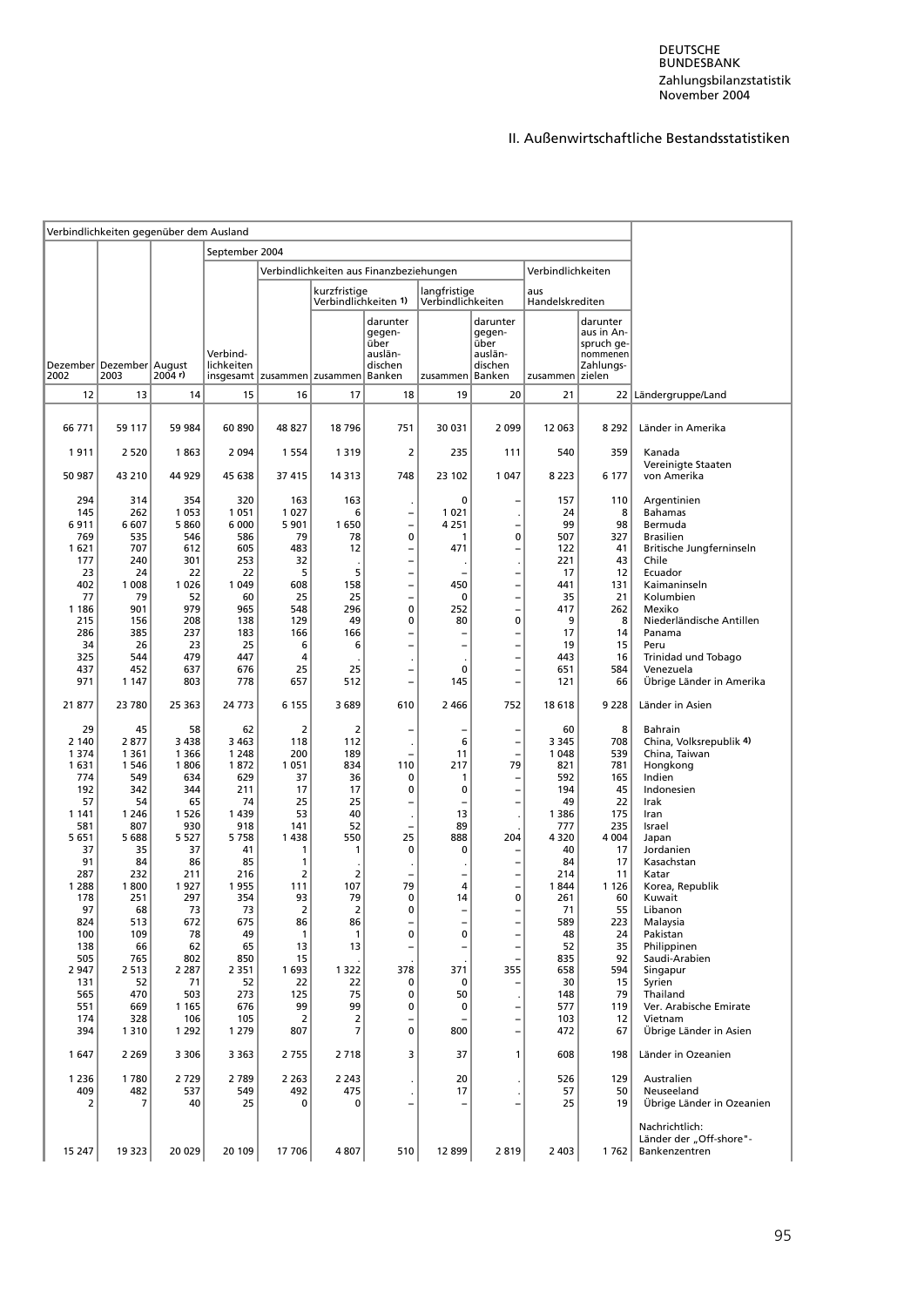

### 7. Auslandsposition der Deutschen Bundesbank bis zum Jahresende 1998 \*)

## Mio DM

|                              |                                             | Währungsreserven und sonstige Auslandsaktiva |                                      |                                       |                                                                              |                                                                                |                                    |                                        |                                      |                          |
|------------------------------|---------------------------------------------|----------------------------------------------|--------------------------------------|---------------------------------------|------------------------------------------------------------------------------|--------------------------------------------------------------------------------|------------------------------------|----------------------------------------|--------------------------------------|--------------------------|
|                              |                                             | Währungsreserven                             |                                      |                                       |                                                                              |                                                                                |                                    |                                        |                                      |                          |
|                              |                                             |                                              |                                      |                                       | Reserveposition im Internationalen<br>Währungsfonds und Sonderziehungsrechte |                                                                                |                                    | Devisen und Sorten                     |                                      |                          |
| Stand am<br>Ende des         | insgesamt<br>(Spalte 2<br>und<br>Spalte 15) | zusammen                                     | Gold                                 | zusammen                              | Ziehungs-<br>rechte<br>in der<br>Reserve-<br>tranche                         | Kredite<br>auf Grund<br>von<br>besonderen<br>Kredit-<br>verein-<br>barungen 1) | Sonder-<br>ziehungs-<br>rechte     | zusammen                               | US-Dollar-<br>Anlagen                | sonstige<br>Devisen      |
| Berichts-<br>zeitraums       |                                             |                                              |                                      |                                       |                                                                              | 6                                                                              |                                    | 8                                      | q                                    | 10                       |
| 1992<br>1993<br>1994         | 143 959<br>122 763<br>115 965               | 141 351<br>120 143<br>113 605                | 13 688<br>13 688<br>13 688           | 8 1 9 9<br>8496<br>7967               | 6842<br>6833<br>6 2 4 2                                                      |                                                                                | 1 3 5 7<br>663<br>1726             | 85 845<br>61 784<br>60 209             | 66 942<br>61 530<br>60 046           | 18 903<br>253<br>162     |
| 1995<br>1996<br>1997<br>1998 | 123 261<br>120 985<br>127 849<br>135 085    | 121 307<br>119 544<br>126 884<br>134 005     | 13 688<br>13 688<br>13 688<br>17 109 | 10 337<br>11 4 45<br>13 874<br>16 533 | 7469<br>8485<br>10 667<br>12 164                                             | 247                                                                            | 2869<br>2959<br>3 2 0 7<br>3 1 2 2 | 68 4 84<br>72 364<br>76 673<br>100 363 | 68 273<br>72 178<br>76 472<br>98 406 | 211<br>187<br>201<br>957 |

\* Bewertung des Goldbestandes und der Auslandsforderungen nach Par. 26 Kreditvereinbarungen" (AKV), und der "Neuen Kreditvereinbarungen" Abs. 2 des Gesetzes über die Deutsche Bundesbank und den Vorschriften des (NKV). — 2 Bis 1993 Forderungen an den Europäischen Fonds für währungs-<br>Handelsgesetzbuches, insbesondere Par. 253. Im Jahresverlauf Bewertun den Bilanzkursen des Vorduestandes und der Austanius und den Vorschriften des Handelsgesetzbuches, insbesondere Par. 253. Im Jahresverlauf Bewertung zu den Bilanzkursen des Vorjahres. — 1 Kredite auf Grund der "Allgemeinen

8. Auslandsposition der Deutschen Bundesbank in der Europäischen Währungsunion <sup>o)</sup>

#### Mio €

|                                      |                                                   |                                                | Währungsreserven und sonstige Auslandsforderungen |                                             |                                                                              |                                                                                  |                                            |                                                |                                                                                   |                                         |                                                 |
|--------------------------------------|---------------------------------------------------|------------------------------------------------|---------------------------------------------------|---------------------------------------------|------------------------------------------------------------------------------|----------------------------------------------------------------------------------|--------------------------------------------|------------------------------------------------|-----------------------------------------------------------------------------------|-----------------------------------------|-------------------------------------------------|
|                                      |                                                   | Währungsreserven                               |                                                   |                                             |                                                                              |                                                                                  |                                            |                                                |                                                                                   |                                         |                                                 |
|                                      |                                                   |                                                |                                                   |                                             | Reserveposition im Internationalen<br>Währungsfonds und Sonderziehungsrechte |                                                                                  |                                            | Devisenreserven                                |                                                                                   |                                         |                                                 |
|                                      |                                                   |                                                |                                                   |                                             |                                                                              |                                                                                  |                                            |                                                | Einlagen bei<br>Währungsbehörden, bei<br>der BIZ $\overline{2}$ ) und bei MFIs 3) |                                         | Wertpapiere                                     |
| Stand am<br>Ende des                 | insgesamt                                         | zusammen                                       | Gold und<br>Goldforde-<br>rungen                  | zusammen                                    | Ziehungs-<br>rechte<br>in der<br>Reserve-<br>tranche                         | Kredite<br>auf Grund<br>von<br>besonderen<br>Kredit-<br>verein-<br>barungen 1)   | Sonder-<br>ziehungs-<br>rechte             | zusammen                                       | zusammen                                                                          | darunter<br>Einlagen<br>bei MFIs 3)     | zusammen                                        |
| Berichts-<br>zeitraums               | $\overline{1}$                                    | 2                                              | 3                                                 | 4                                           | 5                                                                            | 6                                                                                | 7                                          | 8                                              | 9                                                                                 | 10                                      | 11                                              |
| 1999 Jan. 7)                         | 95 316                                            | 93 940                                         | 29 3 12                                           | 8 4 6 1                                     | 6 2 2 5                                                                      | 638                                                                              | 1 5 9 8                                    | 56 167                                         | 8967                                                                              | 2812                                    | 47 200                                          |
| 1999<br>2000<br>2001<br>2002<br>2003 | 141 958<br>100 762<br>76 147<br>103 948<br>95 394 | 93 039<br>93 815<br>93 215<br>85 002<br>76 680 | 32 287<br>32 676<br>35 005<br>36 208<br>36 533    | 8 3 3 2<br>7762<br>8721<br>8 2 7 2<br>7 609 | 6 3 8 3<br>5868<br>6689<br>6 3 8 4<br>6 0 6 9                                | $\overline{\phantom{m}}$<br>$\overline{\phantom{m}}$<br>$\qquad \qquad -$        | 1948<br>1894<br>2 0 3 2<br>1888<br>1 5 4 0 | 52 420<br>53 377<br>49 489<br>40 522<br>32 538 | 10 472<br>7662<br>6884<br>10 528<br>9664                                          | 4988<br>4811<br>6 0 9 1<br>9861<br>8920 | 41 949<br>45 715<br>42 604<br>29 9 94<br>22 875 |
| 2003 Sept.                           | 91894                                             | 81 206                                         | 36 491                                            | 8 4 9 2                                     | 6871                                                                         |                                                                                  | 1620                                       | 36 223                                         | 11 086                                                                            | 10 403                                  | 25 137                                          |
| Okt.<br>Nov.<br>Dez.                 | 113 947<br>97 130<br>95 394                       | 81 401<br>79 624<br>76 680                     | 36 595<br>36 705<br>36 533                        | 8 5 3 9<br>8 3 7 4<br>7 609                 | 6910<br>6753<br>6 0 6 9                                                      | $\overline{\phantom{m}}$<br>$\overline{\phantom{a}}$<br>$\overline{\phantom{0}}$ | 1630<br>1621<br>1 5 4 0                    | 36 267<br>34 545<br>32 538                     | 10725<br>9877<br>9664                                                             | 10 0 29<br>9 2 0 4<br>8920              | 25 542<br>24 6 68<br>22 875                     |
| 2004 Jan.<br>Febr.<br>März           | 89 895<br>87 987<br>104 464                       | 76 992<br>76 089<br>79 717                     | 35 834<br>34 930<br>38 266                        | 7726<br>7736<br>7610                        | 6 1 6 3<br>6 1 5 5<br>6 0 0 4                                                | $\overline{\phantom{m}}$                                                         | 1 5 6 4<br>1 5 8 1<br>1606                 | 33 4 32<br>33 4 23<br>33 841                   | 9736<br>9631<br>10 216                                                            | 9 1 6 5<br>9 0 0 5<br>9 5 0 9           | 23 696<br>23 793<br>23 625                      |
| April<br>Mai<br>Juni                 | 102 021<br>89 877<br>69837                        | 78 143<br>76 473<br>76 996                     | 35 849<br>35 705<br>35 793                        | 7880<br>7685<br>7 3 9 0                     | 6 2 6 8<br>6 0 7 3<br>5788                                                   | $\overline{\phantom{m}}$                                                         | 1612<br>1612<br>1 602                      | 34 4 14<br>33 083<br>33 813                    | 10 398<br>9 3 6 3<br>12 2 2 0                                                     | 9739<br>8732<br>11 569                  | 24 016<br>23720<br>21 5 94                      |
| Juli<br>Aug.<br>Sept.                | 70 865<br>87 570<br>100 176                       | 76 076<br>77 171<br>75 729                     | 35 7 21<br>37 195<br>36 680                       | 7 3 9 5<br>7 3 9 5<br>6996                  | 5 7 8 7<br>5777<br>5 4 1 2                                                   | $\overline{\phantom{0}}$<br>$\overline{\phantom{m}}$                             | 1608<br>1618<br>1 5 8 4                    | 32 960<br>32 581<br>32 054                     | 10 617<br>10 180<br>10 248                                                        | 9 9 9 1<br>9 602<br>9605                | 22 343<br>22 401<br>21806                       |
| Okt.                                 | 76 043                                            | 74 334                                         | 36 935                                            | 6889                                        | 5 3 2 1                                                                      | $\overline{\phantom{0}}$                                                         | 1 5 6 8                                    | 30 510                                         | 10 15 6                                                                           | 9 540                                   | 20 354                                          |

o Forderungen und Verbindlichkeiten gegenüber allen Ländern innerhalb standesjedoch auf der Grundlage kumulierter Transaktionswerte. Ab Januar<br>und außerhalb der Europäischen Währungsunion. Bis Dezember 2000 sind 2001 werde die Bestände zu jedem Quartalsende auf Grund der Neubewertung zu Markt-auf Grund der "Allgemeinen Kreditvereinbarungen" (AKV), und der "Neuen<br>preisen ausgewiesen; innerhalb eines Quartals erfolgte die Ermittlung des Be-Kre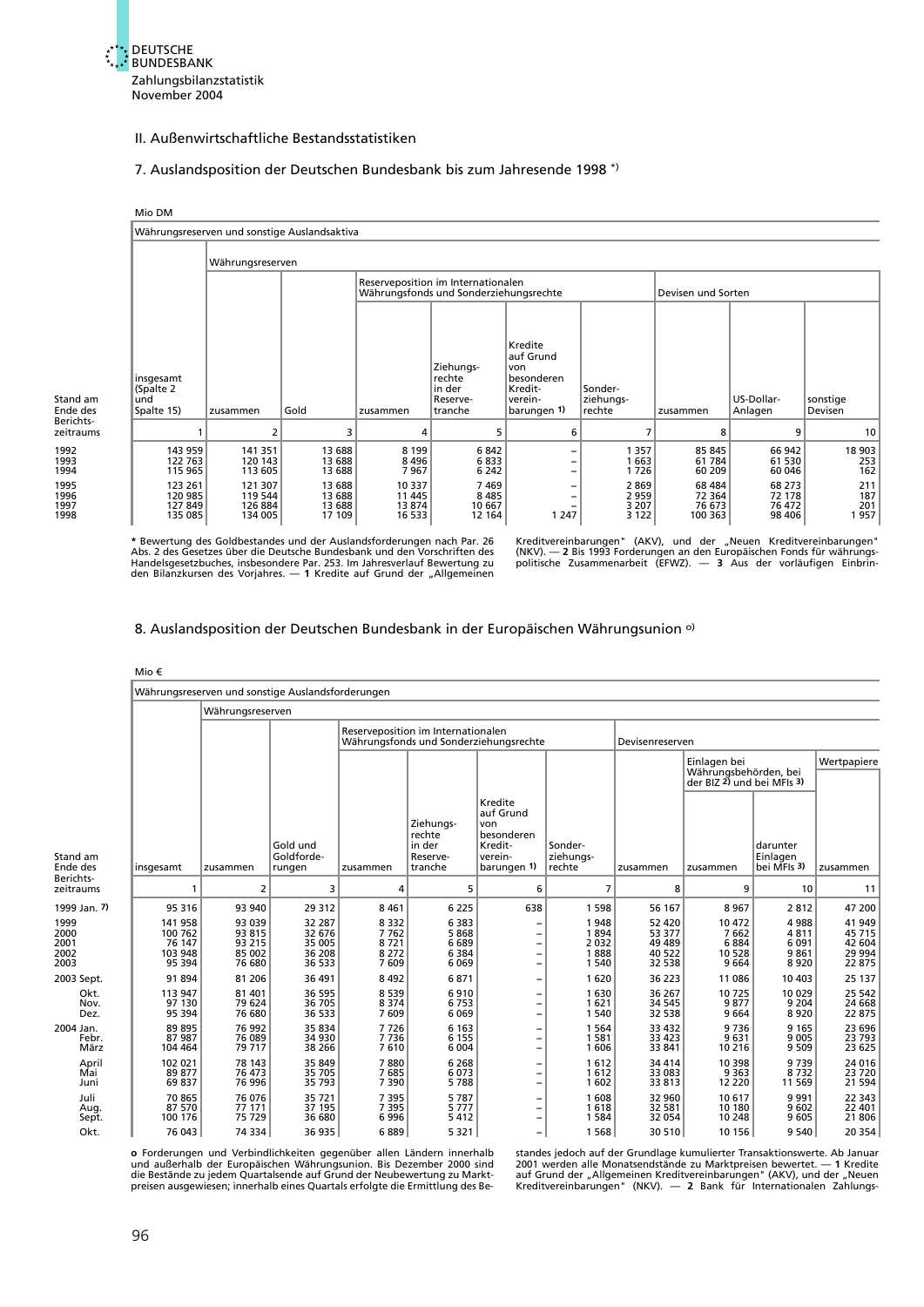|                                                  |                            |                                                                                                                 |                                                       |                               |                                  |                                    | Auslandsverbindlichkeiten            |                                                               |                                                                                            |                                                                         |                              |
|--------------------------------------------------|----------------------------|-----------------------------------------------------------------------------------------------------------------|-------------------------------------------------------|-------------------------------|----------------------------------|------------------------------------|--------------------------------------|---------------------------------------------------------------|--------------------------------------------------------------------------------------------|-------------------------------------------------------------------------|------------------------------|
|                                                  |                            |                                                                                                                 |                                                       | an das Ausland                | Kredite und sonstige Forderungen |                                    |                                      |                                                               |                                                                                            |                                                                         |                              |
| Forderungen an die<br>Europäische Zentralbank 2) |                            |                                                                                                                 |                                                       |                               |                                  |                                    |                                      |                                                               |                                                                                            |                                                                         |                              |
| zusammen                                         | Guthaben<br>in ECU 3)      | Unter-<br>schieds-<br>betrag<br>zwischen<br>ECU-Wert<br>und Buch-<br>wert der<br>einge-<br>brachten<br>Reserven | sonstige<br>Forderungen 4) zusammen                   |                               | Kredite<br>an die<br>Weltbank    | sonstige<br>Forderungen   zusammen |                                      | Verbind-<br>lichkeiten<br>aus dem<br>Auslands-<br>geschäft 5) | Verbind-<br>lichkeiten<br>aus<br>Liquiditäts-<br>U-Schätzen                                | Netto-<br>Auslands-<br>position<br>(Spalte 1<br>abzüglich<br>Spalte 18) | Stand am<br>Ende des         |
| 11                                               | 12                         | 13                                                                                                              | 14                                                    | 15                            | 16                               | 17                                 | 18                                   | 19                                                            | 20                                                                                         | 21                                                                      | Berichts-<br>zeitraums       |
| 33 619<br>36 176<br>31 742                       | 34 826<br>43 663<br>44 433 | 8 0 4 0<br>787<br>11<br>12 692<br>$\overline{\phantom{0}}$                                                      | 6834<br>4 3 0 0                                       | 2 6 0 8<br>2 6 2 0<br>2 3 6 0 | 2 4 1 8<br>2 4 1 2<br>2 1 5 2    | 190<br>208<br>208                  | 26 506<br>39 541<br>24 192           | 26 506<br>23 179<br>19 581                                    | 16 3 62<br>4611                                                                            | 117 453<br>83 222<br>91 774                                             | 1992<br>1993<br>1994         |
| 28 7 98<br>22 048<br>22 649                      | 38 406<br>33 214<br>35 950 | 9607<br>11<br>166<br>13 301                                                                                     | $\qquad \qquad$<br>$\qquad \qquad$<br>$\qquad \qquad$ | 1954<br>441<br>966<br>1079    | 1750<br>250<br>750<br>250        | 204<br>191<br>216<br>829           | 16 390<br>15 604<br>16 931<br>15 978 | 16 390<br>15 604<br>16 9 31<br>15 978                         | $\overline{\phantom{m}}$<br>$\overline{\phantom{m}}$<br>$\qquad \qquad$<br>$\qquad \qquad$ | 106 871<br>105 381<br>110 918<br>119 107                                | 1995<br>1996<br>1997<br>1998 |

gung von Gold- und Dollarreserven sowie aus Übertragung von anderen — Bundesbank an Gebietsfremde abgegebenen Liquiditätspapiere; ohne die<br>Zentralbanken. — 4 Forderungen aus der sehr kurzfristigen Finanzierung so- — von gung von Gold- und Dollarreserven sowie aus Übertragung von anderen<br>Zentralbanken. — 4 Forderungen aus der sehr kurzfristigen Finanzierung so-<br>wie aus dem kurzfristigen Währungsbeistand. — 5 Einschl. der durch die

|                                                                    |                                                                                                   |                                                                             |                                                     |                                                                                                        |                                                                               |                                                                               | Auslandsverbindlichkeiten                     |                                                                              |                                                          |                                                                         |                                      |
|--------------------------------------------------------------------|---------------------------------------------------------------------------------------------------|-----------------------------------------------------------------------------|-----------------------------------------------------|--------------------------------------------------------------------------------------------------------|-------------------------------------------------------------------------------|-------------------------------------------------------------------------------|-----------------------------------------------|------------------------------------------------------------------------------|----------------------------------------------------------|-------------------------------------------------------------------------|--------------------------------------|
|                                                                    |                                                                                                   |                                                                             | Forderungen innerhalb des Eurosystems               |                                                                                                        |                                                                               |                                                                               |                                               | davon:                                                                       |                                                          |                                                                         |                                      |
|                                                                    |                                                                                                   |                                                                             | davon:                                              |                                                                                                        |                                                                               |                                                                               |                                               |                                                                              |                                                          |                                                                         |                                      |
| darunter<br>langfristige<br>festverzins-<br>liche Wert-<br>papiere | sonstige<br>Forde-<br>rungen an<br>Ansässige<br>außerhalb<br>des Euro-<br>Währungs-<br>aebiets 6) | zusammen                                                                    | Beteiligung<br>am Kapital<br>der EZB 4)             | Forde-<br>rungen<br>aus der<br>Über-<br>tragung<br>von<br>Währungs-<br>reserven<br>auf die<br>$EZB$ 4) | sonstige<br>Forde-<br>rungen<br>$(netto)$ 5)                                  | sonstige<br>Forde-<br>rungen an<br>Ansässige<br>in anderen<br>EWU-<br>Ländern | insgesamt                                     | qeqenüber<br>Ansässigen<br>außerhalb<br>des Euro-<br>Währungs-<br>qebiets 6) | gegenüber<br>Ansässigen<br>in anderen<br>EWU-<br>Ländern | Netto-<br>Auslands-<br>position<br>(Spalte 1<br>abzüglich<br>Spalte 19) | Stand am<br>Ende des<br>Berichts-    |
| 12                                                                 | 13                                                                                                | 14                                                                          | 15                                                  | 16                                                                                                     | 17                                                                            | 18                                                                            | 19                                            | 20                                                                           | 21                                                       | 22                                                                      | zeitraums                            |
| 39 753                                                             | 140                                                                                               | 1 2 2 5                                                                     | 1 2 2 5                                             | $\overline{\phantom{m}}$                                                                               | -                                                                             | 11                                                                            | 8 1 6 9                                       | 8 1 2 5                                                                      | 45                                                       | 87 146                                                                  | 1999 Jan. 7                          |
| 39 118<br>42 927<br>40 264<br>27 973<br>21 500                     | 9 1 6 2<br>313<br>312<br>312<br>312                                                               | 39 746<br>6 6 20<br>17 385<br>$\overline{\phantom{a}}$<br>18 4 66<br>17 945 | 1 2 2 5<br>1 2 2 5<br>1 2 2 5<br>1 2 2 5<br>1 2 2 5 | 12 247<br>12 247<br>12 247<br>12 247<br>12 247                                                         | 26 275<br>6851<br>$\overline{\phantom{a}}$<br>30 857<br>4 9 9 5<br>4 4 7 4    | 11<br>14<br>5<br>167<br>456                                                   | 6 179<br>6 5 9 2<br>8752<br>9 0 0 5<br>10 443 | 6 1 6 7<br>6 5 8 3<br>8703<br>8973<br>10 4 34                                | 11<br>9<br>49<br>33<br>9                                 | 135 779<br>94 170<br>67 396<br>94 942<br>84 951                         | 1999<br>2000<br>2001<br>2002<br>2003 |
| 23 624                                                             | 312                                                                                               | 9 9 0 2                                                                     | 1 2 2 5                                             | 12 247                                                                                                 | 3 5 6 9<br>$\overline{\phantom{a}}$                                           | 474                                                                           | 10879                                         | 10871                                                                        | 8                                                        | 81 016                                                                  | 2003 Sept.                           |
| 24 0 34<br>23 227<br>21 500                                        | 312<br>312<br>312                                                                                 | 31 794<br>16 742<br>17 945                                                  | 1 2 2 5<br>1 2 2 5<br>1 2 2 5                       | 12 247<br>12 247<br>12 247                                                                             | 18 3 23<br>3 2 7 0<br>4 4 7 4                                                 | 440<br>452<br>456                                                             | 11 3 19<br>10 5 18<br>10 443                  | 11 310<br>10 509<br>10 4 34                                                  | 9<br>$\overline{9}$<br>9                                 | 102 628<br>86 612<br>84 951                                             | Okt.<br>Nov.<br>Dez.                 |
| 22 3 68<br>22 463<br>22 716                                        | 312<br>312<br>312                                                                                 | 12 135<br>11 140<br>23 981                                                  | 1 1 7 0<br>1 1 7 0<br>1 1 7 0                       | 11 702<br>11 702<br>11 702                                                                             | 738<br>$\overline{\phantom{a}}$<br>1732<br>$\overline{\phantom{a}}$<br>11 108 | 456<br>446<br>454                                                             | 10 522<br>10 078<br>9 5 4 5                   | 10 5 13<br>10 072<br>9536                                                    | 9<br>6<br>9                                              | 79 374<br>77910<br>94 920                                               | 2004 Jan.<br>Febr.<br>März           |
| 23 089<br>22 708<br>20 042                                         | 312<br>312<br>312                                                                                 | 23 134<br>12 641<br>7951<br>$\overline{\phantom{a}}$                        | 1 1 7 0<br>1 1 8 3<br>1 1 8 3                       | 11 702<br>11762<br>11762                                                                               | 10 262<br>304<br>$\overline{\phantom{a}}$<br>$\equiv$<br>20 896               | 432<br>451<br>480                                                             | 9694<br>8 5 3 7<br>9 0 0 3                    | 9687<br>8531<br>8989                                                         | 8<br>6<br>13                                             | 92 327<br>81 340<br>60 834                                              | April<br>Mai<br>Juni                 |
| 20 853<br>20 471<br>19 809                                         | 312<br>312<br>312                                                                                 | 6 0 0 9<br>$\equiv$<br>9 4 5 5<br>23 480                                    | 1 1 8 3<br>1 1 8 3<br>1 1 8 3                       | 11 762<br>11762<br>11762                                                                               | 18 9 54<br>$\overline{\phantom{a}}$<br>3 4 9 0<br>10 535                      | 486<br>632<br>655                                                             | 8 5 4 5<br>7755<br>7625                       | 8531<br>7749<br>7610                                                         | 15<br>6<br>14                                            | 62 3 20<br>79 815<br>92 552                                             | Juli<br>Aug.<br>Sept.                |
| 17 890                                                             | 312                                                                                               | 740                                                                         | 1 1 8 3                                             | $11762$ –                                                                                              | 12 204                                                                        | 656                                                                           | 7 1 2 8                                       | 7 1 1 6                                                                      | 12 <sup>1</sup>                                          | 68 915                                                                  | Okt.                                 |

bank innerhalb des Eurosystems. Ab November 2000 einschl. der TARGET-Po- lanz der Bundesbank zum 1. Januar 1999.<br>sitionen, die zuvor als bilaterale Forderungen und Verbindlichkeiten gegen-

ausgleich. — 3 Monetäre Finanzinstitute. — 4 Europäische Zentralbank. — uüber nationalen Zentralbanken außerhalb des Eurosystems dargestellt<br>5 Enthält die Salden im grenzüberschreitenden Zahlungsverkehr der Bundes- wurden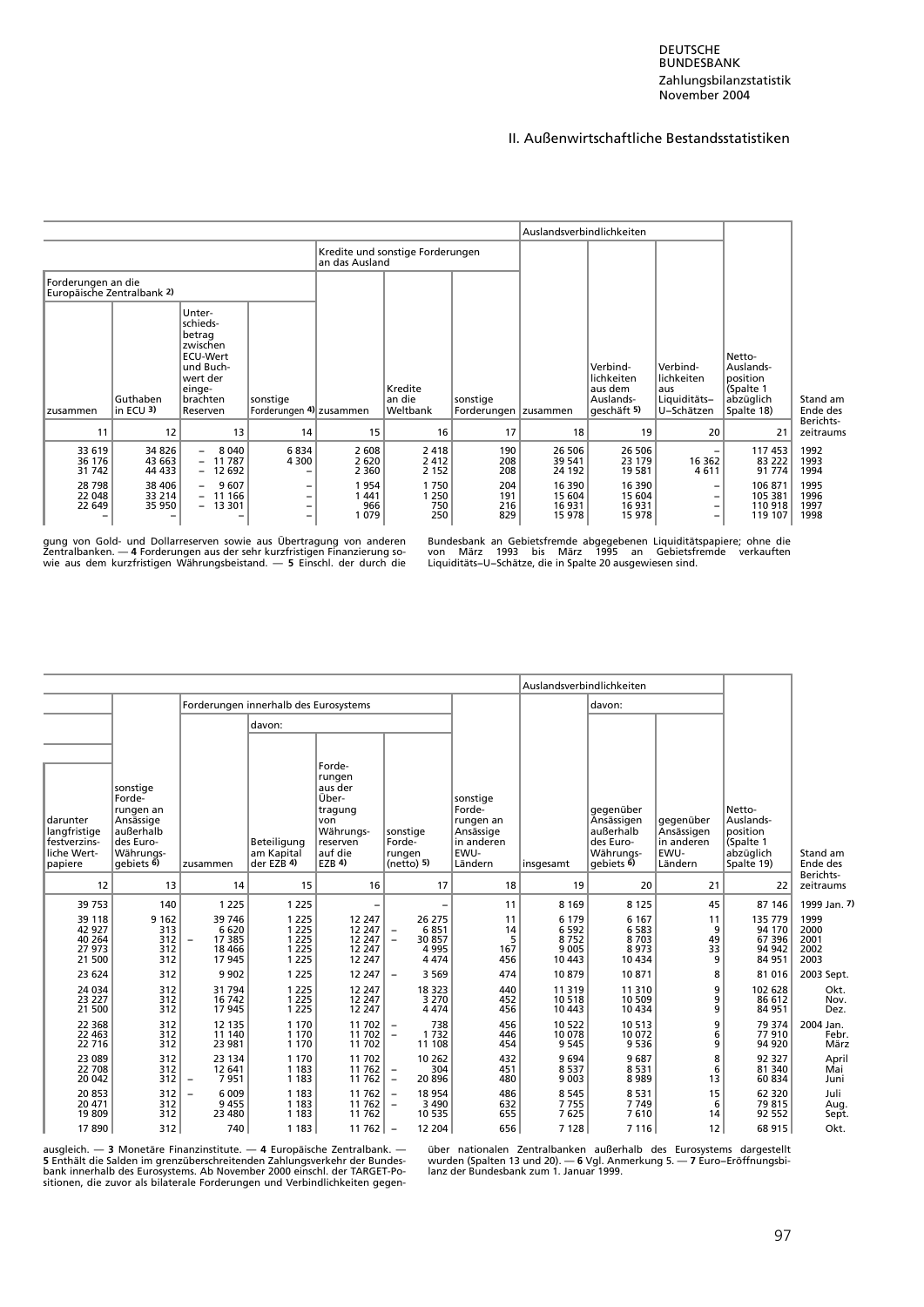

### 9. Vermögensstatus der Bundesrepublik Deutschland gegenüber dem Ausland \*) a) Gesamtübersicht

### Bis Ende 1998 Mio DM, ab 1999 Mio €

|                              |                                           |                                                                     | Monetäre Finanzinstitute (ohne Bundesbank) |                                                                                                                                                                                                                         |                            | Unternehmen und Privatpersonen                 |                                 |                               |                                                        |                                                    |                                  |                                                                           |                            |                                               |
|------------------------------|-------------------------------------------|---------------------------------------------------------------------|--------------------------------------------|-------------------------------------------------------------------------------------------------------------------------------------------------------------------------------------------------------------------------|----------------------------|------------------------------------------------|---------------------------------|-------------------------------|--------------------------------------------------------|----------------------------------------------------|----------------------------------|---------------------------------------------------------------------------|----------------------------|-----------------------------------------------|
|                              |                                           |                                                                     | darunter:                                  |                                                                                                                                                                                                                         |                            |                                                |                                 |                               |                                                        | Direktinvestitionen                                |                                  |                                                                           |                            | Wert-                                         |
|                              |                                           |                                                                     |                                            | Wertpapieranlagen                                                                                                                                                                                                       |                            |                                                | Kredite 2)                      |                               |                                                        |                                                    |                                  |                                                                           |                            |                                               |
|                              |                                           |                                                                     |                                            |                                                                                                                                                                                                                         | darunter:                  |                                                |                                 |                               |                                                        |                                                    |                                  |                                                                           |                            |                                               |
| Stand am<br>Ende des         | Ins-<br>gesamt                            | ins-<br>gesamt                                                      | Direkt-<br>investi-<br>tionen 1)           | zu-<br>sammen                                                                                                                                                                                                           | Divi-<br>denden-<br>werte  | fest-<br>verzins-<br>liche<br>Wert-<br>papiere | zu-<br>sammen                   | darunter<br>kurz-<br>fristig  | ins-<br>gesamt                                         | zu-<br>sammen                                      | Beteili-<br>qungs-<br>kapital 1) | Direkt-<br>investi-<br>tions-<br>kredite 3)                               | Grund-<br>besitz           | zu-<br>sammen                                 |
| Berichts-<br>zeitraums       | 1                                         | $\overline{2}$                                                      | 3                                          | 4                                                                                                                                                                                                                       | 5                          | 6                                              | 7                               | 8                             | 9                                                      | 10                                                 | 11                               | 12                                                                        | 13                         | 14                                            |
|                              | Aktiva                                    |                                                                     |                                            |                                                                                                                                                                                                                         |                            |                                                |                                 |                               |                                                        |                                                    |                                  |                                                                           |                            |                                               |
| 1992<br>1993<br>1994         | 1 906 940<br>2 2 3 2 1 1 6<br>2 2 3 0 4 1 | 652 443<br>833 905<br>795 227                                       | 26 437<br>33 110<br>38 325                 | 66 451<br>87 296<br>95 628                                                                                                                                                                                              | 1613<br>3 1 5 1<br>2 5 9 8 | 61 547<br>78 626<br>84 074                     | 558 762<br>712 523<br>660 460   | 412 216                       | 282 390   1 040 091<br>1 191 095<br>345 450   1240 311 | 223 311<br>247 172<br>262 939                      | 189890<br>210 457<br>223 579     | $\overline{\phantom{0}}$<br>$\overline{\phantom{a}}$                      | 33 421<br>36 715<br>39 360 | 335 163<br>399 167<br>405 163                 |
| 1995<br>1996                 | 2 3 8 4 6 3 8<br>2 641 286                | 882 189<br>1 002 554                                                | 43 952<br>53 157                           | 114 380<br>146 357                                                                                                                                                                                                      | 2 1 7 8<br>2768            | 101 994<br>129 593                             | 723 078<br>802 195              |                               | 394 280 1 289 427<br>448 154 1 425 208                 | 290 210<br>333 407                                 | 248 797<br>284 436               | $\qquad \qquad -$<br>$\qquad \qquad -$                                    | 41 413<br>48 971           | 439 121<br>497 851                            |
| 1997 6)<br>1997 3)           | 3 190 933<br>3 135 161                    | 1 236 027<br>1 236 027                                              | 62 476<br>62 476                           | 195 774<br>195 774                                                                                                                                                                                                      | 6938<br>6938               | 173 827<br>173 827                             | 976 712<br>976 712              | 554 103                       | 554 103 1 727 919<br>1 672 147                         | 398 690<br>468 490                                 | 339 680<br>339 680               | 69 800                                                                    | 59 010<br>59 010           | 705 114<br>705 114                            |
| 1998                         | 3 695 542                                 | 1466933                                                             | 67 523                                     | 290 507                                                                                                                                                                                                                 | 12 925                     | 255 721                                        | 1 107 105                       |                               | 630 071   1 990 420                                    | 543 488                                            | 394 388                          | 83 330                                                                    | 65 770                     | 920 766                                       |
| 1999 Jan. 7)<br>1999<br>2000 | 1915750<br>2 379 459<br>2 784 564         | 750 030<br>884 008<br>1 060 234                                     | 34 5 24<br>50 308<br>66 313                | 148 533<br>211 460<br>263 267                                                                                                                                                                                           | 6 608<br>12 125<br>20 436  | 130 748<br>186 000<br>230 152                  | 566 054<br>621 621<br>729 168   | 334 592<br>397 584            | 322 150   1017 687<br>  1 309 321<br>1 557 936         | 277881<br>360 674<br>456 797                       | 201 647<br>264 113<br>347 659    | 42 606<br>51 184<br>52 866                                                | 33 628<br>45 377<br>56 272 | 470 781<br>677 745<br>807 069                 |
| 2001                         | 3 054 939                                 | 1 248 963                                                           | 66 121                                     | 310 343                                                                                                                                                                                                                 | 23 303                     | 272 719                                        | 870 964                         |                               | 485 572 1 679 011                                      | 558 312                                            | 441 734                          | 51738                                                                     | 64 840                     | 796 795                                       |
| 2002 Juni<br>Dez.            | 2 997 235                                 | 1 263 289<br>3 015 970   1 330 731                                  | 61 407<br>62 454                           | 316 253<br>317 179                                                                                                                                                                                                      | 13 208<br>12 923           | 287 663<br>283 004                             | 884 053<br>949 489              |                               | 506 134   1 598 722<br>562 359   1 537 653             | 538 365<br>524 854                                 | 427811<br>405 354                | 41814<br>43 40 6                                                          | 68740<br>76 094            | 748 851<br>713 757                            |
| 2003 Juni<br>Dez.            |                                           | 3 148 427   1 450 719<br>3 138 284   1 425 350                      | 57 597<br>59 218                           | 331 395<br>343 109                                                                                                                                                                                                      | 14 5 24<br>14 3 5 1        | 296 796                                        | 1 060 098<br>307 770   1021 325 |                               | 669 697   1581 189<br>627 398 1 575 560                | 523 495<br>509 334                                 | 399 810<br>387 310               | 42 500<br>33 895                                                          | 81 185<br>88 129           | 733 029<br>738 249                            |
|                              | Passiva                                   |                                                                     |                                            |                                                                                                                                                                                                                         |                            |                                                |                                 |                               |                                                        |                                                    |                                  |                                                                           |                            |                                               |
| 1992<br>1993<br>1994         | 1454640<br>1851082<br>1899443             | 550 145<br>692 912<br>783 722                                       | 12 221<br>12 625<br>12 045                 | 112 680<br>186 998<br>182 764                                                                                                                                                                                           | 20 682<br>30 536<br>24 600 | 91 992<br>155 941<br>155 716                   | 424 367<br>492 414<br>588 078   | 239 450<br>266 667<br>330 524 | 535 999<br>589 727<br>614 292                          | 108 392<br>110 103<br>123 218                      | 93 584<br>97 364<br>110 240      | $\overline{\phantom{a}}$<br>$\overline{\phantom{a}}$<br>$\qquad \qquad -$ | 14 808<br>12739<br>12 978  | 115 262<br>157 310<br>146 582                 |
| 1995<br>1996                 | 2 184 351<br>2 484 588                    | 941 449<br>1079731                                                  | 14 662<br>13 932                           | 231 546<br>298 957                                                                                                                                                                                                      | 24 5 82<br>27 643          | 203 380<br>263 448                             | 694 381<br>765 852              | 382 206<br>408 668            | 635 462<br>737 911                                     | 134 949<br>148 785                                 | 122 321<br>136 842               | $\overline{\phantom{0}}$<br>$\qquad \qquad -$                             | 12 628<br>11 943           | 148 713<br>205 514                            |
| 1997 6)<br>1997 3)           | 3 037 092<br>2 981 320                    | 1 405 633<br>1 405 633                                              | 12 661<br>12 661                           | 381 374<br>381 374                                                                                                                                                                                                      | 55 342<br>55 342           | 312846<br>312 846                              | 1 010 555<br>1 010 555          | 592 660<br>592 660            | 889 310<br>833 538                                     | 169 956<br>329 160                                 | 158 610<br>158 610               | 159 204                                                                   | 11 346<br>11 346           | 292 532<br>292 532                            |
| 1998                         | 3 681 041                                 | 1768 568                                                            | 16 335                                     | 480 200                                                                                                                                                                                                                 | 52 281                     | 394 681                                        | 1 270 420                       | 797 396                       | 1 065 302                                              | 405 944                                            | 194 586                          | 200 822                                                                   | 10 536                     | 445 582                                       |
| 1999 Jan. 7)<br>1999         | 1882085<br>2 2 8 9 5 7 1                  | 904 254<br>1 137 039                                                | 8 3 5 2<br>8 3 3 4                         | 245 522<br>350 513                                                                                                                                                                                                      | 26 731<br>43 445           | 201 797<br>250 963                             | 649 555<br>777 366              | 407 702<br>489 710            | 544 680<br>745 236                                     | 207 555<br>280 787                                 | 99 490<br>124 499                | 102 678<br>151 083                                                        | 5 3 8 7<br>5 2 0 5         | 227 822<br>340 778                            |
| 2000<br>2001                 | 2723720                                   | 1 337 413<br>2871011 1440872                                        | 10 091<br>8911                             | 416 418<br>449 142                                                                                                                                                                                                      | 53 107<br>33 306           | 309 085<br>383 466                             | 910 019<br>981 945              | 598 265<br>661 481            | 946 355<br>974 553                                     | 486 989<br>464 062                                 | 248 477<br>197 766               | 233 508<br>261 371                                                        | 5 0 0 4<br>4 9 2 5         | 285 023<br>319 698                            |
| 2002 Juni<br>Dez.            | 2886613                                   | 1 433 196<br>2 892 275   1 446 171                                  | 10 959<br>10 310                           | 461 432<br>494 404                                                                                                                                                                                                      | 31 779<br>15 870           | 402 072<br>442 871                             | 959 932<br>940 584              | 644 243<br>635 445            | 963 036<br>910 822                                     | 472 454<br>488 252                                 | 210 027<br>221 142               | 257 553<br>262 285                                                        | 4874<br>4825               | 283 821<br>208 321                            |
| 2003 Juni<br>Dez.            |                                           | 3 027 671   1 488 658<br>3 003 997 1 437 304                        | 10 551<br>9928                             | 523 257<br>521 399                                                                                                                                                                                                      | 21 371<br>26 708           | 460 991<br>468 277                             | 953 977<br>905 104              | 662 182                       | 962 447<br>619 726 1 015 665                           | 509 647<br>512 279                                 | 230 801<br>248 601               | 274 183<br>259 051                                                        | 4663<br>4 627              | 232 615<br>293 499                            |
|                              | Saldo                                     |                                                                     |                                            |                                                                                                                                                                                                                         |                            |                                                |                                 |                               |                                                        |                                                    |                                  |                                                                           |                            |                                               |
| 1992<br>1993<br>1994         | 381 034<br>333 598                        | 140 993<br>11 505                                                   |                                            | 452 300   102 298   14 216   - 46 229   - 19 069   - 30 445   134 395  <br>20 485 - 99 702 - 27 385 - 77 315<br>$26\,280$ - 87 136 - 22 002 - 71 642                                                                    |                            |                                                | 220 109<br>72 382               | 145 549<br>14 9 26            | 601 368<br>626 019                                     | 42 940   504 092   114 919  <br>137 069<br>139 721 | 96 306<br>113 093<br>113 339     | -<br>$\qquad \qquad -$                                                    | 23 976<br>26 382           | $- $ 18 613   219 901  <br>241 857<br>258 581 |
| 1995<br>1996                 | 200 287                                   | $-59260$<br>$156\,698$ - 77 177                                     |                                            | 29 290 - 117 166 - 22 404 - 101 386<br>39 225 - 152 600 - 24 875 - 133 855                                                                                                                                              |                            |                                                | 28 697<br>36 343                | 12 074<br>39 4 86             | 653 965<br>687 297                                     | 155 261<br>184 622                                 | 126 476<br>147 594               | $\overline{\phantom{a}}$                                                  | 28 785<br>37 028           | 290 408<br>292 337                            |
| 1997 6)<br>19973)            |                                           | 153 841 - 169 606<br>153 841   - 169 606                            |                                            | $49815$ - 185 600 - 48 404 - 139 019 -<br>$49815$ - 185 600 - 48 404 - 139 019 - 33 843 -                                                                                                                               |                            |                                                | $33843$ -                       | 38 557<br>38 557              | 838 609<br>838 609                                     | 228 734<br>139 330                                 | 181 070                          | $181070$ - 89 404                                                         | 47 664<br>47 664           | 412 582<br>412 582                            |
| 1998                         |                                           | $14501 - 301635$                                                    |                                            | 51 188   - 189 693   - 39 356   - 138 960   - 163 315   - 167 325                                                                                                                                                       |                            |                                                |                                 |                               | 925 118                                                | 137 544                                            |                                  | 199 802 - 117 492                                                         | 55 234                     | 475 184                                       |
| 1999 Jan. 7)                 |                                           | $33665$ - 154 224                                                   |                                            | 26 172 - 96 989 - 20 123 - 71 049 - 83 501 - 85 552                                                                                                                                                                     |                            |                                                |                                 |                               | 473 007                                                | 70 326                                             |                                  | $102157 - 60072$                                                          | 28 241                     | 242 959                                       |
| 1999<br>2000<br>2001         |                                           | 89 888 - 253 031<br>$60844 - 277179$<br>183 928 - 191 909           |                                            | $41\,974$ - 139 053 - 31 320 - 64 963 - 155 745 - 155 118<br>56 222 - 153 151 - 32 671 - 78 933 - 180 851 - 200 681<br>57 210 - 138 799 - 10 003 - 110 747 - 110 981 - 175 909                                          |                            |                                                |                                 |                               | 564 085<br>611 581<br>704 458                          | 79887<br>30 192<br>94 250                          |                                  | $139614 - 99899$<br>$99182$ - 180 642<br>243 968 - 209 633                | 40 172<br>51 268<br>59 915 | 336 967<br>522 046<br>477 097                 |
| 2002 Juni<br>Dez.            |                                           | $110622$ - 169 907<br>123 695 - 115 440                             |                                            | $\begin{array}{c c c c c c c c c} 50 & 448 & - & 145 & 179 & - & 18 & 571 & - & 114 & 409 & - & 75 & 879 & - & 138 & 109 \\ 52 & 144 & - & 177 & 225 & - & 2947 & - & 159 & 867 & & 8 & 905 & - & 73 & 086 \end{array}$ |                            |                                                |                                 |                               | 635 686<br>626 831                                     | 65 911<br>36 602                                   |                                  | 217 784 - 215 739<br>184 212 - 218 879                                    | 63 866<br>71 269           | 465 030<br>505 436                            |
| 2003 Juni<br>Dez.            |                                           | $\begin{array}{c c} 120756 & -37939 \\ 134287 & -11954 \end{array}$ |                                            | $47046$ - 191 862 -<br>49 290 - 178 290 - 12 357 - 160 507                                                                                                                                                              |                            | $6847 - 164195$                                | 106 121<br>116 221              | 7515<br>7672                  | 618742<br>$559895$ -                                   | 13848<br>2 9 4 5                                   |                                  | $169009$ - 231 683<br>138 709 - 225 156                                   | 76 522<br>83 502           | 500 414<br>444 750                            |

\* Der Vermögensstatus wird ab 1949 als Gesamtübersicht, ab 1984 nach Wäh-landsposition der Bundesbank entspricht bis Ende 1998 den Wertansätzen ungen (Deutsche Mark bzw. Euro / Fremdwährung) und nach Ländsposition der Bund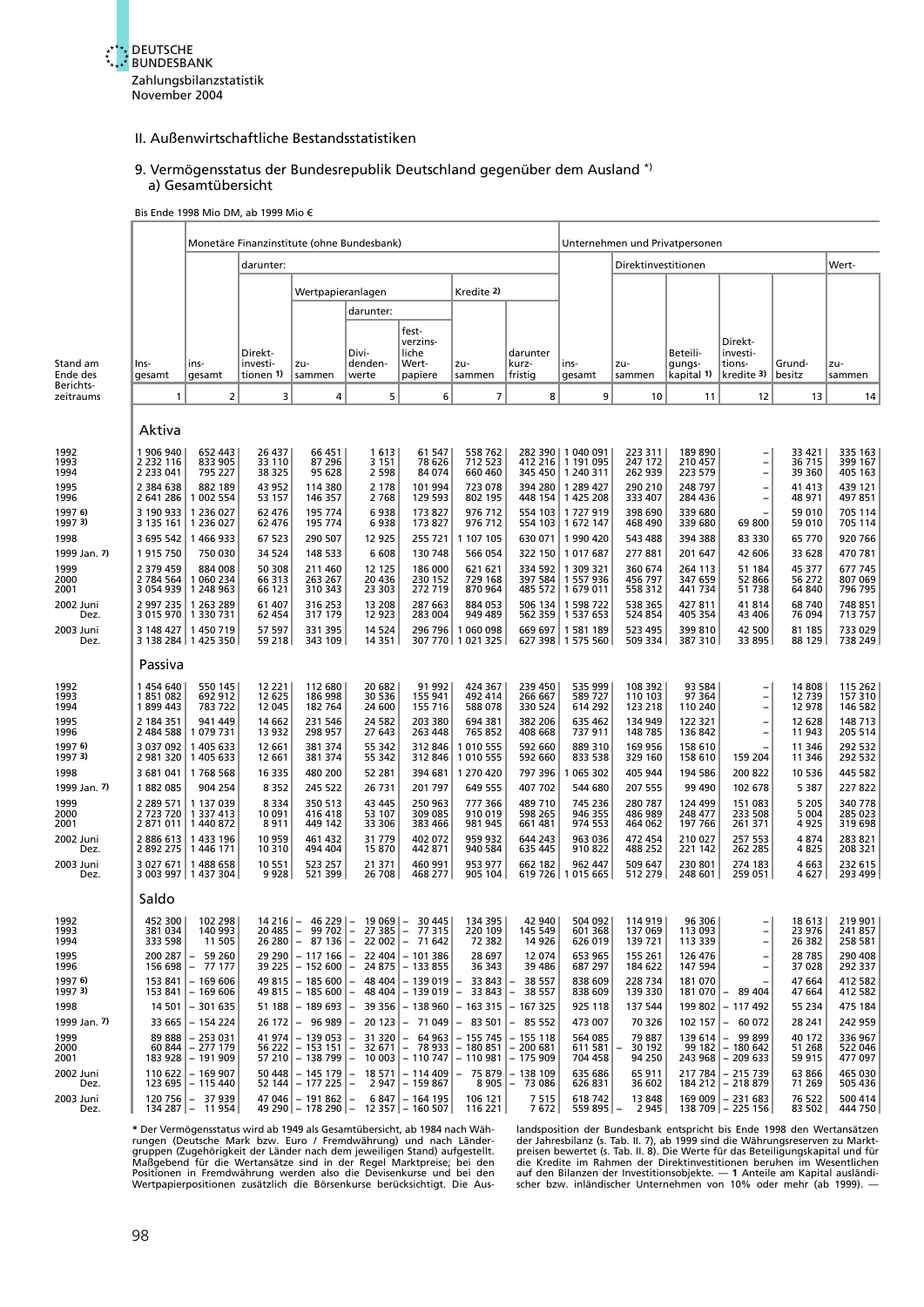|                                                                |                                        |                                                   |                                          |                                          |                                      |                                      |                                                          | Öffentliche Haushalte                                                                                 |                                     |                                      | Bundesbank                                           |                                                                                      |                                                                    |                                      |
|----------------------------------------------------------------|----------------------------------------|---------------------------------------------------|------------------------------------------|------------------------------------------|--------------------------------------|--------------------------------------|----------------------------------------------------------|-------------------------------------------------------------------------------------------------------|-------------------------------------|--------------------------------------|------------------------------------------------------|--------------------------------------------------------------------------------------|--------------------------------------------------------------------|--------------------------------------|
| papieranlagen                                                  |                                        |                                                   | Kredite                                  |                                          |                                      |                                      |                                                          |                                                                                                       |                                     |                                      |                                                      |                                                                                      |                                                                    |                                      |
| darunter:                                                      |                                        |                                                   | aus Finanz-<br>beziehungen               |                                          |                                      |                                      |                                                          |                                                                                                       |                                     |                                      |                                                      |                                                                                      |                                                                    |                                      |
| Divi-<br>denden-<br>werte                                      | Invest-<br>ment-<br>zertifi-<br>kate   | fest-<br>verzins-<br>liche<br>Wert-<br>papiere 4) | zu-<br>sammen                            | darunter<br>kurz-<br>fristig             | Handels-<br>kredite                  | sonstige<br>Anlagen                  | ins-<br>gesamt                                           | Wert-<br>papier-<br>anlagen                                                                           | Kredite 5)                          | sonstige<br>Anlagen                  | Wäh-<br>rungs-<br>reserven                           | sonstige<br>Anlagen                                                                  | Sonstige<br>Auslands-<br>passiva                                   | Stand am<br>Ende des                 |
| 15                                                             | 16                                     | 17                                                | 18                                       | 19                                       | 20                                   | 21                                   | 22                                                       | 23                                                                                                    | 24                                  | 25                                   | 26                                                   | 27                                                                                   | 28                                                                 | Berichts-<br>zeitraums               |
|                                                                |                                        |                                                   |                                          |                                          |                                      |                                      |                                                          |                                                                                                       |                                     |                                      |                                                      |                                                                                      | Aktiva                                                             |                                      |
| 58 317<br>84 382<br>89819                                      | 89 957<br>106 028<br>128 881           | 183 053<br>203 208<br>179 987                     | 291 433<br>357 555<br>371 793            | 263 197<br>329 312<br>346 201            | 163 651<br>159 745<br>171 944        | 26 533<br>27 456<br>28 472           | 70 447<br>84 353<br>81 538                               | $\qquad \qquad -$<br>$\overline{\phantom{0}}$<br>$\overline{\phantom{0}}$                             | 53 328<br>65 255<br>61 663          | 17 119<br>19 098<br>19875            | 141 351<br>120 143<br>113 605                        | 2 608<br>2 6 2 0<br>2 3 6 0                                                          | -<br>$\overline{\phantom{a}}$<br>$\overline{\phantom{0}}$          | 1992<br>1993<br>1994                 |
| 101 501<br>149 095                                             | 129 588<br>132 374                     | 200 874<br>210 923                                | 357 007<br>379 179                       | 328 312<br>349 605                       | 172 020<br>181 370                   | 31 069<br>33 401                     | 89 761<br>92 540                                         | $\overline{a}$<br>$\overline{\phantom{0}}$                                                            | 68 992<br>69 547                    | 20 769<br>22 993                     | 121 307<br>119 544                                   | 1954<br>1 4 4 0                                                                      |                                                                    | 1995<br>1996                         |
| 278 665<br>278 665                                             | 139 284<br>139 284                     | 280 823<br>280 823                                | 390 793<br>318 189                       | 355 949<br>297 928                       | 197 010<br>144 042                   | 36 312<br>36 312                     | 99 137<br>99 137                                         | $\overline{a}$<br>$\overline{\phantom{0}}$                                                            | 73 285<br>73 285                    | 25 852<br>25 852                     | 126 884<br>126 884                                   | 966<br>966                                                                           | $\overline{\phantom{0}}$                                           | 1997 6)<br>1997 3)                   |
| 442 844                                                        | 155 549                                | 315 500                                           | 343 140                                  | 319 230                                  | 142 669                              | 40 357                               | 103 105                                                  | $\overline{\phantom{a}}$                                                                              | 74 398                              | 28 707                               | 134 005                                              | 1 0 7 9                                                                              |                                                                    | 1998                                 |
| 226 423<br>394 163<br>463 903<br>397 227                       | 79 531<br>94 658<br>127 625<br>129 591 | 161 313<br>186 680<br>214 071<br>268 753          | 175 445<br>170 250<br>185 560<br>214 936 | 163 220<br>155 677<br>170 795<br>196 831 | 72 946<br>77 948<br>83 808<br>82 660 | 20 634<br>22 704<br>24 702<br>26 308 | 52 717<br>44 172<br>65 632<br>50 818                     | $\overline{\phantom{a}}$<br>$\qquad \qquad -$<br>$\overline{\phantom{0}}$<br>$\overline{\phantom{0}}$ | 38 039<br>28762<br>49 406<br>33 709 | 14 678<br>15 410<br>16 226<br>17 109 | 93 940<br>93 039<br>93 815<br>93 215                 | 1 3 7 6<br>48 919<br>6 9 4 7<br>17 068                                               | $\qquad \qquad -$<br>$\qquad \qquad -$<br>$\overline{\phantom{a}}$ | 1999 Jan. 7)<br>1999<br>2000<br>2001 |
| 344 571<br>276 647                                             | 127 552<br>118 344                     | 270 928<br>315 360                                | 203 653<br>193 502                       | 181 635<br>173 986                       | 81 260<br>78 336                     | 26 593<br>27 204                     | 47 027<br>43 638                                         | <b>-</b><br>$\overline{\phantom{0}}$                                                                  | 30 389<br>27 104                    | 16 638<br>16 534                     | 86 649<br>85 002                                     | 1 5 4 8<br>18 946                                                                    | $\overline{a}$<br>$\overline{\phantom{a}}$                         | 2002 Juni<br>Dez.                    |
| 260 847                                                        | 129 891                                | 338 426                                           | 218 259                                  | 196 991                                  | 78 265                               | 28 141                               | 42 969                                                   | $\overline{a}$                                                                                        | 26 652                              | 16 317                               | 78 425                                               | 4875<br>$\overline{\phantom{0}}$                                                     |                                                                    | 2003 Juni                            |
| 297 101                                                        | 134 978                                | 301895                                            | 222 584                                  | 200 523                                  | 76 058                               | 29 335                               | 41 980                                                   | $\overline{\phantom{a}}$                                                                              | 26 010                              | 15 970                               | 76 680                                               | 18 7 14                                                                              | $\overline{\phantom{a}}$<br>Passiva                                | Dez.                                 |
| 83 2 26                                                        | 8 1 9 4                                | 16 001                                            | 209 477                                  | 126 045                                  | 99 767                               | 3 1 0 1                              | 341 990                                                  | 298 331                                                                                               | 43 032                              | 627                                  | -                                                    | 26 506                                                                               |                                                                    | 1992                                 |
| 118 866<br>112 269                                             | 12 194<br>16 065                       | 17830<br>12 175                                   | 221 267<br>230 285                       | 127 463<br>128 001                       | 97 859<br>110 018                    | 3 1 8 8<br>4 1 8 9                   | 528 902<br>477 237                                       | 479 898<br>430 696                                                                                    | 48328<br>45 843                     | 676<br>698                           | -<br>$\overline{\phantom{a}}$                        | 39 541<br>24 192                                                                     |                                                                    | 1993<br>1994                         |
| 118 019<br>176 600                                             | 13 667<br>11 042                       | 14 9 10<br>15 157                                 | 236 761<br>264 333                       | 135 277<br>160 447                       | 111 692<br>115 795                   | 3 3 4 7<br>3 4 8 4                   | 591 050<br>651 342                                       | 531 159<br>589 219                                                                                    | 59 254<br>61 346                    | 637<br>777                           | $\qquad \qquad -$<br>$\qquad \qquad -$               | 16 390<br>15 604                                                                     | $\overline{\phantom{0}}$                                           | 1995<br>1996                         |
| 270 032<br>270 032                                             | 7327<br>7327                           | 12 611<br>12 611                                  | 294 720<br>136 589                       | 179 340<br>92 695                        | 129 341<br>72 496                    | 2761<br>2761                         | 725 218<br>725 218                                       | 676 406<br>676 406                                                                                    | 48 033<br>48 033                    | 779<br>779                           | $\overline{a}$<br>$\qquad \qquad -$                  | 16 931<br>16 931                                                                     |                                                                    | 1997 6)<br>1997 3)                   |
| 425 919                                                        | 4 0 8 2                                | 12 3 22                                           | 141 011                                  | 90 376                                   | 70 059                               | 2706                                 | 831 193                                                  | 786 043                                                                                               | 44 434                              | 716                                  | $\overline{\phantom{0}}$                             | 15 978                                                                               |                                                                    | 1998                                 |
| 217 769<br>320 941                                             | 2 0 8 7<br>8 0 4 1                     | 6 300<br>7482                                     | 72 098<br>85 828                         | 46 209<br>53 597                         | 35 821<br>36 508                     | 1 3 8 4<br>1 3 3 5                   | 424 982<br>401 117                                       | 401897<br>387 375                                                                                     | 22 719<br>13 3 42                   | 366<br>400                           | $\qquad \qquad -$<br>-                               | 8 1 6 9<br>6 179                                                                     |                                                                    | 1999 Jan. 7)<br>1999                 |
| 249 805<br>279 818                                             | 18894<br>17 095                        | 9825<br>15 576                                    | 122 381<br>135 284                       | 90 865<br>82 525                         | 50 351<br>53 861                     | 1611<br>1648                         | 433 360<br>446 834                                       | 419 700<br>432 352                                                                                    | 13 177<br>13 967                    | 483<br>515                           | $\overline{\phantom{0}}$<br>$\overline{\phantom{0}}$ | 6 5 9 2<br>8752                                                                      | $\overline{\phantom{0}}$<br>$\overline{\phantom{0}}$               | 2000<br>2001                         |
| 242 034<br>166 183                                             | 18 261<br>18 195                       | 15 7 33<br>17 242                                 | 155 324<br>161 940                       | 82 290<br>73 923                         | 49 756<br>50 578                     | 1681<br>1731                         | 481 162<br>526 277                                       | 467 387<br>511 658                                                                                    | 13 323<br>14 202                    | 452<br>417                           | $\overline{\phantom{a}}$                             | 9 2 1 9<br>9 0 0 5                                                                   | $\overline{\phantom{0}}$<br>$\overline{\phantom{a}}$               | 2002 Juni<br>Dez.                    |
| 176 958                                                        | 17 192                                 | 20 307                                            | 167 858                                  | 78 495                                   | 50 566                               | 1761                                 | 566 029                                                  | 549 245                                                                                               | 16 3 58                             | 426                                  | -                                                    | 10 537                                                                               | -                                                                  | 2003 Juni                            |
| 243 135                                                        | 17 218                                 | 20 153                                            | 157 653                                  | 69 610                                   | 50 456                               | 1778                                 | 540 585                                                  | 522 270                                                                                               | 17873                               | 442                                  | $\overline{\phantom{0}}$                             | 10 443                                                                               | L.<br>Saldo                                                        | Dez.                                 |
| 24 909<br>$\overline{a}$<br>34 484<br>$\overline{\phantom{a}}$ | 81 763<br>93 834                       | 167 052<br>185 378                                | 81 956<br>136 288                        | 137 152<br>201 849                       | 63 884<br>61886                      |                                      | 23 432 - 271 543 - 298 331<br>24 268 - 444 549 - 479 898 |                                                                                                       | 10 296<br>16 927                    | 16 492<br>18 422                     |                                                      | $141351$ - 23 898<br>$\begin{array}{ c} 120 & 143 \\ 113 & 605 \end{array}$ - 36 921 |                                                                    | 1992<br>1993                         |
| 22 450<br>$\overline{\phantom{0}}$<br>16 5 18<br>-             | 112816<br>115 921                      | 167812<br>185 964                                 | 141 508<br>120 246                       | 218 200<br>193 035                       | 61 926<br>60 328                     | 27 722                               | 24 283   - 395 699   - 430 696                           | $-501289$ $-531159$                                                                                   | 15820<br>9738                       | 19 177<br>20 132                     |                                                      | $121307$ - 14 436                                                                    | $\overline{\phantom{0}}$<br>$\overline{\phantom{0}}$               | 1994<br>1995                         |
| $-27505$<br>8633                                               | 121 332<br>131 957                     | 195 766<br>268 212                                | 114 846<br>96 073                        | 189 158<br>176 609                       | 65 575<br>67 669                     |                                      | 29 917 - 558 802 - 589 219<br>33 551 - 626 081 - 676 406 |                                                                                                       | 8 2 0 1<br>25 252                   | 22 216<br>25 073                     |                                                      | $119544 - 14164$<br>$126884$   - 15 965                                              |                                                                    | 1996<br>1997 6)                      |
| 8633                                                           | 131 957                                | 268 212                                           | 181 600                                  | 205 233                                  | 71 546                               |                                      | 33 551 - 626 081 - 676 406                               |                                                                                                       | 25 25 2                             | 25 073                               |                                                      | 126 884 - 15 965                                                                     |                                                                    | 1997 3)                              |
| 16 925<br>8654                                                 | 151 467<br>77 444                      | 303 178<br>155 013                                | 202 129<br>103 347                       | 228 854<br>117 011                       | 72 610<br>37 125                     |                                      | 37 651 - 728 088 - 786 043<br>19 250 - 372 265 - 401 897 |                                                                                                       | 29 964<br>15 3 20                   | 27 991<br>14 3 12                    | $134005$ -<br>93 940                                 | 14 899<br>6793<br>$\overline{\phantom{0}}$                                           | $\overline{\phantom{m}}$                                           | 1998<br>1999 Jan. 7)                 |
| 73 222                                                         | 86 617                                 | 179 198                                           | 84 422                                   | 102 080                                  | 41 440                               | 21 369                               |                                                          | $-356945$ $-387375$                                                                                   | 15 4 20                             | 15 010                               | 93 039                                               | 42 740                                                                               |                                                                    | 1999                                 |
| 214 098<br>117 409                                             | 108 731<br>112 496                     | 204 246<br>253 177                                | 63 179<br>79 652                         | 79 930<br>114 306                        | 33 457<br>28 799                     | 23 091                               | – 367 728   – 419 700<br>24 660 - 396 016 - 432 352      |                                                                                                       | 36 229<br>19742                     | 15 743<br>16 594                     | 93 815<br>$93215$ $-$                                | 355<br>25 8 20                                                                       | $\overline{\phantom{a}}$<br>$\overline{\phantom{a}}$               | 2000<br>2001                         |
| 102 537<br>110 464                                             | 109 291<br>100 149                     | 255 195<br>298 118                                | 48 329<br>31 562                         | 99 345<br>100 063                        | 31 504<br>27 758                     | 24 912                               | 25 473 - 482 639 - 511 658                               | $-434135$ $-467387$                                                                                   | 17 066<br>12 902                    | 16 186<br>16 117                     | 86 649<br>85 002                                     | 7671<br>9 9 4 1                                                                      | $\overline{\phantom{a}}$                                           | 2002 Juni<br>Dez.                    |
| 83 889<br>53 966                                               | 112 699<br>117 760                     | 318 119<br>281 742                                | 50 401<br>64 931                         | 118 496<br>130 913                       | 27 699<br>25 602                     |                                      | 26 380 - 523 060 - 549 245<br>27 557 - 498 605 - 522 270 |                                                                                                       | 10 294<br>8 1 3 7                   | 15 891<br>15 5 28                    | 78 425<br>76 680                                     | 15 412<br>$\overline{\phantom{a}}$<br>8 2 7 1                                        | $\qquad \qquad -$<br>$\overline{\phantom{a}}$                      | 2003 Juni<br>Dez.                    |

2 Buchkredite, Schuldscheindarlehen, Bankguthaben, im Wege der Ab- keihen der Deutschen Bundespost; bis 1993 einschl. Anleihen der Deutschen<br>tretung erworbene Forderungen u.ä. — 3 Ab Ende 1997 separate Darstel- Bundesbahn, ländischer Töchter an ihre deutschen Mütter bzw. Kredite deutscher Töchter künvestitionskredite. — 7 Eröffnungsbilanz in Euro zum 1. Januar 1999.<br>an ausländische Mütter (sog. "reverse investments"). — 4 Passiva: Einschl. A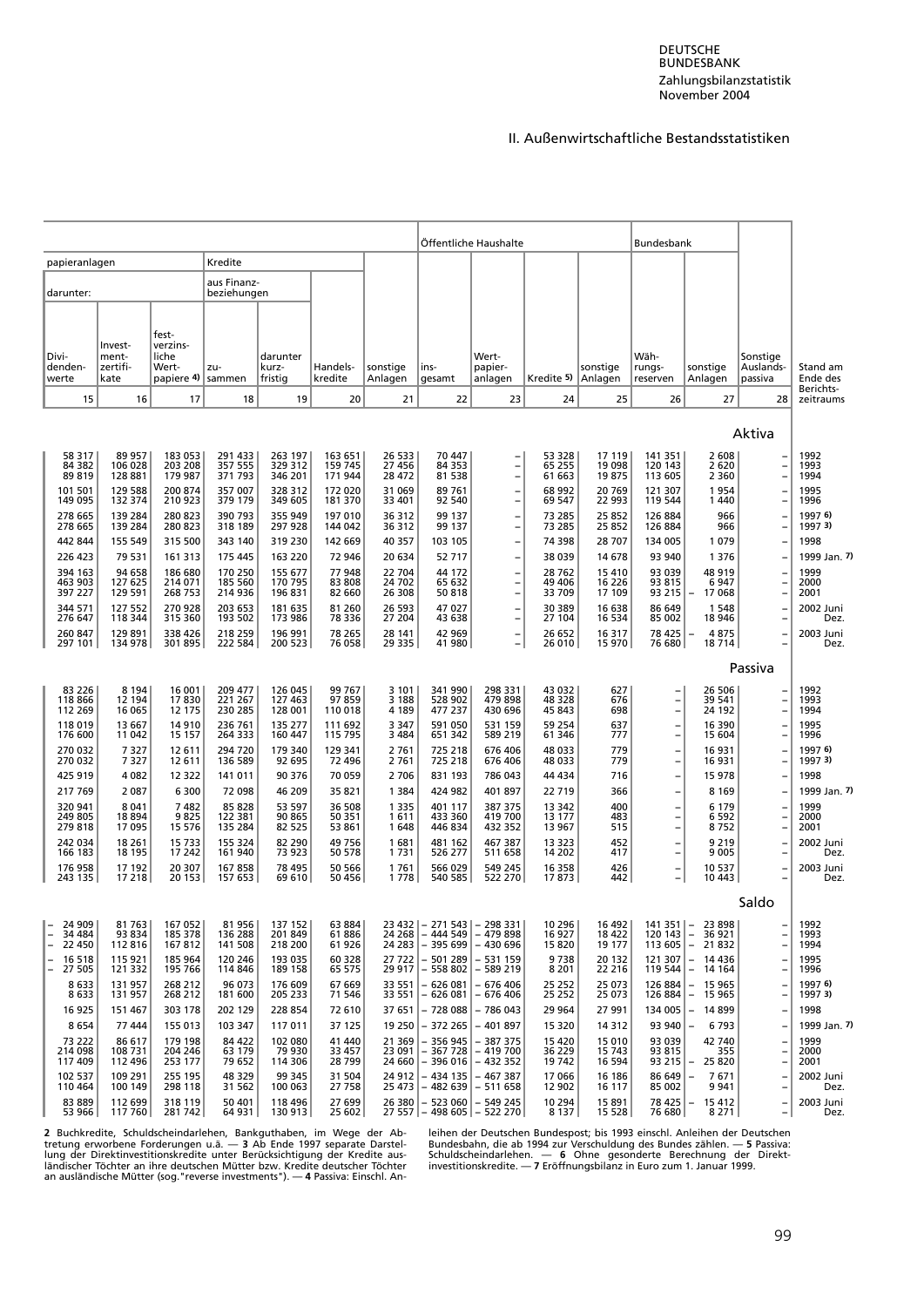

### 9. Vermögensstatus der Bundesrepublik Deutschland gegenüber dem Ausland \*) b) nach Deutsche Mark / Euro und Fremdwährung

|  |  |  | Bis Ende 1998 Mio DM, ab 1999 Mio € |
|--|--|--|-------------------------------------|
|  |  |  |                                     |

|                       |                                         |                                  | Monetäre Finanzinstitute (ohne Bundesbank)           |                            |                                                      |                            |                               |                               |                               | Unternehmen und Privatpersonen                                                                    |                              |                            |                                                      |                               |
|-----------------------|-----------------------------------------|----------------------------------|------------------------------------------------------|----------------------------|------------------------------------------------------|----------------------------|-------------------------------|-------------------------------|-------------------------------|---------------------------------------------------------------------------------------------------|------------------------------|----------------------------|------------------------------------------------------|-------------------------------|
|                       |                                         |                                  | darunter:                                            |                            |                                                      |                            |                               |                               |                               | Direktinvestitionen                                                                               |                              |                            |                                                      | Wert-                         |
|                       |                                         |                                  |                                                      | Wertpapieranlagen          |                                                      |                            | Kredite 2)                    |                               |                               |                                                                                                   |                              |                            |                                                      |                               |
|                       |                                         |                                  |                                                      |                            | darunter:                                            |                            |                               |                               |                               |                                                                                                   |                              |                            |                                                      |                               |
|                       |                                         |                                  |                                                      |                            |                                                      | fest-                      |                               |                               |                               |                                                                                                   |                              |                            |                                                      |                               |
|                       |                                         |                                  |                                                      |                            |                                                      | verzins-                   |                               |                               |                               |                                                                                                   |                              | Direkt-                    |                                                      |                               |
| Stand am              | Ins-                                    | ins-                             | Direkt-<br>investi-                                  | zu-                        | Divi-<br>denden-                                     | liche<br>Wert-             | zu-                           | darunter<br>kurz-             | ins-                          | zu-                                                                                               | Beteili-<br>qungs-           | investi-<br>tions-         | Grund-                                               | zu-                           |
| Ende des<br>Berichts- | gesamt                                  | gesamt                           | tionen 1)                                            | sammen                     | werte                                                | papiere                    | sammen                        | fristig                       | gesamt                        | sammen                                                                                            | kapital 1)                   | kredite 3)                 | besitz                                               | sammen                        |
| zeitraums             | 1                                       | 2                                | 3                                                    | 4                          | 5                                                    | 6                          | $\overline{7}$                | 8                             | 9                             | 10                                                                                                | 11                           | 12                         | 13                                                   | 14                            |
|                       |                                         |                                  |                                                      |                            |                                                      |                            |                               |                               |                               | Auf D-Mark (ab 1999 Euro, einschl. nationaler Währungen der EWU-Mitgliedsländer) lautende Aktiva  |                              |                            |                                                      |                               |
| 1996                  | 1 220 524                               | 541 050                          |                                                      | 68 451                     | $\qquad \qquad -$                                    | 62 464                     | 472 599                       | 265 076                       | 604 879                       |                                                                                                   |                              |                            |                                                      | 201 593                       |
| 1997 6)               | 1 291 859                               | 592 830                          | $\overline{\phantom{0}}$<br>$\overline{\phantom{0}}$ | 75 928                     | $\overline{\phantom{a}}$<br>$\overline{\phantom{a}}$ | 69 080                     | 516 902                       | 303 596                       | 621 290                       |                                                                                                   | $\overline{\phantom{0}}$     | 23 190                     | $\overline{\phantom{a}}$<br>$\overline{\phantom{0}}$ | 212 941                       |
| 1997 3)<br>1998       | 1 256 772<br>1 343 127                  | 592 830<br>625 977               |                                                      | 75 928<br>89 655           | $\overline{\phantom{a}}$                             | 69 080<br>79 940           | 516 902<br>536 322            | 303 596<br>316891             | 586 203<br>638 299            | 23 190<br>26 7 28                                                                                 |                              | 26728                      |                                                      | 212 941<br>246 788            |
| 1999                  | 1 281 722                               | 549 889                          | 17 235                                               | 161 753                    | 9995                                                 | 143 989                    | 370 832                       | 226 048                       | 664 289                       | 135 478                                                                                           | 95 294                       | 17 211                     | 22 973                                               | 358 241                       |
| 2000<br>2001          | 1 532 662<br>1 669 954                  | 651 477<br>781 248               | 24 3 5 7<br>22 947                                   | 203 569<br>246 204         | 14 040<br>13 093                                     | 182 946<br>226 299         | 423 417<br>511 962            | 268 266<br>327 377            | 826 690<br>869 058            | 196 777<br>201 181                                                                                | 140 210<br>153 787           | 26 476<br>11 276           | 30 091<br>36 118                                     | 443 350<br>456 455            |
| 2002 Juni<br>Dez.     | 1721477<br>1812399                      | 817 667<br>887 013               | 22 3 28<br>23 051                                    | 256 994<br>258 504         | 6 5 5 1<br>7 301                                     | 242 723<br>237 608         | 538 206<br>605 306            | 341 999<br>400 192            | 869 531<br>876 694            | 207 261<br>222 333                                                                                | 161 476<br>169 101           | 5681<br>8607               | 40 104<br>44 625                                     | 455 615<br>456 398            |
| 2003 Juni<br>Dez.     | 1946 639<br>2011 538                    | 980 767<br>998 944               | 20792<br>20 600                                      | 257 047<br>287 966         | 6 142<br>8474                                        | 240 734<br>266 366         | 702 788<br>690 243            | 490 224<br>472 913            | 941 668<br>963 888            | 232 326<br>242 019                                                                                | 177 160<br>176 638           | 5706<br>10 926             | 49 460<br>54 455                                     | 490 112<br>475 745            |
|                       |                                         |                                  |                                                      |                            |                                                      |                            |                               |                               |                               | Auf D-Mark (ab 1999 Euro, einschl. nationaler Währungen der EWU-Mitgliedsländer) lautende Passiva |                              |                            |                                                      |                               |
|                       |                                         |                                  |                                                      |                            |                                                      |                            |                               |                               |                               |                                                                                                   |                              |                            |                                                      |                               |
| 1996<br>1997 6)       | 1916901<br>2 2 69 7 88                  | 619 039<br>757 513               | 13 9 32<br>12 661                                    | 182 301<br>218 938         | 27 643<br>55 342                                     | 146 792<br>150 410         | 421816<br>524 871             | 205 222<br>290 628            | 631 359<br>770 671            | 148 785<br>169 956                                                                                | 136 842<br>158 610           |                            | 11 943<br>11 346                                     | 204 456<br>291 564            |
| 1997 3)               | 2 2 3 4 7 6 8                           | 757 513                          | 12 661                                               | 218938                     | 55 342                                               | 150 410                    | 524 871                       | 290 628                       | 735 651                       | 288 759                                                                                           | 158 610                      | 118 803                    | 11 346                                               | 291 564                       |
| 1998<br>1999          | 2 693 168<br>1825681                    | 893 326<br>738 035               | 16 335<br>8 3 3 4                                    | 282 884<br>272 406         | 52 281<br>43 445                                     | 197 365<br>172 856         | 592 494<br>456 469            | 344 513<br>284 728            | 953 131<br>680 615            | 353 470<br>242 090                                                                                | 194 586<br>124 499           | 148 348<br>112 386         | 10 536<br>5 2 0 5                                    | 444 624<br>340 012            |
| 2000<br>2001          | 2 158 421<br>2 2 2 0 5 4 5              | 841 830<br>871 283               | 10 091<br>8911                                       | 326 933<br>337 054         | 53 107<br>33 306                                     | 219 600<br>271 378         | 503 921<br>524 444            | 336 829<br>353 677            | 876 888<br>893 822            | 467 156<br>434 857                                                                                | 248 477<br>197 766           | 213 675<br>232 166         | 5 0 0 4<br>4925                                      | 284 008<br>314 835            |
| 2002 Juni<br>Dez.     | 2 278 410<br>2 3 2 5 5 0 7              | 904 419<br>949 895               | 10 959<br>10 310                                     | 353 557<br>368753          | 31 779<br>15 870                                     | 294 197<br>317 220         | 539 030<br>569 959            | 368 940<br>398 293            | 883 730<br>845 190            | 452 957<br>470 350                                                                                | 210 027<br>221 142           | 238 056<br>244 383         | 4874<br>4825                                         | 280 977<br>205 296            |
| 2003 Juni<br>Dez.     | 2 482 184                               | 1 007 815<br>2 492 051   977 829 | 10 551<br>9928                                       | 389 340<br>385 474         | 21 371<br>26 708                                     | 327 074<br>332 352         | 607 051<br>581 554            | 437 784<br>416 177            | 898 810<br>964 462            | 492 282<br>495 840                                                                                | 230 801<br>248 601           | 256818<br>242 612          | 4 6 63<br>4627                                       | 229 785<br>290 768            |
|                       |                                         |                                  |                                                      |                            |                                                      |                            |                               |                               |                               |                                                                                                   |                              |                            |                                                      |                               |
|                       |                                         |                                  |                                                      |                            |                                                      |                            |                               |                               |                               | Auf Fremdwährung (ab 1999 ohne nationale Währungen der EWU-Mitgliedsländer) lautende Aktiva       |                              |                            |                                                      |                               |
| 1996<br>1997 6)       | 1 420 763<br>1899075                    | 461 504<br>643 197               | 53 157<br>62 476                                     | 77 906<br>119 846          | 2768<br>6938                                         | 67 129<br>104 747          | 329 596<br>459 810            | 183 078<br>250 507            | 820 329<br>1 106 630          | 333 407<br>398 690                                                                                | 284 436<br>339 680           |                            | 48 971<br>59 010                                     | 296 258<br>492 174            |
| 1997 3)               | 1878391                                 | 643 197                          | 62 476                                               | 119 846                    | 6938                                                 | 104 747                    | 459 810                       | 250 507                       | 1 085 946                     | 445 300                                                                                           | 339 680                      | 46 610                     | 59 010                                               | 492 174                       |
| 1998                  | 2 3 5 2 4 1 6                           | 840 956                          | 67 523                                               | 200 852                    | 12 925                                               | 175 781                    | 570 783                       | 313 180                       | 1 352 122                     | 516 760                                                                                           | 394 388                      | 56 602                     | 65 770                                               | 673 979                       |
| 1999<br>2000<br>2001  | 1 097 739<br>1 2 5 1 9 0 4<br>1 384 984 | 334 119<br>408 758<br>467 715    | 33 073<br>41 957<br>43 174                           | 49 707<br>59 698<br>64 139 | 2 1 3 0<br>6 3 9 6<br>10 210                         | 42 011<br>47 206<br>46 420 | 250 789<br>305 751<br>359 002 | 108 544<br>129 318<br>158 195 | 645 033<br>731 247<br>809 952 | 225 196<br>260 020<br>357 131                                                                     | 168819<br>207 449<br>287 947 | 33 973<br>26 390<br>40 462 | 22 404<br>26 181<br>28722                            | 319 505<br>363 720<br>340 339 |
| 2002 Juni             | 1 275 758                               | 445 621                          | 39 078                                               | 59 259                     | 6657                                                 | 44 940                     | 345 847                       | 164 135                       | 729 191                       | 331 105                                                                                           | 266 336                      | 36 133                     | 28 636                                               | 293 235                       |
| Dez.<br>2003 Juni     | 1 203 569<br>1 201 788                  | 443 717<br>469 952               | 39 402<br>36 805                                     | 58 675<br>74 348           | 5 6 2 2<br>8 3 8 2                                   | 45 396                     | 344 183<br>357 310            | 162 167                       | 660 960                       | 302 522<br>291 169                                                                                | 236 253                      | 34 799<br>36 794           | 31 470<br>31725                                      | 257 358<br>242 918            |
| Dez.                  |                                         | 1 126 747   426 407              | 38 619                                               | 55 143                     | 5877                                                 |                            |                               |                               |                               | 56 062 357 310 179 473 639 521 291 169 222 650 41 404 331 082 154 485 611 672 267 316 210 672     |                              | 22969                      | 33 675                                               | 262 504                       |
|                       |                                         |                                  |                                                      |                            |                                                      |                            |                               |                               |                               | Auf Fremdwährung (ab 1999 ohne nationale Währungen der EWU-Mitgliedsländer) lautende Passiva      |                              |                            |                                                      |                               |
| 1996                  | 567 687                                 | 460 692                          |                                                      | 116 656                    | $\overline{\phantom{a}}$                             | 116656                     | 344 036                       | 203 446                       | 106 552                       |                                                                                                   |                              |                            |                                                      | 1058                          |
| 1997 6)<br>1997 3)    | 767 303<br>746 549                      | 648 120<br>648 120               | $\qquad \qquad -$                                    | 162 436<br>162 436         |                                                      | 162 436<br>162 436         | 485 684<br>485 684            | 302 032<br>302 032            | 118 639<br>97 885             | 40 400                                                                                            |                              | 40 400                     |                                                      | 968<br>968                    |
| 1998                  | 987 872                                 | 875 241                          | $\overline{\phantom{0}}$                             | 197 315                    | $\overline{\phantom{0}}$                             | 197 315                    | 677 926                       | 452 883                       | 112 171                       | 52 474                                                                                            | -                            | 52 474                     |                                                      | 958                           |
| 1999<br>2000          | 463 891<br>565 296                      | 399 004<br>495 582               |                                                      | 78 108<br>89 485           |                                                      | 78 108<br>89 485           | 320 896<br>406 097            | 204 982<br>261 436            | 64 622<br>69 4 65             | 38 697<br>19833                                                                                   |                              | 38 697<br>19833            | -                                                    | 766<br>1014                   |
| 2001                  | 650 468                                 | 569 588                          |                                                      | 112 088                    | $\overline{\phantom{a}}$                             | 112 088                    | 457 500                       | 307 804                       | 80 734                        | 29 20 6                                                                                           |                              | 29 20 6                    | $\overline{\phantom{0}}$                             | 4864                          |
| 2002 Juni<br>Dez.     | 608 203<br>562 765                      | 528 776<br>496 274               |                                                      | 107 875<br>125 650         | $\overline{\phantom{a}}$<br>$\overline{\phantom{a}}$ | 107 875<br>125 650         | 420 901<br>370 624            | 275 303<br>237 152            | 79 307<br>65 631              | 19 497<br>17 902                                                                                  | -                            | 19 497<br>17 902           | -                                                    | 2844<br>3 0 2 5               |
| 2003 Juni<br>Dez.     | 545 485<br>511 944                      | 480 841<br>459 474               | - 1                                                  | 133 916<br>135 925         |                                                      | 133 916<br>135 925         | 346 925<br>323 549            | 224 398<br>203 549            | 63 637<br>51 202              | 17 365<br>16 439                                                                                  |                              | 17 365<br>16 439           |                                                      | 2830<br>2731                  |

**\*** Der Vermögensstatus wird ab 1949 als Gesamtübersicht, ab 1984 nach Wäh- landsposition der Bundesbank entspricht bis Ende 1998 den Wertansätzen rungen (Deutsche Mark bzw. Euro / Fremdwährung) und nach Länder-aler Jahresbilanz (s. Tab. II. 7), ab 1999 sind die Währungsreserven zu Markt-<br>Maßgebend für die Wertansätze sind in der Regel Marktpreise; bei den auf die Kr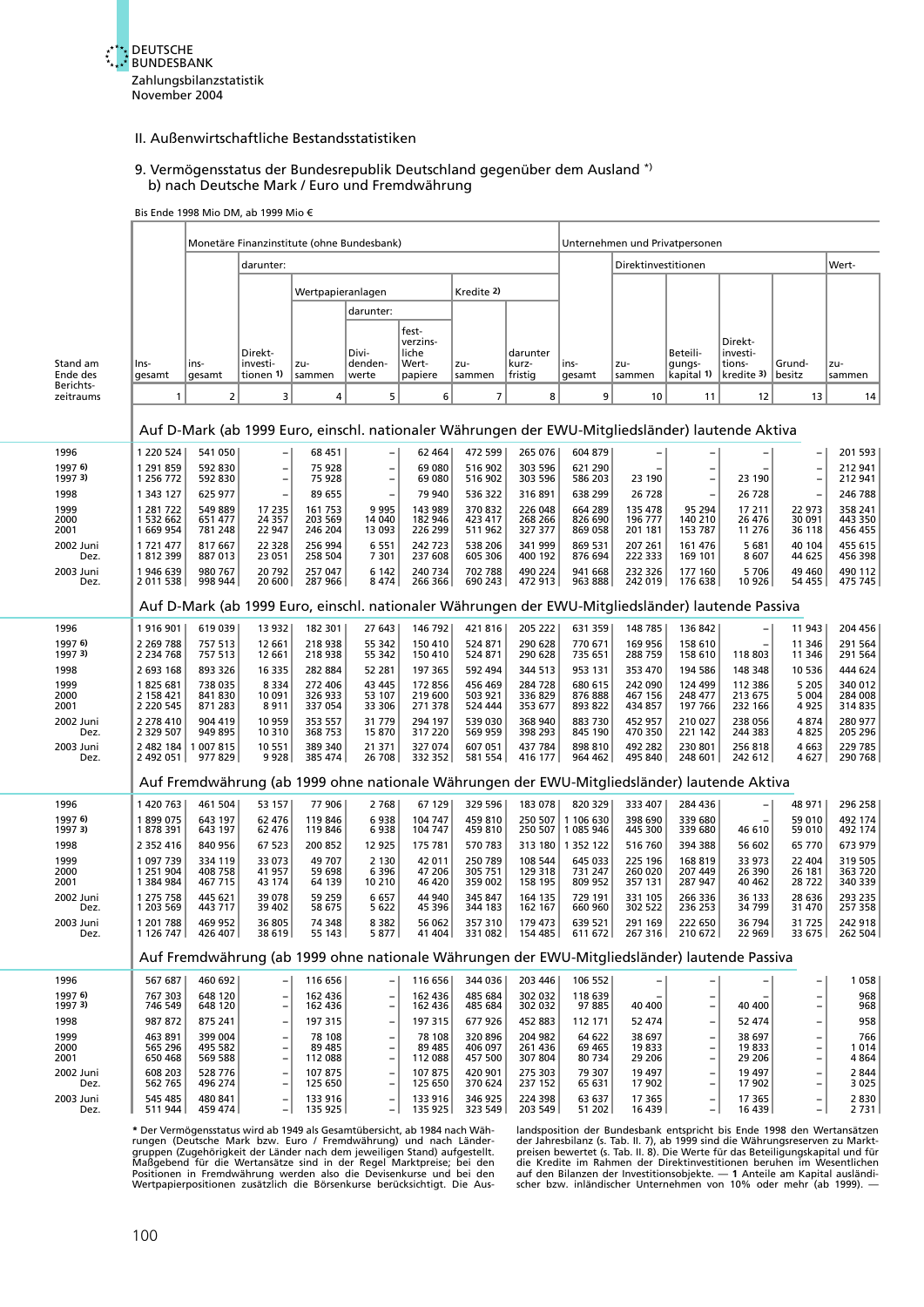|                               |                                          |                                                          |                             |                              |                             |                             |                               | Öffentliche Haushalte                                |                            |                            | Bundesbank                                                                                        |                            |                                            |                        |
|-------------------------------|------------------------------------------|----------------------------------------------------------|-----------------------------|------------------------------|-----------------------------|-----------------------------|-------------------------------|------------------------------------------------------|----------------------------|----------------------------|---------------------------------------------------------------------------------------------------|----------------------------|--------------------------------------------|------------------------|
| papieranlagen                 |                                          |                                                          | Kredite                     |                              |                             |                             |                               |                                                      |                            |                            |                                                                                                   |                            |                                            |                        |
|                               |                                          |                                                          | aus Finanz-                 |                              |                             |                             |                               |                                                      |                            |                            |                                                                                                   |                            |                                            |                        |
| darunter:                     |                                          |                                                          | beziehungen                 |                              |                             |                             |                               |                                                      |                            |                            |                                                                                                   |                            |                                            |                        |
| Divi-<br>denden-<br>werte     | Invest-<br>ment-<br>zertifi-<br>kate     | fest-<br>verzins-<br>liche<br>Wert-<br>papiere 4) sammen | zu-                         | darunter<br>kurz-<br>fristig | Handels-<br>kredite         | sonstige<br>Anlagen         | ins-<br>gesamt                | Wert-<br>papier-<br>anlagen                          | Kredite 5)   Anlagen       | sonstige                   | Wäh-<br>rungs-<br>reserven                                                                        | sonstige<br>Anlagen        | Sonstige<br>Auslands-<br>passiva           | Stand am<br>Ende des   |
| 15                            | 16                                       | 17                                                       | 18                          | 19                           | 20                          | 21                          | 22                            | 23                                                   | 24                         | 25                         | 26                                                                                                | 27                         | 28                                         | Berichts-<br>zeitraums |
|                               |                                          |                                                          |                             |                              |                             |                             |                               |                                                      |                            |                            | Auf D-Mark (ab 1999 Euro, einschl. nationaler Währungen der EWU-Mitgliedsländer) lautende Aktiva  |                            |                                            |                        |
|                               | 121 912                                  | 76 219                                                   | 290 141                     | 275 101                      | 113 145                     |                             | 73 345                        | -                                                    | 67788                      | 5 5 5 7                    | $\overline{\phantom{a}}$                                                                          | 1 2 5 0                    |                                            | 1996                   |
|                               | 125 066<br>125 066                       | 86 126<br>86 126                                         | 287 941<br>260 435          | 271 343<br>249 018           | 120 408<br>89 637           |                             | 76 989<br>76 989              | $\qquad \qquad -$                                    | 71 125<br>71 125           | 5 8 6 4<br>5864            |                                                                                                   | 750<br>750                 |                                            | 1997 6)<br>1997 3)     |
| 174 485                       | 134 540<br>91 062                        | 111 114<br>92 284                                        | 278 136<br>109 353          | 267 502<br>100 336           | 86 647<br>51 651            | 9 5 6 6                     | 78 601<br>27 798              | $\overline{\phantom{0}}$                             | 72 318<br>24 171           | 6 2 8 3<br>3 6 2 7         | ۳                                                                                                 | 250<br>39 746              |                                            | 1998<br>1999           |
| 195 101<br>156 329            | 122 518<br>124 582                       | 125 641<br>175 464                                       | 118 747<br>144 509          | 108 985<br>132 728           | 58 057<br>57 061            | 9759<br>9852                | 47 561<br>36 728              | $\qquad \qquad -$                                    | 43 616<br>32 386           | 3 9 4 5<br>4 3 4 2         |                                                                                                   | 6934<br>17 080             | $\overline{a}$<br>$\overline{\phantom{0}}$ | 2000<br>2001           |
| 137 820<br>108 788            | 123 608<br>114 522                       | 192 983<br>231 001                                       | 139 306<br>132 786          | 126 318<br>119 779           | 57 602<br>55 326            | 9747<br>9851                | 32 743<br>29 759              | $\overline{\phantom{0}}$<br>$\overline{\phantom{0}}$ | 28 132<br>24 941           | 4611<br>4818               | $\qquad \qquad -$                                                                                 | 1 5 3 6<br>18 933          | -<br>$\overline{\phantom{0}}$              | 2002 Juni<br>Dez.      |
| 97 484<br>115 242             | 128 151<br>131 625                       | 261 175<br>225 417                                       | 153 358<br>181 909          | 138 436<br>166 690           | 55 963<br>54 144            | 9 9 0 9<br>10 071           | 29 090<br>30 004              | -                                                    | 24 056<br>24 864           | 5 0 3 4<br>5 1 4 0         |                                                                                                   | 4886<br>18702              | $\overline{\phantom{a}}$                   | 2003 Juni<br>Dez.      |
|                               |                                          |                                                          |                             |                              |                             |                             |                               |                                                      |                            |                            | Auf D-Mark (ab 1999 Euro, einschl. nationaler Währungen der EWU-Mitgliedsländer) lautende Passiva |                            |                                            |                        |
| 176 600                       | 11 042                                   | 14 099                                                   | 201 635                     | 116 109                      | 72 999                      | 3 4 8 4                     | 650 899                       | 589 219                                              | 61 336                     | 344                        |                                                                                                   | 15 604                     |                                            | 1996                   |
| 270 032<br>270 032            | 7 3 2 7<br>7 3 2 7                       | 11 643<br>11 643                                         | 226 463<br>108 576          | 132 508<br>73 466            | 79 927<br>43 991            | 2761<br>2761                | 724 673<br>724 673            | 676 406<br>676 406                                   | 48 008<br>48 008           | 259<br>259                 | $\overline{\phantom{0}}$<br>$\overline{\phantom{0}}$                                              | 16 931<br>16 931           | $\overline{\phantom{a}}$                   | 1997 6)<br>1997 3)     |
| 425 919                       | 4 0 8 2                                  | 11 364                                                   | 114 291                     | 70 516                       | 38 040                      | 2 7 0 6                     | 830 733                       | 786 043                                              | 44 434                     | 256                        |                                                                                                   | 15 978                     |                                            | 1998                   |
| 320 941<br>249 805<br>279818  | 8 0 4 1<br>18894<br>17 095               | 6716<br>8810<br>10713                                    | 74 977<br>91 581<br>108 665 | 46 158<br>72 622<br>68 373   | 22 201<br>32 532<br>33 817  | 1 3 3 5<br>1611<br>1648     | 400 852<br>433 111<br>446 688 | 387 375<br>419 700<br>432 352                        | 13 298<br>13 128<br>13 967 | 179<br>283<br>369          | $\overline{\phantom{0}}$<br>$\overline{\phantom{0}}$                                              | 6 1 7 9<br>6 5 9 2<br>8752 | ÷<br>$\overline{\phantom{0}}$              | 1999<br>2000<br>2001   |
| 242 034<br>166 183            | 18 261<br>18 195                         | 12889<br>14 217                                          | 115 462<br>135 228          | 69 983<br>60 519             | 32 653<br>32 585            | 1681<br>1731                | 481 042<br>525 417            | 467 387<br>511 658                                   | 13 3 23<br>13 443          | 332<br>316                 |                                                                                                   | 9 2 1 9<br>9 0 0 5         | $\overline{\phantom{0}}$                   | 2002 Juni<br>Dez.      |
| 176 958<br>243 135            | 17 192<br>17 218                         | 17 477<br>17 422                                         | 141 040<br>141 015          | 63 123<br>61 022             | 33 942<br>35 061            | 1761<br>1778                | 565 022<br>539 317            | 549 245<br>522 270                                   | 15 497<br>16 774           | 280<br>273                 | ۳                                                                                                 | 10 537<br>10 443           |                                            | 2003 Juni<br>Dez.      |
|                               |                                          |                                                          |                             |                              |                             |                             |                               |                                                      |                            |                            | Auf Fremdwährung (ab 1999 ohne nationale Währungen der EWU-Mitgliedsländer) lautende Aktiva       |                            |                                            |                        |
| 149 095                       | 10 4 62                                  | 134 704                                                  | 89 038                      | 74 504                       | 68 225                      | 33 401                      | 19 195                        |                                                      | 1759                       | 17 436                     | 119 544                                                                                           | 191                        |                                            | 1996                   |
| 278 665<br>278 665            | 14 218<br>14 218                         | 194 698<br>194 698                                       | 102 852<br>57 755           | 84 60 6<br>48 910            | 76 602<br>54 405            | 36 312<br>36312             | 22 148<br>22 148              |                                                      | 2 1 6 0<br>2 160           | 19 988<br>19 988           | 126 884<br>126 884                                                                                | 216<br>216                 |                                            | 1997 6)<br>1997 3)     |
| 442 844                       | 21 009                                   | 204 387                                                  | 65 004                      | 51728                        | 56 022                      | 40 357                      | 24 504                        |                                                      | 2 0 8 0                    | 22 4 24                    | 134 005                                                                                           | 829                        |                                            | 1998                   |
| 219 677<br>268 803<br>240 898 | 3 5 9 7<br>5 1 0 7<br>5 0 0 8            | 94 397<br>88 430<br>93 289                               | 60 897<br>66813<br>70 427   | 55 341<br>61810<br>64 103    | 26 297<br>25 751<br>25 5 99 | 13 138<br>14 943<br>16 45 6 | 16 375<br>18 071<br>14 090    | $\overline{\phantom{0}}$                             | 4591<br>5790<br>1 3 2 3    | 11 784<br>12 281<br>12 767 | 93 039<br>93 815<br>93 215                                                                        | 9 1 7 3<br>13<br>12        | $\overline{a}$<br>$\overline{a}$           | 1999<br>2000<br>2001   |
| 206 750<br>167859             | 3 9 4 3<br>3821                          | 77 945<br>84 359                                         | 64 347<br>60 717            | 55 317<br>54 207             | 23 658<br>23 010            | 16846<br>17 353             | 14 285<br>13878               |                                                      | 2 2 5 7<br>2 1 6 3         | 12 0 28<br>11 7 15         | 86 649<br>85 002                                                                                  | 12<br>12                   |                                            | 2002 Juni<br>Dez.      |
| 163 363<br>181 859            | 1740<br>3353                             | 77 251<br>76 478                                         | 64 900<br>40 674            | 58 554<br>33 832             | 22 302<br>21 914            | 18 2 32<br>19 264           | 13878<br>11 976               | $\qquad \qquad -$<br>- 1                             | 2 5 9 6<br>1146            | 11 282<br>10 830           | 78 425<br>76 680                                                                                  | 12<br>12                   | $\overline{\phantom{0}}$                   | 2003 Juni<br>Dez.      |
|                               |                                          |                                                          |                             |                              |                             |                             |                               |                                                      |                            |                            | Auf Fremdwährung (ab 1999 ohne nationale Währungen der EWU-Mitgliedsländer) lautende Passiva      |                            |                                            |                        |
|                               |                                          | 1058                                                     | 62 698                      | 44 3 38                      | 42 796                      |                             | 443                           |                                                      | 10                         | 433                        |                                                                                                   |                            |                                            | 1996                   |
|                               | <b>-</b><br>$\overline{a}$               | 968<br>968                                               | 68 257<br>28 013            | 46 832<br>19 230             | 49 414<br>28 504            |                             | 544<br>544                    |                                                      | 25<br>25                   | 519<br>519                 |                                                                                                   | $\qquad \qquad -$          |                                            | 1997 6)<br>1997 3)     |
|                               |                                          | 958                                                      | 26 7 20                     | 19859                        | 32 019                      |                             | 460                           |                                                      |                            | 460                        |                                                                                                   |                            |                                            | 1998                   |
|                               | -<br>$\overline{a}$                      | 766<br>1014<br>4864                                      | 10852<br>30 800<br>26 620   | 7440<br>18 243<br>14 152     | 14 307<br>17818<br>20 044   |                             | 265<br>249<br>146             |                                                      | 44<br>49                   | 221<br>200<br>146          |                                                                                                   | -                          | $\overline{a}$                             | 1999<br>2000<br>2001   |
|                               | -                                        | 2844<br>3 0 2 5                                          | 39 863<br>26 711            | 12 307<br>13 403             | 17 103<br>17 993            |                             | 120<br>860                    |                                                      | 759                        | 120<br>101                 |                                                                                                   |                            |                                            | 2002 Juni<br>Dez.      |
|                               | <sup>-</sup><br>$\overline{\phantom{a}}$ | 2830<br>2 7 3 1                                          | 26818<br>16 637             | 15 372<br>8 5 8 8            | 16 624<br>15 395            |                             | 1 007<br>1 2 6 8              |                                                      | 861<br>1 0 9 9             | 146<br>169                 |                                                                                                   | -<br>-                     | -<br>$\overline{\phantom{0}}$              | 2003 Juni<br>Dez.      |
|                               |                                          |                                                          |                             |                              |                             |                             |                               |                                                      |                            |                            |                                                                                                   |                            |                                            |                        |

ländischer Töchter an ihre deutschen Mütter bzw. Kredite deutscher Töchter investitionskredite. an ausländische Mütter (sog."reverse investments"). — **4** Passiva: Einschl. An-

2 Buchkredite, Schuldscheindarlehen, Bankguthaben, im Wege der Ab- keihen der Deutschen Bundespost; bis 1993 einschl. Anleihen der Deutschen<br>tretung erworbene Forderungen u.ä. — 3 Ab Ende 1997 separate Darstel- Bundesbahn,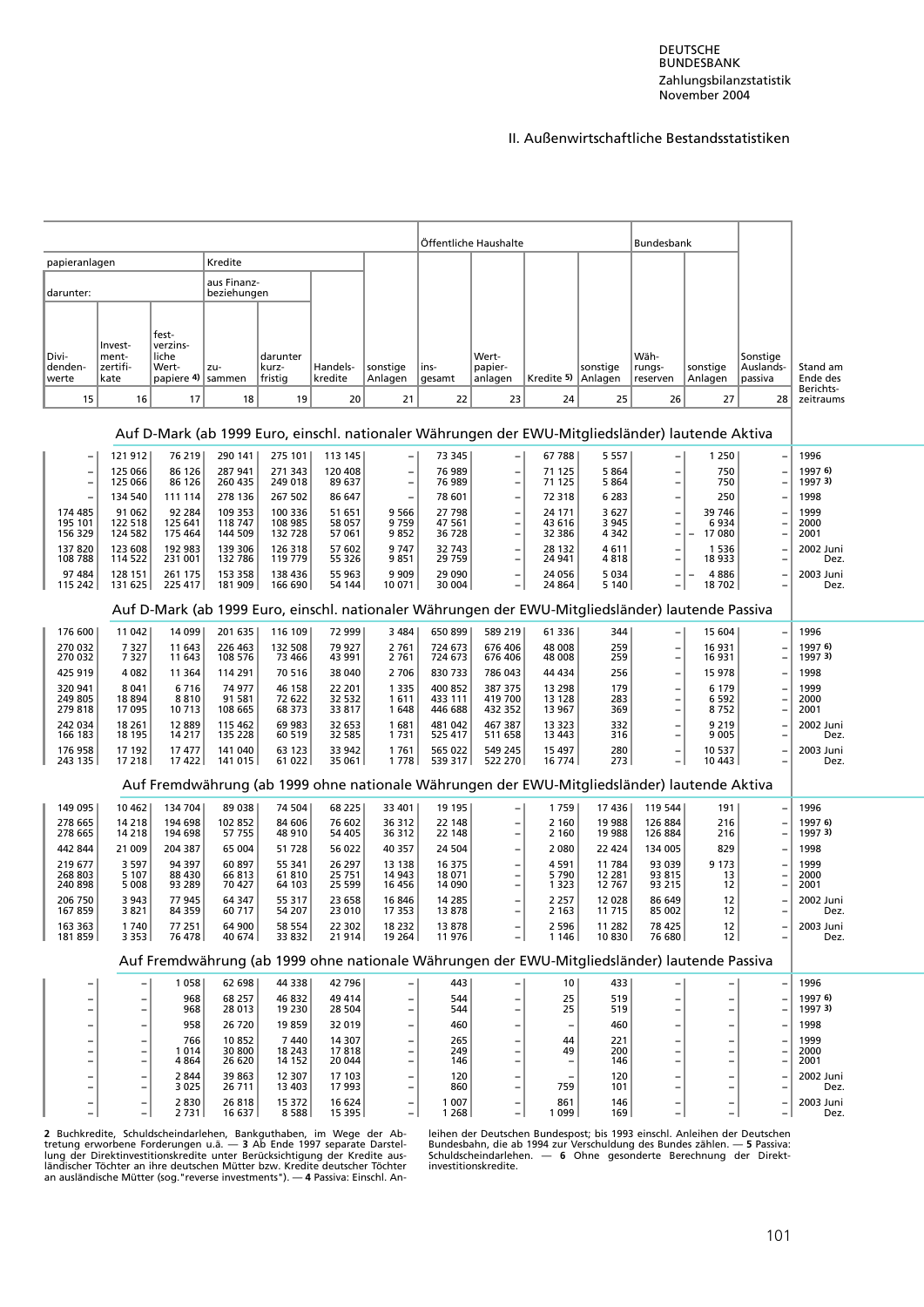

### III. Devisenkurse

## [1. Euro-Referenzkurse der Europäischen Zentralbank für ausgewählte Währungen\\*\)](#page-26-0)

| 1 EUR = $\dots$ WE |  |
|--------------------|--|

| Durchschnitt                         | US-Dollar                                      | Yen                                           | Dänische<br>Krone                              | <b>Pfund Sterling</b>                               | Schwedische<br>Krone                           | Schweizer<br>Franken                           | Norwegische<br>Krone                           | Tschechische<br>Krone                          | Forint                                         |
|--------------------------------------|------------------------------------------------|-----------------------------------------------|------------------------------------------------|-----------------------------------------------------|------------------------------------------------|------------------------------------------------|------------------------------------------------|------------------------------------------------|------------------------------------------------|
| im Jahr bzw.<br>im Monat             | <b>USD</b>                                     | JPY                                           | <b>DKK</b>                                     | GBP                                                 | <b>SEK</b>                                     | CHF                                            | <b>NOK</b>                                     | <b>CZK</b>                                     | <b>HUF</b>                                     |
| 1999<br>2000<br>2001<br>2002<br>2003 | 1,0658<br>0,9236<br>0,8956<br>0,9456<br>1,1312 | 121,32<br>99,47<br>108,68<br>118,06<br>130,97 | 7,4355<br>7,4538<br>7,4521<br>7,4305<br>7,4307 | 0,65874<br>0,60948<br>0,62187<br>0,62883<br>0,69199 | 8,8075<br>8,4452<br>9,2551<br>9,1611<br>9,1242 | 1,6003<br>1,5579<br>1,5105<br>1,4670<br>1,5212 | 8,3104<br>8,1129<br>8,0484<br>7,5086<br>8,0033 | 36,884<br>35,599<br>34,068<br>30,804<br>31,846 | 252,77<br>260,04<br>256,59<br>242,96<br>253,62 |
| 2001 Aug.<br>Sept.                   | 0,9005<br>0,9111                               | 109,34<br>108,20                              | 7,4450<br>7,4413                               | 0,62672<br>0,62291                                  | 9,3107<br>9,6744                               | 1,5144<br>1,4913                               | 8,0552<br>7,9985                               | 34,050<br>34,157                               | 251,02<br>255,94                               |
| Okt.<br>Nov.<br>Dez.                 | 0,9059<br>0,8883<br>0,8924                     | 109,86<br>108,68<br>113,38                    | 7,4367<br>7,4452<br>7,4431                     | 0,62393<br>0,61838<br>0,62012                       | 9,5780<br>9,4166<br>9,4359                     | 1,4793<br>1,4663<br>1,4749                     | 7,9970<br>7,9224<br>7,9911                     | 33,549<br>33,291<br>32,532                     | 255,23<br>251,36<br>247,31                     |
| 2002 Jan.<br>Febr.<br>März           | 0,8833<br>0,8700<br>0,8758                     | 117,12<br>116,23<br>114,75                    | 7.4329<br>7,4299<br>7,4324                     | 0.61659<br>0,61160<br>0,61574                       | 9,2275<br>9,1828<br>9,0594                     | 1.4745<br>1,4775<br>1,4678                     | 7,9208<br>7,7853<br>7,7183                     | 32,066<br>31,789<br>31,419                     | 243,84<br>243,51<br>244,78                     |
| April<br>Mai<br>Juni                 | 0,8858<br>0,9170<br>0,9554                     | 115,81<br>115,86<br>117,80                    | 7,4341<br>7,4356<br>7,4330                     | 0,61407<br>0,62823<br>0,64405                       | 9,1358<br>9,2208<br>9,1137                     | 1,4658<br>1,4572<br>1,4721                     | 7,6221<br>7,5207<br>7,4043                     | 30,336<br>30,552<br>30,300                     | 242,26<br>243,86<br>242,71                     |
| Juli<br>Aug.<br>Sept.                | 0,9922<br>0,9778<br>0,9808                     | 117,11<br>116,31<br>118,38                    | 7,4301<br>7,4270<br>7,4271                     | 0,63870<br>0,63633<br>0,63059                       | 9,2689<br>9,2489<br>9,1679                     | 1,4624<br>1,4636<br>1,4649                     | 7,4050<br>7,4284<br>7,3619                     | 29,727<br>30,796<br>30,190                     | 246,72<br>245,30<br>243,89                     |
| Okt.<br>Nov.<br>Dez.                 | 0,9811<br>1,0014<br>1,0183                     | 121,57<br>121,65<br>124,20                    | 7,4297<br>7,4280<br>7,4264                     | 0,62994<br>0,63709<br>0,64218                       | 9,1051<br>9,0818<br>9,0961                     | 1.4650<br>1,4673<br>1,4679                     | 7,3405<br>7,3190<br>7,2948                     | 30,660<br>30,752<br>31,194                     | 243,53<br>238,25<br>236,07                     |
| 2003 Jan.<br>Febr.<br>März           | 1,0622<br>1,0773<br>1,0807                     | 126,12<br>128,60<br>128,16                    | 7,4324<br>7,4317<br>7,4274                     | 0,65711<br>0,66977<br>0,68255                       | 9,1733<br>9,1455<br>9,2265                     | 1,4621<br>1,4674<br>1,4695                     | 7,3328<br>7,5439<br>7,8450                     | 31,489<br>31,641<br>31,751                     | 240,39<br>245,12<br>245,60                     |
| April<br>Mai<br>Juni                 | 1,0848<br>1,1582<br>1,1663                     | 130,12<br>135,83<br>138,05                    | 7,4255<br>7,4246<br>7,4250                     | 0,68902<br>0,71322<br>0,70224                       | 9,1541<br>9,1559<br>9,1182                     | 1,4964<br>1,5155<br>1,5411                     | 7,8317<br>7,8715<br>8,1619                     | 31,618<br>31,387<br>31,412                     | 245,59<br>245,78<br>261,21                     |
| Juli<br>Aug.<br>Sept.                | 1,1372<br>1,1139<br>1,1222                     | 134,99<br>132,38<br>128,94                    | 7,4332<br>7,4322<br>7,4273                     | 0,70045<br>0,69919<br>0,69693                       | 9,1856<br>9,2378<br>9,0682                     | 1,5476<br>1,5400<br>1,5474                     | 8,2893<br>8,2558<br>8,1952                     | 31,880<br>32,287<br>32,355                     | 263,73<br>259,56<br>255,46                     |
| Okt.<br>Nov.<br>Dez.                 | 1,1692<br>1,1702<br>1,2286                     | 128,12<br>127,84<br>132,43                    | 7,4301<br>7,4370<br>7,4419                     | 0,69763<br>0,69278<br>0,70196                       | 9,0105<br>8,9939<br>9,0228                     | 1,5485<br>1,5590<br>1,5544                     | 8,2274<br>8,1969<br>8,2421                     | 31,989<br>31,974<br>32,329                     | 255,77<br>259,31<br>264,74                     |
| 2004 Jan.<br>Febr.<br>März           | 1,2613<br>1,2646<br>1,2262                     | 134,13<br>134,78<br>133,13                    | 7.4481<br>7,4511<br>7,4493                     | 0,69215<br>0,67690<br>0,67124                       | 9,1368<br>9,1763<br>9,2346                     | 1,5657<br>1,5734<br>1,5670                     | 8,5925<br>8,7752<br>8,5407                     | 32,724<br>32,857<br>32,985                     | 264,32<br>263,15<br>253,33                     |
| April<br>Mai<br>Juni                 | 1,1985<br>1,2007<br>1,2138                     | 129,08<br>134,48<br>132,86                    | 7,4436<br>7,4405<br>7,4342                     | 0,66533<br>0,67157<br>0,66428                       | 9,1653<br>9,1277<br>9,1430                     | 1,5547<br>1,5400<br>1,5192                     | 8,2976<br>8,2074<br>8,2856                     | 32,519<br>31,976<br>31,614                     | 250,41<br>252,91<br>253,02                     |
| Juli<br>Aug.<br>Sept.                | 1,2266<br>1,2176<br>1,2218                     | 134,08<br>134,54<br>134,51                    | 7,4355<br>7,4365<br>7,4381                     | 0,66576<br>0,66942<br>0,68130                       | 9,1962<br>9,1861<br>9,0920                     | 1,5270<br>1,5387<br>1,5431                     | 8,4751<br>8,3315<br>8,3604                     | 31,545<br>31,634<br>31,601                     | 249,89<br>248,85<br>247,66                     |
| Okt.                                 | 1,2490                                         | 135,97                                        | 7,4379                                         | 0,69144                                             | 9,0620                                         | 1,5426                                         | 8,2349                                         | 31,491                                         | 246,69                                         |

\* Errechnet aus täglichen Referenzkursen der EZB, die auf Grundlage der bericht 5, Devisenkursstatistik. — 1 Bis September 2000 sog. Indikativkurse<br>Konzertation zwischen den Zentralbanken um 14.15 Uhr ermittelt werden. Dde

### 2. Historische Devisenkurse der Frankfurter Börse \*)

|                                      | Kassa-Mittelkurse in DM / Telegrafische Auszahlung |                                      |                                      |                                      |                                      |                                          |                                      |                                      |                                      |  |
|--------------------------------------|----------------------------------------------------|--------------------------------------|--------------------------------------|--------------------------------------|--------------------------------------|------------------------------------------|--------------------------------------|--------------------------------------|--------------------------------------|--|
|                                      | Vereiniate<br>Staaten                              | Vereinigtes<br>Königreich            | Irland                               | Kanada                               | Niederlande                          | Schweiz                                  | Belgien                              | Frankreich                           | Dänemark                             |  |
| Durchschnitt<br>im Jahr              | 1 USD                                              | GBP                                  | <b>IEP</b>                           | CAD                                  | 100 NLG                              | 100 CHF                                  | 100 BEF                              | <b>100 FRF</b>                       | <b>100 DKK</b>                       |  |
| 1991<br>1992<br>1993<br>1994         | 1,6612<br>1,5595<br>1,6544<br>1,6218               | 2,926<br>2,753<br>2,483<br>2,4816    | 2,671<br>2,656<br>2,423<br>2,4254    | 1,4501<br>,2917<br>.2823<br>1.1884   | 88,742<br>88,814<br>89,017<br>89,171 | 115,740<br>111.198<br>111.949<br>118,712 | 4,857<br>4,857<br>4,785<br>4,8530    | 29,409<br>29,500<br>29,189<br>29,238 | 25,932<br>25,869<br>25,508<br>25,513 |  |
| 1995<br>1996<br>1997<br>1998<br>1999 | 1,4338<br>1,5037<br>1,7348<br>1,7592               | 2,2620<br>2,3478<br>2.8410<br>2.9142 | 2,2980<br>2.4070<br>2,6297<br>2.5049 | 1.0443<br>1.1027<br>1,2533<br>1.1884 | 89,272<br>89,243<br>88,857<br>88,714 | 121,240<br>121.891<br>119,508<br>121.414 | 4.8604<br>4,8592<br>4.8464<br>4.8476 | 28,718<br>29,406<br>29,705<br>29,829 | 25,570<br>25,945<br>26,249<br>26,258 |  |
| 2000                                 |                                                    |                                      |                                      |                                      |                                      |                                          |                                      |                                      |                                      |  |

\* Errechnet aus den amtlichen Tageskursen; erstmalige Notierung: 4.5.53: hol- 27.7.53: Schweizer Franken; 10.8.53: US-Dollar; 14.12.53: norwegische<br>ländischer Gulden, belgischer Franc, französischer Franc